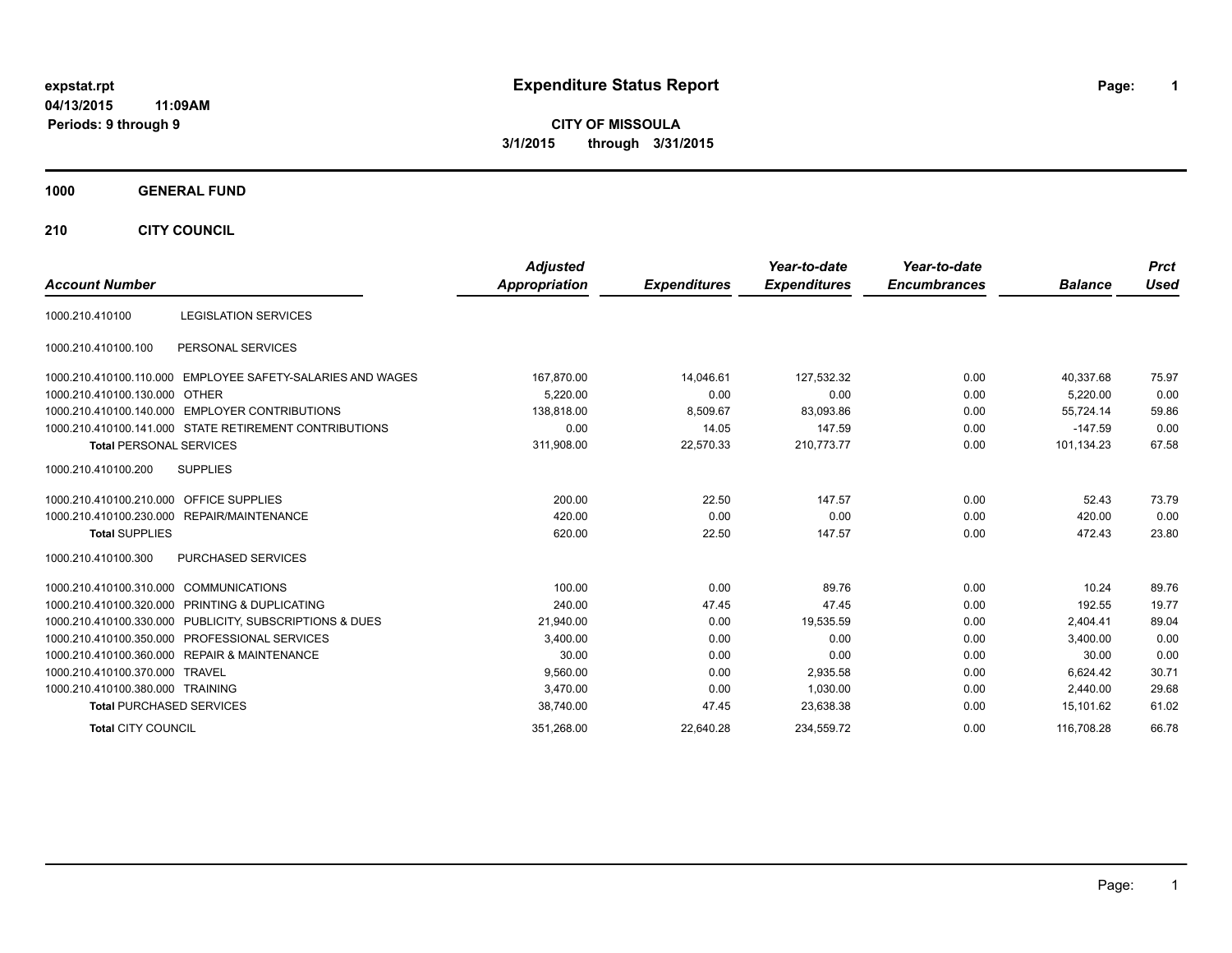**CITY OF MISSOULA 3/1/2015 through 3/31/2015**

**1000 GENERAL FUND**

**220 MAYOR**

| <b>Account Number</b>                     |                                                         | <b>Adjusted</b><br><b>Appropriation</b> | <b>Expenditures</b> | Year-to-date<br><b>Expenditures</b> | Year-to-date<br><b>Encumbrances</b> | <b>Balance</b> | <b>Prct</b><br><b>Used</b> |
|-------------------------------------------|---------------------------------------------------------|-----------------------------------------|---------------------|-------------------------------------|-------------------------------------|----------------|----------------------------|
| 1000.220.410210                           | <b>ADMINISTRATION</b>                                   |                                         |                     |                                     |                                     |                |                            |
| 1000.220.410210.100                       | PERSONAL SERVICES                                       |                                         |                     |                                     |                                     |                |                            |
|                                           | 1000.220.410210.110.000 SALARIES AND WAGES              | 292,159.00                              | 22.936.16           | 223.800.64                          | 0.00                                | 68.358.36      | 76.60                      |
|                                           | 1000.220.410210.120.000 OVERTIME/TERMINATION            | 500.00                                  | 0.00                | 0.00                                | 0.00                                | 500.00         | 0.00                       |
| 1000.220.410210.130.000 OTHER             |                                                         | 6,600.00                                | 0.00                | 0.00                                | 0.00                                | 6,600.00       | 0.00                       |
|                                           | 1000.220.410210.140.000 EMPLOYER CONTRIBUTIONS          | 90,363.00                               | 7,127.00            | 69,436.82                           | 0.00                                | 20,926.18      | 76.84                      |
|                                           | 1000.220.410210.141.000 STATE RETIREMENT CONTRIBUTIONS  | 0.00                                    | 28.76               | 322.47                              | 0.00                                | $-322.47$      | 0.00                       |
| <b>Total PERSONAL SERVICES</b>            |                                                         | 389,622.00                              | 30,091.92           | 293,559.93                          | 0.00                                | 96.062.07      | 75.34                      |
| 1000.220.410210.200                       | <b>SUPPLIES</b>                                         |                                         |                     |                                     |                                     |                |                            |
| 1000.220.410210.210.000 OFFICE SUPPLIES   |                                                         | 1.004.00                                | 10.80               | 695.36                              | 0.00                                | 308.64         | 69.26                      |
|                                           | 1000.220.410210.220.000 OPERATING SUPPLIES              | 1,120.00                                | 31.00               | 335.93                              | 0.00                                | 784.07         | 29.99                      |
| 1000.220.410210.230.000                   | REPAIR/MAINTENANCE                                      | 100.00                                  | 0.00                | 0.00                                | 0.00                                | 100.00         | 0.00                       |
| 1000.220.410210.231.000 GASOLINE          |                                                         | 108.00                                  | 0.00                | 47.58                               | 0.00                                | 60.42          | 44.06                      |
| <b>Total SUPPLIES</b>                     |                                                         | 2,332.00                                | 41.80               | 1,078.87                            | 0.00                                | 1,253.13       | 46.26                      |
| 1000.220.410210.300                       | <b>PURCHASED SERVICES</b>                               |                                         |                     |                                     |                                     |                |                            |
| 1000.220.410210.310.000 COMMUNICATIONS    |                                                         | 712.00                                  | 20.73               | 459.92                              | 0.00                                | 252.08         | 64.60                      |
|                                           | 1000.220.410210.320.000 PRINTING & DUPLICATING          | 956.00                                  | 0.00                | 33.40                               | 0.00                                | 922.60         | 3.49                       |
|                                           | 1000.220.410210.330.000 PUBLICITY, SUBSCRIPTIONS & DUES | 7,710.00                                | 0.00                | 7,894.77                            | 0.00                                | $-184.77$      | 102.40                     |
| 1000.220.410210.344.000 TELEPHONE SERVICE |                                                         | 4,124.00                                | 503.20              | 2,569.96                            | 0.00                                | 1,554.04       | 62.32                      |
|                                           | 1000.220.410210.350.000 PROFESSIONAL SERVICES           | 2,072.00                                | 152.95              | 652.66                              | 0.00                                | 1,419.34       | 31.50                      |
|                                           | 1000.220.410210.360.000 REPAIR & MAINTENANCE            | 1,305.00                                | 36.06               | 301.31                              | 0.00                                | 1,003.69       | 23.09                      |
| 1000.220.410210.370.000 TRAVEL            |                                                         | 2.008.00                                | 0.00                | 348.36                              | 0.00                                | 1.659.64       | 17.35                      |
| 1000.220.410210.380.000 TRAINING          |                                                         | 1,600.00                                | 0.00                | 100.00                              | 0.00                                | 1,500.00       | 6.25                       |
|                                           | 1000.220.410210.390.000 OTHER PURCHASED SERVICES        | 1,050.00                                | 111.30              | 816.75                              | 0.00                                | 233.25         | 77.79                      |
| <b>Total PURCHASED SERVICES</b>           |                                                         | 21,537.00                               | 824.24              | 13,177.13                           | 0.00                                | 8,359.87       | 61.18                      |
| <b>Total ADMINISTRATION</b>               |                                                         | 413,491.00                              | 30,957.96           | 307,815.93                          | 0.00                                | 105.675.07     | 74.44                      |
| 1000000110000                             | BURLIO BEL ITIOHO                                       |                                         |                     |                                     |                                     |                |                            |

1000.220.410225 PUBLIC RELATIONS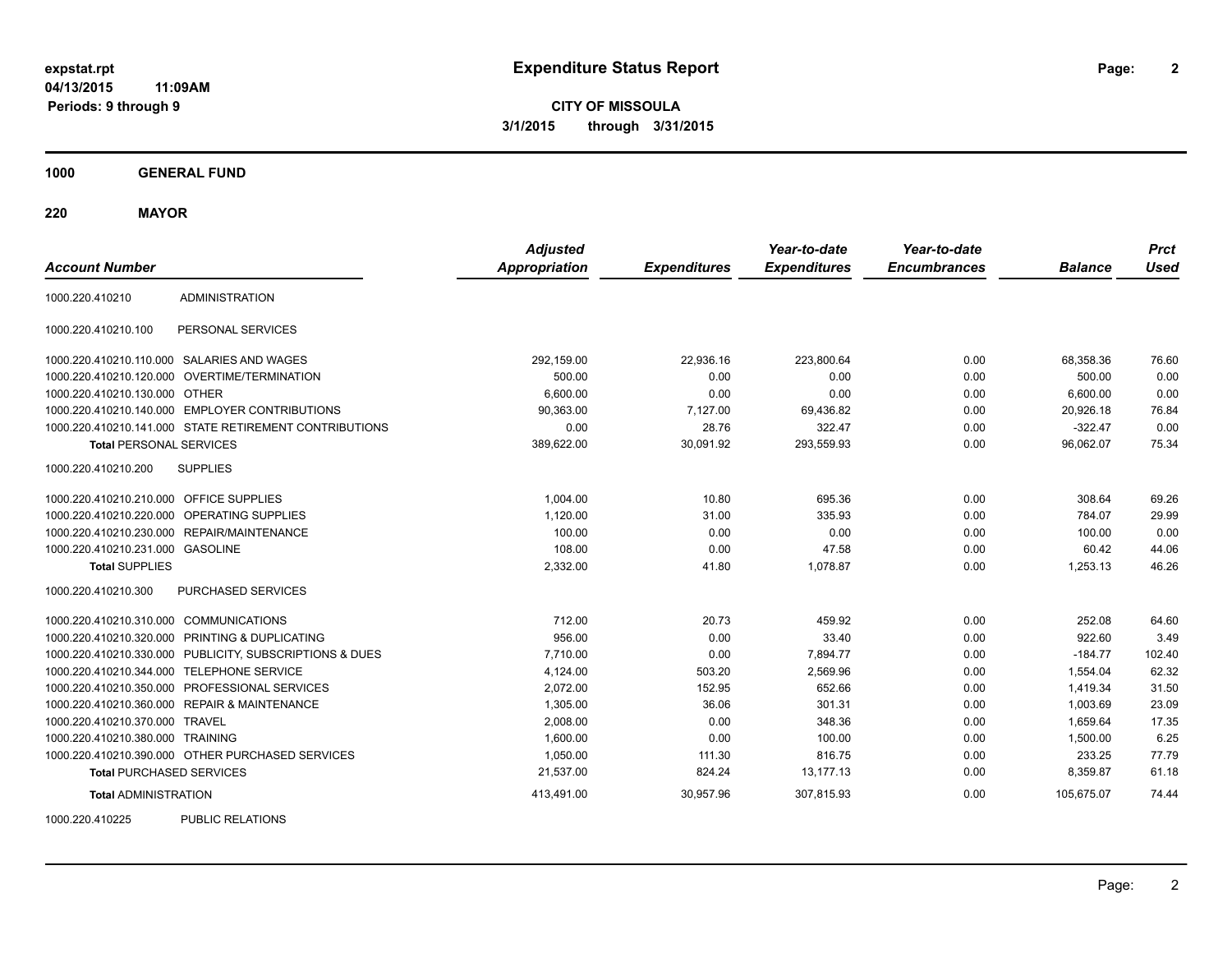**CITY OF MISSOULA 3/1/2015 through 3/31/2015**

**1000 GENERAL FUND**

**220 MAYOR**

| <b>Account Number</b>                                   | <b>Adjusted</b><br><b>Appropriation</b> | <b>Expenditures</b> | Year-to-date<br><b>Expenditures</b> | Year-to-date<br><b>Encumbrances</b> | <b>Balance</b> | <b>Prct</b><br><b>Used</b> |
|---------------------------------------------------------|-----------------------------------------|---------------------|-------------------------------------|-------------------------------------|----------------|----------------------------|
| PERSONAL SERVICES<br>1000.220.410225.100                |                                         |                     |                                     |                                     |                |                            |
| 1000.220.410225.110.000 SALARIES AND WAGES              | 5,962.00                                | 468.09              | 4,557.86                            | 0.00                                | 1,404.14       | 76.45                      |
| 1000.220.410225.140.000 EMPLOYER CONTRIBUTIONS          | 1,842.00                                | 145.45              | 2,143.12                            | 0.00                                | $-301.12$      | 116.35                     |
| <b>Total PERSONAL SERVICES</b>                          | 7,804.00                                | 613.54              | 6,700.98                            | 0.00                                | 1,103.02       | 85.87                      |
| <b>SUPPLIES</b><br>1000.220.410225.200                  |                                         |                     |                                     |                                     |                |                            |
| 1000.220.410225.240.000 OTHER SUPPLIES                  | 400.00                                  | 0.00                | 0.00                                | 0.00                                | 400.00         | 0.00                       |
| <b>Total SUPPLIES</b>                                   | 400.00                                  | 0.00                | 0.00                                | 0.00                                | 400.00         | 0.00                       |
| 1000.220.410225.300<br><b>PURCHASED SERVICES</b>        |                                         |                     |                                     |                                     |                |                            |
| 1000.220.410225.330.000 PUBLICITY, SUBSCRIPTIONS & DUES | 1.970.00                                | 64.00               | 2,007.00                            | 0.00                                | $-37.00$       | 101.88                     |
| 1000.220.410225.390.000 OTHER PURCHASED SERVICES        | 200.00                                  | 0.00                | 0.00                                | 0.00                                | 200.00         | 0.00                       |
| <b>Total PURCHASED SERVICES</b>                         | 2.170.00                                | 64.00               | 2,007.00                            | 0.00                                | 163.00         | 92.49                      |
| <b>Total PUBLIC RELATIONS</b>                           | 10,374.00                               | 677.54              | 8,707.98                            | 0.00                                | 1,666.02       | 83.94                      |
| 1000.220.410250<br><b>ADMINISTRATION</b>                |                                         |                     |                                     |                                     |                |                            |
| PERSONAL SERVICES<br>1000.220.410250.100                |                                         |                     |                                     |                                     |                |                            |
| 1000.220.410250.110.000 SALARIES AND WAGES              | 69.954.00                               | 5,357.68            | 50.618.30                           | 0.00                                | 19.335.70      | 72.36                      |
| 1000.220.410250.140.000 EMPLOYER CONTRIBUTIONS          | 20.992.00                               | 1,662.38            | 16,054.95                           | 0.00                                | 4,937.05       | 76.48                      |
| <b>Total PERSONAL SERVICES</b>                          | 90,946.00                               | 7,020.06            | 66.673.25                           | 0.00                                | 24,272.75      | 73.31                      |
| 1000.220.410250.300<br><b>PURCHASED SERVICES</b>        |                                         |                     |                                     |                                     |                |                            |
| 1000.220.410250.320.000 PRINTING & DUPLICATING          | 2,100.00                                | 0.00                | 276.70                              | 0.00                                | 1,823.30       | 13.18                      |
| 1000.220.410250.344.000 TELEPHONE SERVICE               | 1,952.00                                | 234.11              | 1,257.54                            | 0.00                                | 694.46         | 64.42                      |
| 1000.220.410250.350.000 PROFESSIONAL SERVICES           | 1,235.00                                | 0.00                | 202.50                              | 0.00                                | 1,032.50       | 16.40                      |
| 1000.220.410250.380.000 TRAINING                        | 420.00                                  | 0.00                | 0.00                                | 0.00                                | 420.00         | 0.00                       |
| <b>Total PURCHASED SERVICES</b>                         | 5,707.00                                | 234.11              | 1,736.74                            | 0.00                                | 3,970.26       | 30.43                      |
| <b>Total ADMINISTRATION</b>                             | 96,653.00                               | 7,254.17            | 68,409.99                           | 0.00                                | 28,243.01      | 70.78                      |
| <b>Total MAYOR</b>                                      | 520,518.00                              | 38,889.67           | 384,933.90                          | 0.00                                | 135,584.10     | 73.95                      |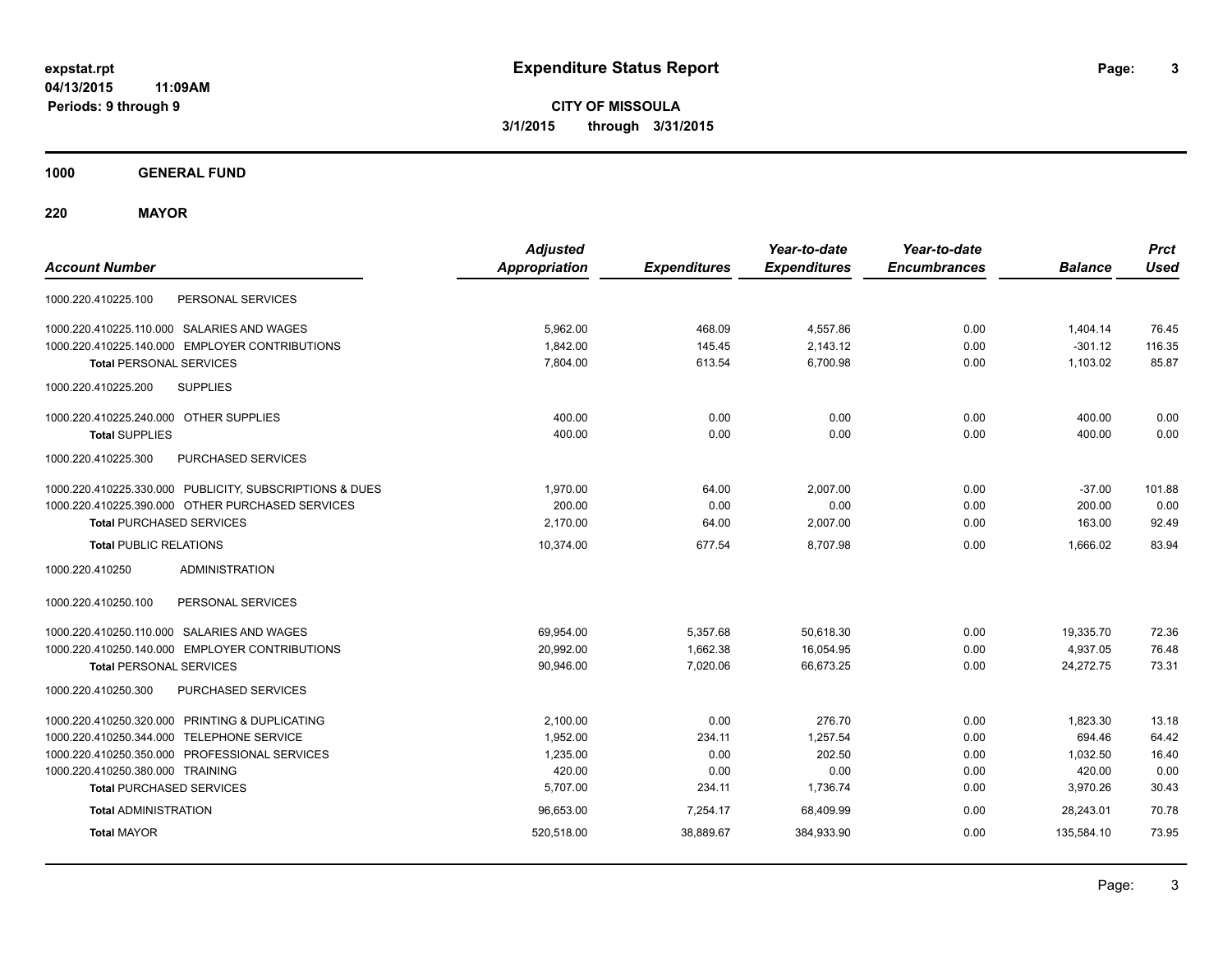**CITY OF MISSOULA 3/1/2015 through 3/31/2015**

**1000 GENERAL FUND**

|                                         |                                                         | <b>Adjusted</b>      |                     | Year-to-date        | Year-to-date        |                | <b>Prct</b> |
|-----------------------------------------|---------------------------------------------------------|----------------------|---------------------|---------------------|---------------------|----------------|-------------|
| <b>Account Number</b>                   |                                                         | <b>Appropriation</b> | <b>Expenditures</b> | <b>Expenditures</b> | <b>Encumbrances</b> | <b>Balance</b> | <b>Used</b> |
| 1000.221.410810                         | <b>ADMINISTRATION</b>                                   |                      |                     |                     |                     |                |             |
| 1000.221.410810.100                     | PERSONAL SERVICES                                       |                      |                     |                     |                     |                |             |
|                                         | 1000.221.410810.110.000 SALARIES AND WAGES              | 102,470.00           | 9,592.44            | 63,835.68           | 0.00                | 38,634.32      | 62.30       |
|                                         | 1000.221.410810.140.000 EMPLOYER CONTRIBUTIONS          | 34.869.00            | 2,898.73            | 19,911.41           | 0.00                | 14,957.59      | 57.10       |
|                                         | 1000.221.410810.141.000 STATE RETIREMENT CONTRIBUTIONS  | 0.00                 | 19.32               | 152.17              | 0.00                | $-152.17$      | 0.00        |
| <b>Total PERSONAL SERVICES</b>          |                                                         | 137,339.00           | 12,510.49           | 83,899.26           | 0.00                | 53,439.74      | 61.09       |
| 1000.221.410810.200                     | <b>SUPPLIES</b>                                         |                      |                     |                     |                     |                |             |
| 1000.221.410810.210.000 OFFICE SUPPLIES |                                                         | 1,000.00             | 9.57                | 288.14              | 0.00                | 711.86         | 28.81       |
| <b>Total SUPPLIES</b>                   |                                                         | 1,000.00             | 9.57                | 288.14              | 0.00                | 711.86         | 28.81       |
| 1000.221.410810.300                     | PURCHASED SERVICES                                      |                      |                     |                     |                     |                |             |
| 1000.221.410810.310.000 COMMUNICATIONS  |                                                         | 150.00               | 20.89               | 300.81              | 0.00                | $-150.81$      | 200.54      |
|                                         | 1000.221.410810.320.000 PRINTING & DUPLICATING          | 517.00               | 0.00                | 335.12              | 0.00                | 181.88         | 64.82       |
|                                         | 1000.221.410810.330.000 PUBLICITY, SUBSCRIPTIONS & DUES | 750.00               | 0.00                | 1,176.90            | 0.00                | $-426.90$      | 156.92      |
| 1000.221.410810.344.000                 | <b>TELEPHONE SERVICE</b>                                | 45.00                | 5.21                | 69.61               | 0.00                | $-24.61$       | 154.69      |
|                                         | 1000.221.410810.350.000 PROFESSIONAL SERVICES           | 0.00                 | 0.00                | 4,000.00            | 0.00                | $-4,000.00$    | 0.00        |
|                                         | 1000.221.410810.360.000 REPAIR & MAINTENANCE            | 1,260.00             | 0.00                | 476.13              | 0.00                | 783.87         | 37.79       |
| 1000.221.410810.370.000 TRAVEL          |                                                         | 995.00               | 0.00                | 423.13              | 0.00                | 571.87         | 42.53       |
| 1000.221.410810.380.000 TRAINING        |                                                         | 225.00               | 79.60               | 79.60               | 0.00                | 145.40         | 35.38       |
| <b>Total PURCHASED SERVICES</b>         |                                                         | 3,942.00             | 105.70              | 6,861.30            | 0.00                | $-2,919.30$    | 174.06      |
| <b>Total ADMINISTRATION</b>             |                                                         | 142,281.00           | 12,625.76           | 91,048.70           | 0.00                | 51,232.30      | 63.99       |
| 1000.221.410820                         | <b>TRAINING</b>                                         |                      |                     |                     |                     |                |             |
| 1000.221.410820.100                     | PERSONAL SERVICES                                       |                      |                     |                     |                     |                |             |
|                                         | 1000.221.410820.110.000 SALARIES AND WAGES              | 6,327.00             | 619.66              | 3,443.58            | 0.00                | 2,883.42       | 54.43       |
|                                         | 1000.221.410820.140.000 EMPLOYER CONTRIBUTIONS          | 2,132.00             | 178.98              | 1,066.72            | 0.00                | 1,065.28       | 50.03       |
| <b>Total PERSONAL SERVICES</b>          |                                                         | 8,459.00             | 798.64              | 4,510.30            | 0.00                | 3,948.70       | 53.32       |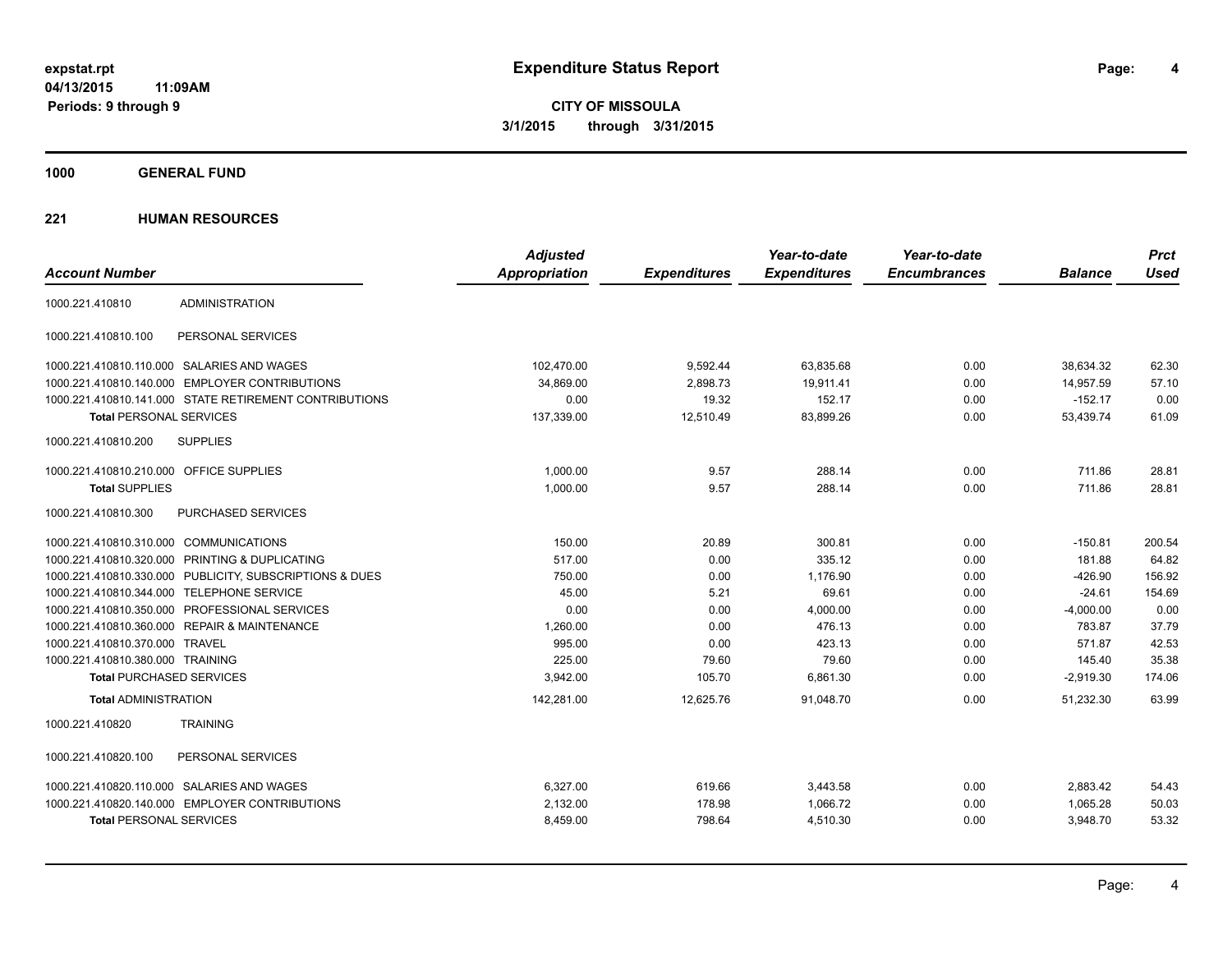**1000 GENERAL FUND**

| <b>Account Number</b>                                   | <b>Adjusted</b><br>Appropriation | <b>Expenditures</b> | Year-to-date<br><b>Expenditures</b> | Year-to-date<br><b>Encumbrances</b> | <b>Balance</b> | <b>Prct</b><br><b>Used</b> |
|---------------------------------------------------------|----------------------------------|---------------------|-------------------------------------|-------------------------------------|----------------|----------------------------|
| <b>SUPPLIES</b><br>1000.221.410820.200                  |                                  |                     |                                     |                                     |                |                            |
|                                                         |                                  |                     |                                     |                                     |                |                            |
| 1000.221.410820.210.000 OFFICE SUPPLIES                 | 405.00                           | 0.00                | 0.00                                | 0.00                                | 405.00         | 0.00                       |
| <b>Total SUPPLIES</b>                                   | 405.00                           | 0.00                | 0.00                                | 0.00                                | 405.00         | 0.00                       |
| 1000.221.410820.300<br>PURCHASED SERVICES               |                                  |                     |                                     |                                     |                |                            |
| 1000.221.410820.320.000 PRINTING & DUPLICATING          | 600.00                           | 0.00                | 0.00                                | 0.00                                | 600.00         | 0.00                       |
| 1000.221.410820.330.000 PUBLICITY, SUBSCRIPTIONS & DUES | 26.00                            | 0.00                | 299.00                              | 0.00                                | $-273.00$      | 1,150.00                   |
| 1000.221.410820.344.000 TELEPHONE SERVICE               | 34.00                            | 0.00                | 0.00                                | 0.00                                | 34.00          | 0.00                       |
| 1000.221.410820.350.000 PROFESSIONAL SERVICES           | 2,000.00                         | 0.00                | 0.00                                | 0.00                                | 2,000.00       | 0.00                       |
| 1000.221.410820.360.000 REPAIR & MAINTENANCE            | 1,556.00                         | 0.00                | 0.00                                | 0.00                                | 1,556.00       | 0.00                       |
| 1000.221.410820.370.000 TRAVEL                          | 600.00                           | 0.00                | 0.00                                | 0.00                                | 600.00         | 0.00                       |
| 1000.221.410820.380.000 TRAINING                        | 250.00                           | 129.00              | 179.00                              | 0.00                                | 71.00          | 71.60                      |
| <b>Total PURCHASED SERVICES</b>                         | 5,066.00                         | 129.00              | 478.00                              | 0.00                                | 4,588.00       | 9.44                       |
| <b>Total TRAINING</b>                                   | 13,930.00                        | 927.64              | 4,988.30                            | 0.00                                | 8,941.70       | 35.81                      |
| <b>LABOR RELATIONS</b><br>1000.221.410840               |                                  |                     |                                     |                                     |                |                            |
| 1000.221.410840.100<br>PERSONAL SERVICES                |                                  |                     |                                     |                                     |                |                            |
| 1000.221.410840.110.000 SALARIES AND WAGES              | 43,665.00                        | 3,481.76            | 30,473.36                           | 0.00                                | 13,191.64      | 69.79                      |
| 1000.221.410840.140.000 EMPLOYER CONTRIBUTIONS          | 17.970.00                        | 1.428.41            | 13,229.97                           | 0.00                                | 4.740.03       | 73.62                      |
| <b>Total PERSONAL SERVICES</b>                          | 61,635.00                        | 4,910.17            | 43,703.33                           | 0.00                                | 17,931.67      | 70.91                      |
| <b>SUPPLIES</b><br>1000.221.410840.200                  |                                  |                     |                                     |                                     |                |                            |
| 1000.221.410840.210.000 OFFICE SUPPLIES                 | 950.00                           | 0.00                | 78.66                               | 0.00                                | 871.34         | 8.28                       |
| <b>Total SUPPLIES</b>                                   | 950.00                           | 0.00                | 78.66                               | 0.00                                | 871.34         | 8.28                       |
| 1000.221.410840.300<br>PURCHASED SERVICES               |                                  |                     |                                     |                                     |                |                            |
| 1000.221.410840.320.000 PRINTING & DUPLICATING          | 350.00                           | 0.00                | 124.50                              | 0.00                                | 225.50         | 35.57                      |
| 1000.221.410840.330.000 PUBLICITY, SUBSCRIPTIONS & DUES | 450.00                           | 0.00                | 0.00                                | 0.00                                | 450.00         | 0.00                       |
| 1000.221.410840.344.000 TELEPHONE SERVICE               | 24.00                            | 0.00                | 0.00                                | 0.00                                | 24.00          | 0.00                       |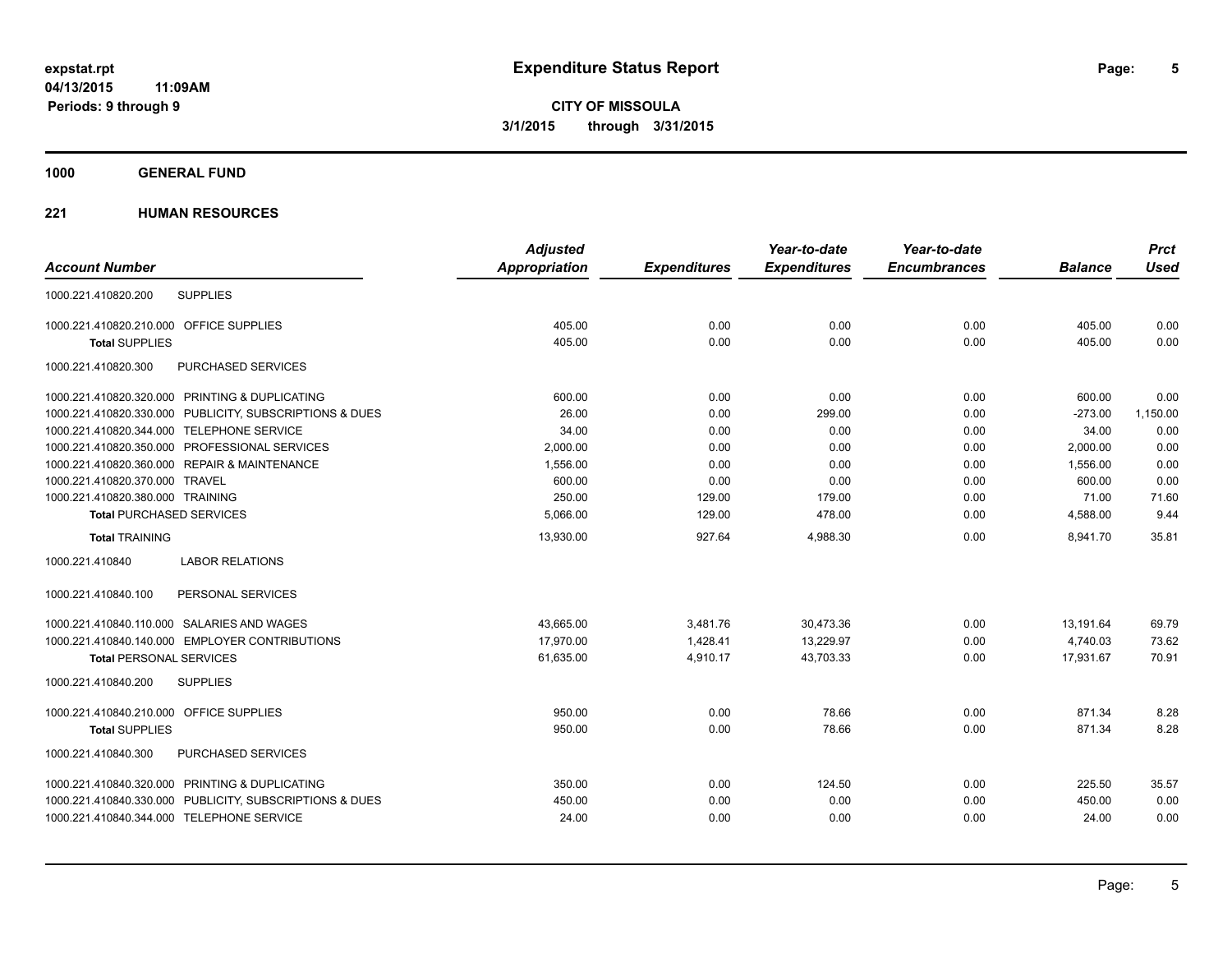**1000 GENERAL FUND**

| <b>Account Number</b>                                                          | <b>Adjusted</b><br><b>Appropriation</b> | <b>Expenditures</b> | Year-to-date<br><b>Expenditures</b> | Year-to-date<br><b>Encumbrances</b> | <b>Balance</b>     | <b>Prct</b><br><b>Used</b> |
|--------------------------------------------------------------------------------|-----------------------------------------|---------------------|-------------------------------------|-------------------------------------|--------------------|----------------------------|
| 1000.221.410840.360.000 REPAIR & MAINTENANCE<br>1000.221.410840.370.000 TRAVEL | 1,526.00<br>815.00                      | 0.00<br>298.03      | 0.00<br>298.03                      | 0.00<br>0.00                        | 1,526.00<br>516.97 | 0.00<br>36.57              |
| 1000.221.410840.380.000 TRAINING                                               | 300.00                                  | 485.00              | 485.00                              | 0.00                                | $-185.00$          | 161.67                     |
| <b>Total PURCHASED SERVICES</b>                                                | 3,465.00                                | 783.03              | 907.53                              | 0.00                                | 2,557.47           | 26.19                      |
| <b>Total LABOR RELATIONS</b>                                                   | 66,050.00                               | 5,693.20            | 44,689.52                           | 0.00                                | 21,360.48          | 67.66                      |
| <b>EEO COMPLIANCE</b><br>1000.221.410850                                       |                                         |                     |                                     |                                     |                    |                            |
| PERSONAL SERVICES<br>1000.221.410850.100                                       |                                         |                     |                                     |                                     |                    |                            |
| 1000.221.410850.110.000 SALARIES AND WAGES                                     | 39,214.00                               | 3,618.83            | 23,950.40                           | 0.00                                | 15,263.60          | 61.08                      |
| 1000.221.410850.140.000 EMPLOYER CONTRIBUTIONS                                 | 13,384.00                               | 1,109.37            | 7,929.83                            | 0.00                                | 5,454.17           | 59.25                      |
| <b>Total PERSONAL SERVICES</b>                                                 | 52,598.00                               | 4,728.20            | 31,880.23                           | 0.00                                | 20,717.77          | 60.61                      |
| 1000.221.410850.200<br><b>SUPPLIES</b>                                         |                                         |                     |                                     |                                     |                    |                            |
| <b>Total SUPPLIES</b>                                                          | 0.00                                    | 0.00                | 0.00                                | 0.00                                | 0.00               | 0.00                       |
| 1000.221.410850.300<br>PURCHASED SERVICES                                      |                                         |                     |                                     |                                     |                    |                            |
| 1000.221.410850.350.000 PROFESSIONAL SERVICES                                  | 9.000.00                                | 2,350.00            | 6,490.00                            | 0.00                                | 2,510.00           | 72.11                      |
| <b>Total PURCHASED SERVICES</b>                                                | 9,000.00                                | 2,350.00            | 6,490.00                            | 0.00                                | 2,510.00           | 72.11                      |
| <b>CAPITAL OUTLAY</b><br>1000.221.410850.900                                   |                                         |                     |                                     |                                     |                    |                            |
| <b>Total CAPITAL OUTLAY</b>                                                    | 0.00                                    | 0.00                | 0.00                                | 0.00                                | 0.00               | 0.00                       |
| <b>Total EEO COMPLIANCE</b>                                                    | 61,598.00                               | 7,078.20            | 38,370.23                           | 0.00                                | 23,227.77          | 62.29                      |
| <b>EMPLOYEE BENEFITS</b><br>1000.221.410860                                    |                                         |                     |                                     |                                     |                    |                            |
| PERSONAL SERVICES<br>1000.221.410860.100                                       |                                         |                     |                                     |                                     |                    |                            |
| 1000.221.410860.110.000 SALARIES AND WAGES                                     | 22,764.00                               | 2,007.71            | 14,996.69                           | 0.00                                | 7,767.31           | 65.88                      |
| 1000.221.410860.140.000 EMPLOYER CONTRIBUTIONS                                 | 7,842.00                                | 643.86              | 5,154.32                            | 0.00                                | 2,687.68           | 65.73                      |
| <b>Total PERSONAL SERVICES</b>                                                 | 30,606.00                               | 2,651.57            | 20,151.01                           | 0.00                                | 10,454.99          | 65.84                      |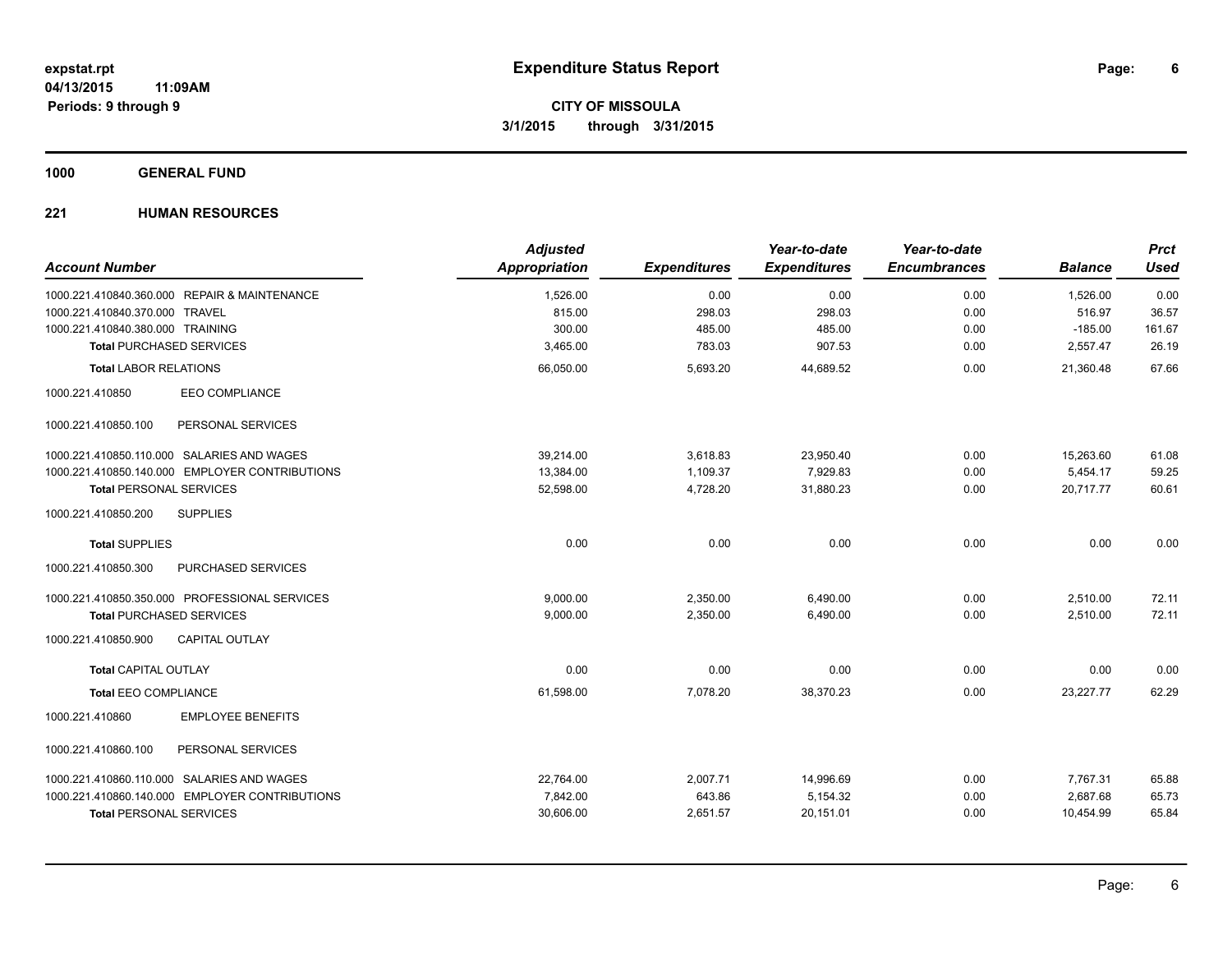### **1000 GENERAL FUND**

|                                                         | <b>Adjusted</b> |                     | Year-to-date        | Year-to-date        |                | <b>Prct</b> |
|---------------------------------------------------------|-----------------|---------------------|---------------------|---------------------|----------------|-------------|
| <b>Account Number</b>                                   | Appropriation   | <b>Expenditures</b> | <b>Expenditures</b> | <b>Encumbrances</b> | <b>Balance</b> | <b>Used</b> |
| <b>SUPPLIES</b><br>1000.221.410860.200                  |                 |                     |                     |                     |                |             |
| 1000.221.410860.210.000 OFFICE SUPPLIES                 | 760.00          | 32.51               | 534.61              | 0.00                | 225.39         | 70.34       |
| <b>Total SUPPLIES</b>                                   | 760.00          | 32.51               | 534.61              | 0.00                | 225.39         | 70.34       |
| PURCHASED SERVICES<br>1000.221.410860.300               |                 |                     |                     |                     |                |             |
| 1000.221.410860.320.000 PRINTING & DUPLICATING          | 465.00          | 0.00                | 209.38              | 0.00                | 255.62         | 45.03       |
| 1000.221.410860.330.000 PUBLICITY, SUBSCRIPTIONS & DUES | 865.00          | 0.00                | 0.00                | 0.00                | 865.00         | 0.00        |
| 1000.221.410860.344.000 TELEPHONE SERVICE               | 87.00           | 0.00                | 0.00                | 0.00                | 87.00          | 0.00        |
| 1000.221.410860.360.000 REPAIR & MAINTENANCE            | 1,650.00        | 0.00                | 0.00                | 0.00                | 1,650.00       | 0.00        |
| 1000.221.410860.370.000 TRAVEL                          | 678.00          | 0.00                | 0.00                | 0.00                | 678.00         | 0.00        |
| 1000.221.410860.380.000 TRAINING                        | 275.00          | 0.00                | 445.00              | 0.00                | $-170.00$      | 161.82      |
| 1000.221.410860.390.000 OTHER PURCHASED SERVICES        | 17,490.00       | 369.84              | 13,642.12           | 0.00                | 3,847.88       | 78.00       |
| <b>Total PURCHASED SERVICES</b>                         | 21,510.00       | 369.84              | 14,296.50           | 0.00                | 7,213.50       | 66.46       |
| <b>Total EMPLOYEE BENEFITS</b>                          | 52,876.00       | 3,053.92            | 34,982.12           | 0.00                | 17,893.88      | 66.16       |
| <b>Total HUMAN RESOURCES</b>                            | 336,735.00      | 29,378.72           | 214,078.87          | 0.00                | 122,656.13     | 63.57       |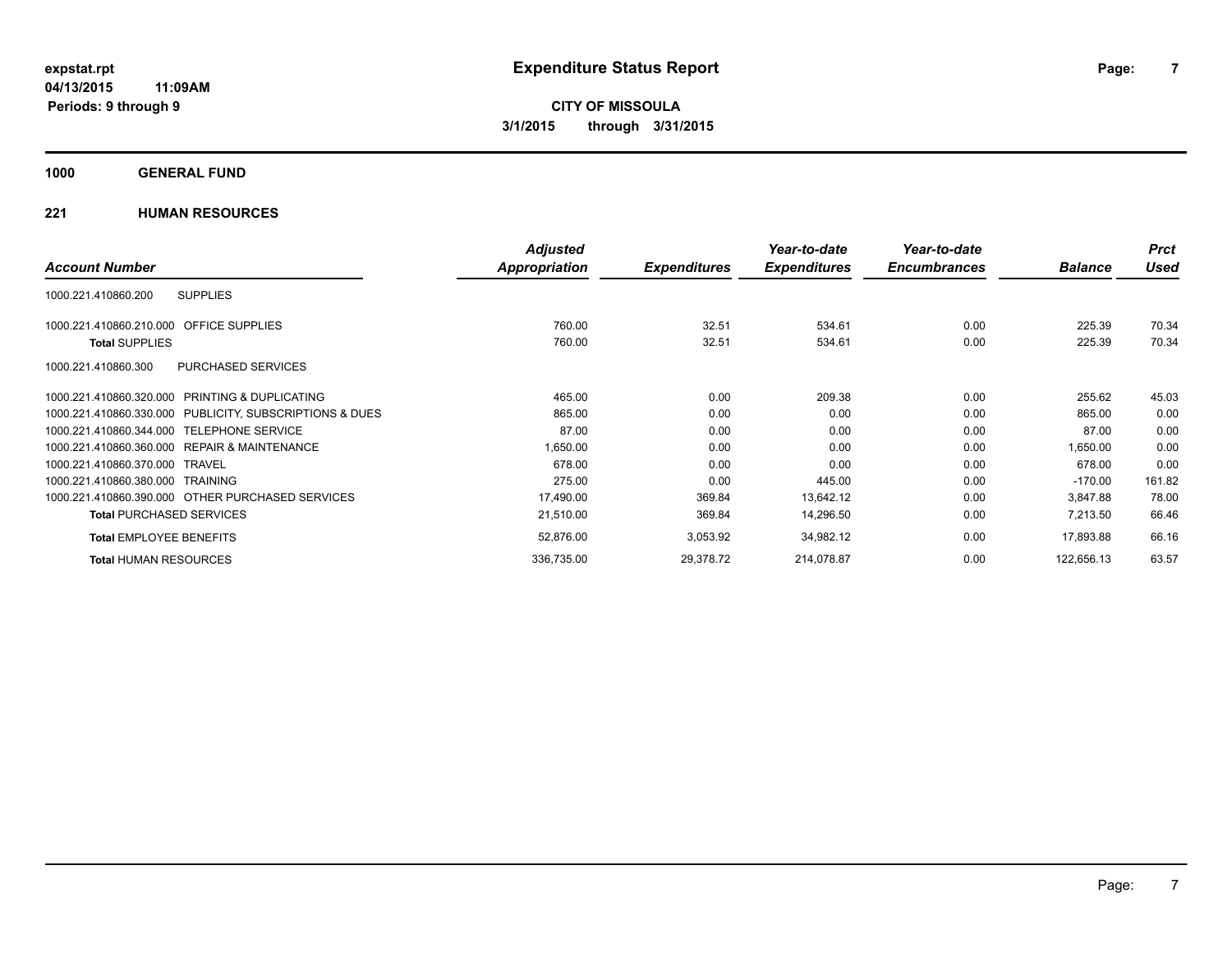**8**

**CITY OF MISSOULA 3/1/2015 through 3/31/2015**

**1000 GENERAL FUND**

| <b>Account Number</b>                                                                       | <b>Adjusted</b><br><b>Appropriation</b> | <b>Expenditures</b> | Year-to-date<br><b>Expenditures</b> | Year-to-date<br><b>Encumbrances</b> | <b>Balance</b>         | <b>Prct</b><br><b>Used</b> |
|---------------------------------------------------------------------------------------------|-----------------------------------------|---------------------|-------------------------------------|-------------------------------------|------------------------|----------------------------|
| <b>NC-GRANT CREEK</b><br>1000.223.410101                                                    |                                         |                     |                                     |                                     |                        |                            |
| PURCHASED SERVICES<br>1000.223.410101.300                                                   |                                         |                     |                                     |                                     |                        |                            |
| <b>Total PURCHASED SERVICES</b>                                                             | 0.00                                    | 0.00                | 0.00                                | 0.00                                | 0.00                   | 0.00                       |
| <b>GRANTS &amp; CONTRIBUTIONS</b><br>1000.223.410101.700                                    |                                         |                     |                                     |                                     |                        |                            |
| 1000.223.410101.700.000 GRANTS & CONTRIBUTIONS<br><b>Total NC-GRANT CREEK</b>               | 800.00<br>800.00                        | 0.00<br>0.00        | 162.65<br>162.65                    | 0.00<br>0.00                        | 637.35<br>637.35       | 20.33<br>20.33             |
| 1000.223.410102<br>NC-UPPER RATTLESNAKE                                                     |                                         |                     |                                     |                                     |                        |                            |
| PURCHASED SERVICES<br>1000.223.410102.300                                                   |                                         |                     |                                     |                                     |                        |                            |
| 1000.223.410102.310.000 UPPER RATTLESNAKE/COMMUNICATIONS<br><b>Total PURCHASED SERVICES</b> | 0.00<br>0.00                            | 564.53<br>564.53    | 564.53<br>564.53                    | 0.00<br>0.00                        | $-564.53$<br>$-564.53$ | 0.00<br>0.00               |
| <b>GRANTS &amp; CONTRIBUTIONS</b><br>1000.223.410102.700                                    |                                         |                     |                                     |                                     |                        |                            |
| 1000.223.410102.700.000 GRANTS & CONTRIBUTIONS<br><b>Total GRANTS &amp; CONTRIBUTIONS</b>   | 800.00<br>800.00                        | 237.56<br>237.56    | 237.56<br>237.56                    | 0.00<br>0.00                        | 562.44<br>562.44       | 29.70<br>29.70             |
| Total NC-UPPER RATTLESNAKE                                                                  | 800.00                                  | 802.09              | 802.09                              | 0.00                                | $-2.09$                | 100.26                     |
| NC-LOWER RATTLESNAKE<br>1000.223.410103                                                     |                                         |                     |                                     |                                     |                        |                            |
| 1000.223.410103.300<br>PURCHASED SERVICES                                                   |                                         |                     |                                     |                                     |                        |                            |
| 1000.223.410103.310.000 COMMUNICATIONS<br><b>Total PURCHASED SERVICES</b>                   | 0.00<br>0.00                            | 0.00<br>0.00        | 391.59<br>391.59                    | 0.00<br>0.00                        | $-391.59$<br>$-391.59$ | 0.00<br>0.00               |
| 1000.223.410103.700<br><b>GRANTS &amp; CONTRIBUTIONS</b>                                    |                                         |                     |                                     |                                     |                        |                            |
| 1000.223.410103.700.000 GRANTS & CONTRIBUTIONS<br><b>Total GRANTS &amp; CONTRIBUTIONS</b>   | 800.00<br>800.00                        | 0.00<br>0.00        | 185.39<br>185.39                    | 0.00<br>0.00                        | 614.61<br>614.61       | 23.17<br>23.17             |
| Total NC-LOWER RATTLESNAKE                                                                  | 800.00                                  | 0.00                | 576.98                              | 0.00                                | 223.02                 | 72.12                      |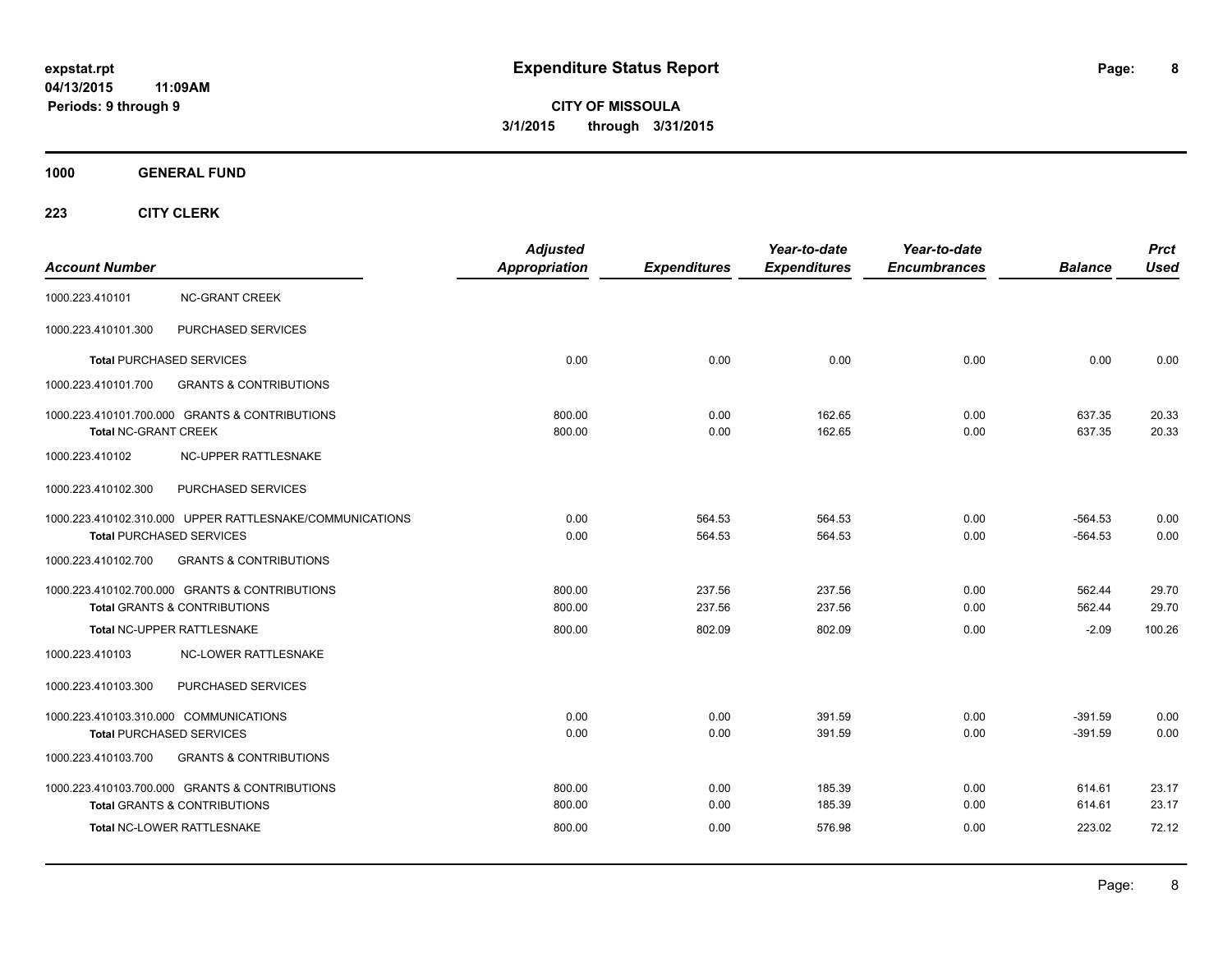**9**

**CITY OF MISSOULA 3/1/2015 through 3/31/2015**

**1000 GENERAL FUND**

| <b>Account Number</b>     |                                                                                           | <b>Adjusted</b><br><b>Appropriation</b> | <b>Expenditures</b> | Year-to-date<br><b>Expenditures</b> | Year-to-date<br><b>Encumbrances</b> | <b>Balance</b>         | <b>Prct</b><br><b>Used</b> |
|---------------------------|-------------------------------------------------------------------------------------------|-----------------------------------------|---------------------|-------------------------------------|-------------------------------------|------------------------|----------------------------|
| 1000.223.410104           | NC-NORTHSIDE                                                                              |                                         |                     |                                     |                                     |                        |                            |
| 1000.223.410104.300       | PURCHASED SERVICES                                                                        |                                         |                     |                                     |                                     |                        |                            |
|                           | <b>Total PURCHASED SERVICES</b>                                                           | 0.00                                    | 0.00                | 0.00                                | 0.00                                | 0.00                   | 0.00                       |
| 1000.223.410104.700       | <b>GRANTS &amp; CONTRIBUTIONS</b>                                                         |                                         |                     |                                     |                                     |                        |                            |
| <b>Total NC-NORTHSIDE</b> | 1000.223.410104.700.000 GRANTS & CONTRIBUTIONS                                            | 800.00<br>800.00                        | 0.00<br>0.00        | 65.98<br>65.98                      | 0.00<br>0.00                        | 734.02<br>734.02       | 8.25<br>8.25               |
| 1000.223.410105           | <b>NC-WESTSIDE</b>                                                                        |                                         |                     |                                     |                                     |                        |                            |
| 1000.223.410105.300       | PURCHASED SERVICES                                                                        |                                         |                     |                                     |                                     |                        |                            |
|                           | <b>Total PURCHASED SERVICES</b>                                                           | 0.00                                    | 0.00                | 0.00                                | 0.00                                | 0.00                   | 0.00                       |
| 1000.223.410105.700       | <b>GRANTS &amp; CONTRIBUTIONS</b>                                                         |                                         |                     |                                     |                                     |                        |                            |
| <b>Total NC-WESTSIDE</b>  | 1000.223.410105.700.000 GRANTS & CONTRIBUTIONS                                            | 800.00<br>800.00                        | 0.00<br>0.00        | 65.97<br>65.97                      | 0.00<br>0.00                        | 734.03<br>734.03       | 8.25<br>8.25               |
| 1000.223.410106           | NC-HEART OF MISSOULA                                                                      |                                         |                     |                                     |                                     |                        |                            |
| 1000.223.410106.300       | PURCHASED SERVICES                                                                        |                                         |                     |                                     |                                     |                        |                            |
|                           | 1000.223.410106.310.000 COMMUNICATIONS<br><b>Total PURCHASED SERVICES</b>                 | 0.00<br>0.00                            | 148.16<br>148.16    | 604.45<br>604.45                    | 0.00<br>0.00                        | $-604.45$<br>$-604.45$ | 0.00<br>0.00               |
| 1000.223.410106.700       | <b>GRANTS &amp; CONTRIBUTIONS</b>                                                         |                                         |                     |                                     |                                     |                        |                            |
|                           | 1000.223.410106.700.000 GRANTS & CONTRIBUTIONS<br><b>Total GRANTS &amp; CONTRIBUTIONS</b> | 800.00<br>800.00                        | 344.06<br>344.06    | 431.32<br>431.32                    | 0.00<br>0.00                        | 368.68<br>368.68       | 53.92<br>53.92             |
|                           | Total NC-HEART OF MISSOULA                                                                | 800.00                                  | 492.22              | 1,035.77                            | 0.00                                | $-235.77$              | 129.47                     |
| 1000.223.410107           | NC-UNIVERSITY DISTRICT                                                                    |                                         |                     |                                     |                                     |                        |                            |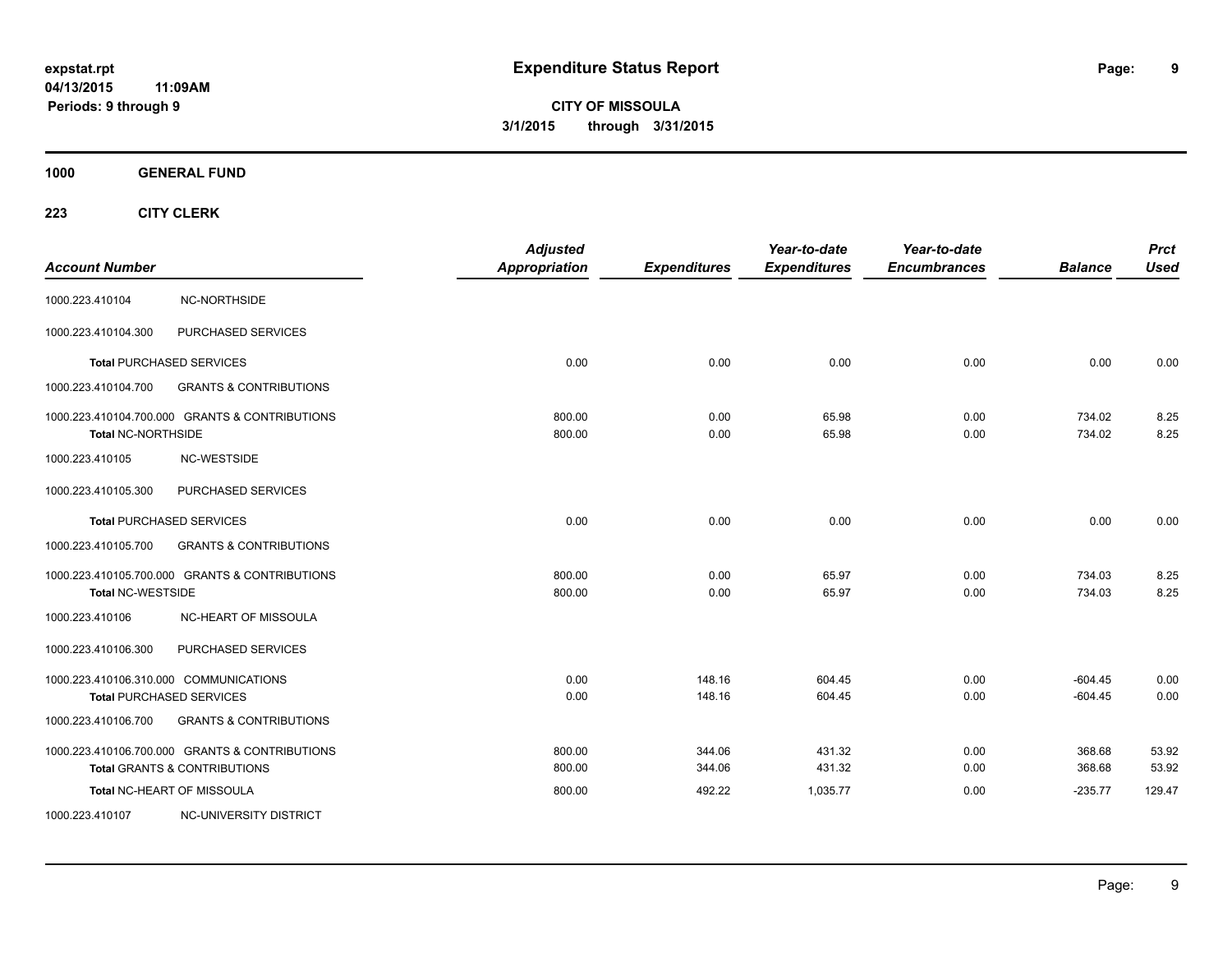**CITY OF MISSOULA 3/1/2015 through 3/31/2015**

**1000 GENERAL FUND**

| <b>Account Number</b>                                                                     | <b>Adjusted</b><br>Appropriation | <b>Expenditures</b> | Year-to-date<br><b>Expenditures</b> | Year-to-date<br><b>Encumbrances</b> | <b>Balance</b>         | <b>Prct</b><br><b>Used</b> |
|-------------------------------------------------------------------------------------------|----------------------------------|---------------------|-------------------------------------|-------------------------------------|------------------------|----------------------------|
| PURCHASED SERVICES<br>1000.223.410107.300                                                 |                                  |                     |                                     |                                     |                        |                            |
| 1000.223.410107.310.000 COMMUNICATIONS<br><b>Total PURCHASED SERVICES</b>                 | 0.00<br>0.00                     | 0.00<br>0.00        | 635.81<br>635.81                    | 0.00<br>0.00                        | $-635.81$<br>$-635.81$ | 0.00<br>0.00               |
| <b>GRANTS &amp; CONTRIBUTIONS</b><br>1000.223.410107.700                                  |                                  |                     |                                     |                                     |                        |                            |
| 1000.223.410107.700.000 GRANTS & CONTRIBUTIONS<br><b>Total GRANTS &amp; CONTRIBUTIONS</b> | 800.00<br>800.00                 | 0.00<br>0.00        | 26.00<br>26.00                      | 0.00<br>0.00                        | 774.00<br>774.00       | 3.25<br>3.25               |
| Total NC-UNIVERSITY DISTRICT                                                              | 800.00                           | 0.00                | 661.81                              | 0.00                                | 138.19                 | 82.73                      |
| 1000.223.410108<br>NC-RIVERFRONT                                                          |                                  |                     |                                     |                                     |                        |                            |
| PURCHASED SERVICES<br>1000.223.410108.300                                                 |                                  |                     |                                     |                                     |                        |                            |
| 1000.223.410108.310.000 COMMUNICATIONS<br><b>Total PURCHASED SERVICES</b>                 | 0.00<br>0.00                     | 0.00<br>0.00        | 644.77<br>644.77                    | 0.00<br>0.00                        | $-644.77$<br>$-644.77$ | 0.00<br>0.00               |
| <b>GRANTS &amp; CONTRIBUTIONS</b><br>1000.223.410108.700                                  |                                  |                     |                                     |                                     |                        |                            |
| 1000.223.410108.700.000 GRANTS & CONTRIBUTIONS<br><b>Total GRANTS &amp; CONTRIBUTIONS</b> | 800.00<br>800.00                 | 0.00<br>0.00        | 344.68<br>344.68                    | 0.00<br>0.00                        | 455.32<br>455.32       | 43.09<br>43.09             |
| <b>Total NC-RIVERFRONT</b>                                                                | 800.00                           | 0.00                | 989.45                              | 0.00                                | $-189.45$              | 123.68                     |
| 1000.223.410109<br>NC-EMMA DICKENSON & ORCHARD HOMES                                      |                                  |                     |                                     |                                     |                        |                            |
| PURCHASED SERVICES<br>1000.223.410109.300                                                 |                                  |                     |                                     |                                     |                        |                            |
| 1000.223.410109.310.000 COMMUNICATIONS<br><b>Total PURCHASED SERVICES</b>                 | 0.00<br>0.00                     | 0.00<br>0.00        | 480.10<br>480.10                    | 0.00<br>0.00                        | $-480.10$<br>$-480.10$ | 0.00<br>0.00               |
| 1000.223.410109.700<br><b>GRANTS &amp; CONTRIBUTIONS</b>                                  |                                  |                     |                                     |                                     |                        |                            |
| 1000.223.410109.700.000 GRANTS & CONTRIBUTIONS<br><b>Total GRANTS &amp; CONTRIBUTIONS</b> | 800.00<br>800.00                 | 0.00<br>0.00        | 26.72<br>26.72                      | 0.00<br>0.00                        | 773.28<br>773.28       | 3.34<br>3.34               |
| <b>Total NC-EMMA DICKENSON &amp; ORCHARD HOMES</b>                                        | 800.00                           | 0.00                | 506.82                              | 0.00                                | 293.18                 | 63.35                      |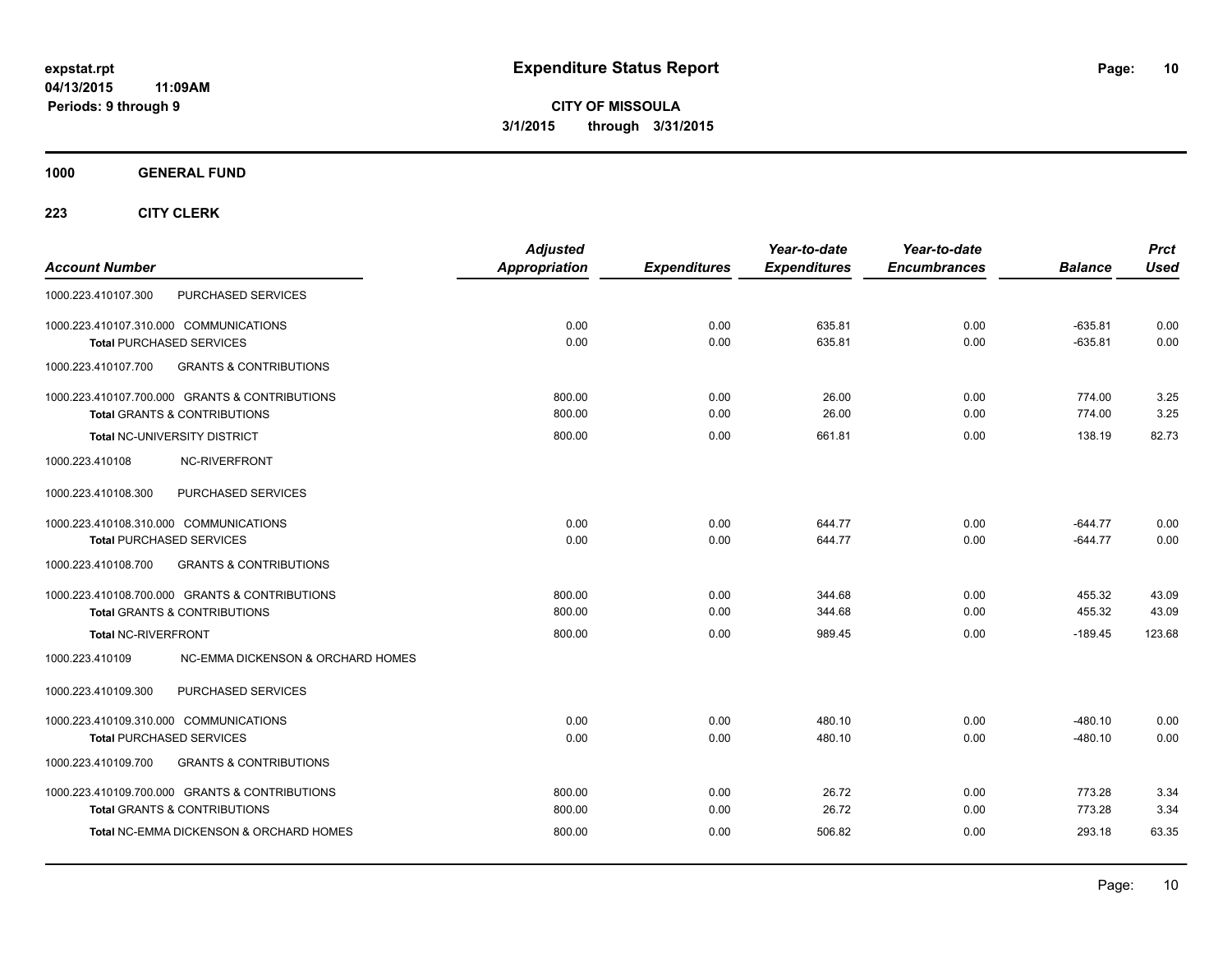**CITY OF MISSOULA 3/1/2015 through 3/31/2015**

### **1000 GENERAL FUND**

| <b>Account Number</b>     |                                                | <b>Adjusted</b><br><b>Appropriation</b> | <b>Expenditures</b> | Year-to-date<br><b>Expenditures</b> | Year-to-date<br><b>Encumbrances</b> | <b>Balance</b> | <b>Prct</b><br><b>Used</b> |
|---------------------------|------------------------------------------------|-----------------------------------------|---------------------|-------------------------------------|-------------------------------------|----------------|----------------------------|
|                           |                                                |                                         |                     |                                     |                                     |                |                            |
| 1000.223.410110           | <b>NC-FRANKLIN TO FORT</b>                     |                                         |                     |                                     |                                     |                |                            |
| 1000.223.410110.300       | PURCHASED SERVICES                             |                                         |                     |                                     |                                     |                |                            |
|                           | 1000.223.410110.310.000 COMMUNICATIONS         | 0.00                                    | 0.00                | 1,028.65                            | 0.00                                | $-1,028.65$    | 0.00                       |
|                           | <b>Total PURCHASED SERVICES</b>                | 0.00                                    | 0.00                | 1.028.65                            | 0.00                                | $-1.028.65$    | 0.00                       |
| 1000.223.410110.700       | <b>GRANTS &amp; CONTRIBUTIONS</b>              |                                         |                     |                                     |                                     |                |                            |
|                           | 1000.223.410110.700.000 GRANTS & CONTRIBUTIONS | 800.00                                  | 0.00                | 188.68                              | 0.00                                | 611.32         | 23.59                      |
|                           | <b>Total GRANTS &amp; CONTRIBUTIONS</b>        | 800.00                                  | 0.00                | 188.68                              | 0.00                                | 611.32         | 23.59                      |
|                           | <b>Total NC-FRANKLIN TO FORT</b>               | 800.00                                  | 0.00                | 1.217.33                            | 0.00                                | $-417.33$      | 152.17                     |
| 1000.223.410111           | <b>NC-ROSE PARK</b>                            |                                         |                     |                                     |                                     |                |                            |
| 1000.223.410111.300       | PURCHASED SERVICES                             |                                         |                     |                                     |                                     |                |                            |
|                           | 1000.223.410111.310.000 COMMUNICATIONS         | 0.00                                    | 0.00                | 627.50                              | 0.00                                | $-627.50$      | 0.00                       |
|                           | <b>Total PURCHASED SERVICES</b>                | 0.00                                    | 0.00                | 627.50                              | 0.00                                | $-627.50$      | 0.00                       |
| 1000.223.410111.700       | <b>GRANTS &amp; CONTRIBUTIONS</b>              |                                         |                     |                                     |                                     |                |                            |
|                           | 1000.223.410111.700.000 GRANTS & CONTRIBUTIONS | 800.00                                  | 0.00                | 380.75                              | 0.00                                | 419.25         | 47.59                      |
|                           | <b>Total GRANTS &amp; CONTRIBUTIONS</b>        | 800.00                                  | 0.00                | 380.75                              | 0.00                                | 419.25         | 47.59                      |
| <b>Total NC-ROSE PARK</b> |                                                | 800.00                                  | 0.00                | 1,008.25                            | 0.00                                | $-208.25$      | 126.03                     |
| 1000.223.410112           | <b>NC-FARVIEWS &amp; PATTEE CANYON</b>         |                                         |                     |                                     |                                     |                |                            |
| 1000.223.410112.300       | <b>PURCHASED SERVICES</b>                      |                                         |                     |                                     |                                     |                |                            |
|                           | 1000.223.410112.310.000 COMMUNICATIONS         | 0.00                                    | 0.00                | 412.25                              | 0.00                                | $-412.25$      | 0.00                       |
|                           | <b>Total PURCHASED SERVICES</b>                | 0.00                                    | 0.00                | 412.25                              | 0.00                                | $-412.25$      | 0.00                       |
| 1000.223.410112.700       | <b>GRANTS &amp; CONTRIBUTIONS</b>              |                                         |                     |                                     |                                     |                |                            |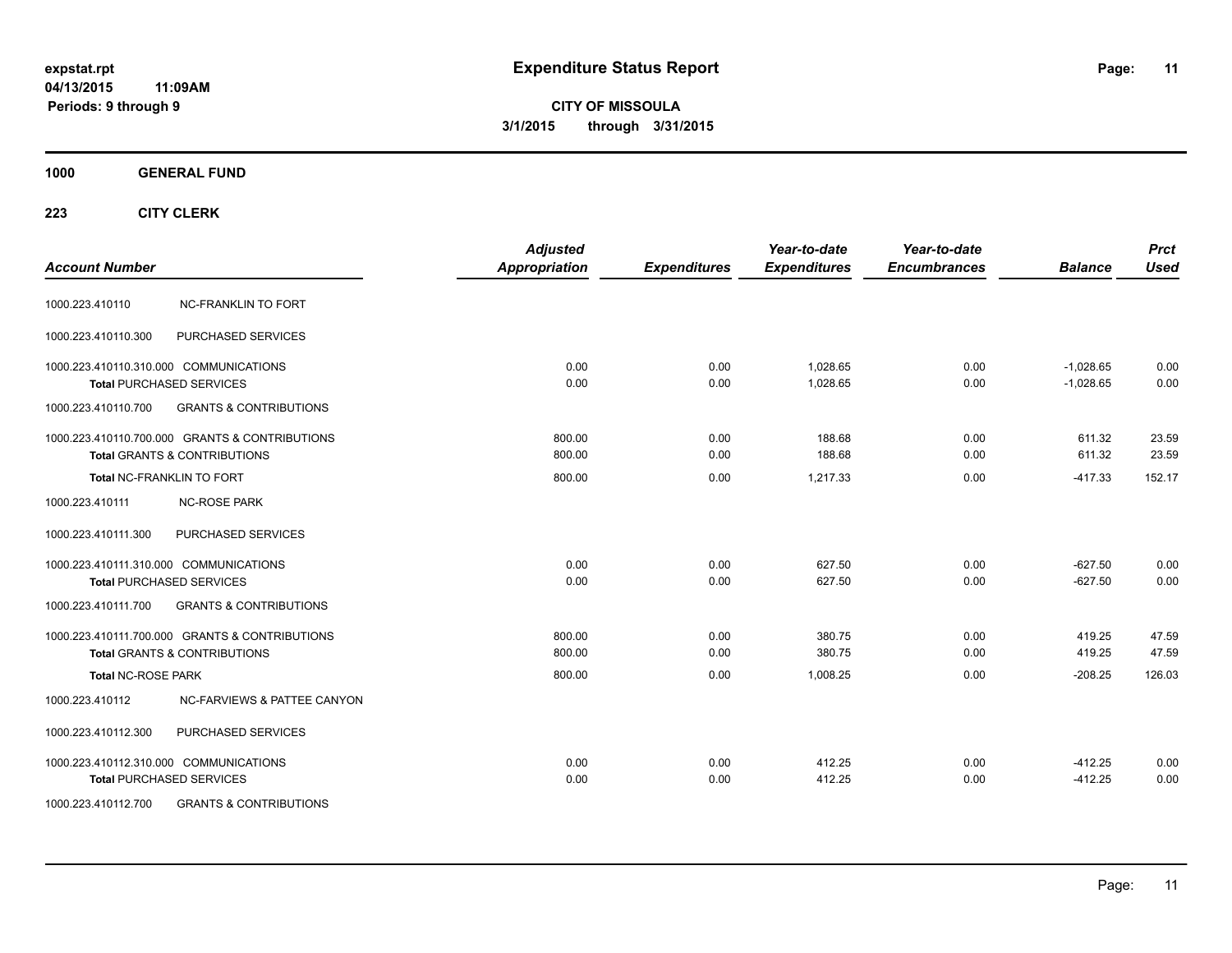**1000 GENERAL FUND**

| <b>Account Number</b>  |                                                                                           | <b>Adjusted</b><br><b>Appropriation</b> | <b>Expenditures</b> | Year-to-date<br><b>Expenditures</b> | Year-to-date<br><b>Encumbrances</b> | <b>Balance</b>   | <b>Prct</b><br><b>Used</b> |
|------------------------|-------------------------------------------------------------------------------------------|-----------------------------------------|---------------------|-------------------------------------|-------------------------------------|------------------|----------------------------|
|                        | 1000.223.410112.700.000 GRANTS & CONTRIBUTIONS<br><b>Total GRANTS &amp; CONTRIBUTIONS</b> | 800.00<br>800.00                        | 0.00<br>0.00        | 82.24<br>82.24                      | 0.00<br>0.00                        | 717.76<br>717.76 | 10.28<br>10.28             |
|                        | Total NC-FARVIEWS & PATTEE CANYON                                                         | 800.00                                  | 0.00                | 494.49                              | 0.00                                | 305.51           | 61.81                      |
| 1000.223.410113        | <b>NC-SOUTHGATE &amp; TRIANGLE</b>                                                        |                                         |                     |                                     |                                     |                  |                            |
| 1000.223.410113.300    | PURCHASED SERVICES                                                                        |                                         |                     |                                     |                                     |                  |                            |
|                        | <b>Total PURCHASED SERVICES</b>                                                           | 0.00                                    | 0.00                | 0.00                                | 0.00                                | 0.00             | 0.00                       |
| 1000.223.410113.700    | <b>GRANTS &amp; CONTRIBUTIONS</b>                                                         |                                         |                     |                                     |                                     |                  |                            |
|                        | 1000.223.410113.700.000 GRANTS & CONTRIBUTIONS                                            | 800.00                                  | 0.00                | 38.65                               | 0.00                                | 761.35           | 4.83                       |
|                        | Total NC-SOUTHGATE & TRIANGLE                                                             | 800.00                                  | 0.00                | 38.65                               | 0.00                                | 761.35           | 4.83                       |
| 1000.223.410114        | <b>NC-LEWIS &amp; CLARK</b>                                                               |                                         |                     |                                     |                                     |                  |                            |
| 1000.223.410114.300    | PURCHASED SERVICES                                                                        |                                         |                     |                                     |                                     |                  |                            |
|                        | <b>Total PURCHASED SERVICES</b>                                                           | 0.00                                    | 0.00                | 0.00                                | 0.00                                | 0.00             | 0.00                       |
| 1000.223.410114.700    | <b>GRANTS &amp; CONTRIBUTIONS</b>                                                         |                                         |                     |                                     |                                     |                  |                            |
|                        | 1000.223.410114.700.000 GRANTS & CONTRIBUTIONS                                            | 800.00                                  | 0.00                | 0.00                                | 0.00                                | 800.00           | 0.00                       |
| Total NC-LEWIS & CLARK |                                                                                           | 800.00                                  | 0.00                | 0.00                                | 0.00                                | 800.00           | 0.00                       |
| 1000.223.410115        | NC-S 39TH                                                                                 |                                         |                     |                                     |                                     |                  |                            |
| 1000.223.410115.300    | PURCHASED SERVICES                                                                        |                                         |                     |                                     |                                     |                  |                            |
|                        | 1000.223.410115.310.000 COMMUNICATIONS                                                    | 0.00                                    | 0.00                | 695.40                              | 0.00                                | $-695.40$        | 0.00                       |
|                        | 1000.223.410115.320.000 PRINTING & DUPLICATING                                            | 0.00                                    | 0.00                | 187.74                              | 0.00                                | $-187.74$        | 0.00                       |
|                        | <b>Total PURCHASED SERVICES</b>                                                           | 0.00                                    | 0.00                | 883.14                              | 0.00                                | $-883.14$        | 0.00                       |
| 1000.223.410115.700    | <b>GRANTS &amp; CONTRIBUTIONS</b>                                                         |                                         |                     |                                     |                                     |                  |                            |
|                        | 1000.223.410115.700.000 GRANTS & CONTRIBUTIONS                                            | 800.00                                  | 0.00                | 237.85                              | 0.00                                | 562.15           | 29.73                      |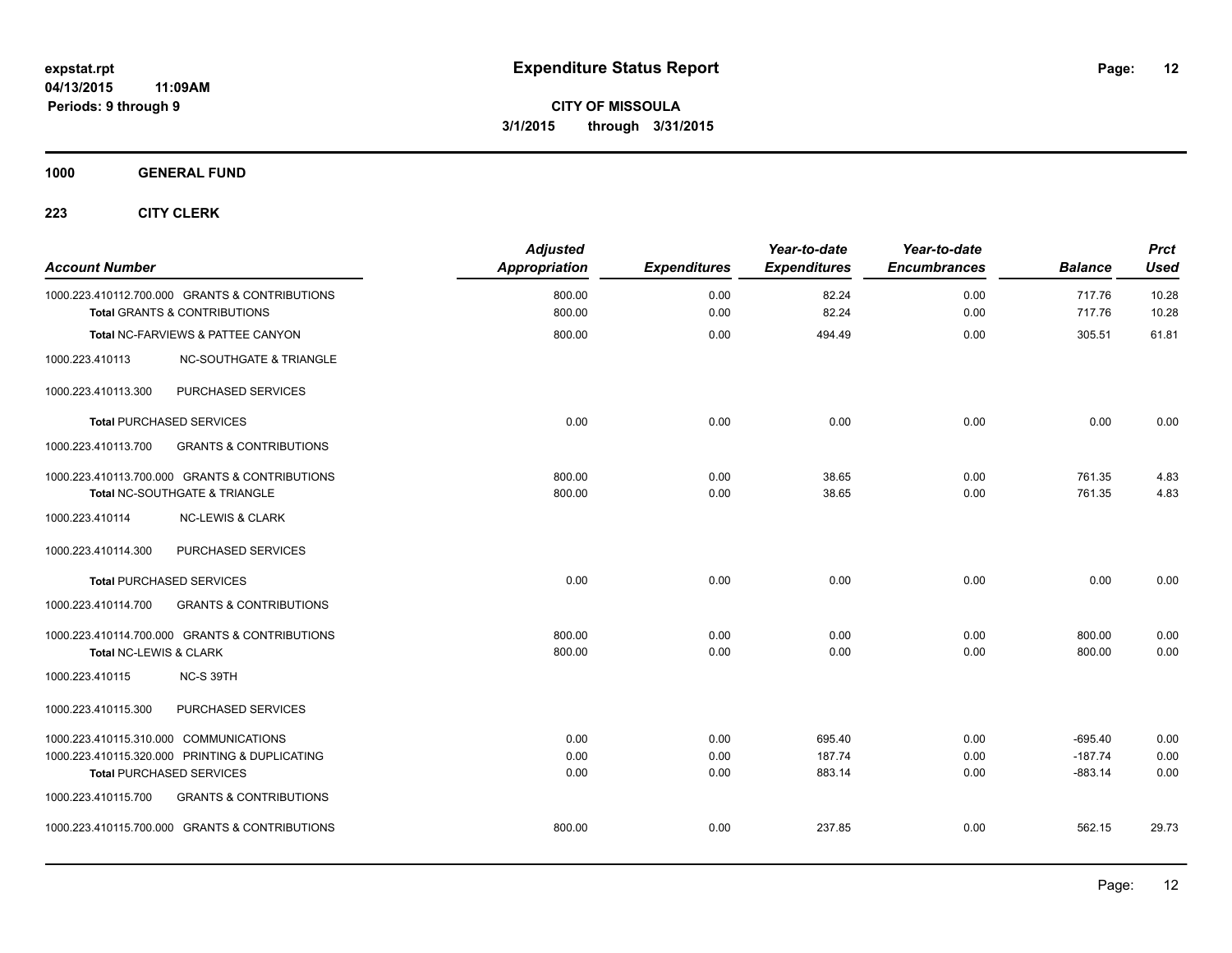**CITY OF MISSOULA 3/1/2015 through 3/31/2015**

**1000 GENERAL FUND**

| <b>Account Number</b>                                    | <b>Adjusted</b><br>Appropriation | <b>Expenditures</b> | Year-to-date<br><b>Expenditures</b> | Year-to-date<br><b>Encumbrances</b> | <b>Balance</b> | <b>Prct</b><br><b>Used</b> |
|----------------------------------------------------------|----------------------------------|---------------------|-------------------------------------|-------------------------------------|----------------|----------------------------|
| <b>Total GRANTS &amp; CONTRIBUTIONS</b>                  | 800.00                           | 0.00                | 237.85                              | 0.00                                | 562.15         | 29.73                      |
| Total NC-S 39TH                                          | 800.00                           | 0.00                | 1,120.99                            | 0.00                                | $-320.99$      | 140.12                     |
| NC-MOOSE CAN GULLY<br>1000.223.410116                    |                                  |                     |                                     |                                     |                |                            |
| 1000.223.410116.300<br>PURCHASED SERVICES                |                                  |                     |                                     |                                     |                |                            |
| 1000.223.410116.310.000 COMMUNICATIONS                   | 0.00                             | 0.00                | 933.54                              | 0.00                                | $-933.54$      | 0.00                       |
| Total PURCHASED SERVICES                                 | 0.00                             | 0.00                | 933.54                              | 0.00                                | $-933.54$      | 0.00                       |
| <b>GRANTS &amp; CONTRIBUTIONS</b><br>1000.223.410116.700 |                                  |                     |                                     |                                     |                |                            |
| 1000.223.410116.700.000 GRANTS & CONTRIBUTIONS           | 800.00                           | 59.45               | 800.00                              | 0.00                                | 0.00           | 100.00                     |
| <b>Total GRANTS &amp; CONTRIBUTIONS</b>                  | 800.00                           | 59.45               | 800.00                              | 0.00                                | 0.00           | 100.00                     |
| Total NC-MOOSE CAN GULLY                                 | 800.00                           | 59.45               | 1,733.54                            | 0.00                                | $-933.54$      | 216.69                     |
| 1000.223.410117<br><b>NC-MILLER CREEK</b>                |                                  |                     |                                     |                                     |                |                            |
| 1000.223.410117.300<br>PURCHASED SERVICES                |                                  |                     |                                     |                                     |                |                            |
| 1000.223.410117.310.000 COMMUNICATIONS                   | 0.00                             | 0.00                | 668.00                              | 0.00                                | $-668.00$      | 0.00                       |
| <b>Total PURCHASED SERVICES</b>                          | 0.00                             | 0.00                | 668.00                              | 0.00                                | $-668.00$      | 0.00                       |
| 1000.223.410117.700<br><b>GRANTS &amp; CONTRIBUTIONS</b> |                                  |                     |                                     |                                     |                |                            |
| 1000.223.410117.700.000 GRANTS & CONTRIBUTIONS           | 800.00                           | 0.00                | 163.86                              | 0.00                                | 636.14         | 20.48                      |
| <b>Total GRANTS &amp; CONTRIBUTIONS</b>                  | 800.00                           | 0.00                | 163.86                              | 0.00                                | 636.14         | 20.48                      |
| <b>Total NC-MILLER CREEK</b>                             | 800.00                           | 0.00                | 831.86                              | 0.00                                | $-31.86$       | 103.98                     |
| <b>MULLAN ROAD NC</b><br>1000.223.410118                 |                                  |                     |                                     |                                     |                |                            |
| PURCHASED SERVICES<br>1000.223.410118.300                |                                  |                     |                                     |                                     |                |                            |
| 1000.223.410118.310.000 COMMUNICATIONS                   | 0.00                             | 0.00                | 573.52                              | 0.00                                | $-573.52$      | 0.00                       |
| <b>Total PURCHASED SERVICES</b>                          | 0.00                             | 0.00                | 573.52                              | 0.00                                | $-573.52$      | 0.00                       |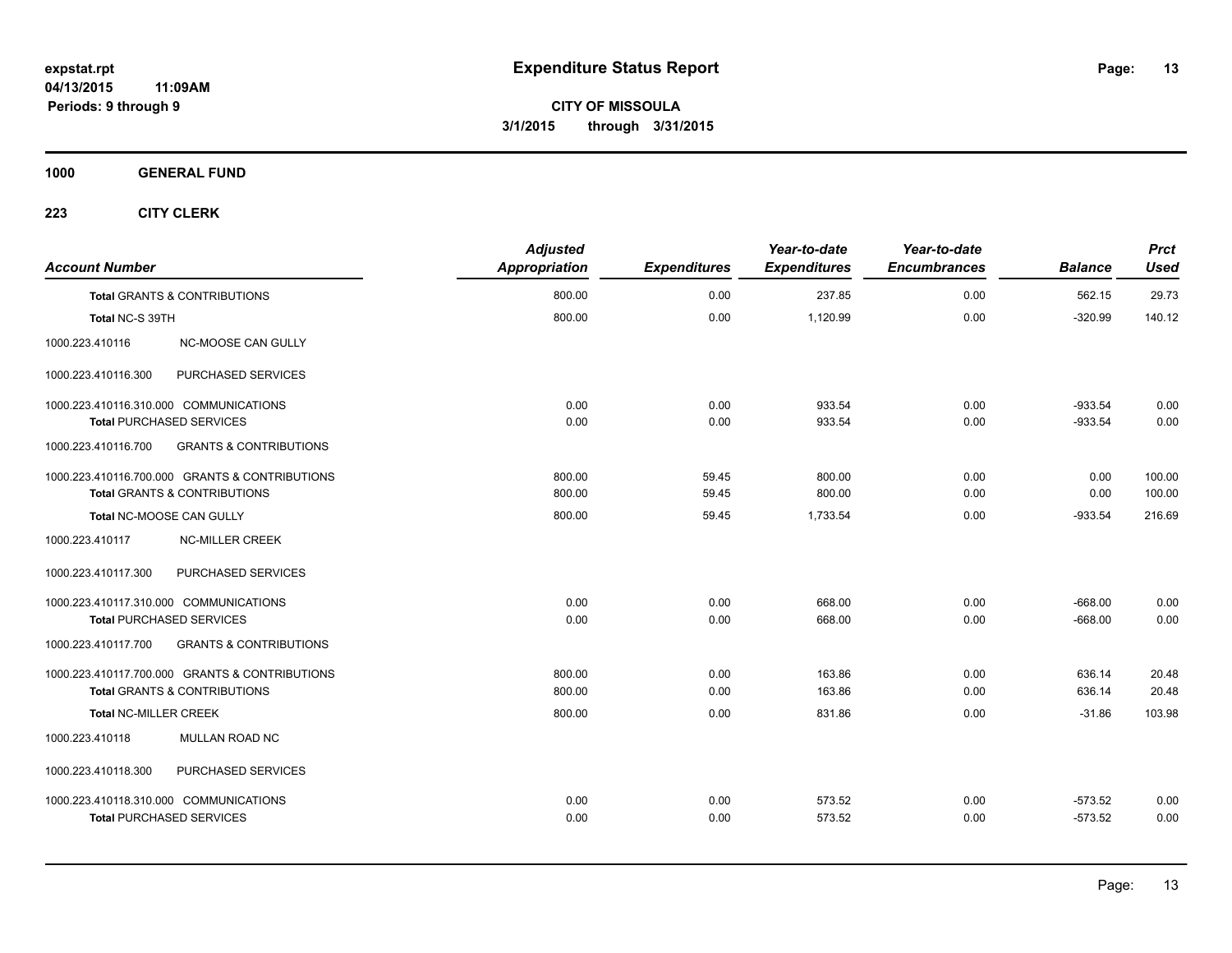**CITY OF MISSOULA 3/1/2015 through 3/31/2015**

**1000 GENERAL FUND**

| <b>Account Number</b>                                                            |                                                                                           | <b>Adjusted</b><br>Appropriation | <b>Expenditures</b> | Year-to-date<br><b>Expenditures</b> | Year-to-date<br><b>Encumbrances</b> | <b>Balance</b>         | <b>Prct</b><br><b>Used</b> |
|----------------------------------------------------------------------------------|-------------------------------------------------------------------------------------------|----------------------------------|---------------------|-------------------------------------|-------------------------------------|------------------------|----------------------------|
| 1000.223.410118.700                                                              | <b>GRANTS &amp; CONTRIBUTIONS</b>                                                         |                                  |                     |                                     |                                     |                        |                            |
|                                                                                  | 1000.223.410118.700.000 GRANTS & CONTRIBUTIONS<br><b>Total GRANTS &amp; CONTRIBUTIONS</b> | 800.00<br>800.00                 | 0.00<br>0.00        | 90.46<br>90.46                      | 0.00<br>0.00                        | 709.54<br>709.54       | 11.31<br>11.31             |
| <b>Total MULLAN ROAD NC</b>                                                      |                                                                                           | 800.00                           | 0.00                | 663.98                              | 0.00                                | 136.02                 | 83.00                      |
| 1000.223.410119                                                                  | EAST MISSOULA NC                                                                          |                                  |                     |                                     |                                     |                        |                            |
| 1000.223.410119.300                                                              | PURCHASED SERVICES                                                                        |                                  |                     |                                     |                                     |                        |                            |
| <b>Total PURCHASED SERVICES</b>                                                  |                                                                                           | 0.00                             | 0.00                | 0.00                                | 0.00                                | 0.00                   | 0.00                       |
| 1000.223.410119.700                                                              | <b>GRANTS &amp; CONTRIBUTIONS</b>                                                         |                                  |                     |                                     |                                     |                        |                            |
| <b>Total EAST MISSOULA NC</b>                                                    | 1000.223.410119.700.000 EAST MISSOULA NEIGHBORHOOD COUNCIL                                | 800.00<br>800.00                 | 0.00<br>0.00        | 0.00<br>0.00                        | 0.00<br>0.00                        | 800.00<br>800.00       | 0.00<br>0.00               |
| 1000.223.410120                                                                  | <b>COMMUNITY FORUM/NC LIAISON</b>                                                         |                                  |                     |                                     |                                     |                        |                            |
| 1000.223.410120.300                                                              | PURCHASED SERVICES                                                                        |                                  |                     |                                     |                                     |                        |                            |
| 1000.223.410120.310.000 COMMUNICATIONS                                           |                                                                                           | 14,213.00                        | 0.00                | 0.00                                | 0.00                                | 14,213.00              | 0.00                       |
| 1000.223.410120.310.232 COMMUNICATIONS<br>1000.223.410120.310.235 COMMUNICATIONS |                                                                                           | 0.00<br>0.00                     | 0.00<br>0.00        | 111.92<br>114.20                    | 0.00<br>0.00                        | $-111.92$<br>$-114.20$ | 0.00<br>0.00               |
|                                                                                  | 1000.223.410120.320.000 PRINTING & DUPLICATING                                            | 500.00                           | 0.00                | 499.98                              | 0.00                                | 0.02                   | 100.00                     |
| 1000.223.410120.380.000 TRAINING                                                 |                                                                                           | 1,000.00                         | 0.00                | 1,000.00                            | 0.00                                | 0.00                   | 100.00                     |
| <b>Total PURCHASED SERVICES</b>                                                  |                                                                                           | 15,713.00                        | 0.00                | 1,726.10                            | 0.00                                | 13,986.90              | 10.99                      |
| 1000.223.410120.700                                                              | <b>GRANTS &amp; CONTRIBUTIONS</b>                                                         |                                  |                     |                                     |                                     |                        |                            |
|                                                                                  | 1000.223.410120.700.000 GRANTS & CONTRIBUTIONS                                            | 1,700.00                         | 90.85               | 1.530.46                            | 0.00                                | 169.54                 | 90.03                      |
|                                                                                  | 1000.223.410120.700.799 GRANTS & CONTRIBUTIONS                                            | 8,728.00                         | 108.00              | 458.03                              | 0.00                                | 8,269.97               | 5.25                       |
|                                                                                  | <b>Total GRANTS &amp; CONTRIBUTIONS</b>                                                   | 10,428.00                        | 198.85              | 1,988.49                            | 0.00                                | 8,439.51               | 19.07                      |
|                                                                                  | Total COMMUNITY FORUM/NC LIAISON                                                          | 26,141.00                        | 198.85              | 3,714.59                            | 0.00                                | 22,426.41              | 14.21                      |
| 1000.223.410121                                                                  | NEIGHBORHOOD PROJECT                                                                      |                                  |                     |                                     |                                     |                        |                            |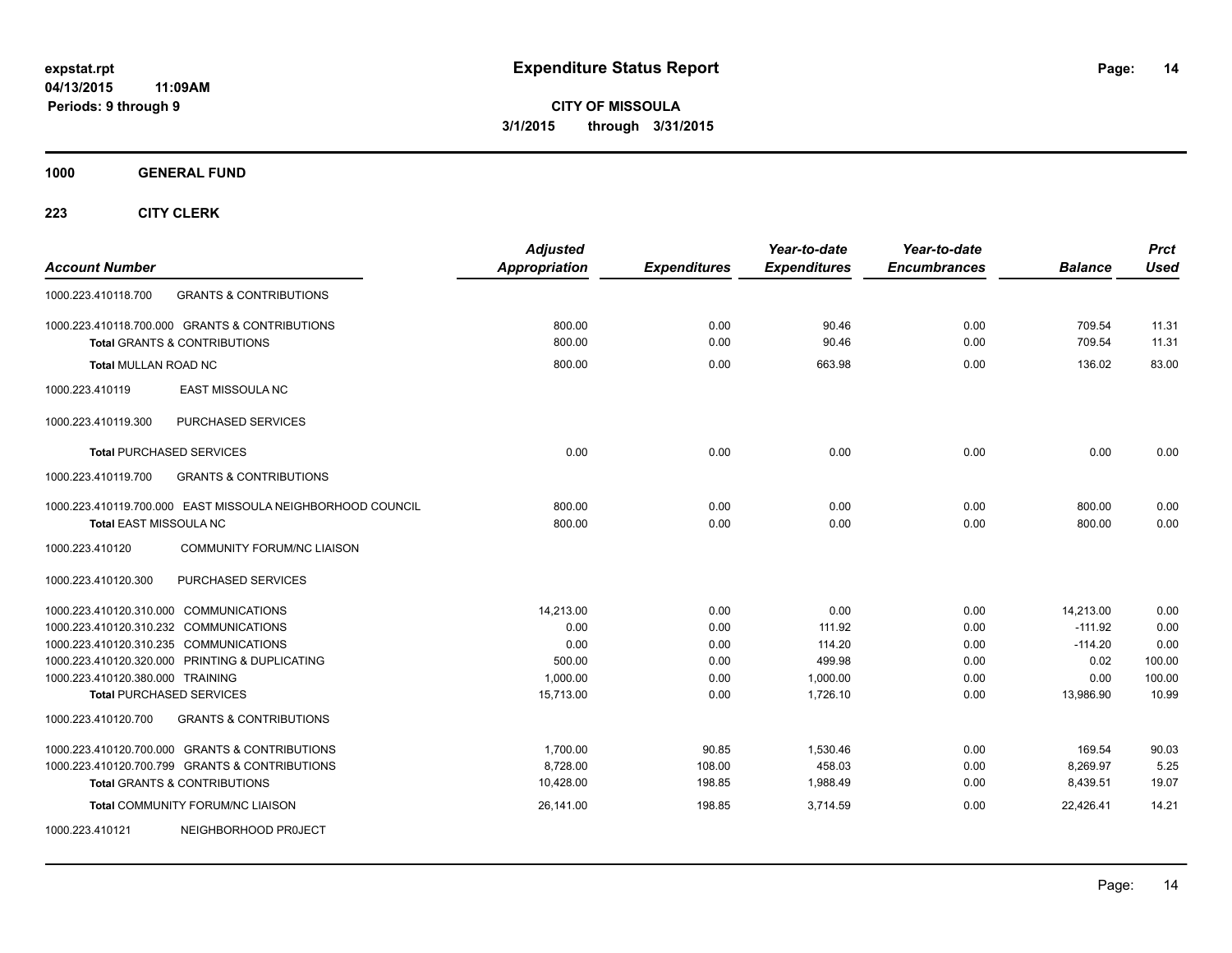**CITY OF MISSOULA 3/1/2015 through 3/31/2015**

#### **1000 GENERAL FUND**

| <b>Account Number</b>                                      | <b>Adjusted</b><br>Appropriation | <b>Expenditures</b> | Year-to-date<br><b>Expenditures</b> | Year-to-date<br><b>Encumbrances</b> | <b>Balance</b> | <b>Prct</b><br><b>Used</b> |
|------------------------------------------------------------|----------------------------------|---------------------|-------------------------------------|-------------------------------------|----------------|----------------------------|
| <b>GRANTS &amp; CONTRIBUTIONS</b><br>1000.223.410121.700   |                                  |                     |                                     |                                     |                |                            |
| 1000.223.410121.700.000 NEIGHBORHOOD PROJECT               | 47.985.00                        | 0.00                | 0.00                                | 0.00                                | 47,985.00      | 0.00                       |
| 1000.223.410121.700.800 SG RIVERFRONT MURAL PHASE II       | 0.00                             | 0.00                | 500.00                              | 0.00                                | $-500.00$      | 0.00                       |
| 1000.223.410121.700.805 NORTHSIDE/WESTSIDE BLOCK PARTY     | 0.00                             | 0.00                | 150.00                              | 0.00                                | $-150.00$      | 0.00                       |
| 1000.223.410121.700.812 SUNSET MEMORIAL PARK TREES         | 0.00                             | 0.00                | 479.94                              | 0.00                                | $-479.94$      | 0.00                       |
| 1000.223.410121.700.813 GRANTS & CONTRIBUTIONS             | 0.00                             | 0.00                | 833.81                              | 0.00                                | $-833.81$      | 0.00                       |
| 1000.223.410121.700.825 MOON RANDOLPH HOMESTEAD            | 0.00                             | 0.00                | 1,200.00                            | 0.00                                | $-1,200.00$    | 0.00                       |
| 1000.223.410121.700.826 EVELYN BORG JOHNSON PARK           | 0.00                             | 0.00                | 361.05                              | 0.00                                | $-361.05$      | 0.00                       |
| 1000.223.410121.700.829 39TH ST MEDIAN REVEGETATION        | 0.00                             | 0.00                | 169.16                              | 0.00                                | $-169.16$      | 0.00                       |
| 1000.223.410121.700.836 GRANTS & CONTRIBUTIONS             | 0.00                             | 0.00                | 1.295.00                            | 0.00                                | $-1,295.00$    | 0.00                       |
| 1000.223.410121.700.838 ALL ABILITEIS NEIGHBORHOOD PROJ    | 0.00                             | 0.00                | 3.000.00                            | 0.00                                | $-3,000.00$    | 0.00                       |
| <b>Total NEIGHBORHOOD PROJECT</b>                          | 47,985.00                        | 0.00                | 7,988.96                            | 0.00                                | 39,996.04      | 16.65                      |
| 1000.223.410122<br>ORCHARD HOMES NEIGHBORHOOD COUNCIL      |                                  |                     |                                     |                                     |                |                            |
| 1000.223.410122.300<br>PURCHASED SERVICES                  |                                  |                     |                                     |                                     |                |                            |
| <b>Total PURCHASED SERVICES</b>                            | 0.00                             | 0.00                | 0.00                                | 0.00                                | 0.00           | 0.00                       |
| 1000.223.410122.700<br><b>GRANTS &amp; CONTRIBUTIONS</b>   |                                  |                     |                                     |                                     |                |                            |
| 1000.223.410122.700.000 ORCHARD HOMES NEIGHBORHOOD COUNCIL | 800.00                           | 0.00                | 0.00                                | 0.00                                | 800.00         | 0.00                       |
| Total ORCHARD HOMES NEIGHBORHOOD COUNCIL                   | 800.00                           | 0.00                | 0.00                                | 0.00                                | 800.00         | 0.00                       |
| NEIGHBORHOOD OFFICE<br>1000.223.410125                     |                                  |                     |                                     |                                     |                |                            |
| 1000.223.410125.100<br>PERSONAL SERVICES                   |                                  |                     |                                     |                                     |                |                            |
| 1000.223.410125.110.000 SALARIES AND WAGES                 | 63.746.00                        | 5,617.64            | 45.468.33                           | 0.00                                | 18.277.67      | 71.33                      |
| 1000.223.410125.140.000 EMPLOYER CONTRIBUTIONS             | 35,008.00                        | 2,508.87            | 18,243.23                           | 0.00                                | 16,764.77      | 52.11                      |
| <b>Total PERSONAL SERVICES</b>                             | 98,754.00                        | 8,126.51            | 63,711.56                           | 0.00                                | 35,042.44      | 64.52                      |
| 1000.223.410125.200<br><b>SUPPLIES</b>                     |                                  |                     |                                     |                                     |                |                            |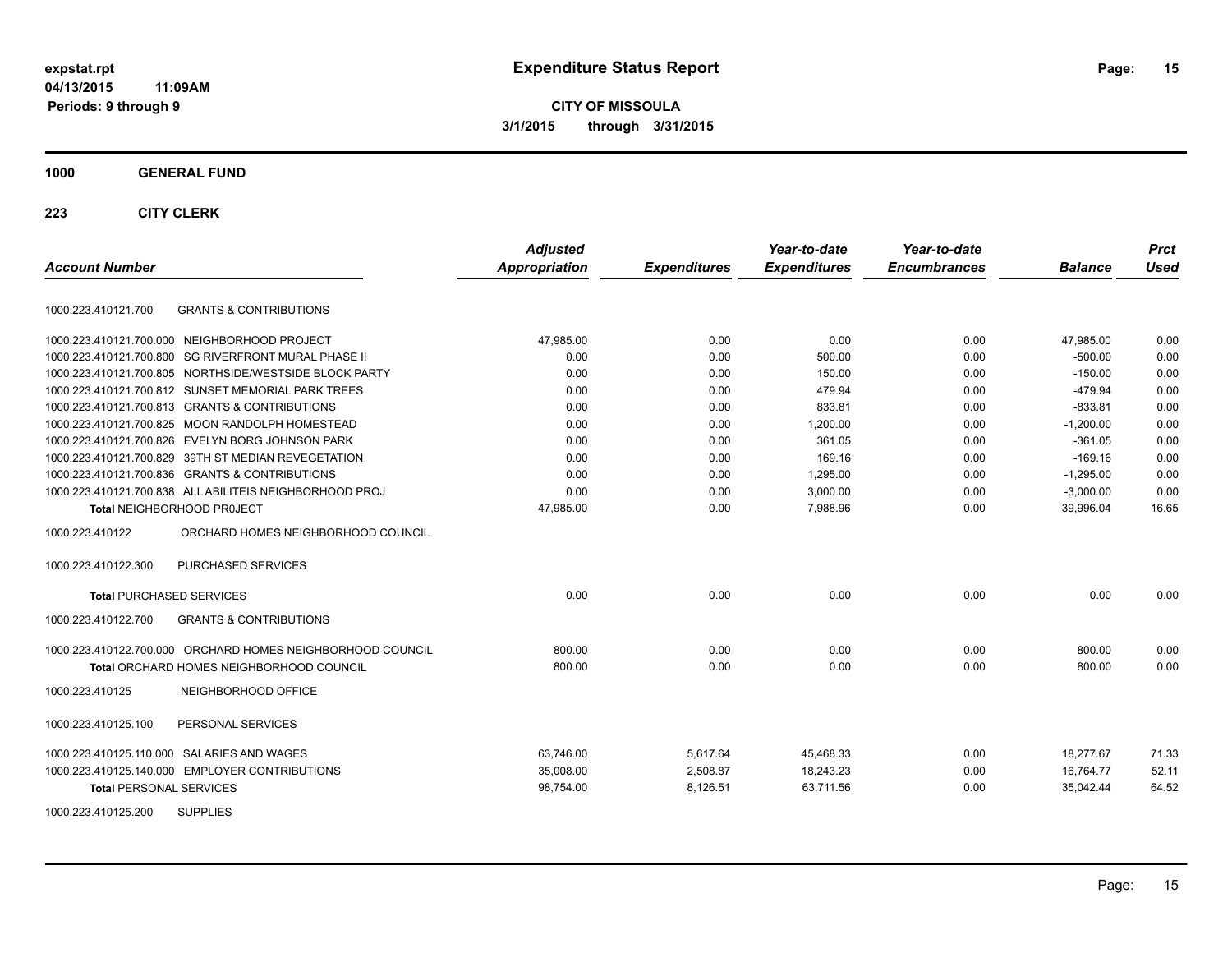**CITY OF MISSOULA 3/1/2015 through 3/31/2015**

### **1000 GENERAL FUND**

| 57.61<br>200.00<br>183.10<br>0.00<br>16.90<br>1000.223.410125.210.000 OFFICE SUPPLIES<br>1000.223.410125.220.000 OPERATING SUPPLIES<br>150.00<br>0.00<br>1,391.26<br>0.00<br>$-1,241.26$<br>26.38<br>73.62<br>1000.223.410125.231.000 GASOLINE<br>100.00<br>5.46<br>0.00<br>0.00<br>64.00<br>1000.223.410125.240.000 OTHER SUPPLIES<br>64.00<br>0.00<br>0.00<br><b>Total SUPPLIES</b><br>514.00<br>63.07<br>1,600.74<br>0.00<br>$-1,086.74$<br>PURCHASED SERVICES<br>1000.223.410125.300<br>1000.223.410125.310.000 COMMUNICATIONS<br>135.00<br>0.00<br>12.83<br>0.00<br>122.17<br>0.00<br>1000.223.410125.320.000 PRINTING & DUPLICATING<br>60.05<br>100.00<br>0.00<br>100.00 | 91.55<br>927.51<br>26.38<br>0.00<br>311.43 |
|--------------------------------------------------------------------------------------------------------------------------------------------------------------------------------------------------------------------------------------------------------------------------------------------------------------------------------------------------------------------------------------------------------------------------------------------------------------------------------------------------------------------------------------------------------------------------------------------------------------------------------------------------------------------------------|--------------------------------------------|
|                                                                                                                                                                                                                                                                                                                                                                                                                                                                                                                                                                                                                                                                                |                                            |
|                                                                                                                                                                                                                                                                                                                                                                                                                                                                                                                                                                                                                                                                                |                                            |
|                                                                                                                                                                                                                                                                                                                                                                                                                                                                                                                                                                                                                                                                                |                                            |
|                                                                                                                                                                                                                                                                                                                                                                                                                                                                                                                                                                                                                                                                                |                                            |
|                                                                                                                                                                                                                                                                                                                                                                                                                                                                                                                                                                                                                                                                                |                                            |
|                                                                                                                                                                                                                                                                                                                                                                                                                                                                                                                                                                                                                                                                                |                                            |
|                                                                                                                                                                                                                                                                                                                                                                                                                                                                                                                                                                                                                                                                                | 9.50                                       |
|                                                                                                                                                                                                                                                                                                                                                                                                                                                                                                                                                                                                                                                                                | 100.00                                     |
| 1000.223.410125.330.000 PUBLICITY, SUBSCRIPTIONS & DUES<br>0.00<br>291.04<br>0.00<br>$-91.04$<br>200.00                                                                                                                                                                                                                                                                                                                                                                                                                                                                                                                                                                        | 145.52                                     |
| 0.00<br>1000.223.410125.344.000 TELEPHONE SERVICE<br>100.00<br>0.00<br>0.00<br>100.00                                                                                                                                                                                                                                                                                                                                                                                                                                                                                                                                                                                          | 0.00                                       |
| 1000.223.410125.350.000 PROFESSIONAL SERVICES<br>3,000.00<br>0.00<br>885.98<br>2.114.02<br>0.00                                                                                                                                                                                                                                                                                                                                                                                                                                                                                                                                                                                | 29.53                                      |
| 1000.223.410125.370.000 TRAVEL<br>1.722.69<br>1.810.00<br>47.04<br>0.00<br>87.31                                                                                                                                                                                                                                                                                                                                                                                                                                                                                                                                                                                               | 95.18                                      |
| 1000.223.410125.380.000 TRAINING<br>200.00<br>0.00<br>200.00<br>0.00<br>0.00                                                                                                                                                                                                                                                                                                                                                                                                                                                                                                                                                                                                   | 100.00                                     |
| 3,212.54<br>5,545.00<br>107.09<br>0.00<br>2,332.46<br><b>Total PURCHASED SERVICES</b>                                                                                                                                                                                                                                                                                                                                                                                                                                                                                                                                                                                          | 57.94                                      |
| <b>CAPITAL OUTLAY</b><br>1000.223.410125.900                                                                                                                                                                                                                                                                                                                                                                                                                                                                                                                                                                                                                                   |                                            |
| 1000.223.410125.930.000 IMPROVEMENTS<br>0.00<br>0.00<br>465.00<br>0.00<br>$-465.00$                                                                                                                                                                                                                                                                                                                                                                                                                                                                                                                                                                                            | 0.00                                       |
| 1000.223.410125.940.000 MACHINERY & EQUIPMENT<br>0.00<br>435.00<br>0.00<br>0.00<br>$-435.00$                                                                                                                                                                                                                                                                                                                                                                                                                                                                                                                                                                                   | 0.00                                       |
| 0.00<br>0.00<br>900.00<br>0.00<br>$-900.00$<br><b>Total CAPITAL OUTLAY</b>                                                                                                                                                                                                                                                                                                                                                                                                                                                                                                                                                                                                     | 0.00                                       |
| Total NEIGHBORHOOD OFFICE<br>69,424.84<br>0.00<br>104,813.00<br>8,296.67<br>35,388.16                                                                                                                                                                                                                                                                                                                                                                                                                                                                                                                                                                                          | 66.24                                      |
| <b>ELECTIONS</b><br>1000.223.410600                                                                                                                                                                                                                                                                                                                                                                                                                                                                                                                                                                                                                                            |                                            |
| PURCHASED SERVICES<br>1000.223.410600.300                                                                                                                                                                                                                                                                                                                                                                                                                                                                                                                                                                                                                                      |                                            |
| 0.00<br>0.00<br>0.00<br>0.00<br>0.00<br><b>Total ELECTIONS</b>                                                                                                                                                                                                                                                                                                                                                                                                                                                                                                                                                                                                                 | 0.00                                       |
| 1000.223.410900<br><b>RECORDS ADMINISTRATION</b>                                                                                                                                                                                                                                                                                                                                                                                                                                                                                                                                                                                                                               |                                            |
| 1000.223.410900.100<br>PERSONAL SERVICES                                                                                                                                                                                                                                                                                                                                                                                                                                                                                                                                                                                                                                       |                                            |
| 1000.223.410900.141.000 STATE RETIREMENT CONTRIBUTIONS<br>0.00<br>16.21<br>155.52<br>0.00<br>$-155.52$                                                                                                                                                                                                                                                                                                                                                                                                                                                                                                                                                                         | 0.00                                       |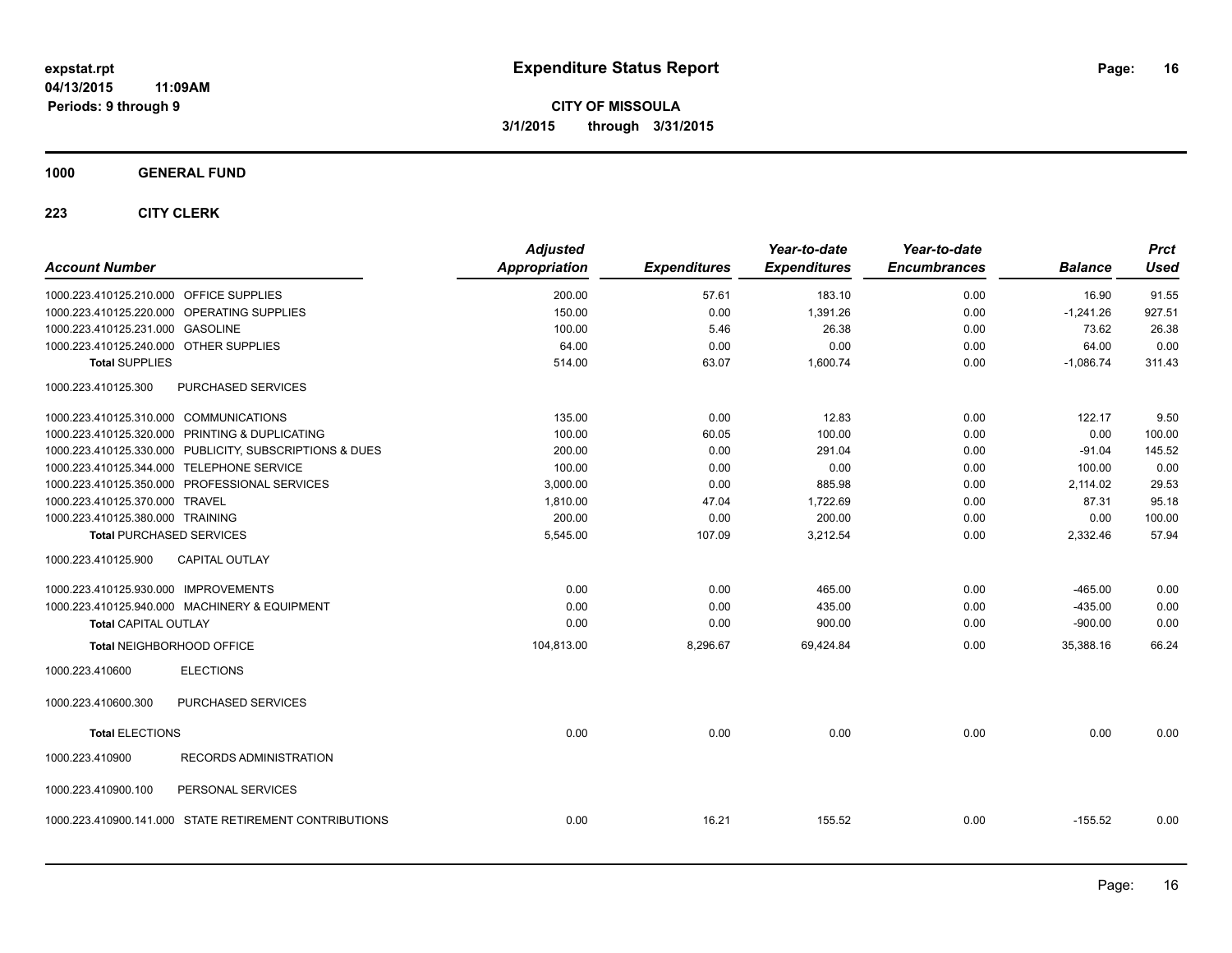**CITY OF MISSOULA 3/1/2015 through 3/31/2015**

**1000 GENERAL FUND**

| <b>Account Number</b>                                   | <b>Adjusted</b><br><b>Appropriation</b> | <b>Expenditures</b> | Year-to-date<br><b>Expenditures</b> | Year-to-date<br><b>Encumbrances</b> | <b>Balance</b> | <b>Prct</b><br><b>Used</b> |
|---------------------------------------------------------|-----------------------------------------|---------------------|-------------------------------------|-------------------------------------|----------------|----------------------------|
| <b>Total RECORDS ADMINISTRATION</b>                     | 0.00                                    | 16.21               | 155.52                              | 0.00                                | $-155.52$      | 0.00                       |
| <b>ADMINISTRATION</b><br>1000.223.410910                |                                         |                     |                                     |                                     |                |                            |
| 1000.223.410910.100<br>PERSONAL SERVICES                |                                         |                     |                                     |                                     |                |                            |
| 1000.223.410910.110.000 SALARIES AND WAGES              | 145,695.00                              | 10,594.30           | 93,786.19                           | 0.00                                | 51,908.81      | 64.37                      |
| 1000.223.410910.140.000 EMPLOYER CONTRIBUTIONS          | 52.873.00                               | 4,121.52            | 37,014.15                           | 0.00                                | 15,858.85      | 70.01                      |
| <b>Total PERSONAL SERVICES</b>                          | 198,568.00                              | 14,715.82           | 130,800.34                          | 0.00                                | 67,767.66      | 65.87                      |
| <b>SUPPLIES</b><br>1000.223.410910.200                  |                                         |                     |                                     |                                     |                |                            |
| 1000.223.410910.210.000 OFFICE SUPPLIES                 | 2,000.00                                | 40.08               | 1,772.89                            | 0.00                                | 227.11         | 88.64                      |
| 1000.223.410910.220.000 OPERATING SUPPLIES              | 100.00                                  | 0.00                | 100.00                              | 0.00                                | 0.00           | 100.00                     |
| 1000.223.410910.230.000 REPAIR/MAINTENANCE              | 0.00                                    | 0.00                | 97.50                               | 0.00                                | $-97.50$       | 0.00                       |
| 1000.223.410910.231.000 GASOLINE                        | 150.00                                  | 0.00                | 88.40                               | 0.00                                | 61.60          | 58.93                      |
| 1000.223.410910.240.000 OTHER SUPPLIES                  | 160.00                                  | 0.00                | 160.00                              | 0.00                                | 0.00           | 100.00                     |
| <b>Total SUPPLIES</b>                                   | 2,410.00                                | 40.08               | 2,218.79                            | 0.00                                | 191.21         | 92.07                      |
| PURCHASED SERVICES<br>1000.223.410910.300               |                                         |                     |                                     |                                     |                |                            |
| 1000.223.410910.310.000 COMMUNICATIONS                  | 4,390.00                                | 1,830.80            | $-874.76$                           | 0.00                                | 5,264.76       | 19.93                      |
| 1000.223.410910.320.000 PRINTING & DUPLICATING          | 100.00                                  | 47.45               | 47.45                               | 0.00                                | 52.55          | 47.45                      |
| 1000.223.410910.330.000 PUBLICITY, SUBSCRIPTIONS & DUES | 1,725.00                                | 34.00               | 1,453.50                            | 0.00                                | 271.50         | 84.26                      |
| 1000.223.410910.344.000 TELEPHONE SERVICE               | 100.00                                  | 1.95                | 43.60                               | 0.00                                | 56.40          | 43.60                      |
| 1000.223.410910.350.000 PROFESSIONAL SERVICES           | 11,800.00                               | $-387.25$           | 2,829.25                            | 0.00                                | 8,970.75       | 23.98                      |
| 1000.223.410910.360.000 REPAIR & MAINTENANCE            | 1,100.00                                | 0.00                | 561.15                              | 0.00                                | 538.85         | 51.01                      |
| 1000.223.410910.370.000 TRAVEL                          | 3,690.00                                | 255.72              | 640.96                              | 0.00                                | 3,049.04       | 17.37                      |
| 1000.223.410910.380.000 TRAINING                        | 3,070.00                                | 1,957.00            | 2,057.00                            | 0.00                                | 1,013.00       | 67.00                      |
| 1000.223.410910.390.000 OTHER PURCHASED SERVICES        | 3,500.00                                | 815.00              | 1,480.79                            | 0.00                                | 2,019.21       | 42.31                      |
| <b>Total PURCHASED SERVICES</b>                         | 29,475.00                               | 4,554.67            | 8,238.94                            | 0.00                                | 21,236.06      | 27.95                      |
| 1000.223.410910.500<br><b>FIXED CHARGES</b>             |                                         |                     |                                     |                                     |                |                            |
| <b>Total FIXED CHARGES</b>                              | 0.00                                    | 0.00                | 0.00                                | 0.00                                | 0.00           | 0.00                       |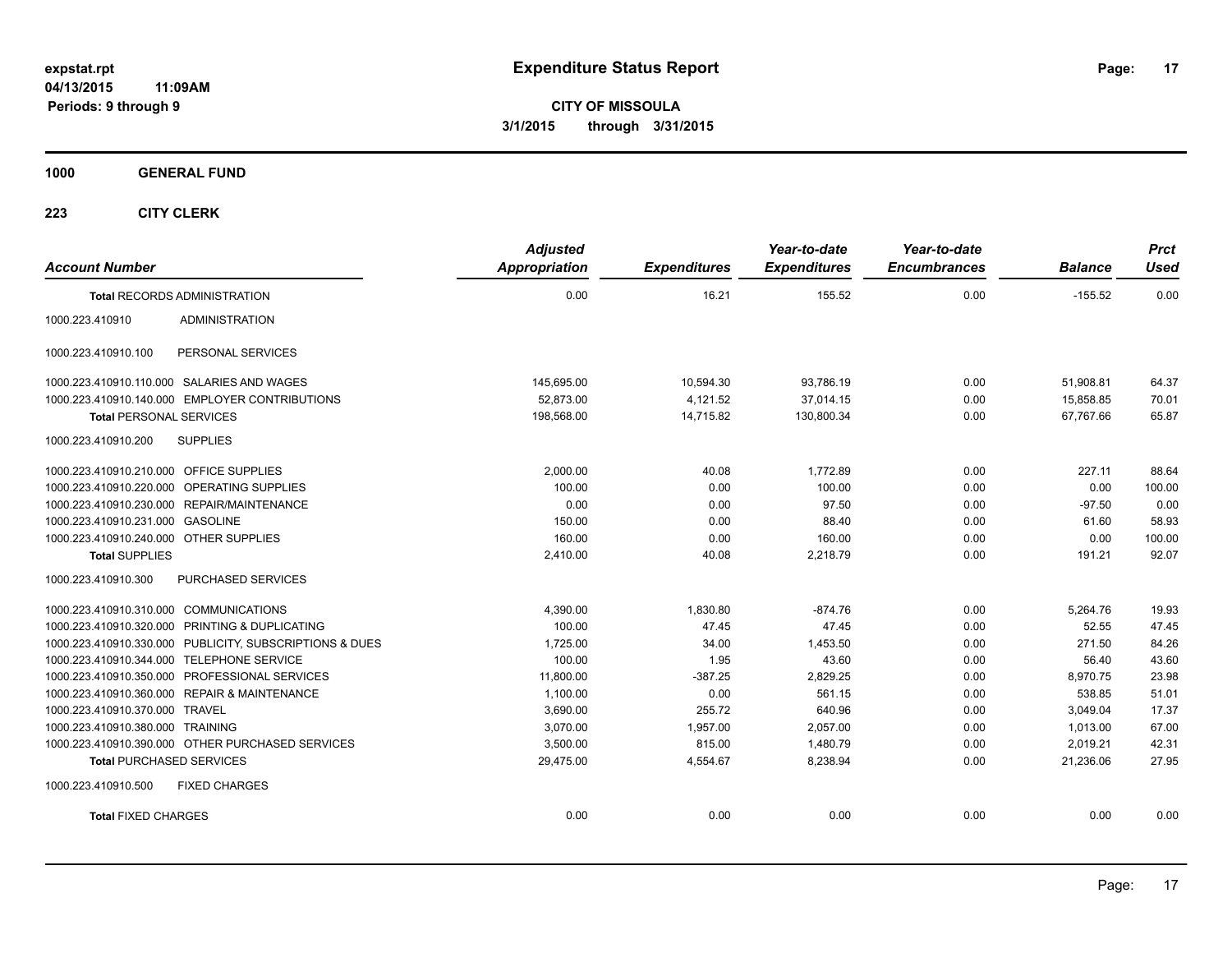**CITY OF MISSOULA 3/1/2015 through 3/31/2015**

**1000 GENERAL FUND**

|                                              | <b>Adjusted</b>      |                     | Year-to-date        | Year-to-date        |                | <b>Prct</b> |
|----------------------------------------------|----------------------|---------------------|---------------------|---------------------|----------------|-------------|
| <b>Account Number</b>                        | <b>Appropriation</b> | <b>Expenditures</b> | <b>Expenditures</b> | <b>Encumbrances</b> | <b>Balance</b> | <b>Used</b> |
| 1000.223.410910.800<br>OTHER OBJECTS         |                      |                     |                     |                     |                |             |
| <b>Total OTHER OBJECTS</b>                   | 0.00                 | 0.00                | 0.00                | 0.00                | 0.00           | 0.00        |
| 1000.223.410910.900<br><b>CAPITAL OUTLAY</b> |                      |                     |                     |                     |                |             |
| <b>Total CAPITAL OUTLAY</b>                  | 0.00                 | 0.00                | 0.00                | 0.00                | 0.00           | 0.00        |
| <b>Total ADMINISTRATION</b>                  | 230,453.00           | 19,310.57           | 141,258.07          | 0.00                | 89.194.93      | 61.30       |
| <b>Total CITY CLERK</b>                      | 425,392.00           | 29,176.06           | 234,518.59          | 0.00                | 190,873.41     | 55.13       |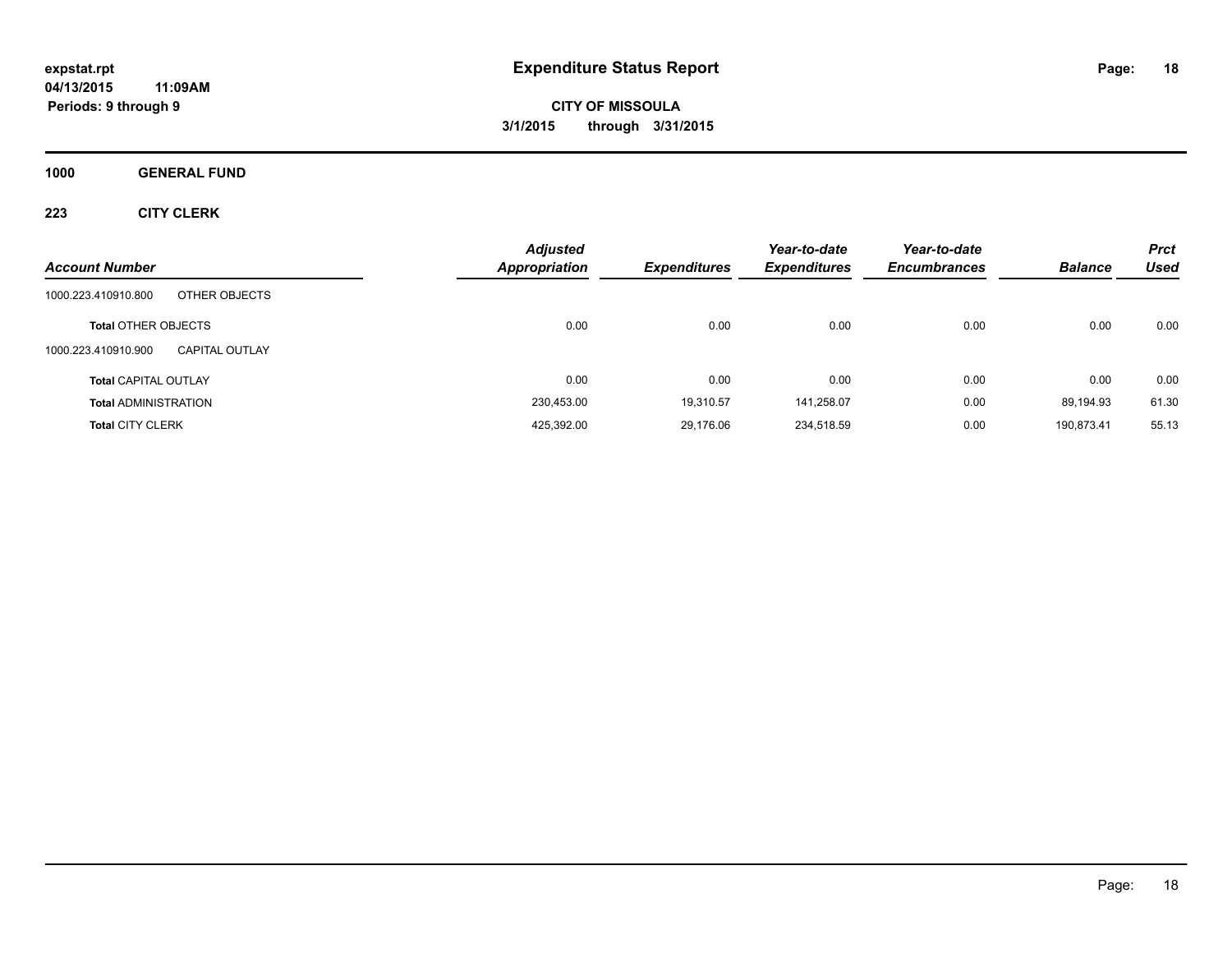**CITY OF MISSOULA 3/1/2015 through 3/31/2015**

**1000 GENERAL FUND**

### **224 INFORMATION SERVICES**

| <b>Account Number</b>                   |                                                         | <b>Adjusted</b><br><b>Appropriation</b> | <b>Expenditures</b> | Year-to-date<br><b>Expenditures</b> | Year-to-date<br><b>Encumbrances</b> | <b>Balance</b> | <b>Prct</b><br><b>Used</b> |
|-----------------------------------------|---------------------------------------------------------|-----------------------------------------|---------------------|-------------------------------------|-------------------------------------|----------------|----------------------------|
|                                         |                                                         |                                         |                     |                                     |                                     |                |                            |
| 1000.224.410580                         | <b>INFORMATION TECHNOLOGIES</b>                         |                                         |                     |                                     |                                     |                |                            |
| 1000.224.410580.100                     | PERSONAL SERVICES                                       |                                         |                     |                                     |                                     |                |                            |
|                                         | 1000.224.410580.110.000 SALARIES AND WAGES              | 338,436.00                              | 25,552.40           | 237,136.17                          | 0.00                                | 101,299.83     | 70.07                      |
| 1000.224.410580.130.000 OTHER           |                                                         | 5.400.00                                | 0.00                | 0.00                                | 0.00                                | 5,400.00       | 0.00                       |
| 1000.224.410580.140.000                 | <b>EMPLOYER CONTRIBUTIONS</b>                           | 113,521.00                              | 9,037.99            | 85,355.22                           | 0.00                                | 28,165.78      | 75.19                      |
|                                         | 1000.224.410580.141.000 STATE RETIREMENT CONTRIBUTIONS  | 0.00                                    | 25.55               | 273.23                              | 0.00                                | $-273.23$      | 0.00                       |
| <b>Total PERSONAL SERVICES</b>          |                                                         | 457,357.00                              | 34,615.94           | 322,764.62                          | 0.00                                | 134,592.38     | 70.57                      |
| 1000.224.410580.200                     | <b>SUPPLIES</b>                                         |                                         |                     |                                     |                                     |                |                            |
| 1000.224.410580.210.000 OFFICE SUPPLIES |                                                         | 1,135.00                                | 0.00                | 980.90                              | 0.00                                | 154.10         | 86.42                      |
| 1000.224.410580.220.000                 | OPERATING SUPPLIES                                      | 12,525.00                               | 1,146.01            | 4.815.44                            | 0.00                                | 7,709.56       | 38.45                      |
|                                         | 1000.224.410580.230.000 REPAIR/MAINTENANCE              | 3,000.00                                | 94.99               | 680.41                              | 0.00                                | 2,319.59       | 22.68                      |
| 1000.224.410580.231.000 GASOLINE        |                                                         | 250.00                                  | 34.13               | 87.79                               | 0.00                                | 162.21         | 35.12                      |
| 1000.224.410580.240.000 OTHER SUPPLIES  |                                                         | 3,500.00                                | 143.96              | 3,356.04                            | 0.00                                | 143.96         | 95.89                      |
| <b>Total SUPPLIES</b>                   |                                                         | 20,410.00                               | 1,419.09            | 9,920.58                            | 0.00                                | 10,489.42      | 48.61                      |
| 1000.224.410580.300                     | PURCHASED SERVICES                                      |                                         |                     |                                     |                                     |                |                            |
| 1000.224.410580.310.000                 | <b>COMMUNICATIONS</b>                                   | 100.00                                  | 0.00                | 0.00                                | 0.00                                | 100.00         | 0.00                       |
| 1000.224.410580.320.000                 | PRINTING & DUPLICATING                                  | 350.00                                  | 0.00                | 74.35                               | 0.00                                | 275.65         | 21.24                      |
|                                         | 1000.224.410580.330.000 PUBLICITY, SUBSCRIPTIONS & DUES | 179,199.00                              | 184.00              | 159,697.28                          | 0.00                                | 19.501.72      | 89.12                      |
| 1000.224.410580.344.000                 | <b>TELEPHONE SERVICE</b>                                | 135,330.00                              | 16,008.86           | 90,215.68                           | 0.00                                | 45,114.32      | 66.66                      |
| 1000.224.410580.350.000                 | PROFESSIONAL SERVICES                                   | 57,090.00                               | 915.00              | 48,395.09                           | 0.00                                | 8,694.91       | 84.77                      |
| 1000.224.410580.360.000                 | <b>REPAIR &amp; MAINTENANCE</b>                         | 1,350.00                                | 0.00                | 0.00                                | 0.00                                | 1,350.00       | 0.00                       |
| 1000.224.410580.370.000 TRAVEL          |                                                         | 6.809.00                                | 120.00              | 2,223.24                            | 0.00                                | 4,585.76       | 32.65                      |
| 1000.224.410580.380.000 TRAINING        |                                                         | 11,981.00                               | 7,974.00            | 13,404.32                           | 0.00                                | $-1,423.32$    | 111.88                     |
| <b>Total PURCHASED SERVICES</b>         |                                                         | 392,209.00                              | 25,201.86           | 314,009.96                          | 0.00                                | 78,199.04      | 80.06                      |
| 1000.224.410580.500                     | <b>FIXED CHARGES</b>                                    |                                         |                     |                                     |                                     |                |                            |
| <b>Total FIXED CHARGES</b>              |                                                         | 0.00                                    | 0.00                | 0.00                                | 0.00                                | 0.00           | 0.00                       |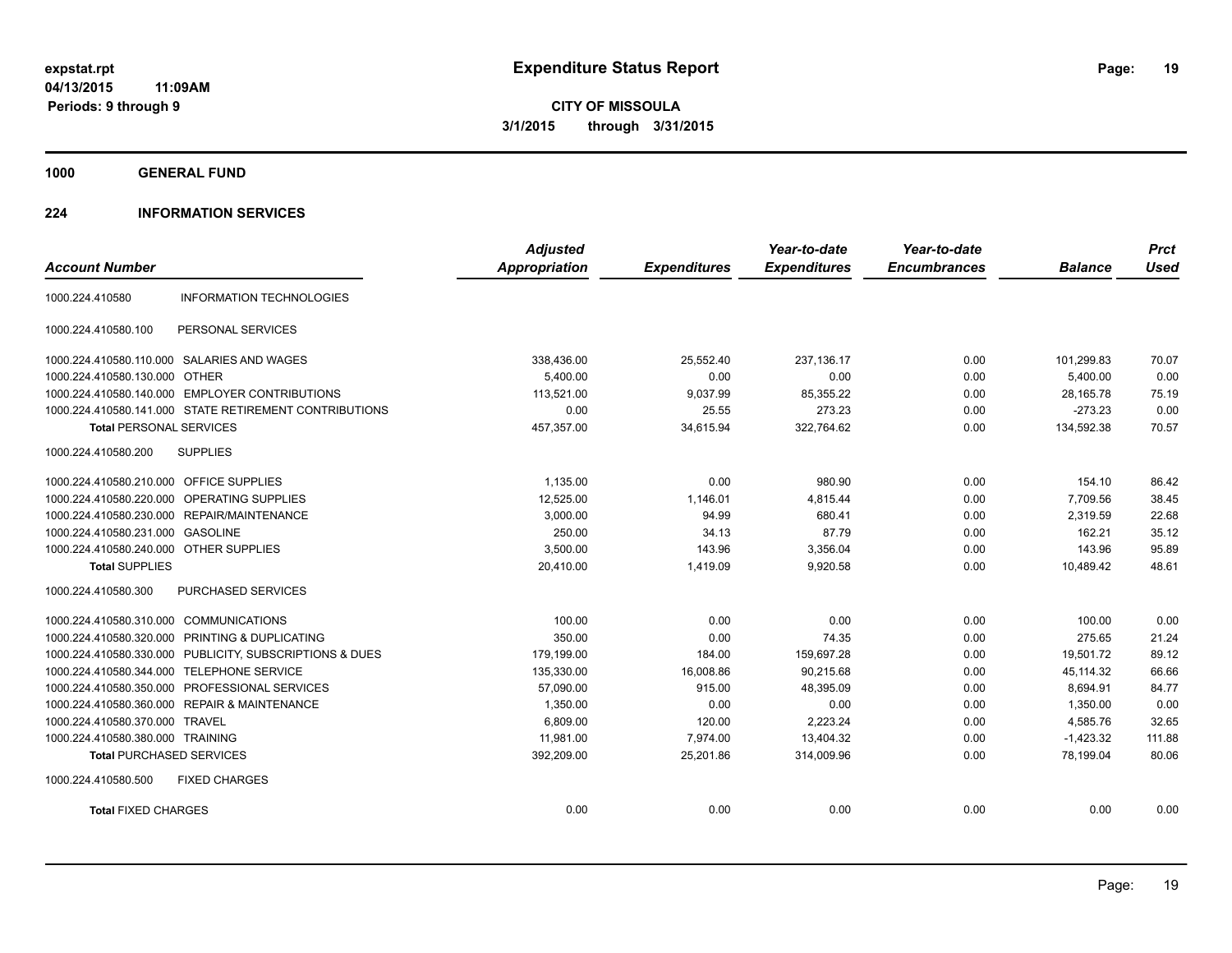**1000 GENERAL FUND**

### **224 INFORMATION SERVICES**

| <b>Account Number</b>                        | <b>Adjusted</b><br>Appropriation | <b>Expenditures</b> | Year-to-date<br><b>Expenditures</b> | Year-to-date<br><b>Encumbrances</b> | <b>Balance</b> | Prct<br>Used |
|----------------------------------------------|----------------------------------|---------------------|-------------------------------------|-------------------------------------|----------------|--------------|
| 1000.224.410580.900<br><b>CAPITAL OUTLAY</b> |                                  |                     |                                     |                                     |                |              |
| <b>Total CAPITAL OUTLAY</b>                  | 0.00                             | 0.00                | 0.00                                | 0.00                                | 0.00           | 0.00         |
| <b>Total INFORMATION SERVICES</b>            | 869,976.00                       | 61.236.89           | 646.695.16                          | 0.00                                | 223.280.84     | 74.33        |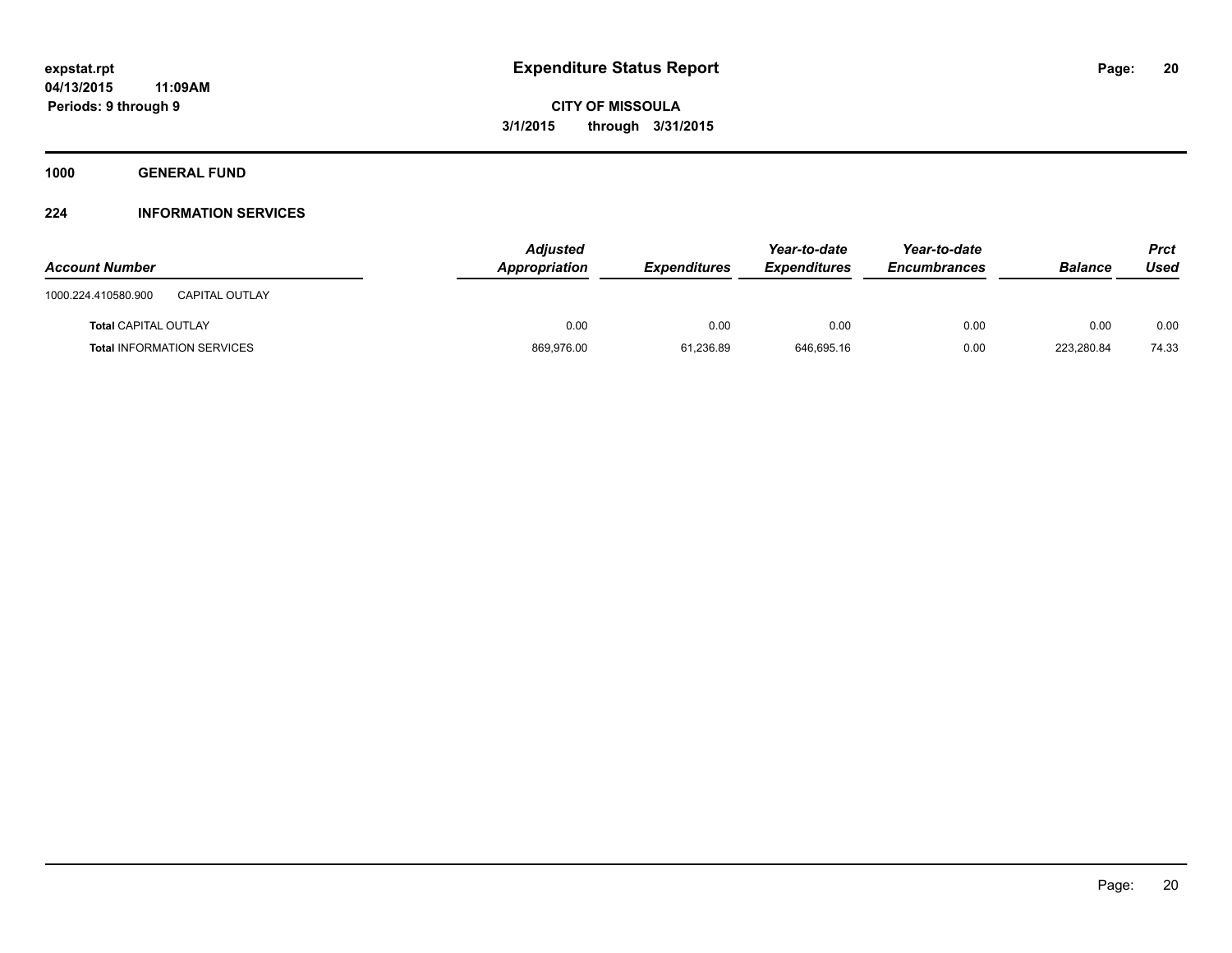**CITY OF MISSOULA 3/1/2015 through 3/31/2015**

**1000 GENERAL FUND**

**230 MUNICIPAL COURT**

| <b>Account Number</b>                   |                                                         | <b>Adjusted</b><br><b>Appropriation</b> | <b>Expenditures</b> | Year-to-date<br><b>Expenditures</b> | Year-to-date<br><b>Encumbrances</b> | <b>Balance</b> | <b>Prct</b><br><b>Used</b> |
|-----------------------------------------|---------------------------------------------------------|-----------------------------------------|---------------------|-------------------------------------|-------------------------------------|----------------|----------------------------|
| 1000.230.410360                         | CITY/MUNICIPAL COURT                                    |                                         |                     |                                     |                                     |                |                            |
| 1000.230.410360.100                     | PERSONAL SERVICES                                       |                                         |                     |                                     |                                     |                |                            |
|                                         | 1000.230.410360.110.000 SALARIES AND WAGES              | 745,063.00                              | 54,335.48           | 491,705.00                          | 0.00                                | 253.358.00     | 66.00                      |
|                                         | 1000.230.410360.120.000 OVERTIME/TERMINATION            | 10.000.00                               | 296.31              | 5.296.49                            | 0.00                                | 4.703.51       | 52.96                      |
|                                         | 1000.230.410360.140.000 EMPLOYER CONTRIBUTIONS          | 299,318.00                              | 21,592.07           | 202,270.77                          | 0.00                                | 97,047.23      | 67.58                      |
|                                         | 1000.230.410360.141.000 STATE RETIREMENT CONTRIBUTIONS  | 0.00                                    | 54.34               | 567.38                              | 0.00                                | $-567.38$      | 0.00                       |
| <b>Total PERSONAL SERVICES</b>          |                                                         | 1,054,381.00                            | 76,278.20           | 699,839.64                          | 0.00                                | 354,541.36     | 66.37                      |
| 1000.230.410360.200                     | <b>SUPPLIES</b>                                         |                                         |                     |                                     |                                     |                |                            |
| 1000.230.410360.210.000 OFFICE SUPPLIES |                                                         | 4,756.00                                | 694.47              | 5,675.82                            | 0.00                                | $-919.82$      | 119.34                     |
|                                         | 1000.230.410360.220.000 OPERATING SUPPLIES              | 4.972.00                                | 106.05              | 226.04                              | 0.00                                | 4.745.96       | 4.55                       |
| 1000.230.410360.240.000 OTHER SUPPLIES  |                                                         | 3.540.00                                | 1.962.77            | 2,387.54                            | 0.00                                | 1.152.46       | 67.44                      |
| <b>Total SUPPLIES</b>                   |                                                         | 13,268.00                               | 2,763.29            | 8,289.40                            | 0.00                                | 4,978.60       | 62.48                      |
| 1000.230.410360.300                     | PURCHASED SERVICES                                      |                                         |                     |                                     |                                     |                |                            |
| 1000.230.410360.310.000 COMMUNICATIONS  |                                                         | 11,500.00                               | 640.33              | 7,957.09                            | 0.00                                | 3,542.91       | 69.19                      |
|                                         | 1000.230.410360.320.000 PRINTING & DUPLICATING          | 1,187.00                                | 280.89              | 280.89                              | 0.00                                | 906.11         | 23.66                      |
|                                         | 1000.230.410360.330.000 PUBLICITY, SUBSCRIPTIONS & DUES | 10,196.00                               | 1,267.00            | 7.282.57                            | 0.00                                | 2,913.43       | 71.43                      |
|                                         | 1000.230.410360.344.000 TELEPHONE SERVICE               | 1,584.00                                | 228.88              | 989.51                              | 0.00                                | 594.49         | 62.47                      |
|                                         | 1000.230.410360.350.000 PROFESSIONAL SERVICES           | 220,707.00                              | 12.00               | 89,778.22                           | 0.00                                | 130,928.78     | 40.68                      |
|                                         | 1000.230.410360.350.004 PROFESSIONAL SERVICES           | 0.00                                    | 0.00                | 205.26                              | 0.00                                | $-205.26$      | 0.00                       |
|                                         | 1000.230.410360.350.005 PROFESSIONAL SERVICES           | 0.00                                    | 0.00                | 10,660.80                           | 0.00                                | $-10,660.80$   | 0.00                       |
|                                         | 1000.230.410360.350.006 PROFESSIONAL SERVICES           | 0.00                                    | 228.00              | 3,300.00                            | 0.00                                | $-3,300.00$    | 0.00                       |
|                                         | 1000.230.410360.360.000 REPAIR & MAINTENANCE            | 3,790.00                                | 20.00               | 7,859.96                            | 0.00                                | $-4,069.96$    | 207.39                     |
| 1000.230.410360.370.000 TRAVEL          |                                                         | 5.174.00                                | 66.00               | 2,379.42                            | 0.00                                | 2,794.58       | 45.99                      |
| 1000.230.410360.380.000 TRAINING        |                                                         | 9,000.00                                | 2,013.15            | 6,478.95                            | 0.00                                | 2,521.05       | 71.99                      |
|                                         | 1000.230.410360.390.000 OTHER PURCHASED SERVICES        | 6,263.00                                | 193.28              | 3,255.13                            | 0.00                                | 3,007.87       | 51.97                      |
| <b>Total PURCHASED SERVICES</b>         |                                                         | 269,401.00                              | 4,949.53            | 140,427.80                          | 0.00                                | 128,973.20     | 52.13                      |

1000.230.410360.500 FIXED CHARGES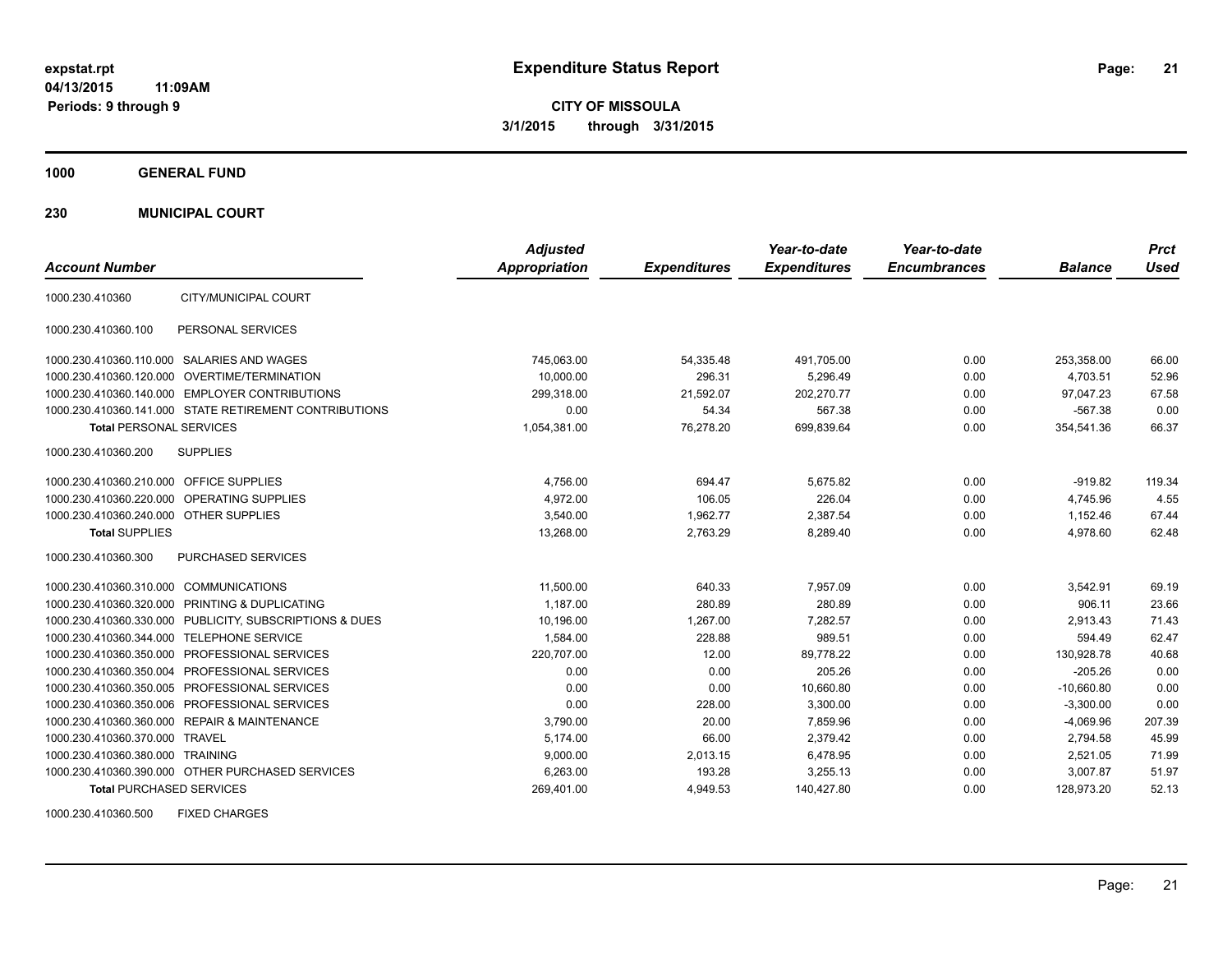**Periods: 9 through 9**

**CITY OF MISSOULA 3/1/2015 through 3/31/2015**

**1000 GENERAL FUND**

### **230 MUNICIPAL COURT**

|                                       | <b>Adjusted</b> |                     |                     | Year-to-date        |                | <b>Prct</b> |
|---------------------------------------|-----------------|---------------------|---------------------|---------------------|----------------|-------------|
| <b>Account Number</b>                 | Appropriation   | <b>Expenditures</b> | <b>Expenditures</b> | <b>Encumbrances</b> | <b>Balance</b> | Used        |
| <b>Total FIXED CHARGES</b>            | 0.00            | 0.00                | 0.00                | 0.00                | 0.00           | 0.00        |
| 1000.230.410360.900<br>CAPITAL OUTLAY |                 |                     |                     |                     |                |             |
| <b>Total CAPITAL OUTLAY</b>           | 0.00            | 0.00                | 0.00                | 0.00                | 0.00           | 0.00        |
| <b>Total MUNICIPAL COURT</b>          | 1,337,050.00    | 83,991.02           | 848,556.84          | 0.00                | 488.493.16     | 63.46       |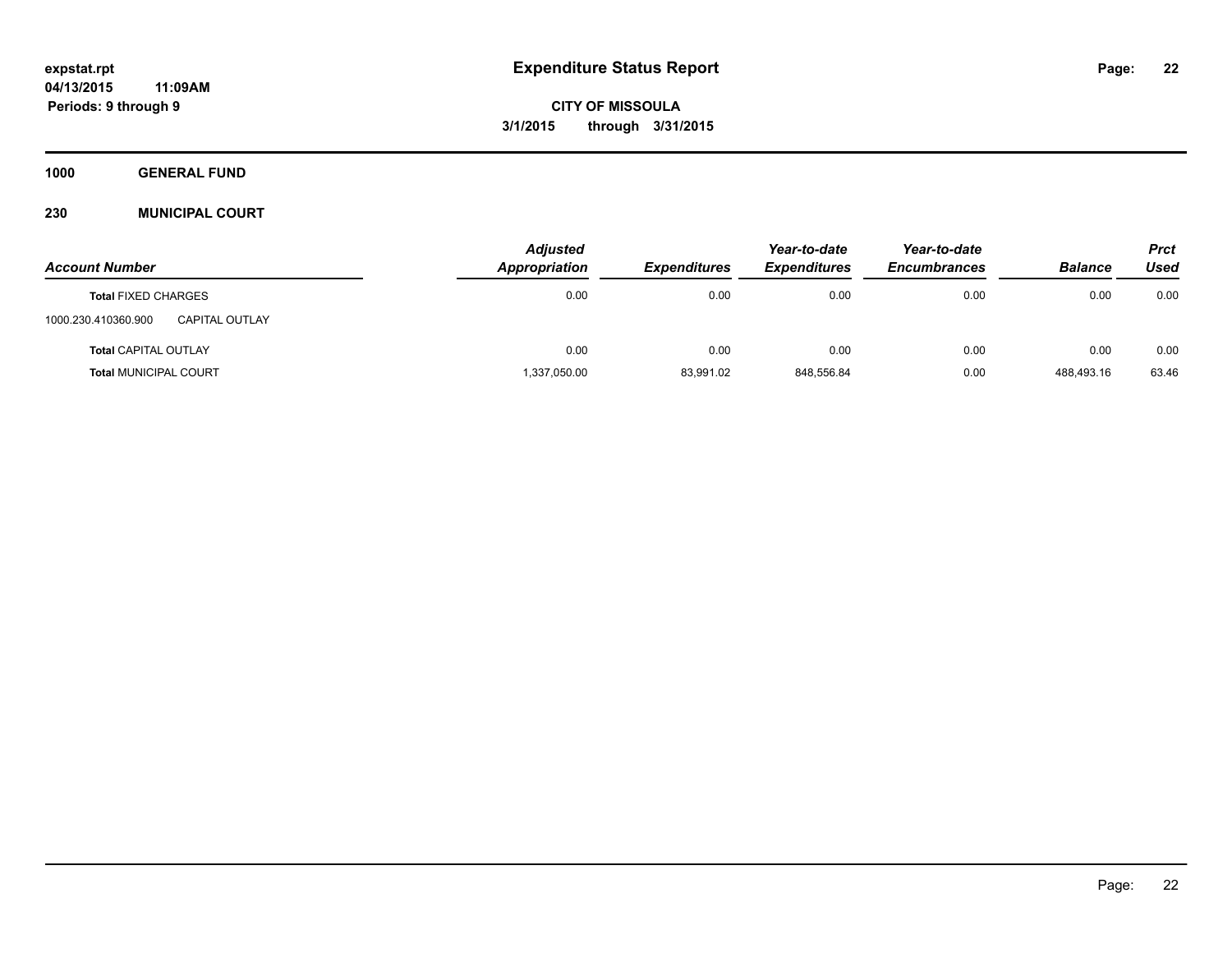**CITY OF MISSOULA 3/1/2015 through 3/31/2015**

**1000 GENERAL FUND**

| <b>Account Number</b>                          | <b>Adjusted</b><br><b>Appropriation</b> | <b>Expenditures</b> | Year-to-date<br><b>Expenditures</b> | Year-to-date<br><b>Encumbrances</b> | <b>Balance</b> | <b>Prct</b><br><b>Used</b> |
|------------------------------------------------|-----------------------------------------|---------------------|-------------------------------------|-------------------------------------|----------------|----------------------------|
|                                                |                                         |                     |                                     |                                     |                |                            |
| <b>BUDGETING</b><br>1000.240.410520            |                                         |                     |                                     |                                     |                |                            |
| PERSONAL SERVICES<br>1000.240.410520.100       |                                         |                     |                                     |                                     |                |                            |
| 1000.240.410520.110.000 SALARIES AND WAGES     | 77,443.00                               | 4,443.84            | 47,271.17                           | 0.00                                | 30,171.83      | 61.04                      |
| 1000.240.410520.140.000 EMPLOYER CONTRIBUTIONS | 23,856.00                               | 1,548.60            | 15,895.19                           | 0.00                                | 7,960.81       | 66.63                      |
| <b>Total PERSONAL SERVICES</b>                 | 101,299.00                              | 5,992.44            | 63,166.36                           | 0.00                                | 38,132.64      | 62.36                      |
| <b>SUPPLIES</b><br>1000.240.410520.200         |                                         |                     |                                     |                                     |                |                            |
| 1000.240.410520.210.000 OFFICE SUPPLIES        | 200.00                                  | 0.00                | 0.00                                | 0.00                                | 200.00         | 0.00                       |
| 1000.240.410520.220.000 OPERATING SUPPLIES     | 400.00                                  | 0.00                | 0.00                                | 0.00                                | 400.00         | 0.00                       |
| <b>Total SUPPLIES</b>                          | 600.00                                  | 0.00                | 0.00                                | 0.00                                | 600.00         | 0.00                       |
| 1000.240.410520.300<br>PURCHASED SERVICES      |                                         |                     |                                     |                                     |                |                            |
| 1000.240.410520.320.000 PRINTING & DUPLICATING | 1,313.00                                | 235.43              | 535.68                              | 0.00                                | 777.32         | 40.80                      |
| 1000.240.410520.350.000 PROFESSIONAL SERVICES  | 9,289.00                                | 0.00                | 0.00                                | 0.00                                | 9,289.00       | 0.00                       |
| <b>Total PURCHASED SERVICES</b>                | 10,602.00                               | 235.43              | 535.68                              | 0.00                                | 10,066.32      | 5.05                       |
| <b>Total BUDGETING</b>                         | 112,501.00                              | 6,227.87            | 63,702.04                           | 0.00                                | 48,798.96      | 56.62                      |
| <b>TREASURY</b><br>1000.240.410540             |                                         |                     |                                     |                                     |                |                            |
| PERSONAL SERVICES<br>1000.240.410540.100       |                                         |                     |                                     |                                     |                |                            |
| 1000.240.410540.110.000 SALARIES AND WAGES     | 194,511.00                              | 12,565.53           | 120,206.10                          | 0.00                                | 74,304.90      | 61.80                      |
| 1000.240.410540.140.000 EMPLOYER CONTRIBUTIONS | 75,797.00                               | 5,058.43            | 49,400.16                           | 0.00                                | 26,396.84      | 65.17                      |
| <b>Total PERSONAL SERVICES</b>                 | 270,308.00                              | 17,623.96           | 169,606.26                          | 0.00                                | 100,701.74     | 62.75                      |
| <b>SUPPLIES</b><br>1000.240.410540.200         |                                         |                     |                                     |                                     |                |                            |
| 1000.240.410540.210.000 OFFICE SUPPLIES        | 1,741.00                                | 109.36              | 1,561.05                            | 0.00                                | 179.95         | 89.66                      |
| 1000.240.410540.220.000 OPERATING SUPPLIES     | 425.00                                  | 0.00                | 10.00                               | 0.00                                | 415.00         | 2.35                       |
| <b>Total SUPPLIES</b>                          | 2,166.00                                | 109.36              | 1,571.05                            | 0.00                                | 594.95         | 72.53                      |
| PURCHASED SERVICES<br>1000.240.410540.300      |                                         |                     |                                     |                                     |                |                            |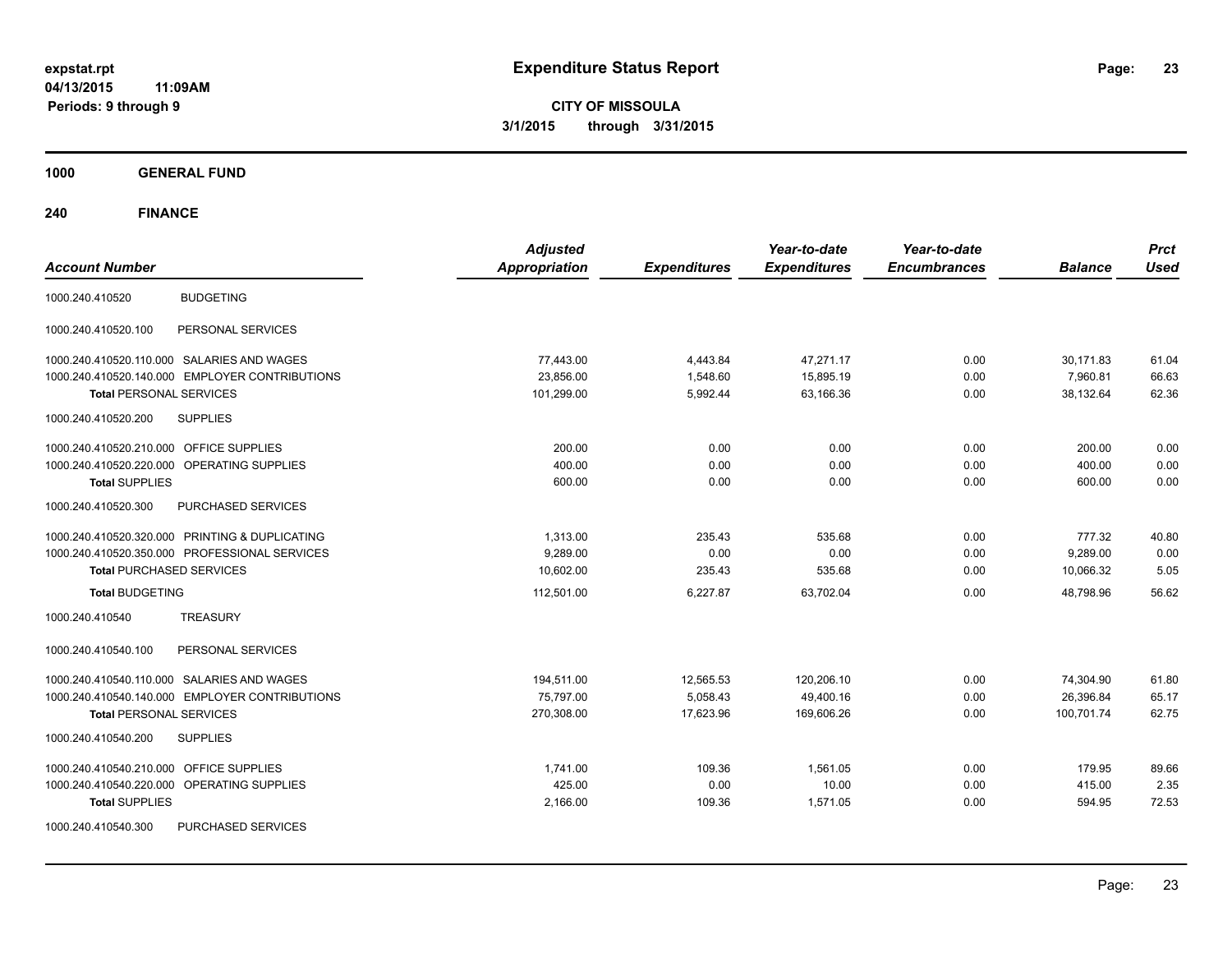**CITY OF MISSOULA 3/1/2015 through 3/31/2015**

**1000 GENERAL FUND**

| <b>Account Number</b>                                   | <b>Adjusted</b><br><b>Appropriation</b> | <b>Expenditures</b> | Year-to-date<br><b>Expenditures</b> | Year-to-date<br><b>Encumbrances</b> | <b>Balance</b> | <b>Prct</b><br><b>Used</b> |
|---------------------------------------------------------|-----------------------------------------|---------------------|-------------------------------------|-------------------------------------|----------------|----------------------------|
|                                                         |                                         |                     |                                     |                                     |                |                            |
| 1000.240.410540.310.000 COMMUNICATIONS                  | 4,814.00                                | 599.40              | 4,241.21                            | 0.00                                | 572.79         | 88.10                      |
| 1000.240.410540.320.000 PRINTING & DUPLICATING          | 715.00                                  | 0.00                | 2,341.35                            | 0.00                                | $-1,626.35$    | 327.46                     |
| 1000.240.410540.330.000 PUBLICITY, SUBSCRIPTIONS & DUES | 10.00                                   | 0.00                | 0.00                                | 0.00                                | 10.00          | 0.00                       |
| 1000.240.410540.344.000 TELEPHONE SERVICE               | 50.00                                   | 0.00                | 0.00                                | 0.00                                | 50.00          | 0.00                       |
| 1000.240.410540.350.000 PROFESSIONAL SERVICES           | 11,911.00                               | 78.00               | 3,199.93                            | 0.00                                | 8,711.07       | 26.87                      |
| 1000.240.410540.360.000 REPAIR & MAINTENANCE            | 170.00                                  | 0.00                | 0.00                                | 0.00                                | 170.00         | 0.00                       |
| 1000.240.410540.370.000 TRAVEL                          | 4,125.00                                | 0.00                | 413.90                              | 0.00                                | 3,711.10       | 10.03                      |
| 1000.240.410540.380.000 TRAINING                        | 2,000.00                                | 159.20              | 248.20                              | 0.00                                | 1,751.80       | 12.41                      |
| <b>Total PURCHASED SERVICES</b>                         | 23,795.00                               | 836.60              | 10,444.59                           | 0.00                                | 13,350.41      | 43.89                      |
| 1000.240.410540.500<br><b>FIXED CHARGES</b>             |                                         |                     |                                     |                                     |                |                            |
| 1000.240.410540.500.000 FIXED CHARGES                   | 500.00                                  | 0.00                | 0.00                                | 0.00                                | 500.00         | 0.00                       |
| <b>Total FIXED CHARGES</b>                              | 500.00                                  | 0.00                | 0.00                                | 0.00                                | 500.00         | 0.00                       |
| 1000.240.410540.900<br><b>CAPITAL OUTLAY</b>            |                                         |                     |                                     |                                     |                |                            |
| <b>Total CAPITAL OUTLAY</b>                             | 0.00                                    | 0.00                | 0.00                                | 0.00                                | 0.00           | 0.00                       |
| <b>Total TREASURY</b>                                   | 296,769.00                              | 18,569.92           | 181,621.90                          | 0.00                                | 115, 147. 10   | 61.20                      |
| 1000.240.410550<br><b>ACCOUNTING</b>                    |                                         |                     |                                     |                                     |                |                            |
| PERSONAL SERVICES<br>1000.240.410550.100                |                                         |                     |                                     |                                     |                |                            |
| 1000.240.410550.110.000 SALARIES AND WAGES              | 324,228.00                              | 25,880.57           | 245,426.90                          | 0.00                                | 78,801.10      | 75.70                      |
| 1000.240.410550.120.000 OVERTIME/TERMINATION            | 1,000.00                                | 0.00                | 0.00                                | 0.00                                | 1,000.00       | 0.00                       |
| 1000.240.410550.140.000 EMPLOYER CONTRIBUTIONS          | 121,819.00                              | 10,211.63           | 99,270.17                           | 0.00                                | 22,548.83      | 81.49                      |
| 1000.240.410550.141.000 STATE RETIREMENT CONTRIBUTIONS  | 0.00                                    | 45.79               | 513.83                              | 0.00                                | $-513.83$      | 0.00                       |
| <b>Total PERSONAL SERVICES</b>                          | 447,047.00                              | 36,137.99           | 345,210.90                          | 0.00                                | 101,836.10     | 77.22                      |
| 1000.240.410550.200<br><b>SUPPLIES</b>                  |                                         |                     |                                     |                                     |                |                            |
| 1000.240.410550.210.000 OFFICE SUPPLIES                 | 2,824.00                                | 163.83              | 2,319.75                            | 0.00                                | 504.25         | 82.14                      |
| 1000.240.410550.220.000 OPERATING SUPPLIES              | 1,300.00                                | 0.00                | 286.36                              | 0.00                                | 1,013.64       | 22.03                      |
| 1000.240.410550.230.000 REPAIR/MAINTENANCE              | 300.00                                  | 0.00                | 0.00                                | 0.00                                | 300.00         | 0.00                       |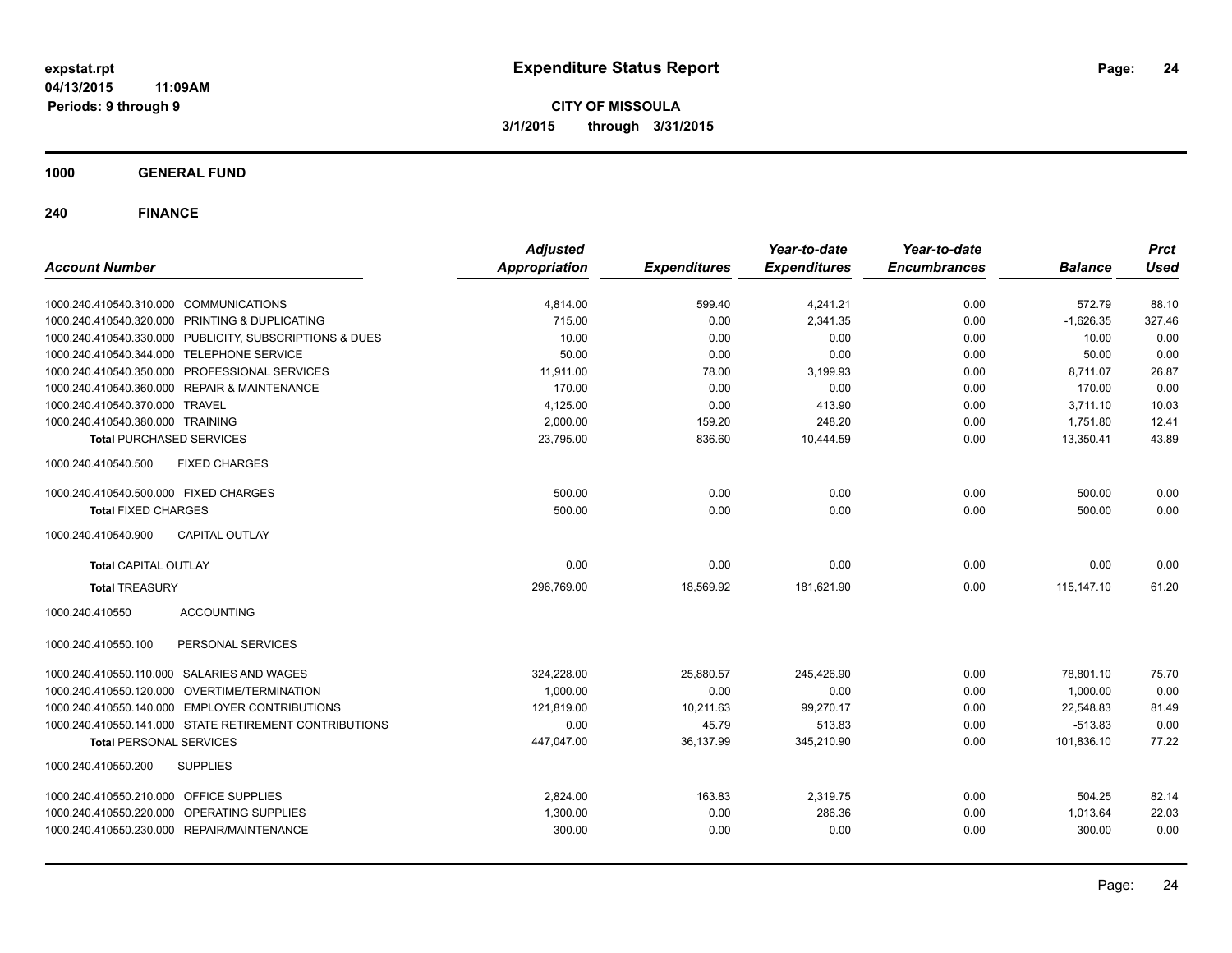**CITY OF MISSOULA 3/1/2015 through 3/31/2015**

### **1000 GENERAL FUND**

| <b>Account Number</b>                     |                                                         | <b>Adjusted</b><br><b>Appropriation</b> | <b>Expenditures</b> | Year-to-date<br><b>Expenditures</b> | Year-to-date<br><b>Encumbrances</b> | <b>Balance</b> | <b>Prct</b><br><b>Used</b> |
|-------------------------------------------|---------------------------------------------------------|-----------------------------------------|---------------------|-------------------------------------|-------------------------------------|----------------|----------------------------|
|                                           |                                                         |                                         |                     |                                     |                                     |                |                            |
| 1000.240.410550.231.000 GASOLINE          |                                                         | 91.00                                   | 0.00                | 0.00                                | 0.00                                | 91.00          | 0.00                       |
| 1000.240.410550.240.000 OTHER SUPPLIES    |                                                         | 500.00                                  | 0.00                | 0.00                                | 0.00                                | 500.00         | 0.00                       |
| <b>Total SUPPLIES</b>                     |                                                         | 5,015.00                                | 163.83              | 2,606.11                            | 0.00                                | 2,408.89       | 51.97                      |
| 1000.240.410550.300                       | PURCHASED SERVICES                                      |                                         |                     |                                     |                                     |                |                            |
| 1000.240.410550.310.000 COMMUNICATIONS    |                                                         | 31,645.00                               | 0.00                | 32,056.31                           | 0.00                                | $-411.31$      | 101.30                     |
|                                           | 1000.240.410550.320.000 PRINTING & DUPLICATING          | 3,215.00                                | 40.25               | 511.83                              | 0.00                                | 2,703.17       | 15.92                      |
|                                           | 1000.240.410550.330.000 PUBLICITY, SUBSCRIPTIONS & DUES | 2.316.00                                | 332.35              | 911.29                              | 0.00                                | 1,404.71       | 39.35                      |
| 1000.240.410550.344.000 TELEPHONE SERVICE |                                                         | 2,075.00                                | 130.19              | 594.08                              | 0.00                                | 1,480.92       | 28.63                      |
|                                           | 1000.240.410550.350.000 PROFESSIONAL SERVICES           | 133,406.00                              | 1,755.00            | 125,757.37                          | 0.00                                | 7,648.63       | 94.27                      |
|                                           | 1000.240.410550.360.000 REPAIR & MAINTENANCE            | 1,135.00                                | 0.00                | 75.00                               | 0.00                                | 1,060.00       | 6.61                       |
| 1000.240.410550.370.000 TRAVEL            |                                                         | 3,520.00                                | 0.00                | 100.00                              | 0.00                                | 3,420.00       | 2.84                       |
| 1000.240.410550.380.000 TRAINING          |                                                         | 3,805.00                                | 515.00              | 825.00                              | 0.00                                | 2,980.00       | 21.68                      |
| <b>Total PURCHASED SERVICES</b>           |                                                         | 181,117.00                              | 2,772.79            | 160,830.88                          | 0.00                                | 20,286.12      | 88.80                      |
| 1000.240.410550.500                       | <b>FIXED CHARGES</b>                                    |                                         |                     |                                     |                                     |                |                            |
| <b>Total FIXED CHARGES</b>                |                                                         | 0.00                                    | 0.00                | 0.00                                | 0.00                                | 0.00           | 0.00                       |
| 1000.240.410550.900                       | <b>CAPITAL OUTLAY</b>                                   |                                         |                     |                                     |                                     |                |                            |
| <b>Total CAPITAL OUTLAY</b>               |                                                         | 0.00                                    | 0.00                | 0.00                                | 0.00                                | 0.00           | 0.00                       |
| <b>Total ACCOUNTING</b>                   |                                                         | 633,179.00                              | 39,074.61           | 508,647.89                          | 0.00                                | 124,531.11     | 80.33                      |
| 1000.240.410552                           | <b>FINANCIAL REPORTING</b>                              |                                         |                     |                                     |                                     |                |                            |
| 1000.240.410552.100                       | PERSONAL SERVICES                                       |                                         |                     |                                     |                                     |                |                            |
|                                           | 1000.240.410552.110.000 SALARIES AND WAGES              | 49,877.00                               | 2,901.09            | 30,046.67                           | 0.00                                | 19,830.33      | 60.24                      |
|                                           | 1000.240.410552.140.000 EMPLOYER CONTRIBUTIONS          | 15,662.00                               | 978.65              | 9,923.37                            | 0.00                                | 5,738.63       | 63.36                      |
| <b>Total PERSONAL SERVICES</b>            |                                                         | 65,539.00                               | 3,879.74            | 39,970.04                           | 0.00                                | 25,568.96      | 60.99                      |
| 1000.240.410552.200                       | <b>SUPPLIES</b>                                         |                                         |                     |                                     |                                     |                |                            |
|                                           |                                                         |                                         |                     |                                     |                                     |                |                            |
| 1000.240.410552.210.000 OFFICE SUPPLIES   |                                                         | 160.00                                  | 0.00                | 0.00                                | 0.00                                | 160.00         | 0.00                       |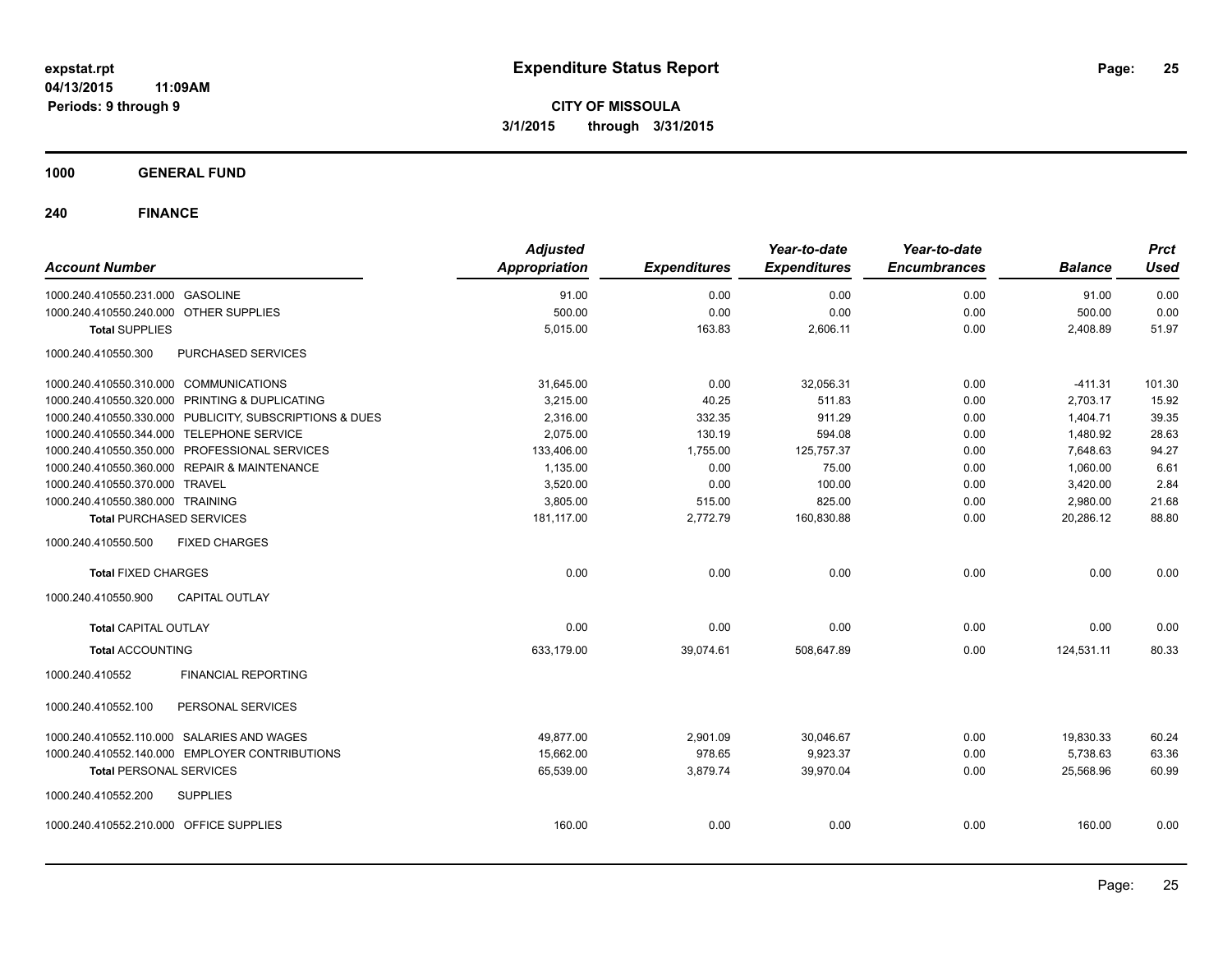**CITY OF MISSOULA 3/1/2015 through 3/31/2015**

**1000 GENERAL FUND**

| <b>Account Number</b>                  |                                               | <b>Adjusted</b><br>Appropriation | <b>Expenditures</b> | Year-to-date<br><b>Expenditures</b> | Year-to-date<br><b>Encumbrances</b> | <b>Balance</b> | <b>Prct</b><br><b>Used</b> |
|----------------------------------------|-----------------------------------------------|----------------------------------|---------------------|-------------------------------------|-------------------------------------|----------------|----------------------------|
| 1000.240.410552.220.000                | <b>OPERATING SUPPLIES</b>                     | 549.00                           | 0.00                | 0.00                                | 0.00                                | 549.00         | 0.00                       |
| <b>Total SUPPLIES</b>                  |                                               | 709.00                           | 0.00                | 0.00                                | 0.00                                | 709.00         | 0.00                       |
| 1000.240.410552.300                    | PURCHASED SERVICES                            |                                  |                     |                                     |                                     |                |                            |
| 1000.240.410552.310.000 COMMUNICATIONS |                                               | 321.00                           | 12.65               | 12.65                               | 0.00                                | 308.35         | 3.94                       |
| 1000.240.410552.320.000                | PRINTING & DUPLICATING                        | 3,503.00                         | 0.00                | 0.00                                | 0.00                                | 3,503.00       | 0.00                       |
|                                        | 1000.240.410552.350.000 PROFESSIONAL SERVICES | 10,530.00                        | 2,050.00            | 25,050.00                           | 0.00                                | $-14,520.00$   | 237.89                     |
| 1000.240.410552.370.000 TRAVEL         |                                               | 600.00                           | 0.00                | 0.00                                | 0.00                                | 600.00         | 0.00                       |
| 1000.240.410552.380.000 TRAINING       |                                               | 1,525.00                         | 0.00                | 0.00                                | 0.00                                | 1,525.00       | 0.00                       |
| <b>Total PURCHASED SERVICES</b>        |                                               | 16.479.00                        | 2,062.65            | 25,062.65                           | 0.00                                | $-8,583.65$    | 152.09                     |
| 1000.240.410552.900                    | <b>CAPITAL OUTLAY</b>                         |                                  |                     |                                     |                                     |                |                            |
| <b>Total CAPITAL OUTLAY</b>            |                                               | 0.00                             | 0.00                | 0.00                                | 0.00                                | 0.00           | 0.00                       |
| <b>Total FINANCIAL REPORTING</b>       |                                               | 82,727.00                        | 5,942.39            | 65,032.69                           | 0.00                                | 17,694.31      | 78.61                      |
| 1000.240.410553                        | FINANCIAL SOFTWARE                            |                                  |                     |                                     |                                     |                |                            |
| 1000.240.410553.100                    | PERSONAL SERVICES                             |                                  |                     |                                     |                                     |                |                            |
| <b>Total FINANCIAL SOFTWARE</b>        |                                               | 0.00                             | 0.00                | 0.00                                | 0.00                                | 0.00           | 0.00                       |
| <b>Total FINANCE</b>                   |                                               | 1,125,176.00                     | 69,814.79           | 819,004.52                          | 0.00                                | 306,171.48     | 72.79                      |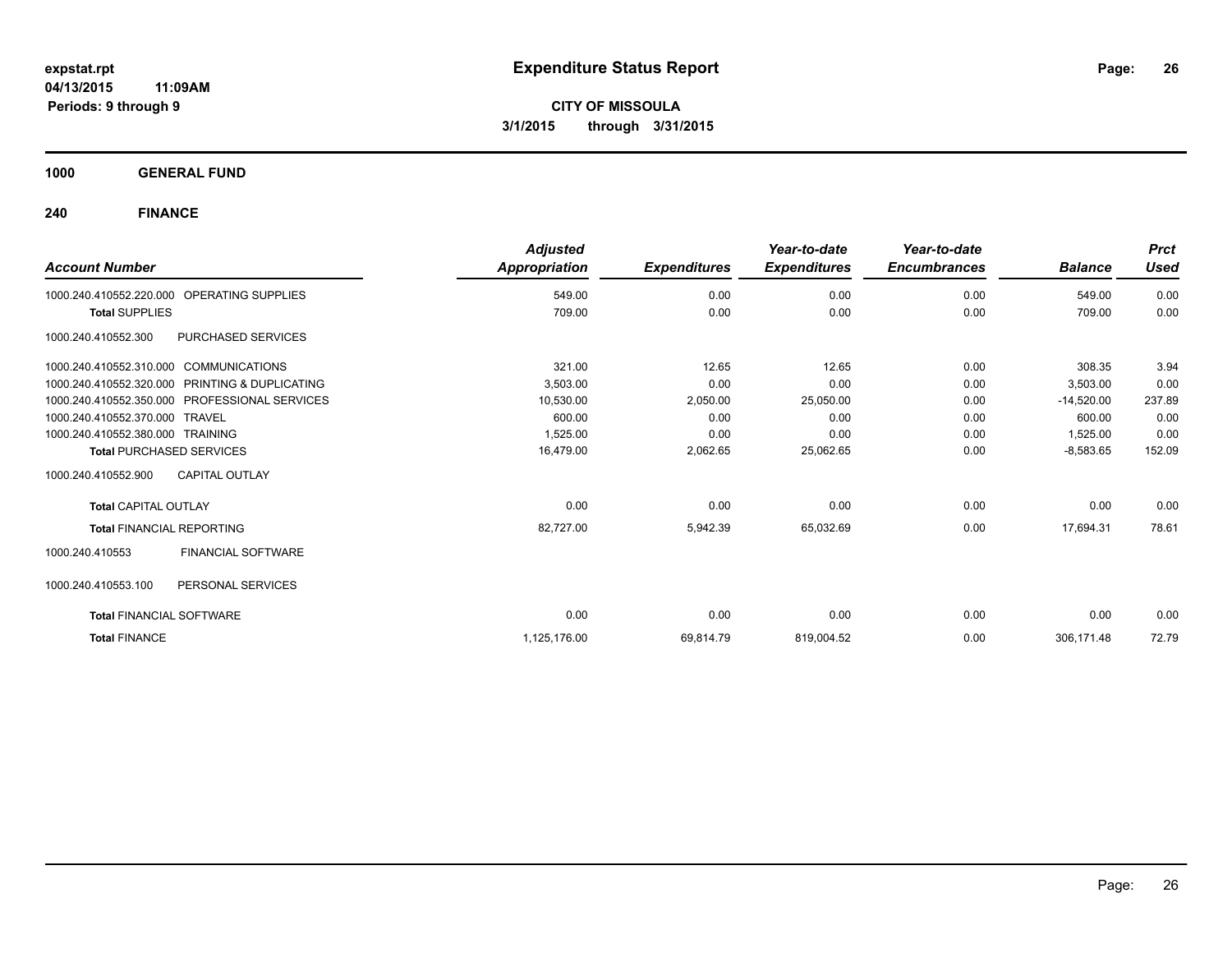**CITY OF MISSOULA 3/1/2015 through 3/31/2015**

**1000 GENERAL FUND**

### **245 CENTRALIZED SERVICES**

| <b>Account Number</b>                   |                                                         | <b>Adjusted</b><br><b>Appropriation</b> | <b>Expenditures</b> | Year-to-date<br><b>Expenditures</b> | Year-to-date<br><b>Encumbrances</b> | <b>Balance</b> | <b>Prct</b><br><b>Used</b> |
|-----------------------------------------|---------------------------------------------------------|-----------------------------------------|---------------------|-------------------------------------|-------------------------------------|----------------|----------------------------|
| 1000.245.410810                         | <b>ADMINISTRATION</b>                                   |                                         |                     |                                     |                                     |                |                            |
| 1000.245.410810.100                     | PERSONAL SERVICES                                       |                                         |                     |                                     |                                     |                |                            |
| 1000.245.410810.110.000                 | CENTRALIZED SERVICES/SALARIES AND WAGES                 | 120,062.00                              | 9,111.56            | 86,103.43                           | 0.00                                | 33,958.57      | 71.72                      |
|                                         | 1000.245.410810.140.000 EMPLOYER CONTRIBUTIONS          | 29,435.00                               | 2,247.00            | 23,884.53                           | 0.00                                | 5,550.47       | 81.14                      |
|                                         | 1000.245.410810.141.000 STATE RETIREMENT CONTRIBUTIONS  | 0.00                                    | 19.39               | 210.83                              | 0.00                                | $-210.83$      | 0.00                       |
| <b>Total PERSONAL SERVICES</b>          |                                                         | 149,497.00                              | 11,377.95           | 110,198.79                          | 0.00                                | 39.298.21      | 73.71                      |
| 1000.245.410810.200                     | <b>SUPPLIES</b>                                         |                                         |                     |                                     |                                     |                |                            |
| 1000.245.410810.210.000 OFFICE SUPPLIES |                                                         | 400.00                                  | 0.00                | 4.99                                | 0.00                                | 395.01         | 1.25                       |
| <b>Total SUPPLIES</b>                   |                                                         | 400.00                                  | 0.00                | 4.99                                | 0.00                                | 395.01         | 1.25                       |
| 1000.245.410810.300                     | <b>PURCHASED SERVICES</b>                               |                                         |                     |                                     |                                     |                |                            |
|                                         | 1000.245.410810.330.000 PUBLICITY, SUBSCRIPTIONS & DUES | 0.00                                    | 0.00                | 265.00                              | 0.00                                | $-265.00$      | 0.00                       |
|                                         | 1000.245.410810.344.000 TELEPHONE SERVICE               | 0.00                                    | 12.19               | 13.88                               | 0.00                                | $-13.88$       | 0.00                       |
| 1000.245.410810.370.000 TRAVEL          |                                                         | 1,000.00                                | 0.00                | 300.33                              | 0.00                                | 699.67         | 30.03                      |
| 1000.245.410810.380.000 TRAINING        |                                                         | 1,000.00                                | 0.00                | 35.85                               | 0.00                                | 964.15         | 3.59                       |
| <b>Total PURCHASED SERVICES</b>         |                                                         | 2,000.00                                | 12.19               | 615.06                              | 0.00                                | 1,384.94       | 30.75                      |
| 1000.245.410810.700                     | <b>GRANTS &amp; CONTRIBUTIONS</b>                       |                                         |                     |                                     |                                     |                |                            |
|                                         | 1000.245.410810.700.000 GRANTS & CONTRIBUTIONS          | 0.00                                    | 0.00                | 50.00                               | 0.00                                | $-50.00$       | 0.00                       |
|                                         | <b>Total GRANTS &amp; CONTRIBUTIONS</b>                 | 0.00                                    | 0.00                | 50.00                               | 0.00                                | $-50.00$       | 0.00                       |
| <b>Total ADMINISTRATION</b>             |                                                         | 151,897.00                              | 11,390.14           | 110,868.84                          | 0.00                                | 41,028.16      | 72.99                      |
| 1000.245.410835                         | *** Title Not Found ***                                 |                                         |                     |                                     |                                     |                |                            |
| 1000.245.410835.100                     | PERSONAL SERVICES                                       |                                         |                     |                                     |                                     |                |                            |
|                                         | 1000.245.410835.110.000 SALARIES AND WAGES              | 82,967.00                               | 6,425.00            | 60,688.12                           | 0.00                                | 22,278.88      | 73.15                      |
|                                         | 1000.245.410835.140.000 EMPLOYER CONTRIBUTIONS          | 23,184.00                               | 2,055.56            | 19,780.59                           | 0.00                                | 3,403.41       | 85.32                      |
| <b>Total PERSONAL SERVICES</b>          |                                                         | 106,151.00                              | 8,480.56            | 80,468.71                           | 0.00                                | 25,682.29      | 75.81                      |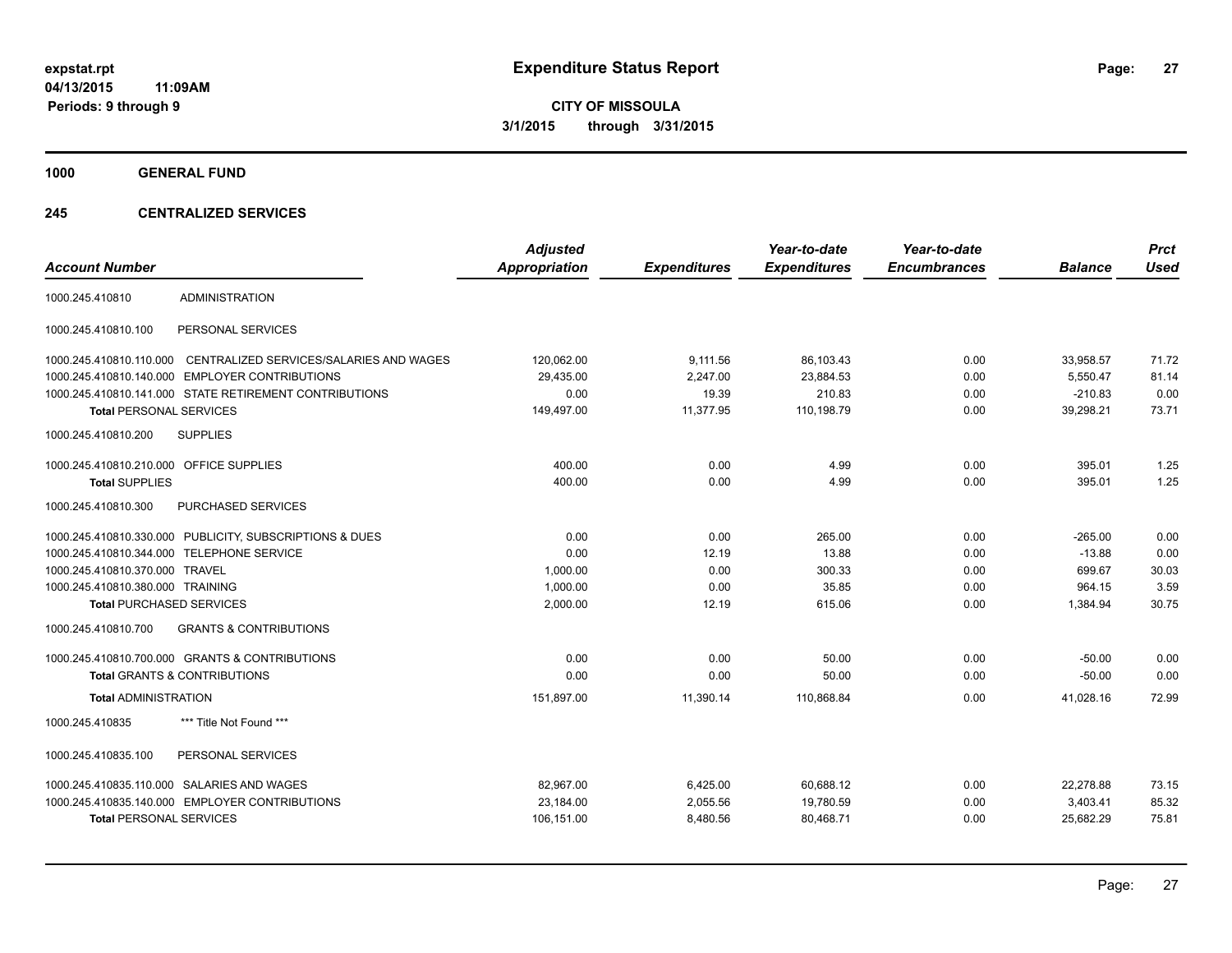**1000 GENERAL FUND**

### **245 CENTRALIZED SERVICES**

| <b>Account Number</b>                                         | <b>Adjusted</b><br><b>Appropriation</b> | <b>Expenditures</b> | Year-to-date<br><b>Expenditures</b> | Year-to-date<br><b>Encumbrances</b> | <b>Balance</b> | <b>Prct</b><br><b>Used</b> |
|---------------------------------------------------------------|-----------------------------------------|---------------------|-------------------------------------|-------------------------------------|----------------|----------------------------|
|                                                               |                                         |                     |                                     |                                     |                |                            |
| <b>SUPPLIES</b><br>1000.245.410835.200                        |                                         |                     |                                     |                                     |                |                            |
| 1000.245.410835.210.000 OFFICE SUPPLIES                       | 100.00                                  | 0.00                | 0.00                                | 0.00                                | 100.00         | 0.00                       |
| 1000.245.410835.220.000 OPERATING SUPPLIES                    | 500.00                                  | 0.00                | 0.00                                | 0.00                                | 500.00         | 0.00                       |
| <b>Total SUPPLIES</b>                                         | 600.00                                  | 0.00                | 0.00                                | 0.00                                | 600.00         | 0.00                       |
| 1000.245.410835.300<br>PURCHASED SERVICES                     |                                         |                     |                                     |                                     |                |                            |
| 1000.245.410835.310.000 COMMUNICATIONS                        | 100.00                                  | 0.00                | 0.00                                | 0.00                                | 100.00         | 0.00                       |
| 1000.245.410835.344.000 TELEPHONE SERVICE                     | 793.00                                  | 123.94              | 557.31                              | 0.00                                | 235.69         | 70.28                      |
| <b>Total PURCHASED SERVICES</b>                               | 893.00                                  | 123.94              | 557.31                              | 0.00                                | 335.69         | 62.41                      |
| Total *** Title Not Found ***                                 | 107,644.00                              | 8,604.50            | 81,026.02                           | 0.00                                | 26,617.98      | 75.27                      |
| 1000.245.411010<br>*** Title Not Found ***                    |                                         |                     |                                     |                                     |                |                            |
| PERSONAL SERVICES<br>1000.245.411010.100                      |                                         |                     |                                     |                                     |                |                            |
| Total *** Title Not Found ***                                 | 0.00                                    | 0.00                | 0.00                                | 0.00                                | 0.00           | 0.00                       |
| 1000.245.411231<br><b>ENERGY CONSERVATION</b>                 |                                         |                     |                                     |                                     |                |                            |
| 1000.245.411231.100<br>PERSONAL SERVICES                      |                                         |                     |                                     |                                     |                |                            |
| 1000.245.411231.110.000 ENERGY COORDINATOR/SALARIES AND WAGES | 50,446.00                               | 3,854.80            | 37,459.91                           | 0.00                                | 12,986.09      | 74.26                      |
| 1000.245.411231.140.000 EMPLOYER CONTRIBUTIONS                | 20,648.00                               | 1,580.76            | 12,720.42                           | 0.00                                | 7.927.58       | 61.61                      |
| <b>Total PERSONAL SERVICES</b>                                | 71,094.00                               | 5,435.56            | 50,180.33                           | 0.00                                | 20,913.67      | 70.58                      |
| <b>SUPPLIES</b><br>1000.245.411231.200                        |                                         |                     |                                     |                                     |                |                            |
| 1000.245.411231.210.000 OFFICE SUPPLIES                       | 400.00                                  | 0.00                | 0.00                                | 0.00                                | 400.00         | 0.00                       |
| 1000.245.411231.220.000 OPERATING SUPPLIES                    | 200.00                                  | 0.00                | 0.00                                | 0.00                                | 200.00         | 0.00                       |
| 1000.245.411231.231.000 GASOLINE                              | 178.00                                  | 52.55               | 52.55                               | 0.00                                | 125.45         | 29.52                      |
| <b>Total SUPPLIES</b>                                         | 778.00                                  | 52.55               | 52.55                               | 0.00                                | 725.45         | 6.75                       |
| 1000.245.411231.300<br>PURCHASED SERVICES                     |                                         |                     |                                     |                                     |                |                            |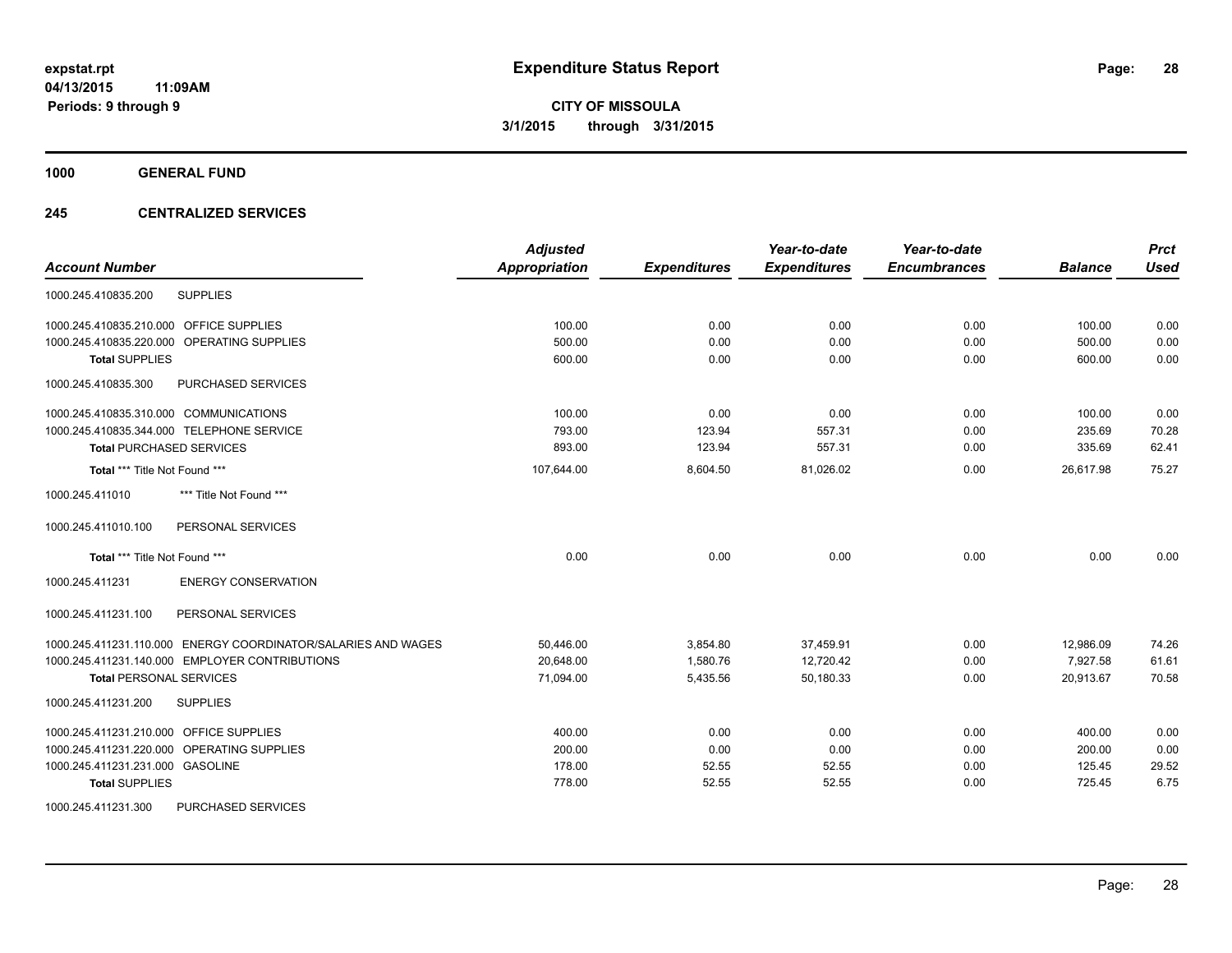**1000 GENERAL FUND**

### **245 CENTRALIZED SERVICES**

|                                                         | Adjusted      |                     | Year-to-date        | Year-to-date        |                | <b>Prct</b> |
|---------------------------------------------------------|---------------|---------------------|---------------------|---------------------|----------------|-------------|
| <b>Account Number</b>                                   | Appropriation | <b>Expenditures</b> | <b>Expenditures</b> | <b>Encumbrances</b> | <b>Balance</b> | Used        |
| 1000.245.411231.320.000 PRINTING & DUPLICATING          | 200.00        | 2.12                | 48.38               | 0.00                | 151.62         | 24.19       |
| 1000.245.411231.330.000 PUBLICITY, SUBSCRIPTIONS & DUES | 185.00        | 0.00                | 70.00               | 0.00                | 115.00         | 37.84       |
| 1000.245.411231.350.000 PROFESSIONAL SERVICES           | 8.000.00      | 0.00                | 7.765.00            | 0.00                | 235.00         | 97.06       |
| 1000.245.411231.370.000 TRAVEL                          | 1.000.00      | 0.00                | 243.40              | 0.00                | 756.60         | 24.34       |
| 1000.245.411231.380.000 TRAINING                        | 1.000.00      | 0.00                | 350.00              | 0.00                | 650.00         | 35.00       |
| <b>Total PURCHASED SERVICES</b>                         | 10.385.00     | 2.12                | 8.476.78            | 0.00                | 1.908.22       | 81.63       |
| <b>Total ENERGY CONSERVATION</b>                        | 82,257.00     | 5.490.23            | 58.709.66           | 0.00                | 23.547.34      | 71.37       |
| <b>Total CENTRALIZED SERVICES</b>                       | 341.798.00    | 25.484.87           | 250.604.52          | 0.00                | 91.193.48      | 73.32       |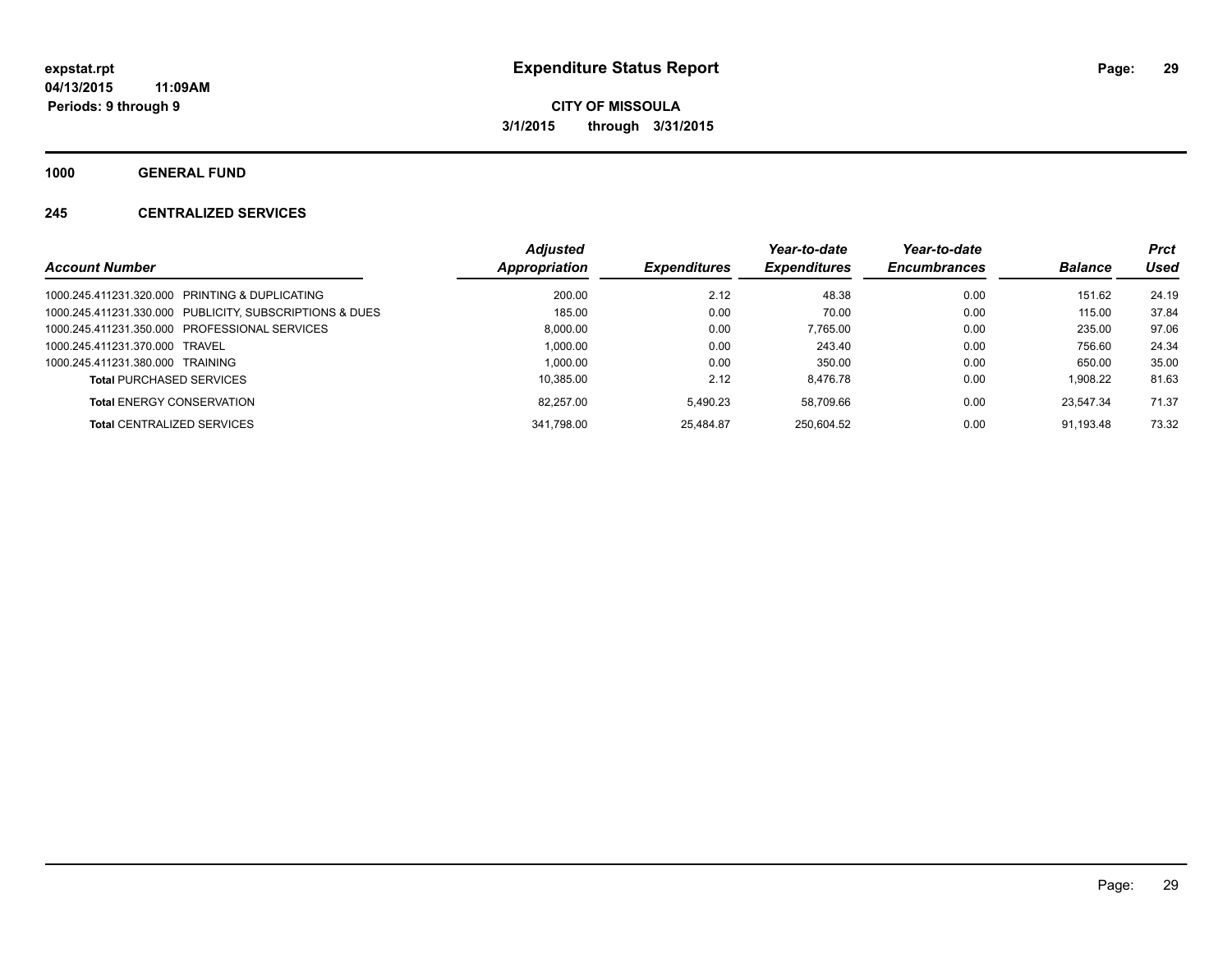**CITY OF MISSOULA 3/1/2015 through 3/31/2015**

**1000 GENERAL FUND**

|                                         |                                                              | <b>Adjusted</b>      |                     | Year-to-date        | Year-to-date        |                | <b>Prct</b> |
|-----------------------------------------|--------------------------------------------------------------|----------------------|---------------------|---------------------|---------------------|----------------|-------------|
| <b>Account Number</b>                   |                                                              | <b>Appropriation</b> | <b>Expenditures</b> | <b>Expenditures</b> | <b>Encumbrances</b> | <b>Balance</b> | Used        |
| 1000.250.411010                         | <b>ADMINISTRATION</b>                                        |                      |                     |                     |                     |                |             |
| 1000.250.411010.100                     | PERSONAL SERVICES                                            |                      |                     |                     |                     |                |             |
|                                         | 1000.250.411010.110.000 ADMIN/SALARIES AND WAGES             | 142,441.00           | 14,872.54           | 118,267.55          | 0.00                | 24,173.45      | 83.03       |
|                                         | 1000.250.411010.120.000 ADMIN-OVERTIME/TERMINATION           | 1.155.00             | 0.00                | 0.00                | 0.00                | 1,155.00       | 0.00        |
|                                         | 1000.250.411010.140.000 ADMIN/EMPLOYER CONTRIBUTIONS         | 52.497.00            | 6,245.79            | 47,068.98           | 0.00                | 5,428.02       | 89.66       |
|                                         | 1000.250.411010.141.000 ADMIN-STATE RETIREMENT CONTRIBUTIONS | 0.00                 | 105.88              | 1,116.19            | 0.00                | $-1.116.19$    | 0.00        |
| <b>Total PERSONAL SERVICES</b>          |                                                              | 196,093.00           | 21,224.21           | 166,452.72          | 0.00                | 29,640.28      | 84.88       |
| 1000.250.411010.200                     | <b>SUPPLIES</b>                                              |                      |                     |                     |                     |                |             |
| 1000.250.411010.210.000 OFFICE SUPPLIES |                                                              | 7,100.00             | 267.33              | 267.33              | 0.00                | 6,832.67       | 3.77        |
| 1000.250.411010.210.300 OFFICE SUPPLIES |                                                              | 0.00                 | 256.60              | 2,461.00            | 0.00                | $-2,461.00$    | 0.00        |
| 1000.250.411010.210.301 OFFICE SUPPLIES |                                                              | 0.00                 | 575.10              | 2,089.11            | 0.00                | $-2,089.11$    | 0.00        |
| 1000.250.411010.210.304 OFFICE SUPPLIES |                                                              | 0.00                 | 0.00                | 299.99              | 0.00                | $-299.99$      | 0.00        |
|                                         | 1000.250.411010.220.000 ADMIN-OPERATING SUPPLIES             | 181.00               | 0.00                | 0.00                | 0.00                | 181.00         | 0.00        |
|                                         | 1000.250.411010.220.300 OPERATING SUPPLIES                   | 0.00                 | 0.00                | 35.92               | 0.00                | $-35.92$       | 0.00        |
|                                         | 1000.250.411010.230.000 REPAIR/MAINTENANCE                   | 50.00                | 0.00                | 0.00                | 0.00                | 50.00          | 0.00        |
|                                         | 1000.250.411010.230.321 REPAIR/MAINTENANCE                   | 0.00                 | 0.00                | 70.18               | 0.00                | $-70.18$       | 0.00        |
| 1000.250.411010.231.000 ADMIN-GASOLINE  |                                                              | 1,068.00             | 0.00                | 0.00                | 0.00                | 1,068.00       | 0.00        |
| 1000.250.411010.240.000 OTHER SUPPLIES  |                                                              | 100.00               | 0.00                | 0.00                | 0.00                | 100.00         | 0.00        |
| <b>Total SUPPLIES</b>                   |                                                              | 8,499.00             | 1,099.03            | 5,223.53            | 0.00                | 3,275.47       | 61.46       |
| 1000.250.411010.300                     | <b>PURCHASED SERVICES</b>                                    |                      |                     |                     |                     |                |             |
| 1000.250.411010.310.000 COMMUNICATIONS  |                                                              | 3,343.00             | 0.00                | 0.00                | 0.00                | 3,343.00       | 0.00        |
| 1000.250.411010.310.351 COMMUNICATIONS  |                                                              | 0.00                 | 13.97               | 221.50              | 0.00                | $-221.50$      | 0.00        |
| 1000.250.411010.320.000                 | PRINTING & DUPLICATING                                       | 1,365.00             | 34.95               | 34.95               | 0.00                | 1,330.05       | 2.56        |
|                                         | 1000.250.411010.330.000 PUBLICITY, SUBSCRIPTIONS & DUES      | 1,370.00             | 0.00                | 356.04              | 0.00                | 1,013.96       | 25.99       |
|                                         | 1000.250.411010.330.300 PUBLICITY, SUBSCRIPTIONS & DUES      | 0.00                 | 0.00                | 882.50              | 0.00                | $-882.50$      | 0.00        |
|                                         | 1000.250.411010.330.375 PUBLICITY, SUBSCRIPTIONS & DUES      | 0.00                 | 0.00                | 353.70              | 0.00                | $-353.70$      | 0.00        |
|                                         | 1000.250.411010.344.000 TELEPHONE SERVICE                    | 655.00               | 115.13              | 571.17              | 0.00                | 83.83          | 87.20       |
|                                         | 1000.250.411010.350.000 PROFESSIONAL SERVICES                | 500.00               | 0.00                | 2,226.19            | 0.00                | $-1,726.19$    | 445.24      |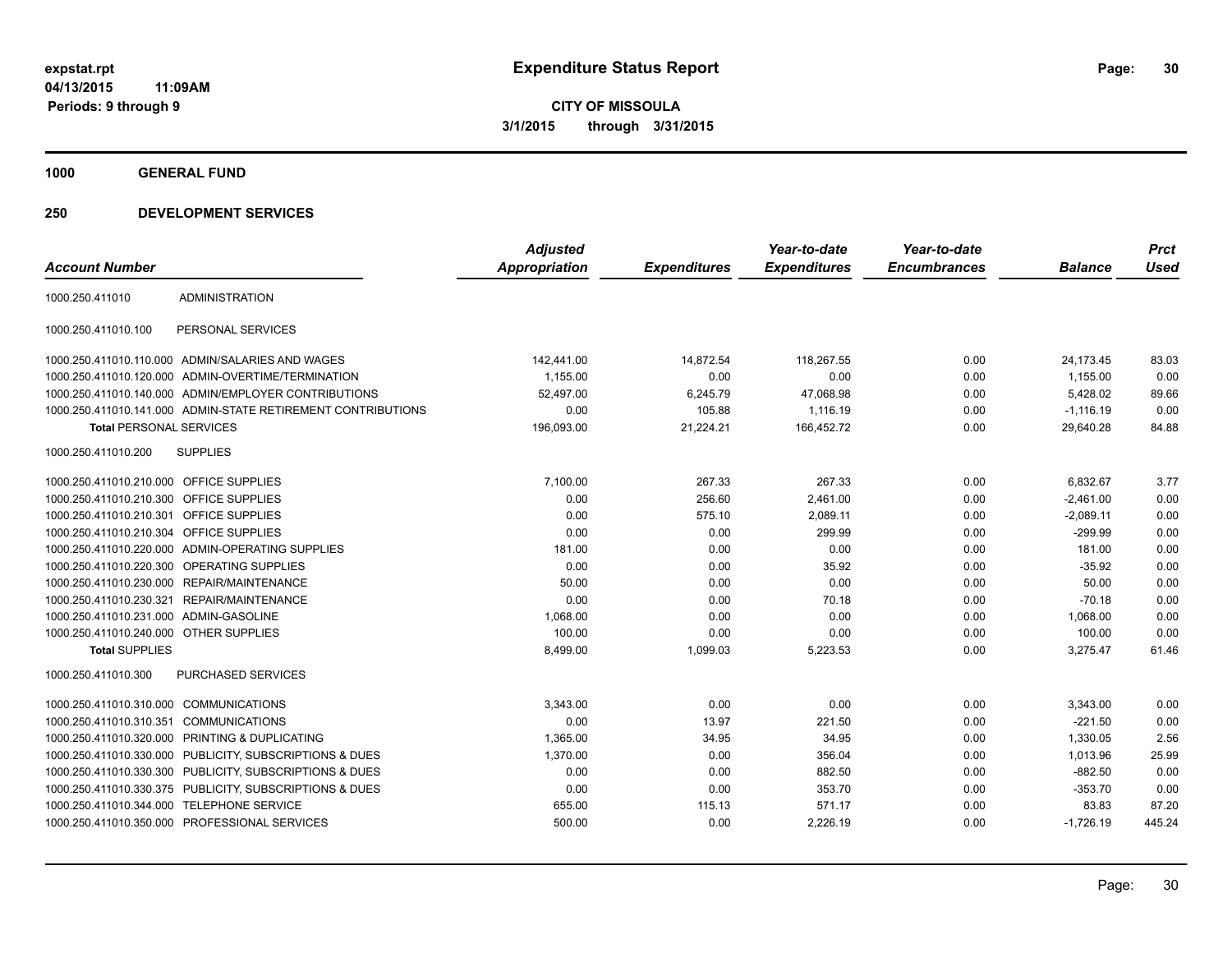**1000 GENERAL FUND**

| <b>Account Number</b>                  |                                                                | <b>Adjusted</b><br><b>Appropriation</b> | <b>Expenditures</b> | Year-to-date<br><b>Expenditures</b> | Year-to-date<br><b>Encumbrances</b> | <b>Balance</b> | <b>Prct</b><br><b>Used</b> |
|----------------------------------------|----------------------------------------------------------------|-----------------------------------------|---------------------|-------------------------------------|-------------------------------------|----------------|----------------------------|
|                                        | 1000.250.411010.350.300 PROFESSIONAL SERVICES                  | 0.00                                    | 0.00                | 980.01                              | 0.00                                | $-980.01$      | 0.00                       |
|                                        | 1000.250.411010.360.000 REPAIR & MAINTENANCE                   | 650.00                                  | 0.00                | 0.00                                | 0.00                                | 650.00         | 0.00                       |
| 1000.250.411010.370.000 TRAVEL         |                                                                | 1,500.00                                | 218.20              | 218.20                              | 0.00                                | 1,281.80       | 14.55                      |
| 1000.250.411010.380.000 TRAINING       |                                                                | 1,300.00                                | 841.00              | 891.00                              | 0.00                                | 409.00         | 68.54                      |
| 1000.250.411010.380.300 TRAINING       |                                                                | 0.00                                    | 0.00                | 174.60                              | 0.00                                | $-174.60$      | 0.00                       |
| <b>Total PURCHASED SERVICES</b>        |                                                                | 10,683.00                               | 1,223.25            | 6,909.86                            | 0.00                                | 3,773.14       | 64.68                      |
| <b>Total ADMINISTRATION</b>            |                                                                | 215,275.00                              | 23,546.49           | 178,586.11                          | 0.00                                | 36.688.89      | 82.96                      |
| 1000.250.411030                        | <b>PLANNING</b>                                                |                                         |                     |                                     |                                     |                |                            |
| 1000.250.411030.100                    | PERSONAL SERVICES                                              |                                         |                     |                                     |                                     |                |                            |
| <b>Total PERSONAL SERVICES</b>         |                                                                | 0.00                                    | 0.00                | 0.00                                | 0.00                                | 0.00           | 0.00                       |
| 1000.250.411030.200                    | <b>SUPPLIES</b>                                                |                                         |                     |                                     |                                     |                |                            |
| <b>Total SUPPLIES</b>                  |                                                                | 0.00                                    | 0.00                | 0.00                                | 0.00                                | 0.00           | 0.00                       |
| 1000.250.411030.300                    | PURCHASED SERVICES                                             |                                         |                     |                                     |                                     |                |                            |
| 1000.250.411030.310.351 COMMUNICATIONS |                                                                | 0.00                                    | 0.00                | $-6.00$                             | 0.00                                | 6.00           | 0.00                       |
|                                        | 1000.250.411030.330.000 PUBLICITY, SUBSCRIPTIONS & DUES        | 0.00                                    | 0.00                | 6.00                                | 0.00                                | $-6.00$        | 0.00                       |
| <b>Total PURCHASED SERVICES</b>        |                                                                | 0.00                                    | 0.00                | 0.00                                | 0.00                                | 0.00           | 0.00                       |
| 1000.250.411030.800                    | <b>OTHER OBJECTS</b>                                           |                                         |                     |                                     |                                     |                |                            |
| <b>Total OTHER OBJECTS</b>             |                                                                | 0.00                                    | 0.00                | 0.00                                | 0.00                                | 0.00           | 0.00                       |
| 1000.250.411030.900                    | CAPITAL OUTLAY                                                 |                                         |                     |                                     |                                     |                |                            |
| <b>Total PLANNING</b>                  |                                                                | 0.00                                    | 0.00                | 0.00                                | 0.00                                | 0.00           | 0.00                       |
| 1000.250.411050                        | DEVELOPMENT & PERMIT REVIEWS                                   |                                         |                     |                                     |                                     |                |                            |
| 1000.250.411050.100                    | PERSONAL SERVICES                                              |                                         |                     |                                     |                                     |                |                            |
|                                        | 1000.250.411050.110.000 DEV & PERMIT REVIEW/SALARIES AND WAGES | 467,890.00                              | 48,133.50           | 417,935.90                          | 0.00                                | 49,954.10      | 89.32                      |
|                                        |                                                                |                                         |                     |                                     |                                     |                |                            |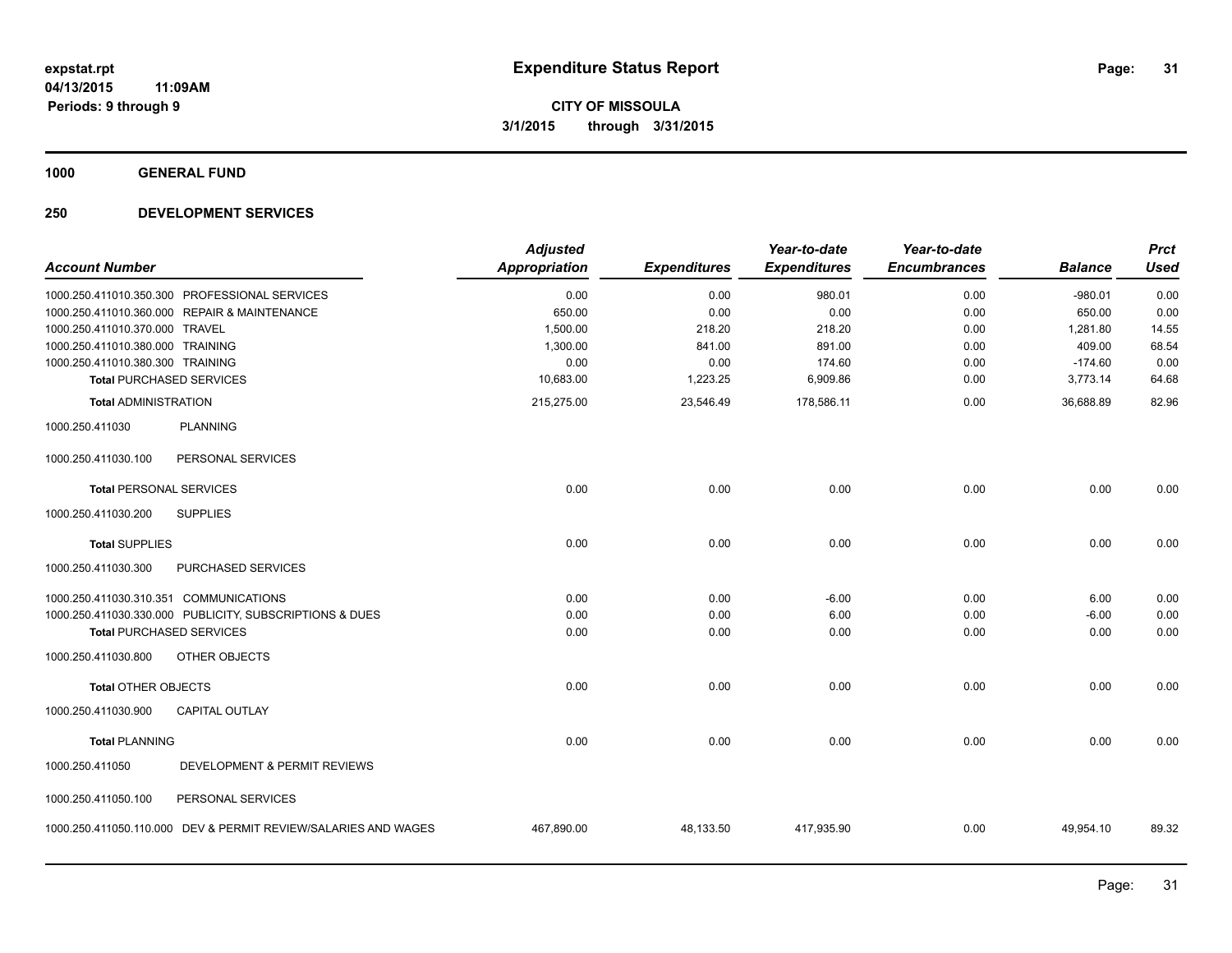**1000 GENERAL FUND**

| <b>Account Number</b>                                       | <b>Adjusted</b><br>Appropriation | <b>Expenditures</b> | Year-to-date<br><b>Expenditures</b> | Year-to-date<br><b>Encumbrances</b> | <b>Balance</b> | <b>Prct</b><br><b>Used</b> |
|-------------------------------------------------------------|----------------------------------|---------------------|-------------------------------------|-------------------------------------|----------------|----------------------------|
|                                                             |                                  |                     |                                     |                                     |                |                            |
| 1000.250.411050.120.000 OVERTIME/TERMINATION                | 684.00                           | 0.00                | $-16.91$                            | 0.00                                | 700.91         | 2.47                       |
| 1000.250.411050.140.000 EMPLOYER CONTRIBUTIONS              | 149,655.00                       | 17,358.26           | 160,222.22                          | 0.00                                | $-10,567.22$   | 107.06                     |
| <b>Total PERSONAL SERVICES</b>                              | 618,229.00                       | 65,491.76           | 578,141.21                          | 0.00                                | 40,087.79      | 93.52                      |
| 1000.250.411050.200<br><b>SUPPLIES</b>                      |                                  |                     |                                     |                                     |                |                            |
| 1000.250.411050.210.000 DEV & PERMIT REVIEW-OFFICE SUPPLIES | 4,550.00                         | 50.25               | 92.76                               | 0.00                                | 4,457.24       | 2.04                       |
| 1000.250.411050.210.300 OFFICE SUPPLIES                     | 0.00                             | 0.00                | 607.95                              | 0.00                                | $-607.95$      | 0.00                       |
| 1000.250.411050.210.301 OFFICE SUPPLIES                     | 0.00                             | 25.56               | 84.30                               | 0.00                                | $-84.30$       | 0.00                       |
| 1000.250.411050.210.303 OFFICE SUPPLIES                     | 0.00                             | 0.00                | 42.52                               | 0.00                                | $-42.52$       | 0.00                       |
| <b>OFFICE SUPPLIES</b><br>1000.250.411050.210.304           | 0.00                             | 0.00                | 512.44                              | 0.00                                | $-512.44$      | 0.00                       |
| 1000.250.411050.220.000<br><b>OPERATING SUPPLIES</b>        | 600.00                           | 150.15              | 150.15                              | 0.00                                | 449.85         | 25.03                      |
| 1000.250.411050.220.300 OPERATING SUPPLIES                  | 0.00                             | 79.99               | 170.24                              | 0.00                                | $-170.24$      | 0.00                       |
| 1000.250.411050.230.000 REPAIR/MAINTENANCE                  | 700.00                           | 9.59                | 9.59                                | 0.00                                | 690.41         | 1.37                       |
| 1000.250.411050.230.300 REPAIR/MAINTENANCE                  | 0.00                             | 0.00                | 202.10                              | 0.00                                | $-202.10$      | 0.00                       |
| 1000.250.411050.231.000 DEV & PERMIT REVIEW-GASOLINE        | 2,800.00                         | 30.03               | 1,278.21                            | 0.00                                | 1,521.79       | 45.65                      |
| 1000.250.411050.240.000 OTHER SUPPLIES                      | 255.00                           | 0.00                | 0.00                                | 0.00                                | 255.00         | 0.00                       |
| 1000.250.411050.240.300 OTHER SUPPLIES                      | 0.00                             | 0.00                | 130.94                              | 0.00                                | $-130.94$      | 0.00                       |
| <b>Total SUPPLIES</b>                                       | 8,905.00                         | 345.57              | 3,281.20                            | 0.00                                | 5,623.80       | 36.85                      |
| 1000.250.411050.300<br><b>PURCHASED SERVICES</b>            |                                  |                     |                                     |                                     |                |                            |
| 1000.250.411050.310.000 COMMUNICATIONS                      | 7,350.00                         | 0.00                | 0.00                                | 0.00                                | 7,350.00       | 0.00                       |
| 1000.250.411050.310.351 COMMUNICATIONS                      | 0.00                             | 1,072.27            | 2,574.71                            | 0.00                                | $-2,574.71$    | 0.00                       |
| PRINTING & DUPLICATING<br>1000.250.411050.320.000           | 5,019.00                         | 0.00                | 0.00                                | 0.00                                | 5,019.00       | 0.00                       |
| PRINTING & DUPLICATING<br>1000.250.411050.320.300           | 0.00                             | 0.00                | 148.35                              | 0.00                                | $-148.35$      | 0.00                       |
| 1000.250.411050.320.363 PRINTING & DUPLICATING              | 0.00                             | 0.00                | 68.35                               | 0.00                                | $-68.35$       | 0.00                       |
| 1000.250.411050.330.000 PUBLICITY, SUBSCRIPTIONS & DUES     | 3,680.00                         | 417.00              | 1,813.00                            | 0.00                                | 1,867.00       | 49.27                      |
| 1000.250.411050.330.300<br>PUBLICITY, SUBSCRIPTIONS & DUES  | 0.00                             | 126.00              | 126.00                              | 0.00                                | $-126.00$      | 0.00                       |
| 1000.250.411050.330.373 PUBLICITY, SUBSCRIPTIONS & DUES     | 0.00                             | 0.00                | 817.24                              | 0.00                                | $-817.24$      | 0.00                       |
| 1000.250.411050.330.377 PUBLICITY, SUBSCRIPTIONS & DUES     | 0.00                             | $-58.50$            | 1,007.50                            | 0.00                                | $-1,007.50$    | 0.00                       |
| 1000.250.411050.344.000 TELEPHONE SERVICE                   | 3,015.00                         | 659.49              | 3,194.34                            | 0.00                                | $-179.34$      | 105.95                     |
| 1000.250.411050.350.000 PROFESSIONAL SERVICES               | 22,105.00                        | 253.00              | 253.00                              | 0.00                                | 21.852.00      | 1.14                       |
| 1000.250.411050.350.300 PROFESSIONAL SERVICES               | 0.00                             | 92.00               | 1,777.94                            | 0.00                                | $-1,777.94$    | 0.00                       |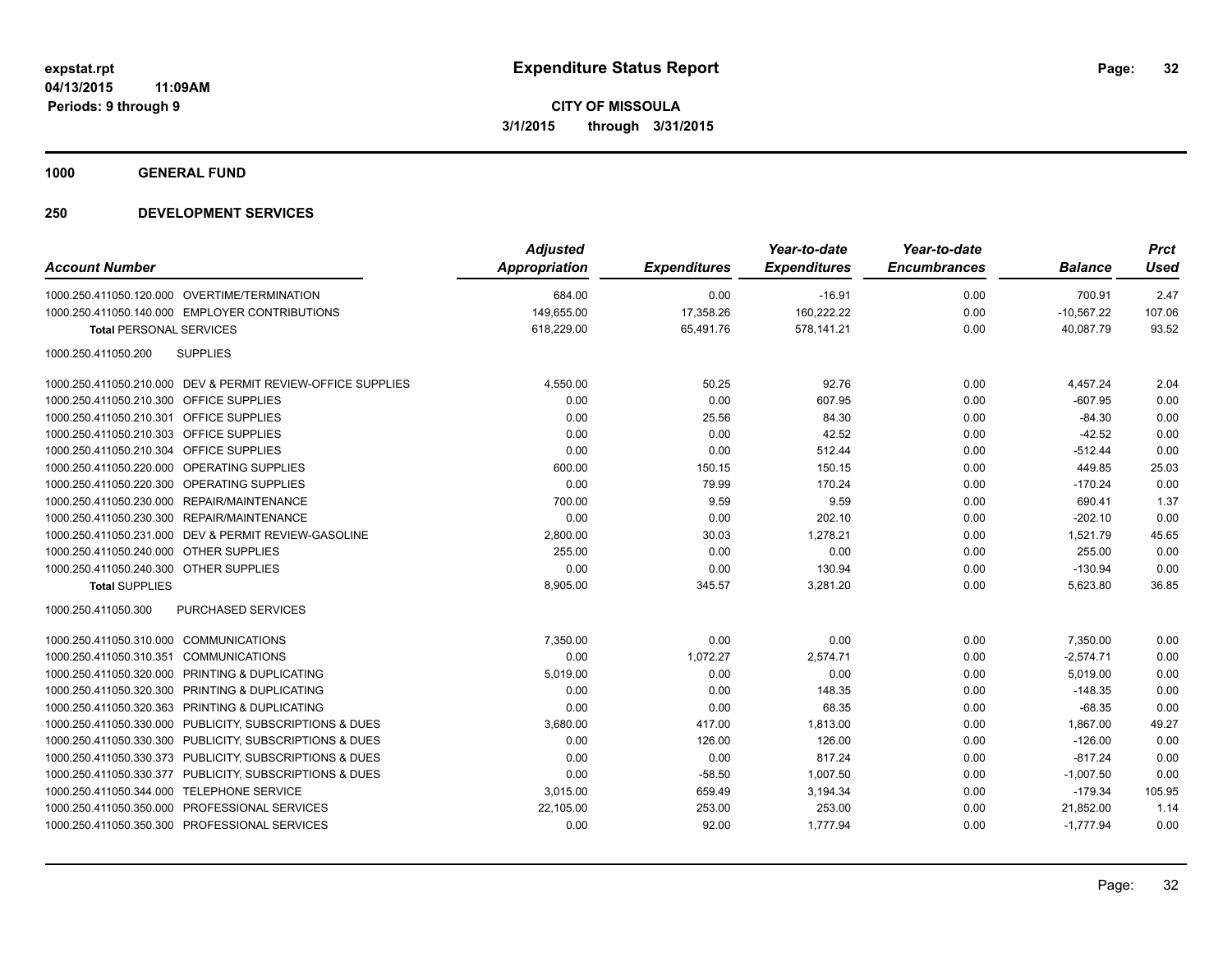**1000 GENERAL FUND**

|                                                    | <b>Adjusted</b>      |                     | Year-to-date        | Year-to-date        |                | <b>Prct</b> |
|----------------------------------------------------|----------------------|---------------------|---------------------|---------------------|----------------|-------------|
| <b>Account Number</b>                              | <b>Appropriation</b> | <b>Expenditures</b> | <b>Expenditures</b> | <b>Encumbrances</b> | <b>Balance</b> | <b>Used</b> |
| 1000.250.411050.360.000 REPAIR & MAINTENANCE       | 945.00               | 0.00                | 0.00                | 0.00                | 945.00         | 0.00        |
| 1000.250.411050.370.000 DEV & PERMIT REVIEW-TRAVEL | 8,372.00             | 664.40              | 664.40              | 0.00                | 7,707.60       | 7.94        |
| 1000.250.411050.370.300 TRAVEL                     | 6,589.00             | 0.00                | 1,781.50            | 0.00                | 4,807.50       | 27.04       |
| 1000.250.411050.380.000 TRAINING                   | 0.00                 | 861.00              | 1,206.00            | 0.00                | $-1,206.00$    | 0.00        |
| 1000.250.411050.380.300 TRAINING                   | 0.00                 | 0.00                | 835.00              | 0.00                | $-835.00$      | 0.00        |
| <b>Total PURCHASED SERVICES</b>                    | 57.075.00            | 4,086.66            | 16,267.33           | 0.00                | 40.807.67      | 28.50       |
| 1000.250.411050.900<br><b>CAPITAL OUTLAY</b>       |                      |                     |                     |                     |                |             |
| <b>Total CAPITAL OUTLAY</b>                        | 0.00                 | 0.00                | 0.00                | 0.00                | 0.00           | 0.00        |
| Total DEVELOPMENT & PERMIT REVIEWS                 | 684,209.00           | 69,923.99           | 597,689.74          | 0.00                | 86,519.26      | 87.35       |
| <b>CODE COMPLIANCE</b><br>1000.250.411055          |                      |                     |                     |                     |                |             |
| PERSONAL SERVICES<br>1000.250.411055.100           |                      |                     |                     |                     |                |             |
| 1000.250.411055.110.000 SALARIES AND WAGES         | 280,542.00           | 17,473.87           | 88,224.82           | 0.00                | 192,317.18     | 31.45       |
| 1000.250.411055.140.000 EMPLOYER CONTRIBUTIONS     | 109,263.00           | 7,295.12            | 34,072.78           | 0.00                | 75,190.22      | 31.18       |
| <b>Total PERSONAL SERVICES</b>                     | 389,805.00           | 24,768.99           | 122,297.60          | 0.00                | 267,507.40     | 31.37       |
| 1000.250.411055.200<br><b>SUPPLIES</b>             |                      |                     |                     |                     |                |             |
| 1000.250.411055.210.000 OFFICE SUPPLIES            | 3,233.00             | 22.50               | 599.62              | 0.00                | 2,633.38       | 18.55       |
| 1000.250.411055.210.300 OFFICE SUPPLIES            | 0.00                 | 0.00                | 59.29               | 0.00                | $-59.29$       | 0.00        |
| 1000.250.411055.220.000 OPERATING SUPPLIES         | 200.00               | 0.00                | 274.93              | 0.00                | $-74.93$       | 137.47      |
| 1000.250.411055.220.300 OPERATING SUPPLIES         | 0.00                 | 0.00                | 120.24              | 0.00                | $-120.24$      | 0.00        |
| 1000.250.411055.230.000 1200                       | 1,200.00             | 0.00                | 2.27                | 0.00                | 1,197.73       | 0.19        |
| 1000.250.411055.231.000 GASOLINE                   | 8,600.00             | 486.74              | 3,587.06            | 0.00                | 5,012.94       | 41.71       |
| 1000.250.411055.240.000 OTHER SUPPLIES             | 650.00               | 0.00                | 60.98               | 0.00                | 589.02         | 9.38        |
| <b>Total SUPPLIES</b>                              | 13,883.00            | 509.24              | 4,704.39            | 0.00                | 9,178.61       | 33.89       |
| 1000.250.411055.300<br>PURCHASED SERVICES          |                      |                     |                     |                     |                |             |
| 1000.250.411055.310.000 COMMUNICATIONS             | 1,050.00             | 0.00                | 0.00                | 0.00                | 1,050.00       | 0.00        |
| 1000.250.411055.310.351 COMMUNICATIONS             | 0.00                 | 6.66                | 28.01               | 0.00                | $-28.01$       | 0.00        |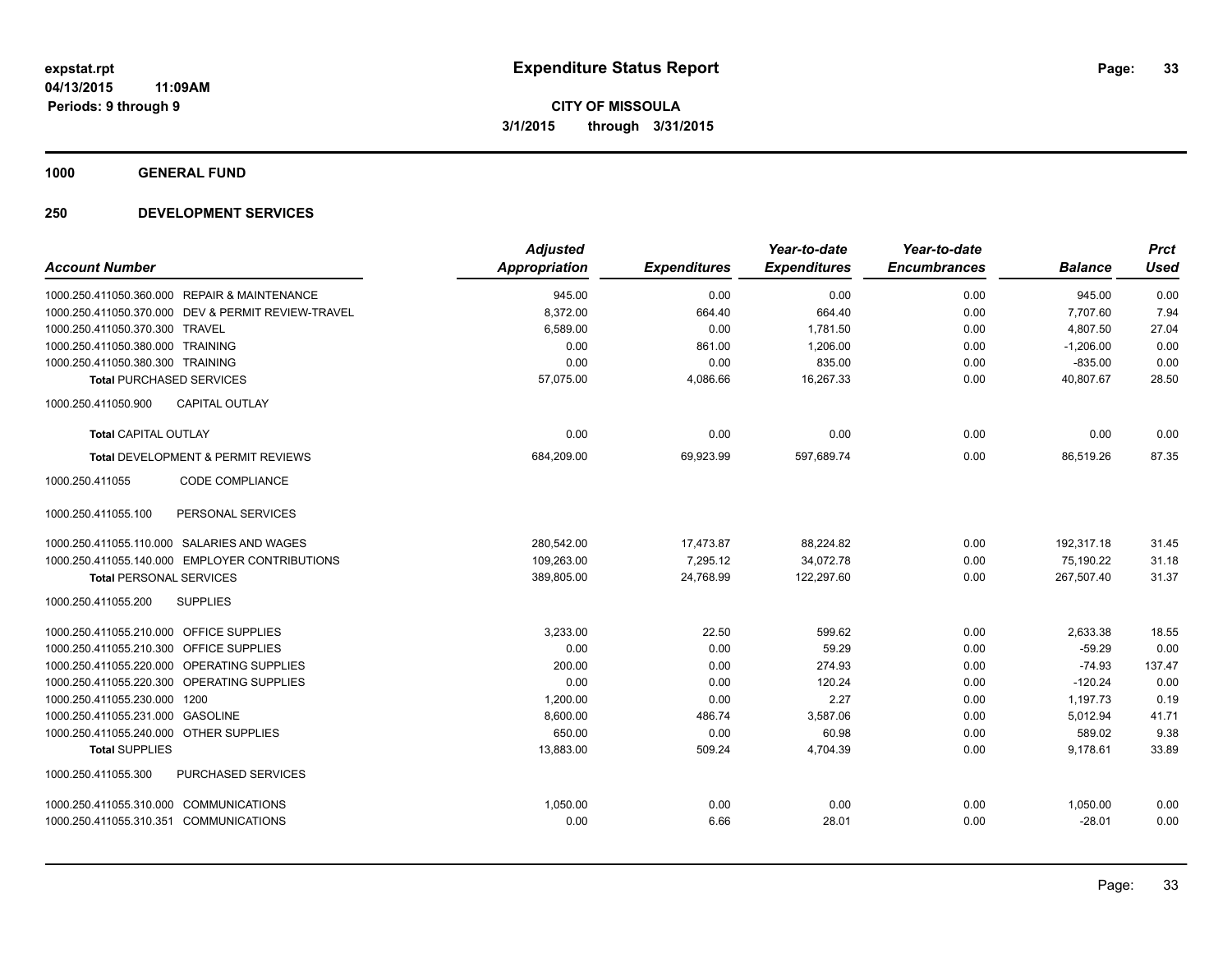**1000 GENERAL FUND**

|                                  |                                                         | <b>Adjusted</b>      |                     | Year-to-date        | Year-to-date        |                | <b>Prct</b> |
|----------------------------------|---------------------------------------------------------|----------------------|---------------------|---------------------|---------------------|----------------|-------------|
| <b>Account Number</b>            |                                                         | <b>Appropriation</b> | <b>Expenditures</b> | <b>Expenditures</b> | <b>Encumbrances</b> | <b>Balance</b> | <b>Used</b> |
|                                  | 1000.250.411055.320.000 PRINTING & DUPLICATING          | 1,450.00             | 168.00              | 405.98              | 0.00                | 1,044.02       | 28.00       |
|                                  | 1000.250.411055.330.000 PUBLICITY, SUBSCRIPTIONS & DUES | 200.00               | 0.00                | 453.32              | 0.00                | $-253.32$      | 226.66      |
|                                  | 1000.250.411055.330.377 PUBLICITY, SUBSCRIPTIONS & DUES | 0.00                 | 0.00                | 35.00               | 0.00                | $-35.00$       | 0.00        |
|                                  | 1000.250.411055.344.000 TELEPHONE SERVICE               | 3,185.00             | 709.30              | 2,883.09            | 0.00                | 301.91         | 90.52       |
|                                  | 1000.250.411055.350.000 PROFESSIONAL SERVICES           | 150.00               | 0.00                | 0.00                | 0.00                | 150.00         | 0.00        |
|                                  | 1000.250.411055.360.000 REPAIR & MAINTENANCE            | 500.00               | 177.97              | 338.97              | 0.00                | 161.03         | 67.79       |
| 1000.250.411055.370.000 TRAVEL   |                                                         | 2,300.00             | 313.23              | 1,062.79            | 0.00                | 1,237.21       | 46.21       |
| 1000.250.411055.380.000 TRAINING |                                                         | 2,375.00             | 125.00              | 1,345.00            | 0.00                | 1,030.00       | 56.63       |
|                                  | 1000.250.411055.390.000 OTHER PURCHASED SERVICES        | 1,450.00             | 0.00                | 0.00                | 0.00                | 1,450.00       | 0.00        |
|                                  | <b>Total PURCHASED SERVICES</b>                         | 12,660.00            | 1,500.16            | 6,552.16            | 0.00                | 6,107.84       | 51.75       |
| <b>Total CODE COMPLIANCE</b>     |                                                         | 416,348.00           | 26,778.39           | 133,554.15          | 0.00                | 282.793.85     | 32.08       |
| 1000.250.411070                  | <b>TRANSPORTATION</b>                                   |                      |                     |                     |                     |                |             |
| 1000.250.411070.100              | PERSONAL SERVICES                                       |                      |                     |                     |                     |                |             |
| <b>Total PERSONAL SERVICES</b>   |                                                         | 0.00                 | 0.00                | 0.00                | 0.00                | 0.00           | 0.00        |
| 1000.250.411070.200              | <b>SUPPLIES</b>                                         |                      |                     |                     |                     |                |             |
| <b>Total SUPPLIES</b>            |                                                         | 0.00                 | 0.00                | 0.00                | 0.00                | 0.00           | 0.00        |
| 1000.250.411070.300              | PURCHASED SERVICES                                      |                      |                     |                     |                     |                |             |
|                                  | <b>Total PURCHASED SERVICES</b>                         | 0.00                 | 0.00                | 0.00                | 0.00                | 0.00           | 0.00        |
| 1000.250.411070.500              | <b>FIXED CHARGES</b>                                    |                      |                     |                     |                     |                |             |
| <b>Total FIXED CHARGES</b>       |                                                         | 0.00                 | 0.00                | 0.00                | 0.00                | 0.00           | 0.00        |
| 1000.250.411070.700              | <b>GRANTS &amp; CONTRIBUTIONS</b>                       |                      |                     |                     |                     |                |             |
|                                  | <b>Total GRANTS &amp; CONTRIBUTIONS</b>                 | 0.00                 | 0.00                | 0.00                | 0.00                | 0.00           | 0.00        |
| 1000.250.411070.800              | OTHER OBJECTS                                           |                      |                     |                     |                     |                |             |
| <b>Total TRANSPORTATION</b>      |                                                         | 0.00                 | 0.00                | 0.00                | 0.00                | 0.00           | 0.00        |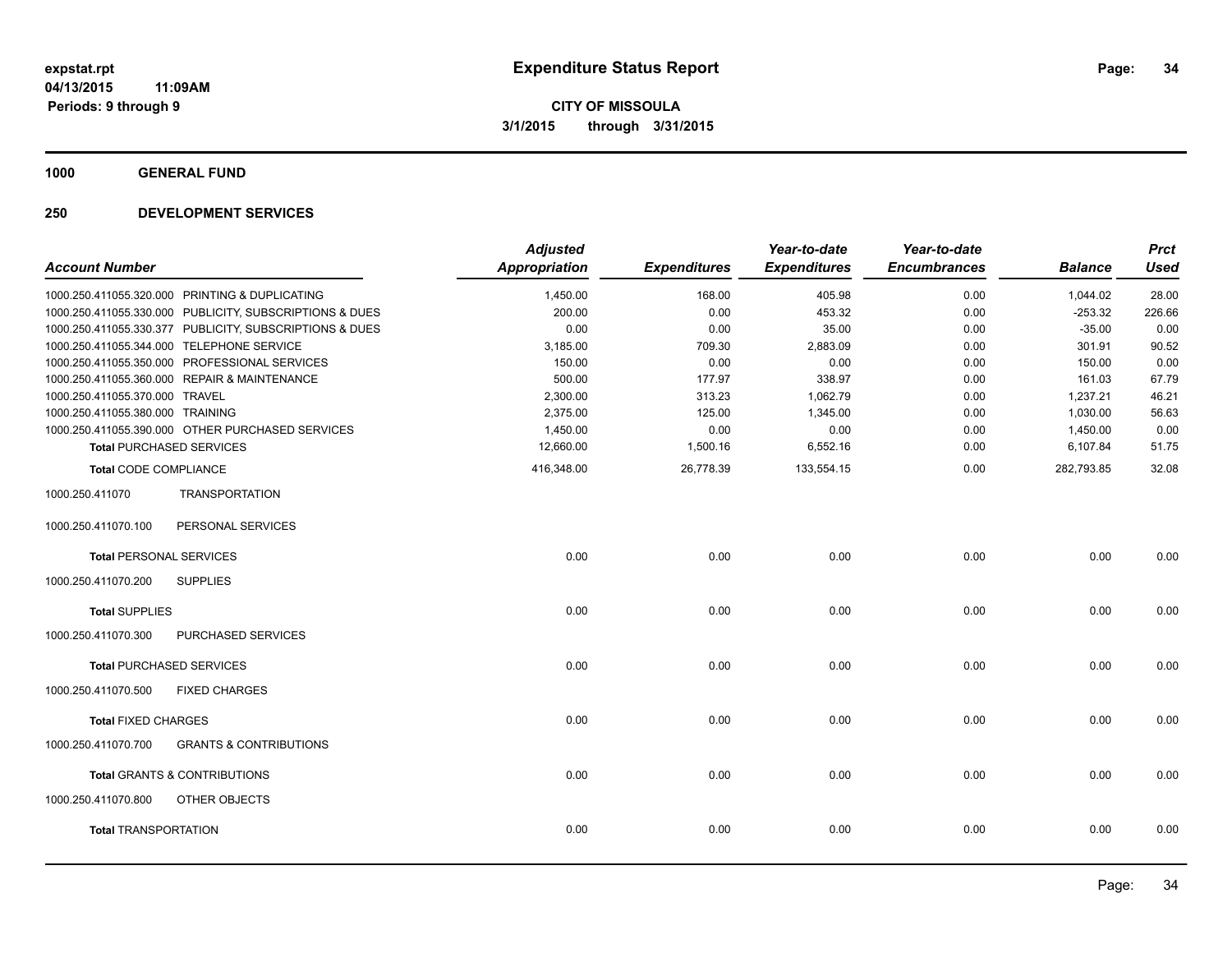**1000 GENERAL FUND**

|                                         |                                                | <b>Adjusted</b>      |                     | Year-to-date        | Year-to-date        |                | <b>Prct</b> |
|-----------------------------------------|------------------------------------------------|----------------------|---------------------|---------------------|---------------------|----------------|-------------|
| <b>Account Number</b>                   |                                                | <b>Appropriation</b> | <b>Expenditures</b> | <b>Expenditures</b> | <b>Encumbrances</b> | <b>Balance</b> | <b>Used</b> |
| 1000.250.411080                         | MIM MDT                                        |                      |                     |                     |                     |                |             |
| 1000.250.411080.100                     | PERSONAL SERVICES                              |                      |                     |                     |                     |                |             |
|                                         | 1000.250.411080.140.000 EMPLOYER CONTRIBUTIONS | 0.00                 | 0.00                | 404.13              | 0.00                | $-404.13$      | 0.00        |
| <b>Total PERSONAL SERVICES</b>          |                                                | 0.00                 | 0.00                | 404.13              | 0.00                | $-404.13$      | 0.00        |
| 1000.250.411080.200                     | <b>SUPPLIES</b>                                |                      |                     |                     |                     |                |             |
| 1000.250.411080.210.301 OFFICE SUPPLIES |                                                | 0.00                 | 0.00                | $-87.89$            | 0.00                | 87.89          | 0.00        |
| <b>Total SUPPLIES</b>                   |                                                | 0.00                 | 0.00                | $-87.89$            | 0.00                | 87.89          | 0.00        |
| 1000.250.411080.300                     | PURCHASED SERVICES                             |                      |                     |                     |                     |                |             |
|                                         | <b>Total PURCHASED SERVICES</b>                | 0.00                 | 0.00                | 0.00                | 0.00                | 0.00           | 0.00        |
| 1000.250.411080.500                     | <b>FIXED CHARGES</b>                           |                      |                     |                     |                     |                |             |
| <b>Total FIXED CHARGES</b>              |                                                | 0.00                 | 0.00                | 0.00                | 0.00                | 0.00           | 0.00        |
| 1000.250.411080.700                     | <b>GRANTS &amp; CONTRIBUTIONS</b>              |                      |                     |                     |                     |                |             |
|                                         | <b>Total GRANTS &amp; CONTRIBUTIONS</b>        | 0.00                 | 0.00                | 0.00                | 0.00                | 0.00           | 0.00        |
| <b>Total MIM MDT</b>                    |                                                | 0.00                 | 0.00                | 316.24              | 0.00                | $-316.24$      | 0.00        |
| 1000.250.411081                         | <b>MIM-TRANSIT</b>                             |                      |                     |                     |                     |                |             |
| 1000.250.411081.100                     | PERSONAL SERVICES                              |                      |                     |                     |                     |                |             |
|                                         | 1000.250.411081.140.000 EMPLOYER CONTRIBUTIONS | 0.00                 | 0.00                | 767.00              | 0.00                | $-767.00$      | 0.00        |
| <b>Total PERSONAL SERVICES</b>          |                                                | 0.00                 | 0.00                | 767.00              | 0.00                | $-767.00$      | 0.00        |
| 1000.250.411081.200                     | <b>SUPPLIES</b>                                |                      |                     |                     |                     |                |             |
| <b>Total SUPPLIES</b>                   |                                                | 0.00                 | 0.00                | 0.00                | 0.00                | 0.00           | 0.00        |
| 1000.250.411081.300                     | PURCHASED SERVICES                             |                      |                     |                     |                     |                |             |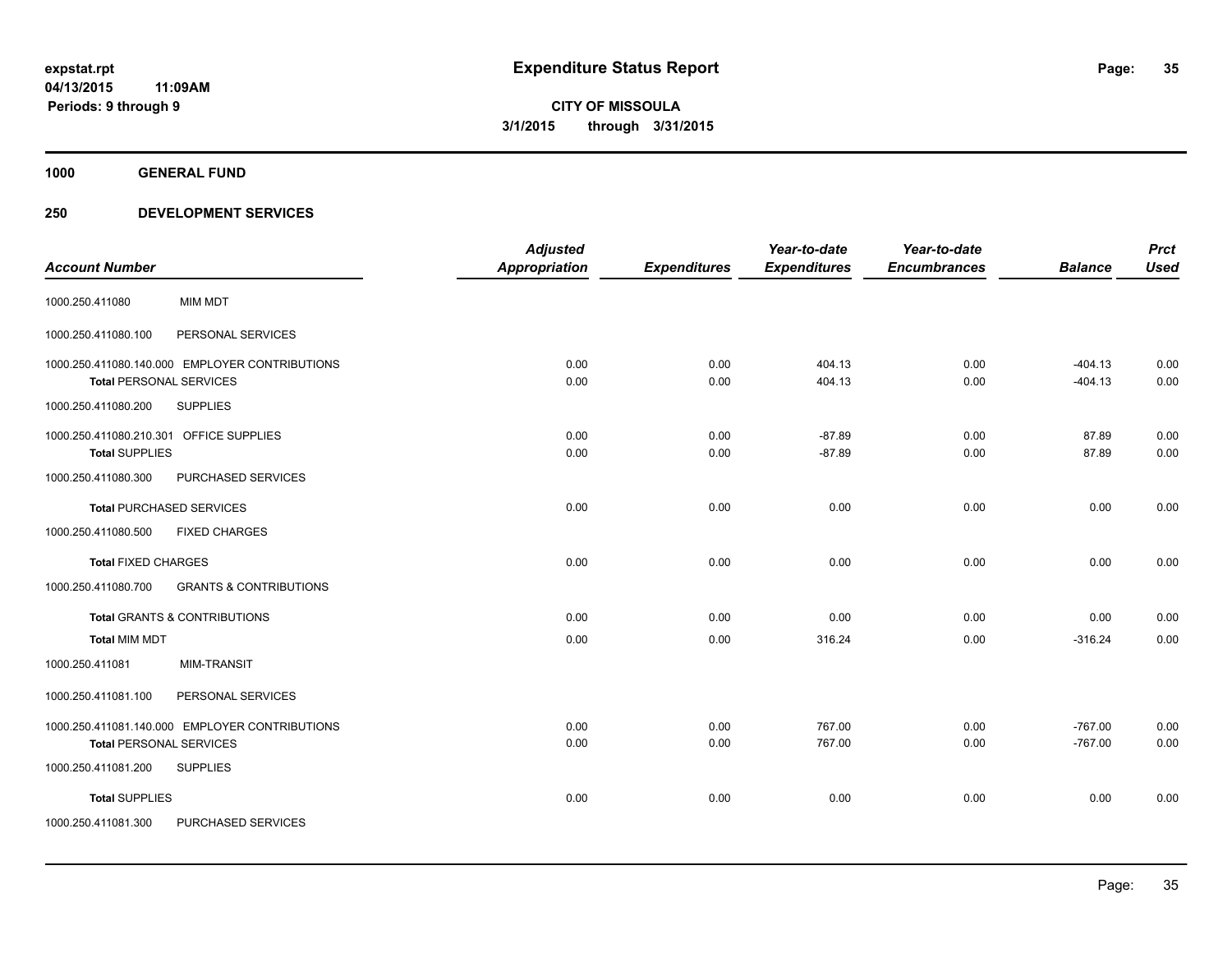**1000 GENERAL FUND**

|                                |                                         | <b>Adjusted</b>      |                     | Year-to-date        | Year-to-date        |                | <b>Prct</b> |
|--------------------------------|-----------------------------------------|----------------------|---------------------|---------------------|---------------------|----------------|-------------|
| <b>Account Number</b>          |                                         | <b>Appropriation</b> | <b>Expenditures</b> | <b>Expenditures</b> | <b>Encumbrances</b> | <b>Balance</b> | <b>Used</b> |
|                                | <b>Total PURCHASED SERVICES</b>         | 0.00                 | 0.00                | 0.00                | 0.00                | 0.00           | 0.00        |
| 1000.250.411081.500            | <b>FIXED CHARGES</b>                    |                      |                     |                     |                     |                |             |
| <b>Total FIXED CHARGES</b>     |                                         | 0.00                 | 0.00                | 0.00                | 0.00                | 0.00           | 0.00        |
| 1000.250.411081.700            | <b>GRANTS &amp; CONTRIBUTIONS</b>       |                      |                     |                     |                     |                |             |
|                                | Total GRANTS & CONTRIBUTIONS            | 0.00                 | 0.00                | 0.00                | 0.00                | 0.00           | 0.00        |
| 1000.250.411081.900            | CAPITAL OUTLAY                          |                      |                     |                     |                     |                |             |
| <b>Total CAPITAL OUTLAY</b>    |                                         | 0.00                 | 0.00                | 0.00                | 0.00                | 0.00           | 0.00        |
| <b>Total MIM-TRANSIT</b>       |                                         | 0.00                 | 0.00                | 767.00              | 0.00                | $-767.00$      | 0.00        |
| 1000.250.430255                | <b>BIKE-PED PROGRAM</b>                 |                      |                     |                     |                     |                |             |
| 1000.250.430255.100            | PERSONAL SERVICES                       |                      |                     |                     |                     |                |             |
| <b>Total PERSONAL SERVICES</b> |                                         | 0.00                 | 0.00                | 0.00                | 0.00                | 0.00           | 0.00        |
| 1000.250.430255.200            | <b>SUPPLIES</b>                         |                      |                     |                     |                     |                |             |
| <b>Total SUPPLIES</b>          |                                         | 0.00                 | 0.00                | 0.00                | 0.00                | 0.00           | 0.00        |
| 1000.250.430255.300            | PURCHASED SERVICES                      |                      |                     |                     |                     |                |             |
|                                | 1000.250.430255.310.000 COMMUNICATIONS  | 0.00                 | 0.00                | 5.32                | 0.00                | $-5.32$        | 0.00        |
| 1000.250.430255.370.000 TRAVEL |                                         | 0.00                 | 0.00                | 271.89              | 0.00                | $-271.89$      | 0.00        |
|                                | <b>Total PURCHASED SERVICES</b>         | 0.00                 | 0.00                | 277.21              | 0.00                | $-277.21$      | 0.00        |
| 1000.250.430255.500            | <b>FIXED CHARGES</b>                    |                      |                     |                     |                     |                |             |
| <b>Total FIXED CHARGES</b>     |                                         | 0.00                 | 0.00                | 0.00                | 0.00                | 0.00           | 0.00        |
| 1000.250.430255.700            | <b>GRANTS &amp; CONTRIBUTIONS</b>       |                      |                     |                     |                     |                |             |
|                                | <b>Total GRANTS &amp; CONTRIBUTIONS</b> | 0.00                 | 0.00                | 0.00                | 0.00                | 0.00           | 0.00        |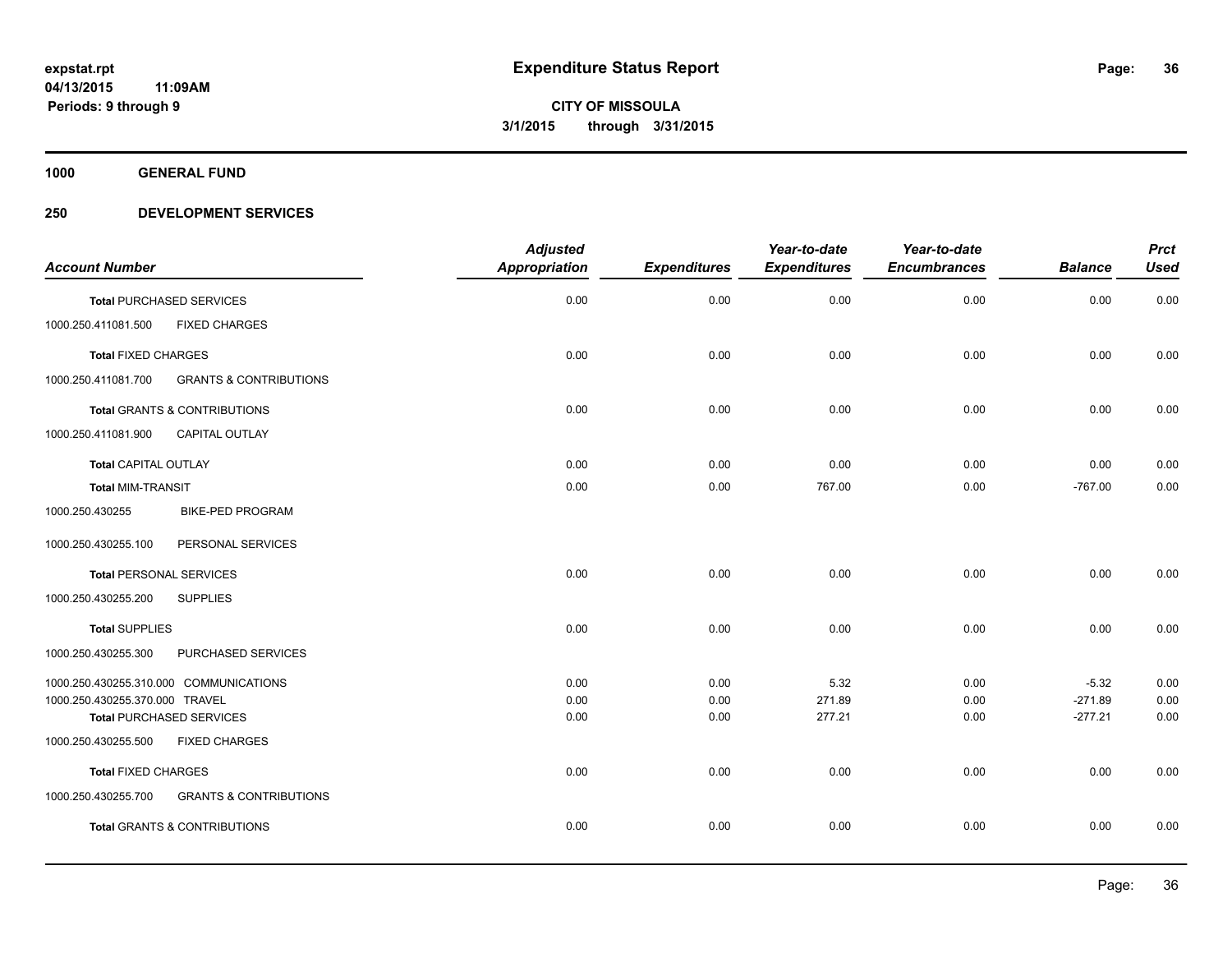**1000 GENERAL FUND**

### **250 DEVELOPMENT SERVICES**

|                                |                                 | <b>Adjusted</b>      |                     | Year-to-date        | Year-to-date        |                | <b>Prct</b> |
|--------------------------------|---------------------------------|----------------------|---------------------|---------------------|---------------------|----------------|-------------|
| <b>Account Number</b>          |                                 | <b>Appropriation</b> | <b>Expenditures</b> | <b>Expenditures</b> | <b>Encumbrances</b> | <b>Balance</b> | <b>Used</b> |
| 1000.250.430255.800            | OTHER OBJECTS                   |                      |                     |                     |                     |                |             |
| Total OTHER OBJECTS            |                                 | 0.00                 | 0.00                | 0.00                | 0.00                | 0.00           | 0.00        |
| <b>Total BIKE-PED PROGRAM</b>  |                                 | 0.00                 | 0.00                | 277.21              | 0.00                | $-277.21$      | 0.00        |
| 1000.250.430256                | SAFE ROUTES TO SCHOOLS          |                      |                     |                     |                     |                |             |
| 1000.250.430256.100            | PERSONAL SERVICES               |                      |                     |                     |                     |                |             |
| <b>Total PERSONAL SERVICES</b> |                                 | 0.00                 | 0.00                | 0.00                | 0.00                | 0.00           | 0.00        |
| 1000.250.430256.300            | PURCHASED SERVICES              |                      |                     |                     |                     |                |             |
|                                | Total SAFE ROUTES TO SCHOOLS    | 0.00                 | 0.00                | 0.00                | 0.00                | 0.00           | 0.00        |
| 1000.250.430262                | <b>SIDEWALKS</b>                |                      |                     |                     |                     |                |             |
| 1000.250.430262.300            | PURCHASED SERVICES              |                      |                     |                     |                     |                |             |
| <b>Total SIDEWALKS</b>         |                                 | 0.00                 | 0.00                | 0.00                | 0.00                | 0.00           | 0.00        |
| 1000.250.430267                | CMAQ GRANT                      |                      |                     |                     |                     |                |             |
| 1000.250.430267.100            | PERSONAL SERVICES               |                      |                     |                     |                     |                |             |
| <b>Total PERSONAL SERVICES</b> |                                 | 0.00                 | 0.00                | 0.00                | 0.00                | 0.00           | 0.00        |
| 1000.250.430267.200            | <b>SUPPLIES</b>                 |                      |                     |                     |                     |                |             |
| <b>Total SUPPLIES</b>          |                                 | 0.00                 | 0.00                | 0.00                | 0.00                | 0.00           | 0.00        |
| 1000.250.430267.300            | PURCHASED SERVICES              |                      |                     |                     |                     |                |             |
|                                | <b>Total PURCHASED SERVICES</b> | 0.00                 | 0.00                | 0.00                | 0.00                | 0.00           | 0.00        |
| 1000.250.430267.500            | <b>FIXED CHARGES</b>            |                      |                     |                     |                     |                |             |
| <b>Total CMAQ GRANT</b>        |                                 | 0.00                 | 0.00                | 0.00                | 0.00                | 0.00           | 0.00        |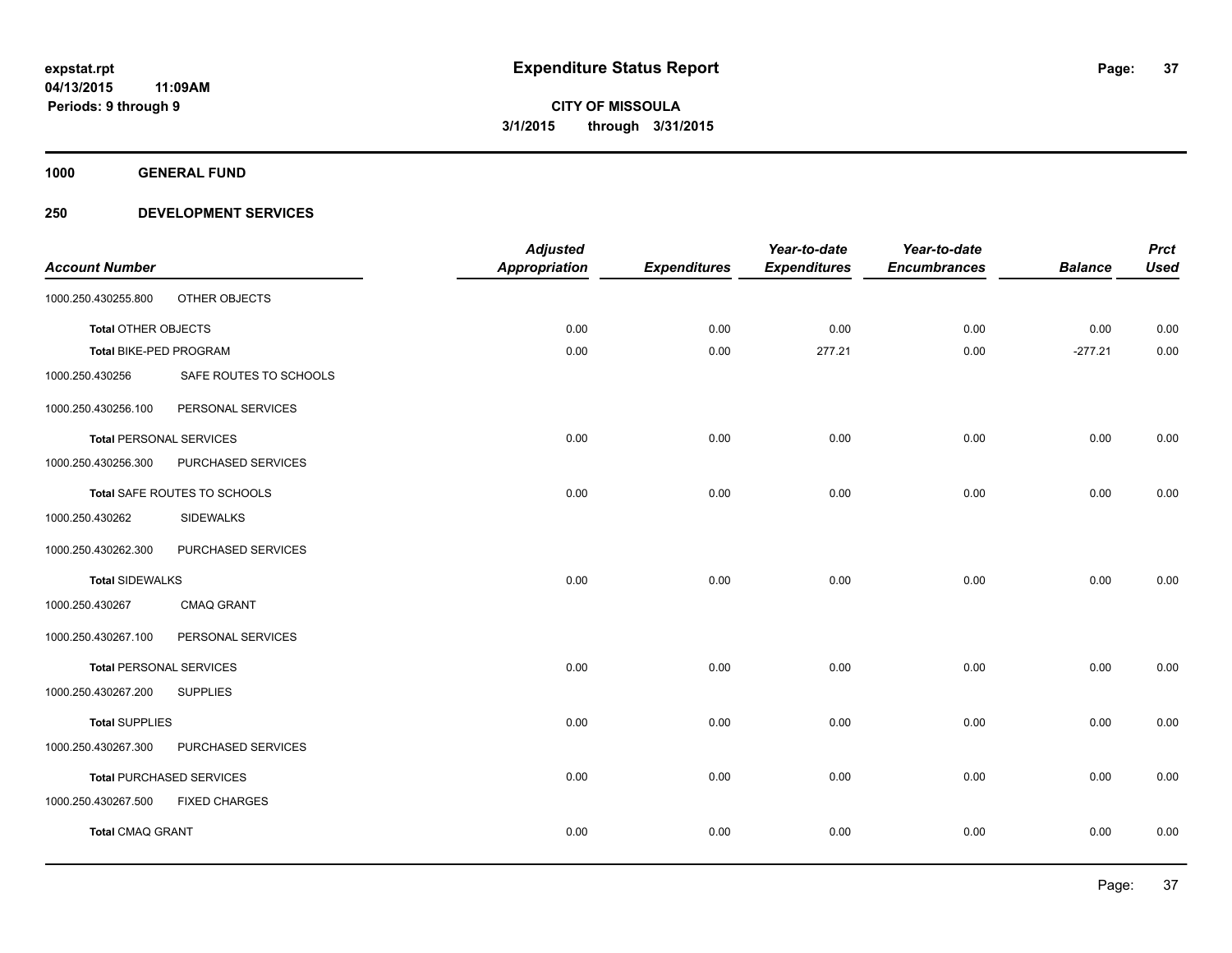**CITY OF MISSOULA 3/1/2015 through 3/31/2015**

**1000 GENERAL FUND**

### **250 DEVELOPMENT SERVICES**

| <b>Account Number</b>                  |                                                         | <b>Adjusted</b><br>Appropriation | <b>Expenditures</b> | Year-to-date<br><b>Expenditures</b> | Year-to-date<br><b>Encumbrances</b> | <b>Balance</b> | <b>Prct</b><br><b>Used</b> |
|----------------------------------------|---------------------------------------------------------|----------------------------------|---------------------|-------------------------------------|-------------------------------------|----------------|----------------------------|
| 1000.250.431400                        | <b>ENGINEERING</b>                                      |                                  |                     |                                     |                                     |                |                            |
| 1000.250.431400.100                    | PERSONAL SERVICES                                       |                                  |                     |                                     |                                     |                |                            |
|                                        | 1000.250.431400.110.000 ENGINEERING/SALARIES AND WAGES  | 338,846.00                       | 25,397.50           | 213,087.09                          | 0.00                                | 125,758.91     | 62.89                      |
|                                        | 1000.250.431400.120.00 OVERTIME/TERMINATION             | 2,437.00                         | 0.00                | 0.00                                | 0.00                                | 2,437.00       | 0.00                       |
|                                        | 1000.250.431400.140.000 EMPLOYER CONTRIBUTIONS          | 108,540.00                       | 8,301.14            | 70,511.64                           | 0.00                                | 38,028.36      | 64.96                      |
| <b>Total PERSONAL SERVICES</b>         |                                                         | 449,823.00                       | 33,698.64           | 283,598.73                          | 0.00                                | 166,224.27     | 63.05                      |
| 1000.250.431400.200                    | <b>SUPPLIES</b>                                         |                                  |                     |                                     |                                     |                |                            |
|                                        | 1000.250.431400.210.000 ENGINEERING-OFFICE SUPPLIES     | 875.00                           | 0.00                | 0.00                                | 0.00                                | 875.00         | 0.00                       |
| 1000.250.431400.210.300                | <b>OFFICE SUPPLIES</b>                                  | 0.00                             | 0.00                | 506.86                              | 0.00                                | $-506.86$      | 0.00                       |
| 1000.250.431400.210.301                | <b>OFFICE SUPPLIES</b>                                  | 0.00                             | 32.36               | 264.22                              | 0.00                                | $-264.22$      | 0.00                       |
| 1000.250.431400.210.304                | <b>OFFICE SUPPLIES</b>                                  | 0.00                             | 0.00                | 299.99                              | 0.00                                | $-299.99$      | 0.00                       |
| 1000.250.431400.220.000                | OPERATING SUPPLIES                                      | 425.00                           | 54.99               | 860.36                              | 0.00                                | $-435.36$      | 202.44                     |
| 1000.250.431400.220.300                | <b>OPERATING SUPPLIES</b>                               | 0.00                             | 0.00                | 341.71                              | 0.00                                | $-341.71$      | 0.00                       |
|                                        | 1000.250.431400.220.313 OPERATING SUPPLIES              | 0.00                             | 0.00                | 623.90                              | 0.00                                | $-623.90$      | 0.00                       |
|                                        | 1000.250.431400.230.000 REPAIR/MAINTENANCE              | 1,050.00                         | 125.00              | 125.00                              | 0.00                                | 925.00         | 11.90                      |
|                                        | 1000.250.431400.230.300 REPAIR/MAINTENANCE              | 0.00                             | 5.50                | 16.50                               | 0.00                                | $-16.50$       | 0.00                       |
| 1000.250.431400.230.321                | REPAIR/MAINTENANCE                                      | 0.00                             | 0.00                | 257.34                              | 0.00                                | $-257.34$      | 0.00                       |
| 1000.250.431400.231.000                | ENGINEERING-GASOLINE                                    | 3.500.00                         | 123.49              | 1.193.68                            | 0.00                                | 2.306.32       | 34.11                      |
| 1000.250.431400.240.000                | <b>OTHER SUPPLIES</b>                                   | 400.00                           | 0.00                | 0.00                                | 0.00                                | 400.00         | 0.00                       |
| 1000.250.431400.240.300 OTHER SUPPLIES |                                                         | 0.00                             | 0.00                | 85.23                               | 0.00                                | $-85.23$       | 0.00                       |
| <b>Total SUPPLIES</b>                  |                                                         | 6,250.00                         | 341.34              | 4,574.79                            | 0.00                                | 1,675.21       | 73.20                      |
| 1000.250.431400.300                    | <b>PURCHASED SERVICES</b>                               |                                  |                     |                                     |                                     |                |                            |
| 1000.250.431400.310.000                | <b>COMMUNICATIONS</b>                                   | 4,270.00                         | 28.54               | 28.54                               | 0.00                                | 4,241.46       | 0.67                       |
| 1000.250.431400.310.351                | <b>COMMUNICATIONS</b>                                   | 0.00                             | 38.90               | 560.46                              | 0.00                                | $-560.46$      | 0.00                       |
| 1000.250.431400.320.000                | <b>PRINTING &amp; DUPLICATING</b>                       | 520.00                           | 0.00                | 0.00                                | 0.00                                | 520.00         | 0.00                       |
| 1000.250.431400.320.300                | PRINTING & DUPLICATING                                  | 0.00                             | 0.00                | 180.97                              | 0.00                                | $-180.97$      | 0.00                       |
|                                        | 1000.250.431400.330.000 PUBLICITY, SUBSCRIPTIONS & DUES | 6,800.00                         | 0.00                | 189.00                              | 0.00                                | 6,611.00       | 2.78                       |
|                                        | 1000.250.431400.330.377 PUBLICITY, SUBSCRIPTIONS & DUES | 0.00                             | 99.00               | 363.00                              | 0.00                                | $-363.00$      | 0.00                       |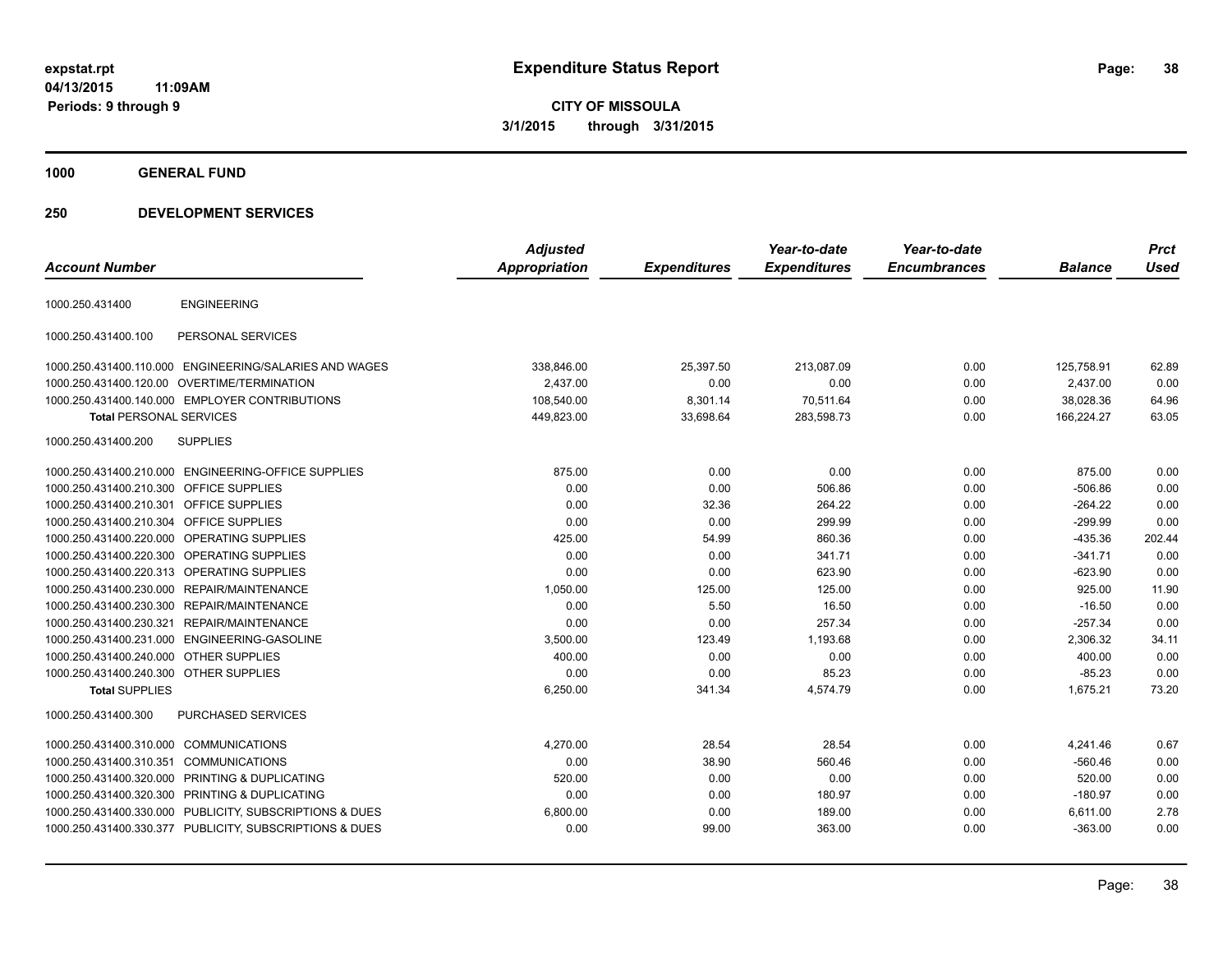**1000 GENERAL FUND**

### **250 DEVELOPMENT SERVICES**

|                                                             | <b>Adjusted</b> |                     | Year-to-date        | Year-to-date        |                | <b>Prct</b> |
|-------------------------------------------------------------|-----------------|---------------------|---------------------|---------------------|----------------|-------------|
| <b>Account Number</b>                                       | Appropriation   | <b>Expenditures</b> | <b>Expenditures</b> | <b>Encumbrances</b> | <b>Balance</b> | Used        |
| <b>TELEPHONE SERVICE</b><br>1000.250.431400.344.000         | 1,975.00        | 549.43              | 2.637.52            | 0.00                | $-662.52$      | 133.55      |
| PROFESSIONAL SERVICES<br>1000.250.431400.350.000            | 63.330.00       | 285.00              | 24,462.06           | 0.00                | 38,867.94      | 38.63       |
| ENGINEERING-REPAIR & MAINTENANCE<br>1000.250.431400.360.000 | 400.00          | 0.00                | 0.00                | 0.00                | 400.00         | 0.00        |
| ENGINEERING-TRAVEL<br>1000.250.431400.370.000               | 1,850.00        | 0.00                | 222.59              | 0.00                | 1.627.41       | 12.03       |
| 1000.250.431400.380.000<br><b>TRAINING</b>                  | 1.850.00        | 345.00              | 1.035.00            | 0.00                | 815.00         | 55.95       |
| 1000.250.431400.380.300<br><b>TRAINING</b>                  | 0.00            | 0.00                | 144.00              | 0.00                | $-144.00$      | 0.00        |
| 1000.250.431400.390.000 OTHER PURCHASED SERVICES            | 100.00          | 0.00                | 0.00                | 0.00                | 100.00         | 0.00        |
| <b>Total PURCHASED SERVICES</b>                             | 81,095.00       | 1,345.87            | 29,823.14           | 0.00                | 51,271.86      | 36.78       |
| <b>CAPITAL OUTLAY</b><br>1000.250.431400.900                |                 |                     |                     |                     |                |             |
| 1000.250.431400.940.000 MACHINERY & EQUIPMENT               | 8.576.00        | 0.00                | 0.00                | 0.00                | 8.576.00       | 0.00        |
| <b>Total CAPITAL OUTLAY</b>                                 | 8,576.00        | 0.00                | 0.00                | 0.00                | 8,576.00       | 0.00        |
| <b>Total ENGINEERING</b>                                    | 545,744.00      | 35,385.85           | 317,996.66          | 0.00                | 227.747.34     | 58.27       |
| <b>MERCHANT SERVICES</b><br>1000.250.510110                 |                 |                     |                     |                     |                |             |
| 1000.250.510110.500<br><b>FIXED CHARGES</b>                 |                 |                     |                     |                     |                |             |
| 1000.250.510110.550.000 MERCHANT SERVICE FEES               | 0.00            | 1.465.26            | 6,589.49            | 0.00                | $-6,589.49$    | 0.00        |
| <b>Total MERCHANT SERVICES</b>                              | 0.00            | 1,465.26            | 6,589.49            | 0.00                | $-6,589.49$    | 0.00        |
| <b>Total DEVELOPMENT SERVICES</b>                           | 1,861,576.00    | 157,099.98          | 1,235,776.60        | 0.00                | 625,799.40     | 66.38       |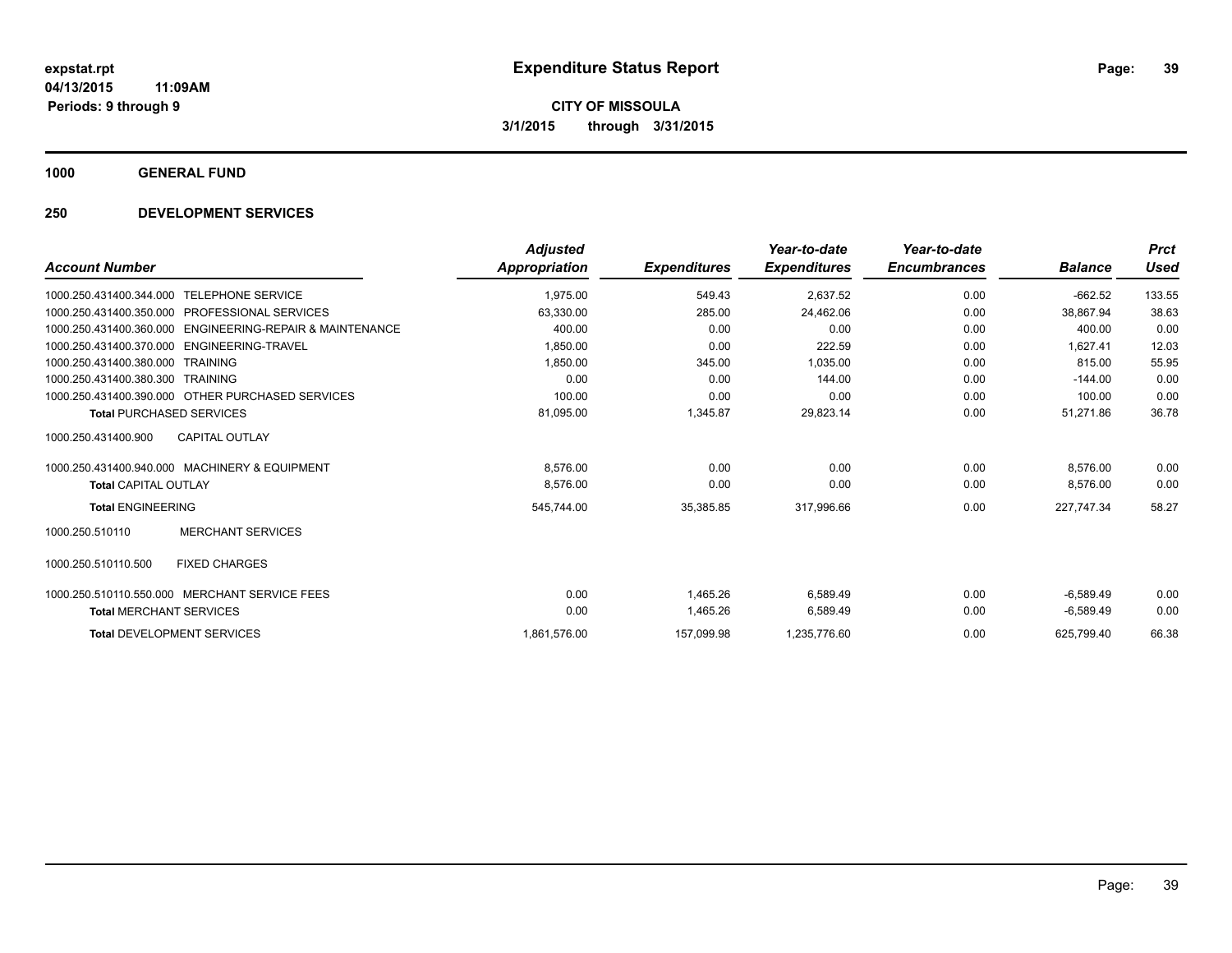**CITY OF MISSOULA 3/1/2015 through 3/31/2015**

### **1000 GENERAL FUND**

**260 GIS SERVICES**

| <b>Account Number</b>                   |                                                        | <b>Adjusted</b><br><b>Appropriation</b> | <b>Expenditures</b> | Year-to-date<br><b>Expenditures</b> | Year-to-date<br><b>Encumbrances</b> | <b>Balance</b> | <b>Prct</b><br>Used |
|-----------------------------------------|--------------------------------------------------------|-----------------------------------------|---------------------|-------------------------------------|-------------------------------------|----------------|---------------------|
| 1000.260.411060                         | GIS                                                    |                                         |                     |                                     |                                     |                |                     |
| 1000.260.411060.100                     | PERSONAL SERVICES                                      |                                         |                     |                                     |                                     |                |                     |
|                                         | 1000.260.411060.110.000 SALARIES AND WAGES             | 160,098.00                              | 7,598.56            | 108,823.82                          | 0.00                                | 51.274.18      | 67.97               |
| 1000.260.411060.140.000                 | <b>EMPLOYER CONTRIBUTIONS</b>                          | 57.165.00                               | 3,015.02            | 40,433.53                           | 0.00                                | 16.731.47      | 70.73               |
|                                         | 1000.260.411060.141.000 STATE RETIREMENT CONTRIBUTIONS | 0.00                                    | 7.60                | 126.91                              | 0.00                                | $-126.91$      | 0.00                |
| <b>Total PERSONAL SERVICES</b>          |                                                        | 217,263.00                              | 10,621.18           | 149,384.26                          | 0.00                                | 67,878.74      | 68.76               |
| 1000.260.411060.200                     | <b>SUPPLIES</b>                                        |                                         |                     |                                     |                                     |                |                     |
| 1000.260.411060.210.000 OFFICE SUPPLIES |                                                        | 3,500.00                                | 0.00                | 1,247.79                            | 0.00                                | 2,252.21       | 35.65               |
| 1000.260.411060.220.000                 | <b>OPERATING SUPPLIES</b>                              | 684.00                                  | 0.00                | 81.98                               | 0.00                                | 602.02         | 11.99               |
| 1000.260.411060.230.000                 | <b>REPAIR/MAINTENANCE</b>                              | 2,140.00                                | 0.00                | 259.20                              | 0.00                                | 1.880.80       | 12.11               |
| 1000.260.411060.231.000 GASOLINE        |                                                        | 500.00                                  | 0.00                | 0.00                                | 0.00                                | 500.00         | 0.00                |
| 1000.260.411060.240.000 OTHER SUPPLIES  |                                                        | 1.000.00                                | 0.00                | 0.00                                | 0.00                                | 1.000.00       | 0.00                |
| <b>Total SUPPLIES</b>                   |                                                        | 7,824.00                                | 0.00                | 1,588.97                            | 0.00                                | 6,235.03       | 20.31               |
| 1000.260.411060.300                     | <b>PURCHASED SERVICES</b>                              |                                         |                     |                                     |                                     |                |                     |
| 1000.260.411060.310.000 COMMUNICATIONS  |                                                        | 1,220.00                                | 61.98               | 371.59                              | 0.00                                | 848.41         | 30.46               |
| 1000.260.411060.330.000                 | PUBLICITY, SUBSCRIPTIONS & DUES                        | 500.00                                  | 0.00                | 91.90                               | 0.00                                | 408.10         | 18.38               |
| 1000.260.411060.344.000                 | <b>TELEPHONE SERVICE</b>                               | 2,000.00                                | 15.75               | 33.23                               | 0.00                                | 1.966.77       | 1.66                |
| 1000.260.411060.350.000                 | <b>PROFESSIONAL SERVICES</b>                           | 380.00                                  | 0.00                | 10.00                               | 0.00                                | 370.00         | 2.63                |
| 1000.260.411060.360.000                 | <b>REPAIR &amp; MAINTENANCE</b>                        | 172,800.00                              | 0.00                | 159,806.09                          | 0.00                                | 12,993.91      | 92.48               |
| 1000.260.411060.370.000                 | <b>TRAVEL</b>                                          | 2,450.00                                | 0.00                | 1.946.46                            | 0.00                                | 503.54         | 79.45               |
| 1000.260.411060.380.000                 | <b>TRAINING</b>                                        | 2,425.00                                | 0.00                | 0.00                                | 0.00                                | 2,425.00       | 0.00                |
|                                         | 1000.260.411060.390.000 OTHER PURCHASED SERVICES       | 1,550.00                                | 450.00              | 450.00                              | 0.00                                | 1,100.00       | 29.03               |
| <b>Total PURCHASED SERVICES</b>         |                                                        | 183,325.00                              | 527.73              | 162,709.27                          | 0.00                                | 20,615.73      | 88.75               |
| <b>Total GIS SERVICES</b>               |                                                        | 408.412.00                              | 11.148.91           | 313.682.50                          | 0.00                                | 94.729.50      | 76.81               |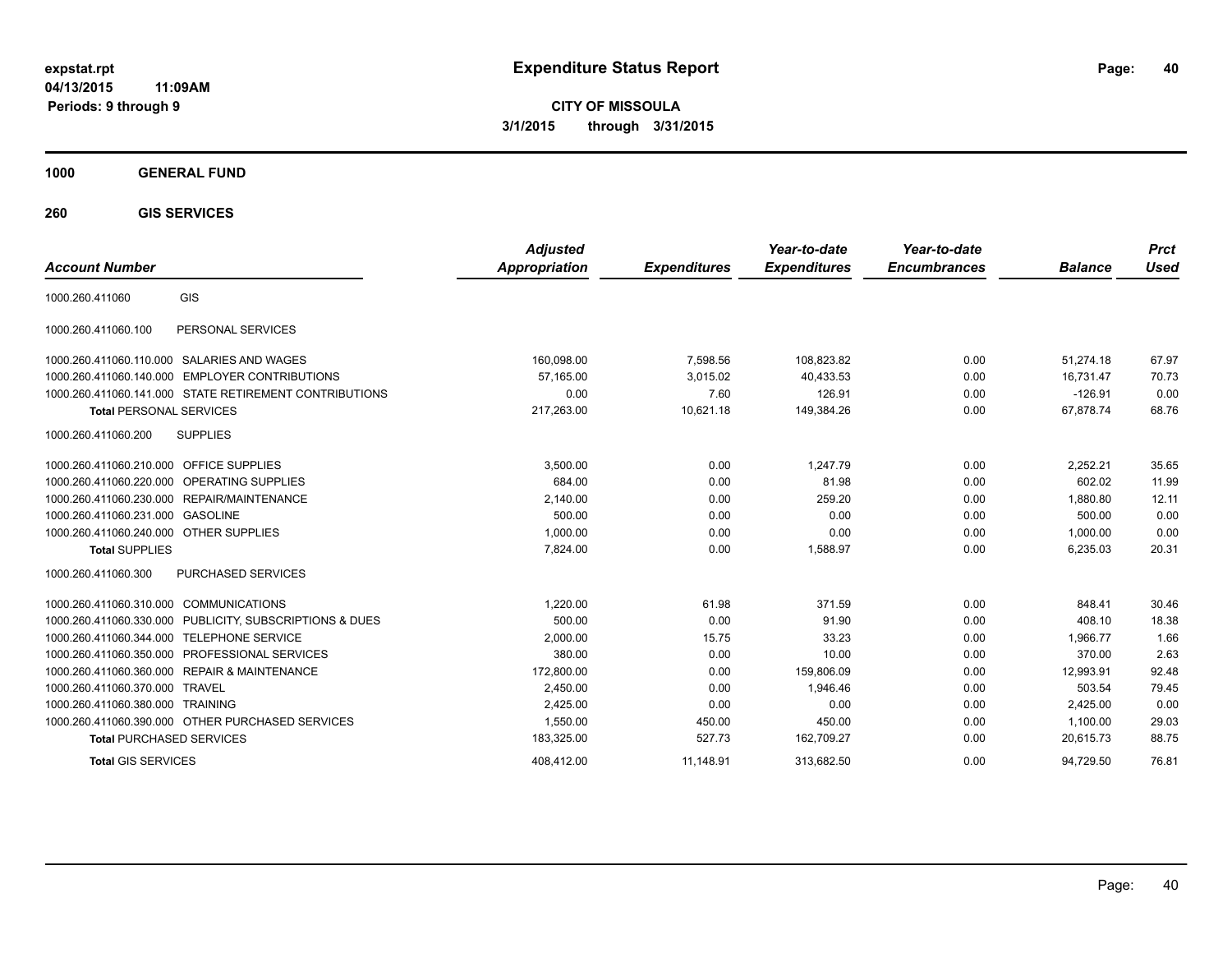**CITY OF MISSOULA 3/1/2015 through 3/31/2015**

**1000 GENERAL FUND**

**270 CITY ATTORNEY**

| <b>Account Number</b>                                  | <b>Adjusted</b><br><b>Appropriation</b> | <b>Expenditures</b> | Year-to-date<br><b>Expenditures</b> | Year-to-date<br><b>Encumbrances</b> | <b>Balance</b> | <b>Prct</b><br><b>Used</b> |
|--------------------------------------------------------|-----------------------------------------|---------------------|-------------------------------------|-------------------------------------|----------------|----------------------------|
| <b>VICTIM SERVICES</b><br>1000.270.411115              |                                         |                     |                                     |                                     |                |                            |
| PERSONAL SERVICES<br>1000.270.411115.100               |                                         |                     |                                     |                                     |                |                            |
| 1000.270.411115.110.000 SALARIES AND WAGES             | 19,661.00                               | 0.00                | 0.00                                | 0.00                                | 19,661.00      | 0.00                       |
| 1000.270.411115.140.000 EMPLOYER CONTRIBUTIONS         | 6,114.00                                | 0.00                | 0.00                                | 0.00                                | 6,114.00       | 0.00                       |
| 1000.270.411115.141.000 STATE RETIREMENT CONTRIBUTIONS | 0.00                                    | 69.01               | 756.42                              | 0.00                                | $-756.42$      | 0.00                       |
| <b>Total PERSONAL SERVICES</b>                         | 25,775.00                               | 69.01               | 756.42                              | 0.00                                | 25,018.58      | 2.93                       |
| 1000.270.411115.300<br><b>PURCHASED SERVICES</b>       |                                         |                     |                                     |                                     |                |                            |
| 1000.270.411115.350.000 PROFESSIONAL SERVICES          | 9,665.00                                | 0.00                | 0.00                                | 0.00                                | 9,665.00       | 0.00                       |
| <b>Total PURCHASED SERVICES</b>                        | 9,665.00                                | 0.00                | 0.00                                | 0.00                                | 9,665.00       | 0.00                       |
| 1000.270.411115.900<br><b>CAPITAL OUTLAY</b>           |                                         |                     |                                     |                                     |                |                            |
| <b>Total CAPITAL OUTLAY</b>                            | 0.00                                    | 0.00                | 0.00                                | 0.00                                | 0.00           | 0.00                       |
| <b>Total VICTIM SERVICES</b>                           | 35,440.00                               | 69.01               | 756.42                              | 0.00                                | 34,683.58      | 2.13                       |
| 1000.270.411120<br>ADMINISTRATION & CIVIL LAW          |                                         |                     |                                     |                                     |                |                            |
| PERSONAL SERVICES<br>1000.270.411120.100               |                                         |                     |                                     |                                     |                |                            |
| 1000.270.411120.110.000 SALARIES AND WAGES             | 295.203.00                              | 37.433.10           | 354,063.36                          | 0.00                                | $-58,860.36$   | 119.94                     |
| 1000.270.411120.120.000 OVERTIME/TERMINATION           | 1,816.00                                | 0.00                | 2,041.61                            | 0.00                                | $-225.61$      | 112.42                     |
| 1000.270.411120.140.000 EMPLOYER CONTRIBUTIONS         | 88,671.00                               | 11,728.87           | 113,660.02                          | 0.00                                | $-24,989.02$   | 128.18                     |
| <b>Total PERSONAL SERVICES</b>                         | 385,690.00                              | 49,161.97           | 469,764.99                          | 0.00                                | $-84,074.99$   | 121.80                     |
| 1000.270.411120.200<br><b>SUPPLIES</b>                 |                                         |                     |                                     |                                     |                |                            |
| 1000.270.411120.210.000 OFFICE SUPPLIES                | 2,709.00                                | 134.74              | 1,032.08                            | 0.00                                | 1,676.92       | 38.10                      |
| 1000.270.411120.220.000 OPERATING SUPPLIES             | 800.00                                  | 0.00                | 0.00                                | 0.00                                | 800.00         | 0.00                       |
| 1000.270.411120.231.000 GASOLINE                       | 163.00                                  | 0.00                | 205.12                              | 0.00                                | $-42.12$       | 125.84                     |
| <b>Total SUPPLIES</b>                                  | 3,672.00                                | 134.74              | 1,237.20                            | 0.00                                | 2,434.80       | 33.69                      |
| 1000.270.411120.300<br><b>PURCHASED SERVICES</b>       |                                         |                     |                                     |                                     |                |                            |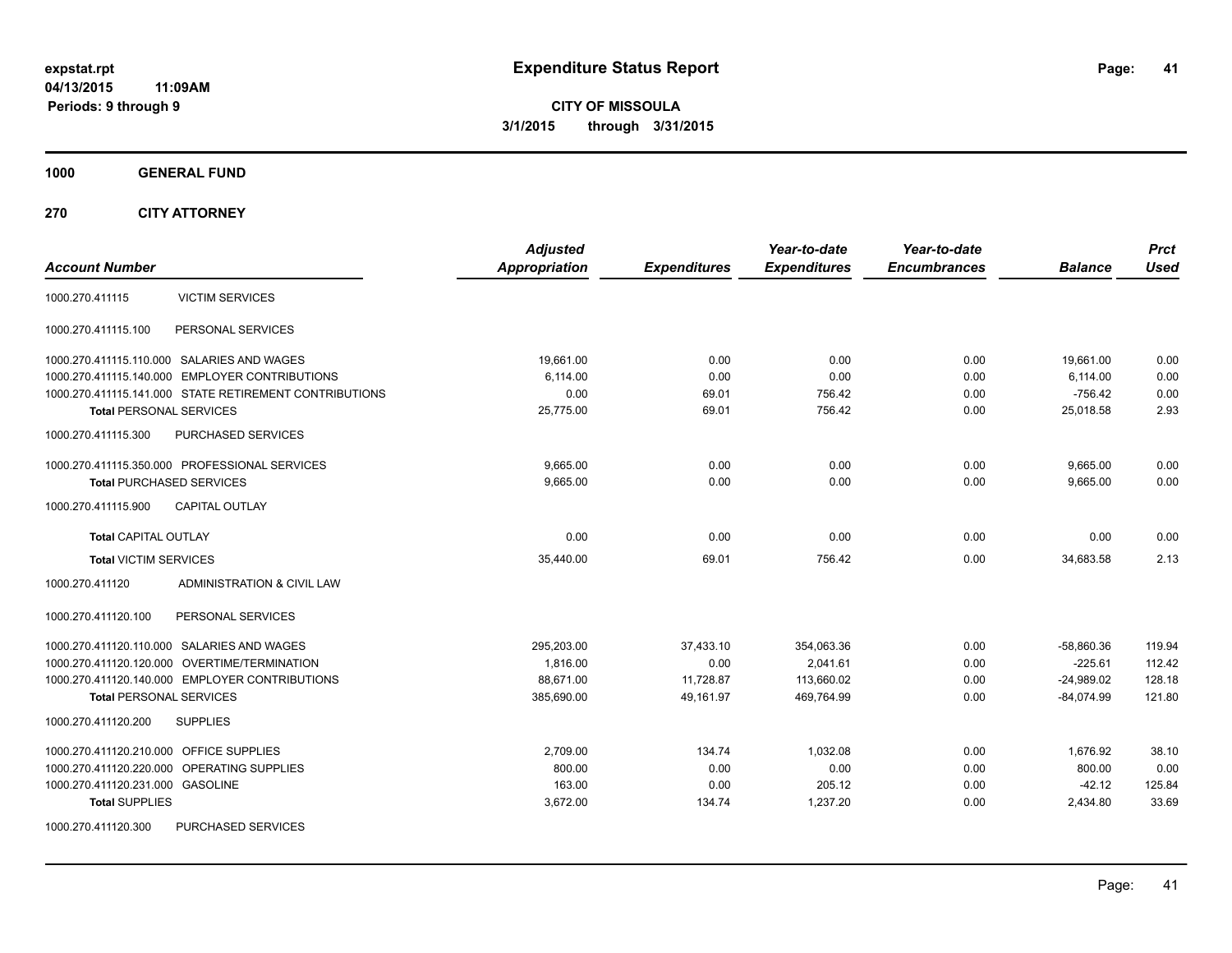**CITY OF MISSOULA 3/1/2015 through 3/31/2015**

**1000 GENERAL FUND**

**270 CITY ATTORNEY**

| <b>Account Number</b>                                   | <b>Adjusted</b><br><b>Appropriation</b> | <b>Expenditures</b> | Year-to-date<br><b>Expenditures</b> | Year-to-date<br><b>Encumbrances</b> | <b>Balance</b> | <b>Prct</b><br><b>Used</b> |
|---------------------------------------------------------|-----------------------------------------|---------------------|-------------------------------------|-------------------------------------|----------------|----------------------------|
| 1000.270.411120.310.000 COMMUNICATIONS                  | 500.00                                  | 0.00                | 25.98                               | 0.00                                | 474.02         | 5.20                       |
| 1000.270.411120.320.000 PRINTING & DUPLICATING          | 325.00                                  | 0.00                | 166.42                              | 0.00                                | 158.58         | 51.21                      |
| 1000.270.411120.330.000 PUBLICITY, SUBSCRIPTIONS & DUES | 10,505.00                               | 2,631.18            | 5,420.34                            | 0.00                                | 5,084.66       | 51.60                      |
| 1000.270.411120.344.000 TELEPHONE SERVICE               | 132.00                                  | 18.52               | 135.23                              | 0.00                                | $-3.23$        | 102.45                     |
| 1000.270.411120.350.000 PROFESSIONAL SERVICES           | 900.00                                  | 135.00              | 135.00                              | 0.00                                | 765.00         | 15.00                      |
| 1000.270.411120.360.000 REPAIR & MAINTENANCE            | 2,758.00                                | 124.16              | 880.60                              | 0.00                                | 1,877.40       | 31.93                      |
| 1000.270.411120.370.000 TRAVEL                          | 1,875.00                                | 0.00                | 1,092.00                            | 0.00                                | 783.00         | 58.24                      |
| 1000.270.411120.380.000 TRAINING                        | 3,761.00                                | 0.00                | 389.00                              | 0.00                                | 3,372.00       | 10.34                      |
| <b>Total PURCHASED SERVICES</b>                         | 20,756.00                               | 2,908.86            | 8,244.57                            | 0.00                                | 12,511.43      | 39.72                      |
| 1000.270.411120.800<br>OTHER OBJECTS                    |                                         |                     |                                     |                                     |                |                            |
| <b>Total OTHER OBJECTS</b>                              | 0.00                                    | 0.00                | 0.00                                | 0.00                                | 0.00           | 0.00                       |
| <b>CAPITAL OUTLAY</b><br>1000.270.411120.900            |                                         |                     |                                     |                                     |                |                            |
| <b>Total CAPITAL OUTLAY</b>                             | 0.00                                    | 0.00                | 0.00                                | 0.00                                | 0.00           | 0.00                       |
| Total ADMINISTRATION & CIVIL LAW                        | 410,118.00                              | 52,205.57           | 479,246.76                          | 0.00                                | $-69,128.76$   | 116.86                     |
| 1000.270.411125<br><b>CRIMINAL LAW</b>                  |                                         |                     |                                     |                                     |                |                            |
| PERSONAL SERVICES<br>1000.270.411125.100                |                                         |                     |                                     |                                     |                |                            |
| 1000.270.411125.110.000 SALARIES AND WAGES              | 586,828.00                              | 31,575.14           | 297,999.68                          | 0.00                                | 288,828.32     | 50.78                      |
| 1000.270.411125.120.000 OVERTIME/TERMINATION            | 454.00                                  | 0.00                | 226.83                              | 0.00                                | 227.17         | 49.96                      |
| 1000.270.411125.140.000 EMPLOYER CONTRIBUTIONS          | 207.358.00                              | 12,103.15           | 117,556.77                          | 0.00                                | 89,801.23      | 56.69                      |
| <b>Total PERSONAL SERVICES</b>                          | 794,640.00                              | 43,678.29           | 415,783.28                          | 0.00                                | 378,856.72     | 52.32                      |
| 1000.270.411125.200<br><b>SUPPLIES</b>                  |                                         |                     |                                     |                                     |                |                            |
| 1000.270.411125.210.000 OFFICE SUPPLIES                 | 2,909.00                                | 183.38              | 2,075.48                            | 0.00                                | 833.52         | 71.35                      |
| 1000.270.411125.220.000 OPERATING SUPPLIES              | 950.00                                  | 0.00                | 200.00                              | 0.00                                | 750.00         | 21.05                      |
| 1000.270.411125.231.000 GASOLINE                        | 100.00                                  | 0.00                | 0.00                                | 0.00                                | 100.00         | 0.00                       |
| <b>Total SUPPLIES</b>                                   | 3,959.00                                | 183.38              | 2,275.48                            | 0.00                                | 1,683.52       | 57.48                      |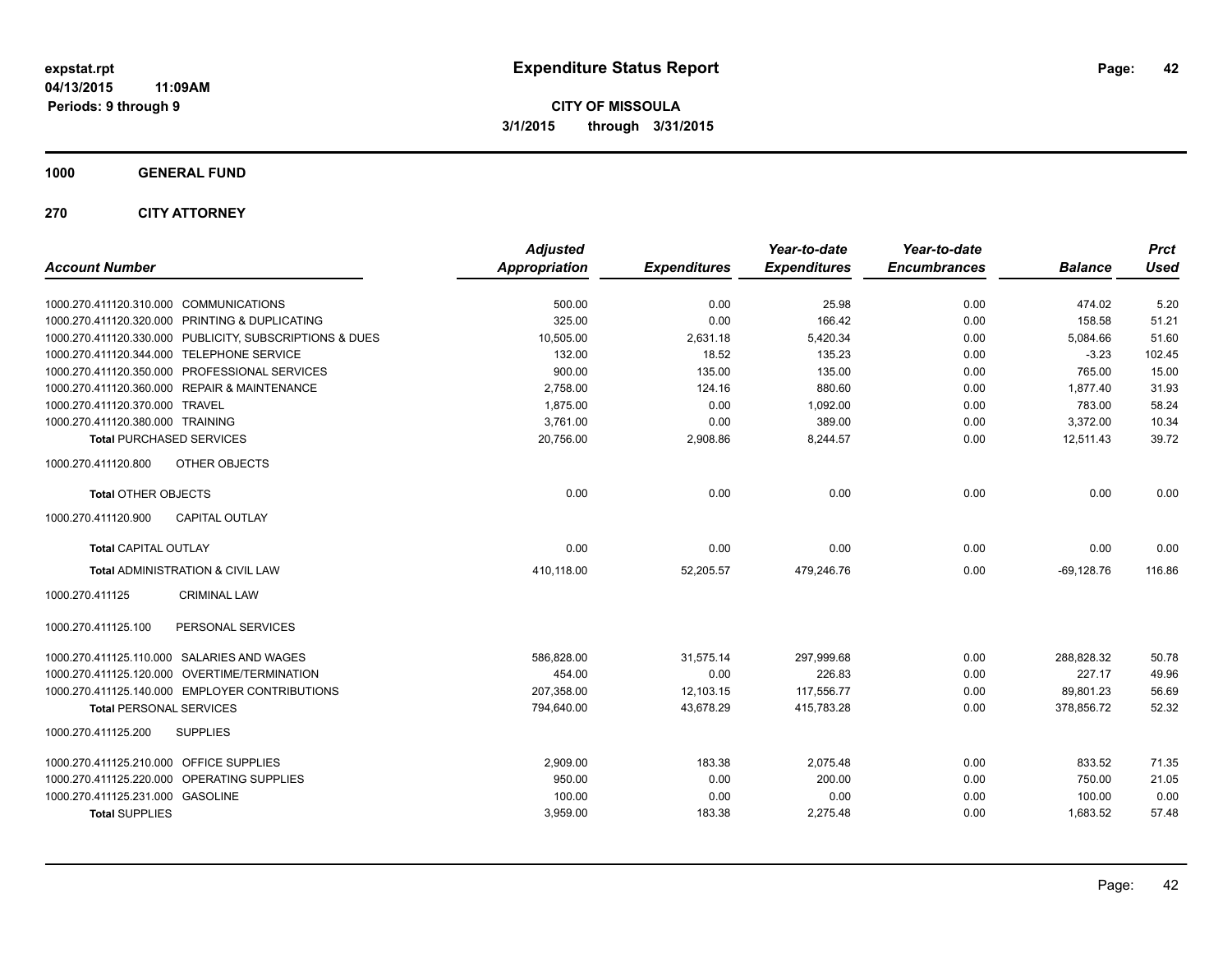**CITY OF MISSOULA 3/1/2015 through 3/31/2015**

**1000 GENERAL FUND**

**270 CITY ATTORNEY**

|                                                            | <b>Adjusted</b>      |                     | Year-to-date        | Year-to-date        |                | <b>Prct</b> |
|------------------------------------------------------------|----------------------|---------------------|---------------------|---------------------|----------------|-------------|
| <b>Account Number</b>                                      | <b>Appropriation</b> | <b>Expenditures</b> | <b>Expenditures</b> | <b>Encumbrances</b> | <b>Balance</b> | <b>Used</b> |
| PURCHASED SERVICES<br>1000.270.411125.300                  |                      |                     |                     |                     |                |             |
| 1000.270.411125.310.000 COMMUNICATIONS                     | 850.00               | 125.67              | 772.07              | 0.00                | 77.93          | 90.83       |
| PRINTING & DUPLICATING<br>1000.270.411125.320.000          | 325.00               | 34.95               | 34.95               | 0.00                | 290.05         | 10.75       |
| 1000.270.411125.330.000 PUBLICITY, SUBSCRIPTIONS & DUES    | 6,645.00             | 2,071.78            | 2,399.51            | 0.00                | 4.245.49       | 36.11       |
| 1000.270.411125.344.000 TELEPHONE SERVICE                  | 132.00               | 0.00                | 0.00                | 0.00                | 132.00         | 0.00        |
| <b>PROFESSIONAL SERVICES</b><br>1000.270.411125.350.000    | 1,100.00             | 36.50               | 1,955.55            | 0.00                | $-855.55$      | 177.78      |
| <b>REPAIR &amp; MAINTENANCE</b><br>1000.270.411125.360.000 | 14,688.00            | 0.00                | 15,267.08           | 0.00                | $-579.08$      | 103.94      |
| 1000.270.411125.370.000<br><b>TRAVEL</b>                   | 3,125.00             | 0.00                | 1,674.68            | 0.00                | 1,450.32       | 53.59       |
| 1000.270.411125.380.000 TRAINING                           | 5,239.00             | 198.00              | 2.551.80            | 0.00                | 2.687.20       | 48.71       |
| <b>Total PURCHASED SERVICES</b>                            | 32,104.00            | 2,466.90            | 24,655.64           | 0.00                | 7,448.36       | 76.80       |
| <b>FIXED CHARGES</b><br>1000.270.411125.500                |                      |                     |                     |                     |                |             |
| <b>Total FIXED CHARGES</b>                                 | 0.00                 | 0.00                | 0.00                | 0.00                | 0.00           | 0.00        |
| <b>CAPITAL OUTLAY</b><br>1000.270.411125.900               |                      |                     |                     |                     |                |             |
| 1000.270.411125.940.000 MACHINERY & EQUIPMENT              | 0.00                 | 0.00                | 616.26              | 0.00                | $-616.26$      | 0.00        |
| <b>Total CAPITAL OUTLAY</b>                                | 0.00                 | 0.00                | 616.26              | 0.00                | $-616.26$      | 0.00        |
| <b>Total CRIMINAL LAW</b>                                  | 830,703.00           | 46,328.57           | 443,330.66          | 0.00                | 387,372.34     | 53.37       |
| <b>Total CITY ATTORNEY</b>                                 | 1,276,261.00         | 98,603.15           | 923,333.84          | 0.00                | 352,927.16     | 72.35       |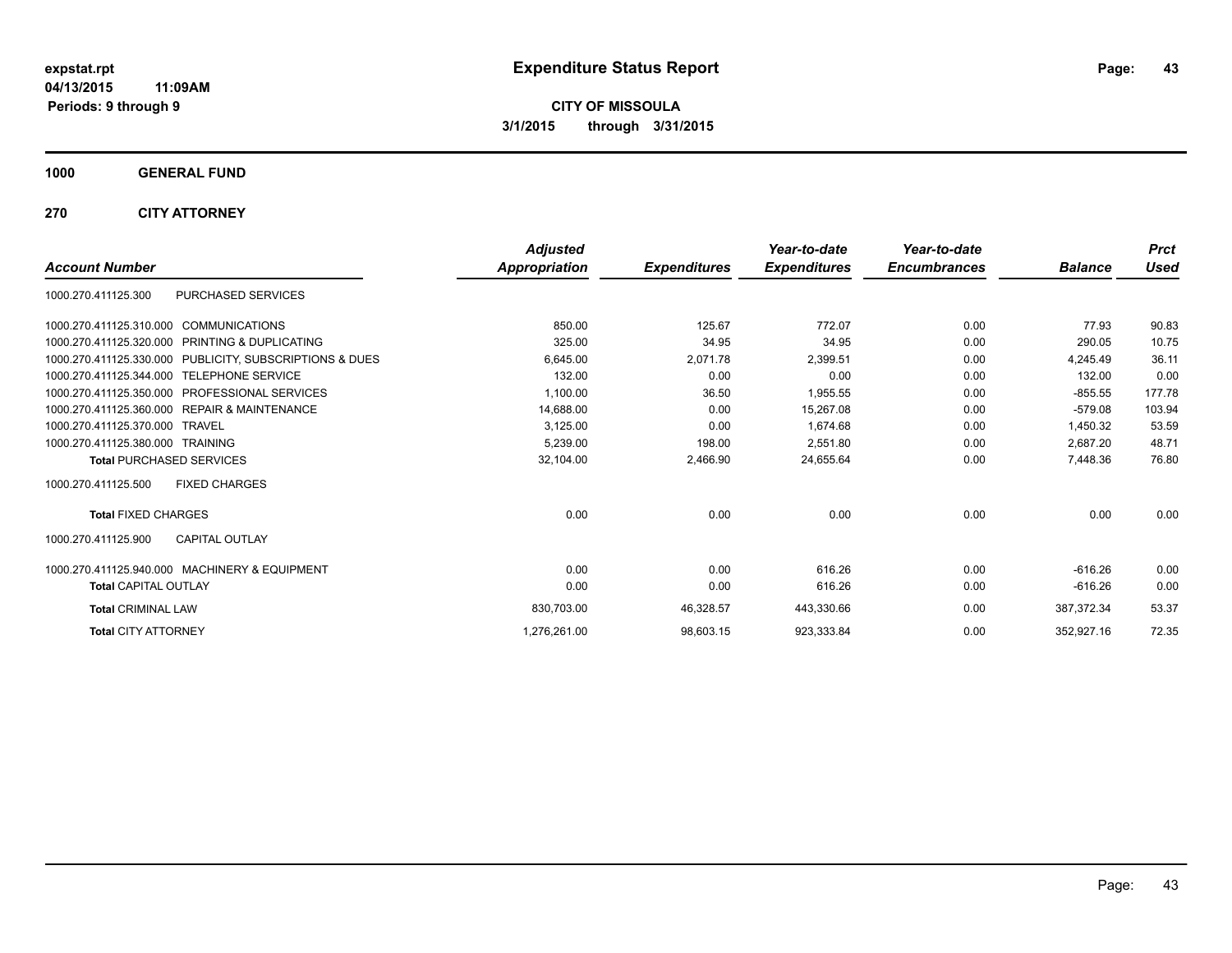**1000 GENERAL FUND**

| <b>Account Number</b>                     |                                                         | <b>Adjusted</b><br><b>Appropriation</b> | <b>Expenditures</b> | Year-to-date<br><b>Expenditures</b> | Year-to-date<br><b>Encumbrances</b> | <b>Balance</b> | <b>Prct</b><br><b>Used</b> |
|-------------------------------------------|---------------------------------------------------------|-----------------------------------------|---------------------|-------------------------------------|-------------------------------------|----------------|----------------------------|
| 1000.280.430100                           | PUBLIC WORKS ADMINISTRATION                             |                                         |                     |                                     |                                     |                |                            |
| 1000.280.430100.100                       | PERSONAL SERVICES                                       |                                         |                     |                                     |                                     |                |                            |
| 1000.280.430100.110.000                   | SALARIES AND WAGES                                      | 89,026.00                               | 12,115.38           | 30,237.03                           | 0.00                                | 58,788.97      | 33.96                      |
| 1000.280.430100.120.000                   | <b>OVERTIME/TERMINATION</b>                             | 291.00                                  | 0.00                | 0.00                                | 0.00                                | 291.00         | 0.00                       |
| 1000.280.430100.130.000 OTHER             |                                                         | 0.00                                    | 0.00                | 247.07                              | 0.00                                | $-247.07$      | 0.00                       |
|                                           | 1000.280.430100.140.000 EMPLOYER CONTRIBUTIONS          | 25.924.00                               | 2,042.76            | 5,104.64                            | 0.00                                | 20,819.36      | 19.69                      |
|                                           | 1000.280.430100.141.000 STATE RETIREMENT CONTRIBUTIONS  | 0.00                                    | 37.19               | 345.11                              | 0.00                                | $-345.11$      | 0.00                       |
| <b>Total PERSONAL SERVICES</b>            |                                                         | 115,241.00                              | 14,195.33           | 35,933.85                           | 0.00                                | 79,307.15      | 31.18                      |
| 1000.280.430100.200                       | <b>SUPPLIES</b>                                         |                                         |                     |                                     |                                     |                |                            |
| 1000.280.430100.210.000                   | OFFICE SUPPLIES                                         | 250.00                                  | 609.55              | 786.96                              | 0.00                                | $-536.96$      | 314.78                     |
| 1000.280.430100.230.000                   | REPAIR/MAINTENANCE                                      | 50.00                                   | 0.00                | 0.00                                | 0.00                                | 50.00          | 0.00                       |
| 1000.280.430100.231.000 GASOLINE          |                                                         | 249.00                                  | 1.05                | 1.05                                | 0.00                                | 247.95         | 0.42                       |
| <b>Total SUPPLIES</b>                     |                                                         | 549.00                                  | 610.60              | 788.01                              | 0.00                                | $-239.01$      | 143.54                     |
| 1000.280.430100.300                       | PURCHASED SERVICES                                      |                                         |                     |                                     |                                     |                |                            |
| 1000.280.430100.310.000 COMMUNICATIONS    |                                                         | 500.00                                  | 0.00                | 363.34                              | 0.00                                | 136.66         | 72.67                      |
|                                           | 1000.280.430100.310.351 COMMUNICATIONS~POSTAGE          | 0.00                                    | 0.00                | 2.03                                | 0.00                                | $-2.03$        | 0.00                       |
|                                           | 1000.280.430100.320.000 PRINTING & DUPLICATING          | 200.00                                  | 0.00                | 0.00                                | 0.00                                | 200.00         | 0.00                       |
|                                           | 1000.280.430100.330.000 PUBLICITY, SUBSCRIPTIONS & DUES | 920.00                                  | 293.88              | 1,311.63                            | 0.00                                | $-391.63$      | 142.57                     |
|                                           | 1000.280.430100.330.371 PUBLICITY, SUBSCRIPTIONS & DUES | 0.00                                    | 0.00                | 240.00                              | 0.00                                | $-240.00$      | 0.00                       |
| 1000.280.430100.344.000 TELEPHONE SERVICE |                                                         | 733.00                                  | 169.25              | 465.77                              | 0.00                                | 267.23         | 63.54                      |
| 1000.280.430100.344.391                   | <b>TELEPHONE SERVICE</b>                                | 0.00                                    | 1.10                | 1.10                                | 0.00                                | $-1.10$        | 0.00                       |
|                                           | 1000.280.430100.360.000 REPAIR & MAINTENANCE            | 100.00                                  | 0.00                | 0.00                                | 0.00                                | 100.00         | 0.00                       |
| 1000.280.430100.370.000                   | <b>TRAVEL</b>                                           | 700.00                                  | 35.00               | 35.00                               | 0.00                                | 665.00         | 5.00                       |
| 1000.280.430100.380.000 TRAINING          |                                                         | 800.00                                  | 1,014.64            | 1,014.64                            | 0.00                                | $-214.64$      | 126.83                     |
| <b>Total PURCHASED SERVICES</b>           |                                                         | 3,953.00                                | 1,513.87            | 3,433.51                            | 0.00                                | 519.49         | 86.86                      |
| 1000.280.430100.500                       | <b>FIXED CHARGES</b>                                    |                                         |                     |                                     |                                     |                |                            |
| 1000.280.430100.500.000 FIXED CHARGES     |                                                         | 0.00                                    | 1.988.80            | 1,988.80                            | 0.00                                | $-1,988.80$    | 0.00                       |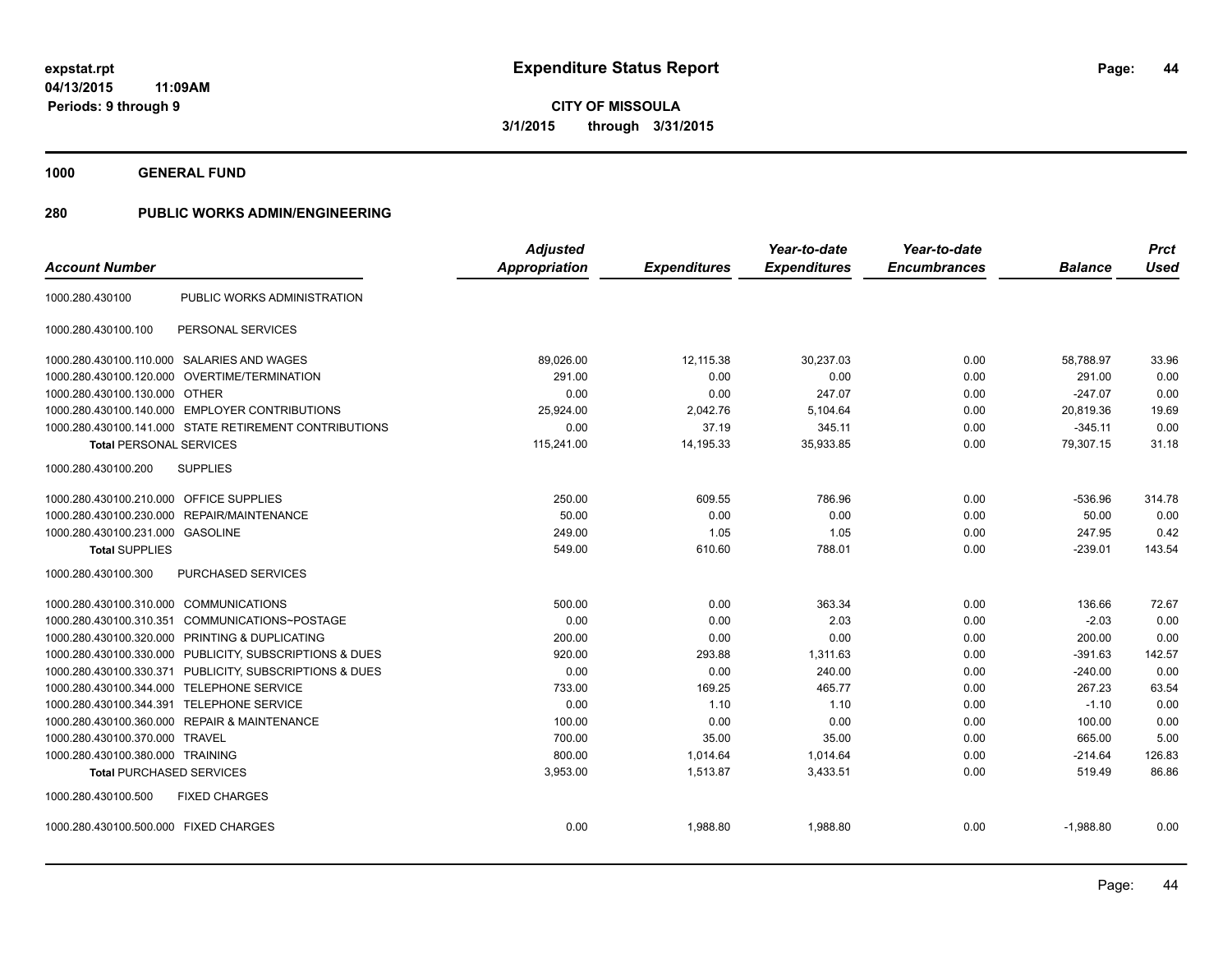**1000 GENERAL FUND**

| <b>Account Number</b>                             | <b>Adjusted</b><br>Appropriation | <b>Expenditures</b> | Year-to-date<br><b>Expenditures</b> | Year-to-date<br><b>Encumbrances</b> | <b>Balance</b> | <b>Prct</b><br><b>Used</b> |
|---------------------------------------------------|----------------------------------|---------------------|-------------------------------------|-------------------------------------|----------------|----------------------------|
| <b>Total FIXED CHARGES</b>                        | 0.00                             | 1,988.80            | 1,988.80                            | 0.00                                | $-1,988.80$    | 0.00                       |
| <b>Total PUBLIC WORKS ADMINISTRATION</b>          | 119,743.00                       | 18,308.60           | 42,144.17                           | 0.00                                | 77,598.83      | 35.20                      |
| 1000.280.430250<br><b>REIMBURSABLE SERVICES</b>   |                                  |                     |                                     |                                     |                |                            |
| <b>SUPPLIES</b><br>1000.280.430250.200            |                                  |                     |                                     |                                     |                |                            |
| 1000.280.430250.230.000 REPAIR/MAINTENANCE        | 10,000.00                        | 0.00                | 0.00                                | 0.00                                | 10,000.00      | 0.00                       |
| <b>Total SUPPLIES</b>                             | 10,000.00                        | 0.00                | 0.00                                | 0.00                                | 10.000.00      | 0.00                       |
| PURCHASED SERVICES<br>1000.280.430250.300         |                                  |                     |                                     |                                     |                |                            |
| 1000.280.430250.360.000 REPAIR & MAINTENANCE      | 10.000.00                        | 0.00                | 28.67                               | 0.00                                | 9,971.33       | 0.29                       |
| 1000.280.430250.360.300 REPAIR & MAINTENANCE      | 0.00                             | 0.00                | 4,304.75                            | 0.00                                | $-4,304.75$    | 0.00                       |
| <b>Total PURCHASED SERVICES</b>                   | 10,000.00                        | 0.00                | 4,333.42                            | 0.00                                | 5,666.58       | 43.33                      |
| <b>Total REIMBURSABLE SERVICES</b>                | 20,000.00                        | 0.00                | 4,333.42                            | 0.00                                | 15,666.58      | 21.67                      |
| 1000.280.430263<br><b>STREET LIGHTING</b>         |                                  |                     |                                     |                                     |                |                            |
| PERSONAL SERVICES<br>1000.280.430263.100          |                                  |                     |                                     |                                     |                |                            |
| 1000.280.430263.110.000 SALARIES AND WAGES        | 3,483.00                         | 249.87              | 2,361.85                            | 0.00                                | 1,121.15       | 67.81                      |
| 1000.280.430263.120.000 OVERTIME/TERMINATION      | 380.00                           | 0.00                | 8.13                                | 0.00                                | 371.87         | 2.14                       |
| 1000.280.430263.130.000 OTHER                     | 267.00                           | 0.00                | 0.00                                | 0.00                                | 267.00         | 0.00                       |
| 1000.280.430263.140.000 EMPLOYER CONTRIBUTIONS    | 1,772.00                         | 99.18               | 959.67                              | 0.00                                | 812.33         | 54.16                      |
| <b>Total PERSONAL SERVICES</b>                    | 5,902.00                         | 349.05              | 3,329.65                            | 0.00                                | 2,572.35       | 56.42                      |
| 1000.280.430263.300<br>PURCHASED SERVICES         |                                  |                     |                                     |                                     |                |                            |
| 1000.280.430263.341.000 ELECTRICITY & NATURAL GAS | 118,654.00                       | 10,677.40           | 81,747.18                           | 0.00                                | 36,906.82      | 68.90                      |
| <b>Total PURCHASED SERVICES</b>                   | 118,654.00                       | 10,677.40           | 81,747.18                           | 0.00                                | 36,906.82      | 68.90                      |
| <b>Total STREET LIGHTING</b>                      | 124,556.00                       | 11,026.45           | 85,076.83                           | 0.00                                | 39,479.17      | 68.30                      |
| 1000.280.430264<br>TRAFFIC SIGNAL MAINTENANCE     |                                  |                     |                                     |                                     |                |                            |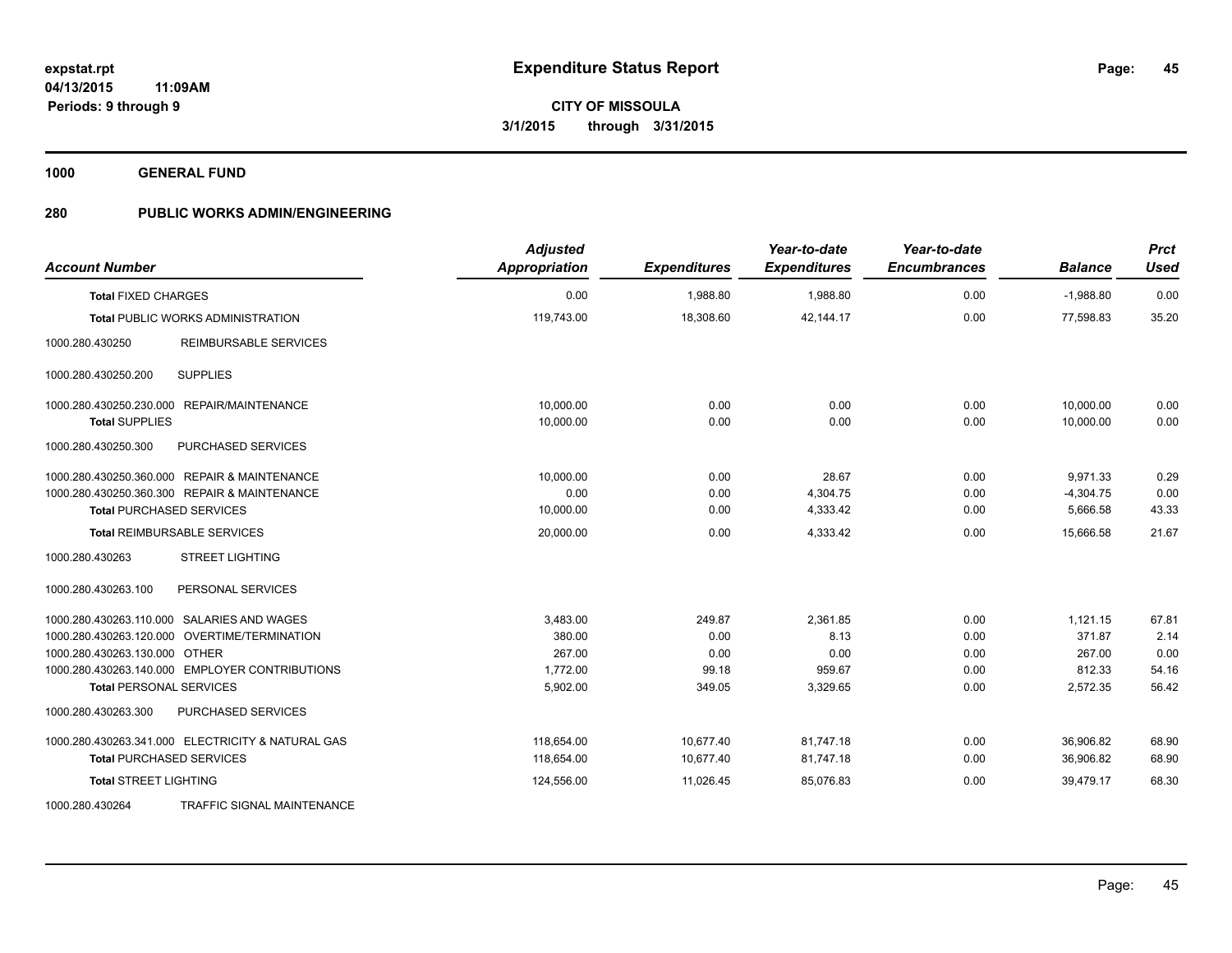**CITY OF MISSOULA 3/1/2015 through 3/31/2015**

**1000 GENERAL FUND**

|                                                             | <b>Adjusted</b> |                     | Year-to-date        | Year-to-date        |                | <b>Prct</b> |
|-------------------------------------------------------------|-----------------|---------------------|---------------------|---------------------|----------------|-------------|
| <b>Account Number</b>                                       | Appropriation   | <b>Expenditures</b> | <b>Expenditures</b> | <b>Encumbrances</b> | <b>Balance</b> | Used        |
| PERSONAL SERVICES<br>1000.280.430264.100                    |                 |                     |                     |                     |                |             |
| 1000.280.430264.110.000 SALARIES AND WAGES                  | 78,359.00       | 5,622.34            | 53,142.16           | 0.00                | 25,216.84      | 67.82       |
| 1000.280.430264.120.000 OVERTIME/TERMINATION                | 1.229.00        | 0.00                | 183.10              | 0.00                | 1,045.90       | 14.90       |
| 1000.280.430264.130.000 OTHER                               | 6,007.00        | 0.00                | 0.00                | 0.00                | 6,007.00       | 0.00        |
| 1000.280.430264.140.000 EMPLOYER CONTRIBUTIONS              | 37,169.00       | 2,998.18            | 22,366.26           | 0.00                | 14,802.74      | 60.17       |
| <b>Total PERSONAL SERVICES</b>                              | 122,764.00      | 8,620.52            | 75,691.52           | 0.00                | 47.072.48      | 61.66       |
| 1000.280.430264.200<br><b>SUPPLIES</b>                      |                 |                     |                     |                     |                |             |
| 1000.280.430264.210.000 OFFICE SUPPLIES                     | 350.00          | 77.67               | 101.64              | 0.00                | 248.36         | 29.04       |
| OPERATING SUPPLIES<br>1000.280.430264.220.000               | 235.00          | 0.00                | 0.00                | 0.00                | 235.00         | 0.00        |
| 1000.280.430264.220.311 OPERATING SUPPLIES                  | 0.00            | 0.00                | 75.00               | 0.00                | $-75.00$       | 0.00        |
| 1000.280.430264.230.000 REPAIR/MAINTENANCE                  | 1,060.00        | 0.00                | 147.99              | 0.00                | 912.01         | 13.96       |
| REPAIR/MAINTENANCE~VEHICLE PARTS<br>1000.280.430264.230.321 | 0.00            | 0.00                | 1,021.67            | 0.00                | $-1,021.67$    | 0.00        |
| 1000.280.430264.230.324 REPAIR/MAINTENANCE                  | 0.00            | 0.00                | 159.15              | 0.00                | $-159.15$      | 0.00        |
| 1000.280.430264.230.336 REPAIR/MAINTENANCE                  | 0.00            | 0.00                | 46.32               | 0.00                | $-46.32$       | 0.00        |
| 1000.280.430264.231.000 GASOLINE                            | 2,799.00        | 89.37               | 664.49              | 0.00                | 2,134.51       | 23.74       |
| 1000.280.430264.240.000 OTHER SUPPLIES                      | 9,880.00        | 0.00                | 4,136.52            | 0.00                | 5,743.48       | 41.87       |
| 1000.280.430264.240.330 OTHER SUPPLIES                      | 0.00            | 0.00                | 105.00              | 0.00                | $-105.00$      | 0.00        |
| 1000.280.430264.240.336 OTHER SUPPLIES~LIGHT PARTS          | 0.00            | 564.96              | 6,060.79            | 0.00                | $-6,060.79$    | 0.00        |
| <b>Total SUPPLIES</b>                                       | 14,324.00       | 732.00              | 12,518.57           | 0.00                | 1,805.43       | 87.40       |
| 1000.280.430264.300<br><b>PURCHASED SERVICES</b>            |                 |                     |                     |                     |                |             |
| 1000.280.430264.341.000 ELECTRICITY & NATURAL GAS           | 14,650.00       | 1,007.81            | 7,271.33            | 0.00                | 7,378.67       | 49.63       |
| 1000.280.430264.350.000 PROFESSIONAL SERVICES               | 200.00          | 0.00                | 285.00              | 0.00                | $-85.00$       | 142.50      |
| 1000.280.430264.360.000 REPAIR & MAINTENANCE                | 1.100.00        | 0.00                | 0.00                | 0.00                | 1.100.00       | 0.00        |
| 1000.280.430264.370.000 TRAVEL                              | 150.00          | 0.00                | 0.00                | 0.00                | 150.00         | 0.00        |
| 1000.280.430264.380.000 TRAINING                            | 450.00          | 0.00                | 88.11               | 0.00                | 361.89         | 19.58       |
| <b>Total PURCHASED SERVICES</b>                             | 16,550.00       | 1,007.81            | 7,644.44            | 0.00                | 8,905.56       | 46.19       |
| <b>Total TRAFFIC SIGNAL MAINTENANCE</b>                     | 153,638.00      | 10,360.33           | 95,854.53           | 0.00                | 57,783.47      | 62.39       |
| <b>SIGNING &amp; STRIPING</b><br>1000.280.430265            |                 |                     |                     |                     |                |             |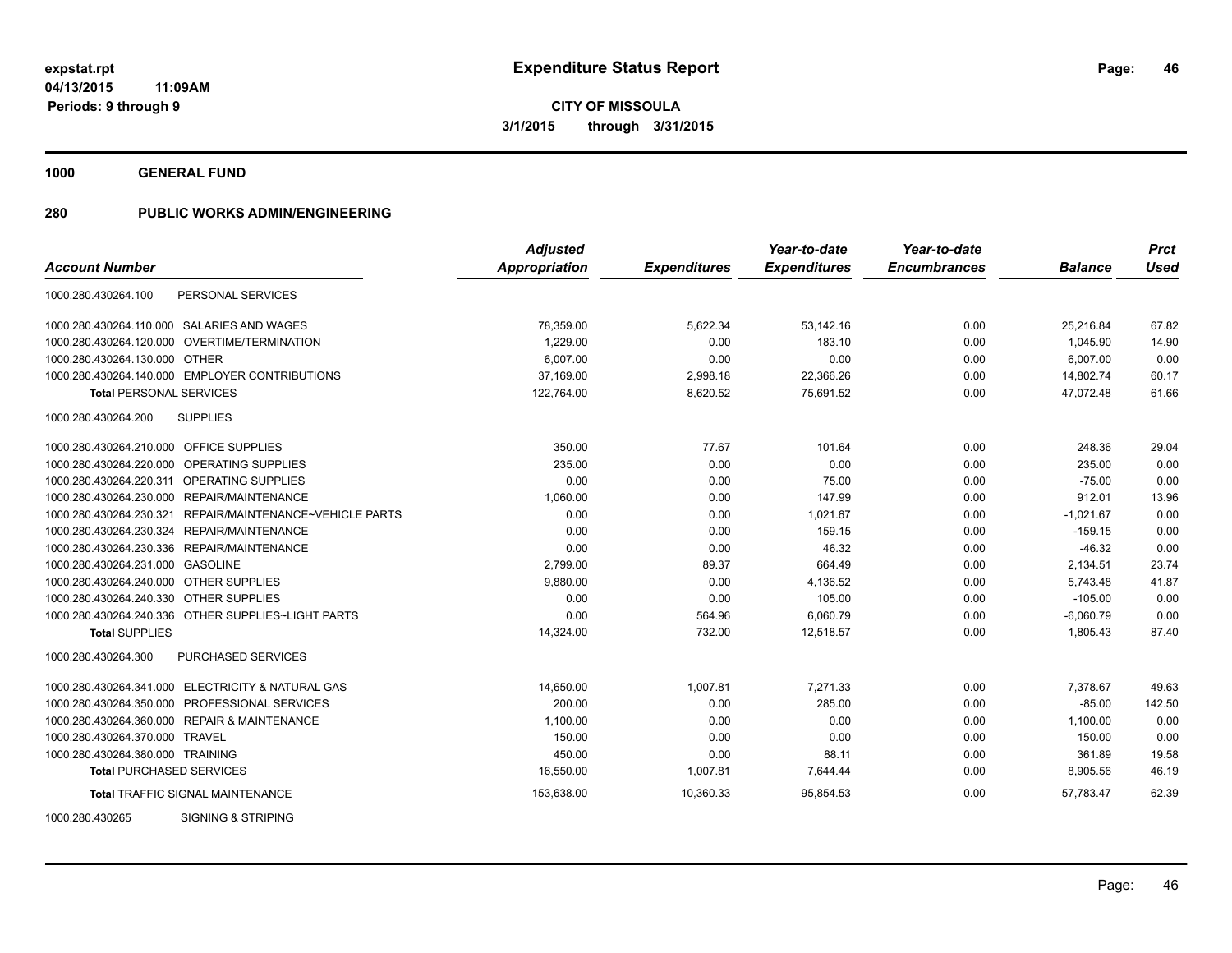**CITY OF MISSOULA 3/1/2015 through 3/31/2015**

**1000 GENERAL FUND**

|                                           |                                                | <b>Adjusted</b>      |                     | Year-to-date        | Year-to-date        |                | <b>Prct</b> |
|-------------------------------------------|------------------------------------------------|----------------------|---------------------|---------------------|---------------------|----------------|-------------|
| <b>Account Number</b>                     |                                                | <b>Appropriation</b> | <b>Expenditures</b> | <b>Expenditures</b> | <b>Encumbrances</b> | <b>Balance</b> | <b>Used</b> |
| 1000.280.430265.100                       | PERSONAL SERVICES                              |                      |                     |                     |                     |                |             |
|                                           | 1000.280.430265.110.000 SALARIES AND WAGES     | 171.067.00           | 12,582.03           | 150.112.73          | 0.00                | 20,954.27      | 87.75       |
| 1000.280.430265.120.000                   | OVERTIME/TERMINATION                           | 67.00                | 0.00                | 1,099.68            | 0.00                | $-1,032.68$    | 1,641.31    |
| 1000.280.430265.130.000 OTHER             |                                                | 1,900.00             | 0.00                | 0.00                | 0.00                | 1,900.00       | 0.00        |
|                                           | 1000.280.430265.140.000 EMPLOYER CONTRIBUTIONS | 91,664.00            | 6,250.11            | 85,557.46           | 0.00                | 6,106.54       | 93.34       |
| <b>Total PERSONAL SERVICES</b>            |                                                | 264,698.00           | 18,832.14           | 236,769.87          | 0.00                | 27,928.13      | 89.45       |
| 1000.280.430265.200                       | <b>SUPPLIES</b>                                |                      |                     |                     |                     |                |             |
| 1000.280.430265.210.000 OFFICE SUPPLIES   |                                                | 350.00               | 0.00                | 258.44              | 0.00                | 91.56          | 73.84       |
| 1000.280.430265.220.000                   | OPERATING SUPPLIES                             | 1,700.00             | 0.00                | 264.31              | 0.00                | 1,435.69       | 15.55       |
| 1000.280.430265.220.311                   | OPERATING SUPPLIES~CLOTHING ALLOW              | 0.00                 | 349.00              | 1,003.85            | 0.00                | $-1,003.85$    | 0.00        |
| 1000.280.430265.230.000                   | <b>REPAIR/MAINTENANCE</b>                      | 40,700.00            | 785.54              | 1.511.63            | 0.00                | 39,188.37      | 3.71        |
| 1000.280.430265.230.321                   | REPAIR/MAINTENANCE~VEHICLE PARTS               | 0.00                 | 266.76              | 1,393.80            | 0.00                | $-1,393.80$    | 0.00        |
| 1000.280.430265.230.323                   | REPAIR/MAINTENANCE~S/W SNOW MAINT              | 0.00                 | 0.00                | 254.60              | 0.00                | $-254.60$      | 0.00        |
| 1000.280.430265.231.000                   | <b>GASOLINE</b>                                | 3,739.00             | 823.51              | 4,035.05            | 0.00                | $-296.05$      | 107.92      |
| 1000.280.430265.240.000 OTHER SUPPLIES    |                                                | 21,210.00            | 743.36              | 7,223.32            | 0.00                | 13,986.68      | 34.06       |
| <b>Total SUPPLIES</b>                     |                                                | 67,699.00            | 2,968.17            | 15,945.00           | 0.00                | 51,754.00      | 23.55       |
| 1000.280.430265.300                       | PURCHASED SERVICES                             |                      |                     |                     |                     |                |             |
| 1000.280.430265.344.000 TELEPHONE SERVICE |                                                | 558.00               | 0.63                | 7.04                | 0.00                | 550.96         | 1.26        |
| 1000.280.430265.344.399                   | <b>TELEPHONE SERVICE</b>                       | 0.00                 | 69.74               | 610.94              | 0.00                | $-610.94$      | 0.00        |
| 1000.280.430265.345.000                   | GARBAGE                                        | 457.00               | 15.60               | 140.40              | 0.00                | 316.60         | 30.72       |
| 1000.280.430265.350.000                   | <b>PROFESSIONAL SERVICES</b>                   | 570.00               | 0.00                | 70.00               | 0.00                | 500.00         | 12.28       |
|                                           | 1000.280.430265.360.000 REPAIR & MAINTENANCE   | 1,700.00             | 0.00                | 0.00                | 0.00                | 1.700.00       | 0.00        |
| 1000.280.430265.370.000 TRAVEL            |                                                | 700.00               | 0.00                | 0.00                | 0.00                | 700.00         | 0.00        |
| 1000.280.430265.380.000 TRAINING          |                                                | 950.00               | 0.00                | $-189.00$           | 0.00                | 1,139.00       | 19.89       |
| <b>Total PURCHASED SERVICES</b>           |                                                | 4,935.00             | 85.97               | 639.38              | 0.00                | 4,295.62       | 12.96       |
| <b>Total SIGNING &amp; STRIPING</b>       |                                                | 337,332.00           | 21,886.28           | 253,354.25          | 0.00                | 83,977.75      | 75.11       |
| 1000.280.430267                           | <b>CMAQ GRANT</b>                              |                      |                     |                     |                     |                |             |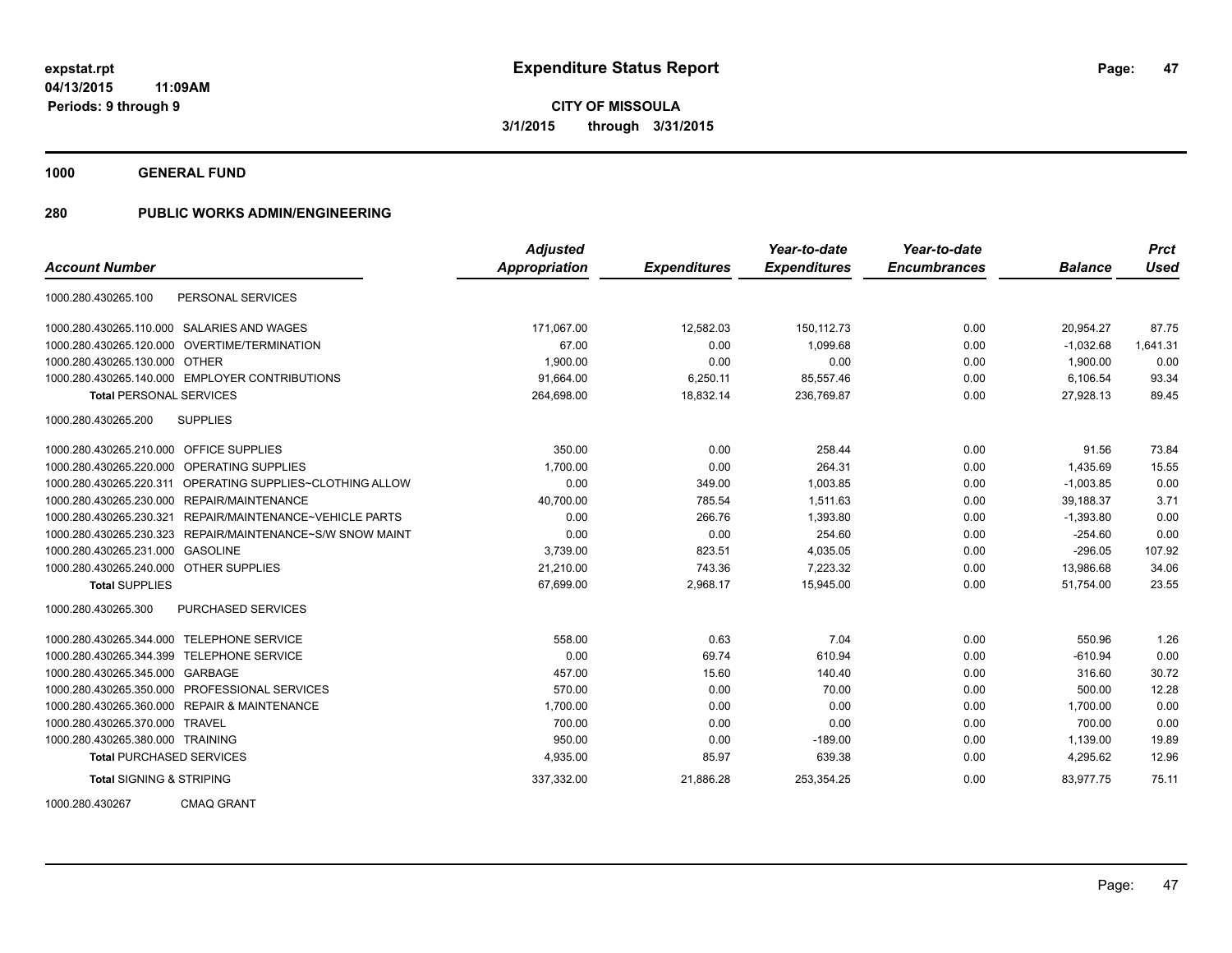**48**

**04/13/2015 11:09AM Periods: 9 through 9**

**CITY OF MISSOULA 3/1/2015 through 3/31/2015**

**1000 GENERAL FUND**

| <b>Account Number</b>                                   | <b>Adjusted</b><br><b>Appropriation</b> | <b>Expenditures</b> | Year-to-date<br><b>Expenditures</b> | Year-to-date<br><b>Encumbrances</b> | <b>Balance</b> | <b>Prct</b><br><b>Used</b> |
|---------------------------------------------------------|-----------------------------------------|---------------------|-------------------------------------|-------------------------------------|----------------|----------------------------|
| PERSONAL SERVICES<br>1000.280.430267.100                |                                         |                     |                                     |                                     |                |                            |
| <b>Total CMAQ GRANT</b>                                 | 0.00                                    | 0.00                | 0.00                                | 0.00                                | 0.00           | 0.00                       |
| <b>COMMUNICATIONS</b><br>1000.280.430270                |                                         |                     |                                     |                                     |                |                            |
| PERSONAL SERVICES<br>1000.280.430270.100                |                                         |                     |                                     |                                     |                |                            |
| 1000.280.430270.110.000 SALARIES AND WAGES              | 92,289.00                               | 6,621.82            | 62,589.26                           | 0.00                                | 29,699.74      | 67.82                      |
| 1000.280.430270.120.000 OVERTIME/TERMINATION            | 268.00                                  | 0.00                | 215.64                              | 0.00                                | 52.36          | 80.46                      |
| 1000.280.430270.130.000 OTHER                           | 7.076.00                                | 0.00                | 0.00                                | 0.00                                | 7,076.00       | 0.00                       |
| 1000.280.430270.140.000 EMPLOYER CONTRIBUTIONS          | 43,341.00                               | 2,628.09            | 25,440.61                           | 0.00                                | 17,900.39      | 58.70                      |
| <b>Total PERSONAL SERVICES</b>                          | 142,974.00                              | 9,249.91            | 88,245.51                           | 0.00                                | 54,728.49      | 61.72                      |
| 1000.280.430270.200<br><b>SUPPLIES</b>                  |                                         |                     |                                     |                                     |                |                            |
| 1000.280.430270.230.000 REPAIR/MAINTENANCE              | 8,050.00                                | 0.00                | 917.45                              | 0.00                                | 7,132.55       | 11.40                      |
| 1000.280.430270.230.324 REPAIR/MAINTENANCE~COMM PARTS   | 0.00                                    | 87.25               | 3,434.39                            | 0.00                                | $-3,434.39$    | 0.00                       |
| 1000.280.430270.230.336 REPAIR/MAINTENANCE              | 0.00                                    | 0.00                | 173.22                              | 0.00                                | $-173.22$      | 0.00                       |
| 1000.280.430270.231.000 GASOLINE                        | 2,493.00                                | 68.13               | 818.71                              | 0.00                                | 1,674.29       | 32.84                      |
| 1000.280.430270.240.000 OTHER SUPPLIES                  | 0.00                                    | 0.00                | 112.70                              | 0.00                                | $-112.70$      | 0.00                       |
| <b>Total SUPPLIES</b>                                   | 10,543.00                               | 155.38              | 5,456.47                            | 0.00                                | 5,086.53       | 51.75                      |
| 1000.280.430270.300<br>PURCHASED SERVICES               |                                         |                     |                                     |                                     |                |                            |
| 1000.280.430270.330.000 PUBLICITY, SUBSCRIPTIONS & DUES | 180.00                                  | 0.00                | 225.00                              | 0.00                                | $-45.00$       | 125.00                     |
| 1000.280.430270.341.000 ELECTRICITY & NATURAL GAS       | 2.474.00                                | 268.20              | 2.200.02                            | 0.00                                | 273.98         | 88.93                      |
| 1000.280.430270.344.000 TELEPHONE SERVICE               | 513.00                                  | 2.49                | 79.96                               | 0.00                                | 433.04         | 15.59                      |
| 1000.280.430270.344.400 TELEPHONE SERVICE               | 0.00                                    | 60.02               | 467.84                              | 0.00                                | $-467.84$      | 0.00                       |
| 1000.280.430270.350.000 PROFESSIONAL SERVICES           | 100.00                                  | 0.00                | 0.00                                | 0.00                                | 100.00         | 0.00                       |
| 1000.280.430270.360.000 REPAIR & MAINTENANCE            | 3,000.00                                | 0.00                | 630.00                              | 0.00                                | 2,370.00       | 21.00                      |
| <b>Total PURCHASED SERVICES</b>                         | 6,267.00                                | 330.71              | 3,602.82                            | 0.00                                | 2,664.18       | 57.49                      |
| <b>Total COMMUNICATIONS</b>                             | 159,784.00                              | 9,736.00            | 97,304.80                           | 0.00                                | 62,479.20      | 60.90                      |
| <b>WEED PROGRAM</b><br>1000.280.431120                  |                                         |                     |                                     |                                     |                |                            |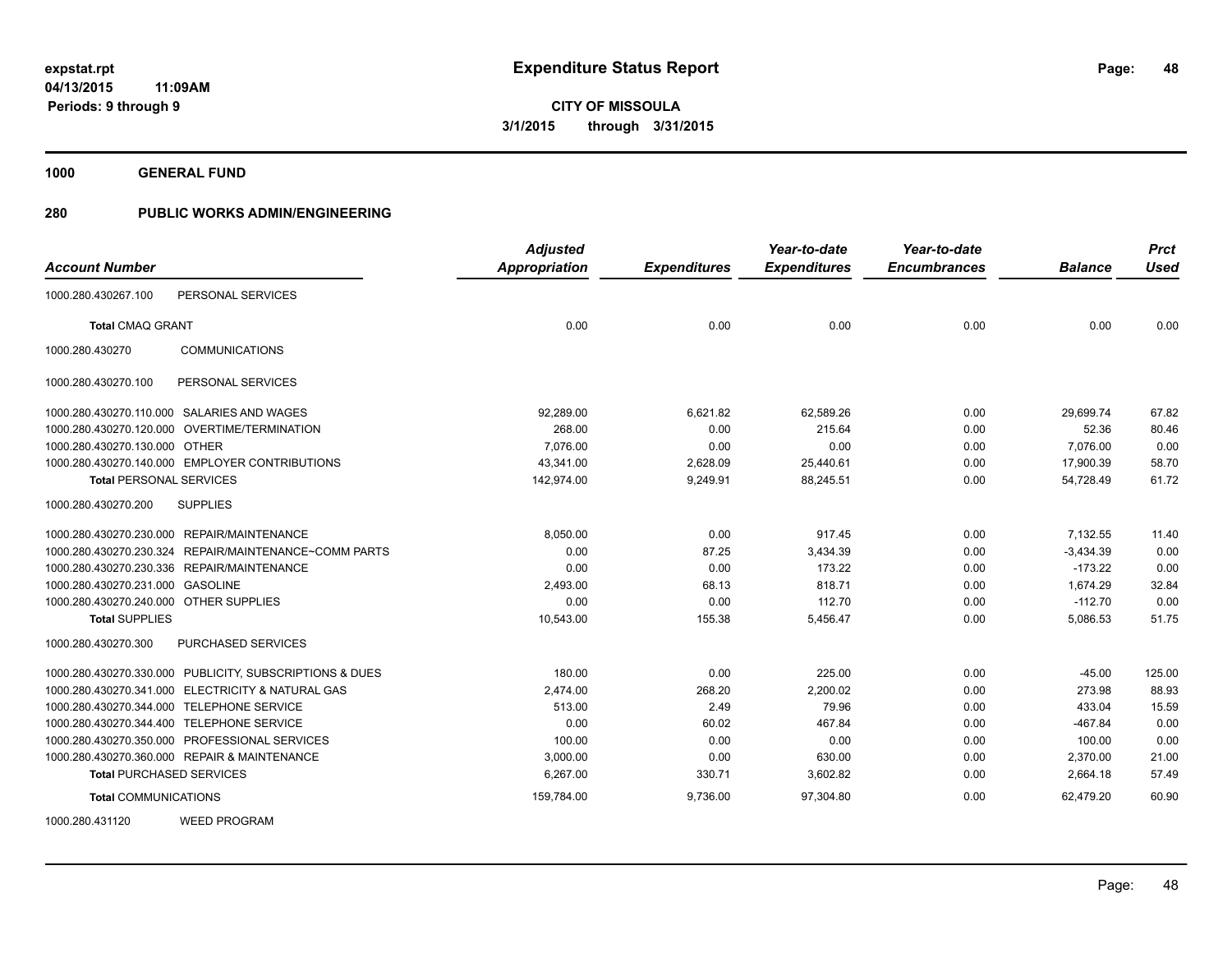**1000 GENERAL FUND**

|                                |                                             | <b>Adjusted</b>      |                     | Year-to-date        | Year-to-date        |                | <b>Prct</b> |
|--------------------------------|---------------------------------------------|----------------------|---------------------|---------------------|---------------------|----------------|-------------|
| <b>Account Number</b>          |                                             | <b>Appropriation</b> | <b>Expenditures</b> | <b>Expenditures</b> | <b>Encumbrances</b> | <b>Balance</b> | <b>Used</b> |
| 1000.280.431120.100            | PERSONAL SERVICES                           |                      |                     |                     |                     |                |             |
| <b>Total WEED PROGRAM</b>      |                                             | 0.00                 | 0.00                | 0.00                | 0.00                | 0.00           | 0.00        |
| 1000.280.431400                | <b>ENGINEERING</b>                          |                      |                     |                     |                     |                |             |
| 1000.280.431400.100            | PERSONAL SERVICES                           |                      |                     |                     |                     |                |             |
| <b>Total PERSONAL SERVICES</b> |                                             | 0.00                 | 0.00                | 0.00                | 0.00                | 0.00           | 0.00        |
| 1000.280.431400.300            | <b>PURCHASED SERVICES</b>                   |                      |                     |                     |                     |                |             |
|                                | 1000.280.431400.310.000 COMMUNICATIONS      | 0.00                 | 3.68                | 151.37              | 0.00                | $-151.37$      | 0.00        |
|                                | 1000.280.431400.344.000 TELEPHONE SERVICE   | 0.00                 | 6.98                | 30.05               | 0.00                | $-30.05$       | 0.00        |
| <b>Total ENGINEERING</b>       |                                             | 0.00                 | 10.66               | 181.42              | 0.00                | $-181.42$      | 0.00        |
|                                | <b>Total PUBLIC WORKS ADMIN/ENGINEERING</b> | 915,053.00           | 71,328.32           | 578,249.42          | 0.00                | 336,803.58     | 63.19       |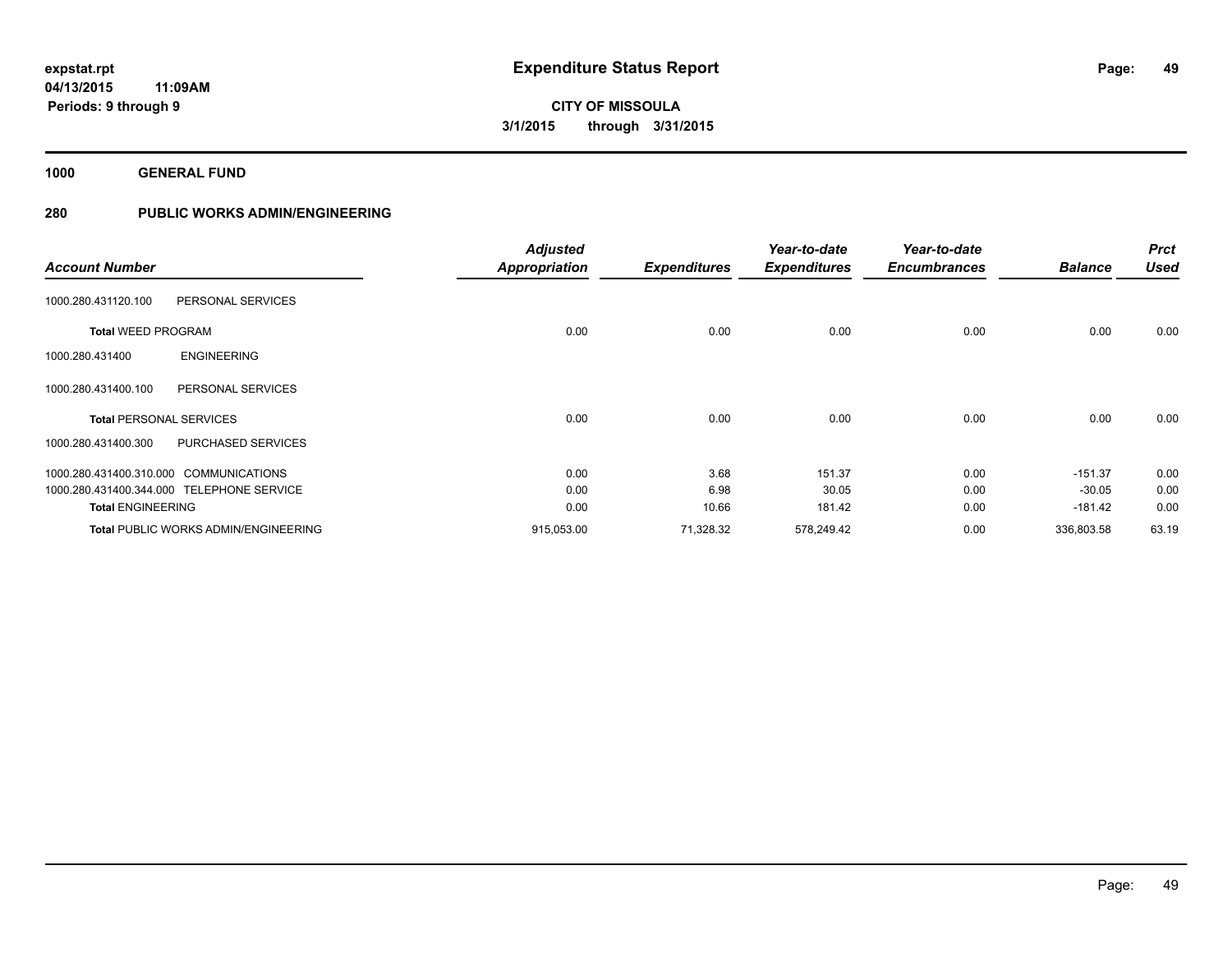**CITY OF MISSOULA 3/1/2015 through 3/31/2015**

**1000 GENERAL FUND**

**290 POLICE**

| <b>Account Number</b>                   |                                                           | <b>Adjusted</b><br><b>Appropriation</b> | <b>Expenditures</b> | Year-to-date<br><b>Expenditures</b> | Year-to-date<br><b>Encumbrances</b> | <b>Balance</b> | <b>Prct</b><br>Used |
|-----------------------------------------|-----------------------------------------------------------|-----------------------------------------|---------------------|-------------------------------------|-------------------------------------|----------------|---------------------|
| 1000.290.420110                         | <b>ADMINISTRATION</b>                                     |                                         |                     |                                     |                                     |                |                     |
| 1000.290.420110.100                     | PERSONAL SERVICES                                         |                                         |                     |                                     |                                     |                |                     |
|                                         | 1000.290.420110.110.000 SALARIES AND WAGES                | 721,945.00                              | 49,496.81           | 458,472.75                          | 0.00                                | 263,472.25     | 63.51               |
|                                         | 1000.290.420110.115.000 SALARIES/HEALTH INSURANCE BENEFIT | 0.00                                    | 2,850.00            | 23,569.50                           | 0.00                                | $-23.569.50$   | 0.00                |
|                                         | 1000.290.420110.120.000 OVERTIME/TERMINATION              | 8.471.00                                | 533.66              | 4.378.50                            | 0.00                                | 4.092.50       | 51.69               |
|                                         | 1000.290.420110.121.000 OUTSIDE HIRE OVERTIME             | 75,000.00                               | 2.261.27            | 74,386.88                           | 0.00                                | 613.12         | 99.18               |
| 1000.290.420110.130.000 OTHER           |                                                           | 3,365.00                                | 0.00                | 3,365.45                            | 0.00                                | $-0.45$        | 100.01              |
|                                         | 1000.290.420110.140.000 EMPLOYER CONTRIBUTIONS            | 394,750.00                              | 15,018.00           | 146,803.23                          | 0.00                                | 247,946.77     | 37.19               |
|                                         | 1000.290.420110.141.000 STATE RETIREMENT CONTRIBUTIONS    | 0.00                                    | 11,360.87           | 104,453.02                          | 0.00                                | $-104,453.02$  | 0.00                |
| <b>Total PERSONAL SERVICES</b>          |                                                           | 1,203,531.00                            | 81,520.61           | 815,429.33                          | 0.00                                | 388.101.67     | 67.75               |
| 1000.290.420110.200                     | <b>SUPPLIES</b>                                           |                                         |                     |                                     |                                     |                |                     |
| 1000.290.420110.210.000 OFFICE SUPPLIES |                                                           | 36,650.00                               | 1,099.02            | 31,068.16                           | 0.00                                | 5,581.84       | 84.77               |
|                                         | 1000.290.420110.220.000 OPERATING SUPPLIES                | 19,550.00                               | 3.013.95            | 19,980.69                           | 0.00                                | $-430.69$      | 102.20              |
|                                         | 1000.290.420110.230.000 REPAIR/MAINTENANCE                | 900.00                                  | 11.00               | 763.62                              | 0.00                                | 136.38         | 84.85               |
| 1000.290.420110.231.000 GASOLINE        |                                                           | 3,515.00                                | 749.81              | 4,235.38                            | 0.00                                | $-720.38$      | 120.49              |
| <b>Total SUPPLIES</b>                   |                                                           | 60,615.00                               | 4,873.78            | 56,047.85                           | 0.00                                | 4,567.15       | 92.47               |
| 1000.290.420110.300                     | PURCHASED SERVICES                                        |                                         |                     |                                     |                                     |                |                     |
| 1000.290.420110.310.000 COMMUNICATIONS  |                                                           | 4,713.00                                | 420.15              | 3,955.80                            | 0.00                                | 757.20         | 83.93               |
|                                         | 1000.290.420110.320.000 PRINTING & DUPLICATING            | 500.00                                  | 0.00                | 99.02                               | 0.00                                | 400.98         | 19.80               |
|                                         | 1000.290.420110.330.000 PUBLICITY, SUBSCRIPTIONS & DUES   | 12,538.00                               | 827.22              | 12.217.69                           | 0.00                                | 320.31         | 97.45               |
| 1000.290.420110.344.000                 | <b>TELEPHONE SERVICE</b>                                  | 47,692.00                               | 6,488.28            | 29,014.24                           | 0.00                                | 18,677.76      | 60.84               |
|                                         | 1000.290.420110.350.000 PROFESSIONAL SERVICES             | 51,420.00                               | 6,824.55            | 70,271.62                           | 0.00                                | $-18,851.62$   | 136.66              |
|                                         | 1000.290.420110.350.048   400 RYMAN/PROFESSIONAL SERVICES | 0.00                                    | 0.00                | 13.60                               | 0.00                                | $-13.60$       | 0.00                |
|                                         | 1000.290.420110.350.049 PROFESSIONAL SERVICES             | 0.00                                    | 0.00                | 1,217.15                            | 0.00                                | $-1,217.15$    | 0.00                |
|                                         | 1000.290.420110.360.000 REPAIR & MAINTENANCE              | 10,600.00                               | 219.00              | 23,580.63                           | 0.00                                | $-12,980.63$   | 222.46              |
| <b>Total PURCHASED SERVICES</b>         |                                                           | 127,463.00                              | 14,779.20           | 140,369.75                          | 0.00                                | $-12,906.75$   | 110.13              |

1000.290.420110.500 FIXED CHARGES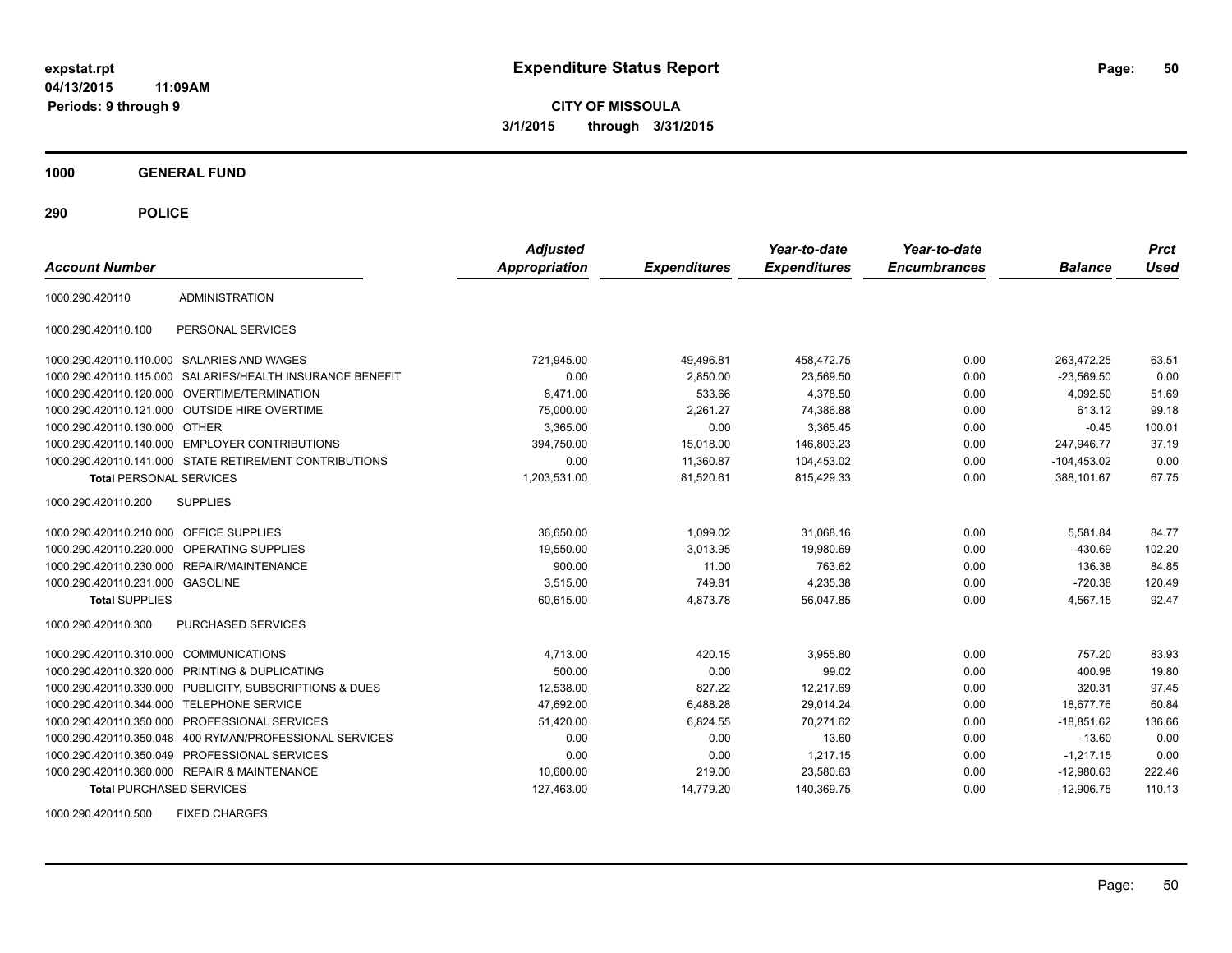**1000 GENERAL FUND**

| <b>Account Number</b>                                     | <b>Adjusted</b><br>Appropriation | <b>Expenditures</b> | Year-to-date<br><b>Expenditures</b> | Year-to-date<br><b>Encumbrances</b> | <b>Balance</b> | <b>Prct</b><br><b>Used</b> |
|-----------------------------------------------------------|----------------------------------|---------------------|-------------------------------------|-------------------------------------|----------------|----------------------------|
| 1000.290.420110.500.000 FIXED CHARGES                     | 124,694.00                       | 5,732.98            | 46,727.98                           | 0.00                                | 77,966.02      | 37.47                      |
| <b>Total FIXED CHARGES</b>                                | 124,694.00                       | 5,732.98            | 46,727.98                           | 0.00                                | 77,966.02      | 37.47                      |
| 1000.290.420110.700<br><b>GRANTS &amp; CONTRIBUTIONS</b>  |                                  |                     |                                     |                                     |                |                            |
| 1000.290.420110.700.000 GRANTS & CONTRIBUTIONS            | 4.000.00                         | 1.000.00            | 1,000.00                            | 0.00                                | 3,000.00       | 25.00                      |
| <b>Total GRANTS &amp; CONTRIBUTIONS</b>                   | 4,000.00                         | 1,000.00            | 1,000.00                            | 0.00                                | 3,000.00       | 25.00                      |
| OTHER OBJECTS<br>1000.290.420110.800                      |                                  |                     |                                     |                                     |                |                            |
| <b>Total OTHER OBJECTS</b>                                | 0.00                             | 0.00                | 0.00                                | 0.00                                | 0.00           | 0.00                       |
| 1000.290.420110.900<br><b>CAPITAL OUTLAY</b>              |                                  |                     |                                     |                                     |                |                            |
| <b>Total CAPITAL OUTLAY</b>                               | 0.00                             | 0.00                | 0.00                                | 0.00                                | 0.00           | 0.00                       |
| <b>Total ADMINISTRATION</b>                               | 1,520,303.00                     | 107,906.57          | 1,059,574.91                        | 0.00                                | 460,728.09     | 69.69                      |
| 1000.290.420130<br>PERSONNEL TRAINING                     |                                  |                     |                                     |                                     |                |                            |
| PERSONAL SERVICES<br>1000.290.420130.100                  |                                  |                     |                                     |                                     |                |                            |
| 1000.290.420130.110.000 SALARIES AND WAGES                | 71.576.00                        | 4,975.46            | 46.889.11                           | 0.00                                | 24,686.89      | 65.51                      |
| 1000.290.420130.115.000 SALARIES/HEALTH INSURANCE BENEFIT | 0.00                             | 570.00              | 4,816.50                            | 0.00                                | $-4,816.50$    | 0.00                       |
| 1000.290.420130.120.000 OVERTIME/TERMINATION              | 1,070.00                         | 554.12              | 1,339.14                            | 0.00                                | $-269.14$      | 125.15                     |
| 1000.290.420130.130.000 OTHER                             | 673.00                           | 0.00                | 673.09                              | 0.00                                | $-0.09$        | 100.01                     |
| 1000.290.420130.140.000 EMPLOYER CONTRIBUTIONS            | 39,156.00                        | 1,425.18            | 13,225.95                           | 0.00                                | 25,930.05      | 33.78                      |
| 1000.290.420130.141.000 STATE RETIREMENT CONTRIBUTIONS    | 0.00                             | 1,628.70            | 15,185.93                           | 0.00                                | $-15,185.93$   | 0.00                       |
| <b>Total PERSONAL SERVICES</b>                            | 112,475.00                       | 9,153.46            | 82,129.72                           | 0.00                                | 30.345.28      | 73.02                      |
| 1000.290.420130.200<br><b>SUPPLIES</b>                    |                                  |                     |                                     |                                     |                |                            |
| 1000.290.420130.210.000<br>OFFICE SUPPLIES                | 200.00                           | 0.00                | 0.00                                | 0.00                                | 200.00         | 0.00                       |
| 1000.290.420130.220.000 OPERATING SUPPLIES                | 25,020.00                        | 14,680.77           | 24,907.70                           | 0.00                                | 112.30         | 99.55                      |
| <b>Total SUPPLIES</b>                                     | 25,220.00                        | 14,680.77           | 24,907.70                           | 0.00                                | 312.30         | 98.76                      |
| 1000.290.420130.300<br>PURCHASED SERVICES                 |                                  |                     |                                     |                                     |                |                            |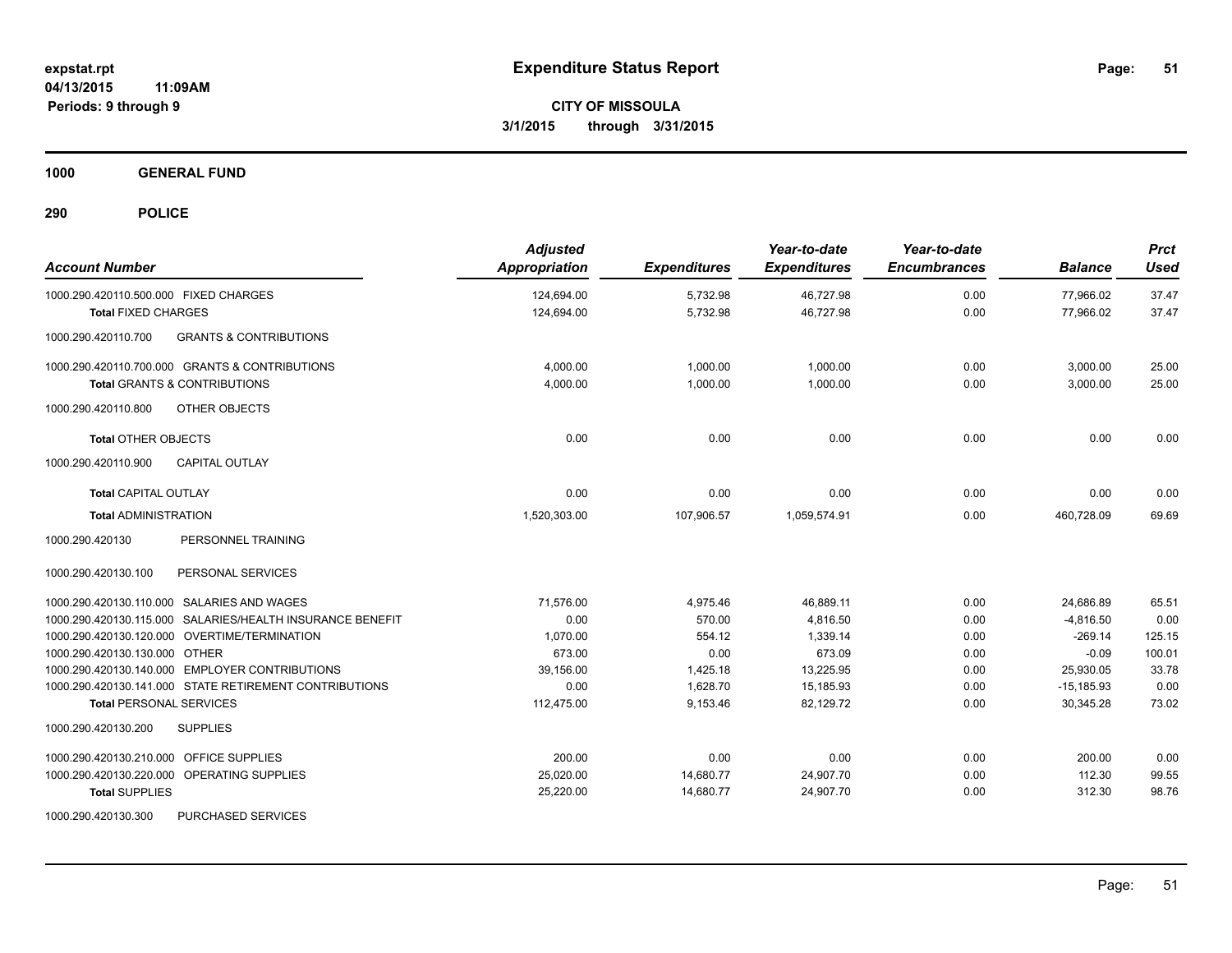**CITY OF MISSOULA 3/1/2015 through 3/31/2015**

**1000 GENERAL FUND**

| <b>Account Number</b>                                         | <b>Adjusted</b><br>Appropriation | <b>Expenditures</b> | Year-to-date<br><b>Expenditures</b> | Year-to-date<br><b>Encumbrances</b> | <b>Balance</b> | <b>Prct</b><br><b>Used</b> |
|---------------------------------------------------------------|----------------------------------|---------------------|-------------------------------------|-------------------------------------|----------------|----------------------------|
| 1000.290.420130.320.000 PRINTING & DUPLICATING                | 350.00                           | 0.00                | 0.00                                | 0.00                                | 350.00         | 0.00                       |
| 1000.290.420130.360.000 REPAIR & MAINTENANCE                  | 100.00                           | 0.00                | 0.00                                | 0.00                                | 100.00         | 0.00                       |
| 1000.290.420130.370.000 TRAVEL                                | 26,000.00                        | 3,775.95            | 16.808.20                           | 0.00                                | 9,191.80       | 64.65                      |
| 1000.290.420130.380.000 TRAINING                              | 31,300.00                        | 0.00                | 21,644.94                           | 0.00                                | 9,655.06       | 69.15                      |
| 1000.290.420130.390.000 OTHER PURCHASED SERVICES              | 25,000.00                        | 0.00                | 0.00                                | 0.00                                | 25,000.00      | 0.00                       |
| 1000.290.420130.390.030 SEXUAL ASSUALT INVESTIGATION TRAINING | 0.00                             | 690.00              | 690.00                              | 0.00                                | $-690.00$      | 0.00                       |
| 1000.290.420130.390.031 MISC TRAINING/TRAVEL EXPENSES         | 0.00                             | 2,442.44            | 6,769.37                            | 0.00                                | $-6,769.37$    | 0.00                       |
| <b>Total PURCHASED SERVICES</b>                               | 82,750.00                        | 6,908.39            | 45,912.51                           | 0.00                                | 36,837.49      | 55.48                      |
| <b>Total PERSONNEL TRAINING</b>                               | 220,445.00                       | 30,742.62           | 152,949.93                          | 0.00                                | 67,495.07      | 69.38                      |
| CRIMINAL INVESTIGATION<br>1000.290.420141                     |                                  |                     |                                     |                                     |                |                            |
| PERSONAL SERVICES<br>1000.290.420141.100                      |                                  |                     |                                     |                                     |                |                            |
| 1000.290.420141.110.000 SALARIES AND WAGES                    | 1,238,112.00                     | 81,541.36           | 816,722.61                          | 0.00                                | 421,389.39     | 65.97                      |
| 1000.290.420141.115.000 SALARIES/HEALTH INSURANCE BENEFIT     | 0.00                             | 7,980.00            | 71,934.00                           | 0.00                                | $-71,934.00$   | 0.00                       |
| 1000.290.420141.120.000 OVERTIME/TERMINATION                  | 46,370.00                        | 2,518.51            | 46,594.40                           | 0.00                                | $-224.40$      | 100.48                     |
| 1000.290.420141.130.000 OTHER                                 | 10,096.00                        | 0.00                | 10,769.44                           | 0.00                                | $-673.44$      | 106.67                     |
| 1000.290.420141.140.000 EMPLOYER CONTRIBUTIONS                | 673,430.00                       | 23,478.40           | 237,294.52                          | 0.00                                | 436,135.48     | 35.24                      |
| 1000.290.420141.141.000 STATE RETIREMENT CONTRIBUTIONS        | 0.00                             | 24.527.77           | 244.512.48                          | 0.00                                | $-244.512.48$  | 0.00                       |
| <b>Total PERSONAL SERVICES</b>                                | 1,968,008.00                     | 140,046.04          | 1,427,827.45                        | 0.00                                | 540,180.55     | 72.55                      |
| 1000.290.420141.200<br><b>SUPPLIES</b>                        |                                  |                     |                                     |                                     |                |                            |
| 1000.290.420141.210.000 OFFICE SUPPLIES                       | 2,500.00                         | 0.00                | 1.597.29                            | 0.00                                | 902.71         | 63.89                      |
| <b>OPERATING SUPPLIES</b><br>1000.290.420141.220.000          | 3,500.00                         | 116.25              | 3,593.14                            | 0.00                                | $-93.14$       | 102.66                     |
| 1000.290.420141.230.000 REPAIR/MAINTENANCE                    | 3.900.00                         | 196.71              | 2,656.04                            | 0.00                                | 1.243.96       | 68.10                      |
| 1000.290.420141.231.000 GASOLINE                              | 7,744.00                         | 982.23              | 7,197.45                            | 0.00                                | 546.55         | 92.94                      |
| <b>Total SUPPLIES</b>                                         | 17,644.00                        | 1,295.19            | 15,043.92                           | 0.00                                | 2,600.08       | 85.26                      |
| PURCHASED SERVICES<br>1000.290.420141.300                     |                                  |                     |                                     |                                     |                |                            |
| 1000.290.420141.310.000 COMMUNICATIONS                        | 200.00                           | 0.00                | 0.00                                | 0.00                                | 200.00         | 0.00                       |
| 1000.290.420141.320.000 PRINTING & DUPLICATING                | 1,300.00                         | 0.00                | 560.20                              | 0.00                                | 739.80         | 43.09                      |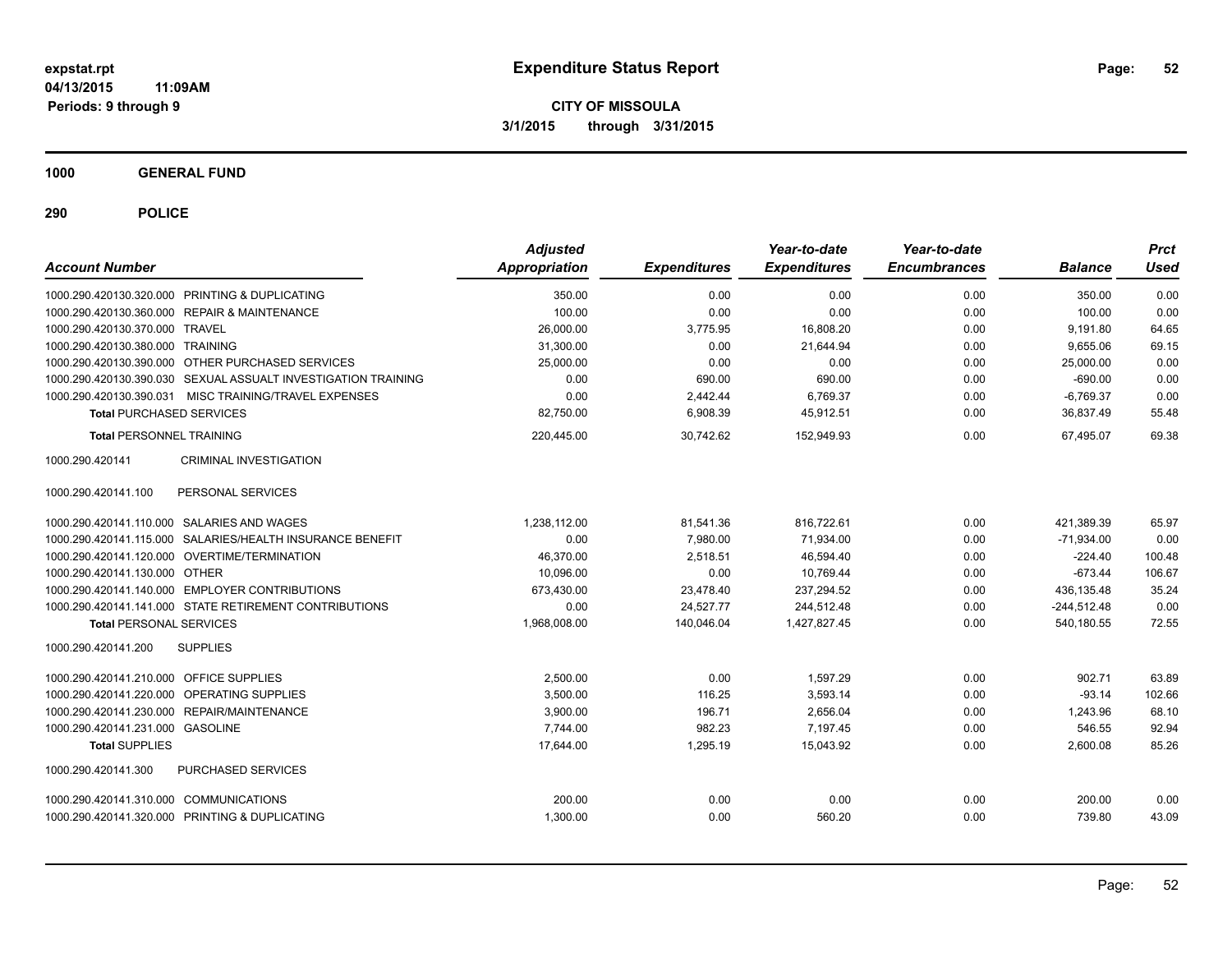**CITY OF MISSOULA 3/1/2015 through 3/31/2015**

**1000 GENERAL FUND**

| <b>Account Number</b>                                     | <b>Adjusted</b><br>Appropriation | <b>Expenditures</b> | Year-to-date<br><b>Expenditures</b> | Year-to-date<br><b>Encumbrances</b> | <b>Balance</b> | <b>Prct</b><br>Used |
|-----------------------------------------------------------|----------------------------------|---------------------|-------------------------------------|-------------------------------------|----------------|---------------------|
| 1000.290.420141.350.000 PROFESSIONAL SERVICES             | 2,500.00                         | 0.00                | 774.06                              | 0.00                                | 1,725.94       | 30.96               |
| 1000.290.420141.360.000 REPAIR & MAINTENANCE              | 1,500.00                         | 0.00                | 1,793.56                            | 0.00                                | $-293.56$      | 119.57              |
| <b>Total PURCHASED SERVICES</b>                           | 5,500.00                         | 0.00                | 3,127.82                            | 0.00                                | 2,372.18       | 56.87               |
| 1000.290.420141.900<br><b>CAPITAL OUTLAY</b>              |                                  |                     |                                     |                                     |                |                     |
| <b>Total CAPITAL OUTLAY</b>                               | 0.00                             | 0.00                | 0.00                                | 0.00                                | 0.00           | 0.00                |
| <b>Total CRIMINAL INVESTIGATION</b>                       | 1,991,152.00                     | 141,341.23          | 1,445,999.19                        | 0.00                                | 545,152.81     | 72.62               |
| 1000.290.420142<br><b>NARCOTICS</b>                       |                                  |                     |                                     |                                     |                |                     |
| PERSONAL SERVICES<br>1000.290.420142.100                  |                                  |                     |                                     |                                     |                |                     |
| 1000.290.420142.110.000 SALARIES AND WAGES                | 156,349.00                       | 15,337.08           | 147,529.49                          | 0.00                                | 8,819.51       | 94.36               |
| 1000.290.420142.115.000 SALARIES/HEALTH INSURANCE BENEFIT | 0.00                             | 1,710.00            | 14,164.50                           | 0.00                                | $-14,164.50$   | 0.00                |
| 1000.290.420142.120.000 OVERTIME/TERMINATION              | 4,637.00                         | 365.01              | 4,313.55                            | 0.00                                | 323.45         | 93.02               |
| 1000.290.420142.130.000 OTHER                             | 2,019.00                         | 0.00                | 2,019.27                            | 0.00                                | $-0.27$        | 100.01              |
| 1000.290.420142.140.000 EMPLOYER CONTRIBUTIONS            | 85,356.00                        | 4,283.84            | 39,818.10                           | 0.00                                | 45,537.90      | 46.65               |
| 1000.290.420142.141.000 STATE RETIREMENT CONTRIBUTIONS    | 0.00                             | 5,006.73            | 47,365.64                           | 0.00                                | $-47,365.64$   | 0.00                |
| <b>Total PERSONAL SERVICES</b>                            | 248,361.00                       | 26,702.66           | 255,210.55                          | 0.00                                | $-6,849.55$    | 102.76              |
| 1000.290.420142.200<br><b>SUPPLIES</b>                    |                                  |                     |                                     |                                     |                |                     |
| 1000.290.420142.210.000 OFFICE SUPPLIES                   | 100.00                           | 0.00                | 0.00                                | 0.00                                | 100.00         | 0.00                |
| 1000.290.420142.220.000 OPERATING SUPPLIES                | 200.00                           | 0.00                | 0.00                                | 0.00                                | 200.00         | 0.00                |
| 1000.290.420142.230.000<br>REPAIR/MAINTENANCE             | 700.00                           | 0.00                | 24.04                               | 0.00                                | 675.96         | 3.43                |
| 1000.290.420142.231.000 GASOLINE                          | 2.674.00                         | 95.19               | 791.47                              | 0.00                                | 1,882.53       | 29.60               |
| <b>Total SUPPLIES</b>                                     | 3,674.00                         | 95.19               | 815.51                              | 0.00                                | 2,858.49       | 22.20               |
| PURCHASED SERVICES<br>1000.290.420142.300                 |                                  |                     |                                     |                                     |                |                     |
| 1000.290.420142.320.000 PRINTING & DUPLICATING            | 100.00                           | 0.00                | 0.00                                | 0.00                                | 100.00         | 0.00                |
| 1000.290.420142.350.000 PROFESSIONAL SERVICES             | 300.00                           | 0.00                | 0.00                                | 0.00                                | 300.00         | 0.00                |
| 1000.290.420142.360.000 REPAIR & MAINTENANCE              | 300.00                           | 0.00                | 0.00                                | 0.00                                | 300.00         | 0.00                |
| <b>Total PURCHASED SERVICES</b>                           | 700.00                           | 0.00                | 0.00                                | 0.00                                | 700.00         | 0.00                |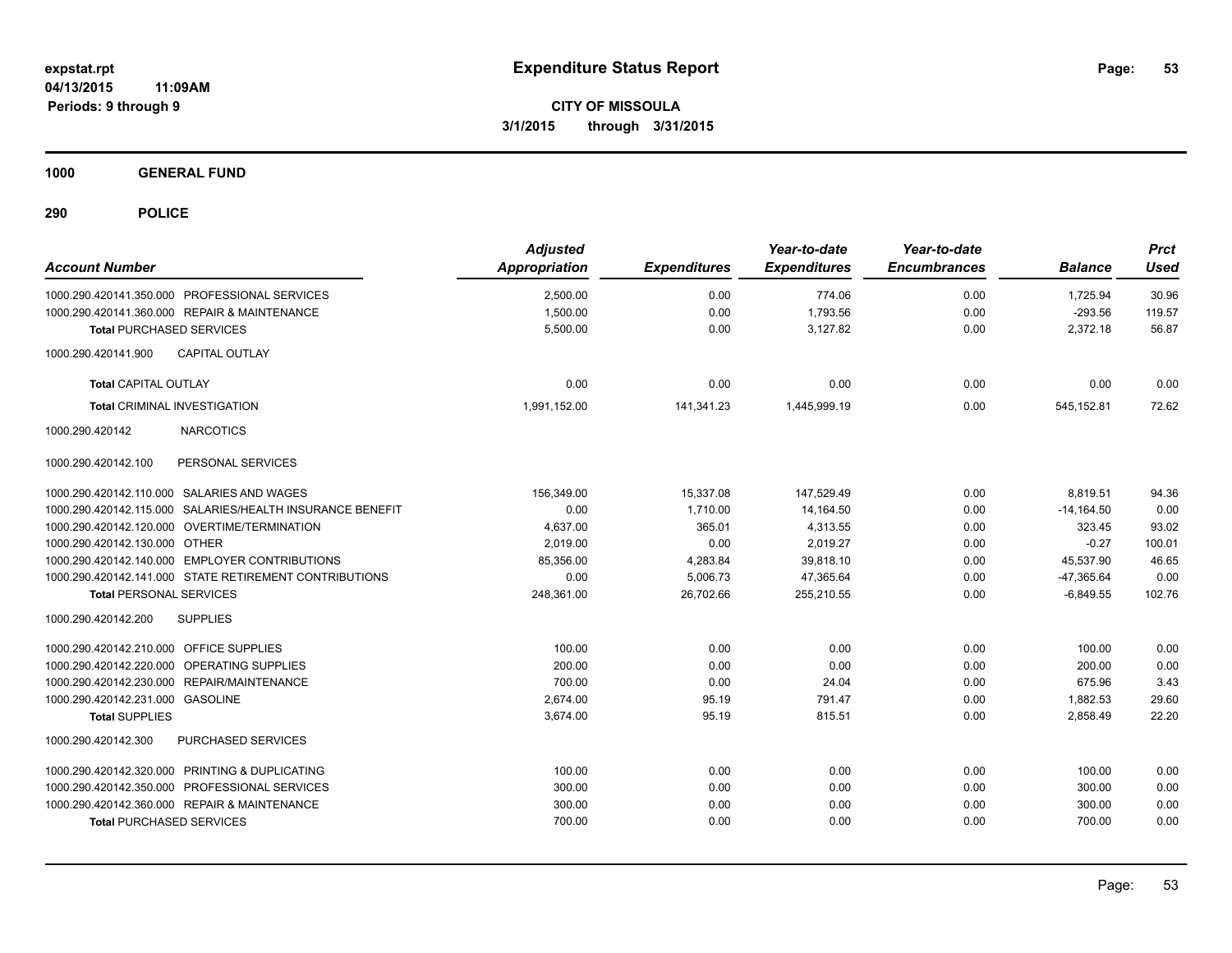**CITY OF MISSOULA 3/1/2015 through 3/31/2015**

**1000 GENERAL FUND**

| <b>Account Number</b>                                     |                                 | <b>Adjusted</b><br><b>Appropriation</b> | <b>Expenditures</b> | Year-to-date<br><b>Expenditures</b> | Year-to-date<br><b>Encumbrances</b> | <b>Balance</b> | <b>Prct</b><br><b>Used</b> |
|-----------------------------------------------------------|---------------------------------|-----------------------------------------|---------------------|-------------------------------------|-------------------------------------|----------------|----------------------------|
| <b>Total NARCOTICS</b>                                    |                                 | 252,735.00                              | 26,797.85           | 256,026.06                          | 0.00                                | $-3,291.06$    | 101.30                     |
| 1000.290.420150                                           | <b>TRAFFIC POLICING-UNIFORM</b> |                                         |                     |                                     |                                     |                |                            |
| 1000.290.420150.100<br>PERSONAL SERVICES                  |                                 |                                         |                     |                                     |                                     |                |                            |
| 1000.290.420150.110.000 SALARIES AND WAGES                |                                 | 4,212,079.00                            | 300,262.48          | 2,770,932.86                        | 0.00                                | 1.441.146.14   | 65.79                      |
| 1000.290.420150.115.000 SALARIES/HEALTH INSURANCE BENEFIT |                                 | 0.00                                    | 35,340.00           | 294,604.50                          | 0.00                                | $-294,604.50$  | 0.00                       |
| 1000.290.420150.120.000 OVERTIME/TERMINATION              |                                 | 154,166.00                              | 13,717.17           | 128,762.44                          | 0.00                                | 25,403.56      | 83.52                      |
| 1000.290.420150.122.000 COURT OVERTIME                    |                                 | 0.00                                    | 1,232.74            | 9,916.03                            | 0.00                                | $-9.916.03$    | 0.00                       |
| 1000.290.420150.130.000 OTHER                             |                                 | 44,424.00                               | 0.00                | 39,430.18                           | 0.00                                | 4,993.82       | 88.76                      |
| 1000.290.420150.140.000 EMPLOYER CONTRIBUTIONS            |                                 | 2,421,411.00                            | 86,623.12           | 797,378.72                          | 0.00                                | 1,624,032.28   | 32.93                      |
| 1000.290.420150.141.000 STATE RETIREMENT CONTRIBUTIONS    |                                 | 0.00                                    | 98,566.45           | 899.737.40                          | 0.00                                | -899,737.40    | 0.00                       |
| <b>Total PERSONAL SERVICES</b>                            |                                 | 6,832,080.00                            | 535.741.96          | 4.940.762.13                        | 0.00                                | 1,891,317.87   | 72.32                      |
| 1000.290.420150.200<br><b>SUPPLIES</b>                    |                                 |                                         |                     |                                     |                                     |                |                            |
| 1000.290.420150.210.000 OFFICE SUPPLIES                   |                                 | 1,444.00                                | 160.30              | 1.271.64                            | 0.00                                | 172.36         | 88.06                      |
| 1000.290.420150.220.000                                   | OPERATING SUPPLIES              | 9,384.00                                | 546.38              | 5.797.04                            | 0.00                                | 3.586.96       | 61.78                      |
| 1000.290.420150.230.000                                   | <b>REPAIR/MAINTENANCE</b>       | 34,284.00                               | 4,652.34            | 26,159.53                           | 0.00                                | 8,124.47       | 76.30                      |
| 1000.290.420150.231.000 GASOLINE                          |                                 | 141,236.00                              | 16,391.50           | 91,748.27                           | 0.00                                | 49,487.73      | 64.96                      |
| <b>Total SUPPLIES</b>                                     |                                 | 186,348.00                              | 21,750.52           | 124,976.48                          | 0.00                                | 61,371.52      | 67.07                      |
| 1000.290.420150.300                                       | <b>PURCHASED SERVICES</b>       |                                         |                     |                                     |                                     |                |                            |
| 1000.290.420150.320.000 PRINTING & DUPLICATING            |                                 | 5,669.00                                | 0.00                | 1,254.96                            | 0.00                                | 4,414.04       | 22.14                      |
| 1000.290.420150.350.000 PROFESSIONAL SERVICES             |                                 | 4,425.00                                | 0.00                | 1.461.99                            | 0.00                                | 2,963.01       | 33.04                      |
| 1000.290.420150.360.000 REPAIR & MAINTENANCE              |                                 | 13,630.00                               | 2,404.57            | 6,676.57                            | 0.00                                | 6,953.43       | 48.98                      |
| <b>Total PURCHASED SERVICES</b>                           |                                 | 23,724.00                               | 2,404.57            | 9,393.52                            | 0.00                                | 14,330.48      | 39.60                      |
| 1000.290.420150.900<br><b>CAPITAL OUTLAY</b>              |                                 |                                         |                     |                                     |                                     |                |                            |
| <b>Total CAPITAL OUTLAY</b>                               |                                 | 0.00                                    | 0.00                | 0.00                                | 0.00                                | 0.00           | 0.00                       |
| <b>Total TRAFFIC POLICING-UNIFORM</b>                     |                                 | 7,042,152.00                            | 559,897.05          | 5,075,132.13                        | 0.00                                | 1,967,019.87   | 72.07                      |
| 1000.290.420151                                           | <b>ACCIDENT INVESTIGATION</b>   |                                         |                     |                                     |                                     |                |                            |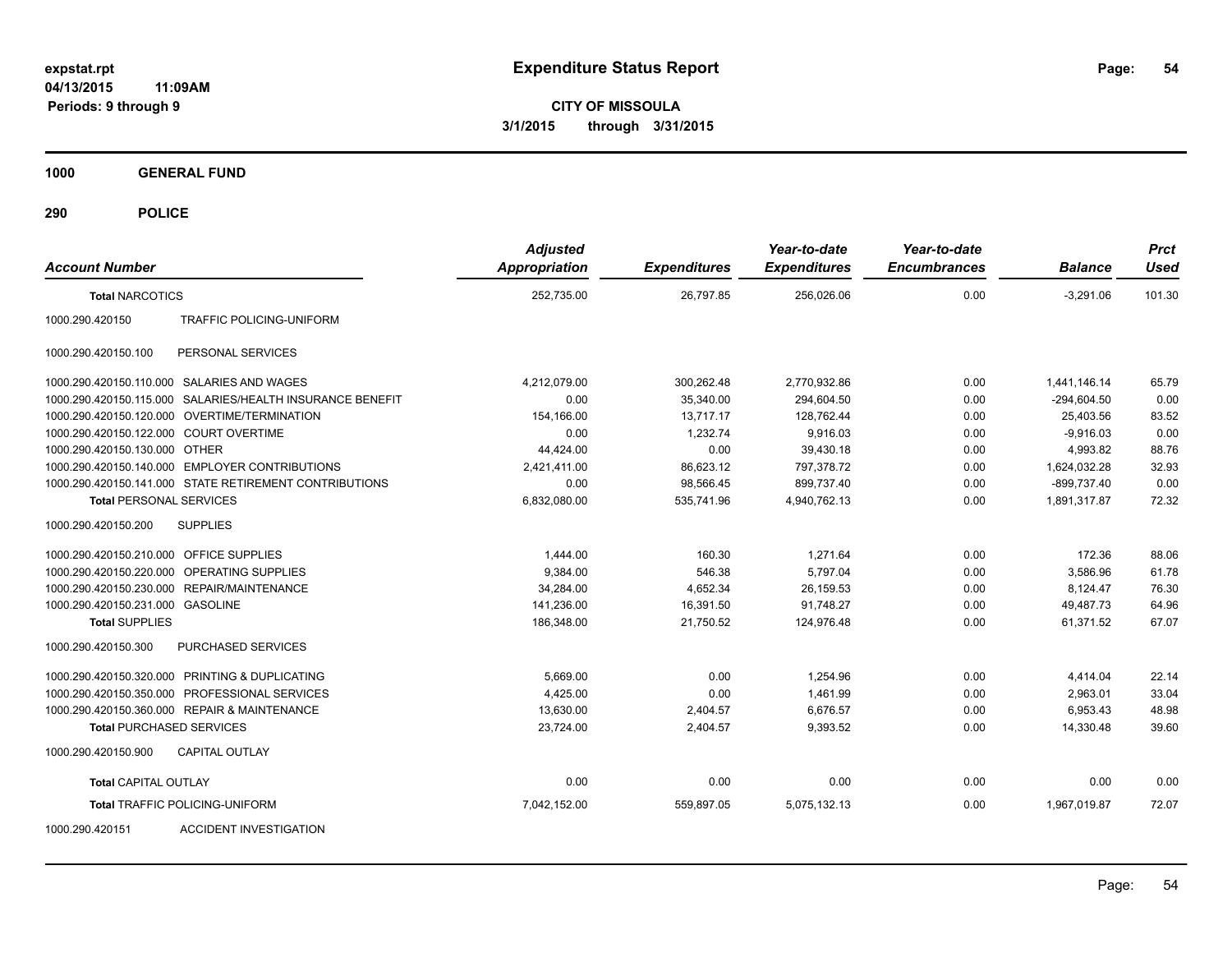**CITY OF MISSOULA 3/1/2015 through 3/31/2015**

**1000 GENERAL FUND**

**290 POLICE**

|                                         |                                                           | <b>Adjusted</b>      |                     | Year-to-date        | Year-to-date        |                | <b>Prct</b> |
|-----------------------------------------|-----------------------------------------------------------|----------------------|---------------------|---------------------|---------------------|----------------|-------------|
| <b>Account Number</b>                   |                                                           | <b>Appropriation</b> | <b>Expenditures</b> | <b>Expenditures</b> | <b>Encumbrances</b> | <b>Balance</b> | <b>Used</b> |
| 1000.290.420151.100                     | PERSONAL SERVICES                                         |                      |                     |                     |                     |                |             |
|                                         | 1000.290.420151.110.000 SALARIES AND WAGES                | 484,216.00           | 36,574.46           | 371,543.33          | 0.00                | 112,672.67     | 76.73       |
|                                         | 1000.290.420151.115.000 SALARIES/HEALTH INSURANCE BENEFIT | 0.00                 | 3,420.00            | 28,899.00           | 0.00                | $-28,899.00$   | 0.00        |
|                                         | 1000.290.420151.120.000 OVERTIME/TERMINATION              | 13.376.00            | 1.099.65            | 17.068.55           | 0.00                | $-3.692.55$    | 127.61      |
| 1000.290.420151.130.000 OTHER           |                                                           | 3.365.00             | 0.00                | 4.038.54            | 0.00                | $-673.54$      | 120.02      |
|                                         | 1000.290.420151.140.000 EMPLOYER CONTRIBUTIONS            | 256,313.00           | 11,508.13           | 115,455.53          | 0.00                | 140,857.47     | 45.04       |
|                                         | 1000.290.420151.141.000 STATE RETIREMENT CONTRIBUTIONS    | 0.00                 | 11.746.37           | 118,294.20          | 0.00                | $-118.294.20$  | 0.00        |
| <b>Total PERSONAL SERVICES</b>          |                                                           | 757,270.00           | 64,348.61           | 655,299.15          | 0.00                | 101,970.85     | 86.53       |
| 1000.290.420151.200                     | <b>SUPPLIES</b>                                           |                      |                     |                     |                     |                |             |
| 1000.290.420151.210.000 OFFICE SUPPLIES |                                                           | 200.00               | 28.98               | 32.90               | 0.00                | 167.10         | 16.45       |
|                                         | 1000.290.420151.220.000 OPERATING SUPPLIES                | 2,966.00             | 199.97              | 2,548.34            | 0.00                | 417.66         | 85.92       |
|                                         | 1000.290.420151.230.000 REPAIR/MAINTENANCE                | 4,151.00             | 136.69              | 3,678.11            | 0.00                | 472.89         | 88.61       |
| 1000.290.420151.231.000 GASOLINE        |                                                           | 13,423.00            | 919.59              | 8,649.01            | 0.00                | 4,773.99       | 64.43       |
| <b>Total SUPPLIES</b>                   |                                                           | 20,740.00            | 1,285.23            | 14,908.36           | 0.00                | 5,831.64       | 71.88       |
| 1000.290.420151.300                     | <b>PURCHASED SERVICES</b>                                 |                      |                     |                     |                     |                |             |
|                                         | 1000.290.420151.320.000 PRINTING & DUPLICATING            | 207.00               | 0.00                | 22.38               | 0.00                | 184.62         | 10.81       |
|                                         | 1000.290.420151.350.000 PROFESSIONAL SERVICES             | 300.00               | 0.00                | 0.00                | 0.00                | 300.00         | 0.00        |
|                                         | 1000.290.420151.360.000 REPAIR & MAINTENANCE              | 5,615.00             | 2,151.08            | 4,531.73            | 0.00                | 1.083.27       | 80.71       |
| <b>Total PURCHASED SERVICES</b>         |                                                           | 6,122.00             | 2,151.08            | 4,554.11            | 0.00                | 1,567.89       | 74.39       |
| 1000.290.420151.900                     | <b>CAPITAL OUTLAY</b>                                     |                      |                     |                     |                     |                |             |
| <b>Total CAPITAL OUTLAY</b>             |                                                           | 0.00                 | 0.00                | 0.00                | 0.00                | 0.00           | 0.00        |
| <b>Total ACCIDENT INVESTIGATION</b>     |                                                           | 784,132.00           | 67,784.92           | 674,761.62          | 0.00                | 109,370.38     | 86.05       |
| 1000.290.420152                         | <b>PLANS UNIT</b>                                         |                      |                     |                     |                     |                |             |

1000.290.420152.100 PERSONAL SERVICES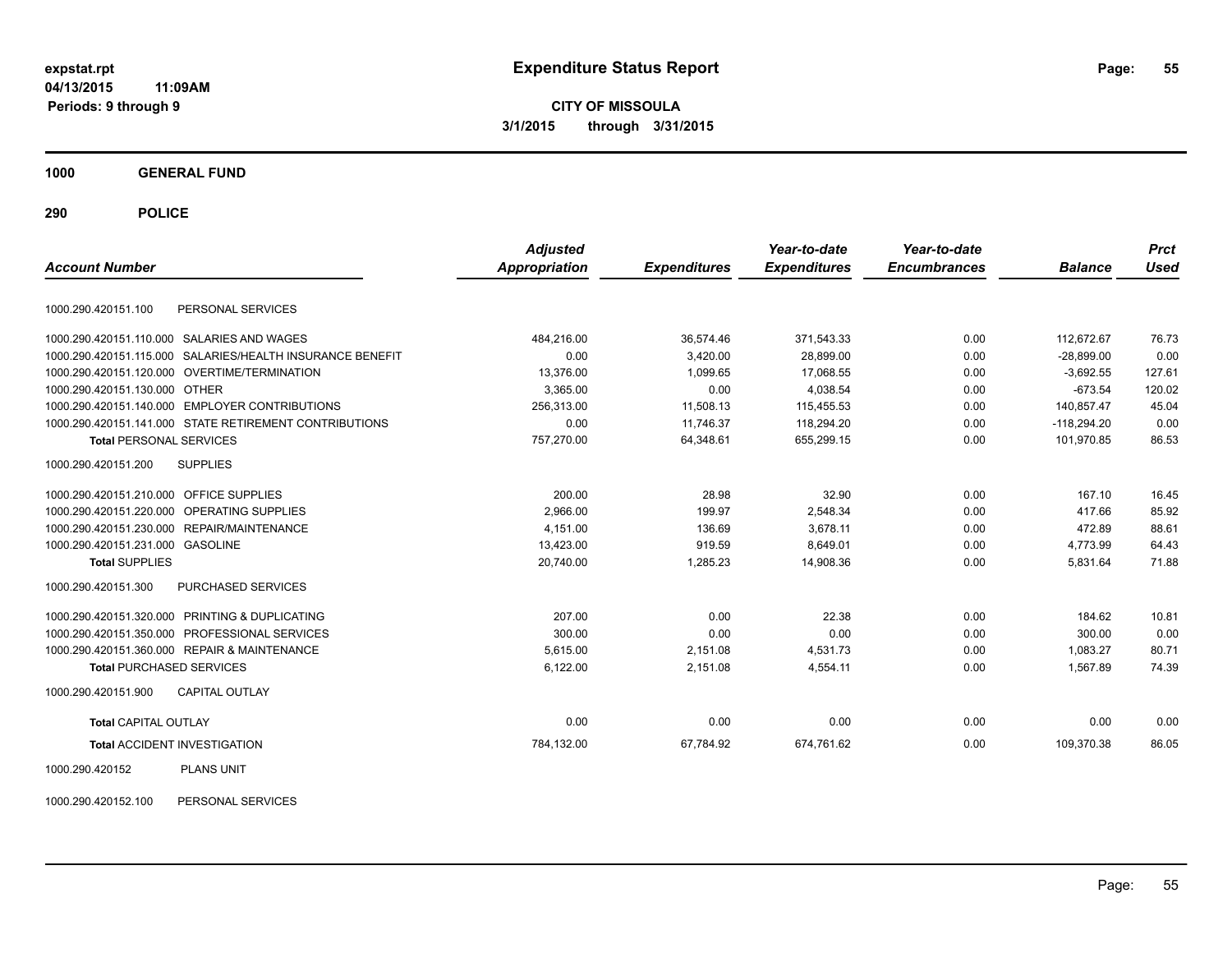**CITY OF MISSOULA 3/1/2015 through 3/31/2015**

**1000 GENERAL FUND**

| <b>Account Number</b>                                     | <b>Adjusted</b><br><b>Appropriation</b> | <b>Expenditures</b> | Year-to-date<br><b>Expenditures</b> | Year-to-date<br><b>Encumbrances</b> | <b>Balance</b> | <b>Prct</b><br><b>Used</b> |
|-----------------------------------------------------------|-----------------------------------------|---------------------|-------------------------------------|-------------------------------------|----------------|----------------------------|
| 1000.290.420152.110.000 SALARIES AND WAGES                | 167.190.00                              | 16.978.16           | 161,934.08                          | 0.00                                | 5.255.92       | 96.86                      |
| 1000.290.420152.115.000 SALARIES/HEALTH INSURANCE BENEFIT | 0.00                                    | 1,710.00            | 14,706.00                           | 0.00                                | $-14,706.00$   | 0.00                       |
| 1000.290.420152.120.000 OVERTIME/TERMINATION              | 2,675.00                                | 511.01              | 4,294.03                            | 0.00                                | $-1,619.03$    | 160.52                     |
| 1000.290.420152.130.000 OTHER                             | 2.019.00                                | 0.00                | 2,019.27                            | 0.00                                | $-0.27$        | 100.01                     |
| 1000.290.420152.140.000 EMPLOYER CONTRIBUTIONS            | 90.718.00                               | 4,582.30            | 44,033.91                           | 0.00                                | 46.684.09      | 48.54                      |
| 1000.290.420152.141.000 STATE RETIREMENT CONTRIBUTIONS    | 0.00                                    | 5,488.71            | 51,870.06                           | 0.00                                | $-51,870.06$   | 0.00                       |
| <b>Total PERSONAL SERVICES</b>                            | 262,602.00                              | 29,270.18           | 278,857.35                          | 0.00                                | $-16,255.35$   | 106.19                     |
| 1000.290.420152.200<br><b>SUPPLIES</b>                    |                                         |                     |                                     |                                     |                |                            |
| 1000.290.420152.210.000 OFFICE SUPPLIES                   | 200.00                                  | 0.00                | 0.00                                | 0.00                                | 200.00         | 0.00                       |
| 1000.290.420152.220.000 OPERATING SUPPLIES                | 2.000.00                                | 0.00                | 169.95                              | 0.00                                | 1,830.05       | 8.50                       |
| <b>Total SUPPLIES</b>                                     | 2,200.00                                | 0.00                | 169.95                              | 0.00                                | 2,030.05       | 7.73                       |
| 1000.290.420152.300<br>PURCHASED SERVICES                 |                                         |                     |                                     |                                     |                |                            |
| 1000.290.420152.320.000 PRINTING & DUPLICATING            | 200.00                                  | 0.00                | 0.00                                | 0.00                                | 200.00         | 0.00                       |
| 1000.290.420152.350.000 PROFESSIONAL SERVICES             | 150.00                                  | 0.00                | 0.00                                | 0.00                                | 150.00         | 0.00                       |
| 1000.290.420152.360.000 REPAIR & MAINTENANCE              | 500.00                                  | 0.00                | 0.00                                | 0.00                                | 500.00         | 0.00                       |
| <b>Total PURCHASED SERVICES</b>                           | 850.00                                  | 0.00                | 0.00                                | 0.00                                | 850.00         | 0.00                       |
| <b>Total PLANS UNIT</b>                                   | 265,652.00                              | 29,270.18           | 279,027.30                          | 0.00                                | $-13,375.30$   | 105.03                     |
| <b>COMMUNITY RESOURCE</b><br>1000.290.420153              |                                         |                     |                                     |                                     |                |                            |
| PERSONAL SERVICES<br>1000.290.420153.100                  |                                         |                     |                                     |                                     |                |                            |
| 1000.290.420153.110.000 CRO/SALARIES AND WAGES            | 670,485.00                              | 36,964.64           | 392,762.83                          | 0.00                                | 277,722.17     | 58.58                      |
| 1000.290.420153.115.000 SALARIES/HEALTH INSURANCE BENEFIT | 0.00                                    | 3,420.00            | 30,352.50                           | 0.00                                | $-30,352.50$   | 0.00                       |
| 1000.290.420153.120.000 OVERTIME/TERMINATION              | 3.567.00                                | 924.06              | 4.371.12                            | 0.00                                | $-804.12$      | 122.54                     |
| 1000.290.420153.130.000 OTHER                             | 3.365.00                                | 0.00                | 4.711.63                            | 0.00                                | $-1,346.63$    | 140.02                     |
| 1000.290.420153.140.000 EMPLOYER CONTRIBUTIONS            | 359,368.00                              | 11,527.37           | 114,149.28                          | 0.00                                | 245,218.72     | 31.76                      |
| 1000.290.420153.141.000 STATE RETIREMENT CONTRIBUTIONS    | 0.00                                    | 11,860.97           | 123,542.69                          | 0.00                                | $-123,542.69$  | 0.00                       |
| <b>Total PERSONAL SERVICES</b>                            | 1,036,785.00                            | 64,697.04           | 669,890.05                          | 0.00                                | 366,894.95     | 64.61                      |
| <b>SUPPLIES</b><br>1000.290.420153.200                    |                                         |                     |                                     |                                     |                |                            |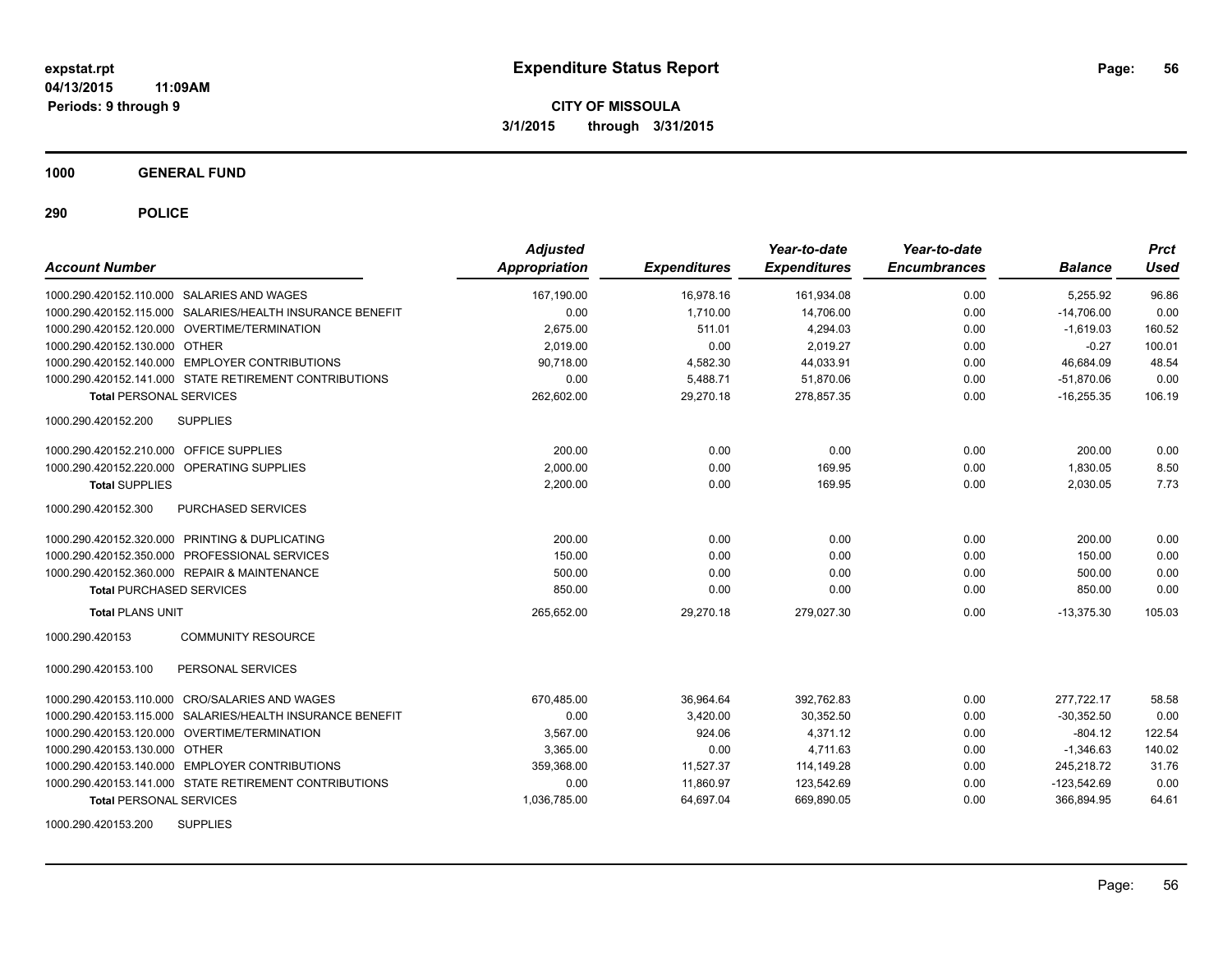**CITY OF MISSOULA 3/1/2015 through 3/31/2015**

**1000 GENERAL FUND**

| <b>Account Number</b>                   |                                                | <b>Adjusted</b><br><b>Appropriation</b> | <b>Expenditures</b> | Year-to-date<br><b>Expenditures</b> | Year-to-date<br><b>Encumbrances</b> | <b>Balance</b> | <b>Prct</b><br><b>Used</b> |
|-----------------------------------------|------------------------------------------------|-----------------------------------------|---------------------|-------------------------------------|-------------------------------------|----------------|----------------------------|
| 1000.290.420153.210.000 OFFICE SUPPLIES |                                                | 1,340.00                                | 0.00                | 0.00                                | 0.00                                | 1,340.00       | 0.00                       |
|                                         | 1000.290.420153.220.000 OPERATING SUPPLIES     | 3,500.00                                | 0.00                | 2,946.24                            | 0.00                                | 553.76         | 84.18                      |
|                                         | 1000.290.420153.230.000 REPAIR/MAINTENANCE     | 1,100.00                                | 0.00                | 103.00                              | 0.00                                | 997.00         | 9.36                       |
| 1000.290.420153.231.000 GASOLINE        |                                                | 3,561.00                                | 64.78               | 1,131.88                            | 0.00                                | 2,429.12       | 31.79                      |
| <b>Total SUPPLIES</b>                   |                                                | 9,501.00                                | 64.78               | 4,181.12                            | 0.00                                | 5,319.88       | 44.01                      |
| 1000.290.420153.300                     | PURCHASED SERVICES                             |                                         |                     |                                     |                                     |                |                            |
|                                         | 1000.290.420153.320.000 PRINTING & DUPLICATING | 580.00                                  | 0.00                | 0.00                                | 0.00                                | 580.00         | 0.00                       |
|                                         | 1000.290.420153.360.000 REPAIR & MAINTENANCE   | 500.00                                  | 0.00                | 225.00                              | 0.00                                | 275.00         | 45.00                      |
| <b>Total PURCHASED SERVICES</b>         |                                                | 1,080.00                                | 0.00                | 225.00                              | 0.00                                | 855.00         | 20.83                      |
| 1000.290.420153.900                     | <b>CAPITAL OUTLAY</b>                          |                                         |                     |                                     |                                     |                |                            |
| <b>Total CAPITAL OUTLAY</b>             |                                                | 0.00                                    | 0.00                | 0.00                                | 0.00                                | 0.00           | 0.00                       |
| <b>Total COMMUNITY RESOURCE</b>         |                                                | 1,047,366.00                            | 64,761.82           | 674,296.17                          | 0.00                                | 373,069.83     | 64.38                      |
| 1000.290.420154                         | ABANDONED VEHICLE PROGRAM                      |                                         |                     |                                     |                                     |                |                            |
| 1000.290.420154.100                     | PERSONAL SERVICES                              |                                         |                     |                                     |                                     |                |                            |
|                                         | 1000.290.420154.110.000 SALARIES AND WAGES     | 36,885.00                               | 2,827.34            | 26,692.66                           | 0.00                                | 10,192.34      | 72.37                      |
|                                         | 1000.290.420154.120.000 OVERTIME/TERMINATION   | 892.00                                  | 0.00                | 170.60                              | 0.00                                | 721.40         | 19.13                      |
|                                         | 1000.290.420154.140.000 EMPLOYER CONTRIBUTIONS | 15,844.00                               | 1,263.86            | 12,318.82                           | 0.00                                | 3,525.18       | 77.75                      |
| <b>Total PERSONAL SERVICES</b>          |                                                | 53,621.00                               | 4,091.20            | 39,182.08                           | 0.00                                | 14,438.92      | 73.07                      |
| 1000.290.420154.200                     | <b>SUPPLIES</b>                                |                                         |                     |                                     |                                     |                |                            |
| 1000.290.420154.210.000 OFFICE SUPPLIES |                                                | 240.00                                  | 7.87                | 15.81                               | 0.00                                | 224.19         | 6.59                       |
| 1000.290.420154.220.000                 | OPERATING SUPPLIES                             | 400.00                                  | 0.00                | 506.46                              | 0.00                                | $-106.46$      | 126.62                     |
| <b>Total SUPPLIES</b>                   |                                                | 640.00                                  | 7.87                | 522.27                              | 0.00                                | 117.73         | 81.60                      |
| 1000.290.420154.300                     | PURCHASED SERVICES                             |                                         |                     |                                     |                                     |                |                            |
| 1000.290.420154.310.000 COMMUNICATIONS  |                                                | 2.484.00                                | 122.23              | 549.91                              | 0.00                                | 1,934.09       | 22.14                      |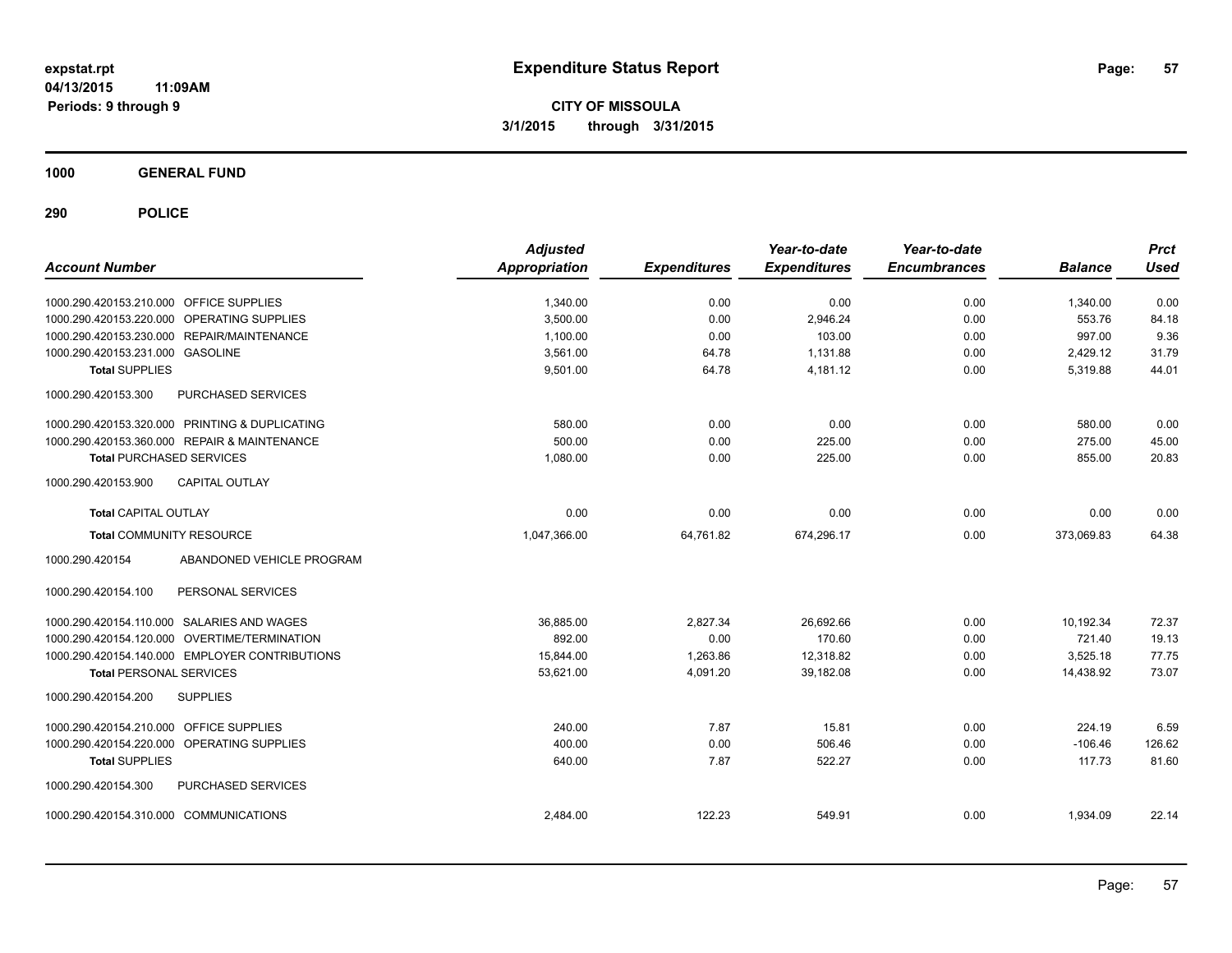**CITY OF MISSOULA 3/1/2015 through 3/31/2015**

**1000 GENERAL FUND**

**290 POLICE**

| <b>Account Number</b>                                     |                       | <b>Adjusted</b><br>Appropriation | <b>Expenditures</b> | Year-to-date<br><b>Expenditures</b> | Year-to-date<br><b>Encumbrances</b> | <b>Balance</b> | <b>Prct</b><br><b>Used</b> |
|-----------------------------------------------------------|-----------------------|----------------------------------|---------------------|-------------------------------------|-------------------------------------|----------------|----------------------------|
| 1000.290.420154.320.000 PRINTING & DUPLICATING            |                       | 768.00                           | 122.33              | 122.33                              | 0.00                                | 645.67         | 15.93                      |
| 1000.290.420154.330.000 PUBLICITY, SUBSCRIPTIONS & DUES   |                       | 2,400.00                         | 0.00                | 162.00                              | 0.00                                | 2,238.00       | 6.75                       |
| 1000.290.420154.350.000 PROFESSIONAL SERVICES             |                       | 12,429.00                        | 58.75               | 173.08                              | 0.00                                | 12,255.92      | 1.39                       |
| 1000.290.420154.350.011 PROFESSIONAL SERVICES             |                       | 0.00                             | 550.00              | 1,845.00                            | 0.00                                | $-1,845.00$    | 0.00                       |
| 1000.290.420154.350.012 PROFESSIONAL SERVICES             |                       | 0.00                             | 800.00              | 3,600.00                            | 0.00                                | $-3,600.00$    | 0.00                       |
| <b>Total PURCHASED SERVICES</b>                           |                       | 18,081.00                        | 1,653.31            | 6,452.32                            | 0.00                                | 11,628.68      | 35.69                      |
| <b>Total ABANDONED VEHICLE PROGRAM</b>                    |                       | 72,342.00                        | 5,752.38            | 46,156.67                           | 0.00                                | 26,185.33      | 63.80                      |
| 1000.290.420160                                           | <b>COMMUNICATIONS</b> |                                  |                     |                                     |                                     |                |                            |
| 1000.290.420160.100                                       | PERSONAL SERVICES     |                                  |                     |                                     |                                     |                |                            |
| 1000.290.420160.110.000 SALARIES AND WAGES                |                       | 223.110.00                       | 17.385.42           | 152.963.06                          | 0.00                                | 70.146.94      | 68.56                      |
| 1000.290.420160.115.000 SALARIES/HEALTH INSURANCE BENEFIT |                       | 0.00                             | 0.00                | $-256.50$                           | 0.00                                | 256.50         | 0.00                       |
| 1000.290.420160.120.000 OVERTIME/TERMINATION              |                       | 8,917.00                         | 90.19               | 5,414.65                            | 0.00                                | 3,502.35       | 60.72                      |
| 1000.290.420160.140.000 EMPLOYER CONTRIBUTIONS            |                       | 86,520.00                        | 6,747.60            | 58,269.49                           | 0.00                                | 28,250.51      | 67.35                      |
| <b>Total PERSONAL SERVICES</b>                            |                       | 318,547.00                       | 24,223.21           | 216,390.70                          | 0.00                                | 102,156.30     | 67.93                      |
| <b>SUPPLIES</b><br>1000.290.420160.200                    |                       |                                  |                     |                                     |                                     |                |                            |
| 1000.290.420160.210.000 OFFICE SUPPLIES                   |                       | 400.00                           | 0.00                | 302.04                              | 0.00                                | 97.96          | 75.51                      |
| 1000.290.420160.220.000 OPERATING SUPPLIES                |                       | 800.00                           | 37.70               | 305.38                              | 0.00                                | 494.62         | 38.17                      |
| <b>Total SUPPLIES</b>                                     |                       | 1,200.00                         | 37.70               | 607.42                              | 0.00                                | 592.58         | 50.62                      |
| 1000.290.420160.300                                       | PURCHASED SERVICES    |                                  |                     |                                     |                                     |                |                            |
| 1000.290.420160.310.000 COMMUNICATIONS                    |                       | 6.700.00                         | 0.00                | 6.773.49                            | 0.00                                | $-73.49$       | 101.10                     |
| 1000.290.420160.320.000 PRINTING & DUPLICATING            |                       | 150.00                           | 0.00                | 102.38                              | 0.00                                | 47.62          | 68.25                      |
| <b>Total PURCHASED SERVICES</b>                           |                       | 6,850.00                         | 0.00                | 6,875.87                            | 0.00                                | $-25.87$       | 100.38                     |
| <b>Total COMMUNICATIONS</b>                               |                       | 326,597.00                       | 24,260.91           | 223,873.99                          | 0.00                                | 102,723.01     | 68.55                      |
| 1000.290.420170<br><b>RECORDS</b>                         |                       |                                  |                     |                                     |                                     |                |                            |

1000.290.420170.100 PERSONAL SERVICES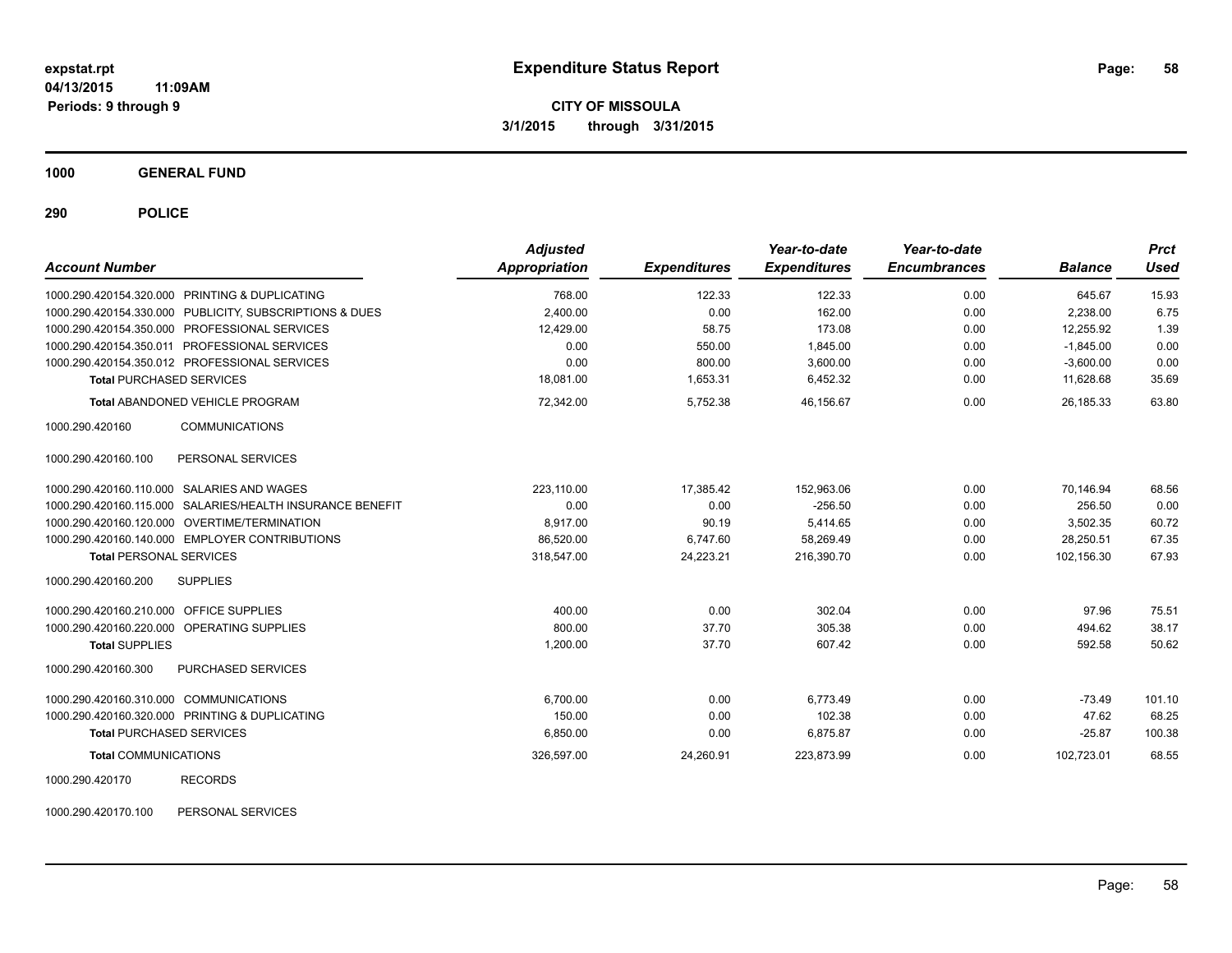**CITY OF MISSOULA 3/1/2015 through 3/31/2015**

**1000 GENERAL FUND**

| <b>Account Number</b>                          | <b>Adjusted</b><br>Appropriation | <b>Expenditures</b> | Year-to-date<br><b>Expenditures</b> | Year-to-date<br><b>Encumbrances</b> | <b>Balance</b> | <b>Prct</b><br><b>Used</b> |
|------------------------------------------------|----------------------------------|---------------------|-------------------------------------|-------------------------------------|----------------|----------------------------|
| 1000.290.420170.110.000 SALARIES AND WAGES     | 165.924.00                       | 10,003.88           | 95,836.09                           | 0.00                                | 70.087.91      | 57.76                      |
| 1000.290.420170.120.000 OVERTIME/TERMINATION   | 713.00                           | 265.01              | 1,124.24                            | 0.00                                | $-411.24$      | 157.68                     |
| 1000.290.420170.140.000 EMPLOYER CONTRIBUTIONS | 66,367.00                        | 4,862.26            | 47,349.30                           | 0.00                                | 19,017.70      | 71.34                      |
| <b>Total PERSONAL SERVICES</b>                 | 233,004.00                       | 15,131.15           | 144,309.63                          | 0.00                                | 88,694.37      | 61.93                      |
| <b>SUPPLIES</b><br>1000.290.420170.200         |                                  |                     |                                     |                                     |                |                            |
| 1000.290.420170.210.000 OFFICE SUPPLIES        | 800.00                           | 0.00                | 175.54                              | 0.00                                | 624.46         | 21.94                      |
| 1000.290.420170.220.000 OPERATING SUPPLIES     | 850.00                           | $-299.95$           | $-238.18$                           | 0.00                                | 1,088.18       | 28.02                      |
| <b>Total SUPPLIES</b>                          | 1,650.00                         | $-299.95$           | $-62.64$                            | 0.00                                | 1,712.64       | 0.00                       |
| 1000.290.420170.300<br>PURCHASED SERVICES      |                                  |                     |                                     |                                     |                |                            |
| <b>Total PURCHASED SERVICES</b>                | 0.00                             | 0.00                | 0.00                                | 0.00                                | 0.00           | 0.00                       |
| <b>FIXED CHARGES</b><br>1000.290.420170.500    |                                  |                     |                                     |                                     |                |                            |
| <b>Total FIXED CHARGES</b>                     | 0.00                             | 0.00                | 0.00                                | 0.00                                | 0.00           | 0.00                       |
| 1000.290.420170.900<br>CAPITAL OUTLAY          |                                  |                     |                                     |                                     |                |                            |
| <b>Total CAPITAL OUTLAY</b>                    | 0.00                             | 0.00                | 0.00                                | 0.00                                | 0.00           | 0.00                       |
| <b>Total RECORDS</b>                           | 234,654.00                       | 14,831.20           | 144,246.99                          | 0.00                                | 90,407.01      | 61.47                      |
| <b>EVIDENCE</b><br>1000.290.420182             |                                  |                     |                                     |                                     |                |                            |
| 1000.290.420182.100<br>PERSONAL SERVICES       |                                  |                     |                                     |                                     |                |                            |
| 1000.290.420182.110.000 SALARIES AND WAGES     | 71,541.00                        | 5,484.28            | 51,791.59                           | 0.00                                | 19,749.41      | 72.39                      |
| 1000.290.420182.120.000 OVERTIME/TERMINATION   | 2,229.00                         | 22.52               | 1,566.52                            | 0.00                                | 662.48         | 70.28                      |
| 1000.290.420182.140.000 EMPLOYER CONTRIBUTIONS | 31,334.00                        | 2,495.05            | 24,513.30                           | 0.00                                | 6,820.70       | 78.23                      |
| <b>Total PERSONAL SERVICES</b>                 | 105,104.00                       | 8,001.85            | 77,871.41                           | 0.00                                | 27,232.59      | 74.09                      |
| 1000.290.420182.200<br><b>SUPPLIES</b>         |                                  |                     |                                     |                                     |                |                            |
| 1000.290.420182.210.000 OFFICE SUPPLIES        | 800.00                           | 0.00                | 476.63                              | 0.00                                | 323.37         | 59.58                      |
| 1000.290.420182.220.000 OPERATING SUPPLIES     | 5,800.00                         | 304.87              | 5,536.70                            | 0.00                                | 263.30         | 95.46                      |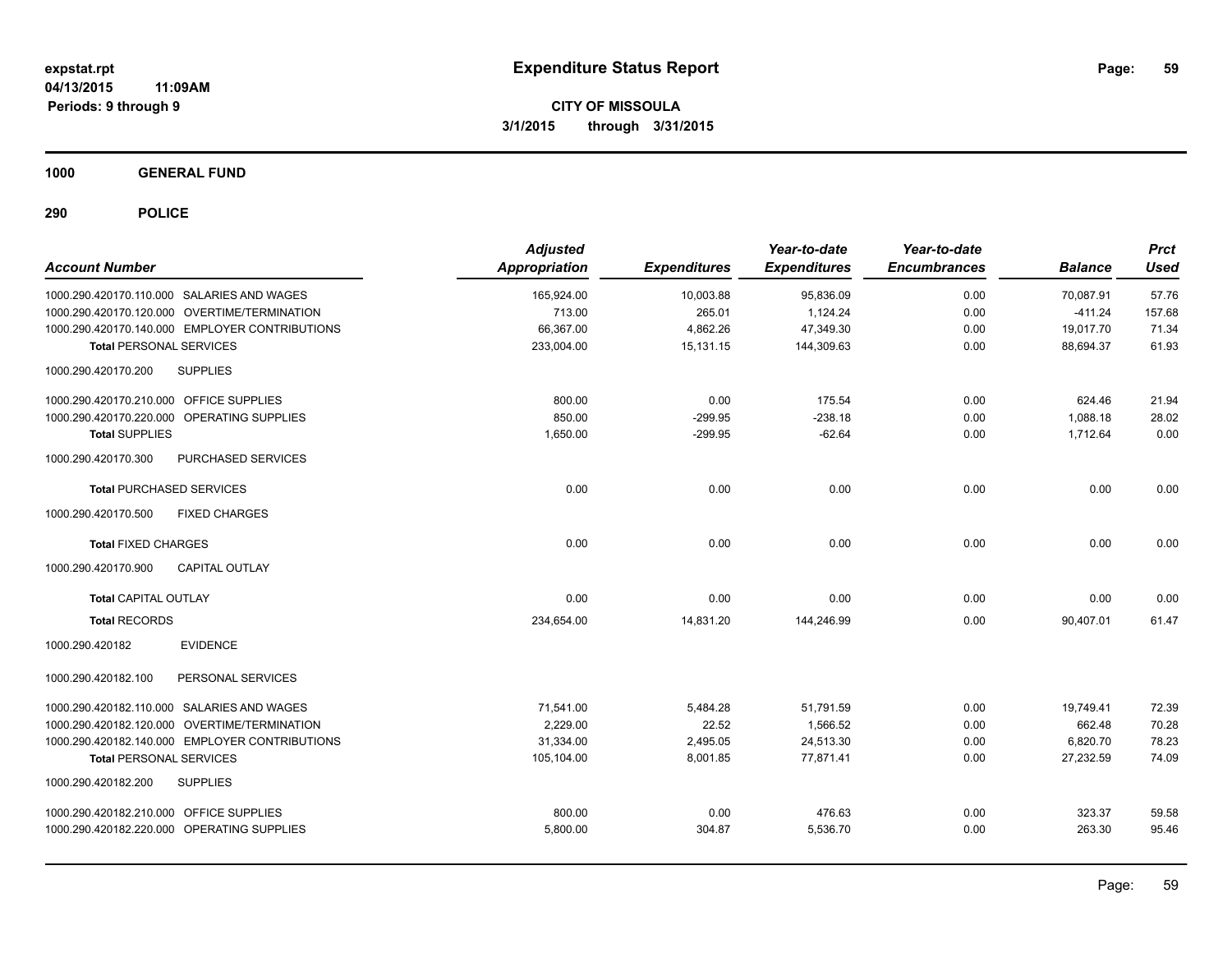**CITY OF MISSOULA 3/1/2015 through 3/31/2015**

**1000 GENERAL FUND**

| <b>Account Number</b>                          | <b>Adjusted</b><br>Appropriation | <b>Expenditures</b> | Year-to-date<br><b>Expenditures</b> | Year-to-date<br><b>Encumbrances</b> | <b>Balance</b> | <b>Prct</b><br><b>Used</b> |
|------------------------------------------------|----------------------------------|---------------------|-------------------------------------|-------------------------------------|----------------|----------------------------|
| 1000.290.420182.230.000 REPAIR/MAINTENANCE     | 500.00                           | 0.00                | 0.00                                | 0.00                                | 500.00         | 0.00                       |
| 1000.290.420182.231.000 GASOLINE               | 479.00                           | 49.58               | 221.79                              | 0.00                                | 257.21         | 46.30                      |
| <b>Total SUPPLIES</b>                          | 7,579.00                         | 354.45              | 6,235.12                            | 0.00                                | 1,343.88       | 82.27                      |
| 1000.290.420182.300<br>PURCHASED SERVICES      |                                  |                     |                                     |                                     |                |                            |
| 1000.290.420182.310.000 COMMUNICATIONS         | 300.00                           | 0.00                | 0.00                                | 0.00                                | 300.00         | 0.00                       |
| 1000.290.420182.320.000 PRINTING & DUPLICATING | 1,000.00                         | 0.00                | 10.70                               | 0.00                                | 989.30         | 1.07                       |
| 1000.290.420182.350.000 PROFESSIONAL SERVICES  | 34,700.00                        | 2,948.25            | 29,687.01                           | 0.00                                | 5,012.99       | 85.55                      |
| 1000.290.420182.360.000 REPAIR & MAINTENANCE   | 150.00                           | 0.00                | 0.00                                | 0.00                                | 150.00         | 0.00                       |
| <b>Total PURCHASED SERVICES</b>                | 36,150.00                        | 2,948.25            | 29,697.71                           | 0.00                                | 6,452.29       | 82.15                      |
| 1000.290.420182.500<br><b>FIXED CHARGES</b>    |                                  |                     |                                     |                                     |                |                            |
| 1000.290.420182.500.000 FIXED CHARGES          | 650.00                           | 0.00                | 0.00                                | 0.00                                | 650.00         | 0.00                       |
| <b>Total FIXED CHARGES</b>                     | 650.00                           | 0.00                | 0.00                                | 0.00                                | 650.00         | 0.00                       |
| <b>Total EVIDENCE</b>                          | 149,483.00                       | 11,304.55           | 113,804.24                          | 0.00                                | 35,678.76      | 76.13                      |
| <b>SPECIAL TEAMS</b><br>1000.290.420185        |                                  |                     |                                     |                                     |                |                            |
| PERSONAL SERVICES<br>1000.290.420185.100       |                                  |                     |                                     |                                     |                |                            |
| <b>Total PERSONAL SERVICES</b>                 | 0.00                             | 0.00                | 0.00                                | 0.00                                | 0.00           | 0.00                       |
| <b>SUPPLIES</b><br>1000.290.420185.200         |                                  |                     |                                     |                                     |                |                            |
| 1000.290.420185.220.000 OPERATING SUPPLIES     | 6,325.00                         | 0.00                | 6,197.69                            | 0.00                                | 127.31         | 97.99                      |
| 1000.290.420185.230.000 REPAIR/MAINTENANCE     | 200.00                           | 0.00                | 591.02                              | 0.00                                | $-391.02$      | 295.51                     |
| 1000.290.420185.231.000 GASOLINE               | 239.00                           | 47.88               | 227.49                              | 0.00                                | 11.51          | 95.18                      |
| <b>Total SUPPLIES</b>                          | 6,764.00                         | 47.88               | 7,016.20                            | 0.00                                | $-252.20$      | 103.73                     |
| PURCHASED SERVICES<br>1000.290.420185.300      |                                  |                     |                                     |                                     |                |                            |
| 1000.290.420185.350.000 PROFESSIONAL SERVICES  | 175.00                           | 0.00                | 0.00                                | 0.00                                | 175.00         | 0.00                       |
| 1000.290.420185.360.000 REPAIR & MAINTENANCE   | 350.00                           | 0.00                | 0.00                                | 0.00                                | 350.00         | 0.00                       |
| <b>Total PURCHASED SERVICES</b>                | 525.00                           | 0.00                | 0.00                                | 0.00                                | 525.00         | 0.00                       |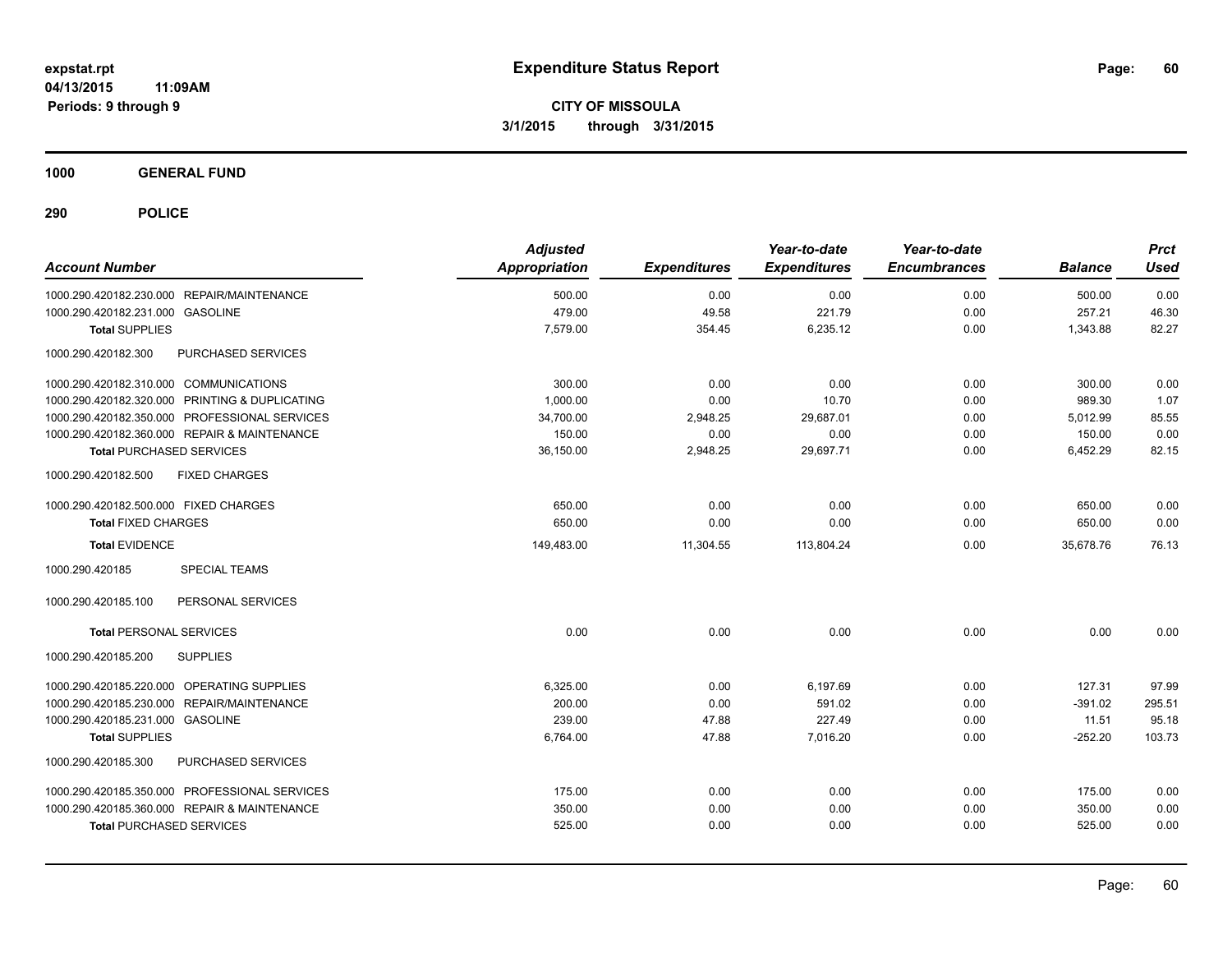**CITY OF MISSOULA 3/1/2015 through 3/31/2015**

**1000 GENERAL FUND**

| <b>Account Number</b>          |                                     | <b>Adjusted</b><br>Appropriation | <b>Expenditures</b> | Year-to-date<br><b>Expenditures</b> | Year-to-date<br><b>Encumbrances</b> | <b>Balance</b> | <b>Prct</b><br><b>Used</b> |
|--------------------------------|-------------------------------------|----------------------------------|---------------------|-------------------------------------|-------------------------------------|----------------|----------------------------|
| <b>Total SPECIAL TEAMS</b>     |                                     | 7,289.00                         | 47.88               | 7,016.20                            | 0.00                                | 272.80         | 96.26                      |
| 1000.290.420199                | CONTINGENCY-NEW AWARD FUNDING       |                                  |                     |                                     |                                     |                |                            |
| 1000.290.420199.100            | PERSONAL SERVICES                   |                                  |                     |                                     |                                     |                |                            |
| <b>Total PERSONAL SERVICES</b> |                                     | 0.00                             | 0.00                | 0.00                                | 0.00                                | 0.00           | 0.00                       |
| 1000.290.420199.200            | <b>SUPPLIES</b>                     |                                  |                     |                                     |                                     |                |                            |
| <b>Total SUPPLIES</b>          |                                     | 0.00                             | 0.00                | 0.00                                | 0.00                                | 0.00           | 0.00                       |
| 1000.290.420199.300            | PURCHASED SERVICES                  |                                  |                     |                                     |                                     |                |                            |
|                                | <b>Total PURCHASED SERVICES</b>     | 0.00                             | 0.00                | 0.00                                | 0.00                                | 0.00           | 0.00                       |
| 1000.290.420199.900            | <b>CAPITAL OUTLAY</b>               |                                  |                     |                                     |                                     |                |                            |
|                                | Total CONTINGENCY-NEW AWARD FUNDING | 0.00                             | 0.00                | 0.00                                | 0.00                                | 0.00           | 0.00                       |
| 1000.290.420256                | *** Title Not Found ***             |                                  |                     |                                     |                                     |                |                            |
| 1000.290.420256.100            | PERSONAL SERVICES                   |                                  |                     |                                     |                                     |                |                            |
| Total *** Title Not Found ***  |                                     | 0.00                             | 0.00                | 0.00                                | 0.00                                | 0.00           | 0.00                       |
| <b>Total POLICE</b>            |                                     | 13,914,302.00                    | 1,084,699.16        | 10,152,865.40                       | 0.00                                | 3,761,436.60   | 72.97                      |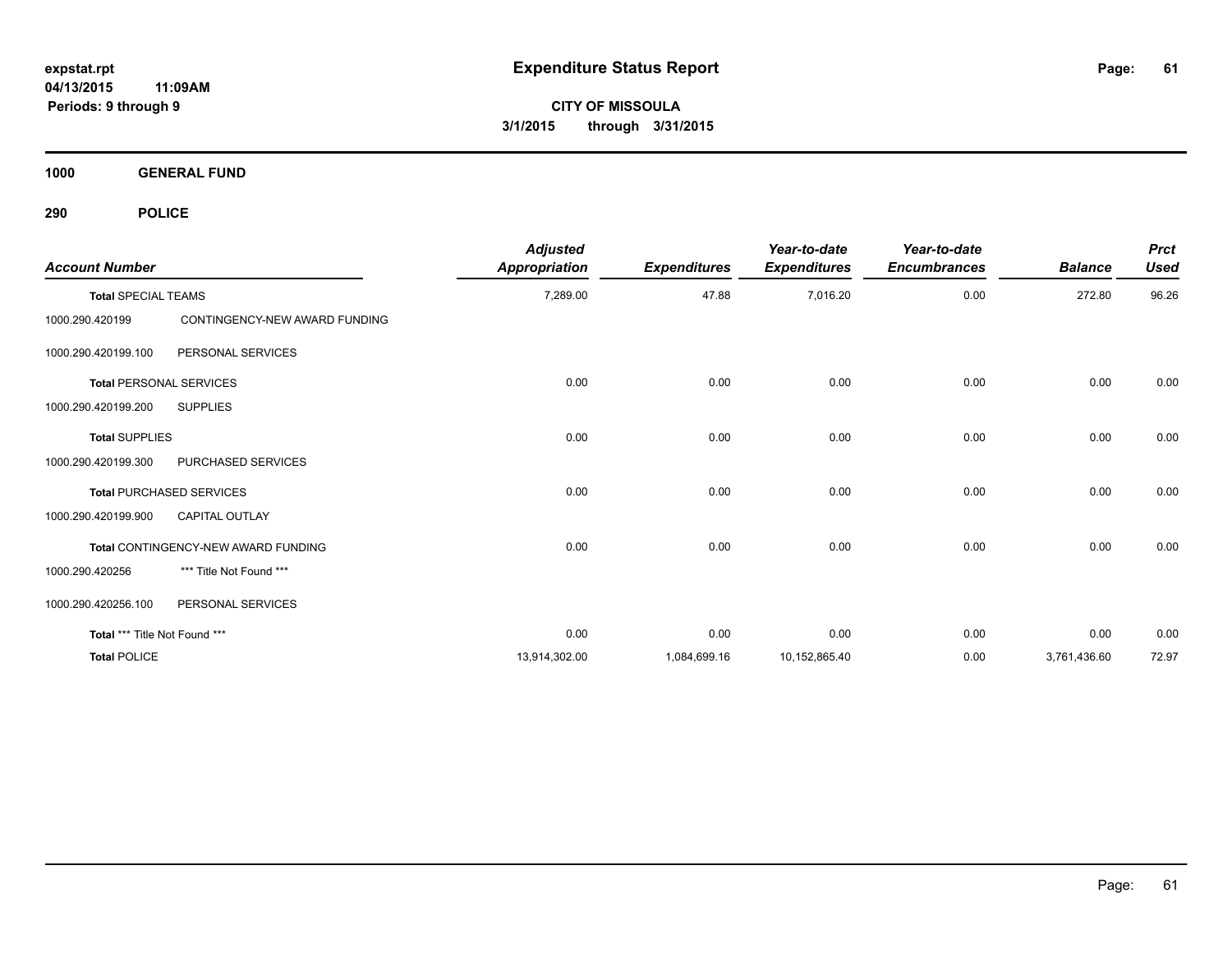**CITY OF MISSOULA 3/1/2015 through 3/31/2015**

**1000 GENERAL FUND**

| <b>Account Number</b>                   |                                                           | <b>Adjusted</b><br><b>Appropriation</b> | <b>Expenditures</b> | Year-to-date<br><b>Expenditures</b> | Year-to-date<br><b>Encumbrances</b> | <b>Balance</b> | <b>Prct</b><br><b>Used</b> |
|-----------------------------------------|-----------------------------------------------------------|-----------------------------------------|---------------------|-------------------------------------|-------------------------------------|----------------|----------------------------|
|                                         |                                                           |                                         |                     |                                     |                                     |                |                            |
| 1000.300.420410                         | <b>ADMINISTRATION</b>                                     |                                         |                     |                                     |                                     |                |                            |
| 1000.300.420410.100                     | PERSONAL SERVICES                                         |                                         |                     |                                     |                                     |                |                            |
|                                         | 1000.300.420410.110.000 SALARIES AND WAGES                | 410.937.00                              | 31.471.36           | 297.279.07                          | 0.00                                | 113.657.93     | 72.34                      |
|                                         | 1000.300.420410.115.000 SALARIES/HEALTH INSURANCE BENEFIT | 20.520.00                               | 1.710.00            | 14,449.50                           | 0.00                                | 6.070.50       | 70.42                      |
| 1000.300.420410.140.000                 | <b>EMPLOYER CONTRIBUTIONS</b>                             | 119,415.00                              | 9,368.81            | 89,518.99                           | 0.00                                | 29,896.01      | 74.96                      |
|                                         | 1000.300.420410.141.000 STATE RETIREMENT CONTRIBUTIONS    | 103,109.00                              | 7,939.15            | 74,360.61                           | 0.00                                | 28,748.39      | 72.12                      |
| <b>Total PERSONAL SERVICES</b>          |                                                           | 653,981.00                              | 50,489.32           | 475,608.17                          | 0.00                                | 178,372.83     | 72.73                      |
| 1000.300.420410.200                     | <b>SUPPLIES</b>                                           |                                         |                     |                                     |                                     |                |                            |
| 1000.300.420410.210.000 OFFICE SUPPLIES |                                                           | 8,471.00                                | 237.55              | 3,305.23                            | 0.00                                | 5,165.77       | 39.02                      |
| 1000.300.420410.220.000                 | OPERATING SUPPLIES                                        | 2,822.00                                | 54.18               | 754.83                              | 0.00                                | 2,067.17       | 26.75                      |
|                                         | 1000.300.420410.230.000 REPAIR/MAINTENANCE                | 900.00                                  | 0.00                | 52.61                               | 0.00                                | 847.39         | 5.85                       |
| 1000.300.420410.240.000 OTHER SUPPLIES  |                                                           | 2,848.00                                | 0.00                | 0.00                                | 0.00                                | 2,848.00       | 0.00                       |
| <b>Total SUPPLIES</b>                   |                                                           | 15,041.00                               | 291.73              | 4,112.67                            | 0.00                                | 10,928.33      | 27.34                      |
| 1000.300.420410.300                     | PURCHASED SERVICES                                        |                                         |                     |                                     |                                     |                |                            |
| 1000.300.420410.310.000 COMMUNICATIONS  |                                                           | 577.00                                  | 10.59               | 200.68                              | 0.00                                | 376.32         | 34.78                      |
|                                         | 1000.300.420410.320.000 PRINTING & DUPLICATING            | 240.00                                  | 0.00                | 0.00                                | 0.00                                | 240.00         | 0.00                       |
|                                         | 1000.300.420410.330.000 PUBLICITY, SUBSCRIPTIONS & DUES   | 1,238.00                                | 511.00              | 882.00                              | 0.00                                | 356.00         | 71.24                      |
|                                         | 1000.300.420410.350.000 PROFESSIONAL SERVICES             | 192.00                                  | 0.00                | 192.00                              | 0.00                                | 0.00           | 100.00                     |
| 1000.300.420410.370.000                 | <b>TRAVEL</b>                                             | 4,240.00                                | 978.40              | 1,334.12                            | 0.00                                | 2,905.88       | 31.47                      |
| 1000.300.420410.380.000 TRAINING        |                                                           | 1,054.00                                | 2,790.00            | 2,790.00                            | 0.00                                | $-1,736.00$    | 264.71                     |
| <b>Total PURCHASED SERVICES</b>         |                                                           | 7,541.00                                | 4,289.99            | 5,398.80                            | 0.00                                | 2,142.20       | 71.59                      |
| <b>Total ADMINISTRATION</b>             |                                                           | 676,563.00                              | 55,071.04           | 485.119.64                          | 0.00                                | 191.443.36     | 71.70                      |
| 1000.300.420420                         | <b>FACILITY</b>                                           |                                         |                     |                                     |                                     |                |                            |
| 1000.300.420420.100                     | PERSONAL SERVICES                                         |                                         |                     |                                     |                                     |                |                            |
| <b>Total PERSONAL SERVICES</b>          |                                                           | 0.00                                    | 0.00                | 0.00                                | 0.00                                | 0.00           | 0.00                       |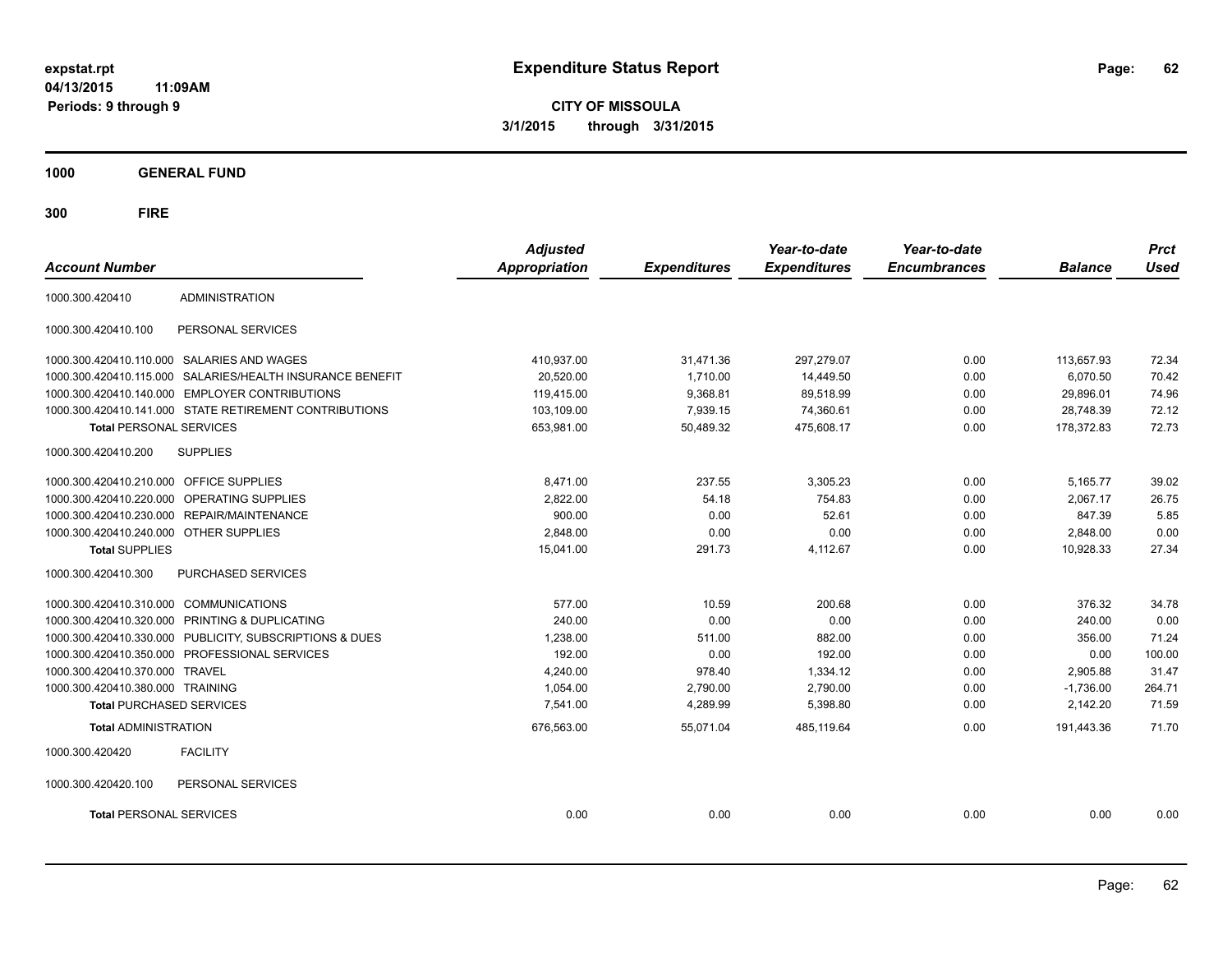**CITY OF MISSOULA 3/1/2015 through 3/31/2015**

**1000 GENERAL FUND**

| <b>Account Number</b>                                        | <b>Adjusted</b><br><b>Appropriation</b> | <b>Expenditures</b> | Year-to-date<br><b>Expenditures</b> | Year-to-date<br><b>Encumbrances</b> | <b>Balance</b> | <b>Prct</b><br><b>Used</b> |
|--------------------------------------------------------------|-----------------------------------------|---------------------|-------------------------------------|-------------------------------------|----------------|----------------------------|
| <b>SUPPLIES</b><br>1000.300.420420.200                       |                                         |                     |                                     |                                     |                |                            |
| 1000.300.420420.210.000 OFFICE SUPPLIES                      | 7.245.00                                | 0.00                | 2,549.00                            | 0.00                                | 4,696.00       | 35.18                      |
| 1000.300.420420.220.000<br>OPERATING SUPPLIES                | 6,448.00                                | 1,100.98            | 4,076.11                            | 0.00                                | 2,371.89       | 63.22                      |
| 1000.300.420420.230.000 REPAIR/MAINTENANCE                   | 14,000.00                               | 305.96              | 7.475.87                            | 0.00                                | 6.524.13       | 53.40                      |
| <b>Total SUPPLIES</b>                                        | 27,693.00                               | 1,406.94            | 14,100.98                           | 0.00                                | 13,592.02      | 50.92                      |
| 1000.300.420420.300<br><b>PURCHASED SERVICES</b>             |                                         |                     |                                     |                                     |                |                            |
| 1000.300.420420.340.000 SEWER                                | 1,394.00                                | 0.00                | 1,181.16                            | 0.00                                | 212.84         | 84.73                      |
| 1000.300.420420.341.000 ELECTRICITY & NATURAL GAS            | 65,579.00                               | 7,279.05            | 51,338.13                           | 0.00                                | 14,240.87      | 78.28                      |
| 1000.300.420420.343.000 WATER CHARGES                        | 14,677.00                               | 870.87              | 8,645.88                            | 0.00                                | 6.031.12       | 58.91                      |
| 1000.300.420420.344.000 TELEPHONE SERVICE                    | 20,485.00                               | 1,404.00            | 10,024.40                           | 0.00                                | 10,460.60      | 48.94                      |
| 1000.300.420420.345.000 GARBAGE                              | 5,462.00                                | 428.50              | 3,856.50                            | 0.00                                | 1,605.50       | 70.61                      |
| 1000.300.420420.360.000 REPAIR & MAINTENANCE                 | 25,258.00                               | 2,082.49            | 24, 155. 14                         | 0.00                                | 1,102.86       | 95.63                      |
| <b>Total PURCHASED SERVICES</b>                              | 132,855.00                              | 12,064.91           | 99,201.21                           | 0.00                                | 33,653.79      | 74.67                      |
| 1000.300.420420.500<br><b>FIXED CHARGES</b>                  |                                         |                     |                                     |                                     |                |                            |
| 1000.300.420420.500.000 FIXED CHARGES                        | 226.00                                  | 0.00                | 0.00                                | 0.00                                | 226.00         | 0.00                       |
| 1000.300.420420.530.000 PROPANE TANK RENTAL                  | 0.00                                    | 69.00               | 69.00                               | 0.00                                | $-69.00$       | 0.00                       |
| <b>Total FIXED CHARGES</b>                                   | 226.00                                  | 69.00               | 69.00                               | 0.00                                | 157.00         | 30.53                      |
| <b>Total FACILITY</b>                                        | 160.774.00                              | 13.540.85           | 113.371.19                          | 0.00                                | 47.402.81      | 70.52                      |
| PERSONNEL TRAINING<br>1000.300.420430                        |                                         |                     |                                     |                                     |                |                            |
| PERSONAL SERVICES<br>1000.300.420430.100                     |                                         |                     |                                     |                                     |                |                            |
| <b>SALARIES AND WAGES</b><br>1000.300.420430.110.000         | 85,034.00                               | 6,508.00            | 61,371.73                           | 0.00                                | 23,662.27      | 72.17                      |
| 1000.300.420430.115.000<br>SALARIES/HEALTH INSURANCE BENEFIT | 6,840.00                                | 570.00              | 4,845.00                            | 0.00                                | 1,995.00       | 70.83                      |
| 1000.300.420430.120.000 OVERTIME/TERMINATION                 | 2,065.00                                | 0.00                | 0.00                                | 0.00                                | 2,065.00       | 0.00                       |
| 1000.300.420430.140.000 EMPLOYER CONTRIBUTIONS               | 21,201.00                               | 1,488.58            | 14,988.67                           | 0.00                                | 6,212.33       | 70.70                      |
| 1000.300.420430.141.000 STATE RETIREMENT CONTRIBUTIONS       | 29,960.00                               | 2,308.14            | 21,624.54                           | 0.00                                | 8,335.46       | 72.18                      |
| <b>Total PERSONAL SERVICES</b>                               | 145,100.00                              | 10,874.72           | 102,829.94                          | 0.00                                | 42,270.06      | 70.87                      |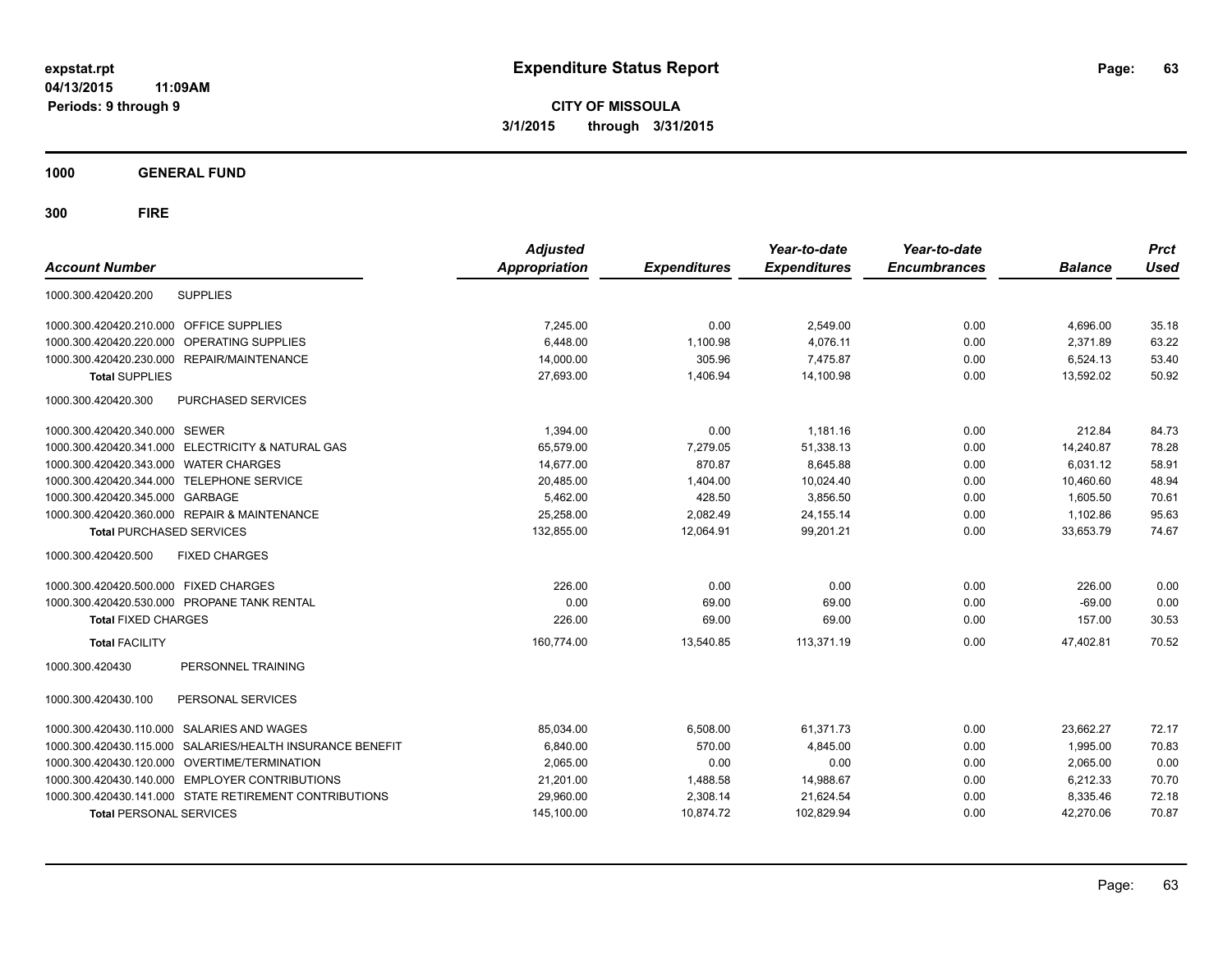**CITY OF MISSOULA 3/1/2015 through 3/31/2015**

**1000 GENERAL FUND**

| <b>Account Number</b>                                     | <b>Adjusted</b><br><b>Appropriation</b> | <b>Expenditures</b> | Year-to-date<br><b>Expenditures</b> | Year-to-date<br><b>Encumbrances</b> | <b>Balance</b> | <b>Prct</b><br><b>Used</b> |
|-----------------------------------------------------------|-----------------------------------------|---------------------|-------------------------------------|-------------------------------------|----------------|----------------------------|
| <b>SUPPLIES</b><br>1000.300.420430.200                    |                                         |                     |                                     |                                     |                |                            |
| 1000.300.420430.210.000<br><b>OFFICE SUPPLIES</b>         | 96.00                                   | 0.00                | 0.00                                | 0.00                                | 96.00          | 0.00                       |
| <b>OPERATING SUPPLIES</b><br>1000.300.420430.220.000      | 2,741.00                                | 68.15               | 518.57                              | 0.00                                | 2,222.43       | 18.92                      |
| 1000.300.420430.230.000 REPAIR/MAINTENANCE                | 320.00                                  | 0.00                | 0.00                                | 0.00                                | 320.00         | 0.00                       |
| <b>Total SUPPLIES</b>                                     | 3,157.00                                | 68.15               | 518.57                              | 0.00                                | 2,638.43       | 16.43                      |
| 1000.300.420430.300<br><b>PURCHASED SERVICES</b>          |                                         |                     |                                     |                                     |                |                            |
| 1000.300.420430.320.000 PRINTING & DUPLICATING            | 192.00                                  | 0.00                | 0.00                                | 0.00                                | 192.00         | 0.00                       |
| 1000.300.420430.330.000 PUBLICITY, SUBSCRIPTIONS & DUES   | 322.00                                  | 0.00                | 29.00                               | 0.00                                | 293.00         | 9.01                       |
| 1000.300.420430.370.000 TRAVEL                            | 1,148.00                                | 0.00                | 340.45                              | 0.00                                | 807.55         | 29.66                      |
| 1000.300.420430.380.000 TRAINING                          | 480.00                                  | 0.00                | 0.00                                | 0.00                                | 480.00         | 0.00                       |
| <b>Total PURCHASED SERVICES</b>                           | 2,142.00                                | 0.00                | 369.45                              | 0.00                                | 1,772.55       | 17.25                      |
| <b>Total PERSONNEL TRAINING</b>                           | 150,399.00                              | 10,942.87           | 103.717.96                          | 0.00                                | 46.681.04      | 68.96                      |
| <b>FIRE PREVENTION</b><br>1000.300.420440                 |                                         |                     |                                     |                                     |                |                            |
| PERSONAL SERVICES<br>1000.300.420440.100                  |                                         |                     |                                     |                                     |                |                            |
| 1000.300.420440.110.000 SALARIES AND WAGES                | 398,627.00                              | 29,984.41           | 282,478.83                          | 0.00                                | 116, 148. 17   | 70.86                      |
| 1000.300.420440.115.000 SALARIES/HEALTH INSURANCE BENEFIT | 34,200.00                               | 2.850.00            | 24,225.00                           | 0.00                                | 9.975.00       | 70.83                      |
| 1000.300.420440.120.000 OVERTIME/TERMINATION              | 8,909.00                                | 448.42              | 7,198.61                            | 0.00                                | 1.710.39       | 80.80                      |
| 1000.300.420440.140.000 EMPLOYER CONTRIBUTIONS            | 100,565.00                              | 7,602.18            | 71,615.93                           | 0.00                                | 28,949.07      | 71.21                      |
| 1000.300.420440.141.000 STATE RETIREMENT CONTRIBUTIONS    | 141.145.00                              | 10.707.30           | 100,154.88                          | 0.00                                | 40.990.12      | 70.96                      |
| <b>Total PERSONAL SERVICES</b>                            | 683,446.00                              | 51,592.31           | 485,673.25                          | 0.00                                | 197,772.75     | 71.06                      |
| 1000.300.420440.200<br><b>SUPPLIES</b>                    |                                         |                     |                                     |                                     |                |                            |
| 1000.300.420440.210.000<br><b>OFFICE SUPPLIES</b>         | 144.00                                  | 0.00                | 0.00                                | 0.00                                | 144.00         | 0.00                       |
| <b>OPERATING SUPPLIES</b><br>1000.300.420440.220.000      | 4,956.00                                | 0.00                | 2.648.59                            | 0.00                                | 2,307.41       | 53.44                      |
| 1000.300.420440.230.000 REPAIR/MAINTENANCE                | 1,540.00                                | 452.93              | 712.30                              | 0.00                                | 827.70         | 46.25                      |
| <b>Total SUPPLIES</b>                                     | 6,640.00                                | 452.93              | 3,360.89                            | 0.00                                | 3,279.11       | 50.62                      |
| 1000.300.420440.300<br>PURCHASED SERVICES                 |                                         |                     |                                     |                                     |                |                            |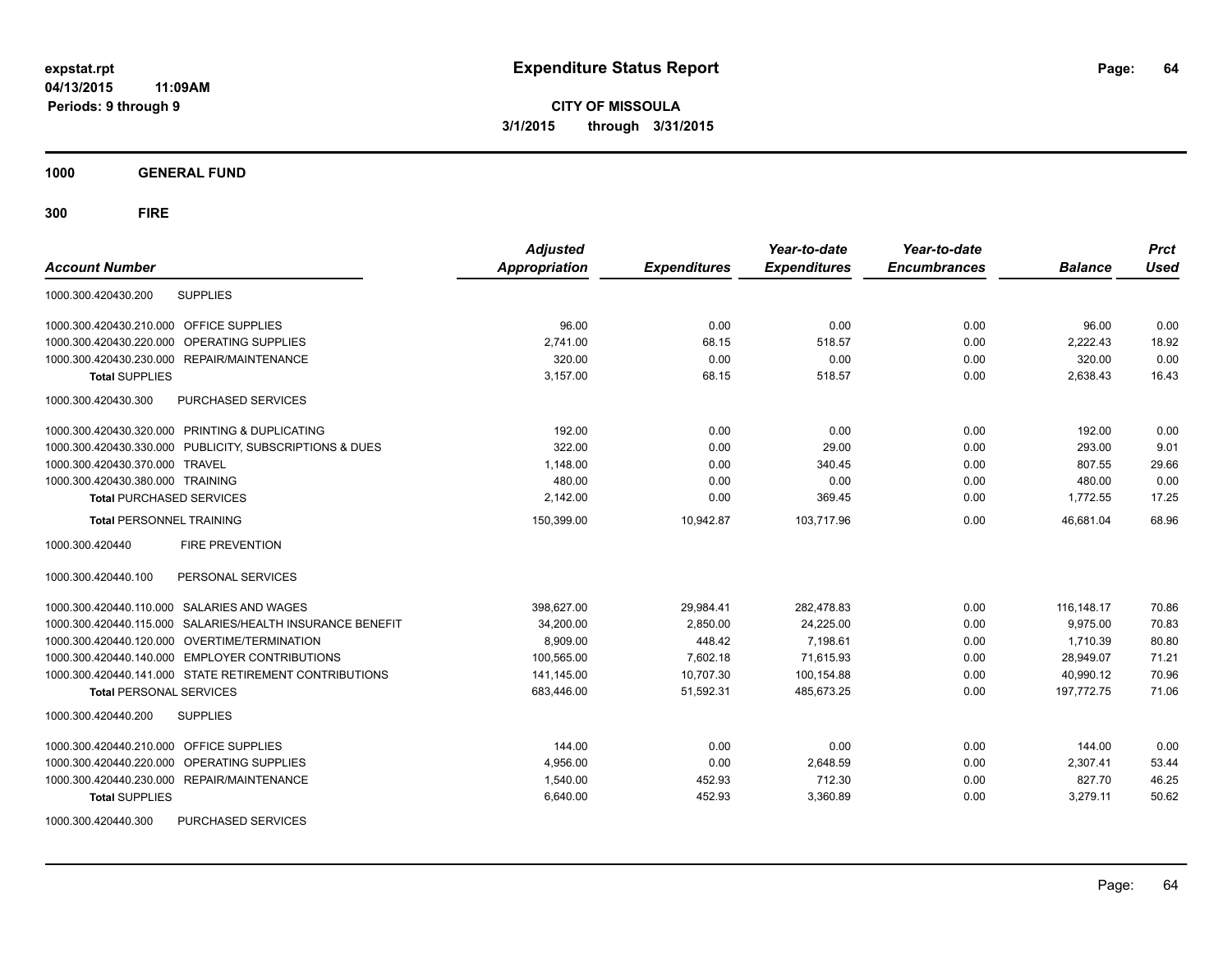**CITY OF MISSOULA 3/1/2015 through 3/31/2015**

**1000 GENERAL FUND**

| <b>Account Number</b>            |                                                         | <b>Adjusted</b><br>Appropriation | <b>Expenditures</b> | Year-to-date<br><b>Expenditures</b> | Year-to-date<br><b>Encumbrances</b> | <b>Balance</b> | <b>Prct</b><br><b>Used</b> |
|----------------------------------|---------------------------------------------------------|----------------------------------|---------------------|-------------------------------------|-------------------------------------|----------------|----------------------------|
|                                  | 1000.300.420440.320.000 PRINTING & DUPLICATING          | 192.00                           | 0.00                | 137.11                              | 0.00                                | 54.89          | 71.41                      |
|                                  | 1000.300.420440.330.000 PUBLICITY, SUBSCRIPTIONS & DUES | 3.916.00                         | 0.00                | 2.950.50                            | 0.00                                | 965.50         | 75.34                      |
| 1000.300.420440.370.000 TRAVEL   |                                                         | 5,448.00                         | 0.00                | 710.26                              | 0.00                                | 4,737.74       | 13.04                      |
| 1000.300.420440.380.000 TRAINING |                                                         | 2,506.00                         | 0.00                | 419.00                              | 0.00                                | 2,087.00       | 16.72                      |
| <b>Total PURCHASED SERVICES</b>  |                                                         | 12,062.00                        | 0.00                | 4,216.87                            | 0.00                                | 7,845.13       | 34.96                      |
| <b>Total FIRE PREVENTION</b>     |                                                         | 702,148.00                       | 52,045.24           | 493,251.01                          | 0.00                                | 208,896.99     | 70.25                      |
| 1000.300.420450                  | <b>FIRE GRANTS</b>                                      |                                  |                     |                                     |                                     |                |                            |
| 1000.300.420450.300              | PURCHASED SERVICES                                      |                                  |                     |                                     |                                     |                |                            |
| <b>Total FIRE GRANTS</b>         |                                                         | 0.00                             | 0.00                | 0.00                                | 0.00                                | 0.00           | 0.00                       |
| 1000.300.420455                  | <b>EMS</b>                                              |                                  |                     |                                     |                                     |                |                            |
| 1000.300.420455.100              | PERSONAL SERVICES                                       |                                  |                     |                                     |                                     |                |                            |
|                                  | 1000.300.420455.110.000 SALARIES AND WAGES              | 81.698.00                        | 6.284.40            | 58.772.88                           | 0.00                                | 22.925.12      | 71.94                      |
| 1000.300.420455.115.000          | SALARIES/HEALTH INSURANCE BENEFIT                       | 6,840.00                         | 570.00              | 4,845.00                            | 0.00                                | 1,995.00       | 70.83                      |
| 1000.300.420455.120.000          | OVERTIME/TERMINATION                                    | 2,005.00                         | 0.00                | 265.12                              | 0.00                                | 1,739.88       | 13.22                      |
|                                  | 1000.300.420455.140.000 EMPLOYER CONTRIBUTIONS          | 20,517.00                        | 1,594.96            | 14,739.92                           | 0.00                                | 5,777.08       | 71.84                      |
|                                  | 1000.300.420455.141.000 STATE RETIREMENT CONTRIBUTIONS  | 28,872.00                        | 2,235.22            | 20,791.12                           | 0.00                                | 8,080.88       | 72.01                      |
| <b>Total PERSONAL SERVICES</b>   |                                                         | 139,932.00                       | 10,684.58           | 99,414.04                           | 0.00                                | 40,517.96      | 71.04                      |
| 1000.300.420455.200              | <b>SUPPLIES</b>                                         |                                  |                     |                                     |                                     |                |                            |
|                                  | 1000.300.420455.220.000 OPERATING SUPPLIES              | 13.581.00                        | 1.175.44            | 15.425.53                           | 0.00                                | $-1,844.53$    | 113.58                     |
|                                  | 1000.300.420455.230.000 REPAIR/MAINTENANCE              | 320.00                           | 0.00                | 0.00                                | 0.00                                | 320.00         | 0.00                       |
| <b>Total SUPPLIES</b>            |                                                         | 13,901.00                        | 1,175.44            | 15,425.53                           | 0.00                                | $-1,524.53$    | 110.97                     |
| 1000.300.420455.300              | PURCHASED SERVICES                                      |                                  |                     |                                     |                                     |                |                            |
|                                  | 1000.300.420455.330.000 PUBLICITY, SUBSCRIPTIONS & DUES | 3,984.00                         | 2,370.00            | 2,405.00                            | 0.00                                | 1,579.00       | 60.37                      |
|                                  | 1000.300.420455.350.000 PROFESSIONAL SERVICES           | 5,000.00                         | 0.00                | 0.00                                | 0.00                                | 5,000.00       | 0.00                       |
|                                  | 1000.300.420455.360.000 REPAIR & MAINTENANCE            | 2,500.00                         | 0.00                | 1,803.75                            | 0.00                                | 696.25         | 72.15                      |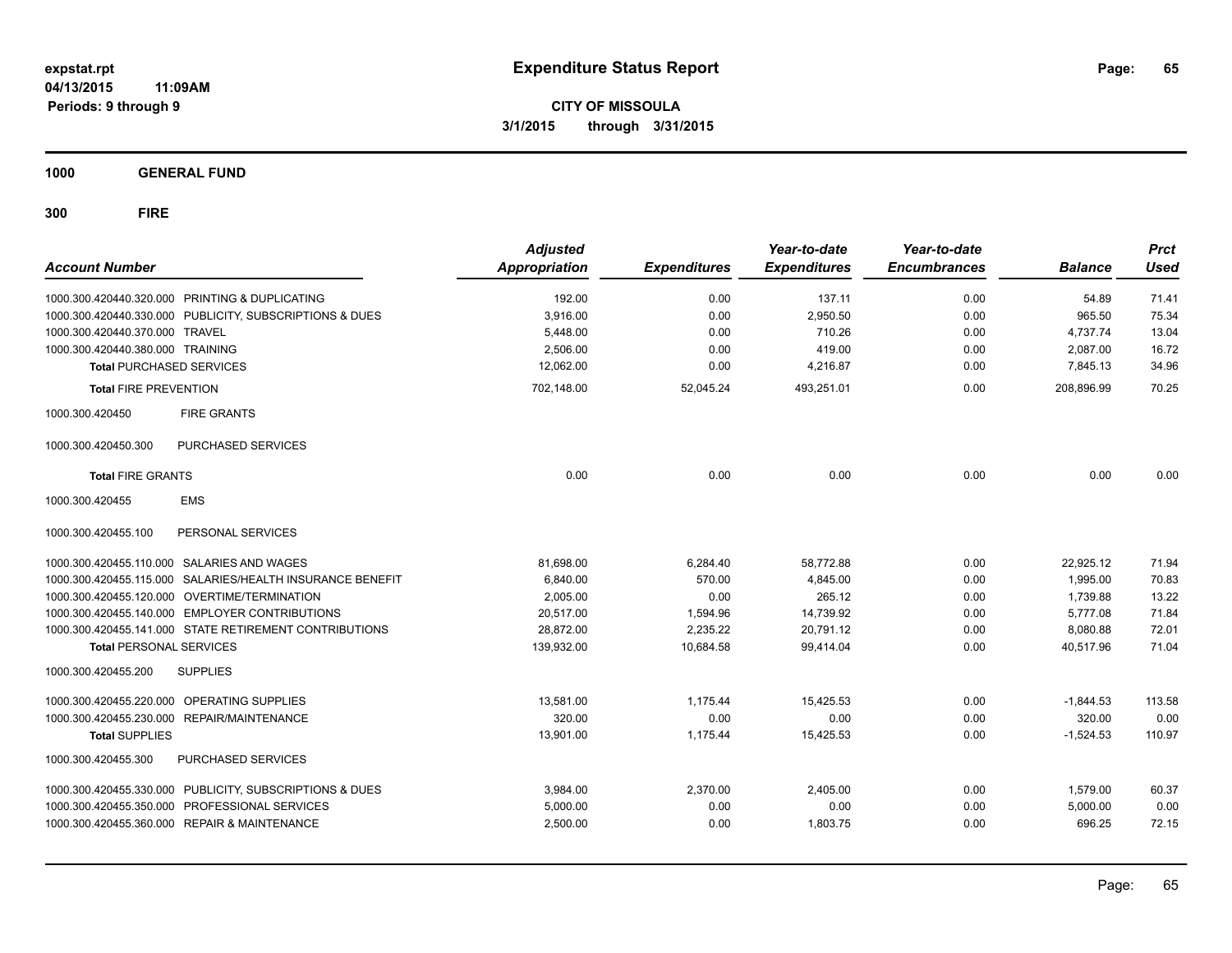**CITY OF MISSOULA 3/1/2015 through 3/31/2015**

**1000 GENERAL FUND**

| <b>Account Number</b>            |                                                           | <b>Adjusted</b><br><b>Appropriation</b> | <b>Expenditures</b> | Year-to-date<br><b>Expenditures</b> | Year-to-date<br><b>Encumbrances</b> | <b>Balance</b> | <b>Prct</b><br><b>Used</b> |
|----------------------------------|-----------------------------------------------------------|-----------------------------------------|---------------------|-------------------------------------|-------------------------------------|----------------|----------------------------|
| 1000.300.420455.370.000 TRAVEL   |                                                           | 1,023.00                                | 0.00                | 828.72                              | 0.00                                | 194.28         | 81.01                      |
| 1000.300.420455.380.000 TRAINING |                                                           | 1,920.00                                | 634.63              | 1,595.02                            | 0.00                                | 324.98         | 83.07                      |
|                                  | 1000.300.420455.390.000 OTHER PURCHASED SERVICES          | 10,080.00                               | 56.16               | 2,152.82                            | 0.00                                | 7,927.18       | 21.36                      |
| <b>Total PURCHASED SERVICES</b>  |                                                           | 24,507.00                               | 3,060.79            | 8,785.31                            | 0.00                                | 15,721.69      | 35.85                      |
| <b>Total EMS</b>                 |                                                           | 178,340.00                              | 14,920.81           | 123,624.88                          | 0.00                                | 54,715.12      | 69.32                      |
| 1000.300.420460                  | <b>OPERATIONS</b>                                         |                                         |                     |                                     |                                     |                |                            |
| 1000.300.420460.100              | PERSONAL SERVICES                                         |                                         |                     |                                     |                                     |                |                            |
|                                  | 1000.300.420460.110.000 SALARIES AND WAGES                | 5,324,104.00                            | 404,560.01          | 3,834,166.41                        | 0.00                                | 1,489,937.59   | 72.02                      |
|                                  | 1000.300.420460.115.000 SALARIES/HEALTH INSURANCE BENEFIT | 547,200.00                              | 43,890.00           | 377.625.00                          | 0.00                                | 169,575.00     | 69.01                      |
|                                  | 1000.300.420460.120.000 OVERTIME/TERMINATION              | 680,682.00                              | 21.586.27           | 492,913.70                          | 0.00                                | 187,768.30     | 72.41                      |
| 1000.300.420460.130.000          | <b>OTHER</b>                                              | 54,464.00                               | 0.00                | 53,872.00                           | 0.00                                | 592.00         | 98.91                      |
|                                  | 1000.300.420460.140.000 EMPLOYER CONTRIBUTIONS            | 1,435,306.00                            | 107,867.72          | 1,035,785.29                        | 0.00                                | 399,520.71     | 72.16                      |
|                                  | 1000.300.420460.141.000 STATE RETIREMENT CONTRIBUTIONS    | 1,905,873.00                            | 146,239.55          | 1,376,106.93                        | 0.00                                | 529,766.07     | 72.20                      |
| <b>Total PERSONAL SERVICES</b>   |                                                           | 9,947,629.00                            | 724,143.55          | 7,170,469.33                        | 0.00                                | 2,777,159.67   | 72.08                      |
| 1000.300.420460.200              | <b>SUPPLIES</b>                                           |                                         |                     |                                     |                                     |                |                            |
|                                  | 1000.300.420460.220.000 OPERATING SUPPLIES                | 177,196.00                              | 13.024.15           | 94,129.70                           | 0.00                                | 83,066.30      | 53.12                      |
| 1000.300.420460.230.000          | REPAIR/MAINTENANCE                                        | 40,820.00                               | 988.57              | 22,839.58                           | 0.00                                | 17,980.42      | 55.95                      |
| 1000.300.420460.231.000 GASOLINE |                                                           | 61,827.00                               | 5,330.11            | 37,923.39                           | 0.00                                | 23,903.61      | 61.34                      |
| <b>Total SUPPLIES</b>            |                                                           | 279,843.00                              | 19,342.83           | 154,892.67                          | 0.00                                | 124,950.33     | 55.35                      |
| 1000.300.420460.300              | PURCHASED SERVICES                                        |                                         |                     |                                     |                                     |                |                            |
| 1000.300.420460.320.000          | PRINTING & DUPLICATING                                    | 864.00                                  | 0.00                | 544.94                              | 0.00                                | 319.06         | 63.07                      |
| 1000.300.420460.330.000          | PUBLICITY, SUBSCRIPTIONS & DUES                           | 312.00                                  | 0.00                | 0.00                                | 0.00                                | 312.00         | 0.00                       |
| 1000.300.420460.350.000          | PROFESSIONAL SERVICES                                     | 19.080.00                               | 2,750.00            | 8.660.00                            | 0.00                                | 10,420.00      | 45.39                      |
| 1000.300.420460.360.000          | <b>REPAIR &amp; MAINTENANCE</b>                           | 22,225.00                               | 384.87              | 16,783.87                           | 0.00                                | 5,441.13       | 75.52                      |
| 1000.300.420460.370.000          | <b>TRAVEL</b>                                             | 6,158.00                                | 718.48              | 2.741.50                            | 0.00                                | 3,416.50       | 44.52                      |
| 1000.300.420460.380.000          | TRAINING                                                  | 5,956.00                                | 96.25               | 3,537.66                            | 0.00                                | 2,418.34       | 59.40                      |
|                                  | 1000.300.420460.390.000 OTHER PURCHASED SERVICES          | 1,500.00                                | 0.00                | 0.00                                | 0.00                                | 1,500.00       | 0.00                       |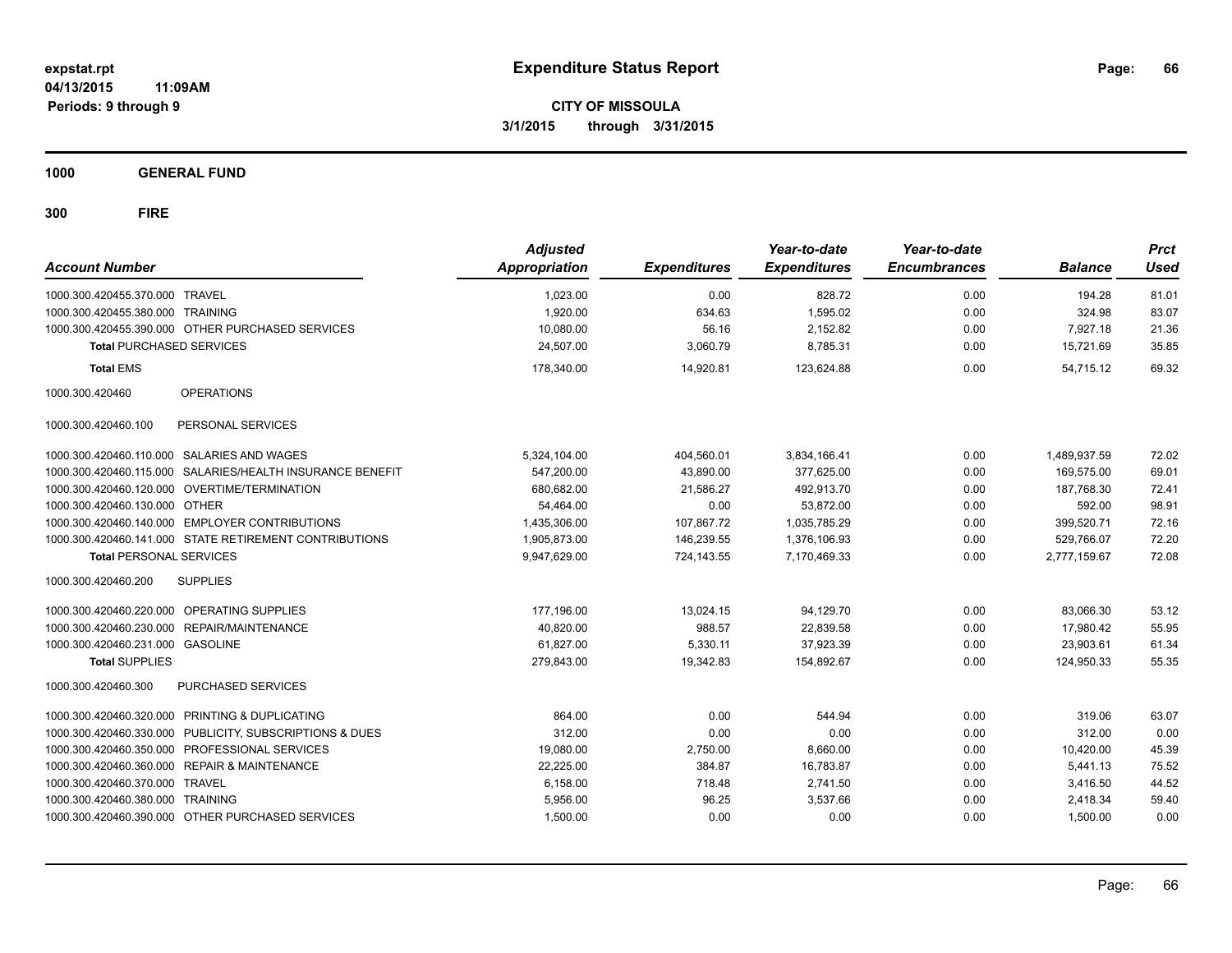**CITY OF MISSOULA 3/1/2015 through 3/31/2015**

**1000 GENERAL FUND**

| <b>Account Number</b>                   |                                                           | <b>Adjusted</b><br>Appropriation | <b>Expenditures</b> | Year-to-date<br><b>Expenditures</b> | Year-to-date<br><b>Encumbrances</b> | <b>Balance</b> | <b>Prct</b><br><b>Used</b> |
|-----------------------------------------|-----------------------------------------------------------|----------------------------------|---------------------|-------------------------------------|-------------------------------------|----------------|----------------------------|
|                                         | <b>Total PURCHASED SERVICES</b>                           | 56,095.00                        | 3,949.60            | 32,267.97                           | 0.00                                | 23,827.03      | 57.52                      |
| 1000.300.420460.900                     | <b>CAPITAL OUTLAY</b>                                     |                                  |                     |                                     |                                     |                |                            |
| <b>Total CAPITAL OUTLAY</b>             |                                                           | 0.00                             | 0.00                | 0.00                                | 0.00                                | 0.00           | 0.00                       |
| <b>Total OPERATIONS</b>                 |                                                           | 10,283,567.00                    | 747,435.98          | 7,357,629.97                        | 0.00                                | 2,925,937.03   | 71.55                      |
| 1000.300.420490                         | <b>MAINTENANCE</b>                                        |                                  |                     |                                     |                                     |                |                            |
| 1000.300.420490.100                     | PERSONAL SERVICES                                         |                                  |                     |                                     |                                     |                |                            |
|                                         | 1000.300.420490.110.000 SALARIES AND WAGES                | 157,468.00                       | 11,993.07           | 113,077.52                          | 0.00                                | 44,390.48      | 71.81                      |
|                                         | 1000.300.420490.115.000 SALARIES/HEALTH INSURANCE BENEFIT | 13,680.00                        | 1,140.00            | 9,690.00                            | 0.00                                | 3,990.00       | 70.83                      |
|                                         | 1000.300.420490.120.000 OVERTIME/TERMINATION              | 4,112.00                         | 0.00                | 3,310.96                            | 0.00                                | 801.04         | 80.52                      |
|                                         | 1000.300.420490.140.000 EMPLOYER CONTRIBUTIONS            | 39,820.00                        | 3,081.42            | 28,174.57                           | 0.00                                | 11,645.43      | 70.75                      |
|                                         | 1000.300.420490.141.000 STATE RETIREMENT CONTRIBUTIONS    | 55,811.00                        | 4,282.69            | 40,089.83                           | 0.00                                | 15,721.17      | 71.83                      |
| <b>Total PERSONAL SERVICES</b>          |                                                           | 270,891.00                       | 20,497.18           | 194,342.88                          | 0.00                                | 76,548.12      | 71.74                      |
| 1000.300.420490.200                     | <b>SUPPLIES</b>                                           |                                  |                     |                                     |                                     |                |                            |
| 1000.300.420490.210.000 OFFICE SUPPLIES |                                                           | 48.00                            | 0.00                | 0.00                                | 0.00                                | 48.00          | 0.00                       |
|                                         | 1000.300.420490.230.000 REPAIR/MAINTENANCE                | 3,600.00                         | 0.00                | 2,190.57                            | 0.00                                | 1,409.43       | 60.85                      |
| <b>Total SUPPLIES</b>                   |                                                           | 3,648.00                         | 0.00                | 2,190.57                            | 0.00                                | 1.457.43       | 60.05                      |
| 1000.300.420490.300                     | <b>PURCHASED SERVICES</b>                                 |                                  |                     |                                     |                                     |                |                            |
|                                         | 1000.300.420490.330.000 PUBLICITY, SUBSCRIPTIONS & DUES   | 91.00                            | 0.00                | 0.00                                | 0.00                                | 91.00          | 0.00                       |
| 1000.300.420490.370.000 TRAVEL          |                                                           | 2,000.00                         | 0.00                | 0.00                                | 0.00                                | 2,000.00       | 0.00                       |
| 1000.300.420490.380.000 TRAINING        |                                                           | 1,500.00                         | 0.00                | 0.00                                | 0.00                                | 1,500.00       | 0.00                       |
|                                         | <b>Total PURCHASED SERVICES</b>                           | 3,591.00                         | 0.00                | 0.00                                | 0.00                                | 3,591.00       | 0.00                       |
| <b>Total MAINTENANCE</b>                |                                                           | 278,130.00                       | 20,497.18           | 196,533.45                          | 0.00                                | 81,596.55      | 70.66                      |
| <b>Total FIRE</b>                       |                                                           | 12,429,921.00                    | 914,453.97          | 8,873,248.10                        | 0.00                                | 3,556,672.90   | 71.39                      |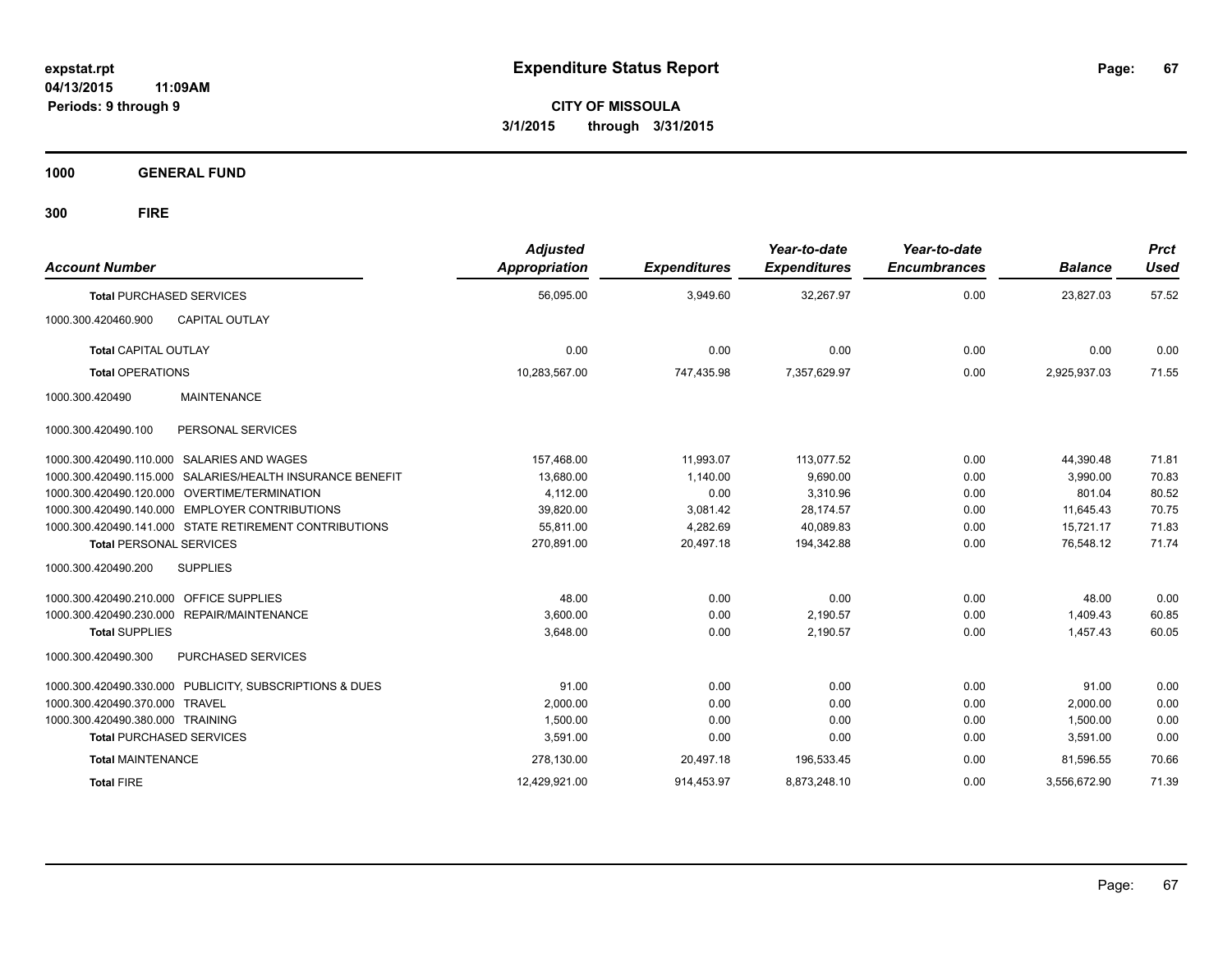**Periods: 9 through 9**

**CITY OF MISSOULA 3/1/2015 through 3/31/2015**

**1000 GENERAL FUND**

|                                        |                                                         | <b>Adjusted</b>      |                     | Year-to-date        | Year-to-date        |                | <b>Prct</b> |
|----------------------------------------|---------------------------------------------------------|----------------------|---------------------|---------------------|---------------------|----------------|-------------|
| <b>Account Number</b>                  |                                                         | <b>Appropriation</b> | <b>Expenditures</b> | <b>Expenditures</b> | <b>Encumbrances</b> | <b>Balance</b> | <b>Used</b> |
| 1000.320.430210                        | <b>ADMINISTRATION</b>                                   |                      |                     |                     |                     |                |             |
| 1000.320.430210.100                    | PERSONAL SERVICES                                       |                      |                     |                     |                     |                |             |
|                                        | 1000.320.430210.110.000 SALARIES AND WAGES              | 96,588.00            | 7,275.96            | 71,301.22           | 0.00                | 25,286.78      | 73.82       |
|                                        | 1000.320.430210.120.000 OVERTIME/TERMINATION            | 0.00                 | 0.00                | 2,243.05            | 0.00                | $-2,243.05$    | 0.00        |
|                                        | 1000.320.430210.140.000 EMPLOYER CONTRIBUTIONS          | 53,146.00            | 4,092.88            | 42,138.41           | 0.00                | 11,007.59      | 79.29       |
|                                        | 1000.320.430210.141.000 STATE RETIREMENT CONTRIBUTIONS  | 0.00                 | 98.19               | 1,113.34            | 0.00                | $-1,113.34$    | 0.00        |
| <b>Total PERSONAL SERVICES</b>         |                                                         | 149,734.00           | 11,467.03           | 116,796.02          | 0.00                | 32,937.98      | 78.00       |
| 1000.320.430210.200                    | <b>SUPPLIES</b>                                         |                      |                     |                     |                     |                |             |
| 1000.320.430210.210.000                | OFFICE SUPPLIES                                         | 1,600.00             | 54.45               | 633.15              | 0.00                | 966.85         | 39.57       |
|                                        | 1000.320.430210.220.000 OPERATING SUPPLIES              | 8,440.00             | 252.99              | 6,087.90            | 0.00                | 2,352.10       | 72.13       |
| <b>Total SUPPLIES</b>                  |                                                         | 10,040.00            | 307.44              | 6,721.05            | 0.00                | 3,318.95       | 66.94       |
| 1000.320.430210.300                    | PURCHASED SERVICES                                      |                      |                     |                     |                     |                |             |
| 1000.320.430210.310.000 COMMUNICATIONS |                                                         | 7,000.00             | 0.00                | 0.00                | 0.00                | 7,000.00       | 0.00        |
|                                        | 1000.320.430210.320.000 PRINTING & DUPLICATING          | 3,000.00             | 132.00              | 2,725.83            | 0.00                | 274.17         | 90.86       |
|                                        | 1000.320.430210.330.000 PUBLICITY, SUBSCRIPTIONS & DUES | 0.00                 | 817.86              | 3.738.61            | 0.00                | $-3,738.61$    | 0.00        |
| 1000.320.430210.370.000                | <b>TRAVEL</b>                                           | 3,300.00             | 0.00                | 768.76              | 0.00                | 2.531.24       | 23.30       |
| 1000.320.430210.380.000 TRAINING       |                                                         | 1.500.00             | 0.00                | 540.00              | 0.00                | 960.00         | 36.00       |
| <b>Total PURCHASED SERVICES</b>        |                                                         | 14,800.00            | 949.86              | 7,773.20            | 0.00                | 7,026.80       | 52.52       |
| 1000.320.430210.900                    | <b>CAPITAL OUTLAY</b>                                   |                      |                     |                     |                     |                |             |
| <b>Total CAPITAL OUTLAY</b>            |                                                         | 0.00                 | 0.00                | 0.00                | 0.00                | 0.00           | 0.00        |
| <b>Total ADMINISTRATION</b>            |                                                         | 174,574.00           | 12,724.33           | 131,290.27          | 0.00                | 43,283.73      | 75.21       |
| 1000.320.430220                        | <b>FACILITY</b>                                         |                      |                     |                     |                     |                |             |
| 1000.320.430220.100                    | PERSONAL SERVICES                                       |                      |                     |                     |                     |                |             |
|                                        | 1000.320.430220.110.000 SALARIES AND WAGES              | 44,477.00            | 3,348.31            | 32,813.88           | 0.00                | 11,663.12      | 73.78       |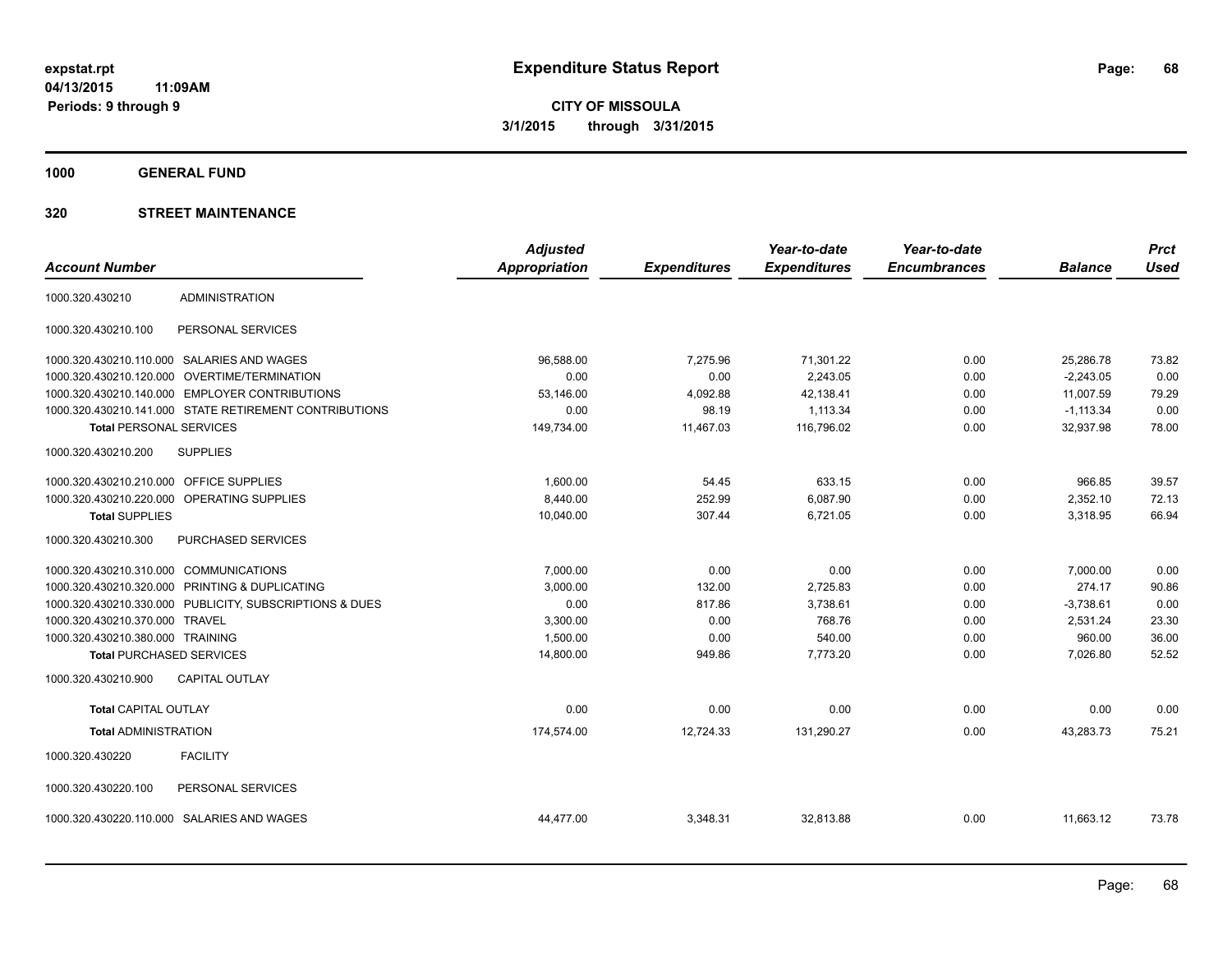**1000 GENERAL FUND**

|                                                | <b>Adjusted</b> |                     | Year-to-date        | Year-to-date        |                | <b>Prct</b> |
|------------------------------------------------|-----------------|---------------------|---------------------|---------------------|----------------|-------------|
| <b>Account Number</b>                          | Appropriation   | <b>Expenditures</b> | <b>Expenditures</b> | <b>Encumbrances</b> | <b>Balance</b> | <b>Used</b> |
| 1000.320.430220.120.000 OVERTIME/TERMINATION   | 0.00            | 0.00                | 1,032.31            | 0.00                | $-1,032.31$    | 0.00        |
| 1000.320.430220.140.000 EMPLOYER CONTRIBUTIONS | 24,473.00       | 1,883.72            | 19,396.73           | 0.00                | 5,076.27       | 79.26       |
| <b>Total PERSONAL SERVICES</b>                 | 68,950.00       | 5,232.03            | 53,242.92           | 0.00                | 15,707.08      | 77.22       |
| <b>SUPPLIES</b><br>1000.320.430220.200         |                 |                     |                     |                     |                |             |
| 1000.320.430220.220.000 OPERATING SUPPLIES     | 8,000.00        | 1,960.25            | 14,723.09           | 0.00                | $-6,723.09$    | 184.04      |
| <b>Total SUPPLIES</b>                          | 8,000.00        | 1,960.25            | 14,723.09           | 0.00                | $-6,723.09$    | 184.04      |
| 1000.320.430220.300<br>PURCHASED SERVICES      |                 |                     |                     |                     |                |             |
| 1000.320.430220.343.000 WATER CHARGES          | 6,000.00        | 1,150.27            | 5,618.66            | 0.00                | 381.34         | 93.64       |
| 1000.320.430220.344.000 TELEPHONE SERVICE      | 1.821.00        | 200.45              | 1,534.31            | 0.00                | 286.69         | 84.26       |
| 1000.320.430220.345.000 GARBAGE                | 0.00            | 96.75               | 125.50              | 0.00                | $-125.50$      | 0.00        |
| 1000.320.430220.350.000 PROFESSIONAL SERVICES  | 1,650.00        | 0.00                | 691.50              | 0.00                | 958.50         | 41.91       |
| <b>Total PURCHASED SERVICES</b>                | 9,471.00        | 1,447.47            | 7,969.97            | 0.00                | 1,501.03       | 84.15       |
| <b>FIXED CHARGES</b><br>1000.320.430220.500    |                 |                     |                     |                     |                |             |
| 1000.320.430220.500.000 FIXED CHARGES          | 9,000.00        | 0.00                | 0.00                | 0.00                | 9,000.00       | 0.00        |
| <b>Total FIXED CHARGES</b>                     | 9,000.00        | 0.00                | 0.00                | 0.00                | 9,000.00       | 0.00        |
| <b>Total FACILITY</b>                          | 95,421.00       | 8,639.75            | 75,935.98           | 0.00                | 19,485.02      | 79.58       |
| 1000.320.430230<br><b>STREET RESTORATION</b>   |                 |                     |                     |                     |                |             |
| PERSONAL SERVICES<br>1000.320.430230.100       |                 |                     |                     |                     |                |             |
| 1000.320.430230.110.000 SALARIES AND WAGES     | 289,005.00      | 22,004.75           | 215,642.66          | 0.00                | 73,362.34      | 74.62       |
| 1000.320.430230.120.000 OVERTIME/TERMINATION   | 3.000.00        | 0.00                | 6,783.75            | 0.00                | $-3,783.75$    | 226.13      |
| 1000.320.430230.140.000 EMPLOYER CONTRIBUTIONS | 160,673.00      | 12,376.89           | 127,428.37          | 0.00                | 33,244.63      | 79.31       |
| <b>Total PERSONAL SERVICES</b>                 | 452,678.00      | 34,381.64           | 349,854.78          | 0.00                | 102,823.22     | 77.29       |
| 1000.320.430230.200<br><b>SUPPLIES</b>         |                 |                     |                     |                     |                |             |
| 1000.320.430230.220.000 OPERATING SUPPLIES     | 1,599.00        | 0.00                | 1,218.00            | 0.00                | 381.00         | 76.17       |
| 1000.320.430230.230.000 REPAIR/MAINTENANCE     | 25,009.00       | 3,739.39            | 19,054.48           | 0.00                | 5,954.52       | 76.19       |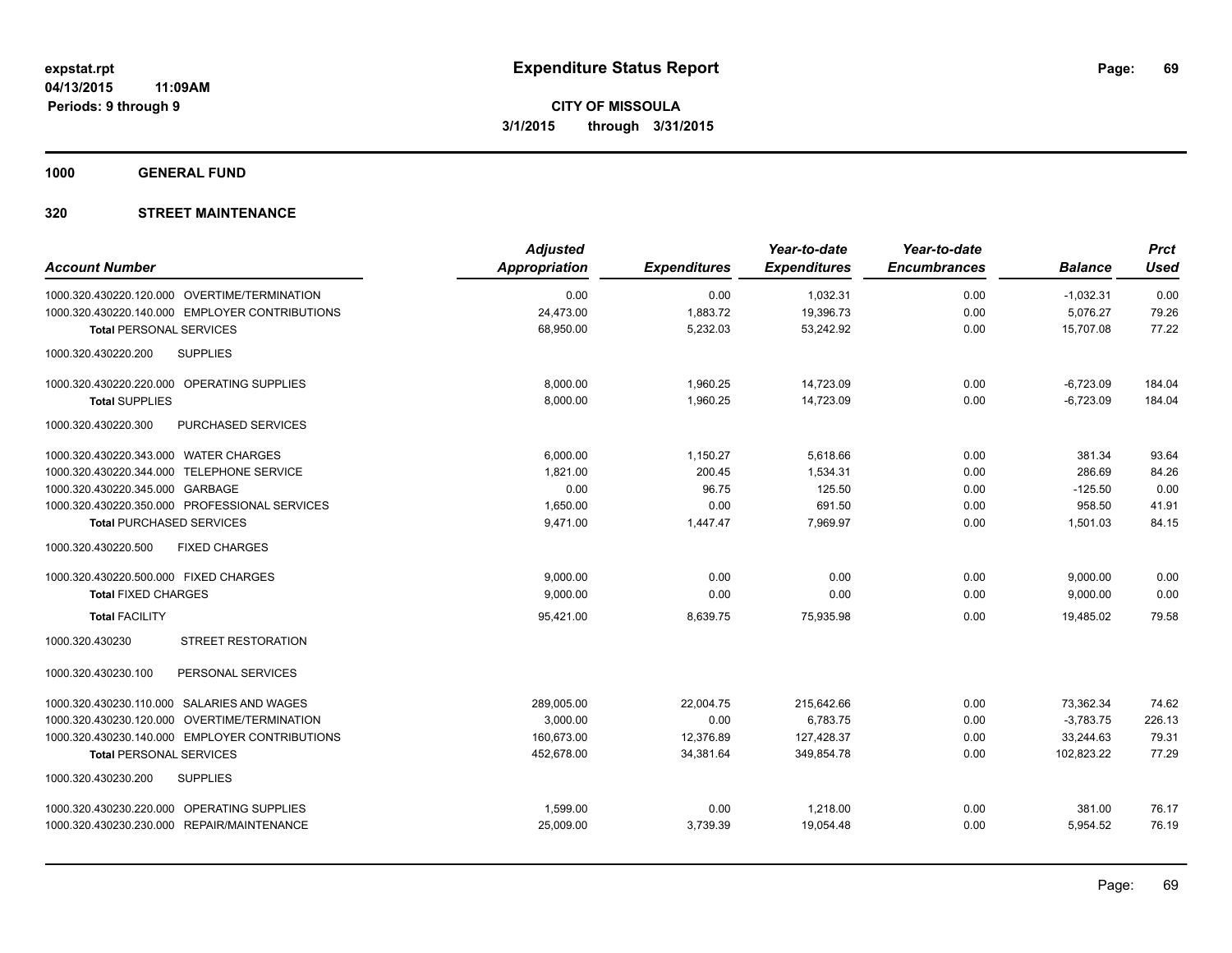**1000 GENERAL FUND**

| <b>Account Number</b>                            | <b>Adjusted</b><br><b>Appropriation</b> | <b>Expenditures</b> | Year-to-date<br><b>Expenditures</b> | Year-to-date<br><b>Encumbrances</b> | <b>Balance</b> | <b>Prct</b><br><b>Used</b> |
|--------------------------------------------------|-----------------------------------------|---------------------|-------------------------------------|-------------------------------------|----------------|----------------------------|
| 1000.320.430230.231.000 GASOLINE                 | 74,487.00                               | 28,652.32           | 138,128.46                          | 0.00                                | $-63,641.46$   | 185.44                     |
| <b>Total SUPPLIES</b>                            | 101,095.00                              | 32,391.71           | 158,400.94                          | 0.00                                | $-57,305.94$   | 156.69                     |
| 1000.320.430230.300<br>PURCHASED SERVICES        |                                         |                     |                                     |                                     |                |                            |
| 1000.320.430230.345.000 GARBAGE                  | 5,200.00                                | 141.63              | 583.25                              | 0.00                                | 4,616.75       | 11.22                      |
| 1000.320.430230.350.000 PROFESSIONAL SERVICES    | 1,000.00                                | 0.00                | 0.00                                | 0.00                                | 1,000.00       | 0.00                       |
| 1000.320.430230.360.000 REPAIR & MAINTENANCE     | 2,000.00                                | 3,434.09            | 5,837.12                            | 0.00                                | $-3,837.12$    | 291.86                     |
| <b>Total PURCHASED SERVICES</b>                  | 8,200.00                                | 3,575.72            | 6,420.37                            | 0.00                                | 1,779.63       | 78.30                      |
| 1000.320.430230.400<br><b>BUILDING MATERIALS</b> |                                         |                     |                                     |                                     |                |                            |
| 1000.320.430230.400.000 BUILDING MATERIALS       | 17,598.00                               | 1,893.00            | 6,676.04                            | 0.00                                | 10,921.96      | 37.94                      |
| <b>Total BUILDING MATERIALS</b>                  | 17,598.00                               | 1,893.00            | 6,676.04                            | 0.00                                | 10.921.96      | 37.94                      |
| 1000.320.430230.500<br><b>FIXED CHARGES</b>      |                                         |                     |                                     |                                     |                |                            |
| 1000.320.430230.500.000 FIXED CHARGES            | 5.500.00                                | 0.00                | 5,420.00                            | 0.00                                | 80.00          | 98.55                      |
| <b>Total FIXED CHARGES</b>                       | 5,500.00                                | 0.00                | 5,420.00                            | 0.00                                | 80.00          | 98.55                      |
| 1000.320.430230.900<br><b>CAPITAL OUTLAY</b>     |                                         |                     |                                     |                                     |                |                            |
| Total CAPITAL OUTLAY                             | 0.00                                    | 0.00                | 0.00                                | 0.00                                | 0.00           | 0.00                       |
| <b>Total STREET RESTORATION</b>                  | 585,071.00                              | 72,242.07           | 526,772.13                          | 0.00                                | 58,298.87      | 90.04                      |
| STREET MAINTENANCE<br>1000.320.430240            |                                         |                     |                                     |                                     |                |                            |
| PERSONAL SERVICES<br>1000.320.430240.100         |                                         |                     |                                     |                                     |                |                            |
| 1000.320.430240.110.000 SALARIES AND WAGES       | 391,128.00                              | 29,869.90           | 292.720.40                          | 0.00                                | 98,407.60      | 74.84                      |
| 1000.320.430240.120.000 OVERTIME/TERMINATION     | 2,100.00                                | 0.00                | 9,208.48                            | 0.00                                | $-7,108.48$    | 438.50                     |
| 1000.320.430240.130.000 OTHER                    | 3,000.00                                | 0.00                | 0.00                                | 0.00                                | 3,000.00       | 0.00                       |
| 1000.320.430240.140.000 EMPLOYER CONTRIBUTIONS   | 218,020.00                              | 16,799.91           | 172,967.03                          | 0.00                                | 45,052.97      | 79.34                      |
| <b>Total PERSONAL SERVICES</b>                   | 614,248.00                              | 46,669.81           | 474,895.91                          | 0.00                                | 139,352.09     | 77.31                      |
| 1000.320.430240.200<br><b>SUPPLIES</b>           |                                         |                     |                                     |                                     |                |                            |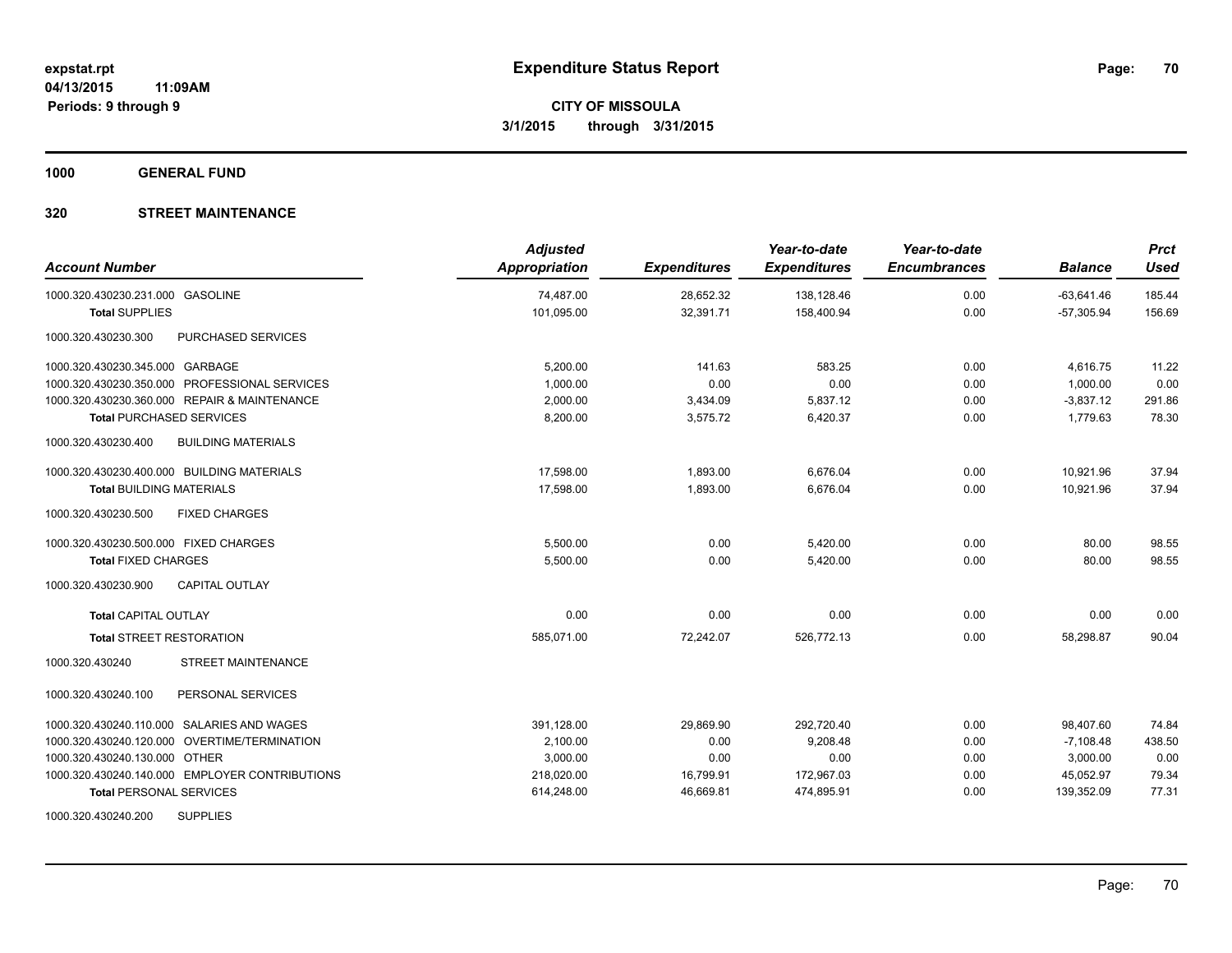**1000 GENERAL FUND**

| <b>Account Number</b>                            | <b>Adjusted</b><br><b>Appropriation</b> | <b>Expenditures</b> | Year-to-date<br><b>Expenditures</b> | Year-to-date<br><b>Encumbrances</b> | <b>Balance</b> | <b>Prct</b><br><b>Used</b> |
|--------------------------------------------------|-----------------------------------------|---------------------|-------------------------------------|-------------------------------------|----------------|----------------------------|
|                                                  |                                         |                     |                                     |                                     |                |                            |
| 1000.320.430240.220.000 OPERATING SUPPLIES       | 1,599.00                                | 0.00                | 0.00                                | 0.00                                | 1,599.00       | 0.00                       |
| 1000.320.430240.230.000 REPAIR/MAINTENANCE       | 19,455.00                               | 5,014.62            | 8,815.89                            | 0.00                                | 10,639.11      | 45.31                      |
| 1000.320.430240.231.000 GASOLINE                 | 14,132.00                               | 342.55              | 2,114.94                            | 0.00                                | 12,017.06      | 14.97                      |
| <b>Total SUPPLIES</b>                            | 35.186.00                               | 5,357.17            | 10.930.83                           | 0.00                                | 24,255.17      | 31.07                      |
| PURCHASED SERVICES<br>1000.320.430240.300        |                                         |                     |                                     |                                     |                |                            |
| 1000.320.430240.345.000 GARBAGE                  | 2,080.00                                | 0.00                | 0.00                                | 0.00                                | 2,080.00       | 0.00                       |
| 1000.320.430240.350.000 PROFESSIONAL SERVICES    | 2,000.00                                | 0.00                | 0.00                                | 0.00                                | 2,000.00       | 0.00                       |
| 1000.320.430240.360.000 REPAIR & MAINTENANCE     | 0.00                                    | 35.00               | 419.48                              | 0.00                                | $-419.48$      | 0.00                       |
| <b>Total PURCHASED SERVICES</b>                  | 4,080.00                                | 35.00               | 419.48                              | 0.00                                | 3,660.52       | 10.28                      |
| 1000.320.430240.400<br><b>BUILDING MATERIALS</b> |                                         |                     |                                     |                                     |                |                            |
| 1000.320.430240.400.000 BUILDING MATERIALS       | 44,665.00                               | 0.00                | 24,411.05                           | 0.00                                | 20,253.95      | 54.65                      |
| <b>Total BUILDING MATERIALS</b>                  | 44,665.00                               | 0.00                | 24,411.05                           | 0.00                                | 20,253.95      | 54.65                      |
| 1000.320.430240.500<br><b>FIXED CHARGES</b>      |                                         |                     |                                     |                                     |                |                            |
| 1000.320.430240.500.000 FIXED CHARGES            | 5,000.00                                | 0.00                | 1,300.00                            | 0.00                                | 3,700.00       | 26.00                      |
| <b>Total FIXED CHARGES</b>                       | 5,000.00                                | 0.00                | 1,300.00                            | 0.00                                | 3,700.00       | 26.00                      |
| 1000.320.430240.900<br><b>CAPITAL OUTLAY</b>     |                                         |                     |                                     |                                     |                |                            |
| <b>Total CAPITAL OUTLAY</b>                      | 0.00                                    | 0.00                | 0.00                                | 0.00                                | 0.00           | 0.00                       |
| <b>Total STREET MAINTENANCE</b>                  | 703,179.00                              | 52,061.98           | 511,957.27                          | 0.00                                | 191,221.73     | 72.81                      |
| 1000.320.430251<br><b>ICE &amp; SNOW REMOVAL</b> |                                         |                     |                                     |                                     |                |                            |
| PERSONAL SERVICES<br>1000.320.430251.100         |                                         |                     |                                     |                                     |                |                            |
| 1000.320.430251.110.000 SALARIES AND WAGES       | 130,722.00                              | 10,231.59           | 100,267.55                          | 0.00                                | 30,454.45      | 76.70                      |
| 1000.320.430251.120.000 OVERTIME/TERMINATION     | 4,950.00                                | 0.00                | 3,154.27                            | 0.00                                | 1,795.73       | 63.72                      |
| 1000.320.430251.140.000 EMPLOYER CONTRIBUTIONS   | 74,652.00                               | 5,752.53            | 59,231.52                           | 0.00                                | 15,420.48      | 79.34                      |
| <b>Total PERSONAL SERVICES</b>                   | 210,324.00                              | 15,984.12           | 162,653.34                          | 0.00                                | 47,670.66      | 77.33                      |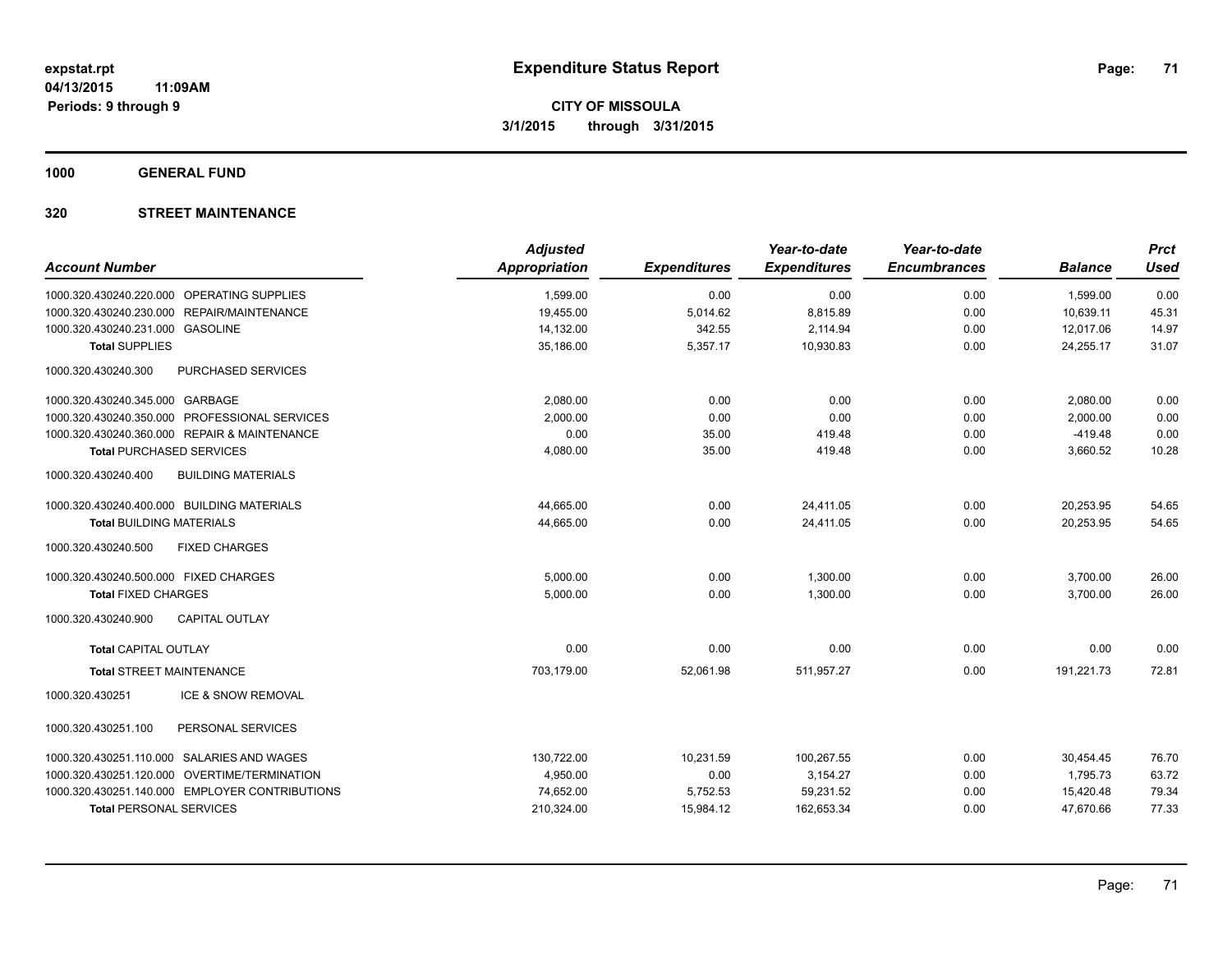**1000 GENERAL FUND**

|                                                | <b>Adjusted</b>      |                     | Year-to-date        | Year-to-date        |                | <b>Prct</b> |
|------------------------------------------------|----------------------|---------------------|---------------------|---------------------|----------------|-------------|
| <b>Account Number</b>                          | <b>Appropriation</b> | <b>Expenditures</b> | <b>Expenditures</b> | <b>Encumbrances</b> | <b>Balance</b> | <b>Used</b> |
| <b>SUPPLIES</b><br>1000.320.430251.200         |                      |                     |                     |                     |                |             |
| 1000.320.430251.220.000 OPERATING SUPPLIES     | 148,547.00           | 6,563.41            | 148,329.32          | 0.00                | 217.68         | 99.85       |
| REPAIR/MAINTENANCE<br>1000.320.430251.230.000  | 14,315.00            | 4,970.78            | 19,303.78           | 0.00                | $-4,988.78$    | 134.85      |
| 1000.320.430251.231.000 GASOLINE               | 86,170.00            | 0.00                | 0.00                | 0.00                | 86,170.00      | 0.00        |
| <b>Total SUPPLIES</b>                          | 249,032.00           | 11,534.19           | 167,633.10          | 0.00                | 81,398.90      | 67.31       |
| 1000.320.430251.300<br>PURCHASED SERVICES      |                      |                     |                     |                     |                |             |
| 1000.320.430251.360.000 REPAIR & MAINTENANCE   | 5,000.00             | 4.49                | 82.49               | 0.00                | 4,917.51       | 1.65        |
| <b>Total PURCHASED SERVICES</b>                | 5,000.00             | 4.49                | 82.49               | 0.00                | 4,917.51       | 1.65        |
| 1000.320.430251.500<br><b>FIXED CHARGES</b>    |                      |                     |                     |                     |                |             |
| 1000.320.430251.500.000 FIXED CHARGES          | 2,000.00             | 0.00                | 0.00                | 0.00                | 2,000.00       | 0.00        |
| <b>Total FIXED CHARGES</b>                     | 2,000.00             | 0.00                | 0.00                | 0.00                | 2,000.00       | 0.00        |
| <b>CAPITAL OUTLAY</b><br>1000.320.430251.900   |                      |                     |                     |                     |                |             |
| <b>Total CAPITAL OUTLAY</b>                    | 0.00                 | 0.00                | 0.00                | 0.00                | 0.00           | 0.00        |
| Total ICE & SNOW REMOVAL                       | 466,356.00           | 27,522.80           | 330,368.93          | 0.00                | 135,987.07     | 70.84       |
| 1000.320.430252<br><b>STREET CLEANING</b>      |                      |                     |                     |                     |                |             |
| PERSONAL SERVICES<br>1000.320.430252.100       |                      |                     |                     |                     |                |             |
| 1000.320.430252.110.000 SALARIES AND WAGES     | 329,861.00           | 25,460.58           | 249,509.65          | 0.00                | 80,351.35      | 75.64       |
| 1000.320.430252.120.000 OVERTIME/TERMINATION   | 4,950.00             | 0.00                | 7.849.11            | 0.00                | $-2,899.11$    | 158.57      |
| 1000.320.430252.130.000 OTHER                  | 3,000.00             | 0.00                | 0.00                | 0.00                | 3,000.00       | 0.00        |
| 1000.320.430252.140.000 EMPLOYER CONTRIBUTIONS | 185,877.00           | 16,619.37           | 150,748.63          | 0.00                | 35,128.37      | 81.10       |
| <b>Total PERSONAL SERVICES</b>                 | 523,688.00           | 42,079.95           | 408,107.39          | 0.00                | 115,580.61     | 77.93       |
| <b>SUPPLIES</b><br>1000.320.430252.200         |                      |                     |                     |                     |                |             |
| 1000.320.430252.220.000 OPERATING SUPPLIES     | 2,132.00             | 0.00                | 0.00                | 0.00                | 2,132.00       | 0.00        |
| 1000.320.430252.230.000 REPAIR/MAINTENANCE     | 25,435.00            | 13,952.57           | 27,851.99           | 0.00                | $-2,416.99$    | 109.50      |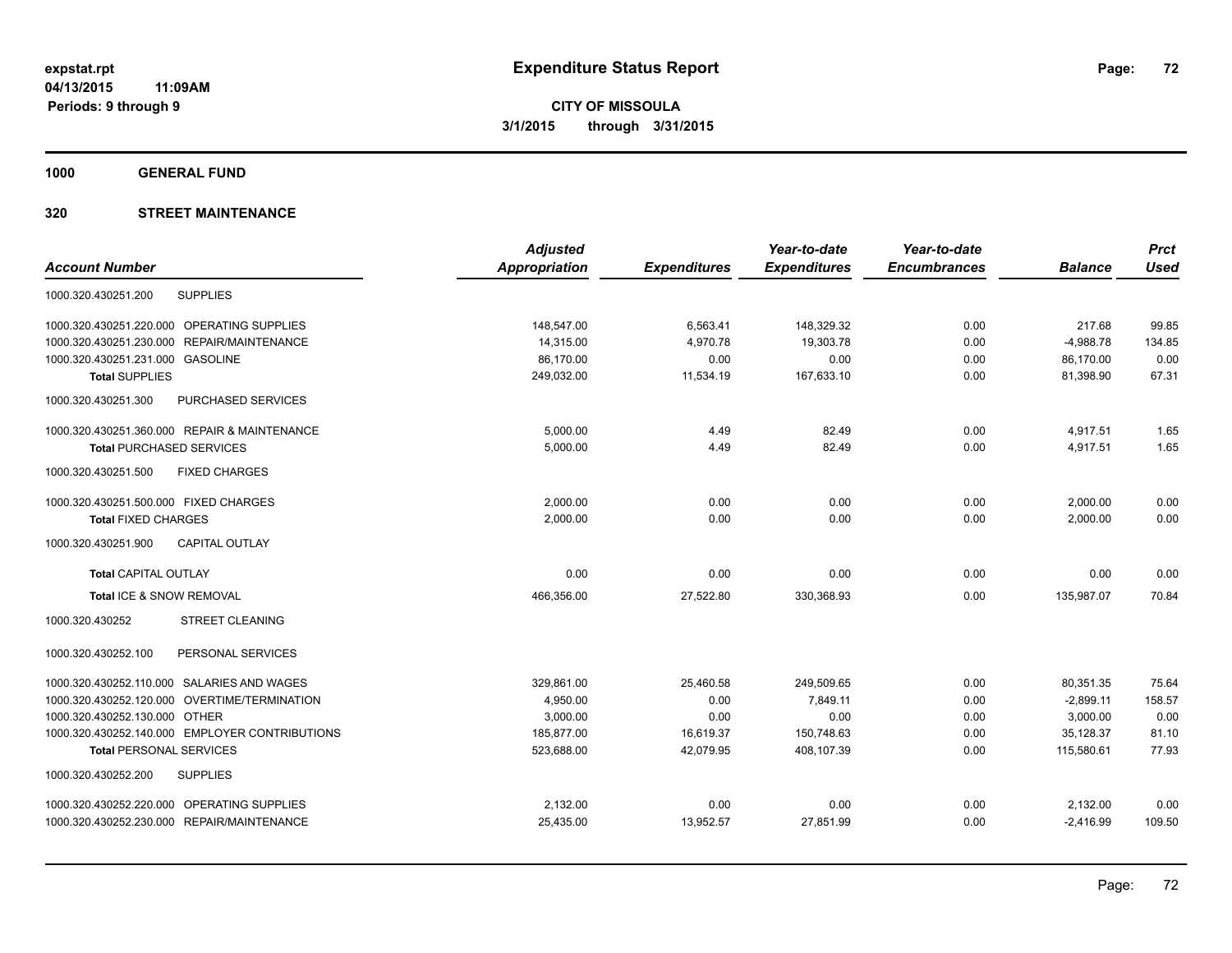**1000 GENERAL FUND**

## **320 STREET MAINTENANCE**

| <b>Account Number</b>                                                                                                            | <b>Adjusted</b><br><b>Appropriation</b> | <b>Expenditures</b>      | Year-to-date<br><b>Expenditures</b> | Year-to-date<br><b>Encumbrances</b> | <b>Balance</b>                   | <b>Prct</b><br><b>Used</b> |
|----------------------------------------------------------------------------------------------------------------------------------|-----------------------------------------|--------------------------|-------------------------------------|-------------------------------------|----------------------------------|----------------------------|
| 1000.320.430252.231.000 GASOLINE<br><b>Total SUPPLIES</b>                                                                        | 43,814.00<br>71,381.00                  | 0.00<br>13,952.57        | 0.00<br>27,851.99                   | 0.00<br>0.00                        | 43,814.00<br>43,529.01           | 0.00<br>39.02              |
| 1000.320.430252.300<br>PURCHASED SERVICES                                                                                        |                                         |                          |                                     |                                     |                                  |                            |
| 1000.320.430252.350.000 PROFESSIONAL SERVICES<br>1000.320.430252.360.000 REPAIR & MAINTENANCE<br><b>Total PURCHASED SERVICES</b> | 500.00<br>14,000.00<br>14,500.00        | 0.00<br>125.00<br>125.00 | 0.00<br>1,703.53<br>1,703.53        | 0.00<br>0.00<br>0.00                | 500.00<br>12,296.47<br>12,796.47 | 0.00<br>12.17<br>11.75     |
| <b>BUILDING MATERIALS</b><br>1000.320.430252.400                                                                                 |                                         |                          |                                     |                                     |                                  |                            |
| 1000.320.430252.400.000 BUILDING MATERIALS<br><b>Total BUILDING MATERIALS</b><br><b>FIXED CHARGES</b><br>1000.320.430252.500     | 9,000.00<br>9,000.00                    | 0.00<br>0.00             | 0.00<br>0.00                        | 0.00<br>0.00                        | 9,000.00<br>9,000.00             | 0.00<br>0.00               |
| 1000.320.430252.500.000 FIXED CHARGES<br><b>Total FIXED CHARGES</b>                                                              | 0.00<br>0.00                            | 0.00<br>0.00             | 2,405.00<br>2,405.00                | 0.00<br>0.00                        | $-2,405.00$<br>$-2,405.00$       | 0.00<br>0.00               |
| <b>Total STREET CLEANING</b>                                                                                                     | 618,569.00                              | 56,157.52                | 440,067.91                          | 0.00                                | 178,501.09                       | 71.14                      |
| <b>COMMUNICATIONS MAINTENANCE</b><br>1000.320.430270                                                                             |                                         |                          |                                     |                                     |                                  |                            |
| 1000.320.430270.100<br>PERSONAL SERVICES                                                                                         |                                         |                          |                                     |                                     |                                  |                            |
| <b>Total PERSONAL SERVICES</b>                                                                                                   | 0.00                                    | 0.00                     | 0.00                                | 0.00                                | 0.00                             | 0.00                       |
| <b>SUPPLIES</b><br>1000.320.430270.200                                                                                           |                                         |                          |                                     |                                     |                                  |                            |
| 1000.320.430270.220.000 OPERATING SUPPLIES<br><b>Total SUPPLIES</b>                                                              | 0.00<br>0.00                            | 0.00<br>0.00             | 132.00<br>132.00                    | 0.00<br>0.00                        | $-132.00$<br>$-132.00$           | 0.00<br>0.00               |
| <b>CAPITAL OUTLAY</b><br>1000.320.430270.900                                                                                     |                                         |                          |                                     |                                     |                                  |                            |
| 1000.320.430270.930.000 IMPROVEMENTS<br><b>Total CAPITAL OUTLAY</b>                                                              | 196,558.00<br>196,558.00                | 0.00<br>0.00             | 150,254.62<br>150,254.62            | 0.00<br>0.00                        | 46,303.38<br>46,303.38           | 76.44<br>76.44             |
| <b>Total COMMUNICATIONS MAINTENANCE</b>                                                                                          | 196,558.00                              | 0.00                     | 150,386.62                          | 0.00                                | 46,171.38                        | 76.51                      |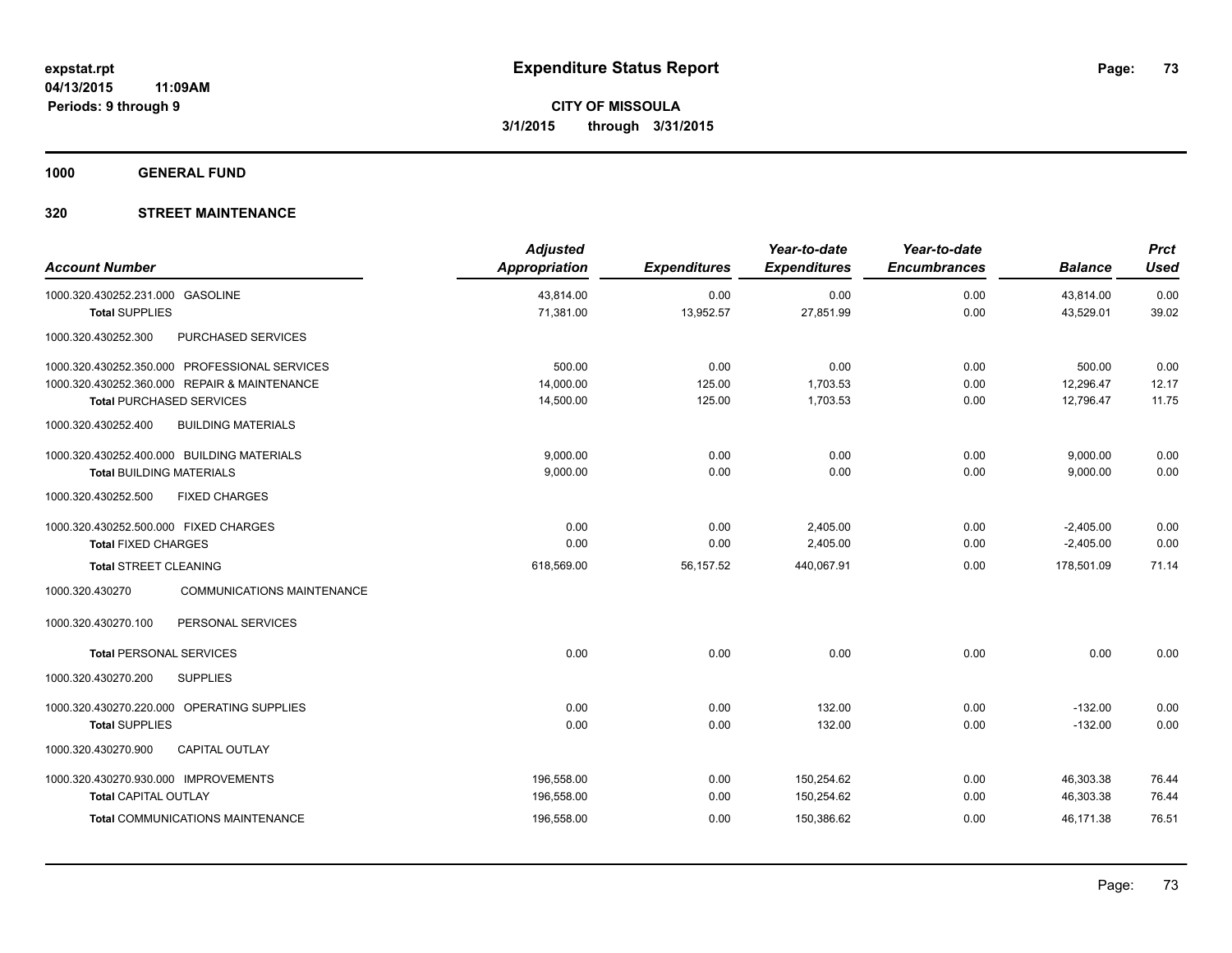**1000 GENERAL FUND**

## **320 STREET MAINTENANCE**

| <b>Account Number</b>     |                                 | <b>Adjusted</b><br><b>Appropriation</b> | <b>Expenditures</b> | Year-to-date<br><b>Expenditures</b> | Year-to-date<br><b>Encumbrances</b> | <b>Balance</b> | <b>Prct</b><br>Used |
|---------------------------|---------------------------------|-----------------------------------------|---------------------|-------------------------------------|-------------------------------------|----------------|---------------------|
| 1000.320.490504           | <b>DEBT SERVICE</b>             |                                         |                     |                                     |                                     |                |                     |
| 1000.320.490504.600       | <b>DEBT SERVICE</b>             |                                         |                     |                                     |                                     |                |                     |
| <b>Total DEBT SERVICE</b> |                                 | 0.00                                    | 0.00                | 0.00                                | 0.00                                | 0.00           | 0.00                |
|                           | <b>Total STREET MAINTENANCE</b> | 2,839,728.00                            | 229,348.45          | 2,166,779.11                        | 0.00                                | 672.948.89     | 76.30               |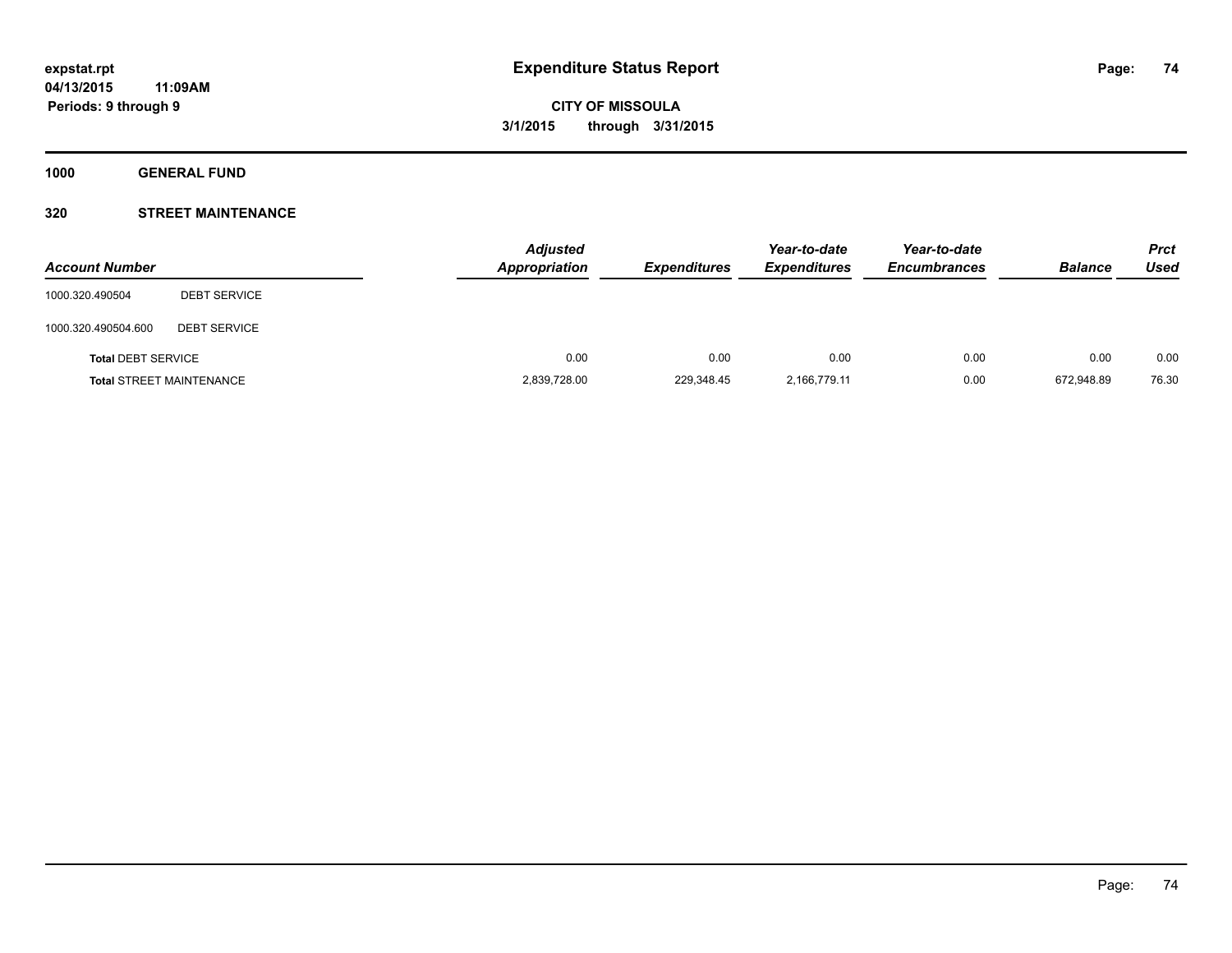**1000 GENERAL FUND**

|                                        |                                                   | <b>Adjusted</b>      |                     | Year-to-date        | Year-to-date        |                | <b>Prct</b> |
|----------------------------------------|---------------------------------------------------|----------------------|---------------------|---------------------|---------------------|----------------|-------------|
| <b>Account Number</b>                  |                                                   | <b>Appropriation</b> | <b>Expenditures</b> | <b>Expenditures</b> | <b>Encumbrances</b> | <b>Balance</b> | <b>Used</b> |
| 1000.321.411231                        | <b>ENERGY CONSERVATION</b>                        |                      |                     |                     |                     |                |             |
| 1000.321.411231.100                    | PERSONAL SERVICES                                 |                      |                     |                     |                     |                |             |
|                                        | 1000.321.411231.140.000 EMPLOYER CONTRIBUTIONS    | 0.00                 | 0.00                | 1.534.00            | 0.00                | $-1,534.00$    | 0.00        |
| <b>Total PERSONAL SERVICES</b>         |                                                   | 0.00                 | 0.00                | 1,534.00            | 0.00                | $-1,534.00$    | 0.00        |
| 1000.321.411231.200                    | <b>SUPPLIES</b>                                   |                      |                     |                     |                     |                |             |
| <b>Total SUPPLIES</b>                  |                                                   | 0.00                 | 0.00                | 0.00                | 0.00                | 0.00           | 0.00        |
| 1000.321.411231.300                    | <b>PURCHASED SERVICES</b>                         |                      |                     |                     |                     |                |             |
| <b>Total PURCHASED SERVICES</b>        |                                                   | 0.00                 | 0.00                | 0.00                | 0.00                | 0.00           | 0.00        |
|                                        | <b>Total ENERGY CONSERVATION</b>                  | 0.00                 | 0.00                | 1,534.00            | 0.00                | $-1,534.00$    | 0.00        |
| 1000.321.411810                        | <b>FACILITY MAINTENANCE</b>                       |                      |                     |                     |                     |                |             |
| 1000.321.411810.100                    | PERSONAL SERVICES                                 |                      |                     |                     |                     |                |             |
|                                        | 1000.321.411810.110.000 SALARIES AND WAGES        | 40,266.00            | 3,140.89            | 28,992.40           | 0.00                | 11,273.60      | 72.00       |
|                                        | 1000.321.411810.120.000 OVERTIME/TERMINATION      | 0.00                 | 0.00                | 13.39               | 0.00                | $-13.39$       | 0.00        |
|                                        | 1000.321.411810.140.000 EMPLOYER CONTRIBUTIONS    | 18,339.00            | 1,384.51            | 12,709.31           | 0.00                | 5,629.69       | 69.30       |
| <b>Total PERSONAL SERVICES</b>         |                                                   | 58,605.00            | 4,525.40            | 41,715.10           | 0.00                | 16,889.90      | 71.18       |
| 1000.321.411810.200                    | <b>SUPPLIES</b>                                   |                      |                     |                     |                     |                |             |
|                                        | 1000.321.411810.220.000 OPERATING SUPPLIES        | 450.00               | 0.00                | 0.00                | 0.00                | 450.00         | 0.00        |
| 1000.321.411810.231.000 GASOLINE       |                                                   | 198.00               | 0.00                | 0.00                | 0.00                | 198.00         | 0.00        |
| 1000.321.411810.240.000 OTHER SUPPLIES |                                                   | 6,070.00             | 0.00                | 0.00                | 0.00                | 6,070.00       | 0.00        |
| <b>Total SUPPLIES</b>                  |                                                   | 6,718.00             | 0.00                | 0.00                | 0.00                | 6,718.00       | 0.00        |
| 1000.321.411810.300                    | <b>PURCHASED SERVICES</b>                         |                      |                     |                     |                     |                |             |
| 1000.321.411810.340.000 SEWER          |                                                   | 679.00               | 0.00                | 70.25               | 0.00                | 608.75         | 10.35       |
|                                        | 1000.321.411810.341.000 ELECTRICITY & NATURAL GAS | 3,680.00             | 2,614.60            | 8,940.04            | 0.00                | $-5,260.04$    | 242.94      |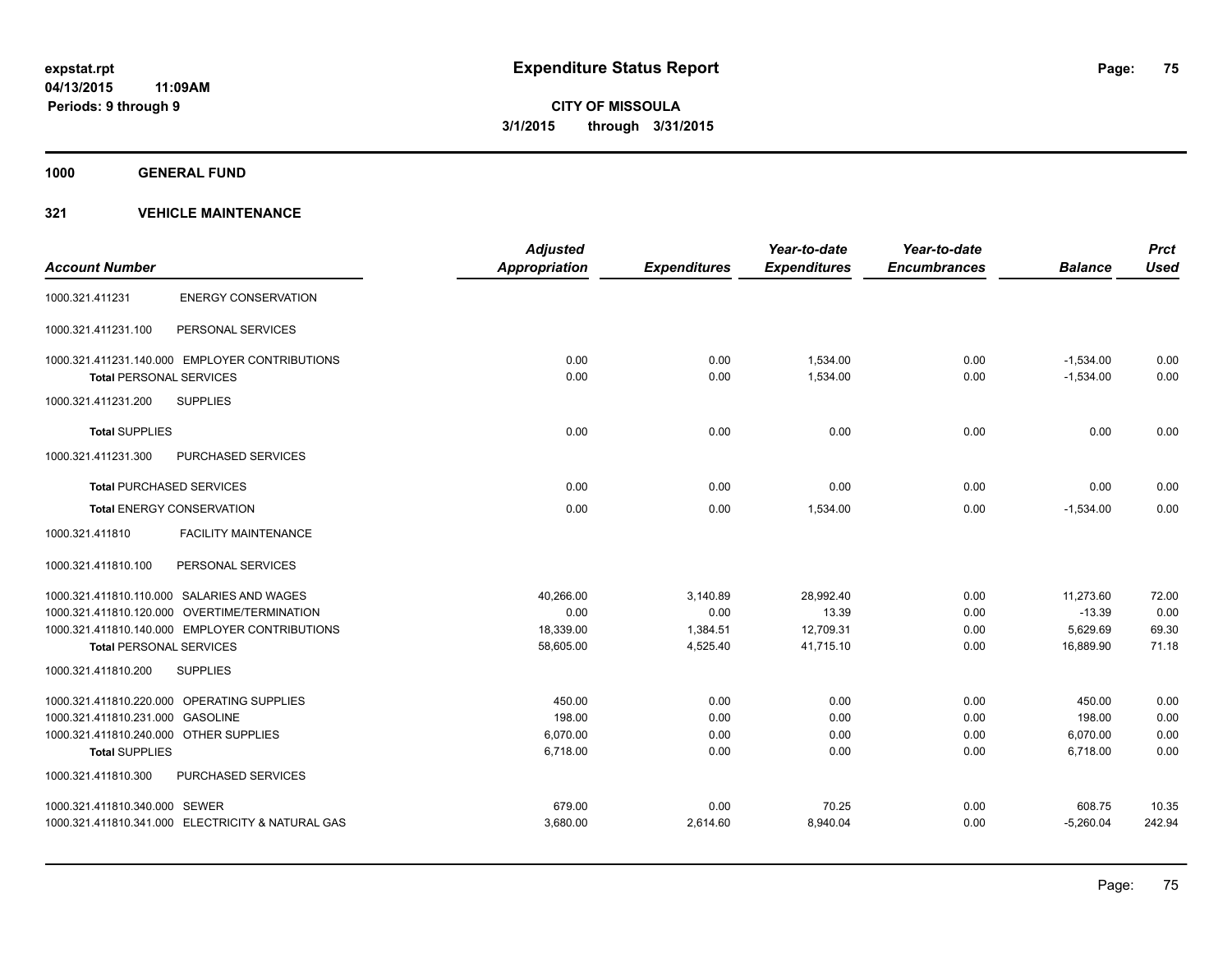**1000 GENERAL FUND**

| <b>Account Number</b>                                      | <b>Adjusted</b><br>Appropriation | <b>Expenditures</b> | Year-to-date<br><b>Expenditures</b> | Year-to-date<br><b>Encumbrances</b> | <b>Balance</b> | <b>Prct</b><br><b>Used</b> |
|------------------------------------------------------------|----------------------------------|---------------------|-------------------------------------|-------------------------------------|----------------|----------------------------|
| 1000.321.411810.343.000 WATER CHARGES                      | 957.00                           | 0.00                | 0.00                                | 0.00                                | 957.00         | 0.00                       |
| 1000.321.411810.360.000 REPAIR & MAINTENANCE               | 9,982.00                         | 0.00                | 0.00                                | 0.00                                | 9,982.00       | 0.00                       |
| 1000.321.411810.370.000 TRAVEL                             | 150.00                           | 0.00                | 0.00                                | 0.00                                | 150.00         | 0.00                       |
| <b>Total PURCHASED SERVICES</b>                            | 15,448.00                        | 2,614.60            | 9,010.29                            | 0.00                                | 6,437.71       | 58.33                      |
| <b>CAPITAL OUTLAY</b><br>1000.321.411810.900               |                                  |                     |                                     |                                     |                |                            |
| <b>Total CAPITAL OUTLAY</b>                                | 0.00                             | 0.00                | 0.00                                | 0.00                                | 0.00           | 0.00                       |
| <b>Total FACILITY MAINTENANCE</b>                          | 80,771.00                        | 7,140.00            | 50,725.39                           | 0.00                                | 30.045.61      | 62.80                      |
| 1000.321.430220<br><b>CITY HALL UTILITIES</b>              |                                  |                     |                                     |                                     |                |                            |
| 1000.321.430220.200<br><b>SUPPLIES</b>                     |                                  |                     |                                     |                                     |                |                            |
| 1000.321.430220.240.000 CITY HALL UTILITIES/OTHER SUPPLIES | 2,340.00                         | 522.83              | 1.841.53                            | 0.00                                | 498.47         | 78.70                      |
| <b>Total SUPPLIES</b>                                      | 2,340.00                         | 522.83              | 1.841.53                            | 0.00                                | 498.47         | 78.70                      |
| 1000.321.430220.300<br>PURCHASED SERVICES                  |                                  |                     |                                     |                                     |                |                            |
| 1000.321.430220.340.000 CITY HALL/SEWER                    | 1.222.00                         | 0.00                | 1,084.61                            | 0.00                                | 137.39         | 88.76                      |
| 1000.321.430220.341.000 CITYHALL/ELECTRICITY & NATURAL GAS | 72,651.00                        | 18,932.34           | 99,073.93                           | 0.00                                | $-26,422.93$   | 136.37                     |
| 1000.321.430220.343.000 CITYHALL/WATER CHARGES             | 7,677.00                         | 6.01                | 2,988.41                            | 0.00                                | 4,688.59       | 38.93                      |
| 1000.321.430220.344.000 CITYHALL/TELEPHONE SERVICE         | 637.00                           | 0.00                | 0.00                                | 0.00                                | 637.00         | 0.00                       |
| 1000.321.430220.345.000 CITY HALL/GARBAGE                  | 5,747.00                         | 427.69              | 3,823.27                            | 0.00                                | 1,923.73       | 66.53                      |
| 1000.321.430220.350.000 PROFESSIONAL SERVICES              | 1,720.00                         | 93.00               | 1.486.00                            | 0.00                                | 234.00         | 86.40                      |
| 1000.321.430220.360.000 CITY HALL/REPAIR & MAINTENANCE     | 150,939.00                       | 8,334.24            | 107,606.37                          | 0.00                                | 43,332.63      | 71.29                      |
| <b>Total PURCHASED SERVICES</b>                            | 240,593.00                       | 27,793.28           | 216,062.59                          | 0.00                                | 24,530.41      | 89.80                      |
| <b>CAPITAL OUTLAY</b><br>1000.321.430220.900               |                                  |                     |                                     |                                     |                |                            |
| 1000.321.430220.940.000 MACHINERY & EQUIPMENT              | 0.00                             | 0.00                | 21,560.00                           | 0.00                                | $-21,560.00$   | 0.00                       |
| <b>Total CAPITAL OUTLAY</b>                                | 0.00                             | 0.00                | 21,560.00                           | 0.00                                | $-21,560.00$   | 0.00                       |
| <b>Total CITY HALL UTILITIES</b>                           | 242,933.00                       | 28,316.11           | 239,464.12                          | 0.00                                | 3,468.88       | 98.57                      |
| 1000.321.431310<br><b>ADMINISTRATION</b>                   |                                  |                     |                                     |                                     |                |                            |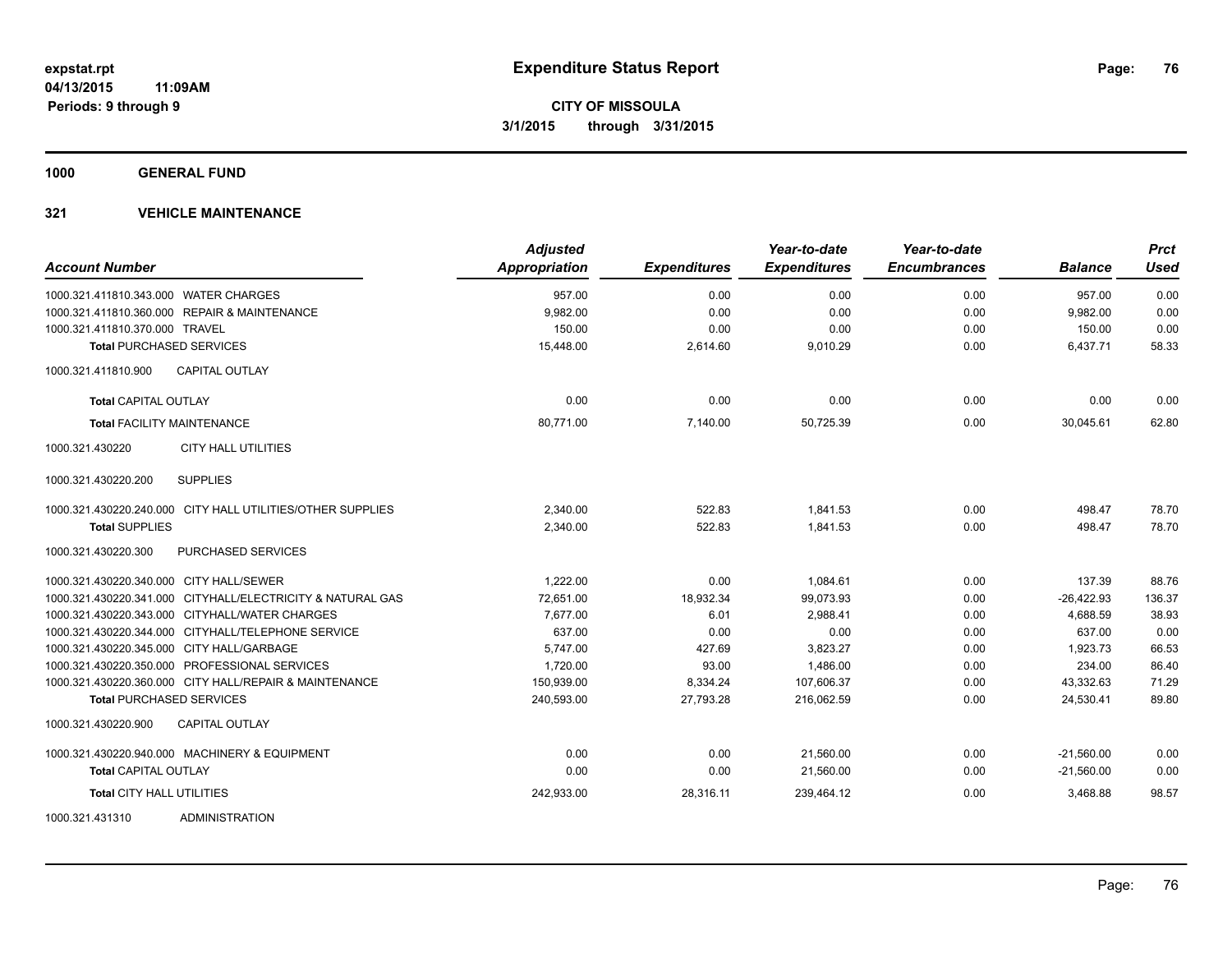**1000 GENERAL FUND**

|                                                         | <b>Adjusted</b> |                     | Year-to-date        | Year-to-date        |                | <b>Prct</b> |
|---------------------------------------------------------|-----------------|---------------------|---------------------|---------------------|----------------|-------------|
| <b>Account Number</b>                                   | Appropriation   | <b>Expenditures</b> | <b>Expenditures</b> | <b>Encumbrances</b> | <b>Balance</b> | <b>Used</b> |
| PERSONAL SERVICES<br>1000.321.431310.100                |                 |                     |                     |                     |                |             |
| 1000.321.431310.110.000 SALARIES AND WAGES              | 85,202.00       | 7,179.17            | 66,268.81           | 0.00                | 18,933.19      | 77.78       |
| 1000.321.431310.120.000 OVERTIME/TERMINATION            | 0.00            | 0.00                | 30.58               | 0.00                | $-30.58$       | 0.00        |
| 1000.321.431310.140.000 EMPLOYER CONTRIBUTIONS          | 34.864.00       | 3,165.39            | 29,055.84           | 0.00                | 5,808.16       | 83.34       |
| <b>Total PERSONAL SERVICES</b>                          | 120.066.00      | 10,344.56           | 95.355.23           | 0.00                | 24.710.77      | 79.42       |
| <b>SUPPLIES</b><br>1000.321.431310.200                  |                 |                     |                     |                     |                |             |
| 1000.321.431310.210.000 OFFICE SUPPLIES                 | 1,000.00        | 0.00                | 510.14              | 0.00                | 489.86         | 51.01       |
| 1000.321.431310.220.000 OPERATING SUPPLIES              | 150.00          | 0.00                | 0.00                | 0.00                | 150.00         | 0.00        |
| <b>Total SUPPLIES</b>                                   | 1,150.00        | 0.00                | 510.14              | 0.00                | 639.86         | 44.36       |
| 1000.321.431310.300<br>PURCHASED SERVICES               |                 |                     |                     |                     |                |             |
| 1000.321.431310.310.000 COMMUNICATIONS                  | 150.00          | 0.00                | 0.00                | 0.00                | 150.00         | 0.00        |
| 1000.321.431310.320.000 PRINTING & DUPLICATING          | 100.00          | 0.00                | 0.00                | 0.00                | 100.00         | 0.00        |
| 1000.321.431310.330.000 PUBLICITY, SUBSCRIPTIONS & DUES | 230.00          | 0.00                | 240.00              | 0.00                | $-10.00$       | 104.35      |
| <b>Total PURCHASED SERVICES</b>                         | 480.00          | 0.00                | 240.00              | 0.00                | 240.00         | 50.00       |
| 1000.321.431310.800<br><b>OTHER OBJECTS</b>             |                 |                     |                     |                     |                |             |
| <b>Total OTHER OBJECTS</b>                              | 0.00            | 0.00                | 0.00                | 0.00                | 0.00           | 0.00        |
| <b>Total ADMINISTRATION</b>                             | 121,696.00      | 10,344.56           | 96,105.37           | 0.00                | 25,590.63      | 78.97       |
| <b>EQUIPMENT MAINTENANCE</b><br>1000.321.431330         |                 |                     |                     |                     |                |             |
| PERSONAL SERVICES<br>1000.321.431330.100                |                 |                     |                     |                     |                |             |
| 1000.321.431330.110.000 SALARIES AND WAGES              | 392,694.00      | 34,549.80           | 318,916.64          | 0.00                | 73,777.36      | 81.21       |
| 1000.321.431330.120.000 OVERTIME/TERMINATION            | 2,000.00        | 0.00                | 147.20              | 0.00                | 1,852.80       | 7.36        |
| 1000.321.431330.130.000 OTHER                           | 75,168.00       | 0.00                | 0.00                | 0.00                | 75,168.00      | 0.00        |
| 1000.321.431330.140.000 EMPLOYER CONTRIBUTIONS          | 190,116.00      | 15,232.94           | 140,297.48          | 0.00                | 49,818.52      | 73.80       |
| 1000.321.431330.141.000 STATE RETIREMENT CONTRIBUTIONS  | 0.00            | 44.87               | 475.65              | 0.00                | $-475.65$      | 0.00        |
| <b>Total PERSONAL SERVICES</b>                          | 659,978.00      | 49,827.61           | 459,836.97          | 0.00                | 200,141.03     | 69.67       |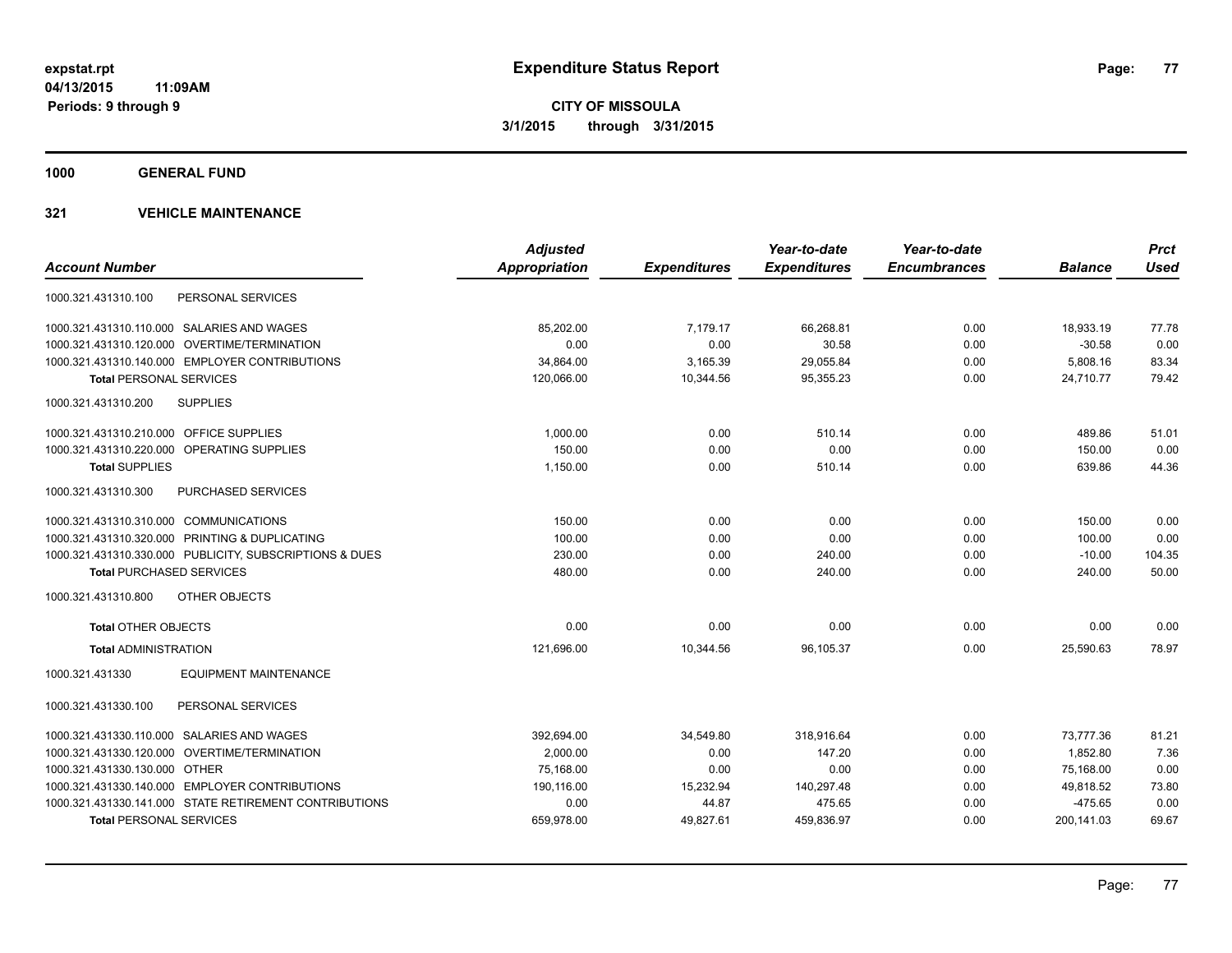**1000 GENERAL FUND**

|                                                   | <b>Adjusted</b>      |                     | Year-to-date        | Year-to-date        |                | <b>Prct</b> |
|---------------------------------------------------|----------------------|---------------------|---------------------|---------------------|----------------|-------------|
| <b>Account Number</b>                             | <b>Appropriation</b> | <b>Expenditures</b> | <b>Expenditures</b> | <b>Encumbrances</b> | <b>Balance</b> | <b>Used</b> |
| <b>SUPPLIES</b><br>1000.321.431330.200            |                      |                     |                     |                     |                |             |
| 1000.321.431330.220.000 OPERATING SUPPLIES        | 17,600.00            | 2,332.53            | 14,026.87           | 0.00                | 3,573.13       | 79.70       |
| 1000.321.431330.230.000 REPAIR/MAINTENANCE        | 34,631.00            | 6,442.70            | 34,191.66           | 0.00                | 439.34         | 98.73       |
| 1000.321.431330.231.000 GASOLINE                  | 4,615.00             | 311.46              | 2,679.78            | 0.00                | 1,935.22       | 58.07       |
| 1000.321.431330.240.000 OTHER SUPPLIES            | 2,600.00             | 15.74               | 2,596.14            | 0.00                | 3.86           | 99.85       |
| <b>Total SUPPLIES</b>                             | 59,446.00            | 9,102.43            | 53,494.45           | 0.00                | 5,951.55       | 89.99       |
| <b>PURCHASED SERVICES</b><br>1000.321.431330.300  |                      |                     |                     |                     |                |             |
| 1000.321.431330.320.000 PRINTING & DUPLICATING    | 250.00               | 0.00                | 0.00                | 0.00                | 250.00         | 0.00        |
| 1000.321.431330.350.000 PROFESSIONAL SERVICES     | 5,980.00             | 0.00                | 2,183.00            | 0.00                | 3.797.00       | 36.51       |
| 1000.321.431330.360.000 REPAIR & MAINTENANCE      | 15,735.00            | 1,320.22            | 4,511.51            | 0.00                | 11,223.49      | 28.67       |
| 1000.321.431330.370.000 TRAVEL                    | 900.00               | 0.00                | 0.00                | 0.00                | 900.00         | 0.00        |
| 1000.321.431330.380.000 TRAINING                  | 850.00               | 0.00                | 746.70              | 0.00                | 103.30         | 87.85       |
| <b>Total PURCHASED SERVICES</b>                   | 23,715.00            | 1,320.22            | 7,441.21            | 0.00                | 16,273.79      | 31.38       |
| <b>CAPITAL OUTLAY</b><br>1000.321.431330.900      |                      |                     |                     |                     |                |             |
| <b>Total CAPITAL OUTLAY</b>                       | 0.00                 | 0.00                | 0.00                | 0.00                | 0.00           | 0.00        |
| <b>Total EQUIPMENT MAINTENANCE</b>                | 743,139.00           | 60,250.26           | 520,772.63          | 0.00                | 222,366.37     | 70.08       |
| 1000.321.431350<br><b>VEHICLE FACILITY</b>        |                      |                     |                     |                     |                |             |
| 1000.321.431350.200<br><b>SUPPLIES</b>            |                      |                     |                     |                     |                |             |
| 1000.321.431350.210.000 OFFICE SUPPLIES           | 0.00                 | 279.24              | 493.37              | 0.00                | $-493.37$      | 0.00        |
| 1000.321.431350.220.000 OPERATING SUPPLIES        | 10,106.00            | 415.00              | 451.76              | 0.00                | 9,654.24       | 4.47        |
| <b>Total SUPPLIES</b>                             | 10,106.00            | 694.24              | 945.13              | 0.00                | 9,160.87       | 9.35        |
| <b>PURCHASED SERVICES</b><br>1000.321.431350.300  |                      |                     |                     |                     |                |             |
| 1000.321.431350.340.000 SEWER                     | 679.00               | 0.00                | 358.92              | 0.00                | 320.08         | 52.86       |
| 1000.321.431350.341.000 ELECTRICITY & NATURAL GAS | 85,671.00            | 10,513.11           | 31,474.42           | 0.00                | 54,196.58      | 36.74       |
| 1000.321.431350.343.000 WATER CHARGES             | 3,722.00             | 4.01                | 1,249.77            | 0.00                | 2,472.23       | 33.58       |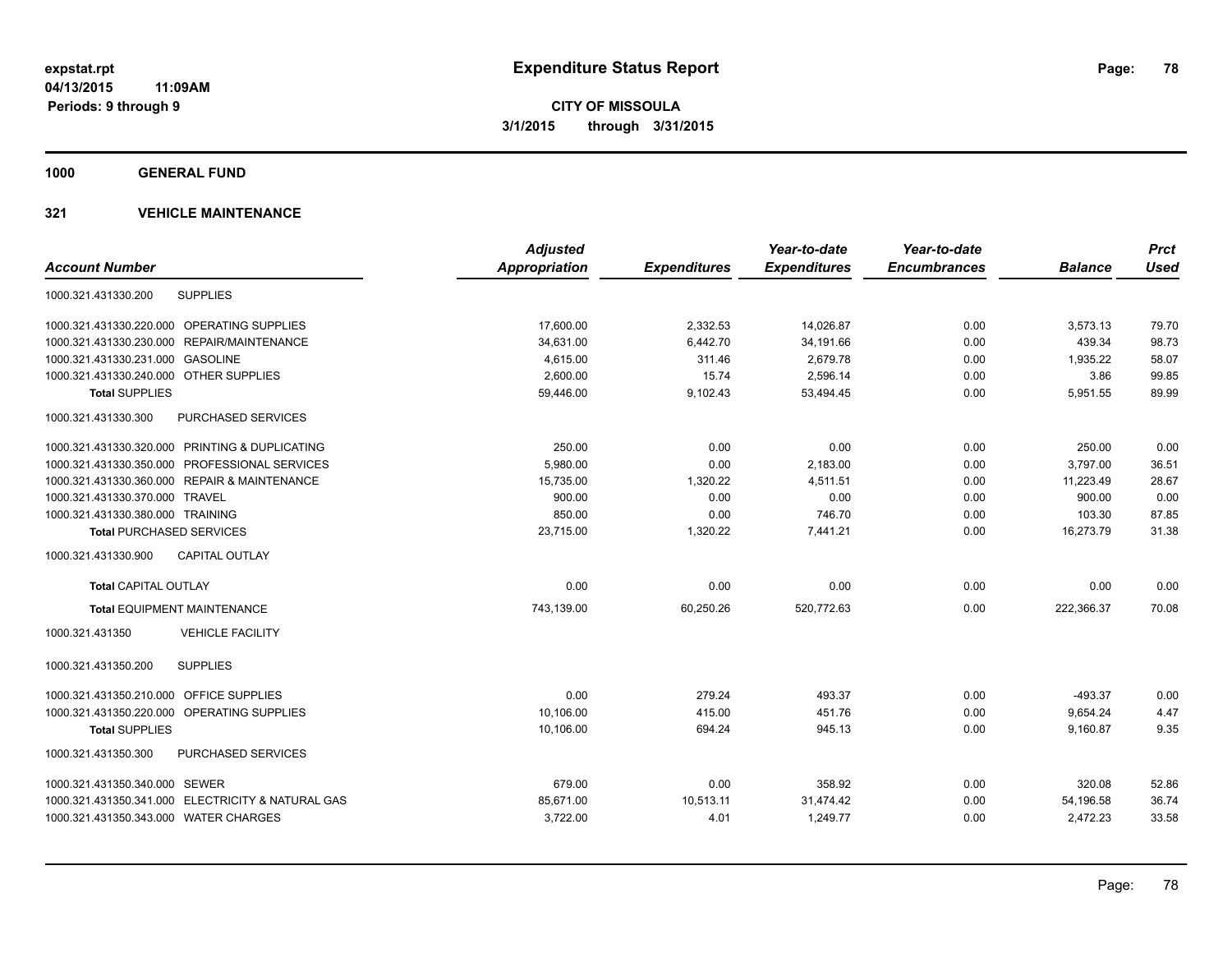**1000 GENERAL FUND**

|                                               | <b>Adjusted</b> |                            | Year-to-date        | Year-to-date        |                | <b>Prct</b> |
|-----------------------------------------------|-----------------|----------------------------|---------------------|---------------------|----------------|-------------|
| <b>Account Number</b>                         | Appropriation   | <i><b>Expenditures</b></i> | <b>Expenditures</b> | <b>Encumbrances</b> | <b>Balance</b> | Used        |
| 1000.321.431350.344.000 TELEPHONE SERVICE     | 1.953.00        | 147.70                     | 1.079.64            | 0.00                | 873.36         | 55.28       |
| 1000.321.431350.345.000 GARBAGE               | 4.068.00        | 421.42                     | 1.985.32            | 0.00                | 2.082.68       | 48.80       |
| 1000.321.431350.350.000 PROFESSIONAL SERVICES | 5,195.00        | 1.882.00                   | 3,109.06            | 0.00                | 2.085.94       | 59.85       |
| 1000.321.431350.360.000 REPAIR & MAINTENANCE  | 35.670.00       | 1.385.00                   | 23.900.46           | 0.00                | 11.769.54      | 67.00       |
| <b>Total PURCHASED SERVICES</b>               | 136,958.00      | 14.353.24                  | 63.157.59           | 0.00                | 73.800.41      | 46.11       |
| 1000.321.431350.900<br>CAPITAL OUTLAY         |                 |                            |                     |                     |                |             |
| <b>Total CAPITAL OUTLAY</b>                   | 0.00            | 0.00                       | 0.00                | 0.00                | 0.00           | 0.00        |
| <b>Total VEHICLE FACILITY</b>                 | 147.064.00      | 15.047.48                  | 64.102.72           | 0.00                | 82.961.28      | 43.59       |
| <b>Total VEHICLE MAINTENANCE</b>              | 1.335.603.00    | 121.098.41                 | 972.704.23          | 0.00                | 362.898.77     | 72.83       |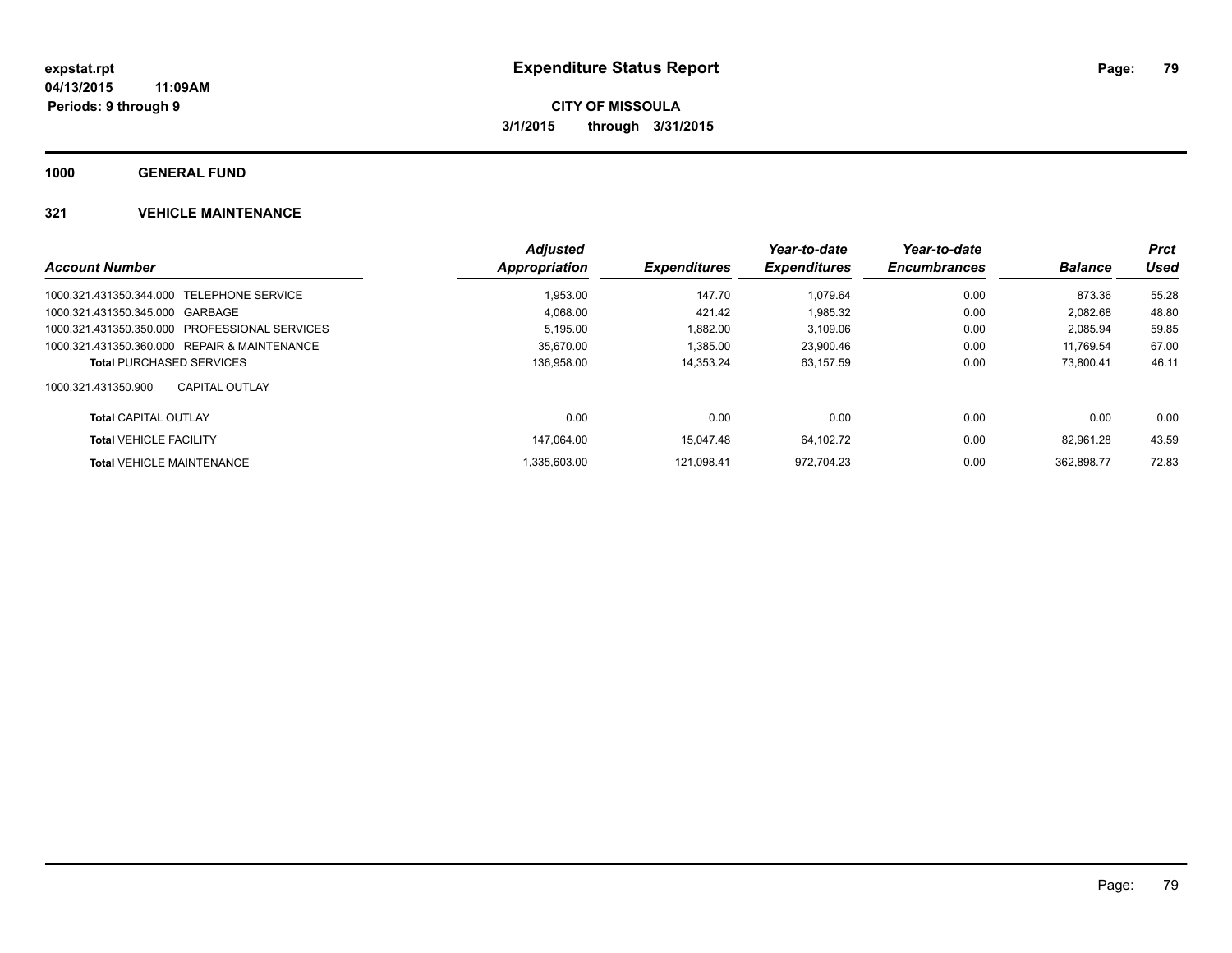**CITY OF MISSOULA 3/1/2015 through 3/31/2015**

**1000 GENERAL FUND**

**340 CEMETERY**

| <b>Account Number</b>                   |                                                         | <b>Adjusted</b><br>Appropriation | <b>Expenditures</b> | Year-to-date<br><b>Expenditures</b> | Year-to-date<br><b>Encumbrances</b> | <b>Balance</b> | <b>Prct</b><br><b>Used</b> |
|-----------------------------------------|---------------------------------------------------------|----------------------------------|---------------------|-------------------------------------|-------------------------------------|----------------|----------------------------|
| 1000.340.430910                         | <b>ADMINISTRATION</b>                                   |                                  |                     |                                     |                                     |                |                            |
| 1000.340.430910.100                     | PERSONAL SERVICES                                       |                                  |                     |                                     |                                     |                |                            |
|                                         | 1000.340.430910.110.000 SALARIES AND WAGES              | 98,754.00                        | 5,450.36            | 80,778.76                           | 0.00                                | 17,975.24      | 81.80                      |
|                                         | 1000.340.430910.120.000 OVERTIME/TERMINATION            | 5,000.00                         | 0.00                | 1.022.16                            | 0.00                                | 3,977.84       | 20.44                      |
|                                         | 1000.340.430910.140.000 EMPLOYER CONTRIBUTIONS          | 36,292.00                        | 2,152.83            | 29.770.99                           | 0.00                                | 6,521.01       | 82.03                      |
|                                         | 1000.340.430910.141.000 STATE RETIREMENT CONTRIBUTIONS  | 0.00                             | 23.26               | 307.70                              | 0.00                                | $-307.70$      | 0.00                       |
| <b>Total PERSONAL SERVICES</b>          |                                                         | 140.046.00                       | 7.626.45            | 111.879.61                          | 0.00                                | 28.166.39      | 79.89                      |
| 1000.340.430910.200                     | <b>SUPPLIES</b>                                         |                                  |                     |                                     |                                     |                |                            |
| 1000.340.430910.210.000 OFFICE SUPPLIES |                                                         | 2.770.00                         | 101.54              | 688.71                              | 0.00                                | 2,081.29       | 24.86                      |
| <b>Total SUPPLIES</b>                   |                                                         | 2,770.00                         | 101.54              | 688.71                              | 0.00                                | 2,081.29       | 24.86                      |
| 1000.340.430910.300                     | <b>PURCHASED SERVICES</b>                               |                                  |                     |                                     |                                     |                |                            |
| 1000.340.430910.310.000 COMMUNICATIONS  |                                                         | 1.933.00                         | 332.76              | 1.160.68                            | 0.00                                | 772.32         | 60.05                      |
|                                         | 1000.340.430910.320.000 PRINTING & DUPLICATING          | 775.00                           | 0.00                | 129.95                              | 0.00                                | 645.05         | 16.77                      |
|                                         | 1000.340.430910.330.000 PUBLICITY, SUBSCRIPTIONS & DUES | 814.00                           | 0.00                | 0.00                                | 0.00                                | 814.00         | 0.00                       |
|                                         | 1000.340.430910.344.000 TELEPHONE SERVICE               | 2,100.00                         | 53.47               | 619.36                              | 0.00                                | 1,480.64       | 29.49                      |
|                                         | 1000.340.430910.350.000 PROFESSIONAL SERVICES           | 600.00                           | 0.00                | 300.00                              | 0.00                                | 300.00         | 50.00                      |
|                                         | 1000.340.430910.360.000 REPAIR & MAINTENANCE            | 600.00                           | 29.55               | 371.58                              | 0.00                                | 228.42         | 61.93                      |
| 1000.340.430910.370.000 TRAVEL          |                                                         | 500.00                           | 0.00                | 0.00                                | 0.00                                | 500.00         | 0.00                       |
| 1000.340.430910.380.000 TRAINING        |                                                         | 1,006.00                         | 0.00                | 755.44                              | 0.00                                | 250.56         | 75.09                      |
| <b>Total PURCHASED SERVICES</b>         |                                                         | 8,328.00                         | 415.78              | 3,337.01                            | 0.00                                | 4,990.99       | 40.07                      |
| 1000.340.430910.900                     | <b>CAPITAL OUTLAY</b>                                   |                                  |                     |                                     |                                     |                |                            |
| <b>Total CAPITAL OUTLAY</b>             |                                                         | 0.00                             | 0.00                | 0.00                                | 0.00                                | 0.00           | 0.00                       |
| <b>Total ADMINISTRATION</b>             |                                                         | 151,144.00                       | 8,143.77            | 115,905.33                          | 0.00                                | 35,238.67      | 76.69                      |
| 1000.340.430920                         | <b>FACILITIES</b>                                       |                                  |                     |                                     |                                     |                |                            |

1000.340.430920.100 PERSONAL SERVICES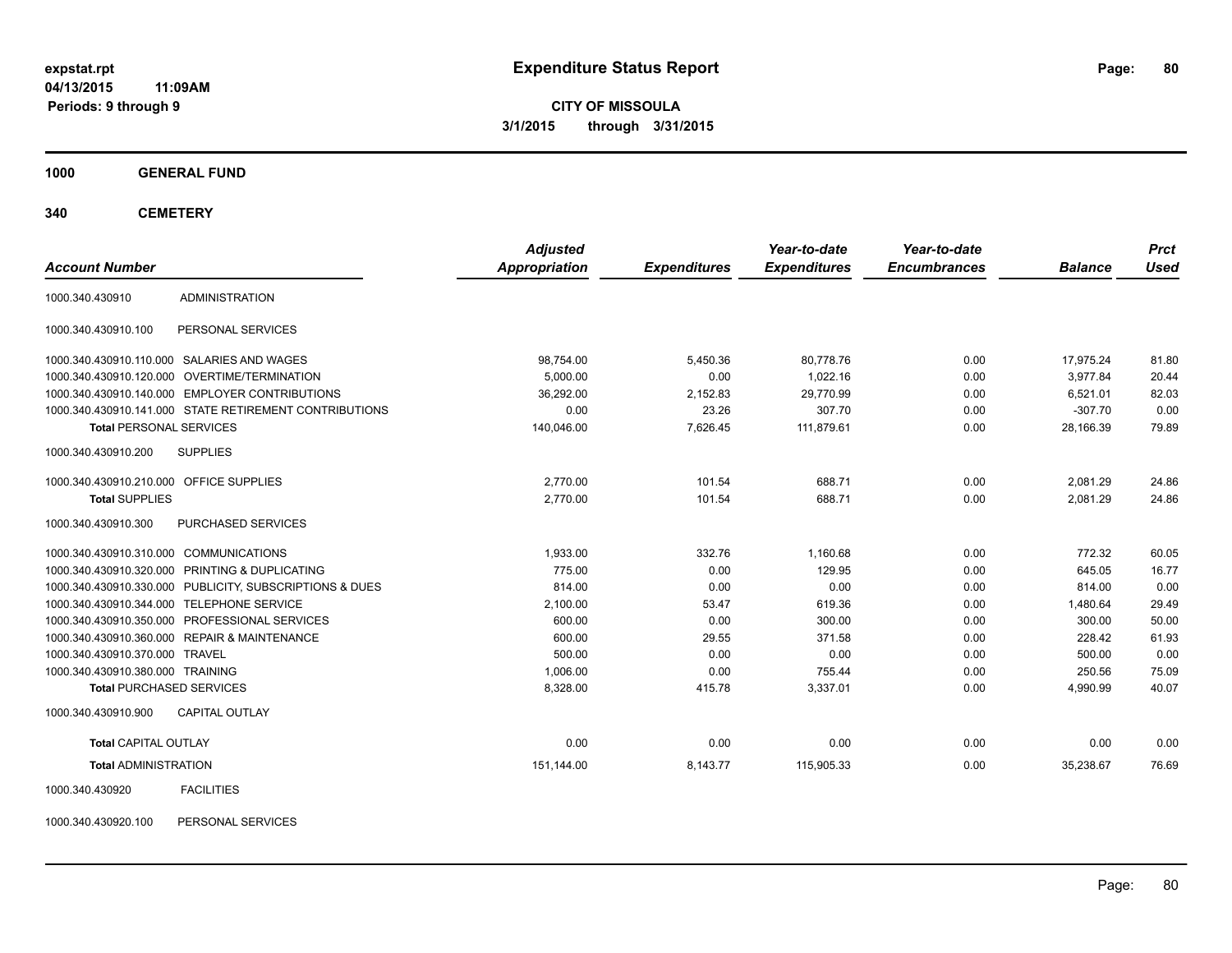**CITY OF MISSOULA 3/1/2015 through 3/31/2015**

**1000 GENERAL FUND**

**340 CEMETERY**

| <b>Account Number</b>                                | <b>Adjusted</b><br><b>Appropriation</b> | <b>Expenditures</b> | Year-to-date<br><b>Expenditures</b> | Year-to-date<br><b>Encumbrances</b> | <b>Balance</b> | <b>Prct</b><br><b>Used</b> |
|------------------------------------------------------|-----------------------------------------|---------------------|-------------------------------------|-------------------------------------|----------------|----------------------------|
| 1000.340.430920.110.000 SALARIES AND WAGES           | 11,890.00                               | 369.60              | 3,926.58                            | 0.00                                | 7,963.42       | 33.02                      |
| 1000.340.430920.120.000 OVERTIME/TERMINATION         | 0.00                                    | 0.00                | 23.78                               | 0.00                                | $-23.78$       | 0.00                       |
| 1000.340.430920.140.000 EMPLOYER CONTRIBUTIONS       | 4.867.00                                | 179.60              | 1,888.09                            | 0.00                                | 2,978.91       | 38.79                      |
| <b>Total PERSONAL SERVICES</b>                       | 16,757.00                               | 549.20              | 5,838.45                            | 0.00                                | 10,918.55      | 34.84                      |
| 1000.340.430920.200<br><b>SUPPLIES</b>               |                                         |                     |                                     |                                     |                |                            |
| 1000.340.430920.220.000 OPERATING SUPPLIES           | 2,050.00                                | 38.13               | 696.23                              | 0.00                                | 1,353.77       | 33.96                      |
| 1000.340.430920.230.000<br><b>REPAIR/MAINTENANCE</b> | 500.00                                  | 0.00                | 110.39                              | 0.00                                | 389.61         | 22.08                      |
| <b>Total SUPPLIES</b>                                | 2,550.00                                | 38.13               | 806.62                              | 0.00                                | 1,743.38       | 31.63                      |
| PURCHASED SERVICES<br>1000.340.430920.300            |                                         |                     |                                     |                                     |                |                            |
| 1000.340.430920.341.000 ELECTRICITY & NATURAL GAS    | 10,208.00                               | 983.98              | 5,413.85                            | 0.00                                | 4,794.15       | 53.04                      |
| 1000.340.430920.343.000 WATER CHARGES                | 1.082.00                                | 65.36               | 575.09                              | 0.00                                | 506.91         | 53.15                      |
| 1000.340.430920.345.000 GARBAGE                      | 780.00                                  | 76.50               | 688.50                              | 0.00                                | 91.50          | 88.27                      |
| 1000.340.430920.350.000 PROFESSIONAL SERVICES        | 400.00                                  | 0.00                | 0.00                                | 0.00                                | 400.00         | 0.00                       |
| 1000.340.430920.360.000 REPAIR & MAINTENANCE         | 2,145.00                                | 130.00              | 1,091.50                            | 0.00                                | 1,053.50       | 50.89                      |
| <b>Total PURCHASED SERVICES</b>                      | 14,615.00                               | 1,255.84            | 7,768.94                            | 0.00                                | 6,846.06       | 53.16                      |
| 1000.340.430920.400<br><b>BUILDING MATERIALS</b>     |                                         |                     |                                     |                                     |                |                            |
| <b>Total BUILDING MATERIALS</b>                      | 0.00                                    | 0.00                | 0.00                                | 0.00                                | 0.00           | 0.00                       |
| 1000.340.430920.900<br><b>CAPITAL OUTLAY</b>         |                                         |                     |                                     |                                     |                |                            |
| <b>Total CAPITAL OUTLAY</b>                          | 0.00                                    | 0.00                | 0.00                                | 0.00                                | 0.00           | 0.00                       |
| <b>Total FACILITIES</b>                              | 33,922.00                               | 1,843.17            | 14,414.01                           | 0.00                                | 19,507.99      | 42.49                      |
| 1000.340.430930<br><b>GROUNDS MAINTENANCE</b>        |                                         |                     |                                     |                                     |                |                            |
| 1000.340.430930.100<br>PERSONAL SERVICES             |                                         |                     |                                     |                                     |                |                            |
| 1000.340.430930.110.000 SALARIES AND WAGES           | 189.613.00                              | 13,018.77           | 131.865.15                          | 0.00                                | 57.747.85      | 69.54                      |
| 1000.340.430930.120.000 OVERTIME/TERMINATION         | 0.00                                    | 0.00                | 892.04                              | 0.00                                | $-892.04$      | 0.00                       |
| 1000.340.430930.140.000 EMPLOYER CONTRIBUTIONS       | 85,314.00                               | 6,605.56            | 64,896.28                           | 0.00                                | 20,417.72      | 76.07                      |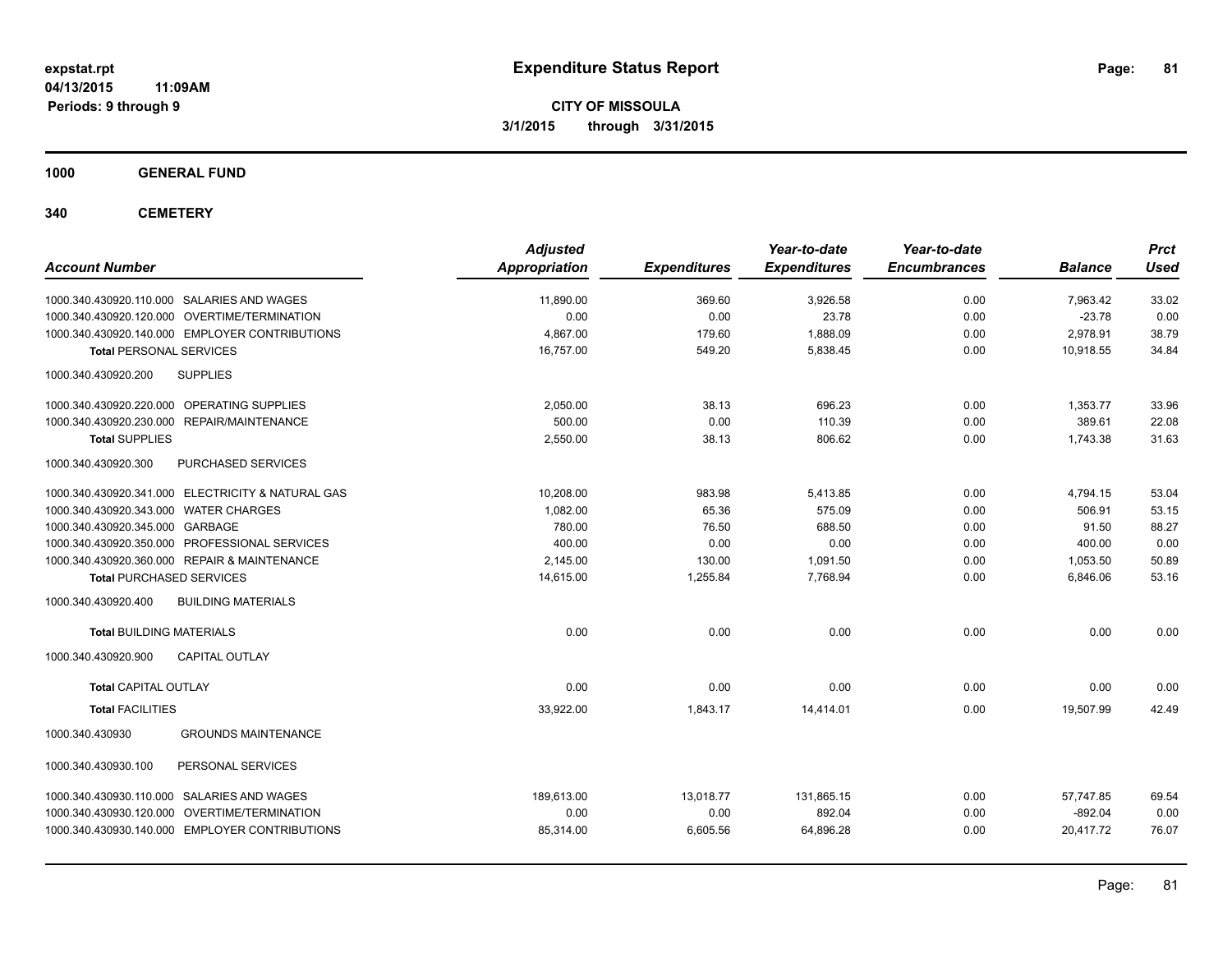**CITY OF MISSOULA 3/1/2015 through 3/31/2015**

**1000 GENERAL FUND**

**340 CEMETERY**

| <b>Account Number</b>                             | <b>Adjusted</b><br><b>Appropriation</b> | <b>Expenditures</b> | Year-to-date<br><b>Expenditures</b> | Year-to-date<br><b>Encumbrances</b> | <b>Balance</b> | <b>Prct</b><br><b>Used</b> |
|---------------------------------------------------|-----------------------------------------|---------------------|-------------------------------------|-------------------------------------|----------------|----------------------------|
| <b>Total PERSONAL SERVICES</b>                    | 274,927.00                              | 19,624.33           | 197,653.47                          | 0.00                                | 77,273.53      | 71.89                      |
| 1000.340.430930.200<br><b>SUPPLIES</b>            |                                         |                     |                                     |                                     |                |                            |
| 1000.340.430930.220.000 OPERATING SUPPLIES        | 32,252.00                               | 2,323.23            | 14,868.98                           | 0.00                                | 17,383.02      | 46.10                      |
| 1000.340.430930.230.000 REPAIR/MAINTENANCE        | 19,620.00                               | 62.20               | 18,757.65                           | 0.00                                | 862.35         | 95.60                      |
| 1000.340.430930.231.000 GASOLINE                  | 14,398.00                               | 231.66              | 7.757.14                            | 0.00                                | 6,640.86       | 53.88                      |
| <b>Total SUPPLIES</b>                             | 66,270.00                               | 2,617.09            | 41,383.77                           | 0.00                                | 24,886.23      | 62.45                      |
| 1000.340.430930.300<br>PURCHASED SERVICES         |                                         |                     |                                     |                                     |                |                            |
| 1000.340.430930.341.000 ELECTRICITY & NATURAL GAS | 7.657.00                                | 0.00                | 6.599.28                            | 0.00                                | 1,057.72       | 86.19                      |
| 1000.340.430930.344.000 TELEPHONE SERVICE         | 300.00                                  | 97.86               | 578.69                              | 0.00                                | $-278.69$      | 192.90                     |
| 1000.340.430930.345.000 GARBAGE                   | 290.00                                  | 85.00               | 85.00                               | 0.00                                | 205.00         | 29.31                      |
| 1000.340.430930.360.000 REPAIR & MAINTENANCE      | 955.00                                  | 80.00               | 694.61                              | 0.00                                | 260.39         | 72.73                      |
| 1000.340.430930.390.000 OTHER PURCHASED SERVICES  | 3,342.00                                | 257.25              | 1,937.05                            | 0.00                                | 1,404.95       | 57.96                      |
| <b>Total PURCHASED SERVICES</b>                   | 12,544.00                               | 520.11              | 9,894.63                            | 0.00                                | 2,649.37       | 78.88                      |
| <b>BUILDING MATERIALS</b><br>1000.340.430930.400  |                                         |                     |                                     |                                     |                |                            |
| <b>Total BUILDING MATERIALS</b>                   | 0.00                                    | 0.00                | 0.00                                | 0.00                                | 0.00           | 0.00                       |
| <b>FIXED CHARGES</b><br>1000.340.430930.500       |                                         |                     |                                     |                                     |                |                            |
| 1000.340.430930.530.000 EQUIPMENT RENTAL          | 500.00                                  | 10.50               | 319.00                              | 0.00                                | 181.00         | 63.80                      |
| <b>Total FIXED CHARGES</b>                        | 500.00                                  | 10.50               | 319.00                              | 0.00                                | 181.00         | 63.80                      |
| <b>CAPITAL OUTLAY</b><br>1000.340.430930.900      |                                         |                     |                                     |                                     |                |                            |
| <b>Total CAPITAL OUTLAY</b>                       | 0.00                                    | 0.00                | 0.00                                | 0.00                                | 0.00           | 0.00                       |
| <b>Total GROUNDS MAINTENANCE</b>                  | 354,241.00                              | 22,772.03           | 249,250.87                          | 0.00                                | 104,990.13     | 70.36                      |
| <b>BURIALS</b><br>1000.340.430940                 |                                         |                     |                                     |                                     |                |                            |
| PERSONAL SERVICES<br>1000.340.430940.100          |                                         |                     |                                     |                                     |                |                            |
| 1000.340.430940.110.000 SALARIES AND WAGES        | 87,654.00                               | 4,416.91            | 46,090.05                           | 0.00                                | 41,563.95      | 52.58                      |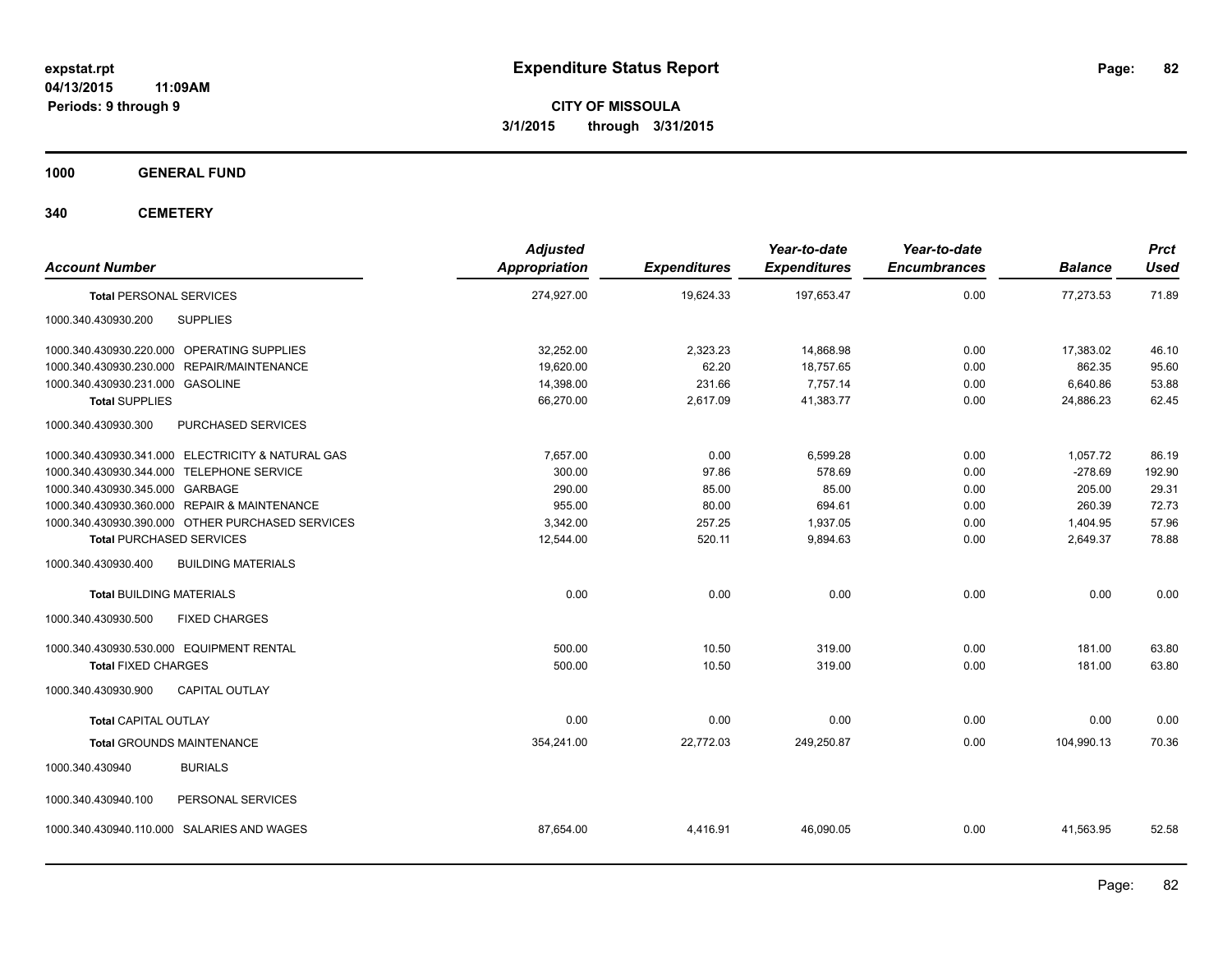**Periods: 9 through 9**

**CITY OF MISSOULA 3/1/2015 through 3/31/2015**

**1000 GENERAL FUND**

**340 CEMETERY**

|                                                  | <b>Adjusted</b>      |                     | Year-to-date        | Year-to-date        |                | <b>Prct</b> |
|--------------------------------------------------|----------------------|---------------------|---------------------|---------------------|----------------|-------------|
| <b>Account Number</b>                            | <b>Appropriation</b> | <b>Expenditures</b> | <b>Expenditures</b> | <b>Encumbrances</b> | <b>Balance</b> | <b>Used</b> |
| 1000.340.430940.120.000 OVERTIME/TERMINATION     | 0.00                 | 0.00                | 273.56              | 0.00                | $-273.56$      | 0.00        |
| 1000.340.430940.140.000 EMPLOYER CONTRIBUTIONS   | 36,980.00            | 2,137.72            | 22,417.56           | 0.00                | 14,562.44      | 60.62       |
| <b>Total PERSONAL SERVICES</b>                   | 124,634.00           | 6,554.63            | 68.781.17           | 0.00                | 55,852.83      | 55.19       |
| <b>SUPPLIES</b><br>1000.340.430940.200           |                      |                     |                     |                     |                |             |
| 1000.340.430940.220.000 OPERATING SUPPLIES       | 1,500.00             | 0.00                | 0.00                | 0.00                | 1,500.00       | 0.00        |
| <b>Total SUPPLIES</b>                            | 1,500.00             | 0.00                | 0.00                | 0.00                | 1,500.00       | 0.00        |
| 1000.340.430940.300<br>PURCHASED SERVICES        |                      |                     |                     |                     |                |             |
| <b>Total PURCHASED SERVICES</b>                  | 0.00                 | 0.00                | 0.00                | 0.00                | 0.00           | 0.00        |
| <b>BUILDING MATERIALS</b><br>1000.340.430940.400 |                      |                     |                     |                     |                |             |
| <b>Total BUILDING MATERIALS</b>                  | 0.00                 | 0.00                | 0.00                | 0.00                | 0.00           | 0.00        |
| 1000.340.430940.800<br>OTHER OBJECTS             |                      |                     |                     |                     |                |             |
| 1000.340.430940.845.000 CONTINGENCY              | 8,185.00             | 2,692.00            | 8,081.00            | 0.00                | 104.00         | 98.73       |
| <b>Total OTHER OBJECTS</b>                       | 8,185.00             | 2,692.00            | 8,081.00            | 0.00                | 104.00         | 98.73       |
| 1000.340.430940.900<br><b>CAPITAL OUTLAY</b>     |                      |                     |                     |                     |                |             |
| <b>Total CAPITAL OUTLAY</b>                      | 0.00                 | 0.00                | 0.00                | 0.00                | 0.00           | 0.00        |
| <b>Total BURIALS</b>                             | 134,319.00           | 9,246.63            | 76,862.17           | 0.00                | 57,456.83      | 57.22       |
| <b>Total CEMETERY</b>                            | 673,626.00           | 42,005.60           | 456,432.38          | 0.00                | 217,193.62     | 67.76       |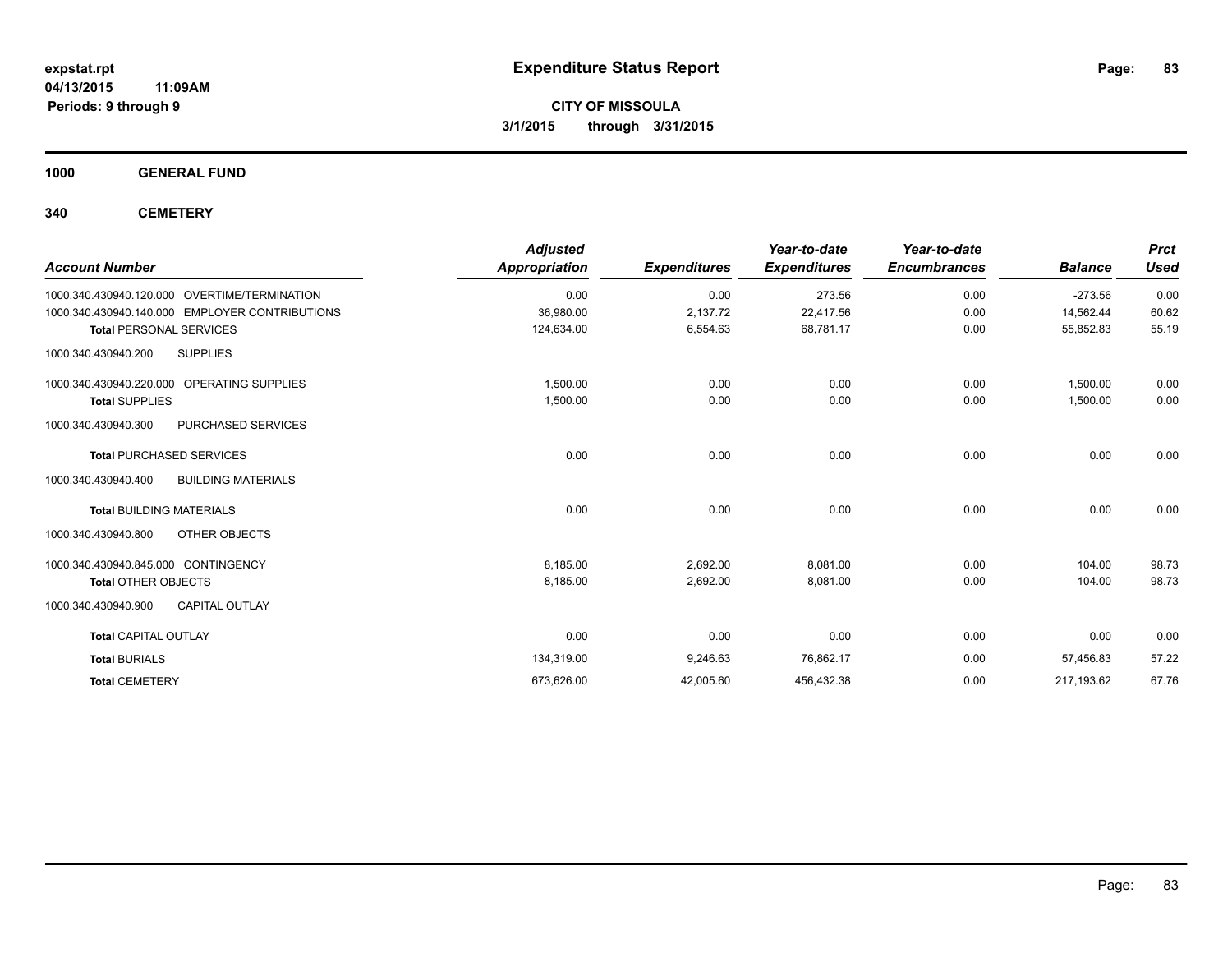**CITY OF MISSOULA 3/1/2015 through 3/31/2015**

**1000 GENERAL FUND**

## **370 PARKS & RECREATION**

| <b>Account Number</b>                   |                                                         | <b>Adjusted</b><br><b>Appropriation</b> | <b>Expenditures</b> | Year-to-date<br><b>Expenditures</b> | Year-to-date<br><b>Encumbrances</b> | <b>Balance</b> | <b>Prct</b><br><b>Used</b> |
|-----------------------------------------|---------------------------------------------------------|-----------------------------------------|---------------------|-------------------------------------|-------------------------------------|----------------|----------------------------|
|                                         |                                                         |                                         |                     |                                     |                                     |                |                            |
| 1000.370.460410                         | PARKS & RECREATION ADMINISTRATION                       |                                         |                     |                                     |                                     |                |                            |
| 1000.370.460410.100                     | PERSONAL SERVICES                                       |                                         |                     |                                     |                                     |                |                            |
|                                         | 1000.370.460410.110.000 SALARIES AND WAGES              | 259,739.00                              | 18,958.75           | 179,134.92                          | 0.00                                | 80,604.08      | 68.97                      |
|                                         | 1000.370.460410.120.000 OVERTIME/TERMINATION            | 700.00                                  | 0.00                | 0.00                                | 0.00                                | 700.00         | 0.00                       |
|                                         | 1000.370.460410.140.000 EMPLOYER CONTRIBUTIONS          | 84.446.00                               | 6,492.95            | 62,778.01                           | 0.00                                | 21.667.99      | 74.34                      |
|                                         | 1000.370.460410.141.000 STATE RETIREMENT CONTRIBUTIONS  | 0.00                                    | 111.35              | 1,671.92                            | 0.00                                | $-1,671.92$    | 0.00                       |
| <b>Total PERSONAL SERVICES</b>          |                                                         | 344.885.00                              | 25,563.05           | 243.584.85                          | 0.00                                | 101.300.15     | 70.63                      |
| 1000.370.460410.200                     | <b>SUPPLIES</b>                                         |                                         |                     |                                     |                                     |                |                            |
| 1000.370.460410.210.000 OFFICE SUPPLIES |                                                         | 2.095.00                                | 233.72              | 1.843.11                            | 0.00                                | 251.89         | 87.98                      |
|                                         | 1000.370.460410.220.000 OPERATING SUPPLIES              | 1.500.00                                | 268.13              | 339.58                              | 0.00                                | 1.160.42       | 22.64                      |
| <b>Total SUPPLIES</b>                   |                                                         | 3,595.00                                | 501.85              | 2,182.69                            | 0.00                                | 1,412.31       | 60.71                      |
| 1000.370.460410.300                     | <b>PURCHASED SERVICES</b>                               |                                         |                     |                                     |                                     |                |                            |
| 1000.370.460410.310.000                 | <b>COMMUNICATIONS</b>                                   | 3,464.00                                | 816.25              | 1.343.83                            | 0.00                                | 2.120.17       | 38.79                      |
|                                         | 1000.370.460410.320.000 PRINTING & DUPLICATING          | 900.00                                  | 0.00                | 0.00                                | 0.00                                | 900.00         | 0.00                       |
|                                         | 1000.370.460410.330.000 PUBLICITY, SUBSCRIPTIONS & DUES | 550.00                                  | $-654.22$           | 143.00                              | 0.00                                | 407.00         | 26.00                      |
|                                         | 1000.370.460410.341.000 ELECTRICITY & NATURAL GAS       | 15,225.00                               | 0.00                | 15.225.00                           | 0.00                                | 0.00           | 100.00                     |
| 1000.370.460410.343.000                 | <b>WATER CHARGES</b>                                    | 3.397.00                                | 0.00                | 0.00                                | 0.00                                | 3.397.00       | 0.00                       |
| 1000.370.460410.344.000                 | <b>TELEPHONE SERVICE</b>                                | 1.319.00                                | 67.51               | 495.41                              | 0.00                                | 823.59         | 37.56                      |
|                                         | 1000.370.460410.350.000 PROFESSIONAL SERVICES           | 19,725.00                               | 179.55              | 9,832.91                            | 0.00                                | 9,892.09       | 49.85                      |
|                                         | 1000.370.460410.360.000 REPAIR & MAINTENANCE            | 4,867.00                                | 152.89              | 1,812.48                            | 0.00                                | 3,054.52       | 37.24                      |
| 1000.370.460410.370.000 TRAVEL          |                                                         | 350.00                                  | 0.00                | 285.74                              | 0.00                                | 64.26          | 81.64                      |
| 1000.370.460410.380.000 TRAINING        |                                                         | 800.00                                  | 199.00              | 614.60                              | 0.00                                | 185.40         | 76.83                      |
|                                         | 1000.370.460410.390.000 OTHER PURCHASED SERVICES        | 0.00                                    | $-199.00$           | 0.00                                | 0.00                                | 0.00           | 0.00                       |
| <b>Total PURCHASED SERVICES</b>         |                                                         | 50,597.00                               | 561.98              | 29,752.97                           | 0.00                                | 20,844.03      | 58.80                      |
|                                         | <b>Total PARKS &amp; RECREATION ADMINISTRATION</b>      | 399,077.00                              | 26,626.88           | 275,520.51                          | 0.00                                | 123,556.49     | 69.04                      |

1000.370.460411 NMT ADMIN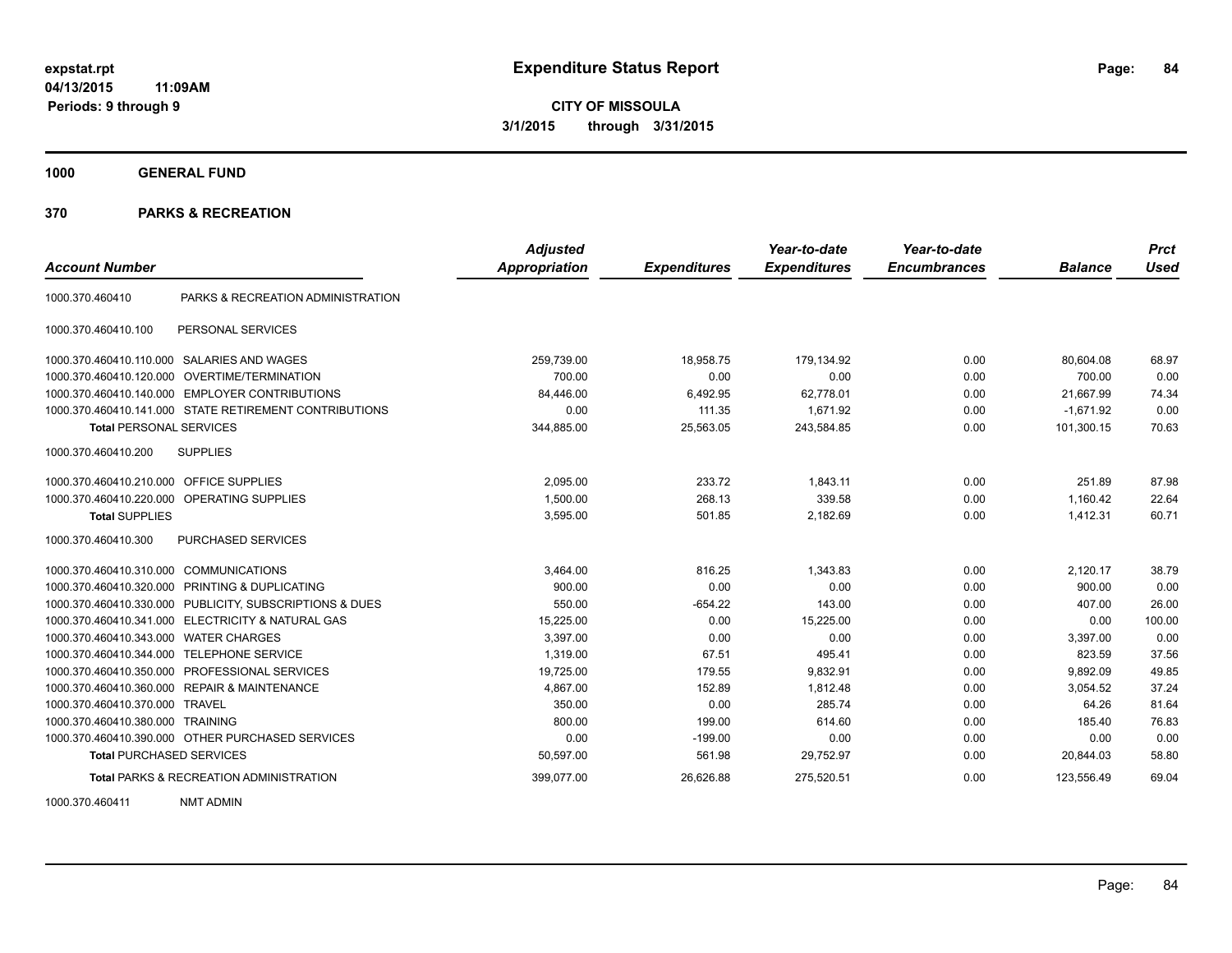**1000 GENERAL FUND**

|                                                         | <b>Adjusted</b>      |                     | Year-to-date        | Year-to-date        |                | <b>Prct</b> |
|---------------------------------------------------------|----------------------|---------------------|---------------------|---------------------|----------------|-------------|
| <b>Account Number</b>                                   | <b>Appropriation</b> | <b>Expenditures</b> | <b>Expenditures</b> | <b>Encumbrances</b> | <b>Balance</b> | Used        |
| PERSONAL SERVICES<br>1000.370.460411.100                |                      |                     |                     |                     |                |             |
| 1000.370.460411.110.000 SALARIES AND WAGES              | 45,719.00            | 1,170.59            | 35,004.31           | 0.00                | 10,714.69      | 76.56       |
| 1000.370.460411.140.000 EMPLOYER CONTRIBUTIONS          | 16,908.00            | 1,205.33            | 13,594.93           | 0.00                | 3,313.07       | 80.41       |
| <b>Total PERSONAL SERVICES</b>                          | 62,627.00            | 2,375.92            | 48,599.24           | 0.00                | 14,027.76      | 77.60       |
| <b>SUPPLIES</b><br>1000.370.460411.200                  |                      |                     |                     |                     |                |             |
| 1000.370.460411.210.000 OFFICE SUPPLIES                 | 300.00               | 0.00                | 150.31              | 0.00                | 149.69         | 50.10       |
| 1000.370.460411.220.000 OPERATING SUPPLIES              | 400.00               | 0.00                | 194.80              | 0.00                | 205.20         | 48.70       |
| <b>Total SUPPLIES</b>                                   | 700.00               | 0.00                | 345.11              | 0.00                | 354.89         | 49.30       |
| 1000.370.460411.300<br><b>PURCHASED SERVICES</b>        |                      |                     |                     |                     |                |             |
| 1000.370.460411.310.000 COMMUNICATIONS                  | 150.00               | 0.00                | 0.00                | 0.00                | 150.00         | 0.00        |
| 1000.370.460411.320.000 PRINTING & DUPLICATING          | 350.00               | 0.00                | 0.00                | 0.00                | 350.00         | 0.00        |
| 1000.370.460411.330.000 PUBLICITY, SUBSCRIPTIONS & DUES | 1,150.00             | 0.00                | 439.00              | 0.00                | 711.00         | 38.17       |
| 1000.370.460411.344.000 TELEPHONE SERVICE               | 795.00               | 42.83               | 383.50              | 0.00                | 411.50         | 48.24       |
| 1000.370.460411.350.000 PROFESSIONAL SERVICES           | 1,436.00             | 0.00                | 0.00                | 0.00                | 1,436.00       | 0.00        |
| 1000.370.460411.360.000 REPAIR & MAINTENANCE            | 1,346.00             | 31.29               | 31.29               | 0.00                | 1,314.71       | 2.32        |
| 1000.370.460411.370.000 TRAVEL                          | 300.00               | 0.00                | 285.64              | 0.00                | 14.36          | 95.21       |
| 1000.370.460411.380.000 TRAINING                        | 200.00               | 0.00                | 145.00              | 0.00                | 55.00          | 72.50       |
| 1000.370.460411.390.000 OTHER PURCHASED SERVICES        | 9.497.00             | 1,401.00            | 1,401.00            | 0.00                | 8.096.00       | 14.75       |
| <b>Total PURCHASED SERVICES</b>                         | 15,224.00            | 1,475.12            | 2,685.43            | 0.00                | 12,538.57      | 17.64       |
| <b>Total NMT ADMIN</b>                                  | 78,551.00            | 3,851.04            | 51.629.78           | 0.00                | 26.921.22      | 65.73       |
| <b>PARKS PROJECTS</b><br>1000.370.460413                |                      |                     |                     |                     |                |             |
| 1000.370.460413.100<br>PERSONAL SERVICES                |                      |                     |                     |                     |                |             |
| 1000.370.460413.110.000 SALARIES AND WAGES              | 55,322.00            | 4,240.18            | 39,482.90           | 0.00                | 15,839.10      | 71.37       |
| 1000.370.460413.140.000 EMPLOYER CONTRIBUTIONS          | 18,526.00            | 1,461.08            | 14,059.86           | 0.00                | 4,466.14       | 75.89       |
| <b>Total PERSONAL SERVICES</b>                          | 73,848.00            | 5,701.26            | 53,542.76           | 0.00                | 20,305.24      | 72.50       |
| <b>SUPPLIES</b><br>1000.370.460413.200                  |                      |                     |                     |                     |                |             |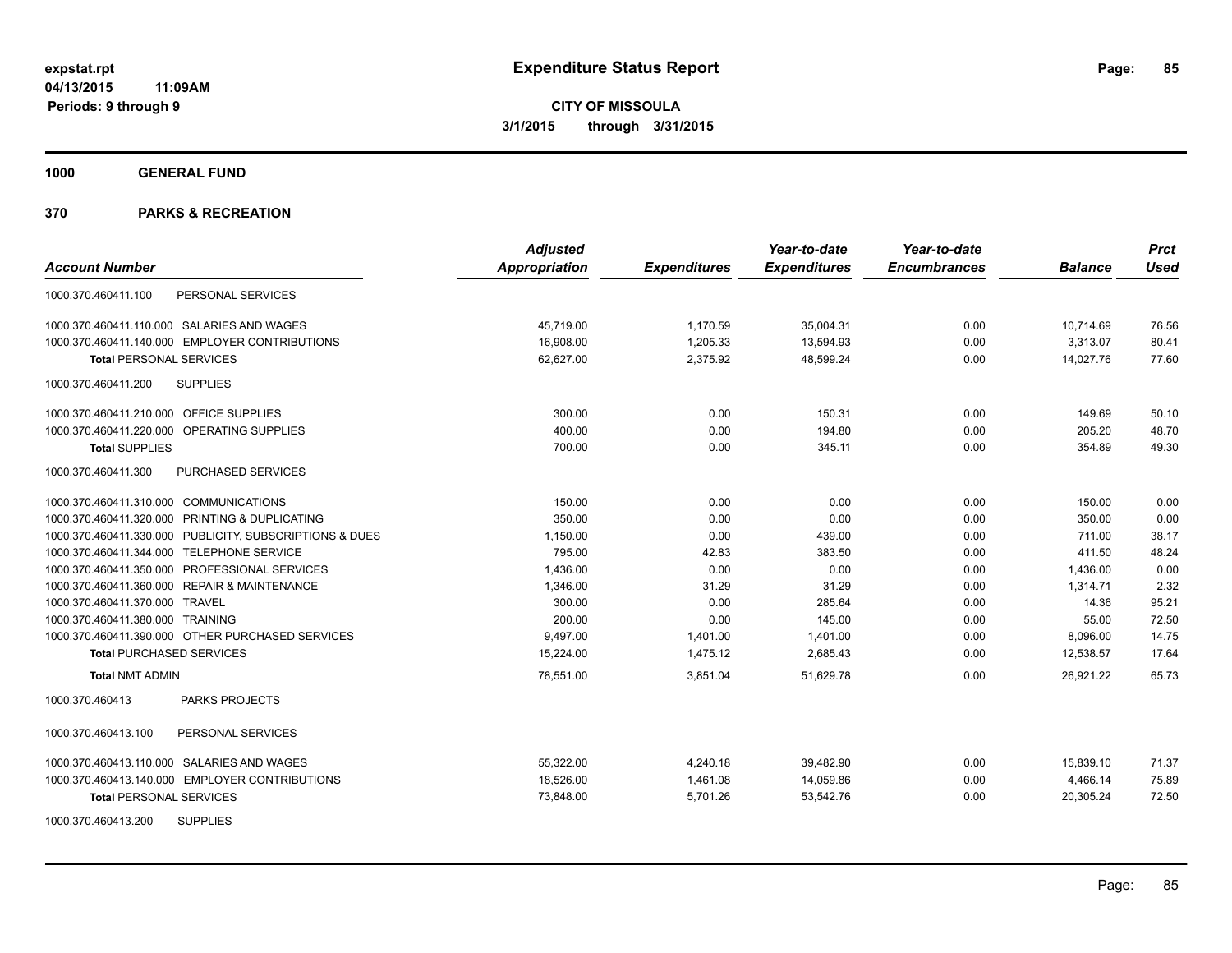**1000 GENERAL FUND**

|                                                         | <b>Adjusted</b>      |                     | Year-to-date        | Year-to-date        |                | <b>Prct</b> |
|---------------------------------------------------------|----------------------|---------------------|---------------------|---------------------|----------------|-------------|
| <b>Account Number</b>                                   | <b>Appropriation</b> | <b>Expenditures</b> | <b>Expenditures</b> | <b>Encumbrances</b> | <b>Balance</b> | <b>Used</b> |
| 1000.370.460413.210.000 OFFICE SUPPLIES                 | 100.00               | 0.00                | 0.00                | 0.00                | 100.00         | 0.00        |
| 1000.370.460413.220.000 OPERATING SUPPLIES              | 550.00               | 0.00                | 47.45               | 0.00                | 502.55         | 8.63        |
| <b>Total SUPPLIES</b>                                   | 650.00               | 0.00                | 47.45               | 0.00                | 602.55         | 7.30        |
| 1000.370.460413.300<br><b>PURCHASED SERVICES</b>        |                      |                     |                     |                     |                |             |
| 1000.370.460413.320.000 PRINTING & DUPLICATING          | 150.00               | 0.00                | 0.00                | 0.00                | 150.00         | 0.00        |
| 1000.370.460413.344.000 TELEPHONE SERVICE               | 700.00               | 58.19               | 523.35              | 0.00                | 176.65         | 74.76       |
| 1000.370.460413.350.000 PROFESSIONAL SERVICES           | 150.00               | 0.00                | 0.00                | 0.00                | 150.00         | 0.00        |
| 1000.370.460413.360.000 REPAIR & MAINTENANCE            | 1,500.00             | 0.00                | 0.00                | 0.00                | 1,500.00       | 0.00        |
| 1000.370.460413.370.000 TRAVEL                          | 300.00               | 0.00                | 0.00                | 0.00                | 300.00         | 0.00        |
| 1000.370.460413.380.000 TRAINING                        | 200.00               | 0.00                | 0.00                | 0.00                | 200.00         | 0.00        |
| 1000.370.460413.390.000 OTHER PURCHASED SERVICES        | 137.00               | 0.00                | 0.00                | 0.00                | 137.00         | 0.00        |
| <b>Total PURCHASED SERVICES</b>                         | 3,137.00             | 58.19               | 523.35              | 0.00                | 2,613.65       | 16.68       |
| <b>Total PARKS PROJECTS</b>                             | 77,635.00            | 5,759.45            | 54,113.56           | 0.00                | 23,521.44      | 69.70       |
| 1000.370.460431<br>OPEN SPACE                           |                      |                     |                     |                     |                |             |
| PERSONAL SERVICES<br>1000.370.460431.100                |                      |                     |                     |                     |                |             |
| 1000.370.460431.110.000 SALARIES AND WAGES              | 52.827.00            | 4,283.20            | 40.449.46           | 0.00                | 12.377.54      | 76.57       |
| 1000.370.460431.140.000 EMPLOYER CONTRIBUTIONS          | 18,106.00            | 1,441.40            | 13,979.37           | 0.00                | 4,126.63       | 77.21       |
| <b>Total PERSONAL SERVICES</b>                          | 70,933.00            | 5,724.60            | 54,428.83           | 0.00                | 16,504.17      | 76.73       |
| 1000.370.460431.200<br><b>SUPPLIES</b>                  |                      |                     |                     |                     |                |             |
| 1000.370.460431.210.000 OFFICE SUPPLIES                 | 200.00               | 0.00                | 33.83               | 0.00                | 166.17         | 16.92       |
| 1000.370.460431.220.000 OPERATING SUPPLIES              | 300.00               | 70.50               | 171.50              | 0.00                | 128.50         | 57.17       |
| <b>Total SUPPLIES</b>                                   | 500.00               | 70.50               | 205.33              | 0.00                | 294.67         | 41.07       |
| PURCHASED SERVICES<br>1000.370.460431.300               |                      |                     |                     |                     |                |             |
| 1000.370.460431.320.000 PRINTING & DUPLICATING          | 300.00               | 0.00                | 0.00                | 0.00                | 300.00         | 0.00        |
| 1000.370.460431.330.000 PUBLICITY, SUBSCRIPTIONS & DUES | 400.00               | 0.00                | 0.00                | 0.00                | 400.00         | 0.00        |
| 1000.370.460431.344.000 TELEPHONE SERVICE               | 425.00               | 37.65               | 75.30               | 0.00                | 349.70         | 17.72       |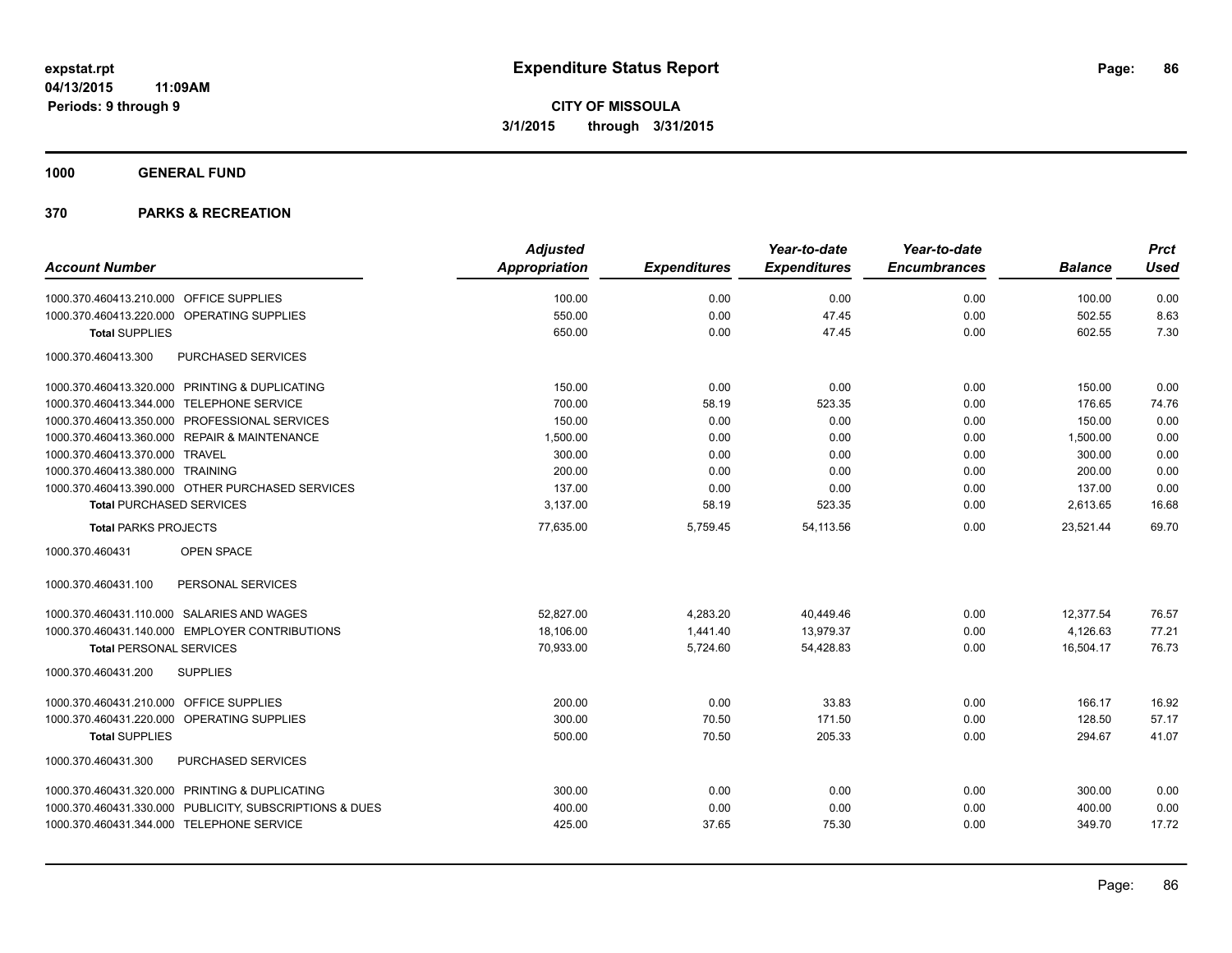**1000 GENERAL FUND**

| <b>Account Number</b>                                   | <b>Adjusted</b><br>Appropriation | <b>Expenditures</b> | Year-to-date<br><b>Expenditures</b> | Year-to-date<br><b>Encumbrances</b> | <b>Balance</b> | <b>Prct</b><br><b>Used</b> |
|---------------------------------------------------------|----------------------------------|---------------------|-------------------------------------|-------------------------------------|----------------|----------------------------|
|                                                         |                                  |                     |                                     |                                     |                |                            |
| 1000.370.460431.350.000 PROFESSIONAL SERVICES           | 200.00                           | 360.00              | 705.28                              | 0.00                                | $-505.28$      | 352.64                     |
| 1000.370.460431.370.000 TRAVEL                          | 300.00                           | 0.00                | 0.00                                | 0.00                                | 300.00         | 0.00                       |
| 1000.370.460431.380.000 TRAINING                        | 200.00                           | 0.00                | 269.00                              | 0.00                                | $-69.00$       | 134.50                     |
| <b>Total PURCHASED SERVICES</b>                         | 1,825.00                         | 397.65              | 1,049.58                            | 0.00                                | 775.42         | 57.51                      |
| <b>Total OPEN SPACE</b>                                 | 73,258.00                        | 6,192.75            | 55,683.74                           | 0.00                                | 17,574.26      | 76.01                      |
| 1000.370.460432<br><b>PARK ADMIN</b>                    |                                  |                     |                                     |                                     |                |                            |
| PERSONAL SERVICES<br>1000.370.460432.100                |                                  |                     |                                     |                                     |                |                            |
| 1000.370.460432.110.000 SALARIES AND WAGES              | 94,645.00                        | 7,029.76            | 59,241.43                           | 0.00                                | 35,403.57      | 62.59                      |
| 1000.370.460432.130.000 OTHER                           | 7,880.00                         | 0.00                | 0.00                                | 0.00                                | 7,880.00       | 0.00                       |
| 1000.370.460432.140.000 EMPLOYER CONTRIBUTIONS          | 46,217.00                        | 3,483.02            | 26,794.80                           | 0.00                                | 19,422.20      | 57.98                      |
| <b>Total PERSONAL SERVICES</b>                          | 148,742.00                       | 10,512.78           | 86,036.23                           | 0.00                                | 62.705.77      | 57.84                      |
| <b>SUPPLIES</b><br>1000.370.460432.200                  |                                  |                     |                                     |                                     |                |                            |
| 1000.370.460432.210.000 OFFICE SUPPLIES                 | 1,520.00                         | $-11.99$            | 1,494.66                            | 0.00                                | 25.34          | 98.33                      |
| 1000.370.460432.220.000 OPERATING SUPPLIES              | 6,650.00                         | 659.47              | 3,950.10                            | 0.00                                | 2,699.90       | 59.40                      |
| <b>Total SUPPLIES</b>                                   | 8,170.00                         | 647.48              | 5,444.76                            | 0.00                                | 2,725.24       | 66.64                      |
| PURCHASED SERVICES<br>1000.370.460432.300               |                                  |                     |                                     |                                     |                |                            |
| 1000.370.460432.310.000 COMMUNICATIONS                  | 100.00                           | 0.00                | 86.89                               | 0.00                                | 13.11          | 86.89                      |
| 1000.370.460432.320.000 PRINTING & DUPLICATING          | 150.00                           | 0.00                | 305.90                              | 0.00                                | $-155.90$      | 203.93                     |
| 1000.370.460432.330.000 PUBLICITY, SUBSCRIPTIONS & DUES | 500.00                           | 0.00                | 0.00                                | 0.00                                | 500.00         | 0.00                       |
| 1000.370.460432.340.000 SEWER                           | 2,154.00                         | 0.00                | 2,092.11                            | 0.00                                | 61.89          | 97.13                      |
| 1000.370.460432.344.000 TELEPHONE SERVICE               | 14,429.00                        | 642.03              | 7,109.83                            | 0.00                                | 7,319.17       | 49.27                      |
| 1000.370.460432.350.000 PROFESSIONAL SERVICES           | 20,112.00                        | 0.00                | 2.269.36                            | 0.00                                | 17,842.64      | 11.28                      |
| 1000.370.460432.390.000 OTHER PURCHASED SERVICES        | 2.345.00                         | 0.00                | 0.00                                | 0.00                                | 2,345.00       | 0.00                       |
| <b>Total PURCHASED SERVICES</b>                         | 39,790.00                        | 642.03              | 11,864.09                           | 0.00                                | 27,925.91      | 29.82                      |
| 1000.370.460432.900<br><b>CAPITAL OUTLAY</b>            |                                  |                     |                                     |                                     |                |                            |
| <b>Total CAPITAL OUTLAY</b>                             | 0.00                             | 0.00                | 0.00                                | 0.00                                | 0.00           | 0.00                       |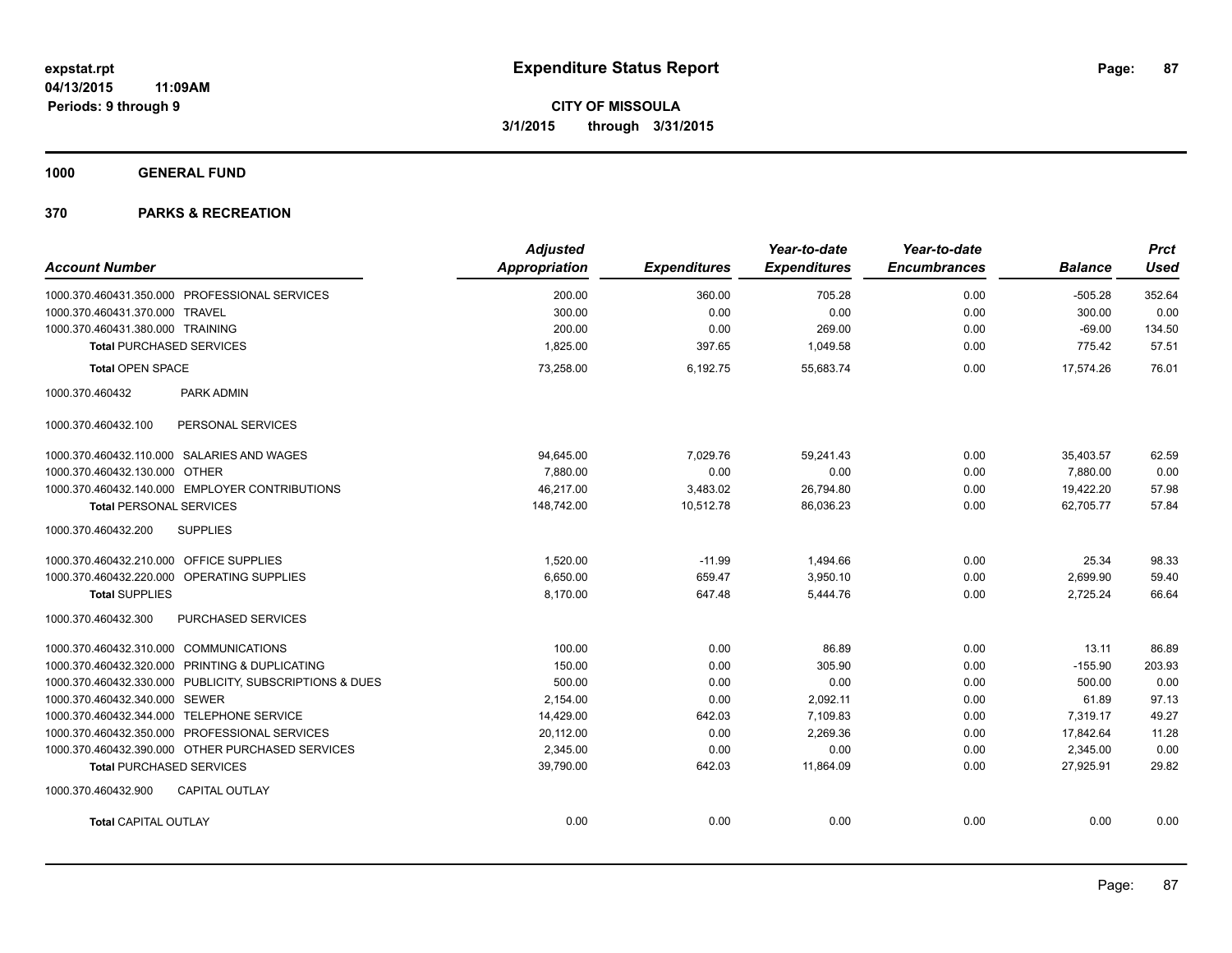**1000 GENERAL FUND**

| <b>Account Number</b>                  |                                                         | <b>Adjusted</b><br><b>Appropriation</b> | <b>Expenditures</b> | Year-to-date<br><b>Expenditures</b> | Year-to-date<br><b>Encumbrances</b> | <b>Balance</b> | <b>Prct</b><br><b>Used</b> |
|----------------------------------------|---------------------------------------------------------|-----------------------------------------|---------------------|-------------------------------------|-------------------------------------|----------------|----------------------------|
| <b>Total PARK ADMIN</b>                |                                                         | 196,702.00                              | 11,802.29           | 103,345.08                          | 0.00                                | 93,356.92      | 52.54                      |
| 1000.370.460434                        | <b>GREENWAYS &amp; HORTICULTURE</b>                     |                                         |                     |                                     |                                     |                |                            |
| 1000.370.460434.100                    | PERSONAL SERVICES                                       |                                         |                     |                                     |                                     |                |                            |
|                                        | 1000.370.460434.110.000 SALARIES AND WAGES              | 99,547.00                               | 6,254.44            | 70.091.37                           | 0.00                                | 29,455.63      | 70.41                      |
|                                        | 1000.370.460434.120.000 OVERTIME/TERMINATION            | 0.00                                    | 0.00                | 463.64                              | 0.00                                | $-463.64$      | 0.00                       |
|                                        | 1000.370.460434.140.000 EMPLOYER CONTRIBUTIONS          | 40,275.00                               | 2,944.71            | 28,202.76                           | 0.00                                | 12,072.24      | 70.03                      |
|                                        | Total GREENWAYS & HORTICULTURE                          | 139,822.00                              | 9,199.15            | 98,757.77                           | 0.00                                | 41,064.23      | 70.63                      |
| 1000.370.460439                        | <b>URBAN FORESTRY</b>                                   |                                         |                     |                                     |                                     |                |                            |
| 1000.370.460439.100                    | PERSONAL SERVICES                                       |                                         |                     |                                     |                                     |                |                            |
|                                        | 1000.370.460439.110.000 SALARIES AND WAGES              | 178,792.00                              | 8,454.24            | 111,422.93                          | 0.00                                | 67,369.07      | 62.32                      |
|                                        | 1000.370.460439.120.000 OVERTIME/TERMINATION            | 1,750.00                                | 0.00                | 274.55                              | 0.00                                | 1,475.45       | 15.69                      |
|                                        | 1000.370.460439.140.000 EMPLOYER CONTRIBUTIONS          | 77,057.00                               | 4,201.37            | 46,795.98                           | 0.00                                | 30,261.02      | 60.73                      |
| <b>Total PERSONAL SERVICES</b>         |                                                         | 257.599.00                              | 12.655.61           | 158.493.46                          | 0.00                                | 99.105.54      | 61.53                      |
| 1000.370.460439.200                    | <b>SUPPLIES</b>                                         |                                         |                     |                                     |                                     |                |                            |
|                                        | 1000.370.460439.220.000 OPERATING SUPPLIES              | 2.132.00                                | 0.00                | 0.00                                | 0.00                                | 2,132.00       | 0.00                       |
|                                        | 1000.370.460439.230.000 REPAIR/MAINTENANCE              | 581.00                                  | 0.00                | 0.00                                | 0.00                                | 581.00         | 0.00                       |
| <b>Total SUPPLIES</b>                  |                                                         | 2,713.00                                | 0.00                | 0.00                                | 0.00                                | 2,713.00       | 0.00                       |
| 1000.370.460439.300                    | PURCHASED SERVICES                                      |                                         |                     |                                     |                                     |                |                            |
| 1000.370.460439.310.000 COMMUNICATIONS |                                                         | 145.00                                  | 0.00                | 0.00                                | 0.00                                | 145.00         | 0.00                       |
|                                        | 1000.370.460439.320.000 PRINTING & DUPLICATING          | 100.00                                  | 0.00                | 0.00                                | 0.00                                | 100.00         | 0.00                       |
|                                        | 1000.370.460439.330.000 PUBLICITY, SUBSCRIPTIONS & DUES | 700.00                                  | 0.00                | 0.00                                | 0.00                                | 700.00         | 0.00                       |
|                                        | 1000.370.460439.350.000 PROFESSIONAL SERVICES           | 525.00                                  | 0.00                | 0.00                                | 0.00                                | 525.00         | 0.00                       |
|                                        | 1000.370.460439.360.000 REPAIR & MAINTENANCE            | 22,382.00                               | 0.00                | 0.00                                | 0.00                                | 22,382.00      | 0.00                       |
| <b>Total PURCHASED SERVICES</b>        |                                                         | 23,852.00                               | 0.00                | 0.00                                | 0.00                                | 23,852.00      | 0.00                       |
| <b>Total URBAN FORESTRY</b>            |                                                         | 284,164.00                              | 12,655.61           | 158,493.46                          | 0.00                                | 125,670.54     | 55.78                      |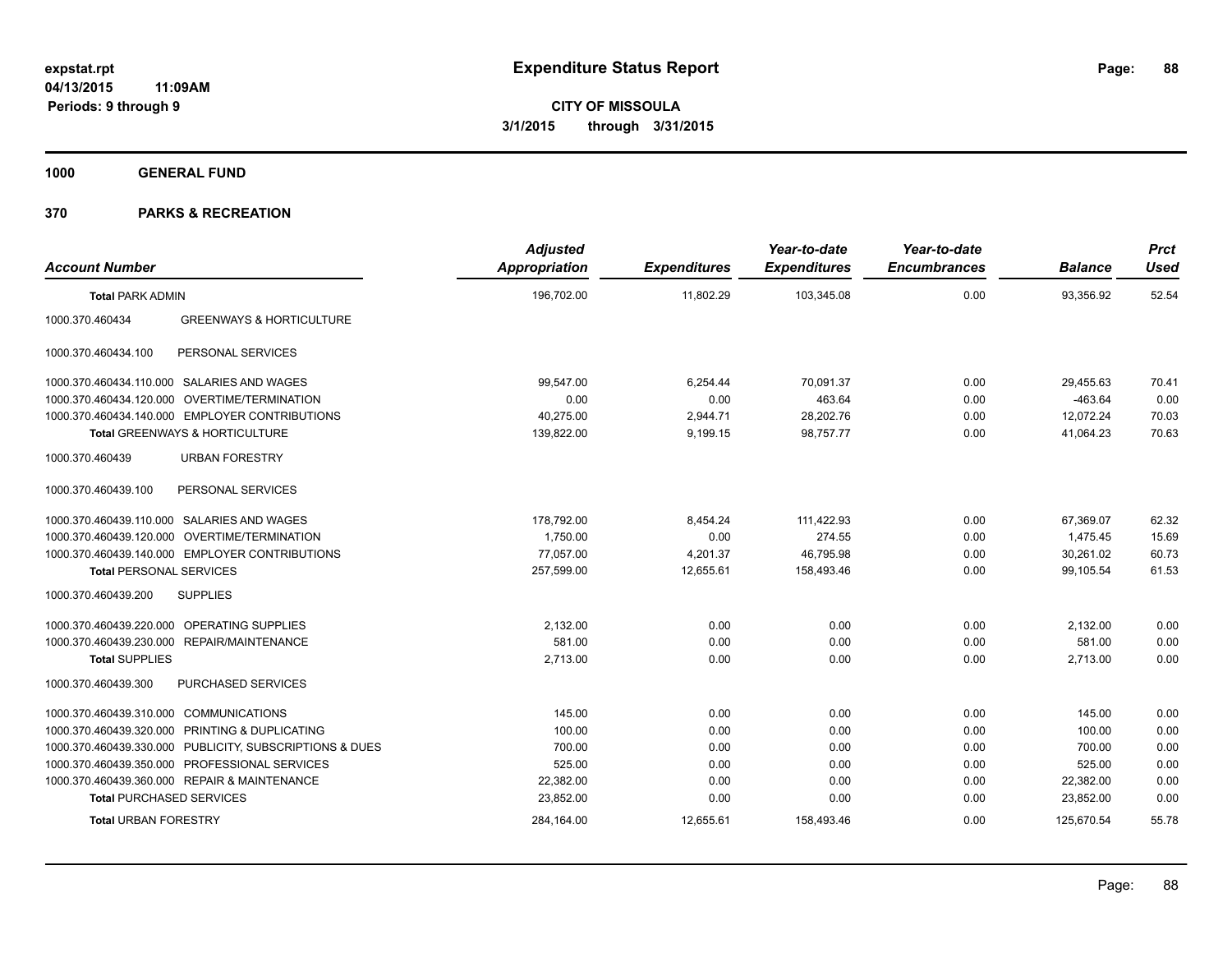**1000 GENERAL FUND**

|                                         |                                                         | <b>Adjusted</b>      |                     | Year-to-date        | Year-to-date        |                | <b>Prct</b> |
|-----------------------------------------|---------------------------------------------------------|----------------------|---------------------|---------------------|---------------------|----------------|-------------|
| <b>Account Number</b>                   |                                                         | <b>Appropriation</b> | <b>Expenditures</b> | <b>Expenditures</b> | <b>Encumbrances</b> | <b>Balance</b> | <b>Used</b> |
| 1000.370.460440                         | CITY LIFE GYM LEASE                                     |                      |                     |                     |                     |                |             |
| 1000.370.460440.200                     | <b>SUPPLIES</b>                                         |                      |                     |                     |                     |                |             |
|                                         | 1000.370.460440.220.000 OPERATING SUPPLIES              | 0.00                 | 0.00                | 131.90              | 0.00                | $-131.90$      | 0.00        |
| Total CITY LIFE GYM LEASE               |                                                         | 0.00                 | 0.00                | 131.90              | 0.00                | $-131.90$      | 0.00        |
| 1000.370.460441                         | <b>RECREATION</b>                                       |                      |                     |                     |                     |                |             |
| 1000.370.460441.100                     | PERSONAL SERVICES                                       |                      |                     |                     |                     |                |             |
|                                         | 1000.370.460441.110.000 SALARIES AND WAGES              | 130,631.00           | 10,232.80           | 96.365.90           | 0.00                | 34,265.10      | 73.77       |
|                                         | 1000.370.460441.120.000 OVERTIME/TERMINATION            | 700.00               | 0.00                | 0.00                | 0.00                | 700.00         | 0.00        |
| 1000.370.460441.130.000 OTHER           |                                                         | 4,880.00             | 0.00                | 0.00                | 0.00                | 4,880.00       | 0.00        |
|                                         | 1000.370.460441.140.000 EMPLOYER CONTRIBUTIONS          | 55.299.00            | 4,345.58            | 42,057.44           | 0.00                | 13,241.56      | 76.05       |
| <b>Total PERSONAL SERVICES</b>          |                                                         | 191,510.00           | 14,578.38           | 138,423.34          | 0.00                | 53,086.66      | 72.28       |
| 1000.370.460441.200                     | <b>SUPPLIES</b>                                         |                      |                     |                     |                     |                |             |
| 1000.370.460441.210.000 OFFICE SUPPLIES |                                                         | 300.00               | 0.00                | 65.40               | 0.00                | 234.60         | 21.80       |
| <b>Total SUPPLIES</b>                   |                                                         | 300.00               | 0.00                | 65.40               | 0.00                | 234.60         | 21.80       |
| 1000.370.460441.300                     | <b>PURCHASED SERVICES</b>                               |                      |                     |                     |                     |                |             |
|                                         | 1000.370.460441.320.000 PRINTING & DUPLICATING          | 2.150.00             | 0.00                | 368.75              | 0.00                | 1,781.25       | 17.15       |
|                                         | 1000.370.460441.330.000 PUBLICITY, SUBSCRIPTIONS & DUES | 1,490.00             | 0.00                | 1.033.89            | 0.00                | 456.11         | 69.39       |
|                                         | 1000.370.460441.344.000 TELEPHONE SERVICE               | 696.00               | 40.55               | 358.06              | 0.00                | 337.94         | 51.45       |
|                                         | 1000.370.460441.350.000 PROFESSIONAL SERVICES           | 1,360.00             | 0.00                | 169.50              | 0.00                | 1,190.50       | 12.46       |
|                                         | 1000.370.460441.360.000 REPAIR & MAINTENANCE            | 1,200.00             | 0.00                | 1,559.40            | 0.00                | $-359.40$      | 129.95      |
| 1000.370.460441.370.000 TRAVEL          |                                                         | 1,200.00             | 0.00                | 94.62               | 0.00                | 1,105.38       | 7.89        |
| 1000.370.460441.380.000 TRAINING        |                                                         | 900.00               | 0.00                | 277.00              | 0.00                | 623.00         | 30.78       |
|                                         | <b>Total PURCHASED SERVICES</b>                         | 8,996.00             | 40.55               | 3,861.22            | 0.00                | 5,134.78       | 42.92       |
| 1000.370.460441.800                     | OTHER OBJECTS                                           |                      |                     |                     |                     |                |             |
|                                         | 1000.370.460441.820.000 TRANSFERS TO OTHER FUNDS        | 10,000.00            | 0.00                | 10,000.00           | 0.00                | 0.00           | 100.00      |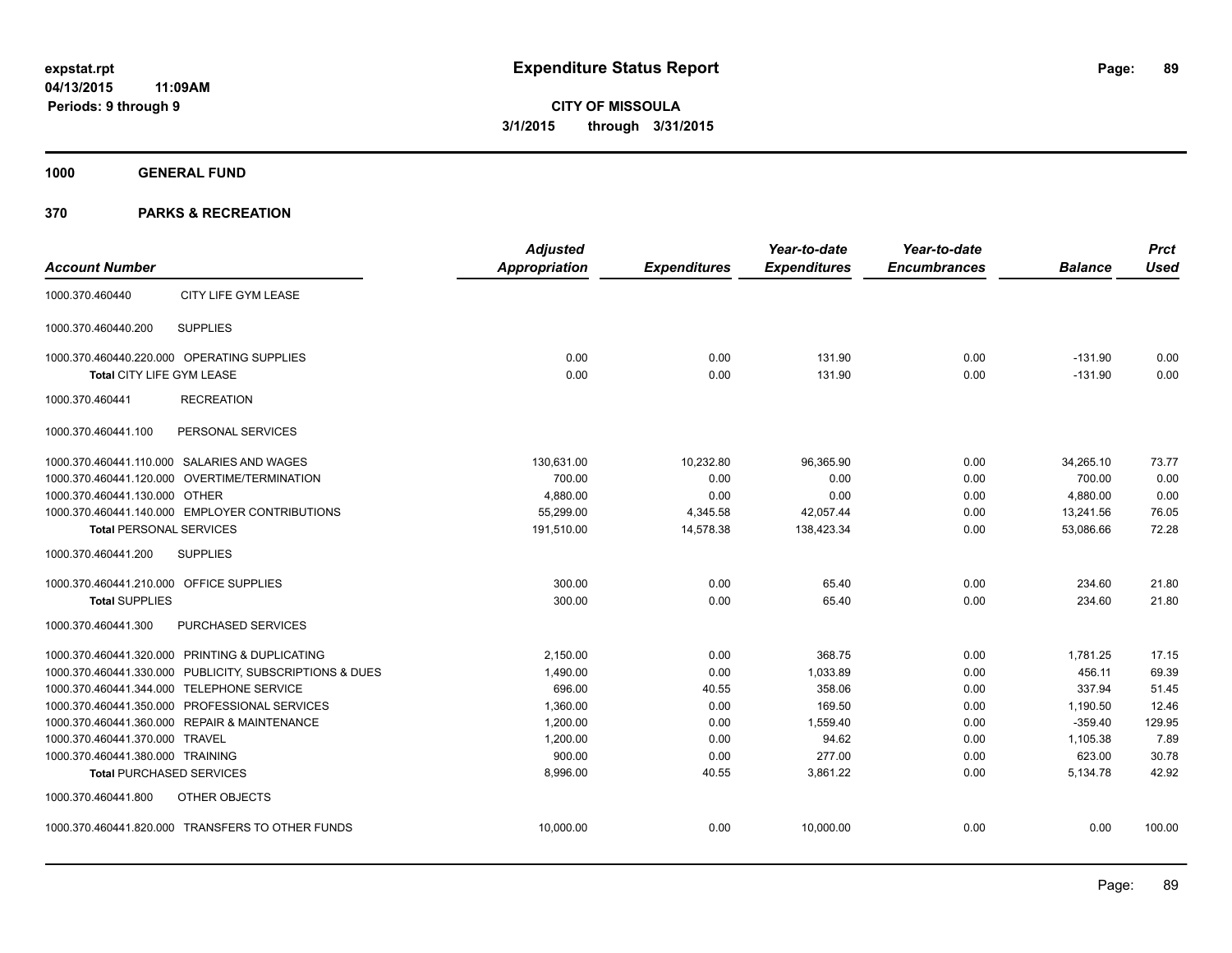**1000 GENERAL FUND**

### **370 PARKS & RECREATION**

| <b>Account Number</b>                     |                                                         | <b>Adjusted</b><br><b>Appropriation</b> | <b>Expenditures</b> | Year-to-date<br><b>Expenditures</b> | Year-to-date<br><b>Encumbrances</b> | <b>Balance</b> | <b>Prct</b><br><b>Used</b> |
|-------------------------------------------|---------------------------------------------------------|-----------------------------------------|---------------------|-------------------------------------|-------------------------------------|----------------|----------------------------|
| <b>Total OTHER OBJECTS</b>                |                                                         | 10,000.00                               | 0.00                | 10,000.00                           | 0.00                                | 0.00           | 100.00                     |
| <b>Total RECREATION</b>                   |                                                         | 210,806.00                              | 14,618.93           | 152,349.96                          | 0.00                                | 58,456.04      | 72.27                      |
| 1000.370.460470                           | <b>RECREATION MORE</b>                                  |                                         |                     |                                     |                                     |                |                            |
| 1000.370.460470.100                       | PERSONAL SERVICES                                       |                                         |                     |                                     |                                     |                |                            |
|                                           | 1000.370.460470.110.000 SALARIES AND WAGES              | 138,863.00                              | 6,772.51            | 77,785.32                           | 0.00                                | 61,077.68      | 56.02                      |
|                                           | 1000.370.460470.120.000 OVERTIME/TERMINATION            | 0.00                                    | 0.00                | 136.29                              | 0.00                                | $-136.29$      | 0.00                       |
|                                           | 1000.370.460470.140.000 EMPLOYER CONTRIBUTIONS          | 38,553.00                               | 3,033.18            | 29.192.16                           | 0.00                                | 9.360.84       | 75.72                      |
| <b>Total PERSONAL SERVICES</b>            |                                                         | 177,416.00                              | 9,805.69            | 107,113.77                          | 0.00                                | 70,302.23      | 60.37                      |
| 1000.370.460470.200                       | <b>SUPPLIES</b>                                         |                                         |                     |                                     |                                     |                |                            |
| 1000.370.460470.210.000 OFFICE SUPPLIES   |                                                         | 100.00                                  | 0.00                | 120.60                              | 0.00                                | $-20.60$       | 120.60                     |
|                                           | 1000.370.460470.220.000 OPERATING SUPPLIES              | 8,567.00                                | 949.08              | 4,074.86                            | 0.00                                | 4,492.14       | 47.56                      |
|                                           | 1000.370.460470.220.155 OPERATING SUPPLIES              | 0.00                                    | 0.00                | 390.38                              | 0.00                                | $-390.38$      | 0.00                       |
|                                           | 1000.370.460470.220.156 OPERATING SUPPLIES              | 0.00                                    | 0.00                | 579.28                              | 0.00                                | $-579.28$      | 0.00                       |
|                                           | 1000.370.460470.220.159 OPERATING SUPPLIES              | 0.00                                    | 0.00                | 282.00                              | 0.00                                | $-282.00$      | 0.00                       |
| <b>Total SUPPLIES</b>                     |                                                         | 8,667.00                                | 949.08              | 5,447.12                            | 0.00                                | 3,219.88       | 62.85                      |
| 1000.370.460470.300                       | PURCHASED SERVICES                                      |                                         |                     |                                     |                                     |                |                            |
|                                           | 1000.370.460470.320.000 PRINTING & DUPLICATING          | 1,200.00                                | 0.00                | 368.75                              | 0.00                                | 831.25         | 30.73                      |
|                                           | 1000.370.460470.330.000 PUBLICITY, SUBSCRIPTIONS & DUES | 780.00                                  | 22.80               | 427.97                              | 0.00                                | 352.03         | 54.87                      |
| 1000.370.460470.344.000 TELEPHONE SERVICE |                                                         | 428.00                                  | 64.10               | 515.65                              | 0.00                                | $-87.65$       | 120.48                     |
|                                           | 1000.370.460470.390.000 OTHER PURCHASED SERVICES        | 21,372.00                               | 229.69              | 8,679.94                            | 0.00                                | 12,692.06      | 40.61                      |
|                                           | 1000.370.460470.390.154 OTHER PURCHASED SERVICES        | 0.00                                    | 0.00                | 97.50                               | 0.00                                | $-97.50$       | 0.00                       |
|                                           | 1000.370.460470.390.156 OTHER PURCHASED SERVICES        | 0.00                                    | 0.00                | 3,009.40                            | 0.00                                | $-3,009.40$    | 0.00                       |
| <b>Total PURCHASED SERVICES</b>           |                                                         | 23,780.00                               | 316.59              | 13,099.21                           | 0.00                                | 10,680.79      | 55.08                      |
| <b>Total RECREATION MORE</b>              |                                                         | 209,863.00                              | 11,071.36           | 125,660.10                          | 0.00                                | 84,202.90      | 59.88                      |
| 1000.370.460471                           | <b>RECREATION ADULTS</b>                                |                                         |                     |                                     |                                     |                |                            |

1000.370.460471.100 PERSONAL SERVICES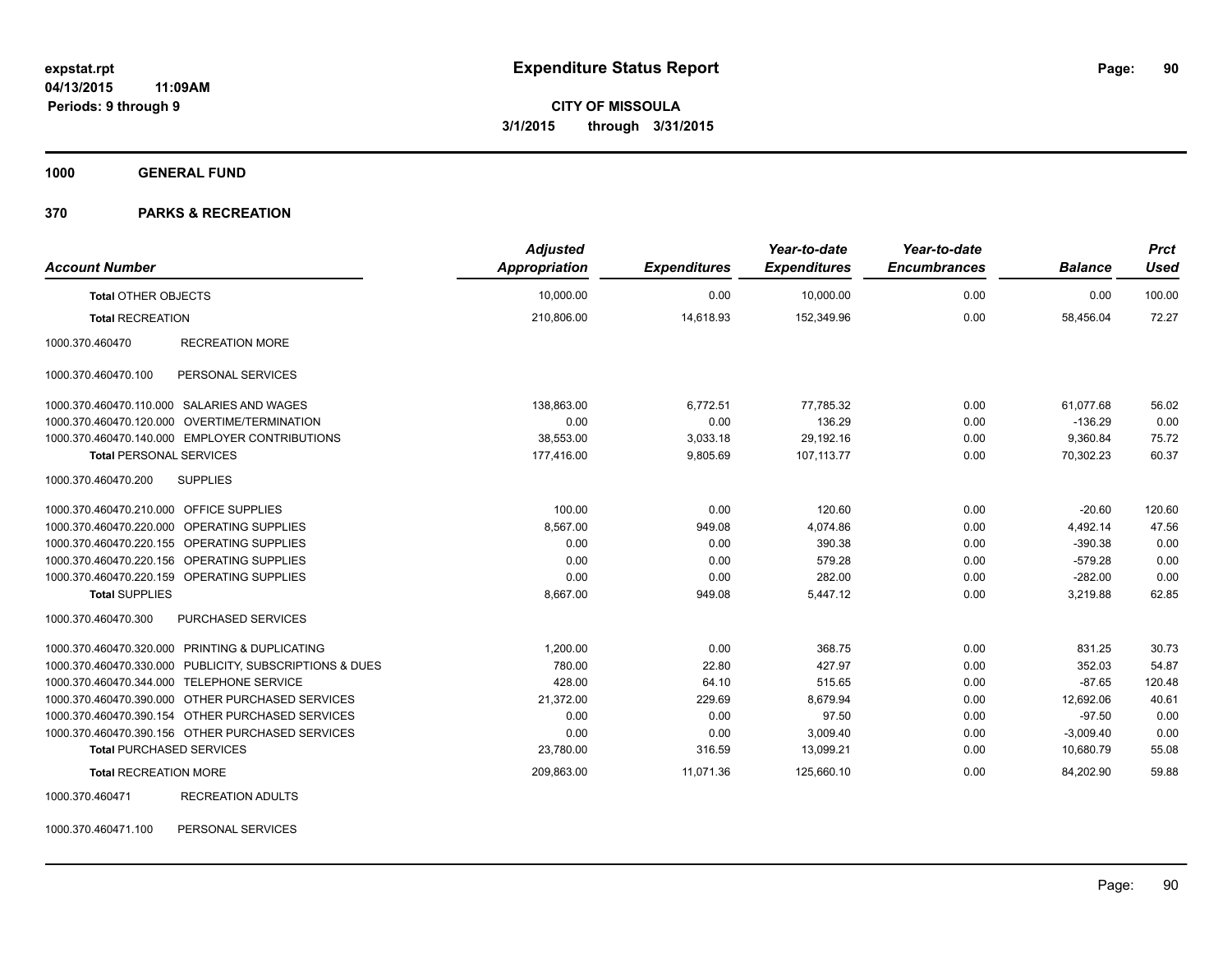**1000 GENERAL FUND**

### **370 PARKS & RECREATION**

|                                                         | <b>Adjusted</b>      |                     | Year-to-date        | Year-to-date        |                | <b>Prct</b> |
|---------------------------------------------------------|----------------------|---------------------|---------------------|---------------------|----------------|-------------|
| <b>Account Number</b>                                   | <b>Appropriation</b> | <b>Expenditures</b> | <b>Expenditures</b> | <b>Encumbrances</b> | <b>Balance</b> | <b>Used</b> |
| 1000.370.460471.110.000 SALARIES AND WAGES              | 107,130.00           | 5,995.04            | 63,982.13           | 0.00                | 43,147.87      | 59.72       |
| 1000.370.460471.140.000 EMPLOYER CONTRIBUTIONS          | 29,028.00            | 1,998.80            | 20,469.50           | 0.00                | 8,558.50       | 70.52       |
| <b>Total PERSONAL SERVICES</b>                          | 136,158.00           | 7,993.84            | 84,451.63           | 0.00                | 51,706.37      | 62.02       |
| 1000.370.460471.200<br><b>SUPPLIES</b>                  |                      |                     |                     |                     |                |             |
| 1000.370.460471.210.000 OFFICE SUPPLIES                 | 600.00               | 25.44               | 282.14              | 0.00                | 317.86         | 47.02       |
| 1000.370.460471.210.147 OFFICE SUPPLIES                 | 0.00                 | 0.00                | 24.51               | 0.00                | $-24.51$       | 0.00        |
| 1000.370.460471.220.000 OPERATING SUPPLIES              | 8,892.00             | 12.29               | $-15.71$            | 0.00                | 8,907.71       | 0.18        |
| 1000.370.460471.220.142 OPERATING SUPPLIES              | 0.00                 | 0.00                | 143.35              | 0.00                | $-143.35$      | 0.00        |
| 1000.370.460471.220.143 OPERATING SUPPLIES              | 0.00                 | 0.00                | 1,145.00            | 0.00                | $-1,145.00$    | 0.00        |
| 1000.370.460471.220.144 OPERATING SUPPLIES              | 0.00                 | 0.00                | 1,530.56            | 0.00                | $-1,530.56$    | 0.00        |
| 1000.370.460471.220.146 OPERATING SUPPLIES              | 0.00                 | 0.00                | 509.02              | 0.00                | $-509.02$      | 0.00        |
| 1000.370.460471.220.147 OPERATING SUPPLIES              | 0.00                 | 0.00                | 3.086.57            | 0.00                | $-3.086.57$    | 0.00        |
| 1000.370.460471.220.192 OPERATING SUPPLIES              | 0.00                 | 0.00                | 11.65               | 0.00                | $-11.65$       | 0.00        |
| 1000.370.460471.220.193 OPERATING SUPPLIES              | 0.00                 | 0.00                | 97.49               | 0.00                | $-97.49$       | 0.00        |
| <b>Total SUPPLIES</b>                                   | 9,492.00             | 37.73               | 6,814.58            | 0.00                | 2,677.42       | 71.79       |
| 1000.370.460471.300<br><b>PURCHASED SERVICES</b>        |                      |                     |                     |                     |                |             |
| 1000.370.460471.310.000 COMMUNICATIONS                  | 460.00               | 0.00                | 0.00                | 0.00                | 460.00         | 0.00        |
| 1000.370.460471.320.000 PRINTING & DUPLICATING          | 1,800.00             | 0.00                | 221.25              | 0.00                | 1,578.75       | 12.29       |
| 1000.370.460471.320.147 PRINTING & DUPLICATING          | 0.00                 | 0.00                | 30.00               | 0.00                | $-30.00$       | 0.00        |
| 1000.370.460471.330.000 PUBLICITY, SUBSCRIPTIONS & DUES | 1,220.00             | 0.00                | 630.00              | 0.00                | 590.00         | 51.64       |
| 1000.370.460471.330.147 PUBLICITY, SUBSCRIPTIONS & DUES | 0.00                 | 0.00                | 25.00               | 0.00                | $-25.00$       | 0.00        |
| 1000.370.460471.344.000 TELEPHONE SERVICE               | 567.00               | 50.16               | 412.32              | 0.00                | 154.68         | 72.72       |
| 1000.370.460471.390.000 OTHER PURCHASED SERVICES        | 10,000.00            | 3,104.18            | 3,104.18            | 0.00                | 6.895.82       | 31.04       |
| 1000.370.460471.390.143 OTHER PURCHASED SERVICES        | 0.00                 | 0.00                | 1,650.00            | 0.00                | $-1,650.00$    | 0.00        |
| 1000.370.460471.390.146 OTHER PURCHASED SERVICES        | 0.00                 | 0.00                | 1,132.50            | 0.00                | $-1,132.50$    | 0.00        |
| <b>Total PURCHASED SERVICES</b>                         | 14,047.00            | 3,154.34            | 7,205.25            | 0.00                | 6,841.75       | 51.29       |
| <b>Total RECREATION ADULTS</b>                          | 159,697.00           | 11,185.91           | 98,471.46           | 0.00                | 61.225.54      | 61.66       |

1000.370.460472 RECREATION YOUTH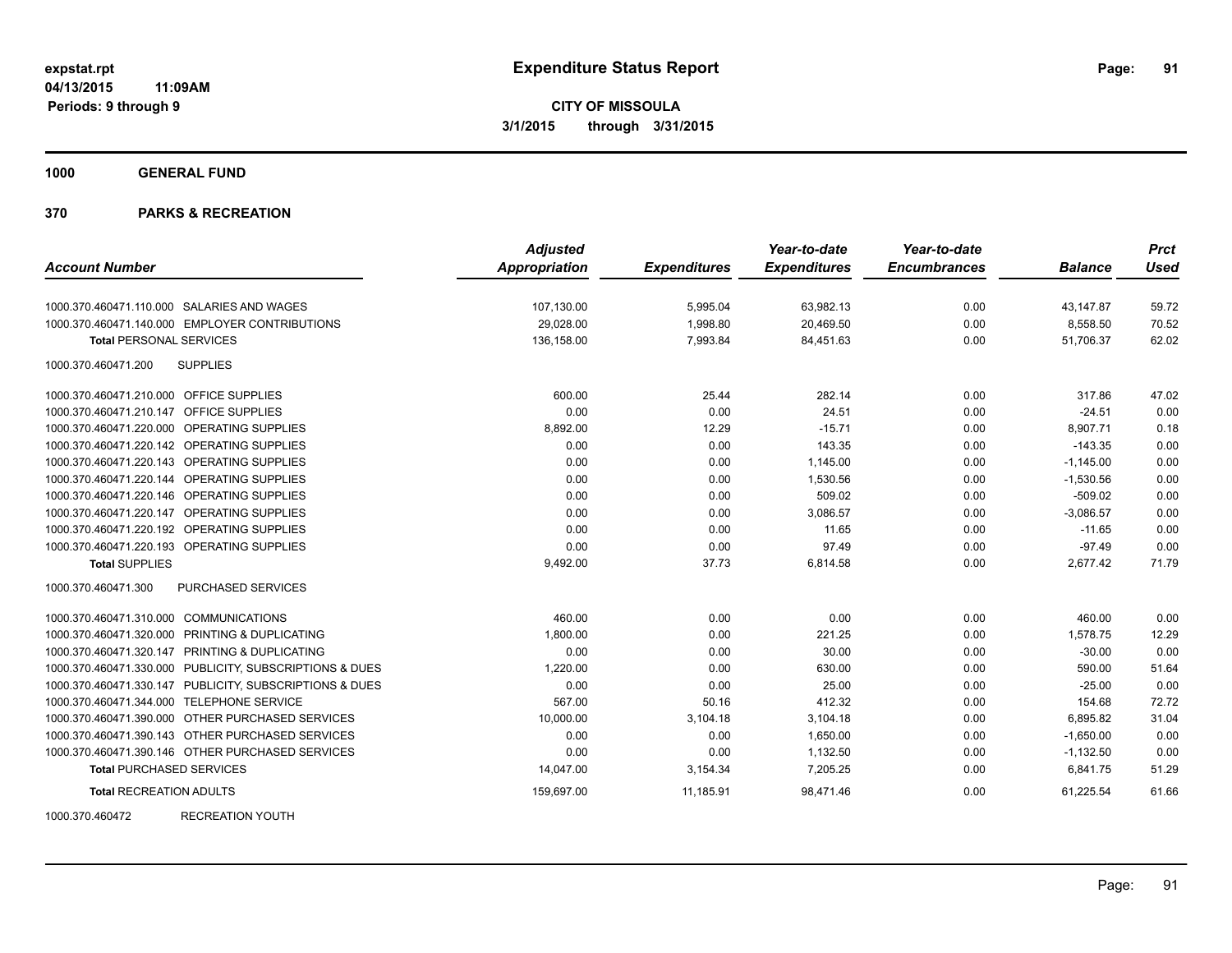**1000 GENERAL FUND**

|                                                         | <b>Adjusted</b> |                     | Year-to-date        | Year-to-date        |                | <b>Prct</b> |
|---------------------------------------------------------|-----------------|---------------------|---------------------|---------------------|----------------|-------------|
| <b>Account Number</b>                                   | Appropriation   | <b>Expenditures</b> | <b>Expenditures</b> | <b>Encumbrances</b> | <b>Balance</b> | <b>Used</b> |
| PERSONAL SERVICES<br>1000.370.460472.100                |                 |                     |                     |                     |                |             |
| 1000.370.460472.110.000 SALARIES AND WAGES              | 91.974.00       | 2,226.97            | 47,008.54           | 0.00                | 44,965.46      | 51.11       |
| 1000.370.460472.140.000 EMPLOYER CONTRIBUTIONS          | 17,686.00       | 1,223.62            | 14,335.85           | 0.00                | 3,350.15       | 81.06       |
| <b>Total PERSONAL SERVICES</b>                          | 109,660.00      | 3,450.59            | 61,344.39           | 0.00                | 48,315.61      | 55.94       |
| <b>SUPPLIES</b><br>1000.370.460472.200                  |                 |                     |                     |                     |                |             |
| 1000.370.460472.210.000 OFFICE SUPPLIES                 | 100.00          | 0.00                | 50.00               | 0.00                | 50.00          | 50.00       |
| 1000.370.460472.210.190 OFFICE SUPPLIES                 | 0.00            | 0.00                | 0.99                | 0.00                | $-0.99$        | 0.00        |
| 1000.370.460472.210.193 OFFICE SUPPLIES                 | 0.00            | 0.00                | 7.91                | 0.00                | $-7.91$        | 0.00        |
| 1000.370.460472.220.000 OPERATING SUPPLIES              | 16,006.00       | 24.74               | 394.49              | 0.00                | 15,611.51      | 2.46        |
| 1000.370.460472.220.145 OPERATING SUPPLIES              | 0.00            | 0.00                | 28.97               | 0.00                | $-28.97$       | 0.00        |
| 1000.370.460472.220.147 OPERATING SUPPLIES              | 0.00            | 0.00                | 258.13              | 0.00                | $-258.13$      | 0.00        |
| 1000.370.460472.220.190 OPERATING SUPPLIES              | 0.00            | 0.00                | 704.69              | 0.00                | $-704.69$      | 0.00        |
| 1000.370.460472.220.191<br><b>OPERATING SUPPLIES</b>    | 0.00            | 714.45              | 9,448.41            | 0.00                | $-9,448.41$    | 0.00        |
| 1000.370.460472.220.192 OPERATING SUPPLIES              | 0.00            | 0.00                | 357.57              | 0.00                | $-357.57$      | 0.00        |
| 1000.370.460472.220.193 OPERATING SUPPLIES              | 0.00            | 0.00                | 86.58               | 0.00                | $-86.58$       | 0.00        |
| <b>Total SUPPLIES</b>                                   | 16,106.00       | 739.19              | 11,337.74           | 0.00                | 4,768.26       | 70.39       |
| PURCHASED SERVICES<br>1000.370.460472.300               |                 |                     |                     |                     |                |             |
| 1000.370.460472.320.000 PRINTING & DUPLICATING          | 1,300.00        | 0.00                | 242.25              | 0.00                | 1,057.75       | 18.63       |
| 1000.370.460472.320.191 PRINTING & DUPLICATING~TENNIS   | 0.00            | 0.00                | 12.00               | 0.00                | $-12.00$       | 0.00        |
| 1000.370.460472.330.000 PUBLICITY, SUBSCRIPTIONS & DUES | 1,500.00        | 22.80               | 1,073.51            | 0.00                | 426.49         | 71.57       |
| 1000.370.460472.330.191 PUBLICITY, SUBSCRIPTIONS & DUES | 0.00            | 0.00                | 229.77              | 0.00                | $-229.77$      | 0.00        |
| 1000.370.460472.341.000 ELECTRICITY & NATURAL GAS       | 1,225.00        | 0.00                | 0.00                | 0.00                | 1,225.00       | 0.00        |
| 1000.370.460472.343.000 WATER CHARGES                   | 601.00          | 0.00                | 0.00                | 0.00                | 601.00         | 0.00        |
| 1000.370.460472.344.000 TELEPHONE SERVICE               | 662.00          | 20.55               | 168.15              | 0.00                | 493.85         | 25.40       |
| 1000.370.460472.345.000 GARBAGE                         | 450.00          | 0.00                | 635.41              | 0.00                | $-185.41$      | 141.20      |
| 1000.370.460472.350.000 PROFESSIONAL SERVICES           | 2,487.00        | 0.00                | 169.00              | 0.00                | 2,318.00       | 6.80        |
| 1000.370.460472.350.190 PROFESSIONAL SERVICES           | 0.00            | 0.00                | 1,662.75            | 0.00                | $-1,662.75$    | 0.00        |
| 1000.370.460472.350.191 PROFESSIONAL SERVICES-TENNIS    | 0.00            | 0.00                | 715.00              | 0.00                | $-715.00$      | 0.00        |
| 1000.370.460472.390.000 OTHER PURCHASED SERVICES        | 500.00          | 0.00                | 0.00                | 0.00                | 500.00         | 0.00        |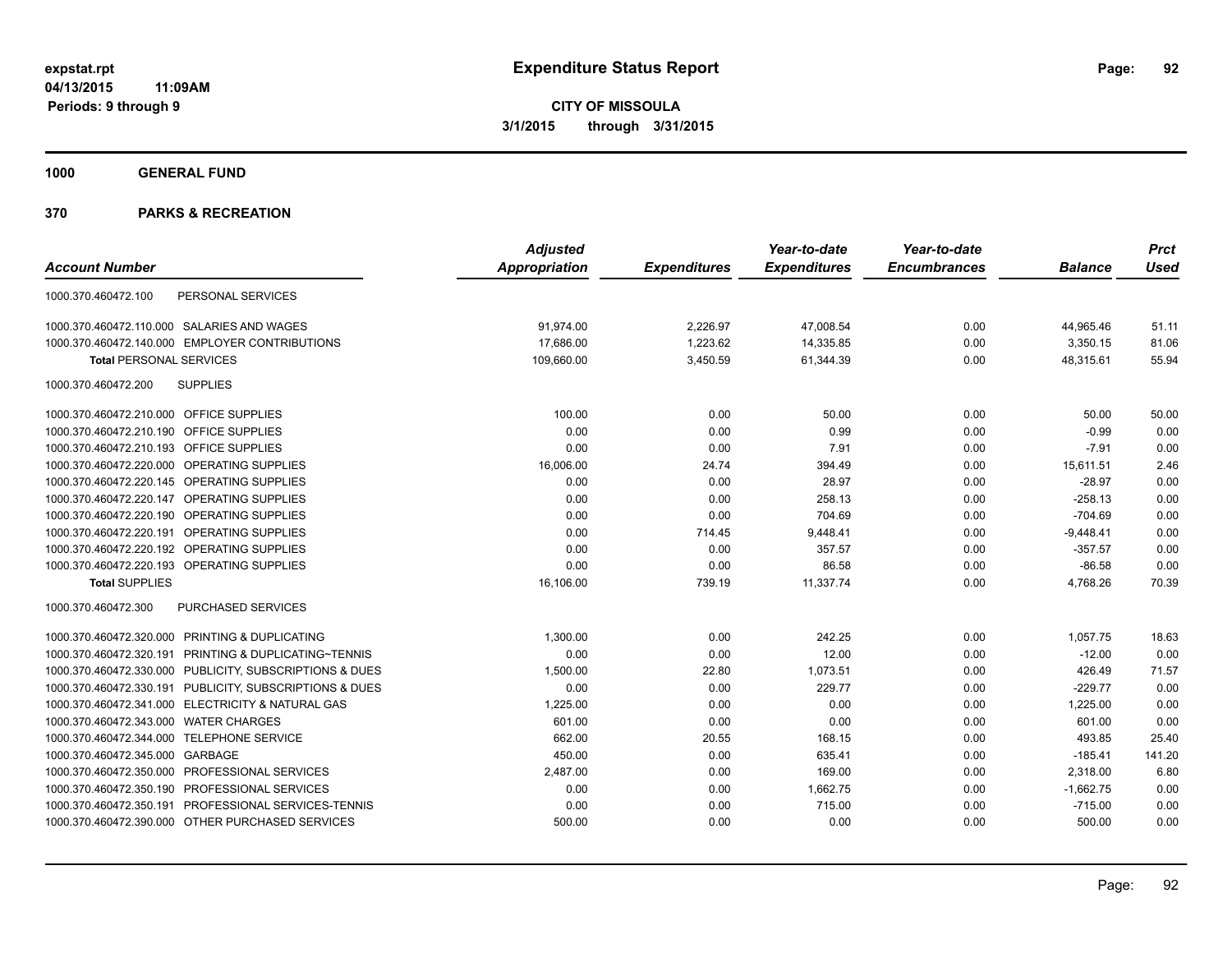**1000 GENERAL FUND**

| <b>Account Number</b>                                                               | <b>Adjusted</b><br><b>Appropriation</b> | <b>Expenditures</b> | Year-to-date<br><b>Expenditures</b> | Year-to-date<br><b>Encumbrances</b> | <b>Balance</b>          | <b>Prct</b><br><b>Used</b> |
|-------------------------------------------------------------------------------------|-----------------------------------------|---------------------|-------------------------------------|-------------------------------------|-------------------------|----------------------------|
| 1000.370.460472.390.191 OTHER PURCHASED SERVICES<br><b>Total PURCHASED SERVICES</b> | 0.00<br>8,725.00                        | 0.00<br>43.35       | 2,137.50<br>7,045.34                | 0.00<br>0.00                        | $-2,137.50$<br>1,679.66 | 0.00<br>80.75              |
| <b>Total RECREATION YOUTH</b>                                                       | 134,491.00                              | 4,233.13            | 79,727.47                           | 0.00                                | 54,763.53               | 59.28                      |
| 1000.370.460473<br><b>RECREATION SPECIAL EVENTS</b>                                 |                                         |                     |                                     |                                     |                         |                            |
| <b>SUPPLIES</b><br>1000.370.460473.200                                              |                                         |                     |                                     |                                     |                         |                            |
| 1000.370.460473.220.000 OPERATING SUPPLIES                                          | 2,328.00                                | 35.00               | 1,405.41                            | 0.00                                | 922.59                  | 60.37                      |
| 1000.370.460473.220.193 OPERATING SUPPLIES                                          | 0.00                                    | 0.00                | 23.96                               | 0.00                                | $-23.96$                | 0.00                       |
| <b>Total SUPPLIES</b>                                                               | 2,328.00                                | 35.00               | 1,429.37                            | 0.00                                | 898.63                  | 61.40                      |
| 1000.370.460473.300<br><b>PURCHASED SERVICES</b>                                    |                                         |                     |                                     |                                     |                         |                            |
| <b>Total PURCHASED SERVICES</b>                                                     | 0.00                                    | 0.00                | 0.00                                | 0.00                                | 0.00                    | 0.00                       |
| <b>Total RECREATION SPECIAL EVENTS</b>                                              | 2,328.00                                | 35.00               | 1,429.37                            | 0.00                                | 898.63                  | 61.40                      |
| <b>SPRAY DECKS</b><br>1000.370.460474                                               |                                         |                     |                                     |                                     |                         |                            |
| 1000.370.460474.100<br>PERSONAL SERVICES                                            |                                         |                     |                                     |                                     |                         |                            |
| 1000.370.460474.110.000 SALARIES AND WAGES                                          | 8,023.00                                | 0.00                | 0.00                                | 0.00                                | 8,023.00                | 0.00                       |
| 1000.370.460474.140.000 EMPLOYER CONTRIBUTIONS                                      | 1,157.00                                | 0.00                | 0.00                                | 0.00                                | 1,157.00                | 0.00                       |
| <b>Total PERSONAL SERVICES</b>                                                      | 9.180.00                                | 0.00                | 0.00                                | 0.00                                | 9.180.00                | 0.00                       |
| 1000.370.460474.200<br><b>SUPPLIES</b>                                              |                                         |                     |                                     |                                     |                         |                            |
| 1000.370.460474.220.000 OPERATING SUPPLIES                                          | 1,535.00                                | 0.00                | 0.00                                | 0.00                                | 1,535.00                | 0.00                       |
| 1000.370.460474.230.000 REPAIR/MAINTENANCE                                          | 5,424.00                                | 0.00                | 1,048.10                            | 0.00                                | 4,375.90                | 19.32                      |
| <b>Total SUPPLIES</b>                                                               | 6,959.00                                | 0.00                | 1,048.10                            | 0.00                                | 5,910.90                | 15.06                      |
| 1000.370.460474.300<br>PURCHASED SERVICES                                           |                                         |                     |                                     |                                     |                         |                            |
| 1000.370.460474.330.000 PUBLICITY, SUBSCRIPTIONS & DUES                             | 750.00                                  | 0.00                | 609.00                              | 0.00                                | 141.00                  | 81.20                      |
| 1000.370.460474.360.000 REPAIR & MAINTENANCE                                        | 2,050.00                                | 0.00                | 1,083.62                            | 0.00                                | 966.38                  | 52.86                      |
| <b>Total PURCHASED SERVICES</b>                                                     | 2,800.00                                | 0.00                | 1,692.62                            | 0.00                                | 1,107.38                | 60.45                      |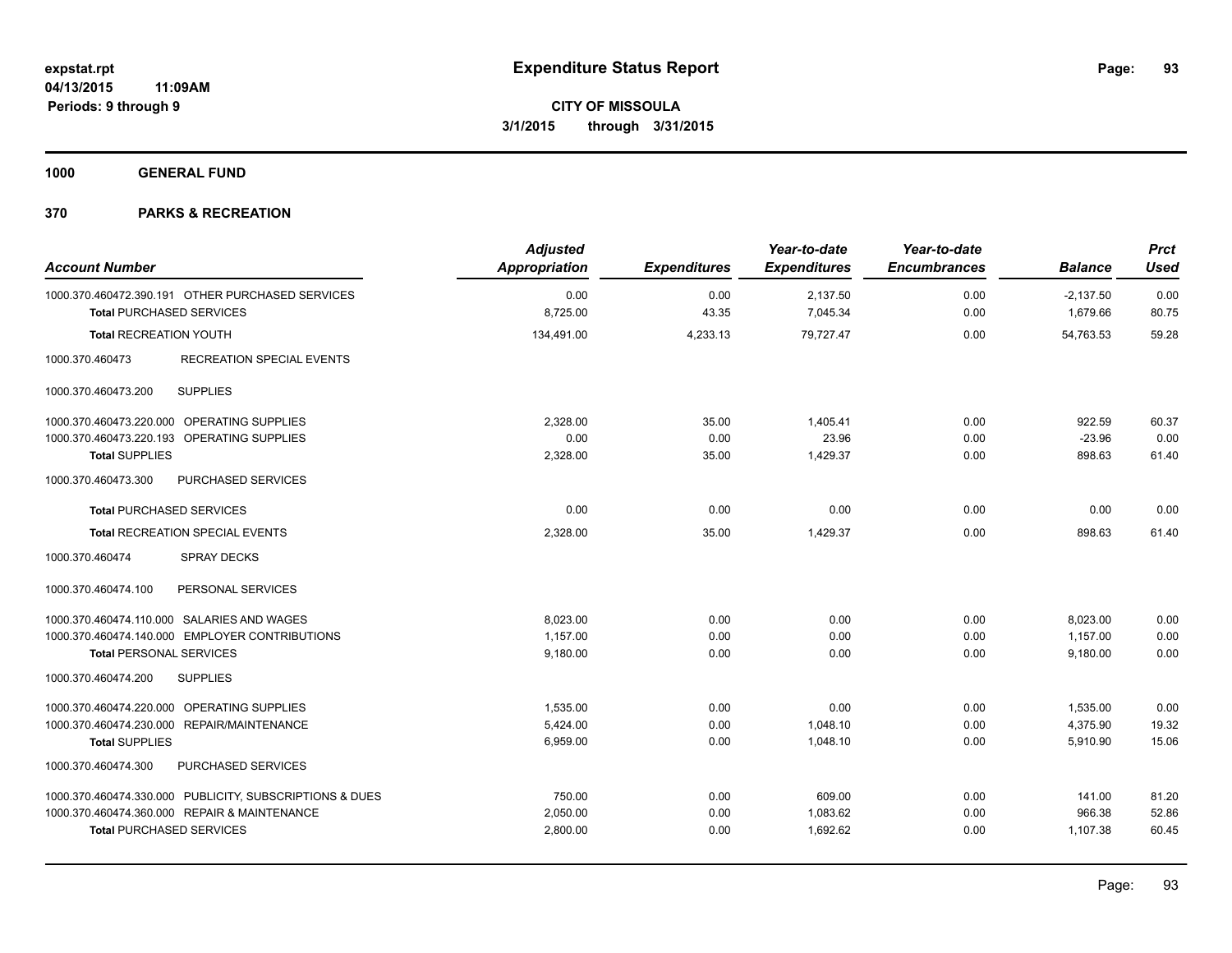**1000 GENERAL FUND**

|                                                         | <b>Adjusted</b> |                     | Year-to-date        | Year-to-date        |                | <b>Prct</b> |
|---------------------------------------------------------|-----------------|---------------------|---------------------|---------------------|----------------|-------------|
| <b>Account Number</b>                                   | Appropriation   | <b>Expenditures</b> | <b>Expenditures</b> | <b>Encumbrances</b> | <b>Balance</b> | <b>Used</b> |
| <b>CAPITAL OUTLAY</b><br>1000.370.460474.900            |                 |                     |                     |                     |                |             |
| 1000.370.460474.930.125 SACAJAWEA SPRAYDECKS            | 7,640.00        | 0.00                | 7,640.00            | 0.00                | 0.00           | 100.00      |
| 1000.370.460474.930.127 SOUTHSIDE LIONS SPRAYDECKS      | 7,640.00        | 0.00                | 7,640.00            | 0.00                | 0.00           | 100.00      |
| <b>Total CAPITAL OUTLAY</b>                             | 15.280.00       | 0.00                | 15,280.00           | 0.00                | 0.00           | 100.00      |
| <b>Total SPRAY DECKS</b>                                | 34,219.00       | 0.00                | 18,020.72           | 0.00                | 16,198.28      | 52.66       |
| 1000.370.460476<br>YOUTH DRUG                           |                 |                     |                     |                     |                |             |
| 1000.370.460476.100<br>PERSONAL SERVICES                |                 |                     |                     |                     |                |             |
| 1000.370.460476.110.000 SALARIES AND WAGES              | 8,922.00        | 0.00                | 0.00                | 0.00                | 8,922.00       | 0.00        |
| 1000.370.460476.140.000 EMPLOYER CONTRIBUTIONS          | 1,286.00        | 0.00                | 0.00                | 0.00                | 1,286.00       | 0.00        |
| <b>Total PERSONAL SERVICES</b>                          | 10,208.00       | 0.00                | 0.00                | 0.00                | 10,208.00      | 0.00        |
| <b>SUPPLIES</b><br>1000.370.460476.200                  |                 |                     |                     |                     |                |             |
| 1000.370.460476.210.000 OFFICE SUPPLIES                 | 150.00          | 0.00                | 0.00                | 0.00                | 150.00         | 0.00        |
| 1000.370.460476.220.000 OPERATING SUPPLIES              | 2,200.00        | 608.50              | 613.48              | 0.00                | 1,586.52       | 27.89       |
| <b>Total SUPPLIES</b>                                   | 2,350.00        | 608.50              | 613.48              | 0.00                | 1,736.52       | 26.11       |
| 1000.370.460476.300<br>PURCHASED SERVICES               |                 |                     |                     |                     |                |             |
| 1000.370.460476.320.000 PRINTING & DUPLICATING          | 250.00          | 0.00                | 0.00                | 0.00                | 250.00         | 0.00        |
| 1000.370.460476.330.000 PUBLICITY, SUBSCRIPTIONS & DUES | 100.00          | 0.00                | 100.00              | 0.00                | 0.00           | 100.00      |
| 1000.370.460476.350.000 PROFESSIONAL SERVICES           | 1,200.00        | 0.00                | 271.50              | 0.00                | 928.50         | 22.63       |
| <b>Total PURCHASED SERVICES</b>                         | 1,550.00        | 0.00                | 371.50              | 0.00                | 1,178.50       | 23.97       |
| <b>Total YOUTH DRUG</b>                                 | 14,108.00       | 608.50              | 984.98              | 0.00                | 13,123.02      | 6.98        |
| <b>GRILL VAN</b><br>1000.370.460477                     |                 |                     |                     |                     |                |             |
| <b>SUPPLIES</b><br>1000.370.460477.200                  |                 |                     |                     |                     |                |             |
| 1000.370.460477.220.000 OPERATING SUPPLIES              | 12,754.00       | 0.00                | 3,581.09            | 0.00                | 9,172.91       | 28.08       |
| 1000.370.460477.230.000 REPAIR/MAINTENANCE              | 29,102.00       | 6,597.09            | 31,108.95           | 0.00                | $-2,006.95$    | 106.90      |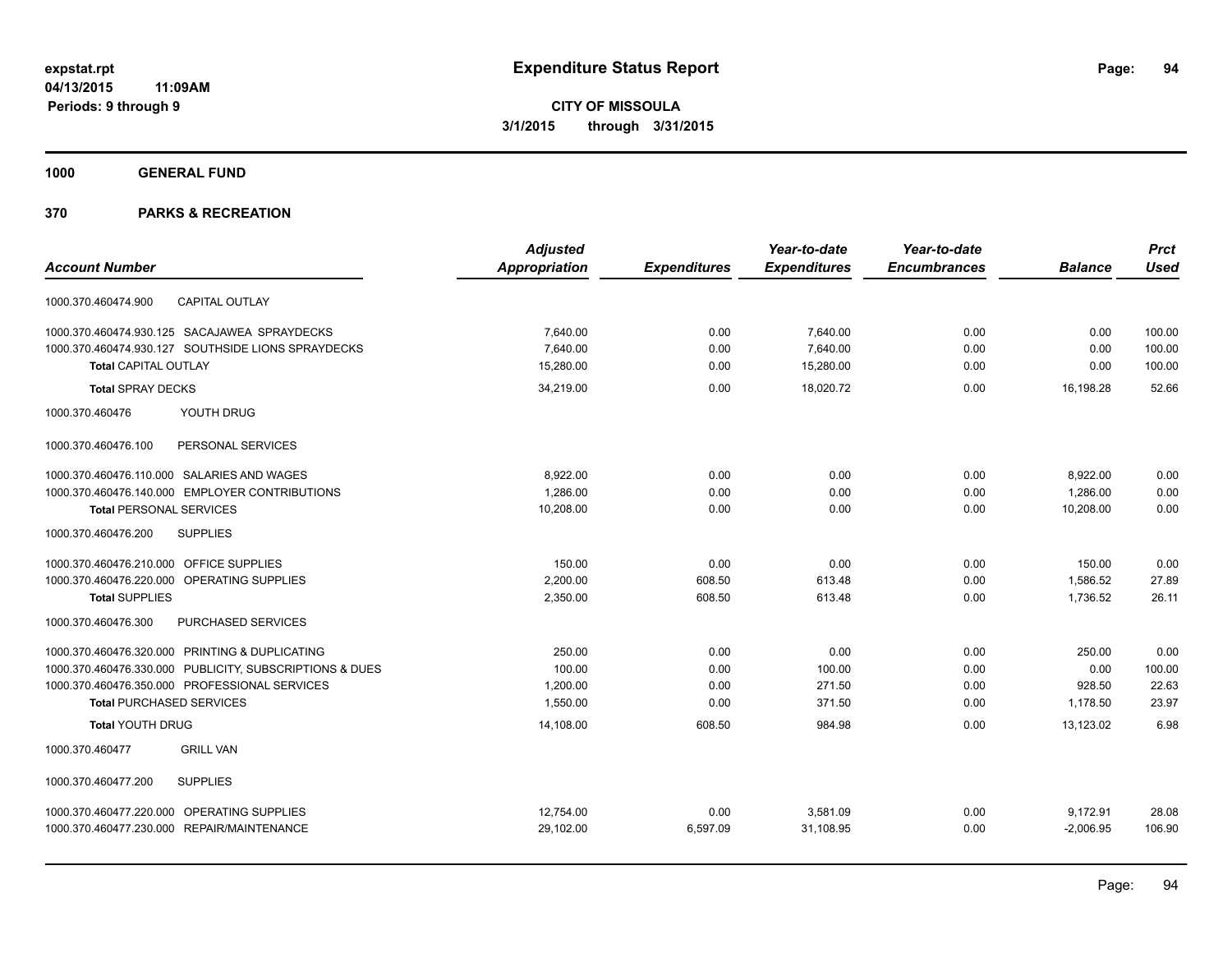**1000 GENERAL FUND**

| <b>Account Number</b>                             | <b>Adjusted</b><br>Appropriation | <b>Expenditures</b> | Year-to-date<br><b>Expenditures</b> | Year-to-date<br><b>Encumbrances</b> | <b>Balance</b> | Prct<br><b>Used</b> |
|---------------------------------------------------|----------------------------------|---------------------|-------------------------------------|-------------------------------------|----------------|---------------------|
| <b>Total SUPPLIES</b>                             | 41,856.00                        | 6,597.09            | 34,690.04                           | 0.00                                | 7,165.96       | 82.88               |
| 1000.370.460477.300<br>PURCHASED SERVICES         |                                  |                     |                                     |                                     |                |                     |
| 1000.370.460477.350.000 PROFESSIONAL SERVICES     | 900.00                           | 0.00                | 0.00                                | 0.00                                | 900.00         | 0.00                |
| 1000.370.460477.360.000 REPAIR & MAINTENANCE      | 5,228.00                         | 549.55              | 5,105.28                            | 0.00                                | 122.72         | 97.65               |
| <b>Total PURCHASED SERVICES</b>                   | 6,128.00                         | 549.55              | 5,105.28                            | 0.00                                | 1,022.72       | 83.31               |
| <b>Total GRILL VAN</b>                            | 47,984.00                        | 7,146.64            | 39,795.32                           | 0.00                                | 8,188.68       | 82.93               |
| 1000.370.460484<br><b>CONSERVATION LANDS MGMT</b> |                                  |                     |                                     |                                     |                |                     |
| 1000.370.460484.100<br>PERSONAL SERVICES          |                                  |                     |                                     |                                     |                |                     |
| 1000.370.460484.110.000 SALARIES AND WAGES        | 166,892.00                       | 8,567.00            | 122,757.22                          | 0.00                                | 44,134.78      | 73.55               |
| 1000.370.460484.120.000 OVERTIME/TERMINATION      | 1,750.00                         | 0.00                | 1,099.06                            | 0.00                                | 650.94         | 62.80               |
| 1000.370.460484.140.000 EMPLOYER CONTRIBUTIONS    | 61,048.00                        | 3,160.45            | 45,706.85                           | 0.00                                | 15,341.15      | 74.87               |
| <b>Total PERSONAL SERVICES</b>                    | 229,690.00                       | 11,727.45           | 169,563.13                          | 0.00                                | 60,126.87      | 73.82               |
| 1000.370.460484.200<br><b>SUPPLIES</b>            |                                  |                     |                                     |                                     |                |                     |
| 1000.370.460484.220.000 OPERATING SUPPLIES        | 6.337.00                         | 484.90              | 1.821.07                            | 0.00                                | 4,515.93       | 28.74               |
| 1000.370.460484.230.000 REPAIR/MAINTENANCE        | 10,364.00                        | 946.75              | 3,808.51                            | 0.00                                | 6,555.49       | 36.75               |
| <b>Total SUPPLIES</b>                             | 16,701.00                        | 1,431.65            | 5,629.58                            | 0.00                                | 11,071.42      | 33.71               |
| PURCHASED SERVICES<br>1000.370.460484.300         |                                  |                     |                                     |                                     |                |                     |
| 1000.370.460484.350.000 PROFESSIONAL SERVICES     | 6,228.00                         | 121.50              | 356.50                              | 0.00                                | 5,871.50       | 5.72                |
| 1000.370.460484.390.000 OTHER PURCHASED SERVICES  | 520.00                           | 139.15              | 139.15                              | 0.00                                | 380.85         | 26.76               |
| <b>Total PURCHASED SERVICES</b>                   | 6,748.00                         | 260.65              | 495.65                              | 0.00                                | 6,252.35       | 7.35                |
| <b>Total CONSERVATION LANDS MGMT</b>              | 253,139.00                       | 13,419.75           | 175,688.36                          | 0.00                                | 77,450.64      | 69.40               |
| 1000.370.460485<br><b>SAFETY &amp; TRAINING</b>   |                                  |                     |                                     |                                     |                |                     |
| 1000.370.460485.200<br><b>SUPPLIES</b>            |                                  |                     |                                     |                                     |                |                     |
| 1000.370.460485.220.000 OPERATING SUPPLIES        | 5.980.00                         | 673.66              | 2.864.70                            | 0.00                                | 3,115.30       | 47.90               |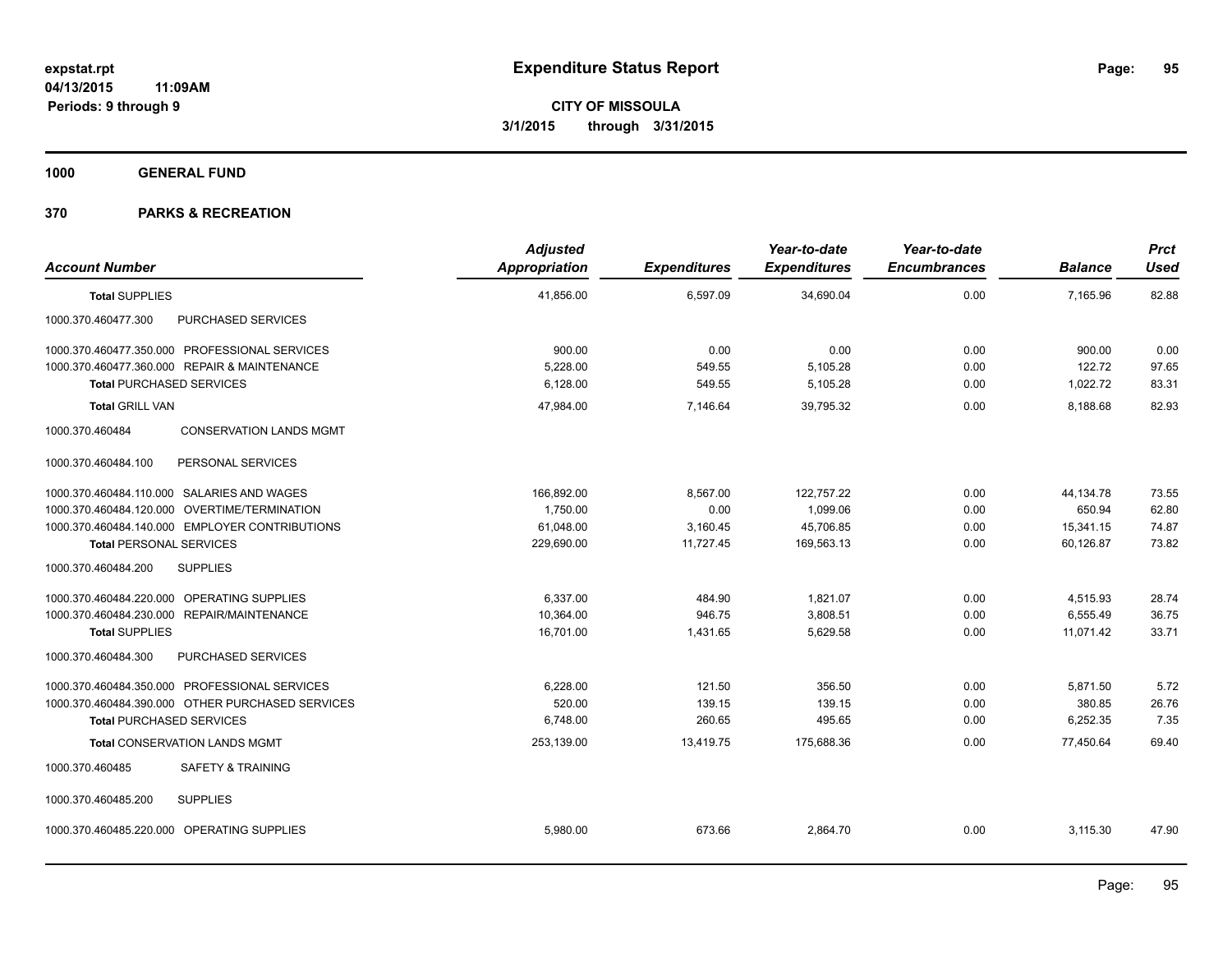**1000 GENERAL FUND**

| <b>Account Number</b>                  |                                                | <b>Adjusted</b><br><b>Appropriation</b> | <b>Expenditures</b> | Year-to-date<br><b>Expenditures</b> | Year-to-date<br><b>Encumbrances</b> | <b>Balance</b> | <b>Prct</b><br><b>Used</b> |
|----------------------------------------|------------------------------------------------|-----------------------------------------|---------------------|-------------------------------------|-------------------------------------|----------------|----------------------------|
| <b>Total SUPPLIES</b>                  |                                                | 5,980.00                                | 673.66              | 2,864.70                            | 0.00                                | 3,115.30       | 47.90                      |
| 1000.370.460485.300                    | PURCHASED SERVICES                             |                                         |                     |                                     |                                     |                |                            |
| 1000.370.460485.310.000 COMMUNICATIONS |                                                | 50.00                                   | 0.00                | 0.00                                | 0.00                                | 50.00          | 0.00                       |
|                                        | 1000.370.460485.320.000 PRINTING & DUPLICATING | 50.00                                   | 0.00                | 0.00                                | 0.00                                | 50.00          | 0.00                       |
| 1000.370.460485.370.000 TRAVEL         |                                                | 3,744.00                                | 476.80              | 1,296.73                            | 0.00                                | 2,447.27       | 34.63                      |
| 1000.370.460485.380.000 TRAINING       |                                                | 2,936.00                                | 0.00                | 3,742.08                            | 0.00                                | $-806.08$      | 127.46                     |
| <b>Total PURCHASED SERVICES</b>        |                                                | 6,780.00                                | 476.80              | 5,038.81                            | 0.00                                | 1,741.19       | 74.32                      |
| <b>Total SAFETY &amp; TRAINING</b>     |                                                | 12,760.00                               | 1,150.46            | 7,903.51                            | 0.00                                | 4,856.49       | 61.94                      |
| 1000.370.460490                        | <b>CURRENTS POOL EXPENSES</b>                  |                                         |                     |                                     |                                     |                |                            |
| 1000.370.460490.200                    | <b>SUPPLIES</b>                                |                                         |                     |                                     |                                     |                |                            |
| 1000.370.460490.240.175 OTHER SUPPLIES |                                                | 0.00                                    | 0.00                | 14.99                               | 0.00                                | $-14.99$       | 0.00                       |
|                                        | Total CURRENTS POOL EXPENSES                   | 0.00                                    | 0.00                | 14.99                               | 0.00                                | $-14.99$       | 0.00                       |
| 1000.370.460500                        | PARK MAINTENANCE CONTRACTS                     |                                         |                     |                                     |                                     |                |                            |
| 1000.370.460500.200                    | <b>SUPPLIES</b>                                |                                         |                     |                                     |                                     |                |                            |
|                                        | 1000.370.460500.220.000 OPERATING SUPPLIES     | 6,540.00                                | 0.00                | 0.00                                | 0.00                                | 6,540.00       | 0.00                       |
|                                        | 1000.370.460500.230.000 REPAIR/MAINTENANCE     | 3,939.00                                | 0.00                | 374.48                              | 0.00                                | 3,564.52       | 9.51                       |
| <b>Total SUPPLIES</b>                  |                                                | 10,479.00                               | 0.00                | 374.48                              | 0.00                                | 10,104.52      | 3.57                       |
| 1000.370.460500.300                    | PURCHASED SERVICES                             |                                         |                     |                                     |                                     |                |                            |
| <b>Total PURCHASED SERVICES</b>        |                                                | 0.00                                    | 0.00                | 0.00                                | 0.00                                | 0.00           | 0.00                       |
|                                        | <b>Total PARK MAINTENANCE CONTRACTS</b>        | 10,479.00                               | 0.00                | 374.48                              | 0.00                                | 10,104.52      | 3.57                       |
| 1000.370.460501                        | PARK MAINTENANCE ROUTINE                       |                                         |                     |                                     |                                     |                |                            |
| 1000.370.460501.100                    | PERSONAL SERVICES                              |                                         |                     |                                     |                                     |                |                            |
|                                        | 1000.370.460501.110.000 SALARIES AND WAGES     | 602,320.00                              | 23,573.77           | 389,524.95                          | 0.00                                | 212,795.05     | 64.67                      |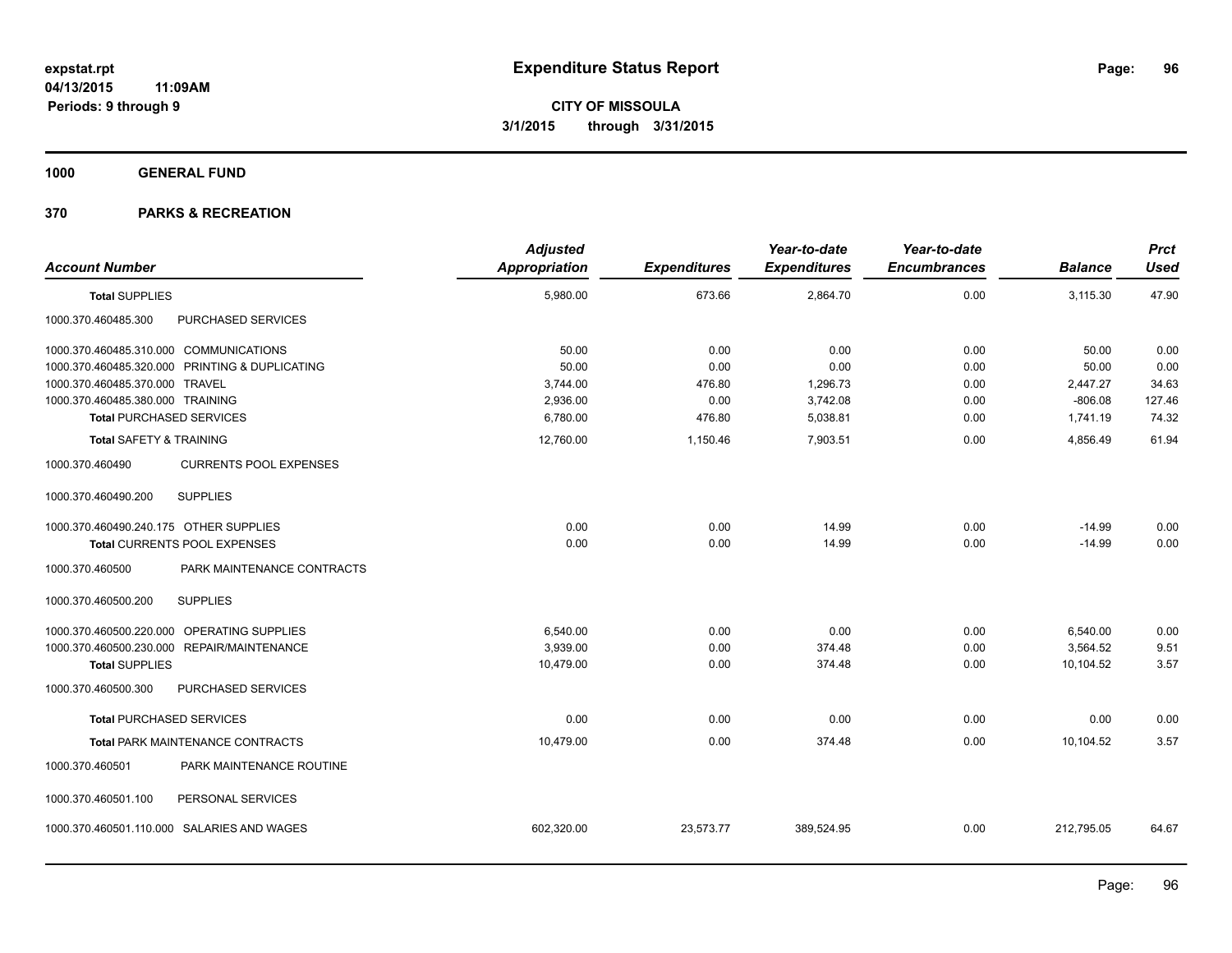**1000 GENERAL FUND**

| <b>Account Number</b>                             | <b>Adjusted</b><br>Appropriation | <b>Expenditures</b> | Year-to-date<br><b>Expenditures</b> | Year-to-date<br><b>Encumbrances</b> | <b>Balance</b> | <b>Prct</b><br><b>Used</b> |
|---------------------------------------------------|----------------------------------|---------------------|-------------------------------------|-------------------------------------|----------------|----------------------------|
| 1000.370.460501.120.000 OVERTIME/TERMINATION      | 2,100.00                         | 0.00                | 1,213.19                            | 0.00                                | 886.81         | 57.77                      |
| 1000.370.460501.140.000 EMPLOYER CONTRIBUTIONS    | 230,451.00                       | 13,567.88           | 165,532.98                          | 0.00                                | 64,918.02      | 71.83                      |
| <b>Total PERSONAL SERVICES</b>                    | 834,871.00                       | 37,141.65           | 556,271.12                          | 0.00                                | 278,599.88     | 66.63                      |
| 1000.370.460501.200<br><b>SUPPLIES</b>            |                                  |                     |                                     |                                     |                |                            |
| 1000.370.460501.220.000 OPERATING SUPPLIES        | 5,319.00                         | 0.00                | 0.00                                | 0.00                                | 5,319.00       | 0.00                       |
| 1000.370.460501.230.000 REPAIR/MAINTENANCE        | 5.275.00                         | 0.00                | 7.98                                | 0.00                                | 5.267.02       | 0.15                       |
| 1000.370.460501.231.000 GASOLINE                  | 79,836.00                        | 1,314.92            | 47,313.19                           | 0.00                                | 32,522.81      | 59.26                      |
| <b>Total SUPPLIES</b>                             | 90,430.00                        | 1,314.92            | 47,321.17                           | 0.00                                | 43,108.83      | 52.33                      |
| 1000.370.460501.300<br>PURCHASED SERVICES         |                                  |                     |                                     |                                     |                |                            |
| 1000.370.460501.341.000 ELECTRICITY & NATURAL GAS | 89,012.00                        | 7,110.81            | 38,543.94                           | 0.00                                | 50,468.06      | 43.30                      |
| 1000.370.460501.343.000 WATER CHARGES             | 152.803.00                       | 49.34               | 129,910.49                          | 0.00                                | 22.892.51      | 85.02                      |
| 1000.370.460501.345.000 GARBAGE                   | 27,833.00                        | 799.35              | 15,895.42                           | 0.00                                | 11,937.58      | 57.11                      |
| 1000.370.460501.350.000 PROFESSIONAL SERVICES     | 2,347.00                         | 0.00                | 375.00                              | 0.00                                | 1,972.00       | 15.98                      |
| 1000.370.460501.360.000 REPAIR & MAINTENANCE      | 3,183.00                         | 0.00                | 2,379.00                            | 0.00                                | 804.00         | 74.74                      |
| <b>Total PURCHASED SERVICES</b>                   | 275,178.00                       | 7,959.50            | 187,103.85                          | 0.00                                | 88,074.15      | 67.99                      |
| 1000.370.460501.800<br>OTHER OBJECTS              |                                  |                     |                                     |                                     |                |                            |
| <b>Total OTHER OBJECTS</b>                        | 0.00                             | 0.00                | 0.00                                | 0.00                                | 0.00           | 0.00                       |
| <b>Total PARK MAINTENANCE ROUTINE</b>             | 1,200,479.00                     | 46,416.07           | 790,696.14                          | 0.00                                | 409,782.86     | 65.87                      |
| HICKORY FACILITY MAINTENANCE<br>1000.370.460502   |                                  |                     |                                     |                                     |                |                            |
| PERSONAL SERVICES<br>1000.370.460502.100          |                                  |                     |                                     |                                     |                |                            |
| <b>Total PERSONAL SERVICES</b>                    | 0.00                             | 0.00                | 0.00                                | 0.00                                | 0.00           | 0.00                       |
| 1000.370.460502.200<br><b>SUPPLIES</b>            |                                  |                     |                                     |                                     |                |                            |
| 1000.370.460502.220.000 OPERATING SUPPLIES        | 3,200.00                         | 0.00                | 104.00                              | 0.00                                | 3,096.00       | 3.25                       |
| 1000.370.460502.230.000 REPAIR/MAINTENANCE        | 1,500.00                         | 0.00                | 0.00                                | 0.00                                | 1,500.00       | 0.00                       |
| <b>Total SUPPLIES</b>                             | 4,700.00                         | 0.00                | 104.00                              | 0.00                                | 4,596.00       | 2.21                       |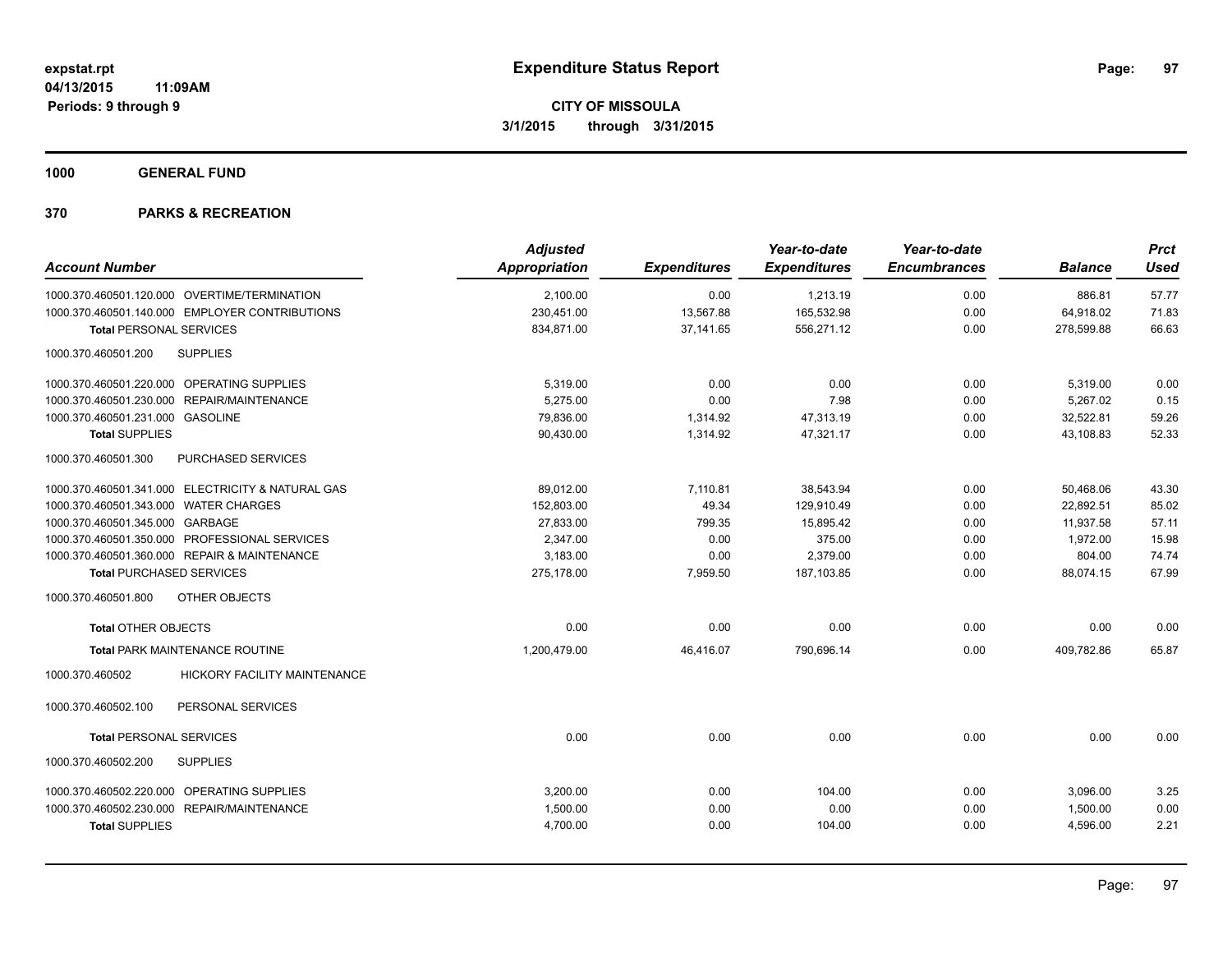**1000 GENERAL FUND**

|                                                  | <b>Adjusted</b>      |                     | Year-to-date        | Year-to-date        |                | <b>Prct</b> |
|--------------------------------------------------|----------------------|---------------------|---------------------|---------------------|----------------|-------------|
| <b>Account Number</b>                            | <b>Appropriation</b> | <b>Expenditures</b> | <b>Expenditures</b> | <b>Encumbrances</b> | <b>Balance</b> | <b>Used</b> |
| PURCHASED SERVICES<br>1000.370.460502.300        |                      |                     |                     |                     |                |             |
| 1000.370.460502.350.000 PROFESSIONAL SERVICES    | 3,080.00             | 0.00                | 0.00                | 0.00                | 3,080.00       | 0.00        |
| 1000.370.460502.360.000 REPAIR & MAINTENANCE     | 6,000.00             | 0.00                | 354.00              | 0.00                | 5,646.00       | 5.90        |
| <b>Total PURCHASED SERVICES</b>                  | 9,080.00             | 0.00                | 354.00              | 0.00                | 8,726.00       | 3.90        |
| Total HICKORY FACILITY MAINTENANCE               | 13,780.00            | 0.00                | 458.00              | 0.00                | 13,322.00      | 3.32        |
| 1000.370.460503<br>SPORTS FACILITIES MAINTENANCE |                      |                     |                     |                     |                |             |
| PERSONAL SERVICES<br>1000.370.460503.100         |                      |                     |                     |                     |                |             |
| 1000.370.460503.110.000 SALARIES AND WAGES       | 62,722.00            | 3,590.00            | 44,627.50           | 0.00                | 18,094.50      | 71.15       |
| 1000.370.460503.140.000 EMPLOYER CONTRIBUTIONS   | 23,433.00            | 1,579.40            | 17,698.89           | 0.00                | 5,734.11       | 75.53       |
| <b>Total PERSONAL SERVICES</b>                   | 86,155.00            | 5,169.40            | 62,326.39           | 0.00                | 23,828.61      | 72.34       |
| 1000.370.460503.200<br><b>SUPPLIES</b>           |                      |                     |                     |                     |                |             |
| 1000.370.460503.220.000 OPERATING SUPPLIES       | 10.211.00            | 0.00                | 60.69               | 0.00                | 10,150.31      | 0.59        |
| 1000.370.460503.230.000 REPAIR/MAINTENANCE       | 12,464.00            | 311.83              | 9,839.39            | 0.00                | 2,624.61       | 78.94       |
| <b>Total SUPPLIES</b>                            | 22,675.00            | 311.83              | 9,900.08            | 0.00                | 12.774.92      | 43.66       |
| 1000.370.460503.300<br>PURCHASED SERVICES        |                      |                     |                     |                     |                |             |
| <b>Total PURCHASED SERVICES</b>                  | 0.00                 | 0.00                | 0.00                | 0.00                | 0.00           | 0.00        |
| <b>Total SPORTS FACILITIES MAINTENANCE</b>       | 108,830.00           | 5,481.23            | 72,226.47           | 0.00                | 36,603.53      | 66.37       |
| 1000.370.460504<br>PARK SPECIAL DISTRICTS        |                      |                     |                     |                     |                |             |
| 1000.370.460504.100<br>PERSONAL SERVICES         |                      |                     |                     |                     |                |             |
| <b>Total PERSONAL SERVICES</b>                   | 0.00                 | 0.00                | 0.00                | 0.00                | 0.00           | 0.00        |
| 1000.370.460504.200<br><b>SUPPLIES</b>           |                      |                     |                     |                     |                |             |
| <b>Total SUPPLIES</b>                            | 0.00                 | 0.00                | 0.00                | 0.00                | 0.00           | 0.00        |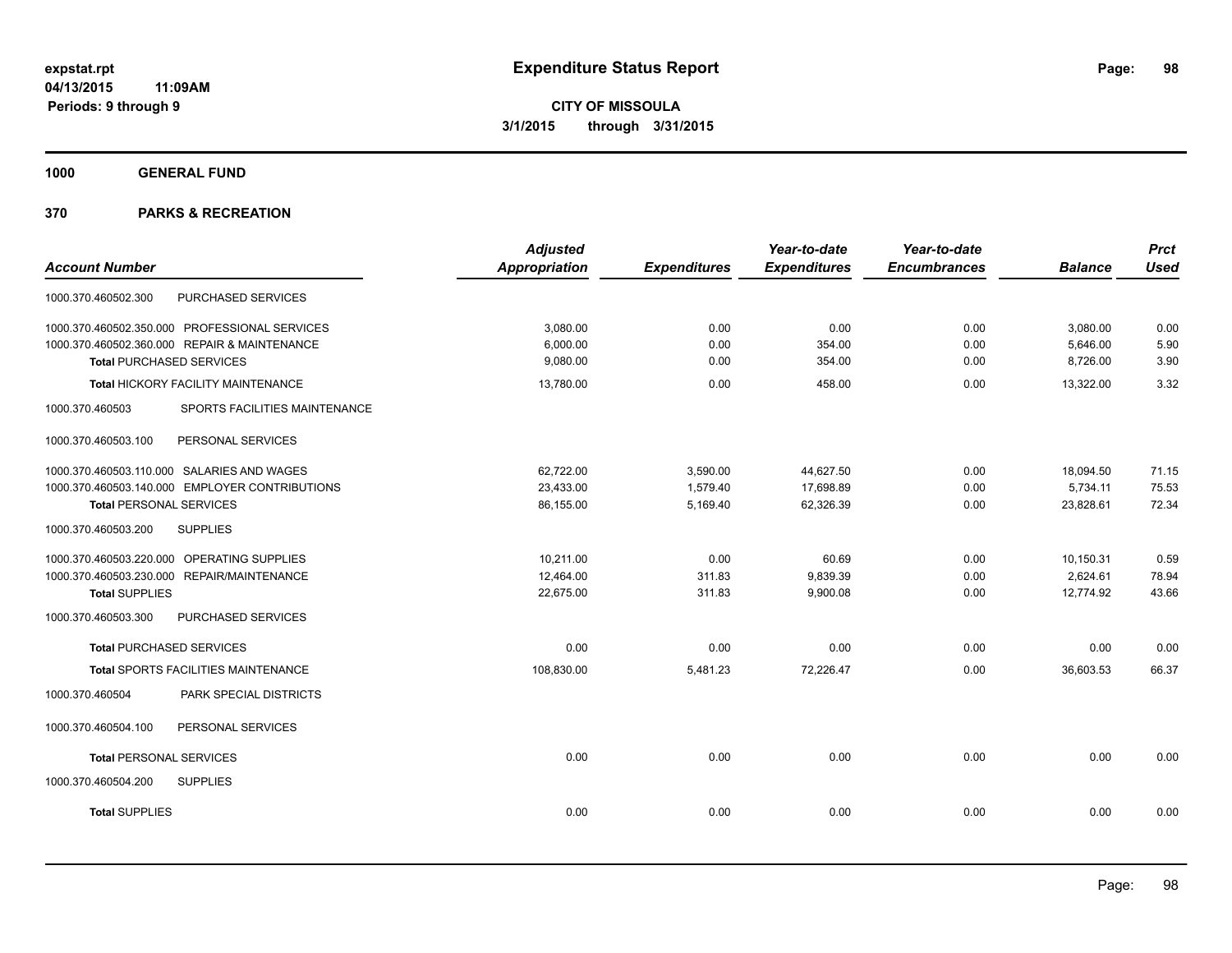**1000 GENERAL FUND**

| <b>Account Number</b>                     | <b>Adjusted</b><br>Appropriation | <b>Expenditures</b> | Year-to-date<br><b>Expenditures</b> | Year-to-date<br><b>Encumbrances</b> | <b>Balance</b> | <b>Prct</b><br>Used |
|-------------------------------------------|----------------------------------|---------------------|-------------------------------------|-------------------------------------|----------------|---------------------|
| PURCHASED SERVICES<br>1000.370.460504.300 |                                  |                     |                                     |                                     |                |                     |
| <b>Total PARK SPECIAL DISTRICTS</b>       | 0.00                             | 0.00                | 0.00                                | 0.00                                | 0.00           | 0.00                |
| <b>Total PARKS &amp; RECREATION</b>       | 3,662,172.00                     | 191.454.15          | 2.361.477.13                        | 0.00                                | 1.300.694.87   | 64.48               |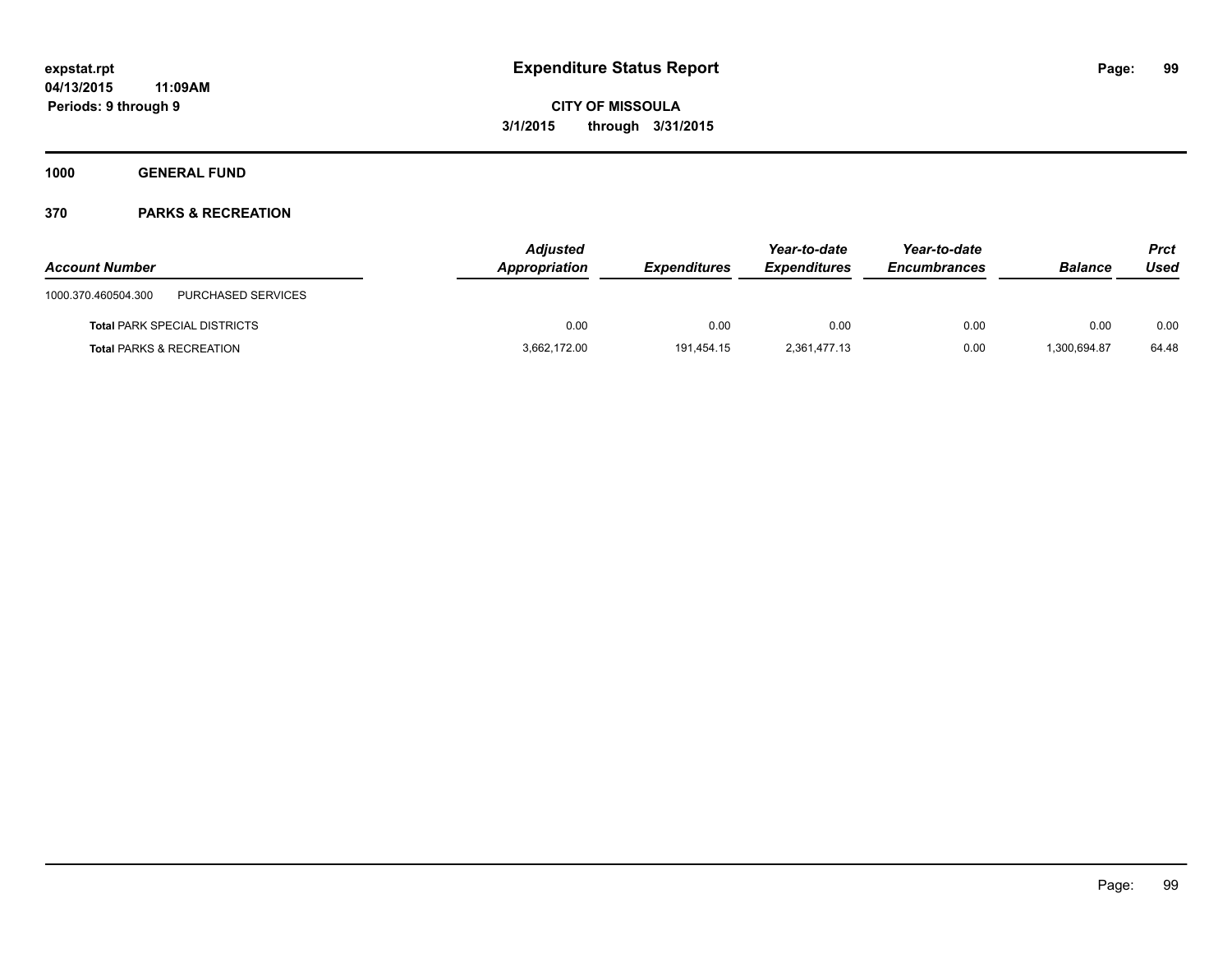**1000 GENERAL FUND**

| <b>Account Number</b>          |                                                                                          | <b>Adjusted</b><br><b>Appropriation</b> | <b>Expenditures</b>  | Year-to-date<br><b>Expenditures</b> | Year-to-date<br><b>Encumbrances</b> | <b>Balance</b>         | <b>Prct</b><br><b>Used</b> |
|--------------------------------|------------------------------------------------------------------------------------------|-----------------------------------------|----------------------|-------------------------------------|-------------------------------------|------------------------|----------------------------|
| 1000.390.410000                | <b>GENERAL GOVERNMENT</b>                                                                |                                         |                      |                                     |                                     |                        |                            |
| 1000.390.410000.200            | <b>SUPPLIES</b>                                                                          |                                         |                      |                                     |                                     |                        |                            |
|                                | Total GENERAL GOVERNMENT                                                                 | 0.00                                    | 0.00                 | 0.00                                | 0.00                                | 0.00                   | 0.00                       |
| 1000.390.410123                | <b>LEGISLATIVE PROGRAM</b>                                                               |                                         |                      |                                     |                                     |                        |                            |
| 1000.390.410123.300            | PURCHASED SERVICES                                                                       |                                         |                      |                                     |                                     |                        |                            |
|                                | 1000.390.410123.350.000 LEGISLATIVE PROGRAM/PROF SVS<br><b>Total LEGISLATIVE PROGRAM</b> | 33,000.00<br>33,000.00                  | 7,500.00<br>7,500.00 | 17,500.00<br>17,500.00              | 0.00<br>0.00                        | 15,500.00<br>15,500.00 | 53.03<br>53.03             |
| 1000.390.410230                | <b>WORK COMP CONSULTANT</b>                                                              |                                         |                      |                                     |                                     |                        |                            |
| 1000.390.410230.100            | PERSONAL SERVICES                                                                        |                                         |                      |                                     |                                     |                        |                            |
| <b>Total PERSONAL SERVICES</b> |                                                                                          | 0.00                                    | 0.00                 | 0.00                                | 0.00                                | 0.00                   | 0.00                       |
| 1000.390.410230.300            | PURCHASED SERVICES                                                                       |                                         |                      |                                     |                                     |                        |                            |
|                                | <b>Total WORK COMP CONSULTANT</b>                                                        | 0.00                                    | 0.00                 | 0.00                                | 0.00                                | 0.00                   | 0.00                       |
| 1000.390.410360                | COMMUNITY DISPUTE RESOLUTION                                                             |                                         |                      |                                     |                                     |                        |                            |
| 1000.390.410360.700            | <b>GRANTS &amp; CONTRIBUTIONS</b>                                                        |                                         |                      |                                     |                                     |                        |                            |
|                                | 1000.390.410360.700.000 CDR GRANTS & CONTRIBUTION                                        | 7,200.00                                | 0.00                 | 7,200.00                            | 0.00                                | 0.00                   | 100.00                     |
|                                | Total COMMUNITY DISPUTE RESOLUTION                                                       | 7,200.00                                | 0.00                 | 7,200.00                            | 0.00                                | 0.00                   | 100.00                     |
| 1000.390.410371                | SEXUAL ASSUALT PREVENTION CAMPAIGN                                                       |                                         |                      |                                     |                                     |                        |                            |
| 1000.390.410371.300            | PURCHASED SERVICES                                                                       |                                         |                      |                                     |                                     |                        |                            |
|                                | 1000.390.410371.350.000 HEALTHY RELATIONSHIP PROJECT                                     | 55,766.00                               | 0.00                 | 23,336.78                           | 0.00                                | 32,429.22              | 41.85                      |
|                                | <b>Total SEXUAL ASSUALT PREVENTION CAMPAIGN</b>                                          | 55,766.00                               | 0.00                 | 23,336.78                           | 0.00                                | 32,429.22              | 41.85                      |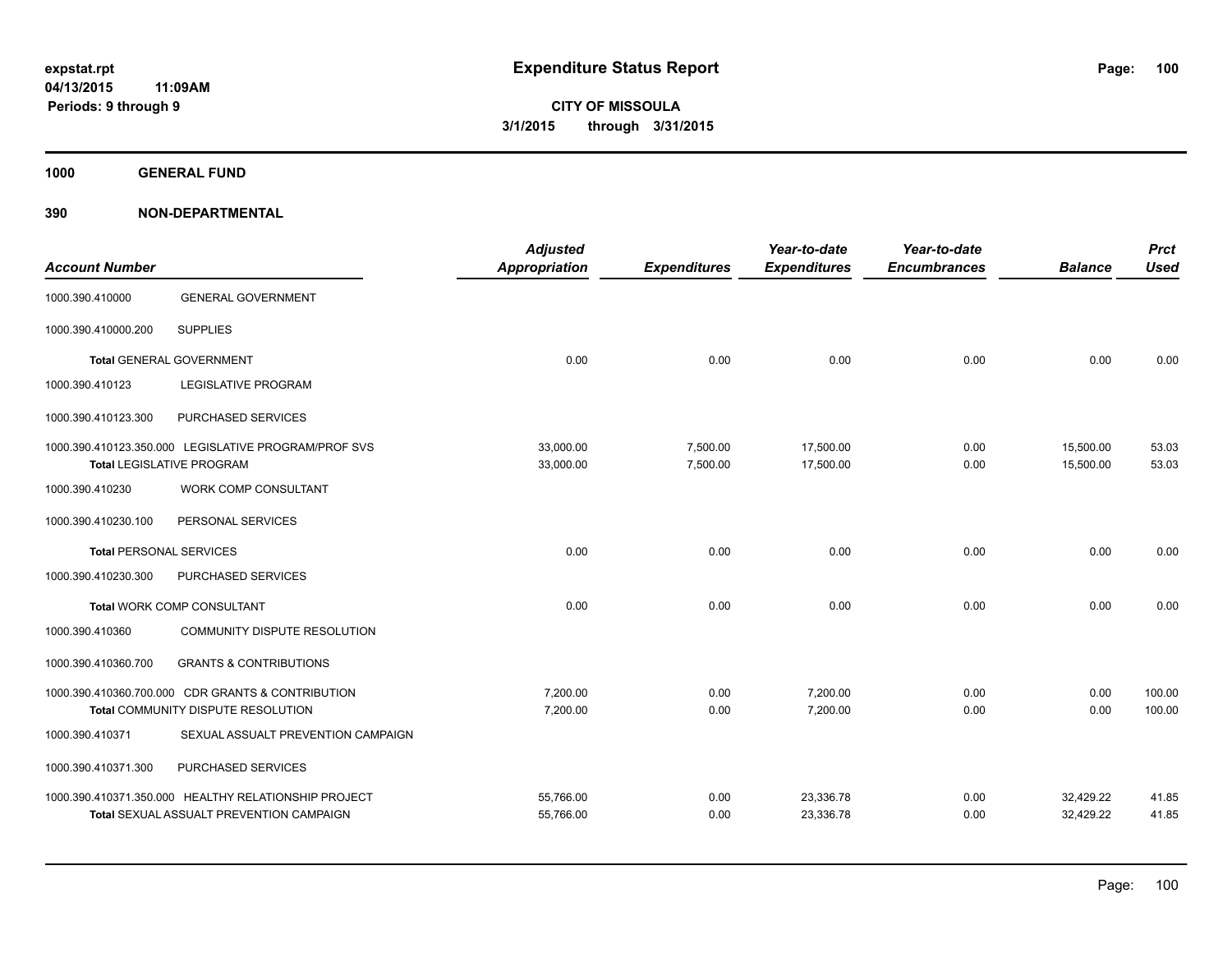**1000 GENERAL FUND**

| <b>Account Number</b>                               |                                                                                      | <b>Adjusted</b><br><b>Appropriation</b> | <b>Expenditures</b>        | Year-to-date<br><b>Expenditures</b> | Year-to-date<br><b>Encumbrances</b> | <b>Balance</b>                         | <b>Prct</b><br><b>Used</b> |
|-----------------------------------------------------|--------------------------------------------------------------------------------------|-----------------------------------------|----------------------------|-------------------------------------|-------------------------------------|----------------------------------------|----------------------------|
| 1000.390.410550                                     | <b>ACCOUNTING</b>                                                                    |                                         |                            |                                     |                                     |                                        |                            |
| 1000.390.410550.500                                 | <b>FIXED CHARGES</b>                                                                 |                                         |                            |                                     |                                     |                                        |                            |
| <b>Total ACCOUNTING</b>                             |                                                                                      | 0.00                                    | 0.00                       | 0.00                                | 0.00                                | 0.00                                   | 0.00                       |
| 1000.390.410551                                     | RESERVE FOR SALARY INCREASES                                                         |                                         |                            |                                     |                                     |                                        |                            |
| 1000.390.410551.100                                 | PERSONAL SERVICES                                                                    |                                         |                            |                                     |                                     |                                        |                            |
| 1000.390.410551.110.000 SALARY RESERVE              | 1000.390.410551.140.000 EMPLOYER CONTRIBUTIONS<br>Total RESERVE FOR SALARY INCREASES | 44,976.00<br>$-22,556.00$<br>22,420.00  | 0.00<br>$-8.05$<br>$-8.05$ | $-2.85$<br>397.07<br>394.22         | 0.00<br>0.00<br>0.00                | 44,978.85<br>$-22,953.07$<br>22,025.78 | 0.01<br>1.76<br>1.76       |
| 1000.390.411000                                     | <b>MRTMA</b>                                                                         |                                         |                            |                                     |                                     |                                        |                            |
| 1000.390.411000.700                                 | <b>GRANTS &amp; CONTRIBUTIONS</b>                                                    |                                         |                            |                                     |                                     |                                        |                            |
| 1000.390.411000.700.000 MRTMA<br><b>Total MRTMA</b> |                                                                                      | 10,780.00<br>10,780.00                  | 0.00<br>0.00               | 10,780.00<br>10,780.00              | 0.00<br>0.00                        | 0.00<br>0.00                           | 100.00<br>100.00           |
| 1000.390.411030                                     | <b>PLANNING</b>                                                                      |                                         |                            |                                     |                                     |                                        |                            |
| 1000.390.411030.300                                 | PURCHASED SERVICES                                                                   |                                         |                            |                                     |                                     |                                        |                            |
| 1000.390.411030.390.000<br><b>Total PLANNING</b>    | <b>GRANTS &amp; COMMUNITY PROGRAMS</b>                                               | 261,796.00<br>261,796.00                | 0.00<br>0.00               | 94,839.50<br>94,839.50              | 0.00<br>0.00                        | 166,956.50<br>166,956.50               | 36.23<br>36.23             |
| 1000.390.411031                                     | PLANNING SUBSIDY                                                                     |                                         |                            |                                     |                                     |                                        |                            |
| 1000.390.411031.800                                 | OTHER OBJECTS                                                                        |                                         |                            |                                     |                                     |                                        |                            |
| <b>Total PLANNING SUBSIDY</b>                       | 1000.390.411031.820.000 PLANNING SUBSIDY TRANSFER TO                                 | 18,900.00<br>18,900.00                  | 0.00<br>0.00               | 0.00<br>0.00                        | 0.00<br>0.00                        | 18,900.00<br>18,900.00                 | 0.00<br>0.00               |
| 1000.390.411071                                     | <b>MOUNTAIN LINE SUBSIDY</b>                                                         |                                         |                            |                                     |                                     |                                        |                            |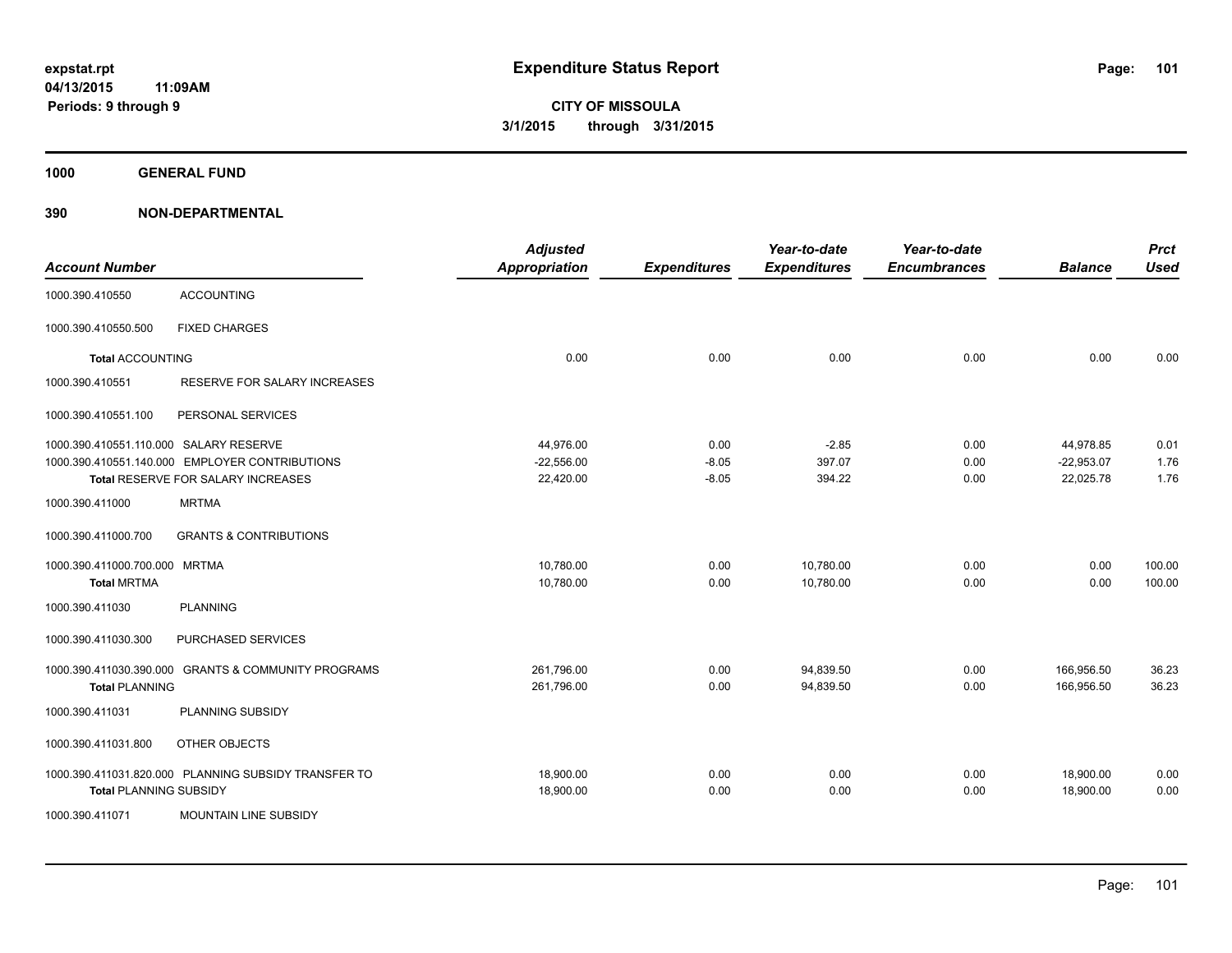**1000 GENERAL FUND**

|                                 |                                                                | <b>Adjusted</b>      |                     | Year-to-date        | Year-to-date        |                | <b>Prct</b> |
|---------------------------------|----------------------------------------------------------------|----------------------|---------------------|---------------------|---------------------|----------------|-------------|
| <b>Account Number</b>           |                                                                | <b>Appropriation</b> | <b>Expenditures</b> | <b>Expenditures</b> | <b>Encumbrances</b> | <b>Balance</b> | <b>Used</b> |
| 1000.390.411071.700             | <b>GRANTS &amp; CONTRIBUTIONS</b>                              |                      |                     |                     |                     |                |             |
|                                 | 1000.390.411071.700.000 MOUNTAIN LINE FARE SUBSIDY             | 50,000.00            | 0.00                | 50,000.00           | 0.00                | 0.00           | 100.00      |
|                                 | <b>Total MOUNTAIN LINE SUBSIDY</b>                             | 50,000.00            | 0.00                | 50,000.00           | 0.00                | 0.00           | 100.00      |
| 1000.390.411080                 | <b>MIM MDT</b>                                                 |                      |                     |                     |                     |                |             |
| 1000.390.411080.800             | OTHER OBJECTS                                                  |                      |                     |                     |                     |                |             |
|                                 | 1000.390.411080.820.000 TRANSPORTATION-MIM SUBSIDY TRANSFER TO | 9,900.00             | 0.00                | 0.00                | 0.00                | 9,900.00       | 0.00        |
| <b>Total MIM MDT</b>            |                                                                | 9,900.00             | 0.00                | 0.00                | 0.00                | 9,900.00       | 0.00        |
| 1000.390.411240                 | OPG OFFICE REMODEL                                             |                      |                     |                     |                     |                |             |
| 1000.390.411240.400             | <b>BUILDING MATERIALS</b>                                      |                      |                     |                     |                     |                |             |
| Total OPG OFFICE REMODEL        |                                                                | 0.00                 | 0.00                | 0.00                | 0.00                | 0.00           | 0.00        |
| 1000.390.411802                 | <b>VOLUNTEER MISSOULA</b>                                      |                      |                     |                     |                     |                |             |
| 1000.390.411802.700             | <b>GRANTS &amp; CONTRIBUTIONS</b>                              |                      |                     |                     |                     |                |             |
|                                 | 1000.390.411802.700.000 VOLUNTEER MISSOULA                     | 15,000.00            | 0.00                | 15,000.00           | 0.00                | 0.00           | 100.00      |
| Total VOLUNTEER MISSOULA        |                                                                | 15,000.00            | 0.00                | 15,000.00           | 0.00                | 0.00           | 100.00      |
| 1000.390.411810                 | <b>TERMINATION PAY</b>                                         |                      |                     |                     |                     |                |             |
| 1000.390.411810.100             | PERSONAL SERVICES                                              |                      |                     |                     |                     |                |             |
|                                 | 1000.390.411810.120.000 OVERTIME/TERMINATION                   | 25,000.00            | 0.00                | 0.00                | 0.00                | 25,000.00      | 0.00        |
| <b>Total PERSONAL SERVICES</b>  |                                                                | 25,000.00            | 0.00                | 0.00                | 0.00                | 25,000.00      | 0.00        |
| 1000.390.411810.300             | PURCHASED SERVICES                                             |                      |                     |                     |                     |                |             |
| <b>Total PURCHASED SERVICES</b> |                                                                | 0.00                 | 0.00                | 0.00                | 0.00                | 0.00           | 0.00        |
| <b>Total TERMINATION PAY</b>    |                                                                | 25,000.00            | 0.00                | 0.00                | 0.00                | 25,000.00      | 0.00        |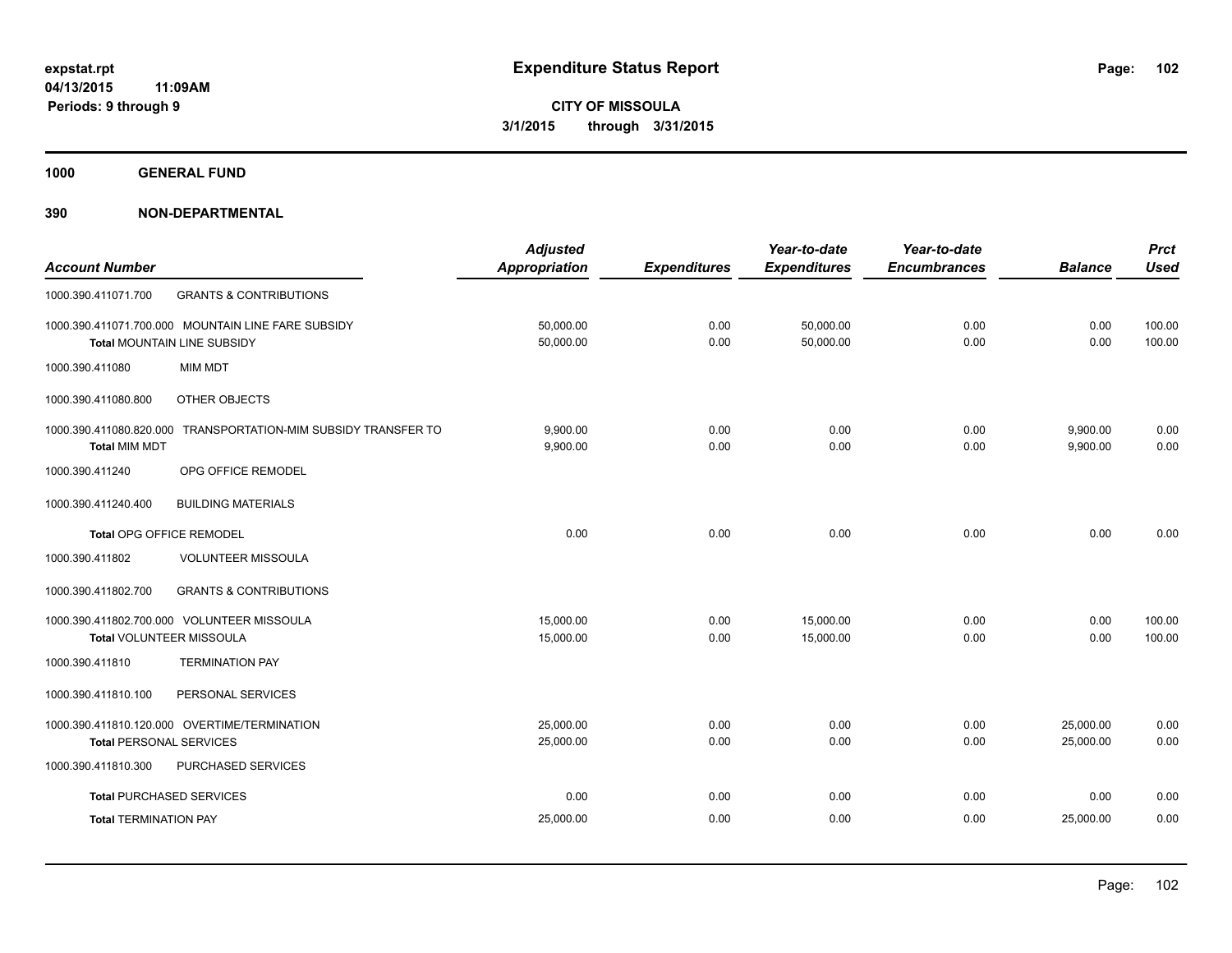**1000 GENERAL FUND**

|                                        |                                                       | <b>Adjusted</b>      |                     | Year-to-date        | Year-to-date        |                | <b>Prct</b> |
|----------------------------------------|-------------------------------------------------------|----------------------|---------------------|---------------------|---------------------|----------------|-------------|
| <b>Account Number</b>                  |                                                       | <b>Appropriation</b> | <b>Expenditures</b> | <b>Expenditures</b> | <b>Encumbrances</b> | <b>Balance</b> | <b>Used</b> |
| 1000.390.411850                        | ECONOMIC DEVELOPMENT                                  |                      |                     |                     |                     |                |             |
| 1000.390.411850.300                    | PURCHASED SERVICES                                    |                      |                     |                     |                     |                |             |
|                                        | <b>Total PURCHASED SERVICES</b>                       | 0.00                 | 0.00                | 0.00                | 0.00                | 0.00           | 0.00        |
| 1000.390.411850.700                    | <b>GRANTS &amp; CONTRIBUTIONS</b>                     |                      |                     |                     |                     |                |             |
|                                        | 1000.390.411850.700.000 ECONOMIC PARTNERSHIP          | 100,000.00           | 0.00                | 100,000.00          | 0.00                | 0.00           | 100.00      |
|                                        | Total ECONOMIC DEVELOPMENT                            | 100,000.00           | 0.00                | 100,000.00          | 0.00                | 0.00           | 100.00      |
| 1000.390.411853                        | <b>COMMUNITY SERVICE</b>                              |                      |                     |                     |                     |                |             |
| 1000.390.411853.300                    | PURCHASED SERVICES                                    |                      |                     |                     |                     |                |             |
|                                        | 1000.390.411853.390.000 COMMUNITY SERVICES(MCS)       | 68,401.00            | 0.00                | 34,200.00           | 0.00                | 34,201.00      | 50.00       |
| <b>Total COMMUNITY SERVICE</b>         |                                                       | 68,401.00            | 0.00                | 34,200.00           | 0.00                | 34,201.00      | 50.00       |
| 1000.390.411854                        | NEIGHBORHOOD AMBASSADOR                               |                      |                     |                     |                     |                |             |
| 1000.390.411854.700                    | <b>GRANTS &amp; CONTRIBUTIONS</b>                     |                      |                     |                     |                     |                |             |
|                                        | 1000.390.411854.700.000 NEIGHBORHOOD AMBASSADOR       | 9.950.00             | 0.00                | 9,950.00            | 0.00                | 0.00           | 100.00      |
|                                        | Total NEIGHBORHOOD AMBASSADOR                         | 9,950.00             | 0.00                | 9,950.00            | 0.00                | 0.00           | 100.00      |
| 1000.390.411860                        | SPECIAL IMPROVEMENT ASSESSMENTS                       |                      |                     |                     |                     |                |             |
| 1000.390.411860.500                    | <b>FIXED CHARGES</b>                                  |                      |                     |                     |                     |                |             |
|                                        | 1000.390.411860.500.000 SID ASSESSMENTS-FIXED CHARGES | 116,000.00           | 0.00                | 39,303.61           | 0.00                | 76,696.39      | 33.88       |
|                                        | Total SPECIAL IMPROVEMENT ASSESSMENTS                 | 116,000.00           | 0.00                | 39,303.61           | 0.00                | 76,696.39      | 33.88       |
| 1000.390.420183                        | CELL PHONE EDUCATION CAMPAIGN                         |                      |                     |                     |                     |                |             |
| 1000.390.420183.200                    | <b>SUPPLIES</b>                                       |                      |                     |                     |                     |                |             |
| 1000.390.420183.240.000 OTHER SUPPLIES |                                                       | 37.622.30            | 7,051.75            | 15,382.75           | 0.00                | 22,239.55      | 40.89       |
|                                        |                                                       |                      |                     |                     |                     |                |             |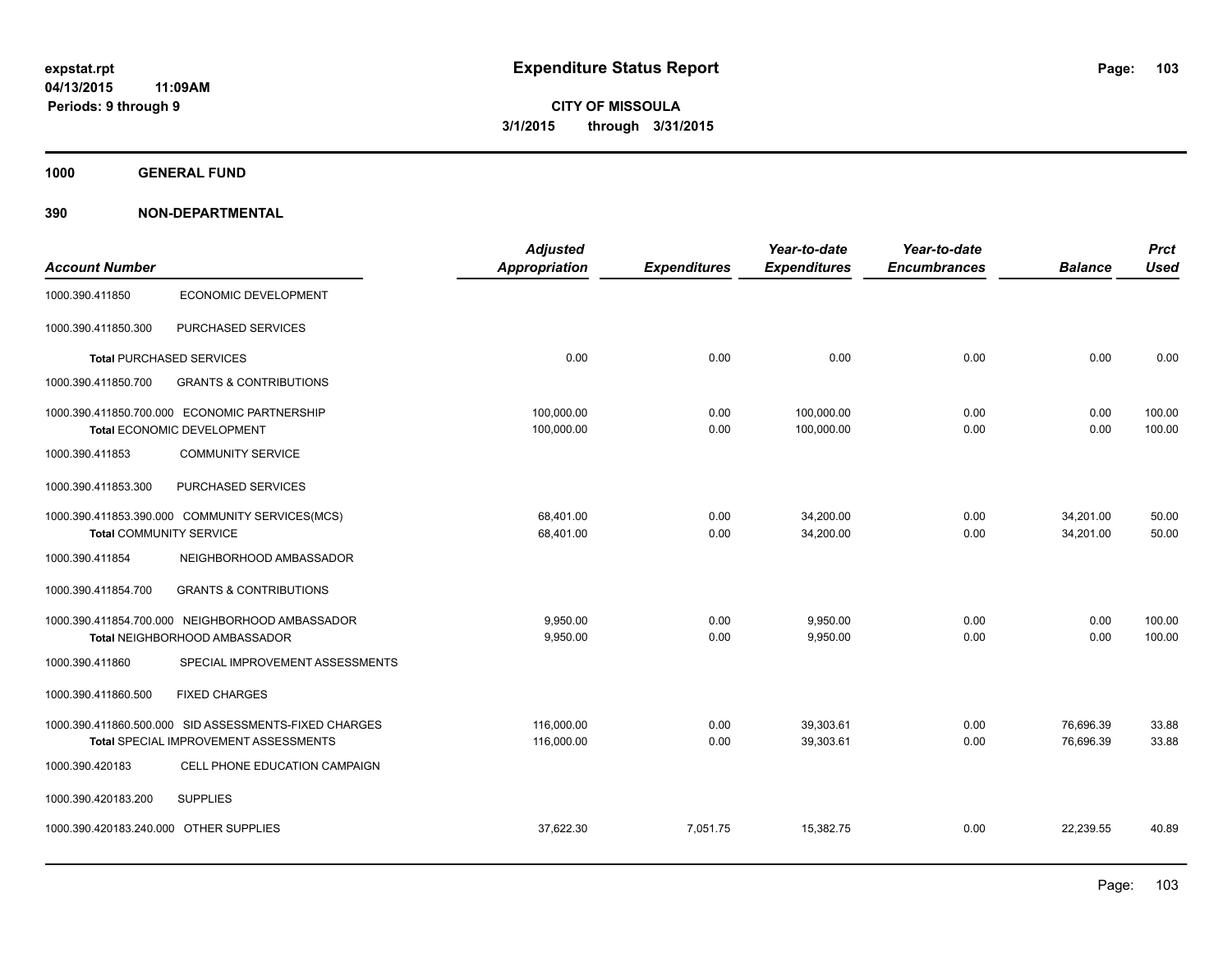**1000 GENERAL FUND**

| <b>Account Number</b>           |                                                                                                      | <b>Adjusted</b><br>Appropriation | <b>Expenditures</b> | Year-to-date<br><b>Expenditures</b> | Year-to-date<br><b>Encumbrances</b> | <b>Balance</b>       | <b>Prct</b><br><b>Used</b> |
|---------------------------------|------------------------------------------------------------------------------------------------------|----------------------------------|---------------------|-------------------------------------|-------------------------------------|----------------------|----------------------------|
|                                 | <b>Total CELL PHONE EDUCATION CAMPAIGN</b>                                                           | 37,622.30                        | 7,051.75            | 15,382.75                           | 0.00                                | 22,239.55            | 40.89                      |
| 1000.390.420500                 | PROTECTIVE INSPECTIONS                                                                               |                                  |                     |                                     |                                     |                      |                            |
| 1000.390.420500.500             | <b>FIXED CHARGES</b>                                                                                 |                                  |                     |                                     |                                     |                      |                            |
|                                 | 1000.390.420500.500.000 BLDG DEPT REIMB FOR GENERAL FUND TIME<br><b>Total PROTECTIVE INSPECTIONS</b> | 5.000.00                         | 0.00<br>0.00        | 0.00<br>0.00                        | 0.00<br>0.00                        | 5,000.00<br>5.000.00 | 0.00                       |
|                                 |                                                                                                      | 5,000.00                         |                     |                                     |                                     |                      | 0.00                       |
| 1000.390.430255                 | <b>BIKE-PED PROGRAM</b>                                                                              |                                  |                     |                                     |                                     |                      |                            |
| 1000.390.430255.800             | OTHER OBJECTS                                                                                        |                                  |                     |                                     |                                     |                      |                            |
|                                 | 1000.390.430255.820.000 BIKE PED SUBSIDY/TRANSFER TO                                                 | 74.718.00                        | 0.00                | 0.00                                | 0.00                                | 74.718.00            | 0.00                       |
| Total BIKE-PED PROGRAM          |                                                                                                      | 74,718.00                        | 0.00                | 0.00                                | 0.00                                | 74.718.00            | 0.00                       |
| 1000.390.440190                 | <b>HEALTH DEPT CONTRIBUTIONS</b>                                                                     |                                  |                     |                                     |                                     |                      |                            |
| 1000.390.440190.700             | <b>GRANTS &amp; CONTRIBUTIONS</b>                                                                    |                                  |                     |                                     |                                     |                      |                            |
|                                 | 1000.390.440190.700.000 HEALTH DEPT CONTRIBUTIONS                                                    | 1.314.264.00                     | 0.00                | 642.318.00                          | 0.00                                | 671.946.00           | 48.87                      |
|                                 | <b>Total HEALTH DEPT CONTRIBUTIONS</b>                                                               | 1,314,264.00                     | 0.00                | 642,318.00                          | 0.00                                | 671,946.00           | 48.87                      |
| 1000.390.440191                 | PARTNERSHIP HEALTH                                                                                   |                                  |                     |                                     |                                     |                      |                            |
| 1000.390.440191.700             | <b>GRANTS &amp; CONTRIBUTIONS</b>                                                                    |                                  |                     |                                     |                                     |                      |                            |
|                                 | 1000.390.440191.700.000 PARTNERSHIP HEALTH - CONTRIBUTIONS                                           | 42,532.00                        | 0.00                | 42,532.00                           | 0.00                                | 0.00                 | 100.00                     |
| <b>Total PARTNERSHIP HEALTH</b> |                                                                                                      | 42.532.00                        | 0.00                | 42.532.00                           | 0.00                                | 0.00                 | 100.00                     |
| 1000.390.440600                 | ANIMAL CONTROL SERVICES                                                                              |                                  |                     |                                     |                                     |                      |                            |
| 1000.390.440600.700             | <b>GRANTS &amp; CONTRIBUTIONS</b>                                                                    |                                  |                     |                                     |                                     |                      |                            |
|                                 | 1000.390.440600.700.000 ANIMAL CONTROL TRANSFER                                                      | 284,695.00                       | 0.00                | 137,517.00                          | 0.00                                | 147,178.00           | 48.30                      |
|                                 | <b>Total ANIMAL CONTROL SERVICES</b>                                                                 | 284,695.00                       | 0.00                | 137,517.00                          | 0.00                                | 147.178.00           | 48.30                      |
|                                 |                                                                                                      |                                  |                     |                                     |                                     |                      |                            |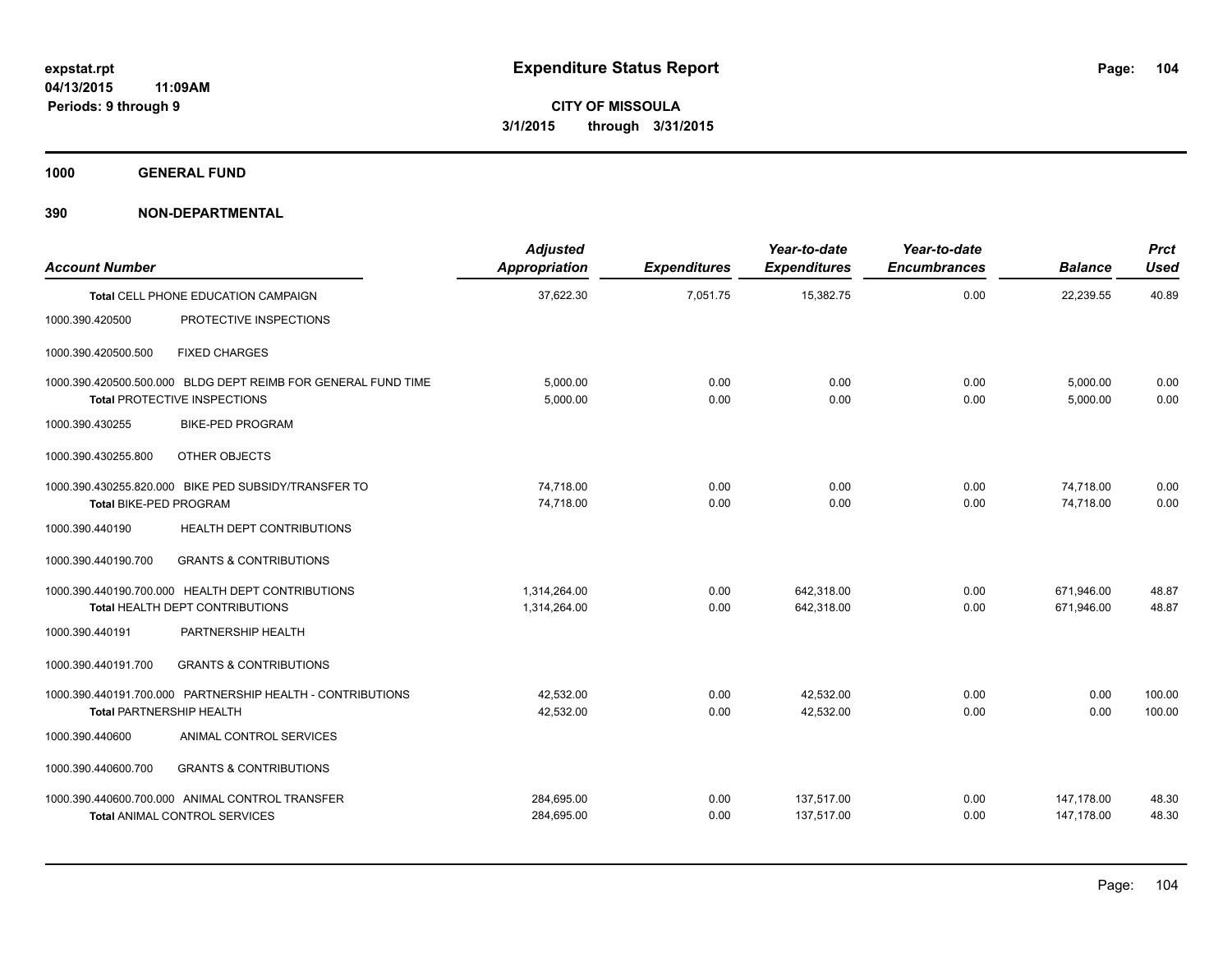**1000 GENERAL FUND**

| <b>Account Number</b>         |                                                                                                 | <b>Adjusted</b><br><b>Appropriation</b> | <b>Expenditures</b>      | Year-to-date<br><b>Expenditures</b> | Year-to-date<br><b>Encumbrances</b> | <b>Balance</b>           | <b>Prct</b><br><b>Used</b> |
|-------------------------------|-------------------------------------------------------------------------------------------------|-----------------------------------------|--------------------------|-------------------------------------|-------------------------------------|--------------------------|----------------------------|
| 1000.390.440700               | PEST MANAGEMENT CONTROL                                                                         |                                         |                          |                                     |                                     |                          |                            |
| 1000.390.440700.700           | <b>GRANTS &amp; CONTRIBUTIONS</b>                                                               |                                         |                          |                                     |                                     |                          |                            |
|                               | 1000.390.440700.700.000 PEST MGMT EDUCATION- CONTRIBUTIONS<br>Total PEST MANAGEMENT CONTROL     | 2.940.00<br>2,940.00                    | 2,940.00<br>2,940.00     | 2,940.00<br>2,940.00                | 0.00<br>0.00                        | 0.00<br>0.00             | 100.00<br>100.00           |
| 1000.390.450000               | <b>AGING SERVICES</b>                                                                           |                                         |                          |                                     |                                     |                          |                            |
| 1000.390.450000.700           | <b>GRANTS &amp; CONTRIBUTIONS</b>                                                               |                                         |                          |                                     |                                     |                          |                            |
| <b>Total AGING SERVICES</b>   | 1000.390.450000.700.000 AGING SERVICES - GRANTS & CONTRIBUTIONS                                 | 175,000.00<br>175,000.00                | 175,000.00<br>175,000.00 | 175,000.00<br>175,000.00            | 0.00<br>0.00                        | 0.00<br>0.00             | 100.00<br>100.00           |
| 1000.390.450131               | <b>GENERAL ASSISTANCE</b>                                                                       |                                         |                          |                                     |                                     |                          |                            |
| 1000.390.450131.700           | <b>GRANTS &amp; CONTRIBUTIONS</b>                                                               |                                         |                          |                                     |                                     |                          |                            |
|                               | 1000.390.450131.700.000 10 YR PLAN TO END HOMELESSNESS<br><b>Total GENERAL ASSISTANCE</b>       | 35,000.00<br>35,000.00                  | 0.00<br>0.00             | 0.00<br>0.00                        | 0.00<br>0.00                        | 35,000.00<br>35,000.00   | 0.00<br>0.00               |
| 1000.390.460300               | OTHER COMMUNITY EVENTS                                                                          |                                         |                          |                                     |                                     |                          |                            |
| 1000.390.460300.700           | <b>GRANTS &amp; CONTRIBUTIONS</b>                                                               |                                         |                          |                                     |                                     |                          |                            |
|                               | 1000.390.460300.700.000 CULTURAL COUNCIL-GRANTS & CONTRIBUTIONS<br>Total OTHER COMMUNITY EVENTS | 62,500.00<br>62,500.00                  | 0.00<br>0.00             | 62,500.00<br>62,500.00              | 0.00<br>0.00                        | 0.00<br>0.00             | 100.00<br>100.00           |
| 1000.390.460433               | <b>AQUATICS SUBSIDY</b>                                                                         |                                         |                          |                                     |                                     |                          |                            |
| 1000.390.460433.800           | OTHER OBJECTS                                                                                   |                                         |                          |                                     |                                     |                          |                            |
| <b>Total AQUATICS SUBSIDY</b> | 1000.390.460433.820.000 AQUATICS SUBSIDY/TRANS TO OTHER FUNDS                                   | 203,000.00<br>203,000.00                | 0.00<br>0.00             | 0.00<br>0.00                        | 0.00<br>0.00                        | 203,000.00<br>203,000.00 | 0.00<br>0.00               |
| 1000.390.460451               | <b>CITY BAND</b>                                                                                |                                         |                          |                                     |                                     |                          |                            |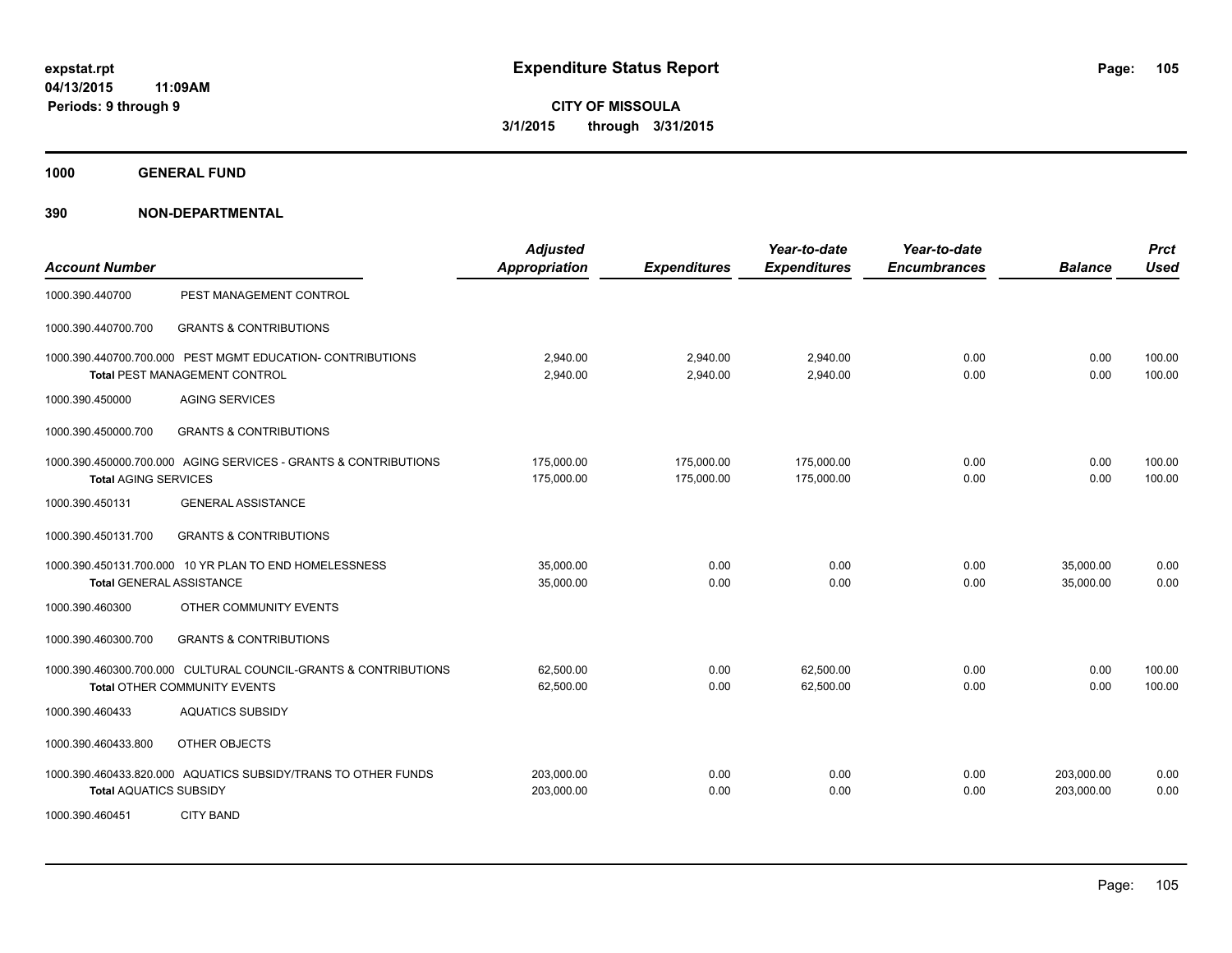**1000 GENERAL FUND**

|                                                                | <b>Adjusted</b>      |                     | Year-to-date        | Year-to-date        |                | <b>Prct</b> |
|----------------------------------------------------------------|----------------------|---------------------|---------------------|---------------------|----------------|-------------|
| <b>Account Number</b>                                          | <b>Appropriation</b> | <b>Expenditures</b> | <b>Expenditures</b> | <b>Encumbrances</b> | <b>Balance</b> | <b>Used</b> |
| <b>GRANTS &amp; CONTRIBUTIONS</b><br>1000.390.460451.700       |                      |                     |                     |                     |                |             |
| 1000.390.460451.700.000 CITY BAND-GRANTS & CONTRIBUTIONS       | 5,880.00             | 0.00                | 5,781.97            | 0.00                | 98.03          | 98.33       |
| <b>Total CITY BAND</b>                                         | 5,880.00             | 0.00                | 5,781.97            | 0.00                | 98.03          | 98.33       |
| <b>ART MUSEUM</b><br>1000.390.460452                           |                      |                     |                     |                     |                |             |
| 1000.390.460452.700<br><b>GRANTS &amp; CONTRIBUTIONS</b>       |                      |                     |                     |                     |                |             |
| 1000.390.460452.700.000 ART MUSEUM-GRANTS & CONTRIBUTIONS      | 44,526.00            | 2,207.54            | 32.298.13           | 0.00                | 12.227.87      | 72.54       |
| <b>Total ART MUSEUM</b>                                        | 44,526.00            | 2,207.54            | 32,298.13           | 0.00                | 12,227.87      | 72.54       |
| <b>INTL CHORAL FESTIVAL</b><br>1000.390.460453                 |                      |                     |                     |                     |                |             |
| <b>GRANTS &amp; CONTRIBUTIONS</b><br>1000.390.460453.700       |                      |                     |                     |                     |                |             |
| 1000.390.460453.700.000 INT'L CHORAL FESTIVAL                  | 12,000.00            | 0.00                | 12,000.00           | 0.00                | 0.00           | 100.00      |
| <b>Total INTL CHORAL FESTIVAL</b>                              | 12,000.00            | 0.00                | 12.000.00           | 0.00                | 0.00           | 100.00      |
| <b>MUSIC RIGHTS</b><br>1000.390.460455                         |                      |                     |                     |                     |                |             |
| 1000.390.460455.500<br><b>FIXED CHARGES</b>                    |                      |                     |                     |                     |                |             |
| 1000.390.460455.500.000 MUSIC RIGHTS/MUSICAL VENUES            | 1,300.00             | 0.00                | 601.20              | 0.00                | 698.80         | 46.25       |
| <b>Total MUSIC RIGHTS</b>                                      | 1,300.00             | 0.00                | 601.20              | 0.00                | 698.80         | 46.25       |
| 1000.390.460460<br><b>HISTORIC PRESERVATION</b>                |                      |                     |                     |                     |                |             |
| 1000.390.460460.800<br>OTHER OBJECTS                           |                      |                     |                     |                     |                |             |
| 1000.390.460460.820.000 HISTORIC PRESERVATION SUBSIDY TRANSFER | 61,228.00            | 0.00                | 0.00                | 0.00                | 61,228.00      | 0.00        |
| <b>Total HISTORIC PRESERVATION</b>                             | 61,228.00            | 0.00                | 0.00                | 0.00                | 61,228.00      | 0.00        |
| 1000.390.470324<br><b>BIG SKY TRUST FUND SUPPORT</b>           |                      |                     |                     |                     |                |             |
| <b>GRANTS &amp; CONTRIBUTIONS</b><br>1000.390.470324.700       |                      |                     |                     |                     |                |             |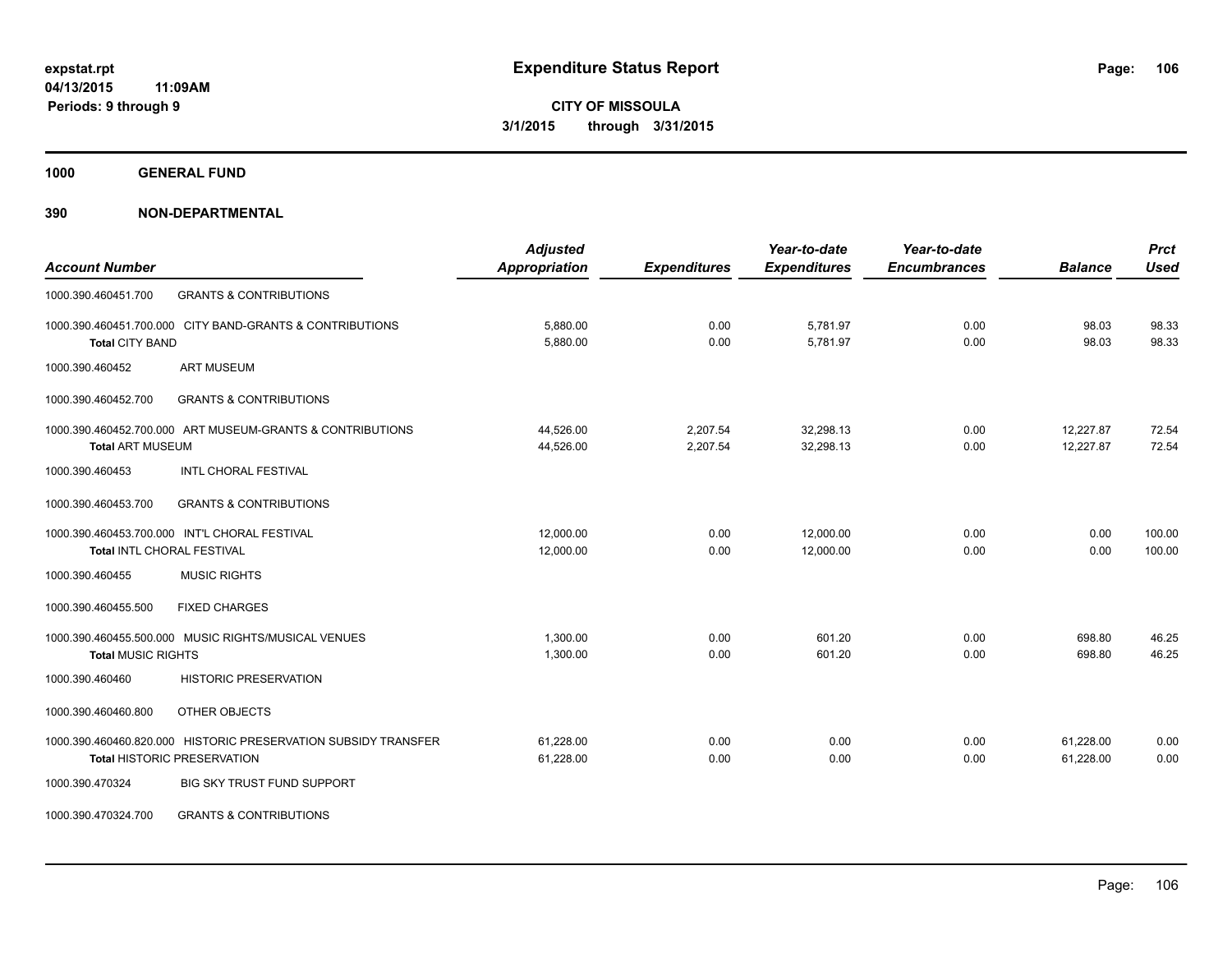**1000 GENERAL FUND**

| <b>Account Number</b>                                       |                                                                                                                                                                   | <b>Adjusted</b><br><b>Appropriation</b> | <b>Expenditures</b>    | Year-to-date<br><b>Expenditures</b>  | Year-to-date<br><b>Encumbrances</b> | <b>Balance</b>                            | <b>Prct</b><br><b>Used</b> |
|-------------------------------------------------------------|-------------------------------------------------------------------------------------------------------------------------------------------------------------------|-----------------------------------------|------------------------|--------------------------------------|-------------------------------------|-------------------------------------------|----------------------------|
|                                                             | 1000.390.470324.700.000 BIG SKY TRUST FUND SUPPORT<br>Total BIG SKY TRUST FUND SUPPORT                                                                            | 40,000.00<br>40,000.00                  | 40,000.00<br>40,000.00 | 40,000.00<br>40,000.00               | 0.00<br>0.00                        | 0.00<br>0.00                              | 100.00<br>100.00           |
| 1000.390.480400                                             | <b>REC/GREEN TAG PROGRAM</b>                                                                                                                                      |                                         |                        |                                      |                                     |                                           |                            |
| 1000.390.480400.300                                         | PURCHASED SERVICES                                                                                                                                                |                                         |                        |                                      |                                     |                                           |                            |
|                                                             | <b>Total REC/GREEN TAG PROGRAM</b>                                                                                                                                | 0.00                                    | 0.00                   | 0.00                                 | 0.00                                | 0.00                                      | 0.00                       |
| 1000.390.490504                                             | OPERATING EQUIPMENT DEBT SERVICE                                                                                                                                  |                                         |                        |                                      |                                     |                                           |                            |
| 1000.390.490504.600                                         | <b>DEBT SERVICE</b>                                                                                                                                               |                                         |                        |                                      |                                     |                                           |                            |
|                                                             | 1000.390.490504.610.000 OPERATING EQUIP DEBT SVS-PRINCIPAL<br>1000.390.490504.620.000 OPERATING EQUIP DEBT SVS-INTEREST<br>Total OPERATING EQUIPMENT DEBT SERVICE | 365,154.00<br>9.617.00<br>374,771.00    | 0.00<br>0.00<br>0.00   | 494,995.63<br>8,888.04<br>503,883.67 | 0.00<br>0.00<br>0.00                | $-129,841.63$<br>728.96<br>$-129, 112.67$ | 135.56<br>92.42<br>134.45  |
| 1000.390.490505                                             | ACCELA LOAN DEBT SERVICE                                                                                                                                          |                                         |                        |                                      |                                     |                                           |                            |
| 1000.390.490505.600                                         | <b>DEBT SERVICE</b>                                                                                                                                               |                                         |                        |                                      |                                     |                                           |                            |
| 1000.390.490505.610.000 ACCELA/PRINCIPAL<br>1000.390.510000 | 1000.390.490505.620.000 INTEREST / SERVICE FEES<br>Total ACCELA LOAN DEBT SERVICE<br><b>MISCELLANEOUS</b>                                                         | 44,651.00<br>5,562.00<br>50,213.00      | 0.00<br>0.00<br>0.00   | 44,855.19<br>5,357.82<br>50,213.01   | 0.00<br>0.00<br>0.00                | $-204.19$<br>204.18<br>$-0.01$            | 100.46<br>96.33<br>100.00  |
| 1000.390.510000.800                                         | OTHER OBJECTS                                                                                                                                                     |                                         |                        |                                      |                                     |                                           |                            |
| <b>Total MISCELLANEOUS</b>                                  |                                                                                                                                                                   | 0.00                                    | 0.00                   | 0.00                                 | 0.00                                | 0.00                                      | 0.00                       |
| 1000.390.510110                                             | <b>MERCHANT SERVICES</b>                                                                                                                                          |                                         |                        |                                      |                                     |                                           |                            |
| 1000.390.510110.500                                         | <b>FIXED CHARGES</b>                                                                                                                                              |                                         |                        |                                      |                                     |                                           |                            |
| <b>Total MERCHANT SERVICES</b>                              | 1000.390.510110.550.000 MERCHANT SERVICE FEES                                                                                                                     | 29,700.00<br>29,700.00                  | 0.00<br>0.00           | 0.00<br>0.00                         | 0.00<br>0.00                        | 29,700.00<br>29,700.00                    | 0.00<br>0.00               |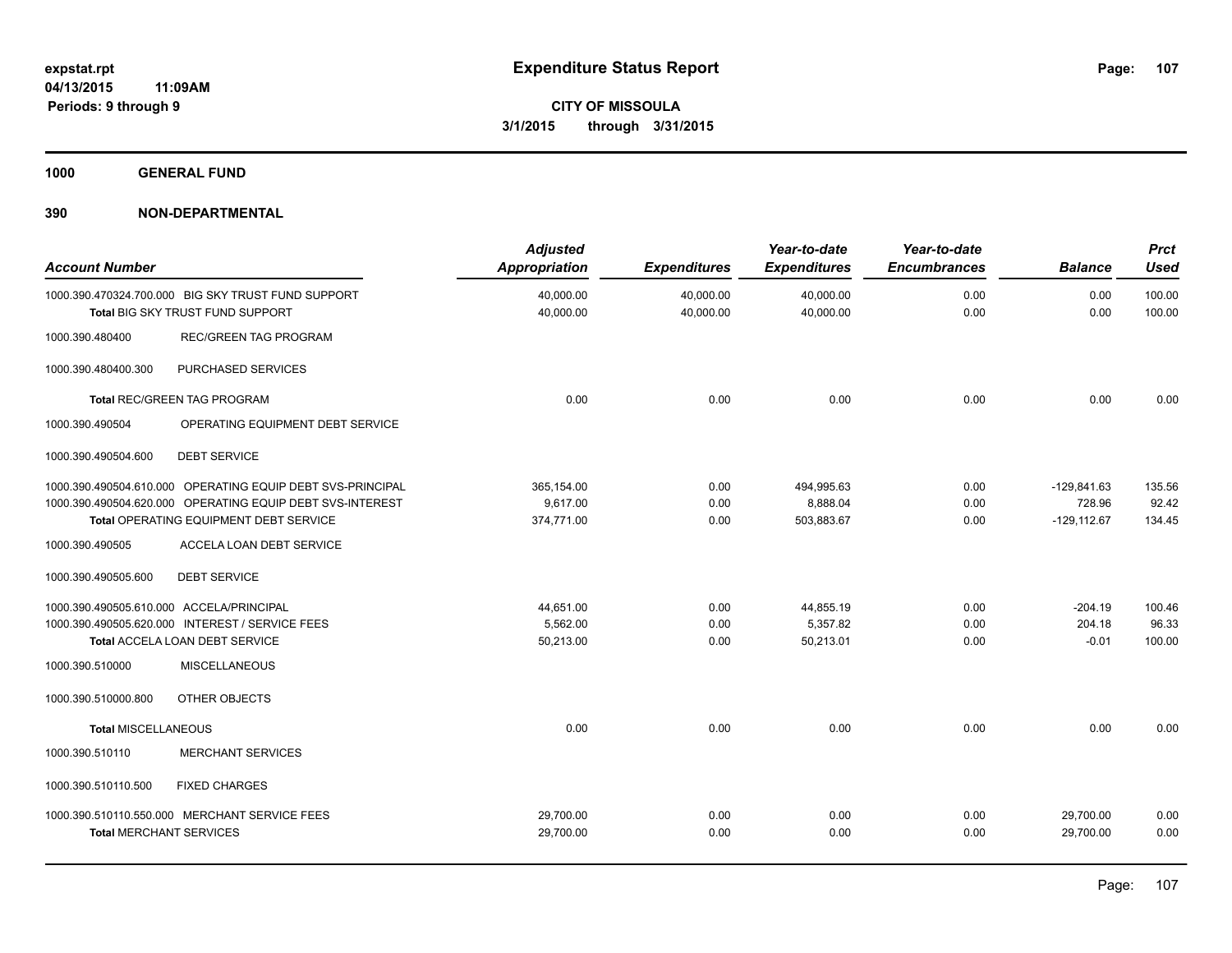**CITY OF MISSOULA 3/1/2015 through 3/31/2015**

**1000 GENERAL FUND**

| <b>Account Number</b>                                           |                                                                                 | <b>Adjusted</b><br><b>Appropriation</b> | <b>Expenditures</b> | Year-to-date<br><b>Expenditures</b> | Year-to-date<br><b>Encumbrances</b> | <b>Balance</b>                 | <b>Prct</b><br><b>Used</b> |
|-----------------------------------------------------------------|---------------------------------------------------------------------------------|-----------------------------------------|---------------------|-------------------------------------|-------------------------------------|--------------------------------|----------------------------|
| 1000.390.510250                                                 | <b>REIMBURSABLE LOSSES</b>                                                      |                                         |                     |                                     |                                     |                                |                            |
| 1000.390.510250.200                                             | <b>SUPPLIES</b>                                                                 |                                         |                     |                                     |                                     |                                |                            |
| 1000.390.510250.230.000<br><b>Total SUPPLIES</b>                | REIMBURSEABLE LOSSES-REPAIR/MAINTENANCE                                         | 50,000.00<br>50,000.00                  | 0.00<br>0.00        | 1,949.84<br>1,949.84                | 0.00<br>0.00                        | 48,050.16<br>48,050.16         | 3.90<br>3.90               |
| 1000.390.510250.300                                             | PURCHASED SERVICES                                                              |                                         |                     |                                     |                                     |                                |                            |
|                                                                 | 1000.390.510250.360.000 REPAIR & MAINTENANCE<br><b>Total PURCHASED SERVICES</b> | 0.00<br>0.00                            | 0.00<br>0.00        | 1,004.90<br>1,004.90                | 0.00<br>0.00                        | $-1,004.90$<br>$-1,004.90$     | 0.00<br>0.00               |
|                                                                 | Total REIMBURSABLE LOSSES                                                       | 50,000.00                               | 0.00                | 2,954.74                            | 0.00                                | 47,045.26                      | 5.91                       |
| 1000.390.510300                                                 | <b>CONTINGENCY</b>                                                              |                                         |                     |                                     |                                     |                                |                            |
| 1000.390.510300.800                                             | OTHER OBJECTS                                                                   |                                         |                     |                                     |                                     |                                |                            |
| 1000.390.510300.845.000 CONTINGENCY<br><b>Total CONTINGENCY</b> |                                                                                 | 108,000.00<br>108,000.00                | 0.00<br>0.00        | 344,910.41<br>344,910.41            | 0.00<br>0.00                        | $-236,910.41$<br>$-236,910.41$ | 319.36<br>319.36           |
| 1000.390.510301                                                 | <b>EMERGENCY RESPONSE OVERTIME</b>                                              |                                         |                     |                                     |                                     |                                |                            |
| 1000.390.510301.800                                             | OTHER OBJECTS                                                                   |                                         |                     |                                     |                                     |                                |                            |
| 1000.390.510301.845.000 CONTINGENCY                             | Total EMERGENCY RESPONSE OVERTIME                                               | 50,000.00<br>50,000.00                  | 0.00<br>0.00        | 0.00<br>0.00                        | 0.00<br>0.00                        | 50,000.00<br>50,000.00         | 0.00<br>0.00               |
| 1000.390.510303                                                 | <b>VEHICLE TRANSFERS</b>                                                        |                                         |                     |                                     |                                     |                                |                            |
| 1000.390.510303.900                                             | <b>CAPITAL OUTLAY</b>                                                           |                                         |                     |                                     |                                     |                                |                            |
| <b>Total VEHICLE TRANSFERS</b>                                  |                                                                                 | 0.00                                    | 0.00                | 0.00                                | 0.00                                | 0.00                           | 0.00                       |
| 1000.390.510304                                                 | RESERVE-INSURANCE PREMIUM SAVINGS                                               |                                         |                     |                                     |                                     |                                |                            |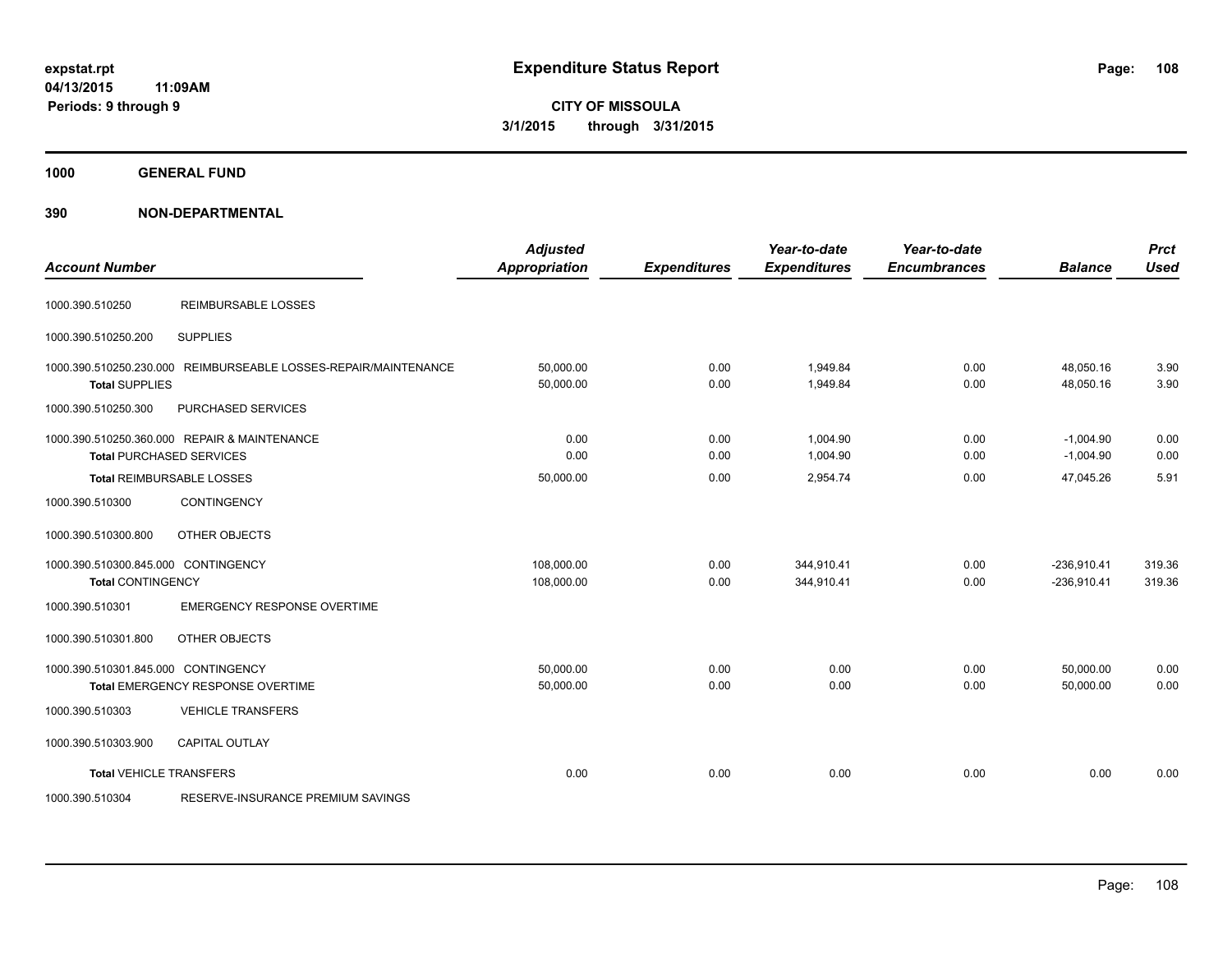**1000 GENERAL FUND**

| <b>Account Number</b>         |                                                       | <b>Adjusted</b><br>Appropriation | <b>Expenditures</b> | Year-to-date<br><b>Expenditures</b> | Year-to-date<br><b>Encumbrances</b> | <b>Balance</b> | <b>Prct</b><br><b>Used</b> |
|-------------------------------|-------------------------------------------------------|----------------------------------|---------------------|-------------------------------------|-------------------------------------|----------------|----------------------------|
| 1000.390.510304.500           | <b>FIXED CHARGES</b>                                  |                                  |                     |                                     |                                     |                |                            |
|                               | <b>Total RESERVE-INSURANCE PREMIUM SAVINGS</b>        | 0.00                             | 0.00                | 0.00                                | 0.00                                | 0.00           | 0.00                       |
| 1000.390.510305               | UTILITIES & GAS/DIESEL RESERVE                        |                                  |                     |                                     |                                     |                |                            |
| 1000.390.510305.200           | <b>SUPPLIES</b>                                       |                                  |                     |                                     |                                     |                |                            |
| <b>Total SUPPLIES</b>         |                                                       | 0.00                             | 0.00                | 0.00                                | 0.00                                | 0.00           | 0.00                       |
| 1000.390.510305.300           | PURCHASED SERVICES                                    |                                  |                     |                                     |                                     |                |                            |
|                               | Total UTILITIES & GAS/DIESEL RESERVE                  | 0.00                             | 0.00                | 0.00                                | 0.00                                | 0.00           | 0.00                       |
| 1000.390.510330               | COMPREHENSIVE LIABILITY INSURANCE                     |                                  |                     |                                     |                                     |                |                            |
| 1000.390.510330.500           | <b>FIXED CHARGES</b>                                  |                                  |                     |                                     |                                     |                |                            |
|                               | 1000.390.510330.500.000 COMPREHENSIVE INSURANCE-FIXED | 907,563.00                       | 16,194.69           | 693,224.86                          | 0.00                                | 214,338.14     | 76.38                      |
|                               | Total COMPREHENSIVE LIABILITY INSURANCE               | 907,563.00                       | 16,194.69           | 693,224.86                          | 0.00                                | 214,338.14     | 76.38                      |
| 1000.390.521001               | <b>TRANSFER TO CIP</b>                                |                                  |                     |                                     |                                     |                |                            |
| 1000.390.521001.800           | OTHER OBJECTS                                         |                                  |                     |                                     |                                     |                |                            |
|                               | 1000.390.521001.820.000 TRANSFERS TO CIP              | 913,831.00                       | 0.00                | 0.00                                | 0.00                                | 913,831.00     | 0.00                       |
| <b>Total TRANSFER TO CIP</b>  |                                                       | 913,831.00                       | 0.00                | 0.00                                | 0.00                                | 913,831.00     | 0.00                       |
| 1000.390.521006               | HEALTH INSURANCE TRANSFER                             |                                  |                     |                                     |                                     |                |                            |
| 1000.390.521006.800           | OTHER OBJECTS                                         |                                  |                     |                                     |                                     |                |                            |
|                               | 1000.390.521006.820.000 HEALTH INSURANCE TRANSFER     | 692,000.00                       | 6,336.45            | 66,280.24                           | 0.00                                | 625,719.76     | 9.58                       |
|                               | Total HEALTH INSURANCE TRANSFER                       | 692,000.00                       | 6,336.45            | 66,280.24                           | 0.00                                | 625,719.76     | 9.58                       |
| <b>Total NON-DEPARTMENTAL</b> |                                                       | 6,382,396.30                     | 257,222.38          | 3,232,842.09                        | 0.00                                | 3,149,554.21   | 50.65                      |
| <b>Total GENERAL FUND</b>     |                                                       | 51,006,963.30                    | 3,539,074.78        | 34,900,342.92                       | 0.00                                | 16,106,620.38  | 68.42                      |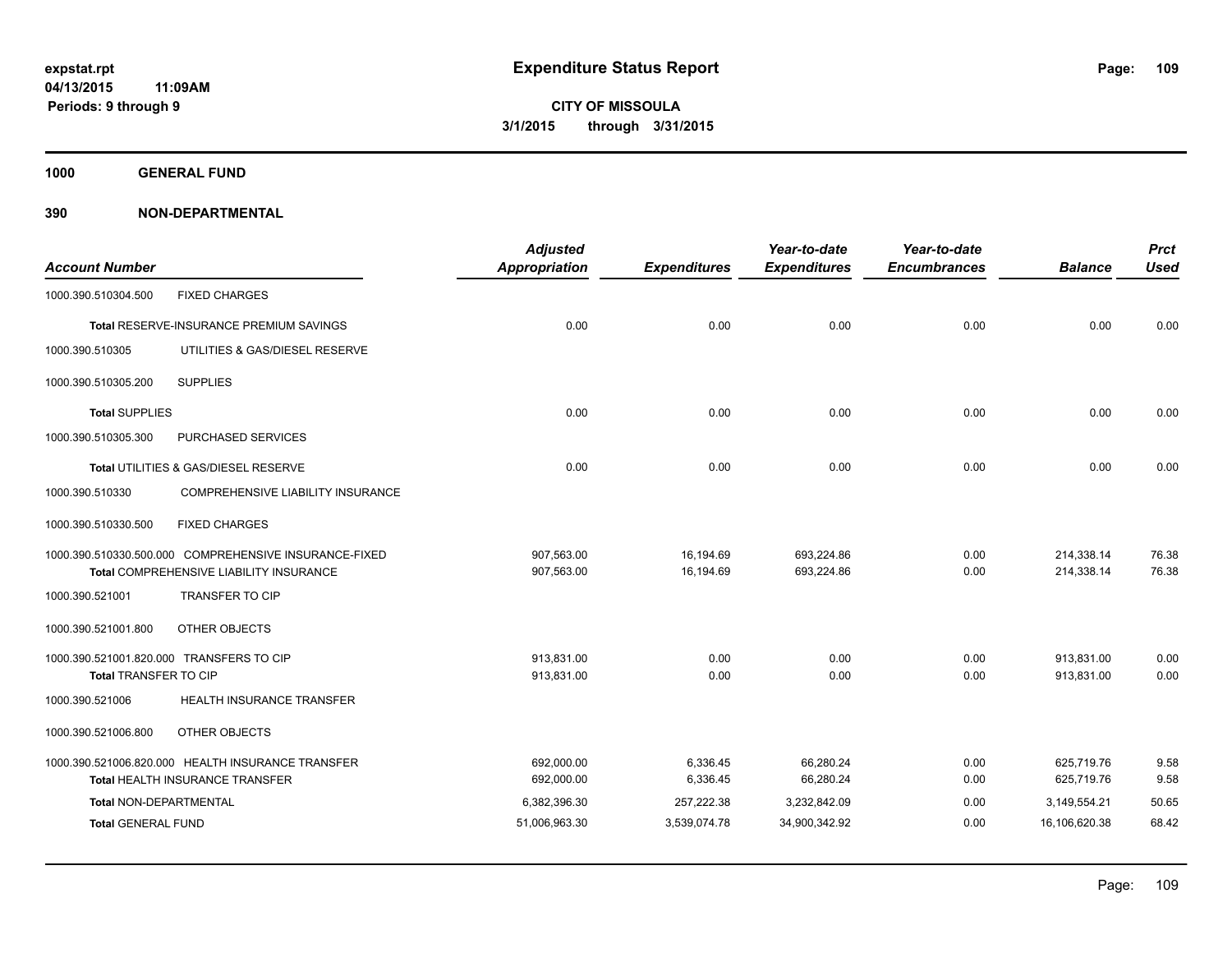#### **1211 PARK ACQUISITION & DEVELOPMENT**

|                                                  | <b>Adjusted</b>      |                     | Year-to-date        | Year-to-date        |                | <b>Prct</b> |
|--------------------------------------------------|----------------------|---------------------|---------------------|---------------------|----------------|-------------|
| <b>Account Number</b>                            | <b>Appropriation</b> | <b>Expenditures</b> | <b>Expenditures</b> | <b>Encumbrances</b> | <b>Balance</b> | <b>Used</b> |
| *** Title Not Found ***<br>1211.370.460433       |                      |                     |                     |                     |                |             |
| <b>SUPPLIES</b><br>1211.370.460433.200           |                      |                     |                     |                     |                |             |
| <b>Total SUPPLIES</b>                            | 0.00                 | 0.00                | 0.00                | 0.00                | 0.00           | 0.00        |
| 1211.370.460433.300<br>PURCHASED SERVICES        |                      |                     |                     |                     |                |             |
| Total *** Title Not Found ***                    | 0.00                 | 0.00                | 0.00                | 0.00                | 0.00           | 0.00        |
| 1211.370.460510<br>PARK ACQUISITION & DEV        |                      |                     |                     |                     |                |             |
| <b>SUPPLIES</b><br>1211.370.460510.200           |                      |                     |                     |                     |                |             |
| 1211.370.460510.220.000 OPERATING SUPPLIES       | 10,000.00            | 0.00                | 0.00                | 0.00                | 10,000.00      | 0.00        |
| <b>Total SUPPLIES</b>                            | 10,000.00            | 0.00                | 0.00                | 0.00                | 10,000.00      | 0.00        |
| PURCHASED SERVICES<br>1211.370.460510.300        |                      |                     |                     |                     |                |             |
| 1211.370.460510.350.000 PROFESSIONAL SERVICES    | 25,000.00            | 0.00                | 0.00                | 0.00                | 25,000.00      | 0.00        |
| 1211.370.460510.390.000 OTHER PURCHASED SERVICES | 10,000.00            | 0.00                | 0.00                | 0.00                | 10,000.00      | 0.00        |
| <b>Total PURCHASED SERVICES</b>                  | 35,000.00            | 0.00                | 0.00                | 0.00                | 35,000.00      | 0.00        |
| 1211.370.460510.800<br>OTHER OBJECTS             |                      |                     |                     |                     |                |             |
| <b>Total OTHER OBJECTS</b>                       | 0.00                 | 0.00                | 0.00                | 0.00                | 0.00           | 0.00        |
| <b>CAPITAL OUTLAY</b><br>1211.370.460510.900     |                      |                     |                     |                     |                |             |
| 1211.370.460510.930.000 IMPROVEMENTS             | 243,120.00           | 0.00                | 0.00                | 0.00                | 243,120.00     | 0.00        |
| <b>Total CAPITAL OUTLAY</b>                      | 243,120.00           | 0.00                | 0.00                | 0.00                | 243,120.00     | 0.00        |
| Total PARK ACQUISITION & DEV                     | 288,120.00           | 0.00                | 0.00                | 0.00                | 288,120.00     | 0.00        |
| 1211.370.460511<br><b>PARK ENTERPRISE</b>        |                      |                     |                     |                     |                |             |
| <b>CAPITAL OUTLAY</b><br>1211.370.460511.900     |                      |                     |                     |                     |                |             |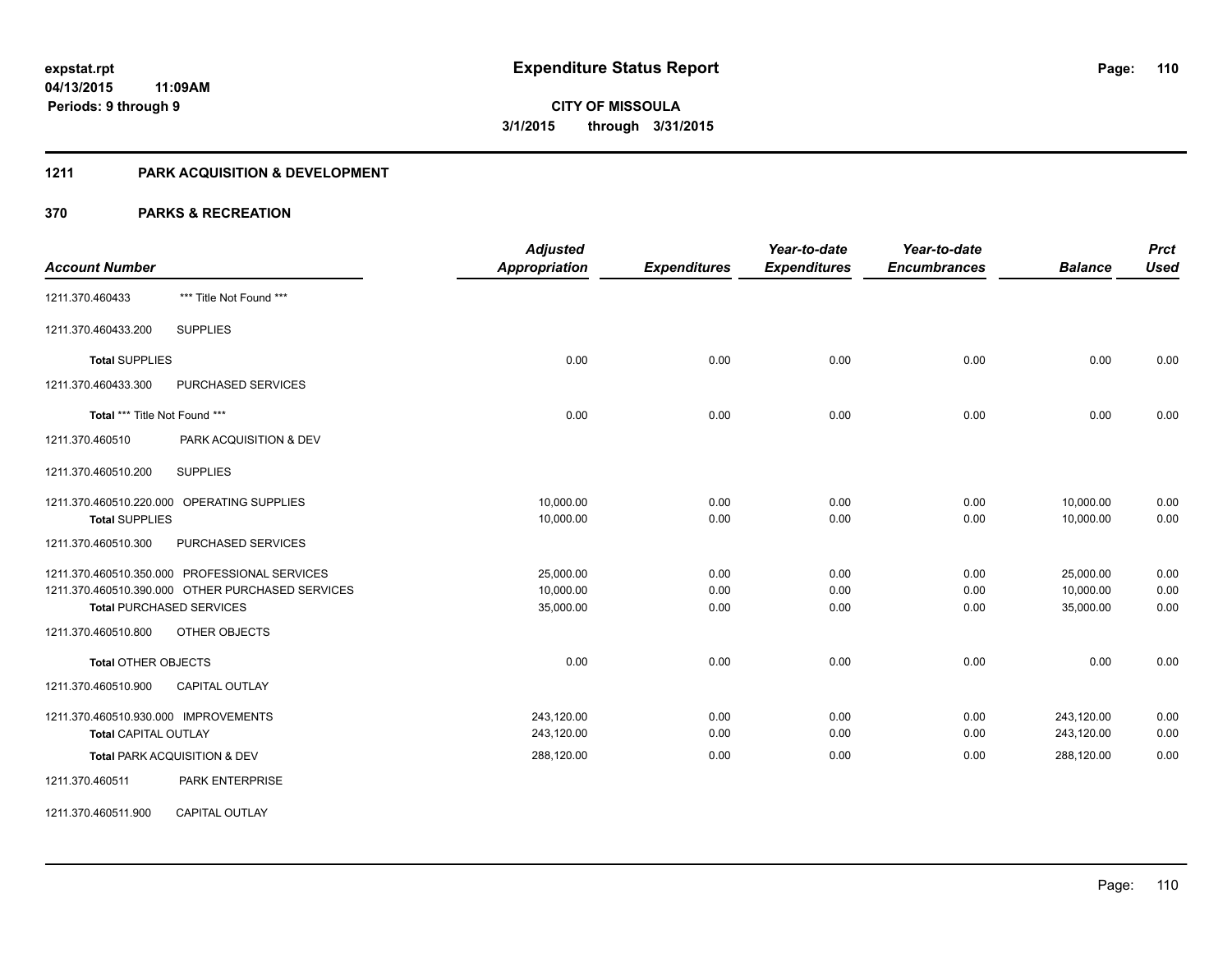### **04/13/2015 11:09AM Periods: 9 through 9**

**CITY OF MISSOULA 3/1/2015 through 3/31/2015**

### **1211 PARK ACQUISITION & DEVELOPMENT**

| <b>Account Number</b>                           | Adiusted<br>Appropriation | <b>Expenditures</b> | Year-to-date<br><b>Expenditures</b> | Year-to-date<br><b>Encumbrances</b> | <b>Balance</b> | Prct<br>Used |
|-------------------------------------------------|---------------------------|---------------------|-------------------------------------|-------------------------------------|----------------|--------------|
| <b>Total PARK ENTERPRISE</b>                    | 0.00                      | 0.00                | 0.00                                | 0.00                                | 0.00           | 0.00         |
| <b>Total PARK ACQUISITION &amp; DEVELOPMENT</b> | 288,120.00                | 0.00                | 0.00                                | 0.00                                | 288,120.00     | 0.00         |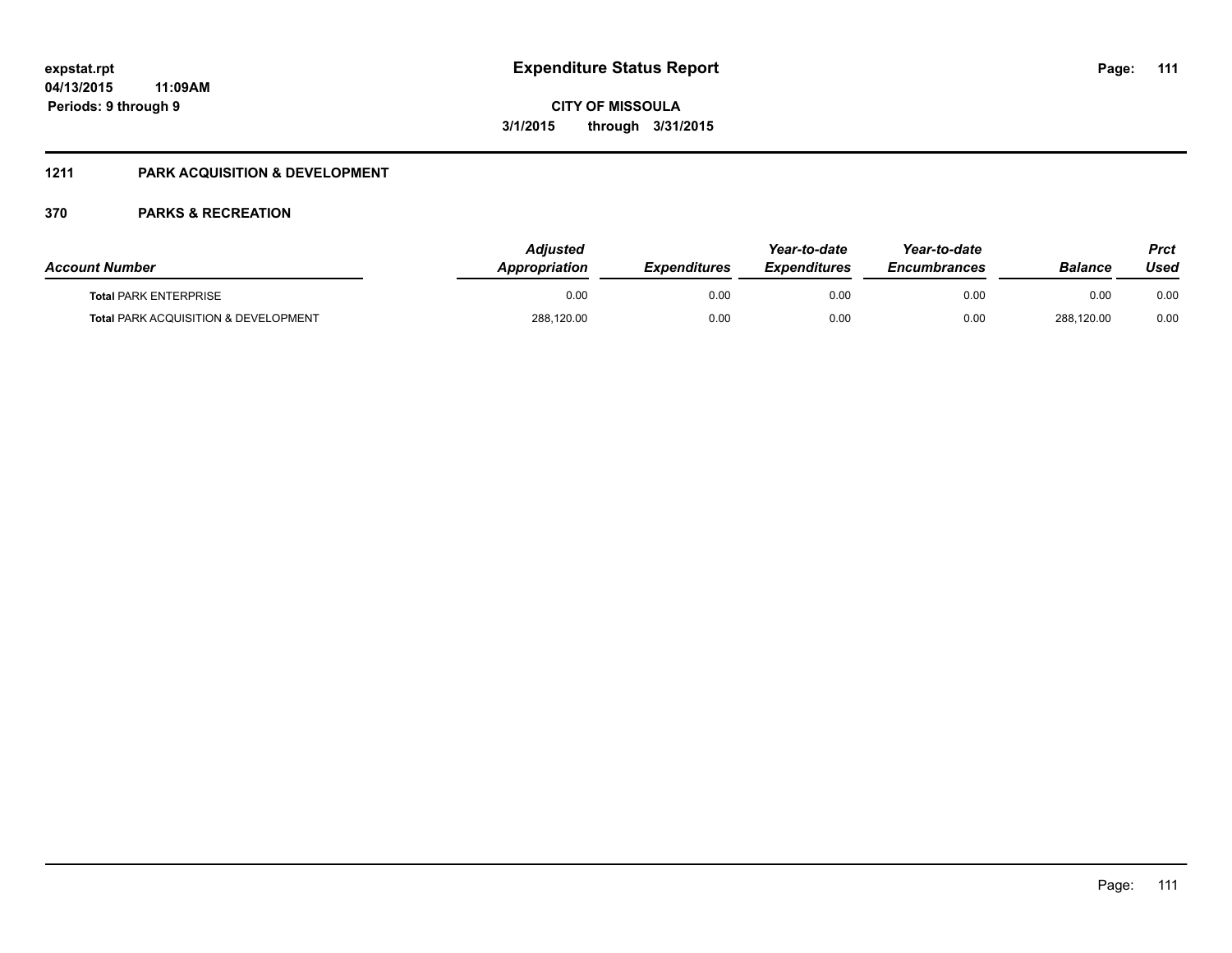#### **1212 PARK ENTERPRISE FUND**

| <b>Account Number</b>      |                                                  | <b>Adjusted</b><br><b>Appropriation</b> | <b>Expenditures</b> | Year-to-date<br><b>Expenditures</b> | Year-to-date<br><b>Encumbrances</b> | <b>Balance</b> | <b>Prct</b><br><b>Used</b> |
|----------------------------|--------------------------------------------------|-----------------------------------------|---------------------|-------------------------------------|-------------------------------------|----------------|----------------------------|
| 1212.370.460443            | <b>TRAINING</b>                                  |                                         |                     |                                     |                                     |                |                            |
| 1212.370.460443.200        | <b>SUPPLIES</b>                                  |                                         |                     |                                     |                                     |                |                            |
| <b>Total TRAINING</b>      |                                                  | 0.00                                    | 0.00                | 0.00                                | 0.00                                | 0.00           | 0.00                       |
| 1212.370.460510            | PARK ACQUISITION & DEV                           |                                         |                     |                                     |                                     |                |                            |
| 1212.370.460510.200        | <b>SUPPLIES</b>                                  |                                         |                     |                                     |                                     |                |                            |
| <b>Total SUPPLIES</b>      |                                                  | 0.00                                    | 0.00                | 0.00                                | 0.00                                | 0.00           | 0.00                       |
| 1212.370.460510.300        | PURCHASED SERVICES                               |                                         |                     |                                     |                                     |                |                            |
|                            | Total PARK ACQUISITION & DEV                     | 0.00                                    | 0.00                | 0.00                                | 0.00                                | 0.00           | 0.00                       |
| 1212.370.460511            | PARK ENTERPRISE                                  |                                         |                     |                                     |                                     |                |                            |
| 1212.370.460511.200        | <b>SUPPLIES</b>                                  |                                         |                     |                                     |                                     |                |                            |
|                            | 1212.370.460511.220.000 OPERATING SUPPLIES       | 20.000.00                               | 0.00                | 3.900.00                            | 0.00                                | 16,100.00      | 19.50                      |
|                            | 1212.370.460511.220.140 OPERATING SUPPLIES       | 0.00                                    | 0.00                | 1.000.00                            | 0.00                                | $-1,000.00$    | 0.00                       |
|                            | 1212.370.460511.230.000 REPAIR/MAINTENANCE       | 15,000.00                               | 0.00                | 0.00                                | 0.00                                | 15,000.00      | 0.00                       |
| <b>Total SUPPLIES</b>      |                                                  | 35,000.00                               | 0.00                | 4,900.00                            | 0.00                                | 30,100.00      | 14.00                      |
| 1212.370.460511.300        | PURCHASED SERVICES                               |                                         |                     |                                     |                                     |                |                            |
|                            | 1212.370.460511.350.000 PROFESSIONAL SERVICES    | 10,000.00                               | 0.00                | 102.98                              | 0.00                                | 9,897.02       | 1.03                       |
|                            | 1212.370.460511.390.000 OTHER PURCHASED SERVICES | 20,000.00                               | 0.00                | 0.00                                | 0.00                                | 20,000.00      | 0.00                       |
| Total PURCHASED SERVICES   |                                                  | 30,000.00                               | 0.00                | 102.98                              | 0.00                                | 29.897.02      | 0.34                       |
| 1212.370.460511.800        | OTHER OBJECTS                                    |                                         |                     |                                     |                                     |                |                            |
| <b>Total OTHER OBJECTS</b> |                                                  | 0.00                                    | 0.00                | 0.00                                | 0.00                                | 0.00           | 0.00                       |
| 1212.370.460511.900        | <b>CAPITAL OUTLAY</b>                            |                                         |                     |                                     |                                     |                |                            |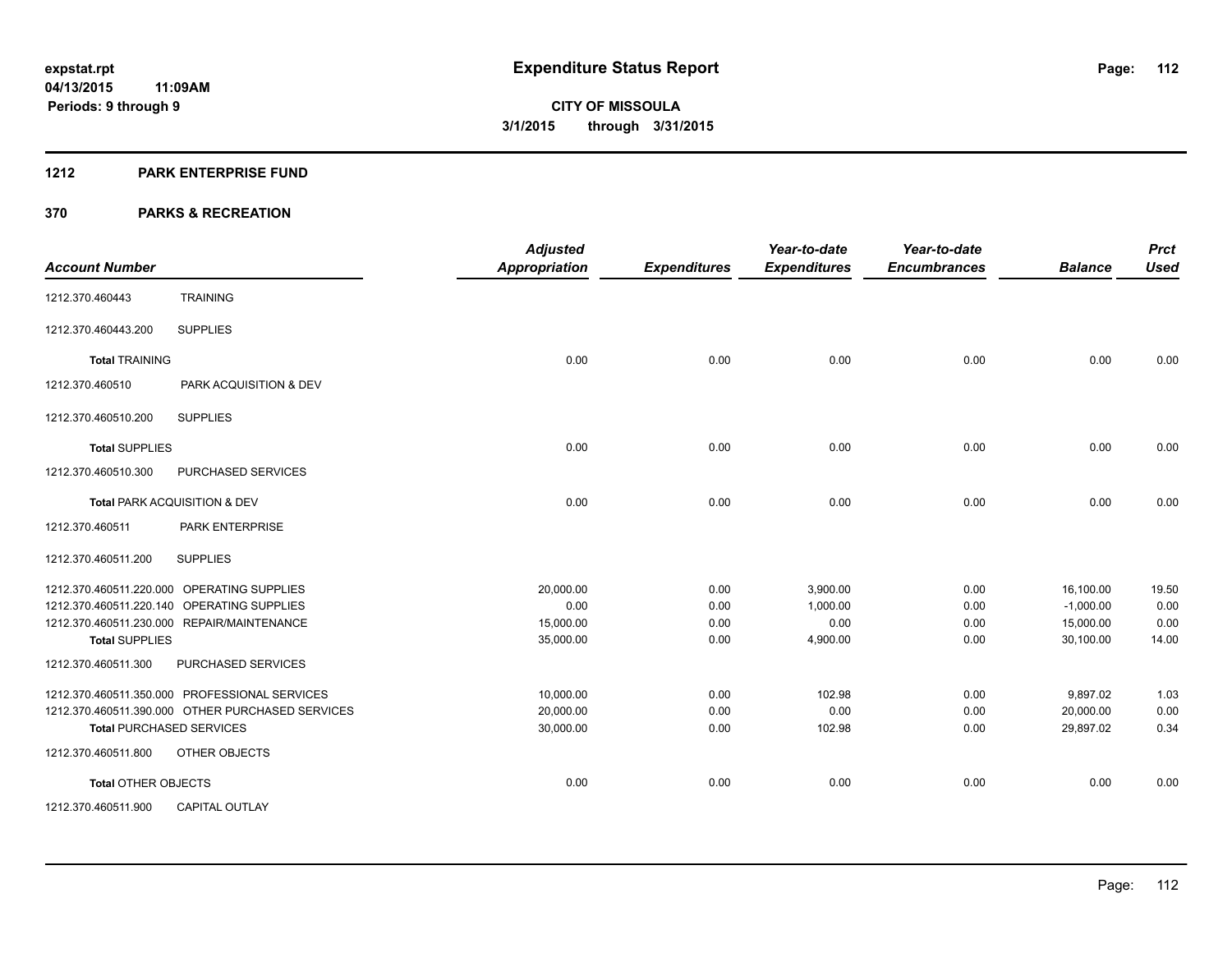#### **1212 PARK ENTERPRISE FUND**

| <b>Account Number</b>                         | <b>Adjusted</b><br>Appropriation | <b>Expenditures</b> | Year-to-date<br><b>Expenditures</b> | Year-to-date<br><b>Encumbrances</b> | <b>Balance</b> | <b>Prct</b><br>Used |
|-----------------------------------------------|----------------------------------|---------------------|-------------------------------------|-------------------------------------|----------------|---------------------|
|                                               |                                  |                     |                                     |                                     |                |                     |
| 1212.370.460511.930.000 IMPROVEMENTS          | 152,000.00                       | 0.00                | 0.00                                | 0.00                                | 152.000.00     | 0.00                |
| 1212.370.460511.940.000 MACHINERY & EQUIPMENT | 30,000.00                        | 0.00                | 0.00                                | 0.00                                | 30.000.00      | 0.00                |
| <b>Total CAPITAL OUTLAY</b>                   | 182,000.00                       | 0.00                | 0.00                                | 0.00                                | 182.000.00     | 0.00                |
| <b>Total PARK ENTERPRISE</b>                  | 247,000.00                       | 0.00                | 5.002.98                            | 0.00                                | 241.997.02     | 2.03                |
| <b>Total PARK ENTERPRISE FUND</b>             | 247,000.00                       | 0.00                | 5.002.98                            | 0.00                                | 241.997.02     | 2.03                |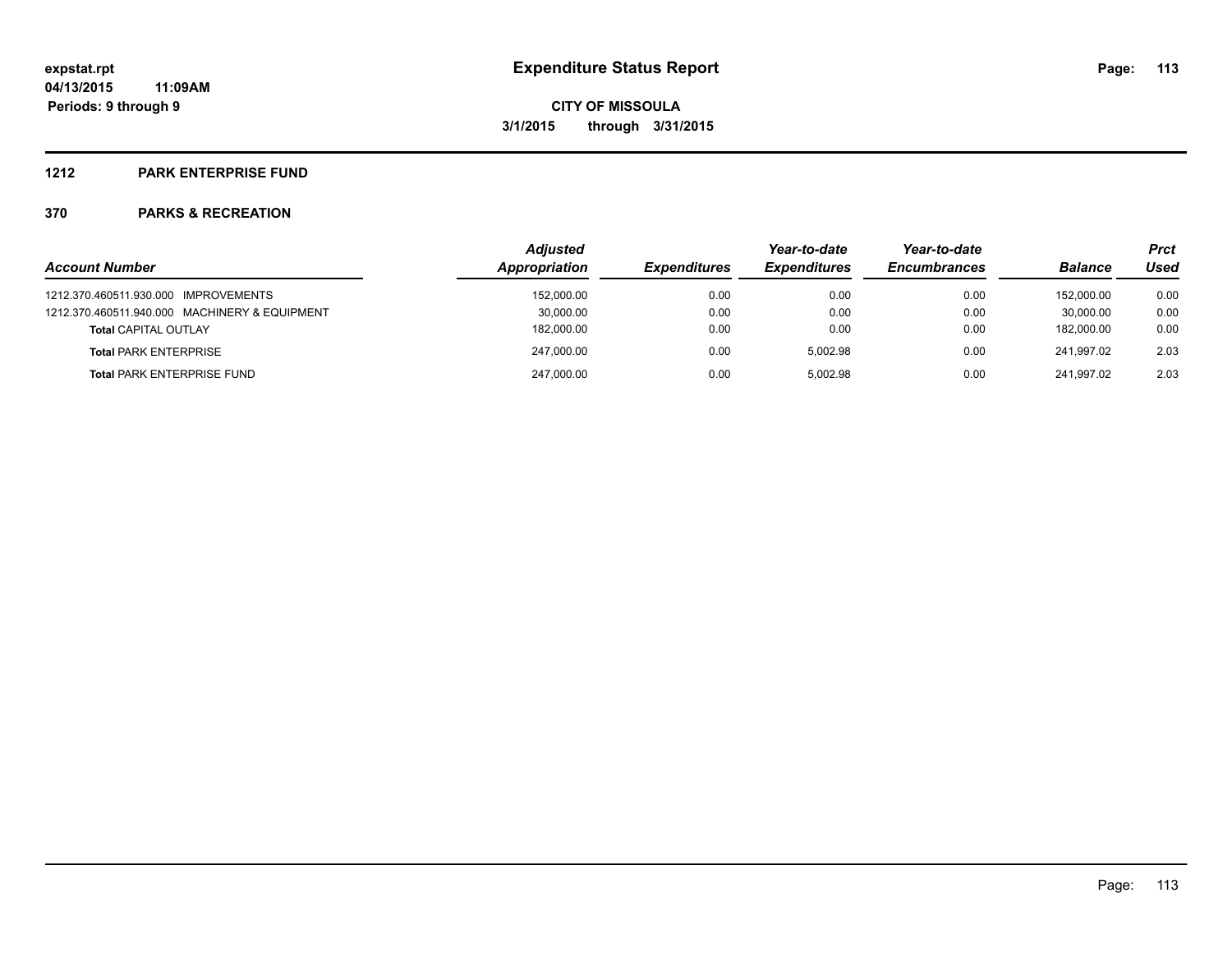## **1216 PARKS & REC TRAILS, DEV**

| <b>Account Number</b>       |                                                         | <b>Adjusted</b><br><b>Appropriation</b> | <b>Expenditures</b> | Year-to-date<br><b>Expenditures</b> | Year-to-date<br><b>Encumbrances</b> | <b>Balance</b> | <b>Prct</b><br><b>Used</b> |
|-----------------------------|---------------------------------------------------------|-----------------------------------------|---------------------|-------------------------------------|-------------------------------------|----------------|----------------------------|
| 1216.370.460403             | PARK DEVELOPMENT & EXPANSION                            |                                         |                     |                                     |                                     |                |                            |
| 1216.370.460403.900         | <b>CAPITAL OUTLAY</b>                                   |                                         |                     |                                     |                                     |                |                            |
|                             | Total PARK DEVELOPMENT & EXPANSION                      | 0.00                                    | 0.00                | 0.00                                | 0.00                                | 0.00           | 0.00                       |
| 1216.370.460434             | <b>GREENWAYS &amp; HORTICULTURE</b>                     |                                         |                     |                                     |                                     |                |                            |
| 1216.370.460434.200         | <b>SUPPLIES</b>                                         |                                         |                     |                                     |                                     |                |                            |
|                             | 1216.370.460434.220.000 OPERATING SUPPLIES              | 7,000.00                                | 0.00                | 0.00                                | 0.00                                | 7,000.00       | 0.00                       |
| <b>Total SUPPLIES</b>       |                                                         | 7,000.00                                | 0.00                | 0.00                                | 0.00                                | 7,000.00       | 0.00                       |
| 1216.370.460434.300         | PURCHASED SERVICES                                      |                                         |                     |                                     |                                     |                |                            |
|                             | 1216.370.460434.350.000 RECREATION TRAIL PROGRAM GRANT  | 18,000.00                               | 0.00                | 0.00                                | 0.00                                | 18,000.00      | 0.00                       |
|                             | <b>Total PURCHASED SERVICES</b>                         | 18,000.00                               | 0.00                | 0.00                                | 0.00                                | 18,000.00      | 0.00                       |
| 1216.370.460434.900         | CAPITAL OUTLAY                                          |                                         |                     |                                     |                                     |                |                            |
|                             | 1216.370.460434.930.000 RECREATION TRAILS PROGRAM GRANT | 65,000.00                               | 0.00                | 0.00                                | 0.00                                | 65,000.00      | 0.00                       |
| <b>Total CAPITAL OUTLAY</b> |                                                         | 65,000.00                               | 0.00                | 0.00                                | 0.00                                | 65,000.00      | 0.00                       |
|                             | Total GREENWAYS & HORTICULTURE                          | 90,000.00                               | 0.00                | 0.00                                | 0.00                                | 90.000.00      | 0.00                       |
| 1216.370.460437             | TREE INVENTORY DNRC GRANT                               |                                         |                     |                                     |                                     |                |                            |
| 1216.370.460437.100         | PERSONAL SERVICES                                       |                                         |                     |                                     |                                     |                |                            |
|                             | <b>Total PERSONAL SERVICES</b>                          | 0.00                                    | 0.00                | 0.00                                | 0.00                                | 0.00           | 0.00                       |
| 1216.370.460437.200         | <b>SUPPLIES</b>                                         |                                         |                     |                                     |                                     |                |                            |
|                             | Total TREE INVENTORY DNRC GRANT                         | 0.00                                    | 0.00                | 0.00                                | 0.00                                | 0.00           | 0.00                       |
| 1216.370.460438             | <b>MCCORMICK PARK SITE PLAN</b>                         |                                         |                     |                                     |                                     |                |                            |
| 1216.370.460438.200         | <b>SUPPLIES</b>                                         |                                         |                     |                                     |                                     |                |                            |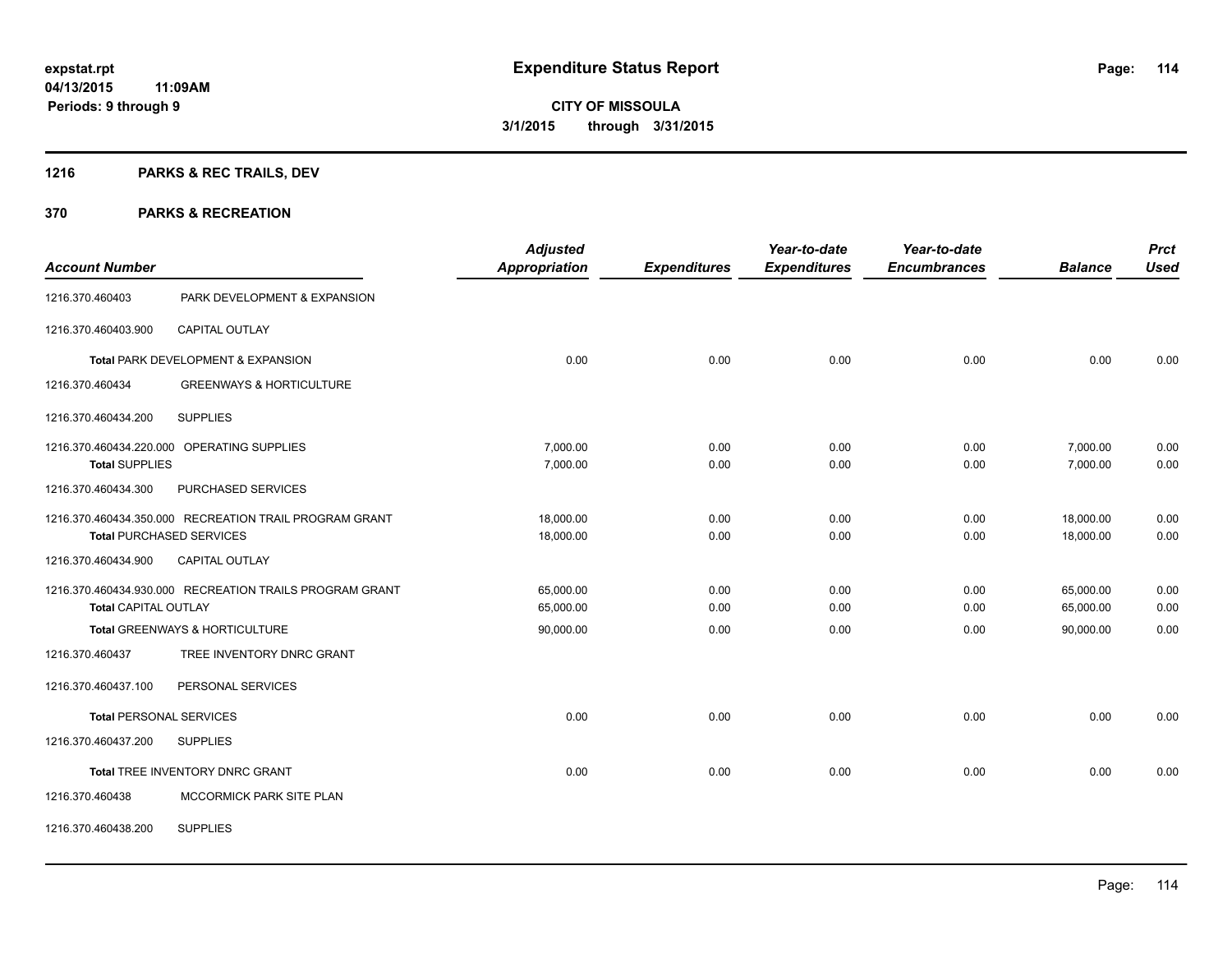## **1216 PARKS & REC TRAILS, DEV**

|                                                                 | <b>Adjusted</b> |                     | Year-to-date        | Year-to-date        |                | <b>Prct</b> |
|-----------------------------------------------------------------|-----------------|---------------------|---------------------|---------------------|----------------|-------------|
| <b>Account Number</b>                                           | Appropriation   | <b>Expenditures</b> | <b>Expenditures</b> | <b>Encumbrances</b> | <b>Balance</b> | <b>Used</b> |
| 1216.370.460438.220.000 OPERATING SUPPLIES                      | 0.00            | 0.00                | 1,800.00            | 0.00                | $-1,800.00$    | 0.00        |
| <b>Total SUPPLIES</b>                                           | 0.00            | 0.00                | 1,800.00            | 0.00                | $-1,800.00$    | 0.00        |
| 1216.370.460438.300<br>PURCHASED SERVICES                       |                 |                     |                     |                     |                |             |
| <b>Total PURCHASED SERVICES</b>                                 | 0.00            | 0.00                | 0.00                | 0.00                | 0.00           | 0.00        |
| <b>Total MCCORMICK PARK SITE PLAN</b>                           | 0.00            | 0.00                | 1,800.00            | 0.00                | $-1,800.00$    | 0.00        |
| <b>TRAINING</b><br>1216.370.460443                              |                 |                     |                     |                     |                |             |
| <b>SUPPLIES</b><br>1216.370.460443.200                          |                 |                     |                     |                     |                |             |
| <b>Total SUPPLIES</b>                                           | 0.00            | 0.00                | 0.00                | 0.00                | 0.00           | 0.00        |
| 1216.370.460443.300<br>PURCHASED SERVICES                       |                 |                     |                     |                     |                |             |
| <b>Total TRAINING</b>                                           | 0.00            | 0.00                | 0.00                | 0.00                | 0.00           | 0.00        |
| 1216.370.460444<br><b>PLAYGROUNDS</b>                           |                 |                     |                     |                     |                |             |
| 1216.370.460444.900<br><b>CAPITAL OUTLAY</b>                    |                 |                     |                     |                     |                |             |
| 1216.370.460444.930.000 LITTLE MCCORMICK PLAYGROUND/MPROVEMENTS | 75.000.00       | 0.00                | 75,561.13           | 0.00                | $-561.13$      | 100.75      |
| <b>Total PLAYGROUNDS</b>                                        | 75,000.00       | 0.00                | 75,561.13           | 0.00                | $-561.13$      | 100.75      |
| <b>RECREATION MORE</b><br>1216.370.460470                       |                 |                     |                     |                     |                |             |
| <b>SUPPLIES</b><br>1216.370.460470.200                          |                 |                     |                     |                     |                |             |
| 1216.370.460470.220.000 MORE/OPERATING SUPPLIES                 | 5,000.00        | 1,017.95            | 1,313.45            | 0.00                | 3,686.55       | 26.27       |
| 1216.370.460470.220.020 OPERATING SUPPLIES                      | 0.00            | 0.00                | 250.00              | 0.00                | $-250.00$      | 0.00        |
| 1216.370.460470.230.000 MORE/REPAI & MAINTENANCE                | 5,000.00        | 0.00                | 0.00                | 0.00                | 5,000.00       | 0.00        |
| <b>Total SUPPLIES</b>                                           | 10,000.00       | 1,017.95            | 1,563.45            | 0.00                | 8,436.55       | 15.63       |
| 1216.370.460470.300<br><b>PURCHASED SERVICES</b>                |                 |                     |                     |                     |                |             |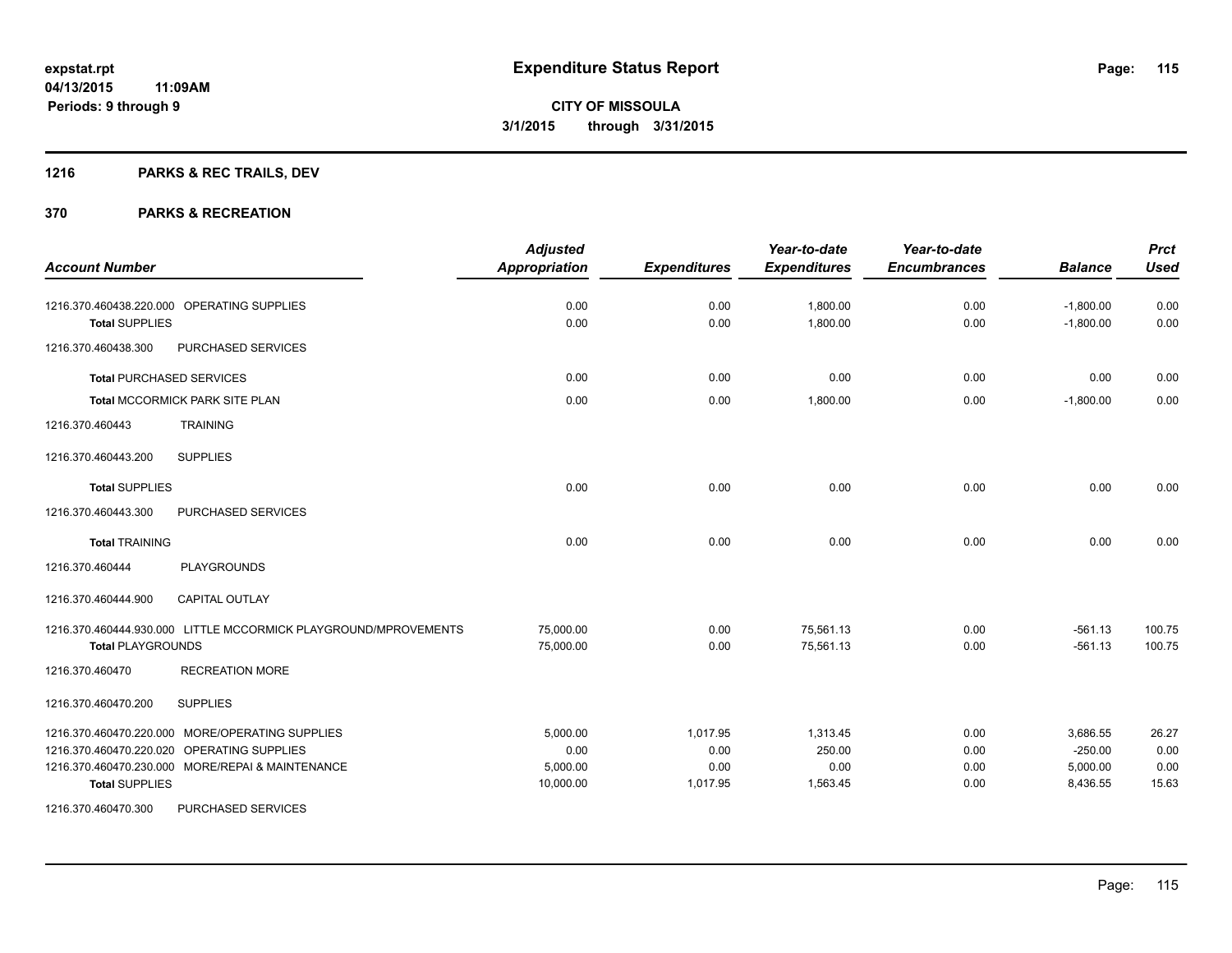## **1216 PARKS & REC TRAILS, DEV**

| <b>Account Number</b>          |                                                      | <b>Adjusted</b><br><b>Appropriation</b> | <b>Expenditures</b> | Year-to-date<br><b>Expenditures</b> | Year-to-date<br><b>Encumbrances</b> | <b>Balance</b> | <b>Prct</b><br><b>Used</b> |
|--------------------------------|------------------------------------------------------|-----------------------------------------|---------------------|-------------------------------------|-------------------------------------|----------------|----------------------------|
|                                | 1216.370.460470.350.000 MORE/PROFESSIONAL SERVICES   | 10,000.00                               | 0.00                | 0.00                                | 0.00                                | 10,000.00      | 0.00                       |
|                                | 1216.370.460470.390.000 OTHER PURCHASED SERVICES     | 10,000.00                               | 0.00                | 0.00                                | 0.00                                | 10,000.00      | 0.00                       |
|                                | <b>Total PURCHASED SERVICES</b>                      | 20,000.00                               | 0.00                | 0.00                                | 0.00                                | 20,000.00      | 0.00                       |
| 1216.370.460470.900            | <b>CAPITAL OUTLAY</b>                                |                                         |                     |                                     |                                     |                |                            |
| <b>Total CAPITAL OUTLAY</b>    |                                                      | 0.00                                    | 0.00                | 0.00                                | 0.00                                | 0.00           | 0.00                       |
| <b>Total RECREATION MORE</b>   |                                                      | 30,000.00                               | 1,017.95            | 1,563.45                            | 0.00                                | 28,436.55      | 5.21                       |
| 1216.370.460471                | <b>RECREATION ADULTS</b>                             |                                         |                     |                                     |                                     |                |                            |
| 1216.370.460471.200            | <b>SUPPLIES</b>                                      |                                         |                     |                                     |                                     |                |                            |
|                                | 1216.370.460471.220.000 REC ADULT/OPERATING SUPPLIES | 5,000.00                                | 0.00                | 0.00                                | 0.00                                | 5,000.00       | 0.00                       |
| <b>Total SUPPLIES</b>          |                                                      | 5,000.00                                | 0.00                | 0.00                                | 0.00                                | 5,000.00       | 0.00                       |
| 1216.370.460471.300            | PURCHASED SERVICES                                   |                                         |                     |                                     |                                     |                |                            |
|                                | <b>Total PURCHASED SERVICES</b>                      | 0.00                                    | 0.00                | 0.00                                | 0.00                                | 0.00           | 0.00                       |
| 1216.370.460471.800            | OTHER OBJECTS                                        |                                         |                     |                                     |                                     |                |                            |
|                                | 1216.370.460471.820.000 TRANSFERS TO OTHER FUNDS     | 20,000.00                               | 0.00                | 0.00                                | 0.00                                | 20,000.00      | 0.00                       |
| <b>Total OTHER OBJECTS</b>     |                                                      | 20,000.00                               | 0.00                | 0.00                                | 0.00                                | 20,000.00      | 0.00                       |
| 1216.370.460471.900            | <b>CAPITAL OUTLAY</b>                                |                                         |                     |                                     |                                     |                |                            |
| <b>Total CAPITAL OUTLAY</b>    |                                                      | 0.00                                    | 0.00                | 0.00                                | 0.00                                | 0.00           | 0.00                       |
| <b>Total RECREATION ADULTS</b> |                                                      | 25,000.00                               | 0.00                | 0.00                                | 0.00                                | 25,000.00      | 0.00                       |
| 1216.370.460472                | <b>RECREATION YOUTH</b>                              |                                         |                     |                                     |                                     |                |                            |
| 1216.370.460472.200            | <b>SUPPLIES</b>                                      |                                         |                     |                                     |                                     |                |                            |
|                                | 1216.370.460472.220.000 REC YOUTH/OPERATING SUPPLIES | 5,000.00                                | 0.00                | 0.00                                | 0.00                                | 5,000.00       | 0.00                       |
| <b>Total SUPPLIES</b>          |                                                      | 5,000.00                                | 0.00                | 0.00                                | 0.00                                | 5,000.00       | 0.00                       |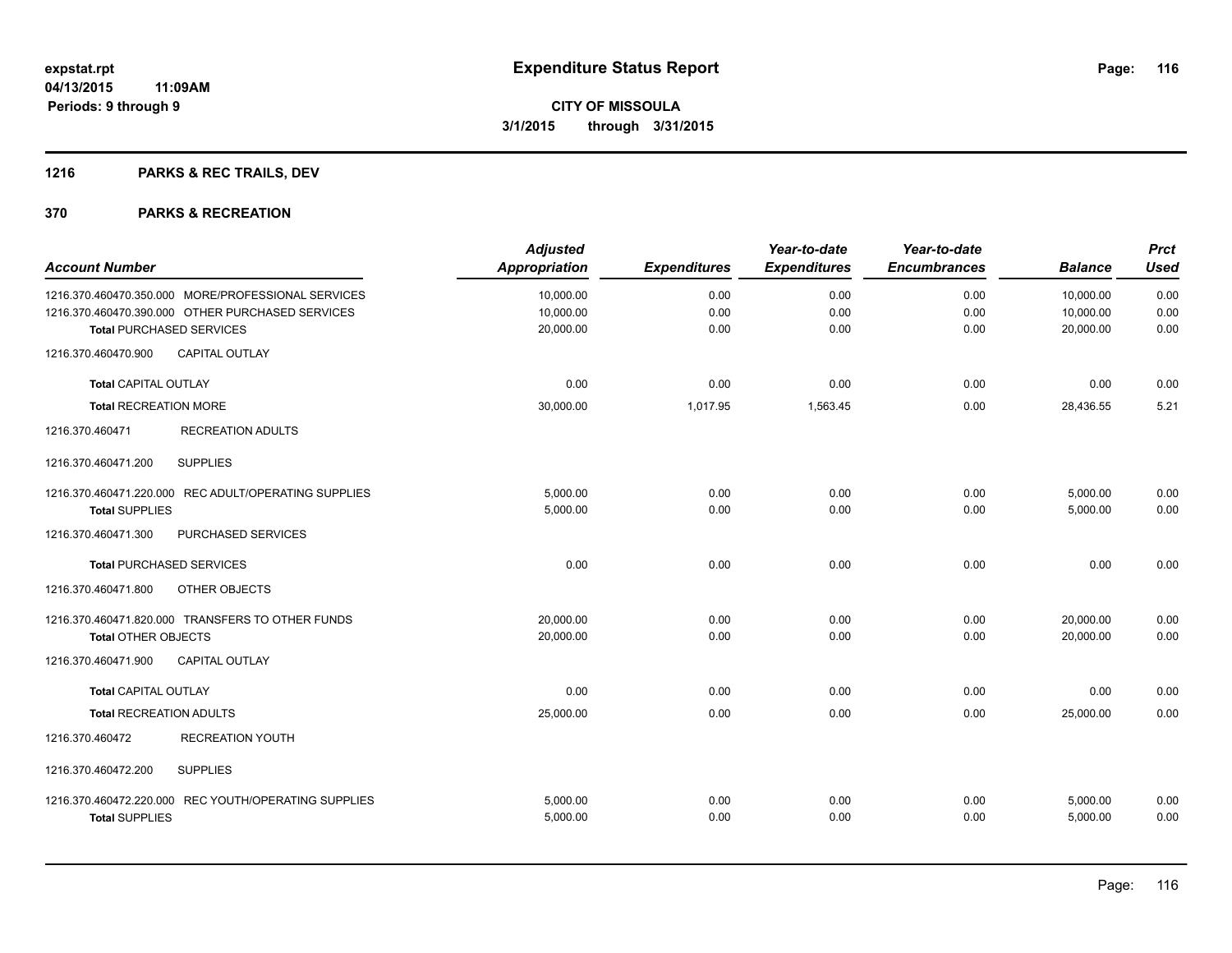## **1216 PARKS & REC TRAILS, DEV**

|                               |                                                                                                                  | <b>Adjusted</b>      |                     | Year-to-date        | Year-to-date        |                      | <b>Prct</b>   |
|-------------------------------|------------------------------------------------------------------------------------------------------------------|----------------------|---------------------|---------------------|---------------------|----------------------|---------------|
| <b>Account Number</b>         |                                                                                                                  | <b>Appropriation</b> | <b>Expenditures</b> | <b>Expenditures</b> | <b>Encumbrances</b> | <b>Balance</b>       | <b>Used</b>   |
| 1216.370.460472.300           | PURCHASED SERVICES                                                                                               |                      |                     |                     |                     |                      |               |
|                               | <b>Total PURCHASED SERVICES</b>                                                                                  | 0.00                 | 0.00                | 0.00                | 0.00                | 0.00                 | 0.00          |
| 1216.370.460472.700           | <b>GRANTS &amp; CONTRIBUTIONS</b>                                                                                |                      |                     |                     |                     |                      |               |
|                               | <b>Total GRANTS &amp; CONTRIBUTIONS</b>                                                                          | 0.00                 | 0.00                | 0.00                | 0.00                | 0.00                 | 0.00          |
| 1216.370.460472.800           | OTHER OBJECTS                                                                                                    |                      |                     |                     |                     |                      |               |
|                               | 1216.370.460472.820.000 TRANSFERS TO OTHER FUNDS                                                                 | 30,000.00            | 0.00                | 0.00                | 0.00                | 30,000.00            | 0.00          |
| <b>Total OTHER OBJECTS</b>    |                                                                                                                  | 30,000.00            | 0.00                | 0.00                | 0.00                | 30,000.00            | 0.00          |
| 1216.370.460472.900           | CAPITAL OUTLAY                                                                                                   |                      |                     |                     |                     |                      |               |
| <b>Total CAPITAL OUTLAY</b>   |                                                                                                                  | 0.00                 | 0.00                | 0.00                | 0.00                | 0.00                 | 0.00          |
| <b>Total RECREATION YOUTH</b> |                                                                                                                  | 35,000.00            | 0.00                | 0.00                | 0.00                | 35,000.00            | 0.00          |
| 1216.370.460506               | <b>CARAS PARK</b>                                                                                                |                      |                     |                     |                     |                      |               |
| 1216.370.460506.200           | <b>SUPPLIES</b>                                                                                                  |                      |                     |                     |                     |                      |               |
| <b>Total SUPPLIES</b>         |                                                                                                                  | 0.00                 | 0.00                | 0.00                | 0.00                | 0.00                 | 0.00          |
| 1216.370.460506.300           | PURCHASED SERVICES                                                                                               |                      |                     |                     |                     |                      |               |
|                               | <b>Total PURCHASED SERVICES</b>                                                                                  | 0.00                 | 0.00                | 0.00                | 0.00                | 0.00                 | 0.00          |
| 1216.370.460506.900           | <b>CAPITAL OUTLAY</b>                                                                                            |                      |                     |                     |                     |                      |               |
| <b>Total CARAS PARK</b>       |                                                                                                                  | 0.00                 | 0.00                | 0.00                | 0.00                | 0.00                 | 0.00          |
| 1216.370.460507               | <b>COMMUNITY TRAILS</b>                                                                                          |                      |                     |                     |                     |                      |               |
| 1216.370.460507.200           | <b>SUPPLIES</b>                                                                                                  |                      |                     |                     |                     |                      |               |
|                               | 1216.370.460507.220.000 COMM TRAILS/OPERATING SUPPLIES<br>1216.370.460507.230.000 COMM TRAILS/REPAIR/MAINTENANCE | 5,000.00<br>5,000.00 | 0.00<br>0.00        | 2,034.00<br>0.00    | 0.00<br>0.00        | 2,966.00<br>5,000.00 | 40.68<br>0.00 |
|                               |                                                                                                                  |                      |                     |                     |                     |                      |               |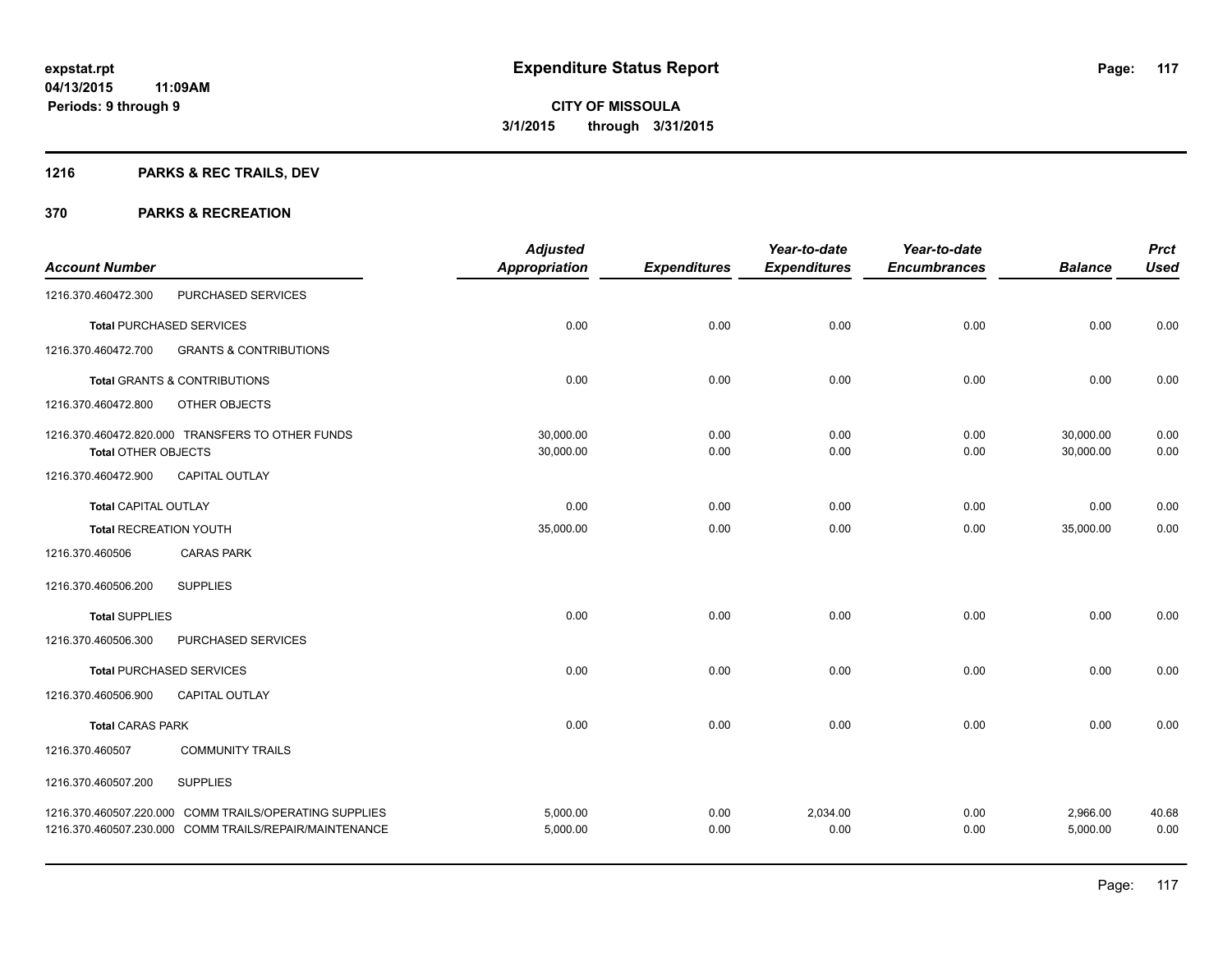## **1216 PARKS & REC TRAILS, DEV**

| <b>Account Number</b>                  |                                                              | <b>Adjusted</b><br><b>Appropriation</b> | <b>Expenditures</b> | Year-to-date<br><b>Expenditures</b> | Year-to-date<br><b>Encumbrances</b> | <b>Balance</b> | <b>Prct</b><br><b>Used</b> |
|----------------------------------------|--------------------------------------------------------------|-----------------------------------------|---------------------|-------------------------------------|-------------------------------------|----------------|----------------------------|
|                                        |                                                              |                                         |                     |                                     |                                     |                |                            |
| 1216.370.460507.240.000 OTHER SUPPLIES |                                                              | 1,100.00                                | 0.00                | 0.00                                | 0.00                                | 1,100.00       | 0.00                       |
| <b>Total SUPPLIES</b>                  |                                                              | 11,100.00                               | 0.00                | 2,034.00                            | 0.00                                | 9,066.00       | 18.32                      |
| 1216.370.460507.300                    | PURCHASED SERVICES                                           |                                         |                     |                                     |                                     |                |                            |
|                                        | 1216.370.460507.350.000 COMM TRAILS/PROFESSIONAL SERVICES    | 10,000.00                               | 0.00                | 1,000.00                            | 0.00                                | 9,000.00       | 10.00                      |
|                                        | 1216.370.460507.360.000 COMM TRAILS/REPAIR & MAINTENANCE     | 10,000.00                               | 0.00                | 0.00                                | 0.00                                | 10,000.00      | 0.00                       |
|                                        | 1216.370.460507.390.000 COMM TRAILS/OTHER PURCHASED SERVICES | 40.000.00                               | 0.00                | 0.00                                | 0.00                                | 40.000.00      | 0.00                       |
| <b>Total PURCHASED SERVICES</b>        |                                                              | 60,000.00                               | 0.00                | 1,000.00                            | 0.00                                | 59,000.00      | 1.67                       |
| 1216.370.460507.900                    | <b>CAPITAL OUTLAY</b>                                        |                                         |                     |                                     |                                     |                |                            |
|                                        | 1216.370.460507.930.000 COMM TRAILS/IMPROVEMENTS             | 50.000.00                               | 0.00                | 0.00                                | 0.00                                | 50,000.00      | 0.00                       |
| <b>Total CAPITAL OUTLAY</b>            |                                                              | 50,000.00                               | 0.00                | 0.00                                | 0.00                                | 50,000.00      | 0.00                       |
| <b>Total COMMUNITY TRAILS</b>          |                                                              | 121,100.00                              | 0.00                | 3,034.00                            | 0.00                                | 118,066.00     | 2.51                       |
| 1216.370.460508                        | <b>KIWANIS PARK</b>                                          |                                         |                     |                                     |                                     |                |                            |
| 1216.370.460508.900                    | CAPITAL OUTLAY                                               |                                         |                     |                                     |                                     |                |                            |
|                                        | 1216.370.460508.930.000 KIWANIS PARK IMPROVEMENTS            | 170,000.00                              | 0.00                | 1,350.00                            | 0.00                                | 168,650.00     | 0.79                       |
| <b>Total KIWANIS PARK</b>              |                                                              | 170,000.00                              | 0.00                | 1,350.00                            | 0.00                                | 168.650.00     | 0.79                       |
| 1216.370.460509                        | <b>KIM WILLIAMS TRAIL</b>                                    |                                         |                     |                                     |                                     |                |                            |
| 1216.370.460509.900                    | <b>CAPITAL OUTLAY</b>                                        |                                         |                     |                                     |                                     |                |                            |
|                                        | 1216.370.460509.930.000 KIM WILLIAMS/IMPROVEMENTS            | 36,170.00                               | 0.00                | 0.00                                | 0.00                                | 36,170.00      | 0.00                       |
| <b>Total KIM WILLIAMS TRAIL</b>        |                                                              | 36,170.00                               | 0.00                | 0.00                                | 0.00                                | 36,170.00      | 0.00                       |
| 1216.370.460511                        | PARK ENTERPRISE                                              |                                         |                     |                                     |                                     |                |                            |
| 1216.370.460511.200                    | <b>SUPPLIES</b>                                              |                                         |                     |                                     |                                     |                |                            |
| <b>Total SUPPLIES</b>                  |                                                              | 0.00                                    | 0.00                | 0.00                                | 0.00                                | 0.00           | 0.00                       |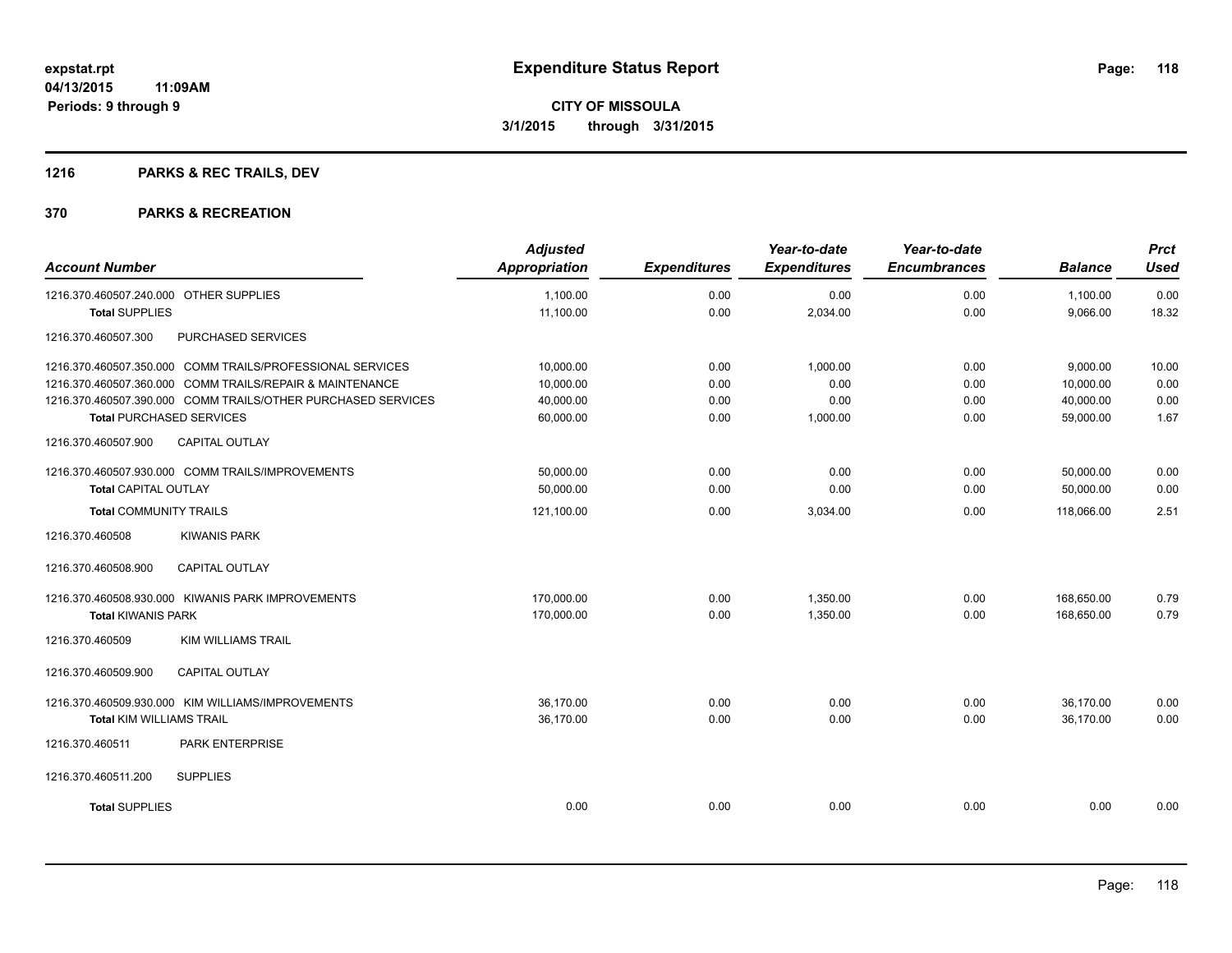## **1216 PARKS & REC TRAILS, DEV**

#### **370 PARKS & RECREATION**

| <b>Account Number</b>                                                                                                                                                                                     | <b>Adjusted</b><br><b>Appropriation</b>    | <b>Expenditures</b>              | Year-to-date<br><b>Expenditures</b>    | Year-to-date<br><b>Encumbrances</b> | <b>Balance</b>                                    | <b>Prct</b><br><b>Used</b>    |
|-----------------------------------------------------------------------------------------------------------------------------------------------------------------------------------------------------------|--------------------------------------------|----------------------------------|----------------------------------------|-------------------------------------|---------------------------------------------------|-------------------------------|
| PURCHASED SERVICES<br>1216.370.460511.300                                                                                                                                                                 |                                            |                                  |                                        |                                     |                                                   |                               |
| <b>Total PARK ENTERPRISE</b>                                                                                                                                                                              | 0.00                                       | 0.00                             | 0.00                                   | 0.00                                | 0.00                                              | 0.00                          |
| <b>PARK MEMORIALS</b><br>1216.370.460512                                                                                                                                                                  |                                            |                                  |                                        |                                     |                                                   |                               |
| <b>SUPPLIES</b><br>1216.370.460512.200                                                                                                                                                                    |                                            |                                  |                                        |                                     |                                                   |                               |
| 1216.370.460512.220.000 PARK MEMORIALS/OPERATING SUPPLIES<br><b>Total SUPPLIES</b>                                                                                                                        | 0.00<br>0.00                               | 195.00<br>195.00                 | 225.00<br>225.00                       | 0.00<br>0.00                        | $-225.00$<br>$-225.00$                            | 0.00<br>0.00                  |
| 1216.370.460512.300<br>PURCHASED SERVICES                                                                                                                                                                 |                                            |                                  |                                        |                                     |                                                   |                               |
| <b>Total PURCHASED SERVICES</b>                                                                                                                                                                           | 0.00                                       | 0.00                             | 0.00                                   | 0.00                                | 0.00                                              | 0.00                          |
| OTHER OBJECTS<br>1216.370.460512.800                                                                                                                                                                      |                                            |                                  |                                        |                                     |                                                   |                               |
| <b>Total OTHER OBJECTS</b>                                                                                                                                                                                | 0.00                                       | 0.00                             | 0.00                                   | 0.00                                | 0.00                                              | 0.00                          |
| 1216.370.460512.900<br>CAPITAL OUTLAY                                                                                                                                                                     |                                            |                                  |                                        |                                     |                                                   |                               |
| 1216.370.460512.920.000 PARK MEMORIALS/BUILDINGS<br>1216.370.460512.930.000 PARK MEMORIALS/IMPROVEMENTS<br><b>Total CAPITAL OUTLAY</b>                                                                    | 100,000.00<br>50,000.00<br>150,000.00      | 0.00<br>0.00<br>0.00             | 0.00<br>0.00<br>0.00                   | 0.00<br>0.00<br>0.00                | 100.000.00<br>50,000.00<br>150,000.00             | 0.00<br>0.00<br>0.00          |
| <b>Total PARK MEMORIALS</b>                                                                                                                                                                               | 150,000.00                                 | 195.00                           | 225.00                                 | 0.00                                | 149.775.00                                        | 0.15                          |
| RECREATIONAL DONATIONS SPEC EVENTS<br>1216.370.460513                                                                                                                                                     |                                            |                                  |                                        |                                     |                                                   |                               |
| 1216.370.460513.200<br><b>SUPPLIES</b>                                                                                                                                                                    |                                            |                                  |                                        |                                     |                                                   |                               |
| 1216.370.460513.220.000 REC DONATIONS/OPERATING SUPPLIES<br>1216.370.460513.220.090 REC DONATIONS/OPERATING SUPPLIES<br>1216.370.460513.230.000 REC DONATIONS-REPAIR/MAINTENANCE<br><b>Total SUPPLIES</b> | 20,000.00<br>0.00<br>5,000.00<br>25,000.00 | 0.00<br>407.75<br>0.00<br>407.75 | 875.00<br>2,159.90<br>0.00<br>3,034.90 | 0.00<br>0.00<br>0.00<br>0.00        | 19,125.00<br>$-2,159.90$<br>5,000.00<br>21,965.10 | 4.38<br>0.00<br>0.00<br>12.14 |
| 1216.370.460513.300<br>PURCHASED SERVICES                                                                                                                                                                 |                                            |                                  |                                        |                                     |                                                   |                               |

Page: 119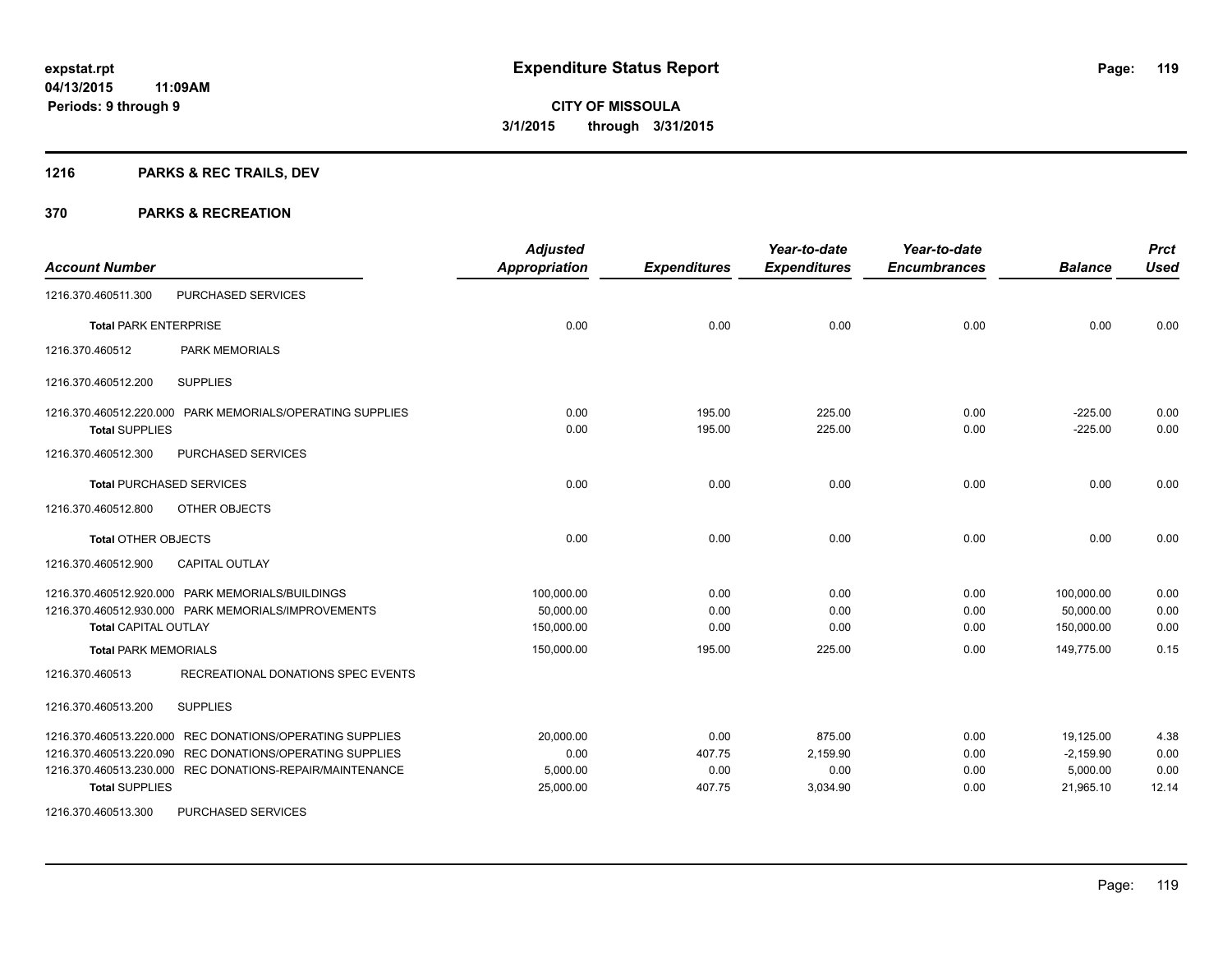## **1216 PARKS & REC TRAILS, DEV**

| <b>Account Number</b>                                          | <b>Adjusted</b><br><b>Appropriation</b> | <b>Expenditures</b> | Year-to-date<br><b>Expenditures</b> | Year-to-date<br><b>Encumbrances</b> | <b>Balance</b> | <b>Prct</b><br>Used |
|----------------------------------------------------------------|-----------------------------------------|---------------------|-------------------------------------|-------------------------------------|----------------|---------------------|
| 1216.370.460513.350.000 REC DONATIONS/PROFESSIONAL SERVICES    | 5,000.00                                | 0.00                | 0.00                                | 0.00                                | 5,000.00       | 0.00                |
| 1216.370.460513.390.000 REC DONATIONS/OTHER PURCHASED SERVICES | 40,000.00                               | 0.00                | 0.00                                | 0.00                                | 40,000.00      | 0.00                |
| <b>Total PURCHASED SERVICES</b>                                | 45,000.00                               | 0.00                | 0.00                                | 0.00                                | 45,000.00      | 0.00                |
| OTHER OBJECTS<br>1216.370.460513.800                           |                                         |                     |                                     |                                     |                |                     |
| <b>Total OTHER OBJECTS</b>                                     | 0.00                                    | 0.00                | 0.00                                | 0.00                                | 0.00           | 0.00                |
| 1216.370.460513.900<br><b>CAPITAL OUTLAY</b>                   |                                         |                     |                                     |                                     |                |                     |
| <b>Total CAPITAL OUTLAY</b>                                    | 0.00                                    | 0.00                | 0.00                                | 0.00                                | 0.00           | 0.00                |
| Total RECREATIONAL DONATIONS SPEC EVENTS                       | 70,000.00                               | 407.75              | 3,034.90                            | 0.00                                | 66,965.10      | 4.34                |
| <b>URBAN FORESTRY</b><br>1216.370.460514                       |                                         |                     |                                     |                                     |                |                     |
| PERSONAL SERVICES<br>1216.370.460514.100                       |                                         |                     |                                     |                                     |                |                     |
| <b>Total PERSONAL SERVICES</b>                                 | 0.00                                    | 0.00                | 0.00                                | 0.00                                | 0.00           | 0.00                |
| <b>SUPPLIES</b><br>1216.370.460514.200                         |                                         |                     |                                     |                                     |                |                     |
| 1216.370.460514.220.000 URBAN FORESTRY/OPERATING SUPPLIES      | 10,000.00                               | 0.00                | 0.00                                | 0.00                                | 10,000.00      | 0.00                |
| <b>OPERATING SUPPLIES</b><br>1216.370.460514.220.191           | 0.00                                    | 61.18               | 61.18                               | 0.00                                | $-61.18$       | 0.00                |
| 1216.370.460514.230.000 URBAN FORESTRY-REPAIR/MAINTENANCE      | 5,000.00                                | 0.00                | 0.00                                | 0.00                                | 5,000.00       | 0.00                |
| <b>Total SUPPLIES</b>                                          | 15,000.00                               | 61.18               | 61.18                               | 0.00                                | 14,938.82      | 0.41                |
| 1216.370.460514.300<br>PURCHASED SERVICES                      |                                         |                     |                                     |                                     |                |                     |
| 1216.370.460514.350.000 URBAN FORESTRY/PROFESSIONAL SERVICES   | 20.000.00                               | 0.00                | 3.850.00                            | 0.00                                | 16,150.00      | 19.25               |
| 1216.370.460514.350.085 FOREST HEALTH GRANT                    | 59,000.00                               | 0.00                | 0.00                                | 0.00                                | 59.000.00      | 0.00                |
| <b>Total PURCHASED SERVICES</b>                                | 79,000.00                               | 0.00                | 3,850.00                            | 0.00                                | 75,150.00      | 4.87                |
| 1216.370.460514.900<br><b>CAPITAL OUTLAY</b>                   |                                         |                     |                                     |                                     |                |                     |
| 1216.370.460514.930.000 IMPROVEMENTS                           | 20,000.00                               | 0.00                | 0.00                                | 0.00                                | 20,000.00      | 0.00                |
| <b>Total CAPITAL OUTLAY</b>                                    | 20,000.00                               | 0.00                | 0.00                                | 0.00                                | 20,000.00      | 0.00                |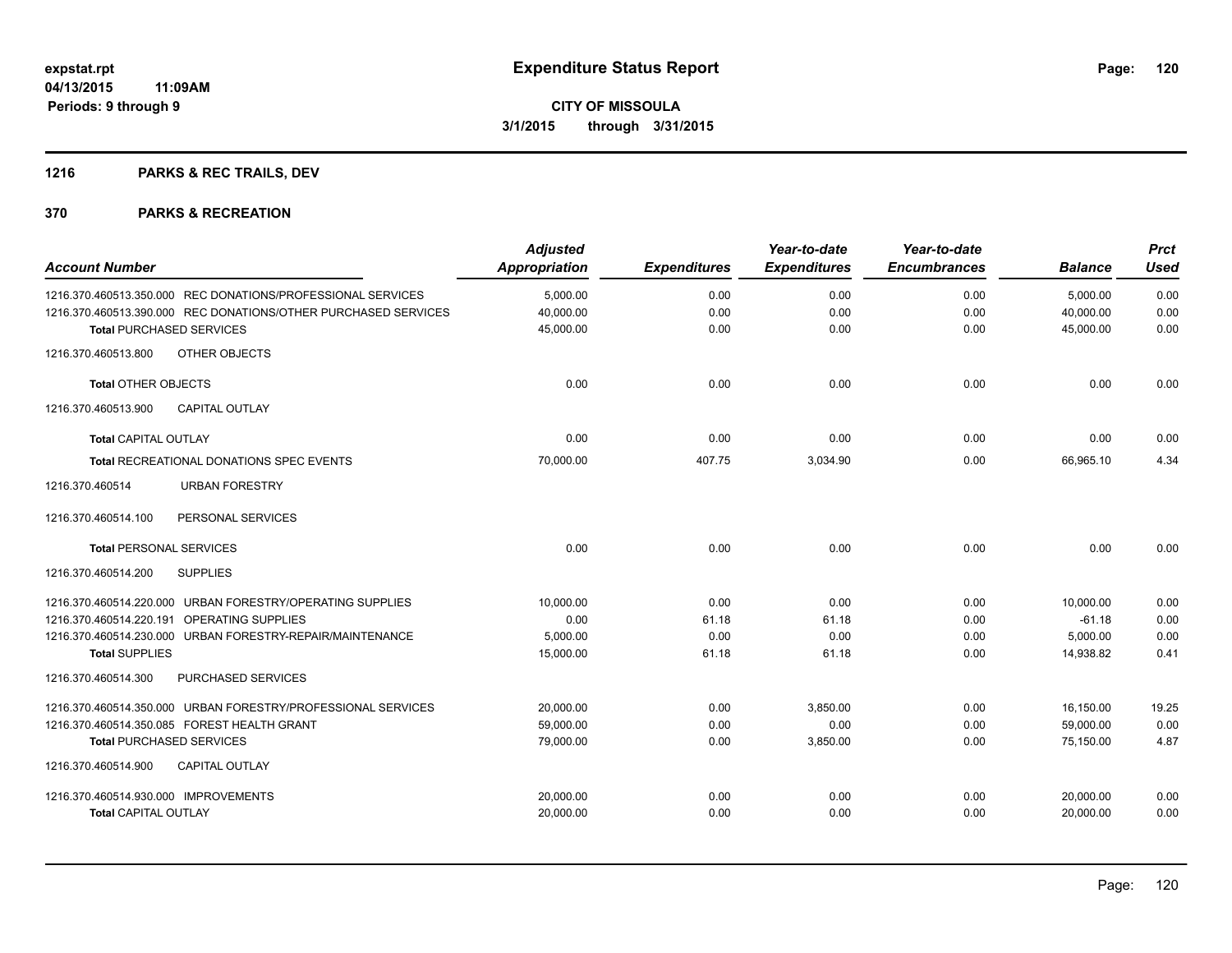## **1216 PARKS & REC TRAILS, DEV**

| <b>Account Number</b>               |                                                  | <b>Adjusted</b><br><b>Appropriation</b> | <b>Expenditures</b> | Year-to-date<br><b>Expenditures</b> | Year-to-date<br><b>Encumbrances</b> | <b>Balance</b> | <b>Prct</b><br><b>Used</b> |
|-------------------------------------|--------------------------------------------------|-----------------------------------------|---------------------|-------------------------------------|-------------------------------------|----------------|----------------------------|
| <b>Total URBAN FORESTRY</b>         |                                                  | 114,000.00                              | 61.18               | 3,911.18                            | 0.00                                | 110,088.82     | 3.43                       |
| 1216.370.460516                     | PARK REVOLVING                                   |                                         |                     |                                     |                                     |                |                            |
| 1216.370.460516.800                 | OTHER OBJECTS                                    |                                         |                     |                                     |                                     |                |                            |
| 1216.370.460516.845.000 CONTINGENCY |                                                  | 25,000.00                               | 0.00                | 0.00                                | 0.00                                | 25,000.00      | 0.00                       |
| <b>Total PARK REVOLVING</b>         |                                                  | 25,000.00                               | 0.00                | 0.00                                | 0.00                                | 25,000.00      | 0.00                       |
| 1216.370.460517                     | OPEN SPACE PURCHASE & DONATIONS                  |                                         |                     |                                     |                                     |                |                            |
| 1216.370.460517.200                 | <b>SUPPLIES</b>                                  |                                         |                     |                                     |                                     |                |                            |
| <b>Total SUPPLIES</b>               |                                                  | 0.00                                    | 0.00                | 0.00                                | 0.00                                | 0.00           | 0.00                       |
| 1216.370.460517.300                 | PURCHASED SERVICES                               |                                         |                     |                                     |                                     |                |                            |
|                                     | 1216.370.460517.390.000 OTHER PURCHASED SERVICES | 10,000.00                               | 0.00                | 0.00                                | 0.00                                | 10,000.00      | 0.00                       |
|                                     | <b>Total PURCHASED SERVICES</b>                  | 10,000.00                               | 0.00                | 0.00                                | 0.00                                | 10,000.00      | 0.00                       |
| 1216.370.460517.900                 | CAPITAL OUTLAY                                   |                                         |                     |                                     |                                     |                |                            |
| <b>Total CAPITAL OUTLAY</b>         |                                                  | 0.00                                    | 0.00                | 0.00                                | 0.00                                | 0.00           | 0.00                       |
|                                     | Total OPEN SPACE PURCHASE & DONATIONS            | 10,000.00                               | 0.00                | 0.00                                | 0.00                                | 10,000.00      | 0.00                       |
| 1216.370.460518                     | <b>SILVERS LAGOON</b>                            |                                         |                     |                                     |                                     |                |                            |
| 1216.370.460518.900                 | <b>CAPITAL OUTLAY</b>                            |                                         |                     |                                     |                                     |                |                            |
| Total SILVERS LAGOON                |                                                  | 0.00                                    | 0.00                | 0.00                                | 0.00                                | 0.00           | 0.00                       |
| 1216.370.460519                     | <b>AQUATICS CAPITAL</b>                          |                                         |                     |                                     |                                     |                |                            |
| 1216.370.460519.200                 | <b>SUPPLIES</b>                                  |                                         |                     |                                     |                                     |                |                            |
| <b>Total SUPPLIES</b>               |                                                  | 0.00                                    | 0.00                | 0.00                                | 0.00                                | 0.00           | 0.00                       |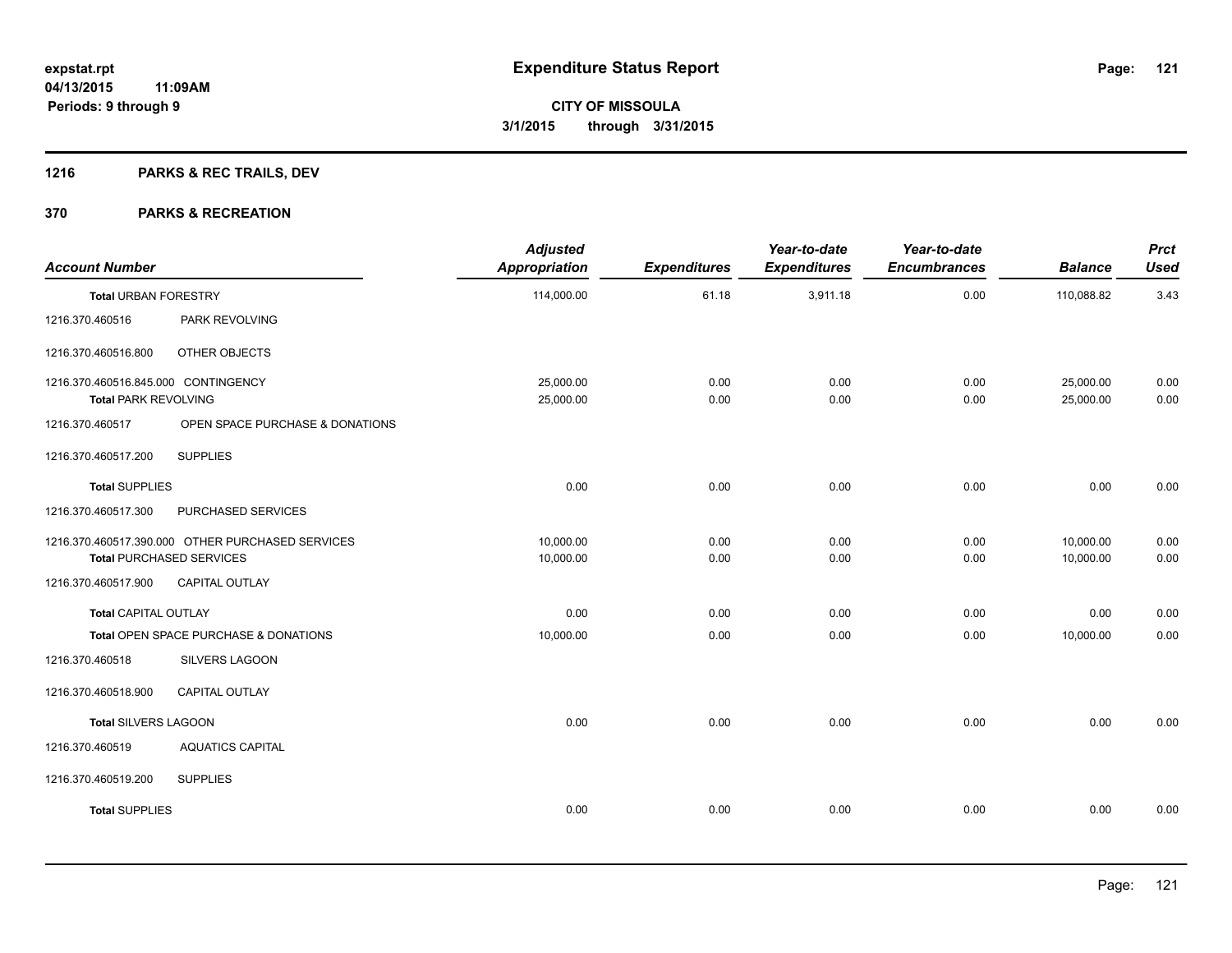## **1216 PARKS & REC TRAILS, DEV**

| <b>Account Number</b>          |                                                                 | <b>Adjusted</b><br><b>Appropriation</b> | <b>Expenditures</b> | Year-to-date<br><b>Expenditures</b> | Year-to-date<br><b>Encumbrances</b> | <b>Balance</b> | <b>Prct</b><br><b>Used</b> |
|--------------------------------|-----------------------------------------------------------------|-----------------------------------------|---------------------|-------------------------------------|-------------------------------------|----------------|----------------------------|
| 1216.370.460519.300            | PURCHASED SERVICES                                              |                                         |                     |                                     |                                     |                |                            |
|                                | <b>Total PURCHASED SERVICES</b>                                 | 0.00                                    | 0.00                | 0.00                                | 0.00                                | 0.00           | 0.00                       |
| 1216.370.460519.900            | <b>CAPITAL OUTLAY</b>                                           |                                         |                     |                                     |                                     |                |                            |
| <b>Total AQUATICS CAPITAL</b>  |                                                                 | 0.00                                    | 0.00                | 0.00                                | 0.00                                | 0.00           | 0.00                       |
| 1216.370.460520                | *** Title Not Found ***                                         |                                         |                     |                                     |                                     |                |                            |
| 1216.370.460520.200            | <b>SUPPLIES</b>                                                 |                                         |                     |                                     |                                     |                |                            |
| <b>Total SUPPLIES</b>          |                                                                 | 0.00                                    | 0.00                | 0.00                                | 0.00                                | 0.00           | 0.00                       |
| 1216.370.460520.300            | PURCHASED SERVICES                                              |                                         |                     |                                     |                                     |                |                            |
|                                | <b>Total PURCHASED SERVICES</b>                                 | 0.00                                    | 0.00                | 0.00                                | 0.00                                | 0.00           | 0.00                       |
| 1216.370.460520.900            | <b>CAPITAL OUTLAY</b>                                           |                                         |                     |                                     |                                     |                |                            |
| Total *** Title Not Found ***  |                                                                 | 0.00                                    | 0.00                | 0.00                                | 0.00                                | 0.00           | 0.00                       |
| 1216.370.460521                | <b>CONSERVATION LANDS DONATIONS</b>                             |                                         |                     |                                     |                                     |                |                            |
| 1216.370.460521.100            | PERSONAL SERVICES                                               |                                         |                     |                                     |                                     |                |                            |
|                                | 1216.370.460521.110.000 CONSV LANDS MGMT GRANTS                 | 11,291.00                               | 0.00                | 2,338.62                            | 0.00                                | 8,952.38       | 20.71                      |
|                                | 1216.370.460521.110.106 SALARIES AND WAGES                      | 0.00                                    | 79.51               | 1,624.83                            | 0.00                                | $-1,624.83$    | 0.00                       |
|                                | 1216.370.460521.140.000 CONSERVATION LAND MGMT GRANT/EMP CONTRI | 1,909.00                                | 17.93               | 874.18                              | 0.00                                | 1,034.82       | 45.79                      |
|                                | 1216.370.460521.141.000 STATE RETIREMENT CONTRIBUTIONS          | 0.00                                    | 0.08                | 4.38                                | 0.00                                | $-4.38$        | 0.00                       |
| <b>Total PERSONAL SERVICES</b> |                                                                 | 13,200.00                               | 97.52               | 4,842.01                            | 0.00                                | 8,357.99       | 36.68                      |
| 1216.370.460521.200            | <b>SUPPLIES</b>                                                 |                                         |                     |                                     |                                     |                |                            |
|                                | 1216.370.460521.220.000 CONSVERVATION LANDS GRANT/OPER SUPPLIES | 10,000.00                               | 0.00                | 253.75                              | 0.00                                | 9,746.25       | 2.54                       |
|                                | 1216.370.460521.230.000 CONSERVATION LANDS MGMT GRANT           | 5,000.00                                | 0.00                | 992.85                              | 0.00                                | 4,007.15       | 19.86                      |
|                                | 1216.370.460521.230.086 REPAIR/MAINTENANCE                      | 13,200.00                               | 0.00                | 22,882.51                           | 0.00                                | $-9,682.51$    | 173.35                     |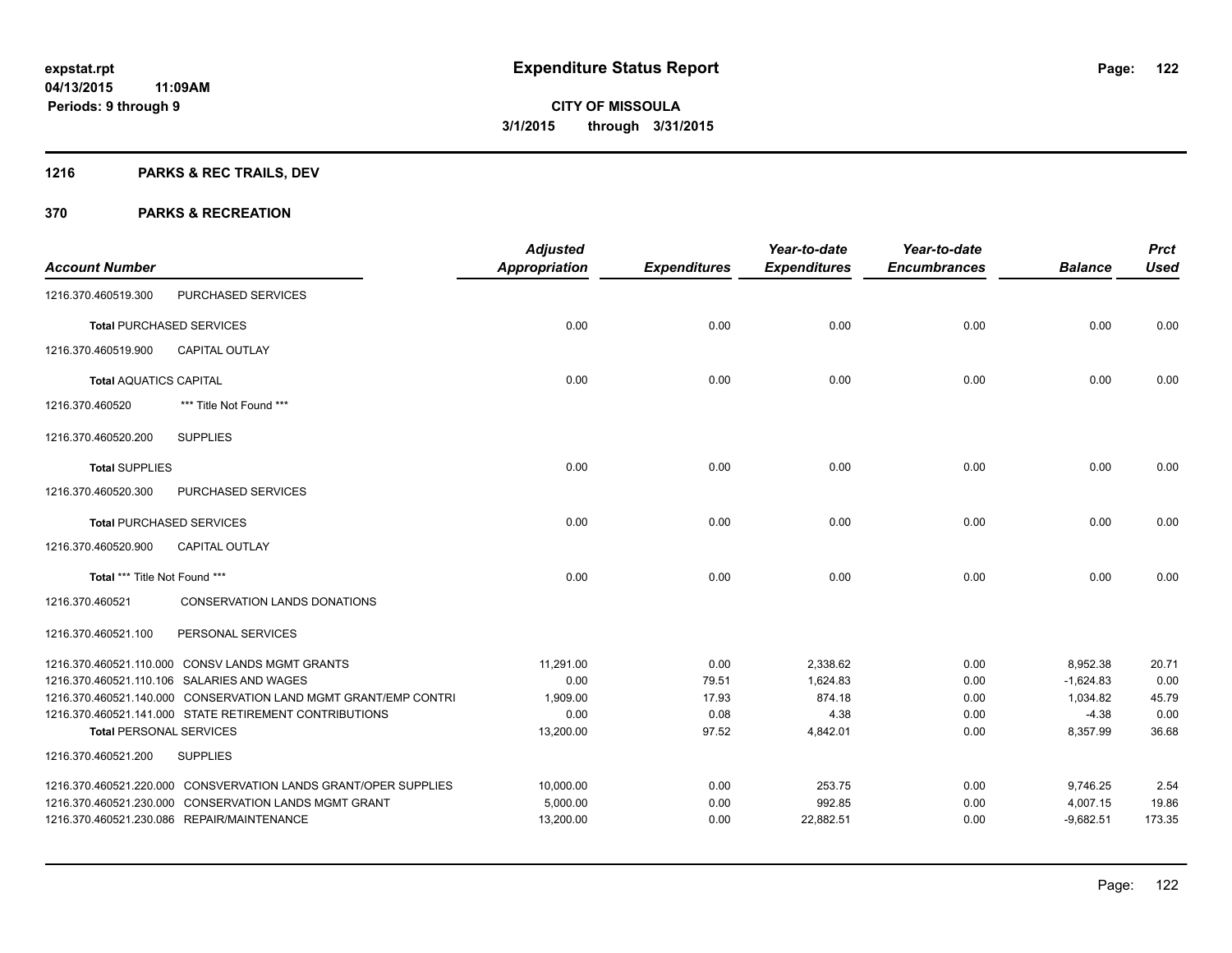## **1216 PARKS & REC TRAILS, DEV**

|                                                | <b>Adjusted</b>      |                     | Year-to-date        | Year-to-date        |                | <b>Prct</b> |
|------------------------------------------------|----------------------|---------------------|---------------------|---------------------|----------------|-------------|
| <b>Account Number</b>                          | <b>Appropriation</b> | <b>Expenditures</b> | <b>Expenditures</b> | <b>Encumbrances</b> | <b>Balance</b> | <b>Used</b> |
| <b>Total SUPPLIES</b>                          | 28,200.00            | 0.00                | 24,129.11           | 0.00                | 4,070.89       | 85.56       |
| 1216.370.460521.300<br>PURCHASED SERVICES      |                      |                     |                     |                     |                |             |
| 1216.370.460521.350.000 CONSERVATION LANDS     | 24,700.00            | 0.00                | 1,521.39            | 0.00                | 23,178.61      | 6.16        |
| 1216.370.460521.370.000 TRAVEL                 | 150.00               | 0.00                | 0.00                | 0.00                | 150.00         | 0.00        |
| 1216.370.460521.380.000 TRAINING               | 150.00               | 0.00                | 0.00                | 0.00                | 150.00         | 0.00        |
| <b>Total PURCHASED SERVICES</b>                | 25,000.00            | 0.00                | 1,521.39            | 0.00                | 23,478.61      | 6.09        |
| 1216.370.460521.900<br><b>CAPITAL OUTLAY</b>   |                      |                     |                     |                     |                |             |
| 1216.370.460521.930.000 IMPROVEMENTS           | 6,800.00             | 0.00                | 0.00                | 0.00                | 6,800.00       | 0.00        |
| <b>Total CAPITAL OUTLAY</b>                    | 6,800.00             | 0.00                | 0.00                | 0.00                | 6,800.00       | 0.00        |
| <b>Total CONSERVATION LANDS DONATIONS</b>      | 73,200.00            | 97.52               | 30,492.51           | 0.00                | 42,707.49      | 41.66       |
| 1216.370.460522<br>CONVERSATION LAND DONATIONS |                      |                     |                     |                     |                |             |
| <b>SUPPLIES</b><br>1216.370.460522.200         |                      |                     |                     |                     |                |             |
| 1216.370.460522.230.000 REPAIR/MAINTENANCE     | 10.000.00            | 0.00                | 0.00                | 0.00                | 10,000.00      | 0.00        |
| <b>Total SUPPLIES</b>                          | 10,000.00            | 0.00                | 0.00                | 0.00                | 10,000.00      | 0.00        |
| <b>CAPITAL OUTLAY</b><br>1216.370.460522.900   |                      |                     |                     |                     |                |             |
| 1216.370.460522.930.000 IMPROVEMENTS           | 10,000.00            | 0.00                | 0.00                | 0.00                | 10,000.00      | 0.00        |
| <b>Total CAPITAL OUTLAY</b>                    | 10,000.00            | 0.00                | 0.00                | 0.00                | 10,000.00      | 0.00        |
| <b>Total CONVERSATION LAND DONATIONS</b>       | 20,000.00            | 0.00                | 0.00                | 0.00                | 20,000.00      | 0.00        |
| 1216.370.460523<br>*** Title Not Found ***     |                      |                     |                     |                     |                |             |
| PERSONAL SERVICES<br>1216.370.460523.100       |                      |                     |                     |                     |                |             |
| 1216.370.460523.120.000 OVERTIME/TERMINATION   | 0.00                 | 0.00                | 216.13              | 0.00                | $-216.13$      | 0.00        |
| 1216.370.460523.140.000 EMPLOYER CONTRIBUTIONS | 0.00                 | 0.00                | 172.62              | 0.00                | $-172.62$      | 0.00        |
| <b>Total PERSONAL SERVICES</b>                 | 0.00                 | 0.00                | 388.75              | 0.00                | $-388.75$      | 0.00        |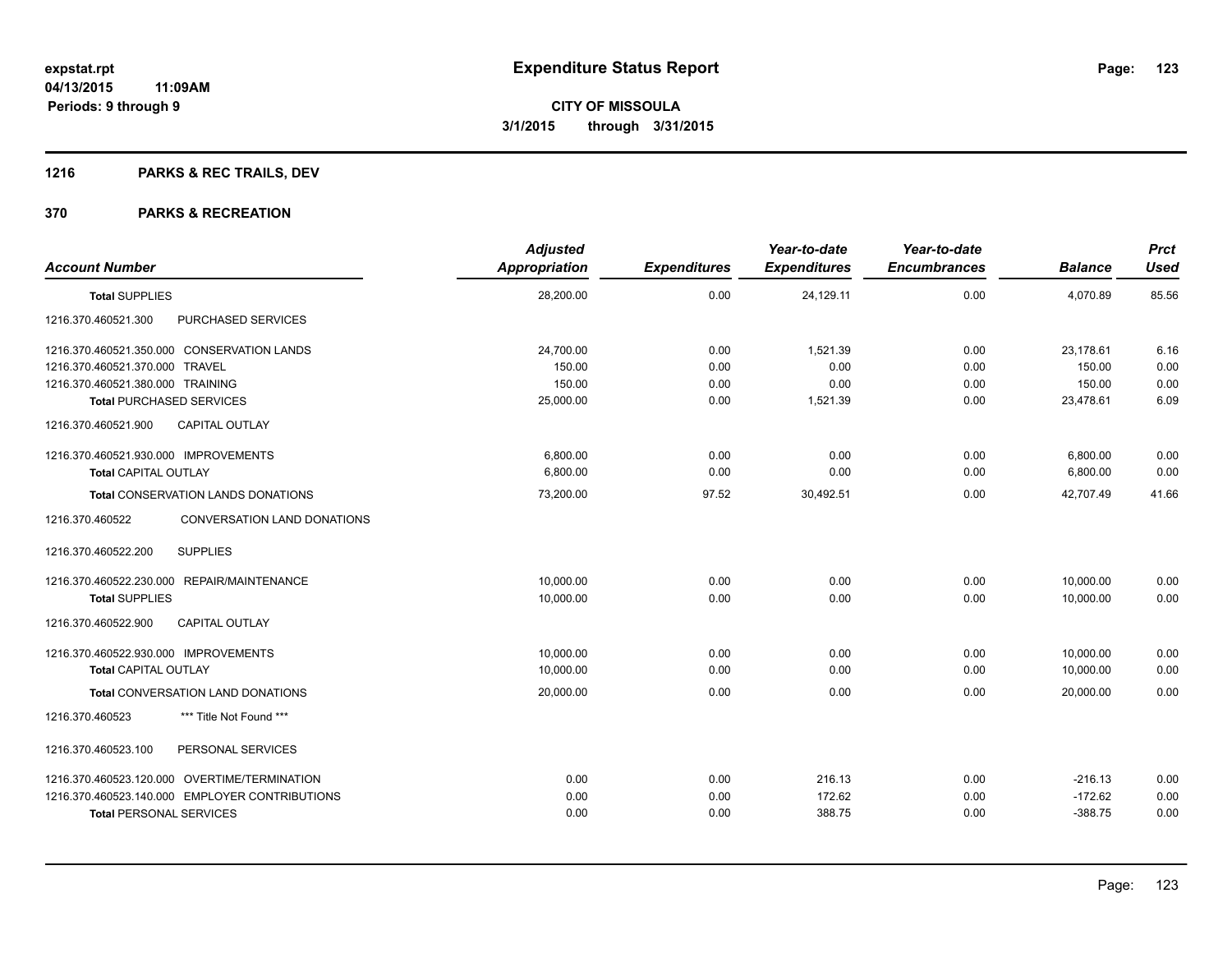## **1216 PARKS & REC TRAILS, DEV**

| <b>Account Number</b>                                                                     | <b>Adjusted</b><br><b>Appropriation</b> | <b>Expenditures</b> | Year-to-date<br><b>Expenditures</b> | Year-to-date<br><b>Encumbrances</b> | <b>Balance</b>         | <b>Prct</b><br><b>Used</b> |
|-------------------------------------------------------------------------------------------|-----------------------------------------|---------------------|-------------------------------------|-------------------------------------|------------------------|----------------------------|
| PURCHASED SERVICES<br>1216.370.460523.300                                                 |                                         |                     |                                     |                                     |                        |                            |
| <b>Total PURCHASED SERVICES</b>                                                           | 0.00                                    | 0.00                | 0.00                                | 0.00                                | 0.00                   | 0.00                       |
| <b>CAPITAL OUTLAY</b><br>1216.370.460523.900                                              |                                         |                     |                                     |                                     |                        |                            |
| 1216.370.460523.930.000 WOOD RECLAMATION PH II/MPROVEMENTS<br><b>Total CAPITAL OUTLAY</b> | 223,123.00<br>223,123.00                | 0.00<br>0.00        | 163,146.00<br>163,146.00            | 0.00<br>0.00                        | 59,977.00<br>59,977.00 | 73.12<br>73.12             |
| Total *** Title Not Found ***                                                             | 223,123.00                              | 0.00                | 163,534.75                          | 0.00                                | 59,588.25              | 73.29                      |
| *** Title Not Found ***<br>1216.370.460524                                                |                                         |                     |                                     |                                     |                        |                            |
| 1216.370.460524.100<br>PERSONAL SERVICES                                                  |                                         |                     |                                     |                                     |                        |                            |
| <b>Total PERSONAL SERVICES</b>                                                            | 0.00                                    | 0.00                | 0.00                                | 0.00                                | 0.00                   | 0.00                       |
| 1216.370.460524.200<br><b>SUPPLIES</b>                                                    |                                         |                     |                                     |                                     |                        |                            |
| <b>Total SUPPLIES</b>                                                                     | 0.00                                    | 0.00                | 0.00                                | 0.00                                | 0.00                   | 0.00                       |
| 1216.370.460524.300<br>PURCHASED SERVICES                                                 |                                         |                     |                                     |                                     |                        |                            |
| Total *** Title Not Found ***                                                             | 0.00                                    | 0.00                | 0.00                                | 0.00                                | 0.00                   | 0.00                       |
| Total PARKS & REC TRAILS, DEV                                                             | 1,267,593.00                            | 1,779.40            | 284,506.92                          | 0.00                                | 983,086.08             | 22.44                      |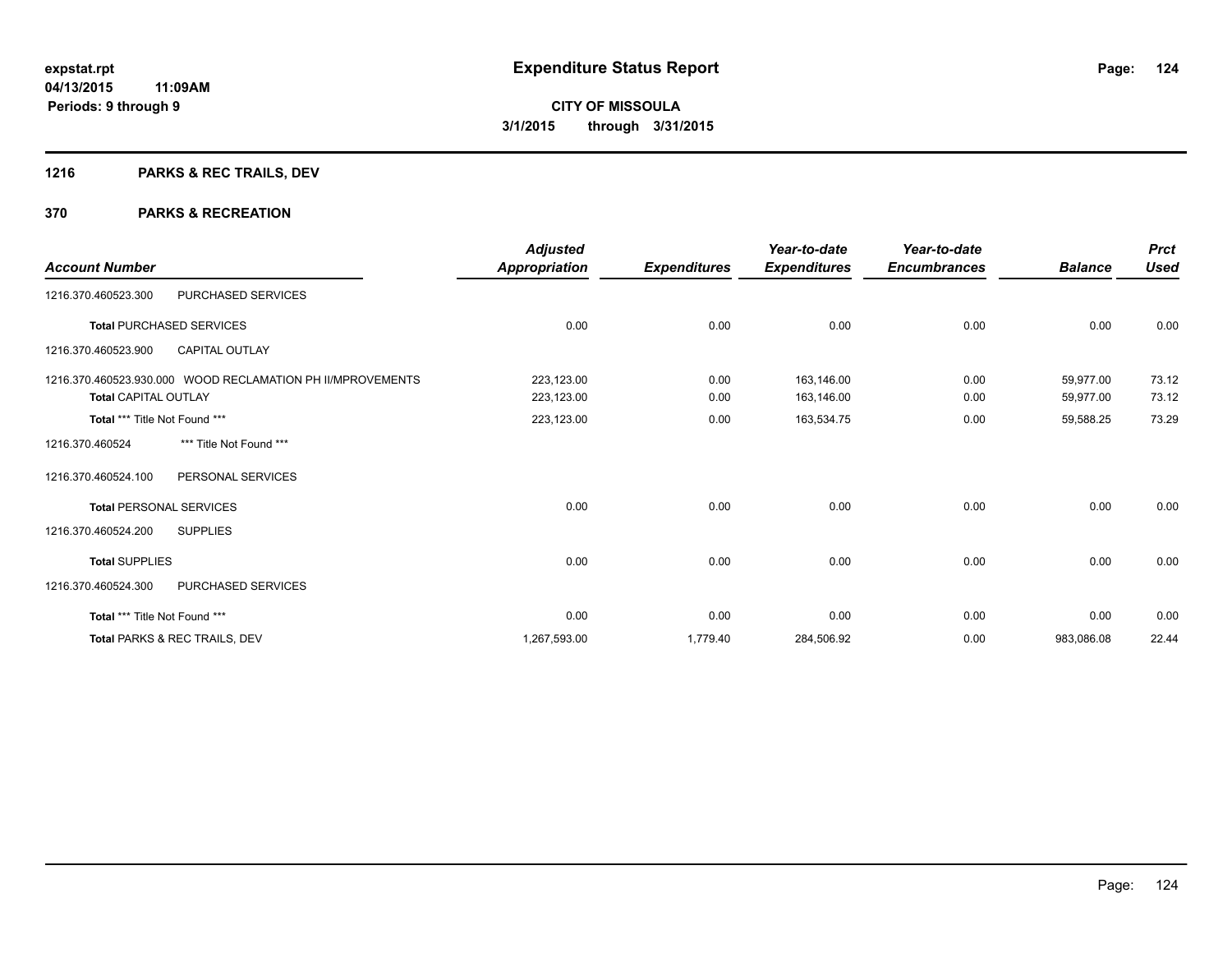### **1217 PARKS CITY LIFE GYM LEASE**

|                                                         | <b>Adjusted</b>      |                     | Year-to-date        | Year-to-date        |                | <b>Prct</b> |
|---------------------------------------------------------|----------------------|---------------------|---------------------|---------------------|----------------|-------------|
| <b>Account Number</b>                                   | <b>Appropriation</b> | <b>Expenditures</b> | <b>Expenditures</b> | <b>Encumbrances</b> | <b>Balance</b> | <b>Used</b> |
| CITY LIFE GYM LEASE<br>1217.370.460440                  |                      |                     |                     |                     |                |             |
| PERSONAL SERVICES<br>1217.370.460440.100                |                      |                     |                     |                     |                |             |
| 1217.370.460440.110.000 SALARIES AND WAGES              | 12,000.00            | 0.00                | 0.00                | 0.00                | 12,000.00      | 0.00        |
| <b>Total PERSONAL SERVICES</b>                          | 12,000.00            | 0.00                | 0.00                | 0.00                | 12,000.00      | 0.00        |
| 1217.370.460440.200<br><b>SUPPLIES</b>                  |                      |                     |                     |                     |                |             |
| 1217.370.460440.220.000 OPERATING SUPPLIES              | 2,500.00             | 41.34               | 41.34               | 0.00                | 2,458.66       | 1.65        |
| 1217.370.460440.220.147 OPERATING SUPPLIES              | 0.00                 | 25.00               | 106.04              | 0.00                | $-106.04$      | 0.00        |
| 1217.370.460440.230.000 REPAIR/MAINTENANCE              | 2,500.00             | 0.00                | 872.50              | 0.00                | 1,627.50       | 34.90       |
| 1217.370.460440.230.146 REPAIR/MAINTENANCE              | 0.00                 | 0.00                | 6.33                | 0.00                | $-6.33$        | 0.00        |
| <b>Total SUPPLIES</b>                                   | 5,000.00             | 66.34               | 1,026.21            | 0.00                | 3,973.79       | 20.52       |
| 1217.370.460440.300<br>PURCHASED SERVICES               |                      |                     |                     |                     |                |             |
| 1217.370.460440.320.000 PRINTING & DUPLICATING          | 1,000.00             | 0.00                | 0.00                | 0.00                | 1,000.00       | 0.00        |
| 1217.370.460440.330.000 PUBLICITY, SUBSCRIPTIONS & DUES | 1,000.00             | 0.00                | 0.00                | 0.00                | 1,000.00       | 0.00        |
| <b>Total PURCHASED SERVICES</b>                         | 2,000.00             | 0.00                | 0.00                | 0.00                | 2,000.00       | 0.00        |
| 1217.370.460440.500<br><b>FIXED CHARGES</b>             |                      |                     |                     |                     |                |             |
| 1217.370.460440.500.000 LEASE/FIXED CHARGES             | 24,000.00            | 4,000.00            | 20,000.00           | 0.00                | 4,000.00       | 83.33       |
| <b>Total FIXED CHARGES</b>                              | 24,000.00            | 4,000.00            | 20,000.00           | 0.00                | 4,000.00       | 83.33       |
| Total CITY LIFE GYM LEASE                               | 43,000.00            | 4,066.34            | 21,026.21           | 0.00                | 21.973.79      | 48.90       |
| <b>RECREATION ADULTS</b><br>1217.370.460471             |                      |                     |                     |                     |                |             |
| 1217.370.460471.200<br><b>SUPPLIES</b>                  |                      |                     |                     |                     |                |             |
| <b>Total RECREATION ADULTS</b>                          | 0.00                 | 0.00                | 0.00                | 0.00                | 0.00           | 0.00        |
| <b>Total PARKS CITY LIFE GYM LEASE</b>                  | 43,000.00            | 4,066.34            | 21,026.21           | 0.00                | 21,973.79      | 48.90       |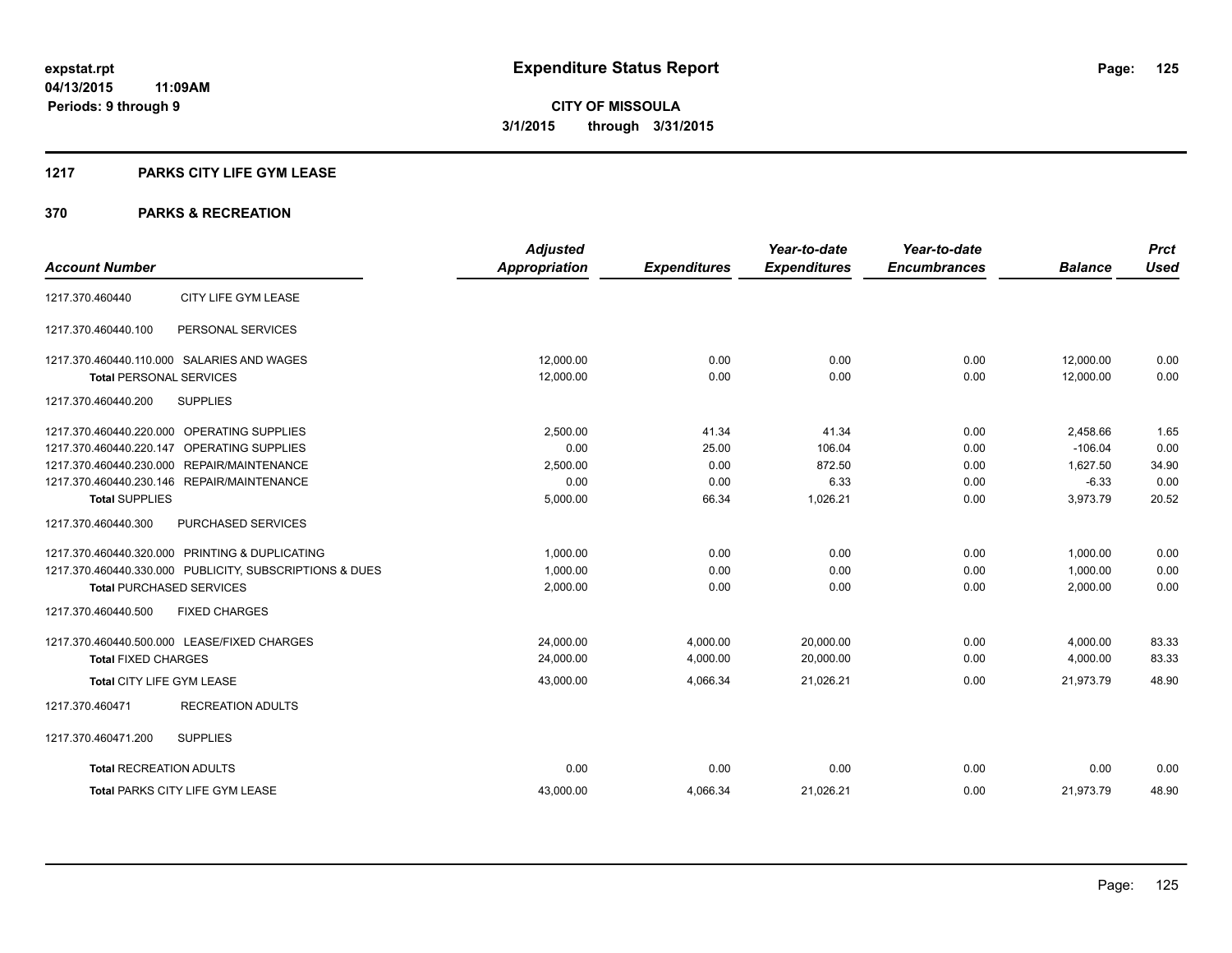#### **1218 ALL ABILITIES PLAYGROUND**

|                                                  | <b>Adjusted</b> |                     | Year-to-date        | Year-to-date        |                | <b>Prct</b> |
|--------------------------------------------------|-----------------|---------------------|---------------------|---------------------|----------------|-------------|
| <b>Account Number</b>                            | Appropriation   | <b>Expenditures</b> | <b>Expenditures</b> | <b>Encumbrances</b> | <b>Balance</b> | <b>Used</b> |
| <b>PLAYGROUNDS</b><br>1218.370.460444            |                 |                     |                     |                     |                |             |
| <b>PURCHASED SERVICES</b><br>1218.370.460444.300 |                 |                     |                     |                     |                |             |
| 1218.370.460444.350.000 PROFESSIONAL SERVICES    | 50,000.00       | 0.00                | 213.713.71          | 0.00                | $-163.713.71$  | 427.43      |
| 1218.370.460444.360.000 REPAIR & MAINTENANCE     | 0.00            | 0.00                | 340.80              | 0.00                | $-340.80$      | 0.00        |
| <b>Total PURCHASED SERVICES</b>                  | 50,000.00       | 0.00                | 214,054.51          | 0.00                | $-164,054.51$  | 428.11      |
| <b>CAPITAL OUTLAY</b><br>1218.370.460444.900     |                 |                     |                     |                     |                |             |
| 1218.370.460444.930.000 IMPROVEMENTS             | 736.092.00      | 0.00                | 0.00                | 0.00                | 736.092.00     | 0.00        |
| <b>Total CAPITAL OUTLAY</b>                      | 736,092.00      | 0.00                | 0.00                | 0.00                | 736,092.00     | 0.00        |
| <b>Total PLAYGROUNDS</b>                         | 786,092.00      | 0.00                | 214,054.51          | 0.00                | 572,037.49     | 27.23       |
| <b>Total ALL ABILITIES PLAYGROUND</b>            | 786,092.00      | 0.00                | 214.054.51          | 0.00                | 572.037.49     | 27.23       |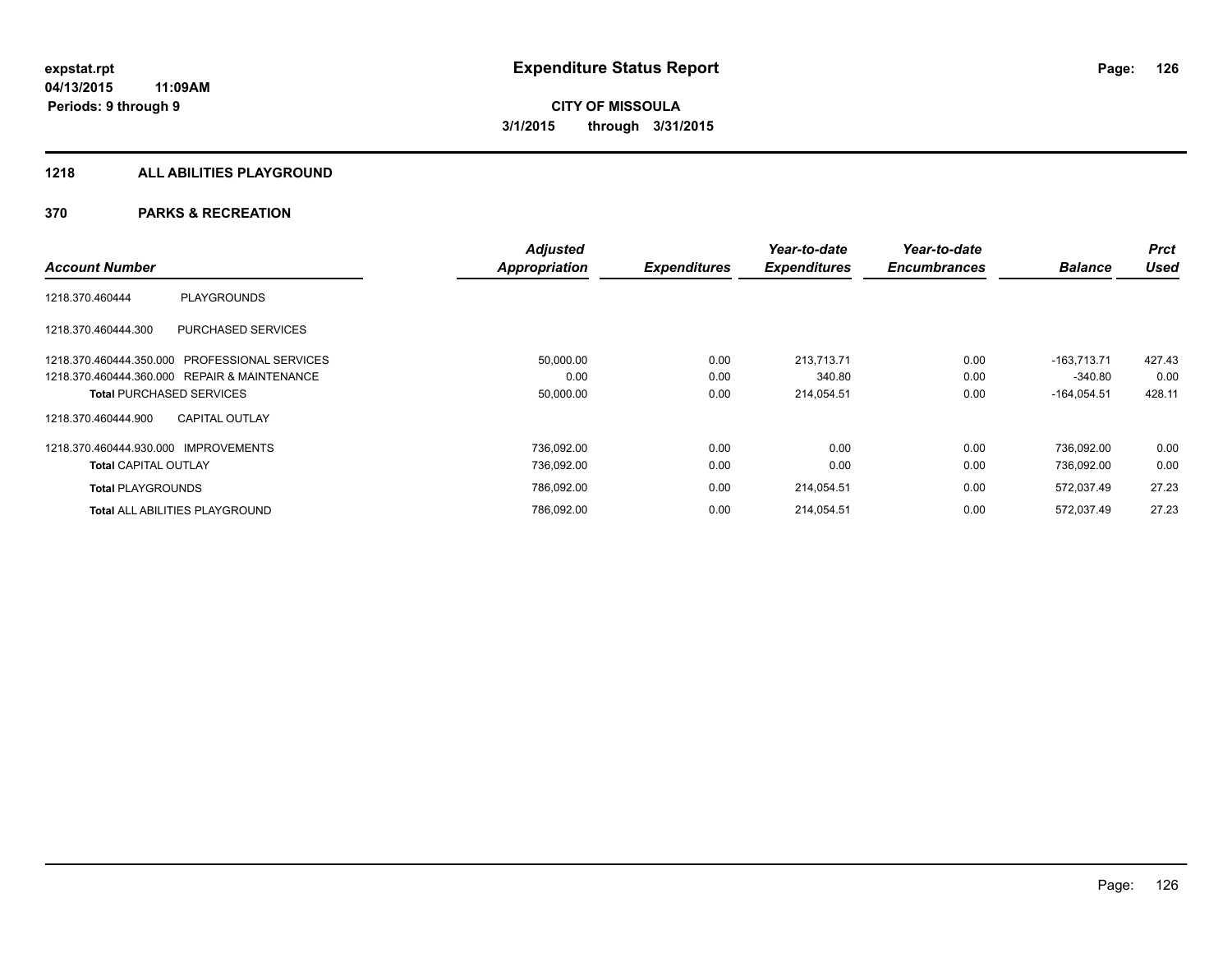### **1219 FY14 PARK & TRAIL BOND**

| <b>Account Number</b> |                                               | <b>Adjusted</b><br><b>Appropriation</b> | <b>Expenditures</b> | Year-to-date<br><b>Expenditures</b> | Year-to-date<br><b>Encumbrances</b> | <b>Balance</b> | <b>Prct</b><br><b>Used</b> |
|-----------------------|-----------------------------------------------|-----------------------------------------|---------------------|-------------------------------------|-------------------------------------|----------------|----------------------------|
| 1219.370.460401       | FORT MSLA REGIONAL PARK                       |                                         |                     |                                     |                                     |                |                            |
| 1219.370.460401.200   | <b>SUPPLIES</b>                               |                                         |                     |                                     |                                     |                |                            |
| <b>Total SUPPLIES</b> |                                               | 0.00                                    | 0.00                | 0.00                                | 0.00                                | 0.00           | 0.00                       |
| 1219.370.460401.300   | PURCHASED SERVICES                            |                                         |                     |                                     |                                     |                |                            |
|                       | <b>Total PURCHASED SERVICES</b>               | 0.00                                    | 0.00                | 0.00                                | 0.00                                | 0.00           | 0.00                       |
| 1219.370.460401.900   | <b>CAPITAL OUTLAY</b>                         |                                         |                     |                                     |                                     |                |                            |
|                       | Total FORT MSLA REGIONAL PARK                 | 0.00                                    | 0.00                | 0.00                                | 0.00                                | 0.00           | 0.00                       |
| 1219.370.460444       | <b>PLAYGROUNDS</b>                            |                                         |                     |                                     |                                     |                |                            |
| 1219.370.460444.300   | PURCHASED SERVICES                            |                                         |                     |                                     |                                     |                |                            |
|                       | <b>Total PURCHASED SERVICES</b>               | 0.00                                    | 0.00                | 0.00                                | 0.00                                | 0.00           | 0.00                       |
| 1219.370.460444.900   | <b>CAPITAL OUTLAY</b>                         |                                         |                     |                                     |                                     |                |                            |
|                       | 1219.370.460444.940.000 MACHINERY & EQUIPMENT | 0.00                                    | 19,496.51           | 19,496.51                           | 0.00                                | $-19,496.51$   | 0.00                       |
|                       | Total FY14 PARK & TRAIL BOND                  | 0.00                                    | 19,496.51           | 19,496.51                           | 0.00                                | $-19,496.51$   | 0.00                       |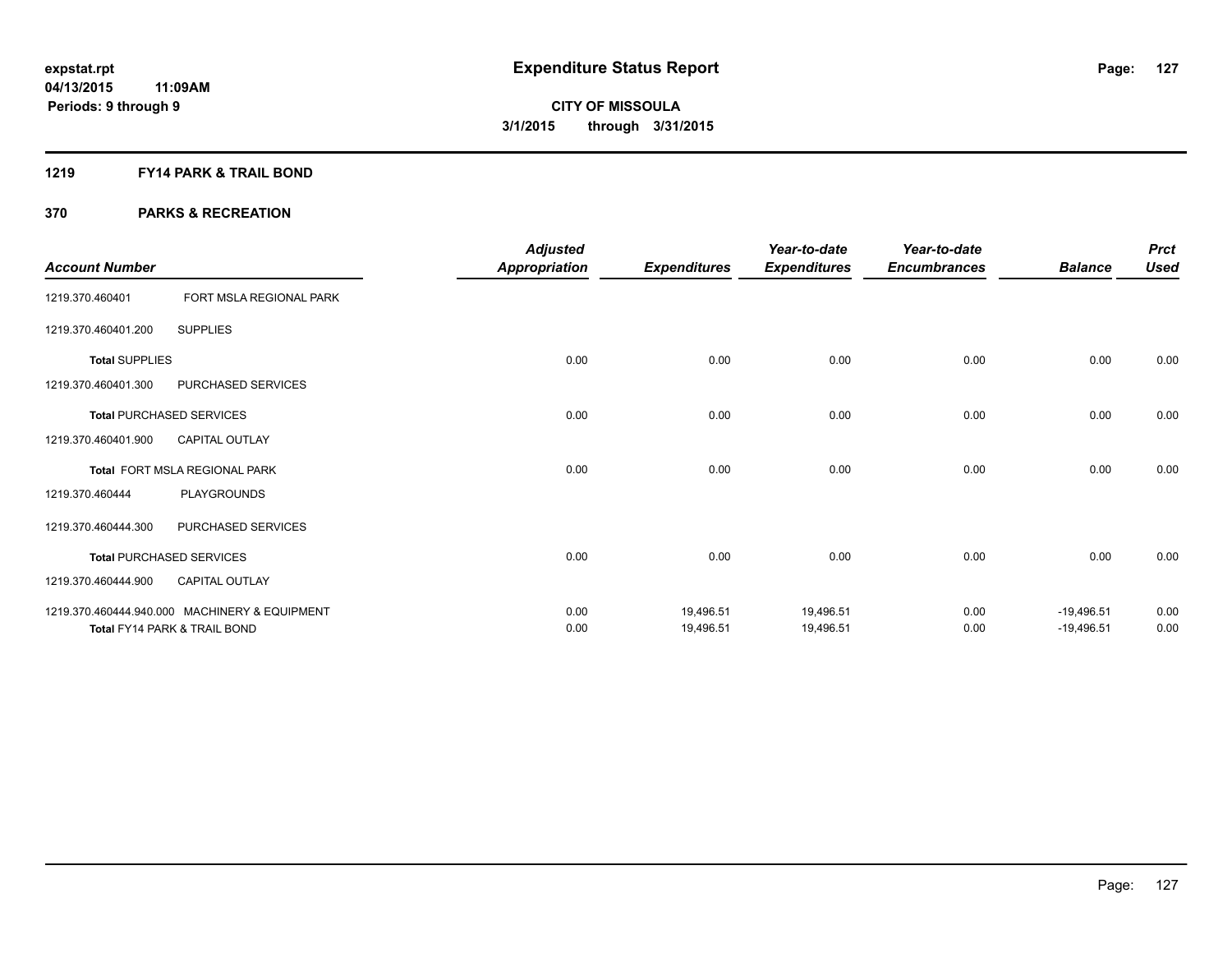**04/13/2015 11:09AM Periods: 9 through 9**

**CITY OF MISSOULA 3/1/2015 through 3/31/2015**

### **1241 CREMAIN WALL & CEMETERY DONATIONS FUND**

**340 CEMETERY**

| <b>Account Number</b>                                                     | <b>Adjusted</b><br><b>Appropriation</b> | <b>Expenditures</b> | Year-to-date<br><b>Expenditures</b> | Year-to-date<br><b>Encumbrances</b> | <b>Balance</b>             | <b>Prct</b><br><b>Used</b> |
|---------------------------------------------------------------------------|-----------------------------------------|---------------------|-------------------------------------|-------------------------------------|----------------------------|----------------------------|
| <b>FACILITIES</b><br>1241.340.430920                                      |                                         |                     |                                     |                                     |                            |                            |
| 1241.340.430920.900<br><b>CAPITAL OUTLAY</b>                              |                                         |                     |                                     |                                     |                            |                            |
| 1241.340.430920.930.000<br><b>IMPROVEMENTS</b><br><b>Total FACILITIES</b> | 2,500.00<br>2,500.00                    | 0.00<br>0.00        | 0.00<br>0.00                        | 0.00<br>0.00                        | 2,500.00<br>2,500.00       | 0.00<br>0.00               |
| <b>CEMETERY MEMORIAL</b><br>1241.340.430921                               |                                         |                     |                                     |                                     |                            |                            |
| 1241.340.430921.900<br><b>CAPITAL OUTLAY</b>                              |                                         |                     |                                     |                                     |                            |                            |
| <b>Total CEMETERY MEMORIAL</b>                                            | 0.00                                    | 0.00                | 0.00                                | 0.00                                | 0.00                       | 0.00                       |
| <b>GROUNDS MAINTENANCE</b><br>1241.340.430930                             |                                         |                     |                                     |                                     |                            |                            |
| 1241.340.430930.900<br><b>CAPITAL OUTLAY</b>                              |                                         |                     |                                     |                                     |                            |                            |
| 1241.340.430930.930.000 IMPROVEMENTS<br><b>Total GROUNDS MAINTENANCE</b>  | 0.00<br>0.00                            | 223.00<br>223.00    | 1,113.00<br>1,113.00                | 0.00<br>0.00                        | $-1,113.00$<br>$-1,113.00$ | 0.00<br>0.00               |
| Total CREMAIN WALL & CEMETERY DONATIONS FUND                              | 2,500.00                                | 223.00              | 1,113.00                            | 0.00                                | 1,387.00                   | 44.52                      |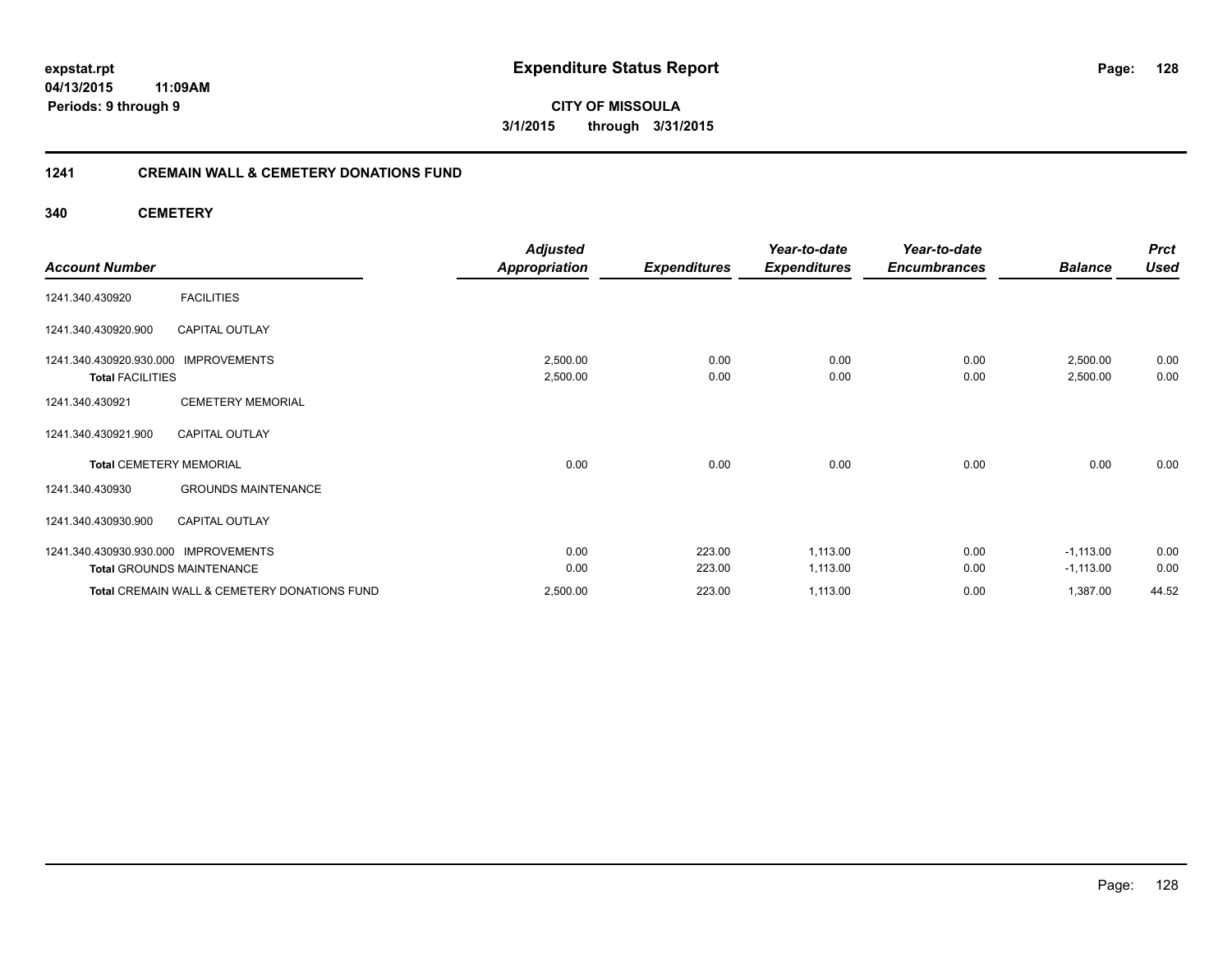### **1242 CEMETERY CARE FUND**

### **340 CEMETERY**

|                                               |                            | <b>Adjusted</b>      |                     | Year-to-date        | Year-to-date        |                | <b>Prct</b> |
|-----------------------------------------------|----------------------------|----------------------|---------------------|---------------------|---------------------|----------------|-------------|
| <b>Account Number</b>                         |                            | <b>Appropriation</b> | <b>Expenditures</b> | <b>Expenditures</b> | <b>Encumbrances</b> | <b>Balance</b> | <b>Used</b> |
| <b>FACILITIES</b><br>1242.340.430920          |                            |                      |                     |                     |                     |                |             |
| OTHER OBJECTS<br>1242.340.430920.800          |                            |                      |                     |                     |                     |                |             |
| 1242.340.430920.845.000 CONTINGENCY           |                            | 10,000.00            | 0.00                | 0.00                | 0.00                | 10,000.00      | 0.00        |
| <b>Total OTHER OBJECTS</b>                    |                            | 10,000.00            | 0.00                | 0.00                | 0.00                | 10,000.00      | 0.00        |
| <b>CAPITAL OUTLAY</b><br>1242.340.430920.900  |                            |                      |                     |                     |                     |                |             |
| 1242.340.430920.940.000 MACHINERY & EQUIPMENT |                            | 65,000.00            | 0.00                | 0.00                | 0.00                | 65,000.00      | 0.00        |
| <b>Total CAPITAL OUTLAY</b>                   |                            | 65,000.00            | 0.00                | 0.00                | 0.00                | 65,000.00      | 0.00        |
| <b>Total FACILITIES</b>                       |                            | 75,000.00            | 0.00                | 0.00                | 0.00                | 75,000.00      | 0.00        |
| 1242.340.430930                               | <b>GROUNDS MAINTENANCE</b> |                      |                     |                     |                     |                |             |
| <b>CAPITAL OUTLAY</b><br>1242.340.430930.900  |                            |                      |                     |                     |                     |                |             |
| <b>Total GROUNDS MAINTENANCE</b>              |                            | 0.00                 | 0.00                | 0.00                | 0.00                | 0.00           | 0.00        |
| <b>Total CEMETERY CARE FUND</b>               |                            | 75,000.00            | 0.00                | 0.00                | 0.00                | 75,000.00      | 0.00        |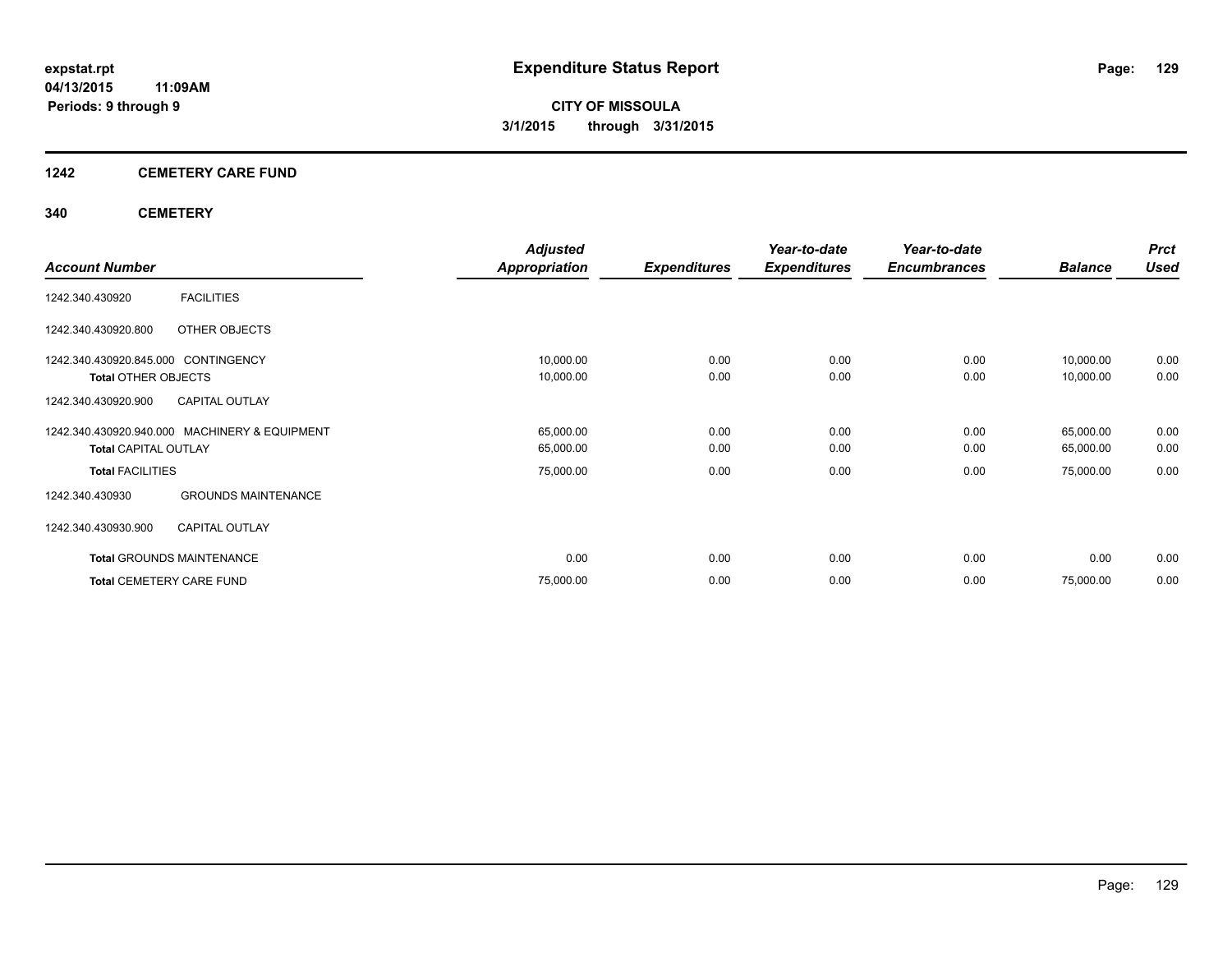### **1243 CEMETERY MEMORIAL FUND**

### **340 CEMETERY**

| <b>Account Number</b>                                                  |                                                                         | <b>Adjusted</b><br><b>Appropriation</b> | <b>Expenditures</b> | Year-to-date<br><b>Expenditures</b> | Year-to-date<br><b>Encumbrances</b> | <b>Balance</b>        | <b>Prct</b><br><b>Used</b> |
|------------------------------------------------------------------------|-------------------------------------------------------------------------|-----------------------------------------|---------------------|-------------------------------------|-------------------------------------|-----------------------|----------------------------|
| 1243.340.430921                                                        | <b>CEMETERY MEMORIAL</b>                                                |                                         |                     |                                     |                                     |                       |                            |
| 1243.340.430921.900                                                    | <b>CAPITAL OUTLAY</b>                                                   |                                         |                     |                                     |                                     |                       |                            |
| 1243.340.430921.930.000 IMPROVEMENTS<br><b>Total CEMETERY MEMORIAL</b> |                                                                         | 2,000.00<br>2,000.00                    | 0.00<br>0.00        | 0.00<br>0.00                        | 0.00<br>0.00                        | 2,000.00<br>2,000.00  | 0.00<br>0.00               |
| 1243.340.430930<br>1243.340.430930.900                                 | <b>GROUNDS MAINTENANCE</b><br><b>CAPITAL OUTLAY</b>                     |                                         |                     |                                     |                                     |                       |                            |
| 1243.340.430930.930.000 IMPROVEMENTS                                   |                                                                         | 0.00                                    | 0.00                | 189.42                              | 0.00                                | $-189.42$             | 0.00                       |
|                                                                        | <b>Total GROUNDS MAINTENANCE</b><br><b>Total CEMETERY MEMORIAL FUND</b> | 0.00<br>2,000.00                        | 0.00<br>0.00        | 189.42<br>189.42                    | 0.00<br>0.00                        | $-189.42$<br>1.810.58 | 0.00<br>9.47               |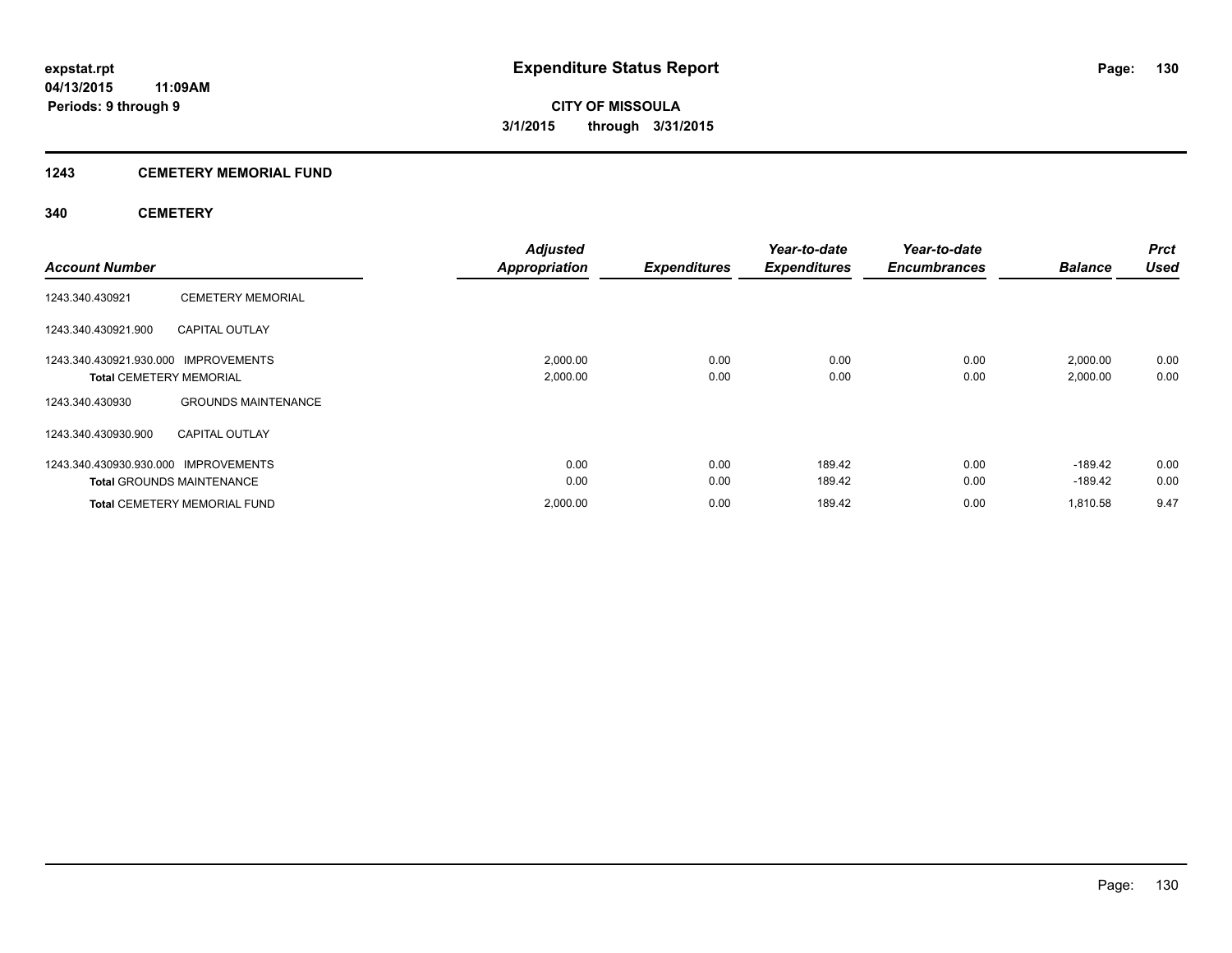### **1265 TITLE 1 PROJECTS FUND**

## **240 FINANCE**

| <b>Account Number</b>         |                                                | <b>Adjusted</b><br><b>Appropriation</b> | <b>Expenditures</b> | Year-to-date<br><b>Expenditures</b> | Year-to-date<br><b>Encumbrances</b> | <b>Balance</b> | <b>Prct</b><br><b>Used</b> |
|-------------------------------|------------------------------------------------|-----------------------------------------|---------------------|-------------------------------------|-------------------------------------|----------------|----------------------------|
|                               |                                                |                                         |                     |                                     |                                     |                |                            |
| 1265.240.411850               | ECONOMIC DEVELOPMENT                           |                                         |                     |                                     |                                     |                |                            |
| 1265.240.411850.500           | <b>FIXED CHARGES</b>                           |                                         |                     |                                     |                                     |                |                            |
| <b>Total FIXED CHARGES</b>    |                                                | 0.00                                    | 0.00                | 0.00                                | 0.00                                | 0.00           | 0.00                       |
| 1265.240.411850.700           | <b>GRANTS &amp; CONTRIBUTIONS</b>              |                                         |                     |                                     |                                     |                |                            |
|                               | 1265.240.411850.700.000 GRANTS & CONTRIBUTIONS | 59,088.00                               | 0.00                | 0.00                                | 0.00                                | 59,088.00      | 0.00                       |
|                               | <b>Total GRANTS &amp; CONTRIBUTIONS</b>        | 59,088.00                               | 0.00                | 0.00                                | 0.00                                | 59,088.00      | 0.00                       |
| 1265.240.411850.800           | OTHER OBJECTS                                  |                                         |                     |                                     |                                     |                |                            |
| <b>Total OTHER OBJECTS</b>    |                                                | 0.00                                    | 0.00                | 0.00                                | 0.00                                | 0.00           | 0.00                       |
|                               | Total ECONOMIC DEVELOPMENT                     | 59,088.00                               | 0.00                | 0.00                                | 0.00                                | 59,088.00      | 0.00                       |
| 1265.240.440150               | *** Title Not Found ***                        |                                         |                     |                                     |                                     |                |                            |
| 1265.240.440150.800           | OTHER OBJECTS                                  |                                         |                     |                                     |                                     |                |                            |
| Total *** Title Not Found *** |                                                | 0.00                                    | 0.00                | 0.00                                | 0.00                                | 0.00           | 0.00                       |
| 1265.240.470343               | MISSOULA HOUSING CORPORATION                   |                                         |                     |                                     |                                     |                |                            |
| 1265.240.470343.700           | <b>GRANTS &amp; CONTRIBUTIONS</b>              |                                         |                     |                                     |                                     |                |                            |
|                               | <b>Total MISSOULA HOUSING CORPORATION</b>      | 0.00                                    | 0.00                | 0.00                                | 0.00                                | 0.00           | 0.00                       |
|                               | Total TITLE 1 PROJECTS FUND                    | 59,088.00                               | 0.00                | 0.00                                | 0.00                                | 59,088.00      | 0.00                       |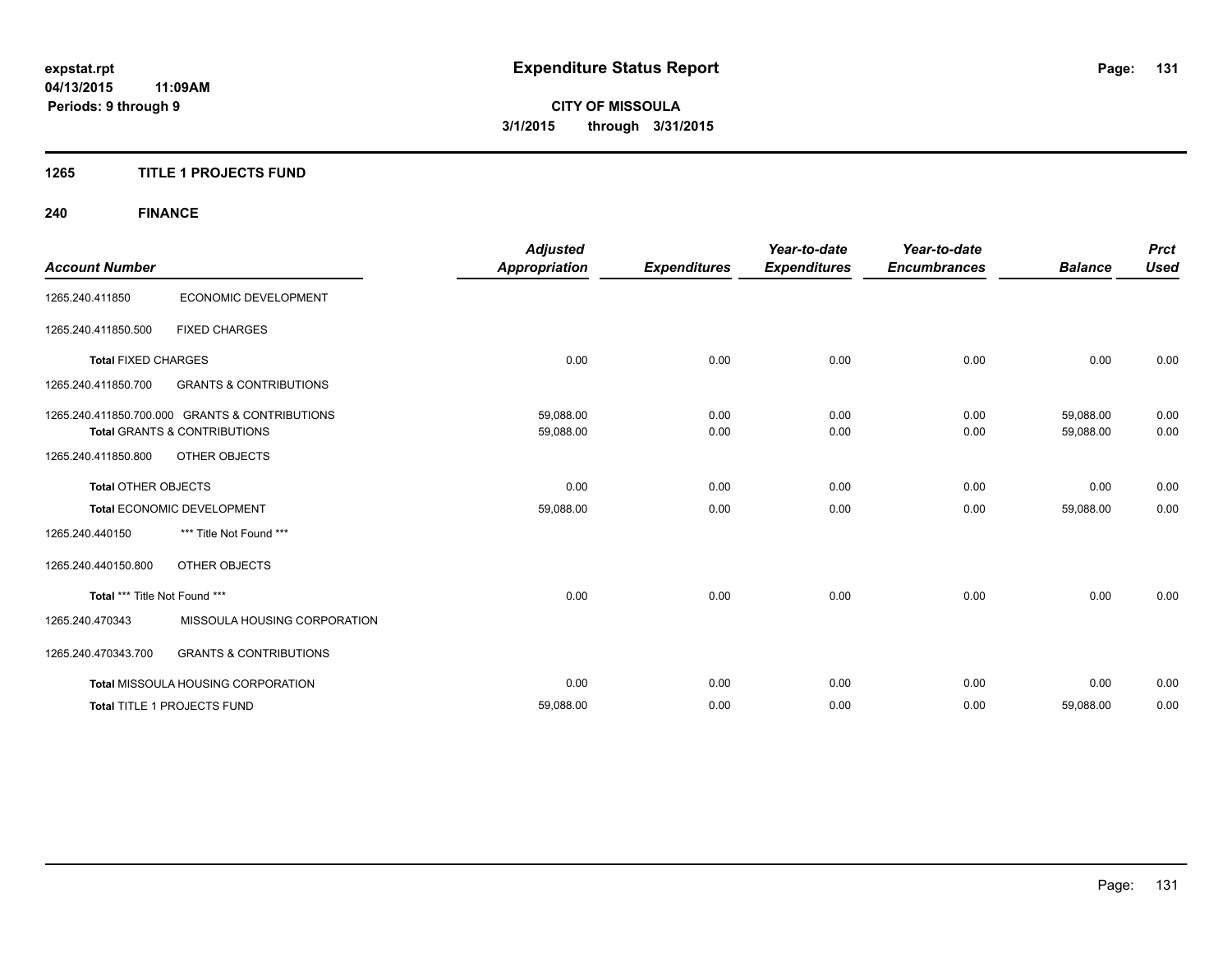**132**

**04/13/2015 11:09AM Periods: 9 through 9**

**CITY OF MISSOULA 3/1/2015 through 3/31/2015**

### **1396 PROGRAM INCOME REVOLVING LOAN PROGRAM**

| <b>Account Number</b>      |                                                    | <b>Adjusted</b><br><b>Appropriation</b> | <b>Expenditures</b> | Year-to-date<br><b>Expenditures</b> | Year-to-date<br><b>Encumbrances</b> | <b>Balance</b>         | <b>Prct</b><br>Used |
|----------------------------|----------------------------------------------------|-----------------------------------------|---------------------|-------------------------------------|-------------------------------------|------------------------|---------------------|
| 1396.390.470200            | <b>HOUSING REHAB</b>                               |                                         |                     |                                     |                                     |                        |                     |
| 1396.390.470200.700        | <b>GRANTS &amp; CONTRIBUTIONS</b>                  |                                         |                     |                                     |                                     |                        |                     |
| <b>Total HOUSING REHAB</b> | 1396.390.470200.700.000 RENTAL REHAB GRANTS        | 51,791.00<br>51,791.00                  | 0.00<br>0.00        | 0.00<br>0.00                        | 0.00<br>0.00                        | 51.791.00<br>51,791.00 | 0.00<br>0.00        |
| 1396.390.470401            | <b>WORD GRANT</b>                                  |                                         |                     |                                     |                                     |                        |                     |
| 1396.390.470401.300        | PURCHASED SERVICES                                 |                                         |                     |                                     |                                     |                        |                     |
| <b>Total WORD GRANT</b>    |                                                    | 0.00                                    | 0.00                | 0.00                                | 0.00                                | 0.00                   | 0.00                |
|                            | <b>Total PROGRAM INCOME REVOLVING LOAN PROGRAM</b> | 51,791.00                               | 0.00                | 0.00                                | 0.00                                | 51,791.00              | 0.00                |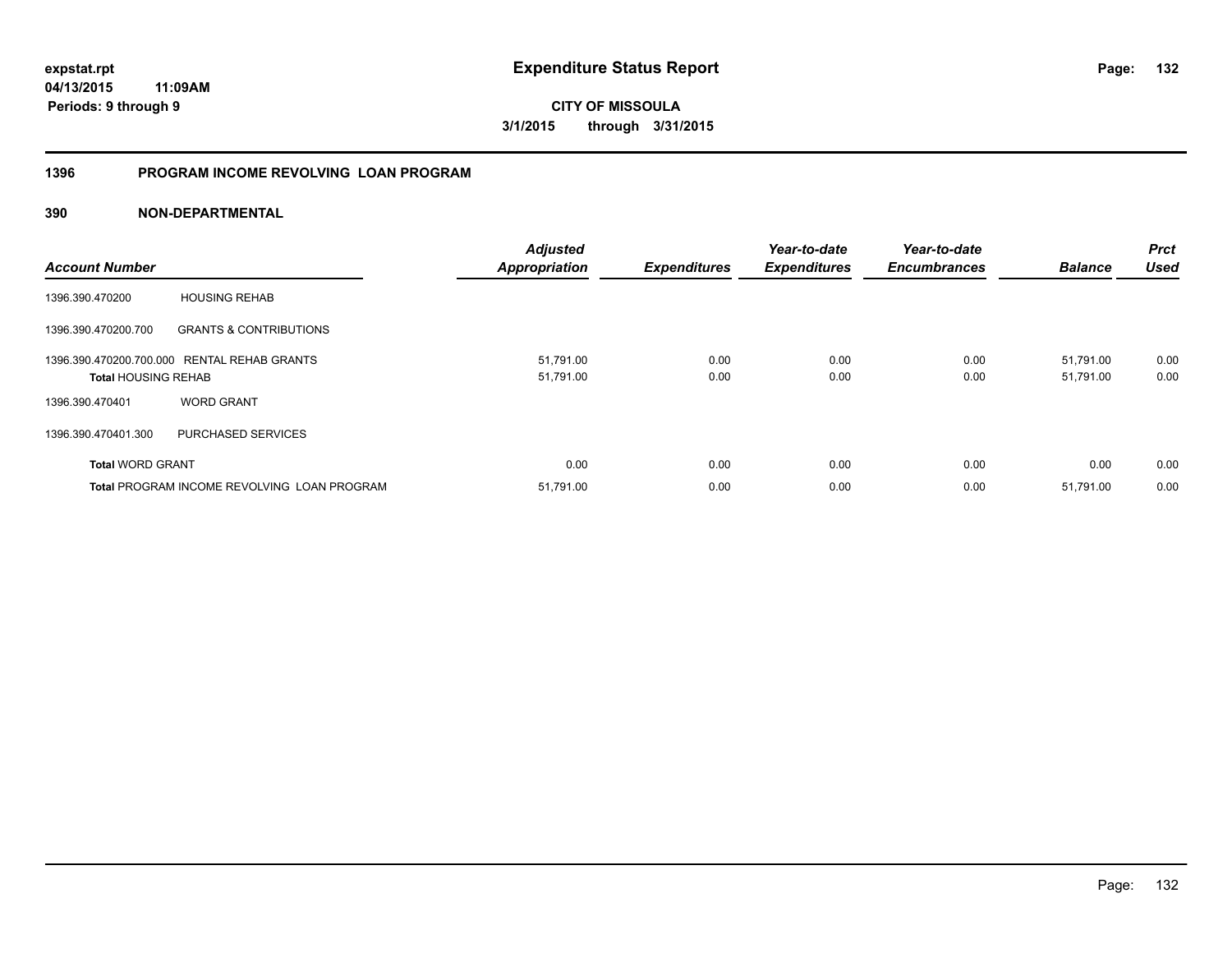#### **1397 STATE HOME PROGRAM INCOME**

| <b>Account Number</b> |                                                                                                          | <b>Adjusted</b><br>Appropriation | <b>Expenditures</b> | Year-to-date<br><b>Expenditures</b> | Year-to-date<br><b>Encumbrances</b> | <b>Balance</b>           | Prct<br>Used |
|-----------------------|----------------------------------------------------------------------------------------------------------|----------------------------------|---------------------|-------------------------------------|-------------------------------------|--------------------------|--------------|
| 1397.390.470200       | <b>HOUSING REHAB</b>                                                                                     |                                  |                     |                                     |                                     |                          |              |
| 1397.390.470200.300   | PURCHASED SERVICES                                                                                       |                                  |                     |                                     |                                     |                          |              |
|                       | 1397.390.470200.350.000 STATE HOME PROGRAM INCOME/CONTRACT SVS<br><b>Total STATE HOME PROGRAM INCOME</b> | 600,000.00<br>600,000.00         | 0.00<br>0.00        | 0.00<br>0.00                        | 0.00<br>0.00                        | 600.000.00<br>600.000.00 | 0.00<br>0.00 |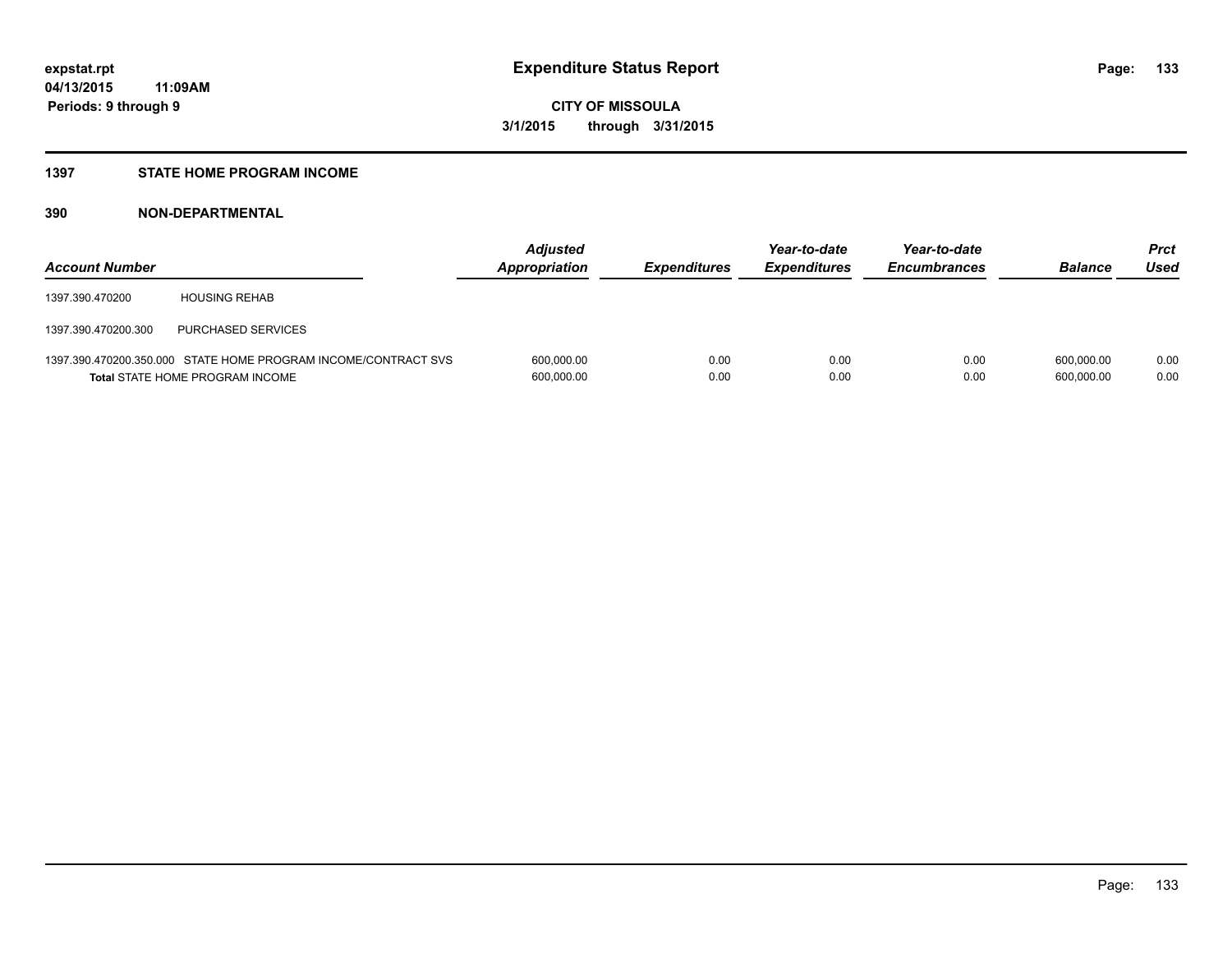**2250 PLANNING FUND**

### **250 DEVELOPMENT SERVICES**

|                                         |                                                         | <b>Adjusted</b>      |                     | Year-to-date        | Year-to-date        |                | <b>Prct</b> |
|-----------------------------------------|---------------------------------------------------------|----------------------|---------------------|---------------------|---------------------|----------------|-------------|
| <b>Account Number</b>                   |                                                         | <b>Appropriation</b> | <b>Expenditures</b> | <b>Expenditures</b> | <b>Encumbrances</b> | <b>Balance</b> | <b>Used</b> |
| 2250.250.411030                         | <b>PLANNING</b>                                         |                      |                     |                     |                     |                |             |
| 2250.250.411030.100                     | PERSONAL SERVICES                                       |                      |                     |                     |                     |                |             |
|                                         | 2250.250.411030.110.000 SALARIES AND WAGES              | 296,680.00           | 17,994.29           | 281,750.55          | 0.00                | 14,929.45      | 94.97       |
|                                         | 2250.250.411030.140.000 EMPLOYER CONTRIBUTIONS          | 90.685.00            | 7,101.03            | 103,760.37          | 0.00                | $-13,075.37$   | 114.42      |
|                                         | 2250.250.411030.141.000 STATE RETIREMENT CONTRIBUTIONS  | 0.00                 | 17.99               | 284.01              | 0.00                | $-284.01$      | 0.00        |
| <b>Total PERSONAL SERVICES</b>          |                                                         | 387,365.00           | 25,113.31           | 385,794.93          | 0.00                | 1,570.07       | 99.59       |
| 2250.250.411030.200                     | <b>SUPPLIES</b>                                         |                      |                     |                     |                     |                |             |
| 2250.250.411030.210.000 OFFICE SUPPLIES |                                                         | 2,550.00             | 0.00                | 354.44              | 0.00                | 2,195.56       | 13.90       |
| 2250.250.411030.210.300 OFFICE SUPPLIES |                                                         | 0.00                 | 13.38               | 469.15              | 0.00                | $-469.15$      | 0.00        |
| 2250.250.411030.210.301 OFFICE SUPPLIES |                                                         | 0.00                 | 63.94               | 370.95              | 0.00                | $-370.95$      | 0.00        |
|                                         | 2250.250.411030.220.000 OPERATING SUPPLIES              | 1,300.00             | 14.99               | 14.99               | 0.00                | 1,285.01       | 1.15        |
|                                         | 2250.250.411030.220.300 OPERATING SUPPLIES              | 0.00                 | 0.00                | 13.97               | 0.00                | $-13.97$       | 0.00        |
| 2250.250.411030.240.000 OTHER SUPPLIES  |                                                         | 0.00                 | 110.50              | 110.50              | 0.00                | $-110.50$      | 0.00        |
| 2250.250.411030.240.300 OTHER SUPPLIES  |                                                         | 0.00                 | 28.33               | 477.59              | 0.00                | $-477.59$      | 0.00        |
| <b>Total SUPPLIES</b>                   |                                                         | 3,850.00             | 231.14              | 1,811.59            | 0.00                | 2,038.41       | 47.05       |
| 2250.250.411030.300                     | PURCHASED SERVICES                                      |                      |                     |                     |                     |                |             |
| 2250.250.411030.310.000 COMMUNICATIONS  |                                                         | 1,100.00             | 0.00                | 151.86              | 0.00                | 948.14         | 13.81       |
| 2250.250.411030.310.351 COMMUNICATIONS  |                                                         | 0.00                 | 1.62                | 794.12              | 0.00                | $-794.12$      | 0.00        |
| 2250.250.411030.320.000                 | PRINTING & DUPLICATING                                  | 9,300.00             | 0.00                | 0.00                | 0.00                | 9,300.00       | 0.00        |
| 2250.250.411030.320.300                 | PRINTING & DUPLICATING                                  | 0.00                 | 0.00                | 52.88               | 0.00                | $-52.88$       | 0.00        |
| 2250.250.411030.330.000                 | PUBLICITY, SUBSCRIPTIONS & DUES                         | 3,306.00             | 603.00              | 1,746.41            | 0.00                | 1,559.59       | 52.83       |
|                                         | 2250.250.411030.330.300 PUBLICITY, SUBSCRIPTIONS & DUES | 0.00                 | $-19.50$            | 1,722.70            | 0.00                | $-1,722.70$    | 0.00        |
|                                         | 2250.250.411030.330.377 PUBLICITY, SUBSCRIPTIONS & DUES | 0.00                 | 0.00                | 298.00              | 0.00                | $-298.00$      | 0.00        |
| 2250.250.411030.344.000                 | <b>TELEPHONE SERVICE</b>                                | 125.00               | 19.06               | 113.13              | 0.00                | 11.87          | 90.50       |
| 2250.250.411030.350.000                 | PROFESSIONAL SERVICES                                   | 100,000.00           | 9,025.00            | 48,878.79           | 0.00                | 51,121.21      | 48.88       |
|                                         | 2250.250.411030.360.000 REPAIR & MAINTENANCE            | 1,540.00             | 0.00                | 300.00              | 0.00                | 1,240.00       | 19.48       |
| 2250.250.411030.370.000 TRAVEL          |                                                         | 5,185.00             | 0.00                | 666.77              | 0.00                | 4,518.23       | 12.86       |
| 2250.250.411030.370.300 TRAVEL          |                                                         | 0.00                 | 0.00                | 298.31              | 0.00                | $-298.31$      | 0.00        |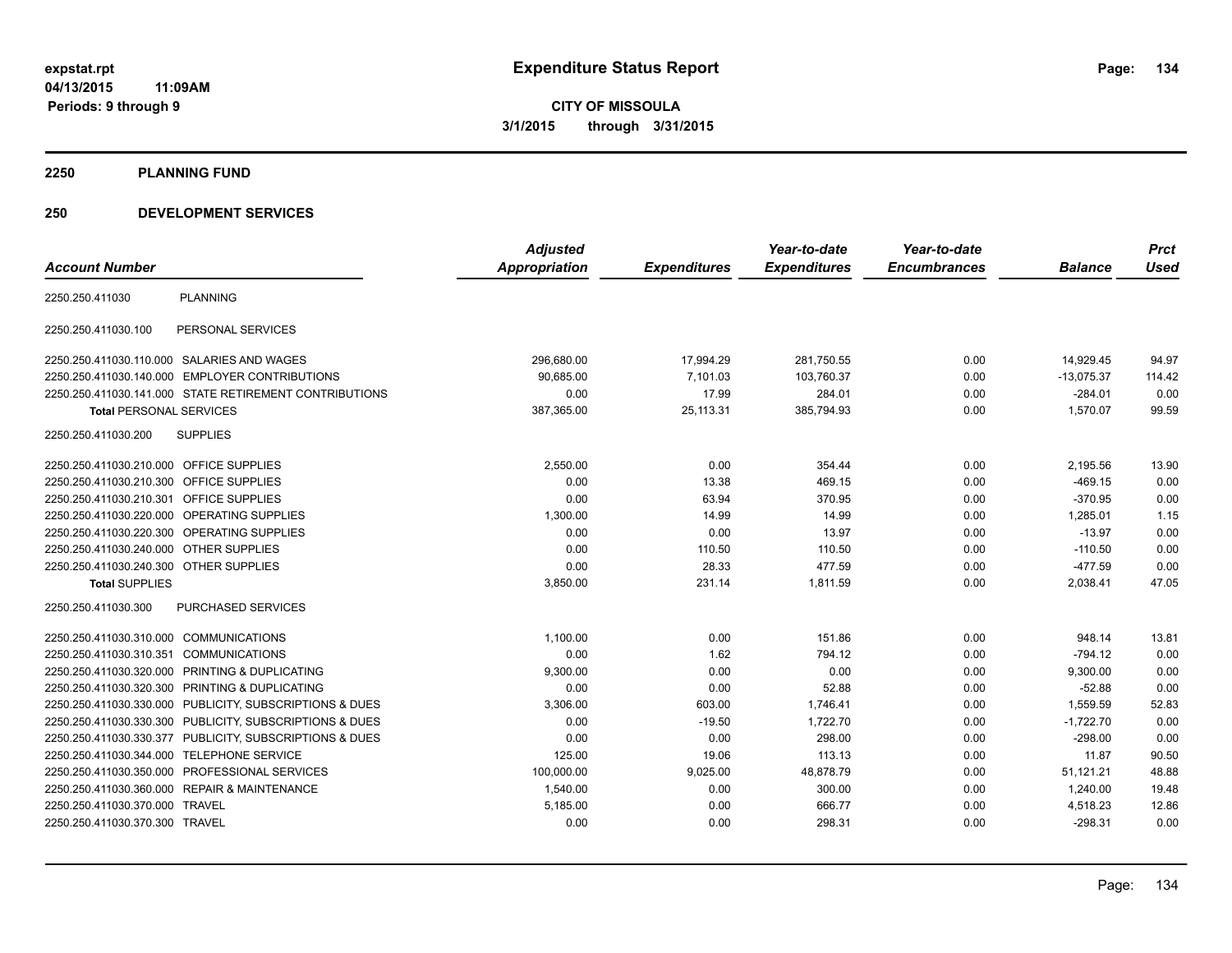**2250 PLANNING FUND**

### **250 DEVELOPMENT SERVICES**

|                                       |                                                  | <b>Adjusted</b>      |                     | Year-to-date        | Year-to-date        |                | <b>Prct</b> |
|---------------------------------------|--------------------------------------------------|----------------------|---------------------|---------------------|---------------------|----------------|-------------|
| <b>Account Number</b>                 |                                                  | <b>Appropriation</b> | <b>Expenditures</b> | <b>Expenditures</b> | <b>Encumbrances</b> | <b>Balance</b> | <b>Used</b> |
| 2250.250.411030.380.000 TRAINING      |                                                  | 3,595.00             | 1,615.00            | 2,275.00            | 0.00                | 1,320.00       | 63.28       |
| 2250.250.411030.380.300 TRAINING      |                                                  | 0.00                 | 0.00                | 55.00               | 0.00                | $-55.00$       | 0.00        |
|                                       | 2250.250.411030.390.000 OTHER PURCHASED SERVICES | 4,750.00             | 50.00               | 1,344.85            | 0.00                | 3,405.15       | 28.31       |
|                                       | <b>Total PURCHASED SERVICES</b>                  | 128,901.00           | 11,294.18           | 58,697.82           | 0.00                | 70,203.18      | 45.54       |
| 2250.250.411030.500                   | <b>FIXED CHARGES</b>                             |                      |                     |                     |                     |                |             |
| 2250.250.411030.500.000 FIXED CHARGES |                                                  | 24,000.00            | 0.00                | 0.00                | 0.00                | 24,000.00      | 0.00        |
| <b>Total FIXED CHARGES</b>            |                                                  | 24,000.00            | 0.00                | 0.00                | 0.00                | 24,000.00      | 0.00        |
| 2250.250.411030.800                   | OTHER OBJECTS                                    |                      |                     |                     |                     |                |             |
| 2250.250.411030.845.000 CONTINGENCY   |                                                  | 149,604.00           | 0.00                | 0.00                | 0.00                | 149,604.00     | 0.00        |
| <b>Total OTHER OBJECTS</b>            |                                                  | 149,604.00           | 0.00                | 0.00                | 0.00                | 149,604.00     | 0.00        |
| <b>Total PLANNING</b>                 |                                                  | 693,720.00           | 36,638.63           | 446,304.34          | 0.00                | 247,415.66     | 64.33       |
| 2250.250.411050                       | DEVELOPMENT & PERMIT REVIEWS                     |                      |                     |                     |                     |                |             |
| 2250.250.411050.200                   | <b>SUPPLIES</b>                                  |                      |                     |                     |                     |                |             |
|                                       | Total DEVELOPMENT & PERMIT REVIEWS               | 0.00                 | 0.00                | 0.00                | 0.00                | 0.00           | 0.00        |
| 2250.250.411070                       | <b>TRANSPORTATION</b>                            |                      |                     |                     |                     |                |             |
| 2250.250.411070.100                   | PERSONAL SERVICES                                |                      |                     |                     |                     |                |             |
| <b>Total TRANSPORTATION</b>           |                                                  | 0.00                 | 0.00                | 0.00                | 0.00                | 0.00           | 0.00        |
| 2250.250.430255                       | <b>BIKE-PED PROGRAM</b>                          |                      |                     |                     |                     |                |             |
| 2250.250.430255.300                   | PURCHASED SERVICES                               |                      |                     |                     |                     |                |             |
| Total BIKE-PED PROGRAM                |                                                  | 0.00                 | 0.00                | 0.00                | 0.00                | 0.00           | 0.00        |
| 2250.250.521000                       | INTERFUND OPERATING TRANSFERS                    |                      |                     |                     |                     |                |             |
| 2250.250.521000.800                   | OTHER OBJECTS                                    |                      |                     |                     |                     |                |             |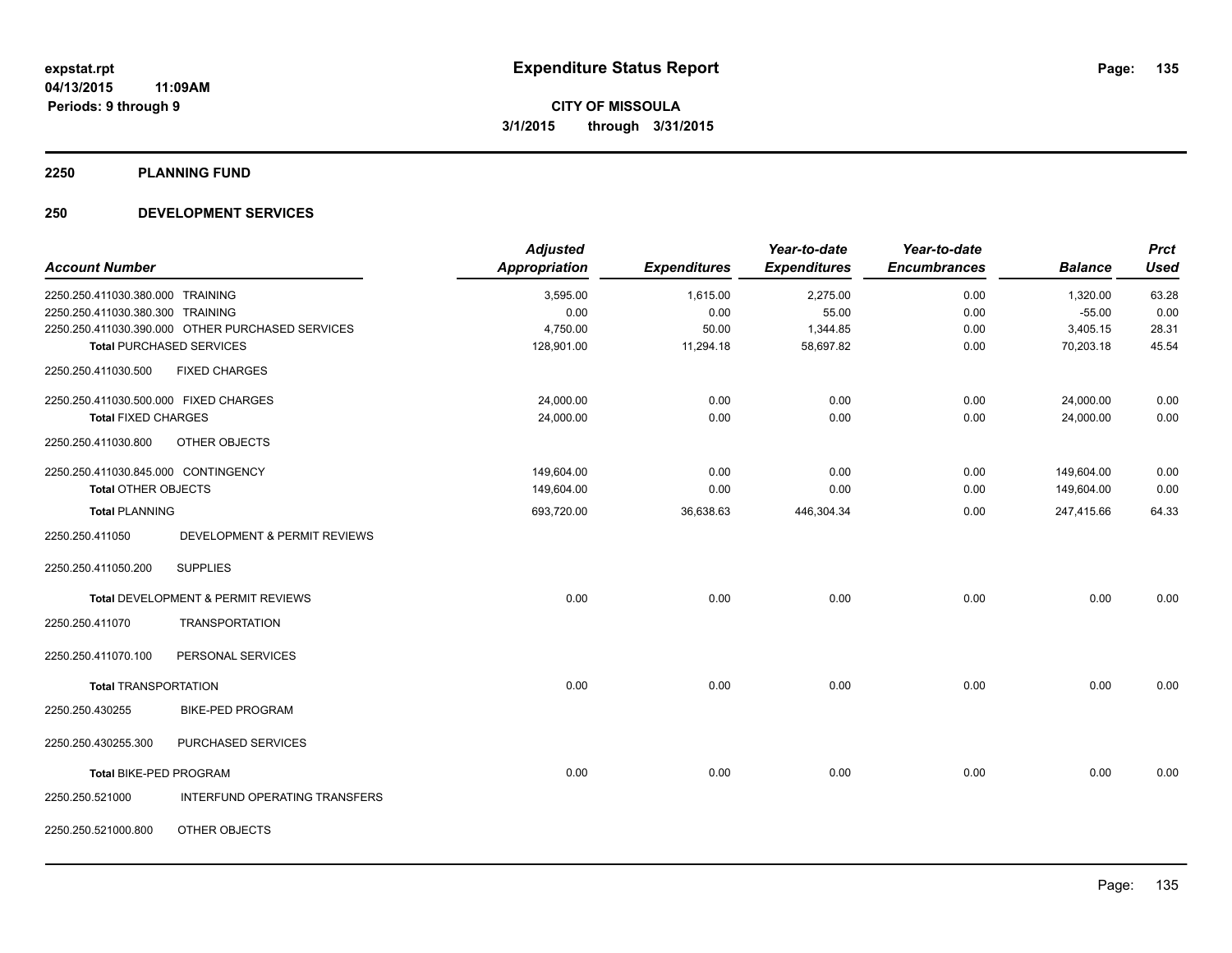#### **2250 PLANNING FUND**

### **250 DEVELOPMENT SERVICES**

| <b>Account Number</b>                      | <b>Adjusted</b><br>Appropriation | <b>Expenditures</b> | Year-to-date<br><b>Expenditures</b> | Year-to-date<br><b>Encumbrances</b> | <b>Balance</b> | Prct<br>Used |
|--------------------------------------------|----------------------------------|---------------------|-------------------------------------|-------------------------------------|----------------|--------------|
| <b>Total INTERFUND OPERATING TRANSFERS</b> | 0.00                             | 0.00                | 0.00                                | 0.00                                | 0.00           | 0.00         |
| <b>Total PLANNING FUND</b>                 | 693,720.00                       | 36,638.63           | 446,304.34                          | 0.00                                | 247,415.66     | 64.33        |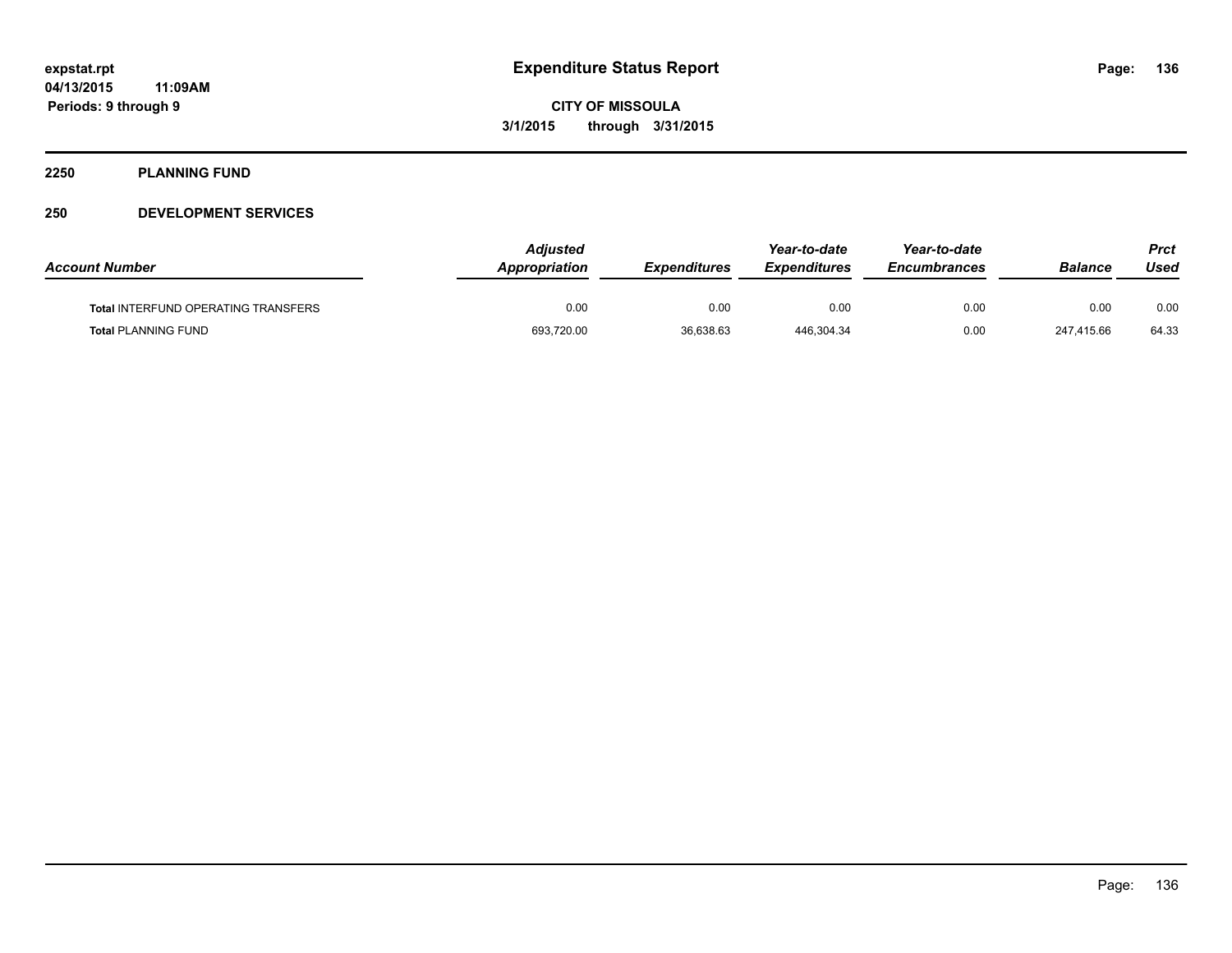### **2310 PUBLIC SAFETY INFORMATION SYSTEMS**

### **310 BUILDING INSPECTION**

| <b>Account Number</b> |                                                | <b>Adjusted</b><br>Appropriation | <b>Expenditures</b> | Year-to-date<br><b>Expenditures</b> | Year-to-date<br><b>Encumbrances</b> | <b>Balance</b> | <b>Prct</b><br>Used |
|-----------------------|------------------------------------------------|----------------------------------|---------------------|-------------------------------------|-------------------------------------|----------------|---------------------|
| 2310.310.420510       | ADMINISTRATION                                 |                                  |                     |                                     |                                     |                |                     |
| 2310.310.420510.800   | OTHER OBJECTS                                  |                                  |                     |                                     |                                     |                |                     |
|                       | <b>Total PUBLIC SAFETY INFORMATION SYSTEMS</b> | 0.00                             | 0.00                | 0.00                                | 0.00                                | 0.00           | 0.00                |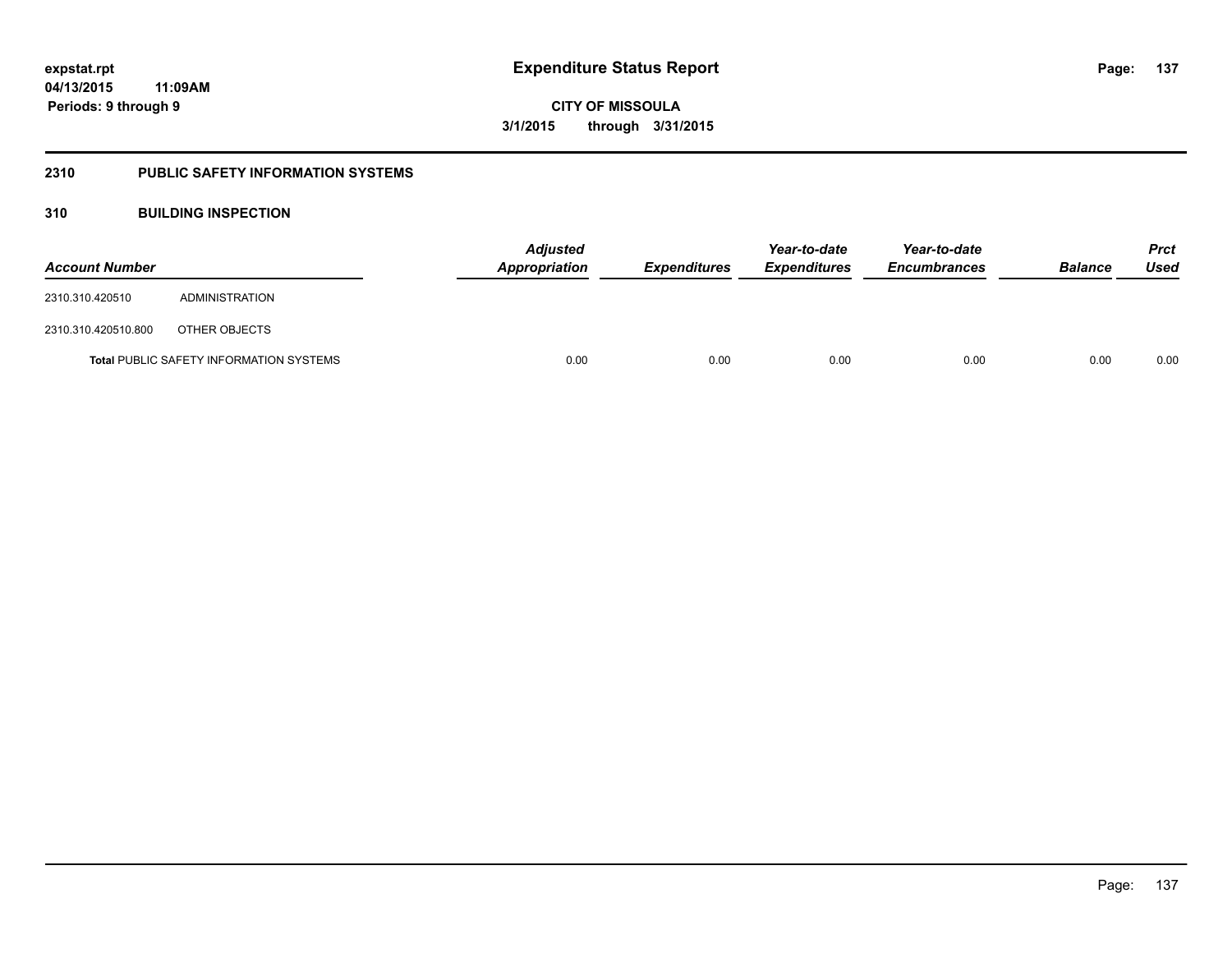### **2321 IMPACT FEE FUND**

| <b>Account Number</b>       |                                                                                                           | <b>Adjusted</b><br><b>Appropriation</b> | <b>Expenditures</b>  | Year-to-date<br><b>Expenditures</b> | Year-to-date<br><b>Encumbrances</b> | <b>Balance</b>               | <b>Prct</b><br><b>Used</b> |
|-----------------------------|-----------------------------------------------------------------------------------------------------------|-----------------------------------------|----------------------|-------------------------------------|-------------------------------------|------------------------------|----------------------------|
| 2321.390.430247             | HILLVIEW WAY STREET IMPROVEMENTS                                                                          |                                         |                      |                                     |                                     |                              |                            |
| 2321.390.430247.900         | <b>CAPITAL OUTLAY</b>                                                                                     |                                         |                      |                                     |                                     |                              |                            |
|                             | 2321.390.430247.930.000 HILLVIEW WAY STREET IMPROVEMENTS<br><b>Total HILLVIEW WAY STREET IMPROVEMENTS</b> | 1,069,122.00<br>1,069,122.00            | 0.00<br>0.00         | 99.00<br>99.00                      | 0.00<br>0.00                        | 1,069,023.00<br>1.069.023.00 | 0.01<br>0.01               |
| 2321.390.430248             | <b>CREGG LN IMPROVEMENTS</b>                                                                              |                                         |                      |                                     |                                     |                              |                            |
| 2321.390.430248.900         | <b>CAPITAL OUTLAY</b>                                                                                     |                                         |                      |                                     |                                     |                              |                            |
|                             | 2321.390.430248.930.000 CREGG LN IMPROVEMENTS<br><b>Total CREGG LN IMPROVEMENTS</b>                       | 225,480.00<br>225,480.00                | 0.00<br>0.00         | 0.00<br>0.00                        | 0.00<br>0.00                        | 225,480.00<br>225,480.00     | 0.00<br>0.00               |
| 2321.390.430249             | OLD US HWY 93 IMPROVEMENTS                                                                                |                                         |                      |                                     |                                     |                              |                            |
| 2321.390.430249.900         | <b>CAPITAL OUTLAY</b>                                                                                     |                                         |                      |                                     |                                     |                              |                            |
|                             | 2321.390.430249.930.000 OLD US HWY 93 IMPROVEMENTS<br>Total OLD US HWY 93 IMPROVEMENTS                    | 77.500.00<br>77,500.00                  | 0.00<br>0.00         | 0.00<br>0.00                        | 0.00<br>0.00                        | 77,500.00<br>77,500.00       | 0.00<br>0.00               |
| 2321.390.430260             | TRAFFIC & PEDESTRIAN SERVICES                                                                             |                                         |                      |                                     |                                     |                              |                            |
| 2321.390.430260.300         | PURCHASED SERVICES                                                                                        |                                         |                      |                                     |                                     |                              |                            |
|                             | 2321.390.430260.350.000 VAN BUREN ST RECONSTRUCTION<br><b>Total PURCHASED SERVICES</b>                    | 0.00<br>0.00                            | 1,325.50<br>1,325.50 | 7,418.00<br>7,418.00                | 0.00<br>0.00                        | $-7,418.00$<br>$-7,418.00$   | 0.00<br>0.00               |
| 2321.390.430260.900         | <b>CAPITAL OUTLAY</b>                                                                                     |                                         |                      |                                     |                                     |                              |                            |
| <b>Total CAPITAL OUTLAY</b> | 2321.390.430260.930.000 VAN BUREN ST RECONSTRUCTION                                                       | 85,000.00<br>85,000.00                  | 0.00<br>0.00         | 0.00<br>0.00                        | 0.00<br>0.00                        | 85,000.00<br>85,000.00       | 0.00<br>0.00               |
|                             | Total TRAFFIC & PEDESTRIAN SERVICES                                                                       | 85,000.00                               | 1,325.50             | 7,418.00                            | 0.00                                | 77,582.00                    | 8.73                       |
| 2321.390.430261             | *** Title Not Found ***                                                                                   |                                         |                      |                                     |                                     |                              |                            |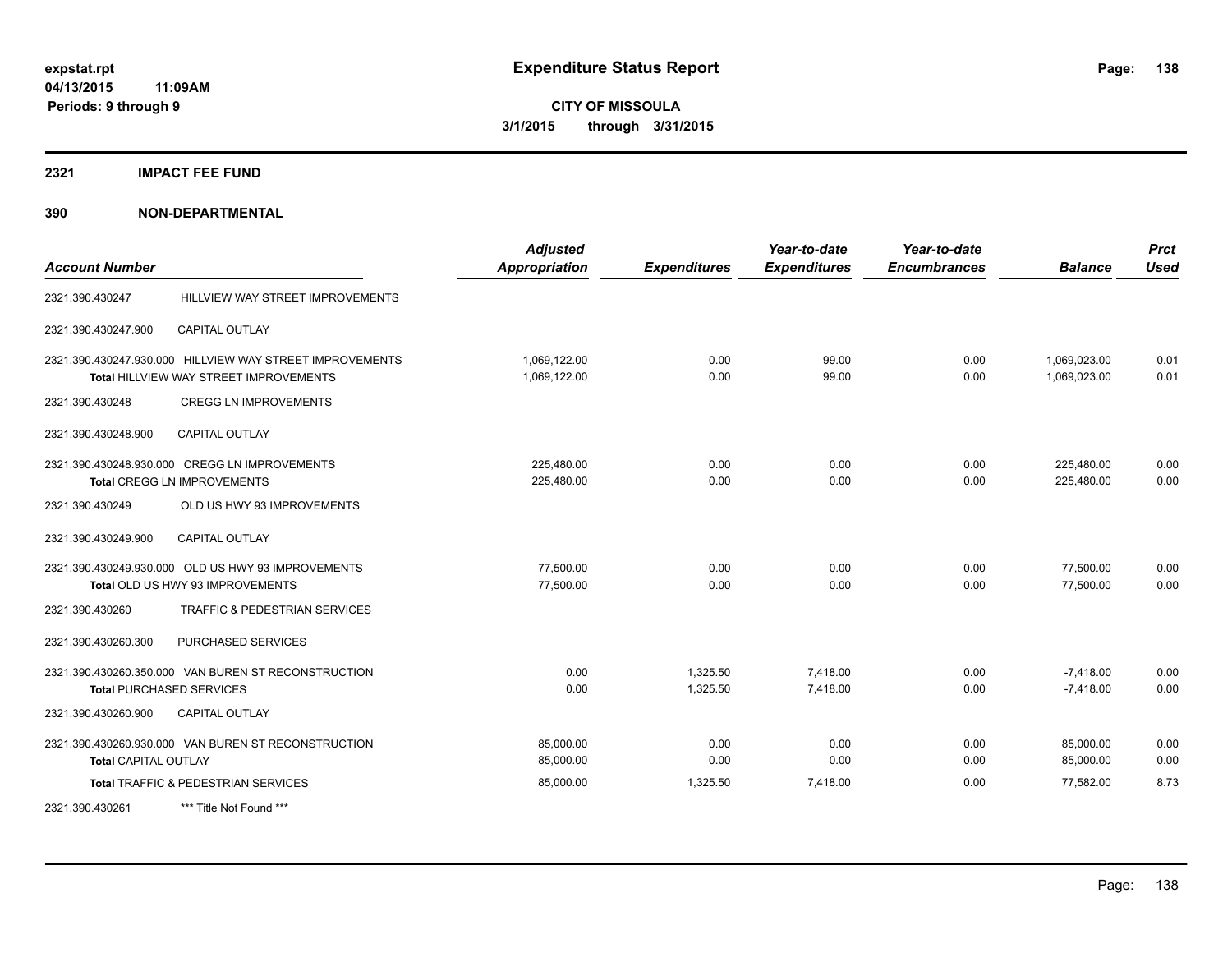**2321 IMPACT FEE FUND**

|                                                | <b>Adjusted</b>                                                                                                                        |                                                    | Year-to-date                                     | Year-to-date                                      |                                             | <b>Prct</b><br><b>Used</b>                   |
|------------------------------------------------|----------------------------------------------------------------------------------------------------------------------------------------|----------------------------------------------------|--------------------------------------------------|---------------------------------------------------|---------------------------------------------|----------------------------------------------|
|                                                |                                                                                                                                        |                                                    |                                                  |                                                   |                                             |                                              |
|                                                |                                                                                                                                        |                                                    |                                                  |                                                   |                                             | 0.00                                         |
|                                                |                                                                                                                                        |                                                    |                                                  |                                                   |                                             |                                              |
|                                                |                                                                                                                                        |                                                    |                                                  |                                                   |                                             |                                              |
|                                                |                                                                                                                                        |                                                    |                                                  |                                                   |                                             | 0.00                                         |
| <b>CAPITAL OUTLAY</b>                          |                                                                                                                                        |                                                    |                                                  |                                                   |                                             |                                              |
| Total *** Title Not Found ***                  | 0.00                                                                                                                                   | 0.00                                               | 0.00                                             | 0.00                                              | 0.00                                        | 0.00                                         |
| MILLER CR: BRIGGS TO MOCKINGBIRD               |                                                                                                                                        |                                                    |                                                  |                                                   |                                             |                                              |
| CAPITAL OUTLAY                                 |                                                                                                                                        |                                                    |                                                  |                                                   |                                             |                                              |
| Total MILLER CR: BRIGGS TO MOCKINGBIRD         | 0.00                                                                                                                                   | 0.00                                               | 0.00                                             | 0.00                                              | 0.00                                        | 0.00                                         |
| SOUTH 3RD STREET PROJECT                       |                                                                                                                                        |                                                    |                                                  |                                                   |                                             |                                              |
| <b>CAPITAL OUTLAY</b>                          |                                                                                                                                        |                                                    |                                                  |                                                   |                                             |                                              |
| 2321.390.430281.930.000 SO 3RD ST/IMPROVEMENTS | 785,000.00                                                                                                                             | 22,341.78                                          | 594,795.60                                       | 0.00                                              | 190,204.40                                  | 75.77                                        |
|                                                |                                                                                                                                        |                                                    |                                                  |                                                   |                                             | 75.77                                        |
| FORT MSLA REGIONAL PARK                        |                                                                                                                                        |                                                    |                                                  |                                                   |                                             |                                              |
| CAPITAL OUTLAY                                 |                                                                                                                                        |                                                    |                                                  |                                                   |                                             |                                              |
| 2321.390.460401.930.000 FORT MISSOULA          | 150,000.00                                                                                                                             | 5,126.23                                           | 5,126.23                                         | 0.00                                              | 144,873.77                                  | 3.42                                         |
| Total FORT MSLA REGIONAL PARK                  | 150,000.00                                                                                                                             | 5,126.23                                           | 5,126.23                                         | 0.00                                              | 144,873.77                                  | 3.42                                         |
| <b>EATON TRAIL</b>                             |                                                                                                                                        |                                                    |                                                  |                                                   |                                             |                                              |
| PERSONAL SERVICES                              |                                                                                                                                        |                                                    |                                                  |                                                   |                                             |                                              |
| <b>Total PERSONAL SERVICES</b>                 | 0.00                                                                                                                                   | 0.00                                               | 0.00                                             | 0.00                                              | 0.00                                        | 0.00                                         |
|                                                | PURCHASED SERVICES<br><b>Total PURCHASED SERVICES</b><br>OTHER OBJECTS<br><b>Total OTHER OBJECTS</b><br>Total SOUTH 3RD STREET PROJECT | <b>Appropriation</b><br>0.00<br>0.00<br>785,000.00 | <b>Expenditures</b><br>0.00<br>0.00<br>22,341.78 | <b>Expenditures</b><br>0.00<br>0.00<br>594,795.60 | <b>Encumbrances</b><br>0.00<br>0.00<br>0.00 | <b>Balance</b><br>0.00<br>0.00<br>190,204.40 |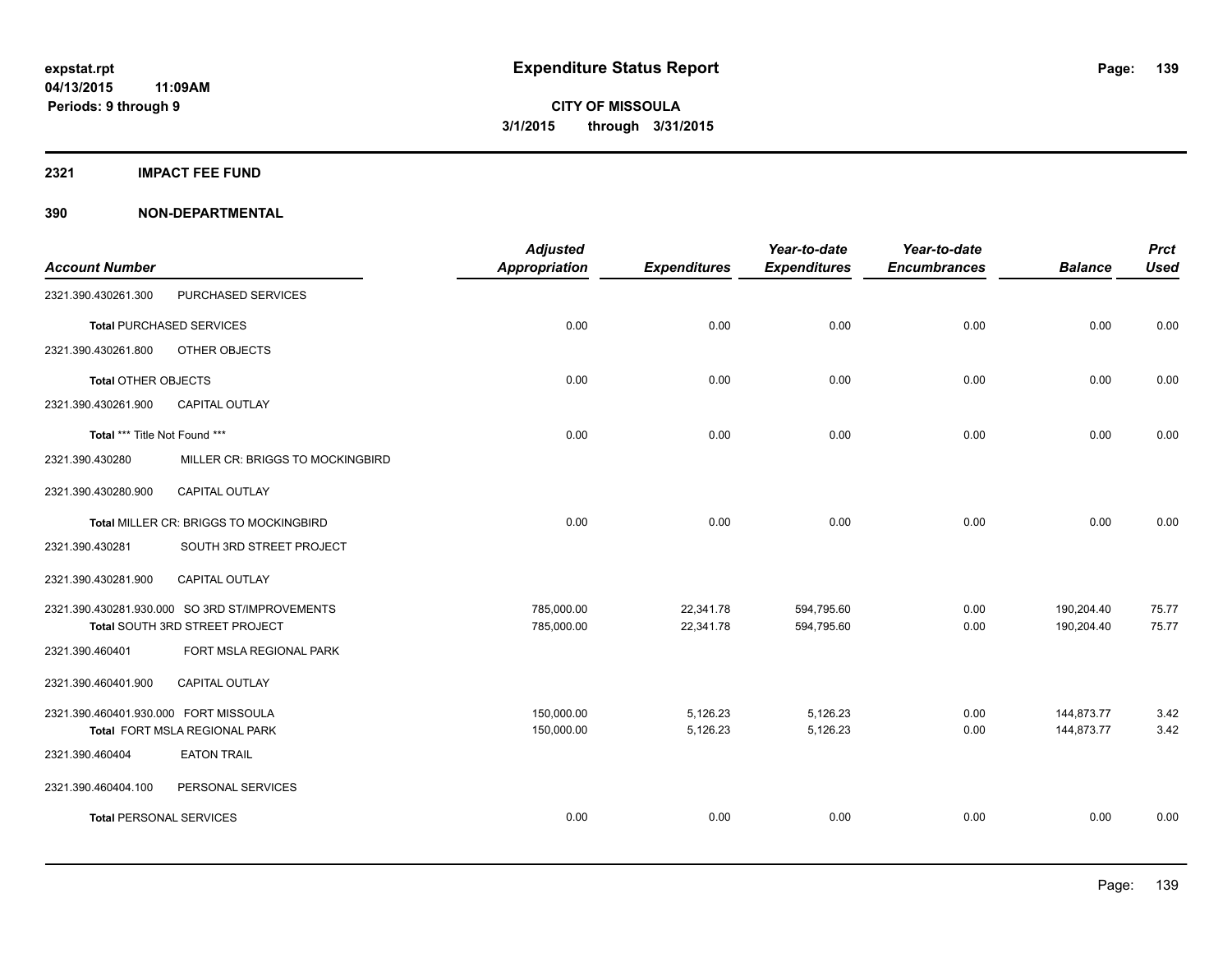**2321 IMPACT FEE FUND**

|                                |                                                                                | <b>Adjusted</b>        |                     | Year-to-date         | Year-to-date        |                        | <b>Prct</b>    |
|--------------------------------|--------------------------------------------------------------------------------|------------------------|---------------------|----------------------|---------------------|------------------------|----------------|
| <b>Account Number</b>          |                                                                                | <b>Appropriation</b>   | <b>Expenditures</b> | <b>Expenditures</b>  | <b>Encumbrances</b> | <b>Balance</b>         | <b>Used</b>    |
| 2321.390.460404.300            | PURCHASED SERVICES                                                             |                        |                     |                      |                     |                        |                |
|                                | <b>Total PURCHASED SERVICES</b>                                                | 0.00                   | 0.00                | 0.00                 | 0.00                | 0.00                   | 0.00           |
| 2321.390.460404.900            | <b>CAPITAL OUTLAY</b>                                                          |                        |                     |                      |                     |                        |                |
| <b>Total EATON TRAIL</b>       |                                                                                | 0.00                   | 0.00                | 0.00                 | 0.00                | 0.00                   | 0.00           |
| 2321.390.460406                | WHITE PINE PARK                                                                |                        |                     |                      |                     |                        |                |
| 2321.390.460406.100            | PERSONAL SERVICES                                                              |                        |                     |                      |                     |                        |                |
| <b>Total PERSONAL SERVICES</b> |                                                                                | 0.00                   | 0.00                | 0.00                 | 0.00                | 0.00                   | 0.00           |
| 2321.390.460406.300            | PURCHASED SERVICES                                                             |                        |                     |                      |                     |                        |                |
| <b>Total WHITE PINE PARK</b>   |                                                                                | 0.00                   | 0.00                | 0.00                 | 0.00                | 0.00                   | 0.00           |
| 2321.390.460408                | <b>CONSERVATION LAND MANAGEMENT PLAN</b>                                       |                        |                     |                      |                     |                        |                |
| 2321.390.460408.900            | CAPITAL OUTLAY                                                                 |                        |                     |                      |                     |                        |                |
|                                | Total CONSERVATION LAND MANAGEMENT PLAN                                        | 0.00                   | 0.00                | 0.00                 | 0.00                | 0.00                   | 0.00           |
| 2321.390.460409                | MISSOULA TO LOLO TRAIL                                                         |                        |                     |                      |                     |                        |                |
| 2321.390.460409.900            | CAPITAL OUTLAY                                                                 |                        |                     |                      |                     |                        |                |
|                                | 2321.390.460409.930.000 MISSOULA TO LOLO TRAIL<br>Total MISSOULA TO LOLO TRAIL | 24,465.00<br>24,465.00 | 0.00<br>0.00        | 8,120.83<br>8,120.83 | 0.00<br>0.00        | 16,344.17<br>16,344.17 | 33.19<br>33.19 |
| 2321.390.460411                | <b>NMT ADMIN</b>                                                               |                        |                     |                      |                     |                        |                |
| 2321.390.460411.900            | CAPITAL OUTLAY                                                                 |                        |                     |                      |                     |                        |                |
| <b>Total NMT ADMIN</b>         |                                                                                | 0.00                   | 0.00                | 0.00                 | 0.00                | 0.00                   | 0.00           |
| 2321.390.460412                | PLEASANT VIEW PARK                                                             |                        |                     |                      |                     |                        |                |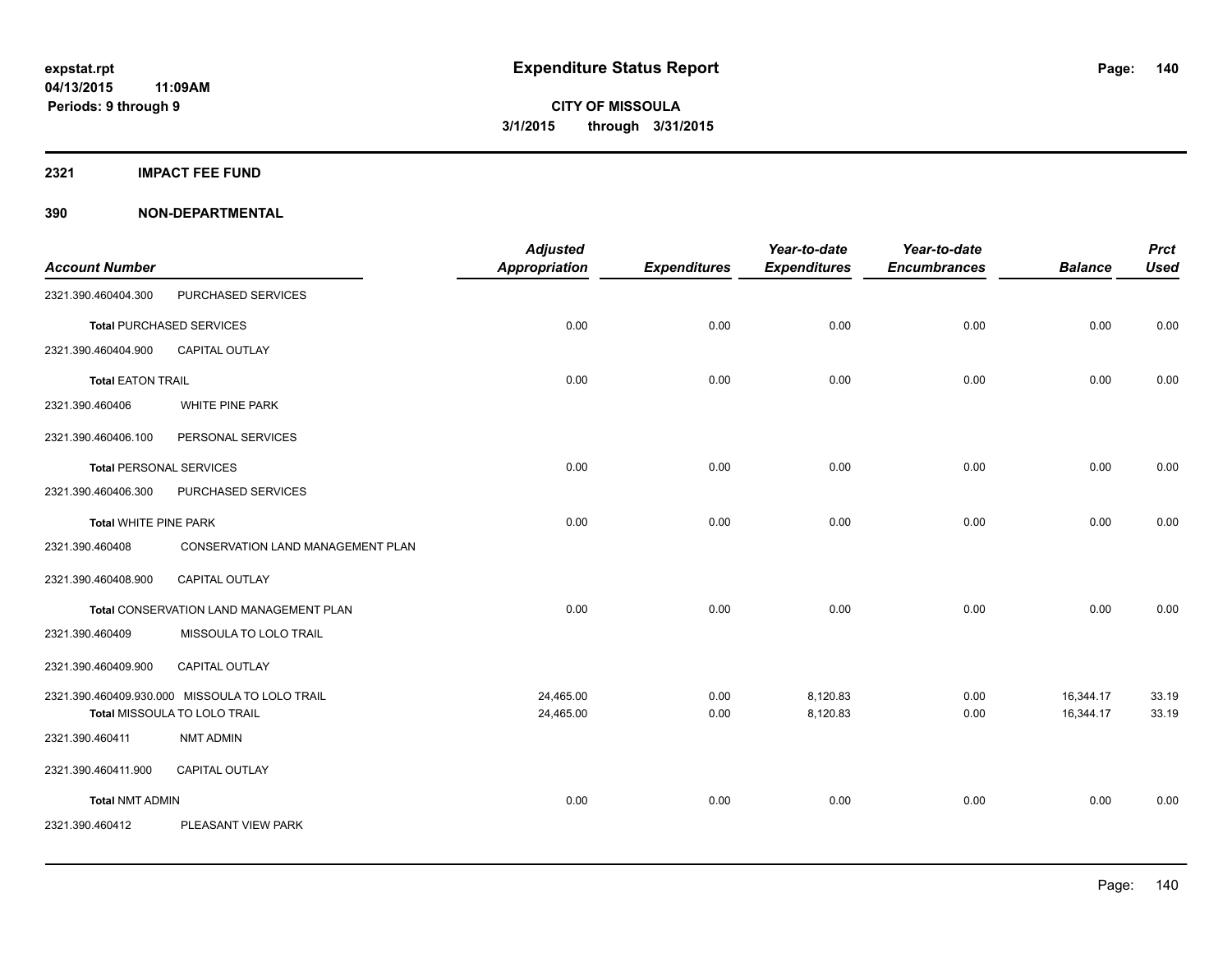### **2321 IMPACT FEE FUND**

| <b>Account Number</b>           |                                      | <b>Adjusted</b><br><b>Appropriation</b> | <b>Expenditures</b> | Year-to-date<br><b>Expenditures</b> | Year-to-date<br><b>Encumbrances</b> | <b>Balance</b> | <b>Prct</b><br><b>Used</b> |
|---------------------------------|--------------------------------------|-----------------------------------------|---------------------|-------------------------------------|-------------------------------------|----------------|----------------------------|
| 2321.390.460412.900             | <b>CAPITAL OUTLAY</b>                |                                         |                     |                                     |                                     |                |                            |
| <b>Total PLEASANT VIEW PARK</b> |                                      | 0.00                                    | 0.00                | 0.00                                | 0.00                                | 0.00           | 0.00                       |
| 2321.390.510000                 | UNALLOCATED IMPACT FEES              |                                         |                     |                                     |                                     |                |                            |
| 2321.390.510000.800             | OTHER OBJECTS                        |                                         |                     |                                     |                                     |                |                            |
| <b>Total OTHER OBJECTS</b>      |                                      | 0.00                                    | 0.00                | 0.00                                | 0.00                                | 0.00           | 0.00                       |
| 2321.390.510000.900             | <b>CAPITAL OUTLAY</b>                |                                         |                     |                                     |                                     |                |                            |
|                                 | <b>Total UNALLOCATED IMPACT FEES</b> | 0.00                                    | 0.00                | 0.00                                | 0.00                                | 0.00           | 0.00                       |
| <b>Total IMPACT FEE FUND</b>    |                                      | 2,416,567.00                            | 28,793.51           | 615,559.66                          | 0.00                                | 1,801,007.34   | 25.47                      |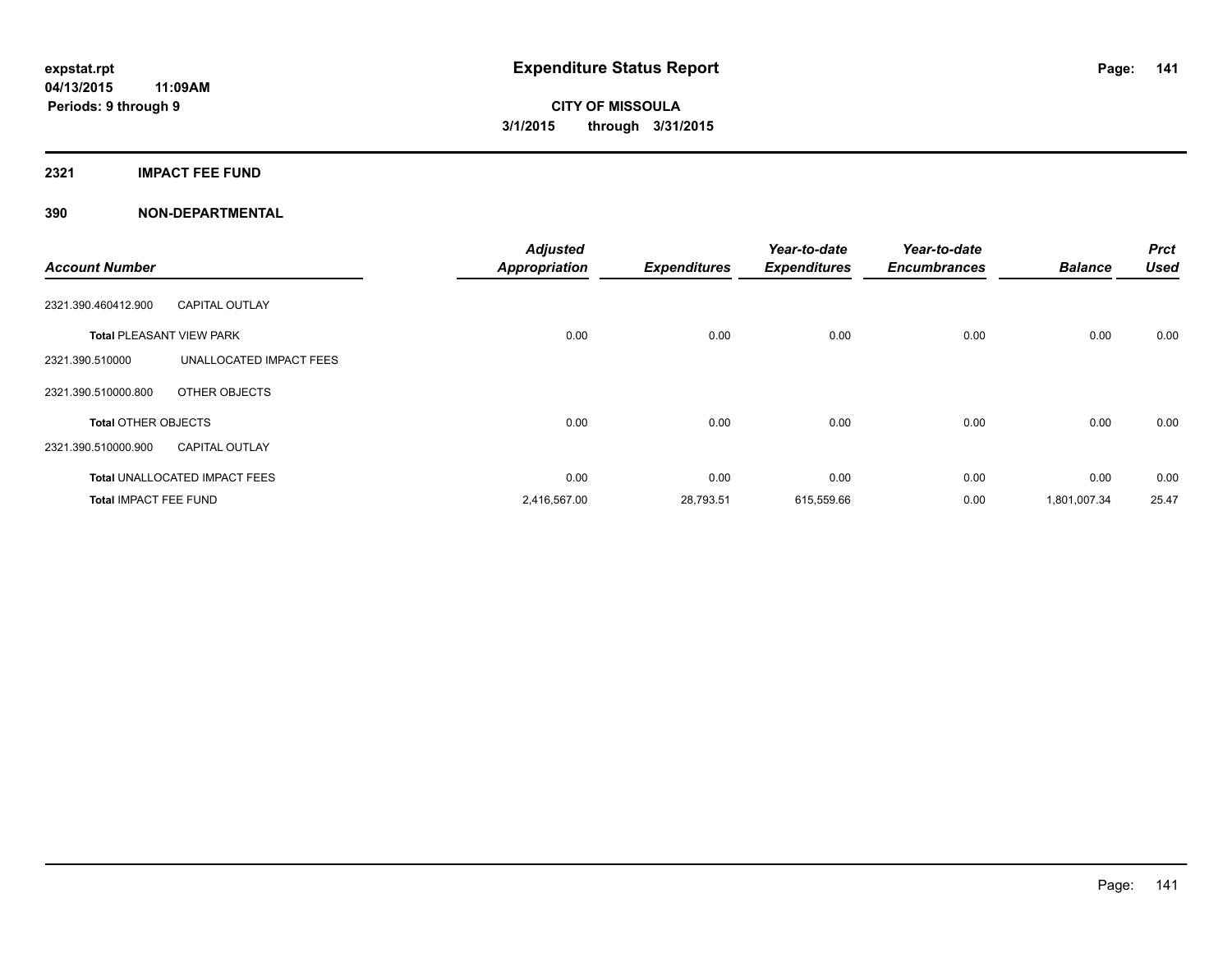**142**

**04/13/2015 11:09AM Periods: 9 through 9**

**CITY OF MISSOULA 3/1/2015 through 3/31/2015**

### **2322 GEORGE ELMER/CATTLE DR INTERSECTION**

|                                                  | <b>Adjusted</b>      |                     | Year-to-date        | Year-to-date        |                | <b>Prct</b> |
|--------------------------------------------------|----------------------|---------------------|---------------------|---------------------|----------------|-------------|
| <b>Account Number</b>                            | <b>Appropriation</b> | <b>Expenditures</b> | <b>Expenditures</b> | <b>Encumbrances</b> | <b>Balance</b> | <b>Used</b> |
| SPECIAL ASSESSMENTS<br>2322.390.510100           |                      |                     |                     |                     |                |             |
| 2322.390.510100.300<br>PURCHASED SERVICES        |                      |                     |                     |                     |                |             |
| 2322.390.510100.350.000 PROFESSIONAL SERVICES    | 15,000.00            | 0.00                | 0.00                | 0.00                | 15.000.00      | 0.00        |
| <b>Total PURCHASED SERVICES</b>                  | 15,000.00            | 0.00                | 0.00                | 0.00                | 15,000.00      | 0.00        |
| 2322.390.510100.800<br>OTHER OBJECTS             |                      |                     |                     |                     |                |             |
| <b>Total OTHER OBJECTS</b>                       | 0.00                 | 0.00                | 0.00                | 0.00                | 0.00           | 0.00        |
| 2322.390.510100.900<br><b>CAPITAL OUTLAY</b>     |                      |                     |                     |                     |                |             |
| <b>Total CAPITAL OUTLAY</b>                      | 0.00                 | 0.00                | 0.00                | 0.00                | 0.00           | 0.00        |
| <b>Total GEORGE ELMER/CATTLE DR INTERSECTION</b> | 15,000.00            | 0.00                | 0.00                | 0.00                | 15.000.00      | 0.00        |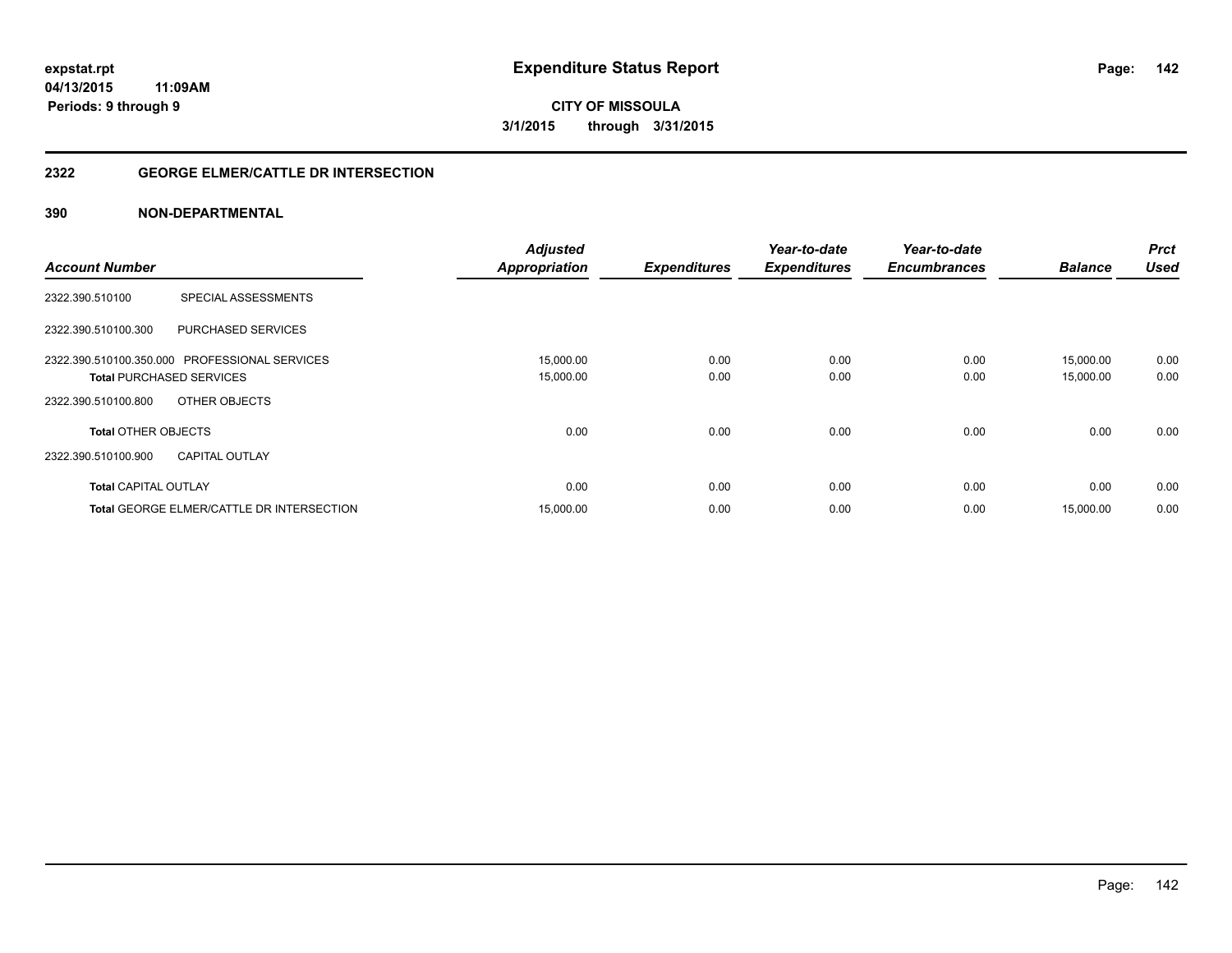**04/13/2015 11:09AM Periods: 9 through 9**

**CITY OF MISSOULA 3/1/2015 through 3/31/2015**

### **2365 PUBLIC ART FUND**

### **220 MAYOR**

|                                               | <b>Adjusted</b>      |                     | Year-to-date        | Year-to-date        |                | <b>Prct</b> |
|-----------------------------------------------|----------------------|---------------------|---------------------|---------------------|----------------|-------------|
| <b>Account Number</b>                         | <b>Appropriation</b> | <b>Expenditures</b> | <b>Expenditures</b> | <b>Encumbrances</b> | <b>Balance</b> | <b>Used</b> |
| PUBLIC ART PROJECTS<br>2365.220.460518        |                      |                     |                     |                     |                |             |
| PURCHASED SERVICES<br>2365.220.460518.300     |                      |                     |                     |                     |                |             |
| 2365.220.460518.350.000 PROFESSIONAL SERVICES | 3,000.00             | 0.00                | 2,000.00            | 0.00                | 1,000.00       | 66.67       |
| <b>Total PURCHASED SERVICES</b>               | 3,000.00             | 0.00                | 2,000.00            | 0.00                | 1,000.00       | 66.67       |
| 2365.220.460518.800<br>OTHER OBJECTS          |                      |                     |                     |                     |                |             |
| 2365.220.460518.845.000 CONTINGENCY           | 24,256.00            | 0.00                | 0.00                | 0.00                | 24.256.00      | 0.00        |
| <b>Total OTHER OBJECTS</b>                    | 24,256.00            | 0.00                | 0.00                | 0.00                | 24,256.00      | 0.00        |
| <b>CAPITAL OUTLAY</b><br>2365.220.460518.900  |                      |                     |                     |                     |                |             |
| 2365.220.460518.930.000 IMPROVEMENTS          | 5,615.00             | 0.00                | 20,000.00           | 0.00                | $-14,385.00$   | 356.19      |
| <b>Total CAPITAL OUTLAY</b>                   | 5,615.00             | 0.00                | 20,000.00           | 0.00                | $-14,385.00$   | 356.19      |
| <b>Total PUBLIC ART FUND</b>                  | 32,871.00            | 0.00                | 22,000.00           | 0.00                | 10,871.00      | 66.93       |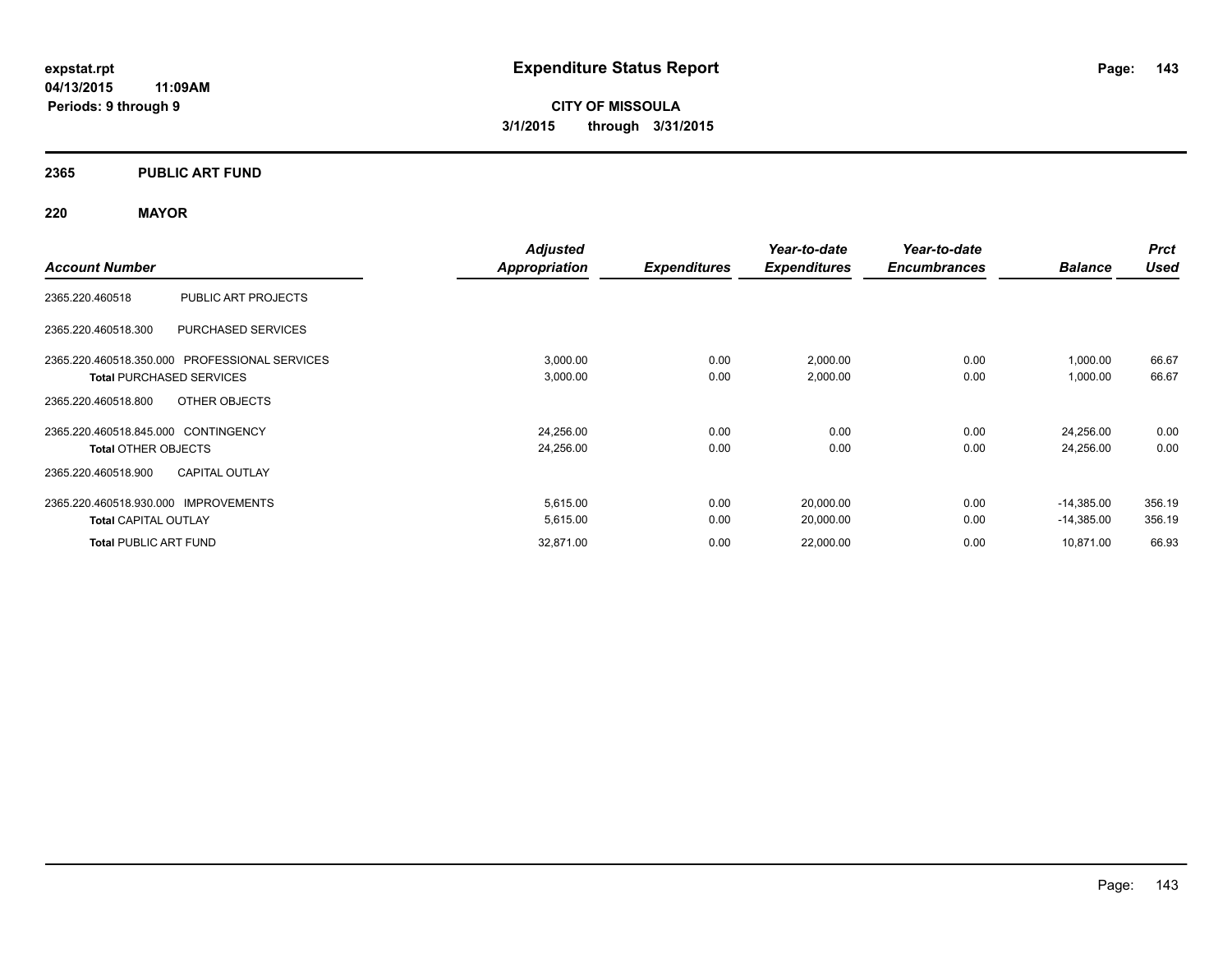#### **2371 EMPLOYEE HEALTH INSURANCE LEVY FUND**

| <b>Account Number</b>      |                                                  | <b>Adjusted</b><br><b>Appropriation</b> | <b>Expenditures</b> | Year-to-date<br><b>Expenditures</b> | Year-to-date<br><b>Encumbrances</b> | <b>Balance</b> | <b>Prct</b><br>Used |
|----------------------------|--------------------------------------------------|-----------------------------------------|---------------------|-------------------------------------|-------------------------------------|----------------|---------------------|
| 2371.390.521000            | INTERFUND OPERATING TRANSFERS                    |                                         |                     |                                     |                                     |                |                     |
| 2371.390.521000.800        | OTHER OBJECTS                                    |                                         |                     |                                     |                                     |                |                     |
|                            | 2371.390.521000.820.000 TRANSFERS TO OTHER FUNDS | 1.324.945.00                            | 0.00                | 662.472.50                          | 0.00                                | 662.472.50     | 50.00               |
| <b>Total OTHER OBJECTS</b> |                                                  | 1,324,945.00                            | 0.00                | 662.472.50                          | 0.00                                | 662.472.50     | 50.00               |
|                            | <b>Total INTERFUND OPERATING TRANSFERS</b>       | 1.324.945.00                            | 0.00                | 662.472.50                          | 0.00                                | 662.472.50     | 50.00               |
|                            | Total EMPLOYEE HEALTH INSURANCE LEVY FUND        | 1.324.945.00                            | 0.00                | 662.472.50                          | 0.00                                | 662.472.50     | 50.00               |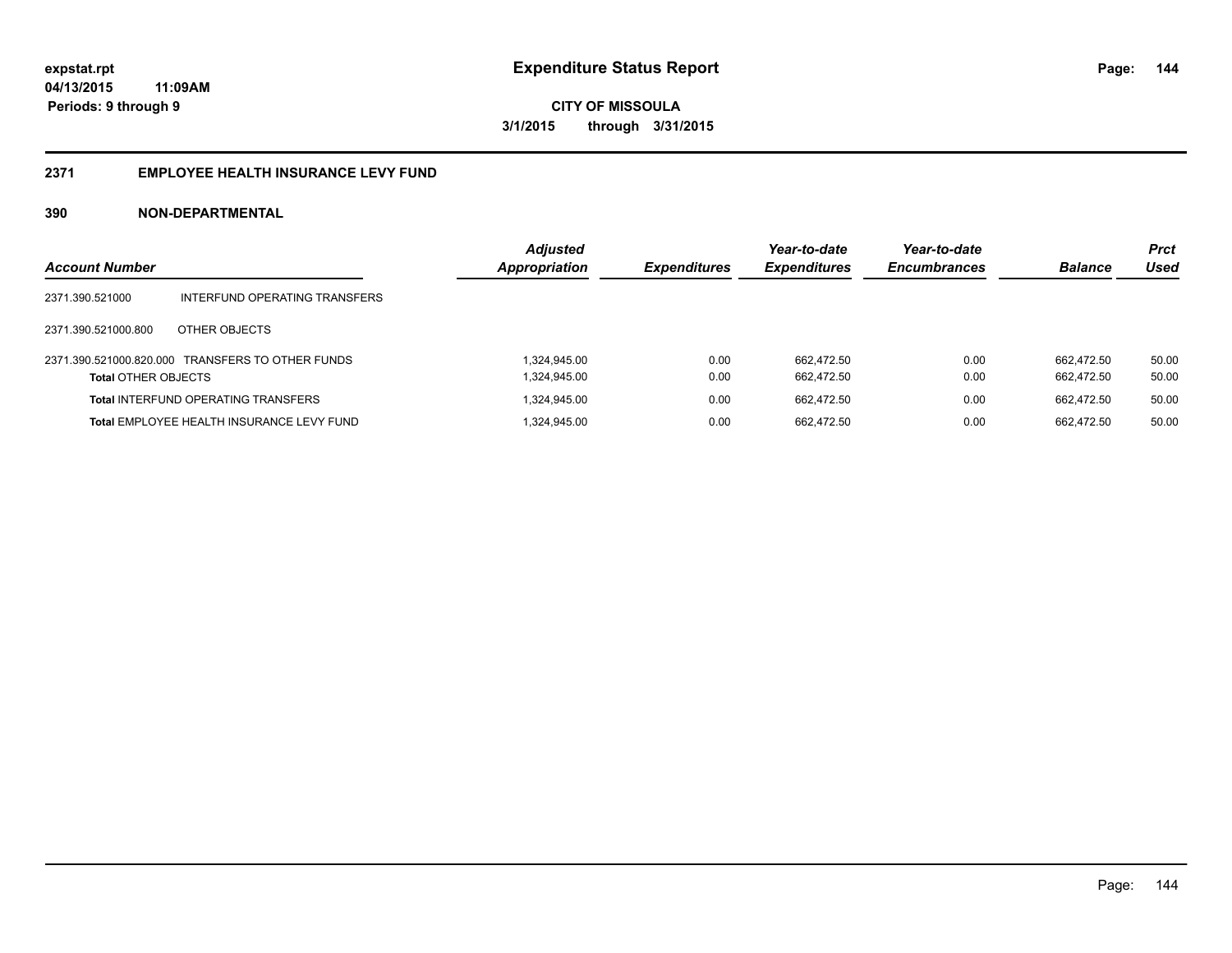#### **2372 PERMISSIVE MEDICAL LEVY**

### **390 NON-DEPARTMENTAL**

| <b>Account Number</b> |                                                                                                | <b>Adjusted</b><br>Appropriation | <b>Expenditures</b> | Year-to-date<br><b>Expenditures</b> | Year-to-date<br><b>Encumbrances</b> | <b>Balance</b>               | <b>Prct</b><br>Used |
|-----------------------|------------------------------------------------------------------------------------------------|----------------------------------|---------------------|-------------------------------------|-------------------------------------|------------------------------|---------------------|
| 2372.390.521000       | INTERFUND OPERATING TRANSFERS                                                                  |                                  |                     |                                     |                                     |                              |                     |
| 2372.390.521000.800   | OTHER OBJECTS                                                                                  |                                  |                     |                                     |                                     |                              |                     |
|                       | 2372.390.521000.820.000 TRANSFERS TO OTHER FUNDS<br><b>Total INTERFUND OPERATING TRANSFERS</b> | 2.971.522.00<br>2,971,522.00     | 0.00<br>0.00        | 1.485.761.00<br>1,485,761.00        | 0.00<br>0.00                        | 1.485.761.00<br>1,485,761.00 | 50.00<br>50.00      |
|                       | <b>Total PERMISSIVE MEDICAL LEVY</b>                                                           | 2.971.522.00                     | 0.00                | 1.485.761.00                        | 0.00                                | 1.485.761.00                 | 50.00               |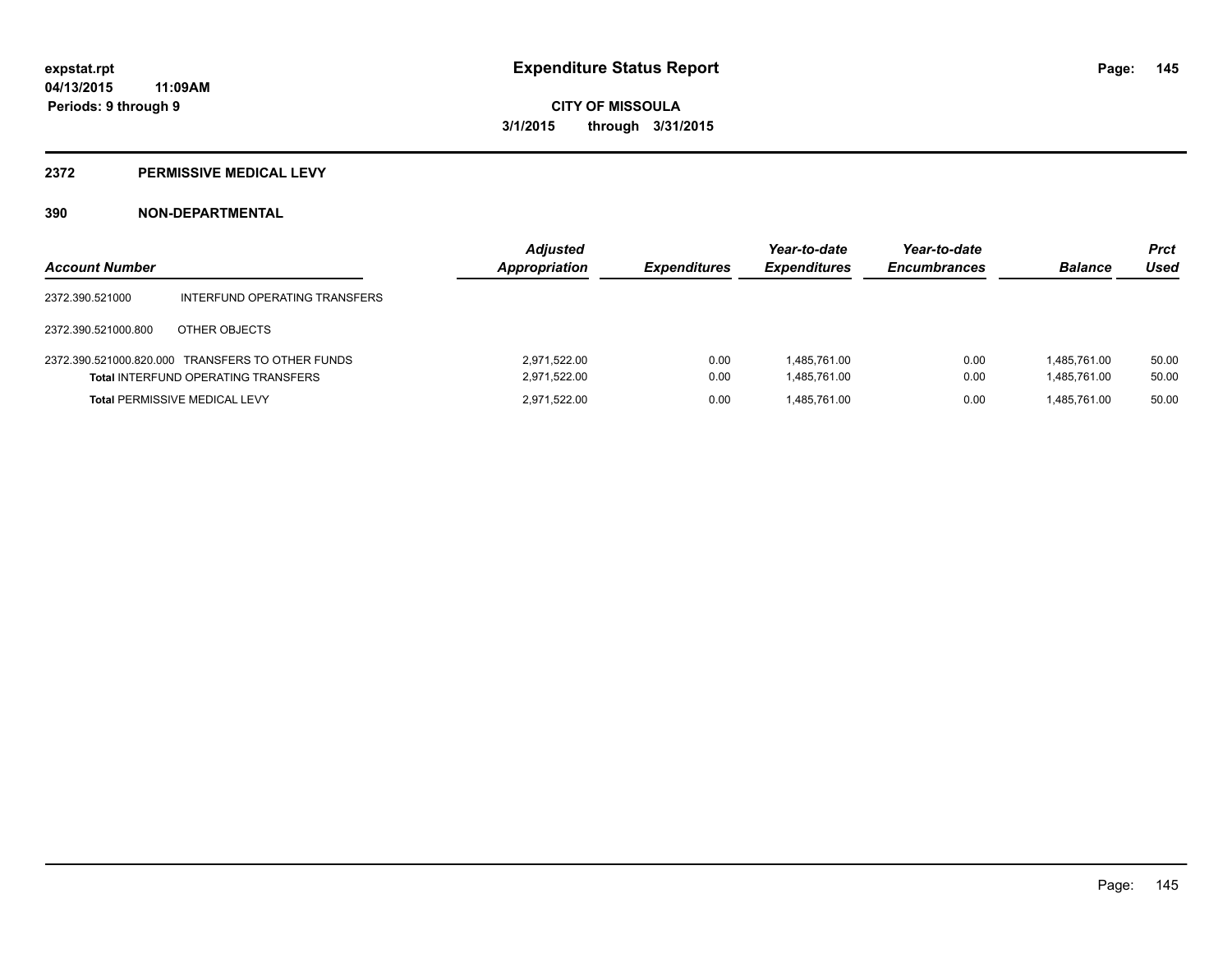**CITY OF MISSOULA 3/1/2015 through 3/31/2015**

#### **2389 CABLE TELEVISION FRANCHISE FUND**

### **390 NON-DEPARTMENTAL**

|                                                          | <b>Adjusted</b> |                     | Year-to-date        | Year-to-date        |                | <b>Prct</b> |
|----------------------------------------------------------|-----------------|---------------------|---------------------|---------------------|----------------|-------------|
| <b>Account Number</b>                                    | Appropriation   | <b>Expenditures</b> | <b>Expenditures</b> | <b>Encumbrances</b> | <b>Balance</b> | <b>Used</b> |
| <b>CABLE TV FRANCHISE</b><br>2389.390.411810             |                 |                     |                     |                     |                |             |
| <b>PURCHASED SERVICES</b><br>2389.390.411810.300         |                 |                     |                     |                     |                |             |
| <b>PROFESSIONAL SERVICES</b><br>2389.390.411810.350.000  | 5,000.00        | 0.00                | 2,472.00            | 0.00                | 2.528.00       | 49.44       |
| 2389.390.411810.370.000<br><b>TRAVEL</b>                 | 1.000.00        | 0.00                | 0.00                | 0.00                | 1.000.00       | 0.00        |
| 2389.390.411810.380.000<br><b>TRAINING</b>               | 1,000.00        | 0.00                | 0.00                | 0.00                | 1,000.00       | 0.00        |
| <b>Total PURCHASED SERVICES</b>                          | 7,000.00        | 0.00                | 2,472.00            | 0.00                | 4,528.00       | 35.31       |
| <b>GRANTS &amp; CONTRIBUTIONS</b><br>2389.390.411810.700 |                 |                     |                     |                     |                |             |
| 2389.390.411810.700.000 GRANTS & CONTRIBUTIONS           | 440,000.00      | 12,500.00           | 220,094.20          | 0.00                | 219.905.80     | 50.02       |
| <b>Total GRANTS &amp; CONTRIBUTIONS</b>                  | 440,000.00      | 12,500.00           | 220,094.20          | 0.00                | 219,905.80     | 50.02       |
| OTHER OBJECTS<br>2389.390.411810.800                     |                 |                     |                     |                     |                |             |
| 2389.390.411810.820.000 TRANSFERS TO OTHER FUNDS         | 244,110.00      | 0.00                | 122,055.00          | 0.00                | 122,055.00     | 50.00       |
| <b>Total OTHER OBJECTS</b>                               | 244,110.00      | 0.00                | 122,055.00          | 0.00                | 122.055.00     | 50.00       |
| <b>CAPITAL OUTLAY</b><br>2389.390.411810.900             |                 |                     |                     |                     |                |             |
| 2389.390.411810.940.000 MACHINERY & EQUIPMENT            | 44.890.00       | 0.00                | 0.00                | 0.00                | 44.890.00      | 0.00        |
| <b>Total CAPITAL OUTLAY</b>                              | 44,890.00       | 0.00                | 0.00                | 0.00                | 44,890.00      | 0.00        |
| <b>Total CABLE TELEVISION FRANCHISE FUND</b>             | 736,000.00      | 12,500.00           | 344,621.20          | 0.00                | 391,378.80     | 46.82       |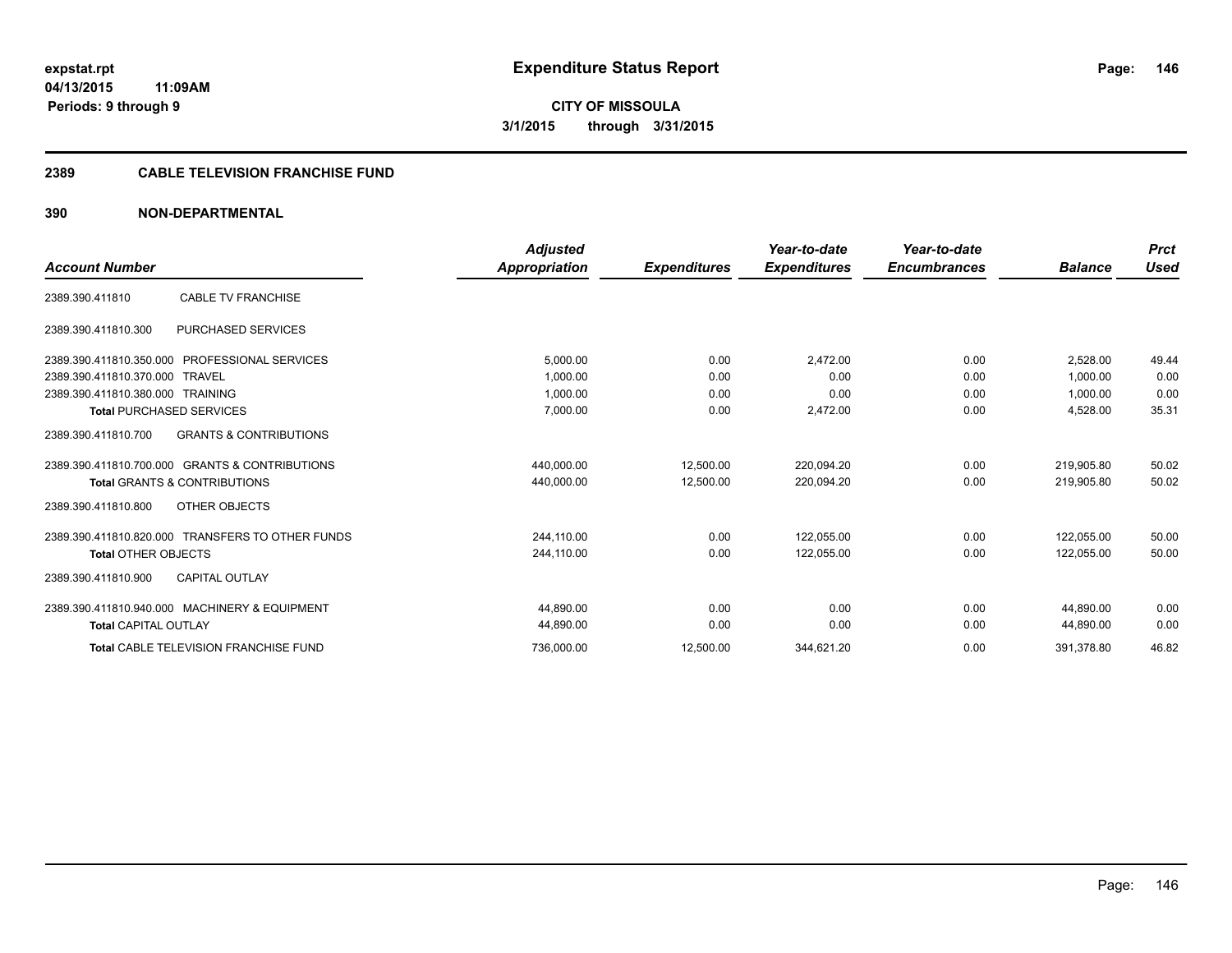**CITY OF MISSOULA 3/1/2015 through 3/31/2015**

### **2390 DRUG FORFEITURE FUND**

| <b>Account Number</b>                  |                                                  | <b>Adjusted</b><br><b>Appropriation</b> | <b>Expenditures</b> | Year-to-date<br><b>Expenditures</b> | Year-to-date<br><b>Encumbrances</b> | <b>Balance</b> | <b>Prct</b><br><b>Used</b> |
|----------------------------------------|--------------------------------------------------|-----------------------------------------|---------------------|-------------------------------------|-------------------------------------|----------------|----------------------------|
|                                        |                                                  |                                         |                     |                                     |                                     |                |                            |
| 2390.290.420142                        | <b>NARCOTICS</b>                                 |                                         |                     |                                     |                                     |                |                            |
| 2390.290.420142.100                    | PERSONAL SERVICES                                |                                         |                     |                                     |                                     |                |                            |
| <b>Total PERSONAL SERVICES</b>         |                                                  | 0.00                                    | 0.00                | 0.00                                | 0.00                                | 0.00           | 0.00                       |
| 2390.290.420142.200                    | <b>SUPPLIES</b>                                  |                                         |                     |                                     |                                     |                |                            |
|                                        | 2390.290.420142.220.000 OPERATING SUPPLIES       | 3.000.00                                | 568.27              | 16,597.26                           | 0.00                                | $-13,597.26$   | 553.24                     |
|                                        | 2390.290.420142.230.000 REPAIR/MAINTENANCE       | 3,000.00                                | 0.00                | 0.00                                | 0.00                                | 3,000.00       | 0.00                       |
| 2390.290.420142.231.000 GASOLINE       |                                                  | 500.00                                  | 0.00                | 0.00                                | 0.00                                | 500.00         | 0.00                       |
| <b>Total SUPPLIES</b>                  |                                                  | 6,500.00                                | 568.27              | 16,597.26                           | 0.00                                | $-10,097.26$   | 255.34                     |
| 2390.290.420142.300                    | PURCHASED SERVICES                               |                                         |                     |                                     |                                     |                |                            |
| 2390.290.420142.310.000 COMMUNICATIONS |                                                  | 500.00                                  | 0.00                | 0.00                                | 0.00                                | 500.00         | 0.00                       |
|                                        | 2390.290.420142.320.000 PRINTING & DUPLICATING   | 300.00                                  | 0.00                | 0.00                                | 0.00                                | 300.00         | 0.00                       |
|                                        | 2390.290.420142.360.000 REPAIR & MAINTENANCE     | 1,000.00                                | 0.00                | 0.00                                | 0.00                                | 1,000.00       | 0.00                       |
| 2390.290.420142.370.000 TRAVEL         |                                                  | 4,000.00                                | 0.00                | $-278.01$                           | 0.00                                | 4,278.01       | 6.95                       |
| 2390.290.420142.380.000 TRAINING       |                                                  | 2,000.00                                | 0.00                | 0.00                                | 0.00                                | 2,000.00       | 0.00                       |
|                                        | 2390.290.420142.390.000 OTHER PURCHASED SERVICES | 500.00                                  | 0.00                | 0.00                                | 0.00                                | 500.00         | 0.00                       |
| <b>Total PURCHASED SERVICES</b>        |                                                  | 8,300.00                                | 0.00                | $-278.01$                           | 0.00                                | 8,578.01       | 0.00                       |
| 2390.290.420142.500                    | <b>FIXED CHARGES</b>                             |                                         |                     |                                     |                                     |                |                            |
| 2390.290.420142.500.000 FIXED CHARGES  |                                                  | 1,000.00                                | 0.00                | 0.00                                | 0.00                                | 1,000.00       | 0.00                       |
| <b>Total FIXED CHARGES</b>             |                                                  | 1,000.00                                | 0.00                | 0.00                                | 0.00                                | 1,000.00       | 0.00                       |
| 2390.290.420142.700                    | <b>GRANTS &amp; CONTRIBUTIONS</b>                |                                         |                     |                                     |                                     |                |                            |
|                                        | <b>Total GRANTS &amp; CONTRIBUTIONS</b>          | 0.00                                    | 0.00                | 0.00                                | 0.00                                | 0.00           | 0.00                       |
| 2390.290.420142.800                    | OTHER OBJECTS                                    |                                         |                     |                                     |                                     |                |                            |
| <b>Total OTHER OBJECTS</b>             |                                                  | 0.00                                    | 0.00                | 0.00                                | 0.00                                | 0.00           | 0.00                       |
| 2390.290.420142.900                    | <b>CAPITAL OUTLAY</b>                            |                                         |                     |                                     |                                     |                |                            |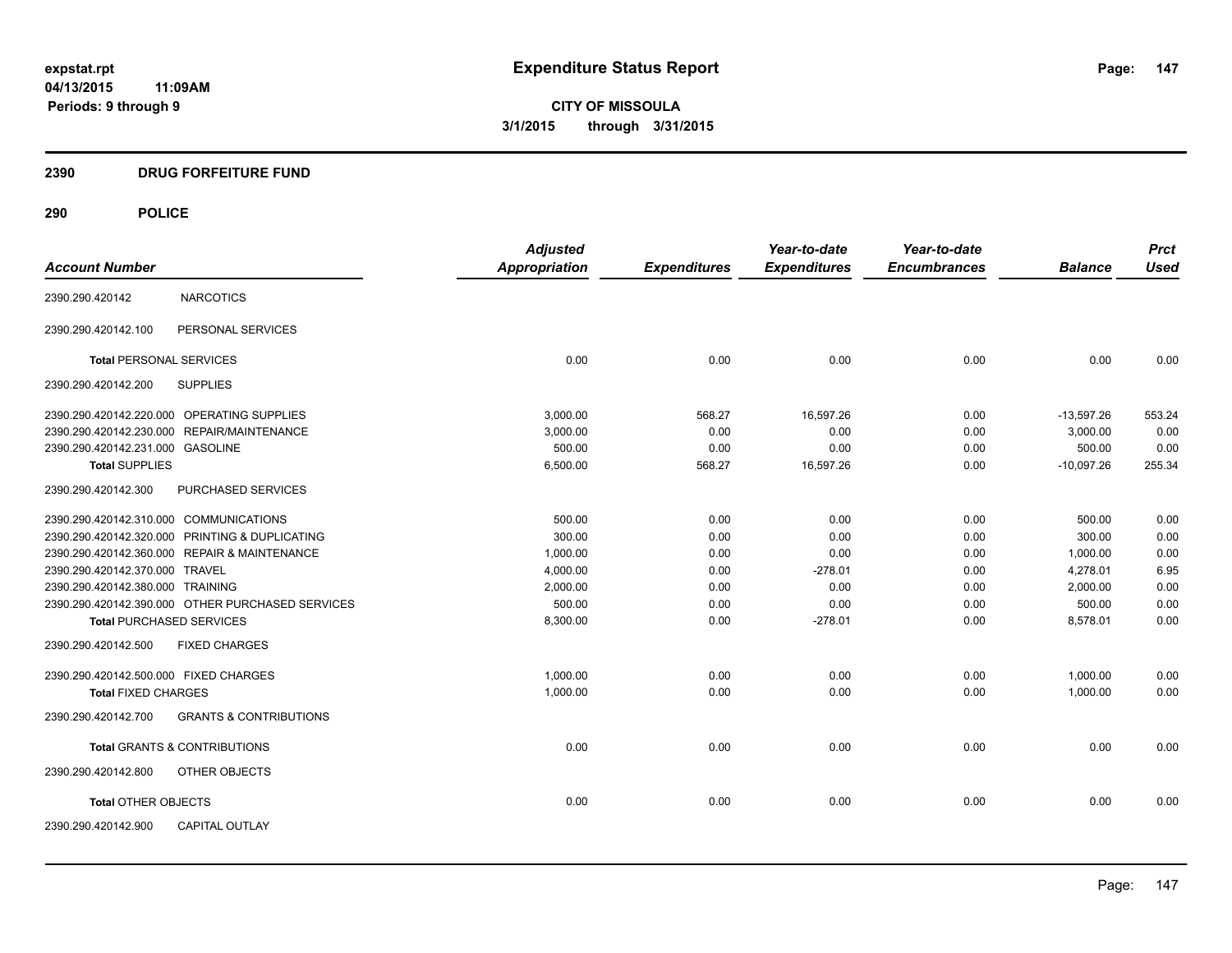### **2390 DRUG FORFEITURE FUND**

**11:09AM**

# **290 POLICE**

**Periods: 9 through 9**

|                                               | <b>Adjusted</b> |                     | Year-to-date               | Year-to-date        |                | Prct  |
|-----------------------------------------------|-----------------|---------------------|----------------------------|---------------------|----------------|-------|
| <b>Account Number</b>                         | Appropriation   | <b>Expenditures</b> | <i><b>Expenditures</b></i> | <b>Encumbrances</b> | <b>Balance</b> | Used  |
| 2390.290.420142.940.000 MACHINERY & EQUIPMENT | 12.000.00       | 0.00                | 0.00                       | 0.00                | 12.000.00      | 0.00  |
| <b>Total CAPITAL OUTLAY</b>                   | 12,000.00       | 0.00                | 0.00                       | 0.00                | 12.000.00      | 0.00  |
| <b>Total DRUG FORFEITURE FUND</b>             | 27,800.00       | 568.27              | 16,319.25                  | 0.00                | 11.480.75      | 58.70 |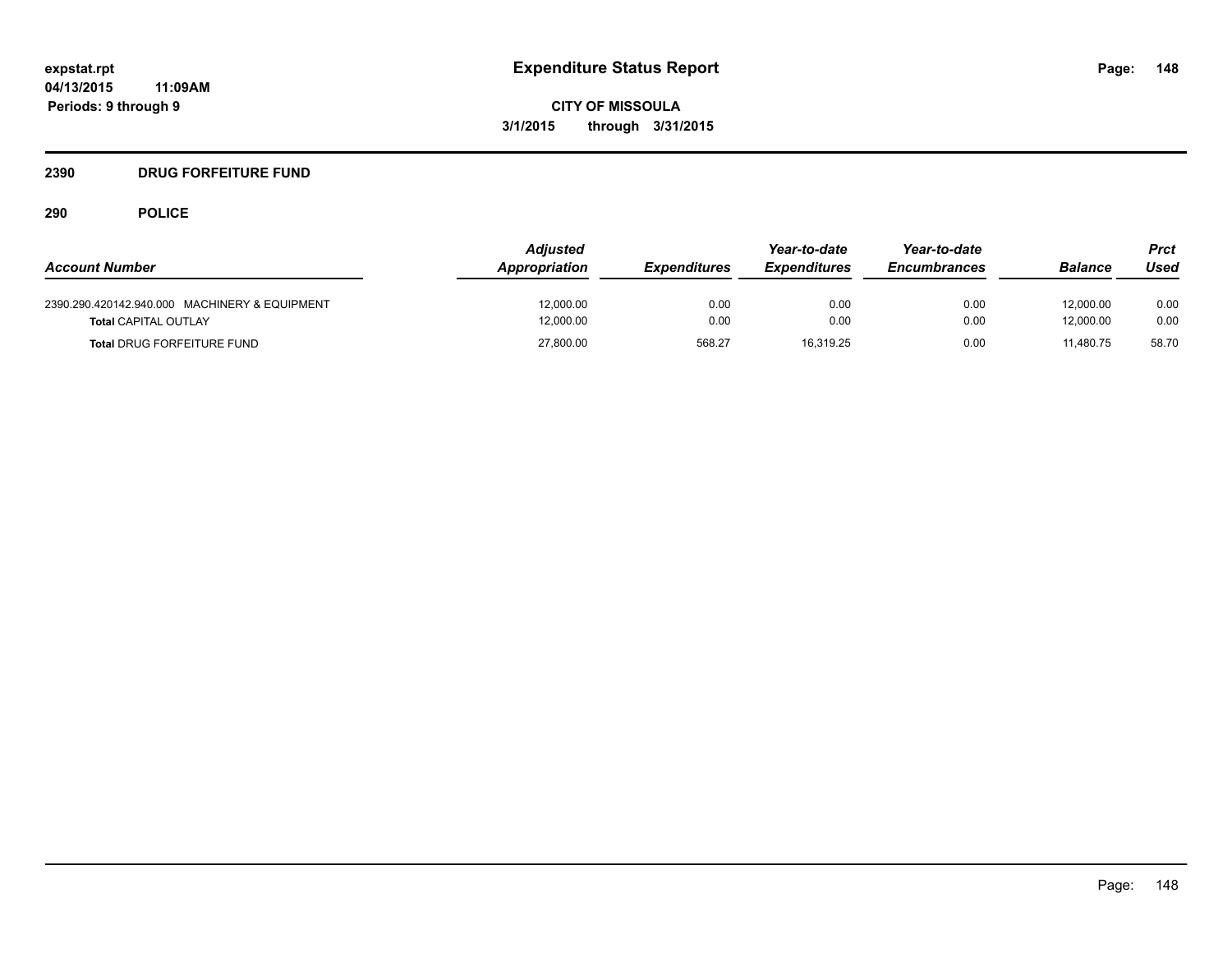#### **2394 BUILDING INSPECTION FUND**

### **310 BUILDING INSPECTION**

|                                            |                                                         | <b>Adjusted</b>      |                     | Year-to-date        | Year-to-date        |                | <b>Prct</b> |
|--------------------------------------------|---------------------------------------------------------|----------------------|---------------------|---------------------|---------------------|----------------|-------------|
| <b>Account Number</b>                      |                                                         | <b>Appropriation</b> | <b>Expenditures</b> | <b>Expenditures</b> | <b>Encumbrances</b> | <b>Balance</b> | <b>Used</b> |
| 2394.310.420500                            | PROTECTIVE INSPECTIONS                                  |                      |                     |                     |                     |                |             |
| 2394.310.420500.100                        | PERSONAL SERVICES                                       |                      |                     |                     |                     |                |             |
| 2394.310.420500.110.000 SALARIES AND WAGES |                                                         | 635,518.00           | 37,176.75           | 356,368.93          | 0.00                | 279,149.07     | 56.08       |
|                                            | 2394.310.420500.120.000 OVERTIME/TERMINATION            | 500.00               | 0.00                | 0.00                | 0.00                | 500.00         | 0.00        |
| 2394.310.420500.130.000 OTHER              |                                                         | 19,836.00            | 0.00                | 0.00                | 0.00                | 19,836.00      | 0.00        |
|                                            | 2394.310.420500.140.000 EMPLOYER CONTRIBUTIONS          | 212,966.00           | 14,294.42           | 142.775.45          | 0.00                | 70,190.55      | 67.04       |
|                                            | 2394.310.420500.141.000 STATE RETIREMENT CONTRIBUTIONS  | 0.00                 | 37.18               | 314.84              | 0.00                | $-314.84$      | 0.00        |
| <b>Total PERSONAL SERVICES</b>             |                                                         | 868,820.00           | 51,508.35           | 499,459.22          | 0.00                | 369,360.78     | 57.49       |
| 2394.310.420500.200                        | <b>SUPPLIES</b>                                         |                      |                     |                     |                     |                |             |
| 2394.310.420500.210.000 OFFICE SUPPLIES    |                                                         | 2,200.00             | 385.14              | 4,021.64            | 0.00                | $-1,821.64$    | 182.80      |
| 2394.310.420500.210.300 OFFICE SUPPLIES    |                                                         | 0.00                 | 0.00                | 392.20              | 0.00                | $-392.20$      | 0.00        |
| 2394.310.420500.220.000                    | <b>OPERATING SUPPLIES</b>                               | 10,500.00            | 294.80              | 7.266.80            | 0.00                | 3,233.20       | 69.21       |
|                                            | 2394.310.420500.230.000 REPAIR/MAINTENANCE              | 3,000.00             | 21.45               | 37.29               | 0.00                | 2,962.71       | 1.24        |
| 2394.310.420500.231.000                    | <b>GASOLINE</b>                                         | 11,475.00            | 671.98              | 4,210.33            | 0.00                | 7,264.67       | 36.69       |
|                                            | 2394.310.420500.250.000 SUPPLIES FOR RESALE             | 500.00               | 0.00                | 0.00                | 0.00                | 500.00         | 0.00        |
| <b>Total SUPPLIES</b>                      |                                                         | 27.675.00            | 1,373.37            | 15.928.26           | 0.00                | 11.746.74      | 57.55       |
| 2394.310.420500.300                        | <b>PURCHASED SERVICES</b>                               |                      |                     |                     |                     |                |             |
| 2394.310.420500.310.000 COMMUNICATIONS     |                                                         | 1,000.00             | 0.00                | 95.94               | 0.00                | 904.06         | 9.59        |
|                                            | 2394.310.420500.320.000 PRINTING & DUPLICATING          | 7,600.00             | 498.21              | 2,309.66            | 0.00                | 5,290.34       | 30.39       |
|                                            | 2394.310.420500.330.000 PUBLICITY, SUBSCRIPTIONS & DUES | 2,100.00             | 0.00                | 1,670.54            | 0.00                | 429.46         | 79.55       |
| 2394.310.420500.344.000 TELEPHONE SERVICE  |                                                         | 16.198.00            | 2,285.61            | 11.887.91           | 0.00                | 4.310.09       | 73.39       |
|                                            | 2394.310.420500.350.000 PROFESSIONAL SERVICES           | 5,300.00             | 9,875.00            | 22,553.70           | 0.00                | $-17,253.70$   | 425.54      |
|                                            | 2394.310.420500.360.000 REPAIR & MAINTENANCE            | 33,378.00            | 1,239.00            | 8,862.97            | 0.00                | 24,515.03      | 26.55       |
| 2394.310.420500.370.000 TRAVEL             |                                                         | 10,025.00            | 749.88              | 2,244.11            | 0.00                | 7,780.89       | 22.39       |
| 2394.310.420500.380.000 TRAINING           |                                                         | 6,500.00             | 1,259.00            | 3,779.40            | 0.00                | 2,720.60       | 58.14       |
| <b>Total PURCHASED SERVICES</b>            |                                                         | 82,101.00            | 15,906.70           | 53,404.23           | 0.00                | 28,696.77      | 65.05       |

2394.310.420500.500 FIXED CHARGES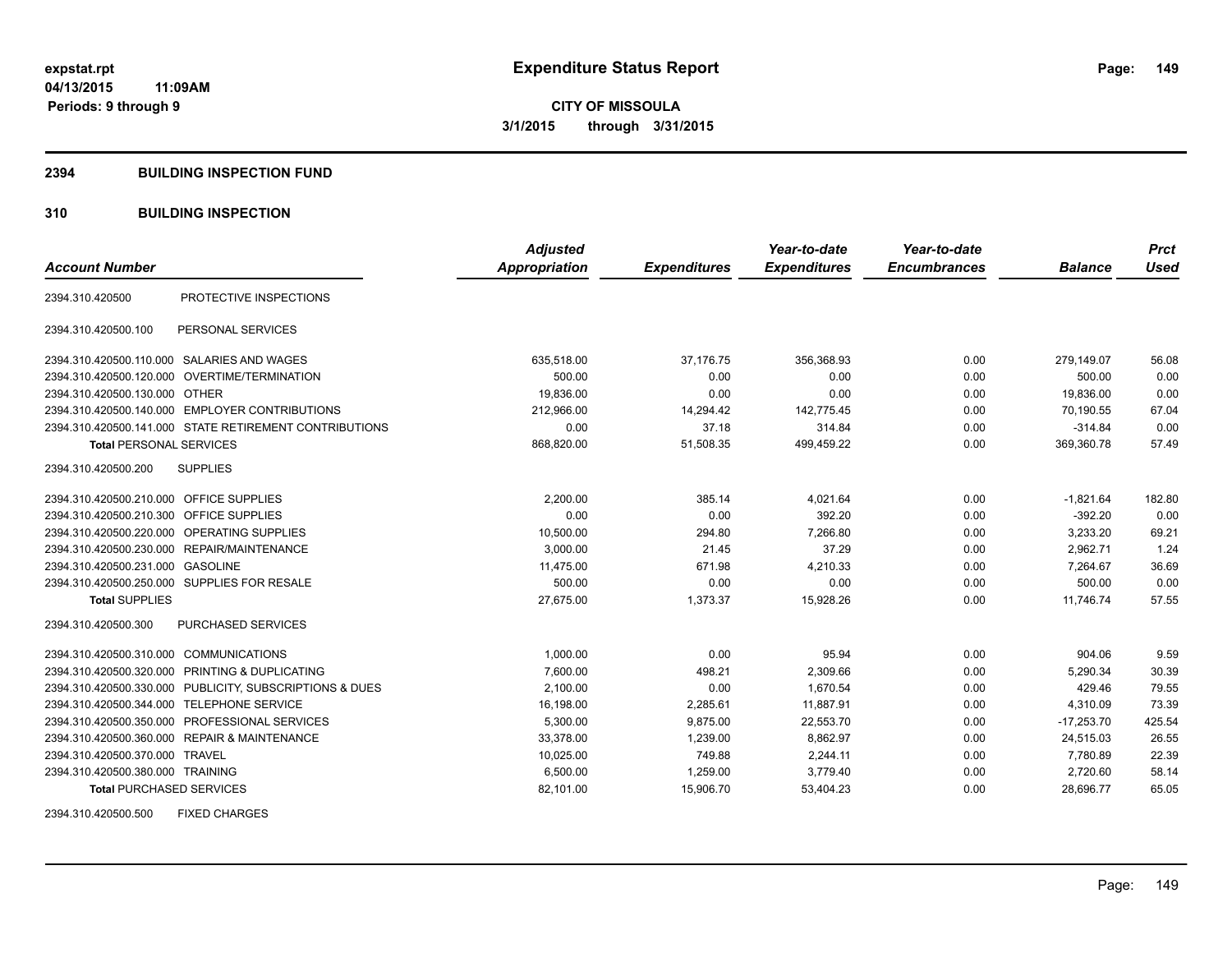#### **2394 BUILDING INSPECTION FUND**

### **310 BUILDING INSPECTION**

| <b>Account Number</b>                         | <b>Adjusted</b><br>Appropriation | <b>Expenditures</b> | Year-to-date<br><b>Expenditures</b> | Year-to-date<br><b>Encumbrances</b> | <b>Balance</b> | <b>Prct</b><br><b>Used</b> |
|-----------------------------------------------|----------------------------------|---------------------|-------------------------------------|-------------------------------------|----------------|----------------------------|
| 2394.310.420500.500.000 FIXED CHARGES         | 259,008.00                       | 0.00                | 126,852.42                          | 0.00                                | 132,155.58     | 48.98                      |
| <b>Total FIXED CHARGES</b>                    | 259,008.00                       | 0.00                | 126,852.42                          | 0.00                                | 132,155.58     | 48.98                      |
| 2394.310.420500.600<br><b>DEBT SERVICE</b>    |                                  |                     |                                     |                                     |                |                            |
| <b>Total DEBT SERVICE</b>                     | 0.00                             | 0.00                | 0.00                                | 0.00                                | 0.00           | 0.00                       |
| <b>CAPITAL OUTLAY</b><br>2394.310.420500.900  |                                  |                     |                                     |                                     |                |                            |
| 2394.310.420500.940.000 MACHINERY & EQUIPMENT | 0.00                             | 0.00                | 20,219.00                           | 0.00                                | $-20,219.00$   | 0.00                       |
| <b>Total CAPITAL OUTLAY</b>                   | 0.00                             | 0.00                | 20,219.00                           | 0.00                                | $-20,219.00$   | 0.00                       |
| <b>Total PROTECTIVE INSPECTIONS</b>           | 1,237,604.00                     | 68,788.42           | 715,863.13                          | 0.00                                | 521,740.87     | 57.84                      |
| <b>MERCHANT SERVICES</b><br>2394.310.510110   |                                  |                     |                                     |                                     |                |                            |
| <b>FIXED CHARGES</b><br>2394.310.510110.500   |                                  |                     |                                     |                                     |                |                            |
| 2394.310.510110.550.000 MERCHANT SERVICE FEES | 0.00                             | 3,760.97            | 11,140.75                           | 0.00                                | $-11,140.75$   | 0.00                       |
| <b>Total MERCHANT SERVICES</b>                | 0.00                             | 3,760.97            | 11,140.75                           | 0.00                                | $-11,140.75$   | 0.00                       |
| <b>Total BUILDING INSPECTION FUND</b>         | 1,237,604.00                     | 72,549.39           | 727,003.88                          | 0.00                                | 510,600.12     | 58.74                      |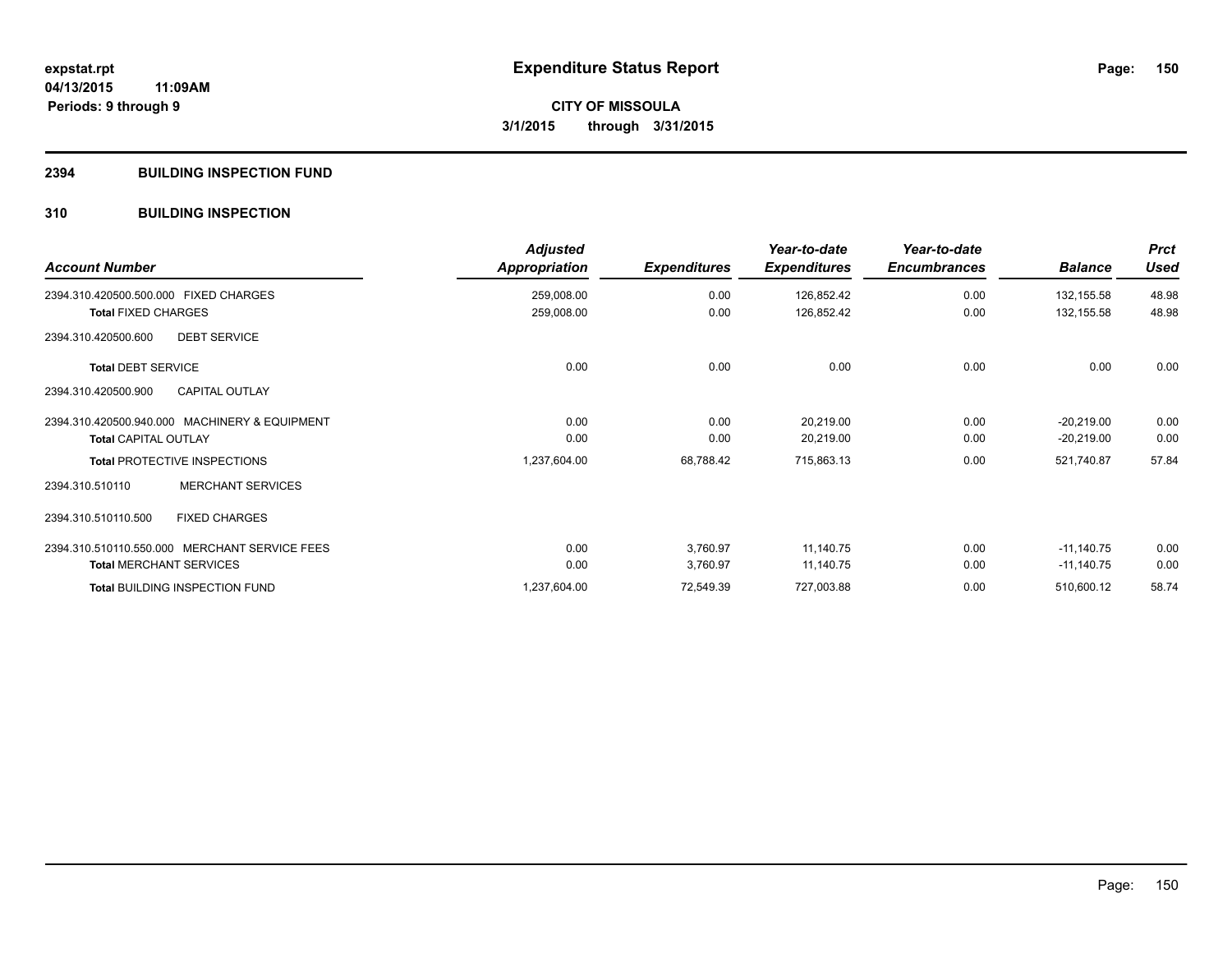**CITY OF MISSOULA 3/1/2015 through 3/31/2015**

### **2395 CITY GRANTS & PROGRAM INCOME FUND**

### **390 NON-DEPARTMENTAL**

| <b>Account Number</b>       |                                                                                  | <b>Adjusted</b><br><b>Appropriation</b> | <b>Expenditures</b> | Year-to-date<br><b>Expenditures</b> | Year-to-date<br><b>Encumbrances</b> | <b>Balance</b>       | <b>Prct</b><br><b>Used</b> |
|-----------------------------|----------------------------------------------------------------------------------|-----------------------------------------|---------------------|-------------------------------------|-------------------------------------|----------------------|----------------------------|
| 2395.390.470200             | <b>HOUSING REHAB</b>                                                             |                                         |                     |                                     |                                     |                      |                            |
| 2395.390.470200.700         | <b>GRANTS &amp; CONTRIBUTIONS</b>                                                |                                         |                     |                                     |                                     |                      |                            |
|                             | <b>Total GRANTS &amp; CONTRIBUTIONS</b>                                          | 0.00                                    | 0.00                | 0.00                                | 0.00                                | 0.00                 | 0.00                       |
| 2395.390.470200.800         | OTHER OBJECTS                                                                    |                                         |                     |                                     |                                     |                      |                            |
| <b>Total HOUSING REHAB</b>  |                                                                                  | 0.00                                    | 0.00                | 0.00                                | 0.00                                | 0.00                 | 0.00                       |
| 2395.390.470210             | <b>ADMINISTRATION</b>                                                            |                                         |                     |                                     |                                     |                      |                            |
| 2395.390.470210.300         | PURCHASED SERVICES                                                               |                                         |                     |                                     |                                     |                      |                            |
|                             | 2395.390.470210.350.000 PROFESSIONAL SERVICES<br><b>Total PURCHASED SERVICES</b> | 2,103.00<br>2,103.00                    | 0.00<br>0.00        | 0.00<br>0.00                        | 0.00<br>0.00                        | 2,103.00<br>2,103.00 | 0.00<br>0.00               |
| 2395.390.470210.800         | OTHER OBJECTS                                                                    |                                         |                     |                                     |                                     |                      |                            |
| <b>Total OTHER OBJECTS</b>  |                                                                                  | 0.00                                    | 0.00                | 0.00                                | 0.00                                | 0.00                 | 0.00                       |
| <b>Total ADMINISTRATION</b> |                                                                                  | 2,103.00                                | 0.00                | 0.00                                | 0.00                                | 2,103.00             | 0.00                       |
| 2395.390.470220             | <b>ACQUISITION OF PROPERTY</b>                                                   |                                         |                     |                                     |                                     |                      |                            |
| 2395.390.470220.300         | PURCHASED SERVICES                                                               |                                         |                     |                                     |                                     |                      |                            |
|                             | Total ACQUISITION OF PROPERTY                                                    | 0.00                                    | 0.00                | 0.00                                | 0.00                                | 0.00                 | 0.00                       |
| 2395.390.470300             | ECONOMIC DEVELOPMENT                                                             |                                         |                     |                                     |                                     |                      |                            |
| 2395.390.470300.700         | <b>GRANTS &amp; CONTRIBUTIONS</b>                                                |                                         |                     |                                     |                                     |                      |                            |
|                             | Total ECONOMIC DEVELOPMENT                                                       | 0.00                                    | 0.00                | 0.00                                | 0.00                                | 0.00                 | 0.00                       |
|                             | Total CITY GRANTS & PROGRAM INCOME FUND                                          | 2,103.00                                | 0.00                | 0.00                                | 0.00                                | 2,103.00             | 0.00                       |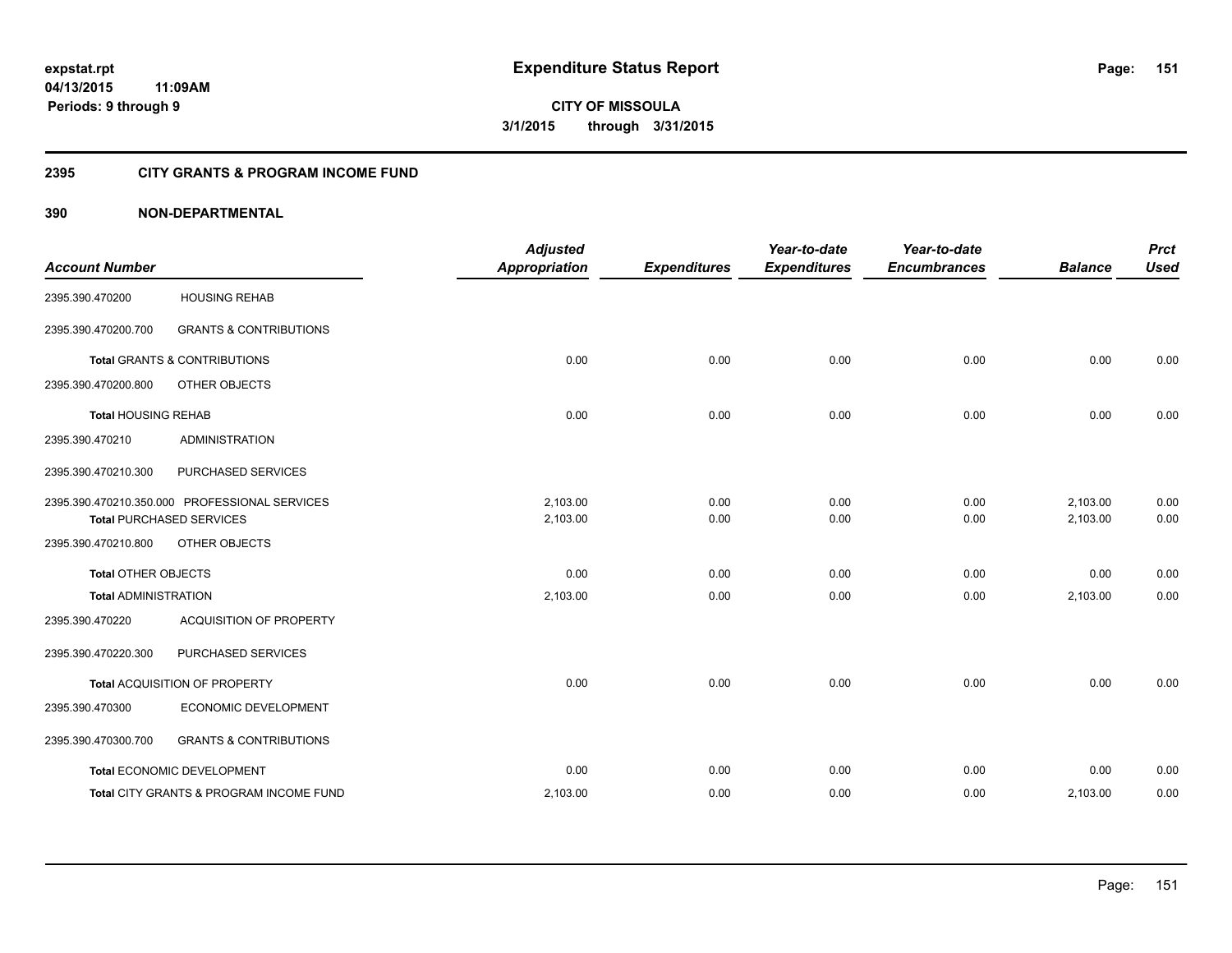**CITY OF MISSOULA 3/1/2015 through 3/31/2015**

### **2396 ENERGY EFFICIENCY REVOLVING LOAN FUND**

### **390 NON-DEPARTMENTAL**

| <b>Account Number</b> |                                                    | <b>Adjusted</b><br>Appropriation | <b>Expenditures</b> | Year-to-date<br><b>Expenditures</b> | Year-to-date<br><b>Encumbrances</b> | <b>Balance</b> | <b>Prct</b><br>Used |
|-----------------------|----------------------------------------------------|----------------------------------|---------------------|-------------------------------------|-------------------------------------|----------------|---------------------|
| 2396.390.510001       | EECBG REVOLVING LOAN FUND                          |                                  |                     |                                     |                                     |                |                     |
| 2396.390.510001.700   | <b>GRANTS &amp; CONTRIBUTIONS</b>                  |                                  |                     |                                     |                                     |                |                     |
|                       | <b>Total ENERGY EFFICIENCY REVOLVING LOAN FUND</b> | 0.00                             | 0.00                | 0.00                                | 0.00                                | 0.00           | 0.00                |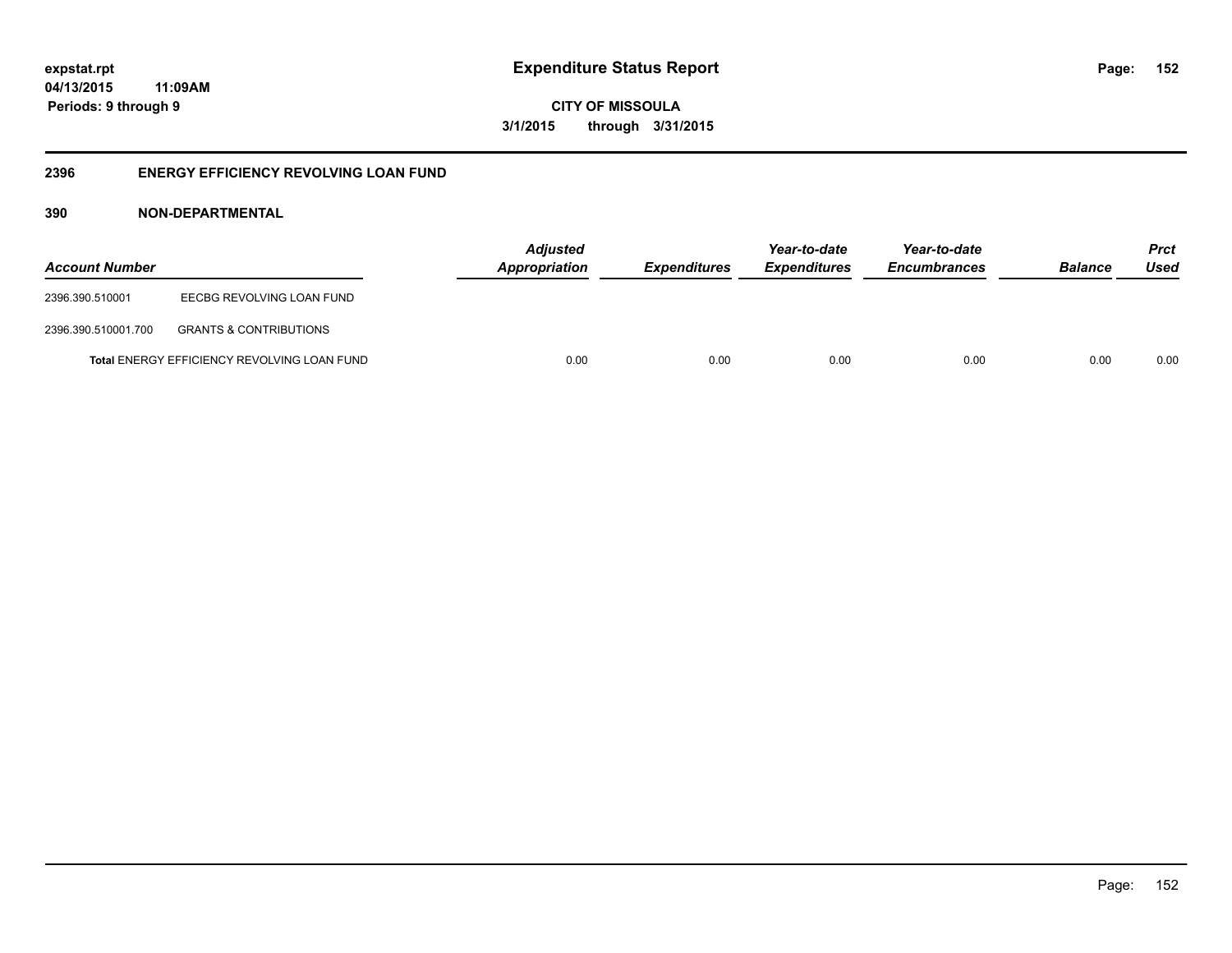**CITY OF MISSOULA 3/1/2015 through 3/31/2015**

### **2399 DANGEROUS BUILDING DEMOLITION & REPAIR F**

### **310 BUILDING INSPECTION**

| <b>Account Number</b>               |                                                           | <b>Adjusted</b><br><b>Appropriation</b> | <b>Expenditures</b> | Year-to-date<br><b>Expenditures</b> | Year-to-date<br><b>Encumbrances</b> | <b>Balance</b>         | <b>Prct</b><br>Used |
|-------------------------------------|-----------------------------------------------------------|-----------------------------------------|---------------------|-------------------------------------|-------------------------------------|------------------------|---------------------|
| 2399.310.420510                     | <b>ADMINISTRATION</b>                                     |                                         |                     |                                     |                                     |                        |                     |
| 2399.310.420510.800                 | OTHER OBJECTS                                             |                                         |                     |                                     |                                     |                        |                     |
| 2399.310.420510.845.000 CONTINGENCY | <b>Total DANGEROUS BUILDING DEMOLITION &amp; REPAIR F</b> | 15,000.00<br>15,000.00                  | 0.00<br>0.00        | 0.00<br>0.00                        | 0.00<br>0.00                        | 15.000.00<br>15,000.00 | 0.00<br>0.00        |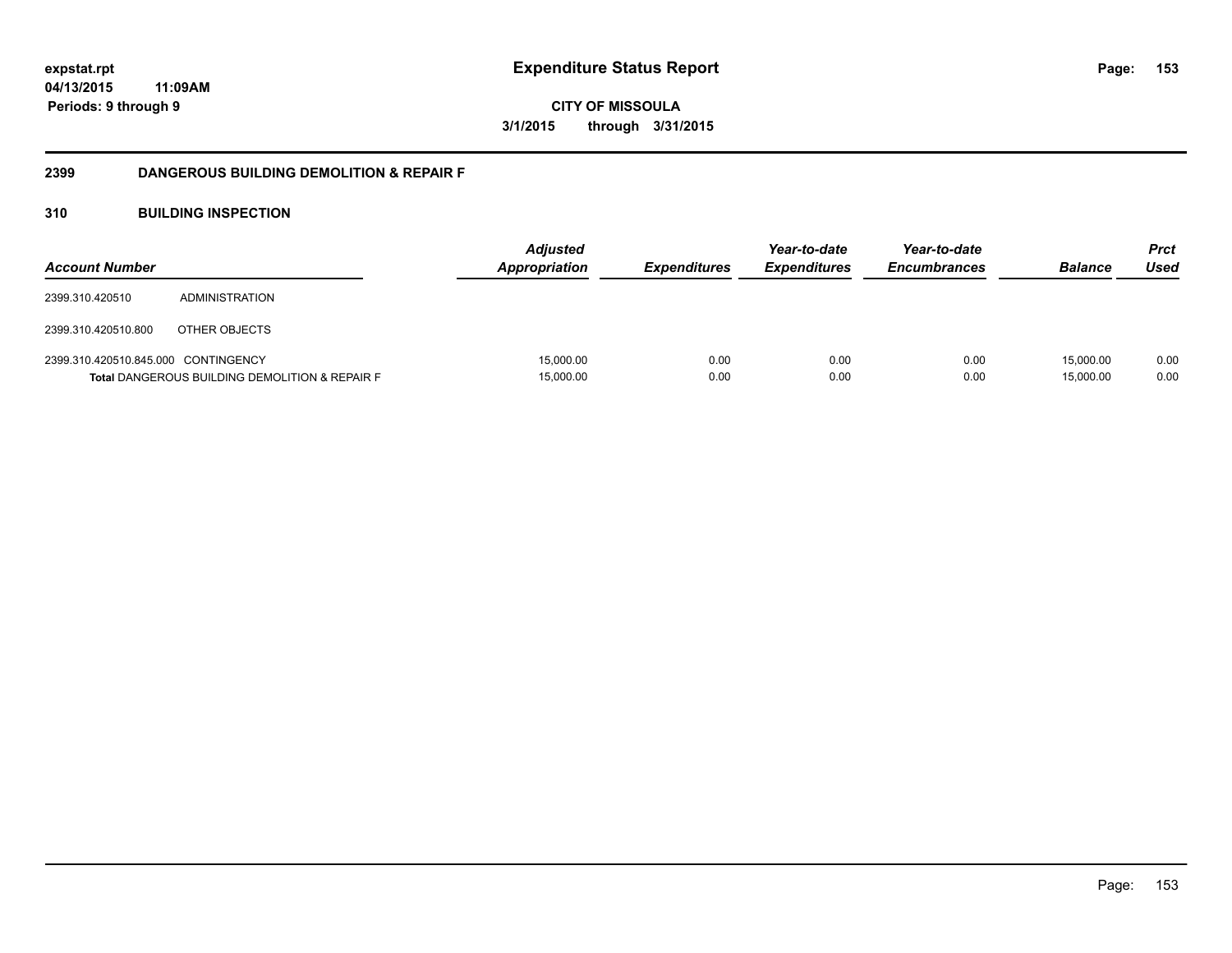**154**

**04/13/2015 11:09AM Periods: 9 through 9**

**CITY OF MISSOULA 3/1/2015 through 3/31/2015**

#### **2400 STREET LIGHTING ASSESSMENTS FUND**

### **280 PUBLIC WORKS ADMIN/ENGINEERING**

| <b>Account Number</b> |                                                   | <b>Adjusted</b><br>Appropriation | <b>Expenditures</b> | Year-to-date<br><b>Expenditures</b> | Year-to-date<br><b>Encumbrances</b> | <b>Balance</b> | Prct<br>Used |
|-----------------------|---------------------------------------------------|----------------------------------|---------------------|-------------------------------------|-------------------------------------|----------------|--------------|
| 2400.280.430263       | <b>STREET LIGHTING</b>                            |                                  |                     |                                     |                                     |                |              |
| 2400.280.430263.300   | PURCHASED SERVICES                                |                                  |                     |                                     |                                     |                |              |
|                       | 2400.280.430263.341.000 ELECTRICITY & NATURAL GAS | 323.551.00                       | 27.477.07           | 214.889.36                          | 0.00                                | 108.661.64     | 66.42        |
|                       | 2400.280.430263.350.000 PROFESSIONAL SERVICES     | 21,806.00                        | 0.00                | 7,501.00                            | 0.00                                | 14.305.00      | 34.40        |
|                       | <b>Total STREET LIGHTING ASSESSMENTS FUND</b>     | 345.357.00                       | 27.477.07           | 222,390.36                          | 0.00                                | 122.966.64     | 64.39        |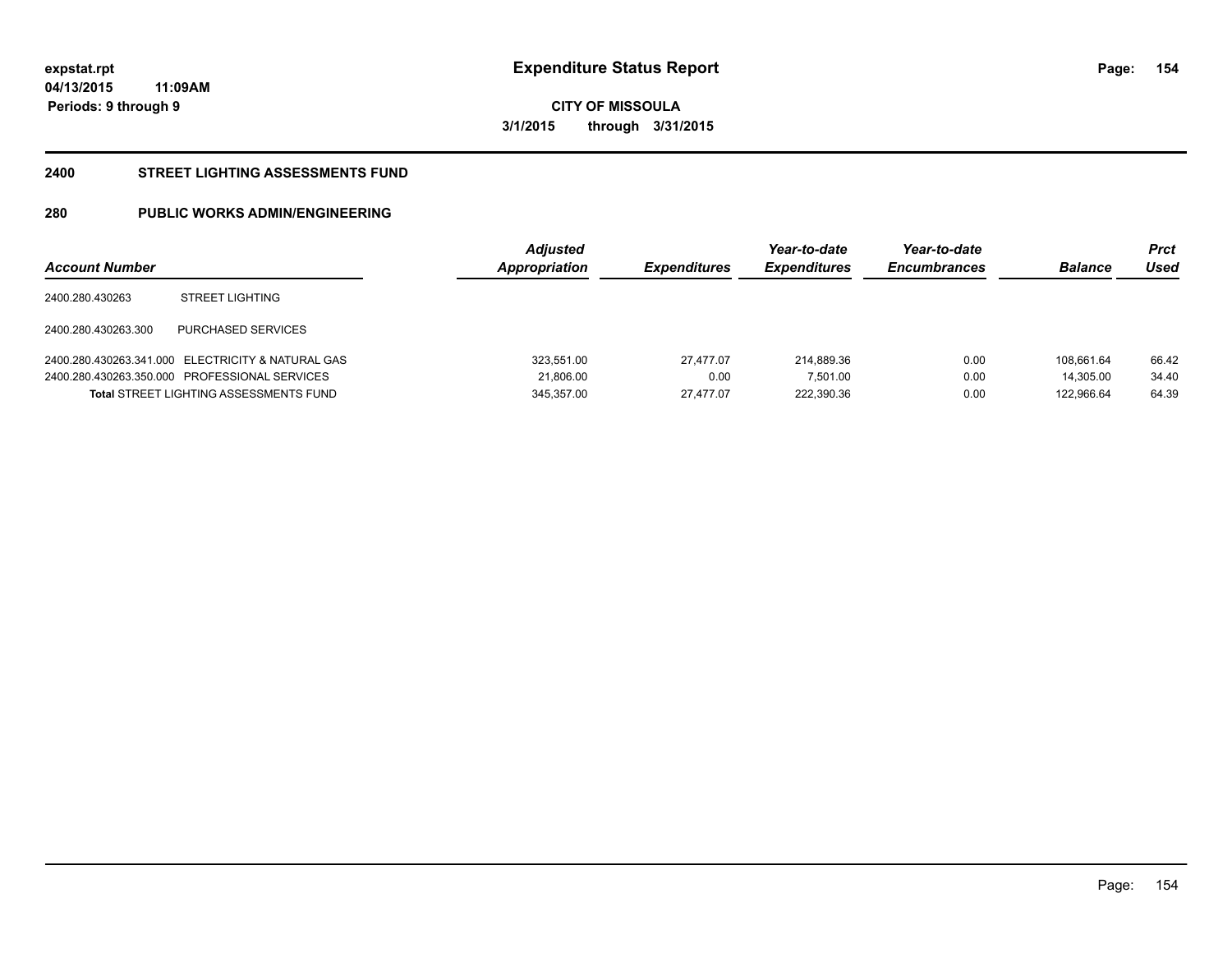**CITY OF MISSOULA 3/1/2015 through 3/31/2015**

#### **2500 STREET MAINTENANCE ASSESSMENT FUND**

### **390 NON-DEPARTMENTAL**

|                                 |                                                  | <b>Adjusted</b>      |                     | Year-to-date        | Year-to-date        |                | <b>Prct</b> |
|---------------------------------|--------------------------------------------------|----------------------|---------------------|---------------------|---------------------|----------------|-------------|
| <b>Account Number</b>           |                                                  | <b>Appropriation</b> | <b>Expenditures</b> | <b>Expenditures</b> | <b>Encumbrances</b> | <b>Balance</b> | Used        |
| 2500.390.521000                 | INTERFUND OPERATING TRANSFERS                    |                      |                     |                     |                     |                |             |
| 2500.390.521000.300             | PURCHASED SERVICES                               |                      |                     |                     |                     |                |             |
| 2500.390.521000.345.000 GARBAGE |                                                  | 32.014.00            | 1,293.77            | 14.281.53           | 0.00                | 17.732.47      | 44.61       |
| <b>Total PURCHASED SERVICES</b> |                                                  | 32.014.00            | 1.293.77            | 14.281.53           | 0.00                | 17.732.47      | 44.61       |
| 2500.390.521000.800             | OTHER OBJECTS                                    |                      |                     |                     |                     |                |             |
|                                 | 2500.390.521000.820.000 TRANSFERS TO OTHER FUNDS | 27.281.00            | 0.00                | 13.640.50           | 0.00                | 13.640.50      | 50.00       |
| <b>Total OTHER OBJECTS</b>      |                                                  | 27.281.00            | 0.00                | 13.640.50           | 0.00                | 13.640.50      | 50.00       |
|                                 | <b>Total STREET MAINTENANCE ASSESSMENT FUND</b>  | 59,295.00            | 1.293.77            | 27.922.03           | 0.00                | 31.372.97      | 47.09       |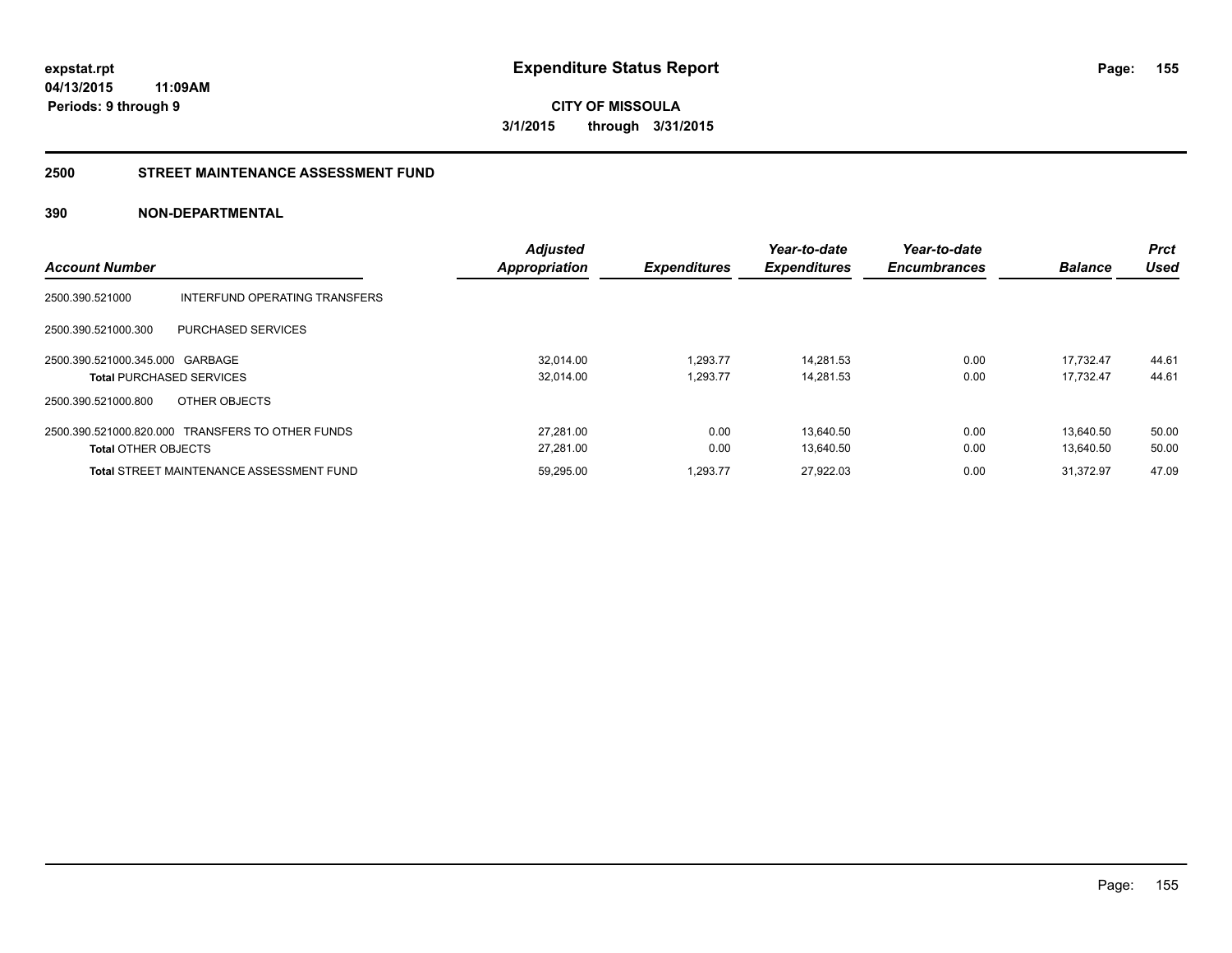**CITY OF MISSOULA 3/1/2015 through 3/31/2015**

### **2510 RUSSELL PARK MAINTENANCE ASSESSMENT FUND**

| <b>Account Number</b>      |                                                       | <b>Adjusted</b><br><b>Appropriation</b> | <b>Expenditures</b> | Year-to-date<br><b>Expenditures</b> | Year-to-date<br><b>Encumbrances</b> | <b>Balance</b> | <b>Prct</b><br><b>Used</b> |
|----------------------------|-------------------------------------------------------|-----------------------------------------|---------------------|-------------------------------------|-------------------------------------|----------------|----------------------------|
| 2510.370.460430            | <b>PARKS</b>                                          |                                         |                     |                                     |                                     |                |                            |
| 2510.370.460430.800        | OTHER OBJECTS                                         |                                         |                     |                                     |                                     |                |                            |
| <b>Total OTHER OBJECTS</b> |                                                       | 0.00                                    | 0.00                | 0.00                                | 0.00                                | 0.00           | 0.00                       |
| <b>Total PARKS</b>         |                                                       | 0.00                                    | 0.00                | 0.00                                | 0.00                                | 0.00           | 0.00                       |
|                            | <b>Total RUSSELL PARK MAINTENANCE ASSESSMENT FUND</b> | 0.00                                    | 0.00                | 0.00                                | 0.00                                | 0.00           | 0.00                       |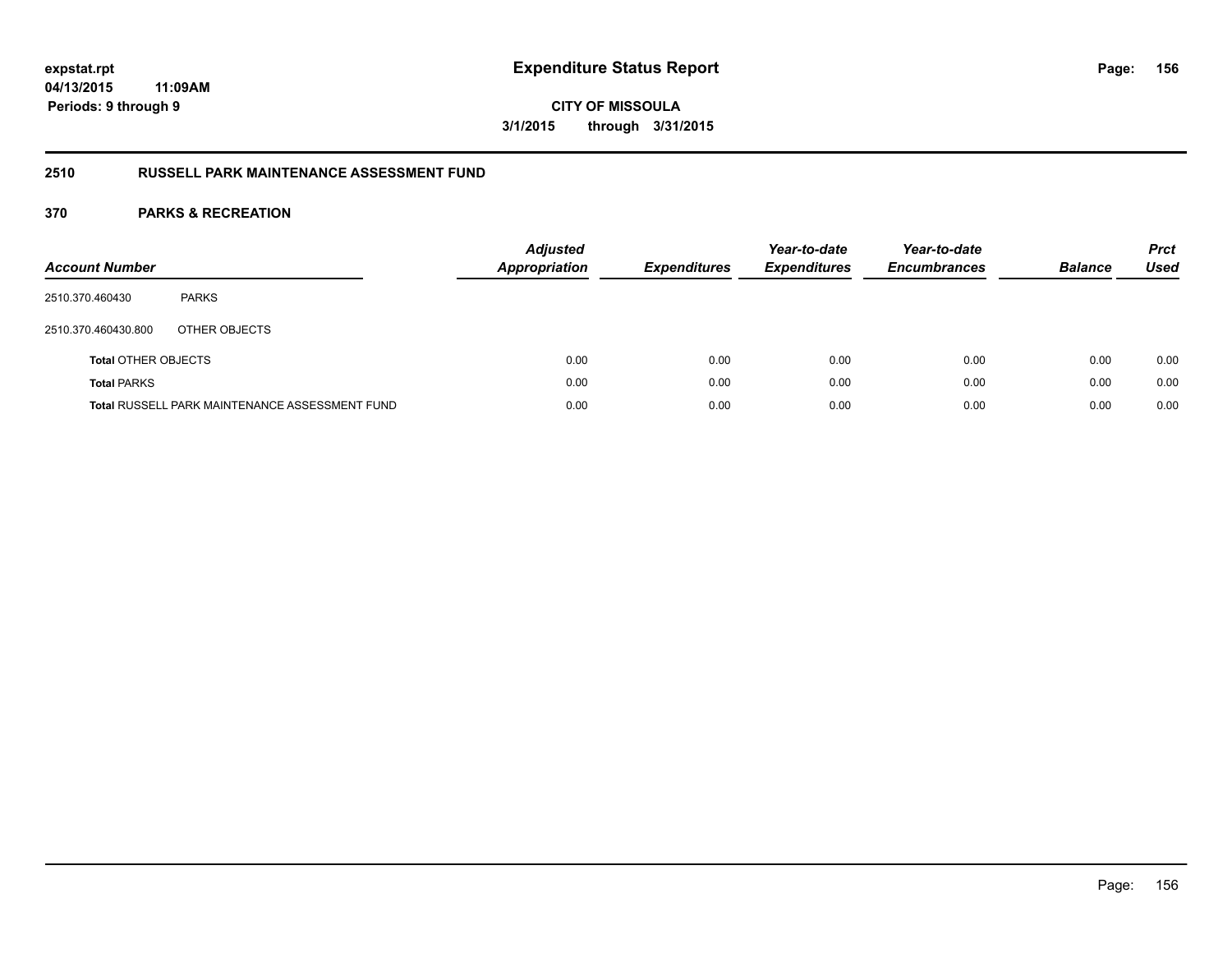**157**

**CITY OF MISSOULA 3/1/2015 through 3/31/2015**

### **2511 WILLOWWOOD PARK MAINTENANCE ASSESSMENT F**

| <b>Account Number</b>     |                                                       | <b>Adjusted</b><br><b>Appropriation</b> | <b>Expenditures</b> | Year-to-date<br><b>Expenditures</b> | Year-to-date<br><b>Encumbrances</b> | <b>Balance</b> | <b>Prct</b><br><b>Used</b> |
|---------------------------|-------------------------------------------------------|-----------------------------------------|---------------------|-------------------------------------|-------------------------------------|----------------|----------------------------|
| 2511.370.460430           | <b>PARKS</b>                                          |                                         |                     |                                     |                                     |                |                            |
| 2511.370.460430.600       | <b>DEBT SERVICE</b>                                   |                                         |                     |                                     |                                     |                |                            |
| <b>Total DEBT SERVICE</b> |                                                       | 0.00                                    | 0.00                | 0.00                                | 0.00                                | 0.00           | 0.00                       |
| 2511.370.460430.800       | OTHER OBJECTS                                         |                                         |                     |                                     |                                     |                |                            |
|                           | <b>Total WILLOWWOOD PARK MAINTENANCE ASSESSMENT F</b> | 0.00                                    | 0.00                | 0.00                                | 0.00                                | 0.00           | 0.00                       |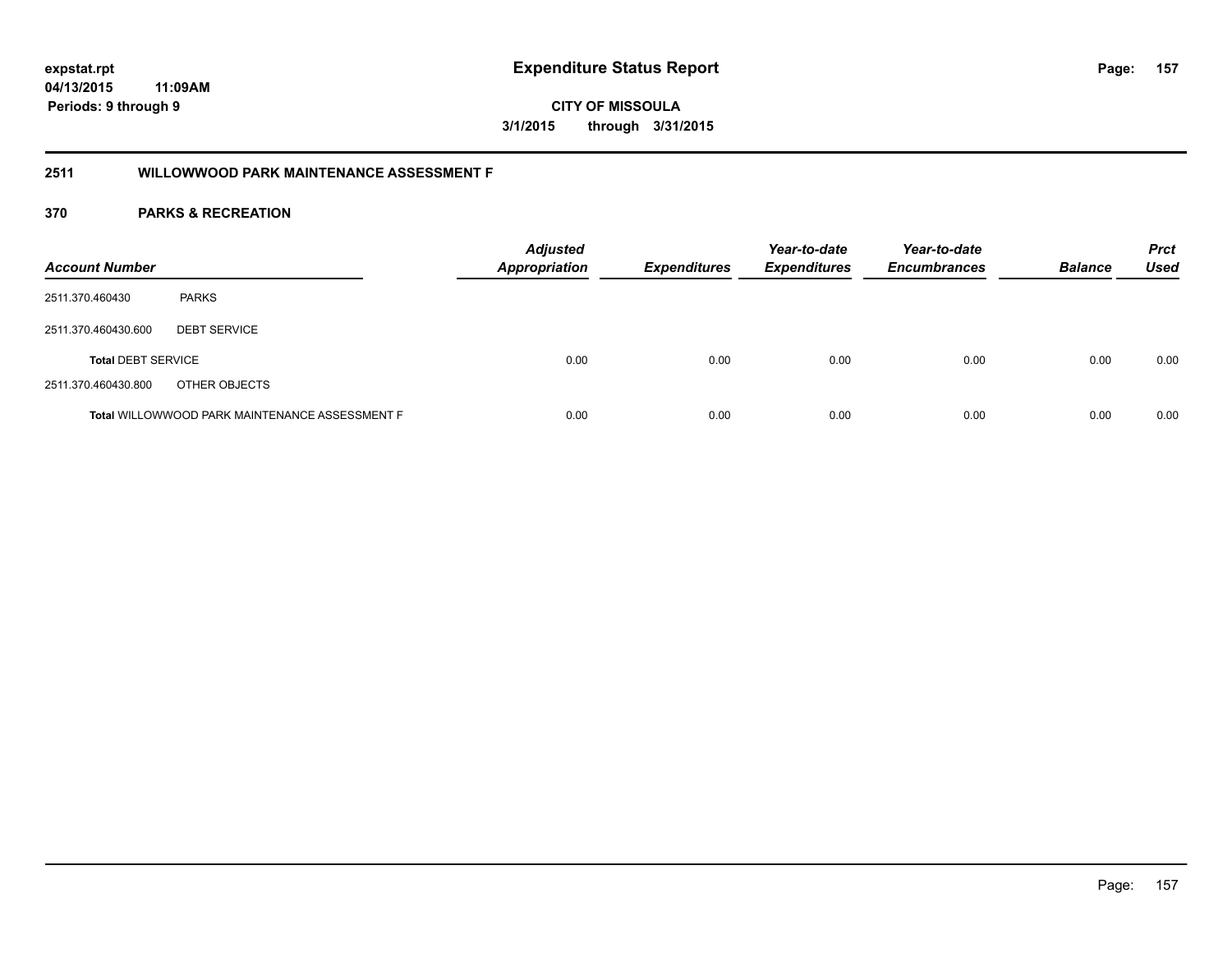#### **2512 ROAD DISTRICT #1**

### **320 STREET MAINTENANCE**

| <b>Account Number</b>                                     | <b>Adjusted</b><br><b>Appropriation</b> | <b>Expenditures</b> | Year-to-date<br><b>Expenditures</b> | Year-to-date<br><b>Encumbrances</b> | <b>Balance</b> | <b>Prct</b><br><b>Used</b> |
|-----------------------------------------------------------|-----------------------------------------|---------------------|-------------------------------------|-------------------------------------|----------------|----------------------------|
| 2512.320.430100<br>PUBLIC WORKS ADMINISTRATION            |                                         |                     |                                     |                                     |                |                            |
| PERSONAL SERVICES<br>2512.320.430100.100                  |                                         |                     |                                     |                                     |                |                            |
| 2512.320.430100.110.000 SALARIES AND WAGES                | 14.940.00                               | 0.00                | 0.00                                | 0.00                                | 14,940.00      | 0.00                       |
| 2512.320.430100.140.000 EMPLOYER CONTRIBUTIONS            | 2.355.00                                | 0.00                | 0.00                                | 0.00                                | 2,355.00       | 0.00                       |
| <b>Total PERSONAL SERVICES</b>                            | 17,295.00                               | 0.00                | 0.00                                | 0.00                                | 17,295.00      | 0.00                       |
| PURCHASED SERVICES<br>2512.320.430100.300                 |                                         |                     |                                     |                                     |                |                            |
| 2512.320.430100.350.000 PROFESSIONAL SERVICES             | 20,000.00                               | 0.00                | 435.00                              | 0.00                                | 19,565.00      | 2.18                       |
| <b>Total PURCHASED SERVICES</b>                           | 20,000.00                               | 0.00                | 435.00                              | 0.00                                | 19,565.00      | 2.18                       |
| 2512.320.430100.800<br>OTHER OBJECTS                      |                                         |                     |                                     |                                     |                |                            |
| 2512.320.430100.845.000 CONTINGENCY                       | 0.00                                    | 0.00                | 16,334.60                           | 0.00                                | $-16,334.60$   | 0.00                       |
| <b>Total OTHER OBJECTS</b>                                | 0.00                                    | 0.00                | 16,334.60                           | 0.00                                | $-16,334.60$   | 0.00                       |
| <b>Total PUBLIC WORKS ADMINISTRATION</b>                  | 37,295.00                               | 0.00                | 16,769.60                           | 0.00                                | 20,525.40      | 44.96                      |
| 2512.320.430220<br><b>FACILITY</b>                        |                                         |                     |                                     |                                     |                |                            |
| PURCHASED SERVICES<br>2512.320.430220.300                 |                                         |                     |                                     |                                     |                |                            |
| 2512.320.430220.343.000 WATER CHARGES                     | 0.00                                    | 0.00                | 824.54                              | 0.00                                | $-824.54$      | 0.00                       |
| <b>Total FACILITY</b>                                     | 0.00                                    | 0.00                | 824.54                              | 0.00                                | $-824.54$      | 0.00                       |
| STREET RESTORATION<br>2512.320.430230                     |                                         |                     |                                     |                                     |                |                            |
| 2512.320.430230.200<br><b>SUPPLIES</b>                    |                                         |                     |                                     |                                     |                |                            |
| 2512.320.430230.220.000 STREET RESTORATION/OPERATING SUPP | 1,401.00                                | 0.00                | 1,391.34                            | 0.00                                | 9.66           | 99.31                      |
| 2512.320.430230.230.000 STREET RESTORATION/MAINT & REPAIR | 31,739.00                               | 0.00                | 22,044.24                           | 0.00                                | 9,694.76       | 69.45                      |
| <b>Total SUPPLIES</b>                                     | 33,140.00                               | 0.00                | 23,435.58                           | 0.00                                | 9,704.42       | 70.72                      |
| 2512.320.430230.400<br><b>BUILDING MATERIALS</b>          |                                         |                     |                                     |                                     |                |                            |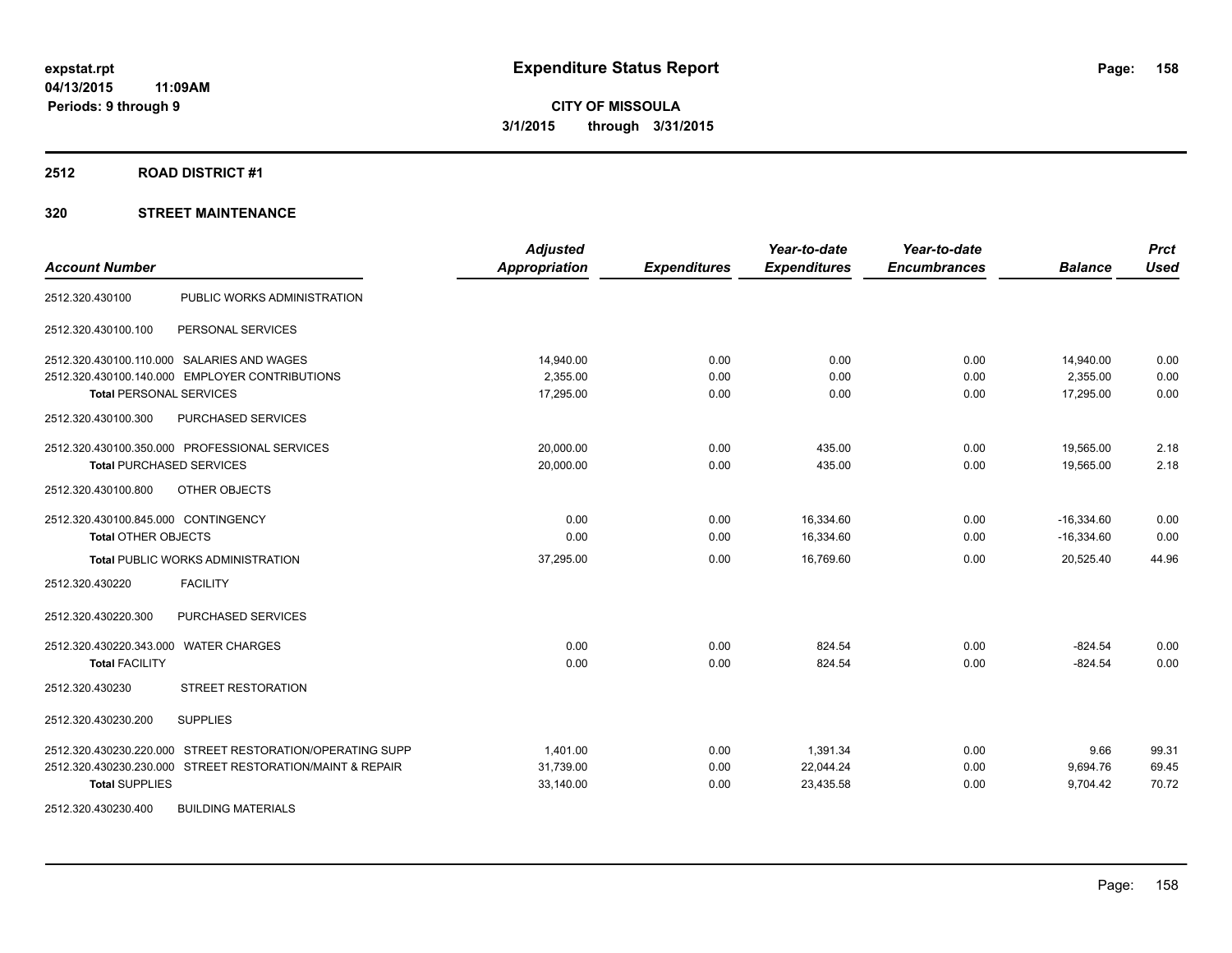### **2512 ROAD DISTRICT #1**

### **320 STREET MAINTENANCE**

| <b>Account Number</b>                               | <b>Adjusted</b><br>Appropriation | <b>Expenditures</b> | Year-to-date<br><b>Expenditures</b> | Year-to-date<br><b>Encumbrances</b> | <b>Balance</b> | <b>Prct</b><br><b>Used</b> |
|-----------------------------------------------------|----------------------------------|---------------------|-------------------------------------|-------------------------------------|----------------|----------------------------|
| 2512.320.430230.400.000 BUILDING MATERIALS          | 115,418.00                       | 6,066.82            | 6,391.82                            | 0.00                                | 109,026.18     | 5.54                       |
| <b>Total BUILDING MATERIALS</b>                     | 115,418.00                       | 6,066.82            | 6,391.82                            | 0.00                                | 109,026.18     | 5.54                       |
| 2512.320.430230.800<br>OTHER OBJECTS                |                                  |                     |                                     |                                     |                |                            |
| <b>Total OTHER OBJECTS</b>                          | 0.00                             | 0.00                | 0.00                                | 0.00                                | 0.00           | 0.00                       |
| 2512.320.430230.900<br><b>CAPITAL OUTLAY</b>        |                                  |                     |                                     |                                     |                |                            |
| 2512.320.430230.930.000 IMPROVEMENTS                | 527.303.00                       | 0.00                | 0.00                                | 0.00                                | 527,303.00     | 0.00                       |
| <b>Total CAPITAL OUTLAY</b>                         | 527,303.00                       | 0.00                | 0.00                                | 0.00                                | 527,303.00     | 0.00                       |
| <b>Total STREET RESTORATION</b>                     | 675,861.00                       | 6,066.82            | 29,827.40                           | 0.00                                | 646,033.60     | 4.41                       |
| 2512.320.430234<br><b>CURB &amp; GUTTERS</b>        |                                  |                     |                                     |                                     |                |                            |
| <b>CAPITAL OUTLAY</b><br>2512.320.430234.900        |                                  |                     |                                     |                                     |                |                            |
| 2512.320.430234.930.000 ADA SIDEWALK ASSISTANCE     | 138,214.00                       | 0.00                | 17.667.40                           | 0.00                                | 120,546.60     | 12.78                      |
| <b>Total CURB &amp; GUTTERS</b>                     | 138,214.00                       | 0.00                | 17,667.40                           | 0.00                                | 120,546.60     | 12.78                      |
| <b>STREET MAINTENANCE</b><br>2512.320.430240        |                                  |                     |                                     |                                     |                |                            |
| <b>SUPPLIES</b><br>2512.320.430240.200              |                                  |                     |                                     |                                     |                |                            |
| 2512.320.430240.220.000 STREET MAINT/OPER SUPPLIES  | 1.401.00                         | 0.00                | 1,486.71                            | 0.00                                | $-85.71$       | 106.12                     |
| 2512.320.430240.230.000 STREET MAINT/REPAIR & MAINT | 17,045.00                        | 0.00                | 16,748.71                           | 0.00                                | 296.29         | 98.26                      |
| <b>Total SUPPLIES</b>                               | 18,446.00                        | 0.00                | 18,235.42                           | 0.00                                | 210.58         | 98.86                      |
| <b>BUILDING MATERIALS</b><br>2512.320.430240.400    |                                  |                     |                                     |                                     |                |                            |
| 2512.320.430240.400.000 BUILDING MATERIALS          | 59,783.00                        | 0.00                | 41,670.17                           | 0.00                                | 18,112.83      | 69.70                      |
| <b>Total BUILDING MATERIALS</b>                     | 59.783.00                        | 0.00                | 41,670.17                           | 0.00                                | 18.112.83      | 69.70                      |
| <b>Total STREET MAINTENANCE</b>                     | 78,229.00                        | 0.00                | 59,905.59                           | 0.00                                | 18,323.41      | 76.58                      |
| TRANSFER CENTER IMPROVEMENTS<br>2512.320.430247     |                                  |                     |                                     |                                     |                |                            |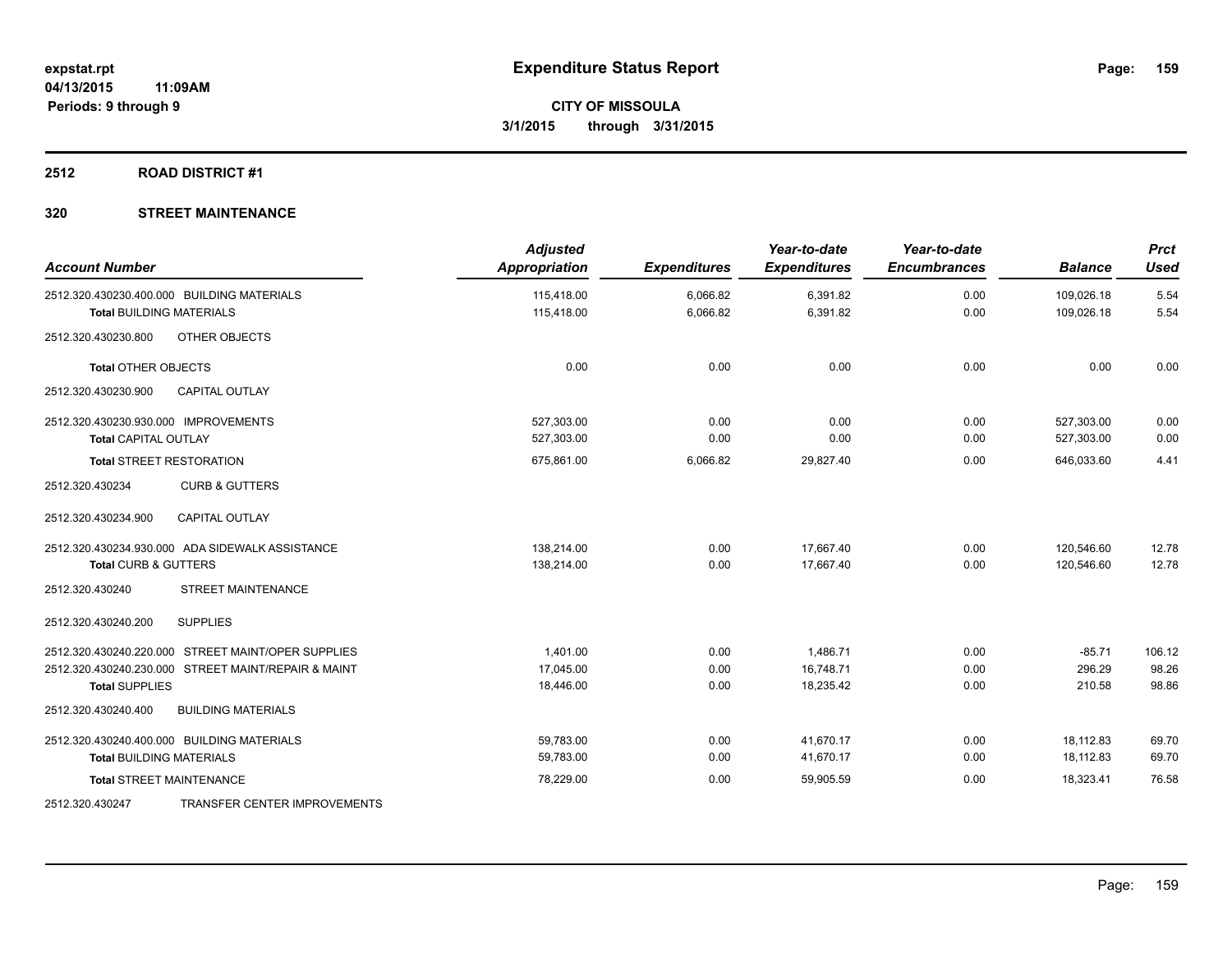#### **2512 ROAD DISTRICT #1**

### **320 STREET MAINTENANCE**

|                                       |                                                            | <b>Adjusted</b>      |                     | Year-to-date        | Year-to-date        |                | <b>Prct</b> |
|---------------------------------------|------------------------------------------------------------|----------------------|---------------------|---------------------|---------------------|----------------|-------------|
| <b>Account Number</b>                 |                                                            | <b>Appropriation</b> | <b>Expenditures</b> | <b>Expenditures</b> | <b>Encumbrances</b> | <b>Balance</b> | <b>Used</b> |
| 2512.320.430247.900                   | <b>CAPITAL OUTLAY</b>                                      |                      |                     |                     |                     |                |             |
|                                       | <b>Total TRANSFER CENTER IMPROVEMENTS</b>                  | 0.00                 | 0.00                | 0.00                | 0.00                | 0.00           | 0.00        |
| 2512.320.430251                       | ICE & SNOW REMOVAL                                         |                      |                     |                     |                     |                |             |
| 2512.320.430251.100                   | PERSONAL SERVICES                                          |                      |                     |                     |                     |                |             |
|                                       | 2512.320.430251.110.000 SALARIES AND WAGES                 | 10,680.00            | 0.00                | 0.00                | 0.00                | 10,680.00      | 0.00        |
|                                       | 2512.320.430251.140.000 EMPLOYER CONTRIBUTIONS             | 3,900.00             | 0.00                | 0.00                | 0.00                | 3,900.00       | 0.00        |
| <b>Total PERSONAL SERVICES</b>        |                                                            | 14,580.00            | 0.00                | 0.00                | 0.00                | 14,580.00      | 0.00        |
| 2512.320.430251.200                   | <b>SUPPLIES</b>                                            |                      |                     |                     |                     |                |             |
|                                       | 2512.320.430251.220.000 OPERATING SUPPLIES                 | 86,343.00            | 0.00                | 85,646.75           | 0.00                | 696.25         | 99.19       |
|                                       | 2512.320.430251.230.000 SNOW/ICE CTRL REPAIR & MAINT       | 12.544.00            | 0.00                | 12.743.46           | 0.00                | $-199.46$      | 101.59      |
| <b>Total SUPPLIES</b>                 |                                                            | 98,887.00            | 0.00                | 98,390.21           | 0.00                | 496.79         | 99.50       |
| Total ICE & SNOW REMOVAL              |                                                            | 113,467.00           | 0.00                | 98,390.21           | 0.00                | 15,076.79      | 86.71       |
| 2512.320.430252                       | <b>STREET CLEANING</b>                                     |                      |                     |                     |                     |                |             |
| 2512.320.430252.200                   | <b>SUPPLIES</b>                                            |                      |                     |                     |                     |                |             |
|                                       | 2512.320.430252.220.000 STREET CLEANING/OPERATING SUPPLIES | 1.869.00             | 0.00                | 2,054.01            | 0.00                | $-185.01$      | 109.90      |
|                                       | 2512.320.430252.230.000 STREET CLEANING/REPAIR & MAINT     | 22.285.00            | 0.00                | 5,258.73            | 0.00                | 17,026.27      | 23.60       |
| <b>Total SUPPLIES</b>                 |                                                            | 24,154.00            | 0.00                | 7,312.74            | 0.00                | 16,841.26      | 30.28       |
| 2512.320.430252.500                   | <b>FIXED CHARGES</b>                                       |                      |                     |                     |                     |                |             |
| 2512.320.430252.500.000 FIXED CHARGES |                                                            | 10,000.00            | 0.00                | 10,000.00           | 0.00                | 0.00           | 100.00      |
| <b>Total FIXED CHARGES</b>            |                                                            | 10,000.00            | 0.00                | 10,000.00           | 0.00                | 0.00           | 100.00      |
| <b>Total STREET CLEANING</b>          |                                                            | 34,154.00            | 0.00                | 17,312.74           | 0.00                | 16,841.26      | 50.69       |
| 2512.320.430265                       | <b>SIGNING &amp; STRIPING</b>                              |                      |                     |                     |                     |                |             |
|                                       |                                                            |                      |                     |                     |                     |                |             |

2512.320.430265.200 SUPPLIES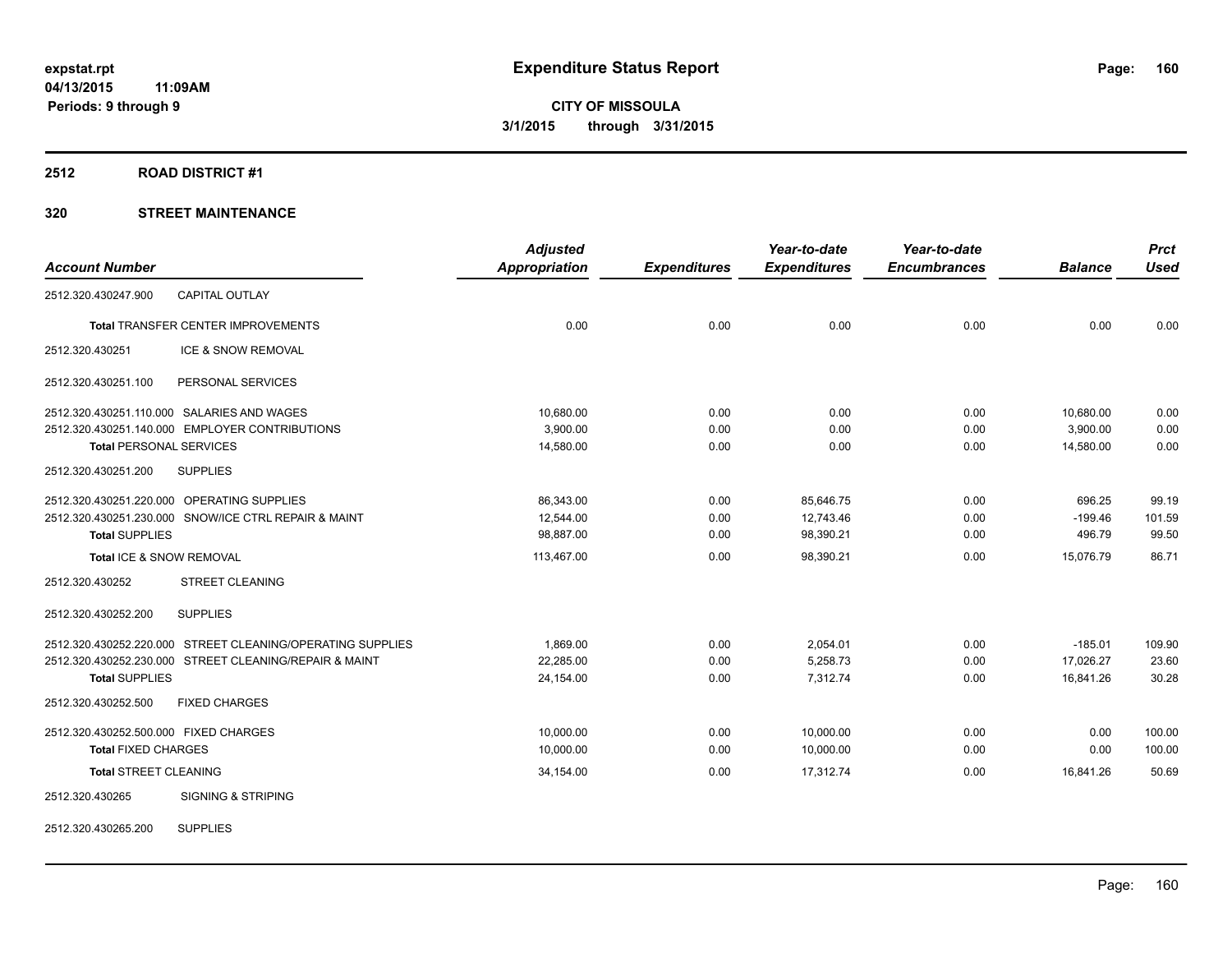#### **2512 ROAD DISTRICT #1**

### **320 STREET MAINTENANCE**

| <b>Account Number</b>               |                                                               | <b>Adjusted</b><br><b>Appropriation</b> | <b>Expenditures</b> | Year-to-date<br><b>Expenditures</b> | Year-to-date<br><b>Encumbrances</b> | <b>Balance</b> | <b>Prct</b><br><b>Used</b> |
|-------------------------------------|---------------------------------------------------------------|-----------------------------------------|---------------------|-------------------------------------|-------------------------------------|----------------|----------------------------|
|                                     |                                                               |                                         |                     |                                     |                                     |                |                            |
|                                     | 2512.320.430265.230.000 SIGNING & STRIPING-REPAIR/MAINTENANCE | 8.865.00                                | 0.00                | 0.00                                | 0.00                                | 8.865.00       | 0.00                       |
|                                     | 2512.320.430265.231.000 SIGNING & STRIPING/GASOLINE           | 1,135.00                                | 0.00                | 0.00                                | 0.00                                | 1.135.00       | 0.00                       |
| <b>Total SIGNING &amp; STRIPING</b> |                                                               | 10,000.00                               | 0.00                | 0.00                                | 0.00                                | 10,000.00      | 0.00                       |
| 2512.320.431200                     | FLOOD CONTROL                                                 |                                         |                     |                                     |                                     |                |                            |
| 2512.320.431200.900                 | <b>CAPITAL OUTLAY</b>                                         |                                         |                     |                                     |                                     |                |                            |
|                                     | 2512.320.431200.930.000 FLOOD CONTROL MAINT/MPROVEMENTS       | 11,950.00                               | 1,842.40            | 22,659.01                           | 0.00                                | $-10,709.01$   | 189.62                     |
| <b>Total FLOOD CONTROL</b>          |                                                               | 11,950.00                               | 1,842.40            | 22,659.01                           | 0.00                                | $-10,709.01$   | 189.62                     |
| 2512.320.460434                     | <b>GREENWAYS &amp; HORTICULTURE</b>                           |                                         |                     |                                     |                                     |                |                            |
| 2512.320.460434.200                 | <b>SUPPLIES</b>                                               |                                         |                     |                                     |                                     |                |                            |
|                                     | 2512.320.460434.230.000 ADOPT A TRAFFIC CIRCLE                | 2,710.00                                | 0.00                | 486.86                              | 0.00                                | 2.223.14       | 17.97                      |
|                                     | <b>Total GREENWAYS &amp; HORTICULTURE</b>                     | 2,710.00                                | 0.00                | 486.86                              | 0.00                                | 2,223.14       | 17.97                      |
| 2512.320.490504                     | <b>DEBT SERVICE</b>                                           |                                         |                     |                                     |                                     |                |                            |
| 2512.320.490504.600                 | <b>DEBT SERVICE</b>                                           |                                         |                     |                                     |                                     |                |                            |
| 2512.320.490504.610.000             | <b>PRINCIPAL</b>                                              | 218,771.00                              | 0.00                | 184,806.62                          | 0.00                                | 33,964.38      | 84.47                      |
|                                     | 2512.320.490504.620.000 INTEREST / SERVICE FEES               | 32,025.00                               | 0.00                | 8,073.53                            | 0.00                                | 23,951.47      | 25.21                      |
| <b>Total DEBT SERVICE</b>           |                                                               | 250,796.00                              | 0.00                | 192,880.15                          | 0.00                                | 57,915.85      | 76.91                      |
| Total ROAD DISTRICT #1              |                                                               | 1,352,676.00                            | 7,909.22            | 456,723.50                          | 0.00                                | 895,952.50     | 33.76                      |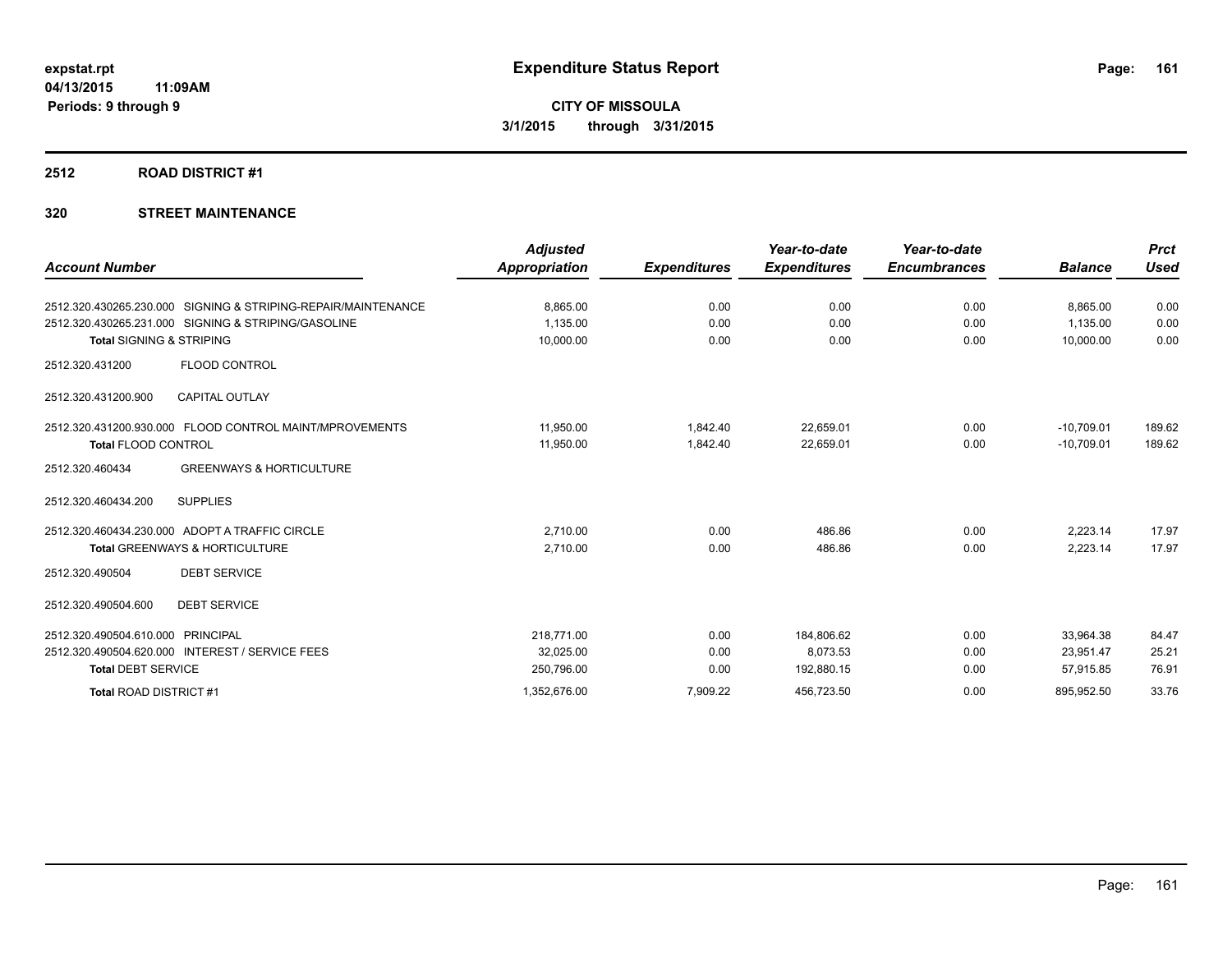**CITY OF MISSOULA 3/1/2015 through 3/31/2015**

### **2513 PARK DISTRICT #1**

### **270 CITY ATTORNEY**

| <b>Account Number</b>      |                                | <b>Adjusted</b><br>Appropriation | <b>Expenditures</b> | Year-to-date<br><b>Expenditures</b> | Year-to-date<br><b>Encumbrances</b> | <b>Balance</b> | <b>Prct</b><br>Used |
|----------------------------|--------------------------------|----------------------------------|---------------------|-------------------------------------|-------------------------------------|----------------|---------------------|
| 2513.270.460484            | <b>CONSERVATION LANDS MGMT</b> |                                  |                     |                                     |                                     |                |                     |
| 2513.270.460484.100        | PERSONAL SERVICES              |                                  |                     |                                     |                                     |                |                     |
| <b>Total CITY ATTORNEY</b> |                                | 0.00                             | 0.00                | 0.00                                | 0.00                                | 0.00           | 0.00                |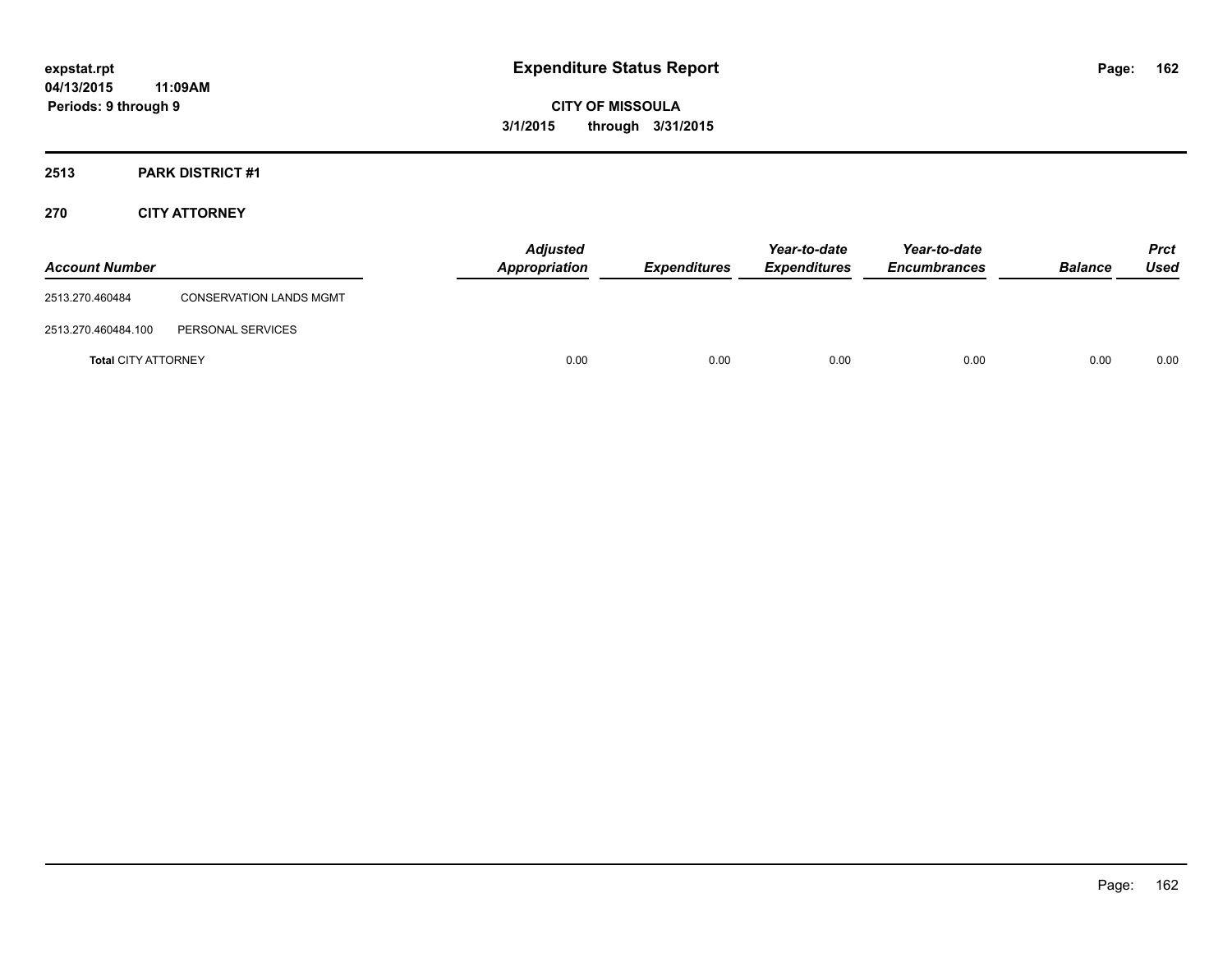### **2513 PARK DISTRICT #1**

|                                                        | <b>Adjusted</b> |                     | Year-to-date        | Year-to-date        |                | <b>Prct</b> |
|--------------------------------------------------------|-----------------|---------------------|---------------------|---------------------|----------------|-------------|
| <b>Account Number</b>                                  | Appropriation   | <b>Expenditures</b> | <b>Expenditures</b> | <b>Encumbrances</b> | <b>Balance</b> | <b>Used</b> |
| RENOVATE REPLACE IMPROV<br>2513.370.460400             |                 |                     |                     |                     |                |             |
| PURCHASED SERVICES<br>2513.370.460400.300              |                 |                     |                     |                     |                |             |
| 2513.370.460400.350.000 RENOVATE REPLACE IMPROVE       | 40,000.00       | 0.00                | 0.00                | 0.00                | 40,000.00      | 0.00        |
| <b>Total PURCHASED SERVICES</b>                        | 40,000.00       | 0.00                | 0.00                | 0.00                | 40,000.00      | 0.00        |
| <b>CAPITAL OUTLAY</b><br>2513.370.460400.900           |                 |                     |                     |                     |                |             |
| 2513.370.460400.930.000 RENOVATE REPLACE IMPROVE       | 30,000.00       | 6,165.00            | 28,959.75           | 0.00                | 1,040.25       | 96.53       |
| <b>Total CAPITAL OUTLAY</b>                            | 30,000.00       | 6,165.00            | 28,959.75           | 0.00                | 1,040.25       | 96.53       |
| <b>Total RENOVATE REPLACE IMPROV</b>                   | 70,000.00       | 6,165.00            | 28,959.75           | 0.00                | 41,040.25      | 41.37       |
| 2513.370.460432<br>PARK ADMIN                          |                 |                     |                     |                     |                |             |
| 2513.370.460432.100<br>PERSONAL SERVICES               |                 |                     |                     |                     |                |             |
| 2513.370.460432.141.000 STATE RETIREMENT CONTRIBUTIONS | 0.00            | 2.86                | 29.21               | 0.00                | $-29.21$       | 0.00        |
| <b>Total PERSONAL SERVICES</b>                         | 0.00            | 2.86                | 29.21               | 0.00                | $-29.21$       | 0.00        |
| PURCHASED SERVICES<br>2513.370.460432.300              |                 |                     |                     |                     |                |             |
| 2513.370.460432.350.000 PROFESSIONAL SERVICES          | 11,500.00       | 835.98              | 8,190.22            | 0.00                | 3,309.78       | 71.22       |
| 2513.370.460432.360.000 REPAIR & MAINTENANCE           | 3.000.00        | 95.00               | 95.00               | 0.00                | 2,905.00       | 3.17        |
| <b>Total PURCHASED SERVICES</b>                        | 14,500.00       | 930.98              | 8,285.22            | 0.00                | 6,214.78       | 57.14       |
| 2513.370.460432.600<br><b>DEBT SERVICE</b>             |                 |                     |                     |                     |                |             |
| <b>Total DEBT SERVICE</b>                              | 0.00            | 0.00                | 0.00                | 0.00                | 0.00           | 0.00        |
| <b>Total PARK ADMIN</b>                                | 14,500.00       | 933.84              | 8,314.43            | 0.00                | 6,185.57       | 57.34       |
| 2513.370.460434<br><b>GREENWAYS &amp; HORTICULTURE</b> |                 |                     |                     |                     |                |             |
| 2513.370.460434.100<br>PERSONAL SERVICES               |                 |                     |                     |                     |                |             |
| 2513.370.460434.110.000 GREENWAYS & HORTCULTURE        | 8,842.00        | 0.00                | 3,954.83            | 0.00                | 4,887.17       | 44.73       |
|                                                        |                 |                     |                     |                     |                |             |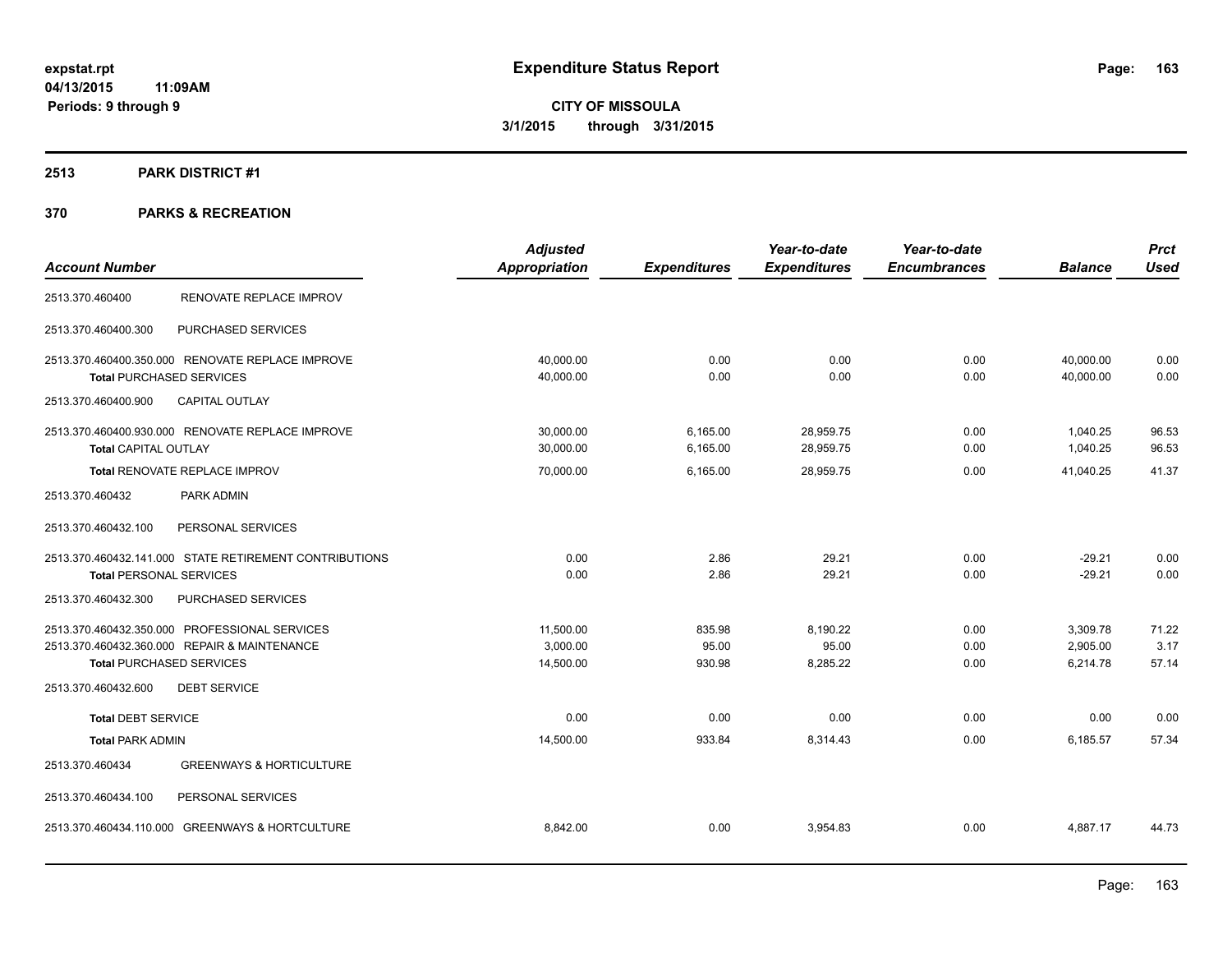#### **2513 PARK DISTRICT #1**

| <b>Account Number</b>                             | <b>Adjusted</b><br><b>Appropriation</b> | <b>Expenditures</b> | Year-to-date<br><b>Expenditures</b> | Year-to-date<br><b>Encumbrances</b> | <b>Balance</b> | <b>Prct</b><br><b>Used</b> |
|---------------------------------------------------|-----------------------------------------|---------------------|-------------------------------------|-------------------------------------|----------------|----------------------------|
| 2513.370.460434.140.000 GREENWAYS & HORTICLTURE   | 1,356.00                                | 0.00                | 690.16                              | 0.00                                | 665.84         | 50.90                      |
| <b>Total PERSONAL SERVICES</b>                    | 10,198.00                               | 0.00                | 4,644.99                            | 0.00                                | 5,553.01       | 45.55                      |
| 2513.370.460434.200<br><b>SUPPLIES</b>            |                                         |                     |                                     |                                     |                |                            |
| 2513.370.460434.220.000 OPERATING SUPPLIES        | 3,373.00                                | 0.00                | 1,419.65                            | 0.00                                | 1,953.35       | 42.09                      |
| 2513.370.460434.230.000 REPAIR/MAINTENANCE        | 7,134.00                                | 13.99               | 244.55                              | 0.00                                | 6,889.45       | 3.43                       |
| 2513.370.460434.231.000 GASOLINE                  | 2,000.00                                | 2,419.89            | 2,419.89                            | 0.00                                | $-419.89$      | 120.99                     |
| <b>Total SUPPLIES</b>                             | 12,507.00                               | 2,433.88            | 4,084.09                            | 0.00                                | 8,422.91       | 32.65                      |
| 2513.370.460434.300<br>PURCHASED SERVICES         |                                         |                     |                                     |                                     |                |                            |
| 2513.370.460434.341.000 ELECTRICITY & NATURAL GAS | 310.00                                  | 0.00                | 216.23                              | 0.00                                | 93.77          | 69.75                      |
| 2513.370.460434.343.000 WATER CHARGES             | 310.00                                  | 0.00                | 310.00                              | 0.00                                | 0.00           | 100.00                     |
| 2513.370.460434.345.000 GARBAGE                   | 136.00                                  | 0.00                | 238.78                              | 0.00                                | $-102.78$      | 175.57                     |
| 2513.370.460434.350.000 PROFESSIONAL SERVICES     | 0.00                                    | 0.00                | 1,275.00                            | 0.00                                | $-1,275.00$    | 0.00                       |
| 2513.370.460434.360.000 REPAIR & MAINTENANCE      | 2,589.00                                | 0.00                | 3,144.50                            | 0.00                                | $-555.50$      | 121.46                     |
| <b>Total PURCHASED SERVICES</b>                   | 3,345.00                                | 0.00                | 5,184.51                            | 0.00                                | $-1,839.51$    | 154.99                     |
| Total GREENWAYS & HORTICULTURE                    | 26,050.00                               | 2,433.88            | 13,913.59                           | 0.00                                | 12,136.41      | 53.41                      |
| 2513.370.460439<br><b>URBAN FORESTRY</b>          |                                         |                     |                                     |                                     |                |                            |
| 2513.370.460439.200<br><b>SUPPLIES</b>            |                                         |                     |                                     |                                     |                |                            |
| 2513.370.460439.220.000 OPERATING SUPPLIES        | 24,352.00                               | 26.85               | 4,407.11                            | 0.00                                | 19,944.89      | 18.10                      |
| 2513.370.460439.230.000 REPAIR/MAINTENANCE        | 3.952.00                                | 21.96               | 335.85                              | 0.00                                | 3,616.15       | 8.50                       |
| <b>Total SUPPLIES</b>                             | 28,304.00                               | 48.81               | 4,742.96                            | 0.00                                | 23,561.04      | 16.76                      |
| 2513.370.460439.300<br>PURCHASED SERVICES         |                                         |                     |                                     |                                     |                |                            |
| 2513.370.460439.350.000 PROFESSIONAL SERVICES     | 2,660.00                                | 139.15              | 384.15                              | 0.00                                | 2,275.85       | 14.44                      |
| 2513.370.460439.360.000 REPAIR & MAINTENANCE      | 84,762.00                               | 66.00               | 31,096.64                           | 0.00                                | 53,665.36      | 36.69                      |
| <b>Total PURCHASED SERVICES</b>                   | 87,422.00                               | 205.15              | 31,480.79                           | 0.00                                | 55,941.21      | 36.01                      |
| <b>Total URBAN FORESTRY</b>                       | 115,726.00                              | 253.96              | 36,223.75                           | 0.00                                | 79,502.25      | 31.30                      |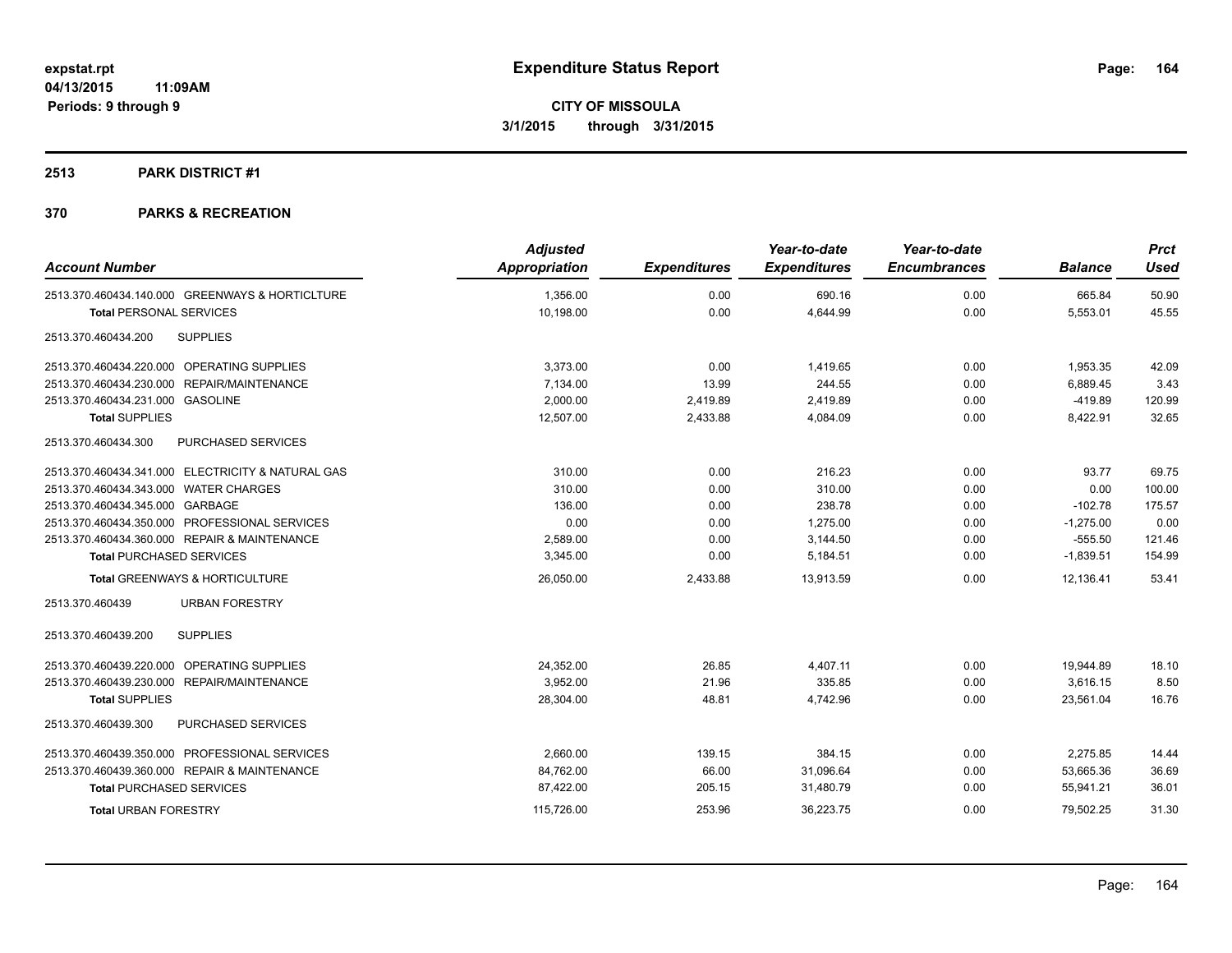#### **2513 PARK DISTRICT #1**

|                                                              | <b>Adjusted</b>      |                     | Year-to-date        | Year-to-date        |                | <b>Prct</b> |
|--------------------------------------------------------------|----------------------|---------------------|---------------------|---------------------|----------------|-------------|
| <b>Account Number</b>                                        | <b>Appropriation</b> | <b>Expenditures</b> | <b>Expenditures</b> | <b>Encumbrances</b> | <b>Balance</b> | <b>Used</b> |
| <b>SPRAY DECKS</b><br>2513.370.460474                        |                      |                     |                     |                     |                |             |
| 2513.370.460474.200<br><b>SUPPLIES</b>                       |                      |                     |                     |                     |                |             |
| 2513.370.460474.230.000 SPRAY DECKS/REPAIR/MAINTENANCE       | 1,600.00             | 0.00                | 0.00                | 0.00                | 1,600.00       | 0.00        |
| <b>Total SUPPLIES</b>                                        | 1.600.00             | 0.00                | 0.00                | 0.00                | 1.600.00       | 0.00        |
| 2513.370.460474.300<br>PURCHASED SERVICES                    |                      |                     |                     |                     |                |             |
| 2513.370.460474.341.000 ELECTRICITY & NATURAL GAS            | 2.100.00             | 0.00                | 0.00                | 0.00                | 2,100.00       | 0.00        |
| 2513.370.460474.360.000 REPAIR & MAINTENANCE                 | 6,300.00             | 0.00                | 0.00                | 0.00                | 6,300.00       | 0.00        |
| <b>Total PURCHASED SERVICES</b>                              | 8,400.00             | 0.00                | 0.00                | 0.00                | 8,400.00       | 0.00        |
| <b>Total SPRAY DECKS</b>                                     | 10,000.00            | 0.00                | 0.00                | 0.00                | 10,000.00      | 0.00        |
| 2513.370.460477<br><b>GRILL VAN</b>                          |                      |                     |                     |                     |                |             |
| PURCHASED SERVICES<br>2513.370.460477.300                    |                      |                     |                     |                     |                |             |
| 2513.370.460477.345.000 GARBAGE                              | 0.00                 | 0.00                | 198.75              | 0.00                | $-198.75$      | 0.00        |
| <b>Total GRILL VAN</b>                                       | 0.00                 | 0.00                | 198.75              | 0.00                | $-198.75$      | 0.00        |
| 2513.370.460484<br><b>CONSERVATION LANDS MGMT</b>            |                      |                     |                     |                     |                |             |
| 2513.370.460484.100<br>PERSONAL SERVICES                     |                      |                     |                     |                     |                |             |
| 2513.370.460484.110.000 CONSRVTN LAND MGMT/WAGES             | 58,793.00            | 2,858.56            | 20.612.71           | 0.00                | 38.180.29      | 35.06       |
| 2513.370.460484.120.000 OVERTIME/TERMINATION                 | 0.00                 | 1.52                | 1.52                | 0.00                | $-1.52$        | 0.00        |
| 2513.370.460484.140.000 CONSRVTN LAND MGMT/EMP CONTRIBUTIONS | 31,394.00            | 1,413.33            | 7,270.37            | 0.00                | 24,123.63      | 23.16       |
| <b>Total PERSONAL SERVICES</b>                               | 90,187.00            | 4,273.41            | 27,884.60           | 0.00                | 62,302.40      | 30.92       |
| 2513.370.460484.200<br><b>SUPPLIES</b>                       |                      |                     |                     |                     |                |             |
| 2513.370.460484.220.000 OPERATING SUPPLIES                   | 0.00                 | 915.71              | 1,055.13            | 0.00                | $-1,055.13$    | 0.00        |
| 2513.370.460484.230.000 REPAIR/MAINTENANCE                   | 0.00                 | 541.14              | 587.13              | 0.00                | $-587.13$      | 0.00        |
| <b>Total SUPPLIES</b>                                        | 0.00                 | 1,456.85            | 1,642.26            | 0.00                | $-1,642.26$    | 0.00        |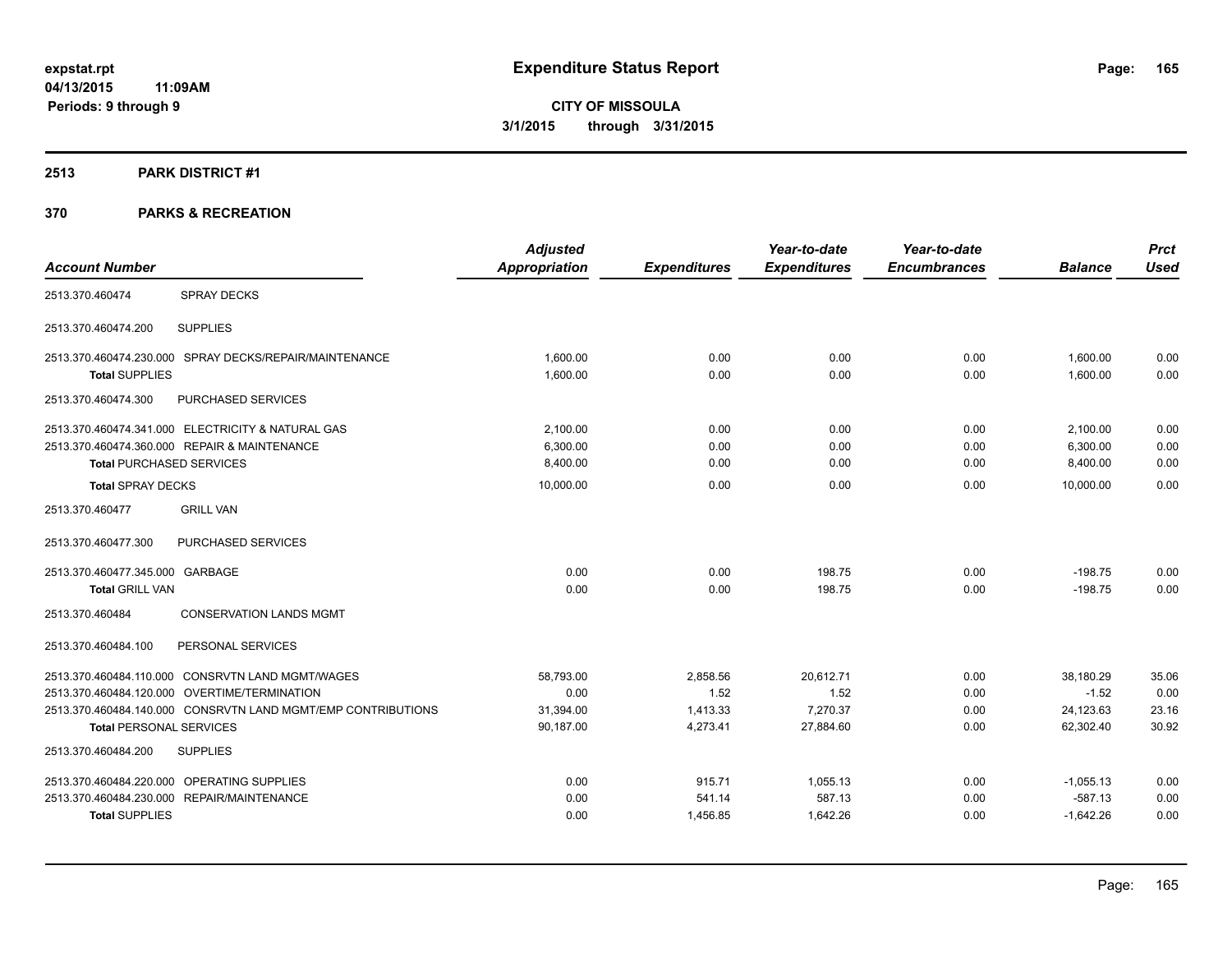#### **2513 PARK DISTRICT #1**

|                                       |                                                               | <b>Adjusted</b>      |                     | Year-to-date        | Year-to-date        |                | <b>Prct</b> |
|---------------------------------------|---------------------------------------------------------------|----------------------|---------------------|---------------------|---------------------|----------------|-------------|
| <b>Account Number</b>                 |                                                               | <b>Appropriation</b> | <b>Expenditures</b> | <b>Expenditures</b> | <b>Encumbrances</b> | <b>Balance</b> | <b>Used</b> |
| 2513.370.460484.300                   | PURCHASED SERVICES                                            |                      |                     |                     |                     |                |             |
|                                       | 2513.370.460484.350.000 PROFESSIONAL SERVICES                 | 37,127.00            | 546.50              | 11,542.10           | 0.00                | 25,584.90      | 31.09       |
| <b>Total PURCHASED SERVICES</b>       |                                                               | 37,127.00            | 546.50              | 11,542.10           | 0.00                | 25,584.90      | 31.09       |
|                                       | <b>Total CONSERVATION LANDS MGMT</b>                          | 127,314.00           | 6,276.76            | 41.068.96           | 0.00                | 86.245.04      | 32.26       |
| 2513.370.460485                       | <b>SAFETY &amp; TRAINING</b>                                  |                      |                     |                     |                     |                |             |
| 2513.370.460485.100                   | PERSONAL SERVICES                                             |                      |                     |                     |                     |                |             |
| <b>Total PERSONAL SERVICES</b>        |                                                               | 0.00                 | 0.00                | 0.00                | 0.00                | 0.00           | 0.00        |
| 2513.370.460485.300                   | PURCHASED SERVICES                                            |                      |                     |                     |                     |                |             |
| <b>Total SAFETY &amp; TRAINING</b>    |                                                               | 0.00                 | 0.00                | 0.00                | 0.00                | 0.00           | 0.00        |
| 2513.370.460501                       | PARK MAINTENANCE ROUTINE                                      |                      |                     |                     |                     |                |             |
| 2513.370.460501.100                   | PERSONAL SERVICES                                             |                      |                     |                     |                     |                |             |
|                                       | 2513.370.460501.110.000 PARK MAINT ROUTINE/SALARIES AND WAGES | 10,402.00            | 0.00                | 0.00                | 0.00                | 10,402.00      | 0.00        |
|                                       | 2513.370.460501.140.000 PARK MAINT ROUTINE/WAGES              | 2,164.00             | 0.00                | 0.00                | 0.00                | 2,164.00       | 0.00        |
| <b>Total PERSONAL SERVICES</b>        |                                                               | 12,566.00            | 0.00                | 0.00                | 0.00                | 12,566.00      | 0.00        |
| 2513.370.460501.200                   | <b>SUPPLIES</b>                                               |                      |                     |                     |                     |                |             |
|                                       | 2513.370.460501.220.000 OPERATING SUPPLIES                    | 41,491.00            | 1,519.00            | 43,831.96           | 0.00                | $-2,340.96$    | 105.64      |
|                                       | 2513.370.460501.230.000 REPAIR/MAINTENANCE                    | 77.580.00            | 2.207.22            | 31,941.07           | 0.00                | 45,638.93      | 41.17       |
| 2513.370.460501.231.000 GASOLINE      |                                                               | 8.144.00             | 167.21              | 7.724.11            | 0.00                | 419.89         | 94.84       |
| <b>Total SUPPLIES</b>                 |                                                               | 127,215.00           | 3,893.43            | 83,497.14           | 0.00                | 43,717.86      | 65.63       |
| 2513.370.460501.300                   | PURCHASED SERVICES                                            |                      |                     |                     |                     |                |             |
|                                       | 2513.370.460501.341.000 ELECTRICITY & NATURAL GAS             | 26.212.00            | 0.00                | 26,222.79           | 0.00                | $-10.79$       | 100.04      |
| 2513.370.460501.343.000 WATER CHARGES |                                                               | 7,375.00             | 0.00                | 7,375.00            | 0.00                | 0.00           | 100.00      |
| 2513.370.460501.345.000 GARBAGE       |                                                               | 2,954.00             | 205.35              | 1,925.98            | 0.00                | 1,028.02       | 65.20       |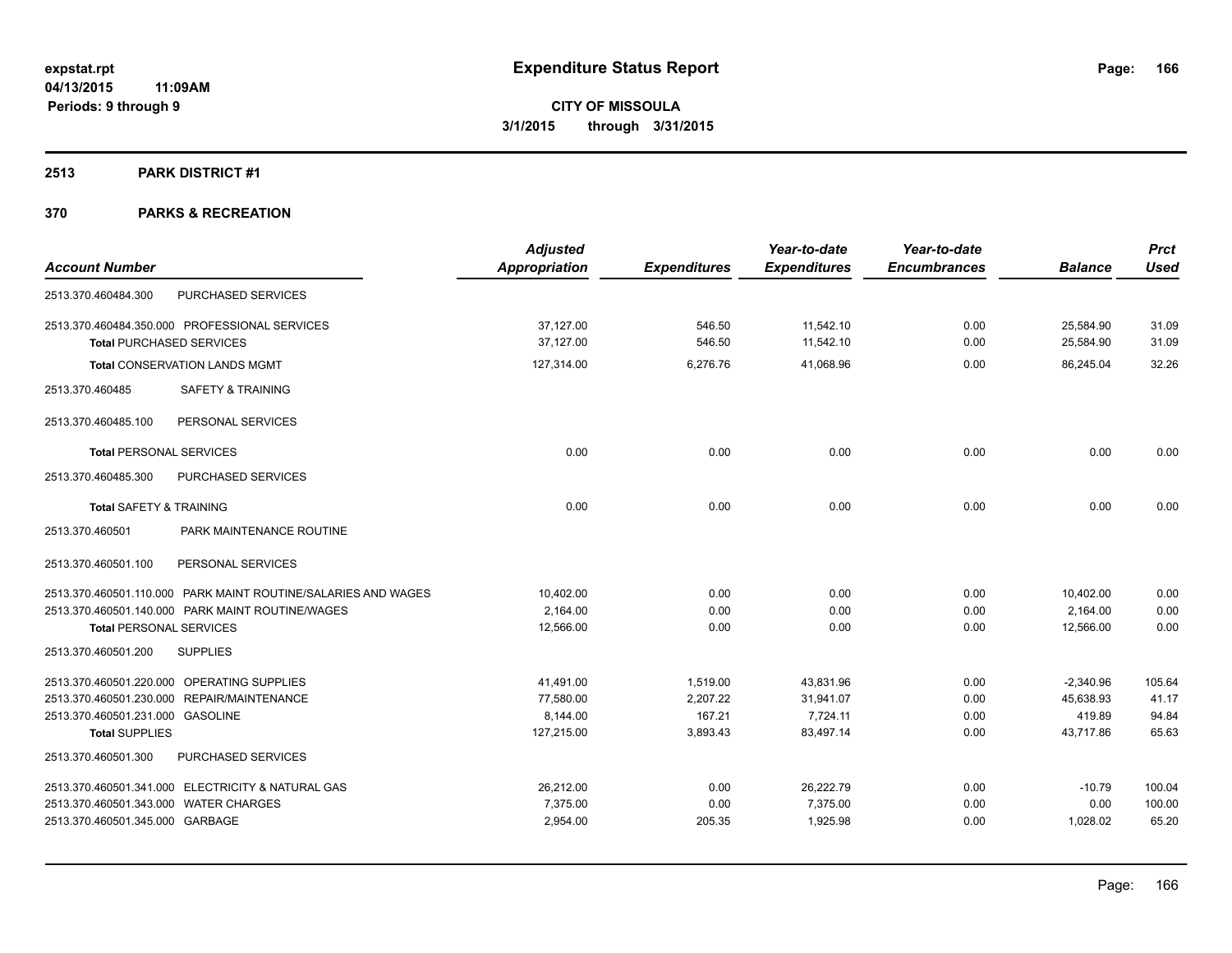### **2513 PARK DISTRICT #1**

| <b>Account Number</b>                 |                                                 | <b>Adjusted</b><br>Appropriation | <b>Expenditures</b> | Year-to-date<br><b>Expenditures</b> | Year-to-date<br><b>Encumbrances</b> | <b>Balance</b> | <b>Prct</b><br><b>Used</b> |
|---------------------------------------|-------------------------------------------------|----------------------------------|---------------------|-------------------------------------|-------------------------------------|----------------|----------------------------|
| 2513.370.460501.350.000               | <b>PROFESSIONAL SERVICES</b>                    | 5,558.00                         | 634.18              | 6,092.52                            | 0.00                                | $-534.52$      | 109.62                     |
|                                       | 2513.370.460501.360.000 REPAIR & MAINTENANCE    | 55,751.00                        | 0.00                | 29,856.26                           | 0.00                                | 25,894.74      | 53.55                      |
|                                       | <b>Total PURCHASED SERVICES</b>                 | 97,850.00                        | 839.53              | 71,472.55                           | 0.00                                | 26,377.45      | 73.04                      |
| <b>Total PARK MAINTENANCE ROUTINE</b> |                                                 | 237,631.00                       | 4,732.96            | 154,969.69                          | 0.00                                | 82,661.31      | 65.21                      |
| 2513.370.460506                       | <b>CARAS PARK IMPROVEMENTS</b>                  |                                  |                     |                                     |                                     |                |                            |
| 2513.370.460506.900                   | <b>CAPITAL OUTLAY</b>                           |                                  |                     |                                     |                                     |                |                            |
|                                       | <b>Total CARAS PARK IMPROVEMENTS</b>            | 0.00                             | 0.00                | 0.00                                | 0.00                                | 0.00           | 0.00                       |
| 2513.370.490504                       | <b>DEBT SERVICE</b>                             |                                  |                     |                                     |                                     |                |                            |
| 2513.370.490504.600                   | <b>DEBT SERVICE</b>                             |                                  |                     |                                     |                                     |                |                            |
| 2513.370.490504.610.000               | <b>PRINCIPAL</b>                                | 57,511.00                        | 0.00                | 163,612.73                          | 0.00                                | $-106, 101.73$ | 284.49                     |
|                                       | 2513.370.490504.620.000 INTEREST / SERVICE FEES | 487.00                           | 0.00                | 3,328.30                            | 0.00                                | $-2,841.30$    | 683.43                     |
| <b>Total DEBT SERVICE</b>             |                                                 | 57,998.00                        | 0.00                | 166,941.03                          | 0.00                                | $-108,943.03$  | 287.84                     |
| Total PARK DISTRICT #1                |                                                 | 659,219.00                       | 20,796.40           | 450,589.95                          | 0.00                                | 208,629.05     | 68.35                      |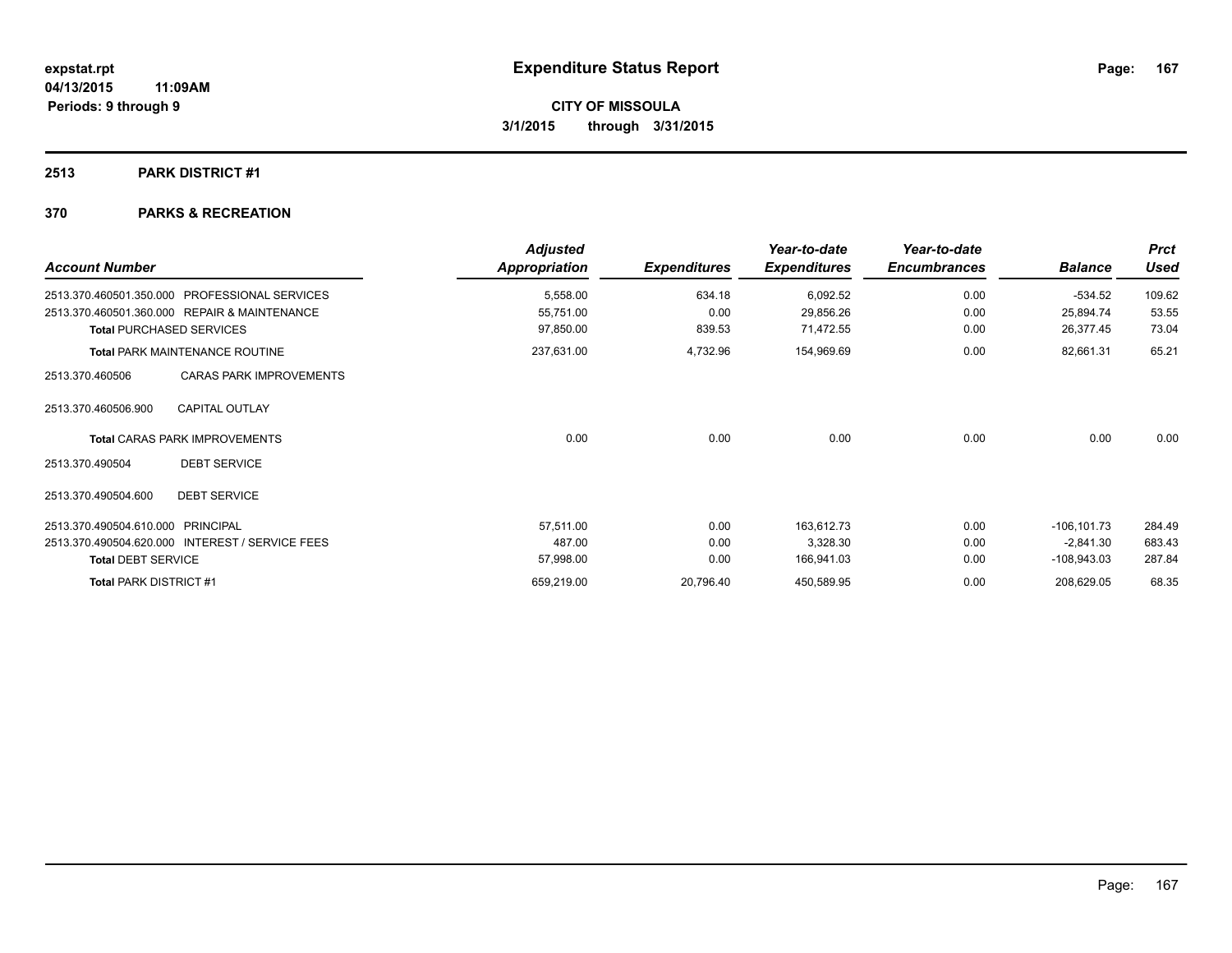### **2514 PUBLIC SAFETY & JUSTICE DISTRICT**

### **297 PUBLIC SAFETY/JUSTICE**

| <b>Account Number</b> |                                                   | <b>Adjusted</b><br>Appropriation | <b>Expenditures</b> | Year-to-date<br><b>Expenditures</b> | Year-to-date<br><b>Encumbrances</b> | <b>Balance</b> | <b>Prct</b><br><b>Used</b> |
|-----------------------|---------------------------------------------------|----------------------------------|---------------------|-------------------------------------|-------------------------------------|----------------|----------------------------|
| 2514.297.420000       | <b>PUBLIC SAFETY</b>                              |                                  |                     |                                     |                                     |                |                            |
| 2514.297.420000.300   | PURCHASED SERVICES                                |                                  |                     |                                     |                                     |                |                            |
|                       | <b>Total PUBLIC SAFETY &amp; JUSTICE DISTRICT</b> | 0.00                             | 0.00                | 0.00                                | 0.00                                | 0.00           | 0.00                       |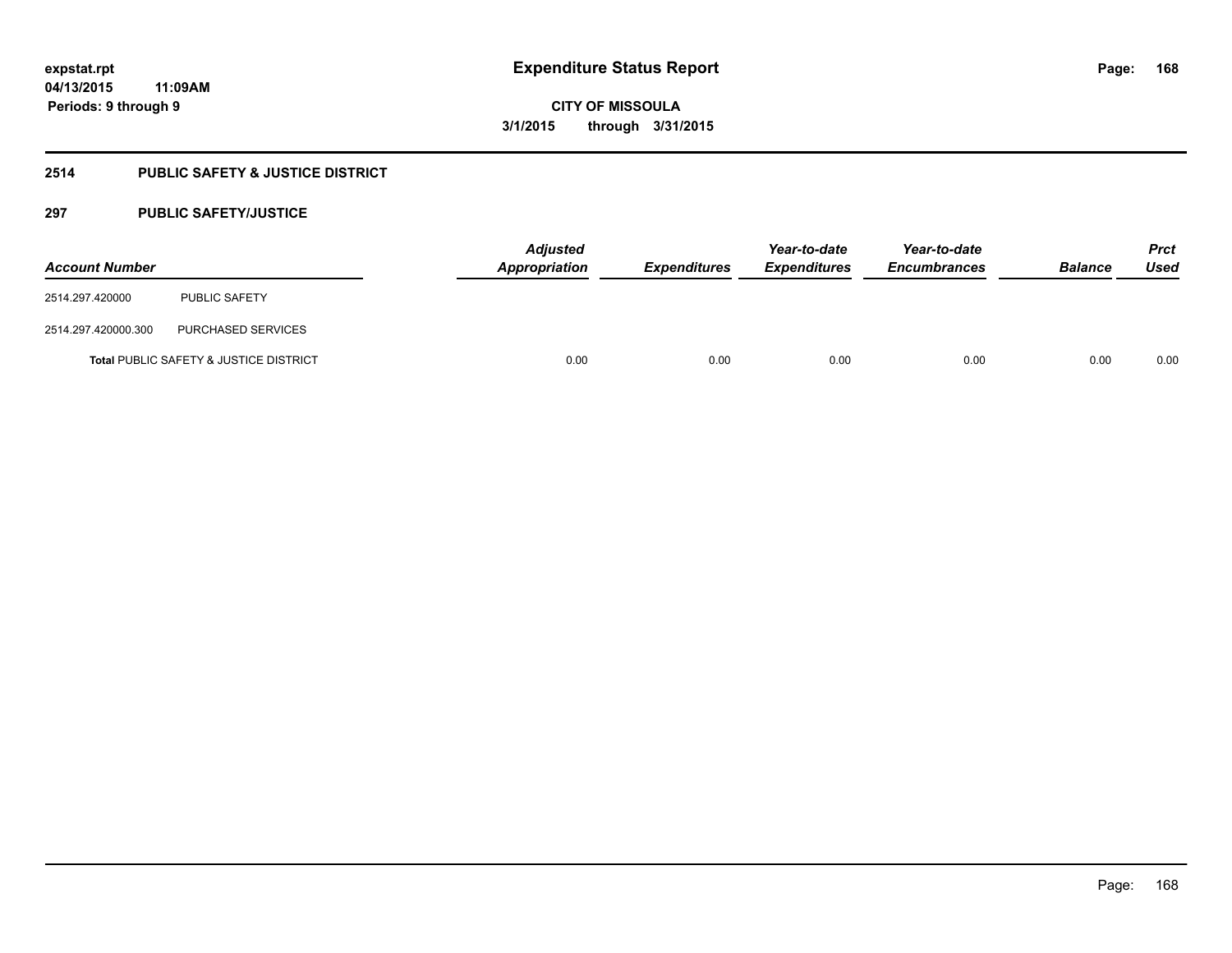#### **2820 STATE GAS TAX FUND**

### **280 PUBLIC WORKS ADMIN/ENGINEERING**

|                                                  | <b>Adjusted</b>      |                     | Year-to-date        | Year-to-date        |                | <b>Prct</b> |
|--------------------------------------------------|----------------------|---------------------|---------------------|---------------------|----------------|-------------|
| <b>Account Number</b>                            | <b>Appropriation</b> | <b>Expenditures</b> | <b>Expenditures</b> | <b>Encumbrances</b> | <b>Balance</b> | <b>Used</b> |
| STREET RESTORATION<br>2820.280.430230            |                      |                     |                     |                     |                |             |
| PURCHASED SERVICES<br>2820.280.430230.300        |                      |                     |                     |                     |                |             |
| <b>Total PURCHASED SERVICES</b>                  | 0.00                 | 0.00                | 0.00                | 0.00                | 0.00           | 0.00        |
| 2820.280.430230.500<br><b>FIXED CHARGES</b>      |                      |                     |                     |                     |                |             |
| <b>Total FIXED CHARGES</b>                       | 0.00                 | 0.00                | 0.00                | 0.00                | 0.00           | 0.00        |
| 2820.280.430230.800<br>OTHER OBJECTS             |                      |                     |                     |                     |                |             |
| 2820.280.430230.820.000 TRANSFERS TO OTHER FUNDS | 564,000.00           | 0.00                | 282,000.00          | 0.00                | 282,000.00     | 50.00       |
| <b>Total OTHER OBJECTS</b>                       | 564,000.00           | 0.00                | 282,000.00          | 0.00                | 282,000.00     | 50.00       |
| <b>CAPITAL OUTLAY</b><br>2820.280.430230.900     |                      |                     |                     |                     |                |             |
| 2820.280.430230.930.000<br><b>IMPROVEMENTS</b>   | 373,100.00           | 0.00                | 186,384.42          | 0.00                | 186,715.58     | 49.96       |
| <b>Total CAPITAL OUTLAY</b>                      | 373,100.00           | 0.00                | 186,384.42          | 0.00                | 186,715.58     | 49.96       |
| <b>Total STATE GAS TAX FUND</b>                  | 937,100.00           | 0.00                | 468,384.42          | 0.00                | 468,715.58     | 49.98       |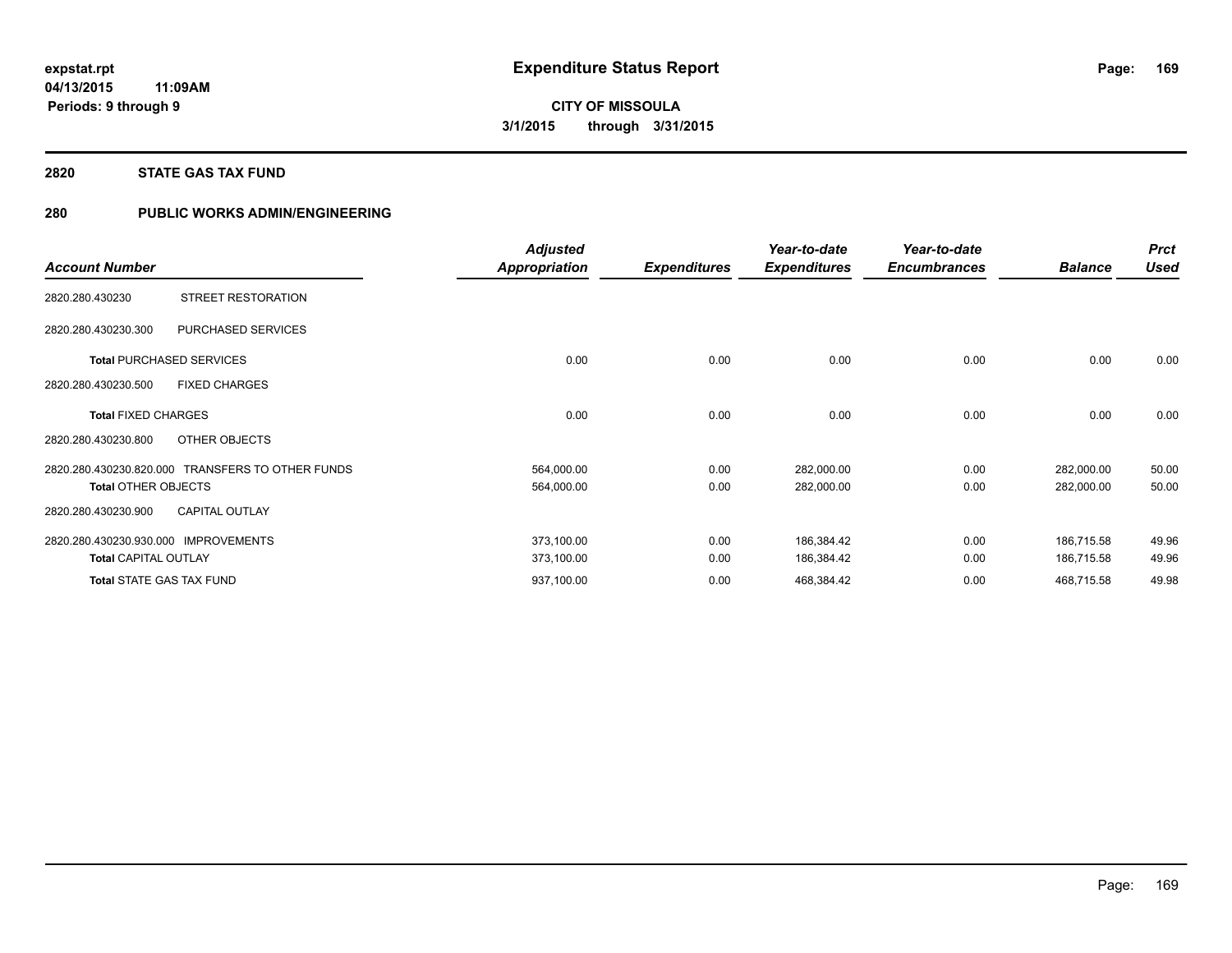**CITY OF MISSOULA 3/1/2015 through 3/31/2015**

### **2918 LAW ENFORCEMENT BLOCK GRANT FUND**

| <b>Account Number</b>           |                                                   | <b>Adjusted</b><br><b>Appropriation</b> | <b>Expenditures</b> | Year-to-date<br><b>Expenditures</b> | Year-to-date<br><b>Encumbrances</b> | <b>Balance</b> | <b>Prct</b><br><b>Used</b> |
|---------------------------------|---------------------------------------------------|-----------------------------------------|---------------------|-------------------------------------|-------------------------------------|----------------|----------------------------|
| 2918.290.420170                 | <b>JAG VIII GRANT</b>                             |                                         |                     |                                     |                                     |                |                            |
| 2918.290.420170.200             | <b>SUPPLIES</b>                                   |                                         |                     |                                     |                                     |                |                            |
| <b>Total SUPPLIES</b>           |                                                   | 0.00                                    | 0.00                | 0.00                                | 0.00                                | 0.00           | 0.00                       |
| 2918.290.420170.300             | PURCHASED SERVICES                                |                                         |                     |                                     |                                     |                |                            |
| <b>Total PURCHASED SERVICES</b> |                                                   | 0.00                                    | 0.00                | 0.00                                | 0.00                                | 0.00           | 0.00                       |
| 2918.290.420170.900             | CAPITAL OUTLAY                                    |                                         |                     |                                     |                                     |                |                            |
| <b>Total JAG VIII GRANT</b>     |                                                   | 0.00                                    | 0.00                | 0.00                                | 0.00                                | 0.00           | 0.00                       |
| 2918.290.420171                 | <b>JAG IX GRANT</b>                               |                                         |                     |                                     |                                     |                |                            |
| 2918.290.420171.200             | <b>SUPPLIES</b>                                   |                                         |                     |                                     |                                     |                |                            |
|                                 | 2918.290.420171.220.000 OPERATING SUPPLIES        | 0.00                                    | 0.00                | 2,630.61                            | 0.00                                | $-2,630.61$    | 0.00                       |
| <b>Total SUPPLIES</b>           |                                                   | 0.00                                    | 0.00                | 2,630.61                            | 0.00                                | $-2,630.61$    | 0.00                       |
| 2918.290.420171.300             | PURCHASED SERVICES                                |                                         |                     |                                     |                                     |                |                            |
| 2918.290.420171.370.000 TRAVEL  |                                                   | 0.00                                    | 0.00                | 1.911.28                            | 0.00                                | $-1,911.28$    | 0.00                       |
| <b>Total PURCHASED SERVICES</b> |                                                   | 0.00                                    | 0.00                | 1,911.28                            | 0.00                                | $-1,911.28$    | 0.00                       |
| 2918.290.420171.700             | <b>GRANTS &amp; CONTRIBUTIONS</b>                 |                                         |                     |                                     |                                     |                |                            |
|                                 | Total GRANTS & CONTRIBUTIONS                      | 0.00                                    | 0.00                | 0.00                                | 0.00                                | 0.00           | 0.00                       |
| Total JAG IX GRANT              |                                                   | 0.00                                    | 0.00                | 4,541.89                            | 0.00                                | $-4,541.89$    | 0.00                       |
| 2918.290.420173                 | <b>JAG XI</b>                                     |                                         |                     |                                     |                                     |                |                            |
| 2918.290.420173.200             | <b>SUPPLIES</b>                                   |                                         |                     |                                     |                                     |                |                            |
|                                 | 2918.290.420173.220.000 JAG XI/OPERATING SUPPLIES | 16,920.00                               | 0.00                | 6,434.00                            | 0.00                                | 10,486.00      | 38.03                      |
| <b>Total SUPPLIES</b>           |                                                   | 16,920.00                               | 0.00                | 6,434.00                            | 0.00                                | 10,486.00      | 38.03                      |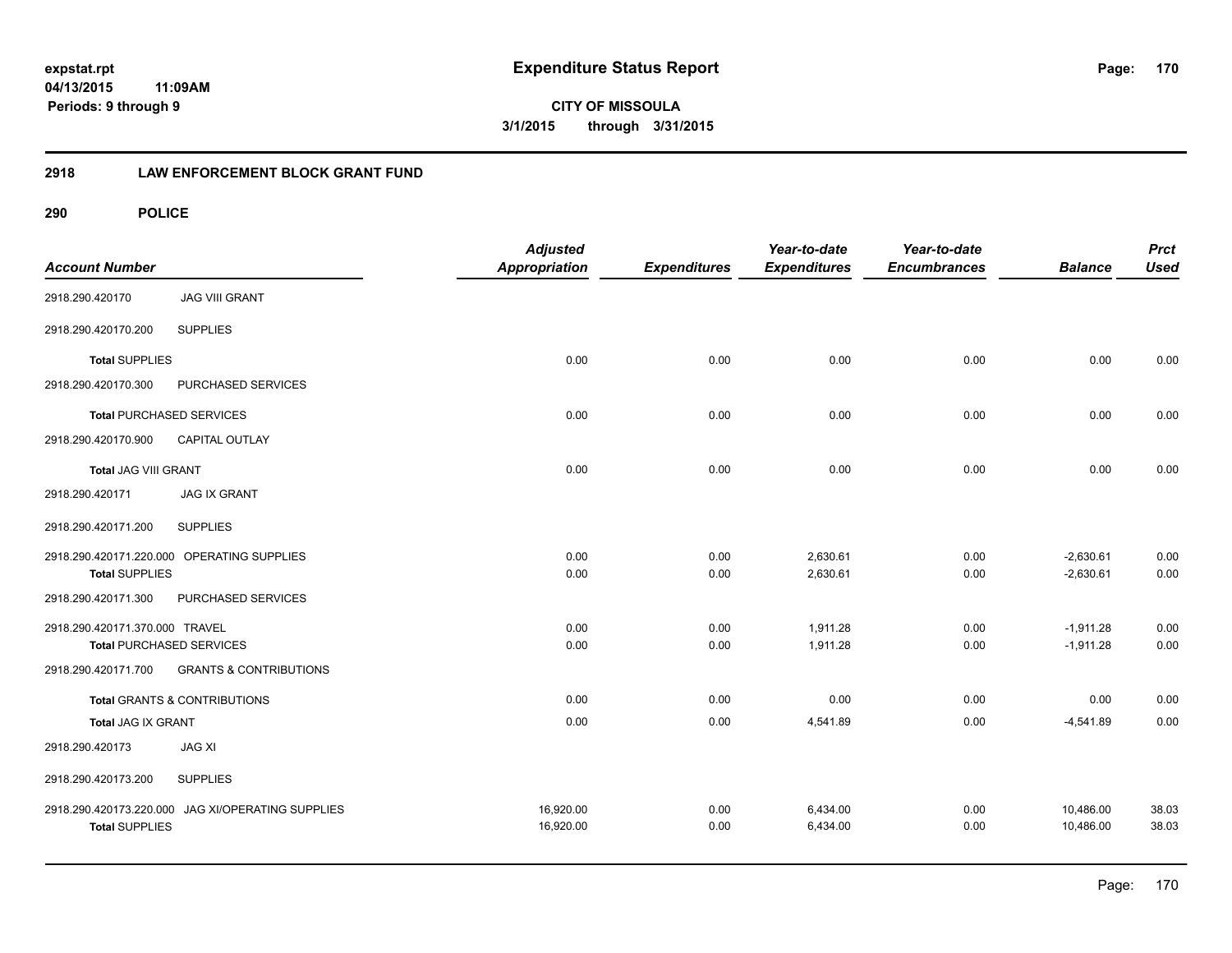**expstat.rpt Expenditure Status Report** 

**04/13/2015 11:09AM Periods: 9 through 9**

**CITY OF MISSOULA 3/1/2015 through 3/31/2015**

### **2918 LAW ENFORCEMENT BLOCK GRANT FUND**

| <b>Account Number</b>       |                                                                                         | <b>Adjusted</b><br><b>Appropriation</b> | <b>Expenditures</b>    | Year-to-date<br><b>Expenditures</b> | Year-to-date<br><b>Encumbrances</b> | <b>Balance</b>         | <b>Prct</b><br><b>Used</b> |
|-----------------------------|-----------------------------------------------------------------------------------------|-----------------------------------------|------------------------|-------------------------------------|-------------------------------------|------------------------|----------------------------|
| 2918.290.420173.300         | PURCHASED SERVICES                                                                      |                                         |                        |                                     |                                     |                        |                            |
|                             | 2918.290.420173.350.000 JAG XI/PROFESSIONAL SERVICES<br><b>Total PURCHASED SERVICES</b> | 17,887.00<br>17,887.00                  | 17,887.00<br>17,887.00 | 17,887.00<br>17,887.00              | 0.00<br>0.00                        | 0.00<br>0.00           | 100.00<br>100.00           |
| 2918.290.420173.700         | <b>GRANTS &amp; CONTRIBUTIONS</b>                                                       |                                         |                        |                                     |                                     |                        |                            |
|                             | Total GRANTS & CONTRIBUTIONS                                                            | 0.00                                    | 0.00                   | 0.00                                | 0.00                                | 0.00                   | 0.00                       |
| 2918.290.420173.900         | CAPITAL OUTLAY                                                                          |                                         |                        |                                     |                                     |                        |                            |
| <b>Total CAPITAL OUTLAY</b> | 2918.290.420173.940.000 JAGXI/MACHINERY & EQUIPMENT                                     | 27,899.00<br>27,899.00                  | 0.00<br>0.00           | 13,795.01<br>13,795.01              | 0.00<br>0.00                        | 14,103.99<br>14,103.99 | 49.45<br>49.45             |
| Total JAG XI                |                                                                                         | 62,706.00                               | 17,887.00              | 38,116.01                           | 0.00                                | 24,589.99              | 60.79                      |
| 2918.290.420174             | <b>JAG V GRANT</b>                                                                      |                                         |                        |                                     |                                     |                        |                            |
| 2918.290.420174.200         | <b>SUPPLIES</b>                                                                         |                                         |                        |                                     |                                     |                        |                            |
| <b>Total SUPPLIES</b>       |                                                                                         | 0.00                                    | 0.00                   | 0.00                                | 0.00                                | 0.00                   | 0.00                       |
| 2918.290.420174.300         | PURCHASED SERVICES                                                                      |                                         |                        |                                     |                                     |                        |                            |
|                             | <b>Total PURCHASED SERVICES</b>                                                         | 0.00                                    | 0.00                   | 0.00                                | 0.00                                | 0.00                   | 0.00                       |
| 2918.290.420174.700         | <b>GRANTS &amp; CONTRIBUTIONS</b>                                                       |                                         |                        |                                     |                                     |                        |                            |
|                             | <b>Total GRANTS &amp; CONTRIBUTIONS</b>                                                 | 0.00                                    | 0.00                   | 0.00                                | 0.00                                | 0.00                   | 0.00                       |
| 2918.290.420174.900         | CAPITAL OUTLAY                                                                          |                                         |                        |                                     |                                     |                        |                            |
| Total JAG V GRANT           |                                                                                         | 0.00                                    | 0.00                   | 0.00                                | 0.00                                | 0.00                   | 0.00                       |
| 2918.290.420175             | <b>JAG X GRANT</b>                                                                      |                                         |                        |                                     |                                     |                        |                            |
| 2918.290.420175.200         | <b>SUPPLIES</b>                                                                         |                                         |                        |                                     |                                     |                        |                            |
| <b>Total SUPPLIES</b>       |                                                                                         | 0.00                                    | 0.00                   | 0.00                                | 0.00                                | 0.00                   | 0.00                       |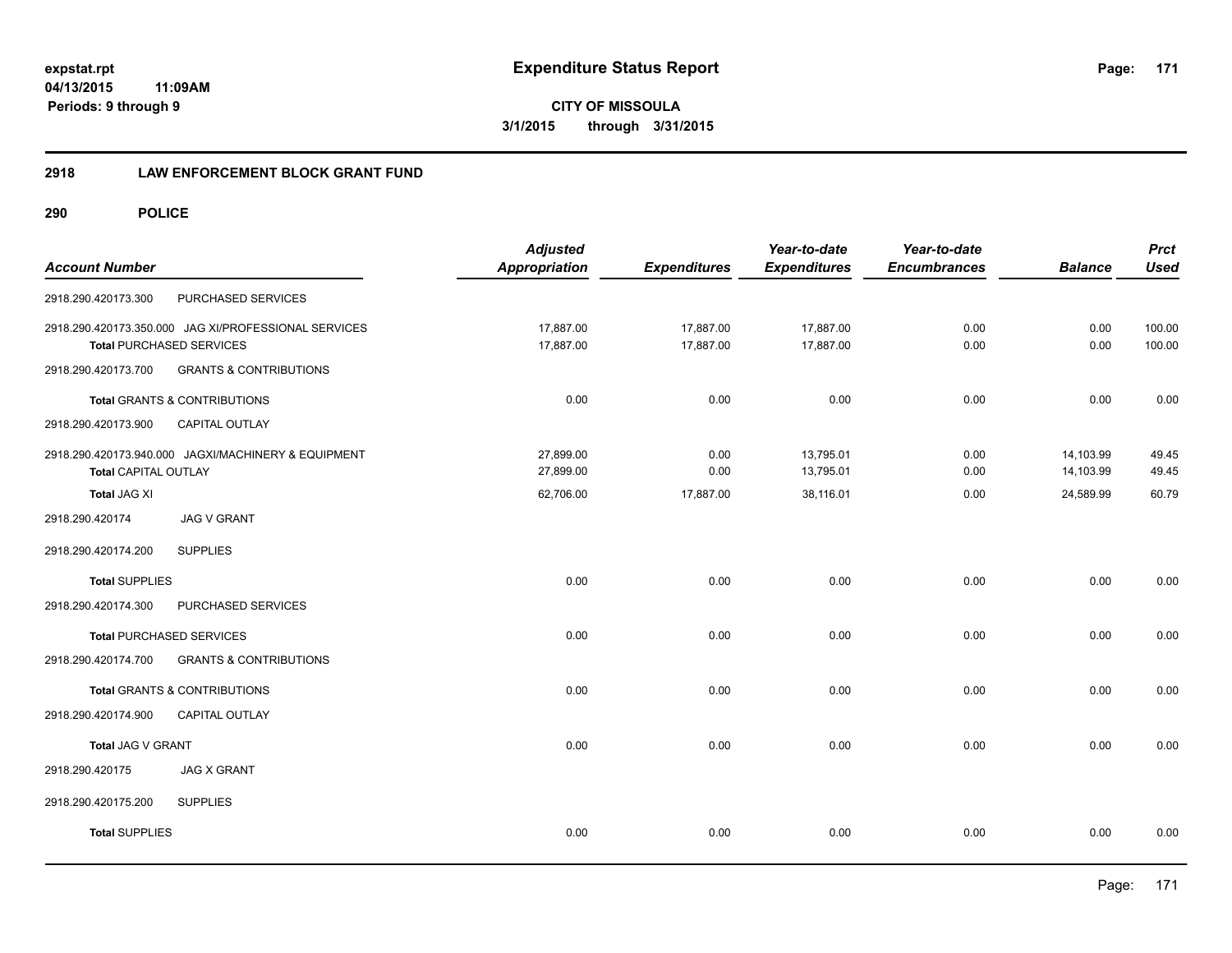**CITY OF MISSOULA 3/1/2015 through 3/31/2015**

### **2918 LAW ENFORCEMENT BLOCK GRANT FUND**

| <b>Account Number</b>          |                                               | <b>Adjusted</b><br><b>Appropriation</b> | <b>Expenditures</b> | Year-to-date<br><b>Expenditures</b> | Year-to-date<br><b>Encumbrances</b> | <b>Balance</b>         | <b>Prct</b><br><b>Used</b> |
|--------------------------------|-----------------------------------------------|-----------------------------------------|---------------------|-------------------------------------|-------------------------------------|------------------------|----------------------------|
| 2918.290.420175.300            | PURCHASED SERVICES                            |                                         |                     |                                     |                                     |                        |                            |
| <b>Total JAG X GRANT</b>       | 2918.290.420175.350.000 PROFESSIONAL SERVICES | 25,166.00<br>25,166.00                  | 0.00<br>0.00        | 6,257.01<br>6,257.01                | 0.00<br>0.00                        | 18,908.99<br>18,908.99 | 24.86<br>24.86             |
| 2918.290.420176                | <b>JAG VII GRANT</b>                          |                                         |                     |                                     |                                     |                        |                            |
| 2918.290.420176.100            | PERSONAL SERVICES                             |                                         |                     |                                     |                                     |                        |                            |
| <b>Total PERSONAL SERVICES</b> |                                               | 0.00                                    | 0.00                | 0.00                                | 0.00                                | 0.00                   | 0.00                       |
| 2918.290.420176.200            | <b>SUPPLIES</b>                               |                                         |                     |                                     |                                     |                        |                            |
| <b>Total SUPPLIES</b>          |                                               | 0.00                                    | 0.00                | 0.00                                | 0.00                                | 0.00                   | 0.00                       |
| 2918.290.420176.300            | PURCHASED SERVICES                            |                                         |                     |                                     |                                     |                        |                            |
|                                | <b>Total PURCHASED SERVICES</b>               | 0.00                                    | 0.00                | 0.00                                | 0.00                                | 0.00                   | 0.00                       |
| 2918.290.420176.700            | <b>GRANTS &amp; CONTRIBUTIONS</b>             |                                         |                     |                                     |                                     |                        |                            |
|                                | <b>Total GRANTS &amp; CONTRIBUTIONS</b>       | 0.00                                    | 0.00                | 0.00                                | 0.00                                | 0.00                   | 0.00                       |
| 2918.290.420176.900            | <b>CAPITAL OUTLAY</b>                         |                                         |                     |                                     |                                     |                        |                            |
| Total JAG VII GRANT            |                                               | 0.00                                    | 0.00                | 0.00                                | 0.00                                | 0.00                   | 0.00                       |
| 2918.290.420177                | <b>SMART POLICING</b>                         |                                         |                     |                                     |                                     |                        |                            |
| 2918.290.420177.700            | <b>GRANTS &amp; CONTRIBUTIONS</b>             |                                         |                     |                                     |                                     |                        |                            |
| <b>Total SMART POLICING</b>    |                                               | 0.00                                    | 0.00                | 0.00                                | 0.00                                | 0.00                   | 0.00                       |
| 2918.290.420178                | COPS HIRING FY2011                            |                                         |                     |                                     |                                     |                        |                            |
| 2918.290.420178.100            | PERSONAL SERVICES                             |                                         |                     |                                     |                                     |                        |                            |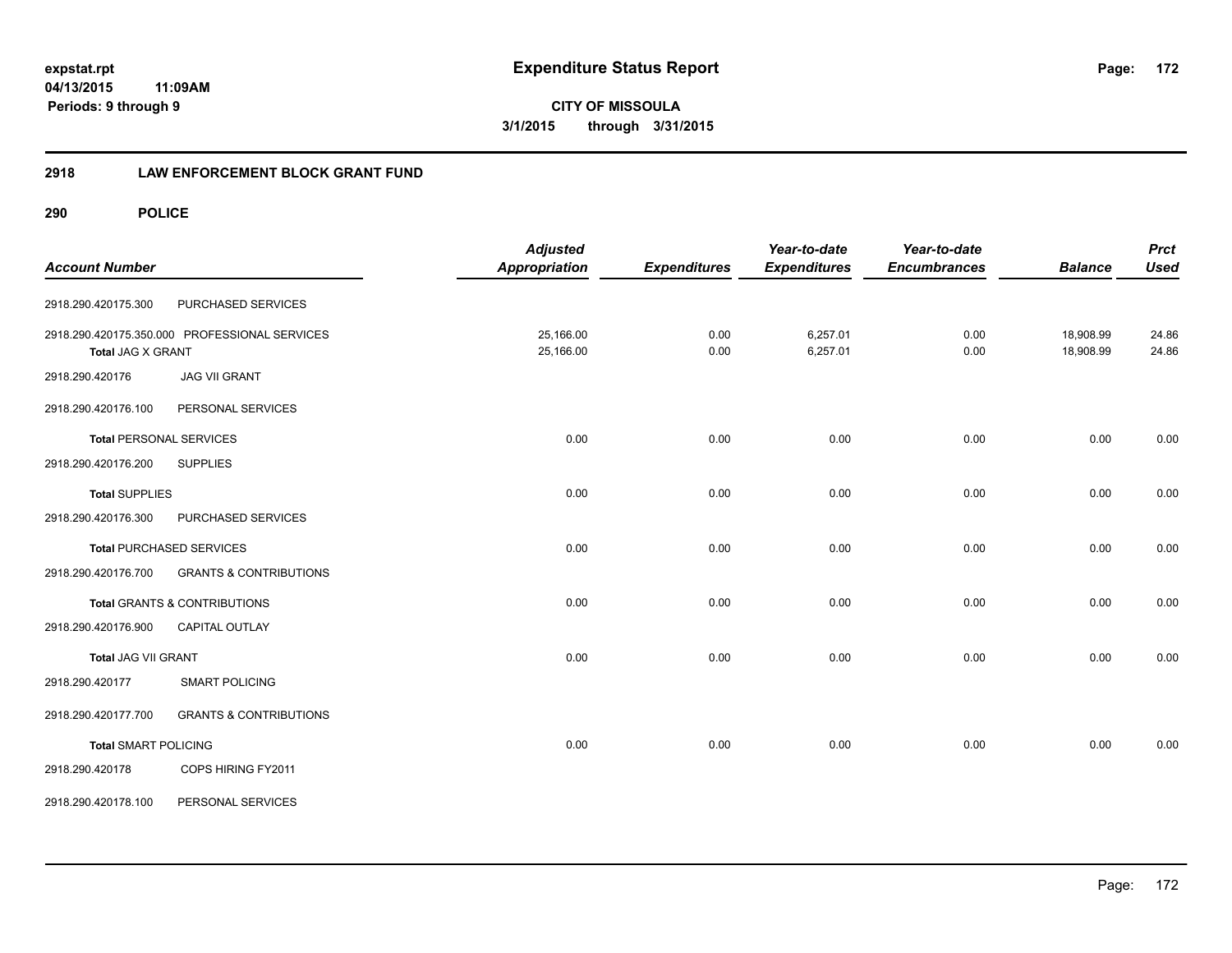**173**

**04/13/2015 11:09AM Periods: 9 through 9**

**CITY OF MISSOULA 3/1/2015 through 3/31/2015**

### **2918 LAW ENFORCEMENT BLOCK GRANT FUND**

| <b>Account Number</b>           |                                                                  | <b>Adjusted</b><br><b>Appropriation</b> | <b>Expenditures</b> | Year-to-date<br><b>Expenditures</b> | Year-to-date<br><b>Encumbrances</b> | <b>Balance</b> | <b>Prct</b><br><b>Used</b> |
|---------------------------------|------------------------------------------------------------------|-----------------------------------------|---------------------|-------------------------------------|-------------------------------------|----------------|----------------------------|
|                                 | 2918.290.420178.110.000 COPS HIRING FY12/SALARIES AND WAGES      | 40,150.00                               | 4,218.46            | 39,670.41                           | 0.00                                | 479.59         | 98.81                      |
|                                 | 2918.290.420178.115.000 SALARIES/HEALTH INSURANCE BENEFIT        | 0.00                                    | 570.00              | 4.816.50                            | 0.00                                | $-4.816.50$    | 0.00                       |
|                                 | 2918.290.420178.120.000 OVERTIME/TERMINATION                     | 14,850.00                               | 0.00                | 0.00                                | 0.00                                | 14,850.00      | 0.00                       |
|                                 | 2918.290.420178.140.000 EMPLOYER CONTRIBUTIONS                   | 0.00                                    | 1,236.58            | 11,580.47                           | 0.00                                | $-11,580.47$   | 0.00                       |
|                                 | 2918.290.420178.141.000 STATE RETIREMENT CONTRIBUTIONS           | 0.00                                    | 1,406.37            | 13,065.80                           | 0.00                                | $-13,065.80$   | 0.00                       |
| <b>Total PERSONAL SERVICES</b>  |                                                                  | 55,000.00                               | 7,431.41            | 69,133.18                           | 0.00                                | $-14, 133.18$  | 125.70                     |
| 2918.290.420178.200             | <b>SUPPLIES</b>                                                  |                                         |                     |                                     |                                     |                |                            |
| <b>Total SUPPLIES</b>           |                                                                  | 0.00                                    | 0.00                | 0.00                                | 0.00                                | 0.00           | 0.00                       |
| 2918.290.420178.300             | <b>PURCHASED SERVICES</b>                                        |                                         |                     |                                     |                                     |                |                            |
| <b>Total PURCHASED SERVICES</b> |                                                                  | 0.00                                    | 0.00                | 0.00                                | 0.00                                | 0.00           | 0.00                       |
| 2918.290.420178.900             | <b>CAPITAL OUTLAY</b>                                            |                                         |                     |                                     |                                     |                |                            |
| <b>Total CAPITAL OUTLAY</b>     |                                                                  | 0.00                                    | 0.00                | 0.00                                | 0.00                                | 0.00           | 0.00                       |
| Total COPS HIRING FY2011        |                                                                  | 55,000.00                               | 7,431.41            | 69,133.18                           | 0.00                                | $-14, 133.18$  | 125.70                     |
| 2918.290.420179                 | FY14 COPS HIRING GRANT                                           |                                         |                     |                                     |                                     |                |                            |
| 2918.290.420179.100             | PERSONAL SERVICES                                                |                                         |                     |                                     |                                     |                |                            |
|                                 | 2918.290.420179.110.000 FY14COPS HIRING GRANT SALARIES AND WAGES | 31,390.00                               | 0.00                | 0.00                                | 0.00                                | 31,390.00      | 0.00                       |
|                                 | 2918.290.420179.140.000 EMPLOYER CONTRIBUTIONS                   | 11,610.00                               | 0.00                | 0.00                                | 0.00                                | 11,610.00      | 0.00                       |
|                                 | Total FY14 COPS HIRING GRANT                                     | 43,000.00                               | 0.00                | 0.00                                | 0.00                                | 43,000.00      | 0.00                       |
| 2918.290.420190                 | LAW ENFORCEMENT BLOCK GRANT                                      |                                         |                     |                                     |                                     |                |                            |
| 2918.290.420190.900             | <b>CAPITAL OUTLAY</b>                                            |                                         |                     |                                     |                                     |                |                            |
|                                 | <b>Total LAW ENFORCEMENT BLOCK GRANT</b>                         | 0.00                                    | 0.00                | 0.00                                | 0.00                                | 0.00           | 0.00                       |
| <b>Total POLICE</b>             |                                                                  | 185,872.00                              | 25,318.41           | 118,048.09                          | 0.00                                | 67,823.91      | 63.51                      |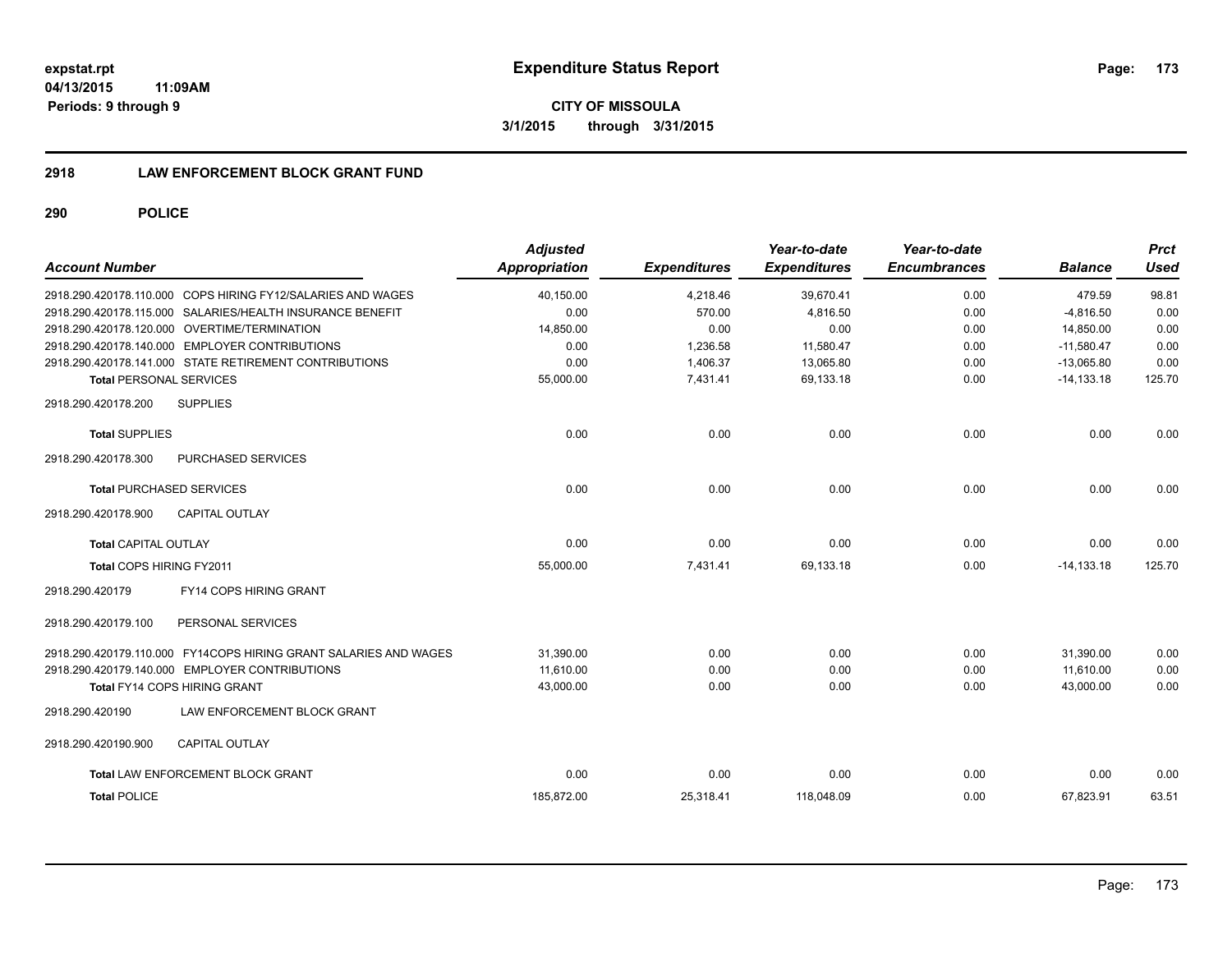# **04/13/2015**

**11:09AM Periods: 9 through 9**

# **CITY OF MISSOULA 3/1/2015 through 3/31/2015**

### **2918 LAW ENFORCEMENT BLOCK GRANT FUND**

### **390 NON-DEPARTMENTAL**

| <b>Account Number</b>         |                                               | <b>Adjusted</b><br>Appropriation | <b>Expenditures</b> | Year-to-date<br><b>Expenditures</b> | Year-to-date<br><b>Encumbrances</b> | <b>Balance</b> | <b>Prct</b><br>Used |
|-------------------------------|-----------------------------------------------|----------------------------------|---------------------|-------------------------------------|-------------------------------------|----------------|---------------------|
| 2918.390.420191               | <b>COPS TECHNOLOGY</b>                        |                                  |                     |                                     |                                     |                |                     |
| 2918.390.420191.500           | <b>FIXED CHARGES</b>                          |                                  |                     |                                     |                                     |                |                     |
| <b>Total NON-DEPARTMENTAL</b> |                                               | 0.00                             | 0.00                | 0.00                                | 0.00                                | 0.00           | 0.00                |
|                               | <b>Total LAW ENFORCEMENT BLOCK GRANT FUND</b> | 185,872.00                       | 25,318.41           | 118.048.09                          | 0.00                                | 67.823.91      | 63.51               |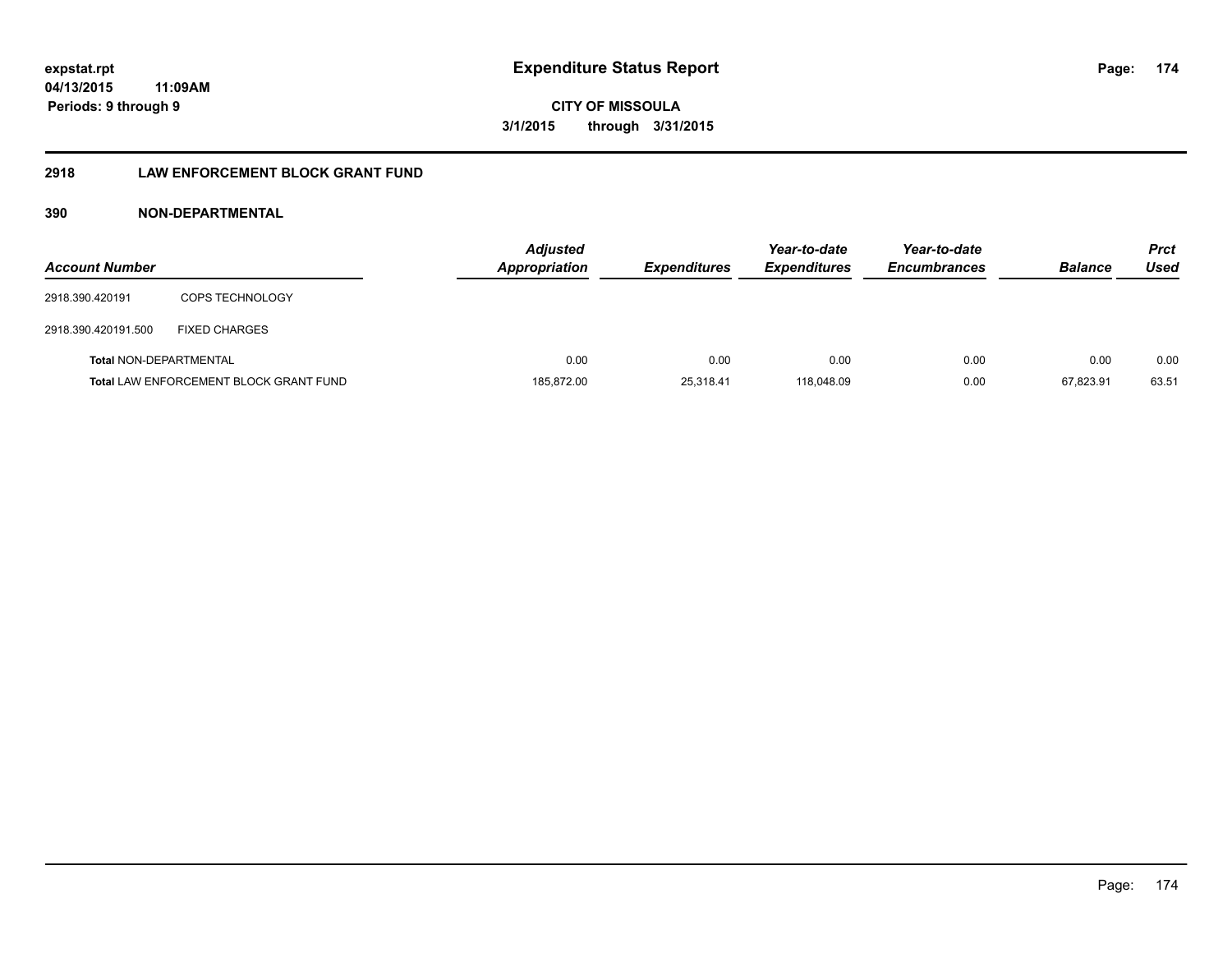**CITY OF MISSOULA 3/1/2015 through 3/31/2015**

**2919 HIDTA FUND**

| <b>Account Number</b>                                    | <b>Adjusted</b><br><b>Appropriation</b> | <b>Expenditures</b> | Year-to-date<br><b>Expenditures</b> | Year-to-date<br><b>Encumbrances</b> | <b>Balance</b> | <b>Prct</b><br><b>Used</b> |
|----------------------------------------------------------|-----------------------------------------|---------------------|-------------------------------------|-------------------------------------|----------------|----------------------------|
| <b>HIDTA STATE FORFEITURES</b><br>2919.290.420142        |                                         |                     |                                     |                                     |                |                            |
| PERSONAL SERVICES<br>2919.290.420142.100                 |                                         |                     |                                     |                                     |                |                            |
| 2919.290.420142.120.000 OVERTIME/TERMINATION             | 15,000.00                               | 0.00                | 0.00                                | 0.00                                | 15,000.00      | 0.00                       |
| 2919.290.420142.140.000 EMPLOYER CONTRIBUTIONS           | 1,350.00                                | 0.00                | 0.00                                | 0.00                                | 1,350.00       | 0.00                       |
| <b>Total PERSONAL SERVICES</b>                           | 16,350.00                               | 0.00                | 0.00                                | 0.00                                | 16,350.00      | 0.00                       |
| <b>SUPPLIES</b><br>2919.290.420142.200                   |                                         |                     |                                     |                                     |                |                            |
| 2919.290.420142.210.000 OFFICE SUPPLIES                  | 500.00                                  | 0.00                | 0.00                                | 0.00                                | 500.00         | 0.00                       |
| 2919.290.420142.220.000 OPERATING SUPPLIES               | 500.00                                  | 0.00                | 12,830.07                           | 0.00                                | $-12,330.07$   | 2,566.01                   |
| <b>Total SUPPLIES</b>                                    | 1,000.00                                | 0.00                | 12,830.07                           | 0.00                                | $-11,830.07$   | 1,283.01                   |
| 2919.290.420142.300<br>PURCHASED SERVICES                |                                         |                     |                                     |                                     |                |                            |
| 2919.290.420142.341.000 ELECTRICITY & NATURAL GAS        | 4.600.00                                | 0.00                | 0.00                                | 0.00                                | 4,600.00       | 0.00                       |
| 2919.290.420142.344.000 TELEPHONE SERVICE                | 250.00                                  | 0.00                | 0.00                                | 0.00                                | 250.00         | 0.00                       |
| 2919.290.420142.350.000 PROFESSIONAL SERVICES            | 4,000.00                                | 876.96              | 1.212.46                            | 0.00                                | 2.787.54       | 30.31                      |
| 2919.290.420142.350.011 TOWING/PROFESSIONAL SERVICES     | 0.00                                    | 175.00              | 1.586.61                            | 0.00                                | $-1.586.61$    | 0.00                       |
| 2919.290.420142.360.000 REPAIR & MAINTENANCE             | 1.200.00                                | 0.00                | 0.00                                | 0.00                                | 1.200.00       | 0.00                       |
| 2919.290.420142.370.000 TRAVEL                           | 1,500.00                                | 0.00                | 0.00                                | 0.00                                | 1.500.00       | 0.00                       |
| 2919.290.420142.380.000 TRAINING                         | 1,500.00                                | 0.00                | 0.00                                | 0.00                                | 1,500.00       | 0.00                       |
| 2919.290.420142.390.000 OTHER PURCHASED SERVICES         | 200.00                                  | 0.00                | 0.00                                | 0.00                                | 200.00         | 0.00                       |
| <b>Total PURCHASED SERVICES</b>                          | 13,250.00                               | 1,051.96            | 2,799.07                            | 0.00                                | 10,450.93      | 21.13                      |
| 2919.290.420142.500<br><b>FIXED CHARGES</b>              |                                         |                     |                                     |                                     |                |                            |
| 2919.290.420142.500.000 FIXED CHARGES                    | 11.700.00                               | 1,719.87            | 17,198.70                           | 0.00                                | $-5,498.70$    | 147.00                     |
| <b>Total FIXED CHARGES</b>                               | 11,700.00                               | 1.719.87            | 17.198.70                           | 0.00                                | $-5,498.70$    | 147.00                     |
| <b>GRANTS &amp; CONTRIBUTIONS</b><br>2919.290.420142.700 |                                         |                     |                                     |                                     |                |                            |
| 2919.290.420142.700.000 HIDTA STATE FORFEITURE           | 100,000.00                              | 1,464.83            | 21,113.71                           | 0.00                                | 78,886.29      | 21.11                      |
| 2919.290.420142.700.003 FEDERAL/GRANTS & CONTRIBUTIONS   | 0.00                                    | 585.00              | 9,770.56                            | 0.00                                | $-9,770.56$    | 0.00                       |
| <b>Total GRANTS &amp; CONTRIBUTIONS</b>                  | 100,000.00                              | 2,049.83            | 30,884.27                           | 0.00                                | 69,115.73      | 30.88                      |
|                                                          |                                         |                     |                                     |                                     |                |                            |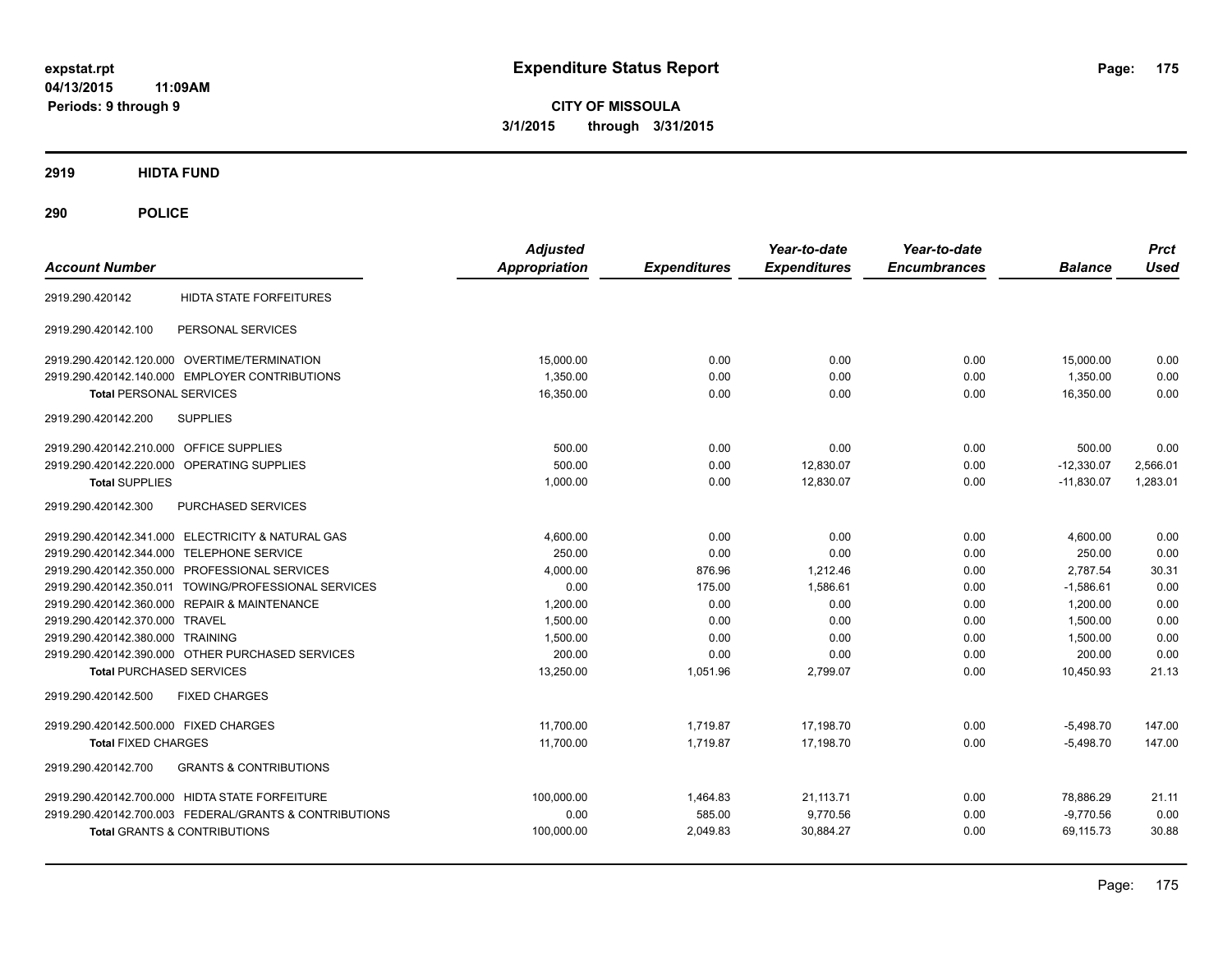**CITY OF MISSOULA 3/1/2015 through 3/31/2015**

**2919 HIDTA FUND**

| <b>Account Number</b>                        | <b>Adjusted</b><br>Appropriation | <b>Expenditures</b> | Year-to-date<br><b>Expenditures</b> | Year-to-date<br><b>Encumbrances</b> | <b>Balance</b> | <b>Prct</b><br>Used |
|----------------------------------------------|----------------------------------|---------------------|-------------------------------------|-------------------------------------|----------------|---------------------|
| 2919.290.420142.900<br><b>CAPITAL OUTLAY</b> |                                  |                     |                                     |                                     |                |                     |
| 2919.290.420142.920.000 BUILDINGS            | 50,000.00                        | 0.00                | 0.00                                | 0.00                                | 50.000.00      | 0.00                |
| <b>Total CAPITAL OUTLAY</b>                  | 50,000.00                        | 0.00                | 0.00                                | 0.00                                | 50.000.00      | 0.00                |
| <b>Total HIDTA FUND</b>                      | 192,300.00                       | 4.821.66            | 63.712.11                           | 0.00                                | 128.587.89     | 33.13               |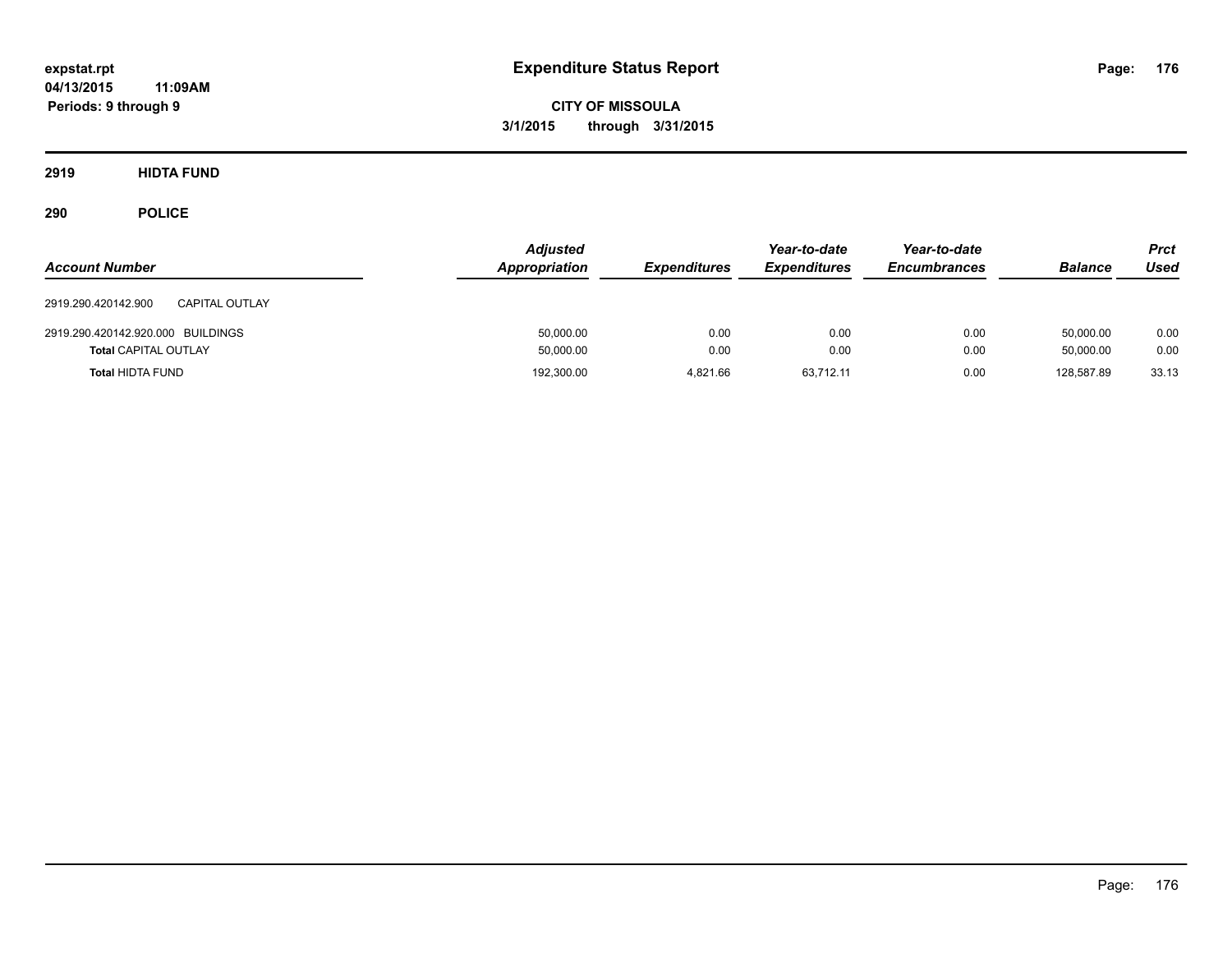**177**

**04/13/2015 11:09AM Periods: 9 through 9**

**CITY OF MISSOULA 3/1/2015 through 3/31/2015**

#### **2939 CDBG PROGRAM INCOME ACCOUNT**

|                            |                                                  | <b>Adjusted</b>      |                     | Year-to-date        | Year-to-date        |                | <b>Prct</b> |
|----------------------------|--------------------------------------------------|----------------------|---------------------|---------------------|---------------------|----------------|-------------|
| <b>Account Number</b>      |                                                  | <b>Appropriation</b> | <b>Expenditures</b> | <b>Expenditures</b> | <b>Encumbrances</b> | <b>Balance</b> | <b>Used</b> |
| 2939.400.470000            | HOUSING & COMMUNITY DEVELOPMENT                  |                      |                     |                     |                     |                |             |
| 2939.400.470000.300        | PURCHASED SERVICES                               |                      |                     |                     |                     |                |             |
|                            | 2939.400.470000.350.000 PROFESSIONAL SERVICES    | 14,383.00            | 0.00                | 0.00                | 0.00                | 14.383.00      | 0.00        |
|                            | <b>Total PURCHASED SERVICES</b>                  | 14,383.00            | 0.00                | 0.00                | 0.00                | 14,383.00      | 0.00        |
| 2939.400.470000.800        | OTHER OBJECTS                                    |                      |                     |                     |                     |                |             |
|                            | 2939.400.470000.820.000 TRANSFERS TO OTHER FUNDS | 0.00                 | 0.00                | 14,383.00           | 0.00                | $-14.383.00$   | 0.00        |
| <b>Total OTHER OBJECTS</b> |                                                  | 0.00                 | 0.00                | 14,383.00           | 0.00                | $-14,383.00$   | 0.00        |
|                            | <b>Total HOUSING &amp; COMMUNITY DEVELOPMENT</b> | 14,383.00            | 0.00                | 14,383.00           | 0.00                | 0.00           | 100.00      |
|                            | <b>Total CDBG PROGRAM INCOME ACCOUNT</b>         | 14.383.00            | 0.00                | 14.383.00           | 0.00                | 0.00           | 100.00      |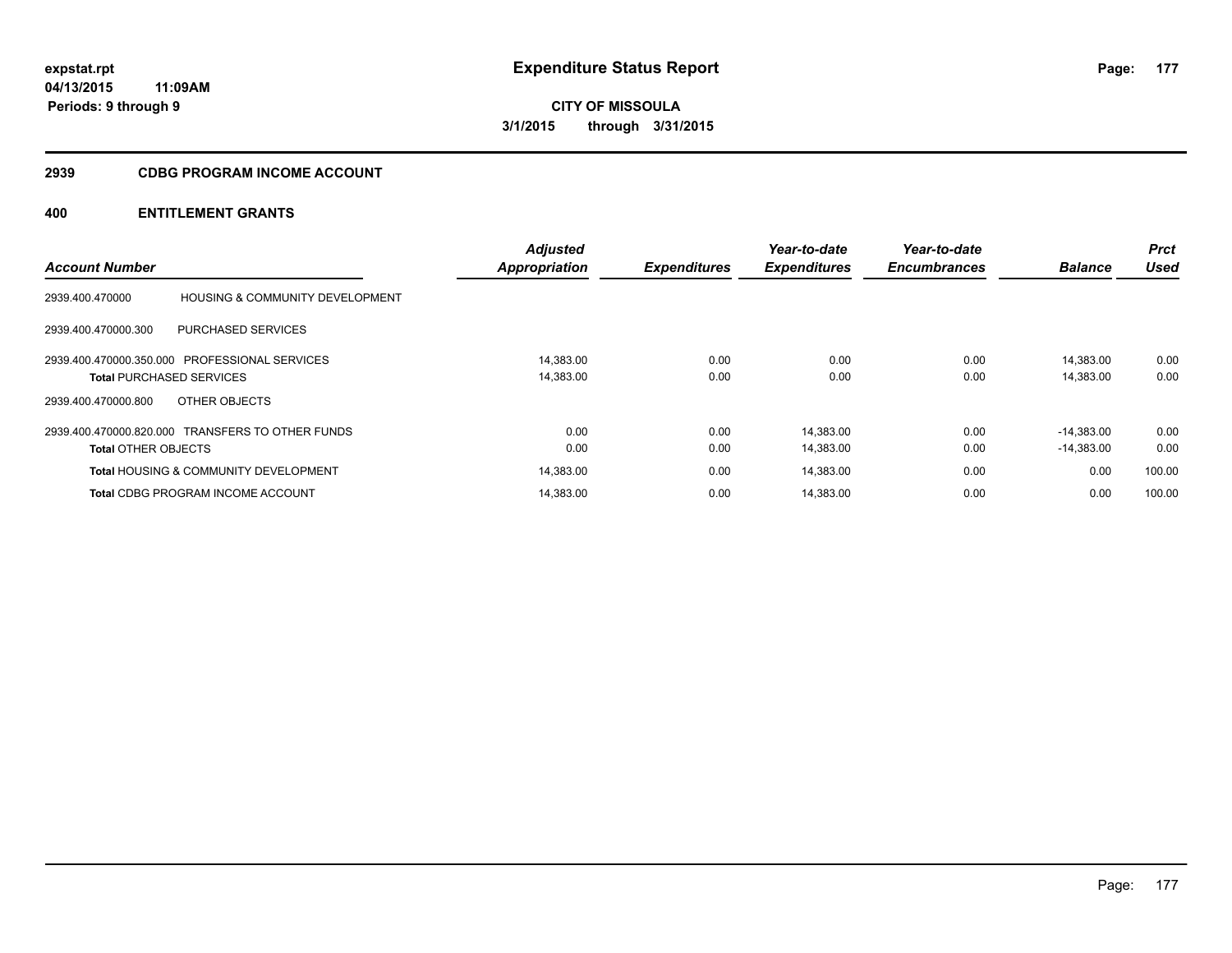**2940 CDBG FUND**

| <b>Account Number</b>                                |                                                              | <b>Adjusted</b><br><b>Appropriation</b> | <b>Expenditures</b>  | Year-to-date<br><b>Expenditures</b> | Year-to-date<br><b>Encumbrances</b> | <b>Balance</b>             | <b>Prct</b><br><b>Used</b> |
|------------------------------------------------------|--------------------------------------------------------------|-----------------------------------------|----------------------|-------------------------------------|-------------------------------------|----------------------------|----------------------------|
| 2940.400.470001                                      | <b>FAIR HOUSING STUDY</b>                                    |                                         |                      |                                     |                                     |                            |                            |
| 2940.400.470001.700                                  | <b>GRANTS &amp; CONTRIBUTIONS</b>                            |                                         |                      |                                     |                                     |                            |                            |
| Total FAIR HOUSING STUDY                             |                                                              | 0.00                                    | 0.00                 | 0.00                                | 0.00                                | 0.00                       | 0.00                       |
| 2940.400.470291                                      | <b>YWCA</b>                                                  |                                         |                      |                                     |                                     |                            |                            |
| 2940.400.470291.700                                  | <b>GRANTS &amp; CONTRIBUTIONS</b>                            |                                         |                      |                                     |                                     |                            |                            |
| 2940.400.470291.700.000<br><b>Total YWCA</b>         | FY13 YWCA                                                    | 17,000.00<br>17,000.00                  | 0.00<br>0.00         | 18,000.00<br>18,000.00              | 0.00<br>0.00                        | $-1,000.00$<br>$-1,000.00$ | 105.88<br>105.88           |
| 2940.400.470292                                      | FY12 homeWORD                                                |                                         |                      |                                     |                                     |                            |                            |
| 2940.400.470292.700                                  | <b>GRANTS &amp; CONTRIBUTIONS</b>                            |                                         |                      |                                     |                                     |                            |                            |
| Total FY12 homeWORD                                  | 2940.400.470292.700.000 FY13 homeWORD/GRANTS & CONTRIBUTIONS | 6,707.00<br>6,707.00                    | 1,000.00<br>1,000.00 | 4,735.76<br>4,735.76                | 0.00<br>0.00                        | 1,971.24<br>1,971.24       | 70.61<br>70.61             |
| 2940.400.470293                                      | MISSOULA FOOD BANK                                           |                                         |                      |                                     |                                     |                            |                            |
| 2940.400.470293.700                                  | <b>GRANTS &amp; CONTRIBUTIONS</b>                            |                                         |                      |                                     |                                     |                            |                            |
|                                                      | Total MISSOULA FOOD BANK                                     | 0.00                                    | 0.00                 | 0.00                                | 0.00                                | 0.00                       | 0.00                       |
| 2940.400.470294                                      | FY12 WORD                                                    |                                         |                      |                                     |                                     |                            |                            |
| 2940.400.470294.700                                  | <b>GRANTS &amp; CONTRIBUTIONS</b>                            |                                         |                      |                                     |                                     |                            |                            |
| 2940.400.470294.700.000 FY13 WORD<br>Total FY12 WORD |                                                              | 17,000.00<br>17,000.00                  | 0.00<br>0.00         | 11,105.49<br>11,105.49              | 0.00<br>0.00                        | 5,894.51<br>5,894.51       | 65.33<br>65.33             |
| 2940.400.470296                                      | MISSOULA AGING SERVICES                                      |                                         |                      |                                     |                                     |                            |                            |
| 2940.400.470296.700                                  | <b>GRANTS &amp; CONTRIBUTIONS</b>                            |                                         |                      |                                     |                                     |                            |                            |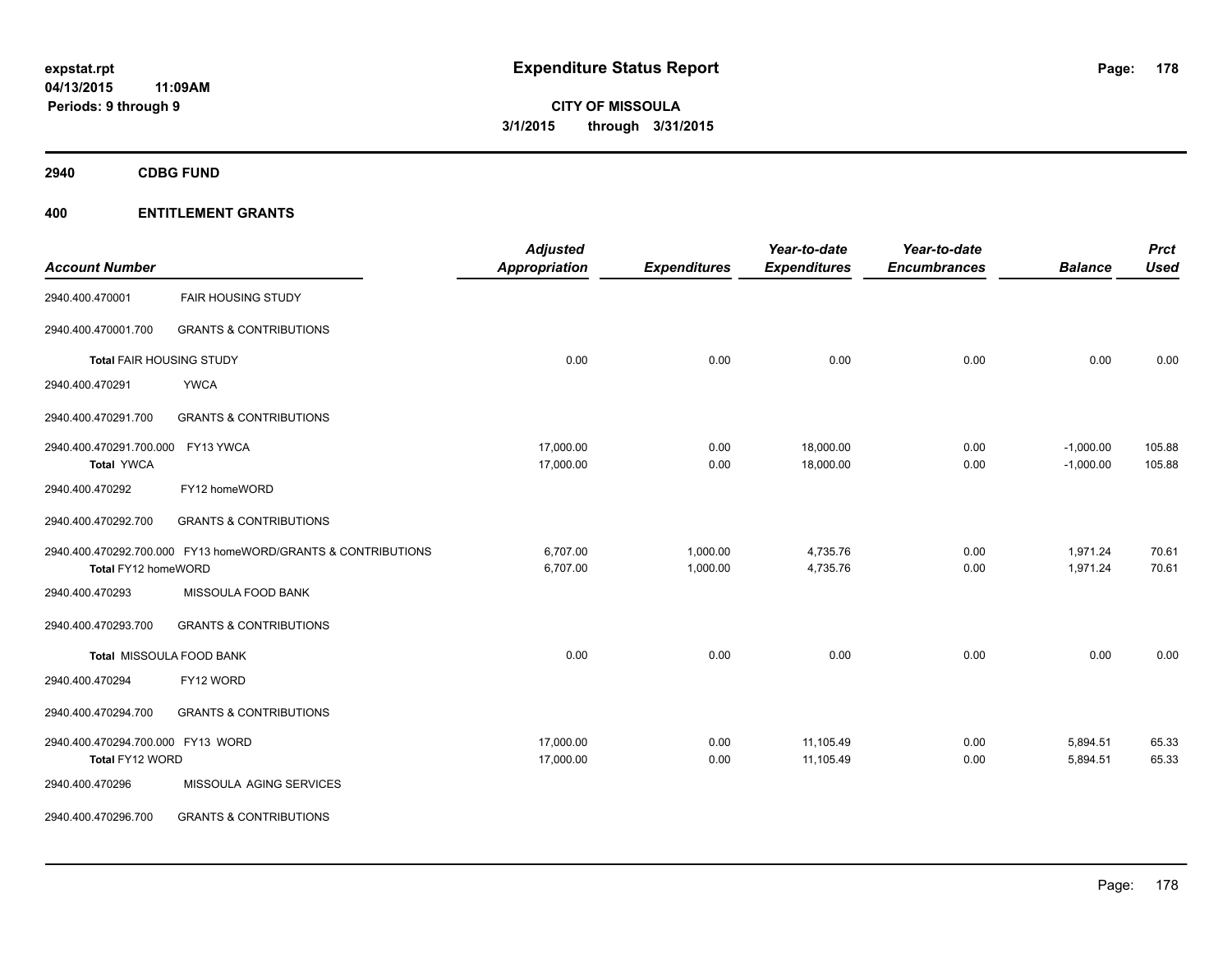**2940 CDBG FUND**

| <b>Account Number</b>                                |                                                                                              | <b>Adjusted</b><br><b>Appropriation</b> | <b>Expenditures</b>    | Year-to-date<br><b>Expenditures</b> | Year-to-date<br><b>Encumbrances</b> | <b>Balance</b>         | <b>Prct</b><br><b>Used</b> |
|------------------------------------------------------|----------------------------------------------------------------------------------------------|-----------------------------------------|------------------------|-------------------------------------|-------------------------------------|------------------------|----------------------------|
|                                                      | 2940.400.470296.700.000 GRANTS & CONTRIBUTIONS<br>Total MISSOULA AGING SERVICES              | 17,000.00<br>17,000.00                  | 1,800.00<br>1,800.00   | 10,800.00<br>10,800.00              | 0.00<br>0.00                        | 6,200.00<br>6,200.00   | 63.53<br>63.53             |
| 2940.400.470298                                      | FY12 RAMP                                                                                    |                                         |                        |                                     |                                     |                        |                            |
| 2940.400.470298.700                                  | <b>GRANTS &amp; CONTRIBUTIONS</b>                                                            |                                         |                        |                                     |                                     |                        |                            |
| 2940.400.470298.700.000 FY13 RAMP<br>Total FY12 RAMP |                                                                                              | 75,000.00<br>75,000.00                  | 12,573.18<br>12,573.18 | 36,322.28<br>36,322.28              | 0.00<br>0.00                        | 38,677.72<br>38,677.72 | 48.43<br>48.43             |
| 2940.400.470313                                      | MISSOULA SENIOR CENTER                                                                       |                                         |                        |                                     |                                     |                        |                            |
| 2940.400.470313.700                                  | <b>GRANTS &amp; CONTRIBUTIONS</b>                                                            |                                         |                        |                                     |                                     |                        |                            |
|                                                      | <b>Total MISSOULA SENIOR CENTER</b>                                                          | 0.00                                    | 0.00                   | 0.00                                | 0.00                                | 0.00                   | 0.00                       |
| 2940.400.470315                                      | MISSOULA PARKS & REC                                                                         |                                         |                        |                                     |                                     |                        |                            |
| 2940.400.470315.700                                  | <b>GRANTS &amp; CONTRIBUTIONS</b>                                                            |                                         |                        |                                     |                                     |                        |                            |
|                                                      | 2940.400.470315.700.000 FY13 PARKS & REC<br>Total MISSOULA PARKS & REC                       | 160,000.00<br>160,000.00                | 0.00<br>0.00           | 75,000.00<br>75,000.00              | 0.00<br>0.00                        | 85,000.00<br>85,000.00 | 46.88<br>46.88             |
| 2940.400.470318                                      | FY12 POVERELLO FACILITY REPAIRS                                                              |                                         |                        |                                     |                                     |                        |                            |
| 2940.400.470318.700                                  | <b>GRANTS &amp; CONTRIBUTIONS</b>                                                            |                                         |                        |                                     |                                     |                        |                            |
| 2940.400.470318.700.000 FY13 POVERELLO               | Total FY12 POVERELLO FACILITY REPAIRS                                                        | 12.000.00<br>12,000.00                  | 0.00<br>0.00           | 6,343.50<br>6,343.50                | 0.00<br>0.00                        | 5,656.50<br>5,656.50   | 52.86<br>52.86             |
| 2940.400.470335                                      | <b>GRANT &amp; COMMUNITY PROGRAMS</b>                                                        |                                         |                        |                                     |                                     |                        |                            |
| 2940.400.470335.300                                  | PURCHASED SERVICES                                                                           |                                         |                        |                                     |                                     |                        |                            |
|                                                      | 2940.400.470335.350.000 PROFESSIONAL SERVICES<br><b>Total GRANT &amp; COMMUNITY PROGRAMS</b> | 130,366.00<br>130,366.00                | 0.00<br>0.00           | 60,205.28<br>60,205.28              | 0.00<br>0.00                        | 70,160.72<br>70,160.72 | 46.18<br>46.18             |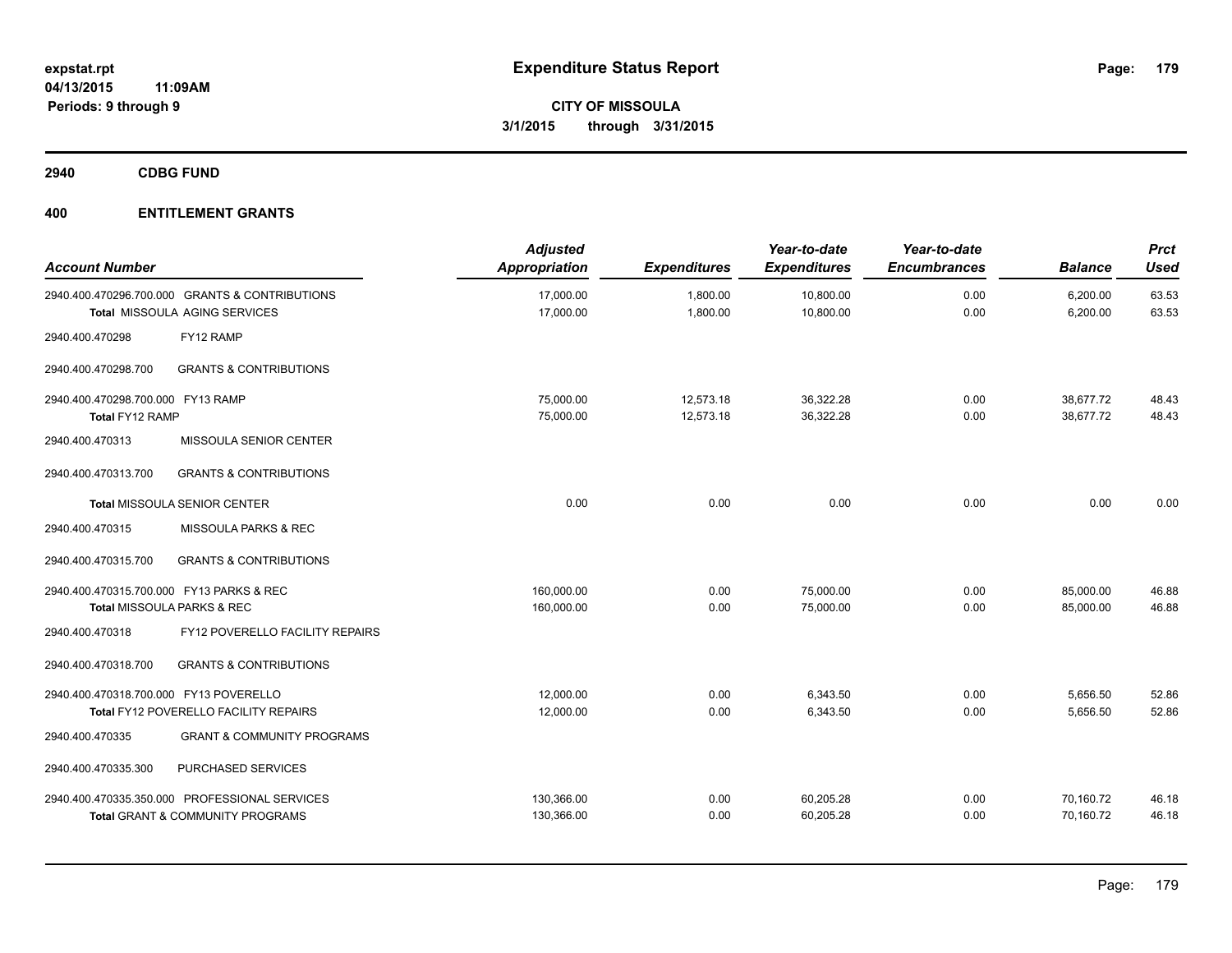**CITY OF MISSOULA 3/1/2015 through 3/31/2015**

**2940 CDBG FUND**

| <b>Account Number</b>  |                                                                                                              | <b>Adjusted</b><br>Appropriation | <b>Expenditures</b> | Year-to-date<br><b>Expenditures</b> | Year-to-date<br><b>Encumbrances</b> | <b>Balance</b>         | <b>Prct</b><br><b>Used</b> |
|------------------------|--------------------------------------------------------------------------------------------------------------|----------------------------------|---------------------|-------------------------------------|-------------------------------------|------------------------|----------------------------|
| 2940.400.470372        | WESTERN MT MENTAL HEALTH CENTER                                                                              |                                  |                     |                                     |                                     |                        |                            |
| 2940.400.470372.700    | <b>GRANTS &amp; CONTRIBUTIONS</b>                                                                            |                                  |                     |                                     |                                     |                        |                            |
|                        | 2940.400.470372.700.000 PY12 WESTERN MT MENTAL HEALTH CENTER<br><b>Total WESTERN MT MENTAL HEALTH CENTER</b> | 175,000.00<br>175,000.00         | 0.00<br>0.00        | 175,000.00<br>175,000.00            | 0.00<br>0.00                        | 0.00<br>0.00           | 100.00<br>100.00           |
| 2940.400.470397        | FY12 GARDEN CITY HARVEST                                                                                     |                                  |                     |                                     |                                     |                        |                            |
| 2940.400.470397.700    | <b>GRANTS &amp; CONTRIBUTIONS</b>                                                                            |                                  |                     |                                     |                                     |                        |                            |
|                        | 2940.400.470397.700.000 FY13 GARDEN CITY HARVEST<br>Total FY12 GARDEN CITY HARVEST                           | 10,000.00<br>10,000.00           | 0.00<br>0.00        | 10,300.00<br>10.300.00              | 0.00<br>0.00                        | $-300.00$<br>$-300.00$ | 103.00<br>103.00           |
| 2940.400.470403        | FY12 PARKS & RECREATION GRANTS                                                                               |                                  |                     |                                     |                                     |                        |                            |
| 2940.400.470403.700    | <b>GRANTS &amp; CONTRIBUTIONS</b>                                                                            |                                  |                     |                                     |                                     |                        |                            |
|                        | <b>Total FY12 PARKS &amp; RECREATION GRANTS</b>                                                              | 0.00                             | 0.00                | 0.00                                | 0.00                                | 0.00                   | 0.00                       |
| 2940.400.470440        | FY10 DIST XI HRS/RESIDENCES REHAB                                                                            |                                  |                     |                                     |                                     |                        |                            |
| 2940.400.470440.700    | <b>GRANTS &amp; CONTRIBUTIONS</b>                                                                            |                                  |                     |                                     |                                     |                        |                            |
|                        | Total FY10 DIST XI HRS/RESIDENCES REHAB                                                                      | 0.00                             | 0.00                | 0.00                                | 0.00                                | 0.00                   | 0.00                       |
| 2940.400.470520        | TENANT BASED RENTAL ASSISTANCE                                                                               |                                  |                     |                                     |                                     |                        |                            |
| 2940.400.470520.700    | <b>GRANTS &amp; CONTRIBUTIONS</b>                                                                            |                                  |                     |                                     |                                     |                        |                            |
|                        | Total TENANT BASED RENTAL ASSISTANCE                                                                         | 0.00                             | 0.00                | 0.00                                | 0.00                                | 0.00                   | 0.00                       |
| <b>Total CDBG FUND</b> |                                                                                                              | 620.073.00                       | 15,373.18           | 407,812.31                          | 0.00                                | 212,260.69             | 65.77                      |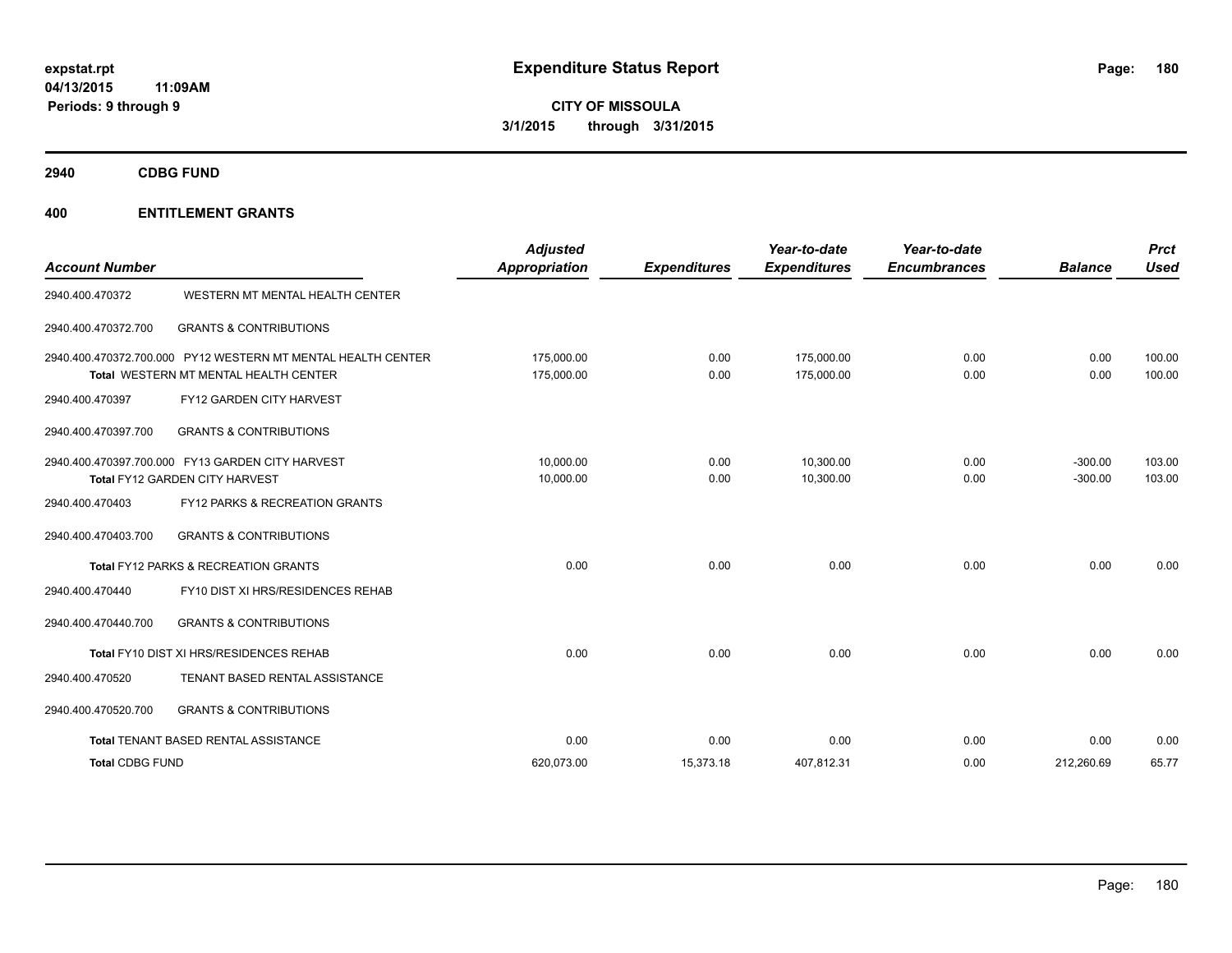**2941 HOME FUND**

| <b>Account Number</b>              |                                                         | <b>Adjusted</b><br><b>Appropriation</b> | <b>Expenditures</b> | Year-to-date<br><b>Expenditures</b> | Year-to-date<br><b>Encumbrances</b> | <b>Balance</b> | <b>Prct</b><br><b>Used</b> |
|------------------------------------|---------------------------------------------------------|-----------------------------------------|---------------------|-------------------------------------|-------------------------------------|----------------|----------------------------|
| 2941.400.470327                    | *** Title Not Found ***                                 |                                         |                     |                                     |                                     |                |                            |
| 2941.400.470327.700                | <b>GRANTS &amp; CONTRIBUTIONS</b>                       |                                         |                     |                                     |                                     |                |                            |
| Total *** Title Not Found ***      |                                                         | 0.00                                    | 0.00                | 0.00                                | 0.00                                | 0.00           | 0.00                       |
| 2941.400.470335                    | <b>GRANT &amp; COMMUNITY PROGRAMS</b>                   |                                         |                     |                                     |                                     |                |                            |
| 2941.400.470335.300                | PURCHASED SERVICES                                      |                                         |                     |                                     |                                     |                |                            |
| 2941.400.470335.350.000 ADMIN FEES |                                                         | 352,009.00                              | 0.00                | 26,408.83                           | 0.00                                | 325,600.17     | 7.50                       |
|                                    | <b>Total PURCHASED SERVICES</b>                         | 352,009.00                              | 0.00                | 26,408.83                           | 0.00                                | 325,600.17     | 7.50                       |
| 2941.400.470335.800                | OTHER OBJECTS                                           |                                         |                     |                                     |                                     |                |                            |
| <b>Total OTHER OBJECTS</b>         |                                                         | 0.00                                    | 0.00                | 0.00                                | 0.00                                | 0.00           | 0.00                       |
|                                    | Total GRANT & COMMUNITY PROGRAMS                        | 352,009.00                              | 0.00                | 26,408.83                           | 0.00                                | 325,600.17     | 7.50                       |
| 2941.400.470372                    | WESTERN MT MENTAL HEALTH CENTER                         |                                         |                     |                                     |                                     |                |                            |
| 2941.400.470372.700                | <b>GRANTS &amp; CONTRIBUTIONS</b>                       |                                         |                     |                                     |                                     |                |                            |
|                                    | 2941.400.470372.700.000 WESTERN MT MENTAL HEALTH CENTER | 0.00                                    | 1,233.42            | 581,658.48                          | 0.00                                | $-581,658.48$  | 0.00                       |
|                                    | Total WESTERN MT MENTAL HEALTH CENTER                   | 0.00                                    | 1,233.42            | 581,658.48                          | 0.00                                | $-581,658.48$  | 0.00                       |
| 2941.400.470385                    | FY14 DISTRICT XI HRC TBRA                               |                                         |                     |                                     |                                     |                |                            |
| 2941.400.470385.700                | <b>GRANTS &amp; CONTRIBUTIONS</b>                       |                                         |                     |                                     |                                     |                |                            |
|                                    | 2941.400.470385.700.000 FY14 DISTRICT XI HRC TBRA       | 0.00                                    | 0.00                | 11,971.74                           | 0.00                                | $-11,971.74$   | 0.00                       |
|                                    | Total FY14 DISTRICT XI HRC TBRA                         | 0.00                                    | 0.00                | 11,971.74                           | 0.00                                | $-11,971.74$   | 0.00                       |
| 2941.400.470405                    | HOME PROGRAM INCOME                                     |                                         |                     |                                     |                                     |                |                            |
| 2941.400.470405.700                | <b>GRANTS &amp; CONTRIBUTIONS</b>                       |                                         |                     |                                     |                                     |                |                            |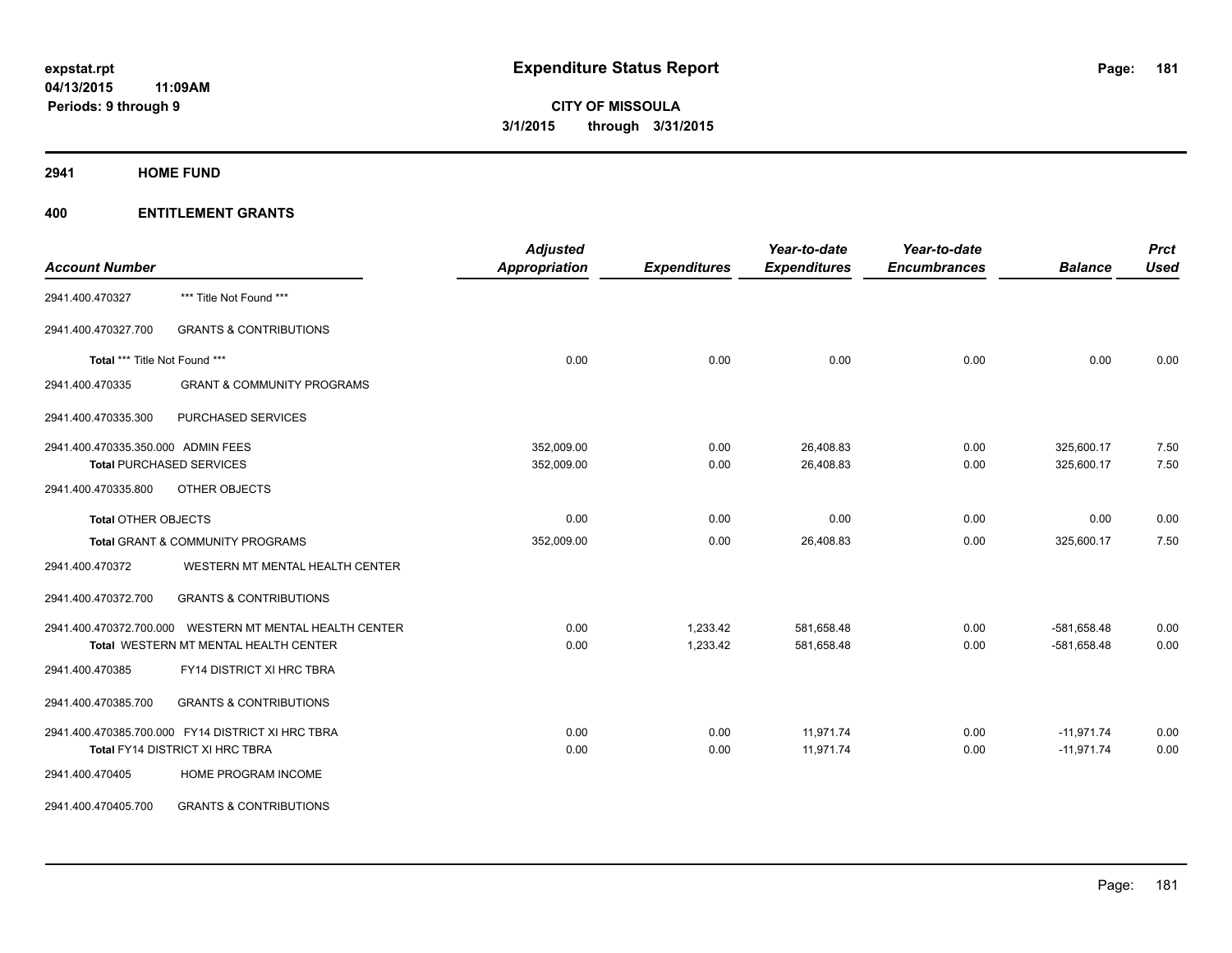**2941 HOME FUND**

| <b>Account Number</b>             |                                              | <b>Adjusted</b><br><b>Appropriation</b> | <b>Expenditures</b> | Year-to-date<br><b>Expenditures</b> | Year-to-date<br><b>Encumbrances</b> | <b>Balance</b> | <b>Prct</b><br><b>Used</b> |
|-----------------------------------|----------------------------------------------|-----------------------------------------|---------------------|-------------------------------------|-------------------------------------|----------------|----------------------------|
|                                   | <b>Total HOME PROGRAM INCOME</b>             | 0.00                                    | 0.00                | 0.00                                | 0.00                                | 0.00           | 0.00                       |
| 2941.400.470407                   | FY12 DIST XI HRC                             |                                         |                     |                                     |                                     |                |                            |
| 2941.400.470407.700               | <b>GRANTS &amp; CONTRIBUTIONS</b>            |                                         |                     |                                     |                                     |                |                            |
| Total FY12 DIST XI HRC            |                                              | 0.00                                    | 0.00                | 0.00                                | 0.00                                | 0.00           | 0.00                       |
| 2941.400.470408                   | FY12 homeWORD                                |                                         |                     |                                     |                                     |                |                            |
| 2941.400.470408.700               | <b>GRANTS &amp; CONTRIBUTIONS</b>            |                                         |                     |                                     |                                     |                |                            |
| Total FY12 homeWORD               |                                              | 0.00                                    | 0.00                | 0.00                                | 0.00                                | 0.00           | 0.00                       |
| 2941.400.470410                   | FY10-12 DIST XI HRC/1ST TIME HOMEBUYER       |                                         |                     |                                     |                                     |                |                            |
| 2941.400.470410.700               | <b>GRANTS &amp; CONTRIBUTIONS</b>            |                                         |                     |                                     |                                     |                |                            |
|                                   | Total FY10-12 DIST XI HRC/1ST TIME HOMEBUYER | 0.00                                    | 0.00                | 0.00                                | 0.00                                | 0.00           | 0.00                       |
| 2941.400.470520                   | TENANT BASED RENTAL ASSISTANCE               |                                         |                     |                                     |                                     |                |                            |
| 2941.400.470520.700               | <b>GRANTS &amp; CONTRIBUTIONS</b>            |                                         |                     |                                     |                                     |                |                            |
| 2941.400.470520.700.000 WORD TBRA |                                              | 0.00                                    | 18,151.00           | 57.240.43                           | 0.00                                | $-57.240.43$   | 0.00                       |
|                                   | <b>Total TENANT BASED RENTAL ASSISTANCE</b>  | 0.00                                    | 18,151.00           | 57,240.43                           | 0.00                                | $-57,240.43$   | 0.00                       |
| 2941.400.521000                   | INTERFUND OPERATING TRANSFERS                |                                         |                     |                                     |                                     |                |                            |
| 2941.400.521000.800               | OTHER OBJECTS                                |                                         |                     |                                     |                                     |                |                            |
|                                   | Total INTERFUND OPERATING TRANSFERS          | 0.00                                    | 0.00                | 0.00                                | 0.00                                | 0.00           | 0.00                       |
| <b>Total HOME FUND</b>            |                                              | 352,009.00                              | 19,384.42           | 677,279.48                          | 0.00                                | $-325,270.48$  | 192.40                     |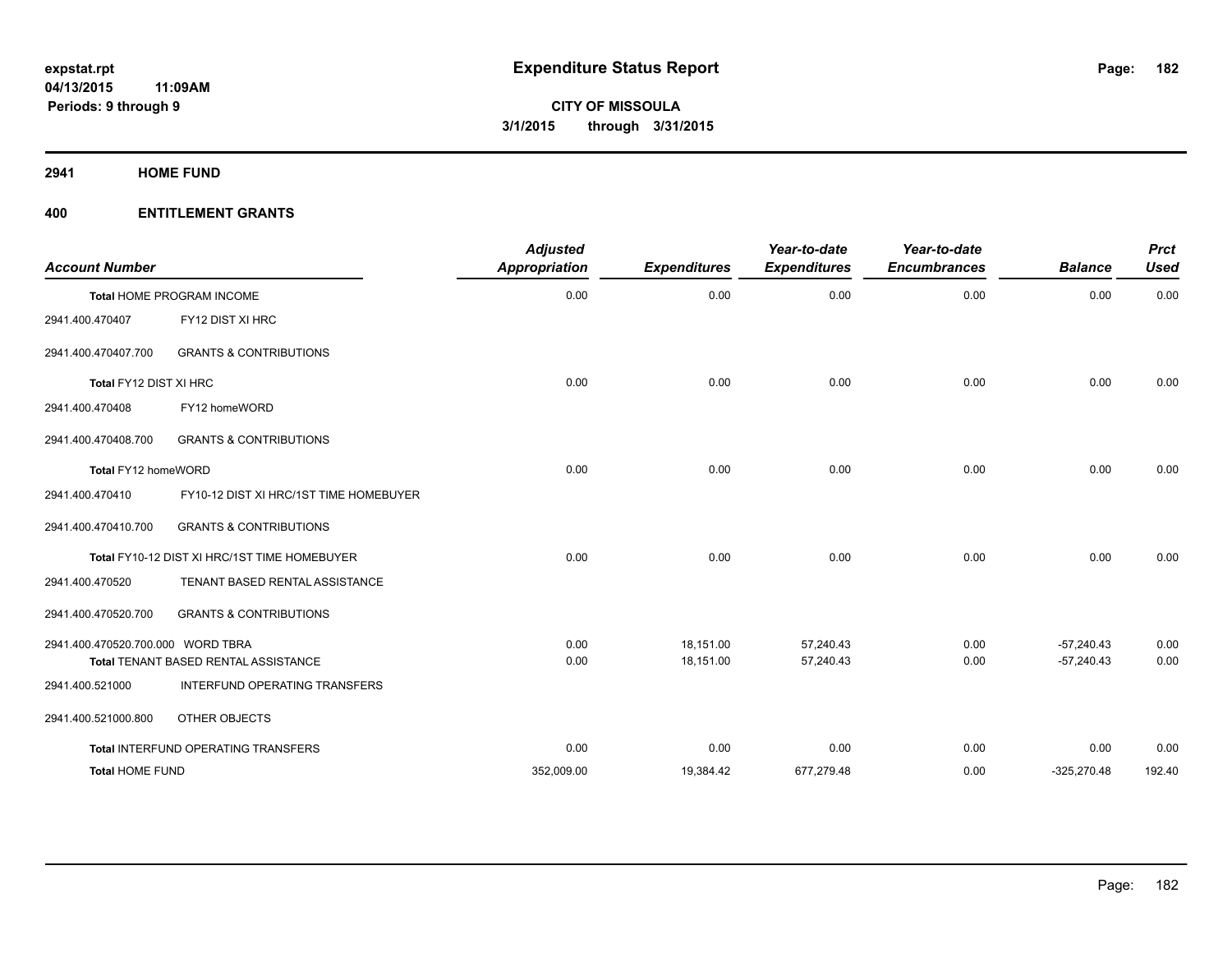**2942 ADDI PROGRAM**

| <b>Account Number</b>        |                                                             | <b>Adjusted</b><br><b>Appropriation</b> | <b>Expenditures</b> | Year-to-date<br><b>Expenditures</b> | Year-to-date<br><b>Encumbrances</b> | <b>Balance</b> | Prct<br><b>Used</b> |
|------------------------------|-------------------------------------------------------------|-----------------------------------------|---------------------|-------------------------------------|-------------------------------------|----------------|---------------------|
| 2942.400.470335              | <b>GRANT &amp; COMMUNITY PROGRAMS</b>                       |                                         |                     |                                     |                                     |                |                     |
| 2942.400.470335.300          | PURCHASED SERVICES                                          |                                         |                     |                                     |                                     |                |                     |
|                              | <b>Total GRANT &amp; COMMUNITY PROGRAMS</b>                 | 0.00                                    | 0.00                | 0.00                                | 0.00                                | 0.00           | 0.00                |
| 2942.400.470370              | PARENTING PLACE                                             |                                         |                     |                                     |                                     |                |                     |
| 2942.400.470370.700          | <b>GRANTS &amp; CONTRIBUTIONS</b>                           |                                         |                     |                                     |                                     |                |                     |
|                              | 2942.400.470370.700.000 ADDI FUNDS-1ST TIME HOMEBUYERS FUND | 12,243.00                               | 0.00                | 0.00                                | 0.00                                | 12,243.00      | 0.00                |
| <b>Total PARENTING PLACE</b> |                                                             | 12,243.00                               | 0.00                | 0.00                                | 0.00                                | 12,243.00      | 0.00                |
| <b>Total ADDI PROGRAM</b>    |                                                             | 12.243.00                               | 0.00                | 0.00                                | 0.00                                | 12.243.00      | 0.00                |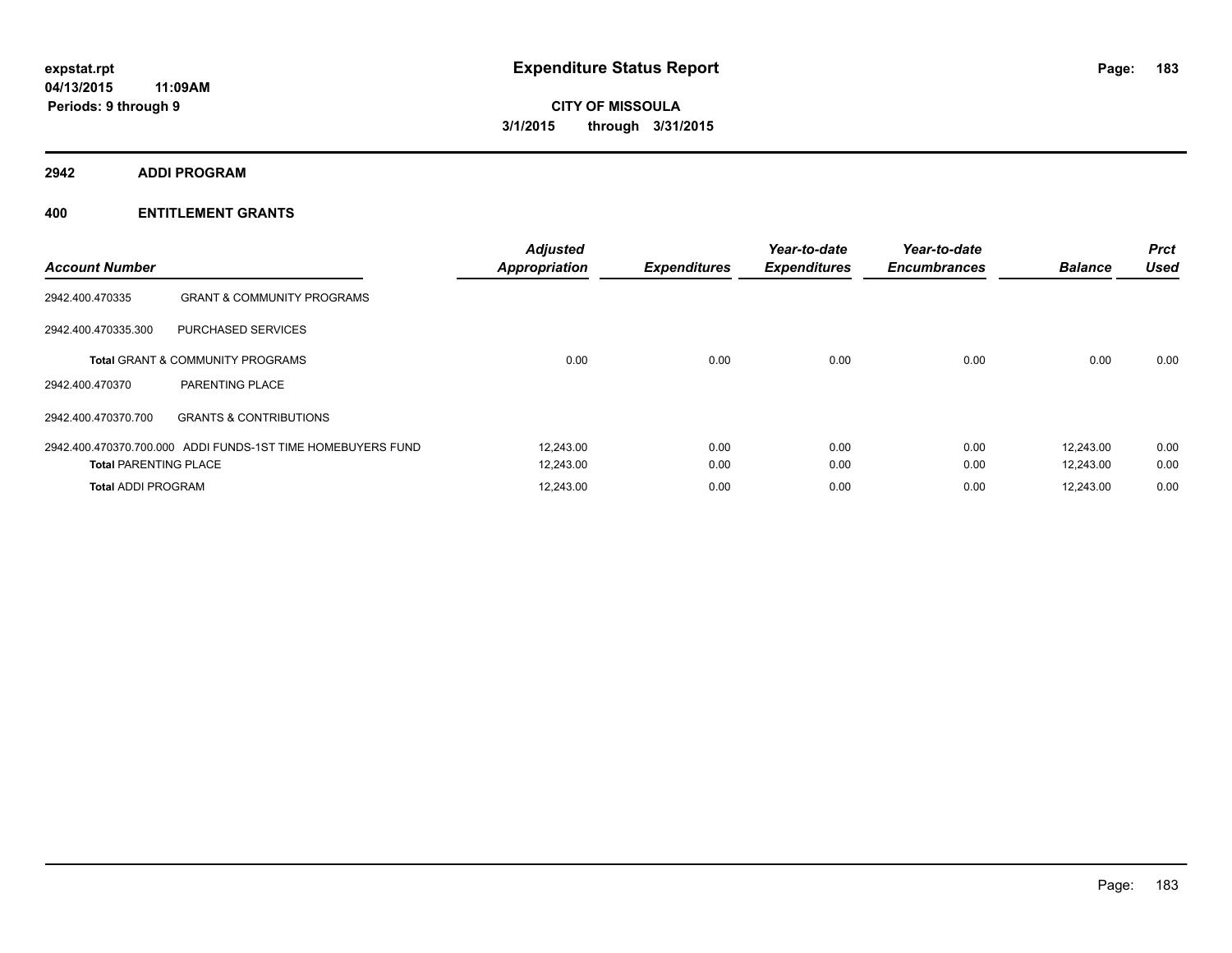# **2943 CITY HOME PROGRAM INCOME**

|                                                  |                                   | <b>Adjusted</b>      |                     | Year-to-date        | Year-to-date        |                | Prct        |
|--------------------------------------------------|-----------------------------------|----------------------|---------------------|---------------------|---------------------|----------------|-------------|
| <b>Account Number</b>                            |                                   | <b>Appropriation</b> | <b>Expenditures</b> | <b>Expenditures</b> | <b>Encumbrances</b> | <b>Balance</b> | <b>Used</b> |
| 2943.400.470405                                  | *** Title Not Found ***           |                      |                     |                     |                     |                |             |
| 2943.400.470405.300                              | <b>PURCHASED SERVICES</b>         |                      |                     |                     |                     |                |             |
| 2943.400.470405.350.000 PROFESSIONAL SERVICES    |                                   | 35.000.00            | 0.00                | 0.00                | 0.00                | 35.000.00      | 0.00        |
| 2943.400.470405.390.000 OTHER PURCHASED SERVICES |                                   | 500.00               | 0.00                | 0.00                | 0.00                | 500.00         | 0.00        |
| <b>Total PURCHASED SERVICES</b>                  |                                   | 35,500.00            | 0.00                | 0.00                | 0.00                | 35,500.00      | 0.00        |
| 2943.400.470405.700                              | <b>GRANTS &amp; CONTRIBUTIONS</b> |                      |                     |                     |                     |                |             |
| <b>Total GRANTS &amp; CONTRIBUTIONS</b>          |                                   | 0.00                 | 0.00                | 0.00                | 0.00                | 0.00           | 0.00        |
| <b>Total *** Title Not Found ***</b>             |                                   | 35,500.00            | 0.00                | 0.00                | 0.00                | 35,500.00      | 0.00        |
| <b>Total CITY HOME PROGRAM INCOME</b>            |                                   | 35,500.00            | 0.00                | 0.00                | 0.00                | 35.500.00      | 0.00        |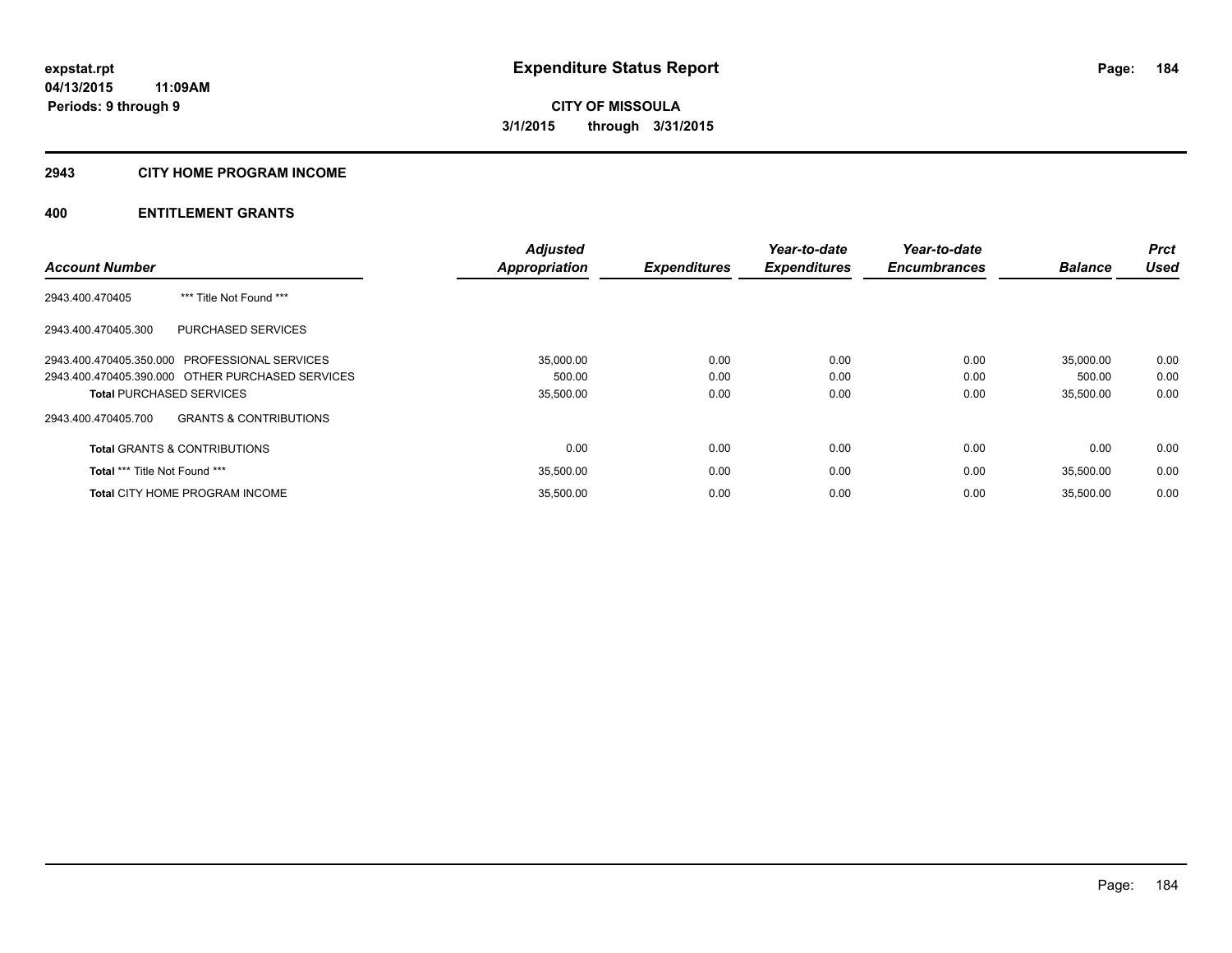**04/13/2015 11:09AM Periods: 9 through 9**

**CITY OF MISSOULA 3/1/2015 through 3/31/2015**

### **2944 NEIGHBORHOOD STABILIZATION PROGRAM**

| <b>Account Number</b> |                                 | <b>Adjusted</b><br>Appropriation | <b>Expenditures</b> | Year-to-date<br><b>Expenditures</b> | Year-to-date<br><b>Encumbrances</b> | <b>Balance</b> | <b>Prct</b><br><b>Used</b> |
|-----------------------|---------------------------------|----------------------------------|---------------------|-------------------------------------|-------------------------------------|----------------|----------------------------|
| 2944.400.470425       | SILVERTIP APARTMENTS            |                                  |                     |                                     |                                     |                |                            |
| 2944.400.470425.300   | PURCHASED SERVICES              |                                  |                     |                                     |                                     |                |                            |
|                       | <b>Total PURCHASED SERVICES</b> | 0.00                             | 0.00                | 0.00                                | 0.00                                | 0.00           | 0.00                       |
|                       | <b>Total ENTITLEMENT GRANTS</b> | 0.00                             | 0.00                | 0.00                                | 0.00                                | 0.00           | 0.00                       |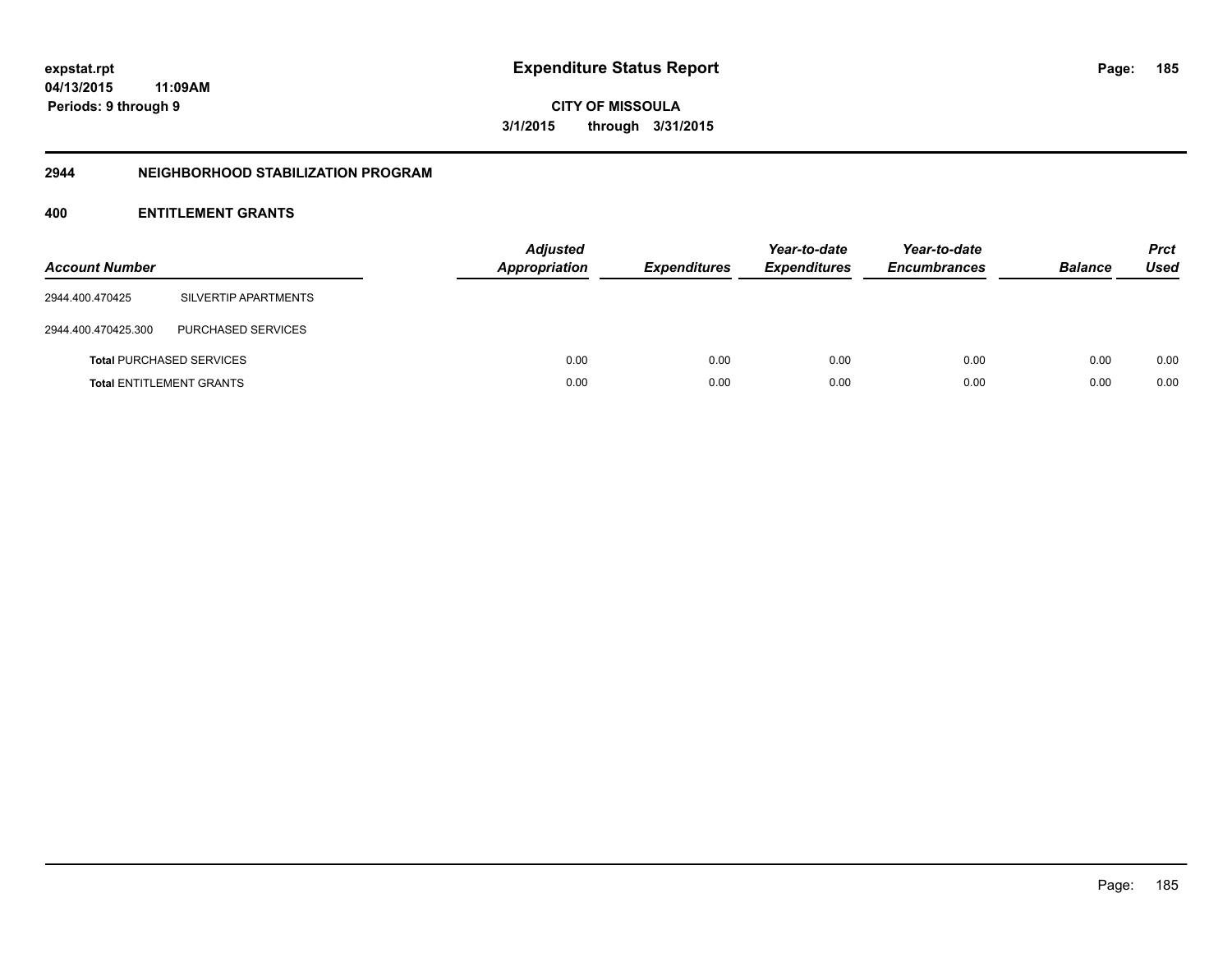**04/13/2015 11:09AM Periods: 9 through 9**

**CITY OF MISSOULA 3/1/2015 through 3/31/2015**

# **2944 NEIGHBORHOOD STABILIZATION PROGRAM**

# **401 MHA/SILVERTIP**

| <b>Account Number</b>      |                                 | <b>Adjusted</b><br><b>Appropriation</b> | <b>Expenditures</b> | Year-to-date<br><b>Expenditures</b> | Year-to-date<br><b>Encumbrances</b> | <b>Balance</b> | <b>Prct</b><br><b>Used</b> |
|----------------------------|---------------------------------|-----------------------------------------|---------------------|-------------------------------------|-------------------------------------|----------------|----------------------------|
| 2944.401.470425            | *** Title Not Found ***         |                                         |                     |                                     |                                     |                |                            |
| 2944.401.470425.300        | PURCHASED SERVICES              |                                         |                     |                                     |                                     |                |                            |
|                            | <b>Total PURCHASED SERVICES</b> | 0.00                                    | 0.00                | 0.00                                | 0.00                                | 0.00           | 0.00                       |
| <b>Total MHA/SILVERTIP</b> |                                 | 0.00                                    | 0.00                | 0.00                                | 0.00                                | 0.00           | 0.00                       |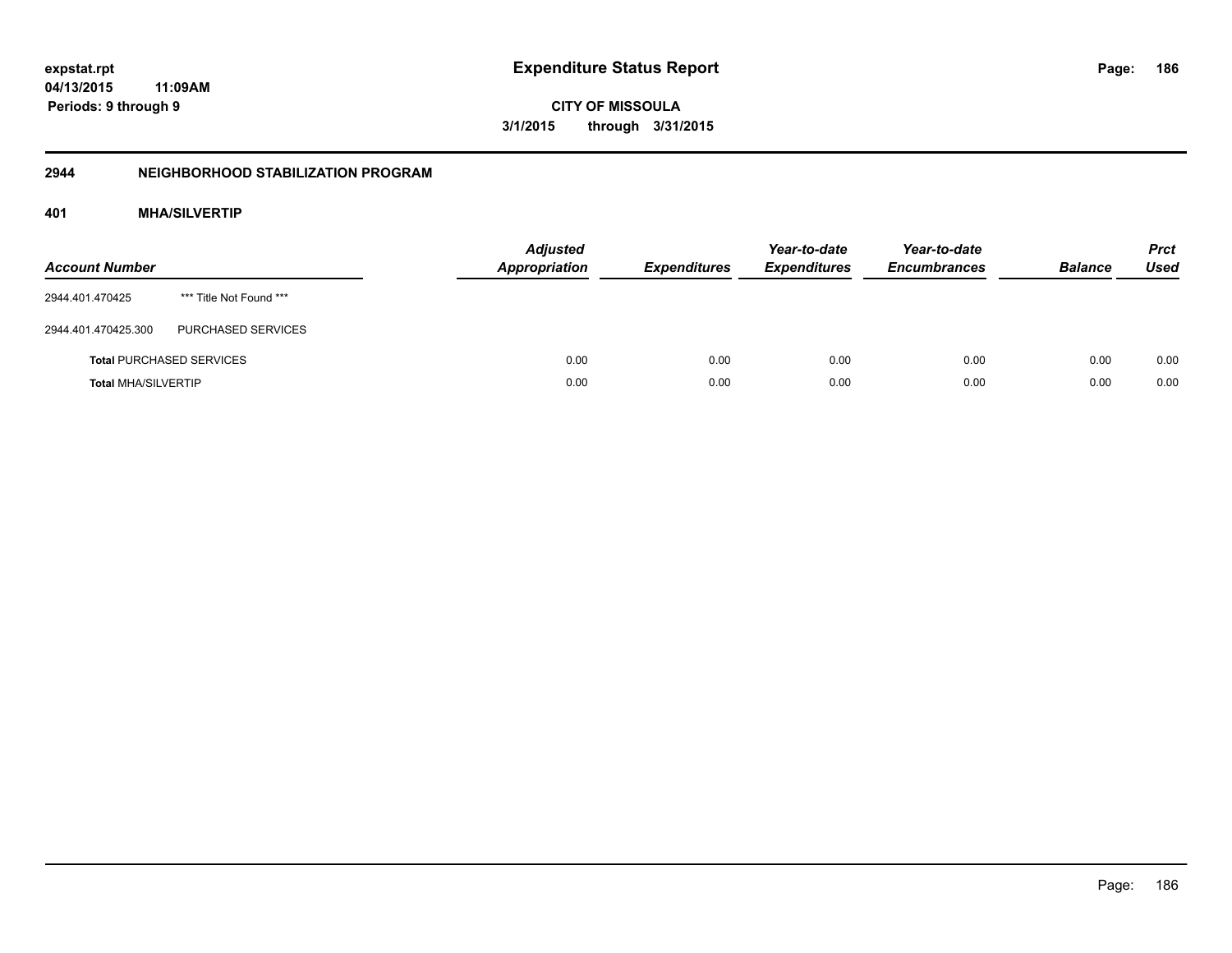**187**

**04/13/2015 11:09AM Periods: 9 through 9**

**CITY OF MISSOULA 3/1/2015 through 3/31/2015**

# **2944 NEIGHBORHOOD STABILIZATION PROGRAM**

# **402 HUD/SILVERTIP**

| <b>Account Number</b> |                                          | <b>Adjusted</b><br>Appropriation | <b>Expenditures</b> | Year-to-date<br><i><b>Expenditures</b></i> | Year-to-date<br><b>Encumbrances</b> | <b>Balance</b> | <b>Prct</b><br>Used |
|-----------------------|------------------------------------------|----------------------------------|---------------------|--------------------------------------------|-------------------------------------|----------------|---------------------|
| 2944.402.470425       | *** Title Not Found ***                  |                                  |                     |                                            |                                     |                |                     |
| 2944.402.470425.300   | PURCHASED SERVICES                       |                                  |                     |                                            |                                     |                |                     |
|                       | Total NEIGHBORHOOD STABILIZATION PROGRAM | 0.00                             | 0.00                | 0.00                                       | 0.00                                | 0.00           | 0.00                |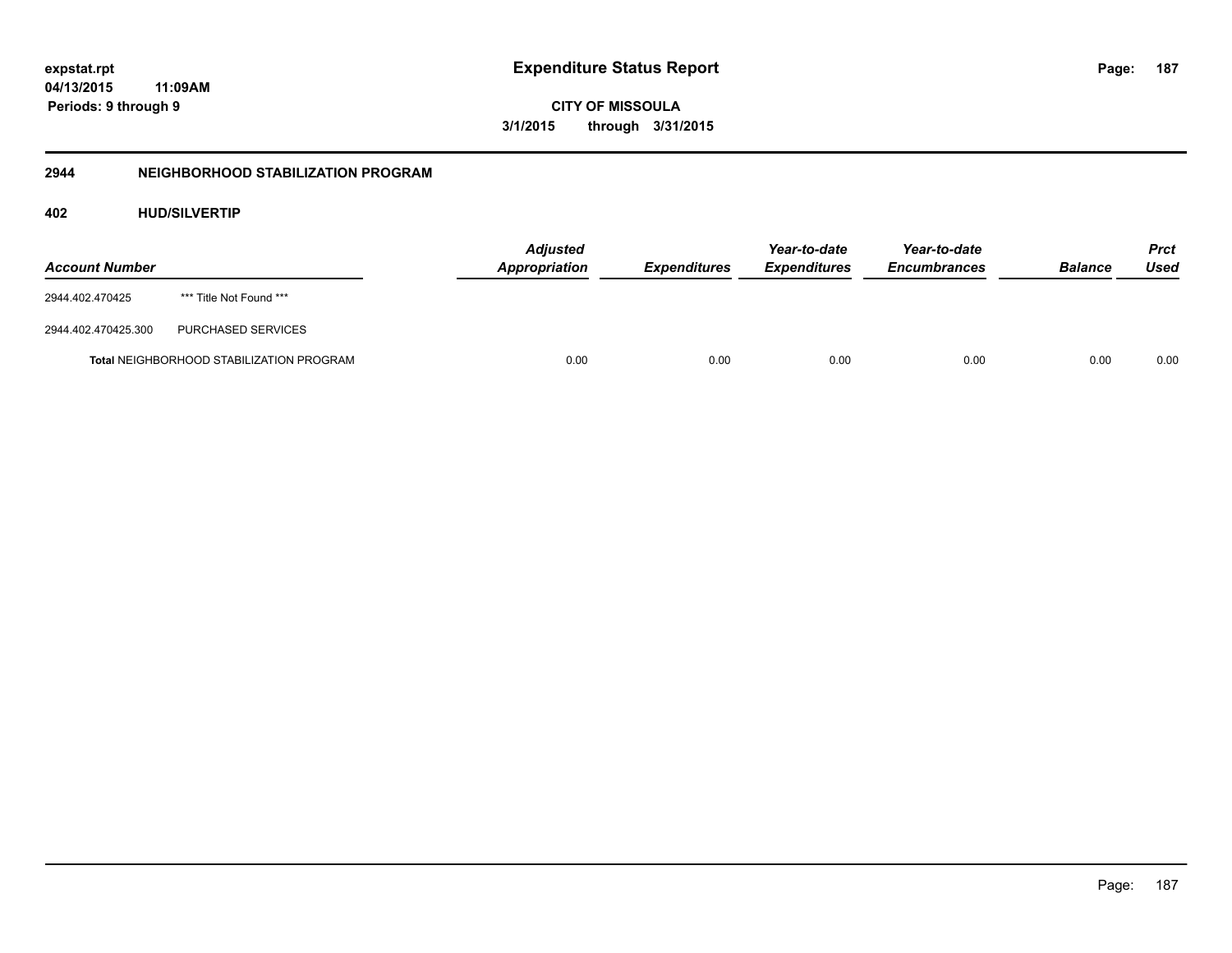### **2955 TRANSPORTATION**

# **250 DEVELOPMENT SERVICES**

|                                         |                                                         | <b>Adjusted</b> |                     | Year-to-date        | Year-to-date        |                | <b>Prct</b> |
|-----------------------------------------|---------------------------------------------------------|-----------------|---------------------|---------------------|---------------------|----------------|-------------|
| <b>Account Number</b>                   |                                                         | Appropriation   | <b>Expenditures</b> | <b>Expenditures</b> | <b>Encumbrances</b> | <b>Balance</b> | <b>Used</b> |
| 2955.250.411070                         | <b>TRANSPORTATION</b>                                   |                 |                     |                     |                     |                |             |
| 2955.250.411070.100                     | PERSONAL SERVICES                                       |                 |                     |                     |                     |                |             |
|                                         | 2955.250.411070.110.000 SALARIES AND WAGES              | 226,219.00      | 17,575.68           | 171,905.48          | 0.00                | 54,313.52      | 75.99       |
|                                         | 2955.250.411070.120.000 OVERTIME/TERMINATION            | 0.00            | 41.20               | 41.20               | 0.00                | $-41.20$       | 0.00        |
|                                         | 2955.250.411070.140.000 EMPLOYER CONTRIBUTIONS          | 73,575.00       | 6,059.35            | 60,531.83           | 0.00                | 13,043.17      | 82.27       |
|                                         | 2955.250.411070.141.000 STATE RETIREMENT CONTRIBUTIONS  | 0.00            | 26.82               | 311.81              | 0.00                | $-311.81$      | 0.00        |
| <b>Total PERSONAL SERVICES</b>          |                                                         | 299,794.00      | 23,703.05           | 232,790.32          | 0.00                | 67,003.68      | 77.65       |
| 2955.250.411070.200                     | <b>SUPPLIES</b>                                         |                 |                     |                     |                     |                |             |
| 2955.250.411070.210.000 OFFICE SUPPLIES |                                                         | 5,000.00        | 2,617.33            | 4,156.03            | 0.00                | 843.97         | 83.12       |
| 2955.250.411070.210.301                 | <b>OFFICE SUPPLIES</b>                                  | 0.00            | 0.00                | 19.78               | 0.00                | $-19.78$       | 0.00        |
|                                         | 2955.250.411070.220.000 OPERATING SUPPLIES              | 0.00            | 0.00                | 5,383.16            | 0.00                | $-5,383.16$    | 0.00        |
| 2955.250.411070.230.000                 | REPAIR/MAINTENANCE                                      | 0.00            | 0.00                | 6.99                | 0.00                | $-6.99$        | 0.00        |
| 2955.250.411070.231.000 GASOLINE        |                                                         | 0.00            | 0.00                | 163.24              | 0.00                | $-163.24$      | 0.00        |
| 2955.250.411070.240.000 OTHER SUPPLIES  |                                                         | 360.00          | 0.00                | 0.00                | 0.00                | 360.00         | 0.00        |
| <b>Total SUPPLIES</b>                   |                                                         | 5,360.00        | 2,617.33            | 9,729.20            | 0.00                | $-4,369.20$    | 181.51      |
| 2955.250.411070.300                     | <b>PURCHASED SERVICES</b>                               |                 |                     |                     |                     |                |             |
| 2955.250.411070.310.000 COMMUNICATIONS  |                                                         | 500.00          | 3.99                | 19.37               | 0.00                | 480.63         | 3.87        |
|                                         | 2955.250.411070.320.000 PRINTING & DUPLICATING          | 4,400.00        | 0.00                | 405.30              | 0.00                | 3,994.70       | 9.21        |
|                                         | 2955.250.411070.330.000 PUBLICITY, SUBSCRIPTIONS & DUES | 5,050.00        | 44.00               | 1.767.68            | 0.00                | 3.282.32       | 35.00       |
|                                         | 2955.250.411070.341.000 ELECTRICITY & NATURAL GAS       | 0.00            | 0.00                | 50.01               | 0.00                | $-50.01$       | 0.00        |
|                                         | 2955.250.411070.344.000 TELEPHONE SERVICE               | 880.00          | 102.52              | 804.41              | 0.00                | 75.59          | 91.41       |
|                                         | 2955.250.411070.350.000 PROFESSIONAL SERVICES           | 75.000.00       | 0.00                | 1.367.50            | 0.00                | 73.632.50      | 1.82        |
|                                         | 2955.250.411070.360.000 REPAIR & MAINTENANCE            | 7.900.00        | 0.00                | 121.50              | 0.00                | 7.778.50       | 1.54        |
| 2955.250.411070.370.000 TRAVEL          |                                                         | 7,500.00        | 629.20              | 2,467.44            | 0.00                | 5,032.56       | 32.90       |
| 2955.250.411070.380.000 TRAINING        |                                                         | 4,500.00        | 95.00               | 1,610.00            | 0.00                | 2,890.00       | 35.78       |
| <b>Total PURCHASED SERVICES</b>         |                                                         | 105,730.00      | 874.71              | 8,613.21            | 0.00                | 97,116.79      | 8.15        |

2955.250.411070.500 FIXED CHARGES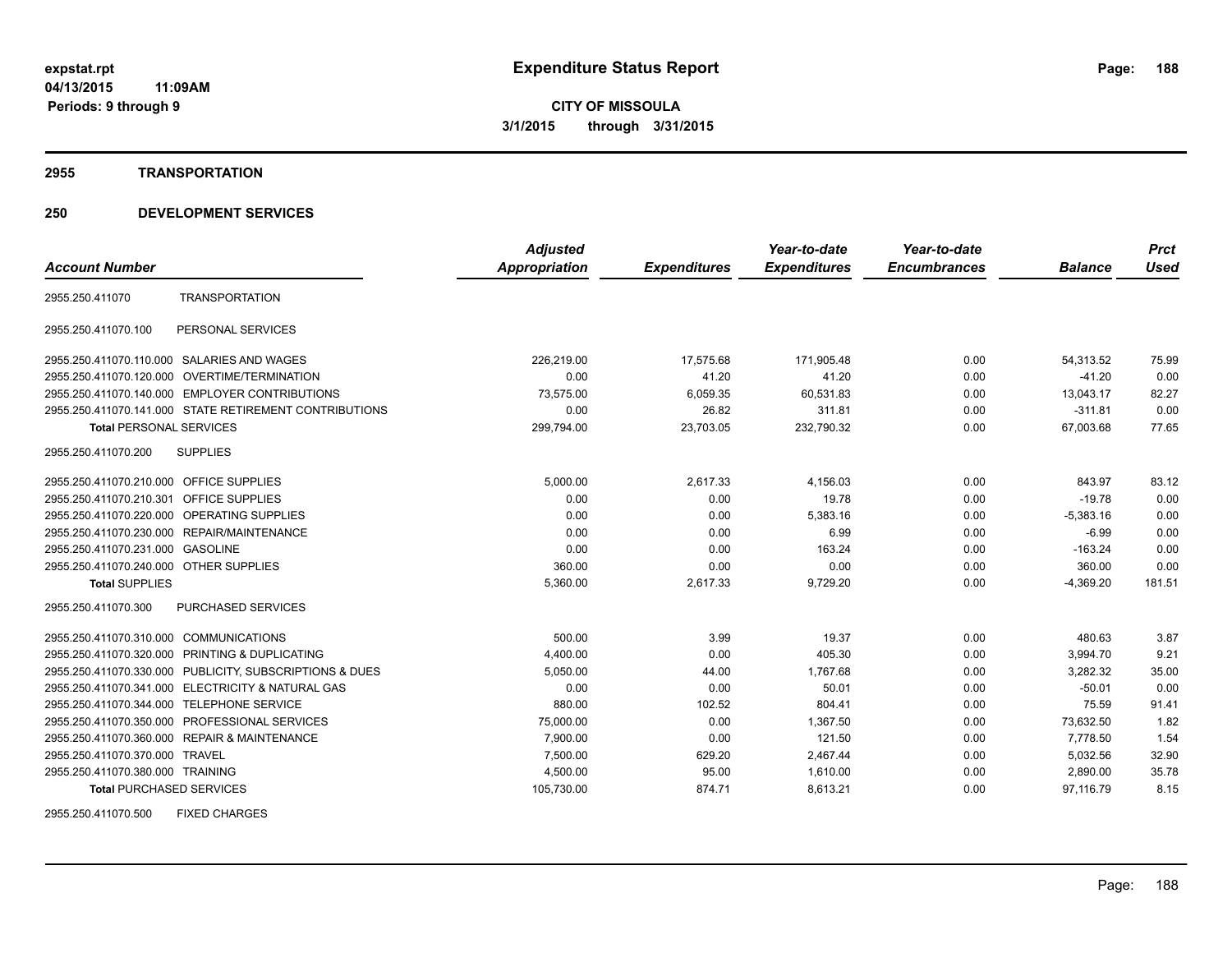#### **2955 TRANSPORTATION**

| <b>Account Number</b>                                    | <b>Adjusted</b><br>Appropriation | <b>Expenditures</b> | Year-to-date<br><b>Expenditures</b> | Year-to-date<br><b>Encumbrances</b> | <b>Balance</b> | <b>Prct</b><br><b>Used</b> |
|----------------------------------------------------------|----------------------------------|---------------------|-------------------------------------|-------------------------------------|----------------|----------------------------|
| 2955.250.411070.500.000 FIXED CHARGES                    | 24,000.00                        | 0.00                | 794.65                              | 0.00                                | 23,205.35      | 3.31                       |
| <b>Total FIXED CHARGES</b>                               | 24,000.00                        | 0.00                | 794.65                              | 0.00                                | 23,205.35      | 3.31                       |
| <b>GRANTS &amp; CONTRIBUTIONS</b><br>2955.250.411070.700 |                                  |                     |                                     |                                     |                |                            |
| 2955.250.411070.700.000 GRANTS & CONTRIBUTIONS           | 143,096.00                       | 0.00                | 0.00                                | 0.00                                | 143,096.00     | 0.00                       |
| <b>Total GRANTS &amp; CONTRIBUTIONS</b>                  | 143.096.00                       | 0.00                | 0.00                                | 0.00                                | 143.096.00     | 0.00                       |
| 2955.250.411070.800<br>OTHER OBJECTS                     |                                  |                     |                                     |                                     |                |                            |
| 2955.250.411070.845.000 CONTINGENCY                      | 32,825.00                        | 0.00                | 0.00                                | 0.00                                | 32,825.00      | 0.00                       |
| <b>Total OTHER OBJECTS</b>                               | 32,825.00                        | 0.00                | 0.00                                | 0.00                                | 32,825.00      | 0.00                       |
| <b>Total TRANSPORTATION</b>                              | 610,805.00                       | 27,195.09           | 251,927.38                          | 0.00                                | 358,877.62     | 41.25                      |
| 2955.250.411080<br><b>MIM MDT</b>                        |                                  |                     |                                     |                                     |                |                            |
| PERSONAL SERVICES<br>2955.250.411080.100                 |                                  |                     |                                     |                                     |                |                            |
| 2955.250.411080.110.000 SALARIES AND WAGES               | 158,619.00                       | 5,568.04            | 59,648.65                           | 0.00                                | 98,970.35      | 37.60                      |
| 2955.250.411080.120.000 OVERTIME/TERMINATION             | 0.00                             | 745.58              | 1,005.72                            | 0.00                                | $-1,005.72$    | 0.00                       |
| 2955.250.411080.140.000 EMPLOYER CONTRIBUTIONS           | 64,185.00                        | 2,708.69            | 25,072.43                           | 0.00                                | 39,112.57      | 39.06                      |
| <b>Total PERSONAL SERVICES</b>                           | 222,804.00                       | 9,022.31            | 85,726.80                           | 0.00                                | 137,077.20     | 38.48                      |
| 2955.250.411080.200<br><b>SUPPLIES</b>                   |                                  |                     |                                     |                                     |                |                            |
| 2955.250.411080.210.000 OFFICE SUPPLIES                  | 600.00                           | 142.83              | 1.779.12                            | 0.00                                | $-1,179.12$    | 296.52                     |
| 2955.250.411080.210.301 OFFICE SUPPLIES                  | 0.00                             | 0.00                | 62.39                               | 0.00                                | $-62.39$       | 0.00                       |
| 2955.250.411080.220.000 OPERATING SUPPLIES               | 19.175.00                        | 8.09                | 8,430.69                            | 0.00                                | 10,744.31      | 43.97                      |
| 2955.250.411080.240.000 OTHER SUPPLIES                   | 200.00                           | 0.00                | 28.02                               | 0.00                                | 171.98         | 14.01                      |
| <b>Total SUPPLIES</b>                                    | 19,975.00                        | 150.92              | 10,300.22                           | 0.00                                | 9,674.78       | 51.57                      |
| PURCHASED SERVICES<br>2955.250.411080.300                |                                  |                     |                                     |                                     |                |                            |
| 2955.250.411080.310.000 COMMUNICATIONS                   | 1,300.00                         | 160.61              | 1,087.83                            | 0.00                                | 212.17         | 83.68                      |
| 2955.250.411080.320.000 PRINTING & DUPLICATING           | 8,150.00                         | 0.00                | 3,102.81                            | 0.00                                | 5,047.19       | 38.07                      |
| 2955.250.411080.330.000 PUBLICITY, SUBSCRIPTIONS & DUES  | 26,825.00                        | 1,684.22            | 13,139.22                           | 0.00                                | 13,685.78      | 48.98                      |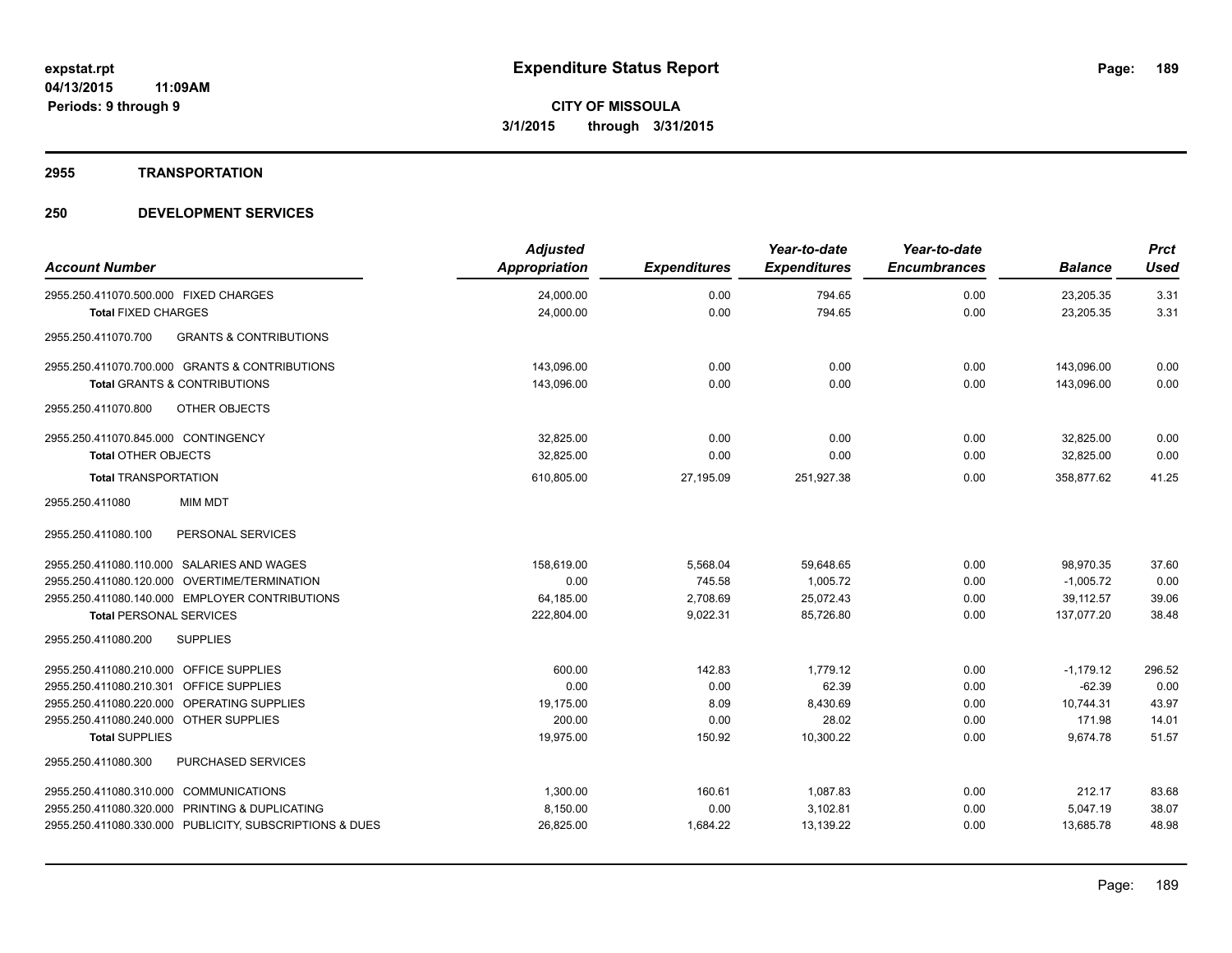#### **2955 TRANSPORTATION**

|                                                          | <b>Adjusted</b> |                     | Year-to-date        | Year-to-date        |                | <b>Prct</b> |
|----------------------------------------------------------|-----------------|---------------------|---------------------|---------------------|----------------|-------------|
| <b>Account Number</b>                                    | Appropriation   | <b>Expenditures</b> | <b>Expenditures</b> | <b>Encumbrances</b> | <b>Balance</b> | <b>Used</b> |
| 2955.250.411080.344.000 TELEPHONE SERVICE                | 150.00          | 6.22                | 21.60               | 0.00                | 128.40         | 14.40       |
| 2955.250.411080.350.000 PROFESSIONAL SERVICES            | 7,150.00        | 200.00              | 2.910.00            | 0.00                | 4,240.00       | 40.70       |
| 2955.250.411080.360.000 REPAIR & MAINTENANCE             | 5,200.00        | 0.00                | 0.00                | 0.00                | 5,200.00       | 0.00        |
| 2955.250.411080.370.000 TRAVEL                           | 2,525.00        | 0.00                | 1,434.00            | 0.00                | 1,091.00       | 56.79       |
| 2955.250.411080.380.000 TRAINING                         | 9,500.00        | 185.00              | 810.00              | 0.00                | 8,690.00       | 8.53        |
| 2955.250.411080.390.000 OTHER PURCHASED SERVICES         | 60,149.00       | 0.00                | 8,100.08            | 0.00                | 52,048.92      | 13.47       |
| <b>Total PURCHASED SERVICES</b>                          | 120,949.00      | 2,236.05            | 30,605.54           | 0.00                | 90,343.46      | 25.30       |
| <b>FIXED CHARGES</b><br>2955.250.411080.500              |                 |                     |                     |                     |                |             |
| 2955.250.411080.500.000 FIXED CHARGES                    | 10,000.00       | 0.00                | 0.00                | 0.00                | 10.000.00      | 0.00        |
| <b>Total FIXED CHARGES</b>                               | 10,000.00       | 0.00                | 0.00                | 0.00                | 10,000.00      | 0.00        |
| <b>GRANTS &amp; CONTRIBUTIONS</b><br>2955.250.411080.700 |                 |                     |                     |                     |                |             |
| 2955.250.411080.700.000 GRANTS & CONTRIBUTIONS           | 5.000.00        | 0.00                | 5,500.00            | 0.00                | $-500.00$      | 110.00      |
| <b>Total GRANTS &amp; CONTRIBUTIONS</b>                  | 5,000.00        | 0.00                | 5,500.00            | 0.00                | $-500.00$      | 110.00      |
| <b>OTHER OBJECTS</b><br>2955.250.411080.800              |                 |                     |                     |                     |                |             |
| 2955.250.411080.820.000 TRANSFERS TO OTHER FUNDS         | 3,593.00        | 0.00                | 0.00                | 0.00                | 3,593.00       | 0.00        |
| <b>Total OTHER OBJECTS</b>                               | 3,593.00        | 0.00                | 0.00                | 0.00                | 3,593.00       | 0.00        |
| <b>Total MIM MDT</b>                                     | 382,321.00      | 11,409.28           | 132,132.56          | 0.00                | 250.188.44     | 34.56       |
| <b>MIM-TRANSIT</b><br>2955.250.411081                    |                 |                     |                     |                     |                |             |
| PERSONAL SERVICES<br>2955.250.411081.100                 |                 |                     |                     |                     |                |             |
| 2955.250.411081.110.000 SALARIES AND WAGES               | 0.00            | 0.00                | 9,437.20            | 0.00                | $-9,437.20$    | 0.00        |
| 2955.250.411081.120.000 OVERTIME/TERMINATION             | 0.00            | 0.00                | 187.62              | 0.00                | $-187.62$      | 0.00        |
| 2955.250.411081.140.000 EMPLOYER CONTRIBUTIONS           | 0.00            | 0.00                | 4,549.22            | 0.00                | $-4,549.22$    | 0.00        |
| <b>Total PERSONAL SERVICES</b>                           | 0.00            | 0.00                | 14,174.04           | 0.00                | $-14.174.04$   | 0.00        |
| 2955.250.411081.200<br><b>SUPPLIES</b>                   |                 |                     |                     |                     |                |             |
| <b>Total SUPPLIES</b>                                    | 0.00            | 0.00                | 0.00                | 0.00                | 0.00           | 0.00        |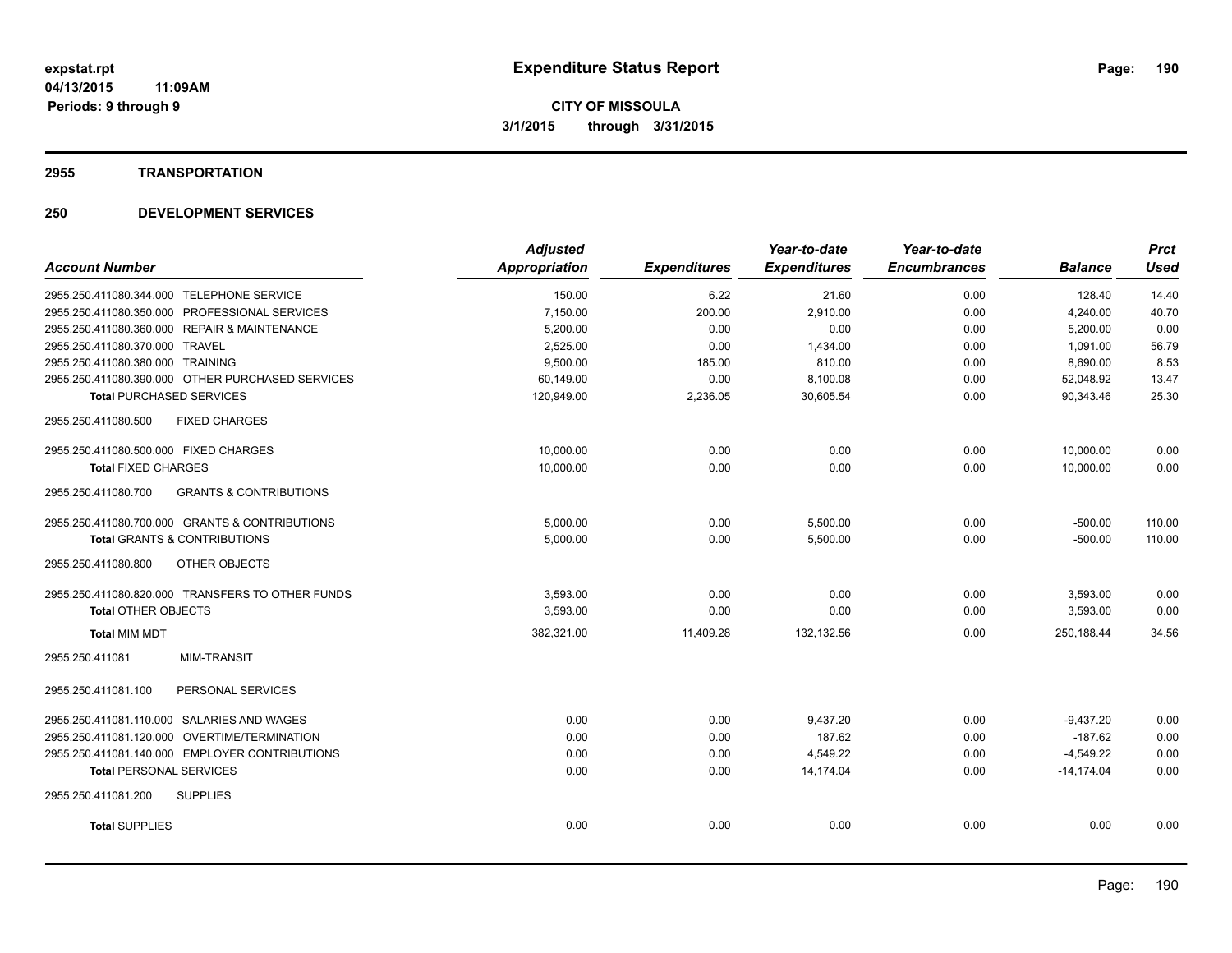### **2955 TRANSPORTATION**

|                                                          | <b>Adjusted</b>      |                     | Year-to-date        | Year-to-date        |                | <b>Prct</b>                |
|----------------------------------------------------------|----------------------|---------------------|---------------------|---------------------|----------------|----------------------------|
| <b>Account Number</b>                                    | <b>Appropriation</b> | <b>Expenditures</b> | <b>Expenditures</b> | <b>Encumbrances</b> | <b>Balance</b> | <b>Used</b>                |
| PURCHASED SERVICES<br>2955.250.411081.300                |                      |                     |                     |                     |                |                            |
| 2955.250.411081.330.000 PUBLICITY, SUBSCRIPTIONS & DUES  | 1.00                 | 0.00                | 2,975.00            | 0.00                |                | -2,974.00 297,500.00       |
| <b>Total PURCHASED SERVICES</b>                          | 1.00                 | 0.00                | 2,975.00            | 0.00                |                | -2,974.00 297,500.00       |
| <b>FIXED CHARGES</b><br>2955.250.411081.500              |                      |                     |                     |                     |                |                            |
| <b>Total FIXED CHARGES</b>                               | 0.00                 | 0.00                | 0.00                | 0.00                | 0.00           | 0.00                       |
| <b>GRANTS &amp; CONTRIBUTIONS</b><br>2955.250.411081.700 |                      |                     |                     |                     |                |                            |
| <b>Total GRANTS &amp; CONTRIBUTIONS</b>                  | 0.00                 | 0.00                | 0.00                | 0.00                | 0.00           | 0.00                       |
| <b>Total MIM-TRANSIT</b>                                 | 1.00                 | 0.00                | 17,149.04           | 0.00                |                | $-17,148.04$ $,714,904.00$ |
| 2955.250.430255<br><b>BIKE-PED PROGRAM</b>               |                      |                     |                     |                     |                |                            |
| 2955.250.430255.100<br>PERSONAL SERVICES                 |                      |                     |                     |                     |                |                            |
| 2955.250.430255.110.000 SALARIES AND WAGES               | 46,737.00            | 3,677.27            | 31,336.90           | 0.00                | 15,400.10      | 67.05                      |
| 2955.250.430255.140.000 EMPLOYER CONTRIBUTIONS           | 16,570.00            | 1,375.96            | 9,680.67            | 0.00                | 6,889.33       | 58.42                      |
| <b>Total PERSONAL SERVICES</b>                           | 63,307.00            | 5,053.23            | 41,017.57           | 0.00                | 22,289.43      | 64.79                      |
| <b>SUPPLIES</b><br>2955.250.430255.200                   |                      |                     |                     |                     |                |                            |
| 2955.250.430255.210.000 OFFICE SUPPLIES                  | 200.00               | 4.80                | 80.11               | 0.00                | 119.89         | 40.06                      |
| <b>Total SUPPLIES</b>                                    | 200.00               | 4.80                | 80.11               | 0.00                | 119.89         | 40.06                      |
| PURCHASED SERVICES<br>2955.250.430255.300                |                      |                     |                     |                     |                |                            |
| 2955.250.430255.320.000 PRINTING & DUPLICATING           | 125.00               | 0.00                | 0.00                | 0.00                | 125.00         | 0.00                       |
| 2955.250.430255.330.000 PUBLICITY, SUBSCRIPTIONS & DUES  | 395.00               | 0.00                | 0.00                | 0.00                | 395.00         | 0.00                       |
| 2955.250.430255.344.000 TELEPHONE SERVICE                | 29.00                | 0.08                | 20.68               | 0.00                | 8.32           | 71.31                      |
| 2955.250.430255.350.000 PROFESSIONAL SERVICES            | 4,004.00             | 0.00                | 0.00                | 0.00                | 4,004.00       | 0.00                       |
| 2955.250.430255.370.000 TRAVEL                           | 1,000.00             | 0.00                | 1,126.20            | 0.00                | $-126.20$      | 112.62                     |
| 2955.250.430255.380.000 TRAINING                         | 700.00               | 0.00                | 565.00              | 0.00                | 135.00         | 80.71                      |
| 2955.250.430255.390.000 OTHER PURCHASED SERVICES         | 4,700.00             | 0.00                | 0.00                | 0.00                | 4,700.00       | 0.00                       |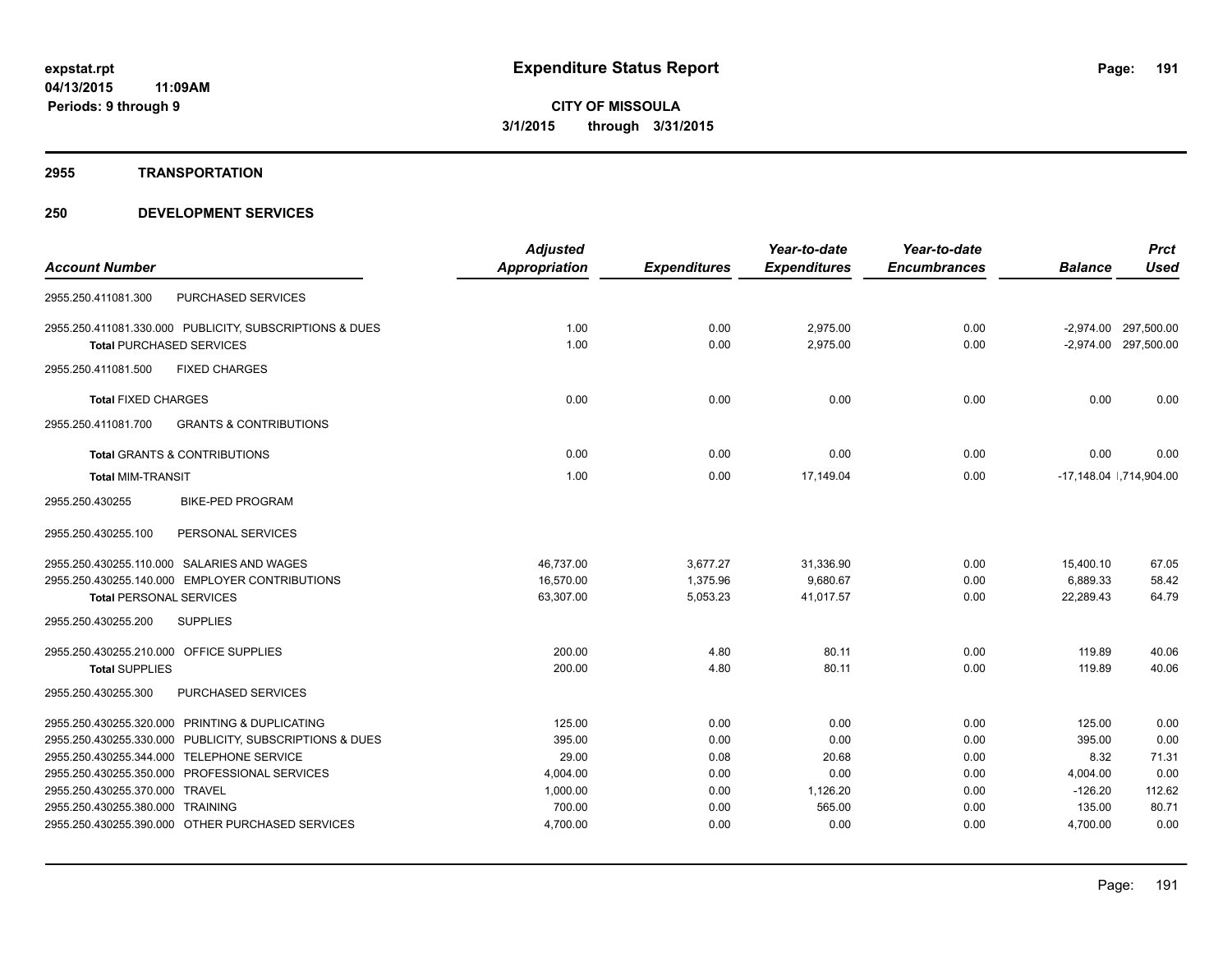#### **2955 TRANSPORTATION**

| <b>Account Number</b>                 |                                            | <b>Adjusted</b><br>Appropriation | <b>Expenditures</b> | Year-to-date<br><b>Expenditures</b> | Year-to-date<br><b>Encumbrances</b> | <b>Balance</b> | <b>Prct</b><br><b>Used</b> |
|---------------------------------------|--------------------------------------------|----------------------------------|---------------------|-------------------------------------|-------------------------------------|----------------|----------------------------|
|                                       | <b>Total PURCHASED SERVICES</b>            | 10,953.00                        | 0.08                | 1,711.88                            | 0.00                                | 9,241.12       | 15.63                      |
| 2955.250.430255.500                   | <b>FIXED CHARGES</b>                       |                                  |                     |                                     |                                     |                |                            |
| 2955.250.430255.500.000 FIXED CHARGES |                                            | 7.207.00                         | 0.00                | 0.00                                | 0.00                                | 7.207.00       | 0.00                       |
| <b>Total FIXED CHARGES</b>            |                                            | 7,207.00                         | 0.00                | 0.00                                | 0.00                                | 7,207.00       | 0.00                       |
| <b>Total BIKE-PED PROGRAM</b>         |                                            | 81,667.00                        | 5,058.11            | 42,809.56                           | 0.00                                | 38,857.44      | 52.42                      |
| 2955.250.521000                       | <b>INTERFUND OPERATING TRANSFERS</b>       |                                  |                     |                                     |                                     |                |                            |
| 2955.250.521000.800                   | OTHER OBJECTS                              |                                  |                     |                                     |                                     |                |                            |
|                                       | <b>Total INTERFUND OPERATING TRANSFERS</b> | 0.00                             | 0.00                | 0.00                                | 0.00                                | 0.00           | 0.00                       |
| <b>Total TRANSPORTATION</b>           |                                            | 1,074,794.00                     | 43,662.48           | 444,018.54                          | 0.00                                | 630.775.46     | 41.31                      |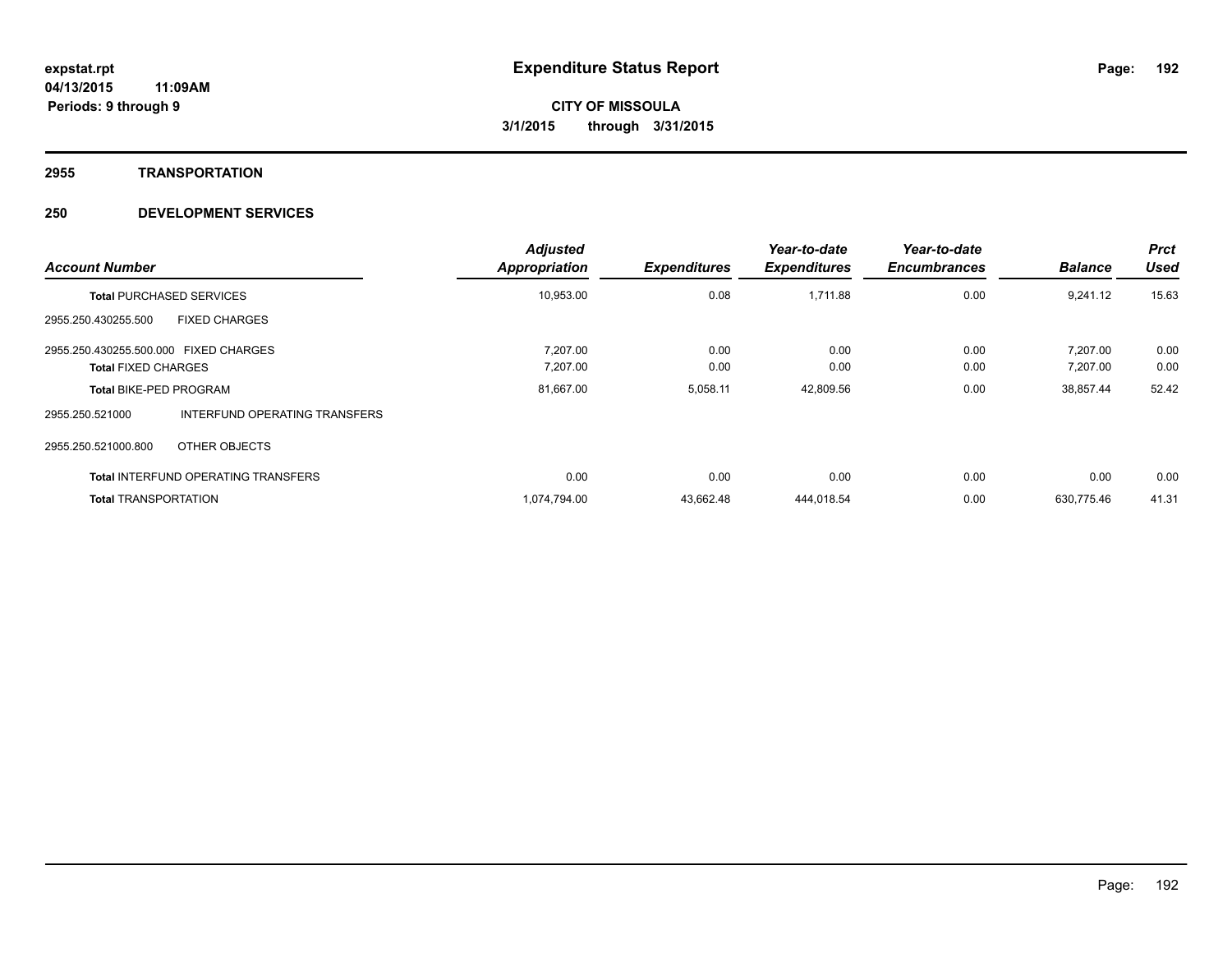# **2987 FEDERAL TRANSPORTATION FUND**

# **370 PARKS & RECREATION**

| <b>Account Number</b>                                  | <b>Adjusted</b><br><b>Appropriation</b> | <b>Expenditures</b> | Year-to-date<br><b>Expenditures</b> | Year-to-date<br><b>Encumbrances</b> | <b>Balance</b> | <b>Prct</b><br><b>Used</b> |
|--------------------------------------------------------|-----------------------------------------|---------------------|-------------------------------------|-------------------------------------|----------------|----------------------------|
| DV ACCOUNTABILITY GRANT<br>2987.370.411121             |                                         |                     |                                     |                                     |                |                            |
| 2987.370.411121.100<br>PERSONAL SERVICES               |                                         |                     |                                     |                                     |                |                            |
| 2987.370.411121.141.000 STATE RETIREMENT CONTRIBUTIONS | 0.00                                    | 0.00                | 2.44                                | 0.00                                | $-2.44$        | 0.00                       |
| <b>Total DV ACCOUNTABILITY GRANT</b>                   | 0.00                                    | 0.00                | 2.44                                | 0.00                                | $-2.44$        | 0.00                       |
| *** Title Not Found ***<br>2987.370.430258             |                                         |                     |                                     |                                     |                |                            |
| PERSONAL SERVICES<br>2987.370.430258.100               |                                         |                     |                                     |                                     |                |                            |
| 2987.370.430258.110.000 SALARIES AND WAGES             | 0.00                                    | 0.00                | 1.470.30                            | 0.00                                | $-1.470.30$    | 0.00                       |
| 2987.370.430258.140.000 EMPLOYER CONTRIBUTIONS         | 0.00                                    | 0.00                | 333.41                              | 0.00                                | $-333.41$      | 0.00                       |
| Total *** Title Not Found ***                          | 0.00                                    | 0.00                | 1,803.71                            | 0.00                                | $-1,803.71$    | 0.00                       |
| <b>Total PARKS &amp; RECREATION</b>                    | 0.00                                    | 0.00                | 1,806.15                            | 0.00                                | $-1,806.15$    | 0.00                       |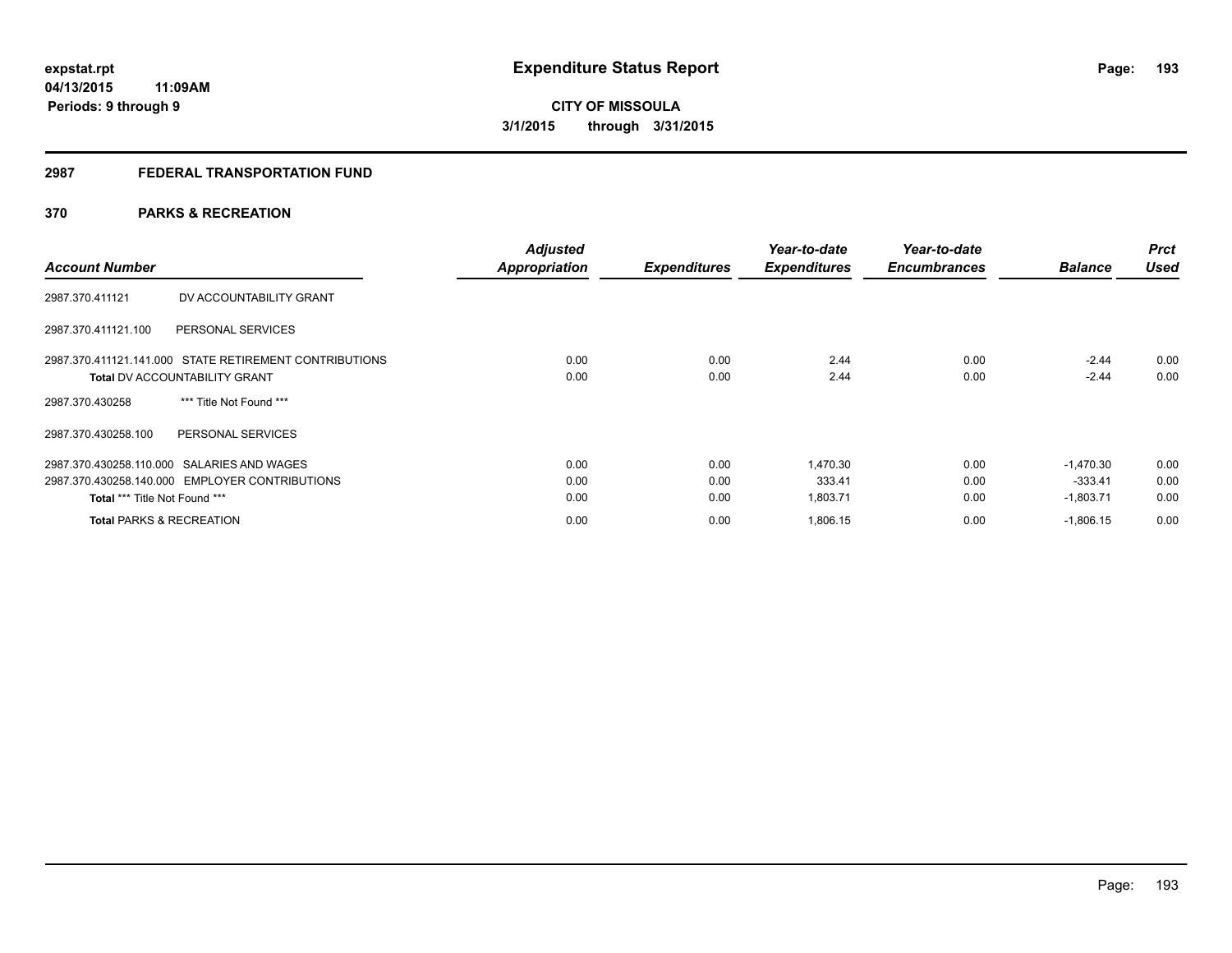## **2987 FEDERAL TRANSPORTATION FUND**

| <b>Account Number</b>                      |                                                               | <b>Adjusted</b><br>Appropriation | <b>Expenditures</b> | Year-to-date<br><b>Expenditures</b> | Year-to-date<br><b>Encumbrances</b> | <b>Balance</b> | <b>Prct</b><br><b>Used</b> |
|--------------------------------------------|---------------------------------------------------------------|----------------------------------|---------------------|-------------------------------------|-------------------------------------|----------------|----------------------------|
| 2987.390.430233                            | *** Title Not Found ***                                       |                                  |                     |                                     |                                     |                |                            |
| 2987.390.430233.900                        | <b>CAPITAL OUTLAY</b>                                         |                                  |                     |                                     |                                     |                |                            |
| Total *** Title Not Found ***              |                                                               | 0.00                             | 0.00                | 0.00                                | 0.00                                | 0.00           | 0.00                       |
| 2987.390.430256                            | SAFE ROUTES TO SCHOOLS                                        |                                  |                     |                                     |                                     |                |                            |
| 2987.390.430256.900                        | <b>CAPITAL OUTLAY</b>                                         |                                  |                     |                                     |                                     |                |                            |
|                                            | Total SAFE ROUTES TO SCHOOLS                                  | 0.00                             | 0.00                | 0.00                                | 0.00                                | 0.00           | 0.00                       |
| 2987.390.430257                            | <b>BICYCLE COMMUTER NETWORK</b>                               |                                  |                     |                                     |                                     |                |                            |
| 2987.390.430257.900                        | <b>CAPITAL OUTLAY</b>                                         |                                  |                     |                                     |                                     |                |                            |
|                                            | 2987.390.430257.930.000 BICYCLE COMMUTER NETWORK/IMPROVEMENTS | 762,189.00                       | 0.00                | 0.00                                | 0.00                                | 762,189.00     | 0.00                       |
|                                            | Total BICYCLE COMMUTER NETWORK                                | 762,189.00                       | 0.00                | 0.00                                | 0.00                                | 762,189.00     | 0.00                       |
| 2987.390.430258                            | <b>GRANT CREEK TRAIL BCN</b>                                  |                                  |                     |                                     |                                     |                |                            |
| 2987.390.430258.100                        | PERSONAL SERVICES                                             |                                  |                     |                                     |                                     |                |                            |
| 2987.390.430258.110.000 SALARIES AND WAGES |                                                               | 0.00                             | 1,492.43            | 1,492.43                            | 0.00                                | $-1,492.43$    | 0.00                       |
|                                            | 2987.390.430258.140.000 EMPLOYER CONTRIBUTIONS                | 0.00                             | 110.74              | 110.74                              | 0.00                                | $-110.74$      | 0.00                       |
| <b>Total PERSONAL SERVICES</b>             |                                                               | 0.00                             | 1,603.17            | 1,603.17                            | 0.00                                | $-1,603.17$    | 0.00                       |
| 2987.390.430258.900                        | <b>CAPITAL OUTLAY</b>                                         |                                  |                     |                                     |                                     |                |                            |
|                                            | 2987.390.430258.930.000 GRANT CREEK TRAIL BCN                 | 870.129.00                       | 80,599.34           | 861,676.79                          | 0.00                                | 8,452.21       | 99.03                      |
| <b>Total CAPITAL OUTLAY</b>                |                                                               | 870,129.00                       | 80,599.34           | 861,676.79                          | 0.00                                | 8,452.21       | 99.03                      |
| Total GRANT CREEK TRAIL BCN                |                                                               | 870,129.00                       | 82,202.51           | 863,279.96                          | 0.00                                | 6,849.04       | 99.21                      |
| 2987.390.430259                            | <b>RTLSNK CR/BRDWAY CROSSING</b>                              |                                  |                     |                                     |                                     |                |                            |
| 2987.390.430259.900                        | <b>CAPITAL OUTLAY</b>                                         |                                  |                     |                                     |                                     |                |                            |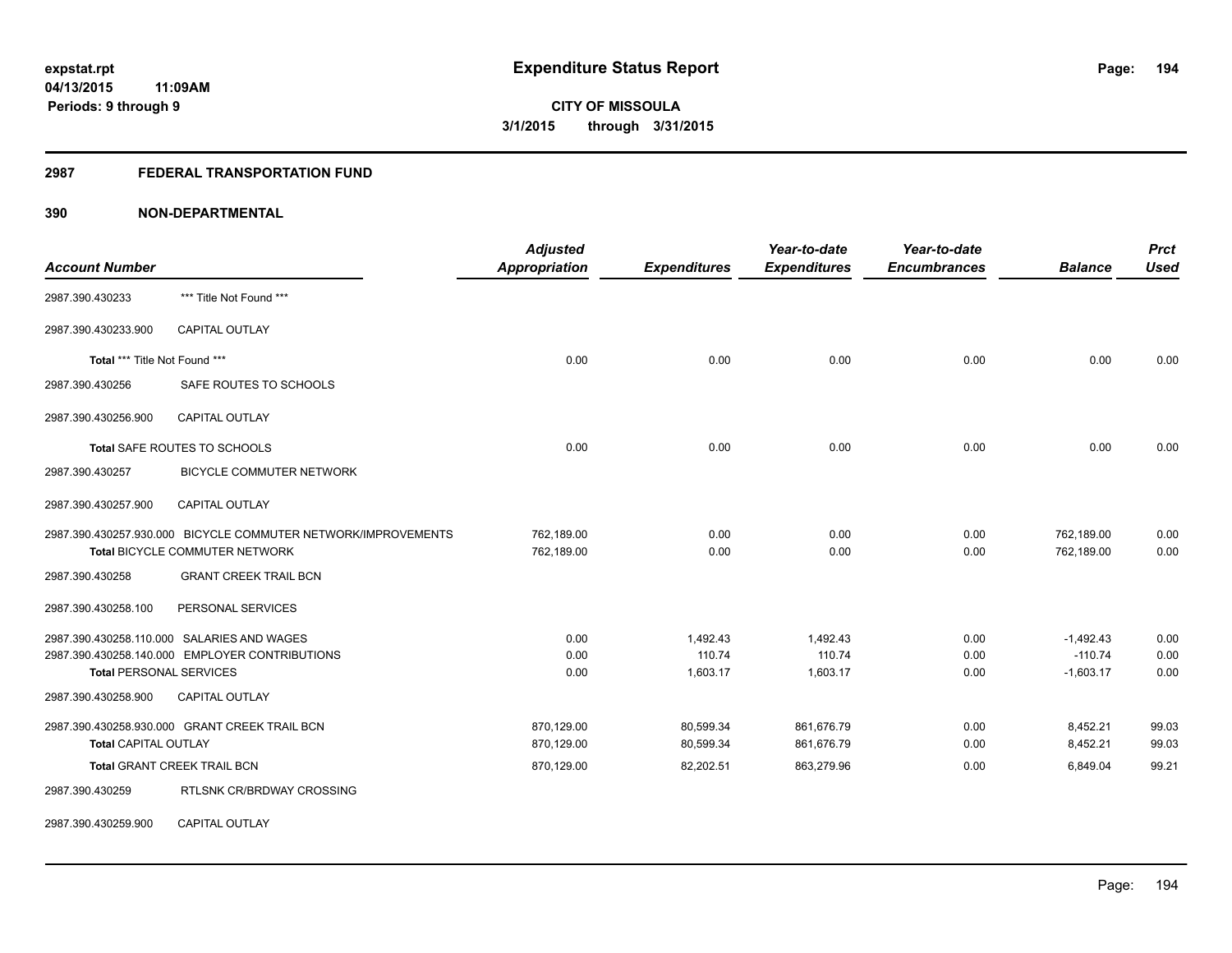## **2987 FEDERAL TRANSPORTATION FUND**

| <b>Account Number</b>      |                                            | <b>Adjusted</b><br><b>Appropriation</b> | <b>Expenditures</b> | Year-to-date<br><b>Expenditures</b> | Year-to-date<br><b>Encumbrances</b> | <b>Balance</b> | <b>Prct</b><br><b>Used</b> |
|----------------------------|--------------------------------------------|-----------------------------------------|---------------------|-------------------------------------|-------------------------------------|----------------|----------------------------|
|                            | Total RTLSNK CR/BRDWAY CROSSING            | 0.00                                    | 0.00                | 0.00                                | 0.00                                | 0.00           | 0.00                       |
| 2987.390.430262            | MASTER SIDEWALK PLAN                       |                                         |                     |                                     |                                     |                |                            |
| 2987.390.430262.900        | <b>CAPITAL OUTLAY</b>                      |                                         |                     |                                     |                                     |                |                            |
|                            | <b>Total MASTER SIDEWALK PLAN</b>          | 0.00                                    | 0.00                | 0.00                                | 0.00                                | 0.00           | 0.00                       |
| 2987.390.430271            | HIGGINS HILL/BECKWITH RECONSTRUCTION       |                                         |                     |                                     |                                     |                |                            |
| 2987.390.430271.900        | CAPITAL OUTLAY                             |                                         |                     |                                     |                                     |                |                            |
|                            | Total HIGGINS HILL/BECKWITH RECONSTRUCTION | 0.00                                    | 0.00                | 0.00                                | 0.00                                | 0.00           | 0.00                       |
| 2987.390.430272            | SIGNALIZATION                              |                                         |                     |                                     |                                     |                |                            |
| 2987.390.430272.900        | <b>CAPITAL OUTLAY</b>                      |                                         |                     |                                     |                                     |                |                            |
| <b>Total SIGNALIZATION</b> |                                            | 0.00                                    | 0.00                | 0.00                                | 0.00                                | 0.00           | 0.00                       |
| 2987.390.430276            | RUSSELL S 3RD IMPROVEMENTS                 |                                         |                     |                                     |                                     |                |                            |
| 2987.390.430276.900        | CAPITAL OUTLAY                             |                                         |                     |                                     |                                     |                |                            |
|                            | Total RUSSELL S 3RD IMPROVEMENTS           | 0.00                                    | 0.00                | 0.00                                | 0.00                                | 0.00           | 0.00                       |
| 2987.390.430278            | LOLO ST-BRIDGE TO DUNCAN S/C               |                                         |                     |                                     |                                     |                |                            |
| 2987.390.430278.900        | CAPITAL OUTLAY                             |                                         |                     |                                     |                                     |                |                            |
|                            | Total LOLO ST-BRIDGE TO DUNCAN S/C         | 0.00                                    | 0.00                | 0.00                                | 0.00                                | 0.00           | 0.00                       |
| 2987.390.430279            | U OF M CROSSWALK PROJECT                   |                                         |                     |                                     |                                     |                |                            |
| 2987.390.430279.900        | CAPITAL OUTLAY                             |                                         |                     |                                     |                                     |                |                            |
|                            | Total U OF M CROSSWALK PROJECT             | 0.00                                    | 0.00                | 0.00                                | 0.00                                | 0.00           | 0.00                       |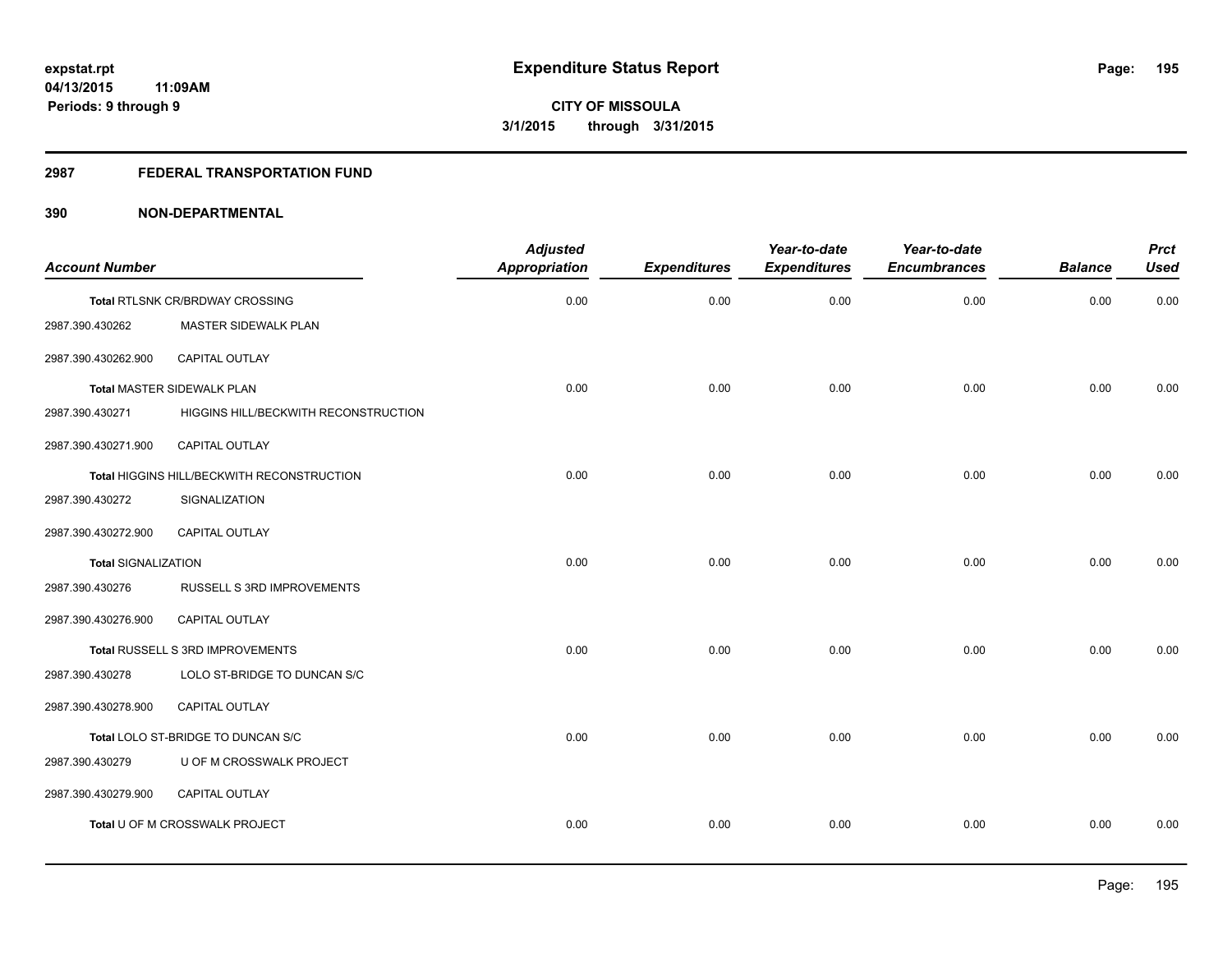## **2987 FEDERAL TRANSPORTATION FUND**

| <b>Account Number</b>           |                                                 | <b>Adjusted</b><br><b>Appropriation</b> | <b>Expenditures</b> | Year-to-date<br><b>Expenditures</b> | Year-to-date<br><b>Encumbrances</b> | <b>Balance</b> | <b>Prct</b><br><b>Used</b> |
|---------------------------------|-------------------------------------------------|-----------------------------------------|---------------------|-------------------------------------|-------------------------------------|----------------|----------------------------|
| 2987.390.460405                 | PLAYFAIR PARK - MINOR IMPROVEMENTS              |                                         |                     |                                     |                                     |                |                            |
| 2987.390.460405.900             | <b>CAPITAL OUTLAY</b>                           |                                         |                     |                                     |                                     |                |                            |
|                                 | <b>Total PLAYFAIR PARK - MINOR IMPROVEMENTS</b> | 0.00                                    | 0.00                | 0.00                                | 0.00                                | 0.00           | 0.00                       |
| 2987.390.460415                 | SOUTH HILLS TRAIL SYSTEM                        |                                         |                     |                                     |                                     |                |                            |
| 2987.390.460415.900             | <b>CAPITAL OUTLAY</b>                           |                                         |                     |                                     |                                     |                |                            |
|                                 | Total SOUTH HILLS TRAIL SYSTEM                  | 0.00                                    | 0.00                | 0.00                                | 0.00                                | 0.00           | 0.00                       |
| 2987.390.460435                 | SILVER PARK MILL SITE                           |                                         |                     |                                     |                                     |                |                            |
| 2987.390.460435.900             | CAPITAL OUTLAY                                  |                                         |                     |                                     |                                     |                |                            |
|                                 | Total SILVER PARK MILL SITE                     | 0.00                                    | 0.00                | 0.00                                | 0.00                                | 0.00           | 0.00                       |
| 2987.390.460509                 | <b>KIM WILLIAMS TRAIL</b>                       |                                         |                     |                                     |                                     |                |                            |
| 2987.390.460509.900             | <b>CAPITAL OUTLAY</b>                           |                                         |                     |                                     |                                     |                |                            |
|                                 | 2987.390.460509.930.000 KIM WILLIAMS EAST       | 0.00                                    | 25,304.01           | 25,304.01                           | 0.00                                | $-25,304.01$   | 0.00                       |
| <b>Total KIM WILLIAMS TRAIL</b> |                                                 | 0.00                                    | 25,304.01           | 25,304.01                           | 0.00                                | $-25,304.01$   | 0.00                       |
| 2987.390.510000                 | <b>MISCELLANEOUS</b>                            |                                         |                     |                                     |                                     |                |                            |
| 2987.390.510000.800             | OTHER OBJECTS                                   |                                         |                     |                                     |                                     |                |                            |
| <b>Total MISCELLANEOUS</b>      |                                                 | 0.00                                    | 0.00                | 0.00                                | 0.00                                | 0.00           | 0.00                       |
| Total NON-DEPARTMENTAL          |                                                 | 1,632,318.00                            | 107,506.52          | 888,583.97                          | 0.00                                | 743.734.03     | 54.44                      |
|                                 | Total FEDERAL TRANSPORTATION FUND               | 1,632,318.00                            | 107,506.52          | 890,390.12                          | 0.00                                | 741,927.88     | 54.55                      |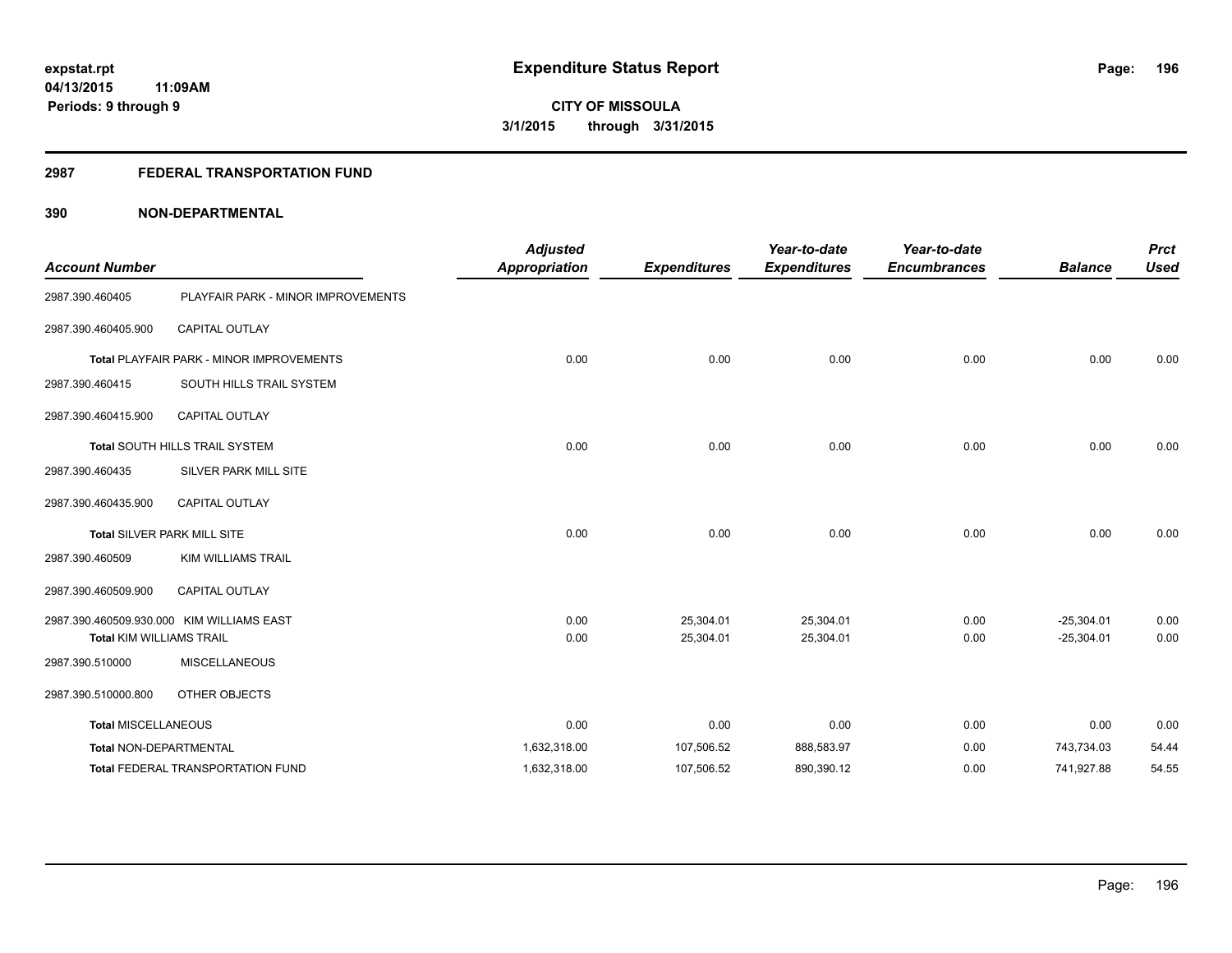# **2988 GRANTS & DONATIONS FUND**

# **223 CITY CLERK**

| <b>Account Number</b>   |                      | <b>Adjusted</b><br>Appropriation | <b>Expenditures</b> | Year-to-date<br><b>Expenditures</b> | Year-to-date<br><b>Encumbrances</b> | <b>Balance</b> | <b>Prct</b><br><b>Used</b> |
|-------------------------|----------------------|----------------------------------|---------------------|-------------------------------------|-------------------------------------|----------------|----------------------------|
| 2988.223.420000         | <b>PUBLIC SAFETY</b> |                                  |                     |                                     |                                     |                |                            |
| 2988.223.420000.200     | <b>SUPPLIES</b>      |                                  |                     |                                     |                                     |                |                            |
| <b>Total CITY CLERK</b> |                      | 0.00                             | 0.00                | 0.00                                | 0.00                                | 0.00           | 0.00                       |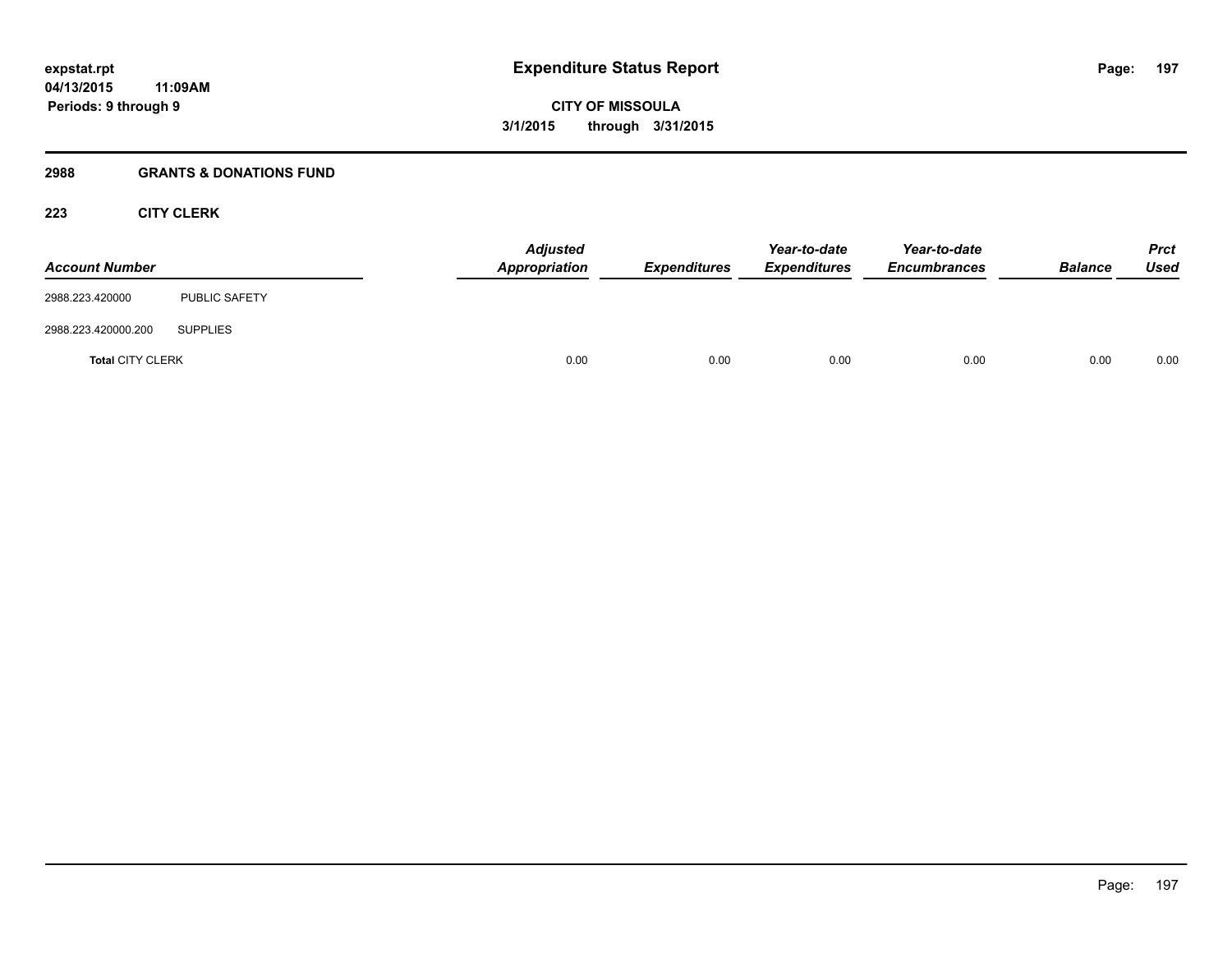### **2988 GRANTS & DONATIONS FUND**

# **270 CITY ATTORNEY**

|                                 |                                                        | <b>Adjusted</b> |                     | Year-to-date        | Year-to-date        |                | Prct        |
|---------------------------------|--------------------------------------------------------|-----------------|---------------------|---------------------|---------------------|----------------|-------------|
| <b>Account Number</b>           |                                                        | Appropriation   | <b>Expenditures</b> | <b>Expenditures</b> | <b>Encumbrances</b> | <b>Balance</b> | <b>Used</b> |
| 2988.270.411121                 | DV ACCOUNTABILITY GRANT                                |                 |                     |                     |                     |                |             |
| 2988.270.411121.100             | PERSONAL SERVICES                                      |                 |                     |                     |                     |                |             |
|                                 | 2988.270.411121.110.000 DV GRANT/SALARIES AND WAGES    | 29.831.00       | 2.254.34            | 21.293.59           | 0.00                | 8.537.41       | 71.38       |
|                                 | 2988.270.411121.140.000 EMPLOYER CONTRIBUTIONS         | 0.00            | 739.81              | 7.305.49            | 0.00                | $-7.305.49$    | 0.00        |
|                                 | 2988.270.411121.141.000 STATE RETIREMENT CONTRIBUTIONS | 0.00            | 0.00                | 22.43               | 0.00                | $-22.43$       | 0.00        |
| <b>Total PERSONAL SERVICES</b>  |                                                        | 29,831.00       | 2,994.15            | 28,621.51           | 0.00                | 1,209.49       | 95.95       |
| 2988.270.411121.300             | PURCHASED SERVICES                                     |                 |                     |                     |                     |                |             |
| <b>Total PURCHASED SERVICES</b> |                                                        | 0.00            | 0.00                | 0.00                | 0.00                | 0.00           | 0.00        |
| <b>Total CITY ATTORNEY</b>      |                                                        | 29.831.00       | 2.994.15            | 28,621.51           | 0.00                | 1.209.49       | 95.95       |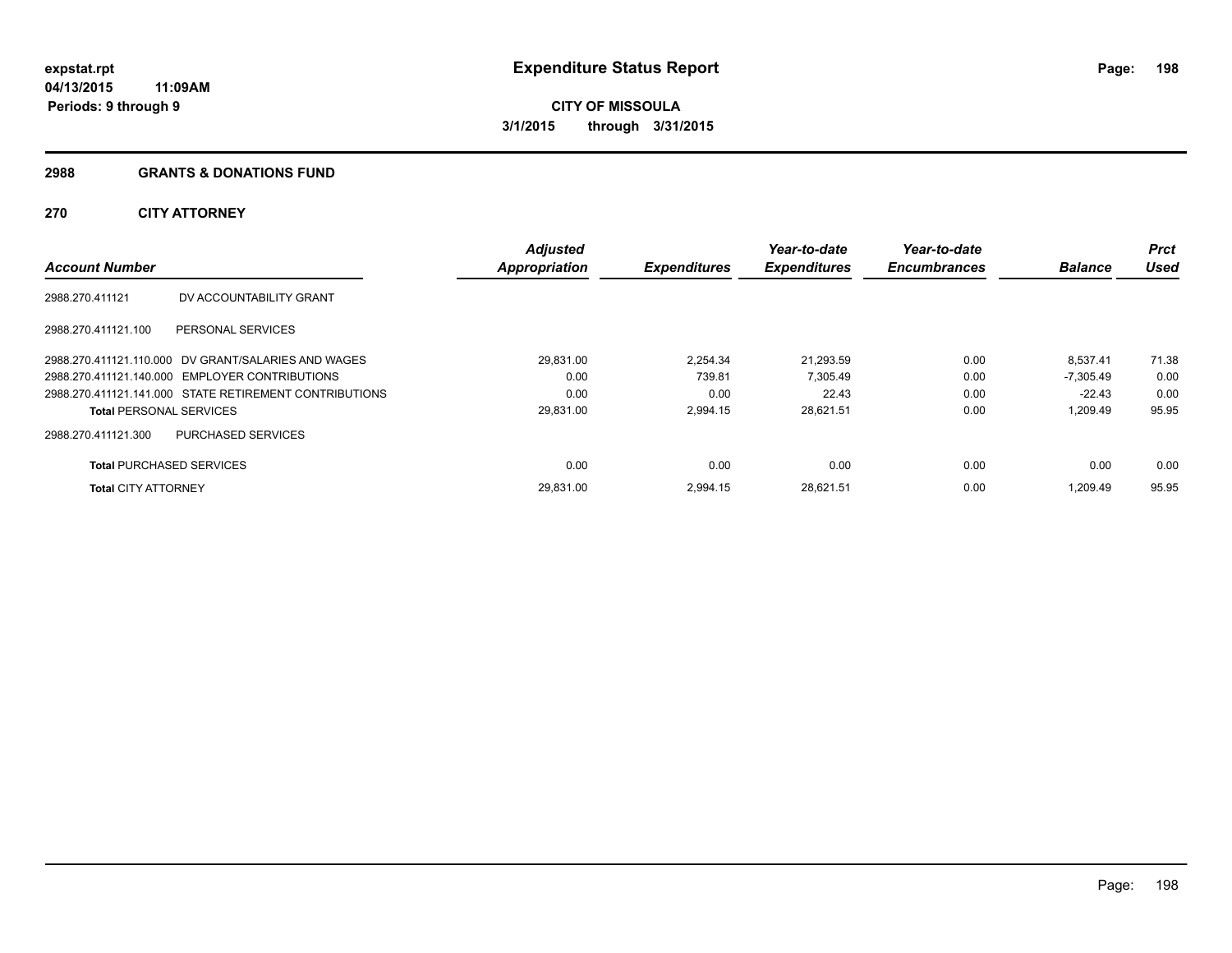### **2988 GRANTS & DONATIONS FUND**

# **290 POLICE**

| <b>Account Number</b> |                    | <b>Adjusted</b><br><b>Appropriation</b> | <b>Expenditures</b> | Year-to-date<br><b>Expenditures</b> | Year-to-date<br><b>Encumbrances</b> | <b>Balance</b> | <b>Prct</b><br><b>Used</b> |
|-----------------------|--------------------|-----------------------------------------|---------------------|-------------------------------------|-------------------------------------|----------------|----------------------------|
| 2988.290.420186       | FY15 HITDA         |                                         |                     |                                     |                                     |                |                            |
| 2988.290.420186.200   | <b>SUPPLIES</b>    |                                         |                     |                                     |                                     |                |                            |
| <b>Total SUPPLIES</b> |                    | 0.00                                    | 0.00                | 0.00                                | 0.00                                | 0.00           | 0.00                       |
| 2988.290.420186.300   | PURCHASED SERVICES |                                         |                     |                                     |                                     |                |                            |
| <b>Total POLICE</b>   |                    | 0.00                                    | 0.00                | 0.00                                | 0.00                                | 0.00           | 0.00                       |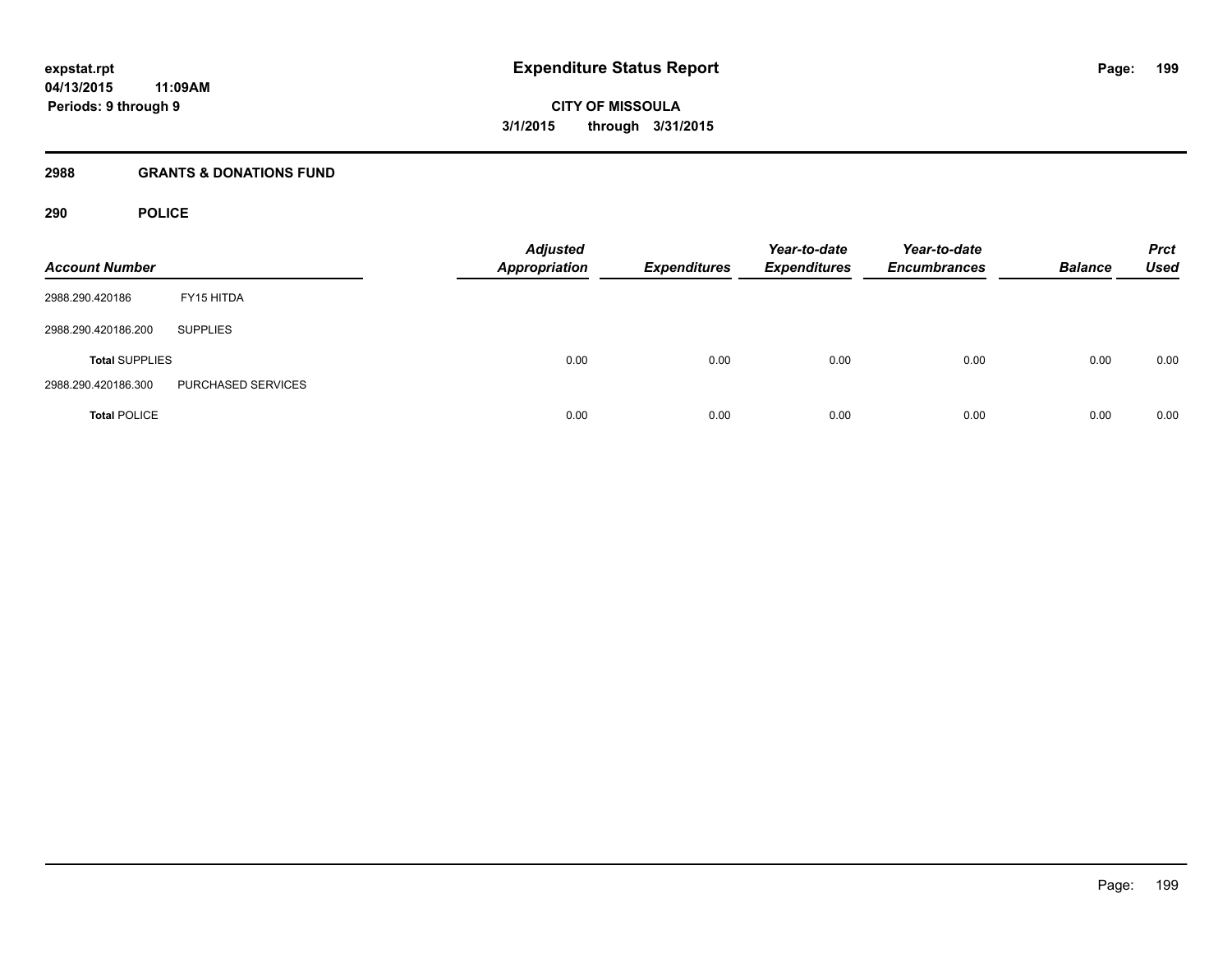#### **2988 GRANTS & DONATIONS FUND**

|                               |                                                | <b>Adjusted</b> |                     | Year-to-date        | Year-to-date        |                | <b>Prct</b> |
|-------------------------------|------------------------------------------------|-----------------|---------------------|---------------------|---------------------|----------------|-------------|
| <b>Account Number</b>         |                                                | Appropriation   | <b>Expenditures</b> | <b>Expenditures</b> | <b>Encumbrances</b> | <b>Balance</b> | <b>Used</b> |
| 2988.390.402816               | *** Title Not Found ***                        |                 |                     |                     |                     |                |             |
| 2988.390.402816.300           | PURCHASED SERVICES                             |                 |                     |                     |                     |                |             |
| Total *** Title Not Found *** |                                                | 0.00            | 0.00                | 0.00                | 0.00                | 0.00           | 0.00        |
| 2988.390.410105               | WAPIKIYA HOMEOWNERS ASSN GRANT                 |                 |                     |                     |                     |                |             |
| 2988.390.410105.200           | <b>SUPPLIES</b>                                |                 |                     |                     |                     |                |             |
|                               | Total WAPIKIYA HOMEOWNERS ASSN GRANT           | 0.00            | 0.00                | 0.00                | 0.00                | 0.00           | 0.00        |
| 2988.390.420000               | <b>MISC GRANTS</b>                             |                 |                     |                     |                     |                |             |
| 2988.390.420000.700           | <b>GRANTS &amp; CONTRIBUTIONS</b>              |                 |                     |                     |                     |                |             |
|                               | 2988.390.420000.700.000 GRANTS & CONTRIBUTIONS | 46,000.00       | 7,880.90            | 9,213.75            | 0.00                | 36,786.25      | 20.03       |
|                               | Total GRANTS & CONTRIBUTIONS                   | 46,000.00       | 7,880.90            | 9,213.75            | 0.00                | 36,786.25      | 20.03       |
| 2988.390.420000.800           | OTHER OBJECTS                                  |                 |                     |                     |                     |                |             |
| <b>Total OTHER OBJECTS</b>    |                                                | 0.00            | 0.00                | 0.00                | 0.00                | 0.00           | 0.00        |
| <b>Total MISC GRANTS</b>      |                                                | 46,000.00       | 7,880.90            | 9,213.75            | 0.00                | 36,786.25      | 20.03       |
| 2988.390.420110               | COPS TECHNOLOGY GRANT(D0J)                     |                 |                     |                     |                     |                |             |
| 2988.390.420110.900           | <b>CAPITAL OUTLAY</b>                          |                 |                     |                     |                     |                |             |
|                               | Total COPS TECHNOLOGY GRANT(D0J)               | 0.00            | 0.00                | 0.00                | 0.00                | 0.00           | 0.00        |
| 2988.390.420112               | COPS TECH GRANT X2 \$750,000                   |                 |                     |                     |                     |                |             |
| 2988.390.420112.300           | PURCHASED SERVICES                             |                 |                     |                     |                     |                |             |
|                               | <b>Total PURCHASED SERVICES</b>                | 0.00            | 0.00                | 0.00                | 0.00                | 0.00           | 0.00        |
| 2988.390.420112.800           | OTHER OBJECTS                                  |                 |                     |                     |                     |                |             |
|                               |                                                |                 |                     |                     |                     |                |             |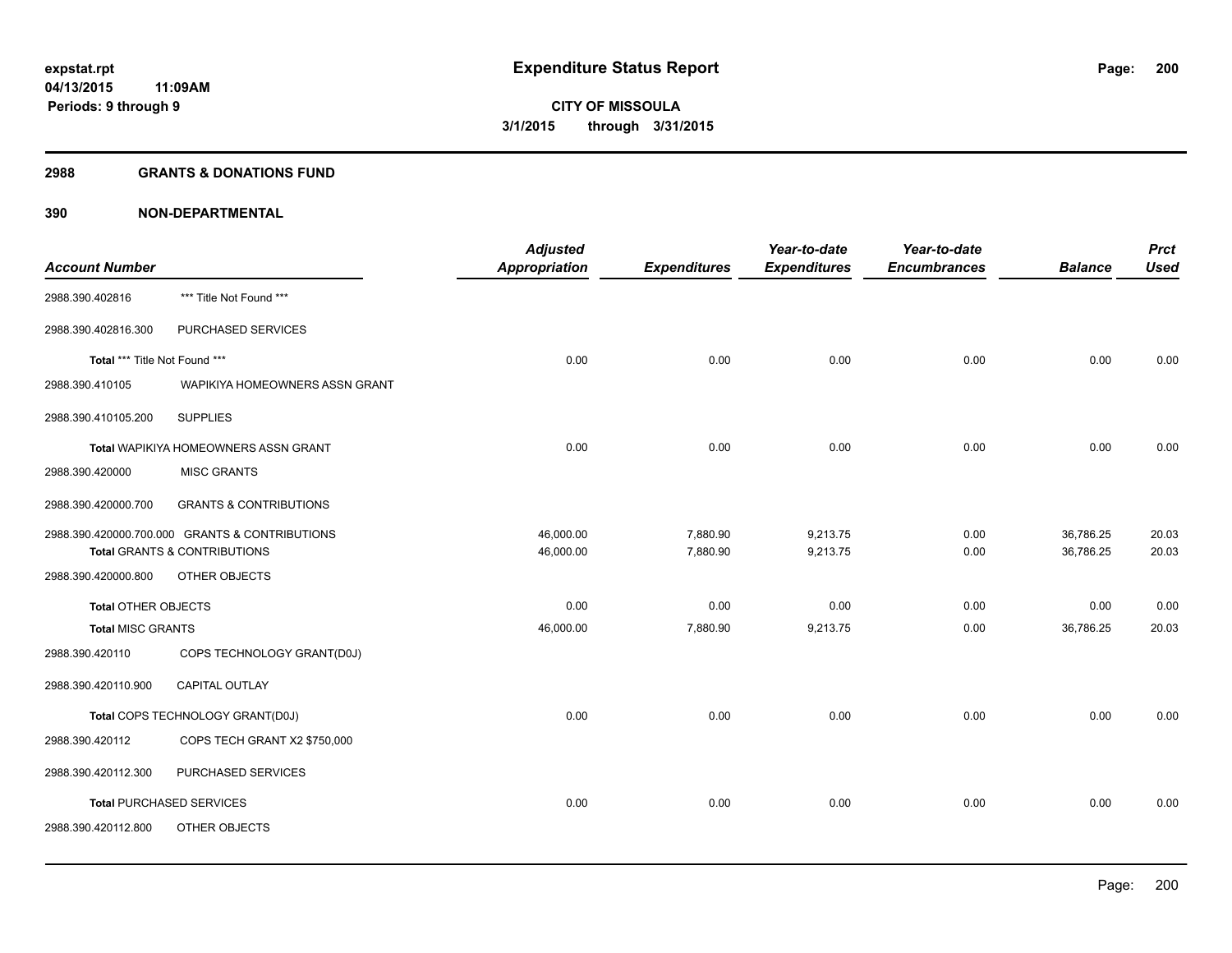#### **2988 GRANTS & DONATIONS FUND**

|                                                                 | <b>Adjusted</b>      |                     | Year-to-date        | Year-to-date        |                | <b>Prct</b> |
|-----------------------------------------------------------------|----------------------|---------------------|---------------------|---------------------|----------------|-------------|
| <b>Account Number</b>                                           | <b>Appropriation</b> | <b>Expenditures</b> | <b>Expenditures</b> | <b>Encumbrances</b> | <b>Balance</b> | <b>Used</b> |
|                                                                 |                      |                     |                     |                     |                |             |
| <b>Total OTHER OBJECTS</b>                                      | 0.00                 | 0.00                | 0.00                | 0.00                | 0.00           | 0.00        |
| CAPITAL OUTLAY<br>2988.390.420112.900                           |                      |                     |                     |                     |                |             |
| 2988.390.420112.940.000 MACHINERY & EQUIPMENT                   | 34,000.00            | 0.00                | 0.00                | 0.00                | 34,000.00      | 0.00        |
| Total COPS TECH GRANT X2 \$750,000                              | 34,000.00            | 0.00                | 0.00                | 0.00                | 34,000.00      | 0.00        |
| ANTI-GRAFFITI PROJECT<br>2988.390.420143                        |                      |                     |                     |                     |                |             |
| 2988.390.420143.200<br><b>SUPPLIES</b>                          |                      |                     |                     |                     |                |             |
| 2988.390.420143.210.000 OFFICE SUPPLIES - ANTI-GRAFFITI PROJECT | 5,000.00             | 0.00                | 0.00                | 0.00                | 5,000.00       | 0.00        |
| 2988.390.420143.220.000 OPERATING SUPPLIES-ANTI GRAFITTI        | 0.00                 | 0.00                | 118.89              | 0.00                | $-118.89$      | 0.00        |
| Total ANTI-GRAFFITI PROJECT                                     | 5,000.00             | 0.00                | 118.89              | 0.00                | 4,881.11       | 2.38        |
| BIAS CRIME CONTROL CAMPAIGN<br>2988.390.420144                  |                      |                     |                     |                     |                |             |
| 2988.390.420144.300<br>PURCHASED SERVICES                       |                      |                     |                     |                     |                |             |
| 2988.390.420144.350.000 BIAS CAMPAIGN - PROFESSIONAL SERVICES   | 10.000.00            | 0.00                | 0.00                | 0.00                | 10,000.00      | 0.00        |
| Total BIAS CRIME CONTROL CAMPAIGN                               | 10,000.00            | 0.00                | 0.00                | 0.00                | 10,000.00      | 0.00        |
| FY10 UNDERAGE DRINKING<br>2988.390.420145                       |                      |                     |                     |                     |                |             |
| PERSONAL SERVICES<br>2988.390.420145.100                        |                      |                     |                     |                     |                |             |
| <b>Total PERSONAL SERVICES</b>                                  | 0.00                 | 0.00                | 0.00                | 0.00                | 0.00           | 0.00        |
| <b>SUPPLIES</b><br>2988.390.420145.200                          |                      |                     |                     |                     |                |             |
| <b>Total SUPPLIES</b>                                           | 0.00                 | 0.00                | 0.00                | 0.00                | 0.00           | 0.00        |
| 2988.390.420145.300<br>PURCHASED SERVICES                       |                      |                     |                     |                     |                |             |
| Total FY10 UNDERAGE DRINKING                                    | 0.00                 | 0.00                | 0.00                | 0.00                | 0.00           | 0.00        |
| <b>TRAFFIC POLICING-UNIFORM</b><br>2988.390.420150              |                      |                     |                     |                     |                |             |
|                                                                 |                      |                     |                     |                     |                |             |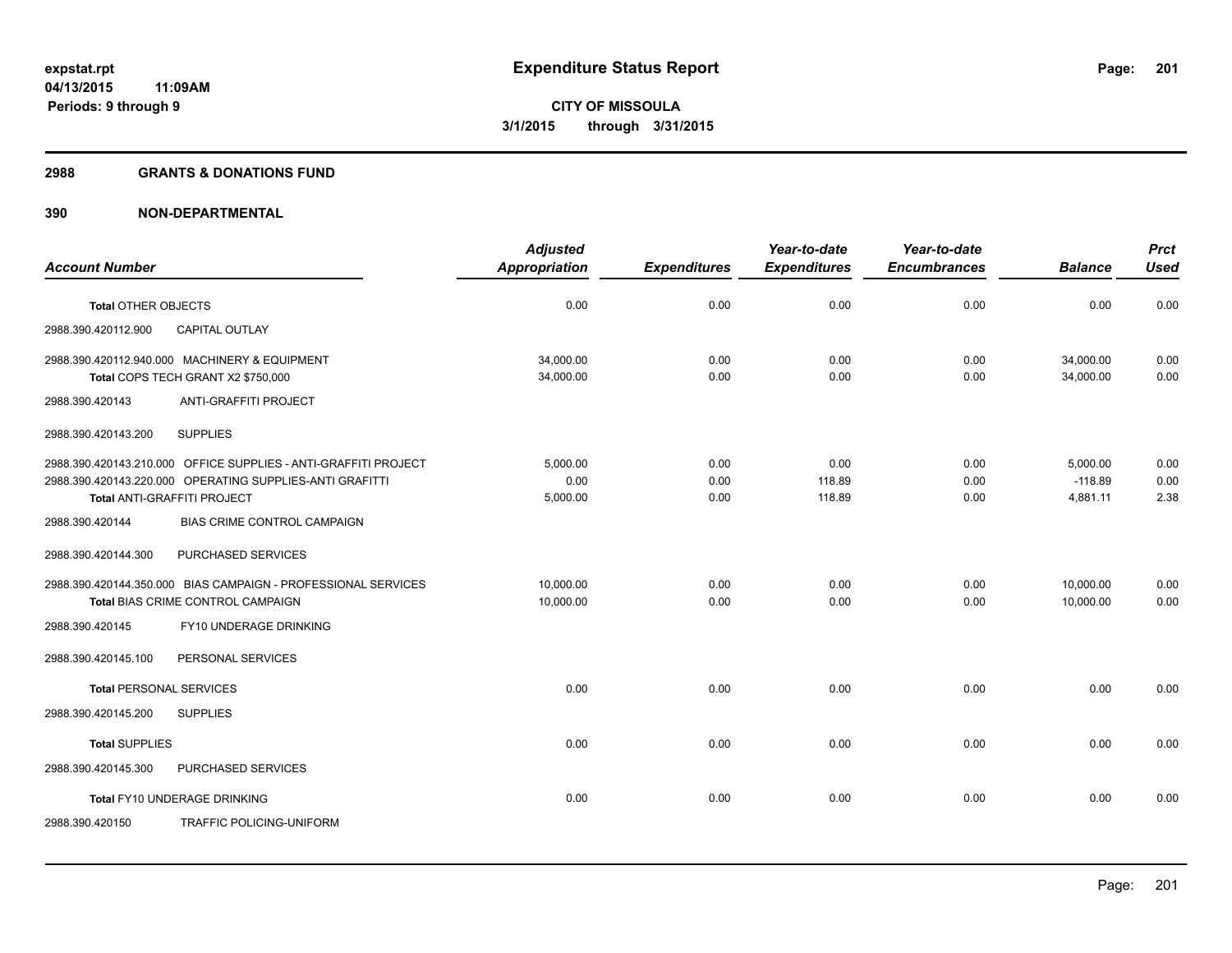## **2988 GRANTS & DONATIONS FUND**

|                                            |                                                                  | <b>Adjusted</b>      |                     | Year-to-date        | Year-to-date        |                | <b>Prct</b> |
|--------------------------------------------|------------------------------------------------------------------|----------------------|---------------------|---------------------|---------------------|----------------|-------------|
| <b>Account Number</b>                      |                                                                  | <b>Appropriation</b> | <b>Expenditures</b> | <b>Expenditures</b> | <b>Encumbrances</b> | <b>Balance</b> | <b>Used</b> |
| 2988.390.420150.900                        | <b>CAPITAL OUTLAY</b>                                            |                      |                     |                     |                     |                |             |
|                                            | <b>Total TRAFFIC POLICING-UNIFORM</b>                            | 0.00                 | 0.00                | 0.00                | 0.00                | 0.00           | 0.00        |
| 2988.390.420160                            | FY09 POLICE ICAC FEDERAL GRANT                                   |                      |                     |                     |                     |                |             |
| 2988.390.420160.100                        | PERSONAL SERVICES                                                |                      |                     |                     |                     |                |             |
|                                            | 2988.390.420160.110.000 FY09 POLICE ICAC GRANT/SALARIES          | 59,584.00            | 5,238.78            | 47,754.40           | 0.00                | 11,829.60      | 80.15       |
|                                            | 2988.390.420160.115.000 SALARIES/HEALTH INSURANCE BENEFIT        | 0.00                 | 570.00              | 4,816.50            | 0.00                | $-4,816.50$    | 0.00        |
|                                            | 2988.390.420160.120.000 FY09 POLICE ICAC GRANT/OT & /TERMINATION | 0.00                 | 427.51              | 5,171.03            | 0.00                | $-5,171.03$    | 0.00        |
| 2988.390.420160.130.000 OTHER              |                                                                  | 675.00               | 0.00                | 0.00                | 0.00                | 675.00         | 0.00        |
|                                            | 2988.390.420160.140.000 FY09 POLICE ICAC GRANT                   | 19,070.00            | 1,457.18            | 13,431.50           | 0.00                | 5,638.50       | 70.43       |
|                                            | 2988.390.420160.141.000 STATE RETIREMENT CONTRIBUTIONS           | 0.00                 | 1,706.04            | 15,440.07           | 0.00                | $-15,440.07$   | 0.00        |
| <b>Total PERSONAL SERVICES</b>             |                                                                  | 79,329.00            | 9,399.51            | 86.613.50           | 0.00                | $-7,284.50$    | 109.18      |
| 2988.390.420160.200                        | <b>SUPPLIES</b>                                                  |                      |                     |                     |                     |                |             |
|                                            | 2988.390.420160.210.000 FY09 POLIC ICAC GRANT/SUPPLIES           | 620.00               | 0.00                | 0.00                | 0.00                | 620.00         | 0.00        |
|                                            | 2988.390.420160.220.000 OPERATING SUPPLIES                       | 7,570.00             | 0.00                | 160.50              | 0.00                | 7,409.50       | 2.12        |
|                                            | 2988.390.420160.230.000 REPAIR/MAINTENANCE                       | 3,000.00             | 0.00                | 0.00                | 0.00                | 3,000.00       | 0.00        |
| 2988.390.420160.231.000 GASOLINE           |                                                                  | 8,500.00             | 0.00                | 0.00                | 0.00                | 8,500.00       | 0.00        |
| <b>Total SUPPLIES</b>                      |                                                                  | 19,690.00            | 0.00                | 160.50              | 0.00                | 19,529.50      | 0.82        |
| 2988.390.420160.300                        | <b>PURCHASED SERVICES</b>                                        |                      |                     |                     |                     |                |             |
| 2988.390.420160.344.000 TELEPHONE SERVICE  |                                                                  | 979.00               | 0.00                | 0.00                | 0.00                | 979.00         | 0.00        |
|                                            | 2988.390.420160.370.000 Fy09 POLICE ICAC GRANT/TRAVEL            | 500.00               | 0.00                | 1,780.73            | 0.00                | $-1,280.73$    | 356.15      |
| 2988.390.420160.380.000 TRAINING           |                                                                  | 1,500.00             | 0.00                | 0.00                | 0.00                | 1,500.00       | 0.00        |
| <b>Total PURCHASED SERVICES</b>            |                                                                  | 2,979.00             | 0.00                | 1,780.73            | 0.00                | 1,198.27       | 59.78       |
| 2988.390.420160.400                        | <b>BUILDING MATERIALS</b>                                        |                      |                     |                     |                     |                |             |
| 2988.390.420160.400.000 BUILDING MATERIALS |                                                                  | 700.00               | 0.00                | 0.00                | 0.00                | 700.00         | 0.00        |
| <b>Total BUILDING MATERIALS</b>            |                                                                  | 700.00               | 0.00                | 0.00                | 0.00                | 700.00         | 0.00        |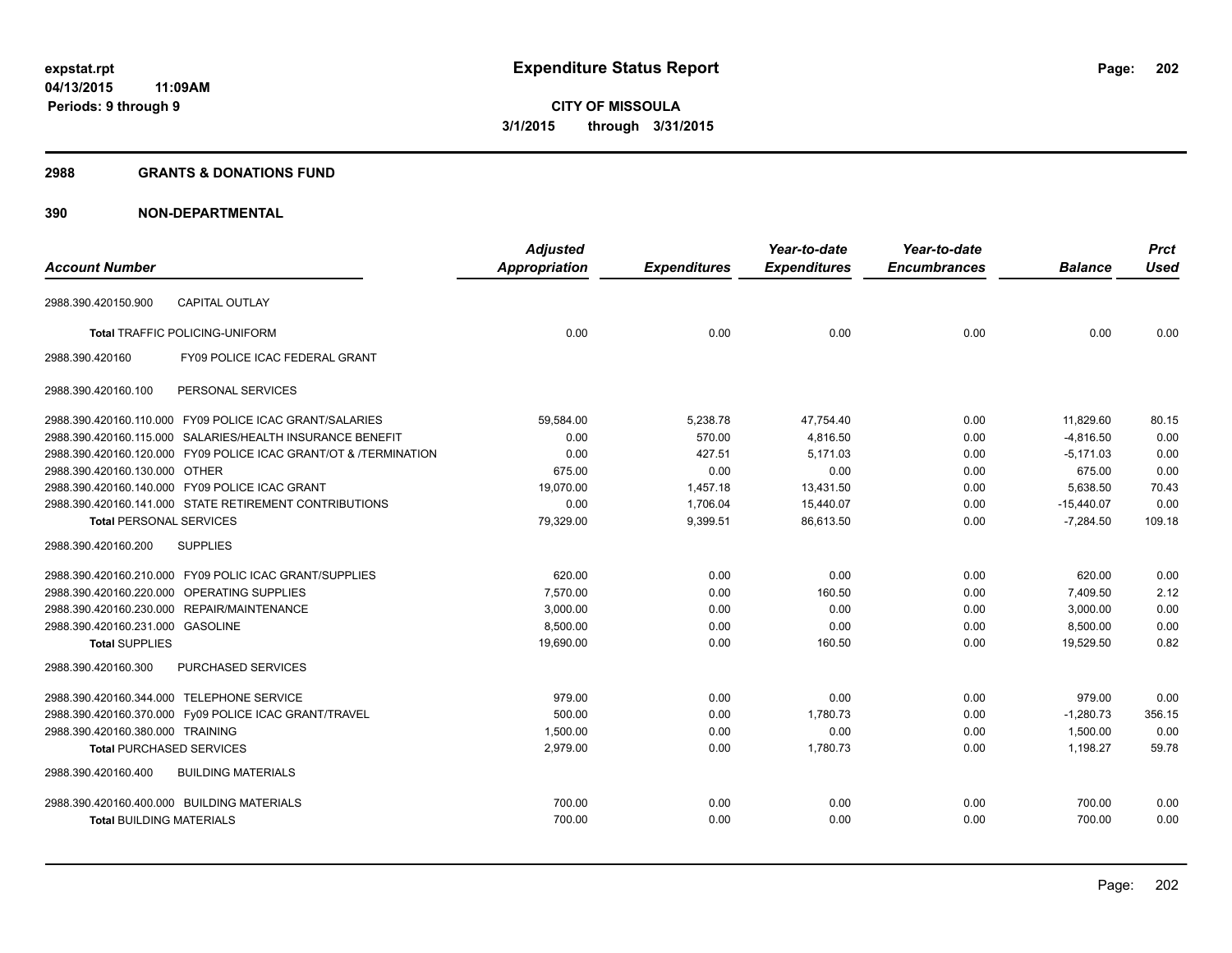### **2988 GRANTS & DONATIONS FUND**

| <b>Account Number</b>          |                                                                 | <b>Adjusted</b><br><b>Appropriation</b> | <b>Expenditures</b> | Year-to-date<br><b>Expenditures</b> | Year-to-date<br><b>Encumbrances</b> | <b>Balance</b> | <b>Prct</b><br><b>Used</b> |
|--------------------------------|-----------------------------------------------------------------|-----------------------------------------|---------------------|-------------------------------------|-------------------------------------|----------------|----------------------------|
| 2988.390.420160.500            | <b>FIXED CHARGES</b>                                            |                                         |                     |                                     |                                     |                |                            |
| <b>Total FIXED CHARGES</b>     |                                                                 | 0.00                                    | 0.00                | 0.00                                | 0.00                                | 0.00           | 0.00                       |
| 2988.390.420160.800            | OTHER OBJECTS                                                   |                                         |                     |                                     |                                     |                |                            |
| <b>Total OTHER OBJECTS</b>     |                                                                 | 0.00                                    | 0.00                | 0.00                                | 0.00                                | 0.00           | 0.00                       |
| 2988.390.420160.900            | CAPITAL OUTLAY                                                  |                                         |                     |                                     |                                     |                |                            |
| <b>Total CAPITAL OUTLAY</b>    |                                                                 | 0.00                                    | 0.00                | 0.00                                | 0.00                                | 0.00           | 0.00                       |
|                                | Total FY09 POLICE ICAC FEDERAL GRANT                            | 102,698.00                              | 9,399.51            | 88,554.73                           | 0.00                                | 14, 143. 27    | 86.23                      |
| 2988.390.420180                | BULLETPROOF VEST PROGRAM                                        |                                         |                     |                                     |                                     |                |                            |
| 2988.390.420180.200            | <b>SUPPLIES</b>                                                 |                                         |                     |                                     |                                     |                |                            |
|                                | 2988.390.420180.220.000 OPERATING SUPPLIES-BULLETPROOF VEST GNT | 10,500.00                               | 899.50              | 3,243.00                            | 0.00                                | 7,257.00       | 30.89                      |
|                                | Total BULLETPROOF VEST PROGRAM                                  | 10,500.00                               | 899.50              | 3,243.00                            | 0.00                                | 7,257.00       | 30.89                      |
| 2988.390.420181                | FY12 HIDTA                                                      |                                         |                     |                                     |                                     |                |                            |
| 2988.390.420181.100            | PERSONAL SERVICES                                               |                                         |                     |                                     |                                     |                |                            |
| <b>Total PERSONAL SERVICES</b> |                                                                 | 0.00                                    | 0.00                | 0.00                                | 0.00                                | 0.00           | 0.00                       |
| 2988.390.420181.200            | <b>SUPPLIES</b>                                                 |                                         |                     |                                     |                                     |                |                            |
| <b>Total SUPPLIES</b>          |                                                                 | 0.00                                    | 0.00                | 0.00                                | 0.00                                | 0.00           | 0.00                       |
| 2988.390.420181.300            | PURCHASED SERVICES                                              |                                         |                     |                                     |                                     |                |                            |
|                                | <b>Total PURCHASED SERVICES</b>                                 | 0.00                                    | 0.00                | 0.00                                | 0.00                                | 0.00           | 0.00                       |
| 2988.390.420181.500            | <b>FIXED CHARGES</b>                                            |                                         |                     |                                     |                                     |                |                            |
| <b>Total FIXED CHARGES</b>     |                                                                 | 0.00                                    | 0.00                | 0.00                                | 0.00                                | 0.00           | 0.00                       |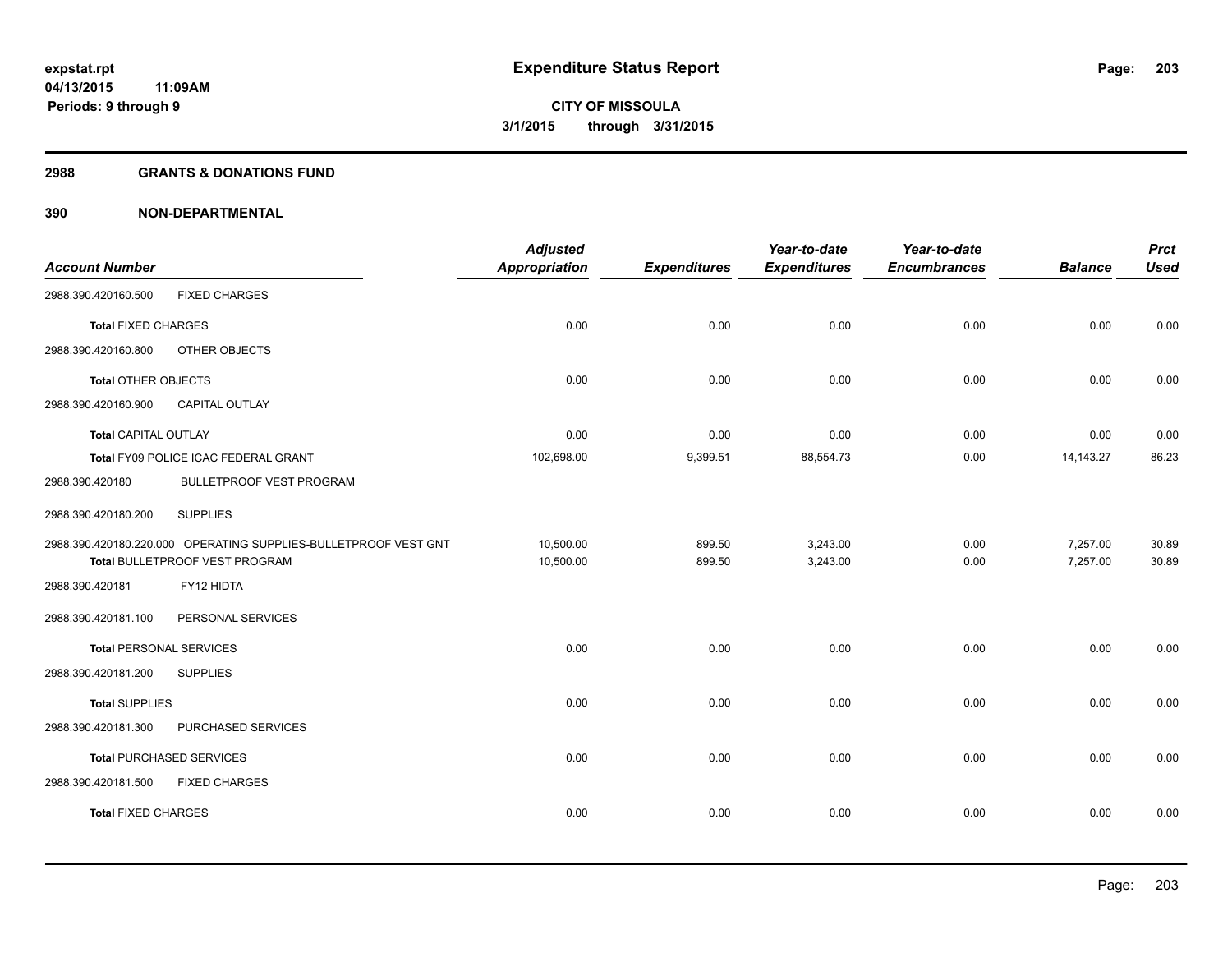#### **2988 GRANTS & DONATIONS FUND**

| <b>Account Number</b>             |                                                               | <b>Adjusted</b><br><b>Appropriation</b> | <b>Expenditures</b> | Year-to-date<br><b>Expenditures</b> | Year-to-date<br><b>Encumbrances</b> | <b>Balance</b> | <b>Prct</b><br><b>Used</b> |
|-----------------------------------|---------------------------------------------------------------|-----------------------------------------|---------------------|-------------------------------------|-------------------------------------|----------------|----------------------------|
| 2988.390.420181.900               | <b>CAPITAL OUTLAY</b>                                         |                                         |                     |                                     |                                     |                |                            |
| Total FY12 HIDTA                  |                                                               | 0.00                                    | 0.00                | 0.00                                | 0.00                                | 0.00           | 0.00                       |
| 2988.390.420184                   | <b>DUI TASK FORCE GRANT</b>                                   |                                         |                     |                                     |                                     |                |                            |
| 2988.390.420184.100               | PERSONAL SERVICES                                             |                                         |                     |                                     |                                     |                |                            |
|                                   | 2988.390.420184.120.000 DUI TASK FORCE OVERTIME/TERMINATION   | 4,300.00                                | 341.75              | 1,949.62                            | 0.00                                | 2,350.38       | 45.34                      |
|                                   | 2988.390.420184.140.000 DUI TASK FORCE-EMPLOYER CONTRIBUTIONS | 700.00                                  | 24.34               | 138.11                              | 0.00                                | 561.89         | 19.73                      |
| <b>Total PERSONAL SERVICES</b>    |                                                               | 5,000.00                                | 366.09              | 2,087.73                            | 0.00                                | 2,912.27       | 41.75                      |
| 2988.390.420184.200               | <b>SUPPLIES</b>                                               |                                         |                     |                                     |                                     |                |                            |
| <b>Total SUPPLIES</b>             |                                                               | 0.00                                    | 0.00                | 0.00                                | 0.00                                | 0.00           | 0.00                       |
| <b>Total DUI TASK FORCE GRANT</b> |                                                               | 5,000.00                                | 366.09              | 2,087.73                            | 0.00                                | 2,912.27       | 41.75                      |
| 2988.390.420185                   | DUI - COPS IN SHOPS                                           |                                         |                     |                                     |                                     |                |                            |
| 2988.390.420185.100               | PERSONAL SERVICES                                             |                                         |                     |                                     |                                     |                |                            |
| <b>Total PERSONAL SERVICES</b>    |                                                               | 0.00                                    | 0.00                | 0.00                                | 0.00                                | 0.00           | 0.00                       |
| 2988.390.420185.200               | <b>SUPPLIES</b>                                               |                                         |                     |                                     |                                     |                |                            |
| Total DUI - COPS IN SHOPS         |                                                               | 0.00                                    | 0.00                | 0.00                                | 0.00                                | 0.00           | 0.00                       |
| 2988.390.420186                   | FY15 HITDA                                                    |                                         |                     |                                     |                                     |                |                            |
| 2988.390.420186.100               | PERSONAL SERVICES                                             |                                         |                     |                                     |                                     |                |                            |
|                                   | 2988.390.420186.120.000 FY15 HIDTA/OVERTIME/TERMINATION       | 0.00                                    | 948.80              | 3,396.76                            | 0.00                                | $-3,396.76$    | 0.00                       |
|                                   | 2988.390.420186.140.000 EMPLOYER CONTRIBUTIONS                | 0.00                                    | 67.96               | 242.24                              | 0.00                                | $-242.24$      | 0.00                       |
| <b>Total PERSONAL SERVICES</b>    |                                                               | 0.00                                    | 1,016.76            | 3,639.00                            | 0.00                                | $-3,639.00$    | 0.00                       |
| 2988.390.420186.200               | <b>SUPPLIES</b>                                               |                                         |                     |                                     |                                     |                |                            |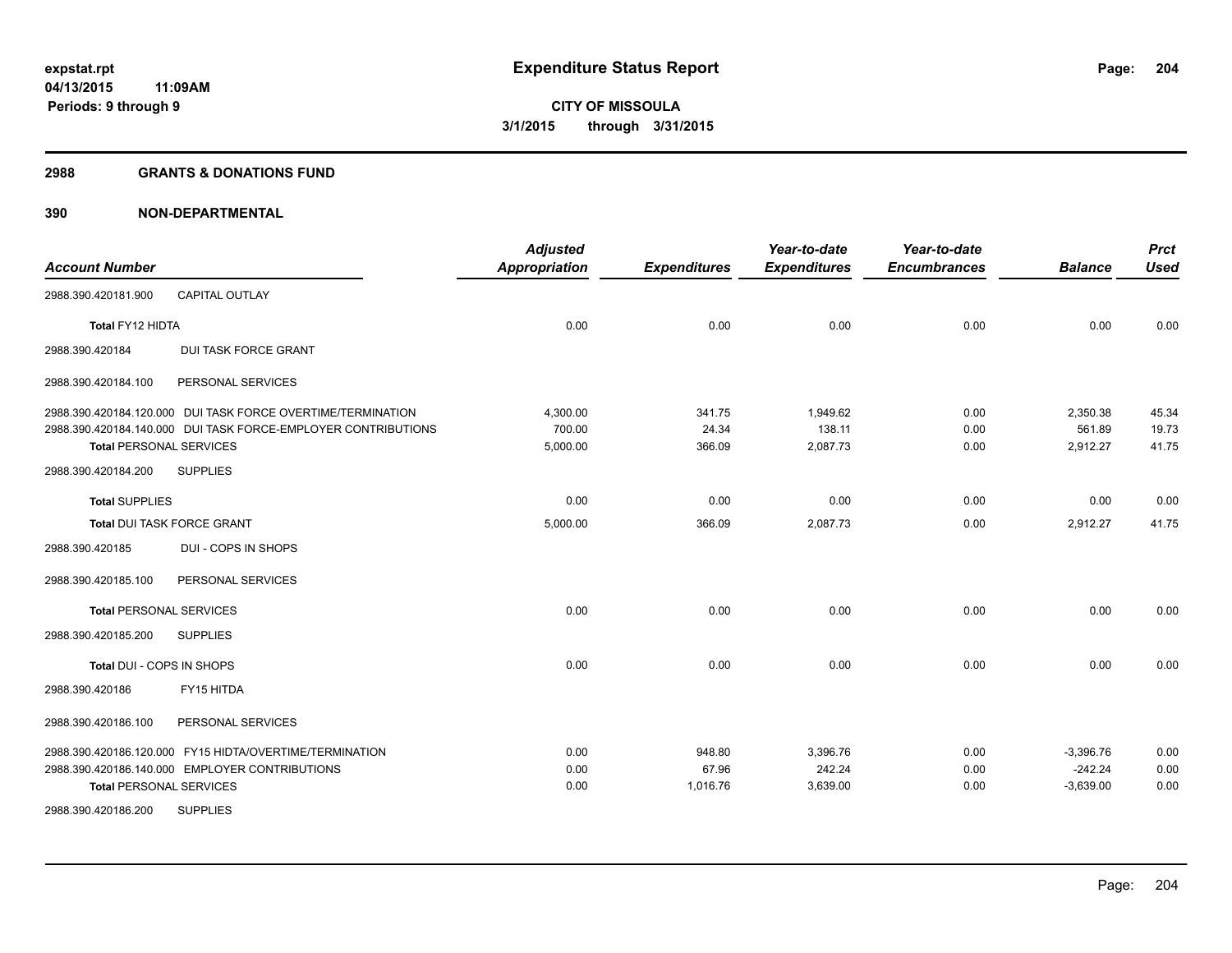#### **2988 GRANTS & DONATIONS FUND**

| <b>Account Number</b>                                         | <b>Adjusted</b><br><b>Appropriation</b> | <b>Expenditures</b> | Year-to-date<br><b>Expenditures</b> | Year-to-date<br><b>Encumbrances</b> | <b>Balance</b> | <b>Prct</b><br>Used |
|---------------------------------------------------------------|-----------------------------------------|---------------------|-------------------------------------|-------------------------------------|----------------|---------------------|
| 2988.390.420186.220.000 FY15 HIDTA/OPERATING SUPPLIES         | 0.00                                    | 21.65               | 21.65                               | 0.00                                | $-21.65$       | 0.00                |
| <b>Total SUPPLIES</b>                                         | 0.00                                    | 21.65               | 21.65                               | 0.00                                | $-21.65$       | 0.00                |
| PURCHASED SERVICES<br>2988.390.420186.300                     |                                         |                     |                                     |                                     |                |                     |
| 2988.390.420186.344.000 FY15 HIDTA/TELEPHONE SERVICE          | 0.00                                    | 263.31              | 791.98                              | 0.00                                | $-791.98$      | 0.00                |
| 2988.390.420186.350.000 PROFESSIONAL SERVICES                 | 0.00                                    | 451.00              | 1,099.00                            | 0.00                                | $-1,099.00$    | 0.00                |
| 2988.390.420186.350.013 FY15 HIDTA/PROFESSIONAL SERVICES      | 0.00                                    | 0.00                | 4.468.62                            | 0.00                                | $-4.468.62$    | 0.00                |
| 2988.390.420186.350.039 PROFESSIONAL SERVICES                 | 0.00                                    | 8,574.14            | 8,574.14                            | 0.00                                | $-8,574.14$    | 0.00                |
| 2988.390.420186.350.040 PROFESSIONAL SERVICES                 | 0.00                                    | 2,450.26            | 2,450.26                            | 0.00                                | $-2.450.26$    | 0.00                |
| <b>Total PURCHASED SERVICES</b>                               | 0.00                                    | 11,738.71           | 17,384.00                           | 0.00                                | $-17,384.00$   | 0.00                |
| 2988.390.420186.500<br><b>FIXED CHARGES</b>                   |                                         |                     |                                     |                                     |                |                     |
| 2988.390.420186.500.000 FIXED CHARGES                         | 0.00                                    | 16,821.18           | 22,428.24                           | 0.00                                | $-22,428.24$   | 0.00                |
| <b>Total FIXED CHARGES</b>                                    | 0.00                                    | 16.821.18           | 22,428.24                           | 0.00                                | $-22,428.24$   | 0.00                |
| Total FY15 HITDA                                              | 0.00                                    | 29,598.30           | 43,472.89                           | 0.00                                | $-43,472.89$   | 0.00                |
| 2988.390.420190<br>STATE OT SEAT BELT GRANT                   |                                         |                     |                                     |                                     |                |                     |
| PERSONAL SERVICES<br>2988.390.420190.100                      |                                         |                     |                                     |                                     |                |                     |
| 2988.390.420190.110.113 SALARIES AND WAGES                    | 30.000.00                               | 0.00                | 2.442.83                            | 0.00                                | 27.557.17      | 8.14                |
| 2988.390.420190.120.000 OVERTIME/TERMINATION - MDOT/SEATBELT  | 0.00                                    | 1,991.67            | 27,688.19                           | 0.00                                | $-27,688.19$   | 0.00                |
| 2988.390.420190.120.113 STEP GRANT COORD/OVERTIME/TERMINATION | 0.00                                    | 0.00                | 1,163.26                            | 0.00                                | $-1,163.26$    | 0.00                |
| 2988.390.420190.140.000 EMPLOYER CONTRIBUTIONS-MDOT/SEATBELT  | 5,000.00                                | 140.30              | 2,184.70                            | 0.00                                | 2,815.30       | 43.69               |
| <b>Total PERSONAL SERVICES</b>                                | 35,000.00                               | 2,131.97            | 33,478.98                           | 0.00                                | 1,521.02       | 95.65               |
| 2988.390.420190.200<br><b>SUPPLIES</b>                        |                                         |                     |                                     |                                     |                |                     |
| <b>Total SUPPLIES</b>                                         | 0.00                                    | 0.00                | 0.00                                | 0.00                                | 0.00           | 0.00                |
| 2988.390.420190.300<br>PURCHASED SERVICES                     |                                         |                     |                                     |                                     |                |                     |
| <b>Total PURCHASED SERVICES</b>                               | 0.00                                    | 0.00                | 0.00                                | 0.00                                | 0.00           | 0.00                |
| <b>Total STATE OT SEAT BELT GRANT</b>                         | 35,000.00                               | 2,131.97            | 33,478.98                           | 0.00                                | 1.521.02       | 95.65               |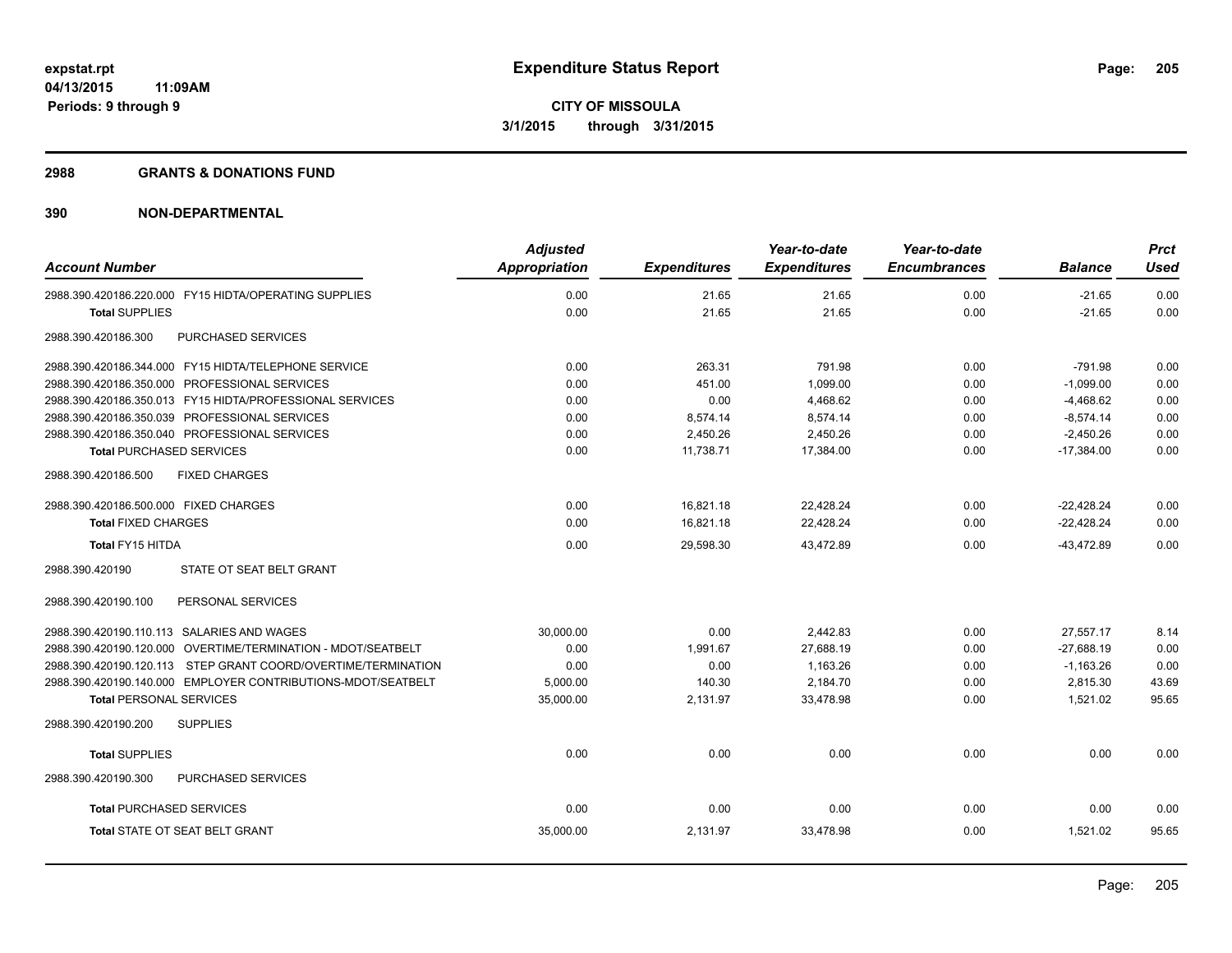### **2988 GRANTS & DONATIONS FUND**

| <b>Account Number</b>                   |                                                          | <b>Adjusted</b><br><b>Appropriation</b> | <b>Expenditures</b> | Year-to-date<br><b>Expenditures</b> | Year-to-date<br><b>Encumbrances</b> | <b>Balance</b> | <b>Prct</b><br><b>Used</b> |
|-----------------------------------------|----------------------------------------------------------|-----------------------------------------|---------------------|-------------------------------------|-------------------------------------|----------------|----------------------------|
| 2988.390.420191                         | <b>HIDTA INITIATIVE</b>                                  |                                         |                     |                                     |                                     |                |                            |
| 2988.390.420191.100                     | PERSONAL SERVICES                                        |                                         |                     |                                     |                                     |                |                            |
| <b>Total HIDTA INITIATIVE</b>           |                                                          | 0.00                                    | 0.00                | 0.00                                | 0.00                                | 0.00           | 0.00                       |
| 2988.390.420192                         | UNDERAGE DRINKING GRANT                                  |                                         |                     |                                     |                                     |                |                            |
| 2988.390.420192.100                     | PERSONAL SERVICES                                        |                                         |                     |                                     |                                     |                |                            |
|                                         | Total UNDERAGE DRINKING GRANT                            | 0.00                                    | 0.00                | 0.00                                | 0.00                                | 0.00           | 0.00                       |
| 2988.390.420193                         | FY13 HIDTA                                               |                                         |                     |                                     |                                     |                |                            |
| 2988.390.420193.100                     | PERSONAL SERVICES                                        |                                         |                     |                                     |                                     |                |                            |
|                                         | 2988.390.420193.120.000 OVERTIME/TERMINATION-FY13 HIDTA  | 25,000.00                               | 0.00                | 0.00                                | 0.00                                | 25,000.00      | 0.00                       |
|                                         | 2988.390.420193.140.000 EMPLOYER CONTRIBUTIONS           | 2,250.00                                | 0.00                | 0.00                                | 0.00                                | 2,250.00       | 0.00                       |
| <b>Total PERSONAL SERVICES</b>          |                                                          | 27,250.00                               | 0.00                | 0.00                                | 0.00                                | 27,250.00      | 0.00                       |
| 2988.390.420193.200                     | <b>SUPPLIES</b>                                          |                                         |                     |                                     |                                     |                |                            |
| 2988.390.420193.210.000 OFFICE SUPPLIES |                                                          | 1.000.00                                | 0.00                | 0.00                                | 0.00                                | 1,000.00       | 0.00                       |
|                                         | 2988.390.420193.220.000 OPERATING SUPPLIES               | 35,000.00                               | 0.00                | 4,267.00                            | 0.00                                | 30,733.00      | 12.19                      |
| <b>Total SUPPLIES</b>                   |                                                          | 36,000.00                               | 0.00                | 4,267.00                            | 0.00                                | 31,733.00      | 11.85                      |
| 2988.390.420193.300                     | PURCHASED SERVICES                                       |                                         |                     |                                     |                                     |                |                            |
|                                         | 2988.390.420193.344.000 TELEPHONE SERVICE - FY13 HIDTA   | 1,800.00                                | 0.00                | 0.00                                | 0.00                                | 1.800.00       | 0.00                       |
|                                         | 2988.390.420193.350.000 PROFESSIONAL SERVICES-FY13 HIDTA | 48,000.00                               | 0.00                | 0.00                                | 0.00                                | 48,000.00      | 0.00                       |
|                                         | 2988.390.420193.360.000 REPAIR & MAINTENANCE             | 1,500.00                                | 0.00                | 0.00                                | 0.00                                | 1,500.00       | 0.00                       |
|                                         | 2988.390.420193.370.000 TRAVEL-FY13 HIDTA                | 3,000.00                                | 0.00                | 0.00                                | 0.00                                | 3,000.00       | 0.00                       |
|                                         | <b>Total PURCHASED SERVICES</b>                          | 54,300.00                               | 0.00                | 0.00                                | 0.00                                | 54,300.00      | 0.00                       |
| 2988.390.420193.500                     | <b>FIXED CHARGES</b>                                     |                                         |                     |                                     |                                     |                |                            |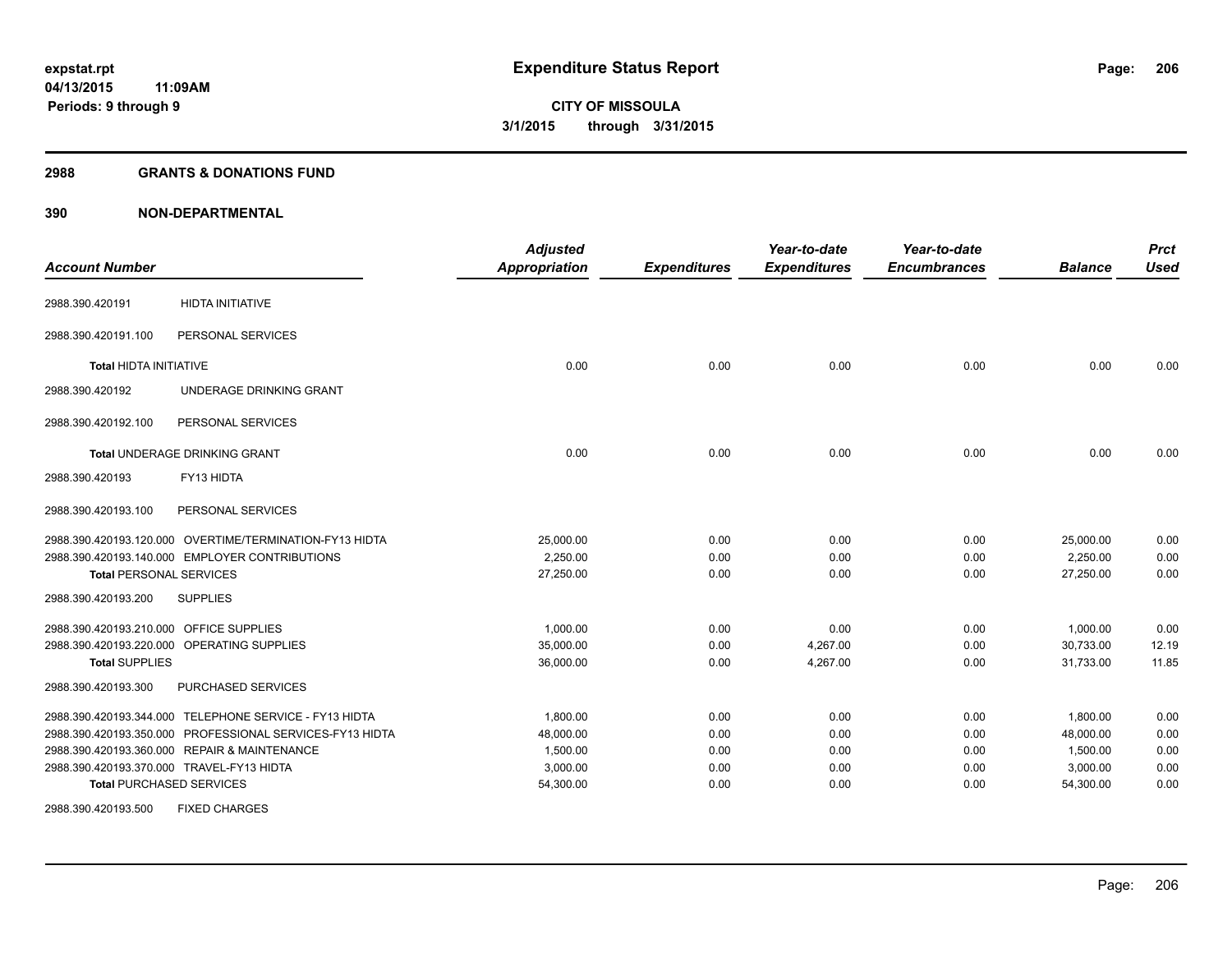#### **2988 GRANTS & DONATIONS FUND**

| <b>Account Number</b>                                                                                                                                | <b>Adjusted</b><br>Appropriation | <b>Expenditures</b>  | Year-to-date<br><b>Expenditures</b> | Year-to-date<br><b>Encumbrances</b> | <b>Balance</b>                            | <b>Prct</b><br><b>Used</b> |
|------------------------------------------------------------------------------------------------------------------------------------------------------|----------------------------------|----------------------|-------------------------------------|-------------------------------------|-------------------------------------------|----------------------------|
| 2988.390.420193.500.000 FIXED CHARGES-FY13 HIDTA<br><b>Total FIXED CHARGES</b>                                                                       | 55,000.00<br>55,000.00           | 0.00<br>0.00         | 0.00<br>0.00                        | 0.00<br>0.00                        | 55,000.00<br>55,000.00                    | 0.00<br>0.00               |
| Total FY13 HIDTA                                                                                                                                     | 172,550.00                       | 0.00                 | 4,267.00                            | 0.00                                | 168,283.00                                | 2.47                       |
| 2988.390.420194<br>UNDERAGE DRINKING GRANT                                                                                                           |                                  |                      |                                     |                                     |                                           |                            |
| PERSONAL SERVICES<br>2988.390.420194.100                                                                                                             |                                  |                      |                                     |                                     |                                           |                            |
| 2988.390.420194.120.000 OVERTIME/TERMINATION-FY08 EUDL<br>2988.390.420194.140.000 EMPLOYER CONTRIBUTIONS-FY08 EUDL<br><b>Total PERSONAL SERVICES</b> | 0.00<br>0.00<br>0.00             | 0.00<br>0.00<br>0.00 | 4,588.32<br>324.53<br>4,912.85      | 0.00<br>0.00<br>0.00                | $-4,588.32$<br>$-324.53$<br>$-4,912.85$   | 0.00<br>0.00<br>0.00       |
| <b>SUPPLIES</b><br>2988.390.420194.200                                                                                                               |                                  |                      |                                     |                                     |                                           |                            |
| <b>Total SUPPLIES</b>                                                                                                                                | 0.00                             | 0.00                 | 0.00                                | 0.00                                | 0.00                                      | 0.00                       |
| PURCHASED SERVICES<br>2988.390.420194.300                                                                                                            |                                  |                      |                                     |                                     |                                           |                            |
| <b>Total PURCHASED SERVICES</b>                                                                                                                      | 0.00                             | 0.00                 | 0.00                                | 0.00                                | 0.00                                      | 0.00                       |
| <b>Total UNDERAGE DRINKING GRANT</b>                                                                                                                 | 0.00                             | 0.00                 | 4,912.85                            | 0.00                                | $-4,912.85$                               | 0.00                       |
| 2988.390.420195<br>FY09 HIDTA                                                                                                                        |                                  |                      |                                     |                                     |                                           |                            |
| 2988.390.420195.100<br>PERSONAL SERVICES                                                                                                             |                                  |                      |                                     |                                     |                                           |                            |
| 2988.390.420195.120.000 OVERTIME/TERMINATION<br>2988.390.420195.140.000 EMPLOYER CONTRIBUTIONS<br><b>Total PERSONAL SERVICES</b>                     | 0.00<br>0.00<br>0.00             | 0.00<br>0.00<br>0.00 | 5.869.20<br>413.91<br>6,283.11      | 0.00<br>0.00<br>0.00                | $-5.869.20$<br>$-413.91$<br>$-6,283.11$   | 0.00<br>0.00<br>0.00       |
| 2988.390.420195.200<br><b>SUPPLIES</b>                                                                                                               |                                  |                      |                                     |                                     |                                           |                            |
| 2988.390.420195.210.000 OFFICE SUPPLIES<br>2988.390.420195.220.000 OPERATING SUPPLIES<br><b>Total SUPPLIES</b>                                       | 0.00<br>0.00<br>0.00             | 0.00<br>0.00<br>0.00 | 1,301.56<br>5,151.50<br>6,453.06    | 0.00<br>0.00<br>0.00                | $-1,301.56$<br>$-5,151.50$<br>$-6,453.06$ | 0.00<br>0.00<br>0.00       |
| 2988.390.420195.300<br>PURCHASED SERVICES                                                                                                            |                                  |                      |                                     |                                     |                                           |                            |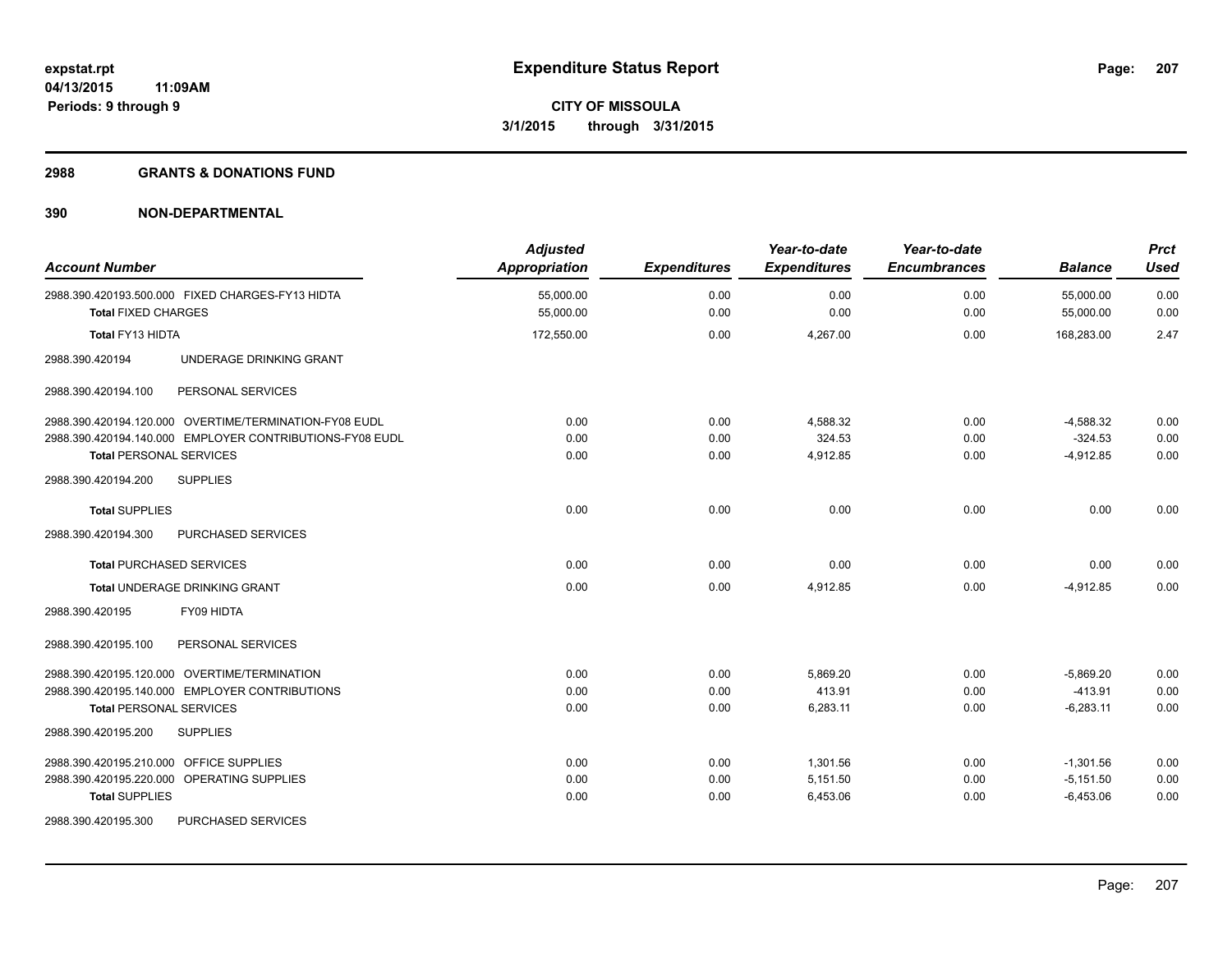#### **2988 GRANTS & DONATIONS FUND**

|                                                           | <b>Adjusted</b>      |                     | Year-to-date        | Year-to-date        |                | <b>Prct</b> |
|-----------------------------------------------------------|----------------------|---------------------|---------------------|---------------------|----------------|-------------|
| <b>Account Number</b>                                     | <b>Appropriation</b> | <b>Expenditures</b> | <b>Expenditures</b> | <b>Encumbrances</b> | <b>Balance</b> | <b>Used</b> |
| 2988.390.420195.344.000 TELEPHONE SERVICE                 | 0.00                 | 0.00                | 1,605.66            | 0.00                | $-1,605.66$    | 0.00        |
| 2988.390.420195.350.000 PROFESSIONAL SERVICES             | 0.00                 | 0.00                | 2,781.00            | 0.00                | $-2.781.00$    | 0.00        |
| 2988.390.420195.350.039 PROFESSIONAL SERVICES             | 0.00                 | 0.00                | 20,773.85           | 0.00                | $-20.773.85$   | 0.00        |
| 2988.390.420195.350.040 PROFESSIONAL SERVICES-OT          | 0.00                 | 0.00                | 7,490.79            | 0.00                | $-7,490.79$    | 0.00        |
| 2988.390.420195.370.000 TRAVEL                            | 0.00                 | 0.00                | 32.00               | 0.00                | $-32.00$       | 0.00        |
| <b>Total PURCHASED SERVICES</b>                           | 0.00                 | 0.00                | 32,683.30           | 0.00                | $-32,683.30$   | 0.00        |
| <b>FIXED CHARGES</b><br>2988.390.420195.500               |                      |                     |                     |                     |                |             |
| 2988.390.420195.500.000 FIXED CHARGES                     | 0.00                 | $-11,214.12$        | 32,821.80           | 0.00                | $-32,821.80$   | 0.00        |
| <b>Total FIXED CHARGES</b>                                | 0.00                 | $-11,214.12$        | 32,821.80           | 0.00                | $-32.821.80$   | 0.00        |
| Total FY09 HIDTA                                          | 0.00                 | $-11,214.12$        | 78,241.27           | 0.00                | $-78,241.27$   | 0.00        |
| <b>HIDTA 2010</b><br>2988.390.420196                      |                      |                     |                     |                     |                |             |
| PERSONAL SERVICES<br>2988.390.420196.100                  |                      |                     |                     |                     |                |             |
| 2988.390.420196.120.000 HIDTA 2014-OVERTIME/TERMINATION   | 25,000.00            | 0.00                | 0.00                | 0.00                | 25,000.00      | 0.00        |
| 2988.390.420196.140.000 HIDTA 2014-EMPLOYER CONTRIBUTIONS | 2,250.00             | 0.00                | 0.00                | 0.00                | 2,250.00       | 0.00        |
| <b>Total PERSONAL SERVICES</b>                            | 27,250.00            | 0.00                | 0.00                | 0.00                | 27,250.00      | 0.00        |
| <b>SUPPLIES</b><br>2988.390.420196.200                    |                      |                     |                     |                     |                |             |
| 2988.390.420196.210.000 HIDTA 2014 - OFFICE SUPPLIES      | 1,000.00             | 0.00                | 0.00                | 0.00                | 1,000.00       | 0.00        |
| 2988.390.420196.220.000 HIDTA 2014-OPERATING SUPPLIES     | 29,743.00            | 0.00                | 0.00                | 0.00                | 29,743.00      | 0.00        |
| <b>Total SUPPLIES</b>                                     | 30,743.00            | 0.00                | 0.00                | 0.00                | 30.743.00      | 0.00        |
| <b>PURCHASED SERVICES</b><br>2988.390.420196.300          |                      |                     |                     |                     |                |             |
| 2988.390.420196.344.000 HIDTA 2014-TELEPHONE SERVICE      | 1.200.00             | 0.00                | 0.00                | 0.00                | 1,200.00       | 0.00        |
| 2988.390.420196.350.000 HIDTA 2014-PROFESSIONAL SERVICES  | 47,156.00            | 0.00                | 0.00                | 0.00                | 47,156.00      | 0.00        |
| 2988.390.420196.360.000 HIDTA2014-REPAIR & MAINTENANCE    | 1,000.00             | 0.00                | 0.00                | 0.00                | 1,000.00       | 0.00        |
| 2988.390.420196.370.000 TRAVEL                            | 3,250.00             | 0.00                | 0.00                | 0.00                | 3,250.00       | 0.00        |
| <b>Total PURCHASED SERVICES</b>                           | 52,606.00            | 0.00                | 0.00                | 0.00                | 52,606.00      | 0.00        |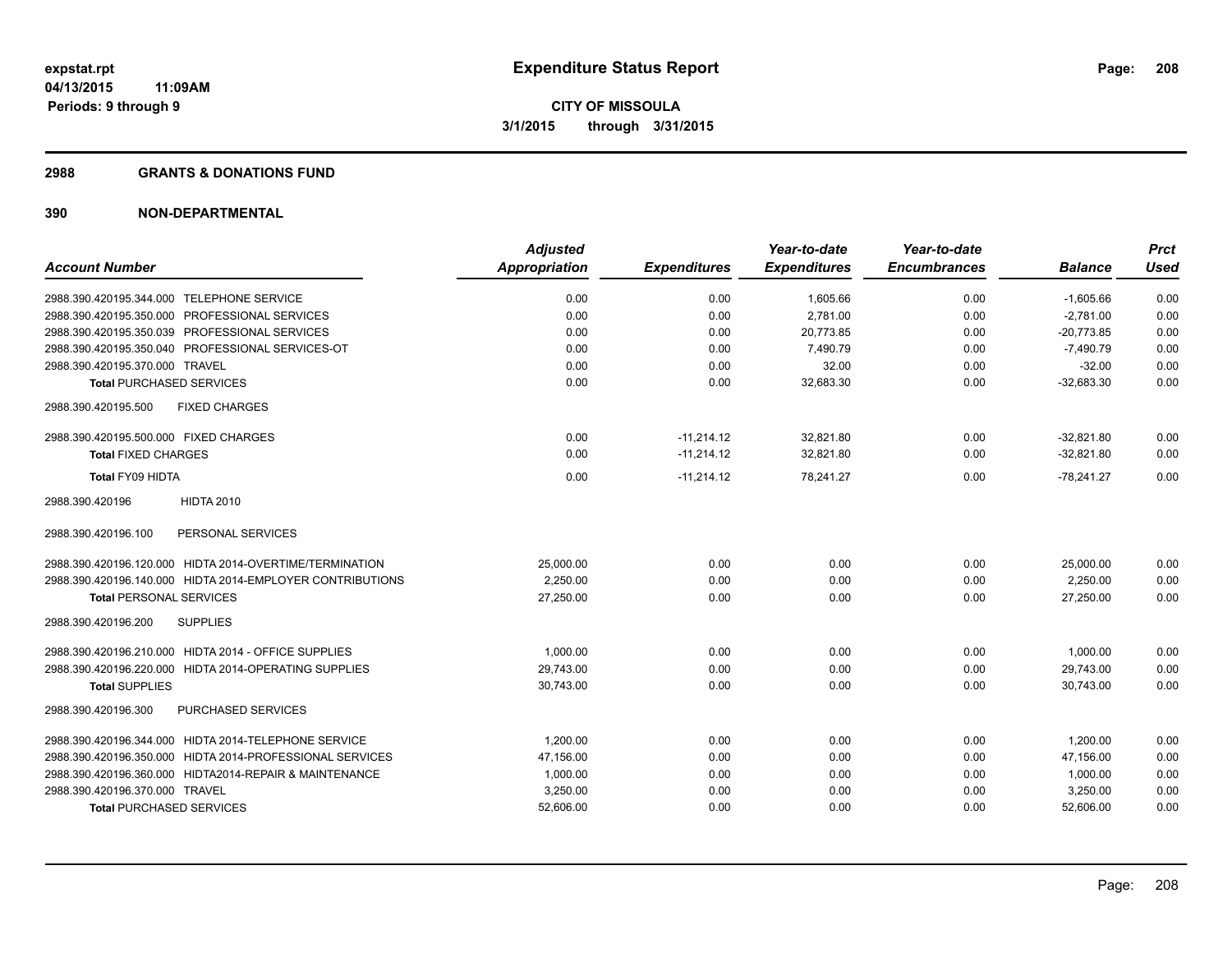#### **2988 GRANTS & DONATIONS FUND**

|                                |                                                  | <b>Adjusted</b> |                     | Year-to-date        | Year-to-date        |                | <b>Prct</b> |
|--------------------------------|--------------------------------------------------|-----------------|---------------------|---------------------|---------------------|----------------|-------------|
| <b>Account Number</b>          |                                                  | Appropriation   | <b>Expenditures</b> | <b>Expenditures</b> | <b>Encumbrances</b> | <b>Balance</b> | <b>Used</b> |
| 2988.390.420196.500            | <b>FIXED CHARGES</b>                             |                 |                     |                     |                     |                |             |
|                                | 2988.390.420196.500.000 HIDTA 2014-FIXED CHARGES | 39,150.00       | 0.00                | 0.00                | 0.00                | 39,150.00      | 0.00        |
| <b>Total FIXED CHARGES</b>     |                                                  | 39,150.00       | 0.00                | 0.00                | 0.00                | 39,150.00      | 0.00        |
| 2988.390.420196.900            | <b>CAPITAL OUTLAY</b>                            |                 |                     |                     |                     |                |             |
| <b>Total CAPITAL OUTLAY</b>    |                                                  | 0.00            | 0.00                | 0.00                | 0.00                | 0.00           | 0.00        |
| Total HIDTA 2010               |                                                  | 149,749.00      | 0.00                | 0.00                | 0.00                | 149,749.00     | 0.00        |
| 2988.390.420197                | *** Title Not Found ***                          |                 |                     |                     |                     |                |             |
| 2988.390.420197.100            | PERSONAL SERVICES                                |                 |                     |                     |                     |                |             |
| Total *** Title Not Found ***  |                                                  | 0.00            | 0.00                | 0.00                | 0.00                | 0.00           | 0.00        |
| 2988.390.420199                | FY11 UNDERAGE DRINKING                           |                 |                     |                     |                     |                |             |
| 2988.390.420199.100            | PERSONAL SERVICES                                |                 |                     |                     |                     |                |             |
| <b>Total PERSONAL SERVICES</b> |                                                  | 0.00            | 0.00                | 0.00                | 0.00                | 0.00           | 0.00        |
| 2988.390.420199.200            | <b>SUPPLIES</b>                                  |                 |                     |                     |                     |                |             |
| <b>Total SUPPLIES</b>          |                                                  | 0.00            | 0.00                | 0.00                | 0.00                | 0.00           | 0.00        |
| 2988.390.420199.300            | PURCHASED SERVICES                               |                 |                     |                     |                     |                |             |
|                                | Total FY11 UNDERAGE DRINKING                     | 0.00            | 0.00                | 0.00                | 0.00                | 0.00           | 0.00        |
| 2988.390.420200                | FY11 HIDTA                                       |                 |                     |                     |                     |                |             |
| 2988.390.420200.100            | PERSONAL SERVICES                                |                 |                     |                     |                     |                |             |
| <b>Total PERSONAL SERVICES</b> |                                                  | 0.00            | 0.00                | 0.00                | 0.00                | 0.00           | 0.00        |
| 2988.390.420200.200            | <b>SUPPLIES</b>                                  |                 |                     |                     |                     |                |             |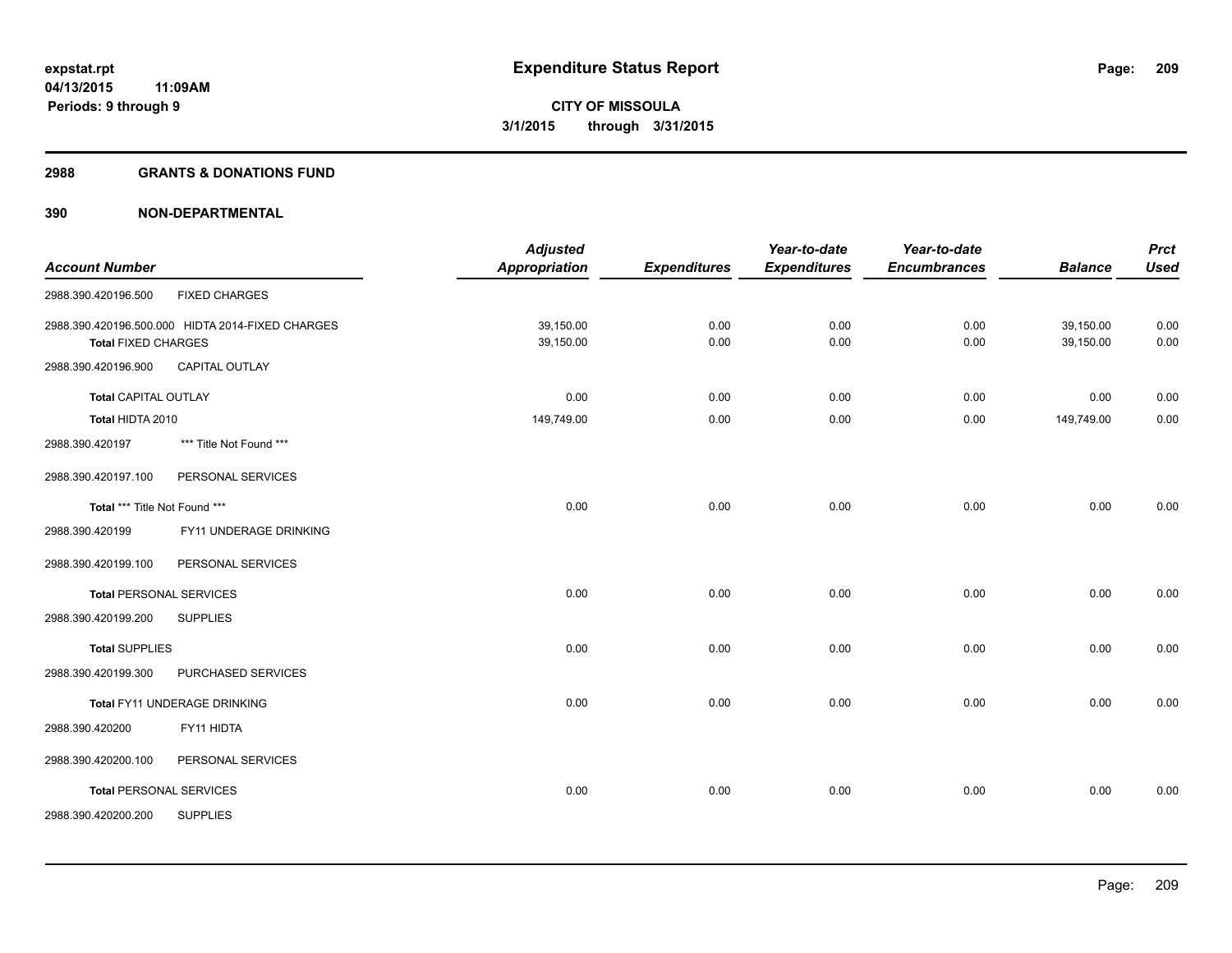## **2988 GRANTS & DONATIONS FUND**

| <b>Account Number</b>         |                                   | <b>Adjusted</b><br>Appropriation | <b>Expenditures</b> | Year-to-date<br><b>Expenditures</b> | Year-to-date<br><b>Encumbrances</b> | <b>Balance</b> | <b>Prct</b><br><b>Used</b> |
|-------------------------------|-----------------------------------|----------------------------------|---------------------|-------------------------------------|-------------------------------------|----------------|----------------------------|
| <b>Total SUPPLIES</b>         |                                   | 0.00                             | 0.00                | 0.00                                | 0.00                                | 0.00           | 0.00                       |
| 2988.390.420200.300           | PURCHASED SERVICES                |                                  |                     |                                     |                                     |                |                            |
|                               | <b>Total PURCHASED SERVICES</b>   | 0.00                             | 0.00                | 0.00                                | 0.00                                | 0.00           | 0.00                       |
| 2988.390.420200.500           | <b>FIXED CHARGES</b>              |                                  |                     |                                     |                                     |                |                            |
| Total FY11 HIDTA              |                                   | 0.00                             | 0.00                | 0.00                                | 0.00                                | 0.00           | 0.00                       |
| 2988.390.420260               | *** Title Not Found ***           |                                  |                     |                                     |                                     |                |                            |
| 2988.390.420260.300           | PURCHASED SERVICES                |                                  |                     |                                     |                                     |                |                            |
| Total *** Title Not Found *** |                                   | 0.00                             | 0.00                | 0.00                                | 0.00                                | 0.00           | 0.00                       |
| 2988.390.420432               | FIRE EXPLORERS                    |                                  |                     |                                     |                                     |                |                            |
| 2988.390.420432.700           | <b>GRANTS &amp; CONTRIBUTIONS</b> |                                  |                     |                                     |                                     |                |                            |
| <b>Total FIRE EXPLORERS</b>   |                                   | 0.00                             | 0.00                | 0.00                                | 0.00                                | 0.00           | 0.00                       |
| 2988.390.420433               | <b>COMBAT CHALLENGE</b>           |                                  |                     |                                     |                                     |                |                            |
| 2988.390.420433.200           | <b>SUPPLIES</b>                   |                                  |                     |                                     |                                     |                |                            |
| <b>Total SUPPLIES</b>         |                                   | 0.00                             | 0.00                | 0.00                                | 0.00                                | 0.00           | 0.00                       |
| 2988.390.420433.300           | PURCHASED SERVICES                |                                  |                     |                                     |                                     |                |                            |
|                               | <b>Total PURCHASED SERVICES</b>   | 0.00                             | 0.00                | 0.00                                | 0.00                                | 0.00           | 0.00                       |
| 2988.390.420433.700           | <b>GRANTS &amp; CONTRIBUTIONS</b> |                                  |                     |                                     |                                     |                |                            |
|                               | <b>Total COMBAT CHALLENGE</b>     | 0.00                             | 0.00                | 0.00                                | 0.00                                | 0.00           | 0.00                       |
| 2988.390.420434               | <b>THERMAL IMAGERS</b>            |                                  |                     |                                     |                                     |                |                            |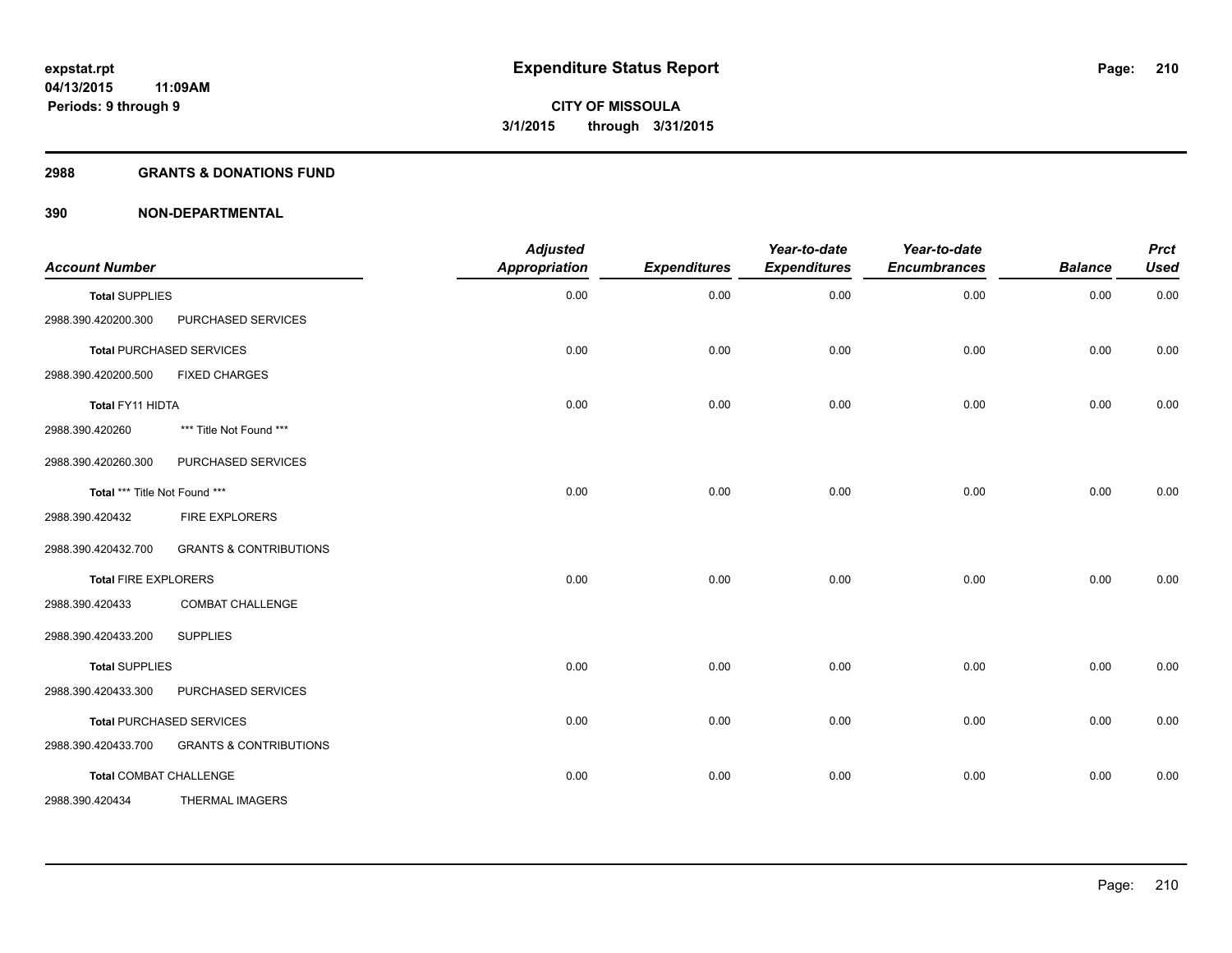### **2988 GRANTS & DONATIONS FUND**

| <b>Account Number</b>                |                                   | <b>Adjusted</b><br>Appropriation | <b>Expenditures</b> | Year-to-date<br><b>Expenditures</b> | Year-to-date<br><b>Encumbrances</b> | <b>Balance</b> | <b>Prct</b><br><b>Used</b> |
|--------------------------------------|-----------------------------------|----------------------------------|---------------------|-------------------------------------|-------------------------------------|----------------|----------------------------|
| 2988.390.420434.900                  | CAPITAL OUTLAY                    |                                  |                     |                                     |                                     |                |                            |
| <b>Total THERMAL IMAGERS</b>         |                                   | 0.00                             | 0.00                | 0.00                                | 0.00                                | 0.00           | 0.00                       |
| 2988.390.430100                      | <b>GREEN BLOCKS PILOT PROJECT</b> |                                  |                     |                                     |                                     |                |                            |
| 2988.390.430100.300                  | PURCHASED SERVICES                |                                  |                     |                                     |                                     |                |                            |
|                                      | <b>Total PURCHASED SERVICES</b>   | 0.00                             | 0.00                | 0.00                                | 0.00                                | 0.00           | 0.00                       |
| 2988.390.430100.700                  | <b>GRANTS &amp; CONTRIBUTIONS</b> |                                  |                     |                                     |                                     |                |                            |
|                                      | Total GREEN BLOCKS PILOT PROJECT  | 0.00                             | 0.00                | 0.00                                | 0.00                                | 0.00           | 0.00                       |
| 2988.390.430230                      | STREET RESTORATION                |                                  |                     |                                     |                                     |                |                            |
| 2988.390.430230.900                  | CAPITAL OUTLAY                    |                                  |                     |                                     |                                     |                |                            |
| 2988.390.430230.930.000 IMPROVEMENTS |                                   | 24,822.00                        | 0.00                | 0.00                                | 0.00                                | 24,822.00      | 0.00                       |
| <b>Total STREET RESTORATION</b>      |                                   | 24,822.00                        | 0.00                | 0.00                                | 0.00                                | 24,822.00      | 0.00                       |
| 2988.390.430243                      | SCHILLING ST FOOT BRIDGE          |                                  |                     |                                     |                                     |                |                            |
| 2988.390.430243.200                  | <b>SUPPLIES</b>                   |                                  |                     |                                     |                                     |                |                            |
|                                      | Total SCHILLING ST FOOT BRIDGE    | 0.00                             | 0.00                | 0.00                                | 0.00                                | 0.00           | 0.00                       |
| 2988.390.430264                      | PEDESTRIAN SAFETY                 |                                  |                     |                                     |                                     |                |                            |
| 2988.390.430264.900                  | CAPITAL OUTLAY                    |                                  |                     |                                     |                                     |                |                            |
| <b>Total PEDESTRIAN SAFETY</b>       |                                   | 0.00                             | 0.00                | 0.00                                | 0.00                                | 0.00           | 0.00                       |
| 2988.390.430300                      | <b>EECBG</b>                      |                                  |                     |                                     |                                     |                |                            |
| 2988.390.430300.300                  | PURCHASED SERVICES                |                                  |                     |                                     |                                     |                |                            |
| <b>Total EECBG</b>                   |                                   | 0.00                             | 0.00                | 0.00                                | 0.00                                | 0.00           | 0.00                       |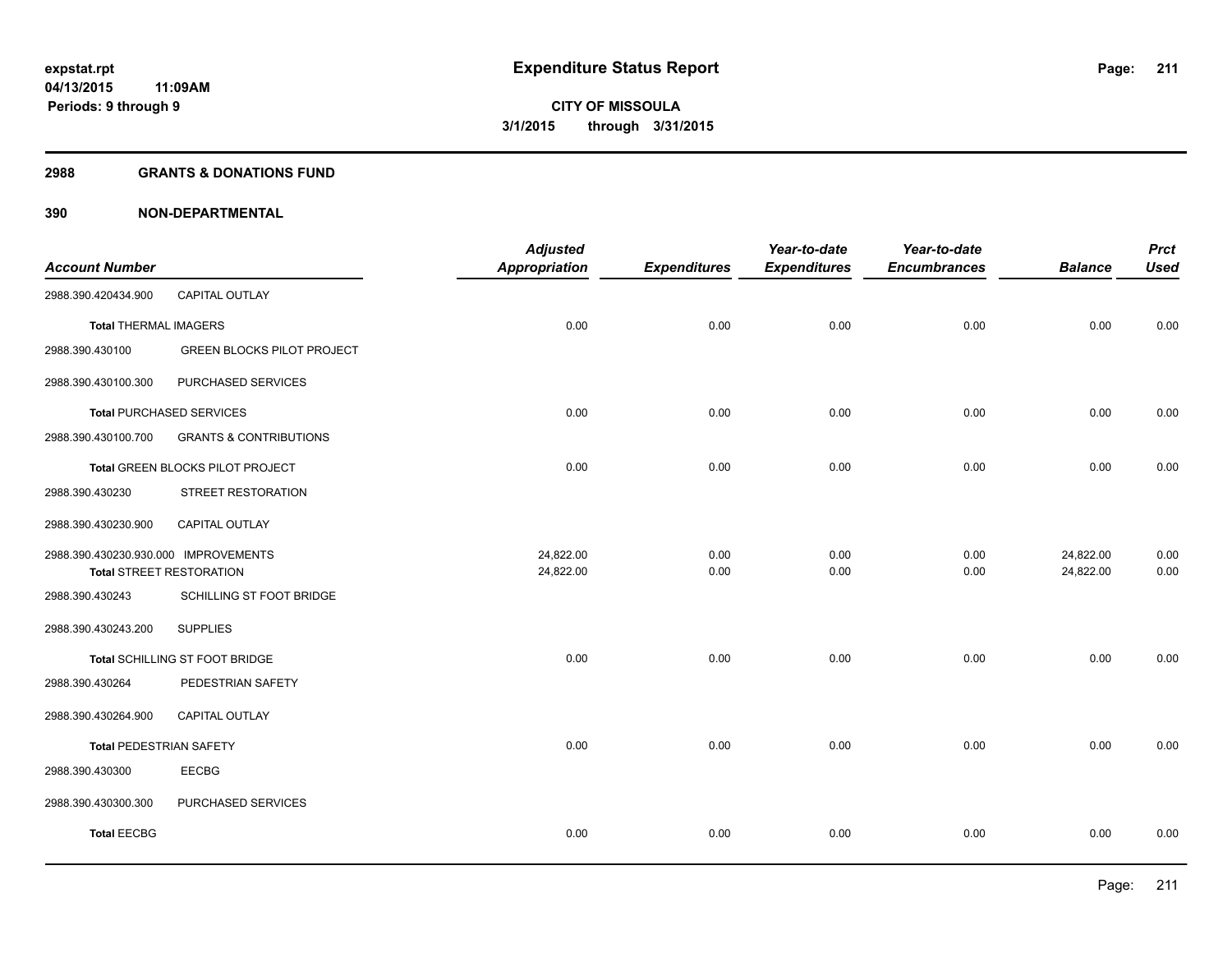### **2988 GRANTS & DONATIONS FUND**

| <b>Account Number</b>      |                                                 | <b>Adjusted</b><br><b>Appropriation</b> | <b>Expenditures</b> | Year-to-date<br><b>Expenditures</b> | Year-to-date<br><b>Encumbrances</b> | <b>Balance</b> | <b>Prct</b><br><b>Used</b> |
|----------------------------|-------------------------------------------------|-----------------------------------------|---------------------|-------------------------------------|-------------------------------------|----------------|----------------------------|
| 2988.390.431400            | <b>ENGINEERING</b>                              |                                         |                     |                                     |                                     |                |                            |
| 2988.390.431400.300        | PURCHASED SERVICES                              |                                         |                     |                                     |                                     |                |                            |
| <b>Total ENGINEERING</b>   |                                                 | 0.00                                    | 0.00                | 0.00                                | 0.00                                | 0.00           | 0.00                       |
| 2988.390.460416            | PARKS GPS TRACKING GRANT(ARRA)                  |                                         |                     |                                     |                                     |                |                            |
| 2988.390.460416.300        | PURCHASED SERVICES                              |                                         |                     |                                     |                                     |                |                            |
|                            | Total PARKS GPS TRACKING GRANT(ARRA)            | 0.00                                    | 0.00                | 0.00                                | 0.00                                | 0.00           | 0.00                       |
| 2988.390.470402            | <b>BROWNFIELDS CLEANUP</b>                      |                                         |                     |                                     |                                     |                |                            |
| 2988.390.470402.700        | <b>GRANTS &amp; CONTRIBUTIONS</b>               |                                         |                     |                                     |                                     |                |                            |
|                            | <b>Total BROWNFIELDS CLEANUP</b>                | 0.00                                    | 0.00                | 0.00                                | 0.00                                | 0.00           | 0.00                       |
| 2988.390.470404            | <b>BROWNFIELDS CLEANUP RLF</b>                  |                                         |                     |                                     |                                     |                |                            |
| 2988.390.470404.300        | PURCHASED SERVICES                              |                                         |                     |                                     |                                     |                |                            |
|                            | <b>Total PURCHASED SERVICES</b>                 | 0.00                                    | 0.00                | 0.00                                | 0.00                                | 0.00           | 0.00                       |
| 2988.390.470404.700        | <b>GRANTS &amp; CONTRIBUTIONS</b>               |                                         |                     |                                     |                                     |                |                            |
|                            | 2988.390.470404.700.000 BROWNSFIELD RLF CLEANUP | 433,065.00                              | 361.50              | 361.50                              | 0.00                                | 432,703.50     | 0.08                       |
|                            | <b>Total GRANTS &amp; CONTRIBUTIONS</b>         | 433,065.00                              | 361.50              | 361.50                              | 0.00                                | 432,703.50     | 0.08                       |
| 2988.390.470404.800        | OTHER OBJECTS                                   |                                         |                     |                                     |                                     |                |                            |
| <b>Total OTHER OBJECTS</b> |                                                 | 0.00                                    | 0.00                | 0.00                                | 0.00                                | 0.00           | 0.00                       |
|                            | Total BROWNFIELDS CLEANUP RLF                   | 433,065.00                              | 361.50              | 361.50                              | 0.00                                | 432,703.50     | 0.08                       |
| 2988.390.470405            | BROWNSFIELD AREA-WIDE PLANNING GRANT            |                                         |                     |                                     |                                     |                |                            |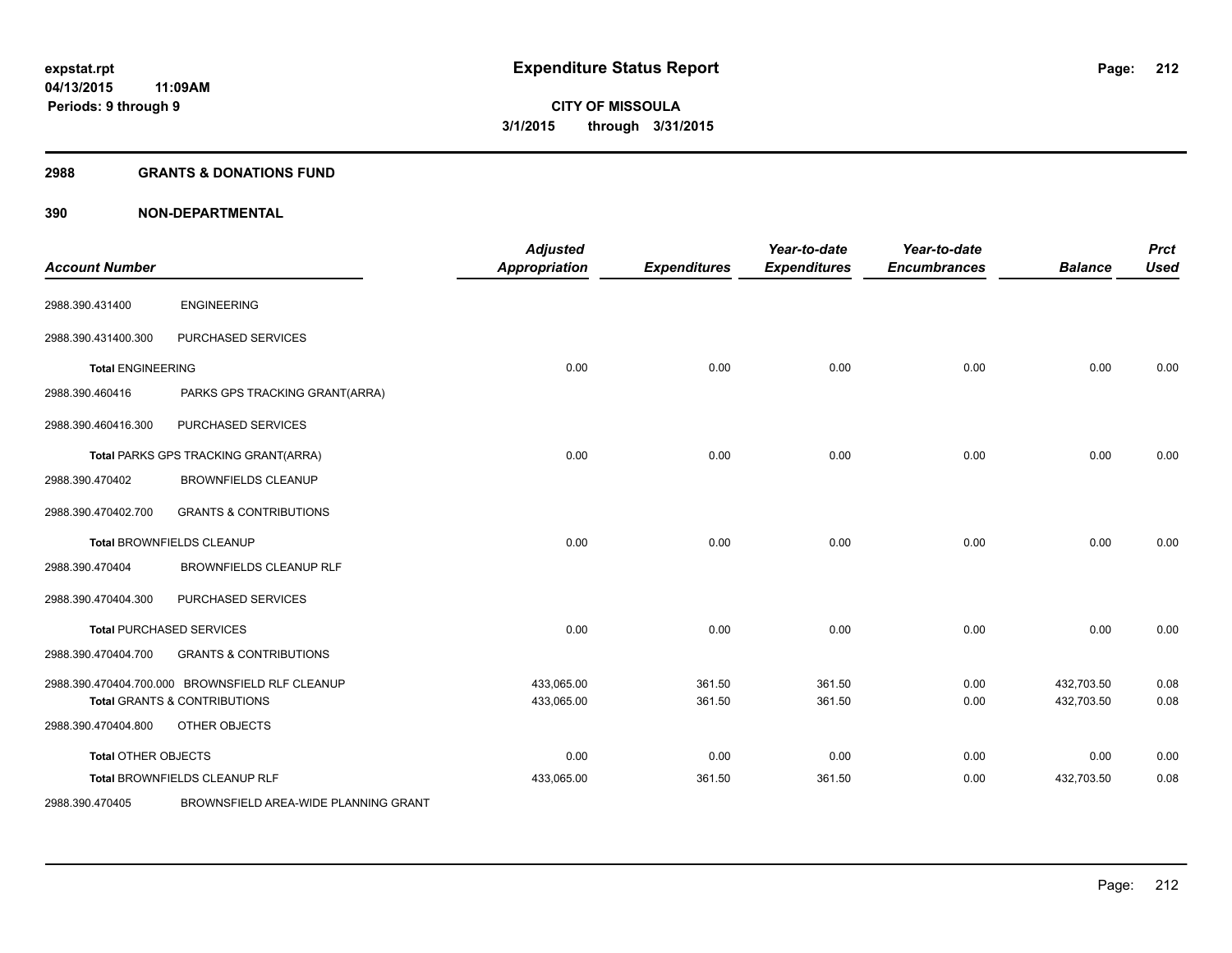#### **2988 GRANTS & DONATIONS FUND**

|                                |                                                              | <b>Adjusted</b>      |                     | Year-to-date        | Year-to-date        |                | <b>Prct</b> |
|--------------------------------|--------------------------------------------------------------|----------------------|---------------------|---------------------|---------------------|----------------|-------------|
| <b>Account Number</b>          |                                                              | <b>Appropriation</b> | <b>Expenditures</b> | <b>Expenditures</b> | <b>Encumbrances</b> | <b>Balance</b> | <b>Used</b> |
| 2988.390.470405.700            | <b>GRANTS &amp; CONTRIBUTIONS</b>                            |                      |                     |                     |                     |                |             |
|                                | 2988.390.470405.700.000 BROWNSFIELD AREA-WIDE PLANNING GRANT | 6,000.00             | 0.00                | 0.00                | 0.00                | 6,000.00       | 0.00        |
|                                | <b>Total GRANTS &amp; CONTRIBUTIONS</b>                      | 6,000.00             | 0.00                | 0.00                | 0.00                | 6,000.00       | 0.00        |
| 2988.390.470405.800            | OTHER OBJECTS                                                |                      |                     |                     |                     |                |             |
| <b>Total OTHER OBJECTS</b>     |                                                              | 0.00                 | 0.00                | 0.00                | 0.00                | 0.00           | 0.00        |
|                                | <b>Total BROWNSFIELD AREA-WIDE PLANNING GRANT</b>            | 6,000.00             | 0.00                | 0.00                | 0.00                | 6,000.00       | 0.00        |
| 2988.390.480002                | DEPT OF AG INTERN                                            |                      |                     |                     |                     |                |             |
| 2988.390.480002.100            | PERSONAL SERVICES                                            |                      |                     |                     |                     |                |             |
| <b>Total DEPT OF AG INTERN</b> |                                                              | 0.00                 | 0.00                | 0.00                | 0.00                | 0.00           | 0.00        |
| <b>Total NON-DEPARTMENTAL</b>  |                                                              | 1,034,384.00         | 39,423.65           | 267,952.59          | 0.00                | 766,431.41     | 25.90       |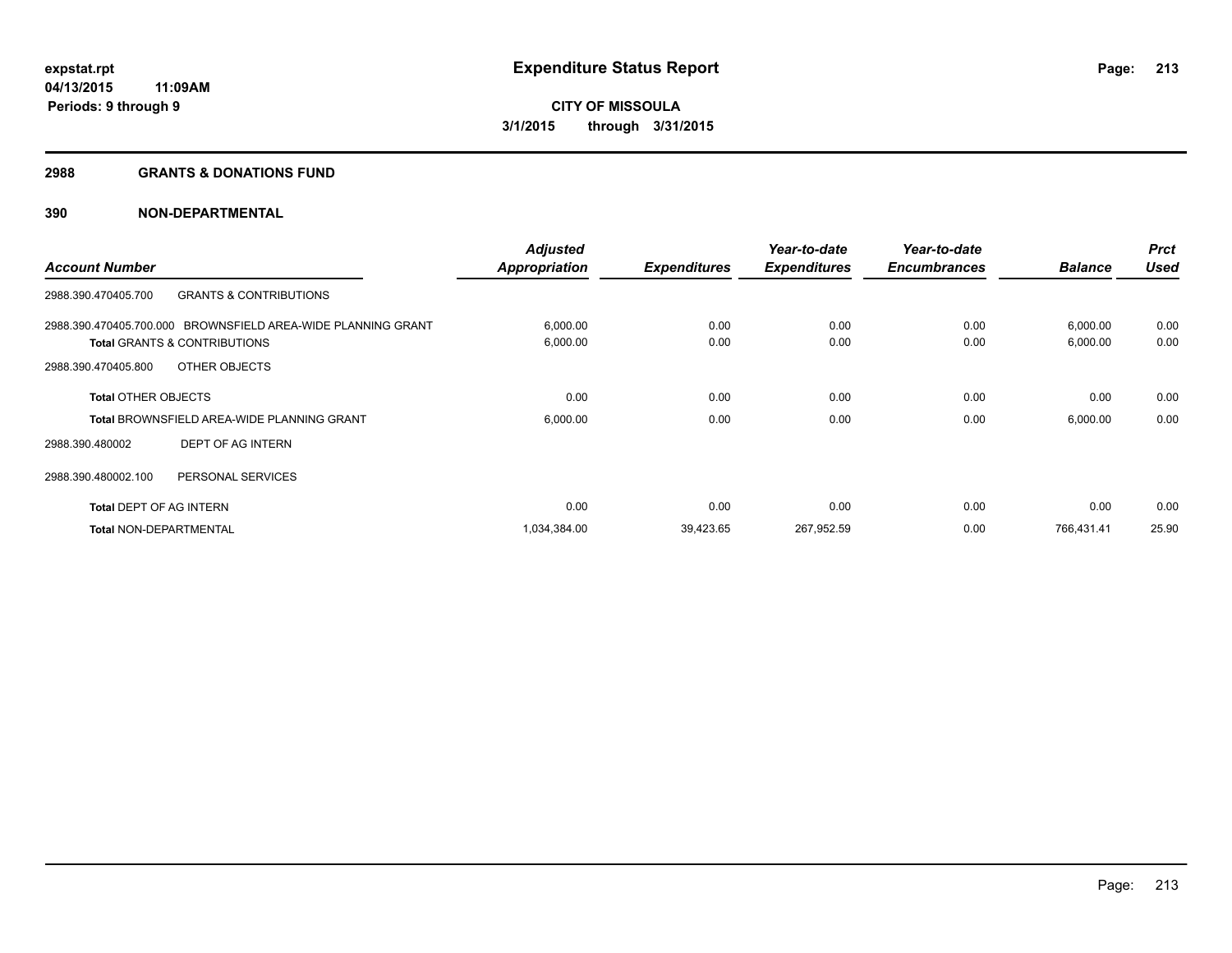#### **2988 GRANTS & DONATIONS FUND**

| <b>Account Number</b>          |                                                    | <b>Adjusted</b><br>Appropriation | <b>Expenditures</b> | Year-to-date<br><b>Expenditures</b> | Year-to-date<br><b>Encumbrances</b> | <b>Balance</b> | <b>Prct</b><br><b>Used</b> |
|--------------------------------|----------------------------------------------------|----------------------------------|---------------------|-------------------------------------|-------------------------------------|----------------|----------------------------|
| 2988.400.470320                | <b>GOOMZEE INC BSTF GRANT</b>                      |                                  |                     |                                     |                                     |                |                            |
| 2988.400.470320.700            | <b>GRANTS &amp; CONTRIBUTIONS</b>                  |                                  |                     |                                     |                                     |                |                            |
|                                | <b>Total GOOMZEE INC BSTF GRANT</b>                | 0.00                             | 0.00                | 0.00                                | 0.00                                | 0.00           | 0.00                       |
| 2988.400.470321                | ADVANCED TECHNOLOGY GROUP/ BSTF GRANT              |                                  |                     |                                     |                                     |                |                            |
| 2988.400.470321.700            | <b>GRANTS &amp; CONTRIBUTIONS</b>                  |                                  |                     |                                     |                                     |                |                            |
|                                | <b>Total ADVANCED TECHNOLOGY GROUP/ BSTF GRANT</b> | 0.00                             | 0.00                | 0.00                                | 0.00                                | 0.00           | 0.00                       |
| 2988.400.470322                | <b>RIVERTOP RENEWABLES/BSTFG</b>                   |                                  |                     |                                     |                                     |                |                            |
| 2988.400.470322.700            | <b>GRANTS &amp; CONTRIBUTIONS</b>                  |                                  |                     |                                     |                                     |                |                            |
|                                | 2988.400.470322.700.000 RIVERTOP RENEWABLE/BSTFG   | 30,000.00                        | 0.00                | 90,000.00                           | 0.00                                | $-60,000.00$   | 300.00                     |
|                                | <b>Total RIVERTOP RENEWABLES/BSTFG</b>             | 30,000.00                        | 0.00                | 90,000.00                           | 0.00                                | $-60,000.00$   | 300.00                     |
| 2988.400.470323                | <b>TERRA ECHOS/BSTFG</b>                           |                                  |                     |                                     |                                     |                |                            |
| 2988.400.470323.700            | <b>GRANTS &amp; CONTRIBUTIONS</b>                  |                                  |                     |                                     |                                     |                |                            |
| <b>Total TERRA ECHOS/BSTFG</b> |                                                    | 0.00                             | 0.00                | 0.00                                | 0.00                                | 0.00           | 0.00                       |
|                                | <b>Total ENTITLEMENT GRANTS</b>                    | 30,000.00                        | 0.00                | 90,000.00                           | 0.00                                | $-60,000.00$   | 300.00                     |
|                                | <b>Total GRANTS &amp; DONATIONS FUND</b>           | 1,094,215.00                     | 42,417.80           | 386,574.10                          | 0.00                                | 707,640.90     | 35.33                      |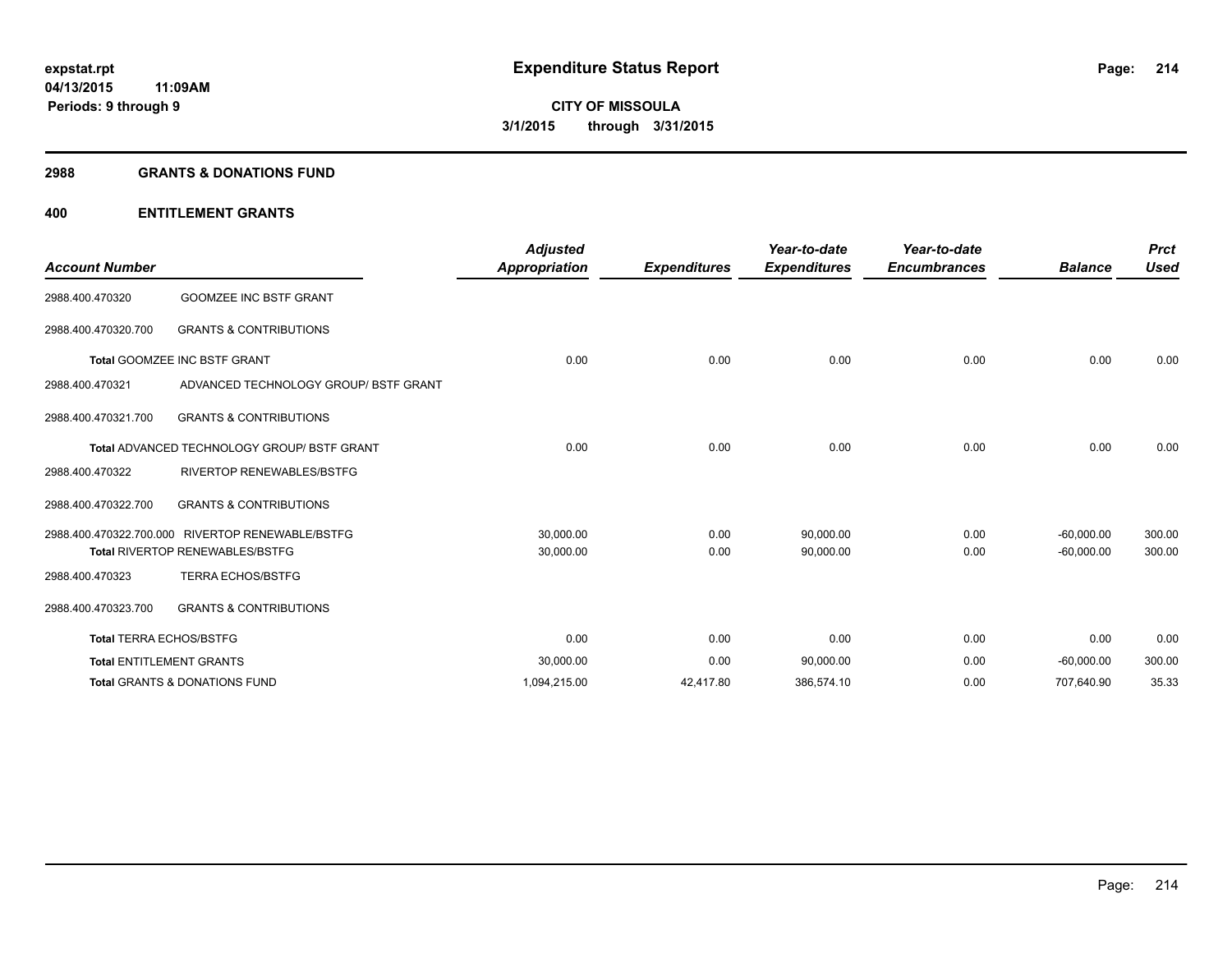# **3000 SID REVOLVING FUND**

| <b>Account Number</b>           |                                                                                                | <b>Adjusted</b><br><b>Appropriation</b> | <b>Expenditures</b> | Year-to-date<br><b>Expenditures</b> | Year-to-date<br><b>Encumbrances</b> | <b>Balance</b>           | <b>Prct</b><br>Used |
|---------------------------------|------------------------------------------------------------------------------------------------|-----------------------------------------|---------------------|-------------------------------------|-------------------------------------|--------------------------|---------------------|
| 3000.390.521000                 | INTERFUND OPERATING TRANSFERS                                                                  |                                         |                     |                                     |                                     |                          |                     |
| 3000.390.521000.800             | OTHER OBJECTS                                                                                  |                                         |                     |                                     |                                     |                          |                     |
|                                 | 3000.390.521000.820.000 TRANSFERS TO OTHER FUNDS<br><b>Total INTERFUND OPERATING TRANSFERS</b> | 100,000.00<br>100,000.00                | 0.00<br>0.00        | 0.00<br>0.00                        | 0.00<br>0.00                        | 100.000.00<br>100.000.00 | 0.00<br>0.00        |
| <b>Total SID REVOLVING FUND</b> |                                                                                                | 100,000.00                              | 0.00                | 0.00                                | 0.00                                | 100.000.00               | 0.00                |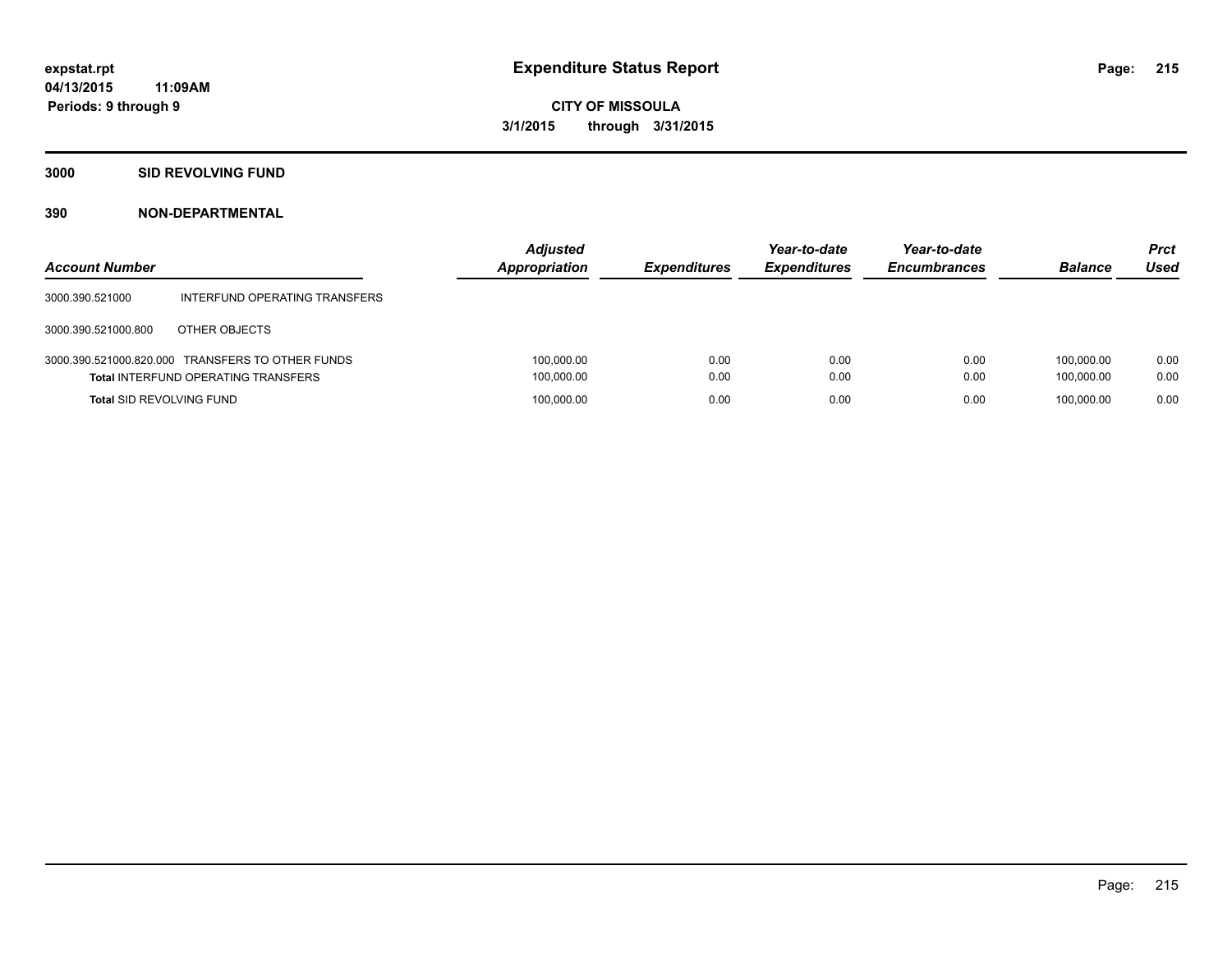# **3070 1996 OPEN SPACE GO BONDS**

| <b>Account Number</b>      |                                | Adjusted<br><b>Appropriation</b> | <b>Expenditures</b> | Year-to-date<br><b>Expenditures</b> | Year-to-date<br><b>Encumbrances</b> | <b>Balance</b> | <b>Prct</b><br>Used |
|----------------------------|--------------------------------|----------------------------------|---------------------|-------------------------------------|-------------------------------------|----------------|---------------------|
| 3070.390.490100            | <b>GO BONDS</b>                |                                  |                     |                                     |                                     |                |                     |
| 3070.390.490100.800        | OTHER OBJECTS                  |                                  |                     |                                     |                                     |                |                     |
| <b>Total OTHER OBJECTS</b> |                                | 0.00                             | 0.00                | 0.00                                | 0.00                                | 0.00           | 0.00                |
| <b>Total GO BONDS</b>      |                                | 0.00                             | 0.00                | 0.00                                | 0.00                                | 0.00           | 0.00                |
|                            | Total 1996 OPEN SPACE GO BONDS | 0.00                             | 0.00                | 0.00                                | 0.00                                | 0.00           | 0.00                |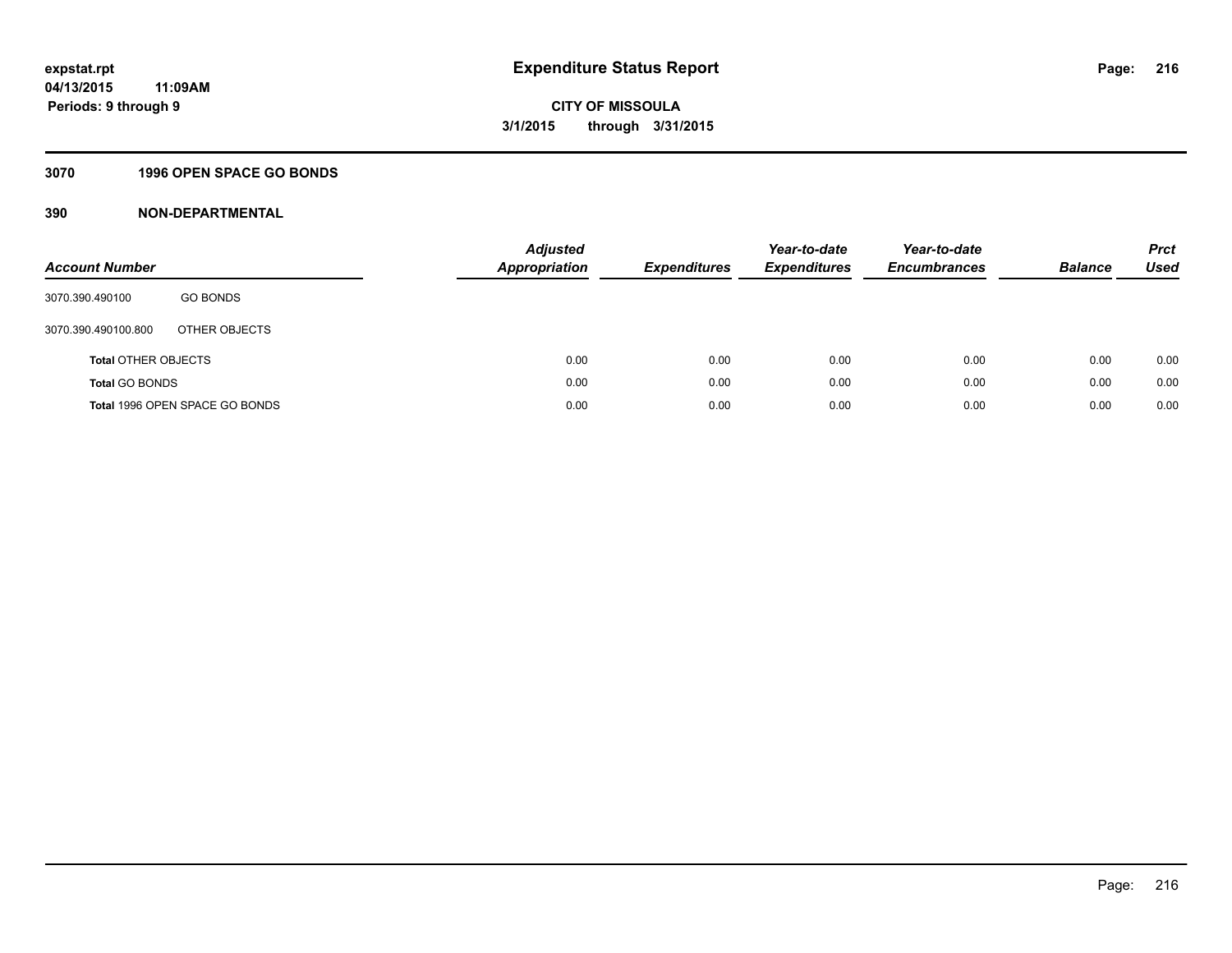## **3075 1997 OPEN SPACE G O BOND FUND**

| <b>Account Number</b>      |                                     | <b>Adjusted</b><br><b>Appropriation</b> | <b>Expenditures</b> | Year-to-date<br><b>Expenditures</b> | Year-to-date<br><b>Encumbrances</b> | <b>Balance</b> | <b>Prct</b><br>Used |
|----------------------------|-------------------------------------|-----------------------------------------|---------------------|-------------------------------------|-------------------------------------|----------------|---------------------|
| 3075.390.490100            | <b>GO BONDS</b>                     |                                         |                     |                                     |                                     |                |                     |
| 3075.390.490100.800        | OTHER OBJECTS                       |                                         |                     |                                     |                                     |                |                     |
| <b>Total OTHER OBJECTS</b> |                                     | 0.00                                    | 0.00                | 0.00                                | 0.00                                | 0.00           | 0.00                |
| <b>Total GO BONDS</b>      |                                     | 0.00                                    | 0.00                | 0.00                                | 0.00                                | 0.00           | 0.00                |
|                            | Total 1997 OPEN SPACE G O BOND FUND | 0.00                                    | 0.00                | 0.00                                | 0.00                                | 0.00           | 0.00                |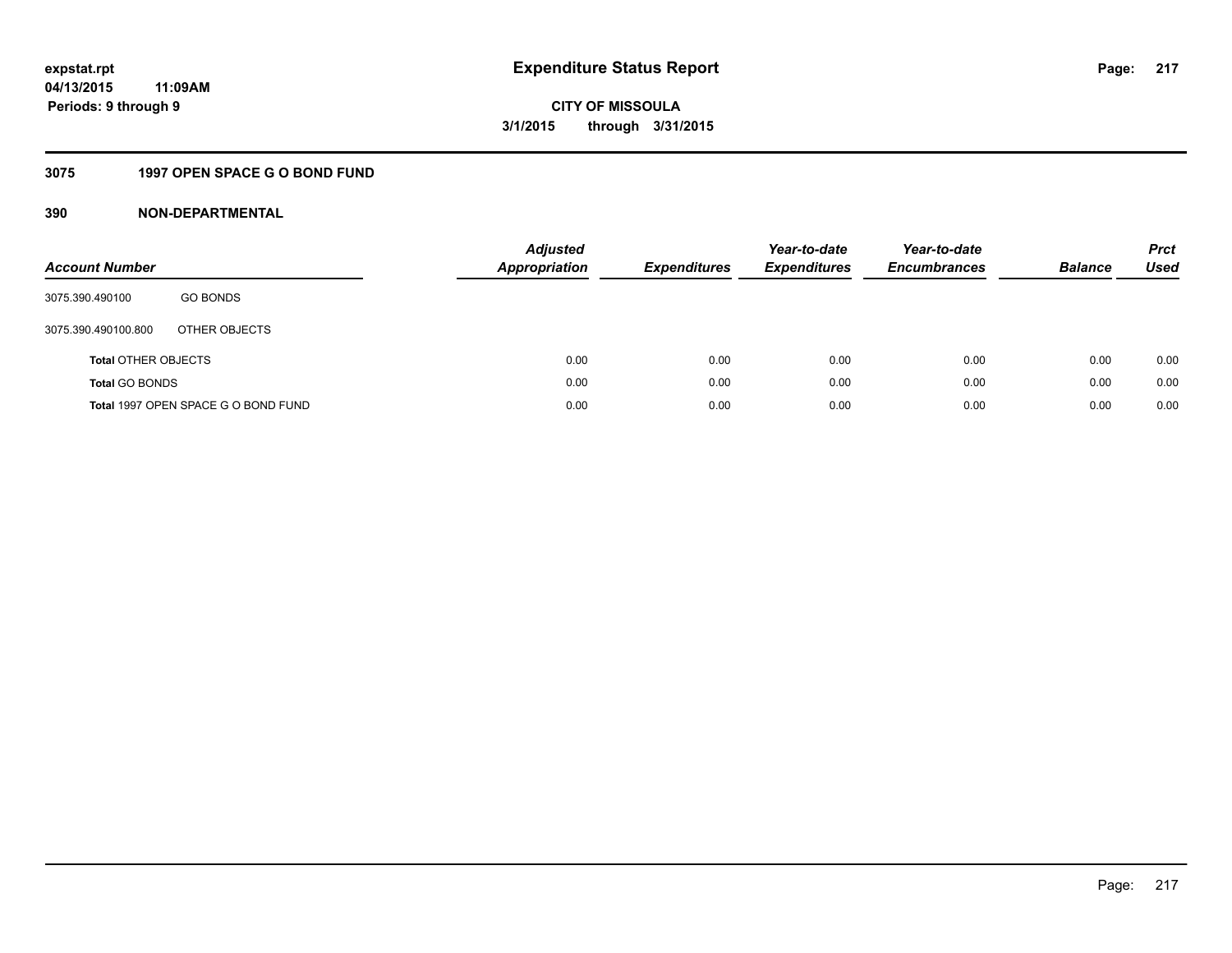**218**

**04/13/2015 11:09AM Periods: 9 through 9**

**CITY OF MISSOULA 3/1/2015 through 3/31/2015**

## **3080 1994 FIRE EQUIP/CITY HALLS REFUND BOND F**

| <b>Account Number</b>      |                                                | <b>Adjusted</b><br>Appropriation | Expenditures | Year-to-date<br><b>Expenditures</b> | Year-to-date<br><b>Encumbrances</b> | <b>Balance</b> | <b>Prct</b><br><b>Used</b> |
|----------------------------|------------------------------------------------|----------------------------------|--------------|-------------------------------------|-------------------------------------|----------------|----------------------------|
| 3080.390.490100            | <b>GO BONDS</b>                                |                                  |              |                                     |                                     |                |                            |
| 3080.390.490100.600        | <b>DEBT SERVICE</b>                            |                                  |              |                                     |                                     |                |                            |
| <b>Total DEBT SERVICE</b>  |                                                | 0.00                             | 0.00         | 0.00                                | 0.00                                | 0.00           | 0.00                       |
| 3080.390.490100.800        | OTHER OBJECTS                                  |                                  |              |                                     |                                     |                |                            |
| <b>Total OTHER OBJECTS</b> |                                                | 0.00                             | 0.00         | 0.00                                | 0.00                                | 0.00           | 0.00                       |
| <b>Total GO BONDS</b>      |                                                | 0.00                             | 0.00         | 0.00                                | 0.00                                | 0.00           | 0.00                       |
|                            | Total 1994 FIRE EQUIP/CITY HALLS REFUND BOND F | 0.00                             | 0.00         | 0.00                                | 0.00                                | 0.00           | 0.00                       |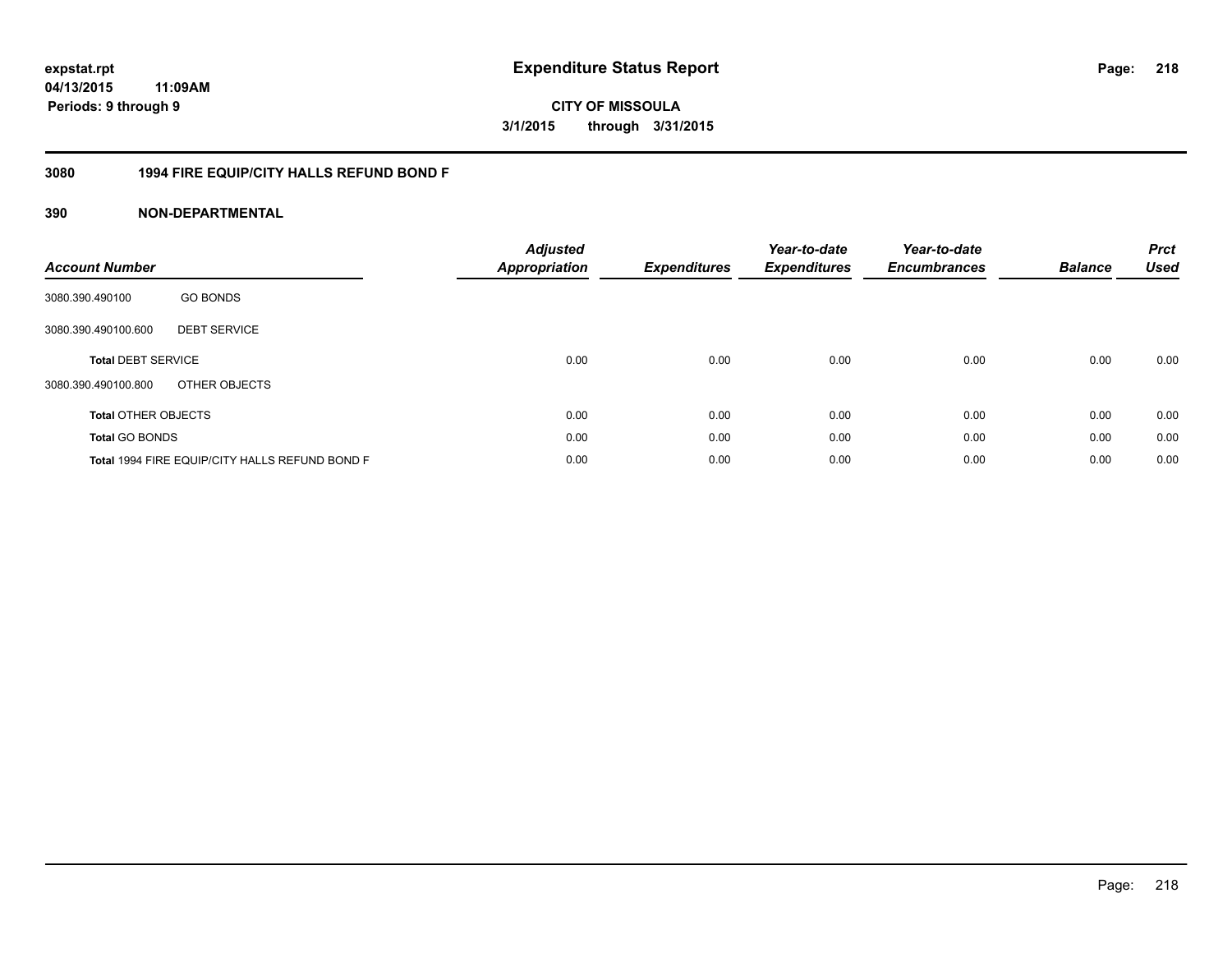## **3085 1993 FIRE STATION G O BOND FUND**

| <b>Account Number</b>      |                                       | <b>Adjusted</b><br>Appropriation | <b>Expenditures</b> | Year-to-date<br><b>Expenditures</b> | Year-to-date<br><b>Encumbrances</b> | <b>Balance</b> | <b>Prct</b><br>Used |
|----------------------------|---------------------------------------|----------------------------------|---------------------|-------------------------------------|-------------------------------------|----------------|---------------------|
| 3085.390.490100            | <b>GO BONDS</b>                       |                                  |                     |                                     |                                     |                |                     |
| 3085.390.490100.800        | OTHER OBJECTS                         |                                  |                     |                                     |                                     |                |                     |
| <b>Total OTHER OBJECTS</b> |                                       | 0.00                             | 0.00                | 0.00                                | 0.00                                | 0.00           | 0.00                |
| <b>Total GO BONDS</b>      |                                       | 0.00                             | 0.00                | 0.00                                | 0.00                                | 0.00           | 0.00                |
|                            | Total 1993 FIRE STATION G O BOND FUND | 0.00                             | 0.00                | 0.00                                | 0.00                                | 0.00           | 0.00                |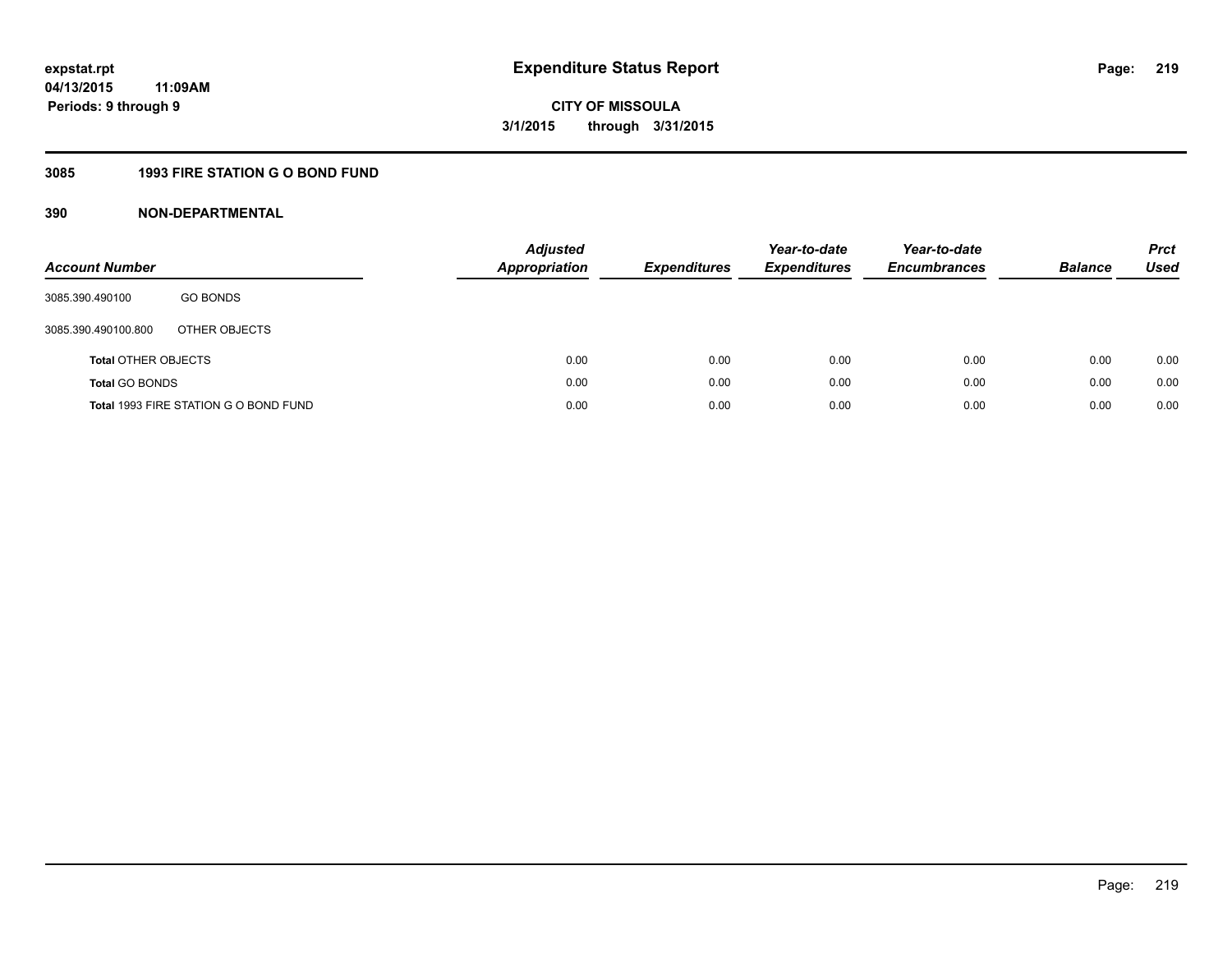## **3090 2004 AQUATICS BOND**

| <b>Account Number</b>           |                     | <b>Adjusted</b><br>Appropriation | <b>Expenditures</b> | Year-to-date<br><b>Expenditures</b> | Year-to-date<br><b>Encumbrances</b> | <b>Balance</b> | <b>Prct</b><br><b>Used</b> |
|---------------------------------|---------------------|----------------------------------|---------------------|-------------------------------------|-------------------------------------|----------------|----------------------------|
| 3090.390.490100                 | <b>GO BONDS</b>     |                                  |                     |                                     |                                     |                |                            |
| 3090.390.490100.600             | <b>DEBT SERVICE</b> |                                  |                     |                                     |                                     |                |                            |
| <b>Total DEBT SERVICE</b>       |                     | 0.00                             | 0.00                | 0.00                                | 0.00                                | 0.00           | 0.00                       |
| 3090.390.490100.800             | OTHER OBJECTS       |                                  |                     |                                     |                                     |                |                            |
| <b>Total OTHER OBJECTS</b>      |                     | 0.00                             | 0.00                | 0.00                                | 0.00                                | 0.00           | 0.00                       |
| <b>Total GO BONDS</b>           |                     | 0.00                             | 0.00                | 0.00                                | 0.00                                | 0.00           | 0.00                       |
| <b>Total 2004 AQUATICS BOND</b> |                     | 0.00                             | 0.00                | 0.00                                | 0.00                                | 0.00           | 0.00                       |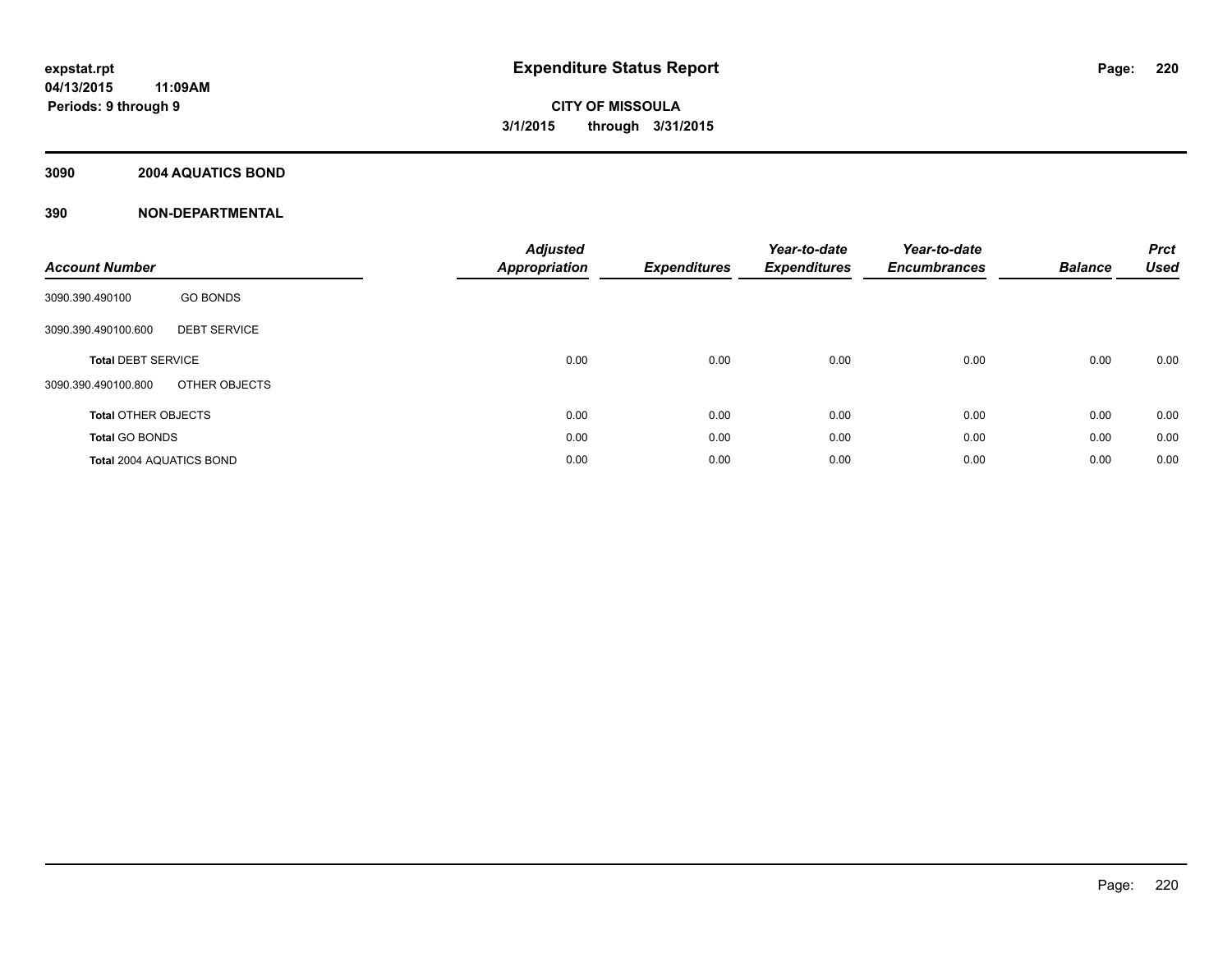**CITY OF MISSOULA 3/1/2015 through 3/31/2015**

## **3091 SERIES 2012A AQUATICS REFUNDING BOND**

|                            |                                                   | <b>Adjusted</b>      |                     | Year-to-date        | Year-to-date        |                | <b>Prct</b> |
|----------------------------|---------------------------------------------------|----------------------|---------------------|---------------------|---------------------|----------------|-------------|
| <b>Account Number</b>      |                                                   | <b>Appropriation</b> | <b>Expenditures</b> | <b>Expenditures</b> | <b>Encumbrances</b> | <b>Balance</b> | <b>Used</b> |
| 3091.390.490100            | <b>GO BONDS</b>                                   |                      |                     |                     |                     |                |             |
| 3091.390.490100.600        | <b>DEBT SERVICE</b>                               |                      |                     |                     |                     |                |             |
| 3091.390.490100.610.000    | PRINCIPAL                                         | 440,000.00           | 0.00                | 0.00                | 0.00                | 440.000.00     | 0.00        |
|                            | 3091.390.490100.620.000 INTEREST / SERVICE FEES   | 99,698.00            | 0.00                | 50,198.75           | 0.00                | 49.499.25      | 50.35       |
| <b>Total DEBT SERVICE</b>  |                                                   | 539,698.00           | 0.00                | 50,198.75           | 0.00                | 489,499.25     | 9.30        |
| 3091.390.490100.800        | OTHER OBJECTS                                     |                      |                     |                     |                     |                |             |
| <b>Total OTHER OBJECTS</b> |                                                   | 0.00                 | 0.00                | 0.00                | 0.00                | 0.00           | 0.00        |
| <b>Total GO BONDS</b>      |                                                   | 539,698.00           | 0.00                | 50,198.75           | 0.00                | 489.499.25     | 9.30        |
|                            | <b>Total SERIES 2012A AQUATICS REFUNDING BOND</b> | 539,698.00           | 0.00                | 50,198.75           | 0.00                | 489.499.25     | 9.30        |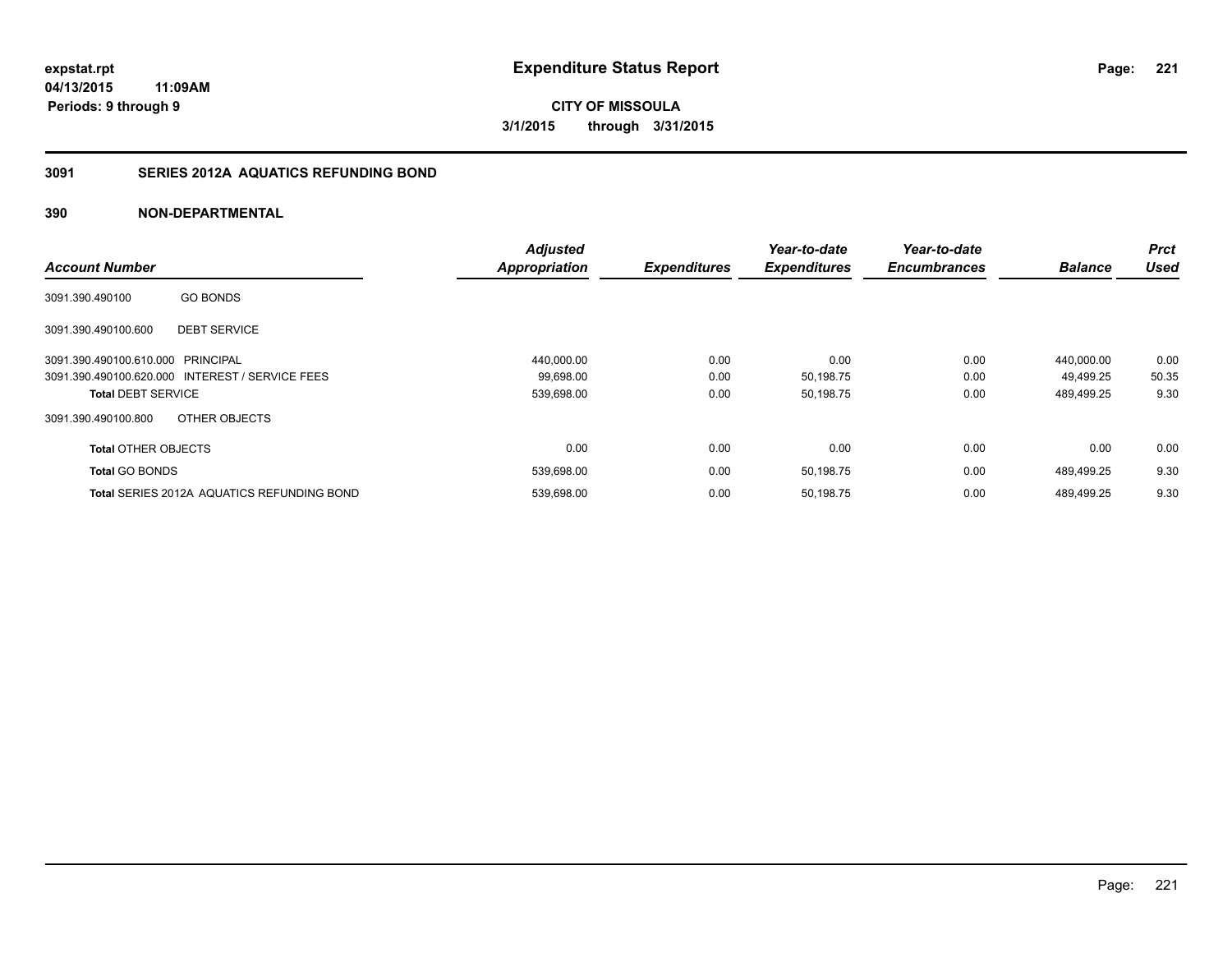**Periods: 9 through 9**

**CITY OF MISSOULA 3/1/2015 through 3/31/2015**

#### **3092 Series 2013A GO REFUNDING BONDS**

|                                   |                                                 | <b>Adjusted</b> |                     | Year-to-date        | Year-to-date        |                | <b>Prct</b> |
|-----------------------------------|-------------------------------------------------|-----------------|---------------------|---------------------|---------------------|----------------|-------------|
| <b>Account Number</b>             |                                                 | Appropriation   | <b>Expenditures</b> | <b>Expenditures</b> | <b>Encumbrances</b> | <b>Balance</b> | <b>Used</b> |
| 3092.390.490100                   | <b>GO BONDS</b>                                 |                 |                     |                     |                     |                |             |
| 3092.390.490100.600               | <b>DEBT SERVICE</b>                             |                 |                     |                     |                     |                |             |
| 3092.390.490100.610.000 PRINCIPAL |                                                 | 570,000.00      | 0.00                | 0.00                | 0.00                | 570.000.00     | 0.00        |
|                                   | 3092.390.490100.620.000 INTEREST / SERVICE FEES | 121,800.00      | 0.00                | 61,250.00           | 0.00                | 60,550.00      | 50.29       |
| <b>Total GO BONDS</b>             |                                                 | 691,800.00      | 0.00                | 61,250.00           | 0.00                | 630,550.00     | 8.85        |
| 3092.390.521000                   | INTERFUND OPERATING TRANSFERS                   |                 |                     |                     |                     |                |             |
| 3092.390.521000.800               | OTHER OBJECTS                                   |                 |                     |                     |                     |                |             |
|                                   | <b>Total INTERFUND OPERATING TRANSFERS</b>      | 0.00            | 0.00                | 0.00                | 0.00                | 0.00           | 0.00        |
|                                   | <b>Total Series 2013A GO REFUNDING BONDS</b>    | 691,800.00      | 0.00                | 61,250.00           | 0.00                | 630,550.00     | 8.85        |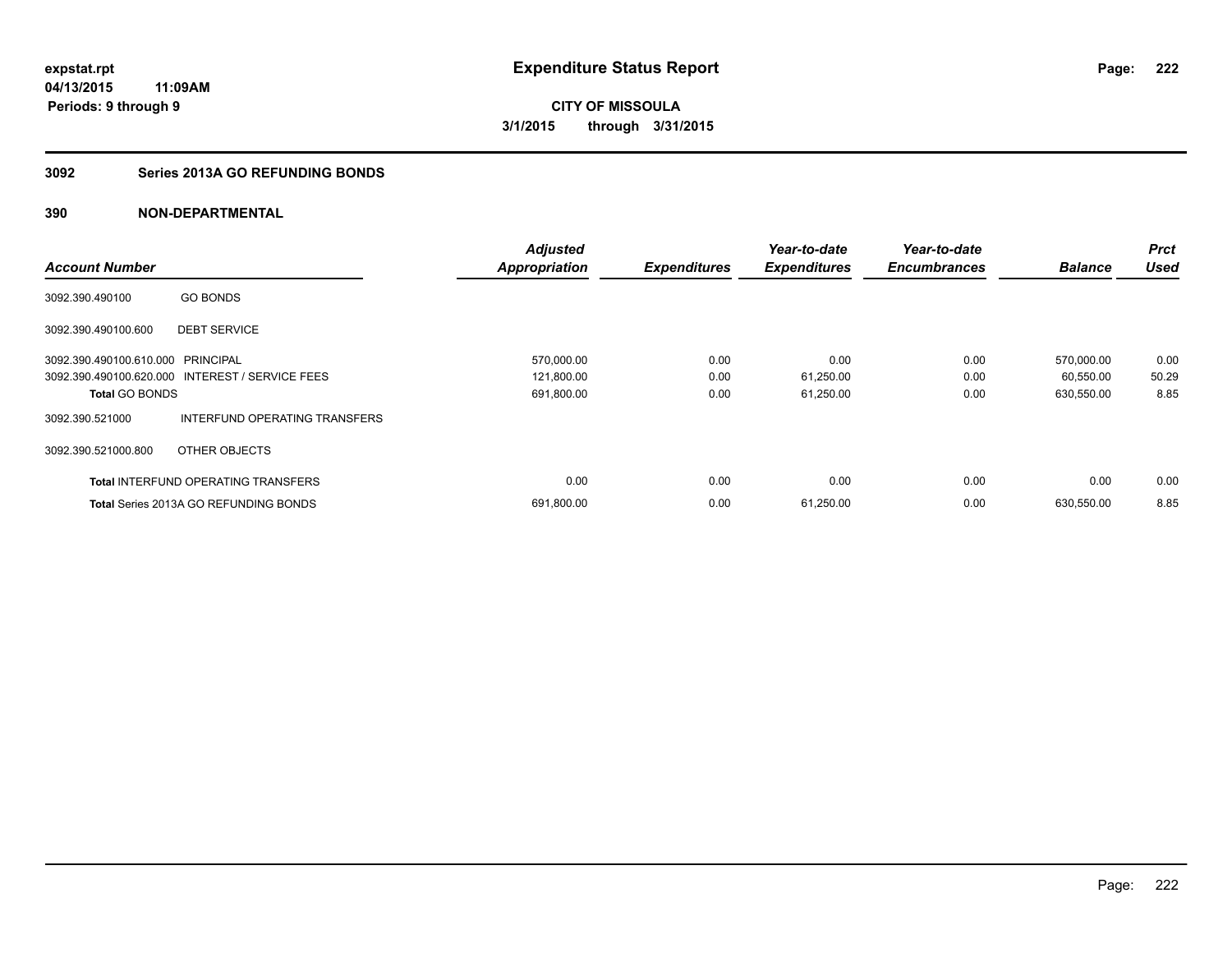**223**

**04/13/2015 11:09AM Periods: 9 through 9**

**CITY OF MISSOULA 3/1/2015 through 3/31/2015**

#### **3095 2004 REFUNDING BONDS DEBT SERVICE**

| <b>Account Number</b>     |                                                | <b>Adjusted</b><br><b>Appropriation</b> | <b>Expenditures</b> | Year-to-date<br><b>Expenditures</b> | Year-to-date<br><b>Encumbrances</b> | <b>Balance</b> | <b>Prct</b><br>Used |
|---------------------------|------------------------------------------------|-----------------------------------------|---------------------|-------------------------------------|-------------------------------------|----------------|---------------------|
| 3095.390.490100           | <b>GO BONDS</b>                                |                                         |                     |                                     |                                     |                |                     |
| 3095.390.490100.600       | <b>DEBT SERVICE</b>                            |                                         |                     |                                     |                                     |                |                     |
| <b>Total DEBT SERVICE</b> |                                                | 0.00                                    | 0.00                | 0.00                                | 0.00                                | 0.00           | 0.00                |
| <b>Total GO BONDS</b>     |                                                | 0.00                                    | 0.00                | 0.00                                | 0.00                                | 0.00           | 0.00                |
|                           | <b>Total 2004 REFUNDING BONDS DEBT SERVICE</b> | 0.00                                    | 0.00                | 0.00                                | 0.00                                | 0.00           | 0.00                |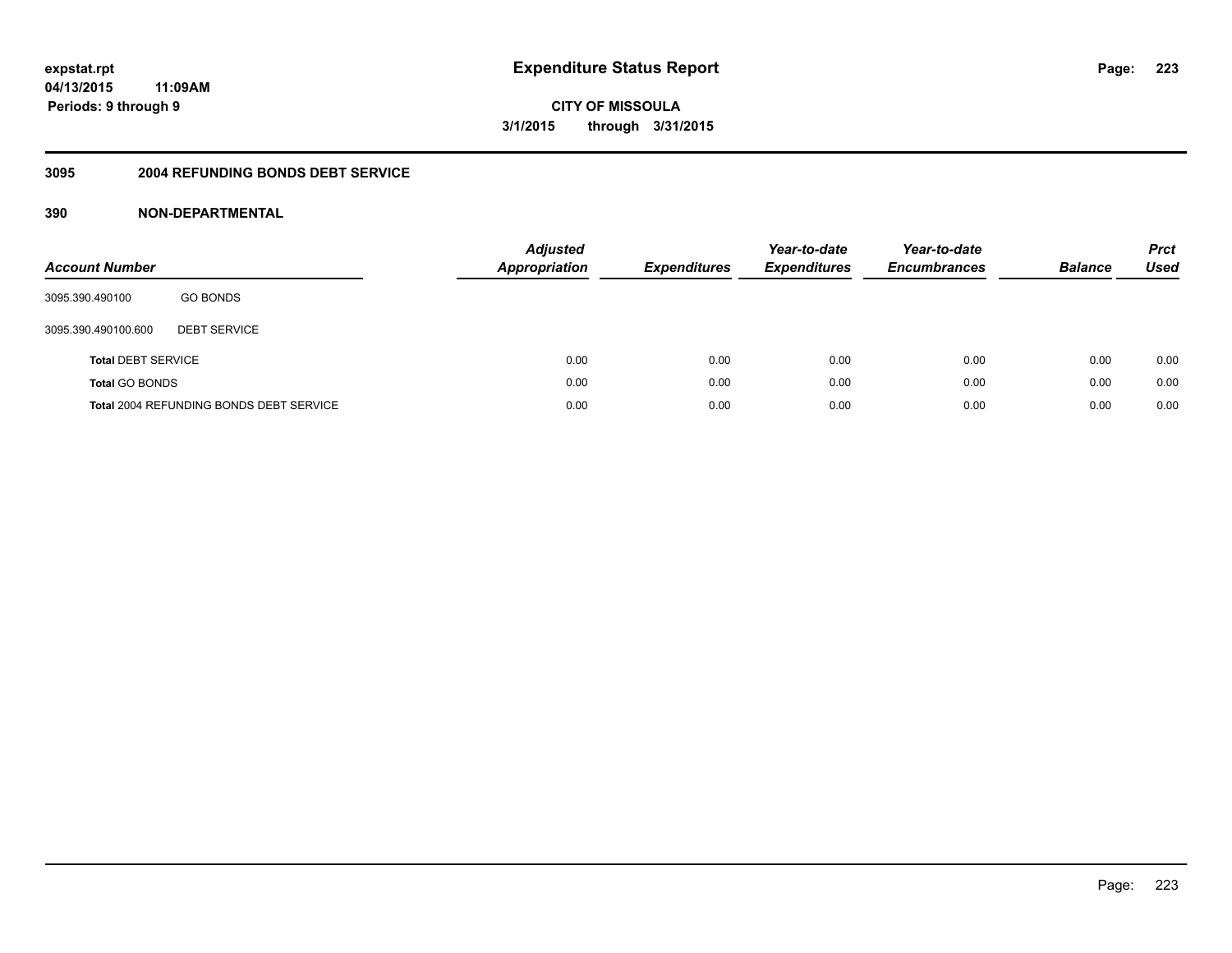## **3096 NEW FIRE STATION GO BOND**

| <b>Account Number</b>      |                                                 | <b>Adjusted</b><br><b>Appropriation</b> | <b>Expenditures</b> | Year-to-date<br><b>Expenditures</b> | Year-to-date<br><b>Encumbrances</b> | <b>Balance</b>               | Prct<br><b>Used</b> |
|----------------------------|-------------------------------------------------|-----------------------------------------|---------------------|-------------------------------------|-------------------------------------|------------------------------|---------------------|
| 3096.390.490100            | <b>GO BONDS</b>                                 |                                         |                     |                                     |                                     |                              |                     |
| 3096.390.490100.600        | <b>DEBT SERVICE</b>                             |                                         |                     |                                     |                                     |                              |                     |
| <b>Total DEBT SERVICE</b>  | 3096.390.490100.620.000 INTEREST / SERVICE FEES | 0.00<br>0.00                            | 0.00<br>0.00        | 11.950.02<br>11,950.02              | 0.00<br>0.00                        | $-11.950.02$<br>$-11,950.02$ | 0.00<br>0.00        |
| 3096.390.490100.800        | OTHER OBJECTS                                   |                                         |                     |                                     |                                     |                              |                     |
| <b>Total OTHER OBJECTS</b> |                                                 | 0.00                                    | 0.00                | 0.00                                | 0.00                                | 0.00                         | 0.00                |
| <b>Total GO BONDS</b>      |                                                 | 0.00                                    | 0.00                | 11,950.02                           | 0.00                                | $-11,950.02$                 | 0.00                |
|                            | <b>Total NEW FIRE STATION GO BOND</b>           | 0.00                                    | 0.00                | 11,950.02                           | 0.00                                | $-11,950.02$                 | 0.00                |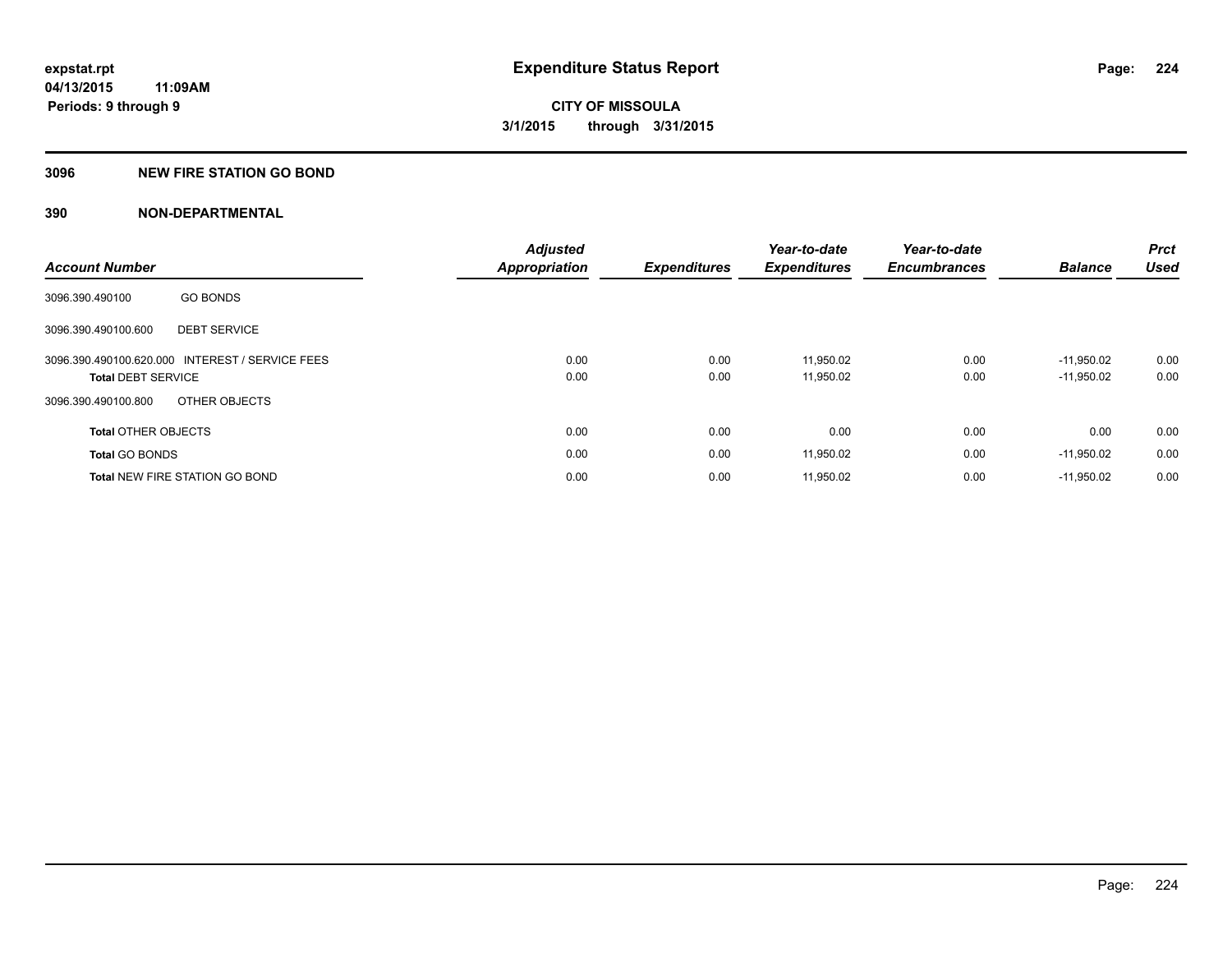#### **3097 2007 REFUNDING BONDS**

| <b>Account Number</b>      |                            | <b>Adjusted</b><br><b>Appropriation</b> | <b>Expenditures</b> | Year-to-date<br><b>Expenditures</b> | Year-to-date<br><b>Encumbrances</b> | <b>Balance</b> | <b>Prct</b><br><b>Used</b> |
|----------------------------|----------------------------|-----------------------------------------|---------------------|-------------------------------------|-------------------------------------|----------------|----------------------------|
| 3097.390.490100            | <b>GO BONDS</b>            |                                         |                     |                                     |                                     |                |                            |
| 3097.390.490100.600        | <b>DEBT SERVICE</b>        |                                         |                     |                                     |                                     |                |                            |
| <b>Total GO BONDS</b>      |                            | 0.00                                    | 0.00                | 0.00                                | 0.00                                | 0.00           | 0.00                       |
| 3097.390.490500            | <b>DEBT PAYMENTS</b>       |                                         |                     |                                     |                                     |                |                            |
| 3097.390.490500.500        | <b>FIXED CHARGES</b>       |                                         |                     |                                     |                                     |                |                            |
| <b>Total DEBT PAYMENTS</b> |                            | 0.00                                    | 0.00                | 0.00                                | 0.00                                | 0.00           | 0.00                       |
|                            | Total 2007 REFUNDING BONDS | 0.00                                    | 0.00                | 0.00                                | 0.00                                | 0.00           | 0.00                       |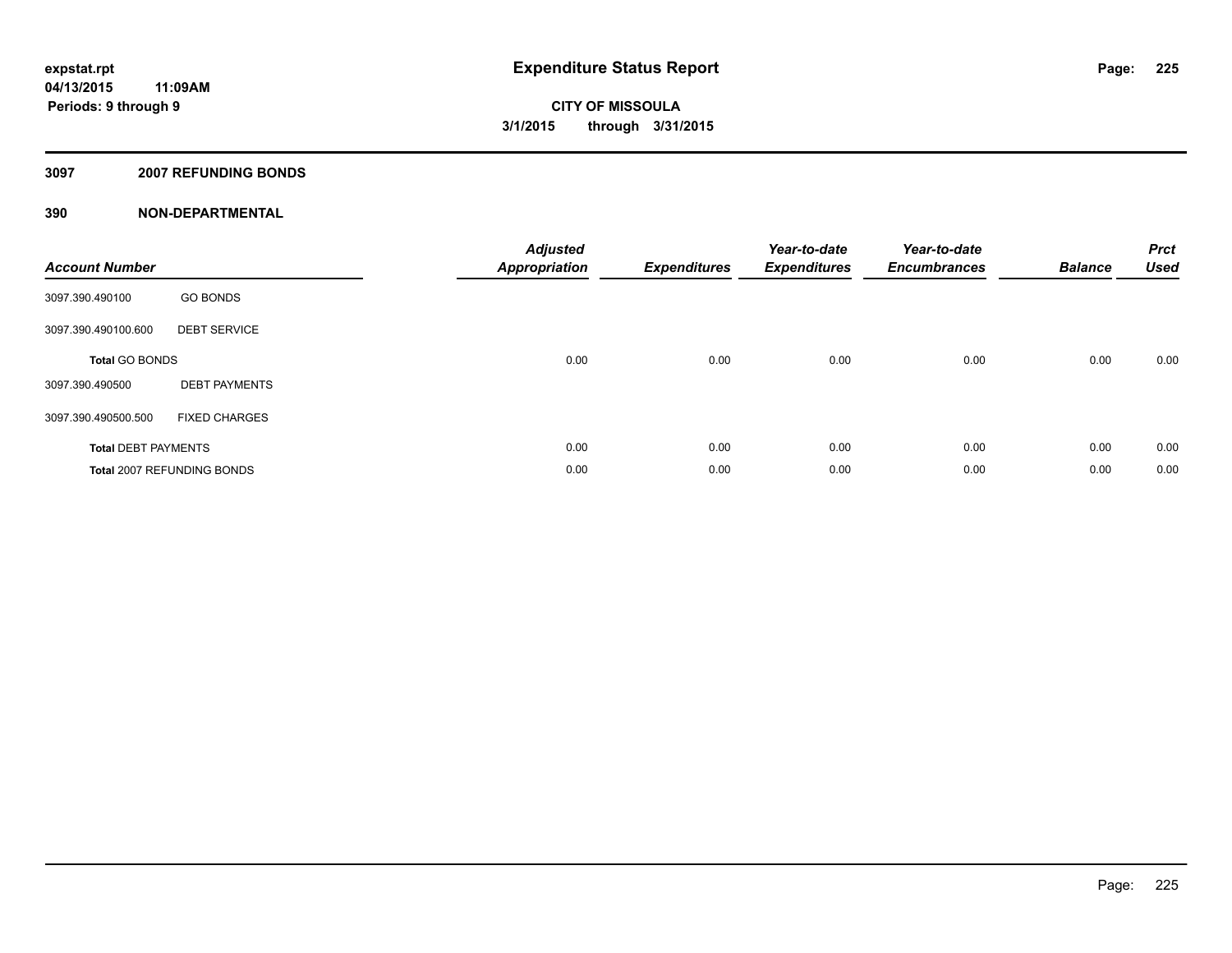**CITY OF MISSOULA 3/1/2015 through 3/31/2015**

#### **3100 SIDEWALK & CURB WARRANTS FUND**

| <b>Account Number</b> |                                                | Adjusted<br>Appropriation | <b>Expenditures</b> | Year-to-date<br><b>Expenditures</b> | Year-to-date<br><b>Encumbrances</b> | <b>Balance</b> | <b>Prct</b><br>Used |
|-----------------------|------------------------------------------------|---------------------------|---------------------|-------------------------------------|-------------------------------------|----------------|---------------------|
| 3100.390.490300       | SPECIAL IMPROVEMENTS BONDS                     |                           |                     |                                     |                                     |                |                     |
| 3100.390.490300.600   | <b>DEBT SERVICE</b>                            |                           |                     |                                     |                                     |                |                     |
|                       | <b>Total SPECIAL IMPROVEMENTS BONDS</b>        | 0.00                      | 0.00                | 0.00                                | 0.00                                | 0.00           | 0.00                |
| 3100.390.521000       | INTERFUND OPERATING TRANSFERS                  |                           |                     |                                     |                                     |                |                     |
| 3100.390.521000.800   | OTHER OBJECTS                                  |                           |                     |                                     |                                     |                |                     |
|                       | <b>Total INTERFUND OPERATING TRANSFERS</b>     | 0.00                      | 0.00                | 0.00                                | 0.00                                | 0.00           | 0.00                |
|                       | <b>Total SIDEWALK &amp; CURB WARRANTS FUND</b> | 0.00                      | 0.00                | 0.00                                | 0.00                                | 0.00           | 0.00                |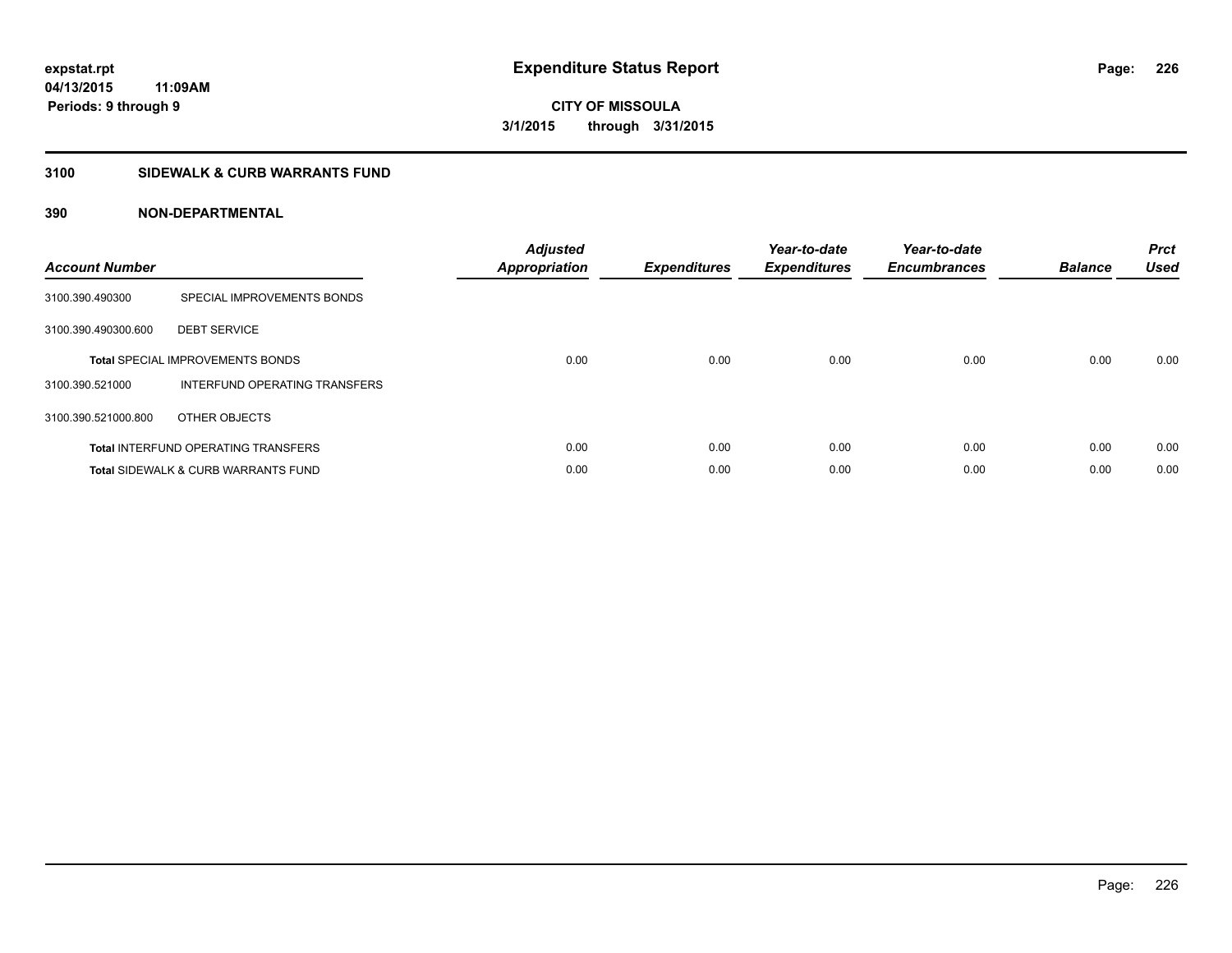**CITY OF MISSOULA 3/1/2015 through 3/31/2015**

## **3200 FY99 SIDEWALK & CURB DEBT SERVICE FUND**

| <b>Account Number</b>      |                                              | <b>Adjusted</b><br><b>Appropriation</b> | <b>Expenditures</b> | Year-to-date<br><b>Expenditures</b> | Year-to-date<br><b>Encumbrances</b> | <b>Balance</b> | <b>Prct</b><br><b>Used</b> |
|----------------------------|----------------------------------------------|-----------------------------------------|---------------------|-------------------------------------|-------------------------------------|----------------|----------------------------|
| 3200.390.490300            | SPECIAL IMPROVEMENTS BONDS                   |                                         |                     |                                     |                                     |                |                            |
| 3200.390.490300.600        | <b>DEBT SERVICE</b>                          |                                         |                     |                                     |                                     |                |                            |
|                            | <b>Total SPECIAL IMPROVEMENTS BONDS</b>      | 0.00                                    | 0.00                | 0.00                                | 0.00                                | 0.00           | 0.00                       |
| 3200.390.510100            | SPECIAL ASSESSMENTS                          |                                         |                     |                                     |                                     |                |                            |
| 3200.390.510100.600        | <b>DEBT SERVICE</b>                          |                                         |                     |                                     |                                     |                |                            |
| <b>Total DEBT SERVICE</b>  |                                              | 0.00                                    | 0.00                | 0.00                                | 0.00                                | 0.00           | 0.00                       |
| 3200.390.510100.800        | OTHER OBJECTS                                |                                         |                     |                                     |                                     |                |                            |
| <b>Total OTHER OBJECTS</b> |                                              | 0.00                                    | 0.00                | 0.00                                | 0.00                                | 0.00           | 0.00                       |
|                            | <b>Total SPECIAL ASSESSMENTS</b>             | 0.00                                    | 0.00                | 0.00                                | 0.00                                | 0.00           | 0.00                       |
|                            | Total FY99 SIDEWALK & CURB DEBT SERVICE FUND | 0.00                                    | 0.00                | 0.00                                | 0.00                                | 0.00           | 0.00                       |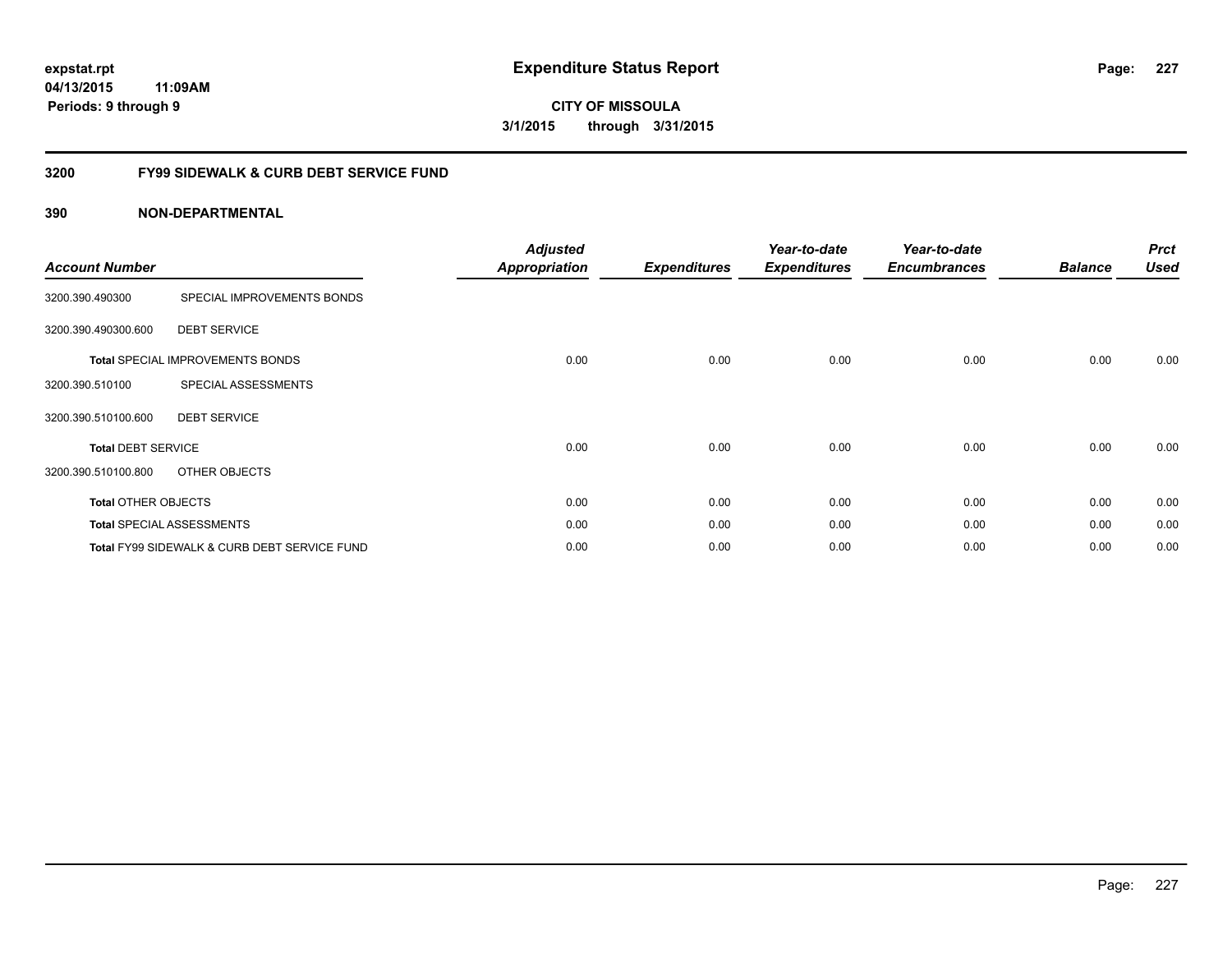**CITY OF MISSOULA 3/1/2015 through 3/31/2015**

## **3300 FY00 SIDEWALK & CURB DEBT SERVICE FUND**

| <b>Account Number</b> |                                              | <b>Adjusted</b><br><b>Appropriation</b> | <b>Expenditures</b> | Year-to-date<br><b>Expenditures</b> | Year-to-date<br><b>Encumbrances</b> | <b>Balance</b> | <b>Prct</b><br>Used |
|-----------------------|----------------------------------------------|-----------------------------------------|---------------------|-------------------------------------|-------------------------------------|----------------|---------------------|
| 3300.390.510100       | SPECIAL ASSESSMENTS                          |                                         |                     |                                     |                                     |                |                     |
| 3300.390.510100.600   | <b>DEBT SERVICE</b>                          |                                         |                     |                                     |                                     |                |                     |
|                       | Total SPECIAL ASSESSMENTS                    | 0.00                                    | 0.00                | 0.00                                | 0.00                                | 0.00           | 0.00                |
|                       | Total FY00 SIDEWALK & CURB DEBT SERVICE FUND | 0.00                                    | 0.00                | 0.00                                | 0.00                                | 0.00           | 0.00                |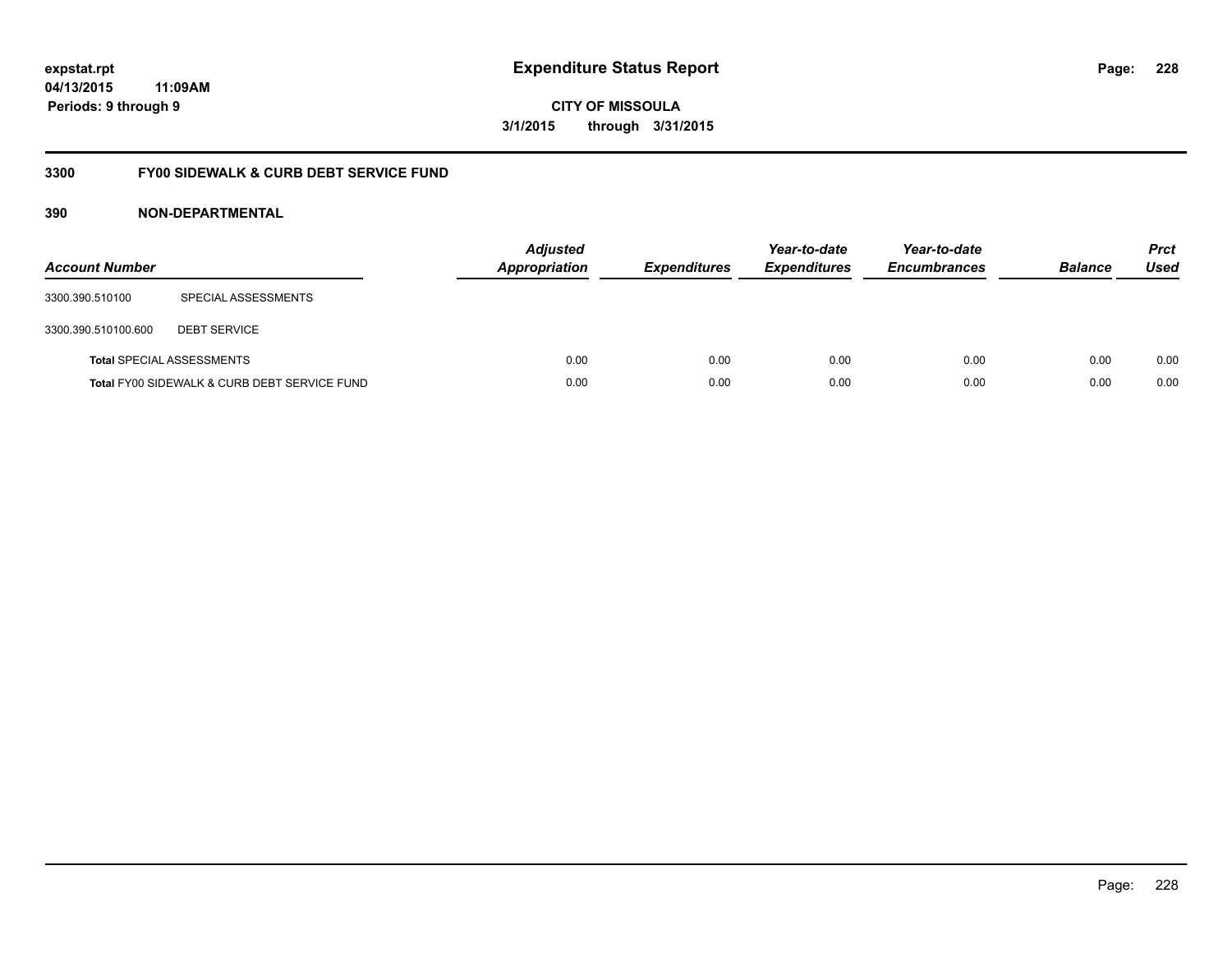**Periods: 9 through 9**

**CITY OF MISSOULA 3/1/2015 through 3/31/2015**

**3305 JUDGMENT LEVIES**

**390 NON-DEPARTMENTAL**

**11:09AM**

| <b>Account Number</b>           |                           | <b>Adjusted</b><br><b>Appropriation</b> | <b>Expenditures</b> | Year-to-date<br><b>Expenditures</b> | Year-to-date<br><b>Encumbrances</b> | <b>Balance</b> | <b>Prct</b><br><b>Used</b> |
|---------------------------------|---------------------------|-----------------------------------------|---------------------|-------------------------------------|-------------------------------------|----------------|----------------------------|
| 3305.390.490550                 | <b>JUDGMENT LEVY DEBT</b> |                                         |                     |                                     |                                     |                |                            |
| 3305.390.490550.600             | <b>DEBT SERVICE</b>       |                                         |                     |                                     |                                     |                |                            |
| <b>Total JUDGMENT LEVY DEBT</b> |                           | 0.00                                    | 0.00                | 0.00                                | 0.00                                | 0.00           | 0.00                       |
| <b>Total JUDGMENT LEVIES</b>    |                           | 0.00                                    | 0.00                | 0.00                                | 0.00                                | 0.00           | 0.00                       |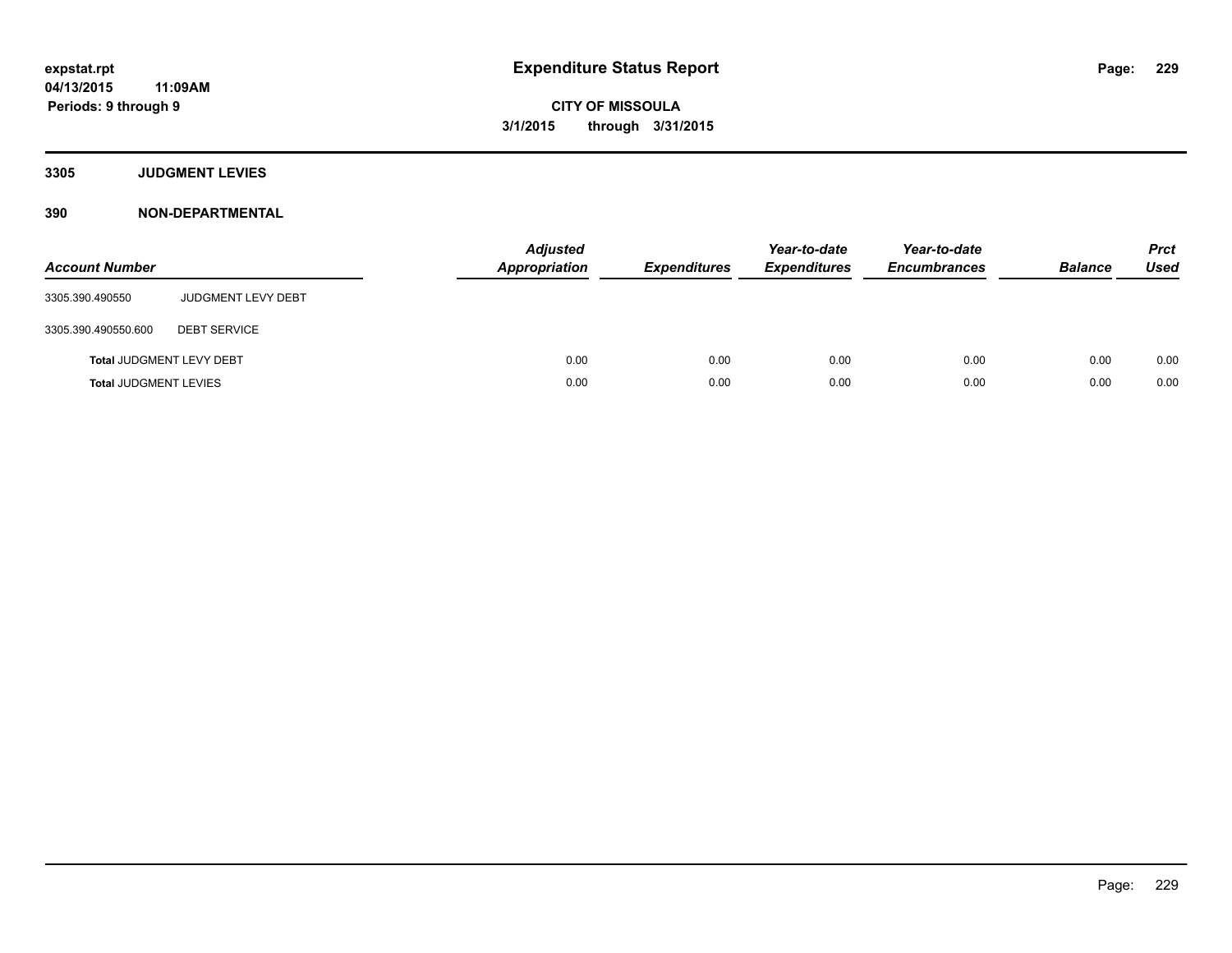**CITY OF MISSOULA 3/1/2015 through 3/31/2015**

## **3400 FY01 SIDEWALK & CURB DEBT SERVICE FUND**

| <b>Account Number</b>     |                                              | <b>Adjusted</b><br><b>Appropriation</b> | <b>Expenditures</b> | Year-to-date<br><b>Expenditures</b> | Year-to-date<br><b>Encumbrances</b> | <b>Balance</b> | <b>Prct</b><br><b>Used</b> |
|---------------------------|----------------------------------------------|-----------------------------------------|---------------------|-------------------------------------|-------------------------------------|----------------|----------------------------|
| 3400.390.510100           | SPECIAL ASSESSMENTS                          |                                         |                     |                                     |                                     |                |                            |
| 3400.390.510100.600       | <b>DEBT SERVICE</b>                          |                                         |                     |                                     |                                     |                |                            |
| <b>Total DEBT SERVICE</b> |                                              | 0.00                                    | 0.00                | 0.00                                | 0.00                                | 0.00           | 0.00                       |
|                           | <b>Total SPECIAL ASSESSMENTS</b>             | 0.00                                    | 0.00                | 0.00                                | 0.00                                | 0.00           | 0.00                       |
|                           | Total FY01 SIDEWALK & CURB DEBT SERVICE FUND | 0.00                                    | 0.00                | 0.00                                | 0.00                                | 0.00           | 0.00                       |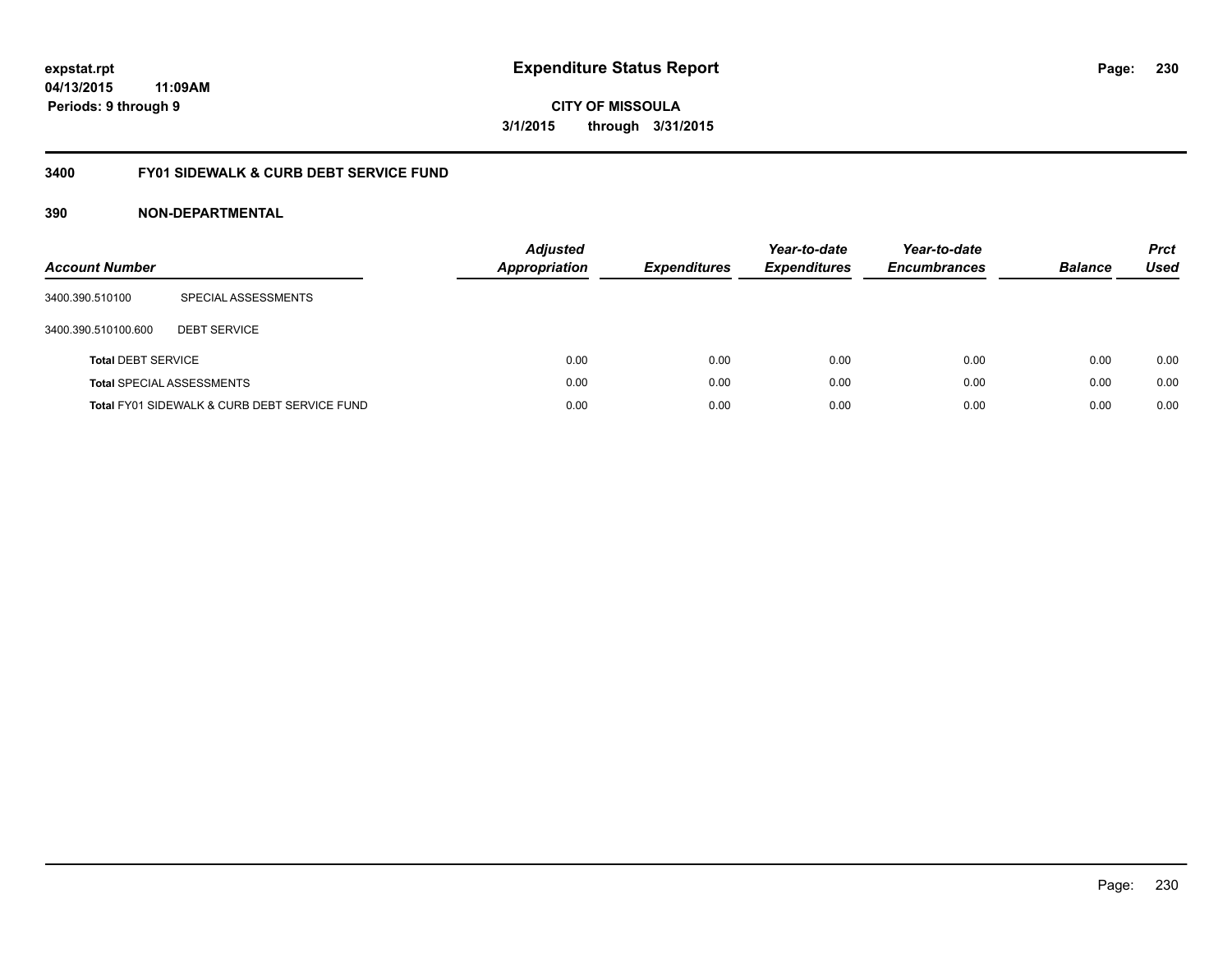**CITY OF MISSOULA 3/1/2015 through 3/31/2015**

## **3410 FY02 SIDEWALK & CURB DEBT SERVICE FUND**

| <b>Account Number</b>            |                                                 | <b>Adjusted</b><br><b>Appropriation</b> | <b>Expenditures</b> | Year-to-date<br><b>Expenditures</b> | Year-to-date<br><b>Encumbrances</b> | <b>Balance</b> | <b>Prct</b><br>Used |
|----------------------------------|-------------------------------------------------|-----------------------------------------|---------------------|-------------------------------------|-------------------------------------|----------------|---------------------|
| 3410.390.510100                  | SPECIAL ASSESSMENTS                             |                                         |                     |                                     |                                     |                |                     |
| 3410.390.510100.600              | <b>DEBT SERVICE</b>                             |                                         |                     |                                     |                                     |                |                     |
|                                  | 3410.390.510100.620.000 INTEREST / SERVICE FEES | 0.00                                    | 0.00                | 350.00                              | 0.00                                | $-350.00$      | 0.00                |
| <b>Total DEBT SERVICE</b>        |                                                 | 0.00                                    | 0.00                | 350.00                              | 0.00                                | $-350.00$      | 0.00                |
| <b>Total SPECIAL ASSESSMENTS</b> |                                                 | 0.00                                    | 0.00                | 350.00                              | 0.00                                | $-350.00$      | 0.00                |
|                                  | Total FY02 SIDEWALK & CURB DEBT SERVICE FUND    | 0.00                                    | 0.00                | 350.00                              | 0.00                                | $-350.00$      | 0.00                |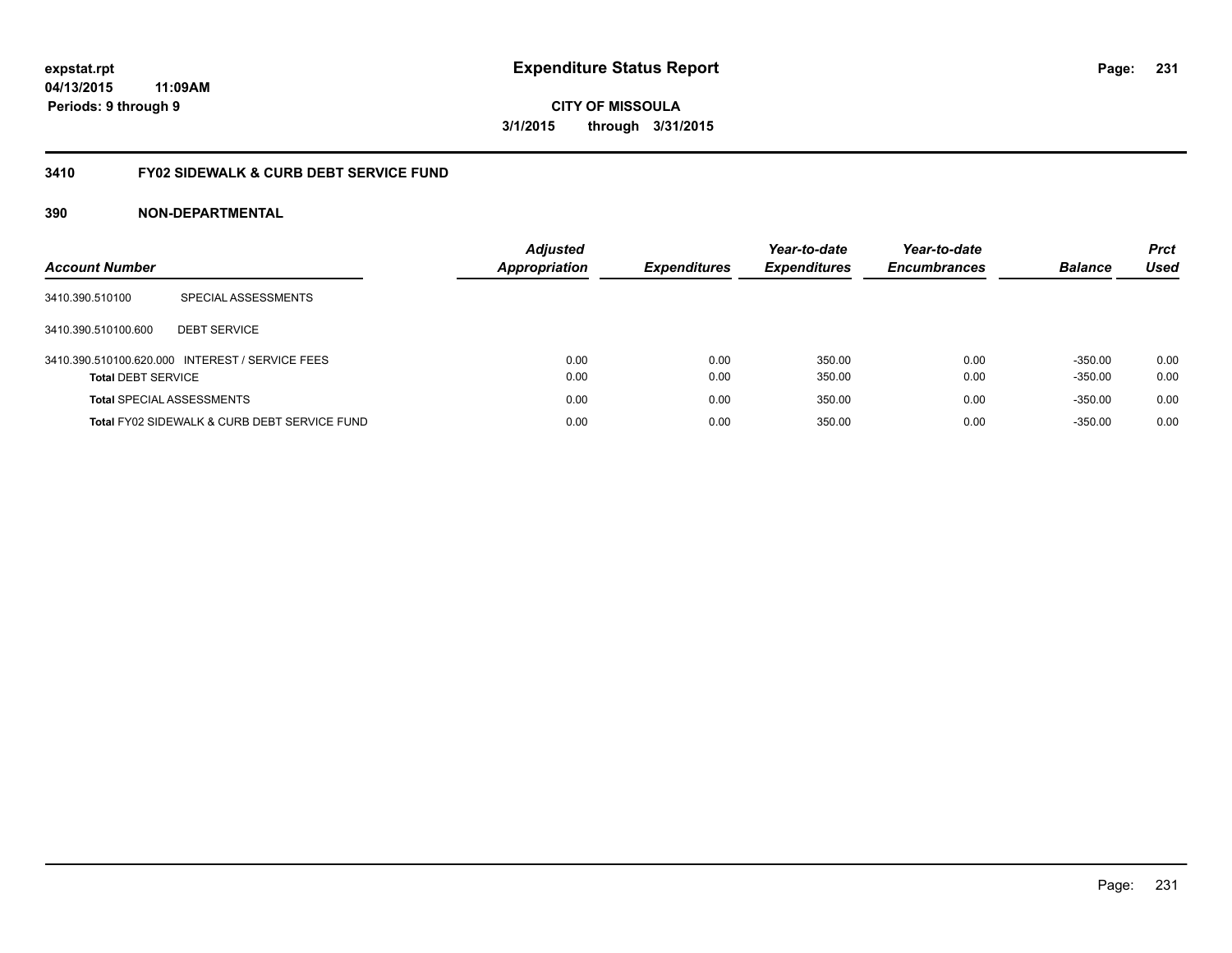**CITY OF MISSOULA 3/1/2015 through 3/31/2015**

## **3420 FY03 SIDEWALK & CURB DEBT SERVICE**

|                                   |                                                    | <b>Adjusted</b>      |                     | Year-to-date        | Year-to-date        |                | <b>Prct</b> |
|-----------------------------------|----------------------------------------------------|----------------------|---------------------|---------------------|---------------------|----------------|-------------|
| <b>Account Number</b>             |                                                    | <b>Appropriation</b> | <b>Expenditures</b> | <b>Expenditures</b> | <b>Encumbrances</b> | <b>Balance</b> | <b>Used</b> |
| 3420.390.510100                   | SPECIAL ASSESSMENTS                                |                      |                     |                     |                     |                |             |
| 3420.390.510100.600               | <b>DEBT SERVICE</b>                                |                      |                     |                     |                     |                |             |
| 3420.390.510100.610.000 PRINCIPAL |                                                    | 25,000.00            | 0.00                | 0.00                | 0.00                | 25,000.00      | 0.00        |
|                                   | 3420.390.510100.620.000 INTEREST / SERVICE FEES    | 1,300.00             | 0.00                | 825.00              | 0.00                | 475.00         | 63.46       |
| <b>Total SPECIAL ASSESSMENTS</b>  |                                                    | 26,300.00            | 0.00                | 825.00              | 0.00                | 25,475.00      | 3.14        |
| 3420.390.510110                   | <b>MERCHANT SERVICES</b>                           |                      |                     |                     |                     |                |             |
| 3420.390.510110.500               | <b>FIXED CHARGES</b>                               |                      |                     |                     |                     |                |             |
| <b>Total MERCHANT SERVICES</b>    |                                                    | 0.00                 | 0.00                | 0.00                | 0.00                | 0.00           | 0.00        |
|                                   | <b>Total FY03 SIDEWALK &amp; CURB DEBT SERVICE</b> | 26.300.00            | 0.00                | 825.00              | 0.00                | 25.475.00      | 3.14        |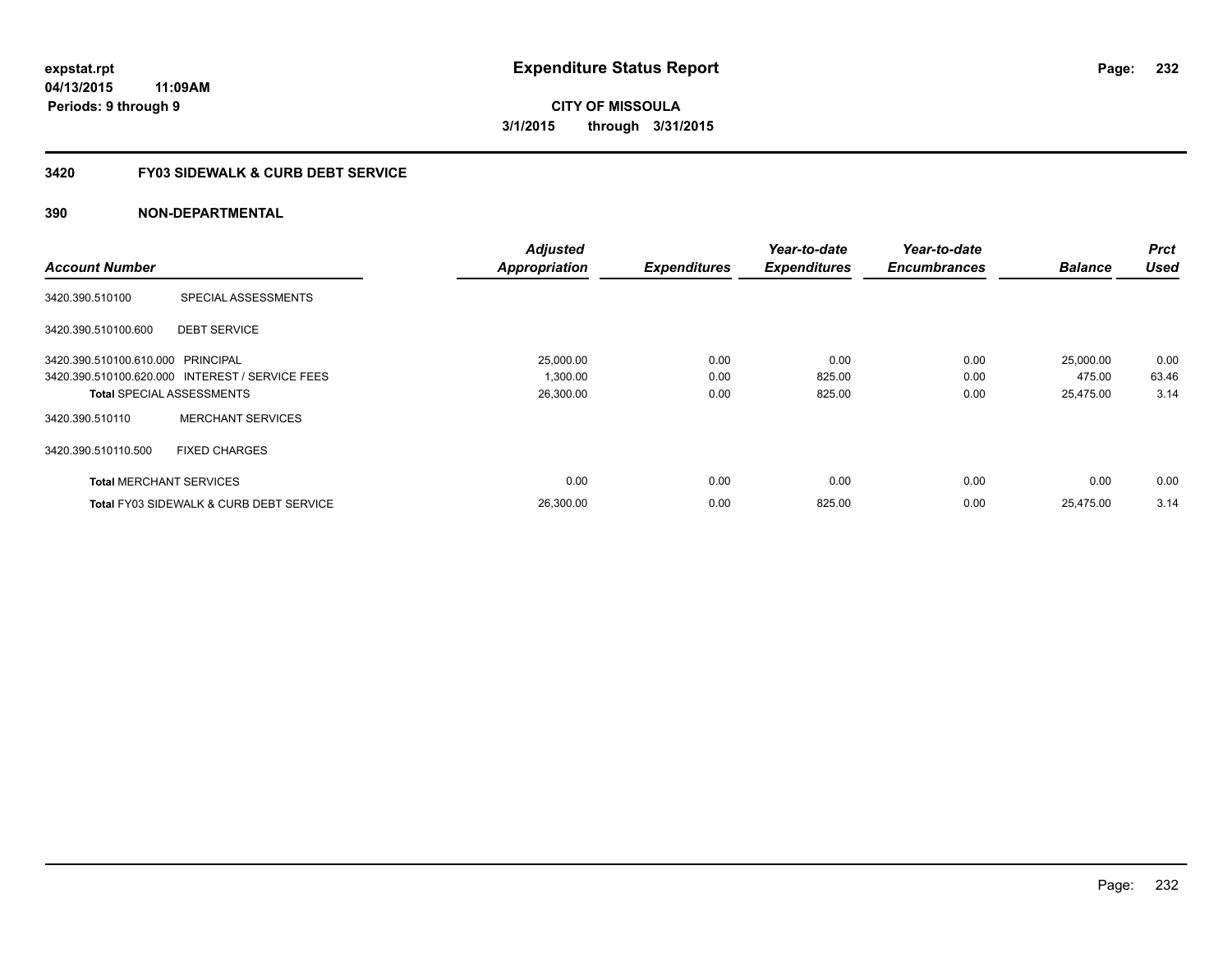**expstat.rpt Expenditure Status Report** 

**04/13/2015 11:09AM Periods: 9 through 9**

## **3430 FY04 SIDEWALK CURB DEBT SERVICE**

|                                   |                                                 | <b>Adjusted</b> |                     | Year-to-date        | Year-to-date        |                | Prct        |
|-----------------------------------|-------------------------------------------------|-----------------|---------------------|---------------------|---------------------|----------------|-------------|
| <b>Account Number</b>             |                                                 | Appropriation   | <b>Expenditures</b> | <b>Expenditures</b> | <b>Encumbrances</b> | <b>Balance</b> | <b>Used</b> |
| 3430.390.510100                   | SPECIAL ASSESSMENTS                             |                 |                     |                     |                     |                |             |
| 3430.390.510100.600               | <b>DEBT SERVICE</b>                             |                 |                     |                     |                     |                |             |
| 3430.390.510100.610.000 PRINCIPAL |                                                 | 10.000.00       | 0.00                | 0.00                | 0.00                | 10.000.00      | 0.00        |
|                                   | 3430.390.510100.620.000 INTEREST / SERVICE FEES | 1.295.00        | 0.00                | 822.50              | 0.00                | 472.50         | 63.51       |
| <b>Total DEBT SERVICE</b>         |                                                 | 11.295.00       | 0.00                | 822.50              | 0.00                | 10.472.50      | 7.28        |
| <b>Total SPECIAL ASSESSMENTS</b>  |                                                 | 11.295.00       | 0.00                | 822.50              | 0.00                | 10.472.50      | 7.28        |
|                                   | <b>Total FY04 SIDEWALK CURB DEBT SERVICE</b>    | 11.295.00       | 0.00                | 822.50              | 0.00                | 10.472.50      | 7.28        |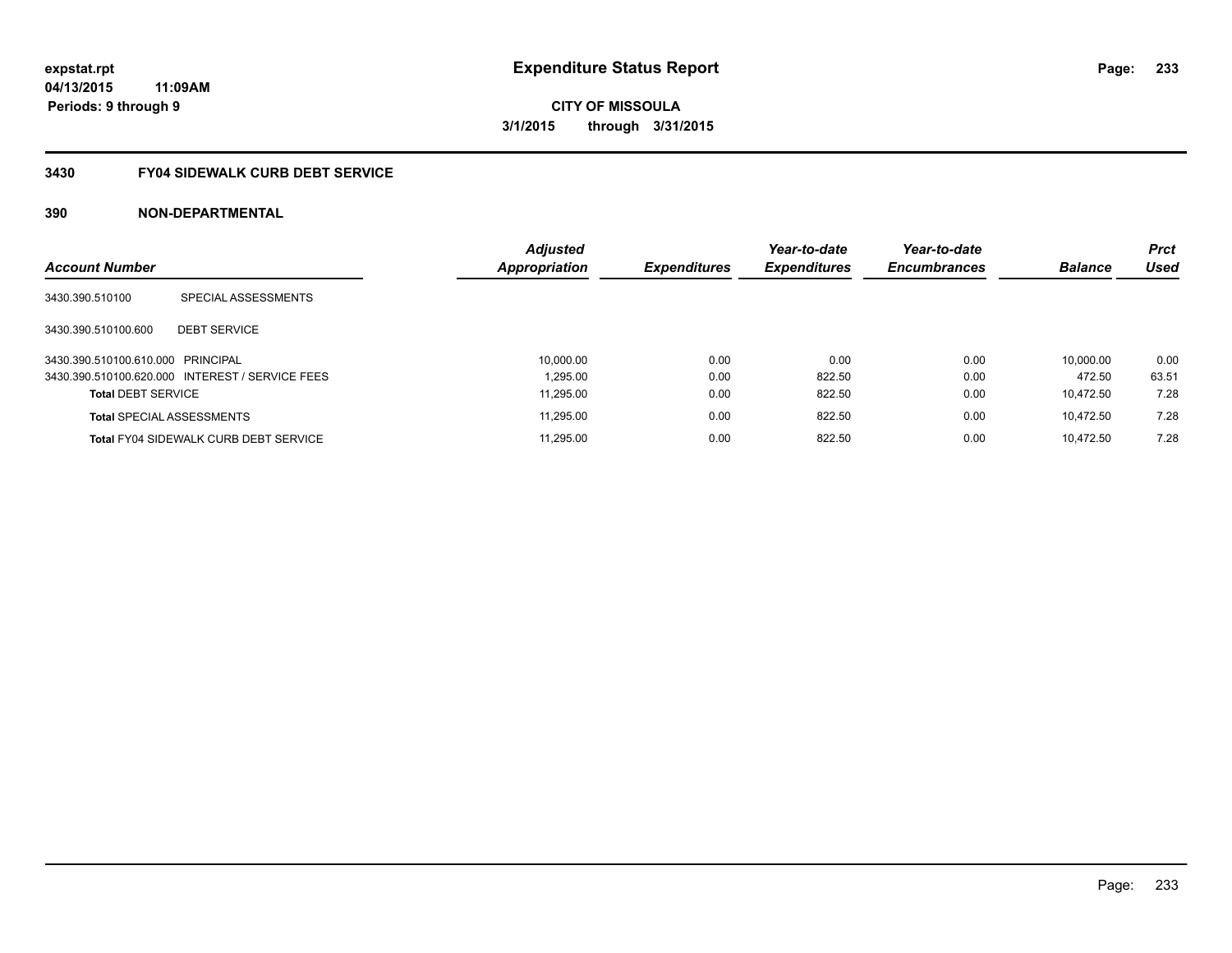#### **3440 FY 05 SIDEWALK AND CURB**

|                                   |                                                 | <b>Adjusted</b> |                     | Year-to-date        | Year-to-date        |                | <b>Prct</b> |
|-----------------------------------|-------------------------------------------------|-----------------|---------------------|---------------------|---------------------|----------------|-------------|
| <b>Account Number</b>             |                                                 | Appropriation   | <b>Expenditures</b> | <b>Expenditures</b> | <b>Encumbrances</b> | <b>Balance</b> | <b>Used</b> |
| 3440.390.510100                   | SPECIAL ASSESSMENTS                             |                 |                     |                     |                     |                |             |
| 3440.390.510100.600               | <b>DEBT SERVICE</b>                             |                 |                     |                     |                     |                |             |
| 3440.390.510100.610.000 PRINCIPAL |                                                 | 35.000.00       | 0.00                | 0.00                | 0.00                | 35.000.00      | 0.00        |
|                                   | 3440.390.510100.620.000 INTEREST / SERVICE FEES | 5.163.00        | 0.00                | 2.756.25            | 0.00                | 2.406.75       | 53.38       |
| <b>Total DEBT SERVICE</b>         |                                                 | 40,163.00       | 0.00                | 2.756.25            | 0.00                | 37.406.75      | 6.86        |
|                                   | <b>Total SPECIAL ASSESSMENTS</b>                | 40.163.00       | 0.00                | 2.756.25            | 0.00                | 37.406.75      | 6.86        |
|                                   | Total FY 05 SIDEWALK AND CURB                   | 40.163.00       | 0.00                | 2.756.25            | 0.00                | 37.406.75      | 6.86        |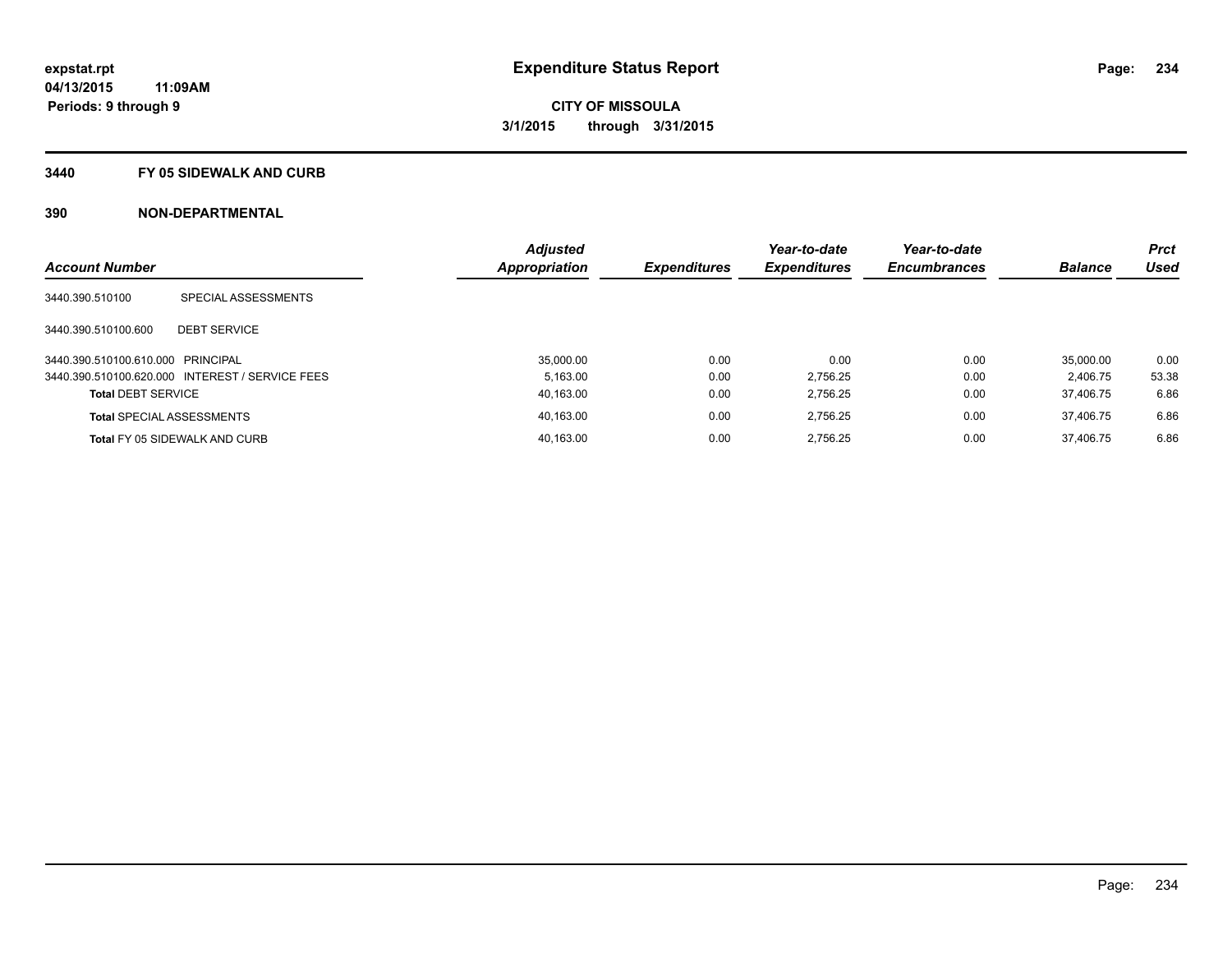#### **3450 FY 06 SIDEWALK AND CURB**

| <b>Account Number</b>             |                                                 | <b>Adjusted</b><br><b>Appropriation</b> | <b>Expenditures</b> | Year-to-date<br><b>Expenditures</b> | Year-to-date<br><b>Encumbrances</b> | <b>Balance</b> | <b>Prct</b><br>Used |
|-----------------------------------|-------------------------------------------------|-----------------------------------------|---------------------|-------------------------------------|-------------------------------------|----------------|---------------------|
|                                   |                                                 |                                         |                     |                                     |                                     |                |                     |
| 3450.390.510100                   | SPECIAL ASSESSMENTS                             |                                         |                     |                                     |                                     |                |                     |
| 3450.390.510100.600               | <b>DEBT SERVICE</b>                             |                                         |                     |                                     |                                     |                |                     |
| 3450.390.510100.610.000 PRINCIPAL |                                                 | 25.000.00                               | 0.00                | 0.00                                | 0.00                                | 25.000.00      | 0.00                |
|                                   | 3450.390.510100.620.000 INTEREST / SERVICE FEES | 4.569.00                                | 0.00                | 2,109.38                            | 0.00                                | 2.459.62       | 46.17               |
| <b>Total DEBT SERVICE</b>         |                                                 | 29,569.00                               | 0.00                | 2,109.38                            | 0.00                                | 27.459.62      | 7.13                |
|                                   | <b>Total SPECIAL ASSESSMENTS</b>                | 29,569.00                               | 0.00                | 2.109.38                            | 0.00                                | 27.459.62      | 7.13                |
|                                   | <b>Total FY 06 SIDEWALK AND CURB</b>            | 29.569.00                               | 0.00                | 2,109.38                            | 0.00                                | 27.459.62      | 7.13                |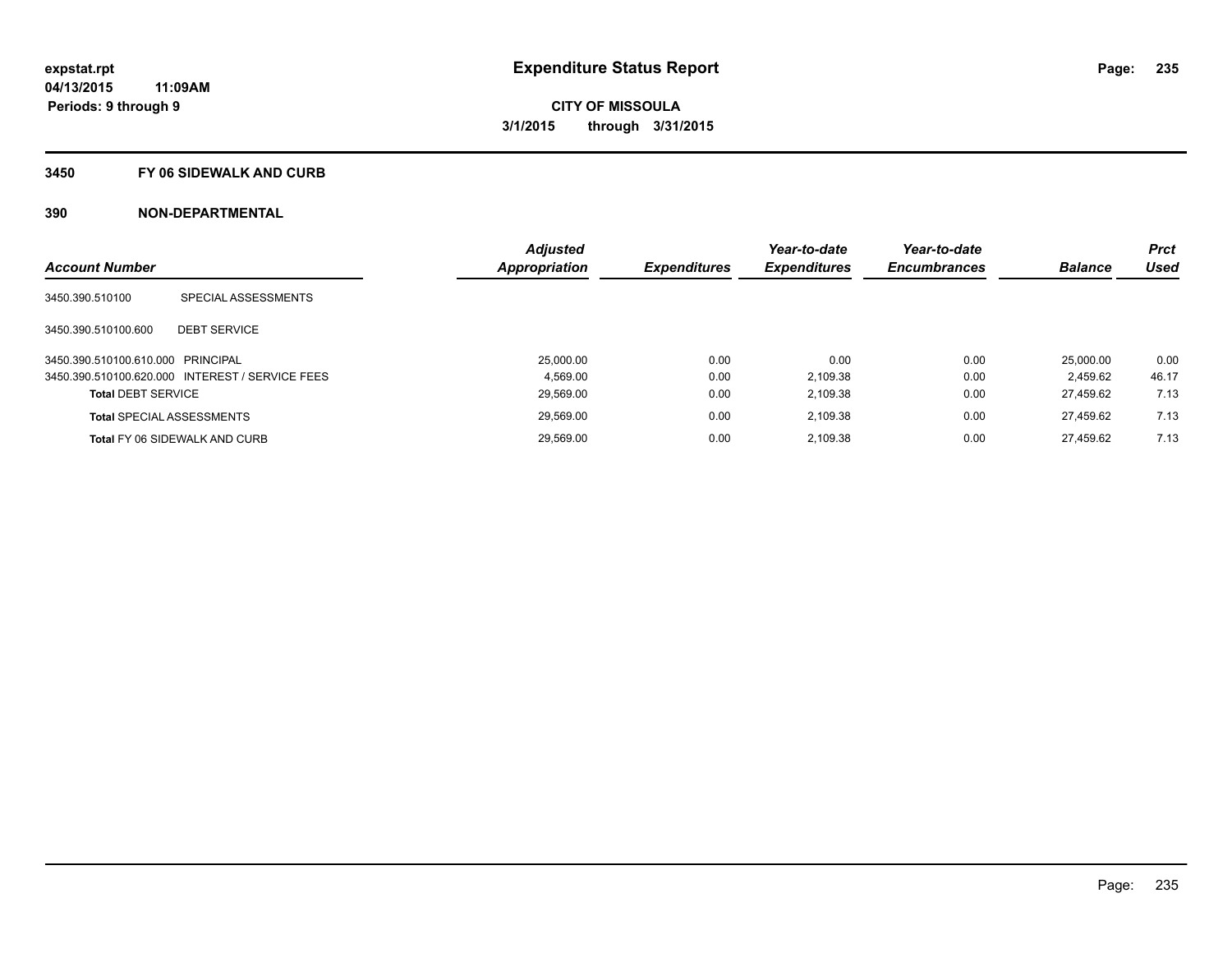## **3460 FY07 SIDEWALK AND CURB DEBT**

| <b>Account Number</b>             |                                                 | <b>Adjusted</b><br>Appropriation | <b>Expenditures</b> | Year-to-date<br><b>Expenditures</b> | Year-to-date<br><b>Encumbrances</b> | <b>Balance</b> | <b>Prct</b><br>Used |
|-----------------------------------|-------------------------------------------------|----------------------------------|---------------------|-------------------------------------|-------------------------------------|----------------|---------------------|
| 3460.390.510100                   | SPECIAL ASSESSMENTS                             |                                  |                     |                                     |                                     |                |                     |
| 3460.390.510100.600               | <b>DEBT SERVICE</b>                             |                                  |                     |                                     |                                     |                |                     |
| 3460.390.510100.610.000 PRINCIPAL |                                                 | 75,000.00                        | 0.00                | 0.00                                | 0.00                                | 75,000.00      | 0.00                |
|                                   | 3460.390.510100.620.000 INTEREST / SERVICE FEES | 17.110.00                        | 0.00                | 8.730.00                            | 0.00                                | 8.380.00       | 51.02               |
|                                   | <b>Total FY07 SIDEWALK AND CURB DEBT</b>        | 92,110.00                        | 0.00                | 8.730.00                            | 0.00                                | 83.380.00      | 9.48                |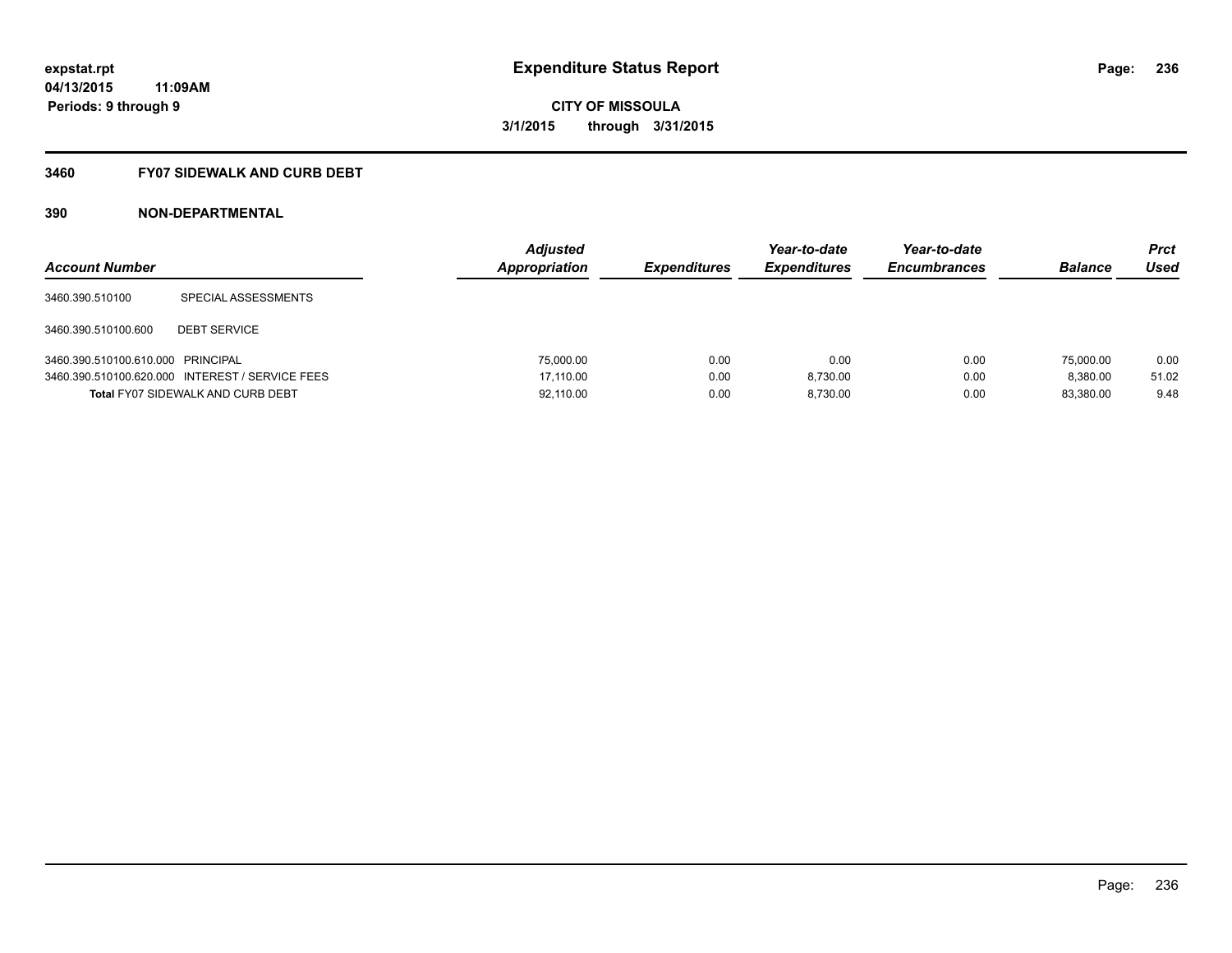## **CITY OF MISSOULA 3/1/2015 through 3/31/2015**

## **3461 SERIES 2008A SIDEWALK AND CURB**

## **280 PUBLIC WORKS ADMIN/ENGINEERING**

| <b>Account Number</b> |                                             | <b>Adjusted</b><br>Appropriation | <b>Expenditures</b> | Year-to-date<br><b>Expenditures</b> | Year-to-date<br><b>Encumbrances</b> | <b>Balance</b> | <b>Prct</b><br>Used |
|-----------------------|---------------------------------------------|----------------------------------|---------------------|-------------------------------------|-------------------------------------|----------------|---------------------|
| 3461.280.521000       | INTERFUND OPERATING TRANSFERS               |                                  |                     |                                     |                                     |                |                     |
| 3461.280.521000.800   | OTHER OBJECTS                               |                                  |                     |                                     |                                     |                |                     |
|                       | <b>Total PUBLIC WORKS ADMIN/ENGINEERING</b> | 0.00                             | 0.00                | 0.00                                | 0.00                                | 0.00           | 0.00                |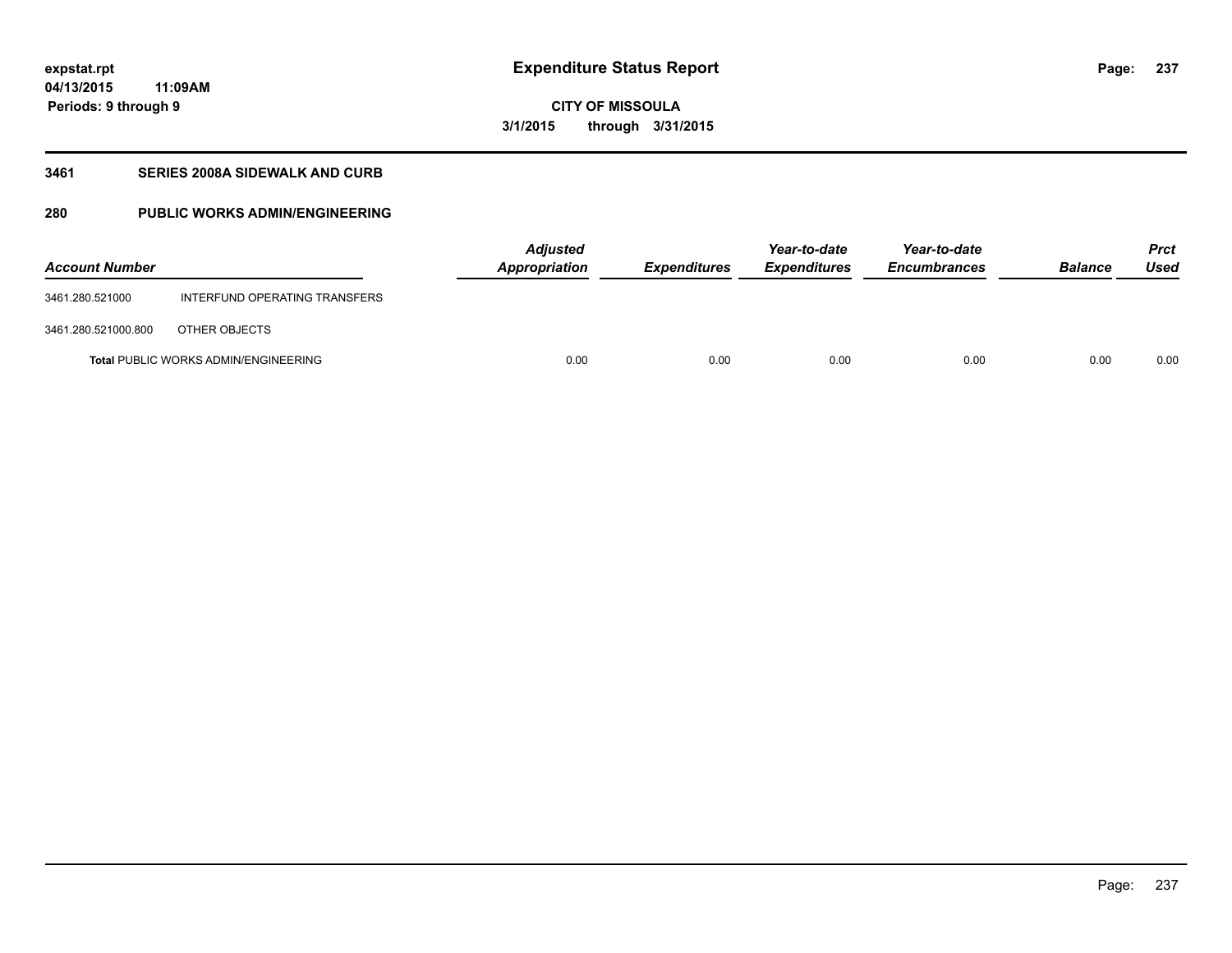## **3461 SERIES 2008A SIDEWALK AND CURB**

|                                   |                                                 | <b>Adjusted</b>      |                     | Year-to-date        | Year-to-date        |                | <b>Prct</b> |
|-----------------------------------|-------------------------------------------------|----------------------|---------------------|---------------------|---------------------|----------------|-------------|
| <b>Account Number</b>             |                                                 | <b>Appropriation</b> | <b>Expenditures</b> | <b>Expenditures</b> | <b>Encumbrances</b> | <b>Balance</b> | <b>Used</b> |
| 3461.390.510100                   | SPECIAL ASSESSMENTS                             |                      |                     |                     |                     |                |             |
| 3461.390.510100.600               | <b>DEBT SERVICE</b>                             |                      |                     |                     |                     |                |             |
| 3461.390.510100.610.000 PRINCIPAL |                                                 | 50,000.00            | 0.00                | 0.00                | 0.00                | 50,000.00      | 0.00        |
|                                   | 3461.390.510100.620.000 INTEREST / SERVICE FEES | 12,213.00            | 0.00                | 5,931.25            | 0.00                | 6,281.75       | 48.57       |
| <b>Total SPECIAL ASSESSMENTS</b>  |                                                 | 62,213.00            | 0.00                | 5,931.25            | 0.00                | 56,281.75      | 9.53        |
| 3461.390.521000                   | INTERFUND OPERATING TRANSFERS                   |                      |                     |                     |                     |                |             |
| 3461.390.521000.800               | OTHER OBJECTS                                   |                      |                     |                     |                     |                |             |
|                                   | <b>Total INTERFUND OPERATING TRANSFERS</b>      | 0.00                 | 0.00                | 0.00                | 0.00                | 0.00           | 0.00        |
|                                   | <b>Total SERIES 2008A SIDEWALK AND CURB</b>     | 62,213.00            | 0.00                | 5,931.25            | 0.00                | 56.281.75      | 9.53        |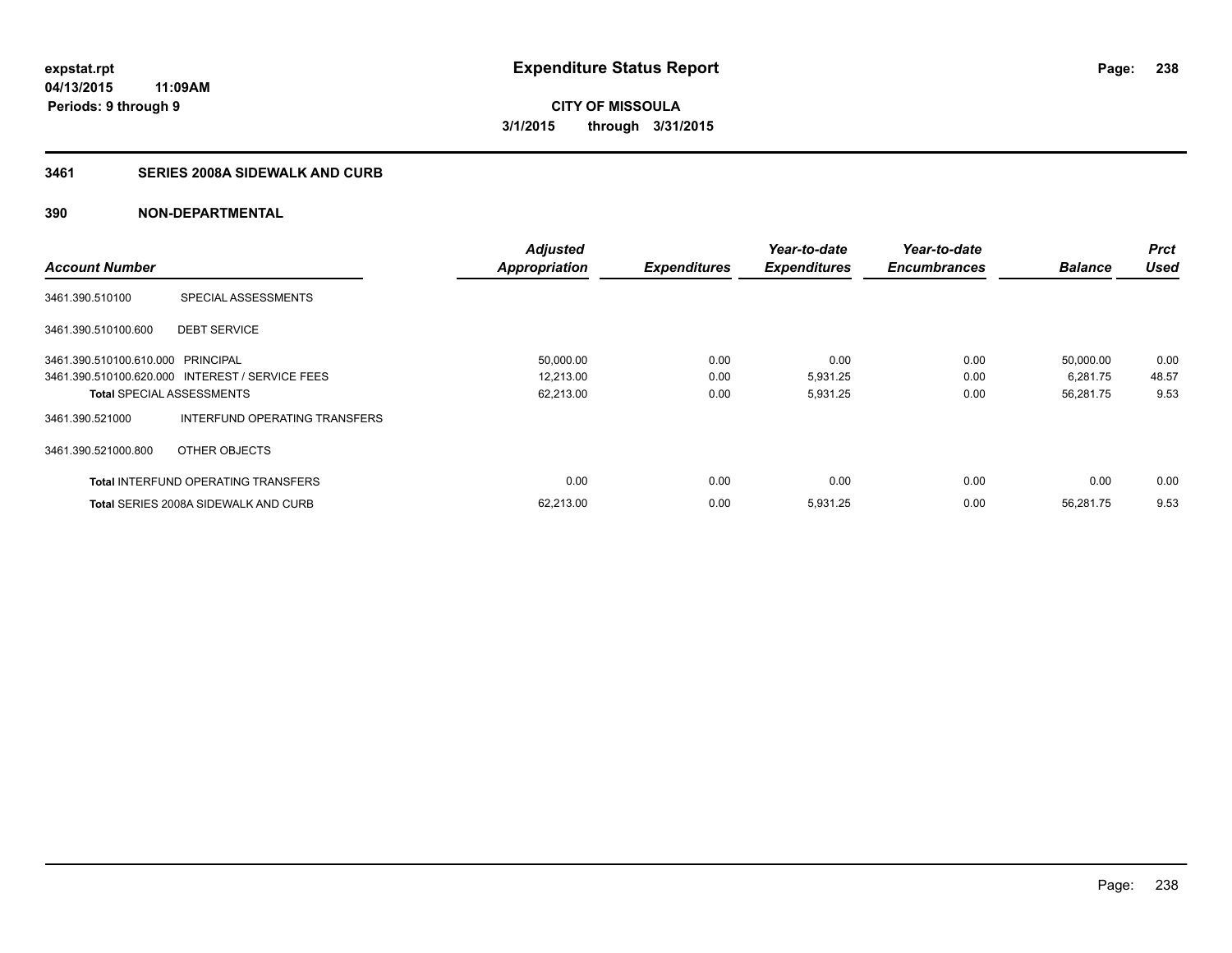#### **3462 SERIES 2009 SIDEWALK AND CURB**

|                                   |                                                 | <b>Adjusted</b>      |                     | Year-to-date        | Year-to-date        |                | <b>Prct</b> |
|-----------------------------------|-------------------------------------------------|----------------------|---------------------|---------------------|---------------------|----------------|-------------|
| <b>Account Number</b>             |                                                 | <b>Appropriation</b> | <b>Expenditures</b> | <b>Expenditures</b> | <b>Encumbrances</b> | <b>Balance</b> | <b>Used</b> |
| 3462.390.510100                   | SPECIAL ASSESSMENTS                             |                      |                     |                     |                     |                |             |
| 3462.390.510100.600               | <b>DEBT SERVICE</b>                             |                      |                     |                     |                     |                |             |
| 3462.390.510100.610.000 PRINCIPAL |                                                 | 50,000.00            | 0.00                | 0.00                | 0.00                | 50,000.00      | 0.00        |
|                                   | 3462.390.510100.620.000 INTEREST / SERVICE FEES | 17,143.00            | 0.00                | 9,046.25            | 0.00                | 8,096.75       | 52.77       |
| <b>Total SPECIAL ASSESSMENTS</b>  |                                                 | 67,143.00            | 0.00                | 9,046.25            | 0.00                | 58,096.75      | 13.47       |
| 3462.390.521000                   | INTERFUND OPERATING TRANSFERS                   |                      |                     |                     |                     |                |             |
| 3462.390.521000.800               | OTHER OBJECTS                                   |                      |                     |                     |                     |                |             |
|                                   | <b>Total INTERFUND OPERATING TRANSFERS</b>      | 0.00                 | 0.00                | 0.00                | 0.00                | 0.00           | 0.00        |
|                                   | <b>Total SERIES 2009 SIDEWALK AND CURB</b>      | 67,143.00            | 0.00                | 9,046.25            | 0.00                | 58.096.75      | 13.47       |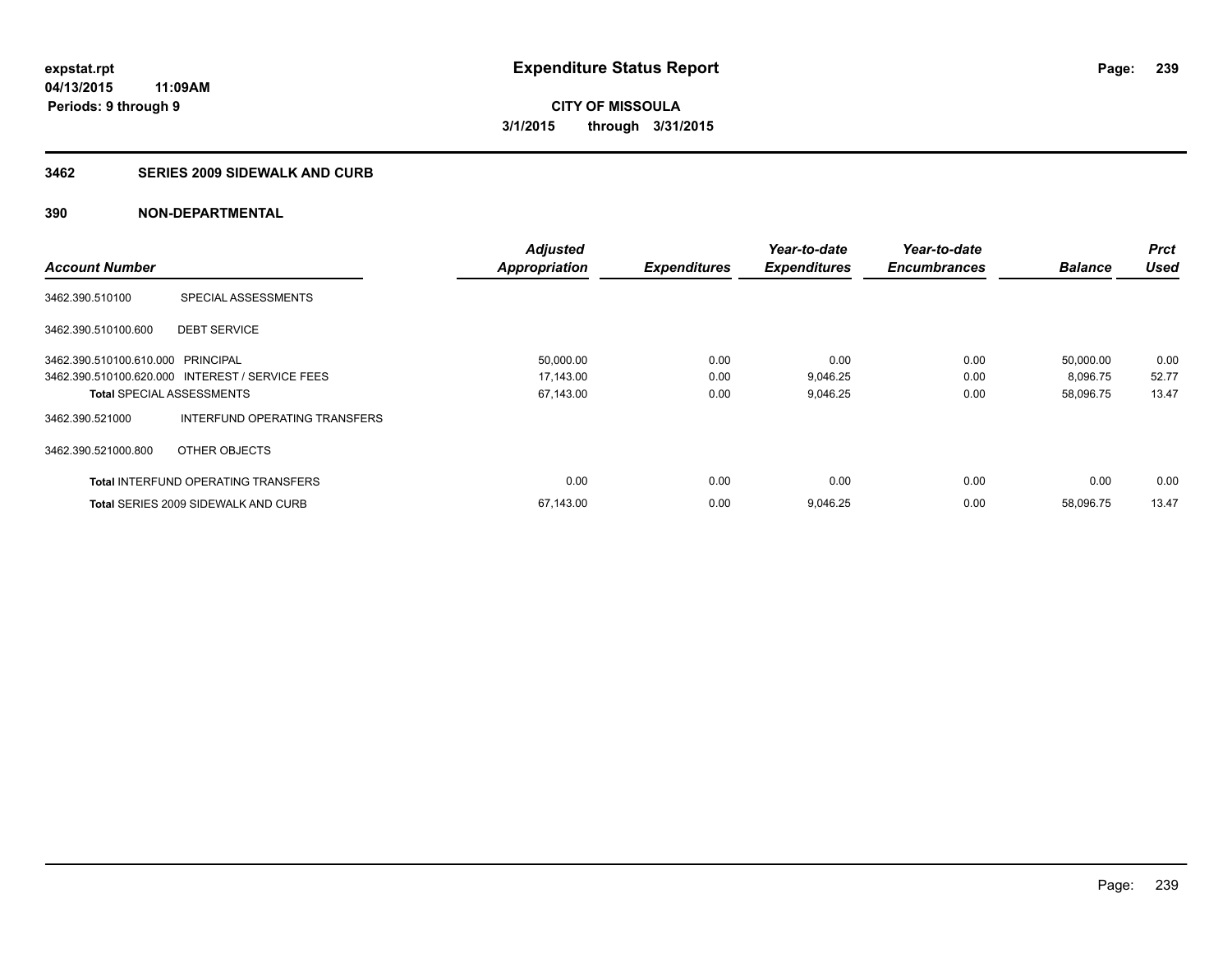## **3463 SERIES 2010 SIDEWALK AND CURB**

|                                   |                                                 | <b>Adjusted</b>      |                     | Year-to-date        | Year-to-date        |                | <b>Prct</b> |
|-----------------------------------|-------------------------------------------------|----------------------|---------------------|---------------------|---------------------|----------------|-------------|
| <b>Account Number</b>             |                                                 | <b>Appropriation</b> | <b>Expenditures</b> | <b>Expenditures</b> | <b>Encumbrances</b> | <b>Balance</b> | <b>Used</b> |
| 3463.390.510100                   | SPECIAL ASSESSMENTS                             |                      |                     |                     |                     |                |             |
| 3463.390.510100.600               | <b>DEBT SERVICE</b>                             |                      |                     |                     |                     |                |             |
| 3463.390.510100.610.000 PRINCIPAL |                                                 | 75,000.00            | 0.00                | 0.00                | 0.00                | 75,000.00      | 0.00        |
|                                   | 3463.390.510100.620.000 INTEREST / SERVICE FEES | 28,038.00            | 0.00                | 14,193.75           | 0.00                | 13,844.25      | 50.62       |
| <b>Total SPECIAL ASSESSMENTS</b>  |                                                 | 103,038.00           | 0.00                | 14,193.75           | 0.00                | 88,844.25      | 13.78       |
| 3463.390.510110                   | <b>MERCHANT SERVICES</b>                        |                      |                     |                     |                     |                |             |
| 3463.390.510110.500               | <b>FIXED CHARGES</b>                            |                      |                     |                     |                     |                |             |
| <b>Total MERCHANT SERVICES</b>    |                                                 | 0.00                 | 0.00                | 0.00                | 0.00                | 0.00           | 0.00        |
|                                   | <b>Total SERIES 2010 SIDEWALK AND CURB</b>      | 103,038.00           | 0.00                | 14,193.75           | 0.00                | 88.844.25      | 13.78       |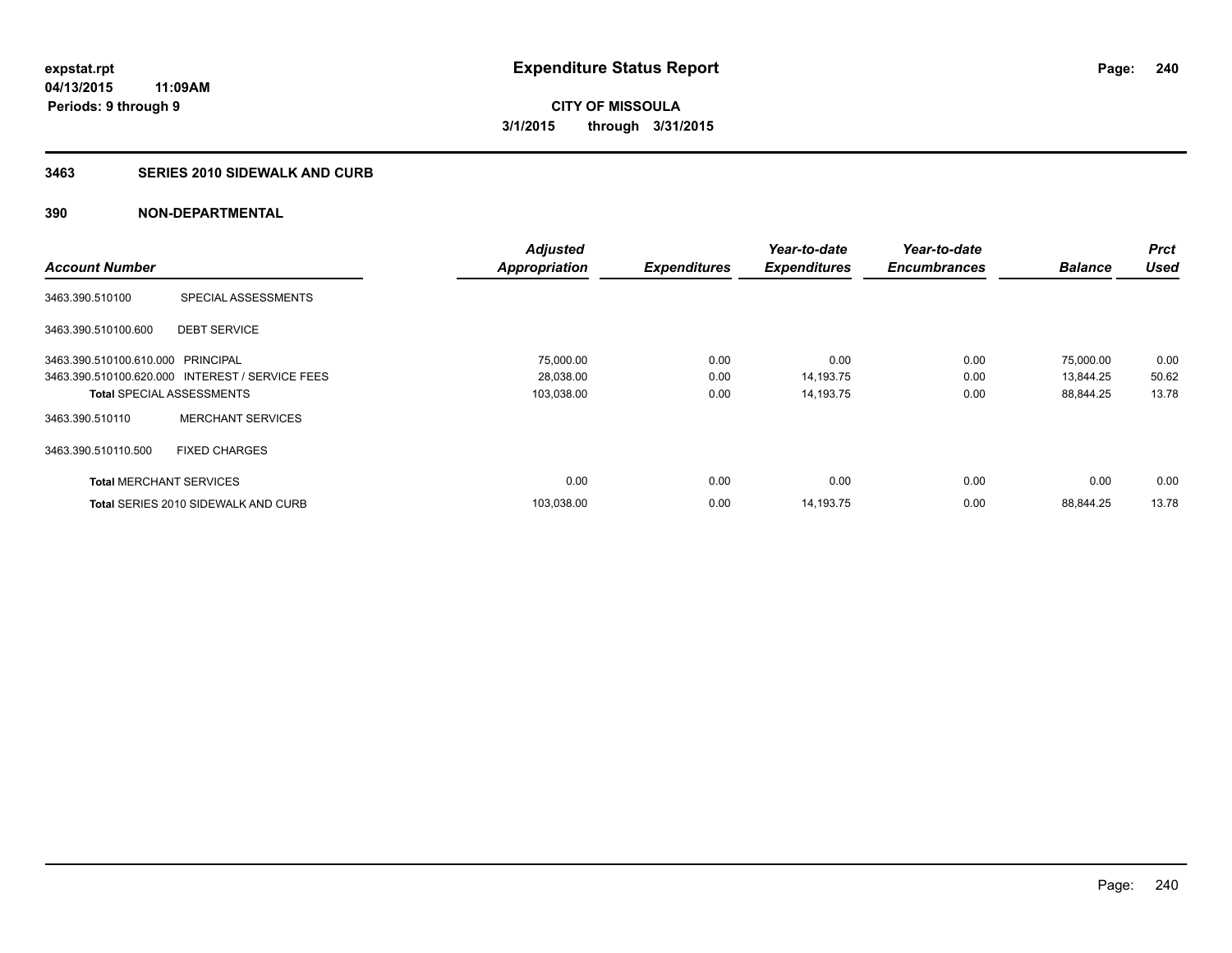#### **3464 FY12 S/C DEBT SERVICE**

|                                   |                                                 | <b>Adjusted</b> |                     | Year-to-date        | Year-to-date        |                | <b>Prct</b> |
|-----------------------------------|-------------------------------------------------|-----------------|---------------------|---------------------|---------------------|----------------|-------------|
| <b>Account Number</b>             |                                                 | Appropriation   | <b>Expenditures</b> | <b>Expenditures</b> | <b>Encumbrances</b> | <b>Balance</b> | Used        |
| 3464.390.510100                   | SPECIAL ASSESSMENTS                             |                 |                     |                     |                     |                |             |
| 3464.390.510100.600               | <b>DEBT SERVICE</b>                             |                 |                     |                     |                     |                |             |
| 3464.390.510100.610.000 PRINCIPAL |                                                 | 50.000.00       | 0.00                | 0.00                | 0.00                | 50.000.00      | 0.00        |
|                                   | 3464.390.510100.620.000 INTEREST / SERVICE FEES | 22.560.00       | 0.00                | 11.455.00           | 0.00                | 11.105.00      | 50.78       |
| <b>Total DEBT SERVICE</b>         |                                                 | 72,560.00       | 0.00                | 11,455.00           | 0.00                | 61.105.00      | 15.79       |
|                                   | <b>Total SPECIAL ASSESSMENTS</b>                | 72,560.00       | 0.00                | 11.455.00           | 0.00                | 61.105.00      | 15.79       |
|                                   | Total FY12 S/C DEBT SERVICE                     | 72.560.00       | 0.00                | 11.455.00           | 0.00                | 61.105.00      | 15.79       |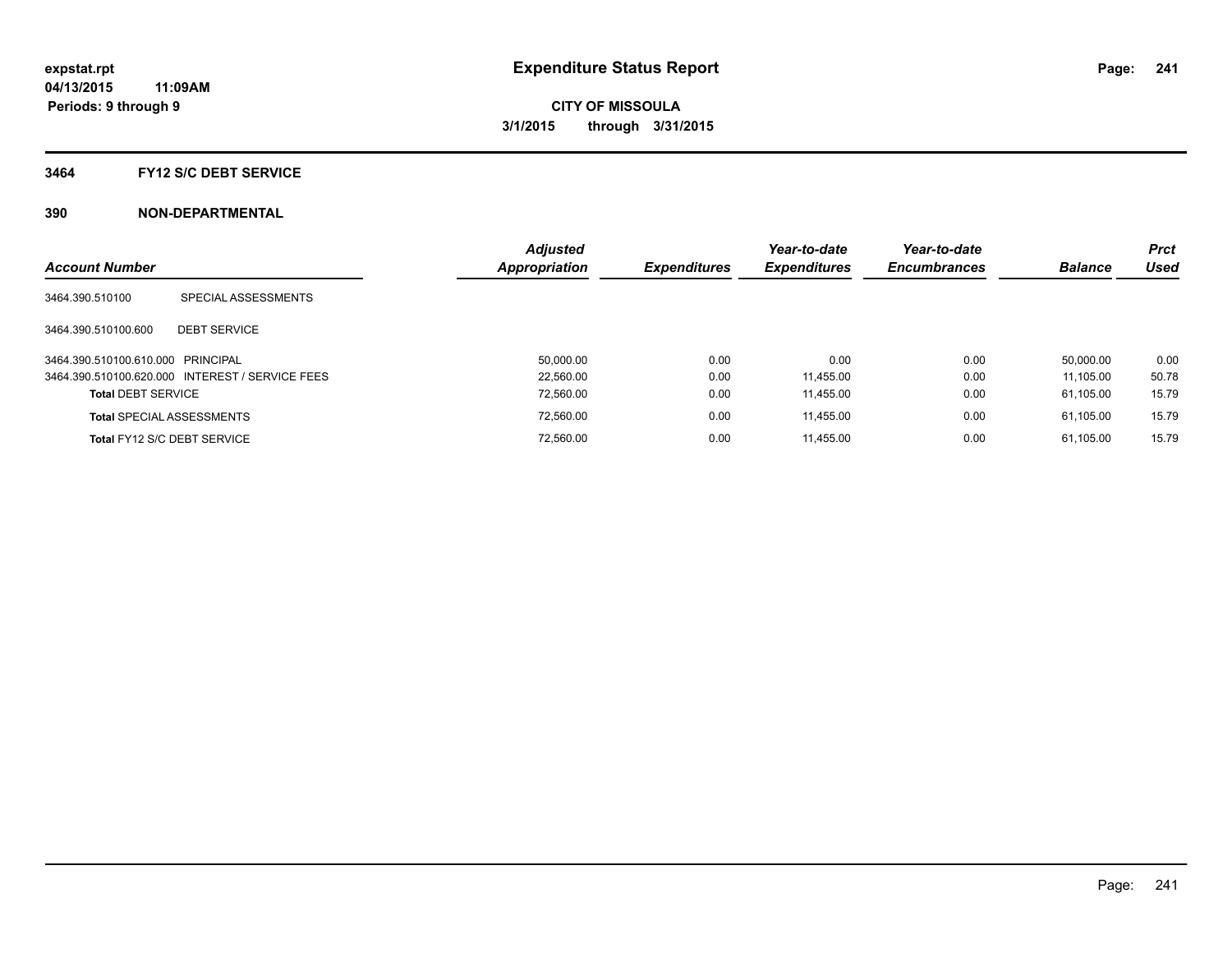# **CITY OF MISSOULA 3/1/2015 through 3/31/2015**

#### **3465 FY13 SIDEWALK/CURB DEBT SERVICE**

| <b>Account Number</b>             |                                                 | <b>Adjusted</b><br><b>Appropriation</b> | <b>Expenditures</b> | Year-to-date<br><b>Expenditures</b> | Year-to-date<br><b>Encumbrances</b> | <b>Balance</b> | <b>Prct</b><br>Used |
|-----------------------------------|-------------------------------------------------|-----------------------------------------|---------------------|-------------------------------------|-------------------------------------|----------------|---------------------|
| 3465.390.510100                   | SPECIAL ASSESSMENTS                             |                                         |                     |                                     |                                     |                |                     |
| 3465.390.510100.600               | <b>DEBT SERVICE</b>                             |                                         |                     |                                     |                                     |                |                     |
| 3465.390.510100.610.000 PRINCIPAL |                                                 | 29,000.00                               | 0.00                | 0.00                                | 0.00                                | 29.000.00      | 0.00                |
|                                   | 3465.390.510100.620.000 INTEREST / SERVICE FEES | 11.976.00                               | 0.00                | 6,035.78                            | 0.00                                | 5.940.22       | 50.40               |
| <b>Total DEBT SERVICE</b>         |                                                 | 40.976.00                               | 0.00                | 6,035.78                            | 0.00                                | 34.940.22      | 14.73               |
| <b>Total SPECIAL ASSESSMENTS</b>  |                                                 | 40.976.00                               | 0.00                | 6.035.78                            | 0.00                                | 34.940.22      | 14.73               |
|                                   | <b>Total FY13 SIDEWALK/CURB DEBT SERVICE</b>    | 40.976.00                               | 0.00                | 6.035.78                            | 0.00                                | 34.940.22      | 14.73               |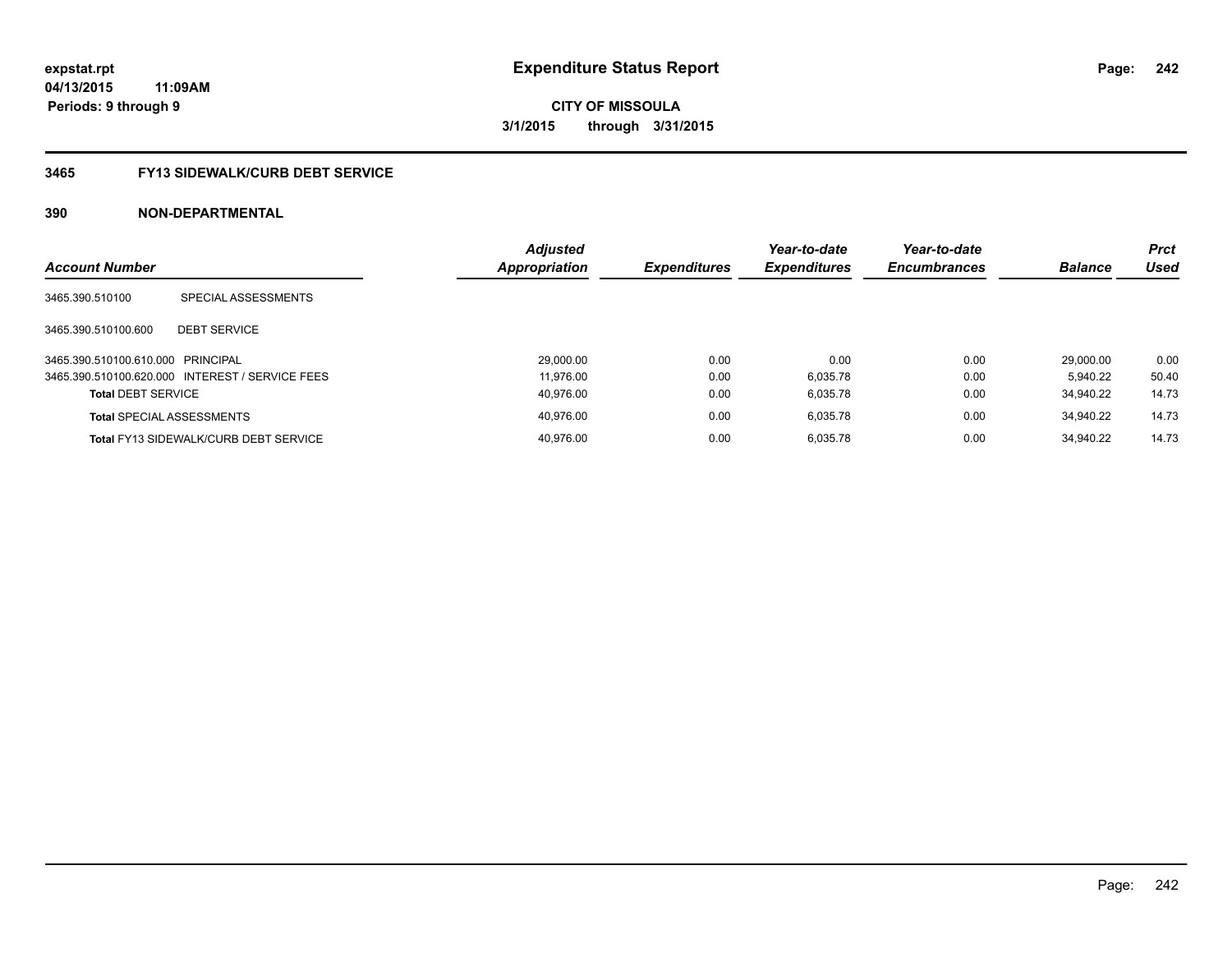## **3491 SID 491 DEBT SERVICE FUND**

| <b>Account Number</b>     |                                  | <b>Adjusted</b><br><b>Appropriation</b> | <b>Expenditures</b> | Year-to-date<br><b>Expenditures</b> | Year-to-date<br><b>Encumbrances</b> | <b>Balance</b> | <b>Prct</b><br>Used |
|---------------------------|----------------------------------|-----------------------------------------|---------------------|-------------------------------------|-------------------------------------|----------------|---------------------|
| 3491.390.510100           | SPECIAL ASSESSMENTS              |                                         |                     |                                     |                                     |                |                     |
| 3491.390.510100.600       | <b>DEBT SERVICE</b>              |                                         |                     |                                     |                                     |                |                     |
| <b>Total DEBT SERVICE</b> |                                  | 0.00                                    | 0.00                | 0.00                                | 0.00                                | 0.00           | 0.00                |
|                           | <b>Total SPECIAL ASSESSMENTS</b> | 0.00                                    | 0.00                | 0.00                                | 0.00                                | 0.00           | 0.00                |
|                           | Total SID 491 DEBT SERVICE FUND  | 0.00                                    | 0.00                | 0.00                                | 0.00                                | 0.00           | 0.00                |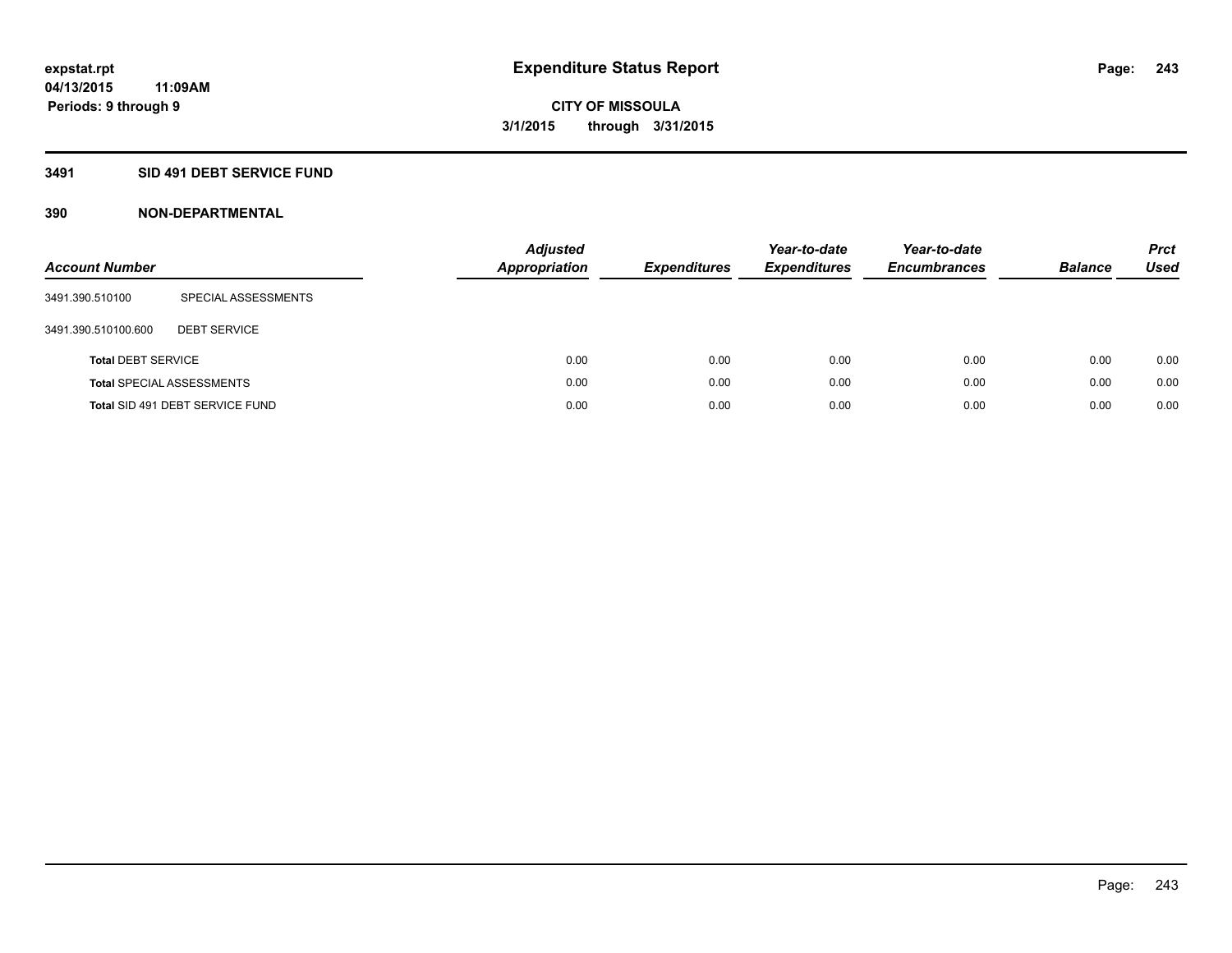## **3495 SID 495 DEBT SERVICE FUND**

| <b>Account Number</b> |                                  | <b>Adjusted</b><br><b>Appropriation</b> | <b>Expenditures</b> | Year-to-date<br><b>Expenditures</b> | Year-to-date<br><b>Encumbrances</b> | <b>Balance</b> | <b>Prct</b><br><b>Used</b> |
|-----------------------|----------------------------------|-----------------------------------------|---------------------|-------------------------------------|-------------------------------------|----------------|----------------------------|
| 3495.390.510100       | SPECIAL ASSESSMENTS              |                                         |                     |                                     |                                     |                |                            |
| 3495.390.510100.800   | OTHER OBJECTS                    |                                         |                     |                                     |                                     |                |                            |
|                       | <b>Total SPECIAL ASSESSMENTS</b> | 0.00                                    | 0.00                | 0.00                                | 0.00                                | 0.00           | 0.00                       |
|                       | Total SID 495 DEBT SERVICE FUND  | 0.00                                    | 0.00                | 0.00                                | 0.00                                | 0.00           | 0.00                       |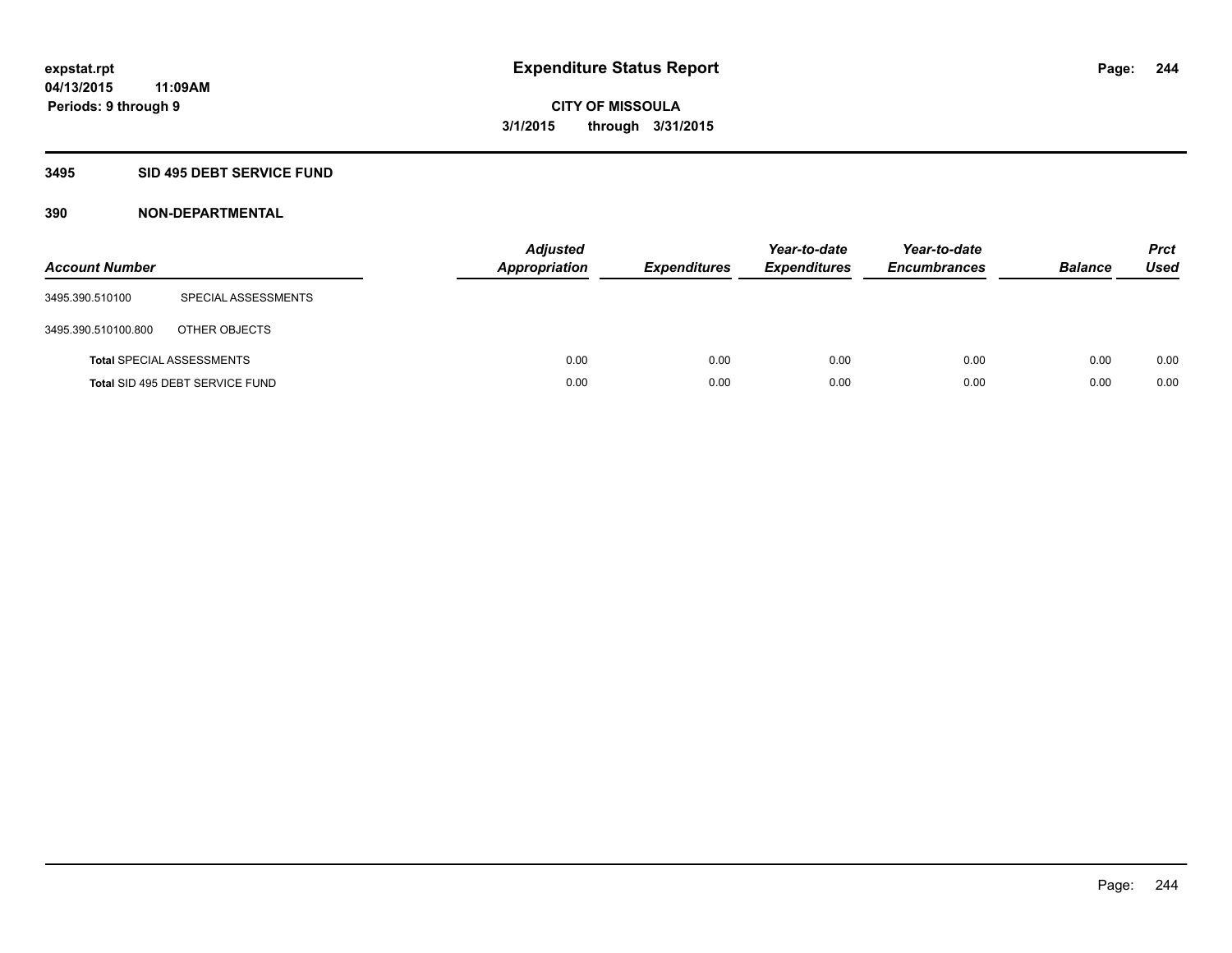#### **3497 SID 497 DEBT SERVICE FUND**

| <b>Account Number</b>      |                                  | <b>Adjusted</b><br><b>Appropriation</b> | <b>Expenditures</b> | Year-to-date<br><b>Expenditures</b> | Year-to-date<br><b>Encumbrances</b> | <b>Balance</b> | <b>Prct</b><br><b>Used</b> |
|----------------------------|----------------------------------|-----------------------------------------|---------------------|-------------------------------------|-------------------------------------|----------------|----------------------------|
| 3497.390.510000            | <b>MISCELLANEOUS</b>             |                                         |                     |                                     |                                     |                |                            |
| 3497.390.510000.800        | OTHER OBJECTS                    |                                         |                     |                                     |                                     |                |                            |
| <b>Total MISCELLANEOUS</b> |                                  | 0.00                                    | 0.00                | 0.00                                | 0.00                                | 0.00           | 0.00                       |
| 3497.390.510100            | SPECIAL ASSESSMENTS              |                                         |                     |                                     |                                     |                |                            |
| 3497.390.510100.600        | <b>DEBT SERVICE</b>              |                                         |                     |                                     |                                     |                |                            |
| <b>Total DEBT SERVICE</b>  |                                  | 0.00                                    | 0.00                | 0.00                                | 0.00                                | 0.00           | 0.00                       |
| 3497.390.510100.800        | OTHER OBJECTS                    |                                         |                     |                                     |                                     |                |                            |
| <b>Total OTHER OBJECTS</b> |                                  | 0.00                                    | 0.00                | 0.00                                | 0.00                                | 0.00           | 0.00                       |
|                            | <b>Total SPECIAL ASSESSMENTS</b> | 0.00                                    | 0.00                | 0.00                                | 0.00                                | 0.00           | 0.00                       |
|                            | Total SID 497 DEBT SERVICE FUND  | 0.00                                    | 0.00                | 0.00                                | 0.00                                | 0.00           | 0.00                       |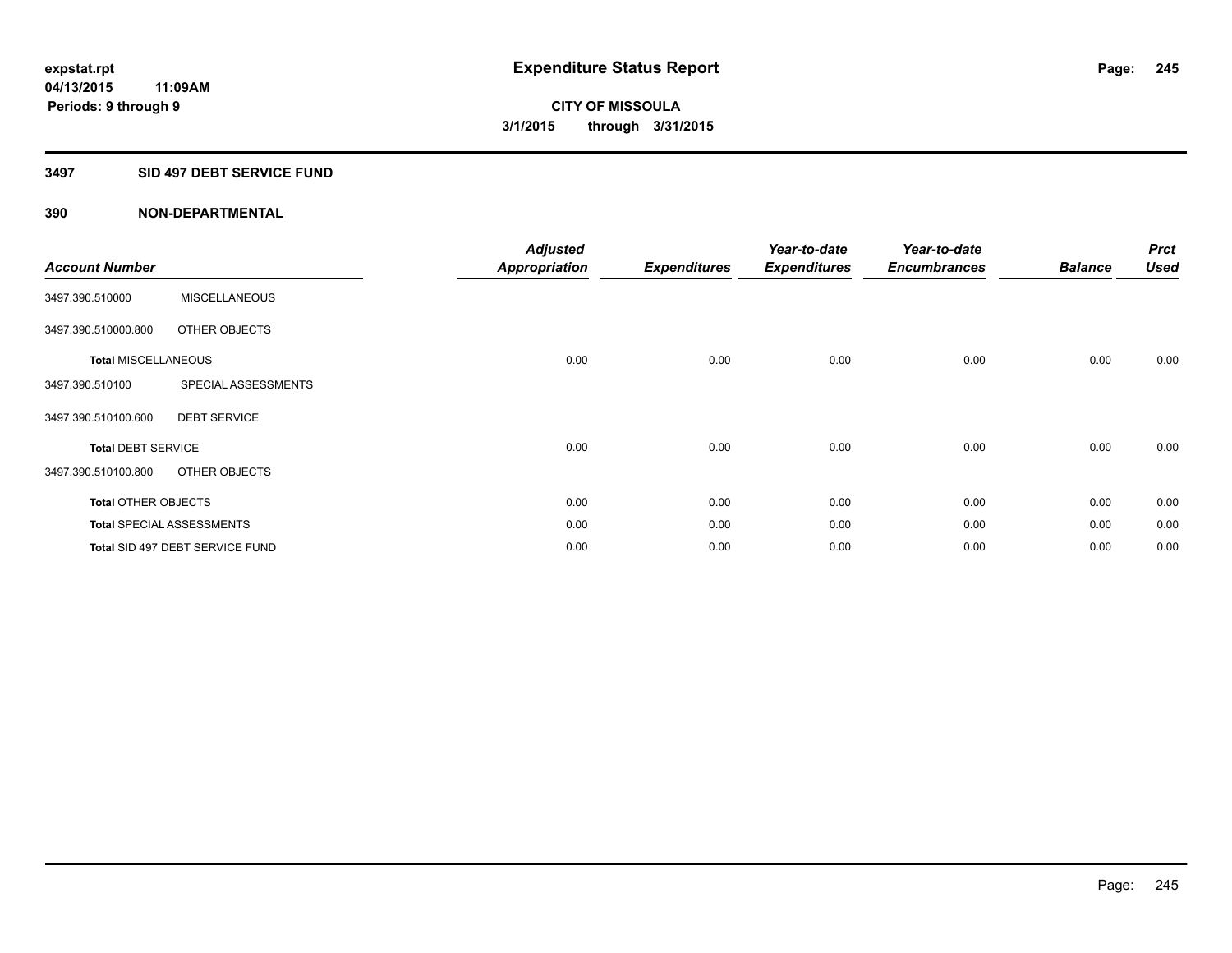#### **3498 SID 498 DEBT SERVICE FUND**

| <b>Account Number</b>     |                                  | <b>Adjusted</b><br><b>Appropriation</b> | <b>Expenditures</b> | Year-to-date<br><b>Expenditures</b> | Year-to-date<br><b>Encumbrances</b> | <b>Balance</b> | <b>Prct</b><br><b>Used</b> |
|---------------------------|----------------------------------|-----------------------------------------|---------------------|-------------------------------------|-------------------------------------|----------------|----------------------------|
| 3498.390.510100           | SPECIAL ASSESSMENTS              |                                         |                     |                                     |                                     |                |                            |
| 3498.390.510100.600       | <b>DEBT SERVICE</b>              |                                         |                     |                                     |                                     |                |                            |
| <b>Total DEBT SERVICE</b> |                                  | 0.00                                    | 0.00                | 0.00                                | 0.00                                | 0.00           | 0.00                       |
|                           | <b>Total SPECIAL ASSESSMENTS</b> | 0.00                                    | 0.00                | 0.00                                | 0.00                                | 0.00           | 0.00                       |
|                           | Total SID 498 DEBT SERVICE FUND  | 0.00                                    | 0.00                | 0.00                                | 0.00                                | 0.00           | 0.00                       |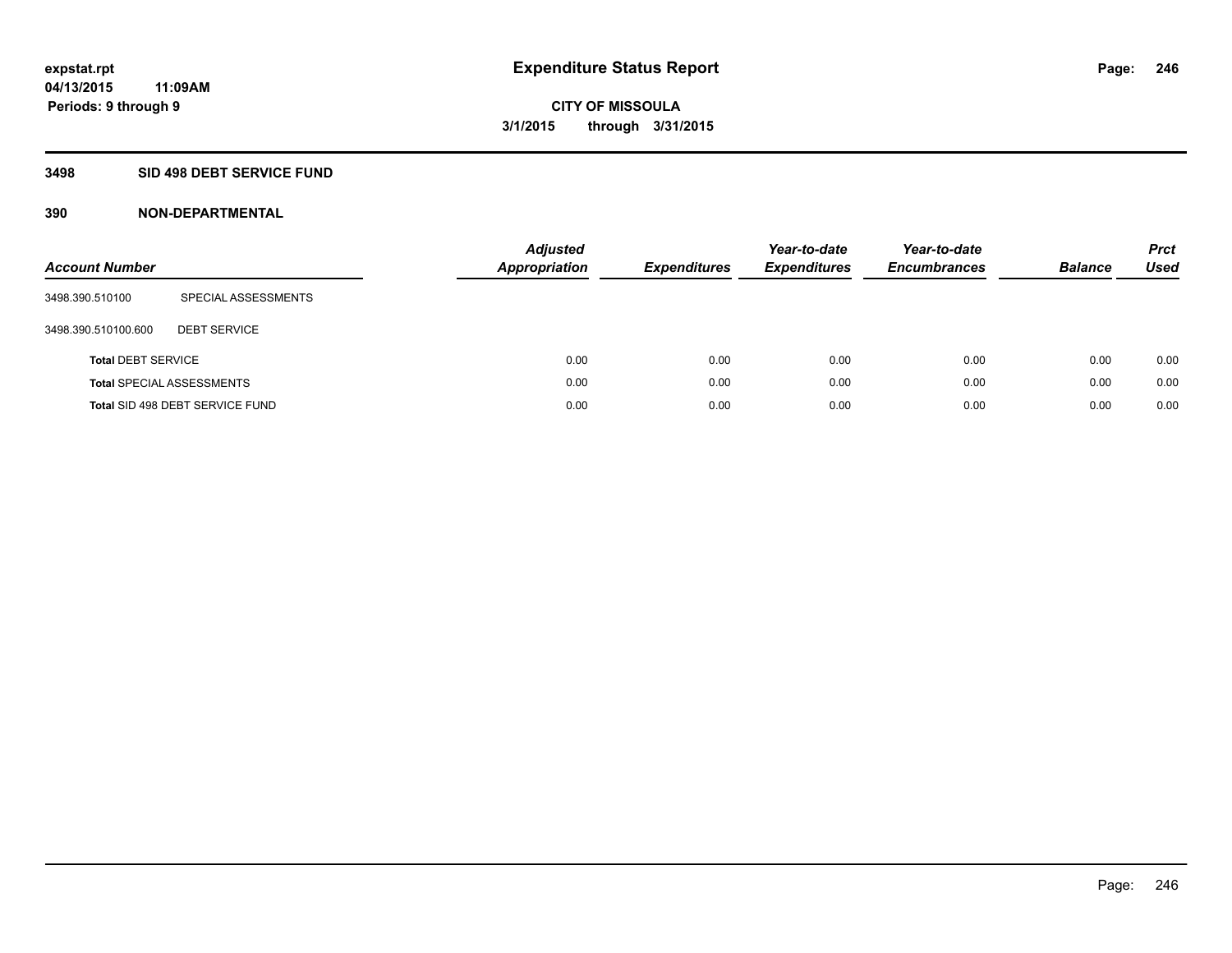#### **3500 SID 500 DEBT SERVICE FUND**

| <b>Account Number</b>      |                                  | <b>Adjusted</b><br>Appropriation | <b>Expenditures</b> | Year-to-date<br><b>Expenditures</b> | Year-to-date<br><b>Encumbrances</b> | <b>Balance</b> | <b>Prct</b><br><b>Used</b> |
|----------------------------|----------------------------------|----------------------------------|---------------------|-------------------------------------|-------------------------------------|----------------|----------------------------|
| 3500.390.510100            | SPECIAL ASSESSMENTS              |                                  |                     |                                     |                                     |                |                            |
| 3500.390.510100.600        | <b>DEBT SERVICE</b>              |                                  |                     |                                     |                                     |                |                            |
| <b>Total DEBT SERVICE</b>  |                                  | 0.00                             | 0.00                | 0.00                                | 0.00                                | 0.00           | 0.00                       |
| 3500.390.510100.800        | OTHER OBJECTS                    |                                  |                     |                                     |                                     |                |                            |
| <b>Total OTHER OBJECTS</b> |                                  | 0.00                             | 0.00                | 0.00                                | 0.00                                | 0.00           | 0.00                       |
|                            | <b>Total SPECIAL ASSESSMENTS</b> | 0.00                             | 0.00                | 0.00                                | 0.00                                | 0.00           | 0.00                       |
|                            | Total SID 500 DEBT SERVICE FUND  | 0.00                             | 0.00                | 0.00                                | 0.00                                | 0.00           | 0.00                       |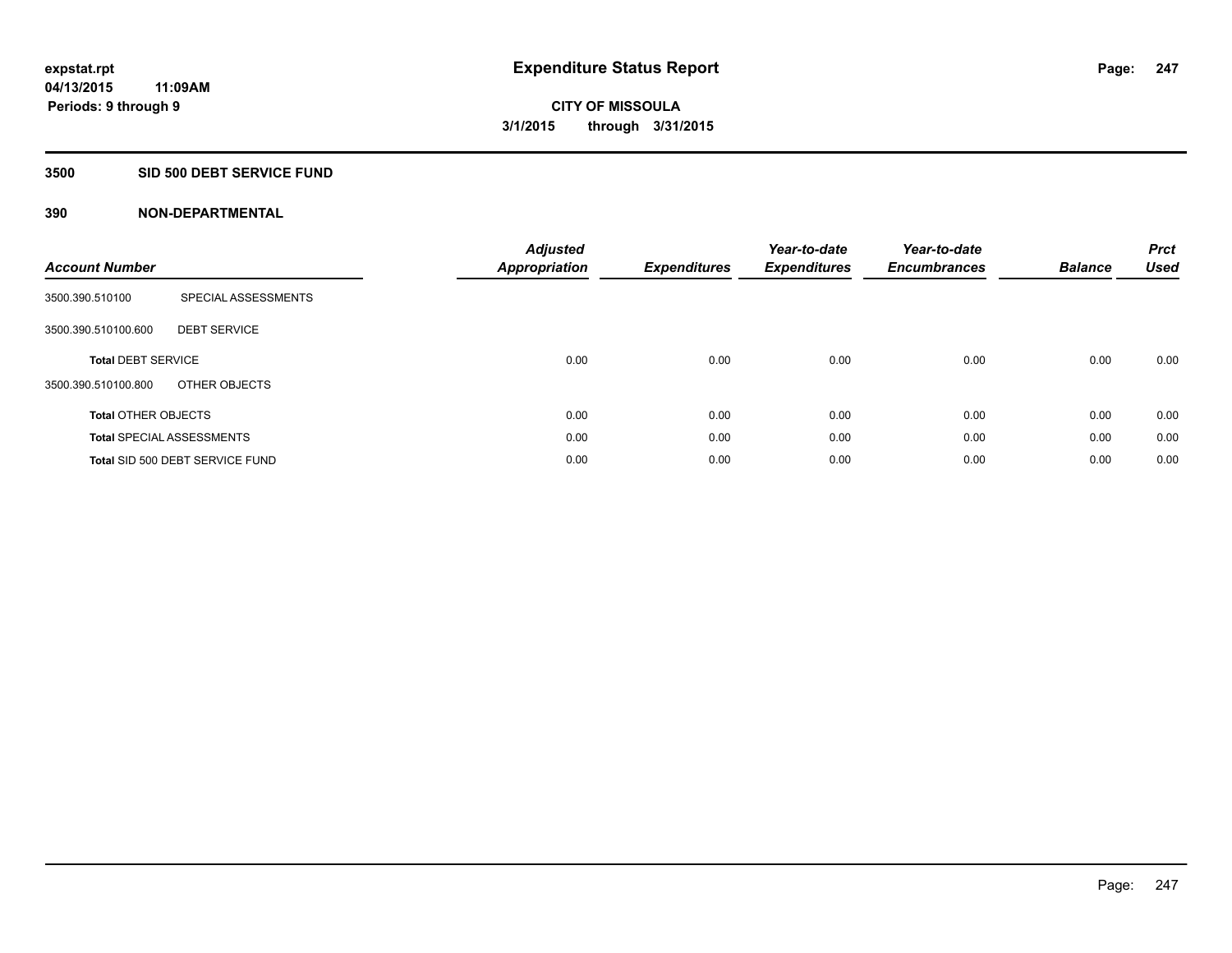## **3501 SID 501 DEBT SERVICE FUND**

| <b>Account Number</b>     |                                  | Adjusted<br><b>Appropriation</b> | <b>Expenditures</b> | Year-to-date<br><b>Expenditures</b> | Year-to-date<br><b>Encumbrances</b> | <b>Balance</b> | <b>Prct</b><br>Used |
|---------------------------|----------------------------------|----------------------------------|---------------------|-------------------------------------|-------------------------------------|----------------|---------------------|
| 3501.390.510100           | SPECIAL ASSESSMENTS              |                                  |                     |                                     |                                     |                |                     |
| 3501.390.510100.600       | <b>DEBT SERVICE</b>              |                                  |                     |                                     |                                     |                |                     |
| <b>Total DEBT SERVICE</b> |                                  | 0.00                             | 0.00                | 0.00                                | 0.00                                | 0.00           | 0.00                |
|                           | <b>Total SPECIAL ASSESSMENTS</b> | 0.00                             | 0.00                | 0.00                                | 0.00                                | 0.00           | 0.00                |
|                           | Total SID 501 DEBT SERVICE FUND  | 0.00                             | 0.00                | 0.00                                | 0.00                                | 0.00           | 0.00                |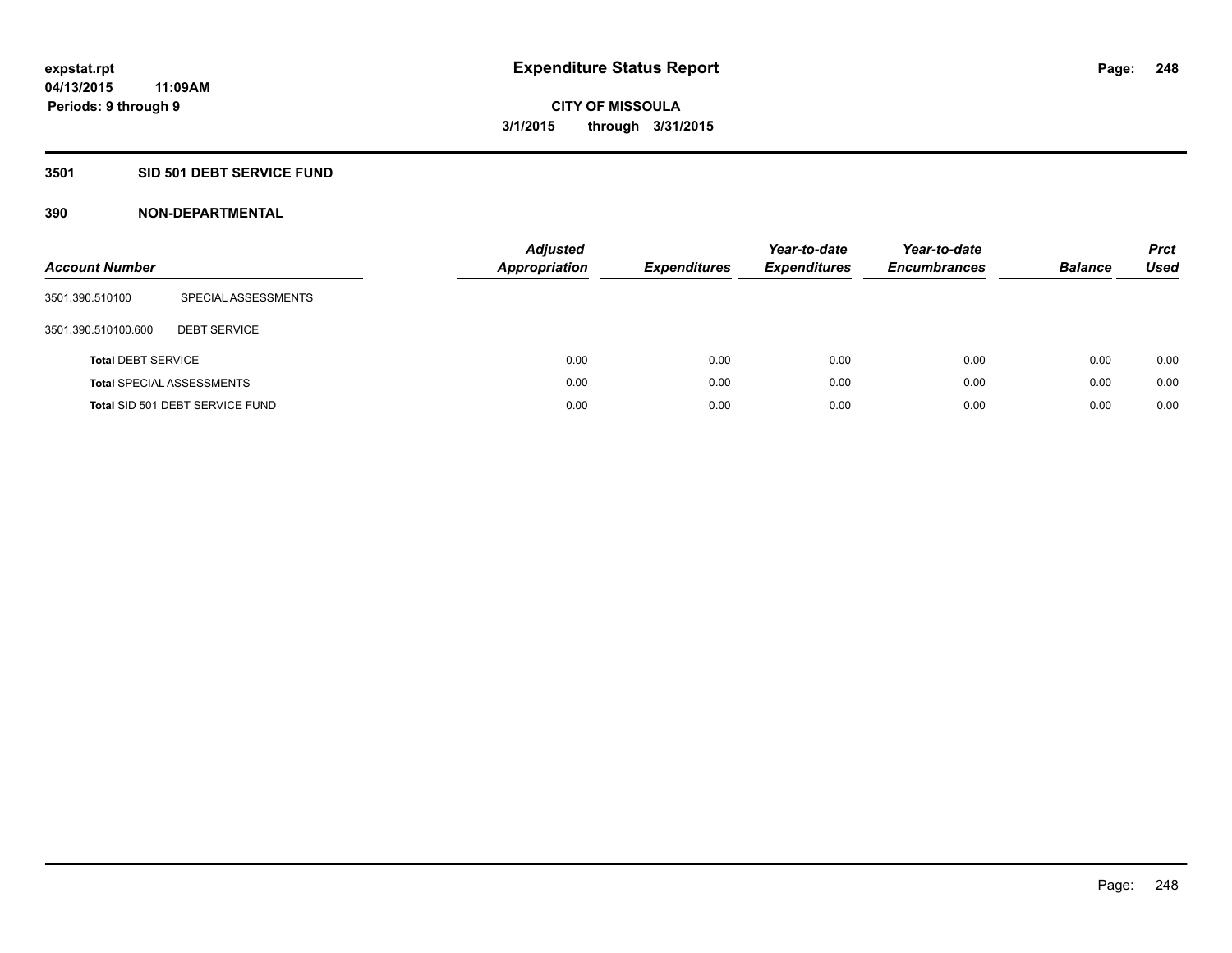## **3503 SID 503 DEBT SERVICE FUND**

| <b>Account Number</b>     |                                  | <b>Adjusted</b><br><b>Appropriation</b> | <b>Expenditures</b> | Year-to-date<br><b>Expenditures</b> | Year-to-date<br><b>Encumbrances</b> | <b>Balance</b> | <b>Prct</b><br><b>Used</b> |
|---------------------------|----------------------------------|-----------------------------------------|---------------------|-------------------------------------|-------------------------------------|----------------|----------------------------|
| 3503.390.510100           | SPECIAL ASSESSMENTS              |                                         |                     |                                     |                                     |                |                            |
| 3503.390.510100.600       | <b>DEBT SERVICE</b>              |                                         |                     |                                     |                                     |                |                            |
| <b>Total DEBT SERVICE</b> |                                  | 0.00                                    | 0.00                | 0.00                                | 0.00                                | 0.00           | 0.00                       |
|                           | <b>Total SPECIAL ASSESSMENTS</b> | 0.00                                    | 0.00                | 0.00                                | 0.00                                | 0.00           | 0.00                       |
|                           | Total SID 503 DEBT SERVICE FUND  | 0.00                                    | 0.00                | 0.00                                | 0.00                                | 0.00           | 0.00                       |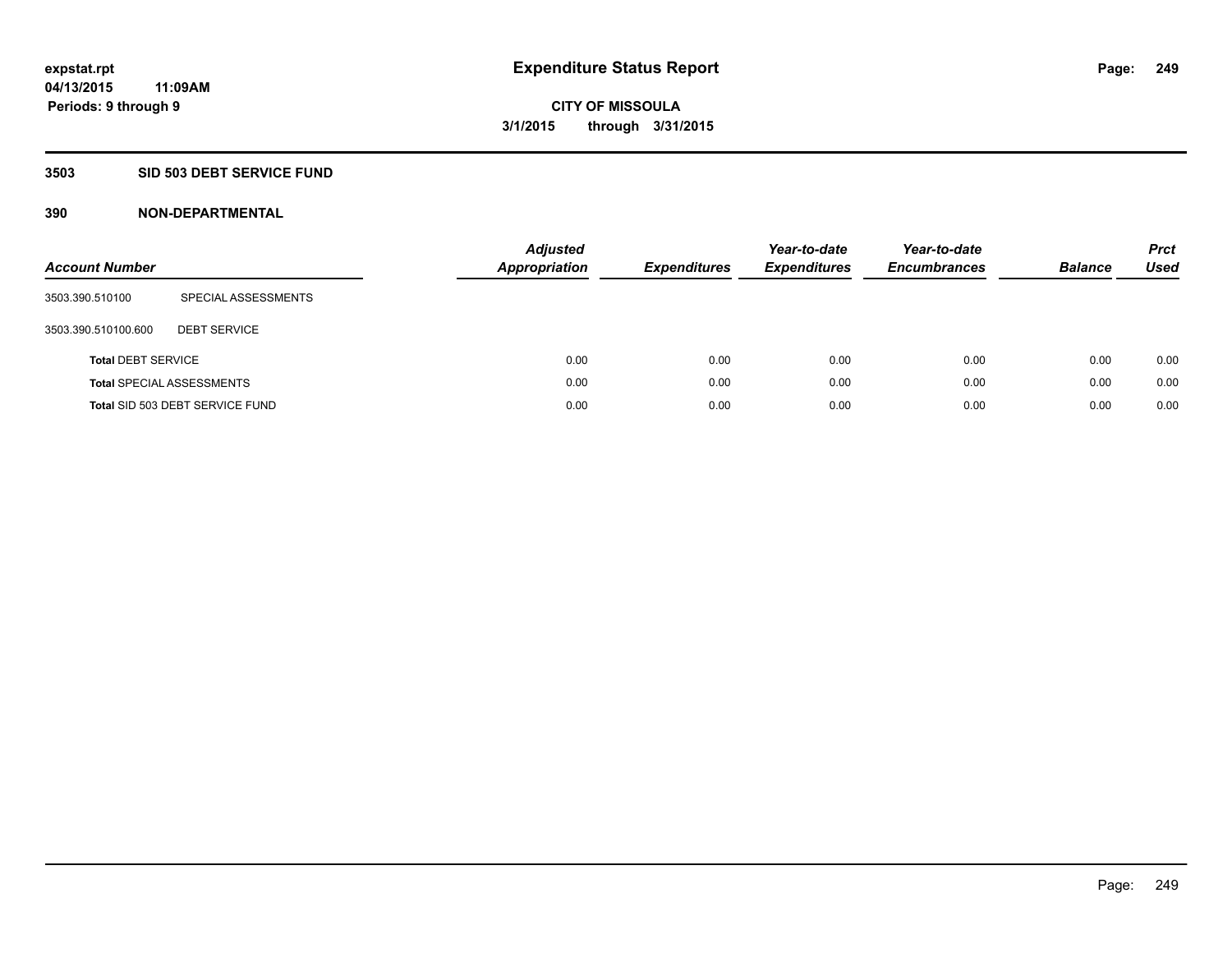#### **3505 SID 505 DEBT SERVICE FUND**

| <b>Account Number</b>     |                                  | <b>Adjusted</b><br><b>Appropriation</b> | <b>Expenditures</b> | Year-to-date<br><b>Expenditures</b> | Year-to-date<br><b>Encumbrances</b> | <b>Balance</b> | <b>Prct</b><br><b>Used</b> |
|---------------------------|----------------------------------|-----------------------------------------|---------------------|-------------------------------------|-------------------------------------|----------------|----------------------------|
| 3505.390.510100           | SPECIAL ASSESSMENTS              |                                         |                     |                                     |                                     |                |                            |
| 3505.390.510100.600       | <b>DEBT SERVICE</b>              |                                         |                     |                                     |                                     |                |                            |
| <b>Total DEBT SERVICE</b> |                                  | 0.00                                    | 0.00                | 0.00                                | 0.00                                | 0.00           | 0.00                       |
|                           | <b>Total SPECIAL ASSESSMENTS</b> | 0.00                                    | 0.00                | 0.00                                | 0.00                                | 0.00           | 0.00                       |
|                           | Total SID 505 DEBT SERVICE FUND  | 0.00                                    | 0.00                | 0.00                                | 0.00                                | 0.00           | 0.00                       |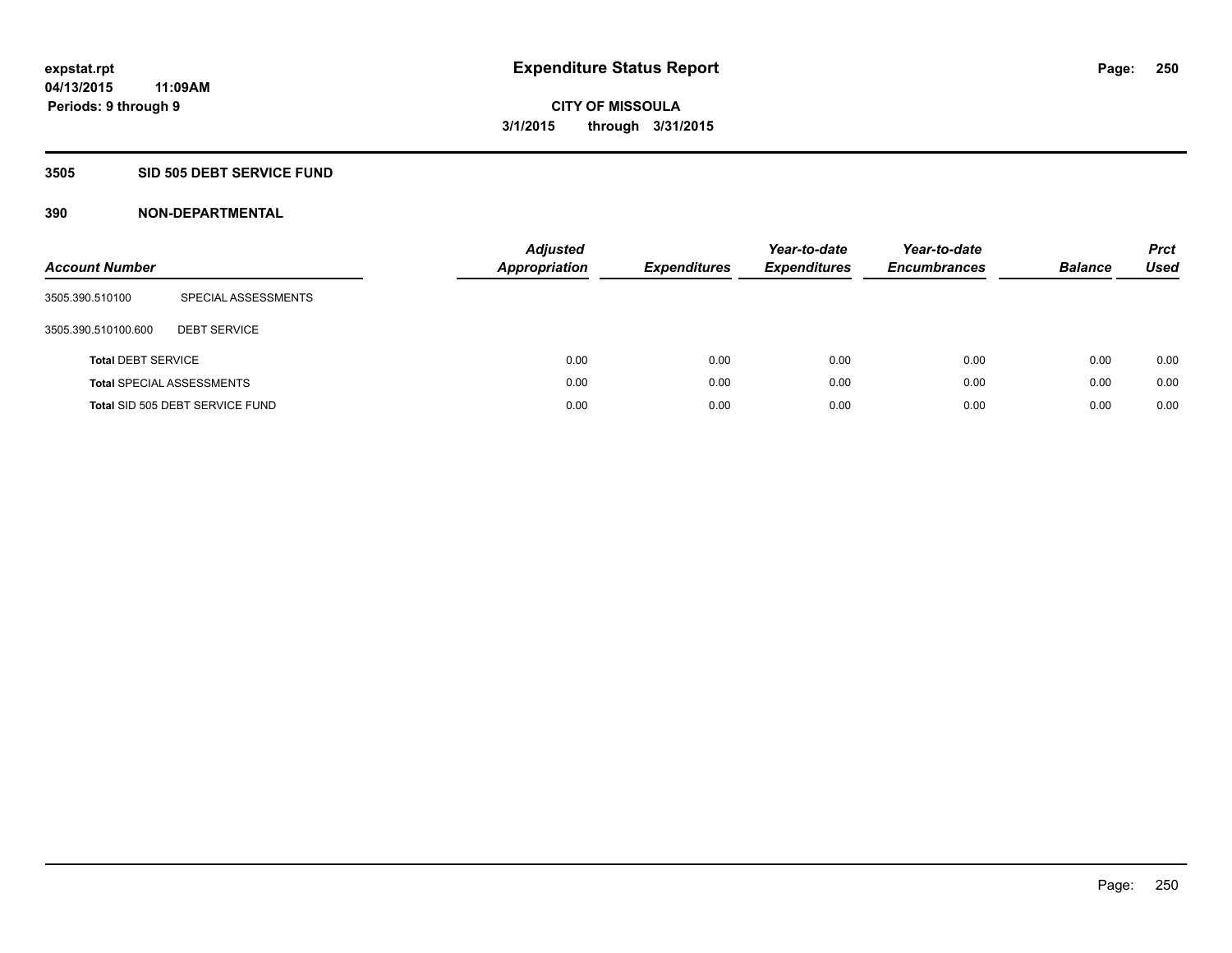## **3506 SID 506 DEBT SERVICE FUND**

| <b>Account Number</b>     |                                  | <b>Adjusted</b><br><b>Appropriation</b> | <b>Expenditures</b> | Year-to-date<br><b>Expenditures</b> | Year-to-date<br><b>Encumbrances</b> | <b>Balance</b> | <b>Prct</b><br>Used |
|---------------------------|----------------------------------|-----------------------------------------|---------------------|-------------------------------------|-------------------------------------|----------------|---------------------|
| 3506.390.510100           | SPECIAL ASSESSMENTS              |                                         |                     |                                     |                                     |                |                     |
| 3506.390.510100.600       | <b>DEBT SERVICE</b>              |                                         |                     |                                     |                                     |                |                     |
| <b>Total DEBT SERVICE</b> |                                  | 0.00                                    | 0.00                | 0.00                                | 0.00                                | 0.00           | 0.00                |
|                           | <b>Total SPECIAL ASSESSMENTS</b> | 0.00                                    | 0.00                | 0.00                                | 0.00                                | 0.00           | 0.00                |
|                           | Total SID 506 DEBT SERVICE FUND  | 0.00                                    | 0.00                | 0.00                                | 0.00                                | 0.00           | 0.00                |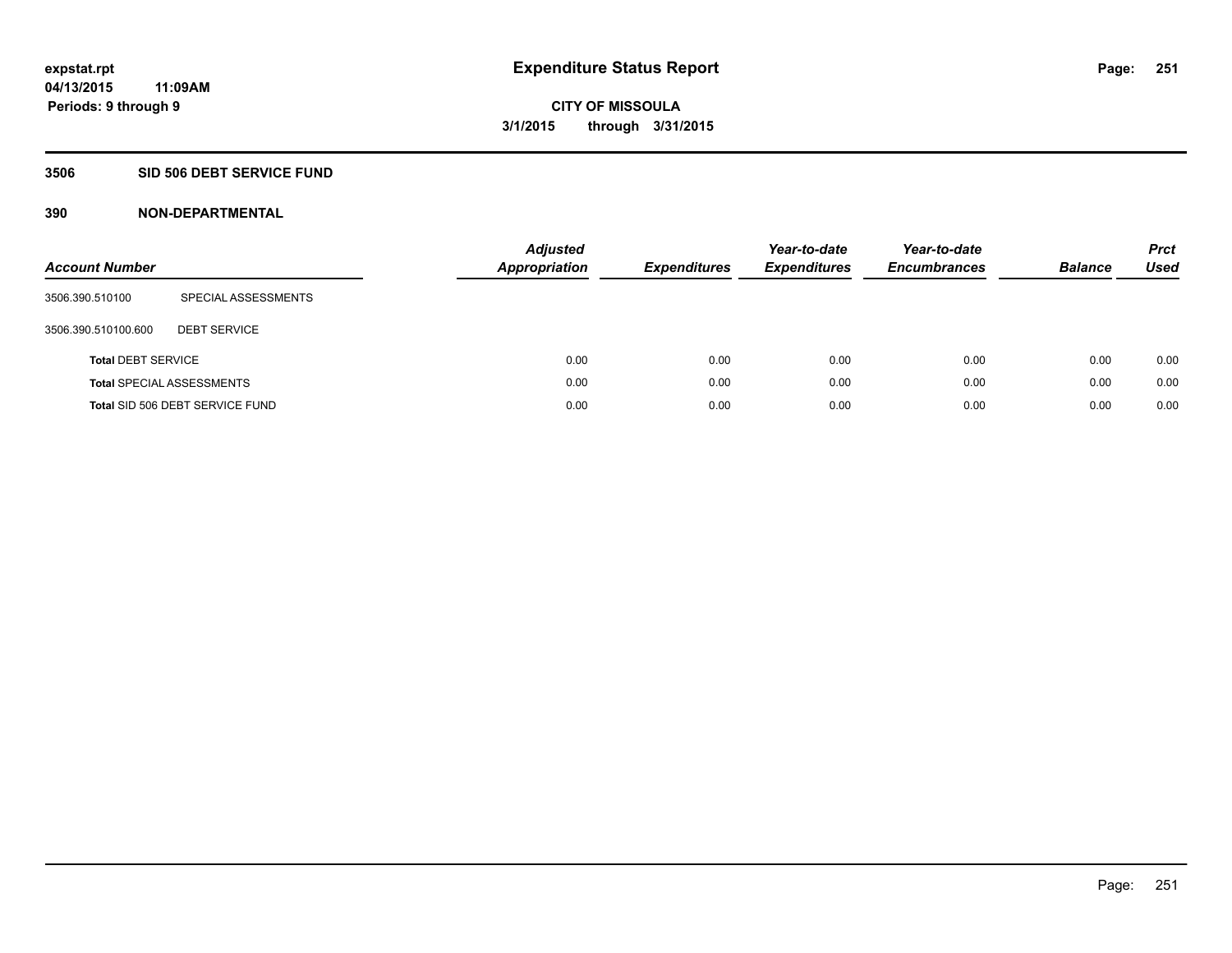## **3510 SID 510 DEBT SERVICE FUND**

| <b>Account Number</b>     |                                  | <b>Adjusted</b><br><b>Appropriation</b> | <b>Expenditures</b> | Year-to-date<br><b>Expenditures</b> | Year-to-date<br><b>Encumbrances</b> | <b>Balance</b> | <b>Prct</b><br>Used |
|---------------------------|----------------------------------|-----------------------------------------|---------------------|-------------------------------------|-------------------------------------|----------------|---------------------|
| 3510.390.510100           | SPECIAL ASSESSMENTS              |                                         |                     |                                     |                                     |                |                     |
| 3510.390.510100.600       | <b>DEBT SERVICE</b>              |                                         |                     |                                     |                                     |                |                     |
| <b>Total DEBT SERVICE</b> |                                  | 0.00                                    | 0.00                | 0.00                                | 0.00                                | 0.00           | 0.00                |
|                           | <b>Total SPECIAL ASSESSMENTS</b> | 0.00                                    | 0.00                | 0.00                                | 0.00                                | 0.00           | 0.00                |
|                           | Total SID 510 DEBT SERVICE FUND  | 0.00                                    | 0.00                | 0.00                                | 0.00                                | 0.00           | 0.00                |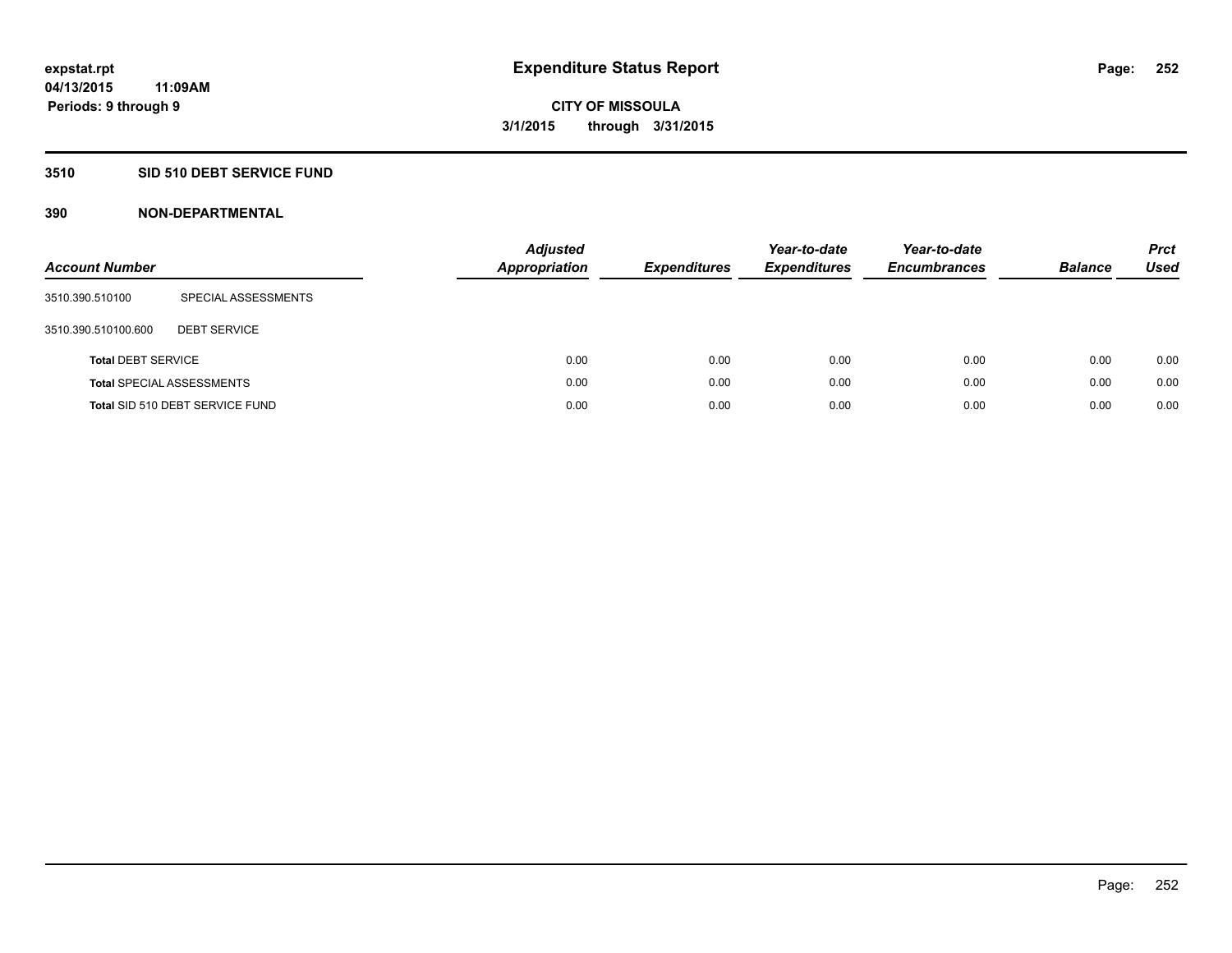# **3511 SID 511 DEBT SERVICE FUND**

| <b>Account Number</b>     |                                  | <b>Adjusted</b><br><b>Appropriation</b> | <b>Expenditures</b> | Year-to-date<br><b>Expenditures</b> | Year-to-date<br><b>Encumbrances</b> | <b>Balance</b> | <b>Prct</b><br>Used |
|---------------------------|----------------------------------|-----------------------------------------|---------------------|-------------------------------------|-------------------------------------|----------------|---------------------|
| 3511.390.510100           | SPECIAL ASSESSMENTS              |                                         |                     |                                     |                                     |                |                     |
| 3511.390.510100.600       | <b>DEBT SERVICE</b>              |                                         |                     |                                     |                                     |                |                     |
| <b>Total DEBT SERVICE</b> |                                  | 0.00                                    | 0.00                | 0.00                                | 0.00                                | 0.00           | 0.00                |
|                           | <b>Total SPECIAL ASSESSMENTS</b> | 0.00                                    | 0.00                | 0.00                                | 0.00                                | 0.00           | 0.00                |
|                           | Total SID 511 DEBT SERVICE FUND  | 0.00                                    | 0.00                | 0.00                                | 0.00                                | 0.00           | 0.00                |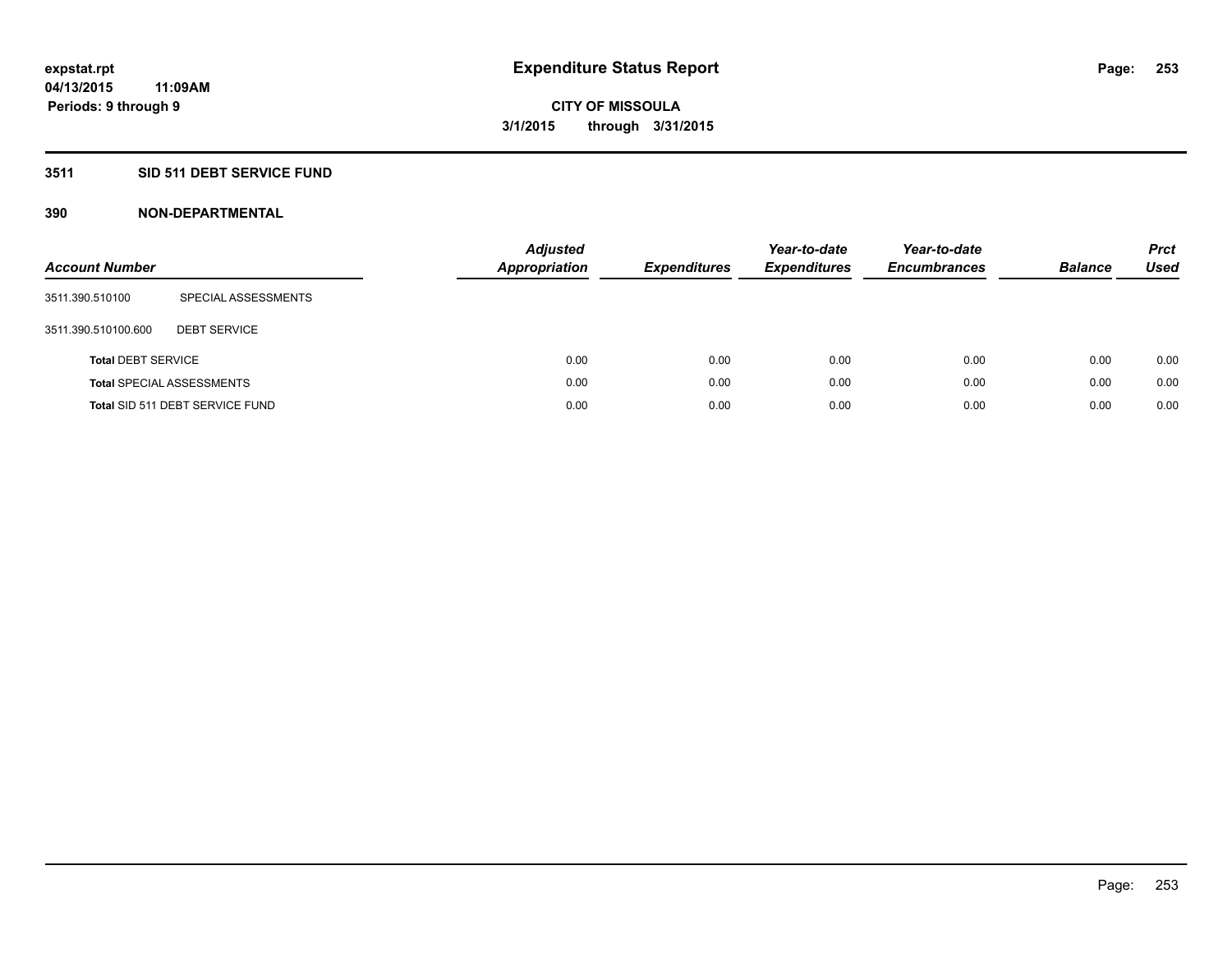# **3512 SID 512 DEBT SERVICE FUND**

| <b>Account Number</b>             |                                                 | <b>Adjusted</b><br>Appropriation | <b>Expenditures</b> | Year-to-date<br><b>Expenditures</b> | Year-to-date<br><b>Encumbrances</b> | <b>Balance</b> | Prct<br><b>Used</b> |
|-----------------------------------|-------------------------------------------------|----------------------------------|---------------------|-------------------------------------|-------------------------------------|----------------|---------------------|
| 3512.390.510100                   | SPECIAL ASSESSMENTS                             |                                  |                     |                                     |                                     |                |                     |
| 3512.390.510100.600               | <b>DEBT SERVICE</b>                             |                                  |                     |                                     |                                     |                |                     |
| 3512.390.510100.610.000 PRINCIPAL |                                                 | 74.175.00                        | 0.00                | 0.00                                | 0.00                                | 74.175.00      | 0.00                |
|                                   | 3512.390.510100.620.000 INTEREST / SERVICE FEES | 7.118.00                         | 0.00                | 3.909.16                            | 0.00                                | 3.208.84       | 54.92               |
|                                   | Total SID 512 DEBT SERVICE FUND                 | 81,293.00                        | 0.00                | 3.909.16                            | 0.00                                | 77.383.84      | 4.81                |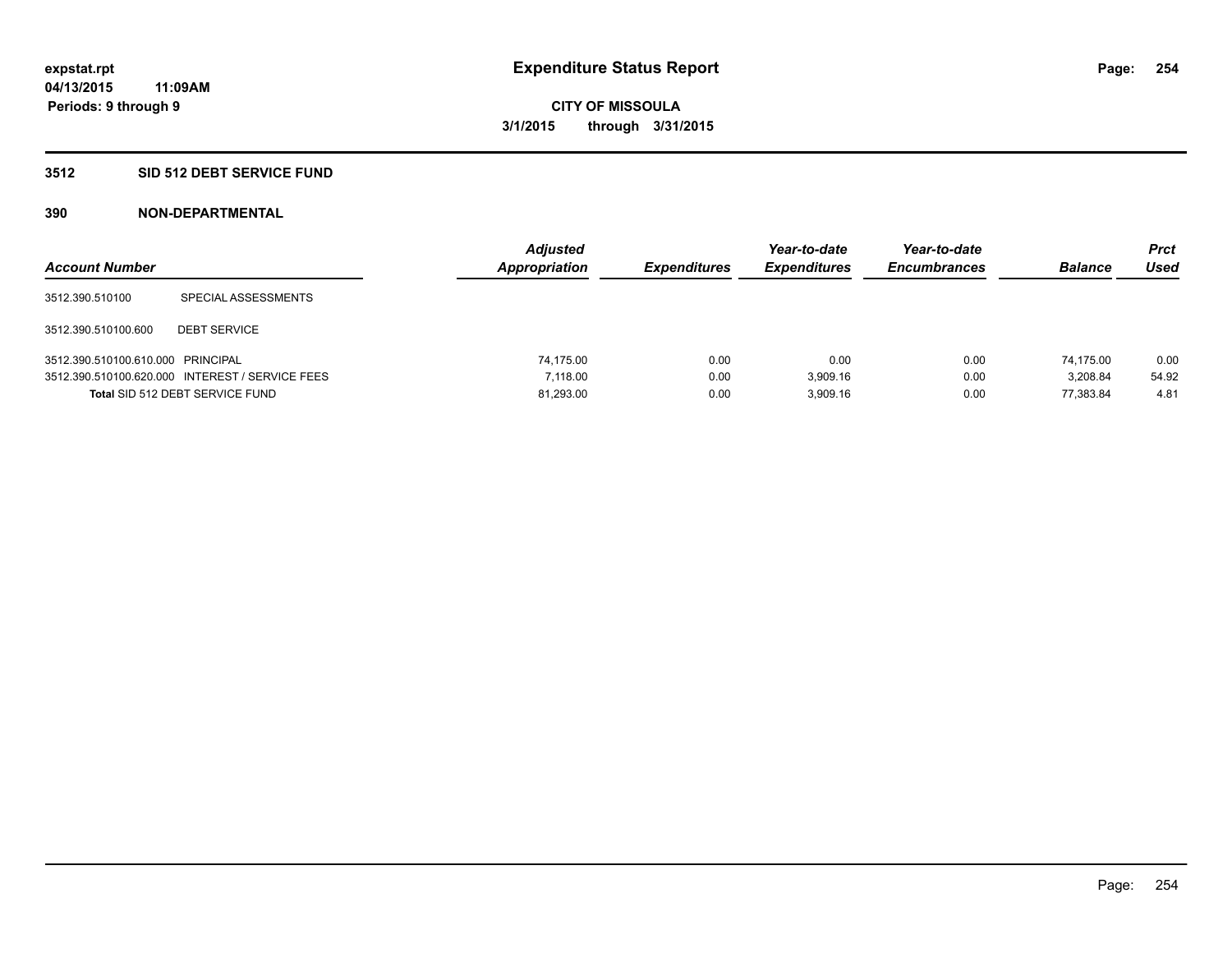## **3513 SID 513 DEBT SERVICE FUND**

# **280 PUBLIC WORKS ADMIN/ENGINEERING**

| <b>Account Number</b> |                                             | <b>Adjusted</b><br>Appropriation | <b>Expenditures</b> | Year-to-date<br><b>Expenditures</b> | Year-to-date<br><b>Encumbrances</b> | <b>Balance</b> | <b>Prct</b><br>Used |
|-----------------------|---------------------------------------------|----------------------------------|---------------------|-------------------------------------|-------------------------------------|----------------|---------------------|
| 3513.280.521000       | INTERFUND OPERATING TRANSFERS               |                                  |                     |                                     |                                     |                |                     |
| 3513.280.521000.800   | OTHER OBJECTS                               |                                  |                     |                                     |                                     |                |                     |
|                       | <b>Total PUBLIC WORKS ADMIN/ENGINEERING</b> | 0.00                             | 0.00                | 0.00                                | 0.00                                | 0.00           | 0.00                |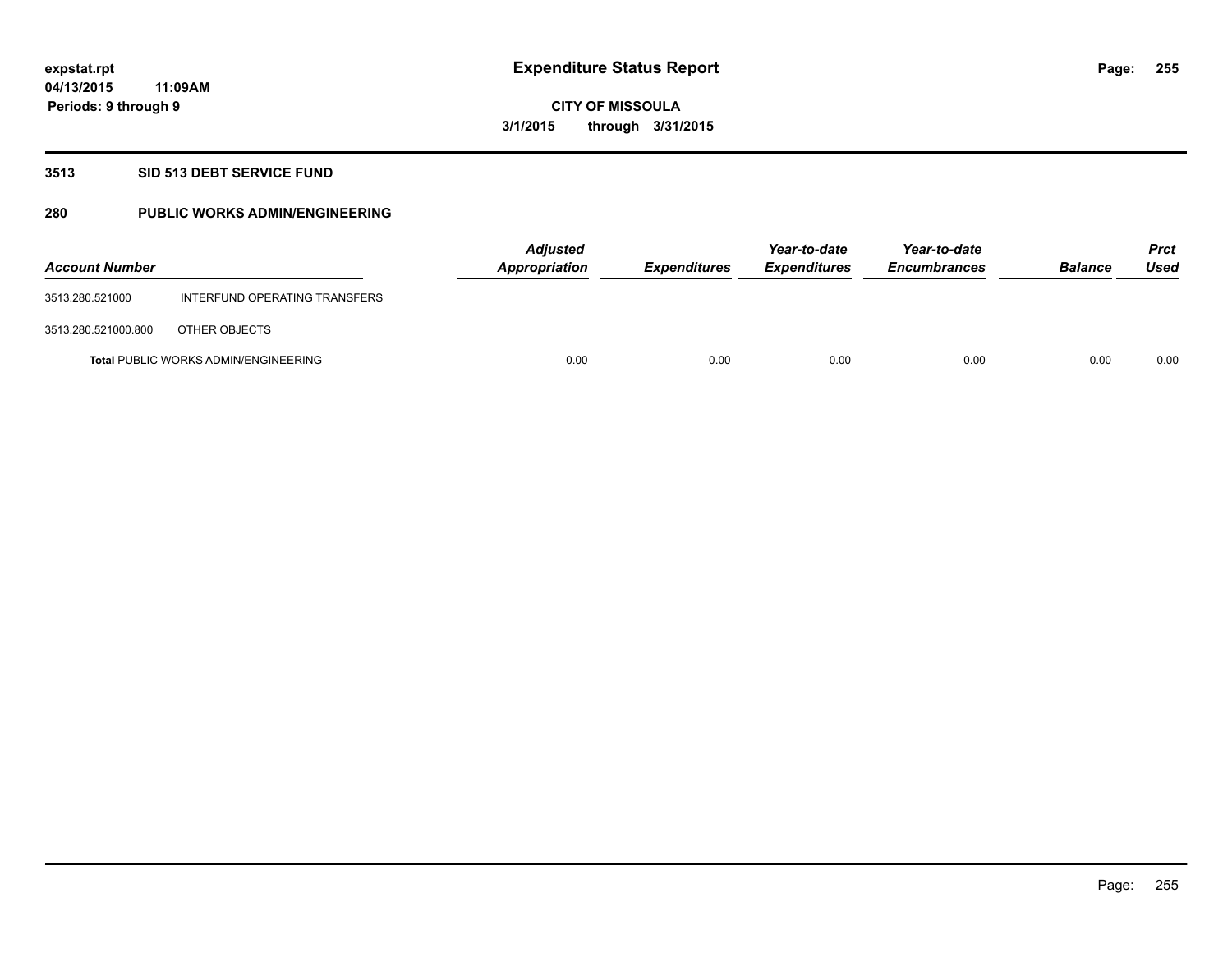## **3513 SID 513 DEBT SERVICE FUND**

| <b>Account Number</b>     |                                            | <b>Adjusted</b><br><b>Appropriation</b> | <b>Expenditures</b> | Year-to-date<br><b>Expenditures</b> | Year-to-date<br><b>Encumbrances</b> | <b>Balance</b> | <b>Prct</b><br><b>Used</b> |
|---------------------------|--------------------------------------------|-----------------------------------------|---------------------|-------------------------------------|-------------------------------------|----------------|----------------------------|
| 3513.390.510100           | SPECIAL ASSESSMENTS                        |                                         |                     |                                     |                                     |                |                            |
| 3513.390.510100.600       | <b>DEBT SERVICE</b>                        |                                         |                     |                                     |                                     |                |                            |
| <b>Total DEBT SERVICE</b> |                                            | 0.00                                    | 0.00                | 0.00                                | 0.00                                | 0.00           | 0.00                       |
| 3513.390.510100.800       | OTHER OBJECTS                              |                                         |                     |                                     |                                     |                |                            |
|                           | <b>Total SPECIAL ASSESSMENTS</b>           | 0.00                                    | 0.00                | 0.00                                | 0.00                                | 0.00           | 0.00                       |
| 3513.390.521000           | INTERFUND OPERATING TRANSFERS              |                                         |                     |                                     |                                     |                |                            |
| 3513.390.521000.800       | OTHER OBJECTS                              |                                         |                     |                                     |                                     |                |                            |
|                           | <b>Total INTERFUND OPERATING TRANSFERS</b> | 0.00                                    | 0.00                | 0.00                                | 0.00                                | 0.00           | 0.00                       |
|                           | Total SID 513 DEBT SERVICE FUND            | 0.00                                    | 0.00                | 0.00                                | 0.00                                | 0.00           | 0.00                       |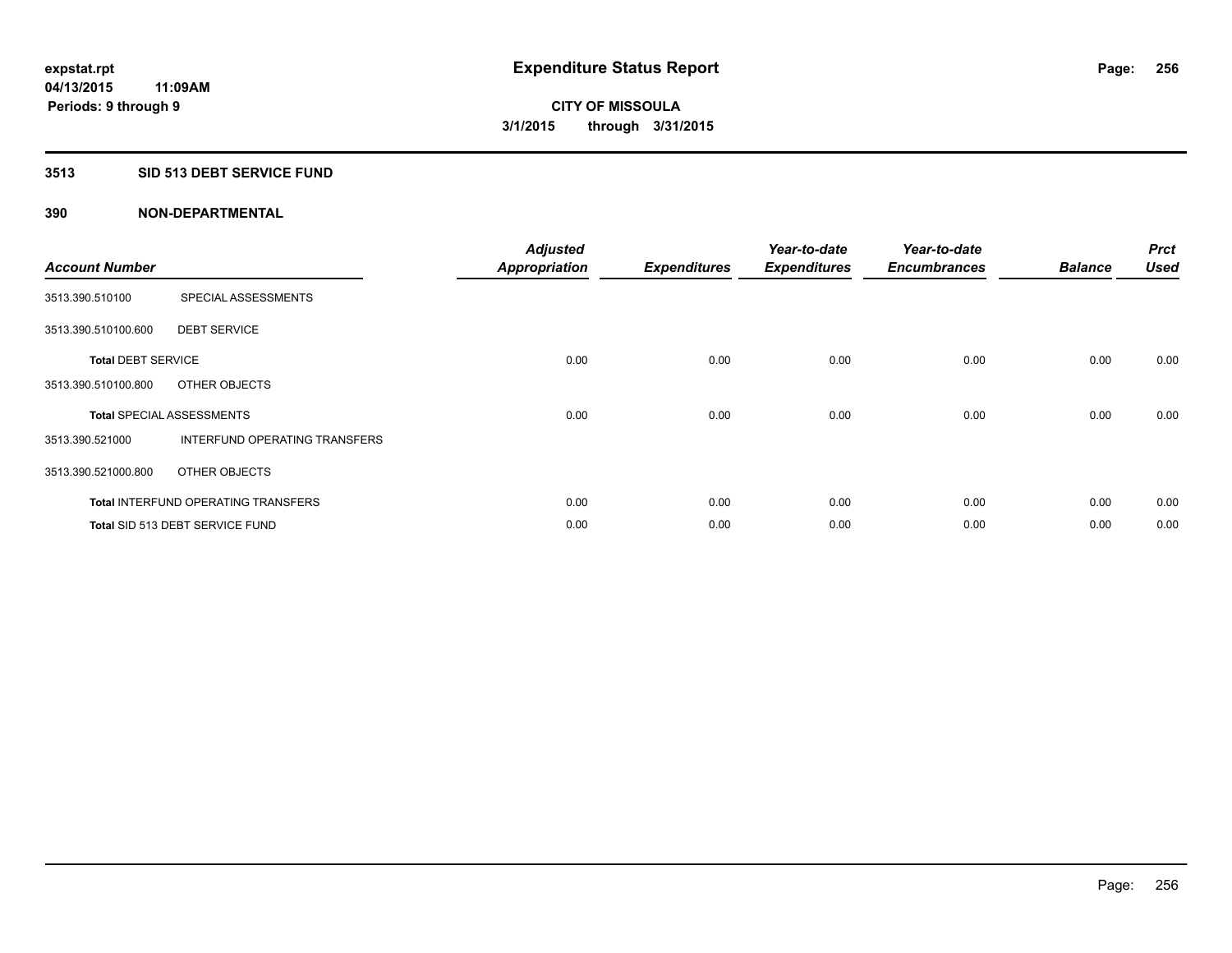# **3514 SID 514 DEBT SERVICE FUND**

| <b>Account Number</b>     |                                  | <b>Adjusted</b><br><b>Appropriation</b> | <b>Expenditures</b> | Year-to-date<br><b>Expenditures</b> | Year-to-date<br><b>Encumbrances</b> | <b>Balance</b> | <b>Prct</b><br>Used |
|---------------------------|----------------------------------|-----------------------------------------|---------------------|-------------------------------------|-------------------------------------|----------------|---------------------|
| 3514.390.510100           | SPECIAL ASSESSMENTS              |                                         |                     |                                     |                                     |                |                     |
| 3514.390.510100.600       | <b>DEBT SERVICE</b>              |                                         |                     |                                     |                                     |                |                     |
| <b>Total DEBT SERVICE</b> |                                  |                                         | 0.00<br>0.00        | 0.00                                | 0.00                                | 0.00           | 0.00                |
|                           | <b>Total SPECIAL ASSESSMENTS</b> |                                         | 0.00<br>0.00        | 0.00                                | 0.00                                | 0.00           | 0.00                |
|                           | Total SID 514 DEBT SERVICE FUND  |                                         | 0.00<br>0.00        | 0.00                                | 0.00                                | 0.00           | 0.00                |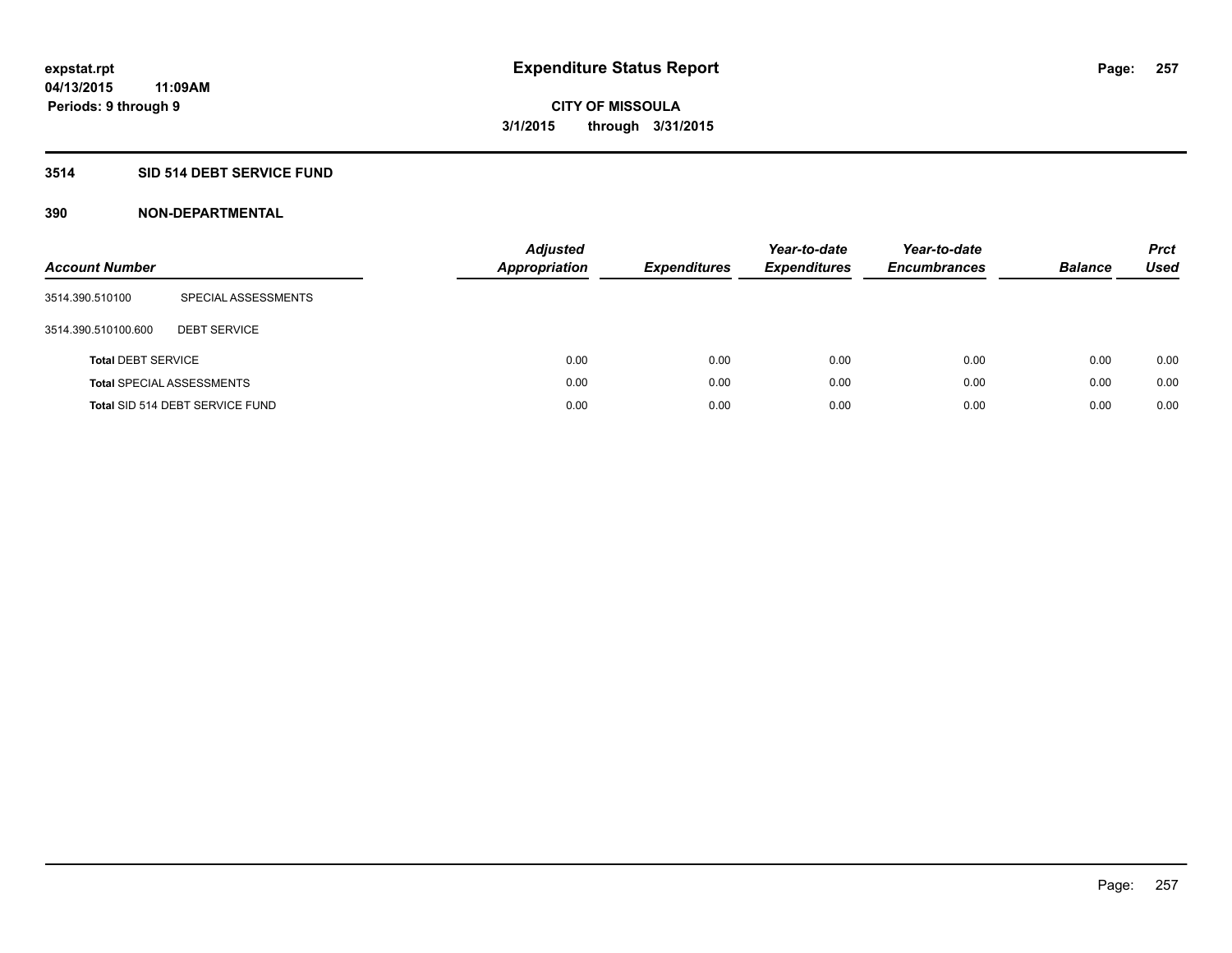## **3515 SID 515 DEBT SERVICE FUND**

| <b>Account Number</b>      |                                  | <b>Adjusted</b><br><b>Appropriation</b> | <b>Expenditures</b> | Year-to-date<br><b>Expenditures</b> | Year-to-date<br><b>Encumbrances</b> | <b>Balance</b> | <b>Prct</b><br><b>Used</b> |
|----------------------------|----------------------------------|-----------------------------------------|---------------------|-------------------------------------|-------------------------------------|----------------|----------------------------|
| 3515.390.510100            | SPECIAL ASSESSMENTS              |                                         |                     |                                     |                                     |                |                            |
| 3515.390.510100.600        | <b>DEBT SERVICE</b>              |                                         |                     |                                     |                                     |                |                            |
| <b>Total DEBT SERVICE</b>  |                                  | 0.00                                    | 0.00                | 0.00                                | 0.00                                | 0.00           | 0.00                       |
| 3515.390.510100.800        | OTHER OBJECTS                    |                                         |                     |                                     |                                     |                |                            |
| <b>Total OTHER OBJECTS</b> |                                  | 0.00                                    | 0.00                | 0.00                                | 0.00                                | 0.00           | 0.00                       |
|                            | <b>Total SPECIAL ASSESSMENTS</b> | 0.00                                    | 0.00                | 0.00                                | 0.00                                | 0.00           | 0.00                       |
|                            | Total SID 515 DEBT SERVICE FUND  | 0.00                                    | 0.00                | 0.00                                | 0.00                                | 0.00           | 0.00                       |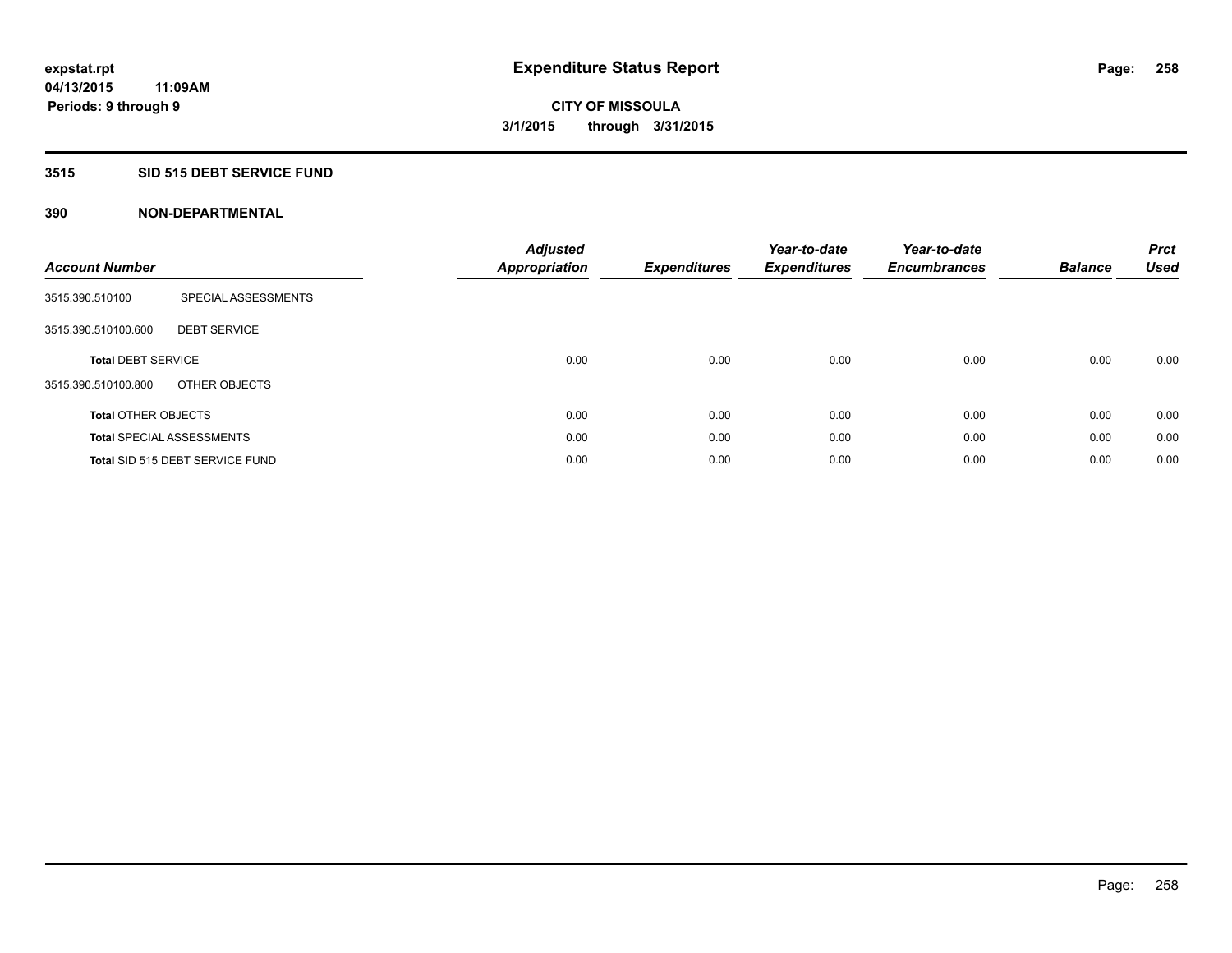# **3517 SID 517 DEBT SERVICE FUND**

| <b>Account Number</b>     |                                  | <b>Adjusted</b><br><b>Appropriation</b> | <b>Expenditures</b> | Year-to-date<br><b>Expenditures</b> | Year-to-date<br><b>Encumbrances</b> | <b>Balance</b> | <b>Prct</b><br>Used |
|---------------------------|----------------------------------|-----------------------------------------|---------------------|-------------------------------------|-------------------------------------|----------------|---------------------|
| 3517.390.510100           | SPECIAL ASSESSMENTS              |                                         |                     |                                     |                                     |                |                     |
| 3517.390.510100.600       | <b>DEBT SERVICE</b>              |                                         |                     |                                     |                                     |                |                     |
| <b>Total DEBT SERVICE</b> |                                  | 0.00                                    | 0.00                | 0.00                                | 0.00                                | 0.00           | 0.00                |
|                           | <b>Total SPECIAL ASSESSMENTS</b> | 0.00                                    | 0.00                | 0.00                                | 0.00                                | 0.00           | 0.00                |
|                           | Total SID 517 DEBT SERVICE FUND  | 0.00                                    | 0.00                | 0.00                                | 0.00                                | 0.00           | 0.00                |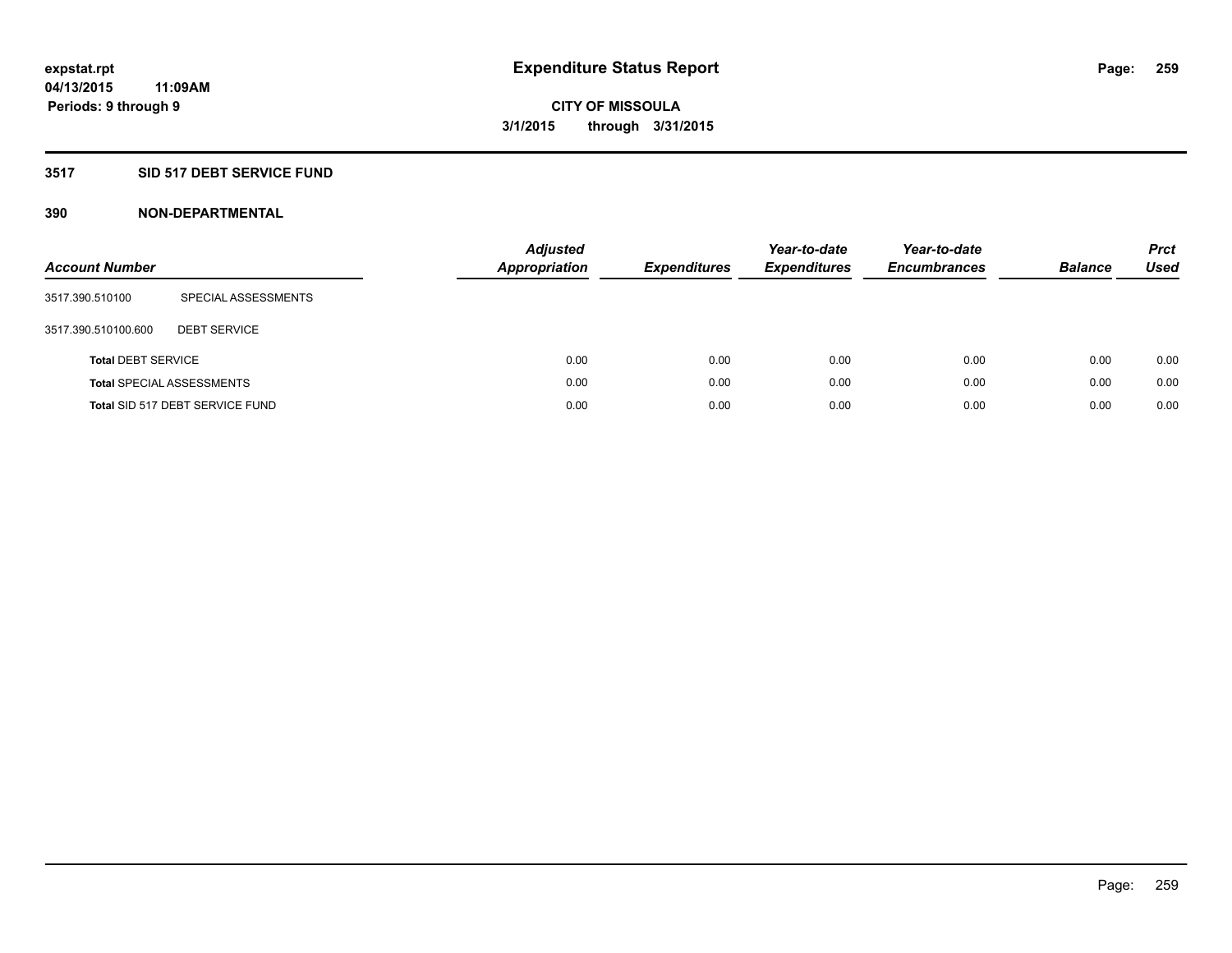## **3518 SID 518 DEBT SERVICE FUND**

| <b>Account Number</b> |                                            | <b>Adjusted</b><br><b>Appropriation</b> | <b>Expenditures</b> | Year-to-date<br><b>Expenditures</b> | Year-to-date<br><b>Encumbrances</b> | <b>Balance</b> | <b>Prct</b><br><b>Used</b> |
|-----------------------|--------------------------------------------|-----------------------------------------|---------------------|-------------------------------------|-------------------------------------|----------------|----------------------------|
| 3518.390.510100       | SPECIAL ASSESSMENTS                        |                                         |                     |                                     |                                     |                |                            |
| 3518.390.510100.600   | <b>DEBT SERVICE</b>                        |                                         |                     |                                     |                                     |                |                            |
|                       | <b>Total SPECIAL ASSESSMENTS</b>           | 0.00                                    | 0.00                | 0.00                                | 0.00                                | 0.00           | 0.00                       |
| 3518.390.521000       | INTERFUND OPERATING TRANSFERS              |                                         |                     |                                     |                                     |                |                            |
| 3518.390.521000.800   | OTHER OBJECTS                              |                                         |                     |                                     |                                     |                |                            |
|                       | <b>Total INTERFUND OPERATING TRANSFERS</b> | 0.00                                    | 0.00                | 0.00                                | 0.00                                | 0.00           | 0.00                       |
|                       | Total SID 518 DEBT SERVICE FUND            | 0.00                                    | 0.00                | 0.00                                | 0.00                                | 0.00           | 0.00                       |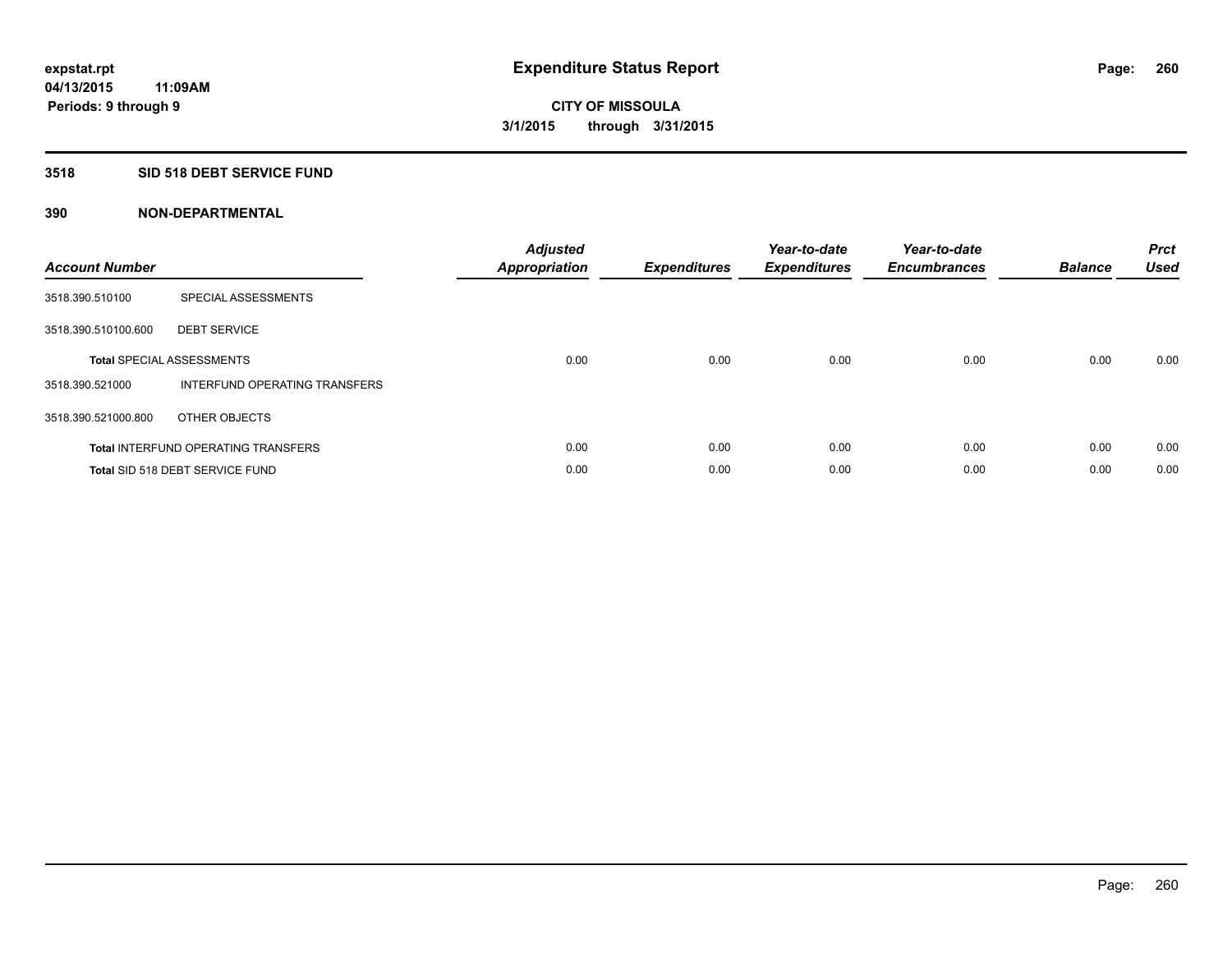### **3519 SID 519 DEBT SERVICE FUND**

| <b>Account Number</b> |                                            | <b>Adjusted</b><br><b>Appropriation</b> | <b>Expenditures</b> | Year-to-date<br><b>Expenditures</b> | Year-to-date<br><b>Encumbrances</b> | <b>Balance</b> | <b>Prct</b><br><b>Used</b> |
|-----------------------|--------------------------------------------|-----------------------------------------|---------------------|-------------------------------------|-------------------------------------|----------------|----------------------------|
| 3519.390.510100       | SPECIAL ASSESSMENTS                        |                                         |                     |                                     |                                     |                |                            |
| 3519.390.510100.600   | <b>DEBT SERVICE</b>                        |                                         |                     |                                     |                                     |                |                            |
|                       | <b>Total SPECIAL ASSESSMENTS</b>           | 0.00                                    | 0.00                | 0.00                                | 0.00                                | 0.00           | 0.00                       |
| 3519.390.521000       | INTERFUND OPERATING TRANSFERS              |                                         |                     |                                     |                                     |                |                            |
| 3519.390.521000.800   | OTHER OBJECTS                              |                                         |                     |                                     |                                     |                |                            |
|                       | <b>Total INTERFUND OPERATING TRANSFERS</b> | 0.00                                    | 0.00                | 0.00                                | 0.00                                | 0.00           | 0.00                       |
|                       | Total SID 519 DEBT SERVICE FUND            | 0.00                                    | 0.00                | 0.00                                | 0.00                                | 0.00           | 0.00                       |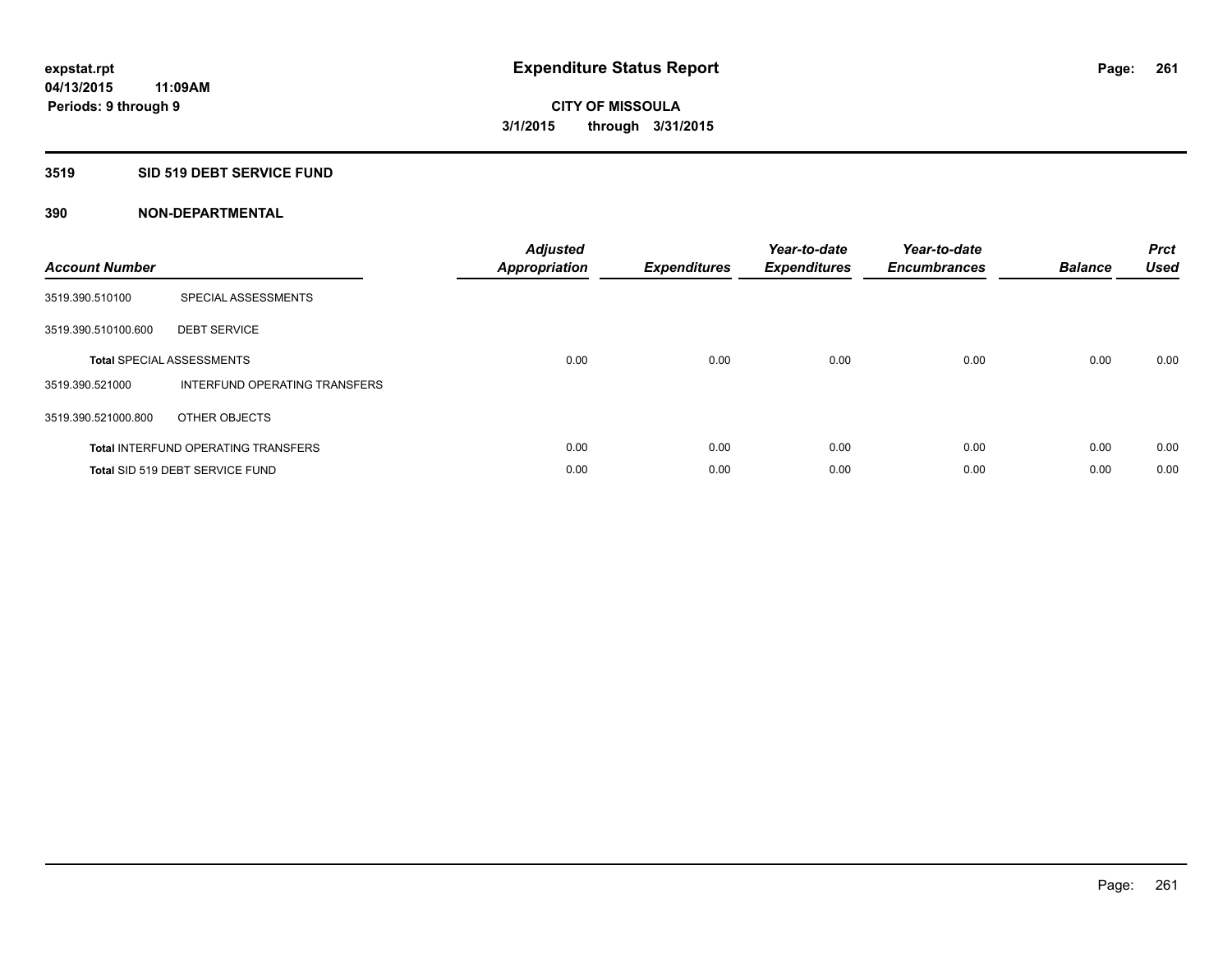## **3520 SID 520 DEBT SERVICE FUND**

|                                   |                                                 | <b>Adjusted</b>      |                     | Year-to-date        | Year-to-date        |                | Prct        |
|-----------------------------------|-------------------------------------------------|----------------------|---------------------|---------------------|---------------------|----------------|-------------|
| <b>Account Number</b>             |                                                 | <b>Appropriation</b> | <b>Expenditures</b> | <b>Expenditures</b> | <b>Encumbrances</b> | <b>Balance</b> | <b>Used</b> |
| 3520.390.510100                   | SPECIAL ASSESSMENTS                             |                      |                     |                     |                     |                |             |
| 3520.390.510100.600               | <b>DEBT SERVICE</b>                             |                      |                     |                     |                     |                |             |
| 3520.390.510100.610.000 PRINCIPAL |                                                 | 133,000.00           | 0.00                | 66,000.00           | 0.00                | 67,000.00      | 49.62       |
|                                   | 3520.390.510100.620.000 INTEREST / SERVICE FEES | 27,280.00            | 0.00                | 14,300.00           | 0.00                | 12,980.00      | 52.42       |
| <b>Total SPECIAL ASSESSMENTS</b>  |                                                 | 160,280.00           | 0.00                | 80,300.00           | 0.00                | 79,980.00      | 50.10       |
| 3520.390.510110                   | <b>MERCHANT SERVICES</b>                        |                      |                     |                     |                     |                |             |
| 3520.390.510110.500               | <b>FIXED CHARGES</b>                            |                      |                     |                     |                     |                |             |
| <b>Total MERCHANT SERVICES</b>    |                                                 | 0.00                 | 0.00                | 0.00                | 0.00                | 0.00           | 0.00        |
|                                   | Total SID 520 DEBT SERVICE FUND                 | 160,280.00           | 0.00                | 80,300.00           | 0.00                | 79,980.00      | 50.10       |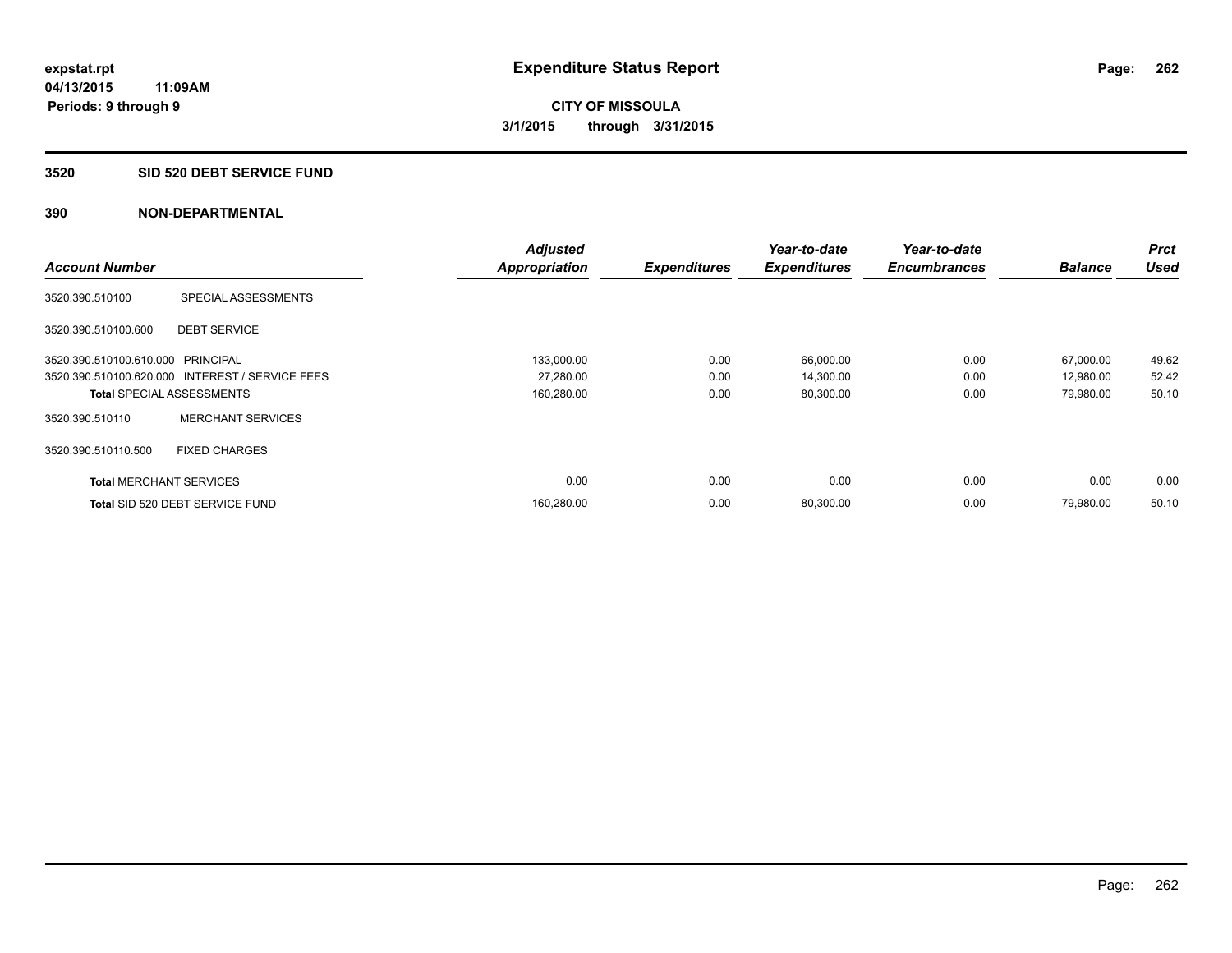# **3521 SID 521 DEBT SERVICE FUND**

| <b>Account Number</b>             |                                                 | <b>Adjusted</b><br>Appropriation | <b>Expenditures</b> | Year-to-date<br><b>Expenditures</b> | Year-to-date<br><b>Encumbrances</b> | <b>Balance</b> | <b>Prct</b><br><b>Used</b> |
|-----------------------------------|-------------------------------------------------|----------------------------------|---------------------|-------------------------------------|-------------------------------------|----------------|----------------------------|
| 3521.390.510100                   | SPECIAL ASSESSMENTS                             |                                  |                     |                                     |                                     |                |                            |
| 3521.390.510100.600               | <b>DEBT SERVICE</b>                             |                                  |                     |                                     |                                     |                |                            |
| 3521.390.510100.610.000 PRINCIPAL |                                                 | 338.00                           | 0.00                | 0.00                                | 0.00                                | 338.00         | 0.00                       |
|                                   | 3521.390.510100.620.000 INTEREST / SERVICE FEES | 382.00                           | 0.00                | 16.20                               | 0.00                                | 365.80         | 4.24                       |
| <b>Total DEBT SERVICE</b>         |                                                 | 720.00                           | 0.00                | 16.20                               | 0.00                                | 703.80         | 2.25                       |
|                                   | <b>Total SPECIAL ASSESSMENTS</b>                | 720.00                           | 0.00                | 16.20                               | 0.00                                | 703.80         | 2.25                       |
|                                   | Total SID 521 DEBT SERVICE FUND                 | 720.00                           | 0.00                | 16.20                               | 0.00                                | 703.80         | 2.25                       |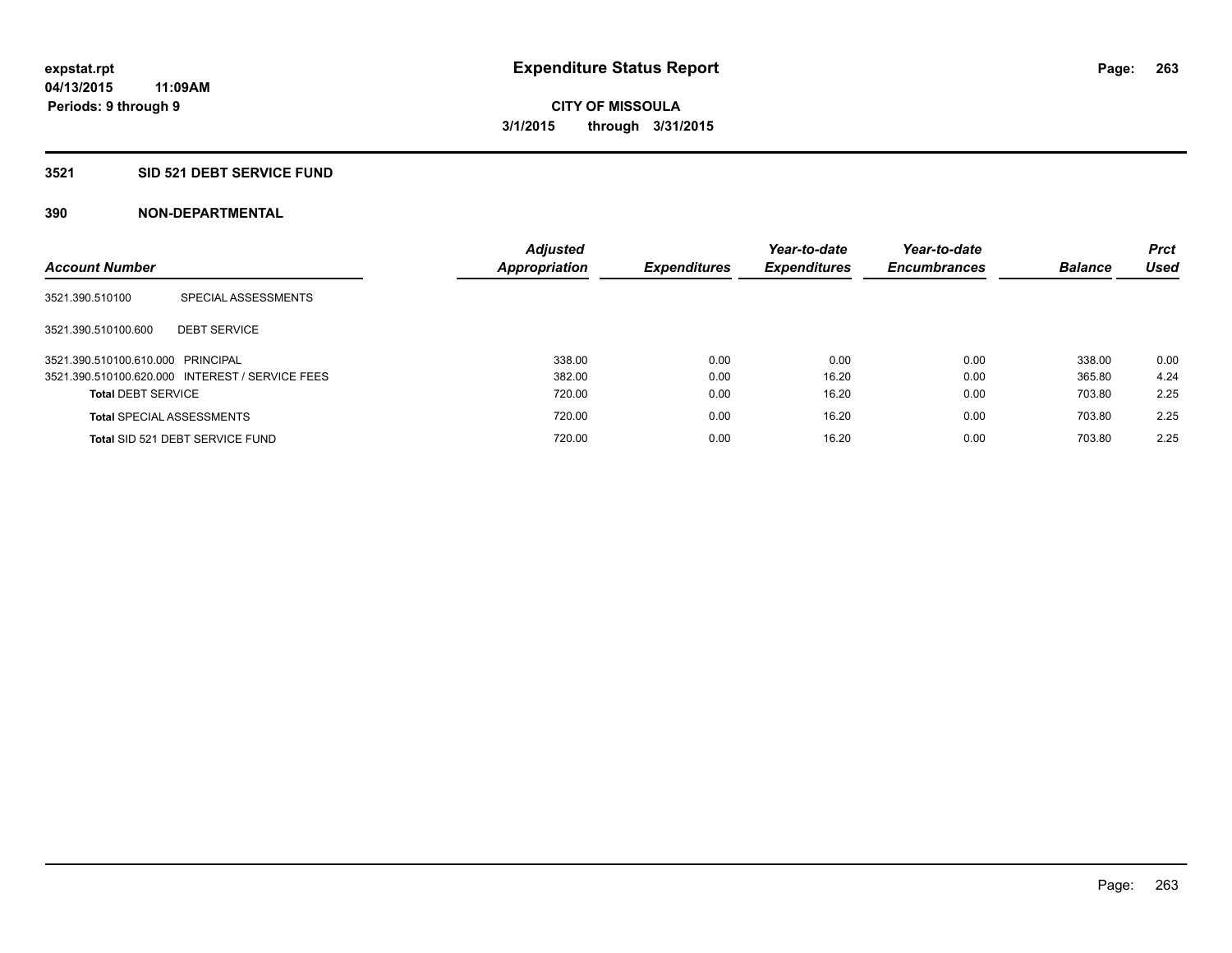### **3522 SID 522 DEBT SERVICE FUND**

| <b>Account Number</b>             |                                                 | <b>Adjusted</b><br><b>Appropriation</b> | <b>Expenditures</b> | Year-to-date<br><b>Expenditures</b> | Year-to-date<br><b>Encumbrances</b> | <b>Balance</b> | <b>Prct</b><br><b>Used</b> |
|-----------------------------------|-------------------------------------------------|-----------------------------------------|---------------------|-------------------------------------|-------------------------------------|----------------|----------------------------|
| 3522.390.510100                   | SPECIAL ASSESSMENTS                             |                                         |                     |                                     |                                     |                |                            |
| 3522.390.510100.600               | <b>DEBT SERVICE</b>                             |                                         |                     |                                     |                                     |                |                            |
| 3522.390.510100.610.000 PRINCIPAL |                                                 | 488.00                                  | 0.00                | 0.00                                | 0.00                                | 488.00         | 0.00                       |
|                                   | 3522.390.510100.620.000 INTEREST / SERVICE FEES | 47.00                                   | 0.00                | 23.39                               | 0.00                                | 23.61          | 49.77                      |
| <b>Total DEBT SERVICE</b>         |                                                 | 535.00                                  | 0.00                | 23.39                               | 0.00                                | 511.61         | 4.37                       |
|                                   | <b>Total SPECIAL ASSESSMENTS</b>                | 535.00                                  | 0.00                | 23.39                               | 0.00                                | 511.61         | 4.37                       |
|                                   | Total SID 522 DEBT SERVICE FUND                 | 535.00                                  | 0.00                | 23.39                               | 0.00                                | 511.61         | 4.37                       |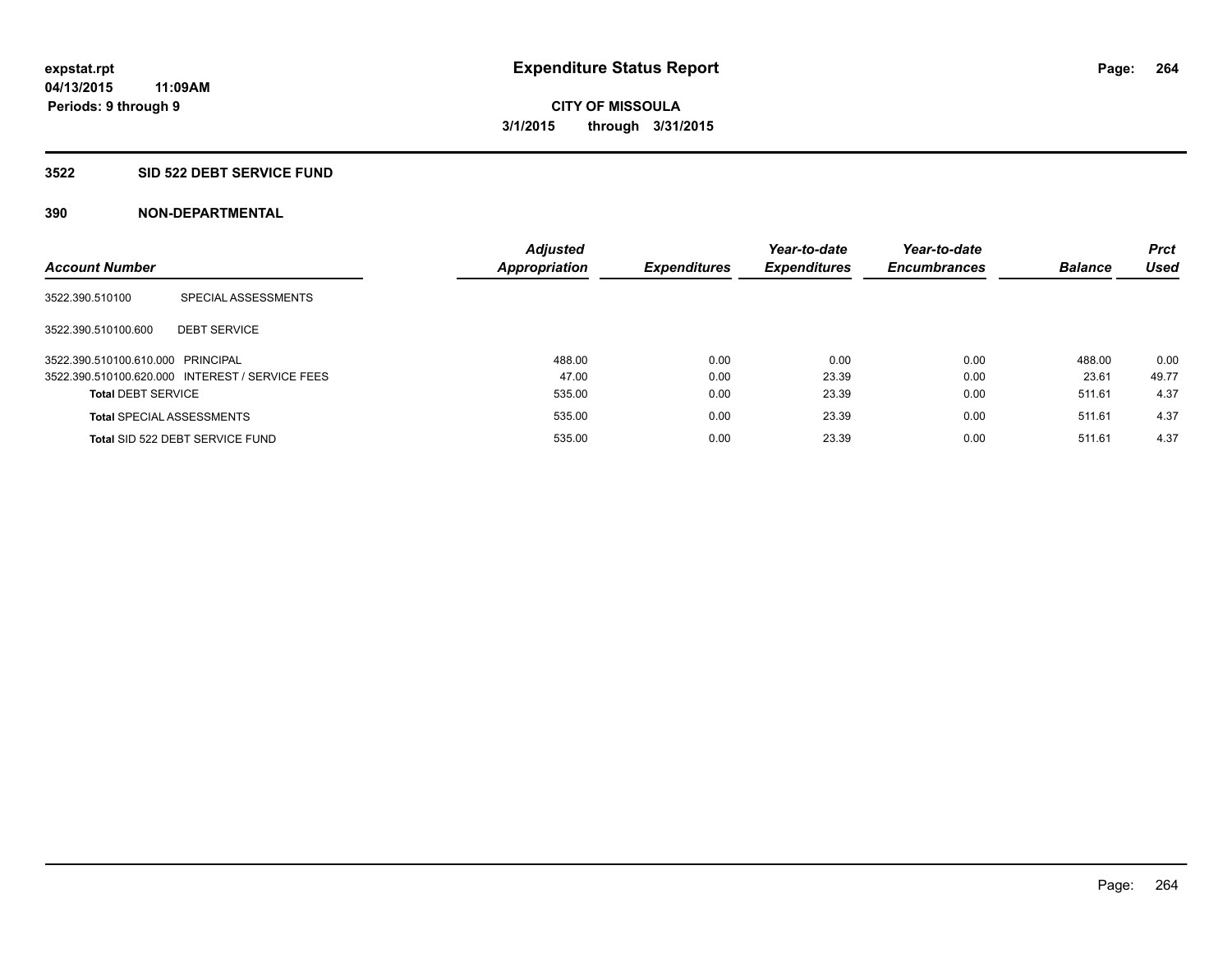### **3524 SID 524 DEBT SERVICE FUND**

|                                   |                                                 | <b>Adjusted</b>      |                     | Year-to-date        | Year-to-date        |                | <b>Prct</b> |
|-----------------------------------|-------------------------------------------------|----------------------|---------------------|---------------------|---------------------|----------------|-------------|
| <b>Account Number</b>             |                                                 | <b>Appropriation</b> | <b>Expenditures</b> | <b>Expenditures</b> | <b>Encumbrances</b> | <b>Balance</b> | <b>Used</b> |
| 3524.390.510100                   | SPECIAL ASSESSMENTS                             |                      |                     |                     |                     |                |             |
| 3524.390.510100.600               | <b>DEBT SERVICE</b>                             |                      |                     |                     |                     |                |             |
| 3524.390.510100.610.000 PRINCIPAL |                                                 | 217,000.00           | 0.00                | 108,000.00          | 0.00                | 109,000.00     | 49.77       |
|                                   | 3524.390.510100.620.000 INTEREST / SERVICE FEES | 89,400.00            | 0.00                | 45,780.00           | 0.00                | 43,620.00      | 51.21       |
| <b>Total SPECIAL ASSESSMENTS</b>  |                                                 | 306,400.00           | 0.00                | 153,780.00          | 0.00                | 152,620.00     | 50.19       |
| 3524.390.510110                   | <b>MERCHANT SERVICES</b>                        |                      |                     |                     |                     |                |             |
| 3524.390.510110.500               | <b>FIXED CHARGES</b>                            |                      |                     |                     |                     |                |             |
| <b>Total MERCHANT SERVICES</b>    |                                                 | 0.00                 | 0.00                | 0.00                | 0.00                | 0.00           | 0.00        |
|                                   | Total SID 524 DEBT SERVICE FUND                 | 306,400.00           | 0.00                | 153,780.00          | 0.00                | 152.620.00     | 50.19       |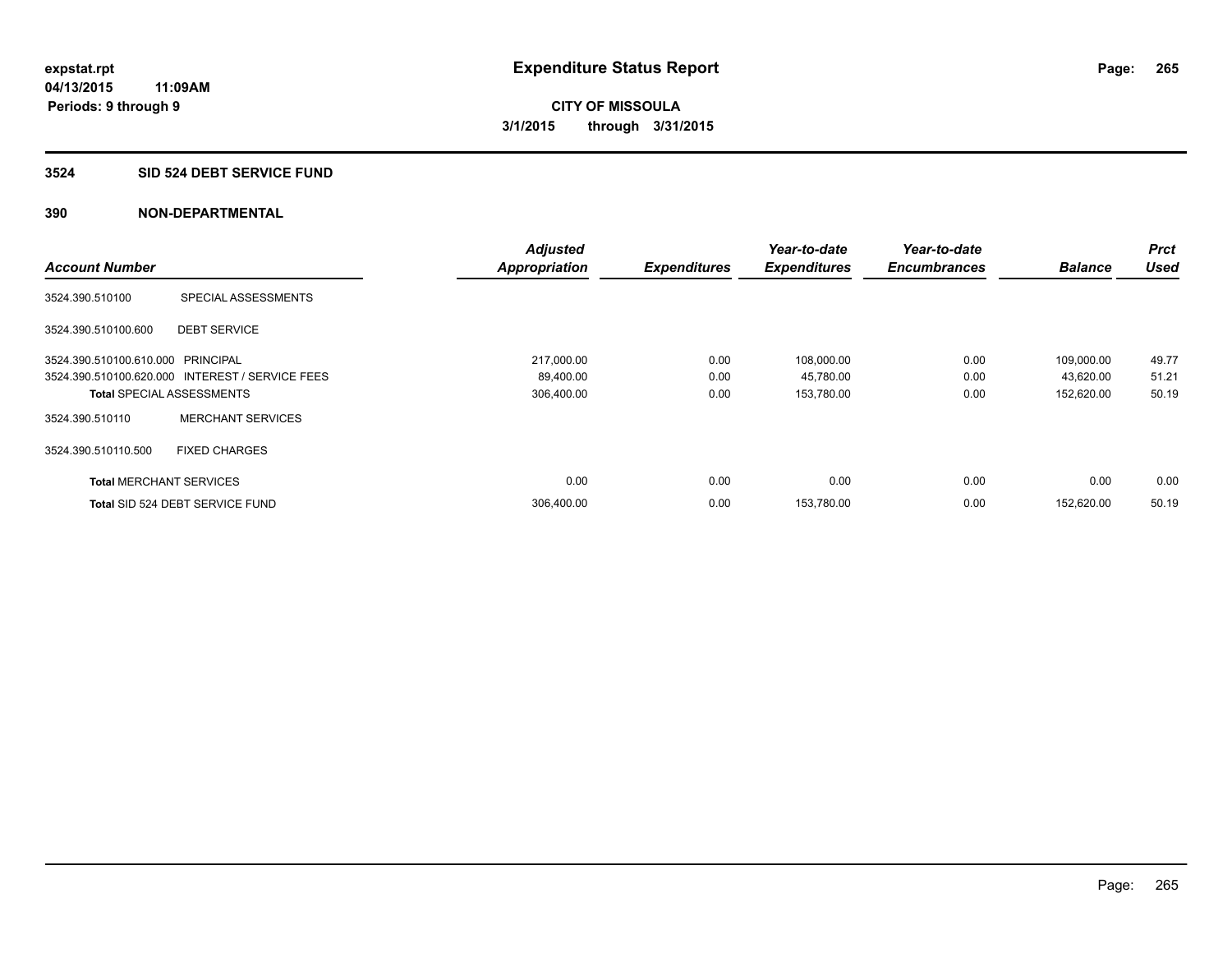### **3525 SID 525 DEBT SERVICE FUND**

|                                   |                                                 | <b>Adjusted</b> |                     | Year-to-date        | Year-to-date        |                | Prct        |
|-----------------------------------|-------------------------------------------------|-----------------|---------------------|---------------------|---------------------|----------------|-------------|
| <b>Account Number</b>             |                                                 | Appropriation   | <b>Expenditures</b> | <b>Expenditures</b> | <b>Encumbrances</b> | <b>Balance</b> | <b>Used</b> |
| 3525.390.510100                   | SPECIAL ASSESSMENTS                             |                 |                     |                     |                     |                |             |
| 3525.390.510100.600               | <b>DEBT SERVICE</b>                             |                 |                     |                     |                     |                |             |
| 3525.390.510100.610.000 PRINCIPAL |                                                 | 25,000.00       | 0.00                | 13.000.00           | 0.00                | 12.000.00      | 52.00       |
|                                   | 3525.390.510100.620.000 INTEREST / SERVICE FEES | 6.500.00        | 0.00                | 3.380.00            | 0.00                | 3.120.00       | 52.00       |
| <b>Total DEBT SERVICE</b>         |                                                 | 31.500.00       | 0.00                | 16.380.00           | 0.00                | 15.120.00      | 52.00       |
|                                   | <b>Total SPECIAL ASSESSMENTS</b>                | 31,500.00       | 0.00                | 16.380.00           | 0.00                | 15,120.00      | 52.00       |
|                                   | Total SID 525 DEBT SERVICE FUND                 | 31.500.00       | 0.00                | 16.380.00           | 0.00                | 15.120.00      | 52.00       |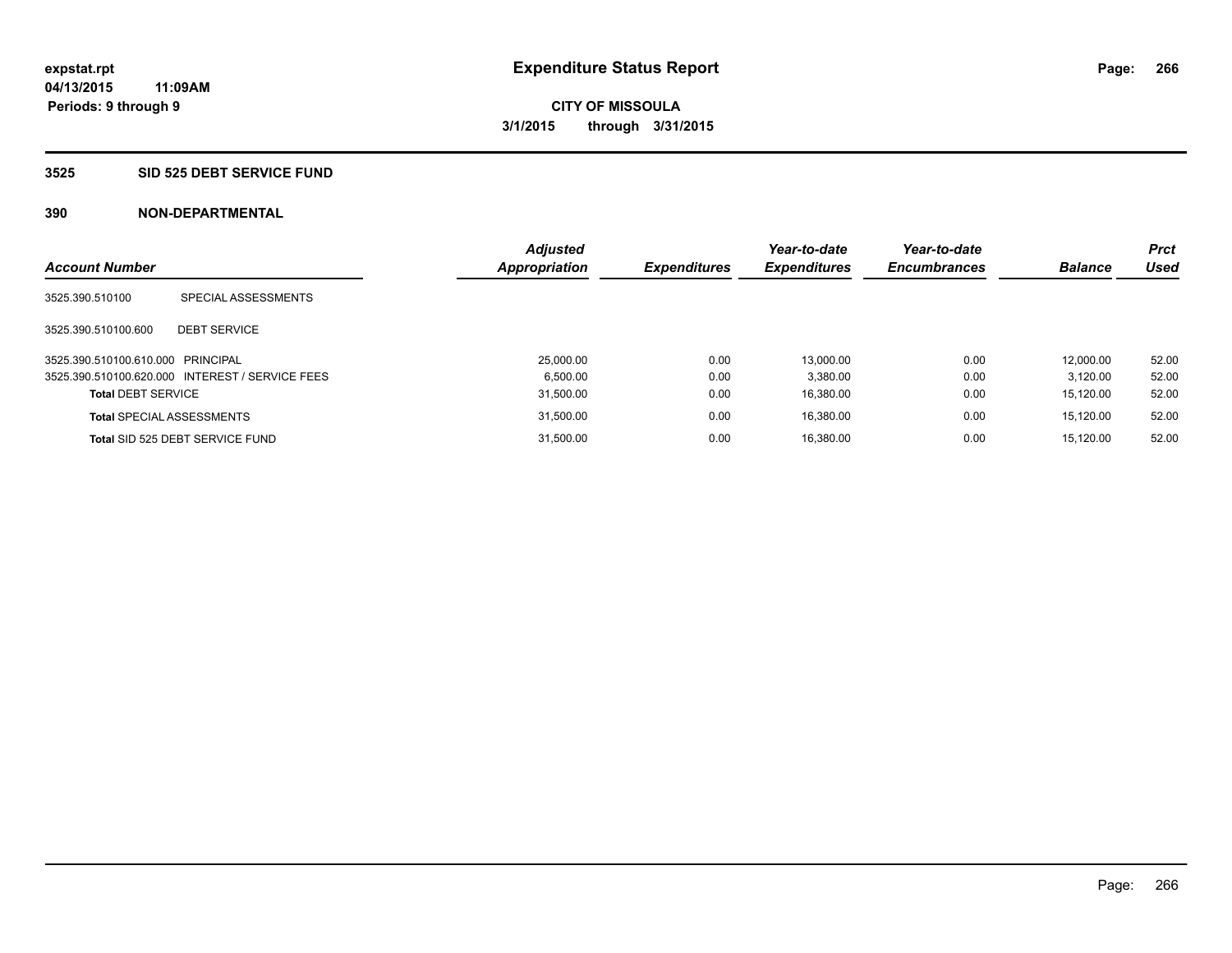### **3526 SID 526 DEBT SERVICE FUND**

| <b>Account Number</b>             |                                                 | <b>Adjusted</b><br><b>Appropriation</b> | <b>Expenditures</b> | Year-to-date<br><b>Expenditures</b> | Year-to-date<br><b>Encumbrances</b> | <b>Balance</b> | <b>Prct</b><br>Used |
|-----------------------------------|-------------------------------------------------|-----------------------------------------|---------------------|-------------------------------------|-------------------------------------|----------------|---------------------|
| 3526.390.510100                   | SPECIAL ASSESSMENTS                             |                                         |                     |                                     |                                     |                |                     |
| 3526.390.510100.600               | <b>DEBT SERVICE</b>                             |                                         |                     |                                     |                                     |                |                     |
| 3526.390.510100.610.000 PRINCIPAL |                                                 | 148.000.00                              | 0.00                | 73.000.00                           | 0.00                                | 75.000.00      | 49.32               |
|                                   | 3526.390.510100.620.000 INTEREST / SERVICE FEES | 45.300.00                               | 0.00                | 23.380.00                           | 0.00                                | 21.920.00      | 51.61               |
| <b>Total DEBT SERVICE</b>         |                                                 | 193.300.00                              | 0.00                | 96.380.00                           | 0.00                                | 96.920.00      | 49.86               |
|                                   | <b>Total SPECIAL ASSESSMENTS</b>                | 193.300.00                              | 0.00                | 96.380.00                           | 0.00                                | 96.920.00      | 49.86               |
|                                   | Total SID 526 DEBT SERVICE FUND                 | 193.300.00                              | 0.00                | 96.380.00                           | 0.00                                | 96.920.00      | 49.86               |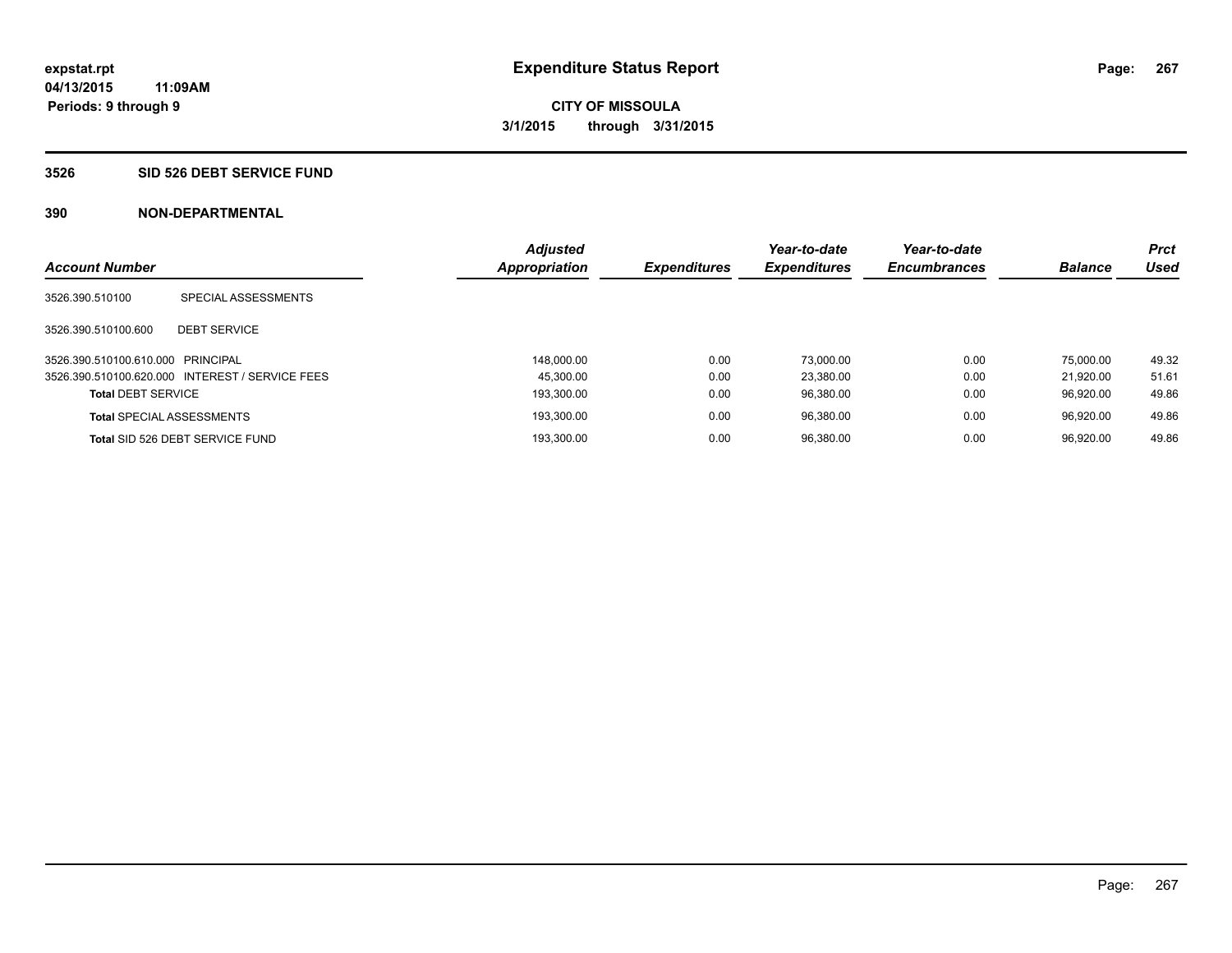# **3527 SID 527 DEBT SERVICE FUND**

| <b>Account Number</b>     |                                  | <b>Adjusted</b><br><b>Appropriation</b> | <b>Expenditures</b> | Year-to-date<br><b>Expenditures</b> | Year-to-date<br><b>Encumbrances</b> | <b>Balance</b> | <b>Prct</b><br>Used |
|---------------------------|----------------------------------|-----------------------------------------|---------------------|-------------------------------------|-------------------------------------|----------------|---------------------|
| 3527.390.510100           | SPECIAL ASSESSMENTS              |                                         |                     |                                     |                                     |                |                     |
| 3527.390.510100.600       | <b>DEBT SERVICE</b>              |                                         |                     |                                     |                                     |                |                     |
| <b>Total DEBT SERVICE</b> |                                  | 0.00                                    | 0.00                | 0.00                                | 0.00                                | 0.00           | 0.00                |
|                           | <b>Total SPECIAL ASSESSMENTS</b> | 0.00                                    | 0.00                | 0.00                                | 0.00                                | 0.00           | 0.00                |
|                           | Total SID 527 DEBT SERVICE FUND  | 0.00                                    | 0.00                | 0.00                                | 0.00                                | 0.00           | 0.00                |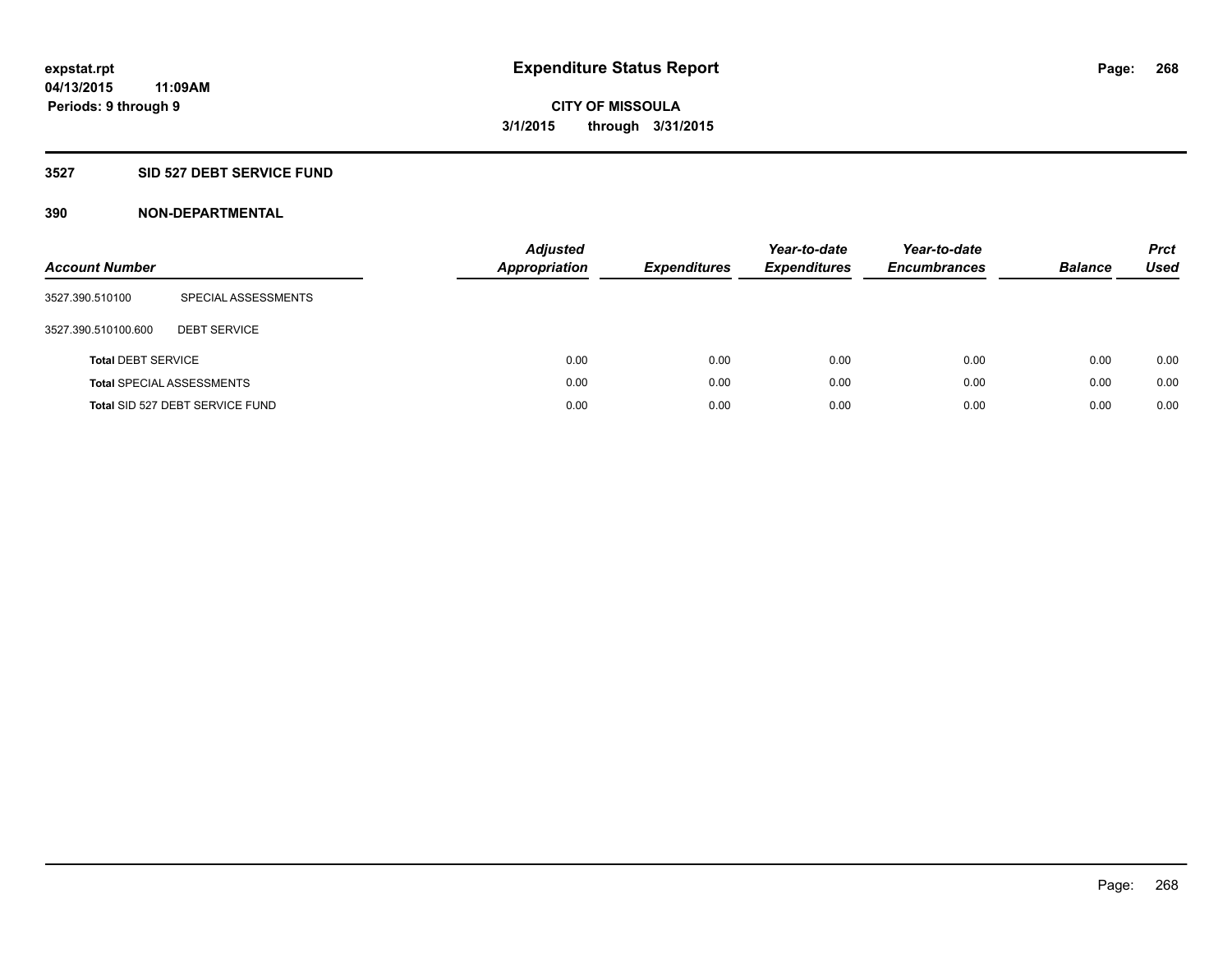### **3530 SID 530 DEBT SERVICE FUND**

| <b>Account Number</b>             |                                                 | <b>Adjusted</b><br>Appropriation | <b>Expenditures</b> | Year-to-date<br><b>Expenditures</b> | Year-to-date<br><b>Encumbrances</b> | <b>Balance</b> | <b>Prct</b><br><b>Used</b> |
|-----------------------------------|-------------------------------------------------|----------------------------------|---------------------|-------------------------------------|-------------------------------------|----------------|----------------------------|
| 3530.390.510100                   | SPECIAL ASSESSMENTS                             |                                  |                     |                                     |                                     |                |                            |
| 3530.390.510100.600               | <b>DEBT SERVICE</b>                             |                                  |                     |                                     |                                     |                |                            |
| 3530.390.510100.610.000 PRINCIPAL |                                                 | 670.00                           | 0.00                | 670.00                              | 0.00                                | 0.00           | 100.00                     |
|                                   | 3530.390.510100.620.000 INTEREST / SERVICE FEES | 10.00                            | 0.00                | 10.09                               | 0.00                                | $-0.09$        | 100.90                     |
|                                   | <b>Total SPECIAL ASSESSMENTS</b>                | 680.00                           | 0.00                | 680.09                              | 0.00                                | $-0.09$        | 100.01                     |
| 3530.390.521000                   | INTERFUND OPERATING TRANSFERS                   |                                  |                     |                                     |                                     |                |                            |
| 3530.390.521000.800               | OTHER OBJECTS                                   |                                  |                     |                                     |                                     |                |                            |
| <b>Total OTHER OBJECTS</b>        |                                                 | 0.00                             | 0.00                | 0.00                                | 0.00                                | 0.00           | 0.00                       |
|                                   | <b>Total INTERFUND OPERATING TRANSFERS</b>      | 0.00                             | 0.00                | 0.00                                | 0.00                                | 0.00           | 0.00                       |
|                                   | Total SID 530 DEBT SERVICE FUND                 | 680.00                           | 0.00                | 680.09                              | 0.00                                | $-0.09$        | 100.01                     |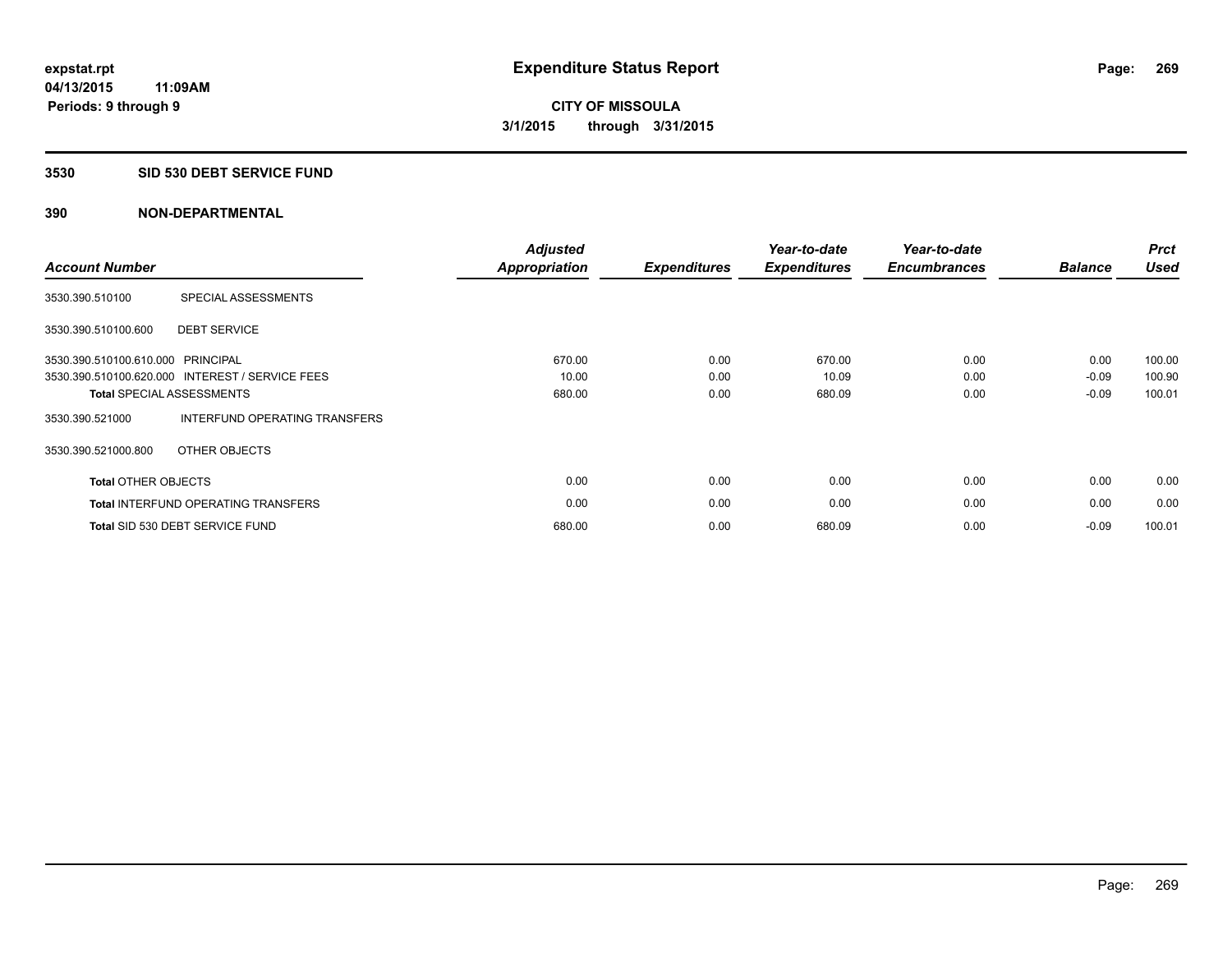## **3531 SID 531 HICKORY ST CALMING**

| <b>Account Number</b> |                                            | <b>Adjusted</b><br>Appropriation | <b>Expenditures</b> | Year-to-date<br><b>Expenditures</b> | Year-to-date<br><b>Encumbrances</b> | <b>Balance</b> | <b>Prct</b><br><b>Used</b> |
|-----------------------|--------------------------------------------|----------------------------------|---------------------|-------------------------------------|-------------------------------------|----------------|----------------------------|
| 3531.390.521000       | INTERFUND OPERATING TRANSFERS              |                                  |                     |                                     |                                     |                |                            |
| 3531.390.521000.800   | OTHER OBJECTS                              |                                  |                     |                                     |                                     |                |                            |
|                       | <b>Total INTERFUND OPERATING TRANSFERS</b> | 0.00                             | 0.00                | 0.00                                | 0.00                                | 0.00           | 0.00                       |
|                       | <b>Total SID 531 HICKORY ST CALMING</b>    | 0.00                             | 0.00                | 0.00                                | 0.00                                | 0.00           | 0.00                       |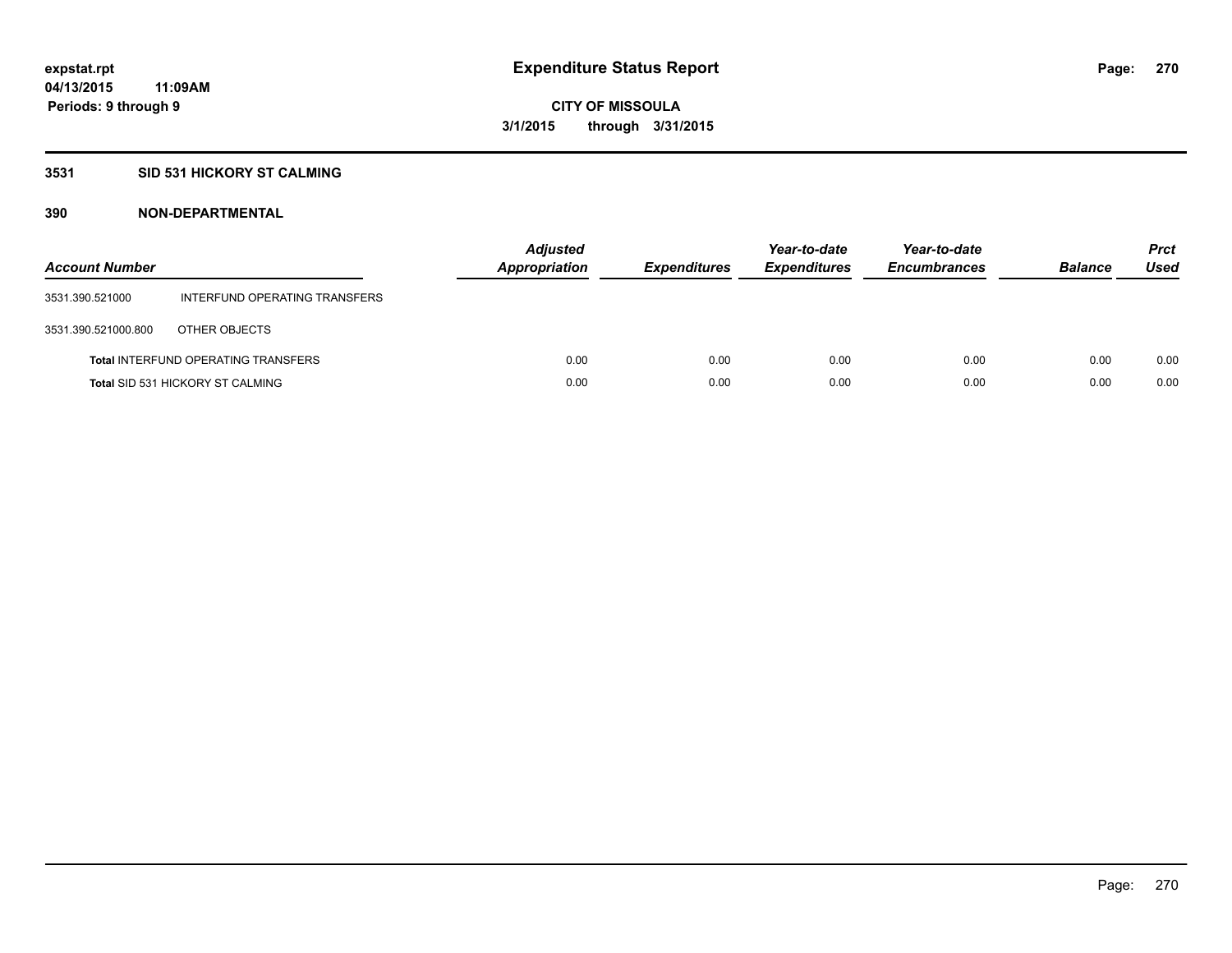## **3532 SID 532 DEBT SERVICE FUND**

| <b>Account Number</b>             |                                                 | <b>Adjusted</b><br><b>Appropriation</b> | <b>Expenditures</b> | Year-to-date<br><b>Expenditures</b> | Year-to-date<br><b>Encumbrances</b> | <b>Balance</b> | <b>Prct</b><br>Used |
|-----------------------------------|-------------------------------------------------|-----------------------------------------|---------------------|-------------------------------------|-------------------------------------|----------------|---------------------|
| 3532.390.510100                   | SPECIAL ASSESSMENTS                             |                                         |                     |                                     |                                     |                |                     |
| 3532.390.510100.600               | <b>DEBT SERVICE</b>                             |                                         |                     |                                     |                                     |                |                     |
| 3532.390.510100.610.000 PRINCIPAL |                                                 | 30.000.00                               | 0.00                | 0.00                                | 0.00                                | 30.000.00      | 0.00                |
|                                   | 3532.390.510100.620.000 INTEREST / SERVICE FEES | 13.363.00                               | 0.00                | 7.031.25                            | 0.00                                | 6.331.75       | 52.62               |
| <b>Total DEBT SERVICE</b>         |                                                 | 43,363.00                               | 0.00                | 7.031.25                            | 0.00                                | 36.331.75      | 16.21               |
|                                   | <b>Total SPECIAL ASSESSMENTS</b>                | 43,363.00                               | 0.00                | 7.031.25                            | 0.00                                | 36.331.75      | 16.21               |
|                                   | Total SID 532 DEBT SERVICE FUND                 | 43.363.00                               | 0.00                | 7.031.25                            | 0.00                                | 36.331.75      | 16.21               |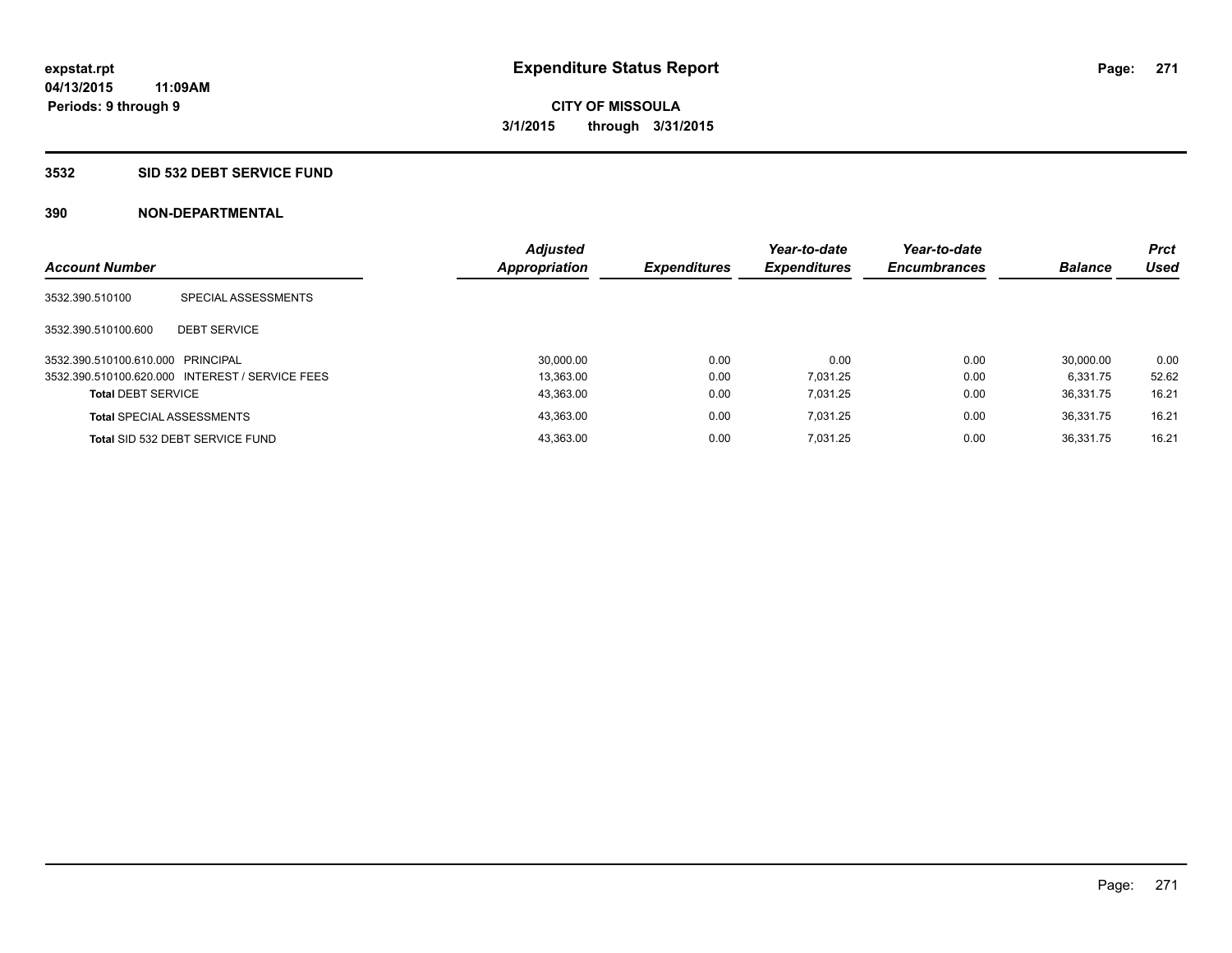**Periods: 9 through 9**

**CITY OF MISSOULA 3/1/2015 through 3/31/2015**

# **3533 GILBERT ST SEWER SID DEBT FUND**

# **390 NON-DEPARTMENTAL**

**11:09AM**

| <b>Account Number</b>             |                                                 | <b>Adjusted</b><br><b>Appropriation</b> | <b>Expenditures</b> | Year-to-date<br><b>Expenditures</b> | Year-to-date<br><b>Encumbrances</b> | <b>Balance</b> | <b>Prct</b><br><b>Used</b> |
|-----------------------------------|-------------------------------------------------|-----------------------------------------|---------------------|-------------------------------------|-------------------------------------|----------------|----------------------------|
| 3533.390.510100                   | SPECIAL ASSESSMENTS                             |                                         |                     |                                     |                                     |                |                            |
| 3533.390.510100.500               | <b>FIXED CHARGES</b>                            |                                         |                     |                                     |                                     |                |                            |
| <b>Total FIXED CHARGES</b>        |                                                 | 0.00                                    | 0.00                | 0.00                                | 0.00                                | 0.00           | 0.00                       |
| 3533.390.510100.600               | <b>DEBT SERVICE</b>                             |                                         |                     |                                     |                                     |                |                            |
| 3533.390.510100.610.000 PRINCIPAL |                                                 | 12,000.00                               | 0.00                | 6,000.00                            | 0.00                                | 6,000.00       | 50.00                      |
|                                   | 3533.390.510100.620.000 INTEREST / SERVICE FEES | 5,775.00                                | 0.00                | 2,943.75                            | 0.00                                | 2,831.25       | 50.97                      |
|                                   | <b>Total SPECIAL ASSESSMENTS</b>                | 17,775.00                               | 0.00                | 8,943.75                            | 0.00                                | 8,831.25       | 50.32                      |
| 3533.390.521000                   | INTERFUND OPERATING TRANSFERS                   |                                         |                     |                                     |                                     |                |                            |
| 3533.390.521000.800               | OTHER OBJECTS                                   |                                         |                     |                                     |                                     |                |                            |
|                                   | <b>Total INTERFUND OPERATING TRANSFERS</b>      | 0.00                                    | 0.00                | 0.00                                | 0.00                                | 0.00           | 0.00                       |
|                                   | <b>Total GILBERT ST SEWER SID DEBT FUND</b>     | 17.775.00                               | 0.00                | 8,943.75                            | 0.00                                | 8,831.25       | 50.32                      |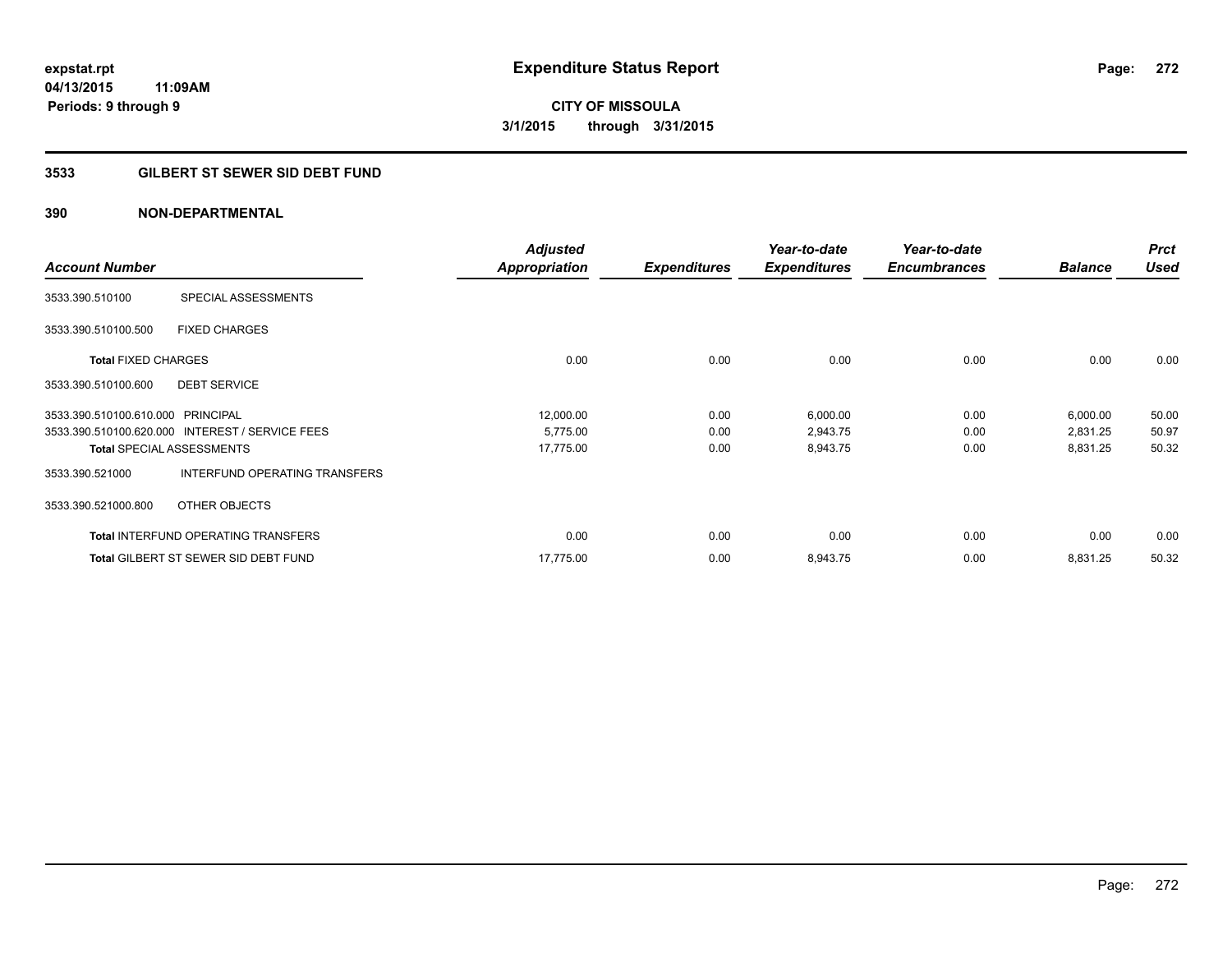# **3534 LINCOLNWOOD SEWER PHASE I**

| <b>Account Number</b>             |                                                 | <b>Adjusted</b><br>Appropriation | <b>Expenditures</b> | Year-to-date<br><b>Expenditures</b> | Year-to-date<br><b>Encumbrances</b> | <b>Balance</b> | <b>Prct</b><br>Used |
|-----------------------------------|-------------------------------------------------|----------------------------------|---------------------|-------------------------------------|-------------------------------------|----------------|---------------------|
| 3534.390.510100                   | SPECIAL ASSESSMENTS                             |                                  |                     |                                     |                                     |                |                     |
| 3534.390.510100.600               | <b>DEBT SERVICE</b>                             |                                  |                     |                                     |                                     |                |                     |
| 3534.390.510100.610.000 PRINCIPAL |                                                 | 12,000.00                        | 0.00                | 6.000.00                            | 0.00                                | 6.000.00       | 50.00               |
|                                   | 3534.390.510100.620.000 INTEREST / SERVICE FEES | 6.413.00                         | 0.00                | 3.262.50                            | 0.00                                | 3.150.50       | 50.87               |
| <b>Total SPECIAL ASSESSMENTS</b>  |                                                 | 18.413.00                        | 0.00                | 9.262.50                            | 0.00                                | 9.150.50       | 50.30               |
|                                   | <b>Total LINCOLNWOOD SEWER PHASE I</b>          | 18.413.00                        | 0.00                | 9.262.50                            | 0.00                                | 9.150.50       | 50.30               |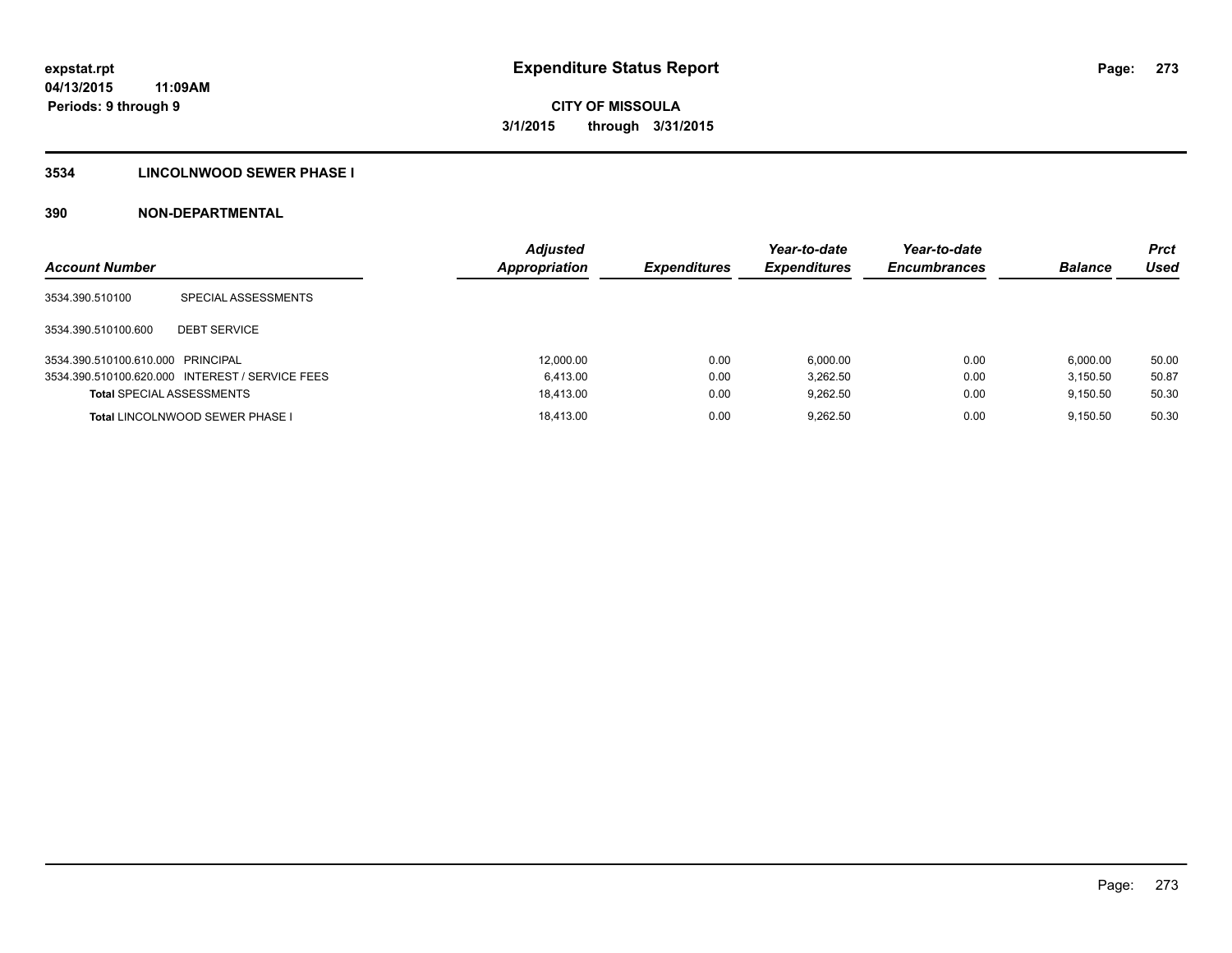# **3535 SLANT STREET TRAFFIC CALMING**

| <b>Account Number</b> |                                            | <b>Adjusted</b><br>Appropriation | <b>Expenditures</b> | Year-to-date<br><b>Expenditures</b> | Year-to-date<br><b>Encumbrances</b> | <b>Balance</b> | <b>Prct</b><br><b>Used</b> |
|-----------------------|--------------------------------------------|----------------------------------|---------------------|-------------------------------------|-------------------------------------|----------------|----------------------------|
| 3535.390.510110       | <b>MERCHANT SERVICES</b>                   |                                  |                     |                                     |                                     |                |                            |
| 3535.390.510110.500   | <b>FIXED CHARGES</b>                       |                                  |                     |                                     |                                     |                |                            |
|                       | <b>Total MERCHANT SERVICES</b>             | 0.00                             | 0.00                | 0.00                                | 0.00                                | 0.00           | 0.00                       |
| 3535.390.521000       | INTERFUND OPERATING TRANSFERS              |                                  |                     |                                     |                                     |                |                            |
| 3535.390.521000.800   | OTHER OBJECTS                              |                                  |                     |                                     |                                     |                |                            |
|                       | <b>Total INTERFUND OPERATING TRANSFERS</b> | 0.00                             | 0.00                | 0.00                                | 0.00                                | 0.00           | 0.00                       |
|                       | <b>Total SLANT STREET TRAFFIC CALMING</b>  | 0.00                             | 0.00                | 0.00                                | 0.00                                | 0.00           | 0.00                       |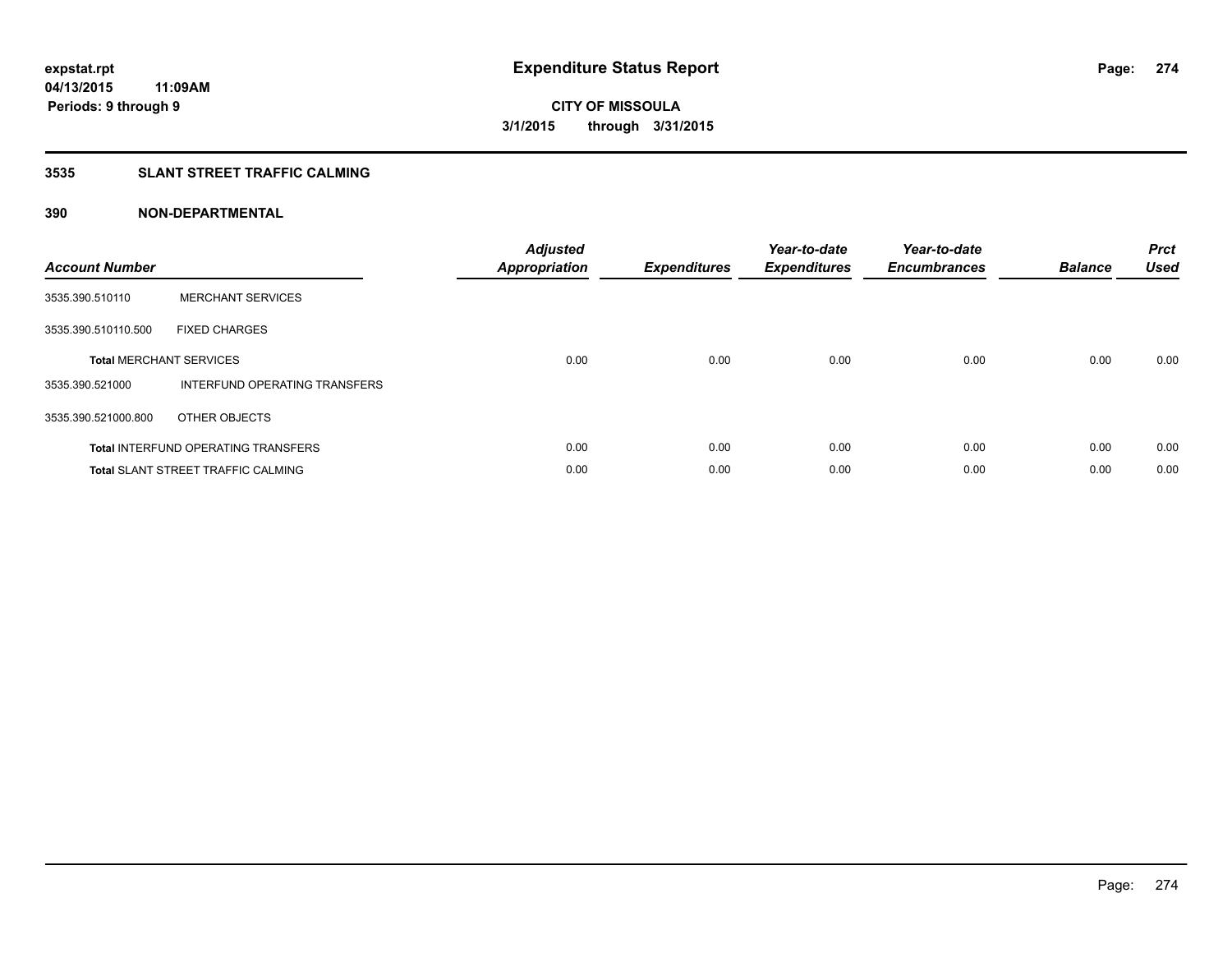# **3536 LINCOLNWOOD SEWER PHASE II**

| <b>Account Number</b>             |                                                 | <b>Adjusted</b><br>Appropriation | <b>Expenditures</b> | Year-to-date<br><b>Expenditures</b> | Year-to-date<br><b>Encumbrances</b> | <b>Balance</b> | <b>Prct</b><br>Used |
|-----------------------------------|-------------------------------------------------|----------------------------------|---------------------|-------------------------------------|-------------------------------------|----------------|---------------------|
| 3536.390.510100                   | SPECIAL ASSESSMENTS                             |                                  |                     |                                     |                                     |                |                     |
| 3536.390.510100.600               | <b>DEBT SERVICE</b>                             |                                  |                     |                                     |                                     |                |                     |
| 3536.390.510100.610.000 PRINCIPAL |                                                 | 20,000.00                        | 0.00                | 10.000.00                           | 0.00                                | 10.000.00      | 50.00               |
|                                   | 3536.390.510100.620.000 INTEREST / SERVICE FEES | 11,100.00                        | 0.00                | 5.643.75                            | 0.00                                | 5.456.25       | 50.84               |
| <b>Total SPECIAL ASSESSMENTS</b>  |                                                 | 31,100.00                        | 0.00                | 15.643.75                           | 0.00                                | 15.456.25      | 50.30               |
|                                   | <b>Total LINCOLNWOOD SEWER PHASE II</b>         | 31,100.00                        | 0.00                | 15.643.75                           | 0.00                                | 15.456.25      | 50.30               |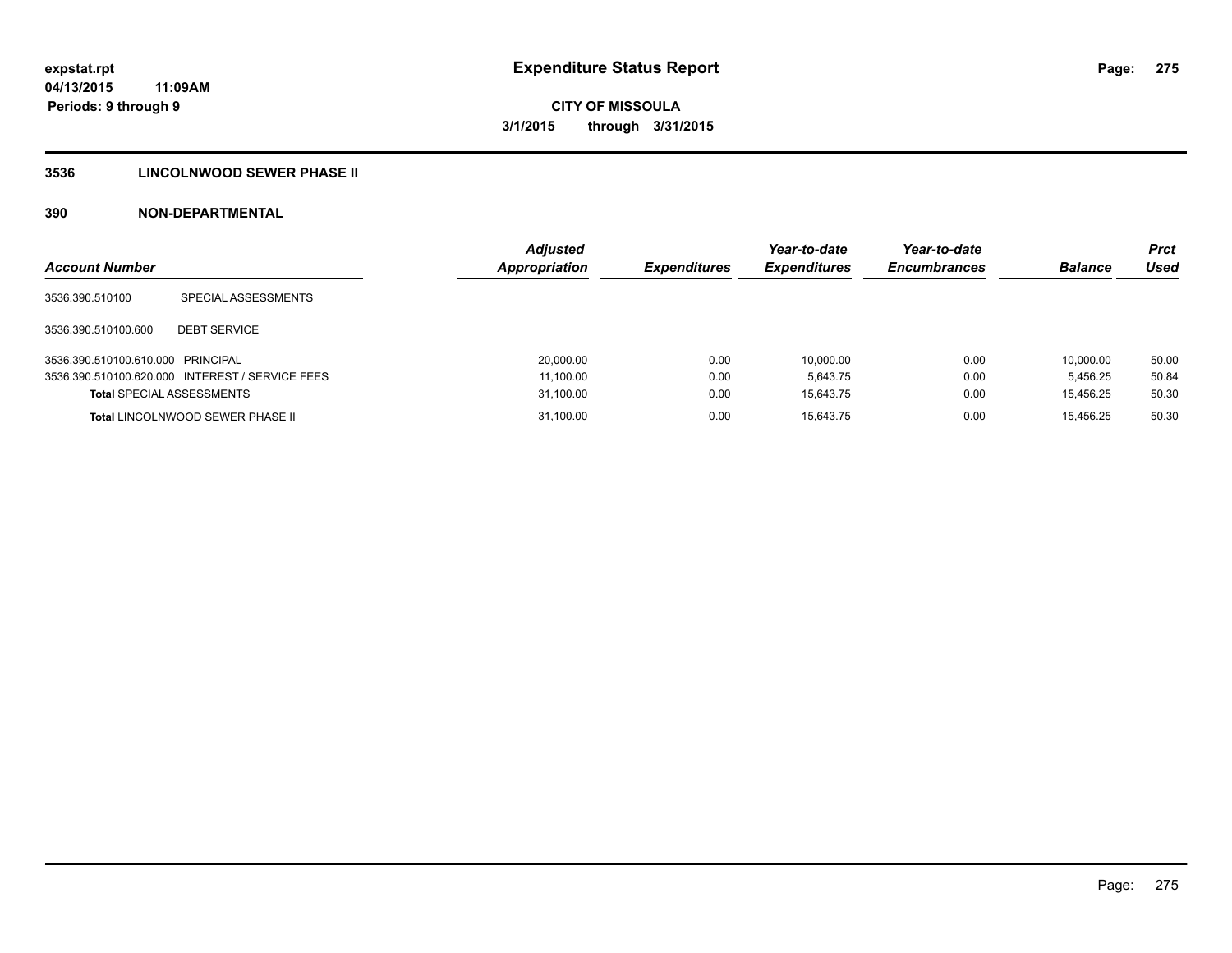# **3539 SOUTH 4TH STREET W TRAFFIC**

| <b>Account Number</b> |                                            | <b>Adjusted</b><br>Appropriation | <b>Expenditures</b> | Year-to-date<br><b>Expenditures</b> | Year-to-date<br><b>Encumbrances</b> | <b>Balance</b> | <b>Prct</b><br>Used |
|-----------------------|--------------------------------------------|----------------------------------|---------------------|-------------------------------------|-------------------------------------|----------------|---------------------|
| 3539.390.521000       | INTERFUND OPERATING TRANSFERS              |                                  |                     |                                     |                                     |                |                     |
| 3539.390.521000.800   | OTHER OBJECTS                              |                                  |                     |                                     |                                     |                |                     |
|                       | <b>Total INTERFUND OPERATING TRANSFERS</b> | 0.00                             | 0.00                | 0.00                                | 0.00                                | 0.00           | 0.00                |
|                       | <b>Total SOUTH 4TH STREET W TRAFFIC</b>    | 0.00                             | 0.00                | 0.00                                | 0.00                                | 0.00           | 0.00                |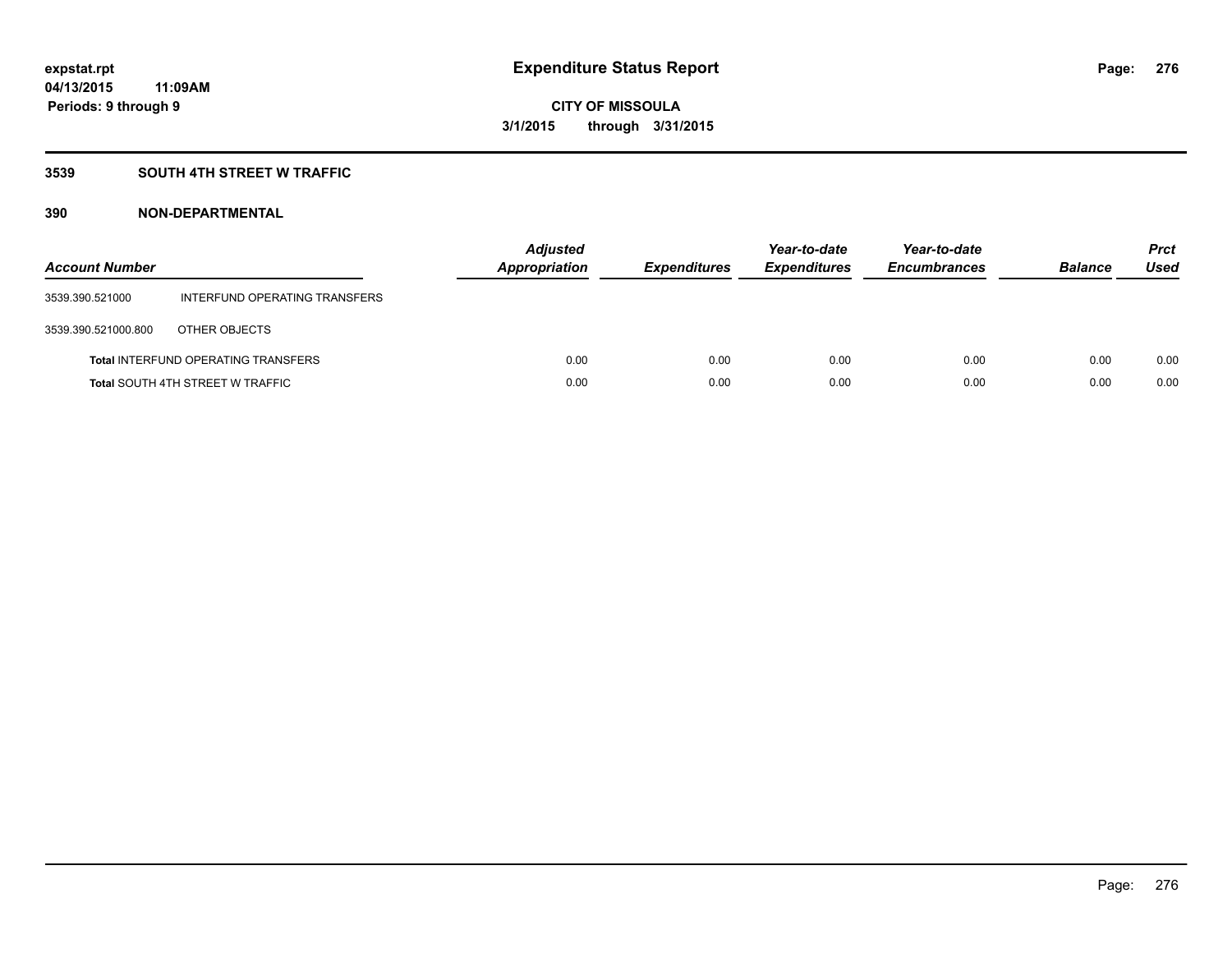## **3540 SID 540 DEBT SERVICE FUND**

|                                   |                                                 | <b>Adjusted</b>      |                     | Year-to-date        | Year-to-date        |                | <b>Prct</b> |
|-----------------------------------|-------------------------------------------------|----------------------|---------------------|---------------------|---------------------|----------------|-------------|
| <b>Account Number</b>             |                                                 | <b>Appropriation</b> | <b>Expenditures</b> | <b>Expenditures</b> | <b>Encumbrances</b> | <b>Balance</b> | <b>Used</b> |
| 3540.390.510100                   | SPECIAL ASSESSMENTS                             |                      |                     |                     |                     |                |             |
| 3540.390.510100.600               | <b>DEBT SERVICE</b>                             |                      |                     |                     |                     |                |             |
| 3540.390.510100.610.000 PRINCIPAL |                                                 | 70.000.00            | 0.00                | 0.00                | 0.00                | 70.000.00      | 0.00        |
|                                   | 3540.390.510100.620.000 INTEREST / SERVICE FEES | 52.098.00            | 0.00                | 26.223.75           | 0.00                | 25.874.25      | 50.34       |
| <b>Total DEBT SERVICE</b>         |                                                 | 122,098.00           | 0.00                | 26.223.75           | 0.00                | 95.874.25      | 21.48       |
|                                   | <b>Total SPECIAL ASSESSMENTS</b>                | 122,098.00           | 0.00                | 26.223.75           | 0.00                | 95.874.25      | 21.48       |
|                                   | Total SID 540 DEBT SERVICE FUND                 | 122,098.00           | 0.00                | 26.223.75           | 0.00                | 95.874.25      | 21.48       |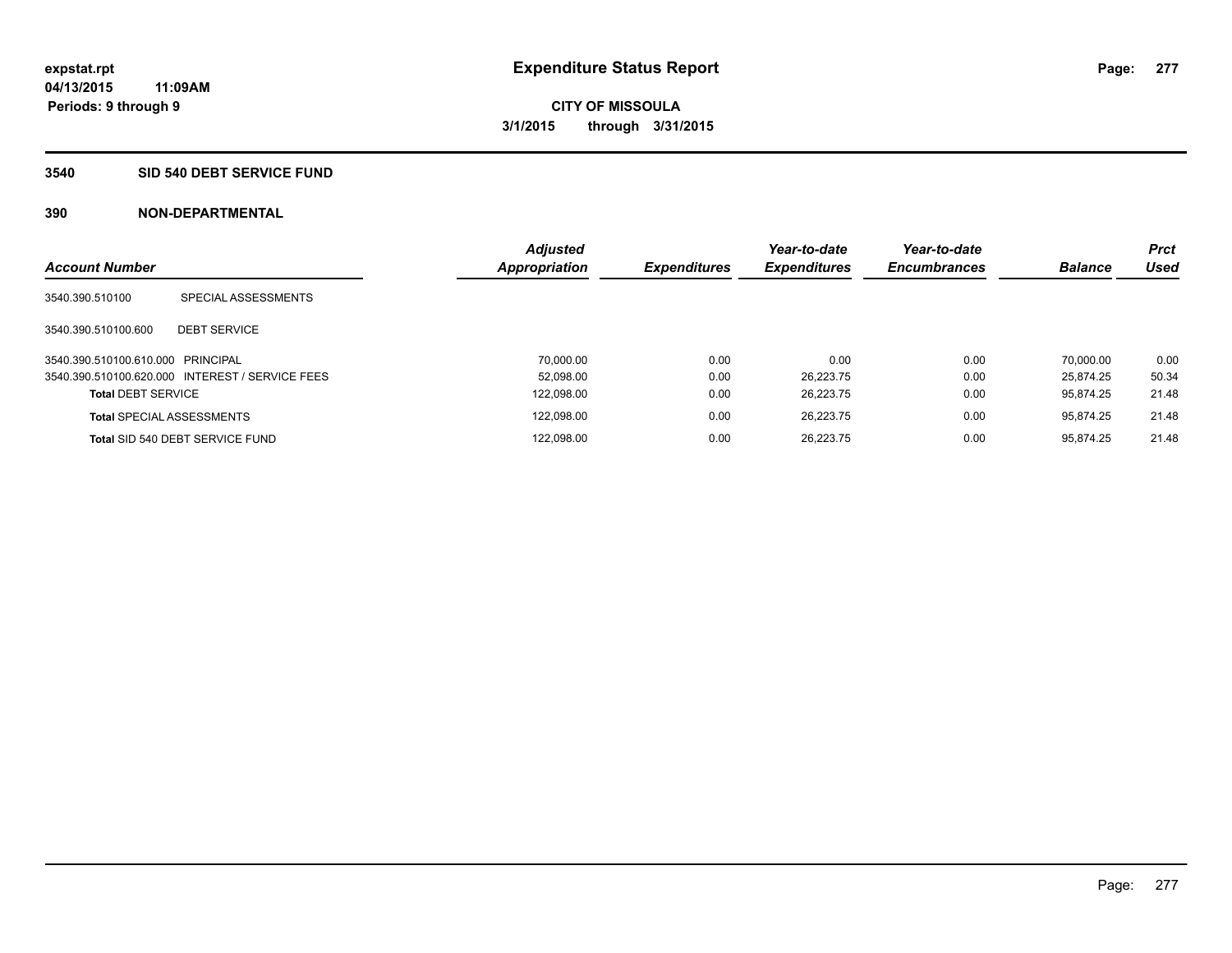#### **3541 SID 541 DEBT SERVICE**

|                                           |                                  | <b>Adjusted</b>      |                     | Year-to-date        | Year-to-date        |                | <b>Prct</b> |
|-------------------------------------------|----------------------------------|----------------------|---------------------|---------------------|---------------------|----------------|-------------|
| <b>Account Number</b>                     |                                  | <b>Appropriation</b> | <b>Expenditures</b> | <b>Expenditures</b> | <b>Encumbrances</b> | <b>Balance</b> | <b>Used</b> |
| 3541.390.510100                           | SPECIAL ASSESSMENTS              |                      |                     |                     |                     |                |             |
| 3541.390.510100.600                       | <b>DEBT SERVICE</b>              |                      |                     |                     |                     |                |             |
| 3541.390.510100.610.000 PRINCIPAL         |                                  | 30,000.00            | 0.00                | 0.00                | 0.00                | 30,000.00      | 0.00        |
| 3541.390.510100.620.000 PINEVIEW PARK/INT |                                  | 30,383.00            | 0.00                | 15,316.25           | 0.00                | 15,066.75      | 50.41       |
|                                           | <b>Total SPECIAL ASSESSMENTS</b> | 60,383.00            | 0.00                | 15,316.25           | 0.00                | 45,066.75      | 25.37       |
| 3541.390.510110                           | <b>MERCHANT SERVICES</b>         |                      |                     |                     |                     |                |             |
| 3541.390.510110.500                       | <b>FIXED CHARGES</b>             |                      |                     |                     |                     |                |             |
| <b>Total MERCHANT SERVICES</b>            |                                  | 0.00                 | 0.00                | 0.00                | 0.00                | 0.00           | 0.00        |
| Total SID 541 DEBT SERVICE                |                                  | 60,383.00            | 0.00                | 15,316.25           | 0.00                | 45,066.75      | 25.37       |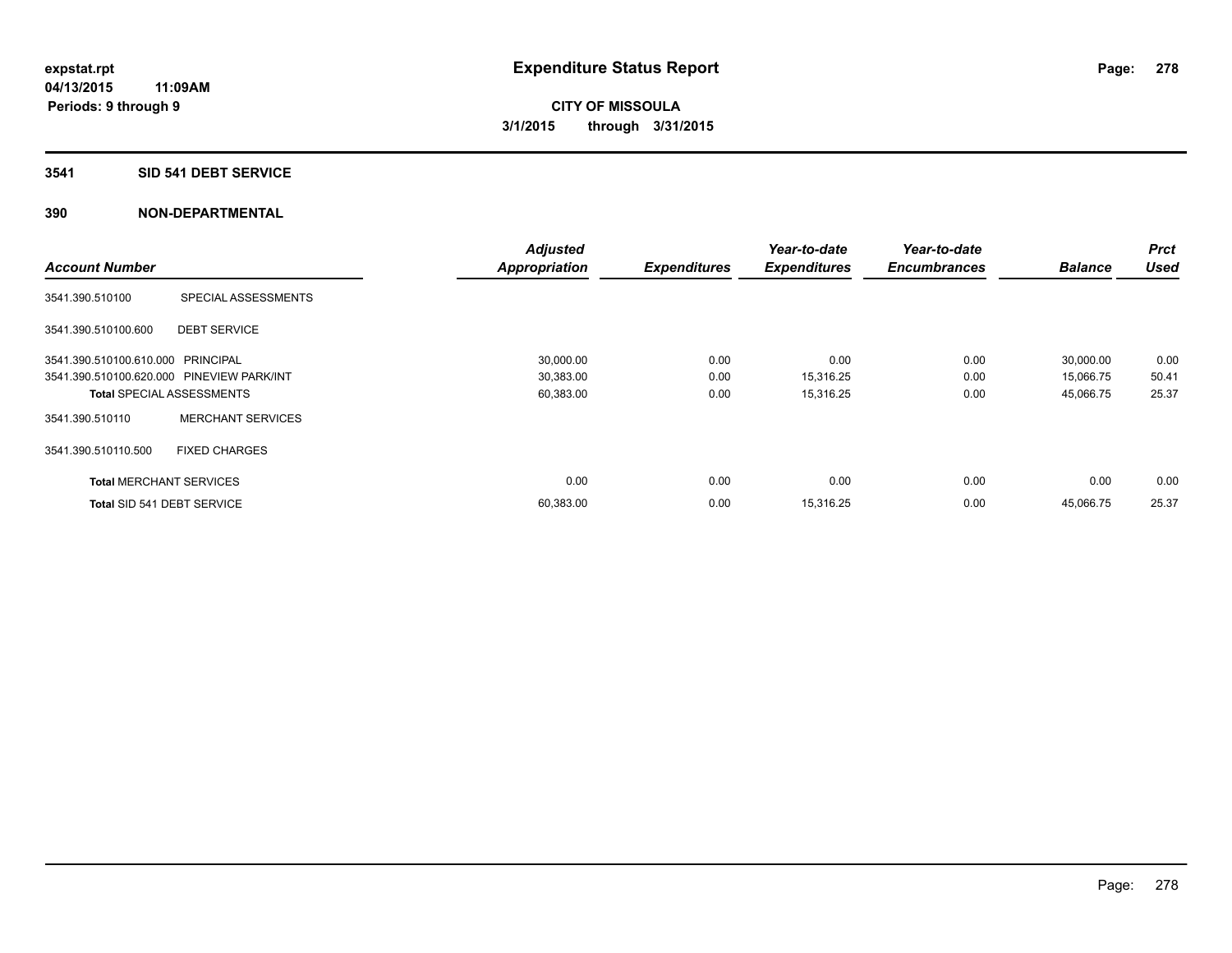#### **3543 SID 543 DEBT SERVICE**

| <b>Account Number</b>      |                                            | <b>Adjusted</b><br><b>Appropriation</b> | <b>Expenditures</b> | Year-to-date<br><b>Expenditures</b> | Year-to-date<br><b>Encumbrances</b> | <b>Balance</b> | <b>Prct</b><br><b>Used</b> |
|----------------------------|--------------------------------------------|-----------------------------------------|---------------------|-------------------------------------|-------------------------------------|----------------|----------------------------|
| 3543.390.510000            | <b>MISCELLANEOUS</b>                       |                                         |                     |                                     |                                     |                |                            |
| 3543.390.510000.800        | OTHER OBJECTS                              |                                         |                     |                                     |                                     |                |                            |
| <b>Total MISCELLANEOUS</b> |                                            | 0.00                                    | 0.00                | 0.00                                | 0.00                                | 0.00           | 0.00                       |
| 3543.390.510100            | SPECIAL ASSESSMENTS                        |                                         |                     |                                     |                                     |                |                            |
| 3543.390.510100.600        | <b>DEBT SERVICE</b>                        |                                         |                     |                                     |                                     |                |                            |
|                            | <b>Total SPECIAL ASSESSMENTS</b>           | 0.00                                    | 0.00                | 0.00                                | 0.00                                | 0.00           | 0.00                       |
| 3543.390.521000            | INTERFUND OPERATING TRANSFERS              |                                         |                     |                                     |                                     |                |                            |
| 3543.390.521000.800        | OTHER OBJECTS                              |                                         |                     |                                     |                                     |                |                            |
|                            | <b>Total INTERFUND OPERATING TRANSFERS</b> | 0.00                                    | 0.00                | 0.00                                | 0.00                                | 0.00           | 0.00                       |
|                            | Total SID 543 DEBT SERVICE                 | 0.00                                    | 0.00                | 0.00                                | 0.00                                | 0.00           | 0.00                       |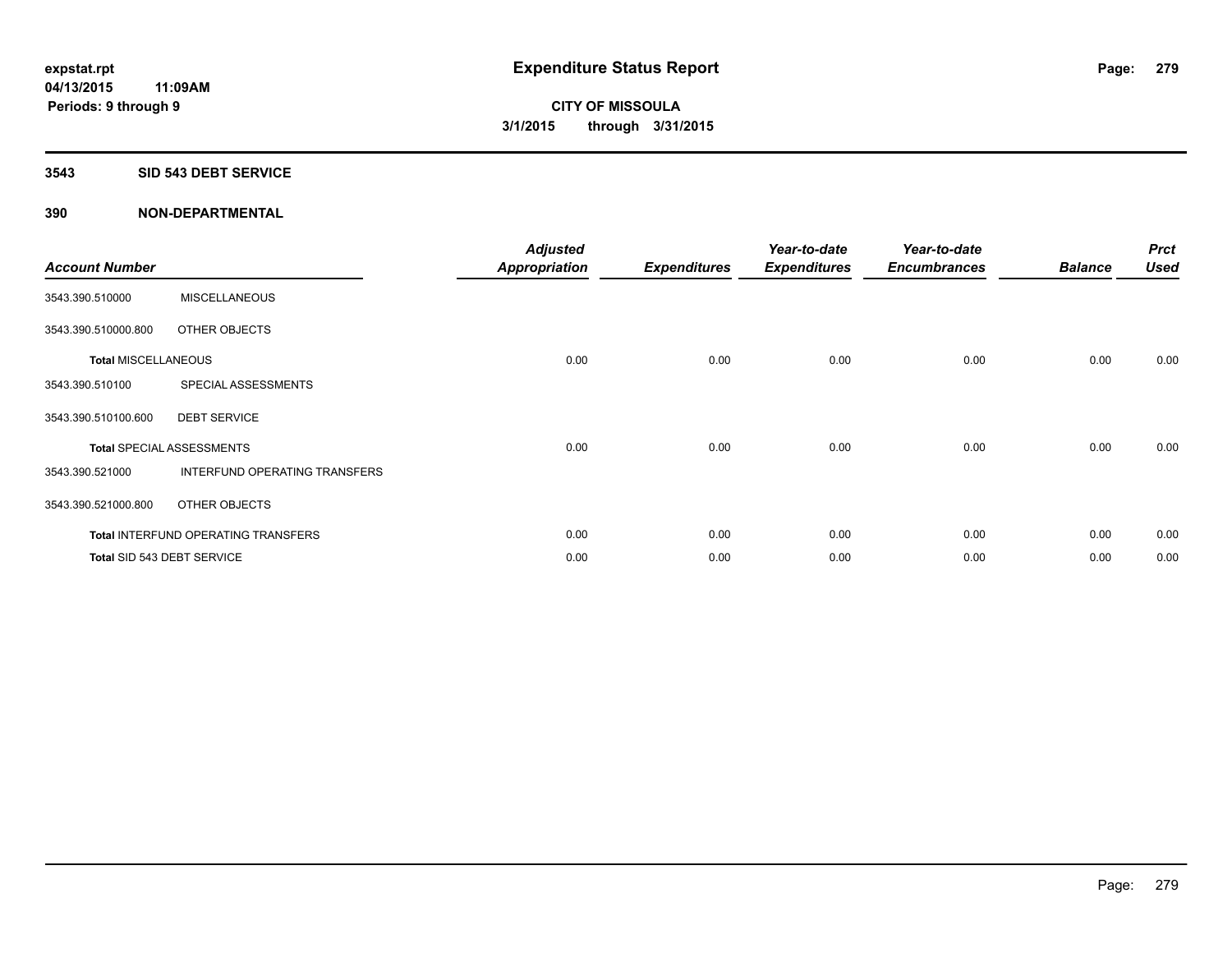**Periods: 9 through 9**

**CITY OF MISSOULA 3/1/2015 through 3/31/2015**

#### **3544 SID 544 RATTLESNAKE DEBT SERVICE**

# **390 NON-DEPARTMENTAL**

**11:09AM**

| <b>Account Number</b>                      |                                                 | <b>Adjusted</b><br>Appropriation | <b>Expenditures</b> | Year-to-date<br><b>Expenditures</b> | Year-to-date<br><b>Encumbrances</b> | <b>Balance</b> | Prct<br>Used |
|--------------------------------------------|-------------------------------------------------|----------------------------------|---------------------|-------------------------------------|-------------------------------------|----------------|--------------|
| 3544.390.510100                            | SPECIAL ASSESSMENTS                             |                                  |                     |                                     |                                     |                |              |
| 3544.390.510100.600                        | <b>DEBT SERVICE</b>                             |                                  |                     |                                     |                                     |                |              |
| 3544.390.510100.610.000 SID 544C/PRINCIPAL |                                                 | 65,000.00                        | 0.00                | 32.000.00                           | 0.00                                | 33.000.00      | 49.23        |
|                                            | 3544.390.510100.620.000 INTEREST / SERVICE FEES | 51,638.00                        | 0.00                | 26.118.75                           | 0.00                                | 25.519.25      | 50.58        |
| <b>Total DEBT SERVICE</b>                  |                                                 | 116,638.00                       | 0.00                | 58.118.75                           | 0.00                                | 58.519.25      | 49.83        |
| <b>Total NON-DEPARTMENTAL</b>              |                                                 | 116,638.00                       | 0.00                | 58.118.75                           | 0.00                                | 58.519.25      | 49.83        |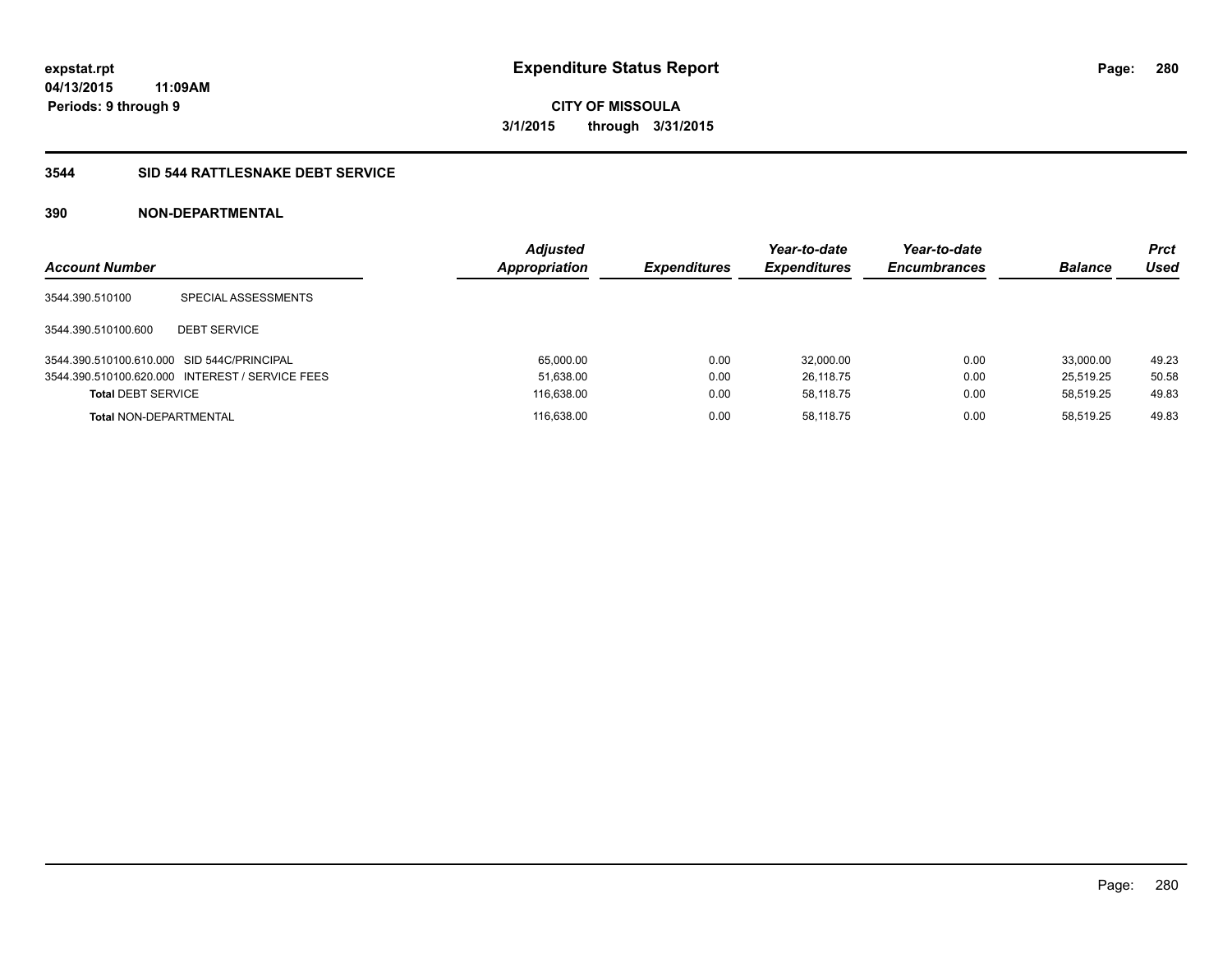**04/13/2015 11:09AM Periods: 9 through 9**

**CITY OF MISSOULA 3/1/2015 through 3/31/2015**

# **3544 SID 544 RATTLESNAKE DEBT SERVICE**

# **550 SID 544 PROJECT**

| <b>Account Number</b>     |                                                 | <b>Adjusted</b><br>Appropriation | <b>Expenditures</b> | Year-to-date<br><b>Expenditures</b> | Year-to-date<br><b>Encumbrances</b> | <b>Balance</b> | <b>Prct</b><br>Used |
|---------------------------|-------------------------------------------------|----------------------------------|---------------------|-------------------------------------|-------------------------------------|----------------|---------------------|
| 3544.550.510100           | SPECIAL ASSESSMENTS                             |                                  |                     |                                     |                                     |                |                     |
| 3544.550.510100.600       | <b>DEBT SERVICE</b>                             |                                  |                     |                                     |                                     |                |                     |
|                           | 3544.550.510100.610.000 SID 544B ARRA/PRINCIPAL | 16,000.00                        | 0.00                | 8,000.00                            | 0.00                                | 8.000.00       | 50.00               |
|                           | 3544.550.510100.620.000 INTEREST / SERVICE FEES | 5.110.00                         | 0.00                | 2,590.00                            | 0.00                                | 2.520.00       | 50.68               |
| <b>Total DEBT SERVICE</b> |                                                 | 21,110.00                        | 0.00                | 10,590.00                           | 0.00                                | 10.520.00      | 50.17               |
| Total SID 544 PROJECT     |                                                 | 21.110.00                        | 0.00                | 10.590.00                           | 0.00                                | 10.520.00      | 50.17               |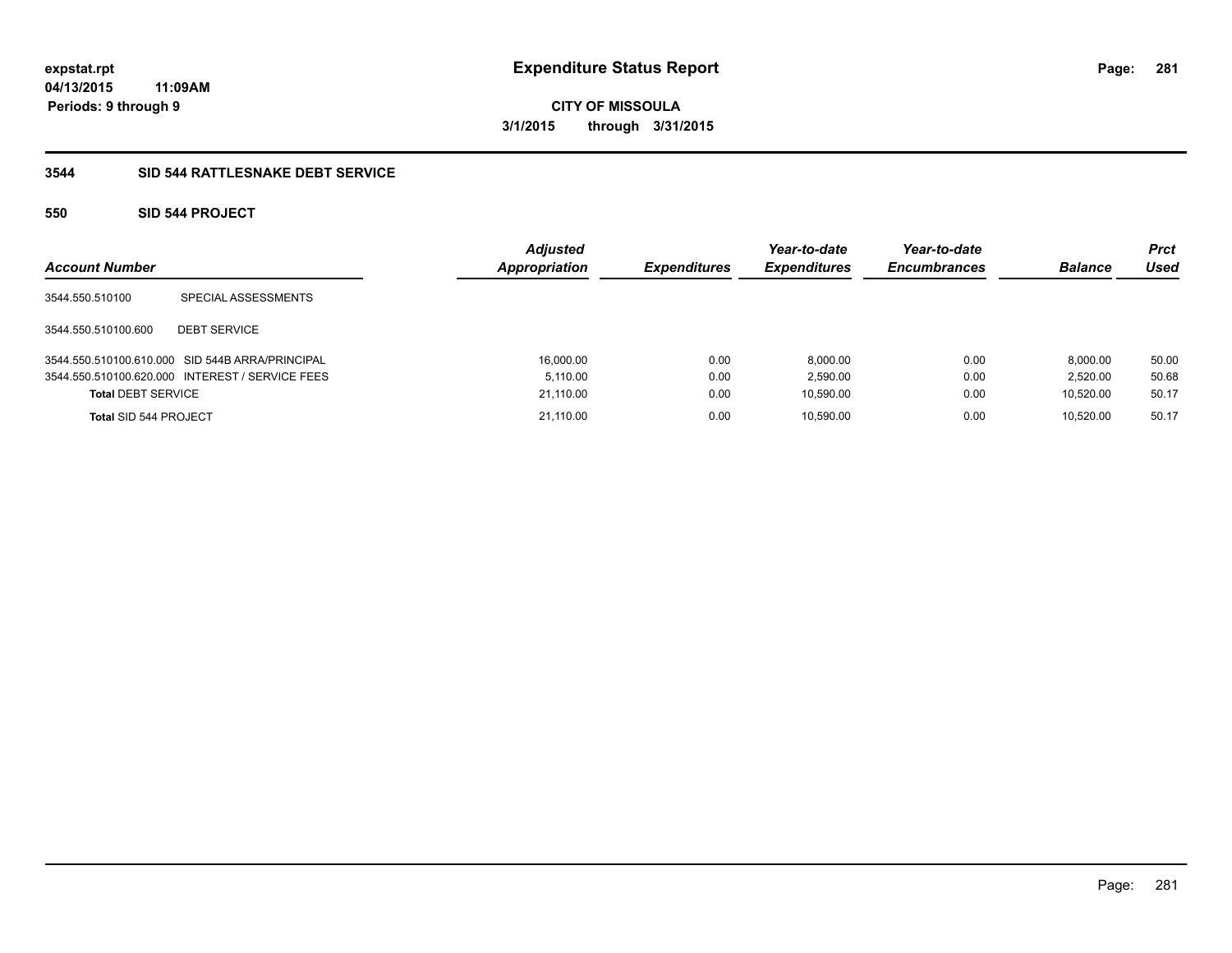**04/13/2015 11:09AM Periods: 9 through 9**

# **CITY OF MISSOULA 3/1/2015 through 3/31/2015**

# **3544 SID 544 RATTLESNAKE DEBT SERVICE**

# **555 LOLO STREET PROJECT**

| <b>Account Number</b>            |                                                           | <b>Adjusted</b><br>Appropriation | <b>Expenditures</b> | Year-to-date<br><b>Expenditures</b> | Year-to-date<br><b>Encumbrances</b> | <b>Balance</b> | <b>Prct</b><br><b>Used</b> |
|----------------------------------|-----------------------------------------------------------|----------------------------------|---------------------|-------------------------------------|-------------------------------------|----------------|----------------------------|
| 3544.555.510100                  | SPECIAL ASSESSMENTS                                       |                                  |                     |                                     |                                     |                |                            |
| 3544.555.510100.600              | <b>DEBT SERVICE</b>                                       |                                  |                     |                                     |                                     |                |                            |
|                                  | 3544.555.510100.610.000 SID 544D LOLOD/PRINCIPAL          | 1,500.00                         | 0.00                | 500.00                              | 0.00                                | 1,000.00       | 33.33                      |
|                                  | 3544.555.510100.620.000 SID 544 D INTEREST / SERVICE FEES | 928.00                           | 0.00                | 468.75                              | 0.00                                | 459.25         | 50.51                      |
|                                  | <b>Total SPECIAL ASSESSMENTS</b>                          | 2,428.00                         | 0.00                | 968.75                              | 0.00                                | 1,459.25       | 39.90                      |
| 3544.555.510110                  | <b>MERCHANT SERVICES</b>                                  |                                  |                     |                                     |                                     |                |                            |
| 3544.555.510110.500              | <b>FIXED CHARGES</b>                                      |                                  |                     |                                     |                                     |                |                            |
| <b>Total MERCHANT SERVICES</b>   |                                                           | 0.00                             | 0.00                | 0.00                                | 0.00                                | 0.00           | 0.00                       |
| <b>Total LOLO STREET PROJECT</b> |                                                           | 2,428.00                         | 0.00                | 968.75                              | 0.00                                | 1,459.25       | 39.90                      |
|                                  | <b>Total SID 544 RATTLESNAKE DEBT SERVICE</b>             | 140,176.00                       | 0.00                | 69,677.50                           | 0.00                                | 70.498.50      | 49.71                      |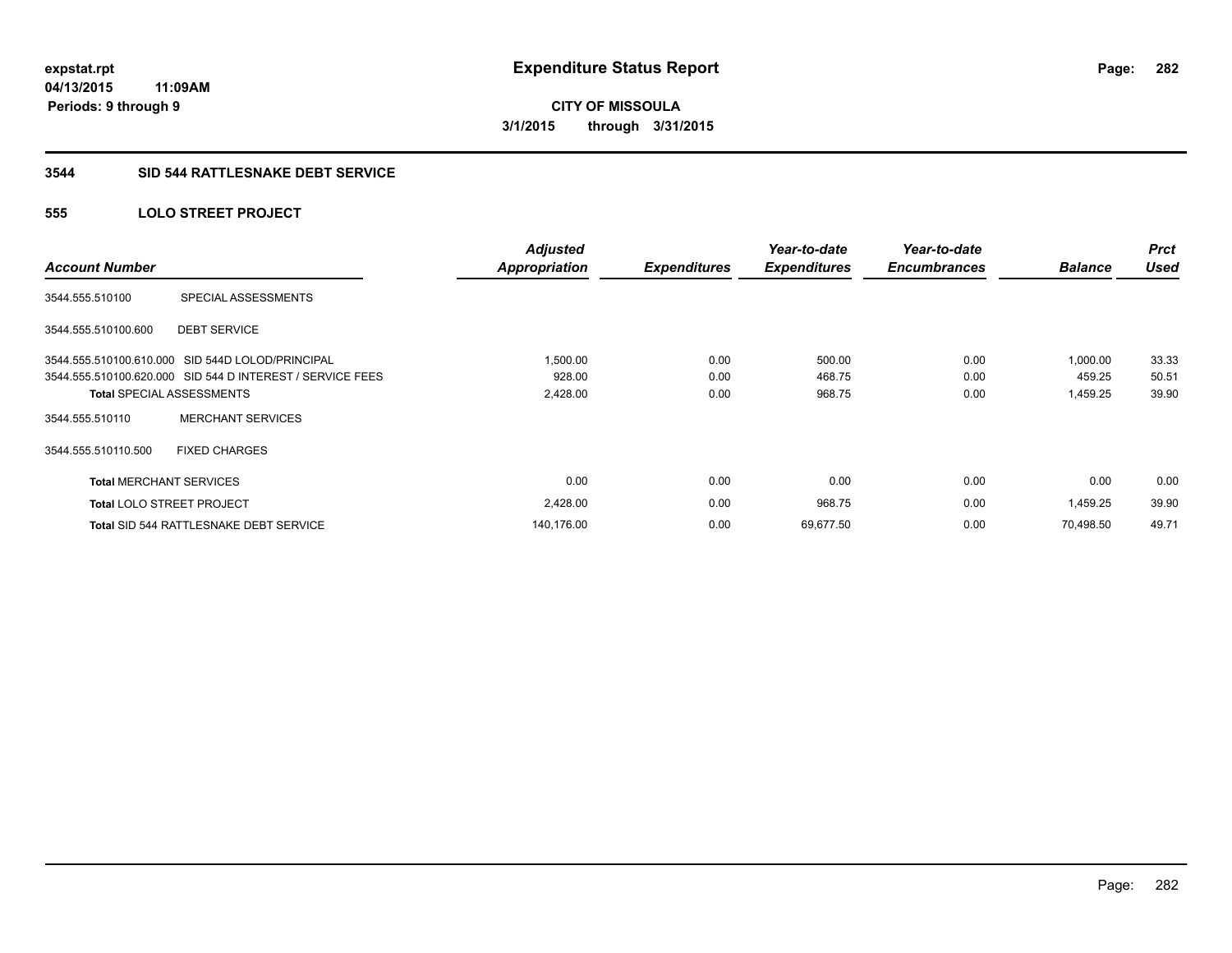#### **3545 SID 545 DEBT SERVICE**

| <b>Account Number</b> |                                            | <b>Adjusted</b><br>Appropriation | <b>Expenditures</b> | Year-to-date<br><b>Expenditures</b> | Year-to-date<br><b>Encumbrances</b> | <b>Balance</b> | <b>Prct</b><br><b>Used</b> |
|-----------------------|--------------------------------------------|----------------------------------|---------------------|-------------------------------------|-------------------------------------|----------------|----------------------------|
| 3545.390.510100       | SPECIAL ASSESSMENTS                        |                                  |                     |                                     |                                     |                |                            |
| 3545.390.510100.600   | <b>DEBT SERVICE</b>                        |                                  |                     |                                     |                                     |                |                            |
|                       | <b>Total SPECIAL ASSESSMENTS</b>           | 0.00                             | 0.00                | 0.00                                | 0.00                                | 0.00           | 0.00                       |
| 3545.390.510110       | <b>MERCHANT SERVICES</b>                   |                                  |                     |                                     |                                     |                |                            |
| 3545.390.510110.500   | <b>FIXED CHARGES</b>                       |                                  |                     |                                     |                                     |                |                            |
|                       | <b>Total MERCHANT SERVICES</b>             | 0.00                             | 0.00                | 0.00                                | 0.00                                | 0.00           | 0.00                       |
| 3545.390.521000       | INTERFUND OPERATING TRANSFERS              |                                  |                     |                                     |                                     |                |                            |
| 3545.390.521000.800   | OTHER OBJECTS                              |                                  |                     |                                     |                                     |                |                            |
|                       | <b>Total INTERFUND OPERATING TRANSFERS</b> | 0.00                             | 0.00                | 0.00                                | 0.00                                | 0.00           | 0.00                       |
|                       | Total SID 545 DEBT SERVICE                 | 0.00                             | 0.00                | 0.00                                | 0.00                                | 0.00           | 0.00                       |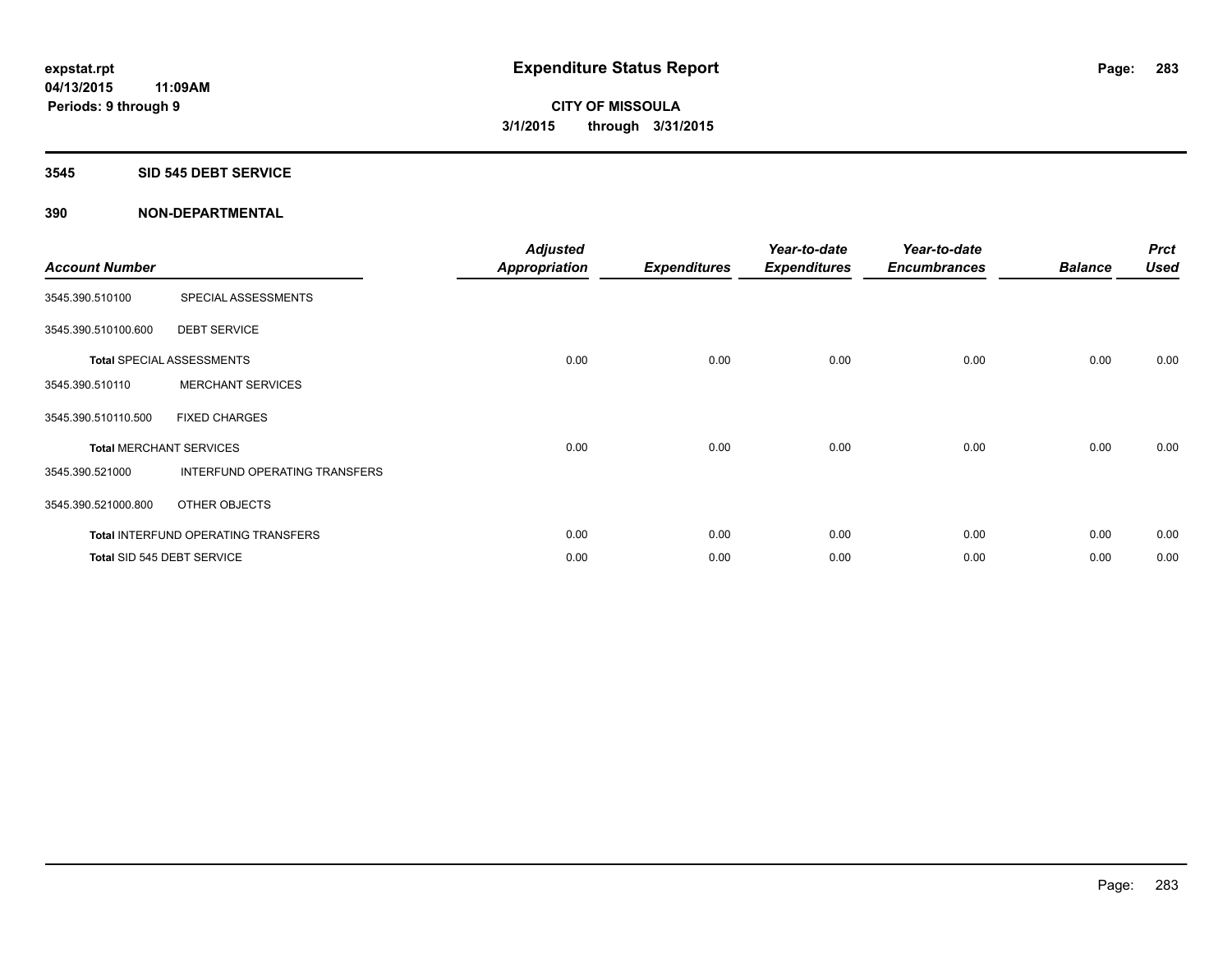## **3546 SID 546 DEBT SERVICE**

| <b>Account Number</b>     |                                  | <b>Adjusted</b><br><b>Appropriation</b> | <b>Expenditures</b> | Year-to-date<br><b>Expenditures</b> | Year-to-date<br><b>Encumbrances</b> | <b>Balance</b> | <b>Prct</b><br>Used |
|---------------------------|----------------------------------|-----------------------------------------|---------------------|-------------------------------------|-------------------------------------|----------------|---------------------|
| 3546.390.510100           | SPECIAL ASSESSMENTS              |                                         |                     |                                     |                                     |                |                     |
| 3546.390.510100.600       | <b>DEBT SERVICE</b>              |                                         |                     |                                     |                                     |                |                     |
| <b>Total DEBT SERVICE</b> |                                  | 0.00                                    | 0.00                | 0.00                                | 0.00                                | 0.00           | 0.00                |
|                           | <b>Total SPECIAL ASSESSMENTS</b> | 0.00                                    | 0.00                | 0.00                                | 0.00                                | 0.00           | 0.00                |
|                           | Total SID 546 DEBT SERVICE       | 0.00                                    | 0.00                | 0.00                                | 0.00                                | 0.00           | 0.00                |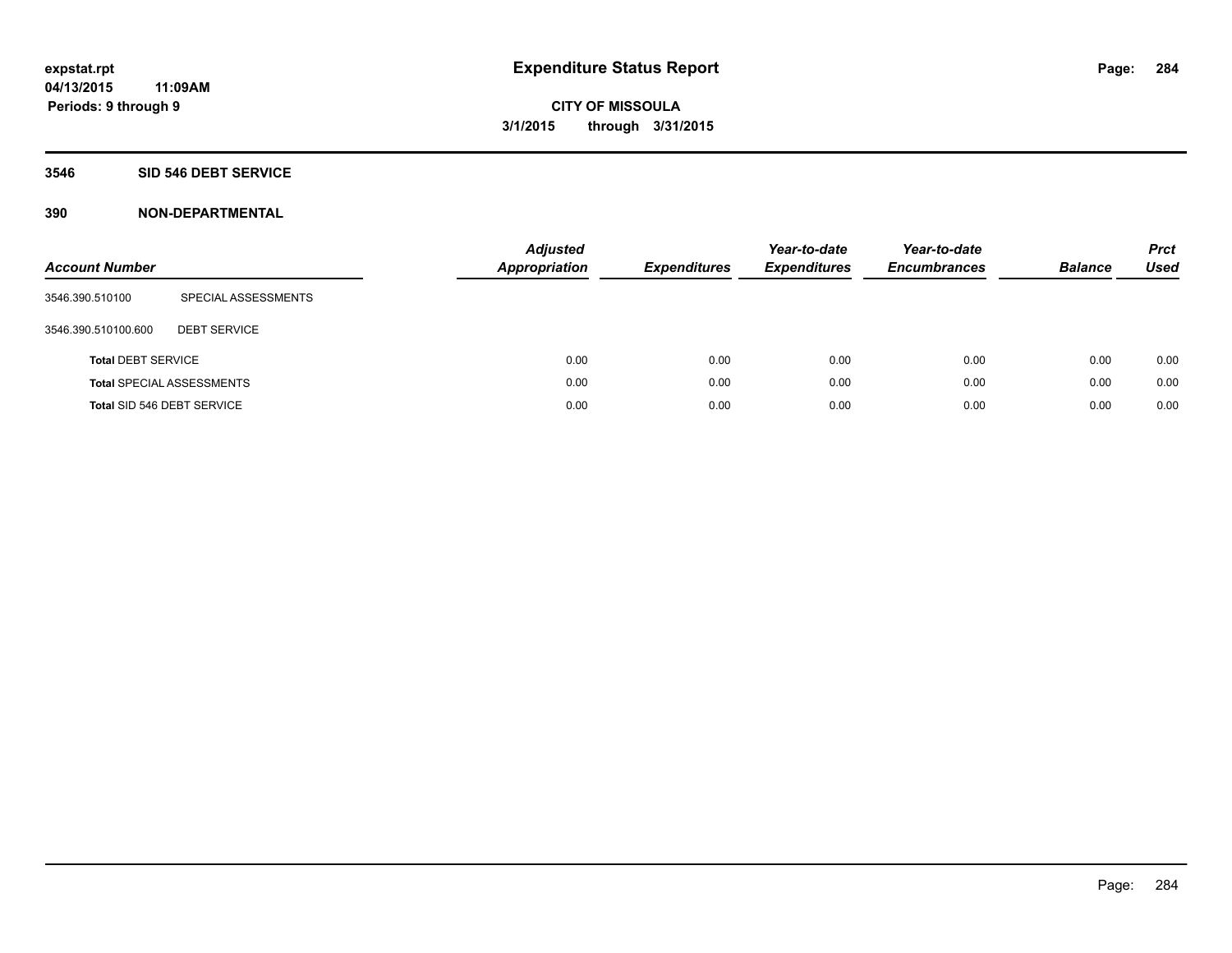# **3548 SID 548-5TH, 6TH & ARTHUR**

| <b>Account Number</b>                      |                                                 | <b>Adjusted</b><br>Appropriation | <b>Expenditures</b> | Year-to-date<br><b>Expenditures</b> | Year-to-date<br><b>Encumbrances</b> | <b>Balance</b> | <b>Prct</b><br>Used |
|--------------------------------------------|-------------------------------------------------|----------------------------------|---------------------|-------------------------------------|-------------------------------------|----------------|---------------------|
| 3548.390.510100                            | SPECIAL ASSESSMENTS                             |                                  |                     |                                     |                                     |                |                     |
| 3548.390.510100.600                        | <b>DEBT SERVICE</b>                             |                                  |                     |                                     |                                     |                |                     |
| 3548.390.510100.610.000 SID 544C/PRINCIPAL |                                                 | 65,000.00                        | 0.00                | 0.00                                | 0.00                                | 65.000.00      | 0.00                |
|                                            | 3548.390.510100.620.000 INTEREST / SERVICE FEES | 48,475.00                        | 0.00                | 24,412.50                           | 0.00                                | 24.062.50      | 50.36               |
| <b>Total SPECIAL ASSESSMENTS</b>           |                                                 | 113.475.00                       | 0.00                | 24,412.50                           | 0.00                                | 89.062.50      | 21.51               |
|                                            | Total SID 548-5TH, 6TH & ARTHUR                 | 113.475.00                       | 0.00                | 24.412.50                           | 0.00                                | 89.062.50      | 21.51               |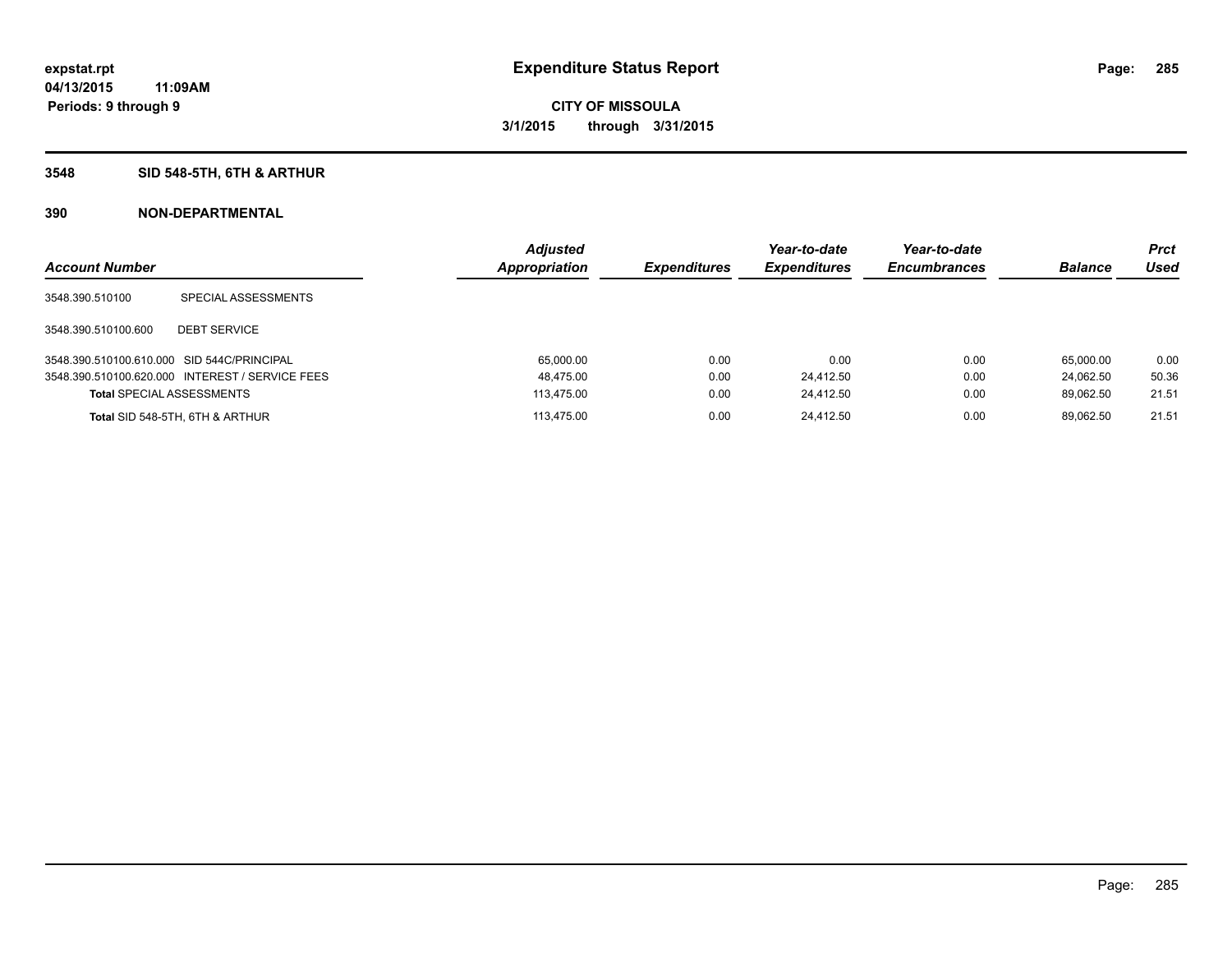**04/13/2015 11:09AM Periods: 9 through 9**

**CITY OF MISSOULA 3/1/2015 through 3/31/2015**

#### **4060 CAPITAL IMPROVEMENT PROGRAM FUND**

| <b>Account Number</b>                   |                                                            | <b>Adjusted</b><br><b>Appropriation</b> | <b>Expenditures</b> | Year-to-date<br><b>Expenditures</b> | Year-to-date<br><b>Encumbrances</b> | <b>Balance</b> | <b>Prct</b><br><b>Used</b> |
|-----------------------------------------|------------------------------------------------------------|-----------------------------------------|---------------------|-------------------------------------|-------------------------------------|----------------|----------------------------|
| 4060.390.410000                         | <b>GENERAL GOVERNMENT</b>                                  |                                         |                     |                                     |                                     |                |                            |
| 4060.390.410000.600                     | <b>DEBT SERVICE</b>                                        |                                         |                     |                                     |                                     |                |                            |
|                                         | <b>Total GENERAL GOVERNMENT</b>                            | 0.00                                    | 0.00                | 0.00                                | 0.00                                | 0.00           | 0.00                       |
| 4060.390.410001                         | <b>CORE OPERATING LIGHT VEHICLES</b>                       |                                         |                     |                                     |                                     |                |                            |
| 4060.390.410001.900                     | <b>CAPITAL OUTLAY</b>                                      |                                         |                     |                                     |                                     |                |                            |
|                                         | 4060.390.410001.940.000 CORE OPERATING LIGHT VEHICLES      | 0.00                                    | 0.00                | 4,104.00                            | 0.00                                | $-4,104.00$    | 0.00                       |
|                                         | <b>Total CORE OPERATING LIGHT VEHICLES</b>                 | 0.00                                    | 0.00                | 4.104.00                            | 0.00                                | $-4.104.00$    | 0.00                       |
| 4060.390.410211                         | MAYORS NEIGHBORHOOD OFFICE REMODEL                         |                                         |                     |                                     |                                     |                |                            |
| 4060.390.410211.900                     | <b>CAPITAL OUTLAY</b>                                      |                                         |                     |                                     |                                     |                |                            |
|                                         | 4060.390.410211.930.000 MAYORS NEIGHBORHOOD OFFICE REMODEL | 0.00                                    | 905.59              | 33,068.70                           | 0.00                                | $-33,068.70$   | 0.00                       |
|                                         | <b>Total MAYORS NEIGHBORHOOD OFFICE REMODEL</b>            | 0.00                                    | 905.59              | 33,068.70                           | 0.00                                | $-33,068.70$   | 0.00                       |
| 4060.390.410360                         | <b>CITY HALL EXPANSION</b>                                 |                                         |                     |                                     |                                     |                |                            |
| 4060.390.410360.800                     | OTHER OBJECTS                                              |                                         |                     |                                     |                                     |                |                            |
| Total CITY HALL EXPANSION               |                                                            | 0.00                                    | 0.00                | 0.00                                | 0.00                                | 0.00           | 0.00                       |
| 4060.390.410368                         | MUNI COURT EXPANSION DEBT SERVICE                          |                                         |                     |                                     |                                     |                |                            |
| 4060.390.410368.600                     | <b>DEBT SERVICE</b>                                        |                                         |                     |                                     |                                     |                |                            |
| 4060.390.410368.610.000 PRINCIPAL       |                                                            | 50,000.00                               | 0.00                | 0.00                                | 0.00                                | 50,000.00      | 0.00                       |
| 4060.390.410368.620.000 INTEREST & FEES |                                                            | 33,985.00                               | 0.00                | 17,342.50                           | 0.00                                | 16,642.50      | 51.03                      |
|                                         | Total MUNI COURT EXPANSION DEBT SERVICE                    | 83,985.00                               | 0.00                | 17,342.50                           | 0.00                                | 66,642.50      | 20.65                      |
| 4060.390.410550                         | <b>ACCOUNTING</b>                                          |                                         |                     |                                     |                                     |                |                            |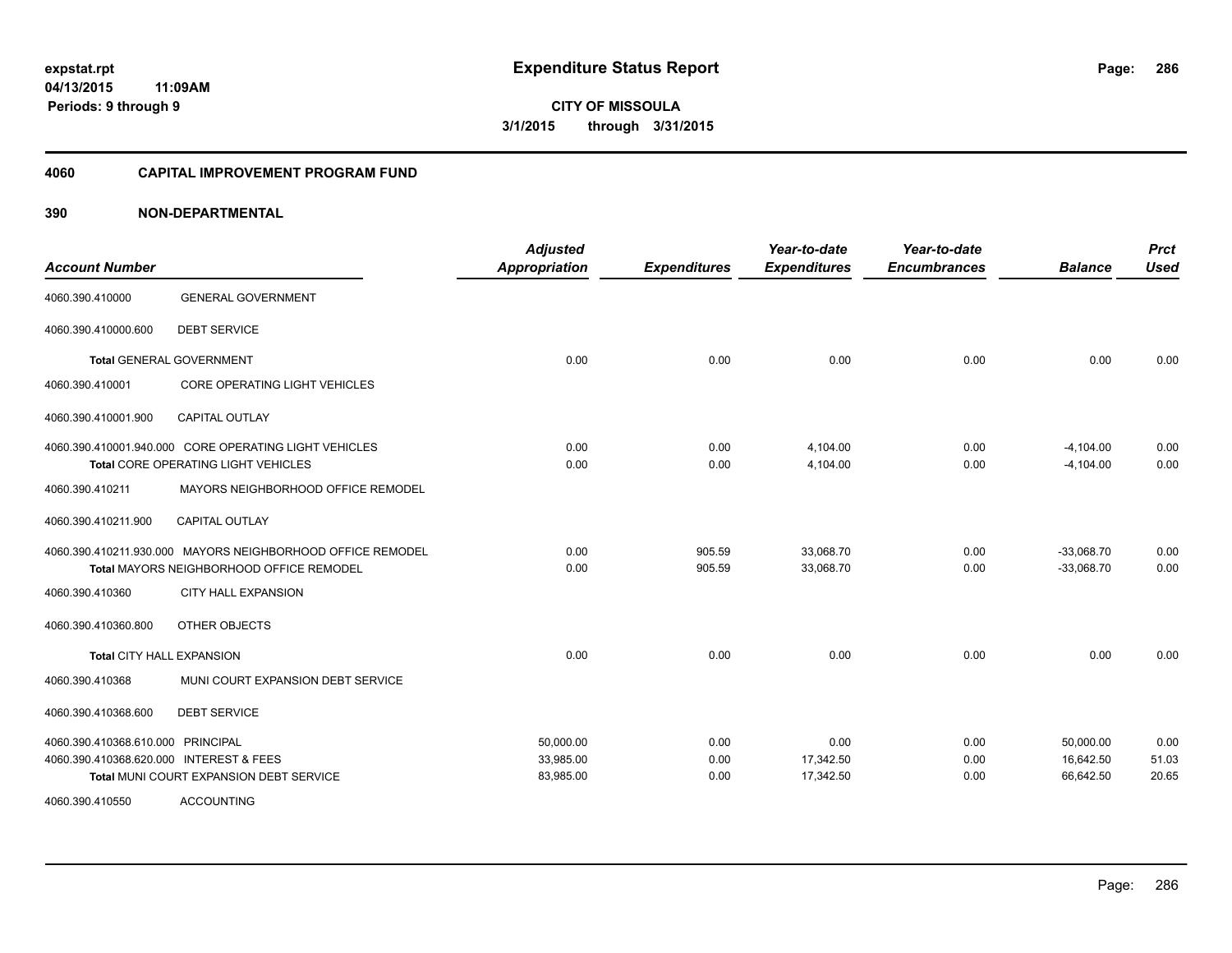**Periods: 9 through 9**

**CITY OF MISSOULA 3/1/2015 through 3/31/2015**

#### **4060 CAPITAL IMPROVEMENT PROGRAM FUND**

# **390 NON-DEPARTMENTAL**

**11:09AM**

|                         |                                                            | <b>Adjusted</b>      |                     | Year-to-date        | Year-to-date        |                | <b>Prct</b> |
|-------------------------|------------------------------------------------------------|----------------------|---------------------|---------------------|---------------------|----------------|-------------|
| <b>Account Number</b>   |                                                            | <b>Appropriation</b> | <b>Expenditures</b> | <b>Expenditures</b> | <b>Encumbrances</b> | <b>Balance</b> | <b>Used</b> |
| 4060.390.410550.900     | <b>CAPITAL OUTLAY</b>                                      |                      |                     |                     |                     |                |             |
| <b>Total ACCOUNTING</b> |                                                            | 0.00                 | 0.00                | 0.00                | 0.00                | 0.00           | 0.00        |
| 4060.390.410560         | <b>COPIERS/COMPUTER EQUIP</b>                              |                      |                     |                     |                     |                |             |
| 4060.390.410560.900     | <b>CAPITAL OUTLAY</b>                                      |                      |                     |                     |                     |                |             |
|                         | 4060.390.410560.940.000 COPIERS/COMPUTER EQUIP             | 0.00                 | 10,990.00           | 131.865.24          | 0.00                | $-131.865.24$  | 0.00        |
|                         | Total COPIERS/COMPUTER EQUIP                               | 0.00                 | 10,990.00           | 131,865.24          | 0.00                | $-131.865.24$  | 0.00        |
| 4060.390.410587         | <b>CUSTOMER SERVICE REQUEST MODULE</b>                     |                      |                     |                     |                     |                |             |
| 4060.390.410587.900     | <b>CAPITAL OUTLAY</b>                                      |                      |                     |                     |                     |                |             |
|                         | Total CUSTOMER SERVICE REQUEST MODULE                      | 0.00                 | 0.00                | 0.00                | 0.00                | 0.00           | 0.00        |
| 4060.390.411011         | DVS-COMPUTERS & ACCESSORIES                                |                      |                     |                     |                     |                |             |
| 4060.390.411011.900     | <b>CAPITAL OUTLAY</b>                                      |                      |                     |                     |                     |                |             |
|                         | Total DVS-COMPUTERS & ACCESSORIES                          | 0.00                 | 0.00                | 0.00                | 0.00                | 0.00           | 0.00        |
| 4060.390.411241         | ENERGY CONSERVATION CLIMATE ACTION                         |                      |                     |                     |                     |                |             |
| 4060.390.411241.900     | <b>CAPITAL OUTLAY</b>                                      |                      |                     |                     |                     |                |             |
|                         | 4060.390.411241.930.000 ENERGY CONSERVATION CLIMATE ACTION | 0.00                 | 55.00               | 55.00               | 0.00                | $-55.00$       | 0.00        |
|                         | Total ENERGY CONSERVATION CLIMATE ACTION                   | 0.00                 | 55.00               | 55.00               | 0.00                | $-55.00$       | 0.00        |
| 4060.390.411242         | COUNCIL CHAMBERS HVAC                                      |                      |                     |                     |                     |                |             |
| 4060.390.411242.900     | <b>CAPITAL OUTLAY</b>                                      |                      |                     |                     |                     |                |             |
|                         | 4060.390.411242.930.000 CITY HALL ELEVATOR REPAIR          | 25,000.00            | 0.00                | 0.00                | 0.00                | 25,000.00      | 0.00        |
|                         | Total COUNCIL CHAMBERS HVAC                                | 25,000.00            | 0.00                | 0.00                | 0.00                | 25,000.00      | 0.00        |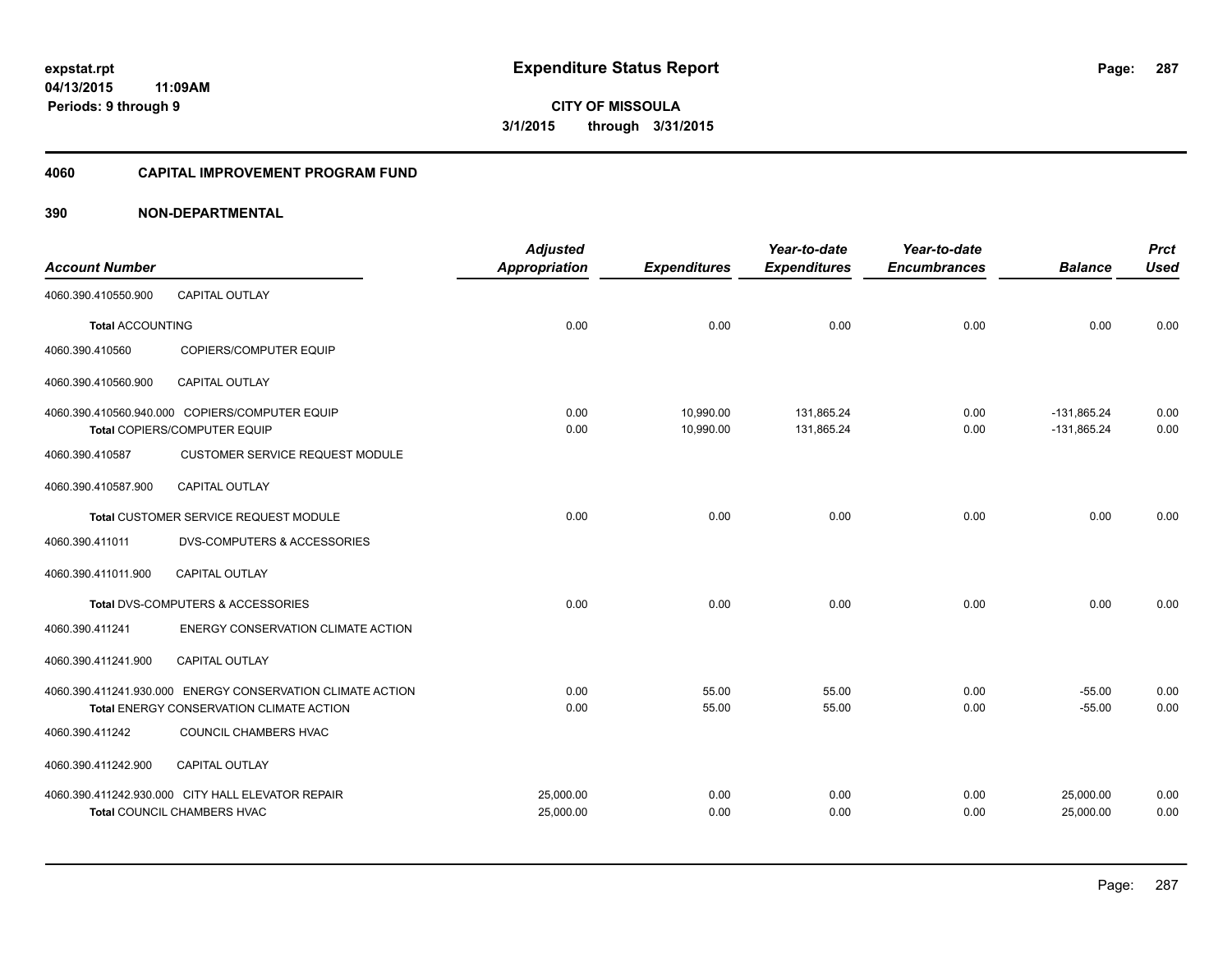**04/13/2015 11:09AM Periods: 9 through 9**

**CITY OF MISSOULA 3/1/2015 through 3/31/2015**

#### **4060 CAPITAL IMPROVEMENT PROGRAM FUND**

| <b>Account Number</b>                                                                      |                                                                                                                                                   | <b>Adjusted</b><br><b>Appropriation</b> | <b>Expenditures</b>      | Year-to-date<br><b>Expenditures</b> | Year-to-date<br><b>Encumbrances</b> | <b>Balance</b>                        | <b>Prct</b><br><b>Used</b> |
|--------------------------------------------------------------------------------------------|---------------------------------------------------------------------------------------------------------------------------------------------------|-----------------------------------------|--------------------------|-------------------------------------|-------------------------------------|---------------------------------------|----------------------------|
| 4060.390.411300                                                                            | <b>VOIP</b>                                                                                                                                       |                                         |                          |                                     |                                     |                                       |                            |
| 4060.390.411300.600                                                                        | <b>DEBT SERVICE</b>                                                                                                                               |                                         |                          |                                     |                                     |                                       |                            |
| 4060.390.411300.610.000<br>4060.390.411300.620.000<br><b>Total VOIP</b><br>4060.390.420001 | INTERNALLY FINANCED EQUIP/PRINCIPAL<br><b>INTEREST / SERVICE FEES</b><br>PUBLIC SAFETY OPERATING/LIGHT VEHICLES                                   | 148,493.00<br>11,184.00<br>159,677.00   | 0.00<br>0.00<br>0.00     | 0.00<br>0.00<br>0.00                | 0.00<br>0.00<br>0.00                | 148,493.00<br>11,184.00<br>159,677.00 | 0.00<br>0.00<br>0.00       |
| 4060.390.420001.900                                                                        | <b>CAPITAL OUTLAY</b>                                                                                                                             |                                         |                          |                                     |                                     |                                       |                            |
| 4060.390.420002                                                                            | 4060.390.420001.940.000 PS CORE OPERATING LIGHT VEHICLES<br><b>Total PUBLIC SAFETY OPERATING/LIGHT VEHICLES</b><br>PUBLIC SAFETY CORE HEAVY EQUIP | 0.00<br>0.00                            | 49,566.10<br>49,566.10   | 324,431.11<br>324,431.11            | 0.00<br>0.00                        | $-324,431.11$<br>$-324,431.11$        | 0.00<br>0.00               |
| 4060.390.420002.900                                                                        | <b>CAPITAL OUTLAY</b>                                                                                                                             |                                         |                          |                                     |                                     |                                       |                            |
| 4060.390.430000                                                                            | 4060.390.420002.940.000 PS CORE HEAVY EQUIPMENT<br>Total PUBLIC SAFETY CORE HEAVY EQUIP<br><b>ADA IMPLEMENTATION</b>                              | 0.00<br>0.00                            | 0.00<br>0.00             | 1,018,149.15<br>1,018,149.15        | 0.00<br>0.00                        | $-1,018,149.15$<br>$-1,018,149.15$    | 0.00<br>0.00               |
| 4060.390.430000.900                                                                        | <b>CAPITAL OUTLAY</b>                                                                                                                             |                                         |                          |                                     |                                     |                                       |                            |
| <b>Total ADA IMPLEMENTATION</b>                                                            |                                                                                                                                                   | 0.00                                    | 0.00                     | 0.00                                | 0.00                                | 0.00                                  | 0.00                       |
| 4060.390.430001                                                                            | PW CORE OPERATING LIGHT VEHICLES                                                                                                                  |                                         |                          |                                     |                                     |                                       |                            |
| 4060.390.430001.900                                                                        | <b>CAPITAL OUTLAY</b>                                                                                                                             |                                         |                          |                                     |                                     |                                       |                            |
|                                                                                            | 4060.390.430001.940.000 PW CORE OPERATING LIGHT VEHICLES<br><b>Total PW CORE OPERATING LIGHT VEHICLES</b>                                         | 0.00<br>0.00                            | 103,471.25<br>103,471.25 | 251,452.19<br>251,452.19            | 0.00<br>0.00                        | $-251,452.19$<br>$-251,452.19$        | 0.00<br>0.00               |
| 4060.390.430002                                                                            | PW CORE HEAVY EQUIPMENT                                                                                                                           |                                         |                          |                                     |                                     |                                       |                            |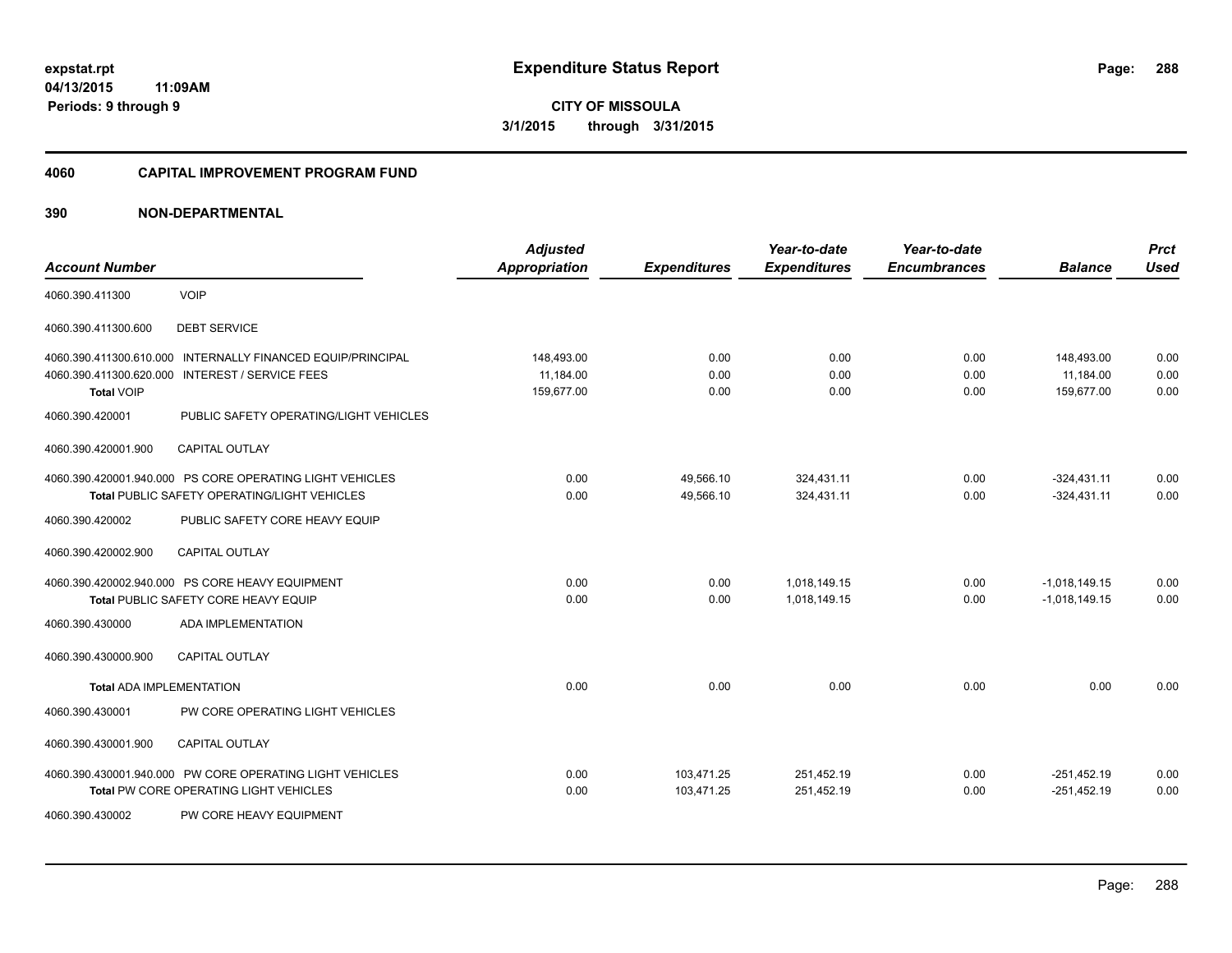**Periods: 9 through 9**

**CITY OF MISSOULA 3/1/2015 through 3/31/2015**

#### **4060 CAPITAL IMPROVEMENT PROGRAM FUND**

#### **390 NON-DEPARTMENTAL**

**11:09AM**

| <b>Account Number</b>        |                                                                                                    | <b>Adjusted</b><br><b>Appropriation</b> | <b>Expenditures</b> | Year-to-date<br><b>Expenditures</b> | Year-to-date<br><b>Encumbrances</b> | <b>Balance</b>                 | <b>Prct</b><br><b>Used</b> |
|------------------------------|----------------------------------------------------------------------------------------------------|-----------------------------------------|---------------------|-------------------------------------|-------------------------------------|--------------------------------|----------------------------|
| 4060.390.430002.900          | <b>CAPITAL OUTLAY</b>                                                                              |                                         |                     |                                     |                                     |                                |                            |
|                              | 4060.390.430002.940.000 PW CORE HEAVY EQUIPMENT<br>Total PW CORE HEAVY EQUIPMENT                   | 0.00<br>0.00                            | 452.12<br>452.12    | 620,404.94<br>620,404.94            | 0.00<br>0.00                        | $-620,404.94$<br>$-620,404.94$ | 0.00<br>0.00               |
| 4060.390.430004              | TRAFFIC SIGNAL LED CONVERSION                                                                      |                                         |                     |                                     |                                     |                                |                            |
| 4060.390.430004.900          | <b>CAPITAL OUTLAY</b>                                                                              |                                         |                     |                                     |                                     |                                |                            |
|                              | Total TRAFFIC SIGNAL LED CONVERSION                                                                | 0.00                                    | 0.00                | 0.00                                | 0.00                                | 0.00                           | 0.00                       |
| 4060.390.430013              | MAINTENANCE MANAGEMENT SYSTEM                                                                      |                                         |                     |                                     |                                     |                                |                            |
| 4060.390.430013.900          | CAPITAL OUTLAY                                                                                     |                                         |                     |                                     |                                     |                                |                            |
|                              | Total MAINTENANCE MANAGEMENT SYSTEM                                                                | 0.00                                    | 0.00                | 0.00                                | 0.00                                | 0.00                           | 0.00                       |
| 4060.390.430221              | CENTRALIZED MAINT, TOOLS & FENCE                                                                   |                                         |                     |                                     |                                     |                                |                            |
| 4060.390.430221.900          | <b>CAPITAL OUTLAY</b>                                                                              |                                         |                     |                                     |                                     |                                |                            |
|                              | 4060.390.430221.930.000 CENTRALIZED MAINT, TOOLS & FENCE<br>Total CENTRALIZED MAINT, TOOLS & FENCE | 0.00<br>0.00                            | 0.00<br>0.00        | 627,775.62<br>627,775.62            | 0.00<br>0.00                        | $-627,775.62$<br>$-627,775.62$ | 0.00<br>0.00               |
| 4060.390.430266              | <b>TRAFFIC CALMING</b>                                                                             |                                         |                     |                                     |                                     |                                |                            |
| 4060.390.430266.900          | CAPITAL OUTLAY                                                                                     |                                         |                     |                                     |                                     |                                |                            |
| <b>Total TRAFFIC CALMING</b> |                                                                                                    | 0.00                                    | 0.00                | 0.00                                | 0.00                                | 0.00                           | 0.00                       |
| 4060.390.431401              | GIS-AERIAL PHOTOGRAPHY                                                                             |                                         |                     |                                     |                                     |                                |                            |
| 4060.390.431401.300          | PURCHASED SERVICES                                                                                 |                                         |                     |                                     |                                     |                                |                            |
|                              | Total GIS-AERIAL PHOTOGRAPHY                                                                       | 0.00                                    | 0.00                | 0.00                                | 0.00                                | 0.00                           | 0.00                       |
| 4060.390.460001              | PARKS CORE OPERATING/LIGHT VEHICLES                                                                |                                         |                     |                                     |                                     |                                |                            |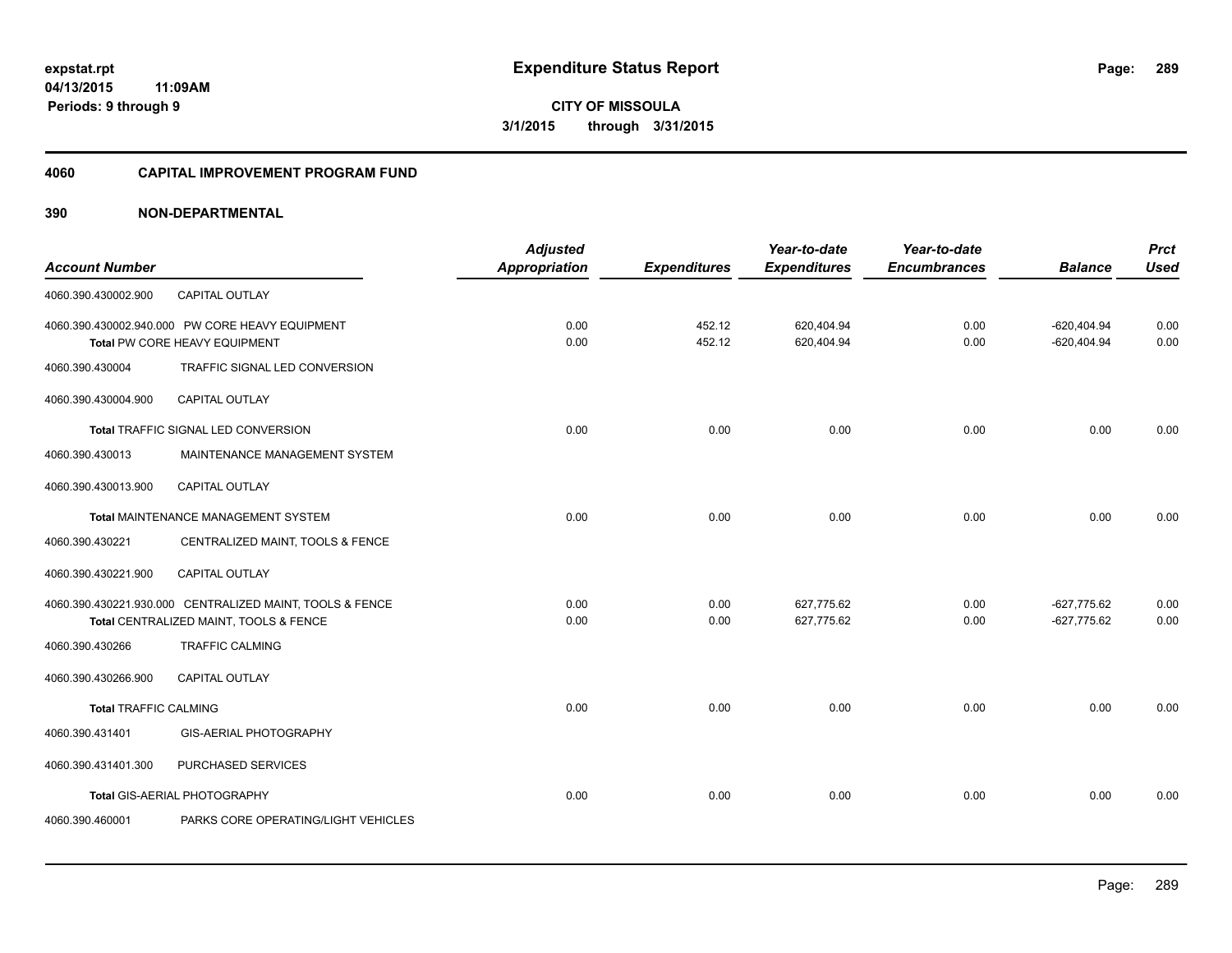# **04/13/2015**

**290**

**11:09AM Periods: 9 through 9**

**CITY OF MISSOULA 3/1/2015 through 3/31/2015**

#### **4060 CAPITAL IMPROVEMENT PROGRAM FUND**

|                                |                                                | <b>Adjusted</b>      |                     | Year-to-date        | Year-to-date        |                | <b>Prct</b> |
|--------------------------------|------------------------------------------------|----------------------|---------------------|---------------------|---------------------|----------------|-------------|
| <b>Account Number</b>          |                                                | <b>Appropriation</b> | <b>Expenditures</b> | <b>Expenditures</b> | <b>Encumbrances</b> | <b>Balance</b> | <b>Used</b> |
| 4060.390.460001.900            | <b>CAPITAL OUTLAY</b>                          |                      |                     |                     |                     |                |             |
|                                | Total PARKS CORE OPERATING/LIGHT VEHICLES      | 0.00                 | 0.00                | 0.00                | 0.00                | 0.00           | 0.00        |
| 4060.390.460002                | PARKS CORE HEAVY EQUIPMENT                     |                      |                     |                     |                     |                |             |
| 4060.390.460002.900            | <b>CAPITAL OUTLAY</b>                          |                      |                     |                     |                     |                |             |
|                                | Total PARKS CORE HEAVY EQUIPMENT               | 0.00                 | 0.00                | 0.00                | 0.00                | 0.00           | 0.00        |
| 4060.390.460400                | PARK MAINTENANCE & IMPROVEMENTS                |                      |                     |                     |                     |                |             |
| 4060.390.460400.100            | PERSONAL SERVICES                              |                      |                     |                     |                     |                |             |
|                                | 4060.390.460400.110.000 SALARIES AND WAGES     | 0.00                 | 1,288.58            | 1.288.58            | 0.00                | $-1,288.58$    | 0.00        |
|                                | 4060.390.460400.140.000 EMPLOYER CONTRIBUTIONS | 0.00                 | 95.61               | 95.61               | 0.00                | $-95.61$       | 0.00        |
| <b>Total PERSONAL SERVICES</b> |                                                | 0.00                 | 1,384.19            | 1,384.19            | 0.00                | $-1,384.19$    | 0.00        |
| 4060.390.460400.900            | <b>CAPITAL OUTLAY</b>                          |                      |                     |                     |                     |                |             |
| <b>Total CAPITAL OUTLAY</b>    |                                                | 0.00                 | 0.00                | 0.00                | 0.00                | 0.00           | 0.00        |
|                                | Total PARK MAINTENANCE & IMPROVEMENTS          | 0.00                 | 1,384.19            | 1,384.19            | 0.00                | $-1,384.19$    | 0.00        |
| 4060.390.460432                | <b>AQUATICS SUPPORT</b>                        |                      |                     |                     |                     |                |             |
| 4060.390.460432.900            | <b>CAPITAL OUTLAY</b>                          |                      |                     |                     |                     |                |             |
| <b>Total AQUATICS SUPPORT</b>  |                                                | 0.00                 | 0.00                | 0.00                | 0.00                | 0.00           | 0.00        |
| 4060.390.460438                | MCCORMICK PARK SITE PLAN                       |                      |                     |                     |                     |                |             |
| 4060.390.460438.900            | CAPITAL OUTLAY                                 |                      |                     |                     |                     |                |             |
|                                | Total MCCORMICK PARK SITE PLAN                 | 0.00                 | 0.00                | 0.00                | 0.00                | 0.00           | 0.00        |
| 4060.390.460451                | ART MUSEUM DEBT SERVICE                        |                      |                     |                     |                     |                |             |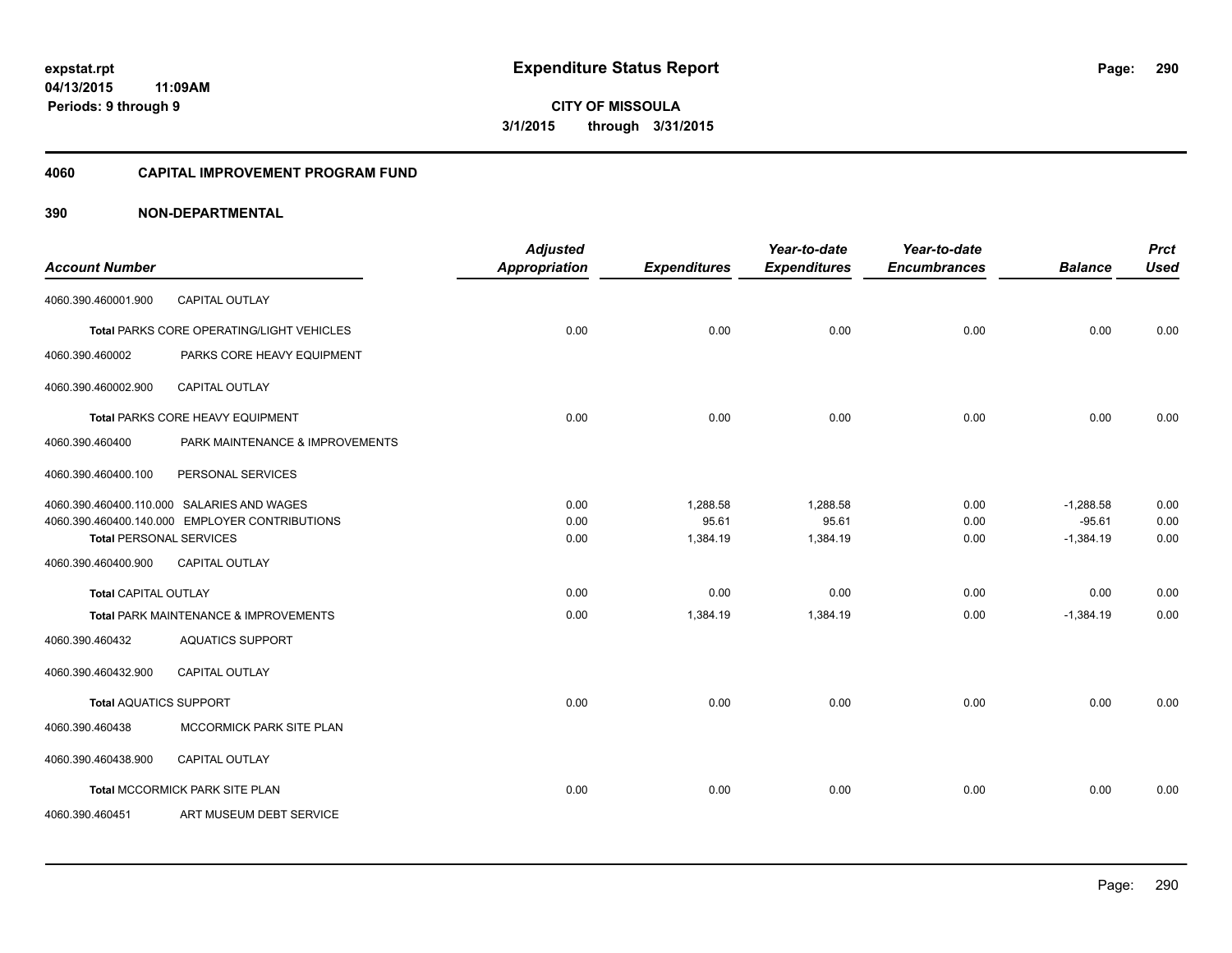**Periods: 9 through 9**

**291**

**CITY OF MISSOULA 3/1/2015 through 3/31/2015**

#### **4060 CAPITAL IMPROVEMENT PROGRAM FUND**

#### **390 NON-DEPARTMENTAL**

**11:09AM**

|                                         |                                                                  | <b>Adjusted</b>      |                     | Year-to-date        | Year-to-date        |                | <b>Prct</b> |
|-----------------------------------------|------------------------------------------------------------------|----------------------|---------------------|---------------------|---------------------|----------------|-------------|
| <b>Account Number</b>                   |                                                                  | <b>Appropriation</b> | <b>Expenditures</b> | <b>Expenditures</b> | <b>Encumbrances</b> | <b>Balance</b> | <b>Used</b> |
| 4060.390.460451.600                     | <b>DEBT SERVICE</b>                                              |                      |                     |                     |                     |                |             |
| 4060.390.460451.610.000 PRINCIPAL       |                                                                  | 8,965.00             | 0.00                | 17,931.84           | 0.00                | $-8,966.84$    | 200.02      |
| 4060.390.460451.620.000 INTEREST & FEES |                                                                  | 45.00                | 0.00                | 88.93               | 0.00                | $-43.93$       | 197.62      |
|                                         | Total ART MUSEUM DEBT SERVICE                                    | 9,010.00             | 0.00                | 18,020.77           | 0.00                | $-9,010.77$    | 200.01      |
| 4060.390.460452                         | <b>ART MUSEUM</b>                                                |                      |                     |                     |                     |                |             |
| 4060.390.460452.900                     | CAPITAL OUTLAY                                                   |                      |                     |                     |                     |                |             |
| <b>Total ART MUSEUM</b>                 |                                                                  | 0.00                 | 0.00                | 0.00                | 0.00                | 0.00           | 0.00        |
| 4060.390.460485                         | 50 METER POOL IMPROVEMENTS                                       |                      |                     |                     |                     |                |             |
| 4060.390.460485.900                     | CAPITAL OUTLAY                                                   |                      |                     |                     |                     |                |             |
|                                         | Total 50 METER POOL IMPROVEMENTS                                 | 0.00                 | 0.00                | 0.00                | 0.00                | 0.00           | 0.00        |
| 4060.390.460507                         | METER CONVERSION                                                 |                      |                     |                     |                     |                |             |
| 4060.390.460507.900                     | <b>CAPITAL OUTLAY</b>                                            |                      |                     |                     |                     |                |             |
| <b>Total METER CONVERSION</b>           |                                                                  | 0.00                 | 0.00                | 0.00                | 0.00                | 0.00           | 0.00        |
| 4060.390.490100                         | AQUATICS GEN FUND DEBT SERVICE                                   |                      |                     |                     |                     |                |             |
| 4060.390.490100.600                     | <b>DEBT SERVICE</b>                                              |                      |                     |                     |                     |                |             |
|                                         | 4060.390.490100.610.000 FY08 AQUATICS GEN FUND DEBT SVS/PRINCIPL | 85,000.00            | 0.00                | 0.00                | 0.00                | 85,000.00      | 0.00        |
|                                         | 4060.390.490100.620.000 FY08 AQUATICS GEN FUND DEBT SVS/INTEREST | 48,723.00            | 0.00                | 24,711.26           | 0.00                | 24,011.74      | 50.72       |
|                                         | Total AQUATICS GEN FUND DEBT SERVICE                             | 133,723.00           | 0.00                | 24,711.26           | 0.00                | 109,011.74     | 18.48       |
| 4060.390.490101                         | 50 METER POOL DEBT SERVICE                                       |                      |                     |                     |                     |                |             |
| 4060.390.490101.600                     | <b>DEBT SERVICE</b>                                              |                      |                     |                     |                     |                |             |
|                                         | 4060.390.490101.610.000 50 METER POOL DEBT SERVICE               | 35,000.00            | 0.00                | 350.00              | 0.00                | 34,650.00      | 1.00        |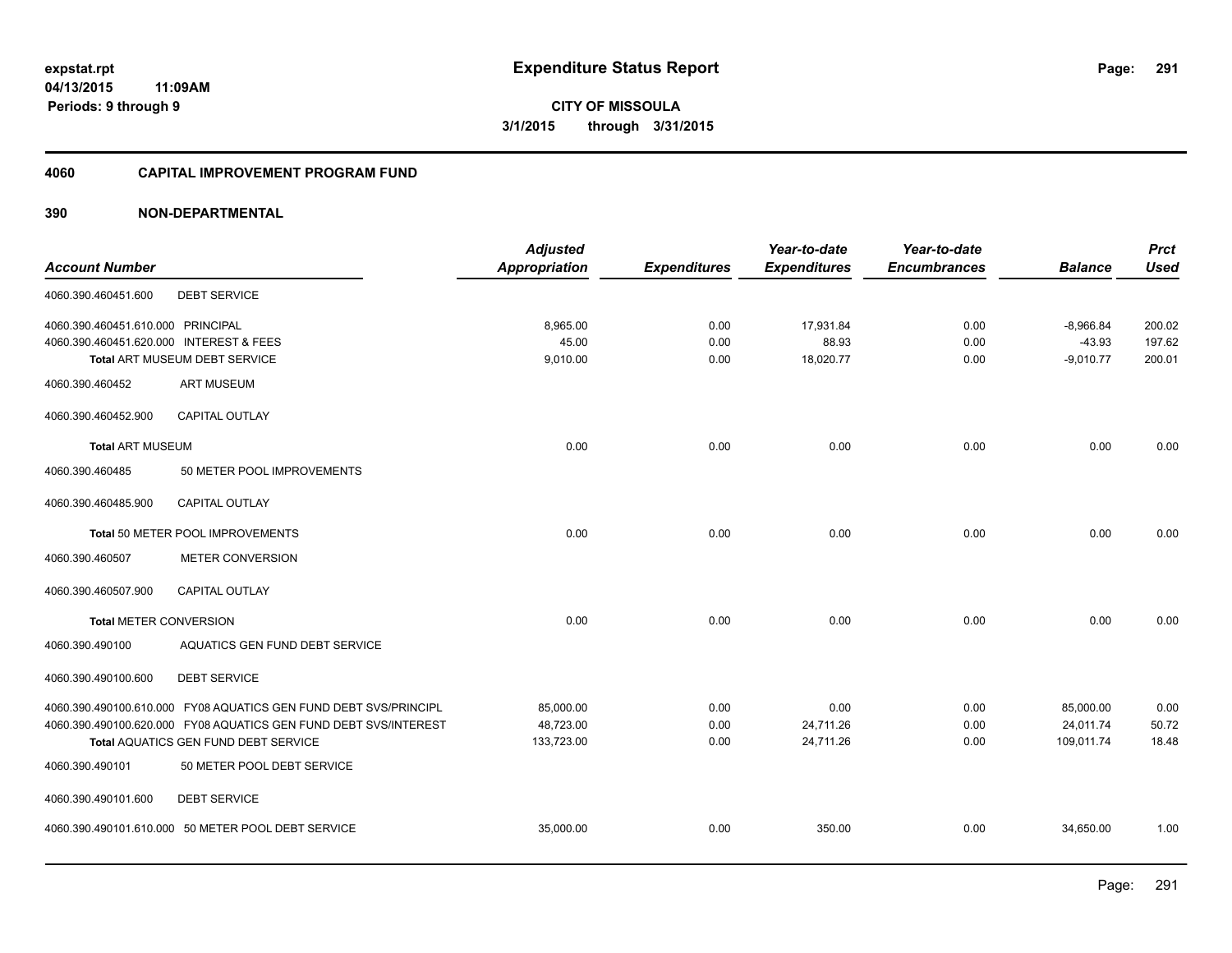**292**

**04/13/2015 11:09AM Periods: 9 through 9**

**CITY OF MISSOULA 3/1/2015 through 3/31/2015**

#### **4060 CAPITAL IMPROVEMENT PROGRAM FUND**

| <b>Account Number</b>                                                                                                                                                                                    | <b>Adjusted</b><br><b>Appropriation</b> | <b>Expenditures</b>  | Year-to-date<br><b>Expenditures</b> | Year-to-date<br><b>Encumbrances</b> | <b>Balance</b>                        | <b>Prct</b><br>Used    |
|----------------------------------------------------------------------------------------------------------------------------------------------------------------------------------------------------------|-----------------------------------------|----------------------|-------------------------------------|-------------------------------------|---------------------------------------|------------------------|
| 4060.390.490101.620.000 50 METER POOL DEBT SERVICE/INTEREST<br>Total 50 METER POOL DEBT SERVICE                                                                                                          | 25,138.00<br>60,138.00                  | 0.00<br>0.00         | 12,568.75<br>12,918.75              | 0.00<br>0.00                        | 12,569.25<br>47,219.25                | 50.00<br>21.48         |
| 4060.390.490102<br>2010C ENERGY BONDS DEBT SERVICE                                                                                                                                                       |                                         |                      |                                     |                                     |                                       |                        |
| <b>DEBT SERVICE</b><br>4060.390.490102.600                                                                                                                                                               |                                         |                      |                                     |                                     |                                       |                        |
| 4060.390.490102.610.000 PRINCIPAL-2010C BONDS<br>4060.390.490102.620.000 INTEREST / SERVICE FEES-2010C BONDS<br>Total 2010C ENERGY BONDS DEBT SERVICE<br>4060.390.490103<br>2010A REFUNDING DEBT SERVICE | 60,000.00<br>24,125.00<br>84,125.00     | 0.00<br>0.00<br>0.00 | 0.00<br>12,062.50<br>12,062.50      | 0.00<br>0.00<br>0.00                | 60,000.00<br>12,062.50<br>72,062.50   | 0.00<br>50.00<br>14.34 |
| <b>DEBT SERVICE</b><br>4060.390.490103.600                                                                                                                                                               |                                         |                      |                                     |                                     |                                       |                        |
| 4060.390.490103.610.000 PRINCIPAL<br>4060.390.490103.620.000 INTEREST / SERVICE FEES<br>Total 2010A REFUNDING DEBT SERVICE                                                                               | 105,000.00<br>22.436.00<br>127,436.00   | 0.00<br>0.00<br>0.00 | 0.00<br>11,568.75<br>11.568.75      | 0.00<br>0.00<br>0.00                | 105,000.00<br>10.867.25<br>115.867.25 | 0.00<br>51.56<br>9.08  |
| 07 FIRE BOND DEBT SVS \$680,000<br>4060.390.490429<br><b>DEBT SERVICE</b><br>4060.390.490429.600                                                                                                         |                                         |                      |                                     |                                     |                                       |                        |
| 4060.390.490429.610.000 PRINCIPAL<br>4060.390.490429.620.000 INTEREST / SERVICE FEES<br>Total 07 FIRE BOND DEBT SVS \$680,000<br>FY09 FINANCED CORE EQUIPMENT<br>4060.390.490504                         | 30.000.00<br>19,875.00<br>49,875.00     | 0.00<br>0.00<br>0.00 | 0.00<br>10,287.50<br>10,287.50      | 0.00<br>0.00<br>0.00                | 30,000.00<br>9,587.50<br>39,587.50    | 0.00<br>51.76<br>20.63 |
| PURCHASED SERVICES<br>4060.390.490504.300                                                                                                                                                                |                                         |                      |                                     |                                     |                                       |                        |
| <b>Total PURCHASED SERVICES</b><br>4060.390.490504.600<br><b>DEBT SERVICE</b>                                                                                                                            | 0.00                                    | 0.00                 | 0.00                                | 0.00                                | 0.00                                  | 0.00                   |
| 4060.390.490504.610.000 FY09 CORE FINANCED EQUIP-PRINCIPAL                                                                                                                                               | 150,331.00                              | 0.00                 | 253,902.82                          | 0.00                                | $-103,571.82$                         | 168.90                 |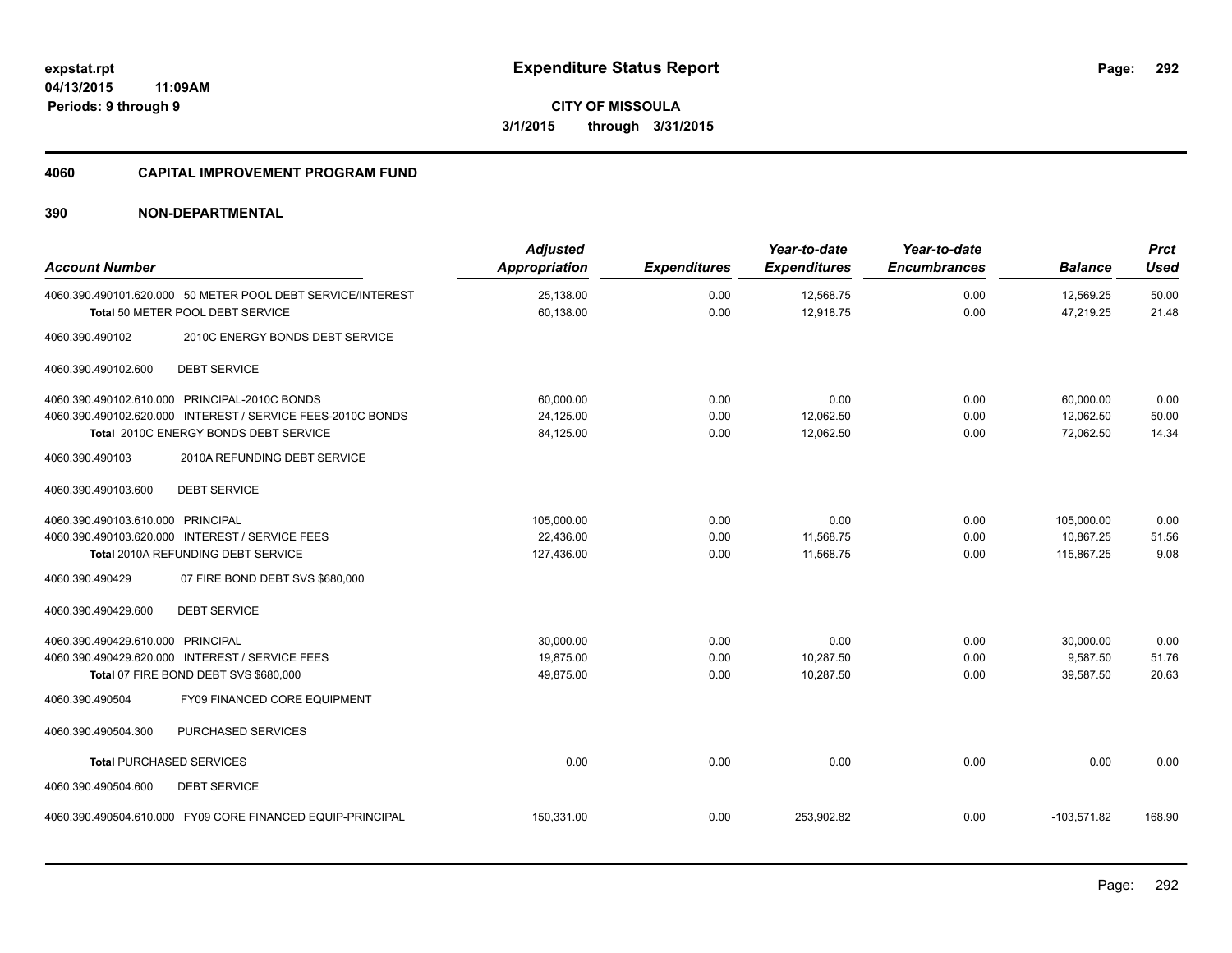#### **4060 CAPITAL IMPROVEMENT PROGRAM FUND**

| <b>Account Number</b>         |                                                                             | <b>Adjusted</b><br><b>Appropriation</b> | <b>Expenditures</b> | Year-to-date<br><b>Expenditures</b> | Year-to-date<br><b>Encumbrances</b> | <b>Balance</b>  | <b>Prct</b><br><b>Used</b> |
|-------------------------------|-----------------------------------------------------------------------------|-----------------------------------------|---------------------|-------------------------------------|-------------------------------------|-----------------|----------------------------|
| 4060.390.490504.620.000       | FY09 FINANCED CORE EQUIP-INTEREST                                           | 30,531.00                               | 0.00                | 56,483.04                           | 0.00                                | $-25,952.04$    | 185.00                     |
| 4060.390.490506               | <b>Total FY09 FINANCED CORE EQUIPMENT</b><br><b>CORE FINANCED EQUIPMENT</b> | 180,862.00                              | 0.00                | 310,385.86                          | 0.00                                | $-129,523.86$   | 171.61                     |
| 4060.390.490506.600           | <b>DEBT SERVICE</b>                                                         |                                         |                     |                                     |                                     |                 |                            |
| 4060.390.490506.610.000       | <b>FINANCED EQUIP-PRINCIPAL</b>                                             | 0.00                                    | 0.00                | 145.967.06                          | 0.00                                | $-145.967.06$   | 0.00                       |
| 4060.390.521001               | <b>Total CORE FINANCED EQUIPMENT</b><br><b>TRANSFER TO CIP</b>              | 0.00                                    | 0.00                | 145.967.06                          | 0.00                                | $-145.967.06$   | 0.00                       |
| 4060.390.521001.800           | OTHER OBJECTS                                                               |                                         |                     |                                     |                                     |                 |                            |
| <b>Total TRANSFER TO CIP</b>  |                                                                             | 0.00                                    | 0.00                | 0.00                                | 0.00                                | 0.00            | 0.00                       |
| <b>Total NON-DEPARTMENTAL</b> |                                                                             | 913,831.00                              | 166,824.25          | 3,575,955.09                        | 0.00                                | $-2,662,124.09$ | 391.31                     |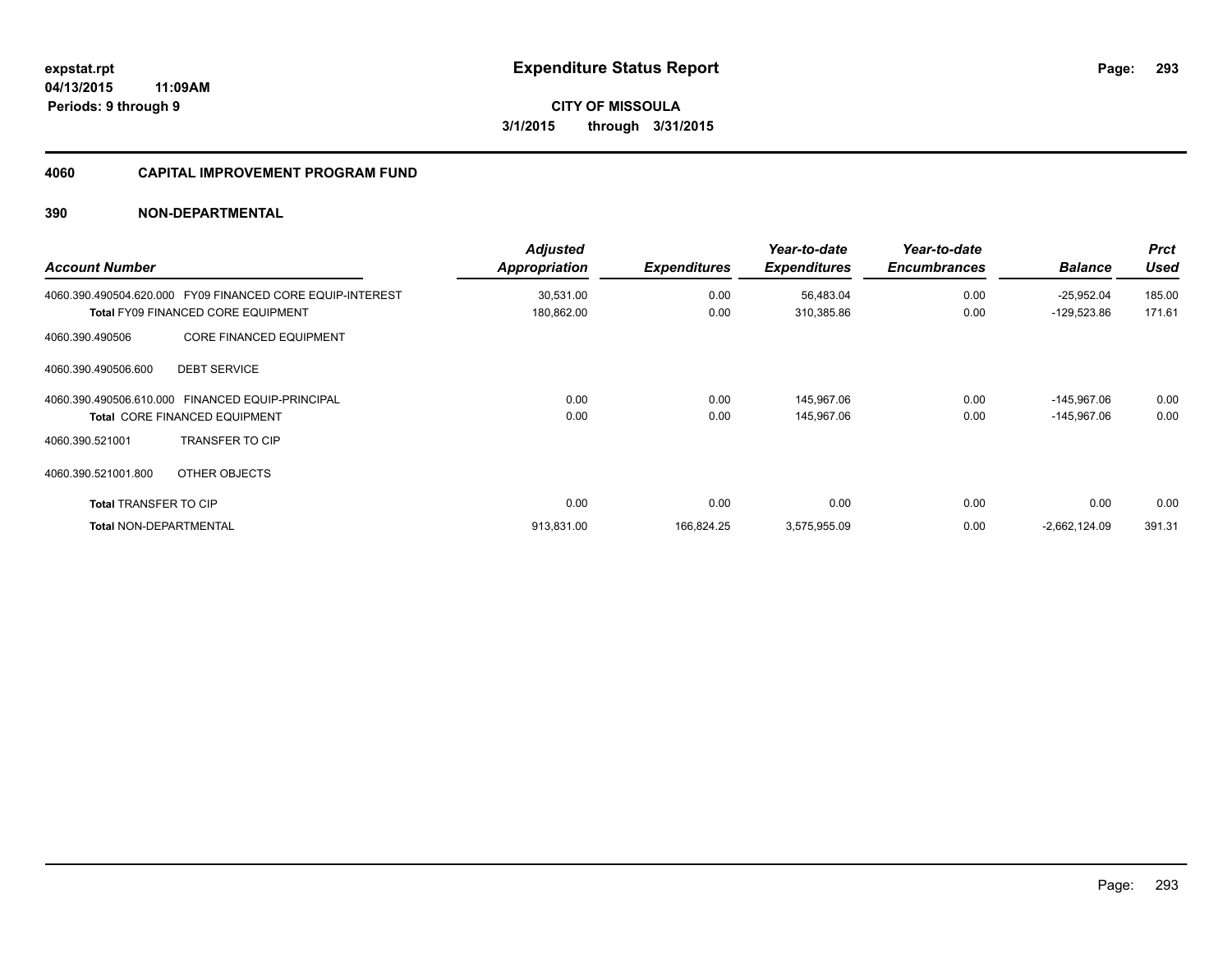**Periods: 9 through 9**

**CITY OF MISSOULA 3/1/2015 through 3/31/2015**

#### **4060 CAPITAL IMPROVEMENT PROGRAM FUND**

#### **391 ENERGY PERFORMANCE PROJ.**

**11:09AM**

|                       |                                               | <b>Adjusted</b>      |                     | Year-to-date        | Year-to-date        |                 | <b>Prct</b> |
|-----------------------|-----------------------------------------------|----------------------|---------------------|---------------------|---------------------|-----------------|-------------|
| <b>Account Number</b> |                                               | <b>Appropriation</b> | <b>Expenditures</b> | <b>Expenditures</b> | <b>Encumbrances</b> | <b>Balance</b>  | <b>Used</b> |
| 4060.391.411242       | COUNCIL CHAMBERS HVAC                         |                      |                     |                     |                     |                 |             |
| 4060.391.411242.900   | <b>CAPITAL OUTLAY</b>                         |                      |                     |                     |                     |                 |             |
|                       | Total COUNCIL CHAMBERS HVAC                   | 0.00                 | 0.00                | 0.00                | 0.00                | 0.00            | 0.00        |
| 4060.391.411257       | JCI-CONSTRUCTION AND M&V                      |                      |                     |                     |                     |                 |             |
| 4060.391.411257.300   | PURCHASED SERVICES                            |                      |                     |                     |                     |                 |             |
|                       | 4060.391.411257.350.000 PROFESSIONAL SERVICES | 0.00                 | 0.00                | 835.00              | 0.00                | $-835.00$       | 0.00        |
|                       | Total JCI-CONSTRUCTION AND M&V                | 0.00                 | 0.00                | 835.00              | 0.00                | $-835.00$       | 0.00        |
| 4060.391.411258       | PARKS EXTERIOR TRAIL LIGHTING(ARRA)           |                      |                     |                     |                     |                 |             |
| 4060.391.411258.900   | <b>CAPITAL OUTLAY</b>                         |                      |                     |                     |                     |                 |             |
|                       | Total PARKS EXTERIOR TRAIL LIGHTING(ARRA)     | 0.00                 | 0.00                | 0.00                | 0.00                | 0.00            | 0.00        |
| 4060.391.420421       | FIRE STATION #1 HVAC SYSTEM                   |                      |                     |                     |                     |                 |             |
| 4060.391.420421.900   | <b>CAPITAL OUTLAY</b>                         |                      |                     |                     |                     |                 |             |
|                       | Total FIRE STATION #1 HVAC SYSTEM             | 0.00                 | 0.00                | 0.00                | 0.00                | 0.00            | 0.00        |
|                       | Total ENERGY PERFORMANCE PROJ.                | 0.00                 | 0.00                | 835.00              | 0.00                | $-835.00$       | 0.00        |
|                       | <b>Total CAPITAL IMPROVEMENT PROGRAM FUND</b> | 913,831.00           | 166,824.25          | 3,576,790.09        | 0.00                | $-2,662,959.09$ | 391.41      |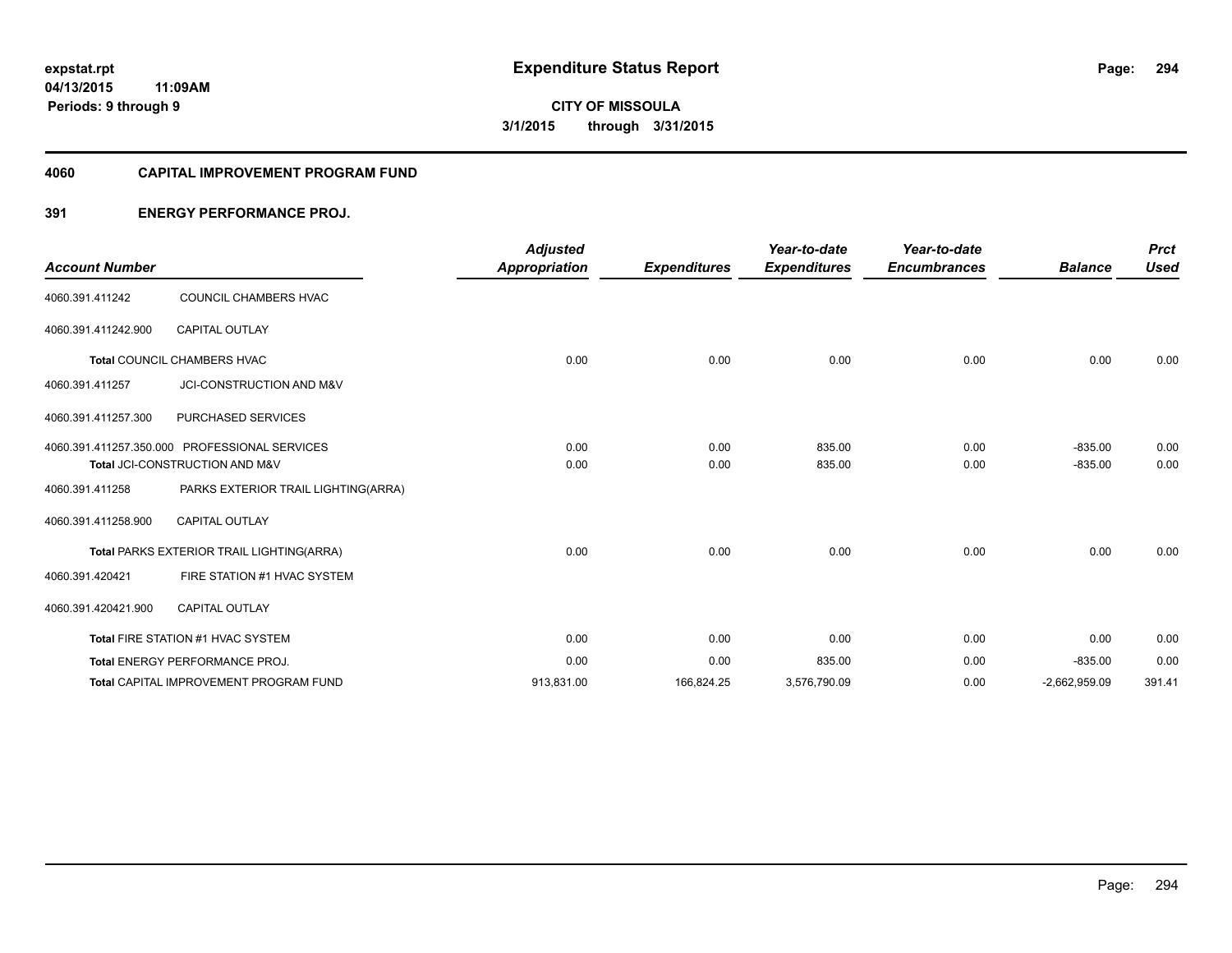**CITY OF MISSOULA 3/1/2015 through 3/31/2015**

#### **4130 1997 G O BOND OPEN SPACE PURCHASE FUND**

| <b>Account Number</b>                |                                              | <b>Adjusted</b><br><b>Appropriation</b> | <b>Expenditures</b> | Year-to-date<br><b>Expenditures</b> | Year-to-date<br><b>Encumbrances</b> | <b>Balance</b> | <b>Prct</b><br><b>Used</b> |
|--------------------------------------|----------------------------------------------|-----------------------------------------|---------------------|-------------------------------------|-------------------------------------|----------------|----------------------------|
| 4130.390.460480                      | VANDALISM                                    |                                         |                     |                                     |                                     |                |                            |
| 4130.390.460480.800                  | OTHER OBJECTS                                |                                         |                     |                                     |                                     |                |                            |
| <b>Total OTHER OBJECTS</b>           |                                              | 0.00                                    | 0.00                | 0.00                                | 0.00                                | 0.00           | 0.00                       |
| 4130.390.460480.900                  | <b>CAPITAL OUTLAY</b>                        |                                         |                     |                                     |                                     |                |                            |
| 4130.390.460480.930.000 IMPROVEMENTS |                                              | 375.602.00                              | 0.00                | 0.00                                | 0.00                                | 375.602.00     | 0.00                       |
|                                      | Total 1997 G O BOND OPEN SPACE PURCHASE FUND | 375,602.00                              | 0.00                | 0.00                                | 0.00                                | 375.602.00     | 0.00                       |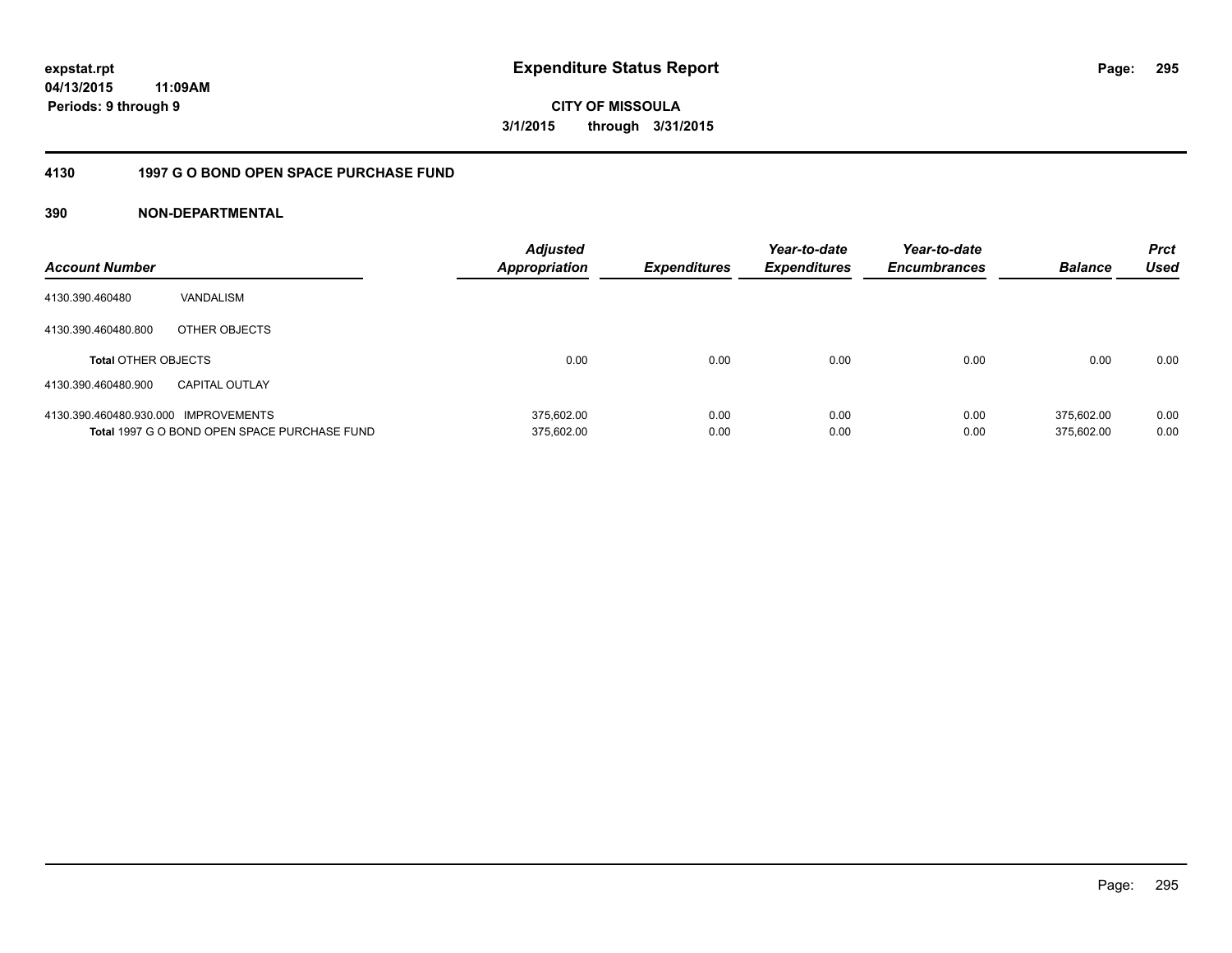#### **4196 NEW FIRE STATION GO BOND**

**300 FIRE**

| <b>Account Number</b>                         | <b>Adjusted</b><br><b>Appropriation</b> | Expenditures | Year-to-date<br><b>Expenditures</b> | Year-to-date<br><b>Encumbrances</b> | <b>Balance</b> | <b>Prct</b><br>Used |
|-----------------------------------------------|-----------------------------------------|--------------|-------------------------------------|-------------------------------------|----------------|---------------------|
|                                               |                                         |              |                                     |                                     |                |                     |
| <b>FACILITY</b><br>4196.300.420420            |                                         |              |                                     |                                     |                |                     |
| 4196.300.420420.800<br>OTHER OBJECTS          |                                         |              |                                     |                                     |                |                     |
| <b>Total OTHER OBJECTS</b>                    | 0.00                                    | 0.00         | 0.00                                | 0.00                                | 0.00           | 0.00                |
| 4196.300.420420.900<br><b>CAPITAL OUTLAY</b>  |                                         |              |                                     |                                     |                |                     |
| 4196.300.420420.930.000 IMPROVEMENTS          | 3.020.00                                | 0.00         | 0.00                                | 0.00                                | 3.020.00       | 0.00                |
| 4196.300.420420.940.000 MACHINERY & EQUIPMENT | 0.00                                    | 3.406.97     | 9.812.33                            | 0.00                                | $-9.812.33$    | 0.00                |
| <b>Total NEW FIRE STATION GO BOND</b>         | 3,020.00                                | 3.406.97     | 9.812.33                            | 0.00                                | $-6,792.33$    | 324.91              |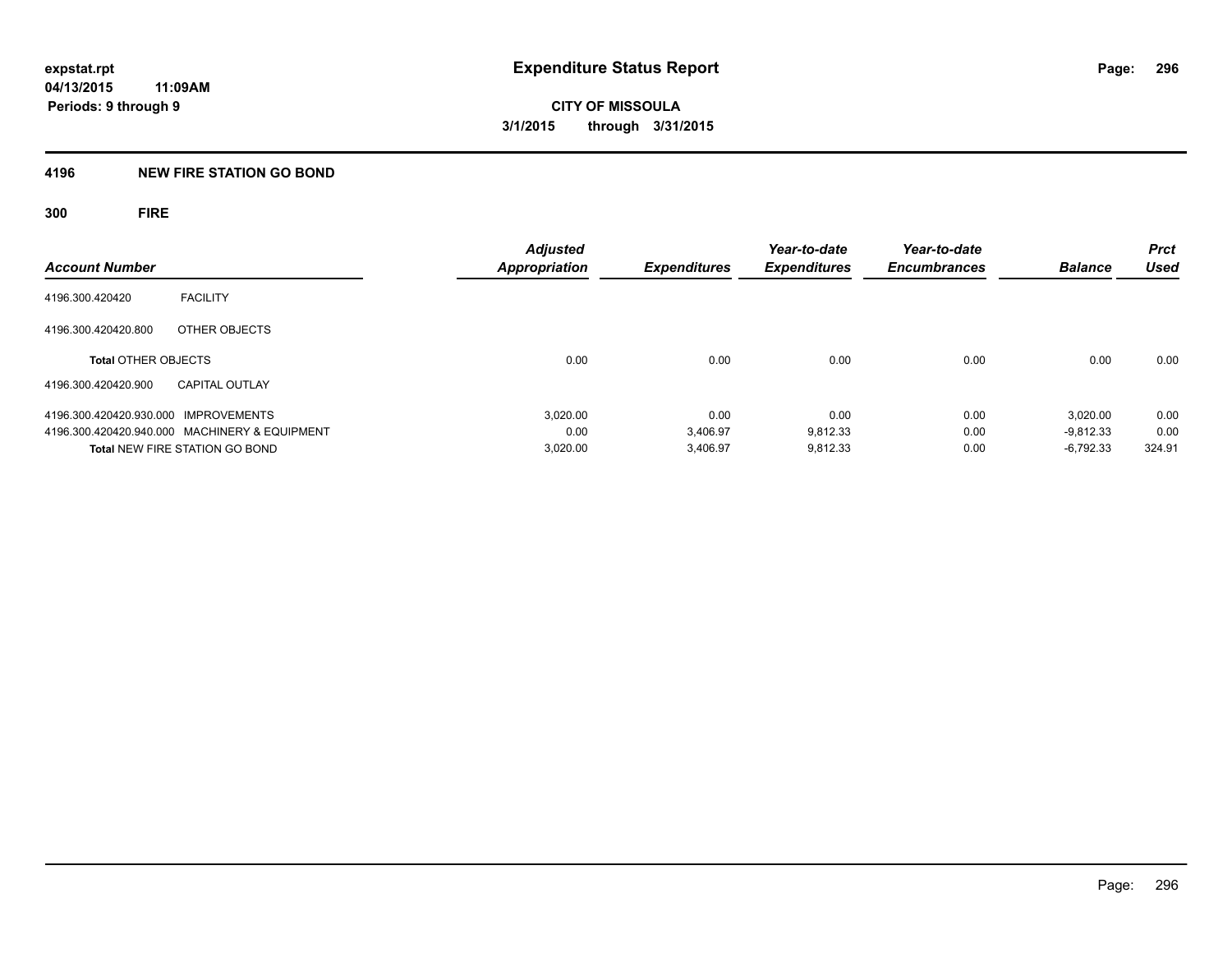**297**

**04/13/2015 11:09AM Periods: 9 through 9**

**CITY OF MISSOULA 3/1/2015 through 3/31/2015**

#### **4450 S/C CONSTRUCTION FUND FOR FY06**

| <b>Account Number</b>      |                                             | <b>Adjusted</b><br>Appropriation | <b>Expenditures</b> | Year-to-date<br><b>Expenditures</b> | Year-to-date<br><b>Encumbrances</b> | <b>Balance</b> | <b>Prct</b><br>Used |
|----------------------------|---------------------------------------------|----------------------------------|---------------------|-------------------------------------|-------------------------------------|----------------|---------------------|
| 4450.280.521000            | INTERFUND OPERATING TRANSFERS               |                                  |                     |                                     |                                     |                |                     |
| 4450.280.521000.800        | OTHER OBJECTS                               |                                  |                     |                                     |                                     |                |                     |
| <b>Total OTHER OBJECTS</b> |                                             | 0.00                             | 0.00                | 0.00                                | 0.00                                | 0.00           | 0.00                |
|                            | <b>Total INTERFUND OPERATING TRANSFERS</b>  | 0.00                             | 0.00                | 0.00                                | 0.00                                | 0.00           | 0.00                |
|                            | <b>Total S/C CONSTRUCTION FUND FOR FY06</b> | 0.00                             | 0.00                | 0.00                                | 0.00                                | 0.00           | 0.00                |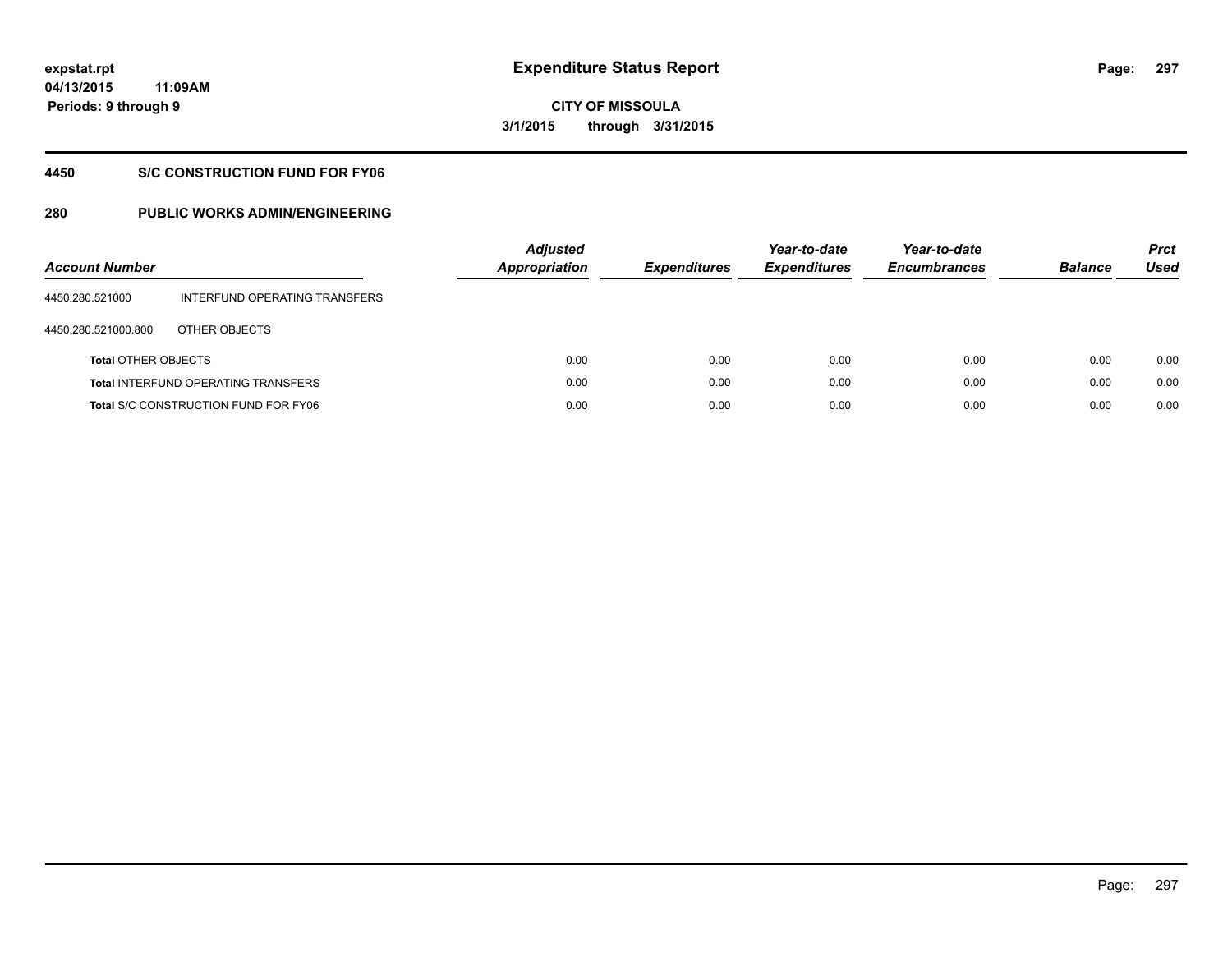### **4451 FY07 S/C BOND FUND**

| <b>Account Number</b>    |                                            | <b>Adjusted</b><br><b>Appropriation</b> | <b>Expenditures</b> | Year-to-date<br><b>Expenditures</b> | Year-to-date<br><b>Encumbrances</b> | <b>Balance</b> | <b>Prct</b><br>Used |
|--------------------------|--------------------------------------------|-----------------------------------------|---------------------|-------------------------------------|-------------------------------------|----------------|---------------------|
| 4451.280.521000          | INTERFUND OPERATING TRANSFERS              |                                         |                     |                                     |                                     |                |                     |
| 4451.280.521000.800      | OTHER OBJECTS                              |                                         |                     |                                     |                                     |                |                     |
|                          | <b>Total INTERFUND OPERATING TRANSFERS</b> | 0.00                                    | 0.00                | 0.00                                | 0.00                                | 0.00           | 0.00                |
| Total FY07 S/C BOND FUND |                                            | 0.00                                    | 0.00                | 0.00                                | 0.00                                | 0.00           | 0.00                |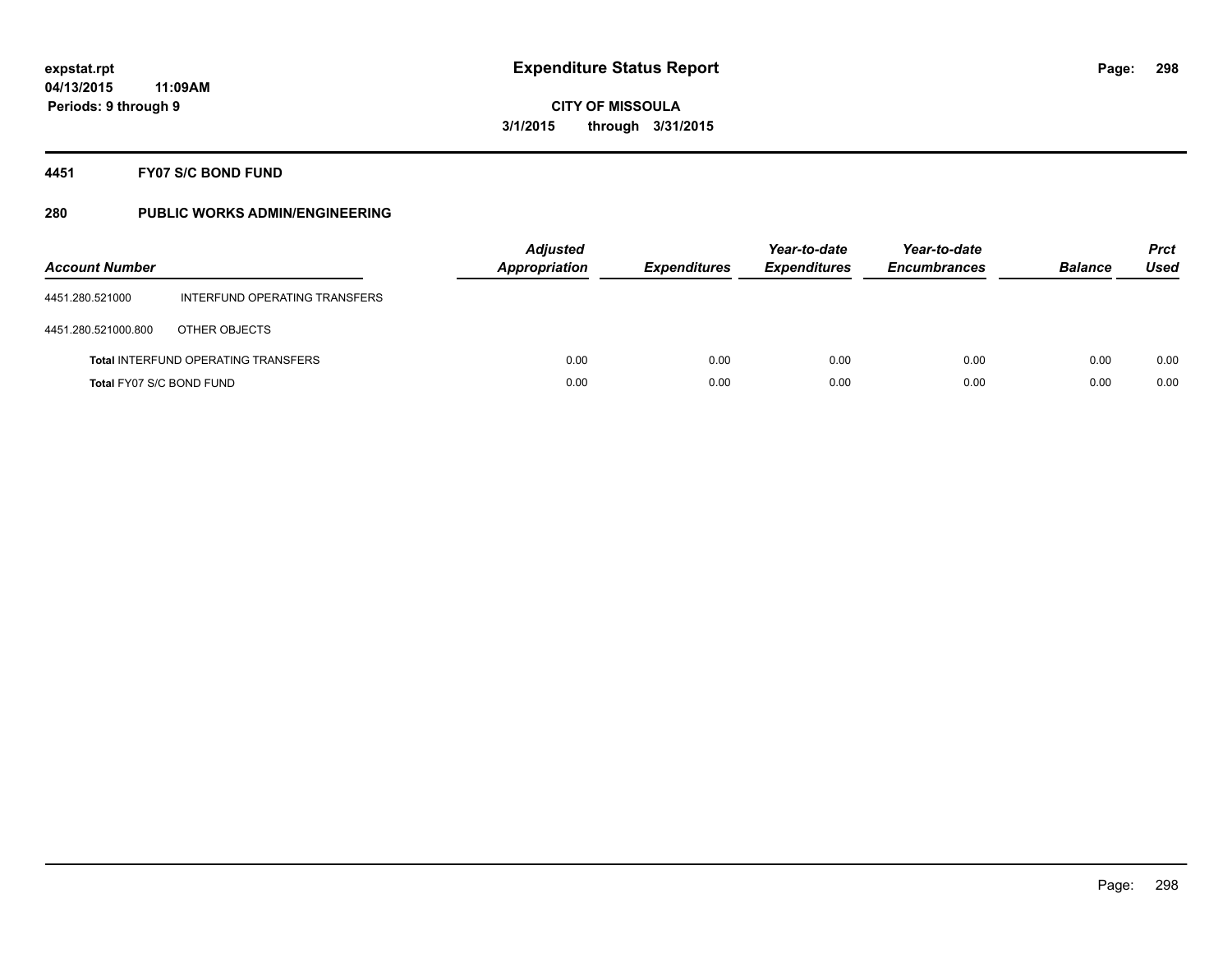# **CITY OF MISSOULA 3/1/2015 through 3/31/2015**

#### **4452 S/C CONSTRUCTION FUND FOR FY 08 BOND SAL**

| <b>Account Number</b>       |                                                       | <b>Adjusted</b><br>Appropriation | <b>Expenditures</b> | Year-to-date<br><b>Expenditures</b> | Year-to-date<br><b>Encumbrances</b> | <b>Balance</b> | <b>Prct</b><br><b>Used</b> |
|-----------------------------|-------------------------------------------------------|----------------------------------|---------------------|-------------------------------------|-------------------------------------|----------------|----------------------------|
| 4452.280.430262             | <b>SIDEWALKS</b>                                      |                                  |                     |                                     |                                     |                |                            |
| 4452.280.430262.900         | CAPITAL OUTLAY                                        |                                  |                     |                                     |                                     |                |                            |
| <b>Total CAPITAL OUTLAY</b> |                                                       | 0.00                             | 0.00                | 0.00                                | 0.00                                | 0.00           | 0.00                       |
| <b>Total SIDEWALKS</b>      |                                                       | 0.00                             | 0.00                | 0.00                                | 0.00                                | 0.00           | 0.00                       |
|                             | <b>Total S/C CONSTRUCTION FUND FOR FY 08 BOND SAL</b> | 0.00                             | 0.00                | 0.00                                | 0.00                                | 0.00           | 0.00                       |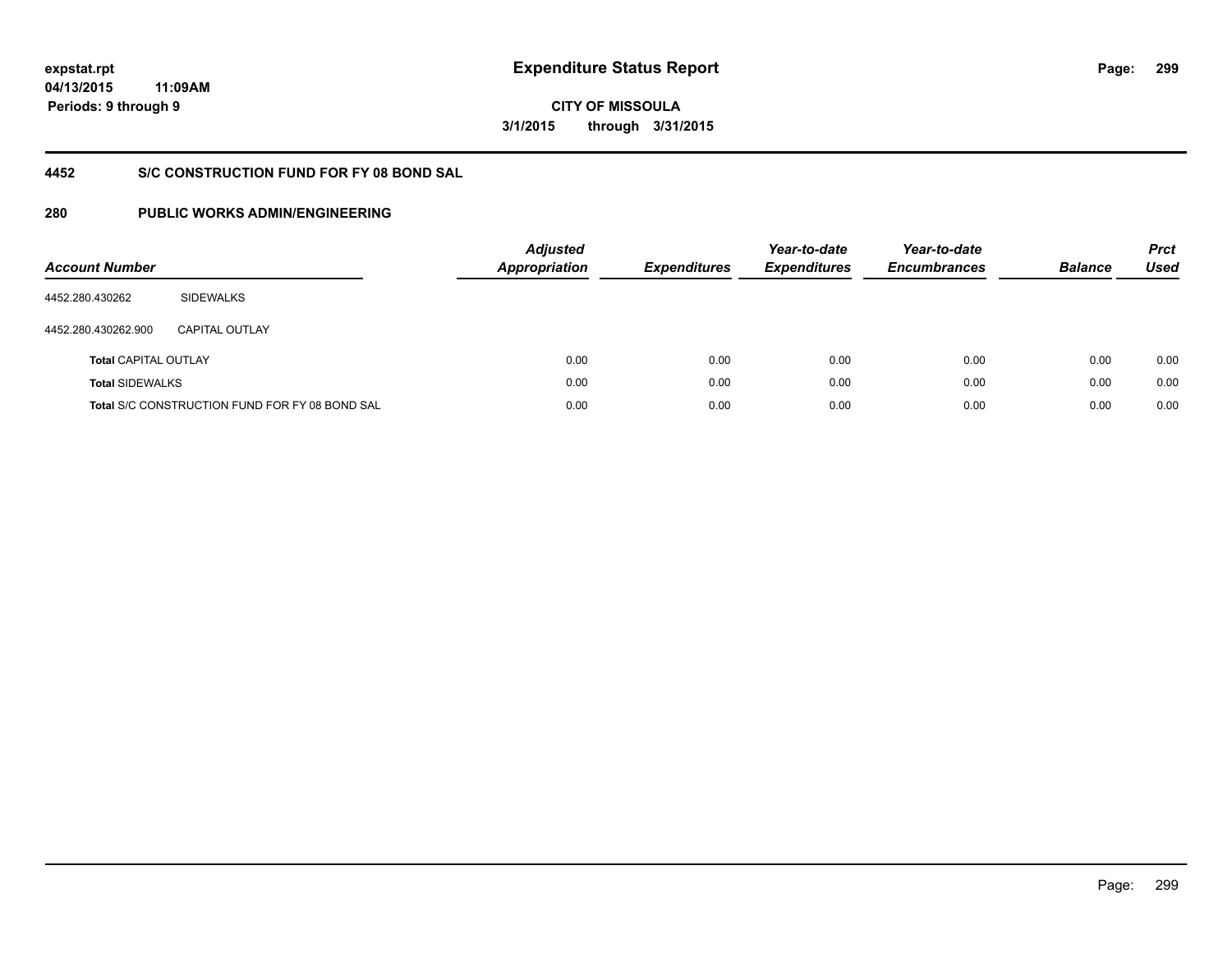**300**

**04/13/2015 11:09AM Periods: 9 through 9**

**CITY OF MISSOULA 3/1/2015 through 3/31/2015**

#### **4453 S/C CONSTRUCTION FUND FY09 BOND**

| <b>Account Number</b>  |                                             | <b>Adjusted</b><br><b>Appropriation</b> | <b>Expenditures</b> | Year-to-date<br><b>Expenditures</b> | Year-to-date<br><b>Encumbrances</b> | <b>Balance</b> | <b>Prct</b><br><b>Used</b> |
|------------------------|---------------------------------------------|-----------------------------------------|---------------------|-------------------------------------|-------------------------------------|----------------|----------------------------|
| 4453.280.430262        | <b>SIDEWALKS</b>                            |                                         |                     |                                     |                                     |                |                            |
| 4453.280.430262.900    | <b>CAPITAL OUTLAY</b>                       |                                         |                     |                                     |                                     |                |                            |
| <b>Total SIDEWALKS</b> |                                             | 0.00                                    | 0.00                | 0.00                                | 0.00                                | 0.00           | 0.00                       |
| 4453.280.521000        | INTERFUND OPERATING TRANSFERS               |                                         |                     |                                     |                                     |                |                            |
| 4453.280.521000.800    | OTHER OBJECTS                               |                                         |                     |                                     |                                     |                |                            |
|                        | <b>Total PUBLIC WORKS ADMIN/ENGINEERING</b> | 0.00                                    | 0.00                | 0.00                                | 0.00                                | 0.00           | 0.00                       |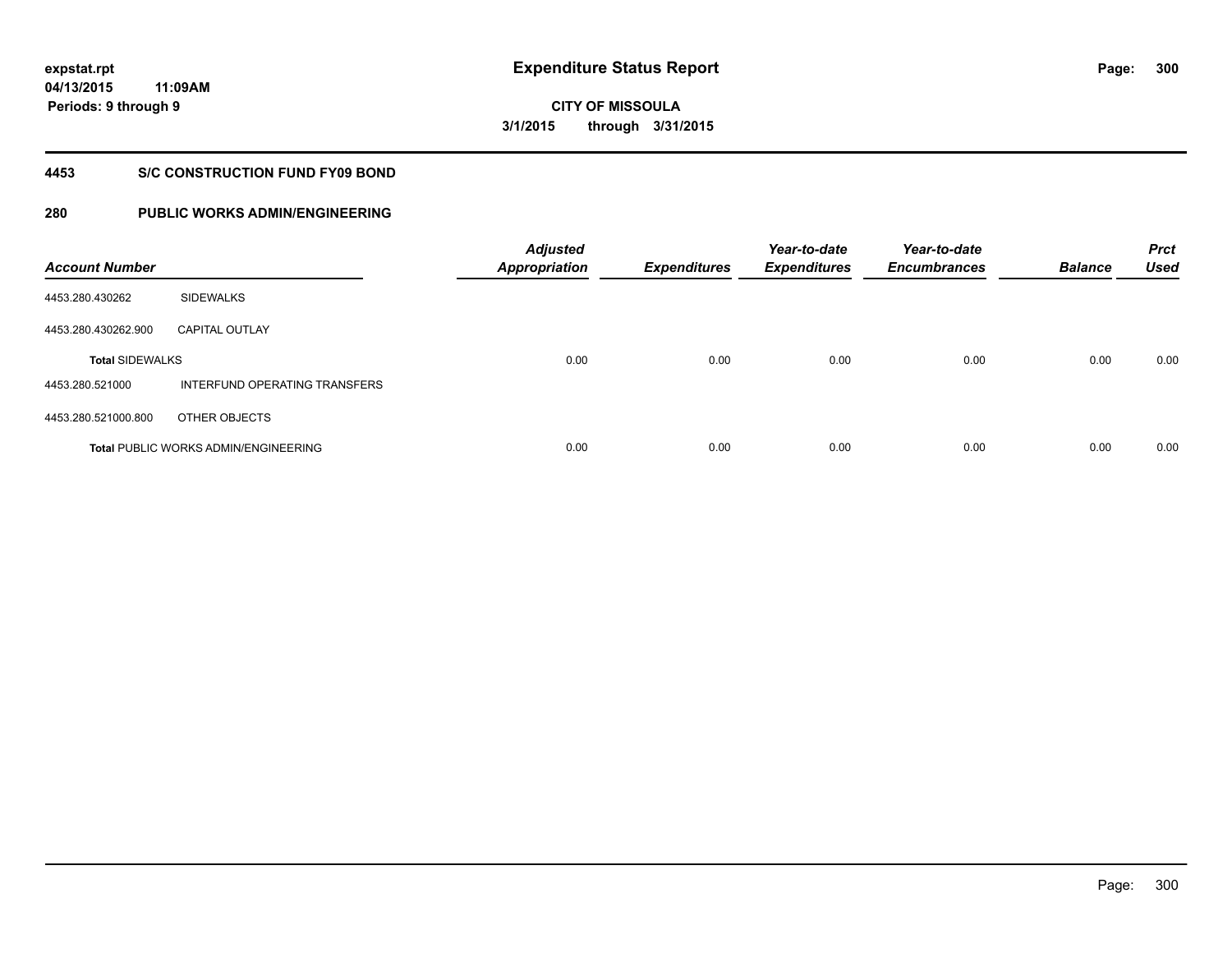**CITY OF MISSOULA 3/1/2015 through 3/31/2015**

### **4453 S/C CONSTRUCTION FUND FY09 BOND**

| <b>Account Number</b> |                                       | <b>Adjusted</b><br><b>Appropriation</b> | <b>Expenditures</b> | Year-to-date<br><b>Expenditures</b> | Year-to-date<br><b>Encumbrances</b> | <b>Balance</b> | <b>Prct</b><br>Used |
|-----------------------|---------------------------------------|-----------------------------------------|---------------------|-------------------------------------|-------------------------------------|----------------|---------------------|
| 4453.390.410710       | *** Title Not Found ***               |                                         |                     |                                     |                                     |                |                     |
| 4453.390.410710.500   | <b>FIXED CHARGES</b>                  |                                         |                     |                                     |                                     |                |                     |
|                       | Total S/C CONSTRUCTION FUND FY09 BOND | 0.00                                    | 0.00                | 0.00                                | 0.00                                | 0.00           | 0.00                |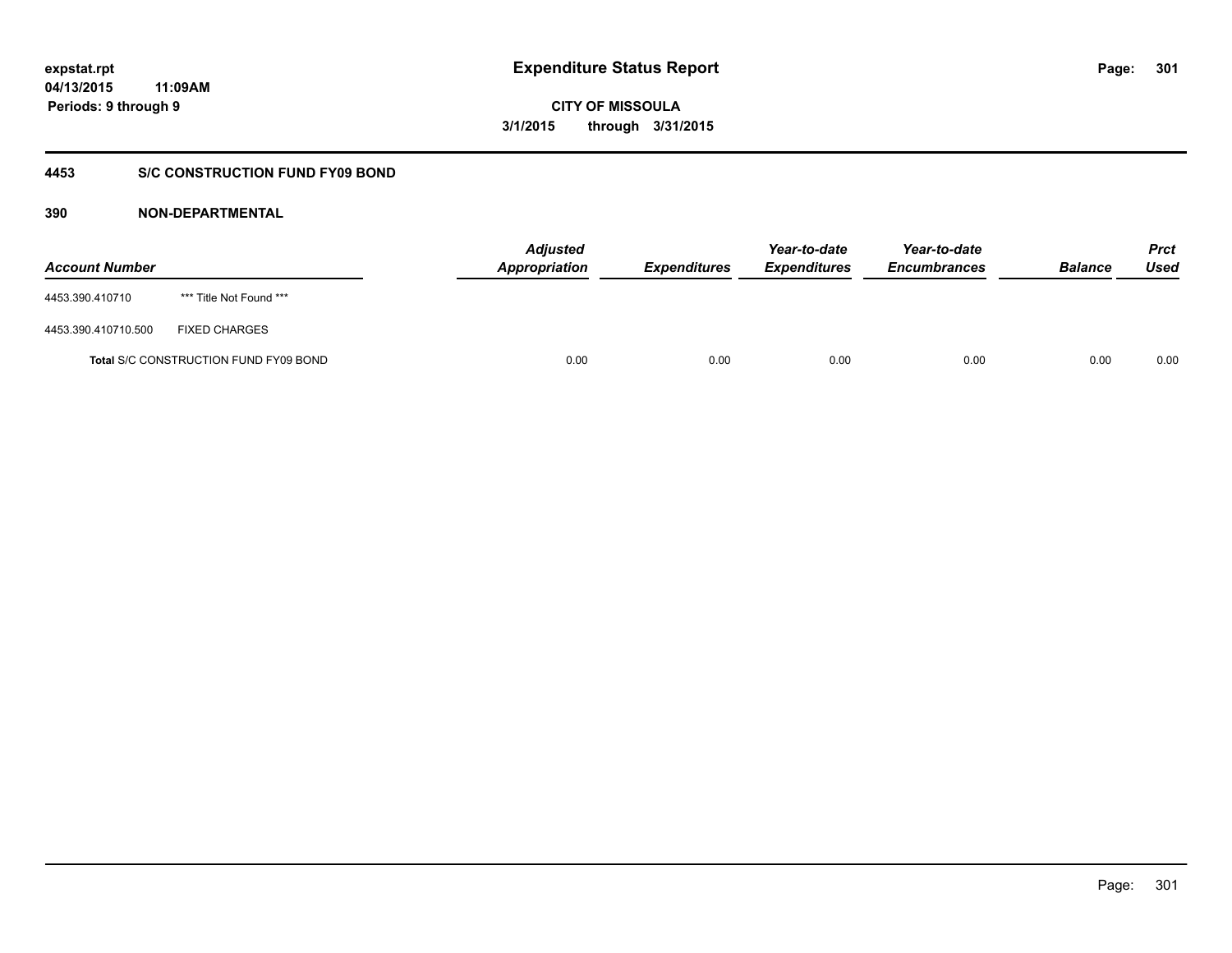# **CITY OF MISSOULA 3/1/2015 through 3/31/2015**

### **4454 S/C CONSTRUCTION FUND FOR FY10**

| <b>Account Number</b>       |                                             | <b>Adjusted</b><br>Appropriation | <b>Expenditures</b> | Year-to-date<br><b>Expenditures</b> | Year-to-date<br><b>Encumbrances</b> | <b>Balance</b> | <b>Prct</b><br>Used |
|-----------------------------|---------------------------------------------|----------------------------------|---------------------|-------------------------------------|-------------------------------------|----------------|---------------------|
| 4454.280.430262             | SIDEWALKS                                   |                                  |                     |                                     |                                     |                |                     |
| 4454.280.430262.900         | <b>CAPITAL OUTLAY</b>                       |                                  |                     |                                     |                                     |                |                     |
| <b>Total CAPITAL OUTLAY</b> |                                             | 0.00                             | 0.00                | 0.00                                | 0.00                                | 0.00           | 0.00                |
| <b>Total SIDEWALKS</b>      |                                             | 0.00                             | 0.00                | 0.00                                | 0.00                                | 0.00           | 0.00                |
|                             | <b>Total S/C CONSTRUCTION FUND FOR FY10</b> | 0.00                             | 0.00                | 0.00                                | 0.00                                | 0.00           | 0.00                |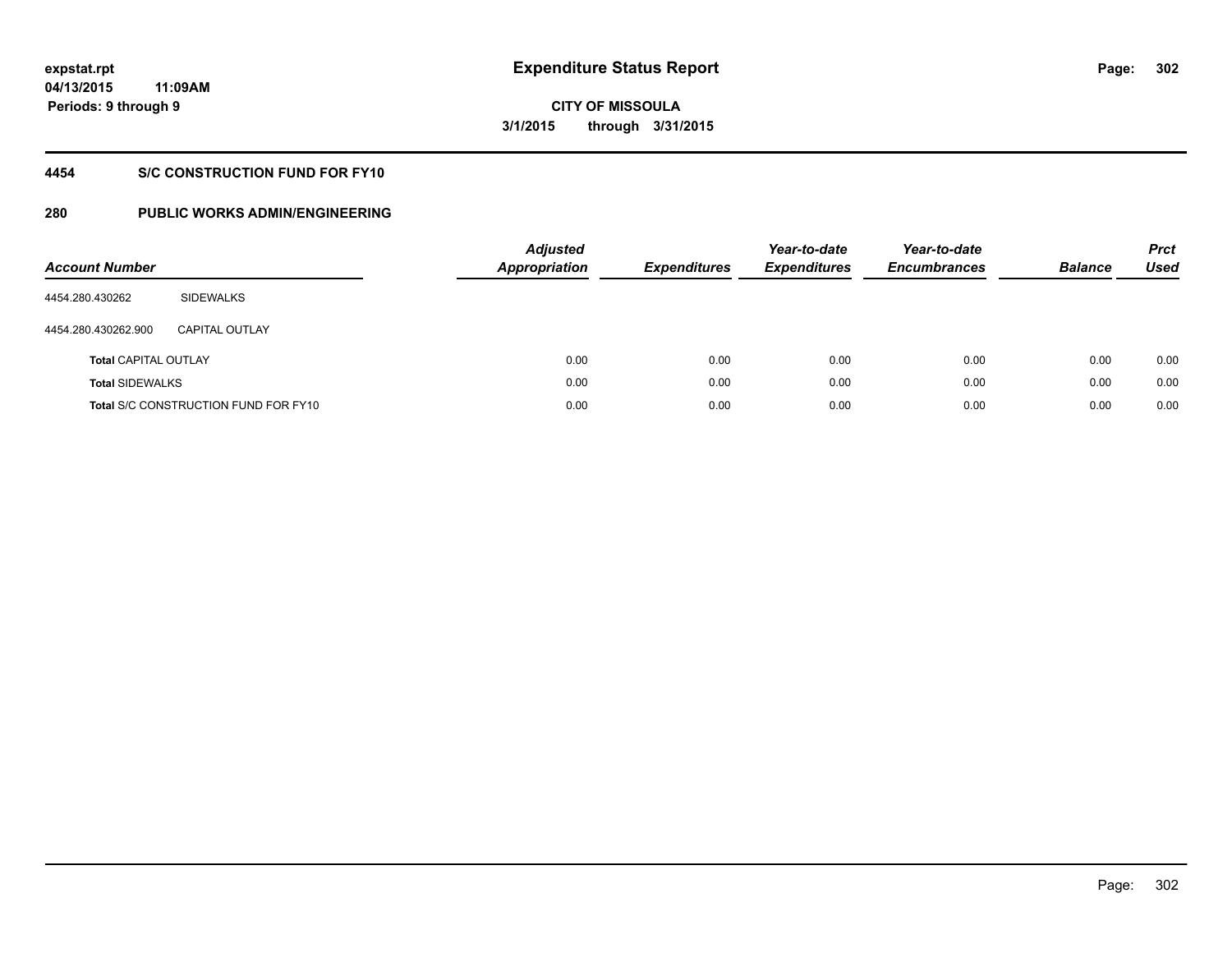#### **4455 FY11 S/C CONSTRUCTION FUND**

| <b>Account Number</b>       |                                         | <b>Adjusted</b><br><b>Appropriation</b> | <b>Expenditures</b> | Year-to-date<br><b>Expenditures</b> | Year-to-date<br><b>Encumbrances</b> | <b>Balance</b> | <b>Prct</b><br>Used |
|-----------------------------|-----------------------------------------|-----------------------------------------|---------------------|-------------------------------------|-------------------------------------|----------------|---------------------|
| 4455.280.430262             | SIDEWALKS                               |                                         |                     |                                     |                                     |                |                     |
| 4455.280.430262.900         | CAPITAL OUTLAY                          |                                         |                     |                                     |                                     |                |                     |
| <b>Total CAPITAL OUTLAY</b> |                                         | 0.00                                    | 0.00                | 0.00                                | 0.00                                | 0.00           | 0.00                |
| <b>Total SIDEWALKS</b>      |                                         | 0.00                                    | 0.00                | 0.00                                | 0.00                                | 0.00           | 0.00                |
|                             | <b>Total FY11 S/C CONSTRUCTION FUND</b> | 0.00                                    | 0.00                | 0.00                                | 0.00                                | 0.00           | 0.00                |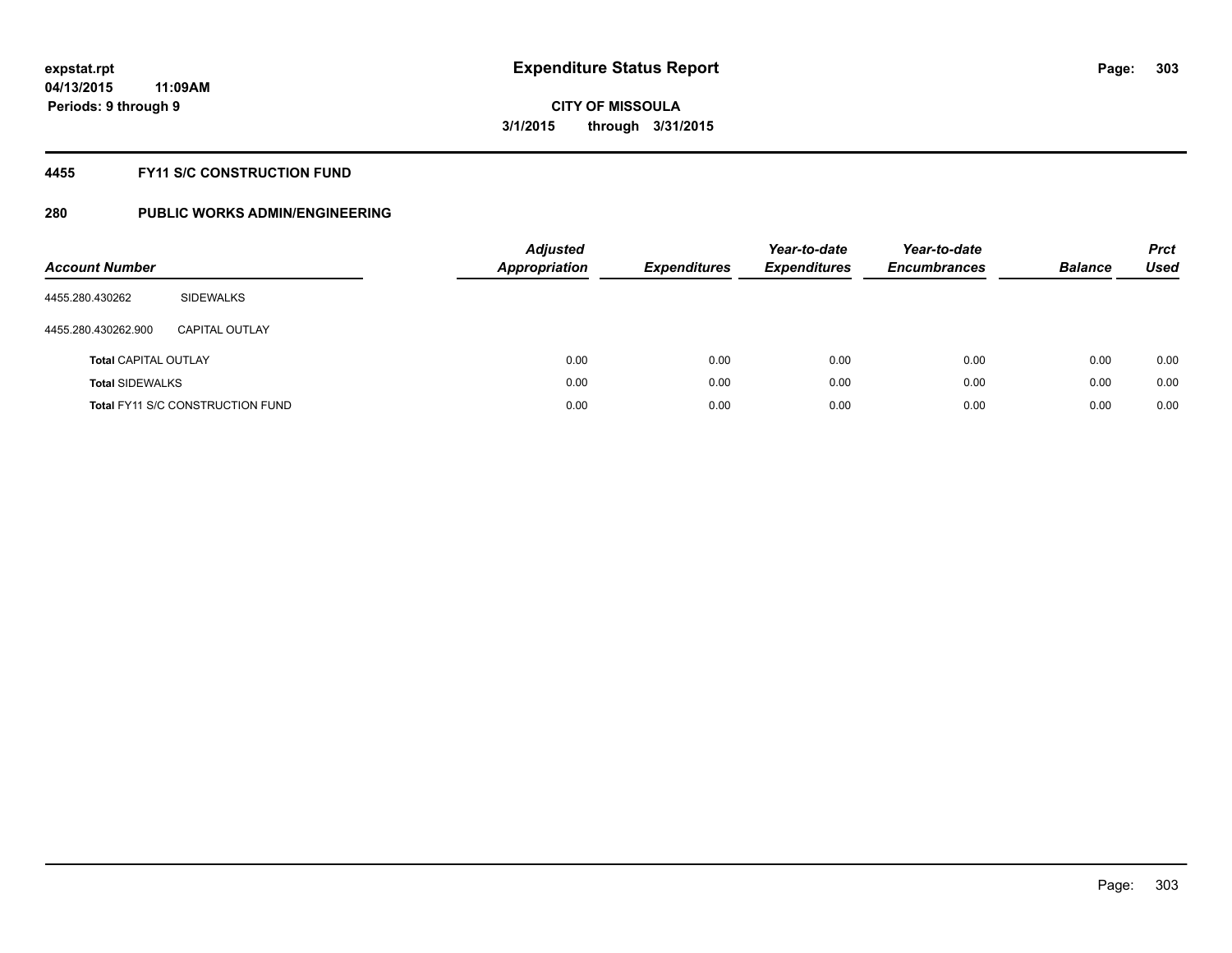#### **4456 FY12 S/C CONSTRUCTION FUND**

| <b>Account Number</b>  |                                            | <b>Adjusted</b><br><b>Appropriation</b> | <b>Expenditures</b> | Year-to-date<br><b>Expenditures</b> | Year-to-date<br><b>Encumbrances</b> | <b>Balance</b> | <b>Prct</b><br>Used |
|------------------------|--------------------------------------------|-----------------------------------------|---------------------|-------------------------------------|-------------------------------------|----------------|---------------------|
| 4456.280.430262        | <b>SIDEWALKS</b>                           |                                         |                     |                                     |                                     |                |                     |
| 4456.280.430262.900    | <b>CAPITAL OUTLAY</b>                      |                                         |                     |                                     |                                     |                |                     |
| <b>Total SIDEWALKS</b> |                                            | 0.00                                    | 0.00                | 0.00                                | 0.00                                | 0.00           | 0.00                |
| 4456.280.521000        | INTERFUND OPERATING TRANSFERS              |                                         |                     |                                     |                                     |                |                     |
| 4456.280.521000.800    | OTHER OBJECTS                              |                                         |                     |                                     |                                     |                |                     |
|                        | <b>Total INTERFUND OPERATING TRANSFERS</b> | 0.00                                    | 0.00                | 0.00                                | 0.00                                | 0.00           | 0.00                |
|                        | <b>Total FY12 S/C CONSTRUCTION FUND</b>    | 0.00                                    | 0.00                | 0.00                                | 0.00                                | 0.00           | 0.00                |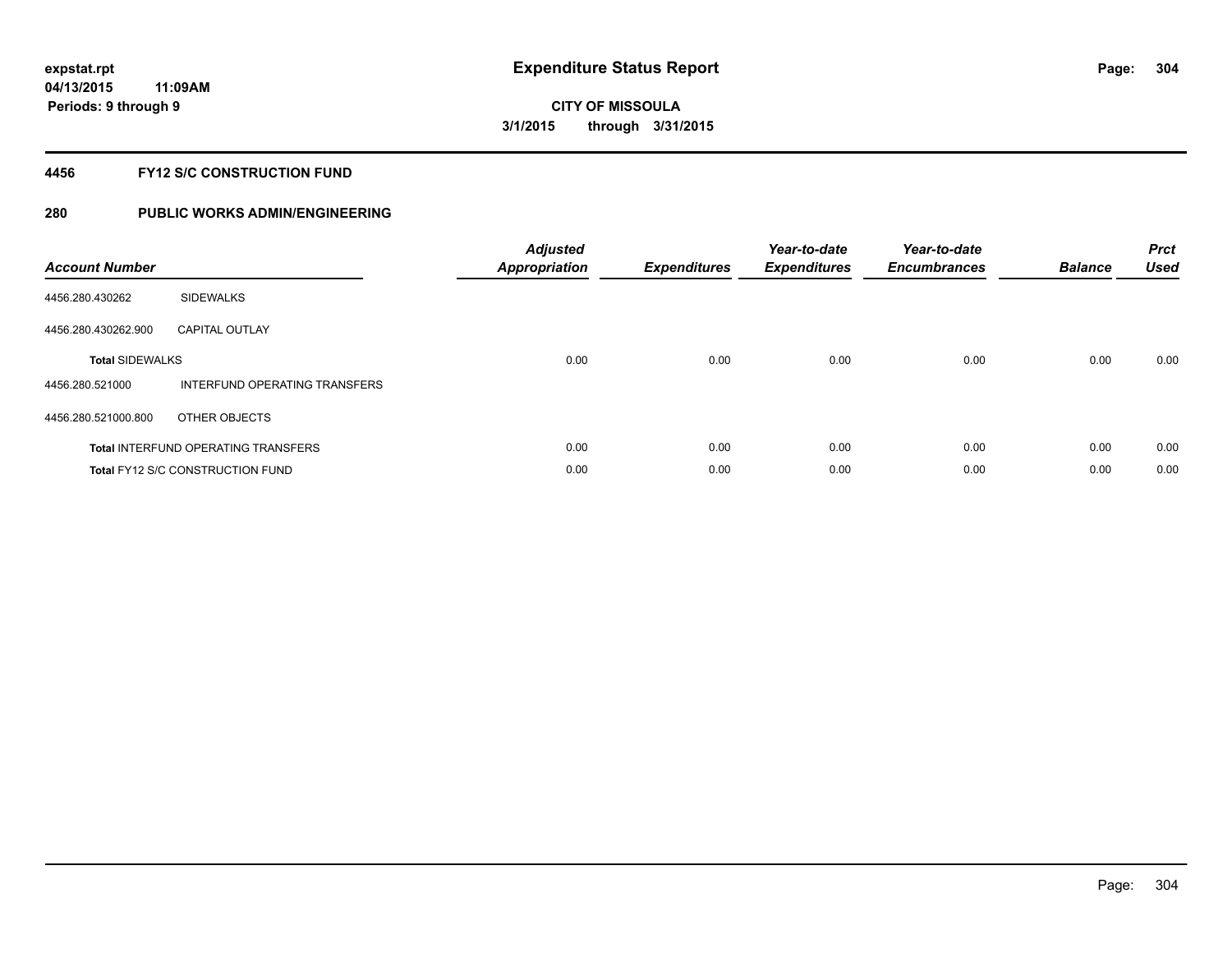**CITY OF MISSOULA 3/1/2015 through 3/31/2015**

#### **4457 FY13 SIDEWALK/CURB CONSTRUCTION**

| <b>Account Number</b>  |                                              | <b>Adjusted</b><br><b>Appropriation</b> | <b>Expenditures</b> | Year-to-date<br><b>Expenditures</b> | Year-to-date<br><b>Encumbrances</b> | <b>Balance</b> | <b>Prct</b><br><b>Used</b> |
|------------------------|----------------------------------------------|-----------------------------------------|---------------------|-------------------------------------|-------------------------------------|----------------|----------------------------|
| 4457.280.430262        | <b>SIDEWALKS</b>                             |                                         |                     |                                     |                                     |                |                            |
| 4457.280.430262.300    | PURCHASED SERVICES                           |                                         |                     |                                     |                                     |                |                            |
|                        | <b>Total PURCHASED SERVICES</b>              | 0.00                                    | 0.00                | 0.00                                | 0.00                                | 0.00           | 0.00                       |
| 4457.280.430262.900    | <b>CAPITAL OUTLAY</b>                        |                                         |                     |                                     |                                     |                |                            |
| <b>Total SIDEWALKS</b> |                                              | 0.00                                    | 0.00                | 0.00                                | 0.00                                | 0.00           | 0.00                       |
| 4457.280.521000        | <b>INTERFUND OPERATING TRANSFERS</b>         |                                         |                     |                                     |                                     |                |                            |
| 4457.280.521000.800    | OTHER OBJECTS                                |                                         |                     |                                     |                                     |                |                            |
|                        | <b>Total INTERFUND OPERATING TRANSFERS</b>   | 0.00                                    | 0.00                | 0.00                                | 0.00                                | 0.00           | 0.00                       |
|                        | <b>Total FY13 SIDEWALK/CURB CONSTRUCTION</b> | 0.00                                    | 0.00                | 0.00                                | 0.00                                | 0.00           | 0.00                       |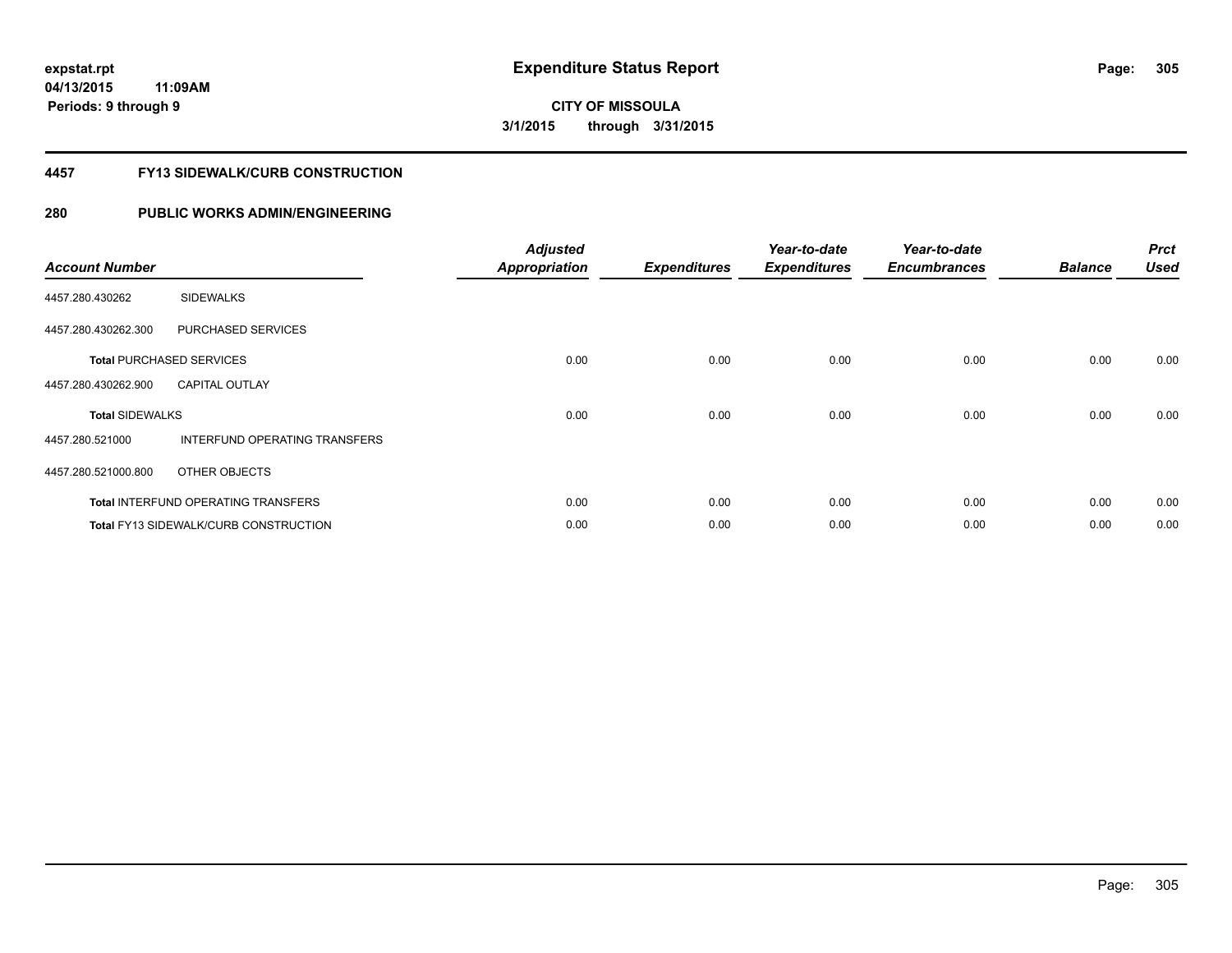**CITY OF MISSOULA 3/1/2015 through 3/31/2015**

#### **4458 FY14 SIDEWALK & CURB CONSTRUCTION**

| <b>Account Number</b>  |                                                    | <b>Adjusted</b><br><b>Appropriation</b> | <b>Expenditures</b> | Year-to-date<br><b>Expenditures</b> | Year-to-date<br><b>Encumbrances</b> | <b>Balance</b> | <b>Prct</b><br><b>Used</b> |
|------------------------|----------------------------------------------------|-----------------------------------------|---------------------|-------------------------------------|-------------------------------------|----------------|----------------------------|
| 4458.280.430262        | <b>SIDEWALKS</b>                                   |                                         |                     |                                     |                                     |                |                            |
| 4458.280.430262.900    | <b>CAPITAL OUTLAY</b>                              |                                         |                     |                                     |                                     |                |                            |
| <b>Total SIDEWALKS</b> |                                                    | 0.00                                    | 0.00                | 0.00                                | 0.00                                | 0.00           | 0.00                       |
| 4458.280.521000        | INTERFUND OPERATING TRANSFERS                      |                                         |                     |                                     |                                     |                |                            |
| 4458.280.521000.800    | OTHER OBJECTS                                      |                                         |                     |                                     |                                     |                |                            |
|                        | <b>Total INTERFUND OPERATING TRANSFERS</b>         | 0.00                                    | 0.00                | 0.00                                | 0.00                                | 0.00           | 0.00                       |
|                        | <b>Total FY14 SIDEWALK &amp; CURB CONSTRUCTION</b> | 0.00                                    | 0.00                | 0.00                                | 0.00                                | 0.00           | 0.00                       |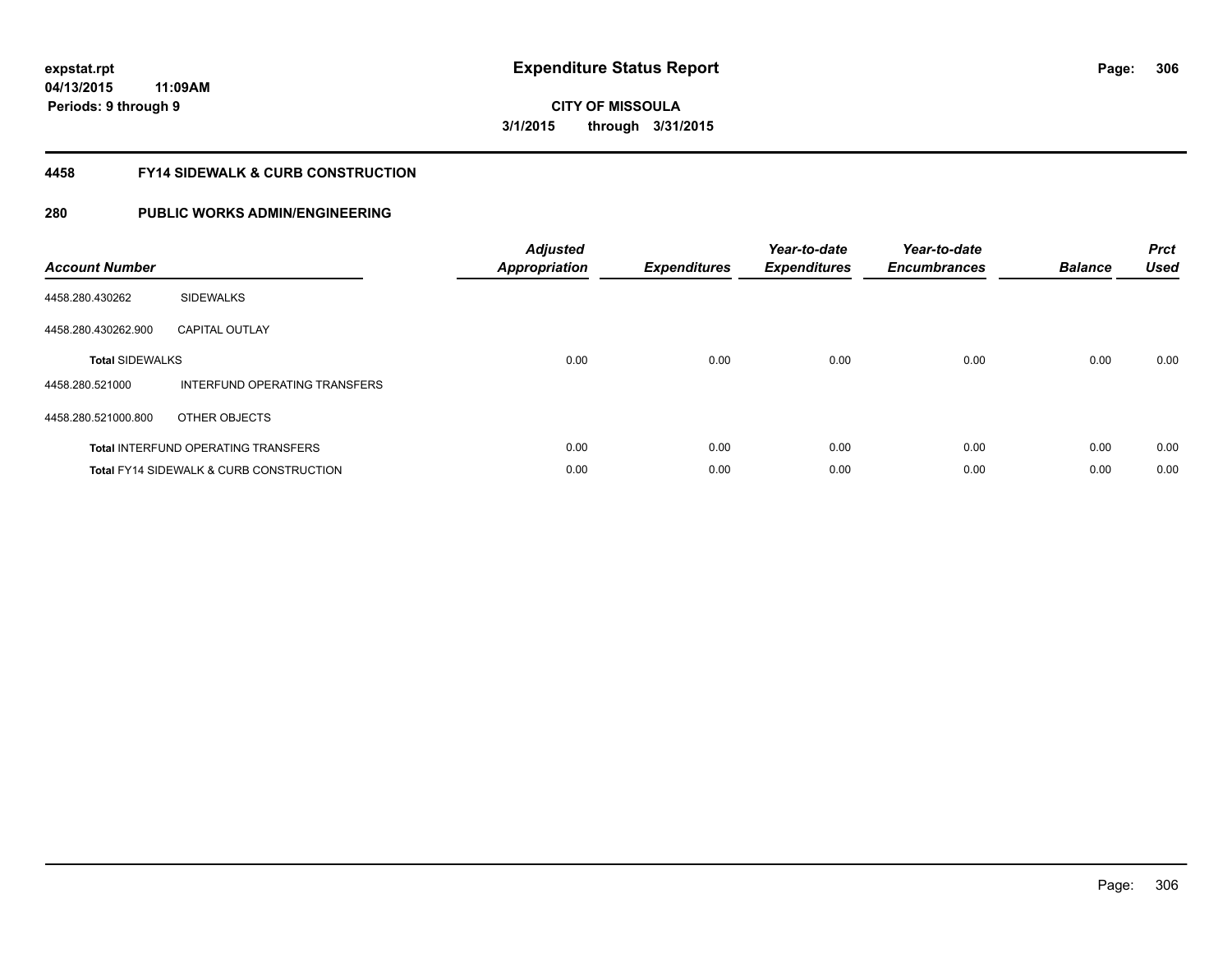**CITY OF MISSOULA 3/1/2015 through 3/31/2015**

#### **4459 FY15 SIDEWALK/CURB CONSTRUCTION**

| <b>Account Number</b>                |                                              | <b>Adjusted</b><br><b>Appropriation</b> | <i><b>Expenditures</b></i> | Year-to-date<br><b>Expenditures</b> | Year-to-date<br><b>Encumbrances</b> | <b>Balance</b>             | <b>Prct</b><br>Used |
|--------------------------------------|----------------------------------------------|-----------------------------------------|----------------------------|-------------------------------------|-------------------------------------|----------------------------|---------------------|
| 4459.280.430262                      | <b>SIDEWALKS</b>                             |                                         |                            |                                     |                                     |                            |                     |
| 4459.280.430262.900                  | <b>CAPITAL OUTLAY</b>                        |                                         |                            |                                     |                                     |                            |                     |
| 4459.280.430262.930.000 IMPROVEMENTS | <b>Total FY15 SIDEWALK/CURB CONSTRUCTION</b> | 0.00<br>0.00                            | 0.00<br>0.00               | 476.448.32<br>476,448.32            | 0.00<br>0.00                        | -476.448.32<br>-476,448.32 | 0.00<br>0.00        |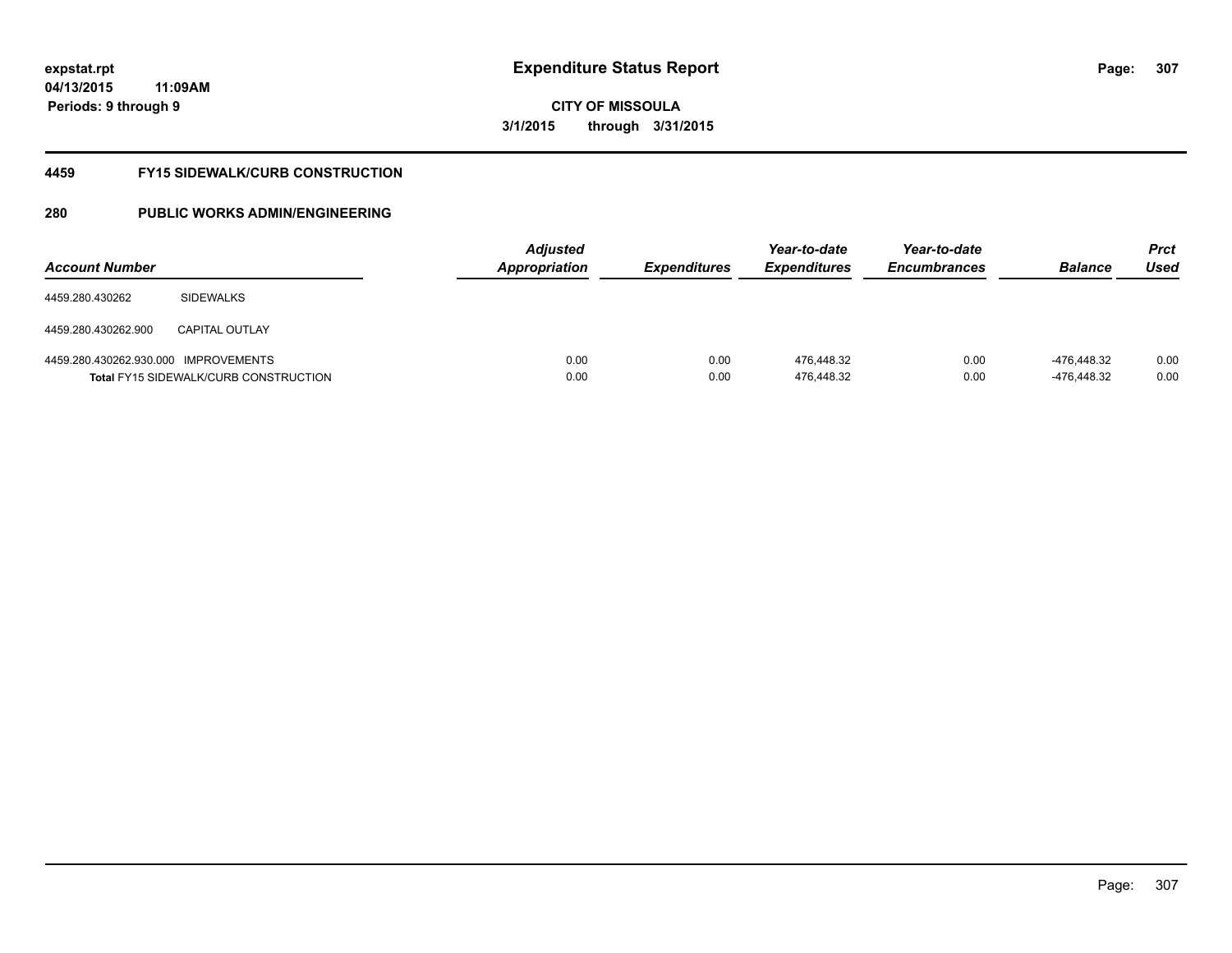#### **4531 SID 531 TRAFFIC CALMING**

| <b>Account Number</b>       |                                      | <b>Adjusted</b><br><b>Appropriation</b> | <b>Expenditures</b> | Year-to-date<br><b>Expenditures</b> | Year-to-date<br><b>Encumbrances</b> | <b>Balance</b> | <b>Prct</b><br>Used |
|-----------------------------|--------------------------------------|-----------------------------------------|---------------------|-------------------------------------|-------------------------------------|----------------|---------------------|
| 4531.390.510100             | SPECIAL ASSESSMENTS                  |                                         |                     |                                     |                                     |                |                     |
| 4531.390.510100.900         | CAPITAL OUTLAY                       |                                         |                     |                                     |                                     |                |                     |
| <b>Total CAPITAL OUTLAY</b> |                                      | 0.00                                    | 0.00                | 0.00                                | 0.00                                | 0.00           | 0.00                |
|                             | <b>Total SPECIAL ASSESSMENTS</b>     | 0.00                                    | 0.00                | 0.00                                | 0.00                                | 0.00           | 0.00                |
|                             | <b>Total SID 531 TRAFFIC CALMING</b> | 0.00                                    | 0.00                | 0.00                                | 0.00                                | 0.00           | 0.00                |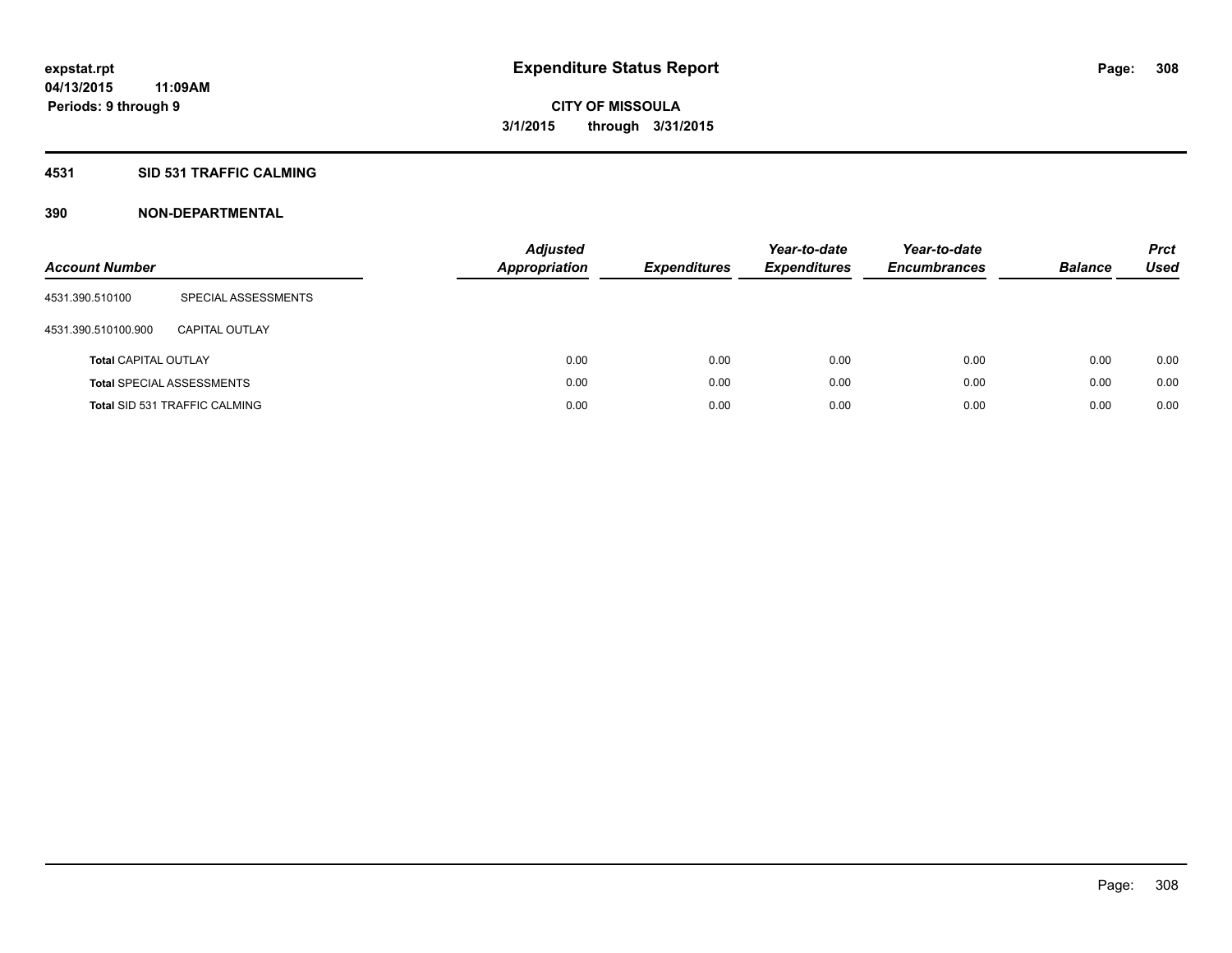### **4532 MALONEY RANCH SID**

| <b>Account Number</b>          |                                  | <b>Adjusted</b><br>Appropriation | <b>Expenditures</b> | Year-to-date<br><b>Expenditures</b> | Year-to-date<br><b>Encumbrances</b> | <b>Balance</b> | <b>Prct</b><br><b>Used</b> |
|--------------------------------|----------------------------------|----------------------------------|---------------------|-------------------------------------|-------------------------------------|----------------|----------------------------|
| 4532.390.510100                | SPECIAL ASSESSMENTS              |                                  |                     |                                     |                                     |                |                            |
| 4532.390.510100.900            | <b>CAPITAL OUTLAY</b>            |                                  |                     |                                     |                                     |                |                            |
|                                | <b>Total SPECIAL ASSESSMENTS</b> | 0.00                             | 0.00                | 0.00                                | 0.00                                | 0.00           | 0.00                       |
| <b>Total MALONEY RANCH SID</b> |                                  | 0.00                             | 0.00                | 0.00                                | 0.00                                | 0.00           | 0.00                       |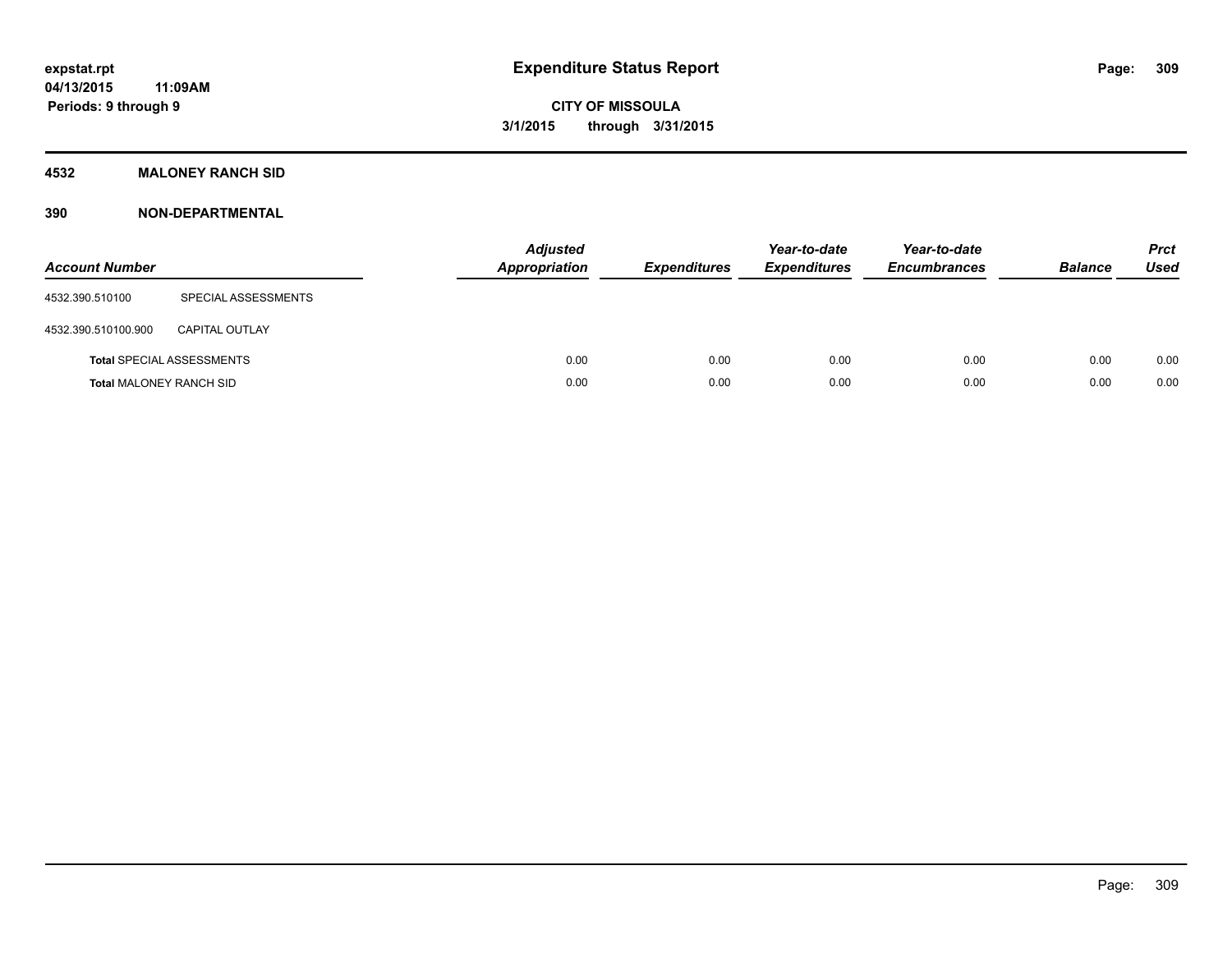#### **4534 SID 534 LINCOLNWOOD**

| <b>Account Number</b>      |                                            | Adjusted<br>Appropriation | <b>Expenditures</b> | Year-to-date<br><b>Expenditures</b> | Year-to-date<br><b>Encumbrances</b> | <b>Balance</b> | <b>Prct</b><br>Used |
|----------------------------|--------------------------------------------|---------------------------|---------------------|-------------------------------------|-------------------------------------|----------------|---------------------|
| 4534.390.521000            | INTERFUND OPERATING TRANSFERS              |                           |                     |                                     |                                     |                |                     |
| 4534.390.521000.800        | OTHER OBJECTS                              |                           |                     |                                     |                                     |                |                     |
| <b>Total OTHER OBJECTS</b> |                                            | 0.00                      | 0.00                | 0.00                                | 0.00                                | 0.00           | 0.00                |
|                            | <b>Total INTERFUND OPERATING TRANSFERS</b> | 0.00                      | 0.00                | 0.00                                | 0.00                                | 0.00           | 0.00                |
| Total SID 534 LINCOLNWOOD  |                                            | 0.00                      | 0.00                | 0.00                                | 0.00                                | 0.00           | 0.00                |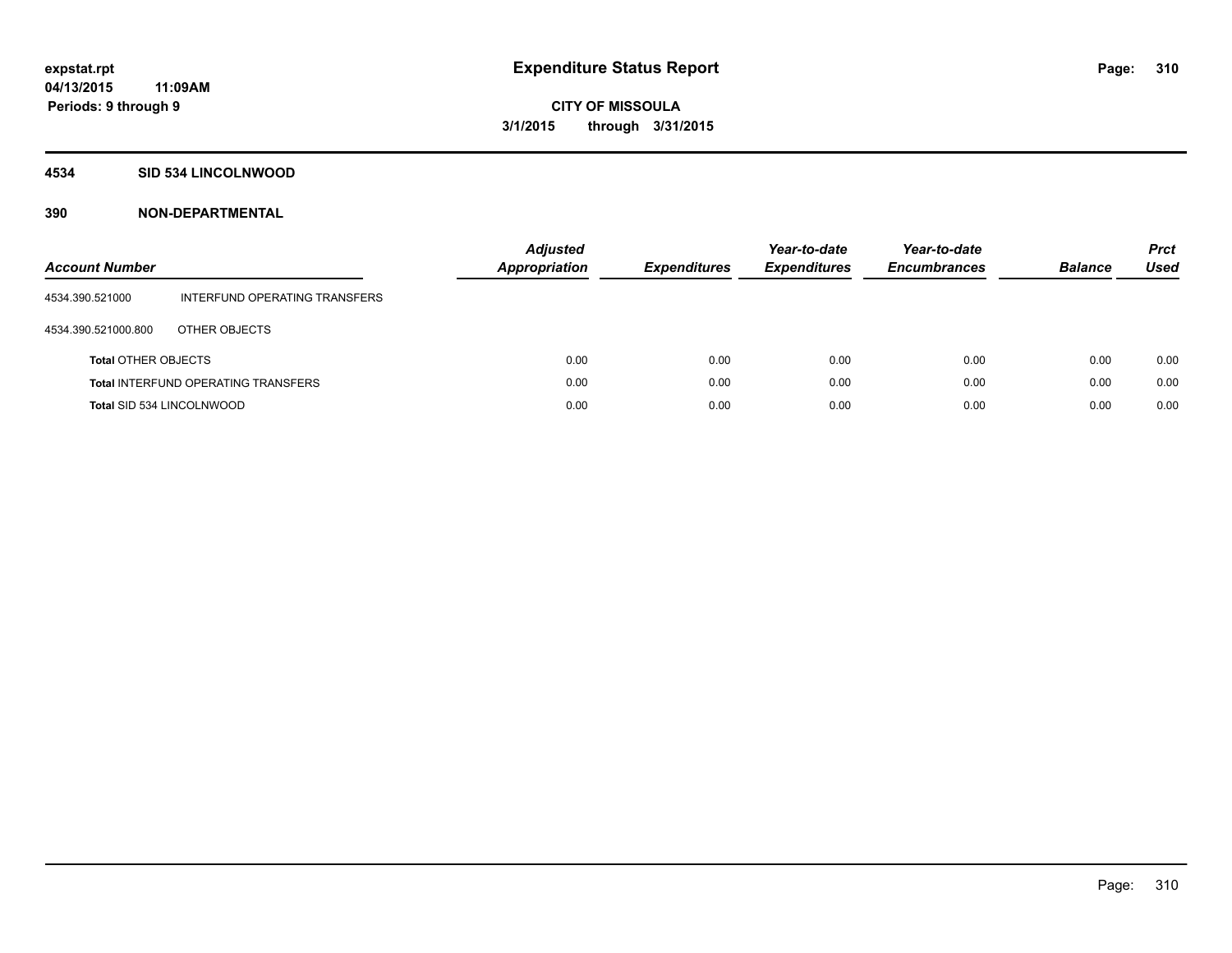#### **4540 SID 540 ENGLAND BLVD**

| <b>Account Number</b> |                                            | <b>Adjusted</b><br>Appropriation | <b>Expenditures</b> | Year-to-date<br><b>Expenditures</b> | Year-to-date<br><b>Encumbrances</b> | <b>Balance</b> | <b>Prct</b><br>Used |
|-----------------------|--------------------------------------------|----------------------------------|---------------------|-------------------------------------|-------------------------------------|----------------|---------------------|
| 4540.390.521000       | INTERFUND OPERATING TRANSFERS              |                                  |                     |                                     |                                     |                |                     |
| 4540.390.521000.800   | OTHER OBJECTS                              |                                  |                     |                                     |                                     |                |                     |
|                       | <b>Total INTERFUND OPERATING TRANSFERS</b> | 0.00                             | 0.00                | 0.00                                | 0.00                                | 0.00           | 0.00                |
|                       | Total SID 540 ENGLAND BLVD                 | 0.00                             | 0.00                | 0.00                                | 0.00                                | 0.00           | 0.00                |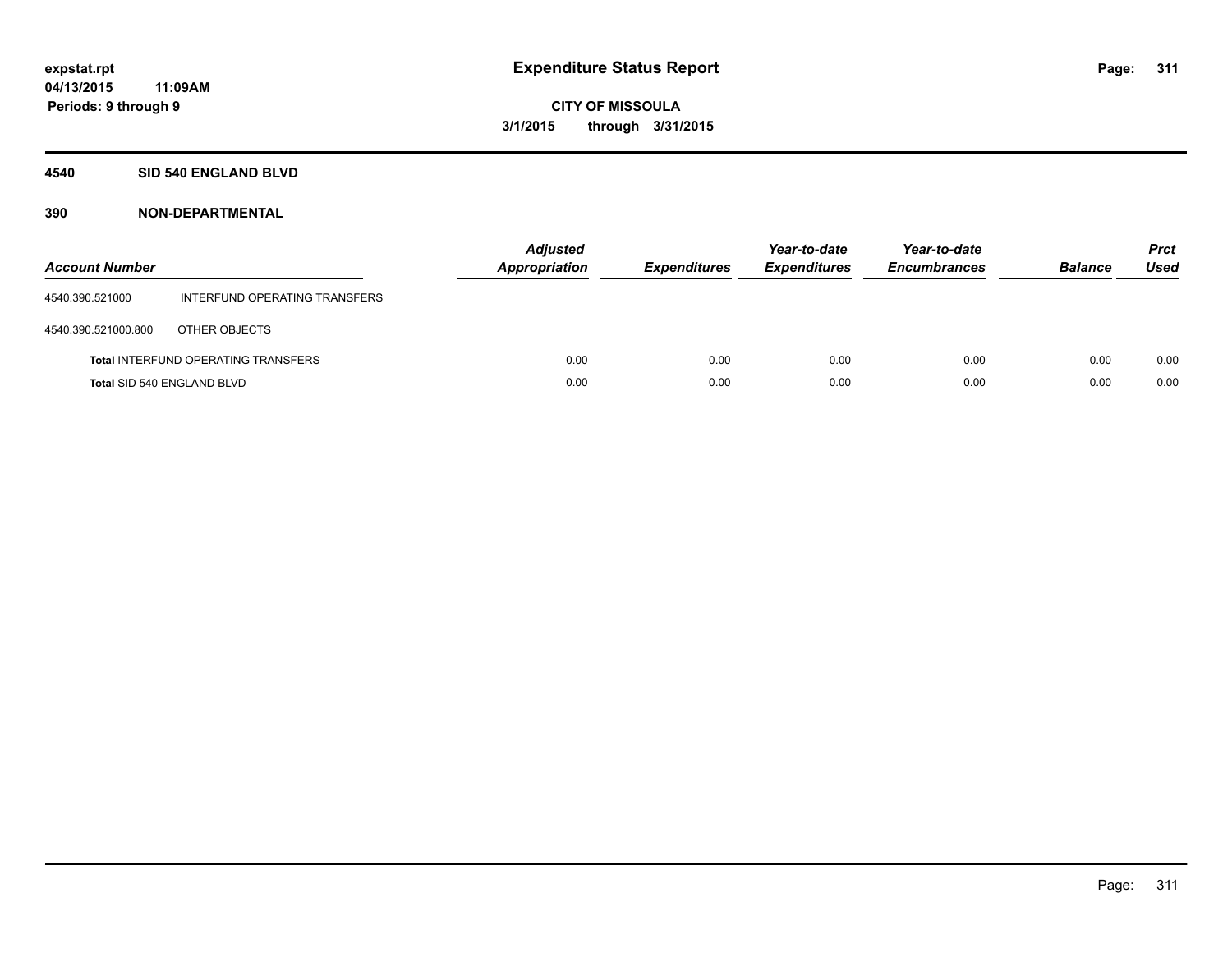### **4541 SID 541 PINEVIEW PARK**

| <b>Account Number</b>         |                                  | <b>Adjusted</b><br><b>Appropriation</b> | <b>Expenditures</b> | Year-to-date<br><b>Expenditures</b> | Year-to-date<br><b>Encumbrances</b> | <b>Balance</b> | <b>Prct</b><br><b>Used</b> |
|-------------------------------|----------------------------------|-----------------------------------------|---------------------|-------------------------------------|-------------------------------------|----------------|----------------------------|
| 4541.390.410710               | *** Title Not Found ***          |                                         |                     |                                     |                                     |                |                            |
| 4541.390.410710.500           | <b>FIXED CHARGES</b>             |                                         |                     |                                     |                                     |                |                            |
| Total *** Title Not Found *** |                                  | 0.00                                    | 0.00                | 0.00                                | 0.00                                | 0.00           | 0.00                       |
| 4541.390.510100               | SPECIAL ASSESSMENTS              |                                         |                     |                                     |                                     |                |                            |
| 4541.390.510100.900           | <b>CAPITAL OUTLAY</b>            |                                         |                     |                                     |                                     |                |                            |
| <b>Total CAPITAL OUTLAY</b>   |                                  | 0.00                                    | 0.00                | 0.00                                | 0.00                                | 0.00           | 0.00                       |
|                               | <b>Total SPECIAL ASSESSMENTS</b> | 0.00                                    | 0.00                | 0.00                                | 0.00                                | 0.00           | 0.00                       |
|                               | Total SID 541 PINEVIEW PARK      | 0.00                                    | 0.00                | 0.00                                | 0.00                                | 0.00           | 0.00                       |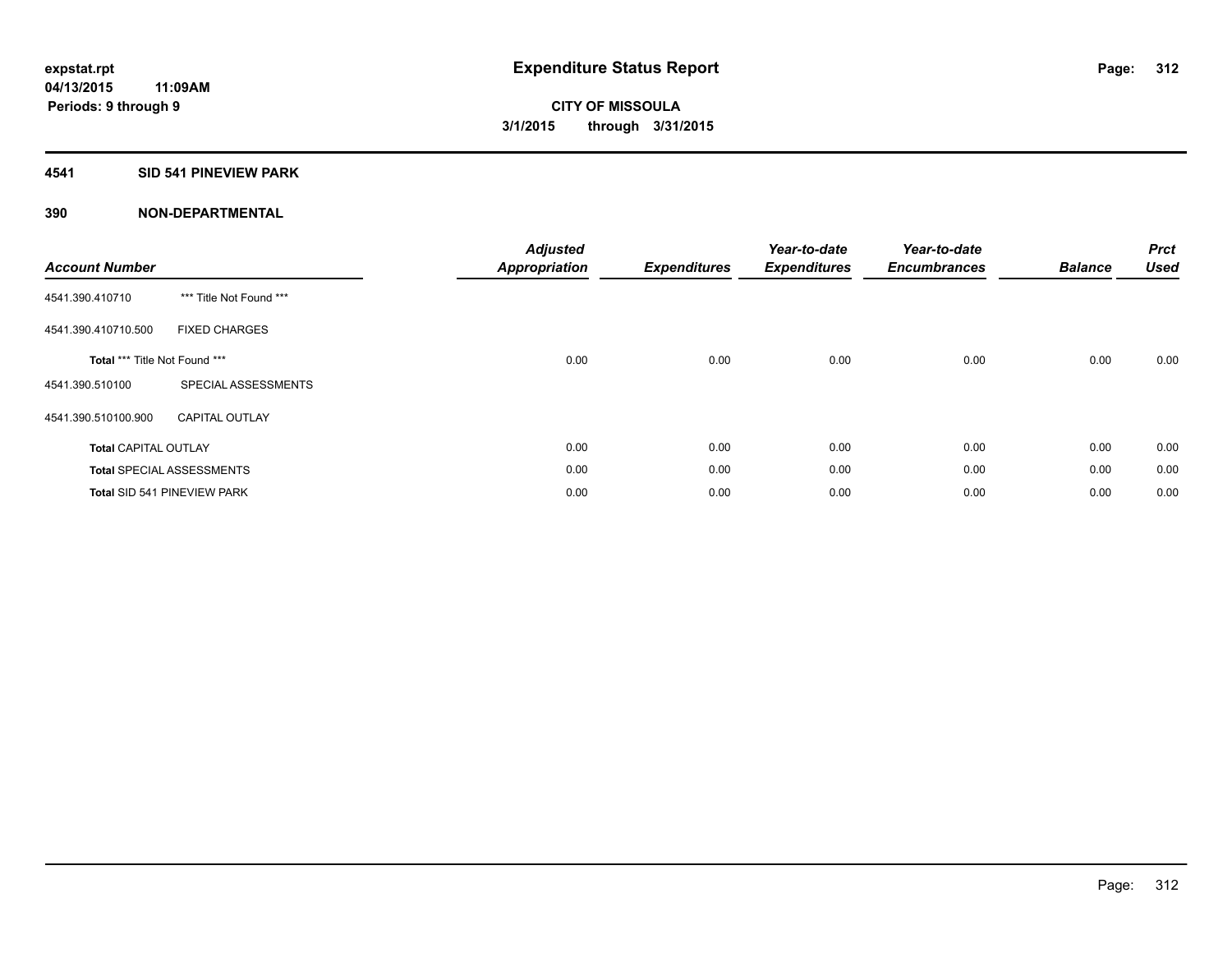### **4542 SID 542 HILLVIEW WAY**

| <b>Account Number</b>       |                                  | <b>Adjusted</b><br><b>Appropriation</b> | <b>Expenditures</b> | Year-to-date<br><b>Expenditures</b> | Year-to-date<br><b>Encumbrances</b> | <b>Balance</b> | <b>Prct</b><br><b>Used</b> |
|-----------------------------|----------------------------------|-----------------------------------------|---------------------|-------------------------------------|-------------------------------------|----------------|----------------------------|
| 4542.390.510100             | SPECIAL ASSESSMENTS              |                                         |                     |                                     |                                     |                |                            |
| 4542.390.510100.900         | CAPITAL OUTLAY                   |                                         |                     |                                     |                                     |                |                            |
| <b>Total CAPITAL OUTLAY</b> |                                  | 0.00                                    | 0.00                | 0.00                                | 0.00                                | 0.00           | 0.00                       |
|                             | <b>Total SPECIAL ASSESSMENTS</b> | 0.00                                    | 0.00                | 0.00                                | 0.00                                | 0.00           | 0.00                       |
| Total SID 542 HILLVIEW WAY  |                                  | 0.00                                    | 0.00                | 0.00                                | 0.00                                | 0.00           | 0.00                       |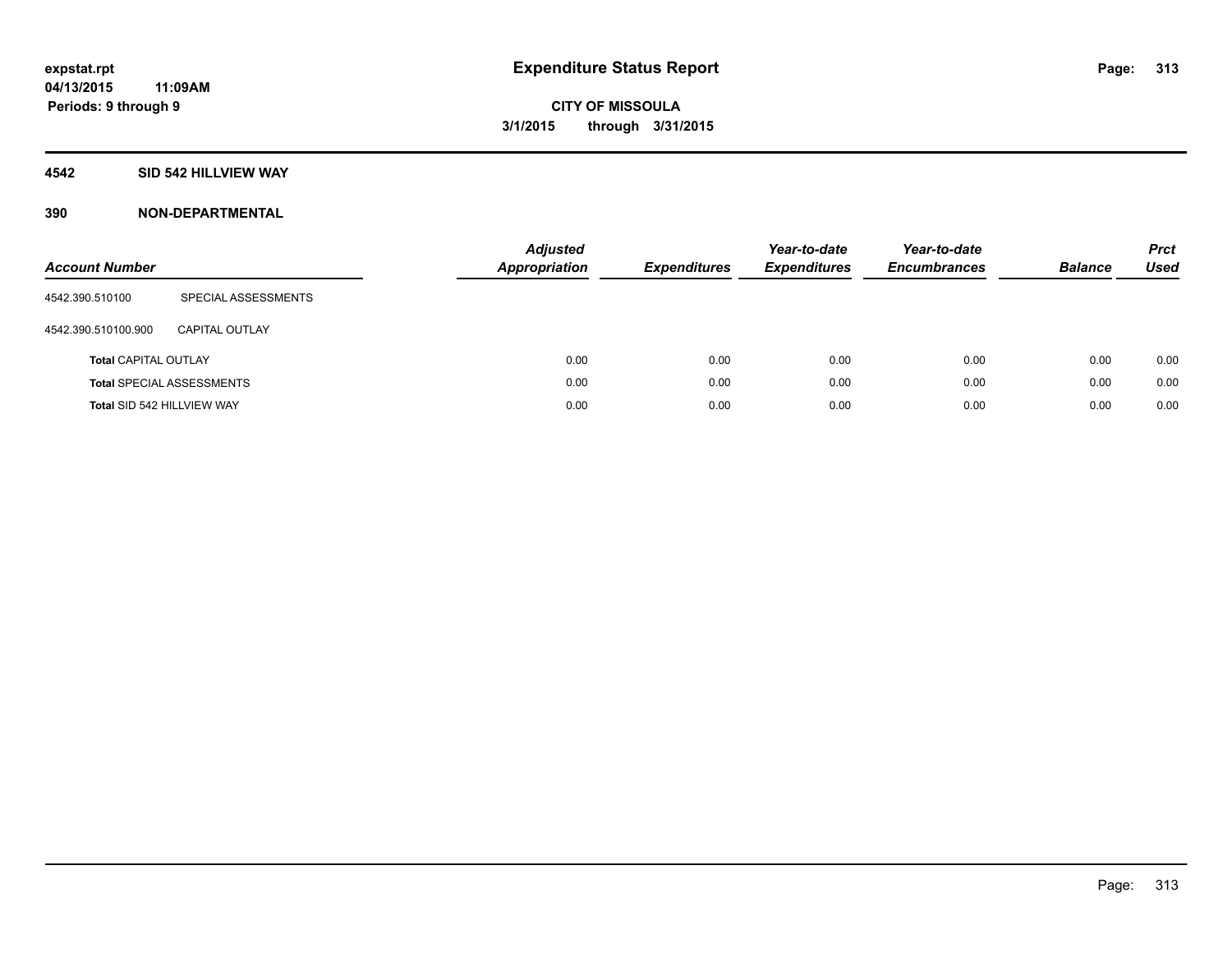#### **4543 SID 543 TRAFFIC CALMING**

| <b>Account Number</b>       |                                      | <b>Adjusted</b><br><b>Appropriation</b> | <b>Expenditures</b> | Year-to-date<br><b>Expenditures</b> | Year-to-date<br><b>Encumbrances</b> | <b>Balance</b> | <b>Prct</b><br><b>Used</b> |
|-----------------------------|--------------------------------------|-----------------------------------------|---------------------|-------------------------------------|-------------------------------------|----------------|----------------------------|
| 4543.390.510100             | SPECIAL ASSESSMENTS                  |                                         |                     |                                     |                                     |                |                            |
| 4543.390.510100.300         | PURCHASED SERVICES                   |                                         |                     |                                     |                                     |                |                            |
|                             | <b>Total PURCHASED SERVICES</b>      | 0.00                                    | 0.00                | 0.00                                | 0.00                                | 0.00           | 0.00                       |
| 4543.390.510100.900         | <b>CAPITAL OUTLAY</b>                |                                         |                     |                                     |                                     |                |                            |
| <b>Total CAPITAL OUTLAY</b> |                                      | 0.00                                    | 0.00                | 0.00                                | 0.00                                | 0.00           | 0.00                       |
|                             | <b>Total SPECIAL ASSESSMENTS</b>     | 0.00                                    | 0.00                | 0.00                                | 0.00                                | 0.00           | 0.00                       |
|                             | <b>Total SID 543 TRAFFIC CALMING</b> | 0.00                                    | 0.00                | 0.00                                | 0.00                                | 0.00           | 0.00                       |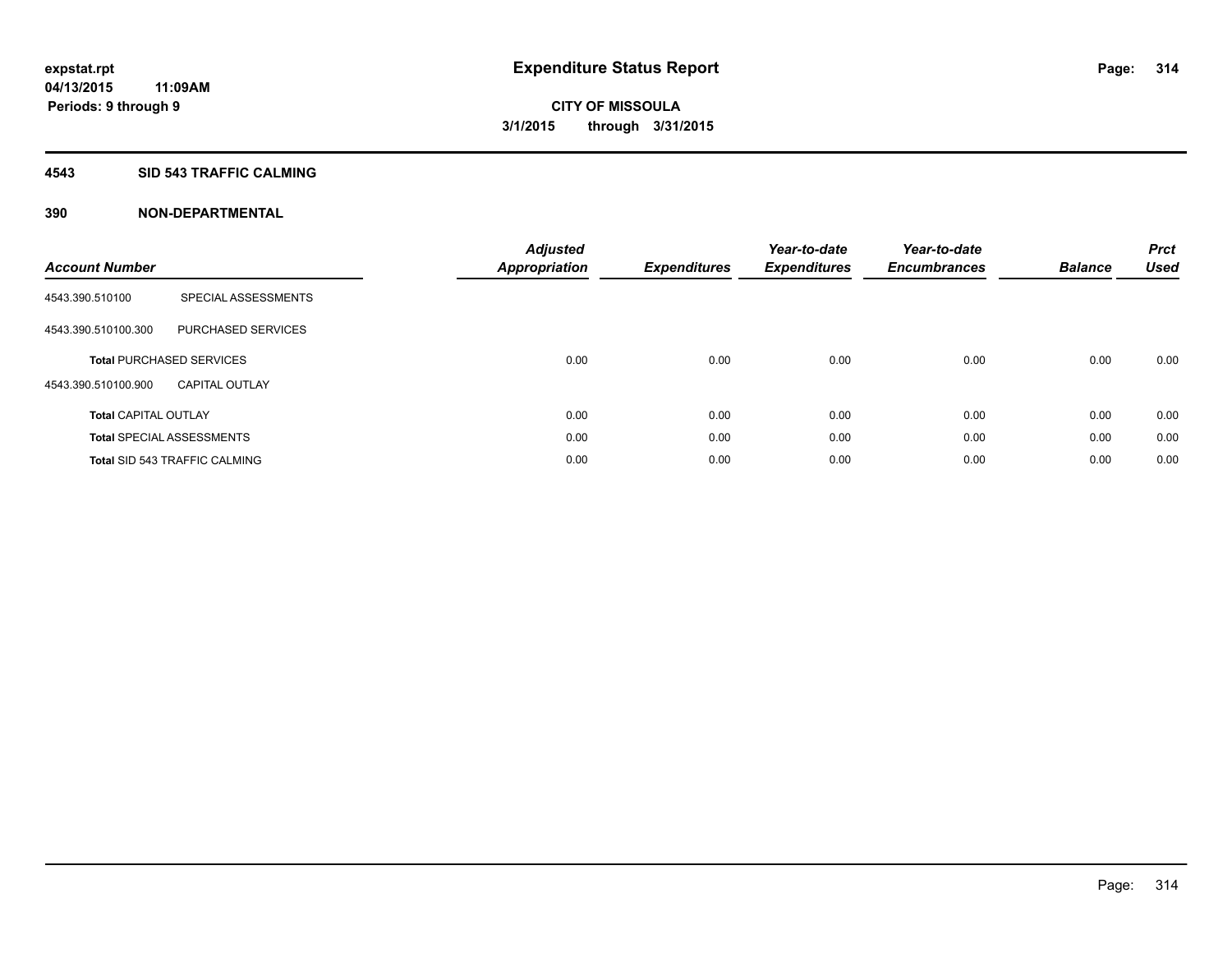### **4544 MILLER CREEK MITIGATION FUND**

| <b>Account Number</b>       |                                           | <b>Adjusted</b><br>Appropriation | <b>Expenditures</b> | Year-to-date<br><b>Expenditures</b> | Year-to-date<br><b>Encumbrances</b> | <b>Balance</b> | <b>Prct</b><br>Used |
|-----------------------------|-------------------------------------------|----------------------------------|---------------------|-------------------------------------|-------------------------------------|----------------|---------------------|
| 4544.390.510100             | SPECIAL ASSESSMENTS                       |                                  |                     |                                     |                                     |                |                     |
| 4544.390.510100.900         | CAPITAL OUTLAY                            |                                  |                     |                                     |                                     |                |                     |
| <b>Total CAPITAL OUTLAY</b> |                                           | 0.00                             | 0.00                | 0.00                                | 0.00                                | 0.00           | 0.00                |
|                             | <b>Total SPECIAL ASSESSMENTS</b>          | 0.00                             | 0.00                | 0.00                                | 0.00                                | 0.00           | 0.00                |
|                             | <b>Total MILLER CREEK MITIGATION FUND</b> | 0.00                             | 0.00                | 0.00                                | 0.00                                | 0.00           | 0.00                |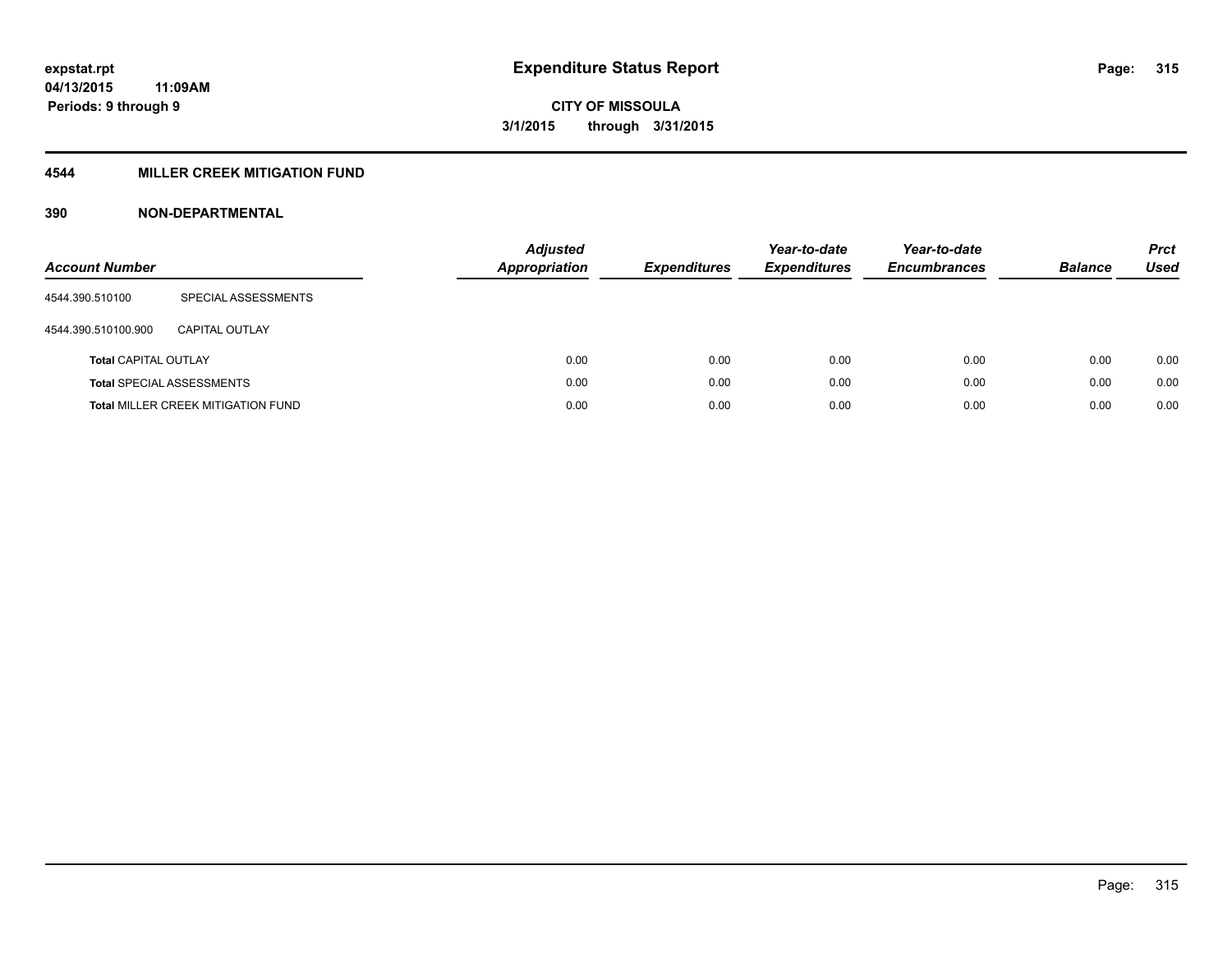#### **4545 MILLER CREEK TWITE CONSTRUCTION**

| <b>Account Number</b>       |                                              | <b>Adjusted</b><br>Appropriation | <b>Expenditures</b> | Year-to-date<br><b>Expenditures</b> | Year-to-date<br><b>Encumbrances</b> | <b>Balance</b> | <b>Prct</b><br><b>Used</b> |
|-----------------------------|----------------------------------------------|----------------------------------|---------------------|-------------------------------------|-------------------------------------|----------------|----------------------------|
| 4545.390.510100             | SPECIAL ASSESSMENTS                          |                                  |                     |                                     |                                     |                |                            |
| 4545.390.510100.300         | <b>PURCHASED SERVICES</b>                    |                                  |                     |                                     |                                     |                |                            |
|                             | <b>Total PURCHASED SERVICES</b>              | 0.00                             | 0.00                | 0.00                                | 0.00                                | 0.00           | 0.00                       |
| 4545.390.510100.900         | <b>CAPITAL OUTLAY</b>                        |                                  |                     |                                     |                                     |                |                            |
| <b>Total CAPITAL OUTLAY</b> |                                              | 0.00                             | 0.00                | 0.00                                | 0.00                                | 0.00           | 0.00                       |
|                             | <b>Total SPECIAL ASSESSMENTS</b>             | 0.00                             | 0.00                | 0.00                                | 0.00                                | 0.00           | 0.00                       |
|                             | <b>Total MILLER CREEK TWITE CONSTRUCTION</b> | 0.00                             | 0.00                | 0.00                                | 0.00                                | 0.00           | 0.00                       |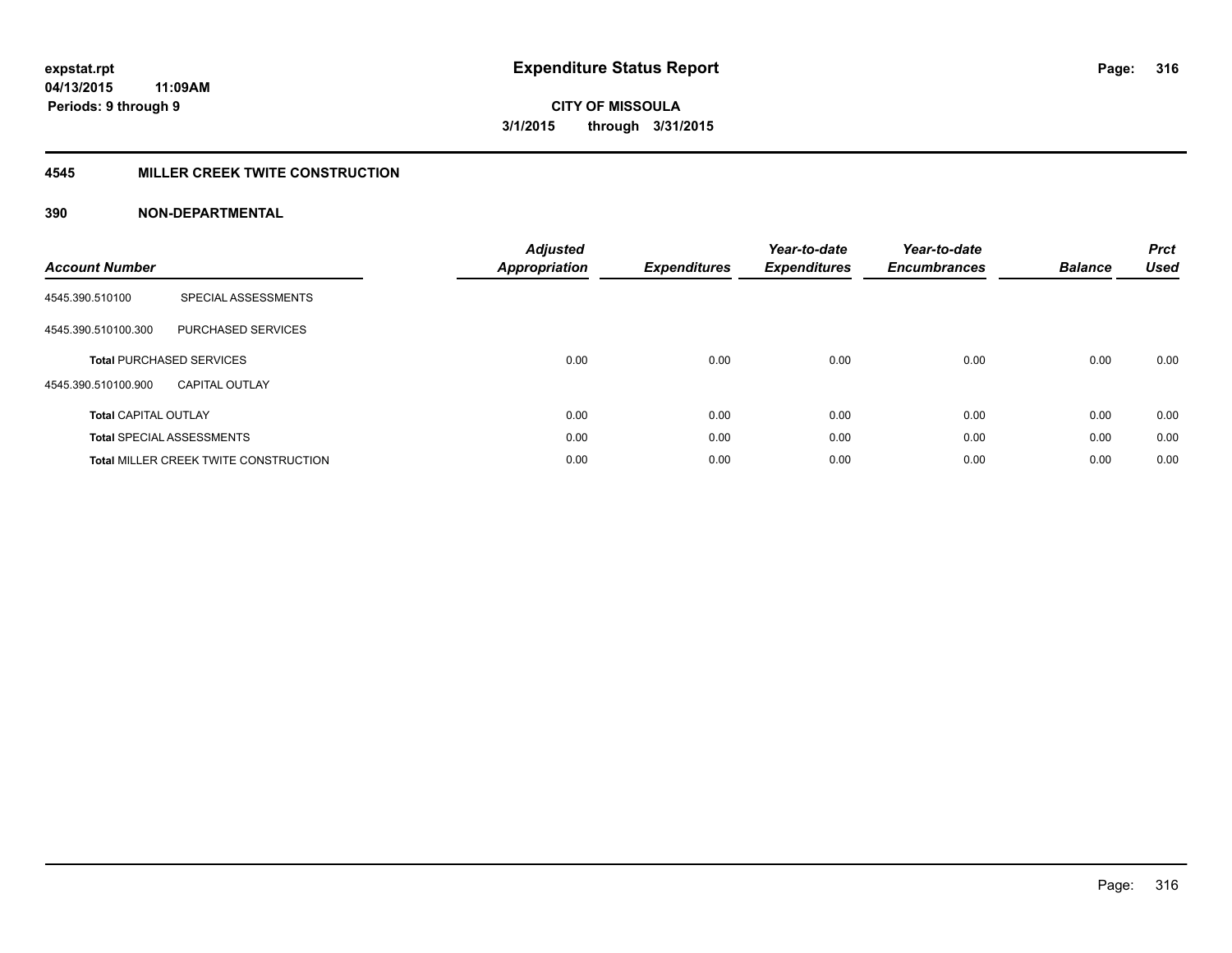**317**

**04/13/2015 11:09AM Periods: 9 through 9**

**CITY OF MISSOULA 3/1/2015 through 3/31/2015**

#### **4546 MILLER CREEK MALOHNEY CONSTRUCTION**

| <b>Account Number</b>       |                                                 | <b>Adjusted</b><br><b>Appropriation</b> | <b>Expenditures</b> | Year-to-date<br><b>Expenditures</b> | Year-to-date<br><b>Encumbrances</b> | <b>Balance</b> | <b>Prct</b><br><b>Used</b> |
|-----------------------------|-------------------------------------------------|-----------------------------------------|---------------------|-------------------------------------|-------------------------------------|----------------|----------------------------|
| 4546.390.510100             | SPECIAL ASSESSMENTS                             |                                         |                     |                                     |                                     |                |                            |
| 4546.390.510100.300         | PURCHASED SERVICES                              |                                         |                     |                                     |                                     |                |                            |
|                             | <b>Total PURCHASED SERVICES</b>                 | 0.00                                    | 0.00                | 0.00                                | 0.00                                | 0.00           | 0.00                       |
| 4546.390.510100.900         | CAPITAL OUTLAY                                  |                                         |                     |                                     |                                     |                |                            |
| <b>Total CAPITAL OUTLAY</b> |                                                 | 0.00                                    | 0.00                | 0.00                                | 0.00                                | 0.00           | 0.00                       |
|                             | <b>Total SPECIAL ASSESSMENTS</b>                | 0.00                                    | 0.00                | 0.00                                | 0.00                                | 0.00           | 0.00                       |
|                             | <b>Total MILLER CREEK MALOHNEY CONSTRUCTION</b> | 0.00                                    | 0.00                | 0.00                                | 0.00                                | 0.00           | 0.00                       |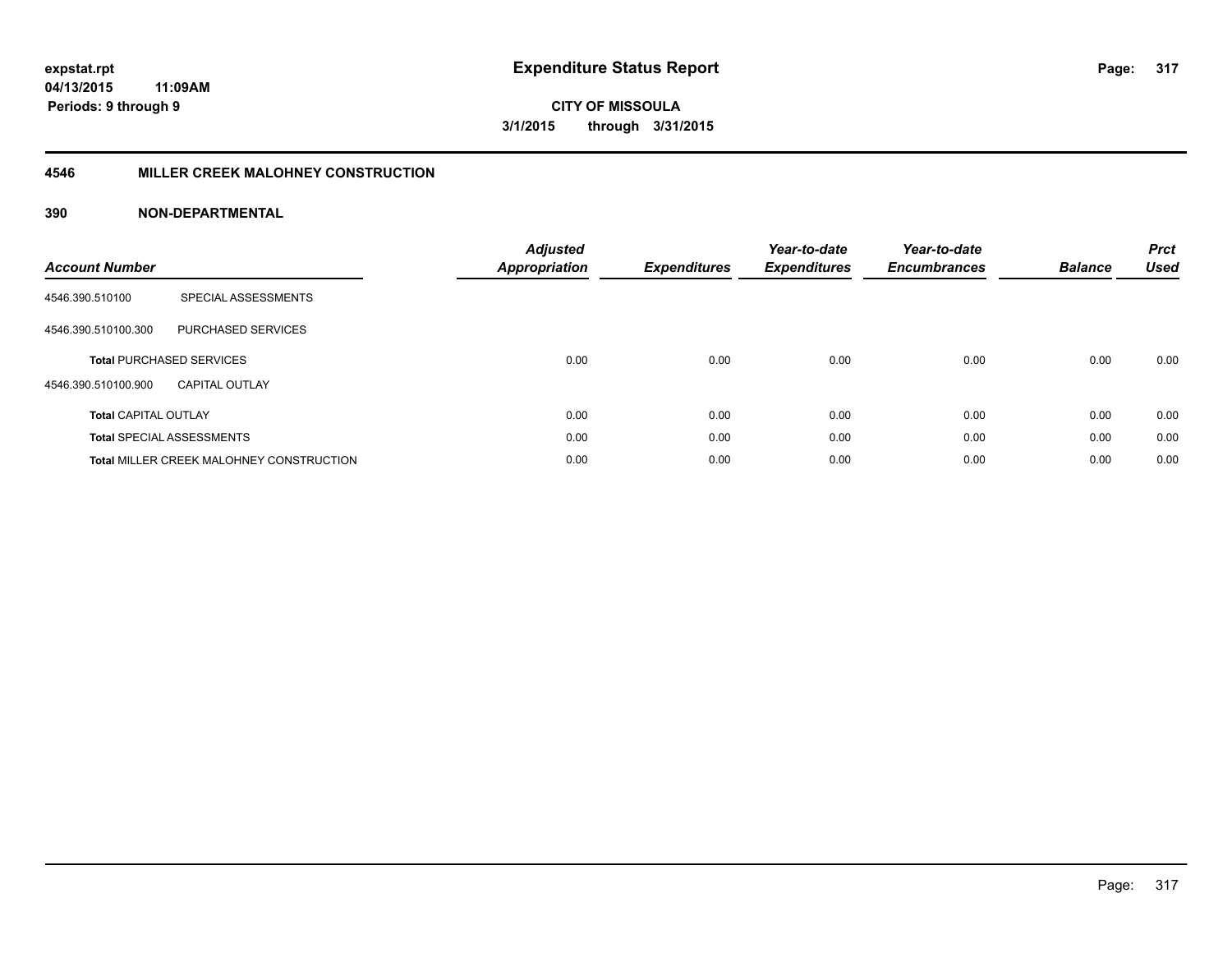#### **4547 MILLER CREEK MCCARTHY CONSTRUCTION**

| <b>Account Number</b>       |                                                 | <b>Adjusted</b><br><b>Appropriation</b> | <b>Expenditures</b> | Year-to-date<br><b>Expenditures</b> | Year-to-date<br><b>Encumbrances</b> | <b>Balance</b> | <b>Prct</b><br><b>Used</b> |
|-----------------------------|-------------------------------------------------|-----------------------------------------|---------------------|-------------------------------------|-------------------------------------|----------------|----------------------------|
| 4547.390.510100             | SPECIAL ASSESSMENTS                             |                                         |                     |                                     |                                     |                |                            |
| 4547.390.510100.300         | <b>PURCHASED SERVICES</b>                       |                                         |                     |                                     |                                     |                |                            |
|                             | <b>Total PURCHASED SERVICES</b>                 | 0.00                                    | 0.00                | 0.00                                | 0.00                                | 0.00           | 0.00                       |
| 4547.390.510100.900         | CAPITAL OUTLAY                                  |                                         |                     |                                     |                                     |                |                            |
| <b>Total CAPITAL OUTLAY</b> |                                                 | 0.00                                    | 0.00                | 0.00                                | 0.00                                | 0.00           | 0.00                       |
|                             | <b>Total SPECIAL ASSESSMENTS</b>                | 0.00                                    | 0.00                | 0.00                                | 0.00                                | 0.00           | 0.00                       |
|                             | <b>Total MILLER CREEK MCCARTHY CONSTRUCTION</b> | 0.00                                    | 0.00                | 0.00                                | 0.00                                | 0.00           | 0.00                       |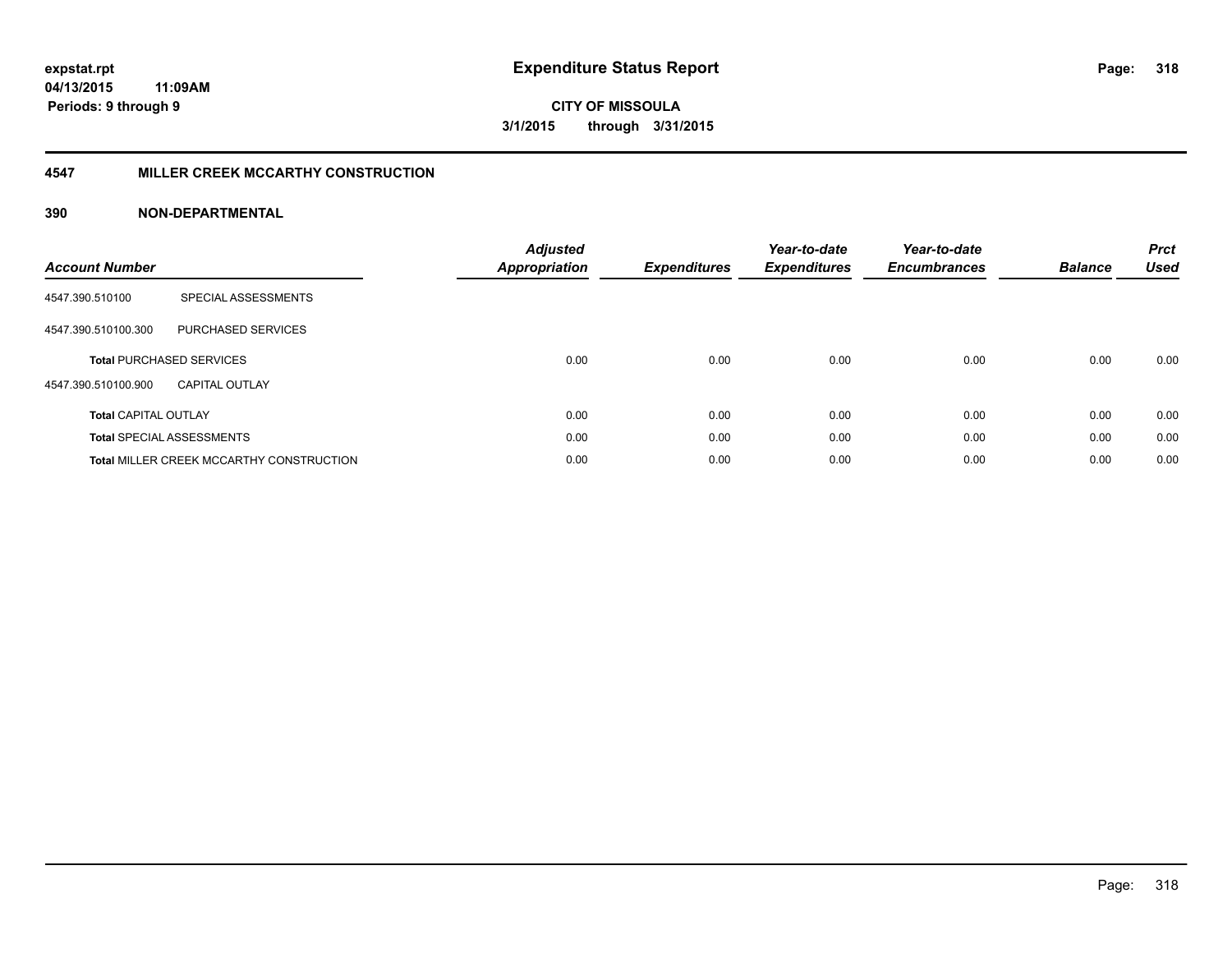# **4548 5TH,6TH & ARTHUR ROAD IMPROVEMENTS**

| <b>Account Number</b> |                                                     | <b>Adjusted</b><br><b>Appropriation</b> | <b>Expenditures</b> | Year-to-date<br><b>Expenditures</b> | Year-to-date<br><b>Encumbrances</b> | <b>Balance</b> | <b>Prct</b><br><b>Used</b> |
|-----------------------|-----------------------------------------------------|-----------------------------------------|---------------------|-------------------------------------|-------------------------------------|----------------|----------------------------|
| 4548.390.510100       | SPECIAL ASSESSMENTS                                 |                                         |                     |                                     |                                     |                |                            |
| 4548.390.510100.300   | PURCHASED SERVICES                                  |                                         |                     |                                     |                                     |                |                            |
|                       | <b>Total PURCHASED SERVICES</b>                     | 0.00                                    | 0.00                | 0.00                                | 0.00                                | 0.00           | 0.00                       |
| 4548.390.510100.900   | <b>CAPITAL OUTLAY</b>                               |                                         |                     |                                     |                                     |                |                            |
|                       | <b>Total SPECIAL ASSESSMENTS</b>                    | 0.00                                    | 0.00                | 0.00                                | 0.00                                | 0.00           | 0.00                       |
| 4548.390.521000       | <b>INTERFUND OPERATING TRANSFERS</b>                |                                         |                     |                                     |                                     |                |                            |
| 4548.390.521000.800   | OTHER OBJECTS                                       |                                         |                     |                                     |                                     |                |                            |
|                       | <b>Total INTERFUND OPERATING TRANSFERS</b>          | 0.00                                    | 0.00                | 0.00                                | 0.00                                | 0.00           | 0.00                       |
|                       | <b>Total 5TH.6TH &amp; ARTHUR ROAD IMPROVEMENTS</b> | 0.00                                    | 0.00                | 0.00                                | 0.00                                | 0.00           | 0.00                       |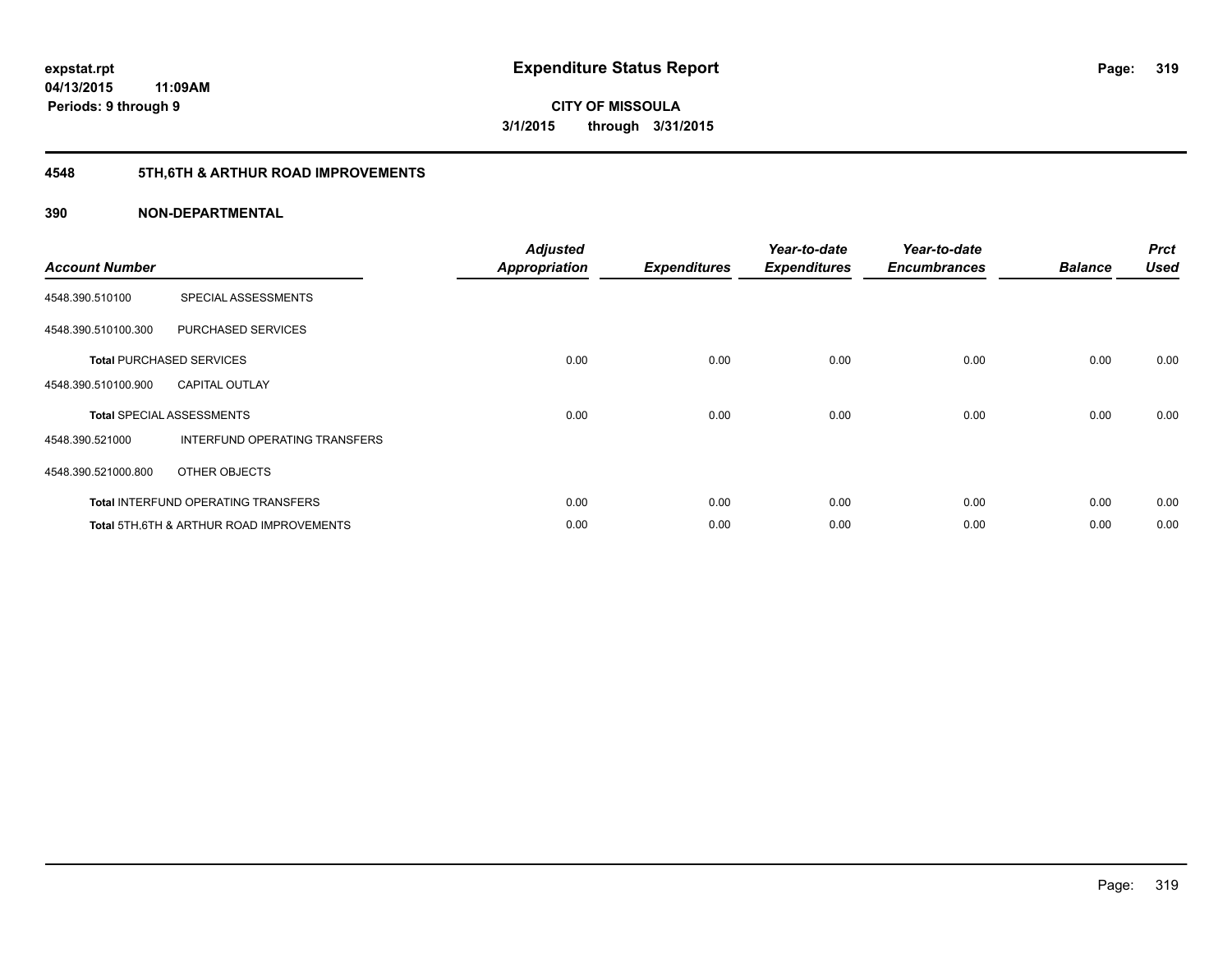**320**

**04/13/2015 11:09AM Periods: 9 through 9**

**CITY OF MISSOULA 3/1/2015 through 3/31/2015**

#### **4745 MALONEY/TWITE MILLER CR \$1.2M CONTRIB**

| <b>Account Number</b>      |                                                     | <b>Adjusted</b><br><b>Appropriation</b> | <b>Expenditures</b> | Year-to-date<br><b>Expenditures</b> | Year-to-date<br><b>Encumbrances</b> | <b>Balance</b> | <b>Prct</b><br><b>Used</b> |
|----------------------------|-----------------------------------------------------|-----------------------------------------|---------------------|-------------------------------------|-------------------------------------|----------------|----------------------------|
| 4745.390.510100            | SPECIAL ASSESSMENTS                                 |                                         |                     |                                     |                                     |                |                            |
| 4745.390.510100.300        | PURCHASED SERVICES                                  |                                         |                     |                                     |                                     |                |                            |
|                            | <b>Total PURCHASED SERVICES</b>                     | 0.00                                    | 0.00                | 0.00                                | 0.00                                | 0.00           | 0.00                       |
| 4745.390.510100.800        | OTHER OBJECTS                                       |                                         |                     |                                     |                                     |                |                            |
| <b>Total OTHER OBJECTS</b> |                                                     | 0.00                                    | 0.00                | 0.00                                | 0.00                                | 0.00           | 0.00                       |
| 4745.390.510100.900        | <b>CAPITAL OUTLAY</b>                               |                                         |                     |                                     |                                     |                |                            |
|                            | <b>Total MALONEY/TWITE MILLER CR \$1.2M CONTRIB</b> | 0.00                                    | 0.00                | 0.00                                | 0.00                                | 0.00           | 0.00                       |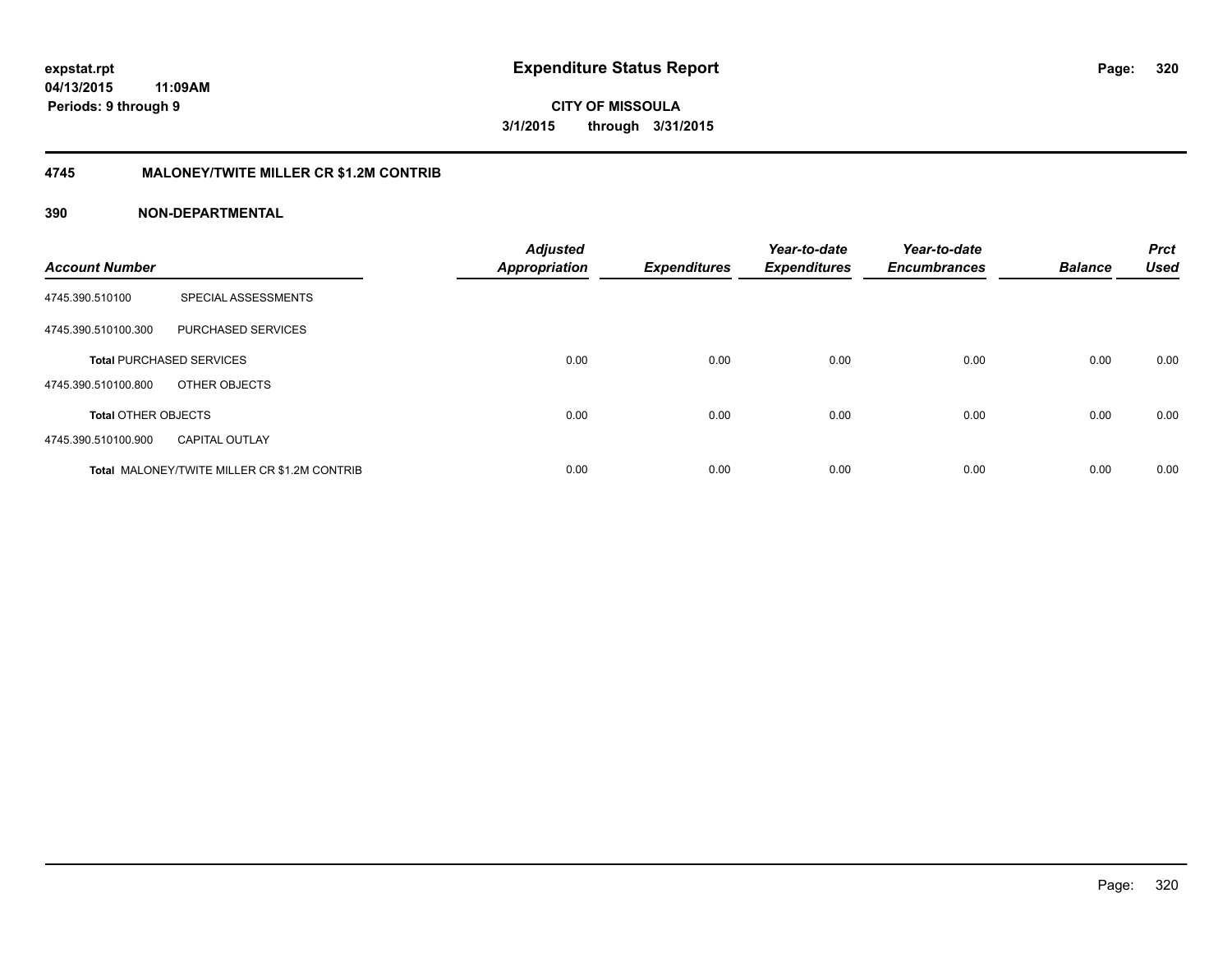# **CITY OF MISSOULA 3/1/2015 through 3/31/2015**

#### **4941 HILLVIEW WAY CONSTRUCTION**

|                                                  | <b>Adjusted</b> |                     | Year-to-date        | Year-to-date        |                | <b>Prct</b> |
|--------------------------------------------------|-----------------|---------------------|---------------------|---------------------|----------------|-------------|
| <b>Account Number</b>                            | Appropriation   | <b>Expenditures</b> | <b>Expenditures</b> | <b>Encumbrances</b> | <b>Balance</b> | <b>Used</b> |
| <b>CONSTRUCTION</b><br>4941.280.430034           |                 |                     |                     |                     |                |             |
| <b>SUPPLIES</b><br>4941.280.430034.200           |                 |                     |                     |                     |                |             |
| 4941.280.430034.210.000 OFFICE SUPPLIES          | 0.00            | 0.00                | 119.32              | 0.00                | $-119.32$      | 0.00        |
| <b>Total SUPPLIES</b>                            | 0.00            | 0.00                | 119.32              | 0.00                | $-119.32$      | 0.00        |
| PURCHASED SERVICES<br>4941.280.430034.300        |                 |                     |                     |                     |                |             |
| 4941.280.430034.310.000 COMMUNICATIONS           | 0.00            | 0.00                | 214.26              | 0.00                | $-214.26$      | 0.00        |
| 4941.280.430034.310.351<br><b>COMMUNICATIONS</b> | 0.00            | 0.00                | 11,640.39           | 0.00                | $-11,640.39$   | 0.00        |
| 4941.280.430034.320.000 PRINTING & DUPLICATING   | 0.00            | 0.00                | 370.73              | 0.00                | $-370.73$      | 0.00        |
| 4941.280.430034.350.000 PROFESSIONAL SERVICES    | 0.00            | 0.00                | 14,911.27           | 0.00                | $-14,911.27$   | 0.00        |
| <b>Total PURCHASED SERVICES</b>                  | 0.00            | 0.00                | 27,136.65           | 0.00                | $-27,136.65$   | 0.00        |
| <b>CAPITAL OUTLAY</b><br>4941.280.430034.900     |                 |                     |                     |                     |                |             |
| <b>Total CAPITAL OUTLAY</b>                      | 0.00            | 0.00                | 0.00                | 0.00                | 0.00           | 0.00        |
| <b>Total HILLVIEW WAY CONSTRUCTION</b>           | 0.00            | 0.00                | 27,255.97           | 0.00                | $-27,255.97$   | 0.00        |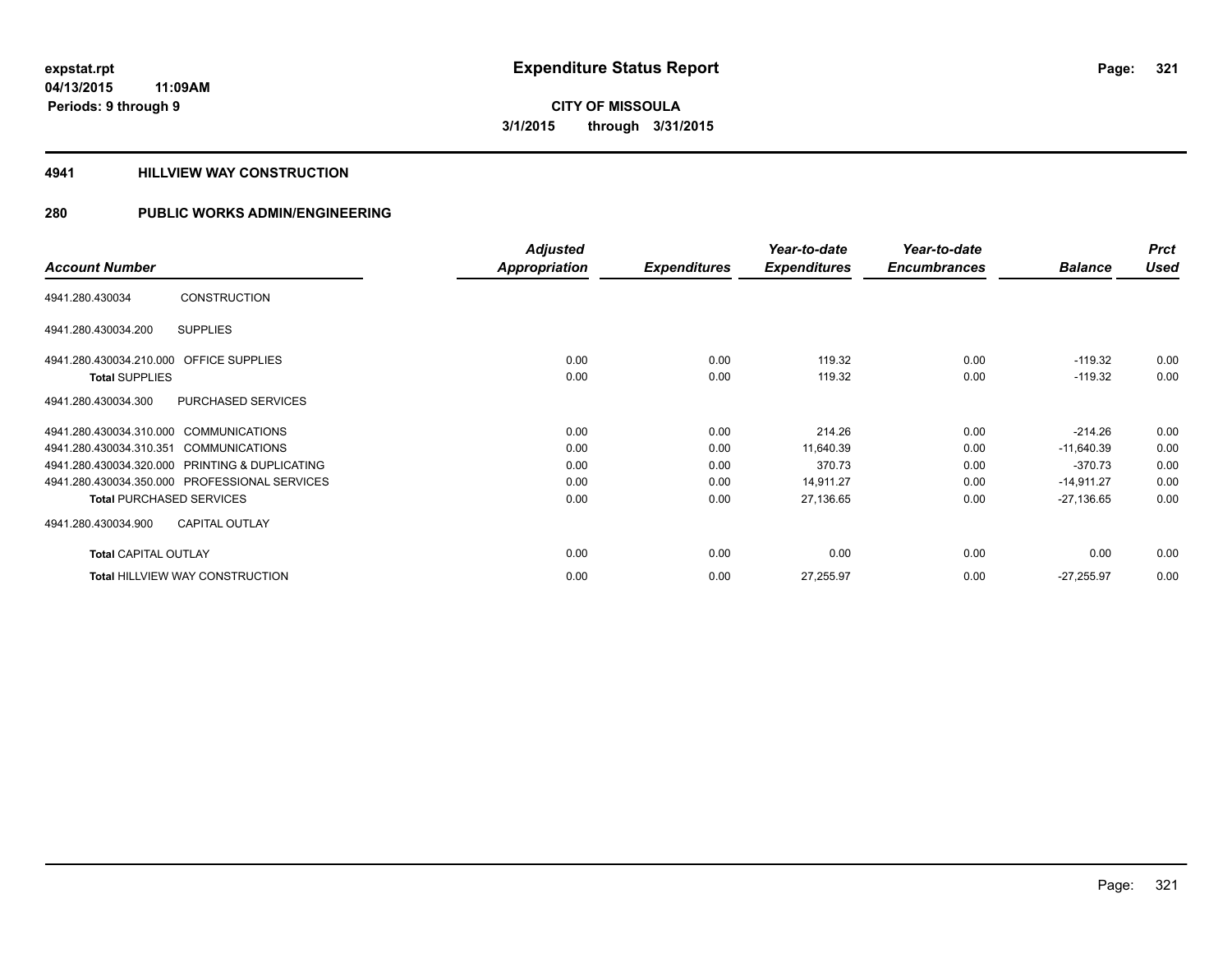# **CITY OF MISSOULA 3/1/2015 through 3/31/2015**

# **4944 RATTLESNAKE SEWER COLLECTION (544)**

| <b>Account Number</b>         |                                 | <b>Adjusted</b><br><b>Appropriation</b> | <b>Expenditures</b> | Year-to-date<br><b>Expenditures</b> | Year-to-date<br><b>Encumbrances</b> | <b>Balance</b> | <b>Prct</b><br><b>Used</b> |
|-------------------------------|---------------------------------|-----------------------------------------|---------------------|-------------------------------------|-------------------------------------|----------------|----------------------------|
| 4944.390.510100               | SPECIAL ASSESSMENTS             |                                         |                     |                                     |                                     |                |                            |
| 4944.390.510100.300           | PURCHASED SERVICES              |                                         |                     |                                     |                                     |                |                            |
|                               | <b>Total PURCHASED SERVICES</b> | 0.00                                    | 0.00                | 0.00                                | 0.00                                | 0.00           | 0.00                       |
| 4944.390.510100.600           | <b>DEBT SERVICE</b>             |                                         |                     |                                     |                                     |                |                            |
| <b>Total DEBT SERVICE</b>     |                                 | 0.00                                    | 0.00                | 0.00                                | 0.00                                | 0.00           | 0.00                       |
| 4944.390.510100.900           | <b>CAPITAL OUTLAY</b>           |                                         |                     |                                     |                                     |                |                            |
| <b>Total NON-DEPARTMENTAL</b> |                                 | 0.00                                    | 0.00                | 0.00                                | 0.00                                | 0.00           | 0.00                       |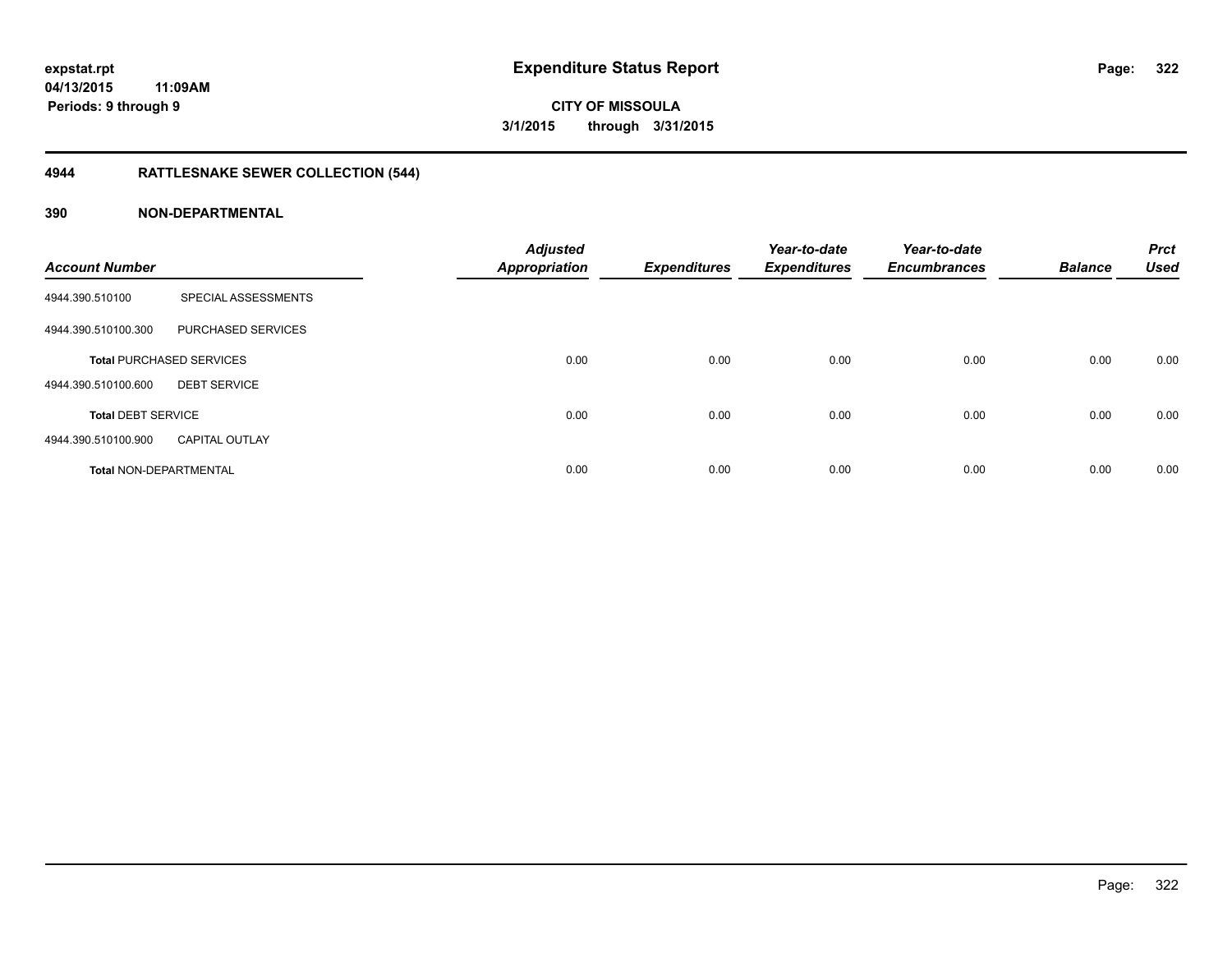**CITY OF MISSOULA 3/1/2015 through 3/31/2015**

# **4944 RATTLESNAKE SEWER COLLECTION (544)**

### **550 SID 544 PROJECT**

|                           |                                 | <b>Adjusted</b>      |                     | Year-to-date        | Year-to-date        |                | <b>Prct</b> |
|---------------------------|---------------------------------|----------------------|---------------------|---------------------|---------------------|----------------|-------------|
| <b>Account Number</b>     |                                 | <b>Appropriation</b> | <b>Expenditures</b> | <b>Expenditures</b> | <b>Encumbrances</b> | <b>Balance</b> | <b>Used</b> |
| 4944.550.430680           | ARRA GRANT                      |                      |                     |                     |                     |                |             |
| 4944.550.430680.900       | CAPITAL OUTLAY                  |                      |                     |                     |                     |                |             |
| <b>Total ARRA GRANT</b>   |                                 | 0.00                 | 0.00                | 0.00                | 0.00                | 0.00           | 0.00        |
| 4944.550.430681           | ARRA LOAN                       |                      |                     |                     |                     |                |             |
| 4944.550.430681.900       | CAPITAL OUTLAY                  |                      |                     |                     |                     |                |             |
| <b>Total ARRA LOAN</b>    |                                 | 0.00                 | 0.00                | 0.00                | 0.00                | 0.00           | 0.00        |
| 4944.550.430682           | <b>TSEP GRANT</b>               |                      |                     |                     |                     |                |             |
| 4944.550.430682.900       | CAPITAL OUTLAY                  |                      |                     |                     |                     |                |             |
| <b>Total TSEP GRANT</b>   |                                 | 0.00                 | 0.00                | 0.00                | 0.00                | 0.00           | 0.00        |
| 4944.550.430685           | SRF SID                         |                      |                     |                     |                     |                |             |
| 4944.550.430685.900       | CAPITAL OUTLAY                  |                      |                     |                     |                     |                |             |
| <b>Total SRF SID</b>      |                                 | 0.00                 | 0.00                | 0.00                | 0.00                | 0.00           | 0.00        |
| 4944.550.430686           | SRF REV BOND                    |                      |                     |                     |                     |                |             |
| 4944.550.430686.300       | PURCHASED SERVICES              |                      |                     |                     |                     |                |             |
|                           | <b>Total PURCHASED SERVICES</b> | 0.00                 | 0.00                | 0.00                | 0.00                | 0.00           | $0.00\,$    |
| 4944.550.430686.900       | CAPITAL OUTLAY                  |                      |                     |                     |                     |                |             |
| <b>Total SRF REV BOND</b> |                                 | 0.00                 | 0.00                | 0.00                | 0.00                | 0.00           | 0.00        |
| 4944.550.430687           | ARRA LOAN SID                   |                      |                     |                     |                     |                |             |
| 4944.550.430687.900       | CAPITAL OUTLAY                  |                      |                     |                     |                     |                |             |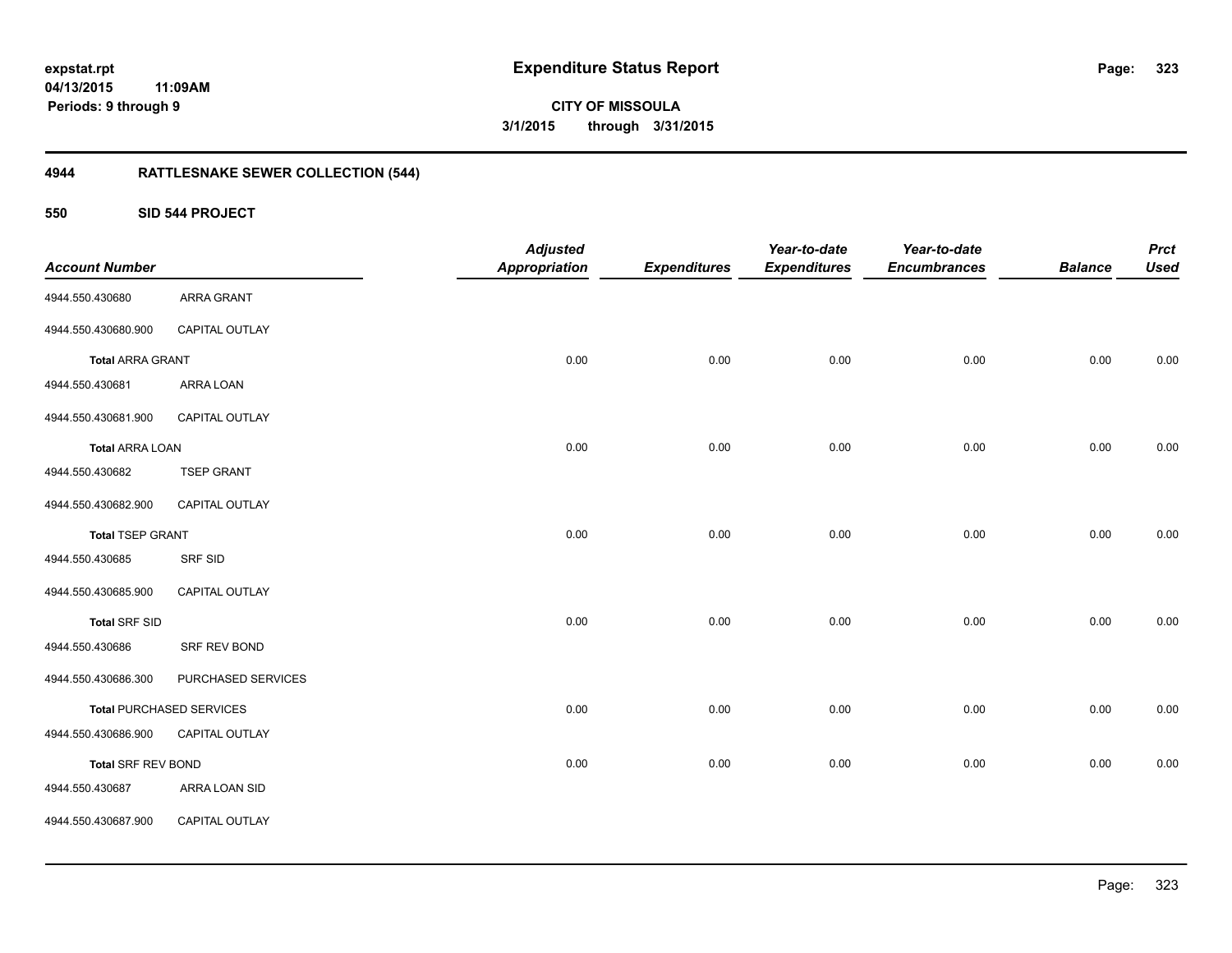# **04/13/2015**

**324**

**11:09AM Periods: 9 through 9**

**CITY OF MISSOULA 3/1/2015 through 3/31/2015**

# **4944 RATTLESNAKE SEWER COLLECTION (544)**

**550 SID 544 PROJECT**

| <b>Account Number</b> | <b>Adiusted</b><br>Appropriation | <b>Expenditures</b> | Year-to-date<br>Expenditures | Year-to-date<br><b>Encumbrances</b> | Balance | Prct<br>Used |
|-----------------------|----------------------------------|---------------------|------------------------------|-------------------------------------|---------|--------------|
| Total SID 544 PROJECT | 0.00                             | 0.00                | 0.00                         | 0.00                                | 0.00    | 0.00         |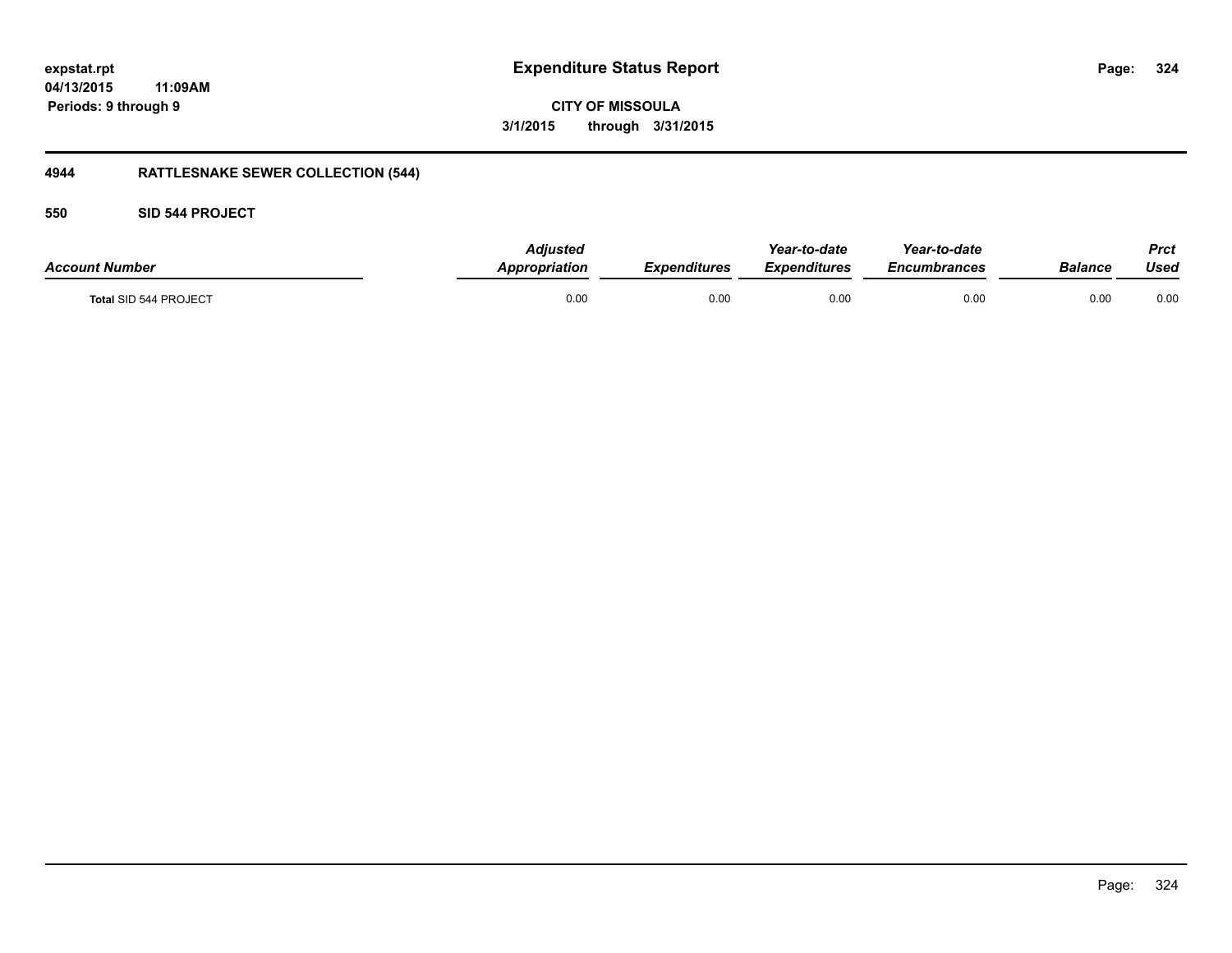## **4944 RATTLESNAKE SEWER COLLECTION (544)**

### **555 LOLO STREET PROJECT**

| <b>Account Number</b>   |                                          | <b>Adjusted</b><br><b>Appropriation</b> | <b>Expenditures</b> | Year-to-date<br><b>Expenditures</b> | Year-to-date<br><b>Encumbrances</b> | <b>Balance</b> | <b>Prct</b><br><b>Used</b> |
|-------------------------|------------------------------------------|-----------------------------------------|---------------------|-------------------------------------|-------------------------------------|----------------|----------------------------|
| 4944.555.430680         | <b>ARRA GRANT</b>                        |                                         |                     |                                     |                                     |                |                            |
| 4944.555.430680.900     | <b>CAPITAL OUTLAY</b>                    |                                         |                     |                                     |                                     |                |                            |
| <b>Total ARRA GRANT</b> |                                          | 0.00                                    | 0.00                | 0.00                                | 0.00                                | 0.00           | 0.00                       |
| 4944.555.430685         | SRF SID                                  |                                         |                     |                                     |                                     |                |                            |
| 4944.555.430685.900     | <b>CAPITAL OUTLAY</b>                    |                                         |                     |                                     |                                     |                |                            |
| <b>Total SRF SID</b>    |                                          | 0.00                                    | 0.00                | 0.00                                | 0.00                                | 0.00           | 0.00                       |
| 4944.555.430686         | SRF REV BOND                             |                                         |                     |                                     |                                     |                |                            |
| 4944.555.430686.900     | <b>CAPITAL OUTLAY</b>                    |                                         |                     |                                     |                                     |                |                            |
|                         | Total RATTLESNAKE SEWER COLLECTION (544) | 0.00                                    | 0.00                | 0.00                                | 0.00                                | 0.00           | 0.00                       |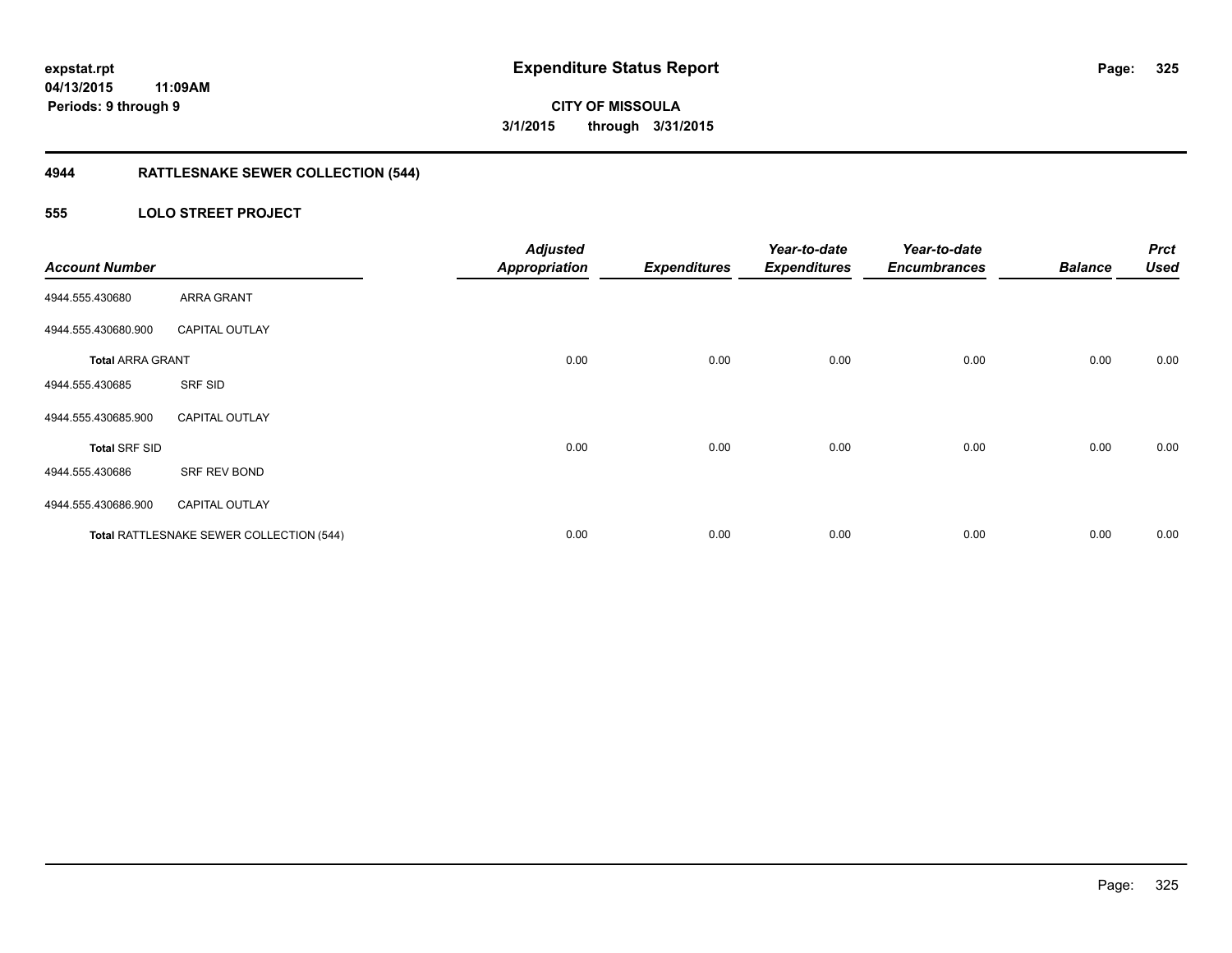### **4946 PATTEE CREEK DR. TRAFFIC CALMING**

### **390 NON-DEPARTMENTAL**

| <b>Account Number</b> |                                               | <b>Adjusted</b><br><b>Appropriation</b> | <b>Expenditures</b> | Year-to-date<br><b>Expenditures</b> | Year-to-date<br><b>Encumbrances</b> | <b>Balance</b> | <b>Prct</b><br><b>Used</b> |
|-----------------------|-----------------------------------------------|-----------------------------------------|---------------------|-------------------------------------|-------------------------------------|----------------|----------------------------|
| 4946.390.510100       | SPECIAL ASSESSMENTS                           |                                         |                     |                                     |                                     |                |                            |
| 4946.390.510100.300   | <b>PURCHASED SERVICES</b>                     |                                         |                     |                                     |                                     |                |                            |
|                       | <b>Total PURCHASED SERVICES</b>               | 0.00                                    | 0.00                | 0.00                                | 0.00                                | 0.00           | 0.00                       |
| 4946.390.510100.900   | <b>CAPITAL OUTLAY</b>                         |                                         |                     |                                     |                                     |                |                            |
|                       | <b>Total SPECIAL ASSESSMENTS</b>              | 0.00                                    | 0.00                | 0.00                                | 0.00                                | 0.00           | 0.00                       |
|                       | <b>Total PATTEE CREEK DR. TRAFFIC CALMING</b> | 0.00                                    | 0.00                | 0.00                                | 0.00                                | 0.00           | 0.00                       |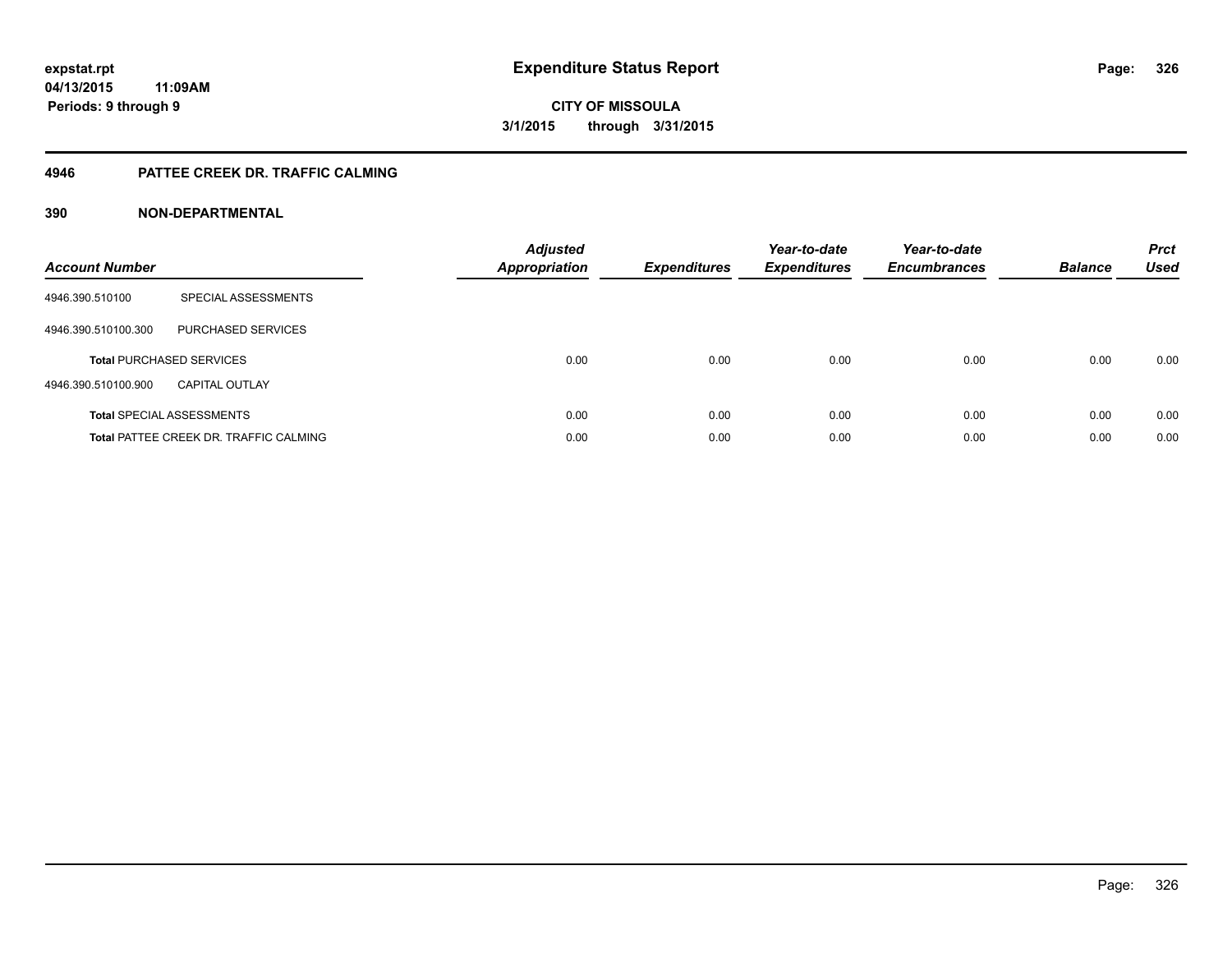### **4948 STORMWATER OUTFALL RETROFITS**

### **390 NON-DEPARTMENTAL**

| <b>Account Number</b> |                                               | <b>Adjusted</b><br><b>Appropriation</b> | <b>Expenditures</b> | Year-to-date<br><b>Expenditures</b> | Year-to-date<br><b>Encumbrances</b> | <b>Balance</b> | <b>Prct</b><br><b>Used</b> |
|-----------------------|-----------------------------------------------|-----------------------------------------|---------------------|-------------------------------------|-------------------------------------|----------------|----------------------------|
| 4948.390.431210       | CARAS PARK STORM WATER RETROFITS              |                                         |                     |                                     |                                     |                |                            |
| 4948.390.431210.300   | PURCHASED SERVICES                            |                                         |                     |                                     |                                     |                |                            |
|                       | <b>Total CARAS PARK STORM WATER RETROFITS</b> | 0.00                                    | 0.00                | 0.00                                | 0.00                                | 0.00           | 0.00                       |
| 4948.390.431212       | BUCKHOUSE BRIDGE STORM WATER RETROFIT         |                                         |                     |                                     |                                     |                |                            |
| 4948.390.431212.300   | PURCHASED SERVICES                            |                                         |                     |                                     |                                     |                |                            |
|                       | <b>Total STORMWATER OUTFALL RETROFITS</b>     | 0.00                                    | 0.00                | 0.00                                | 0.00                                | 0.00           | 0.00                       |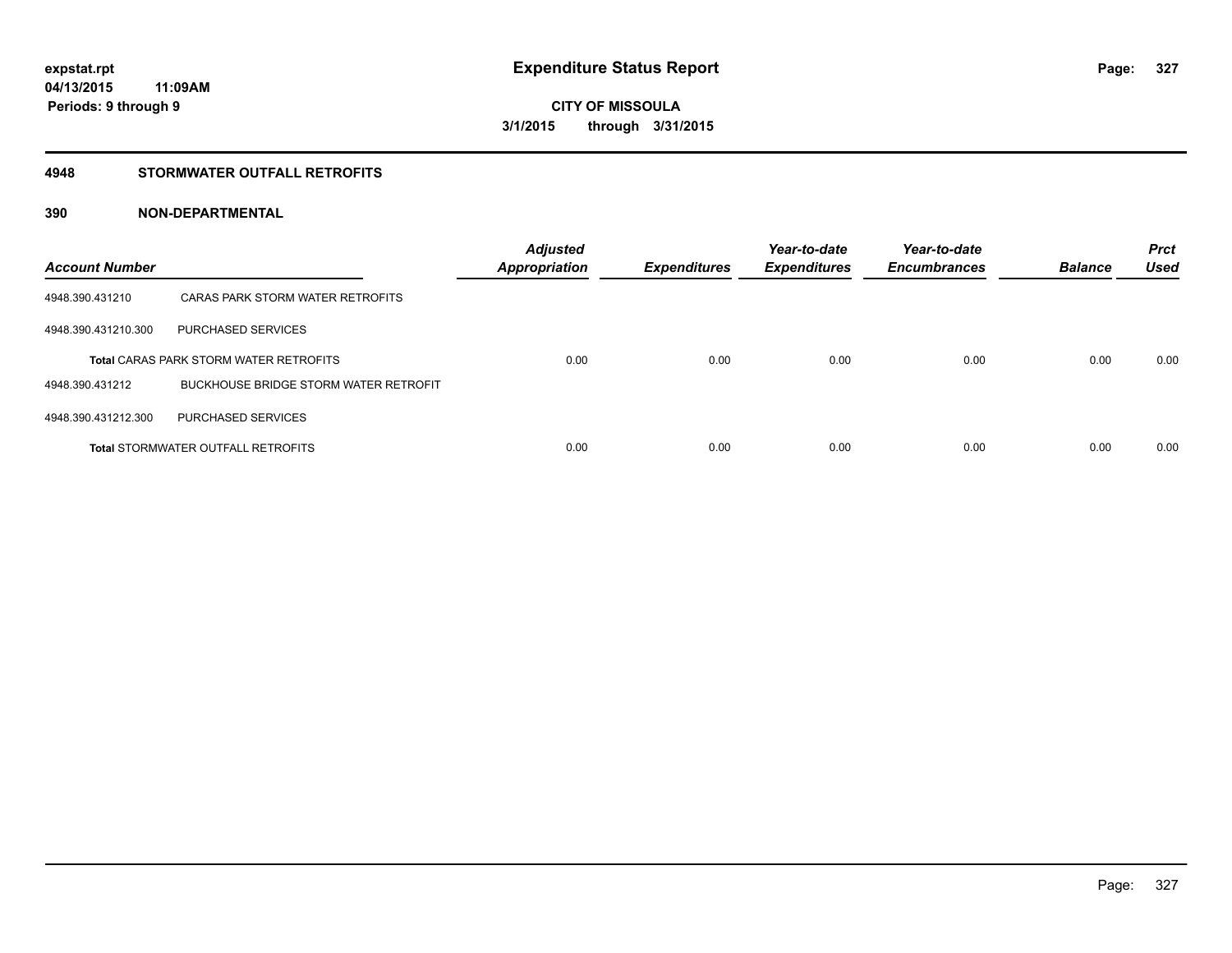#### **4990 ARRA ENHANCEMENTS**

### **500 N HIGGINS STREETSCAPE**

| <b>Account Number</b>       |                                      | <b>Adjusted</b><br><b>Appropriation</b> | <b>Expenditures</b> | Year-to-date<br><b>Expenditures</b> | Year-to-date<br><b>Encumbrances</b> | <b>Balance</b> | <b>Prct</b><br><b>Used</b> |
|-----------------------------|--------------------------------------|-----------------------------------------|---------------------|-------------------------------------|-------------------------------------|----------------|----------------------------|
| 4990.500.430030             | PRELIMINARY ENGINEERING              |                                         |                     |                                     |                                     |                |                            |
| 4990.500.430030.900         | <b>CAPITAL OUTLAY</b>                |                                         |                     |                                     |                                     |                |                            |
|                             | <b>Total PRELIMINARY ENGINEERING</b> | 0.00                                    | 0.00                | 0.00                                | 0.00                                | 0.00           | 0.00                       |
| 4990.500.430031             | <b>CONTRUCTION ENGINEERING</b>       |                                         |                     |                                     |                                     |                |                            |
| 4990.500.430031.900         | <b>CAPITAL OUTLAY</b>                |                                         |                     |                                     |                                     |                |                            |
|                             | <b>Total CONTRUCTION ENGINEERING</b> | 0.00                                    | 0.00                | 0.00                                | 0.00                                | 0.00           | 0.00                       |
| 4990.500.430032             | CONTRACTOR PAYMENTS-CONTSTRUCTION    |                                         |                     |                                     |                                     |                |                            |
| 4990.500.430032.900         | <b>CAPITAL OUTLAY</b>                |                                         |                     |                                     |                                     |                |                            |
| <b>Total CAPITAL OUTLAY</b> |                                      | 0.00                                    | 0.00                | 0.00                                | 0.00                                | 0.00           | 0.00                       |
|                             | Total N HIGGINS STREETSCAPE          | 0.00                                    | 0.00                | 0.00                                | 0.00                                | 0.00           | 0.00                       |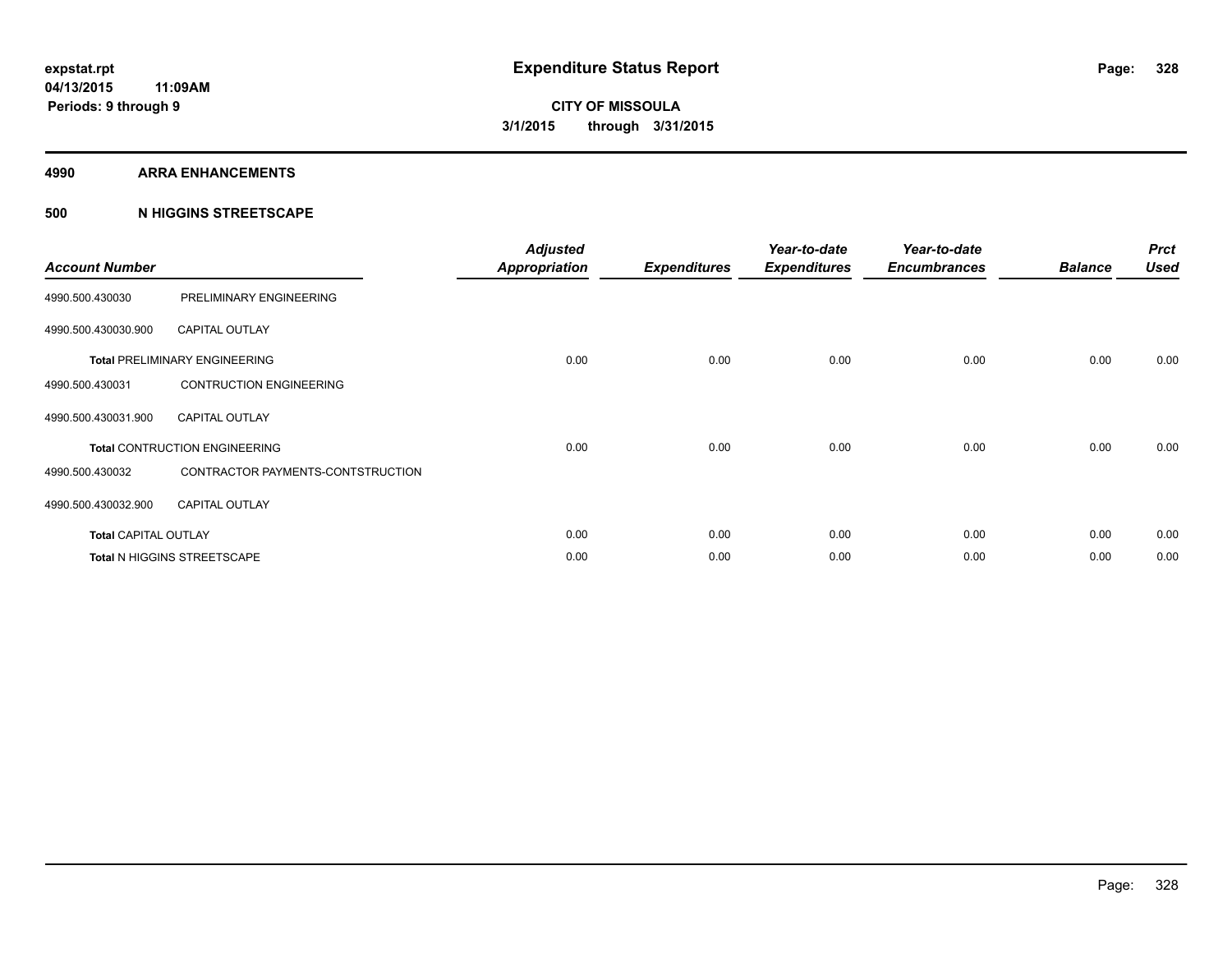### **4990 ARRA ENHANCEMENTS**

**510 CURB RAMPS**

| <b>Account Number</b>   |                                   | <b>Adjusted</b><br><b>Appropriation</b> | <b>Expenditures</b> | Year-to-date<br><b>Expenditures</b> | Year-to-date<br><b>Encumbrances</b> | <b>Balance</b> | <b>Prct</b><br><b>Used</b> |
|-------------------------|-----------------------------------|-----------------------------------------|---------------------|-------------------------------------|-------------------------------------|----------------|----------------------------|
| 4990.510.430032         | CONTRACTOR PAYMENTS-CONTSTRUCTION |                                         |                     |                                     |                                     |                |                            |
| 4990.510.430032.900     | <b>CAPITAL OUTLAY</b>             |                                         |                     |                                     |                                     |                |                            |
| <b>Total CURB RAMPS</b> |                                   | 0.00                                    | 0.00                | 0.00                                | 0.00                                | 0.00           | 0.00                       |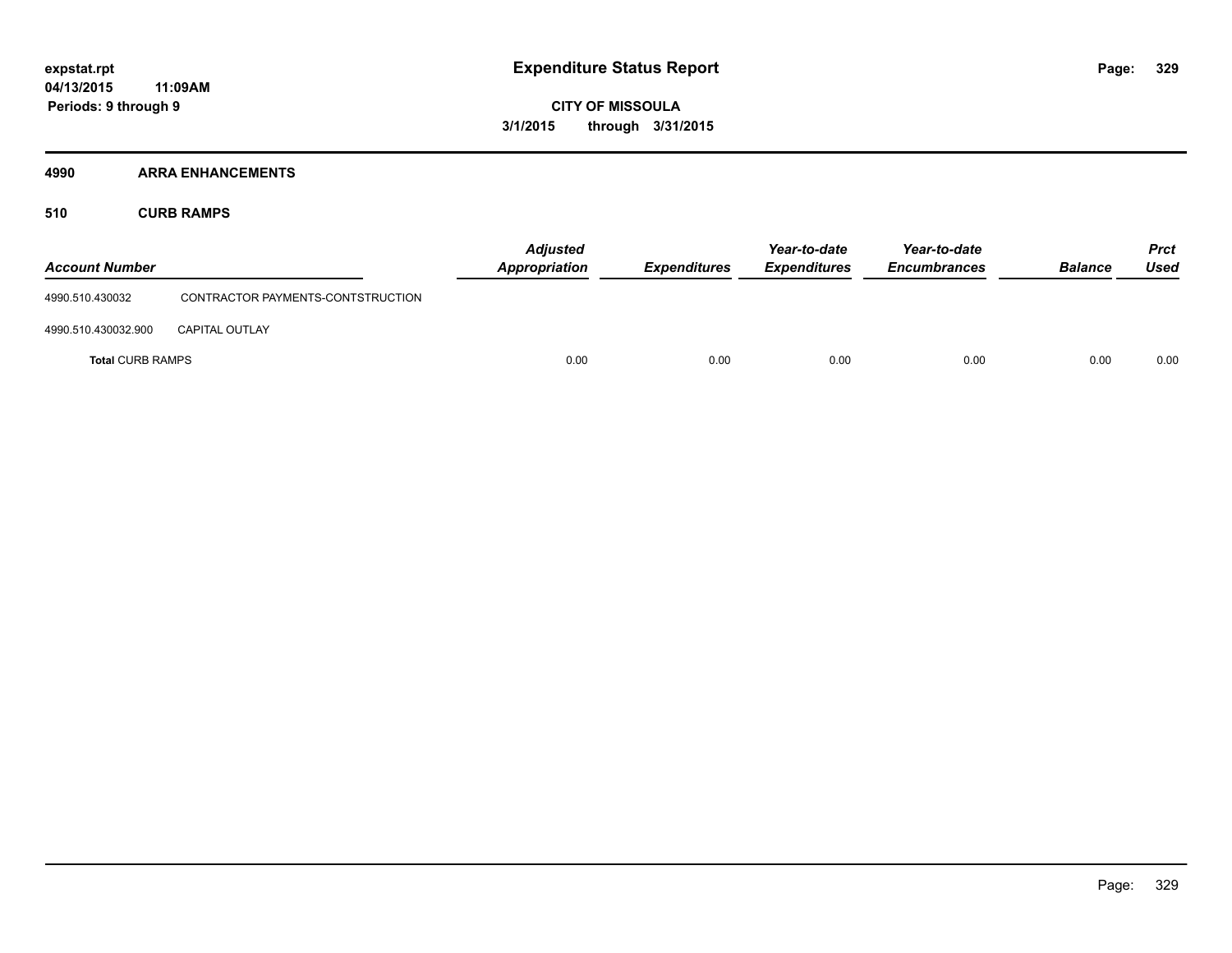**4990 ARRA ENHANCEMENTS**

### **515 RSNAKE GATEWAY GREENOUGH DRIVE**

| <b>Account Number</b> |                                      | <b>Adjusted</b><br><b>Appropriation</b> | <b>Expenditures</b> | Year-to-date<br><b>Expenditures</b> | Year-to-date<br><b>Encumbrances</b> | <b>Balance</b> | <b>Prct</b><br><b>Used</b> |
|-----------------------|--------------------------------------|-----------------------------------------|---------------------|-------------------------------------|-------------------------------------|----------------|----------------------------|
| 4990.515.430030       | PRELIMINARY ENGINEERING              |                                         |                     |                                     |                                     |                |                            |
| 4990.515.430030.900   | <b>CAPITAL OUTLAY</b>                |                                         |                     |                                     |                                     |                |                            |
|                       | <b>Total PRELIMINARY ENGINEERING</b> | 0.00                                    | 0.00                | 0.00                                | 0.00                                | 0.00           | 0.00                       |
| 4990.515.430031       | <b>CONTRUCTION ENGINEERING</b>       |                                         |                     |                                     |                                     |                |                            |
| 4990.515.430031.900   | <b>CAPITAL OUTLAY</b>                |                                         |                     |                                     |                                     |                |                            |
|                       | <b>Total CONTRUCTION ENGINEERING</b> | 0.00                                    | 0.00                | 0.00                                | 0.00                                | 0.00           | 0.00                       |
| 4990.515.430032       | CONTRACTOR PAYMENTS-CONTSTRUCTION    |                                         |                     |                                     |                                     |                |                            |
| 4990.515.430032.900   | <b>CAPITAL OUTLAY</b>                |                                         |                     |                                     |                                     |                |                            |
|                       | <b>Total ARRA ENHANCEMENTS</b>       | 0.00                                    | 0.00                | 0.00                                | 0.00                                | 0.00           | 0.00                       |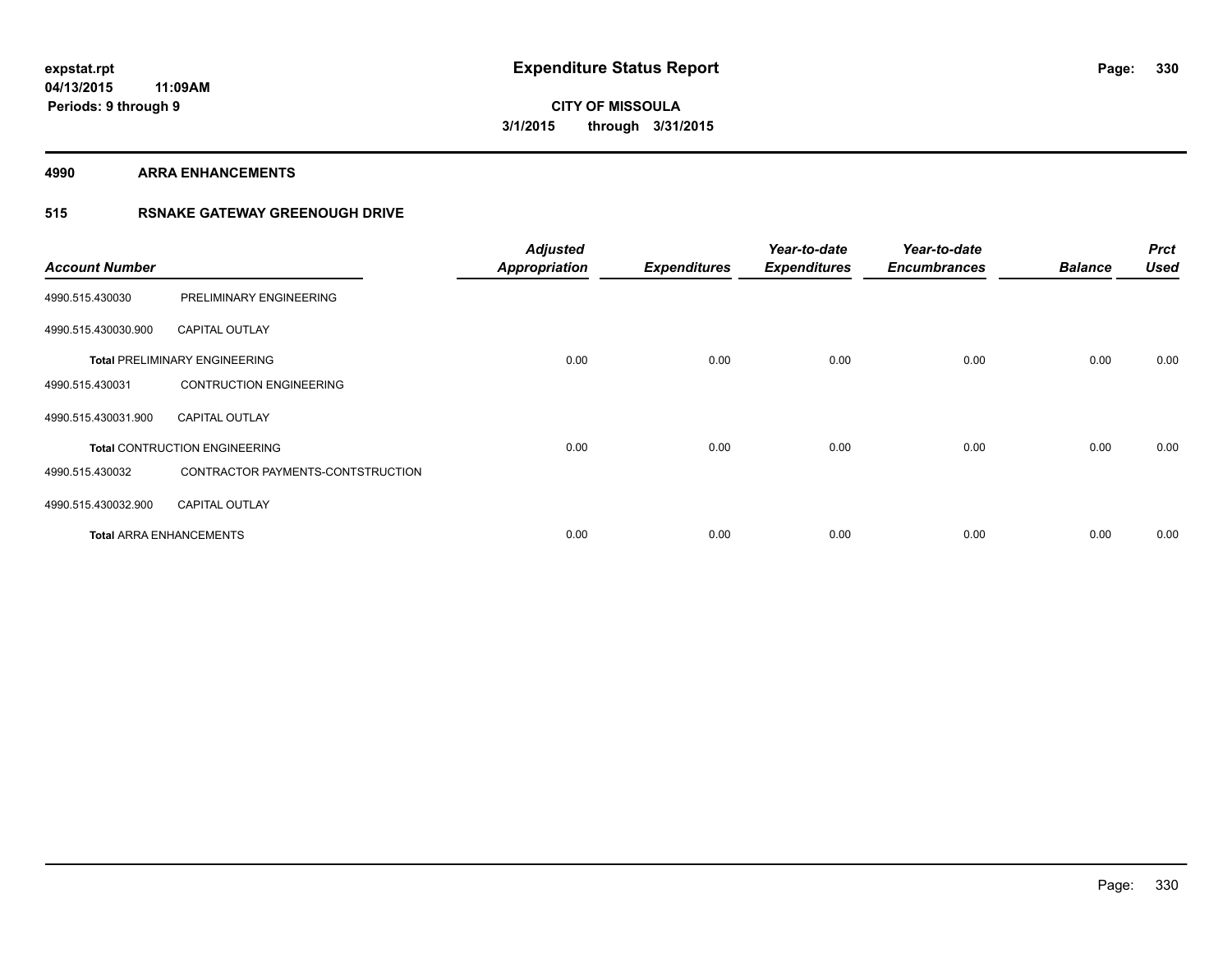**4991 ARRA HB645**

### **500 N HIGGINS STREETSCAPE**

| <b>Account Number</b> |                                    | <b>Adjusted</b><br>Appropriation | <b>Expenditures</b> | Year-to-date<br><b>Expenditures</b> | Year-to-date<br><b>Encumbrances</b> | <b>Balance</b> | <b>Prct</b><br><b>Used</b> |
|-----------------------|------------------------------------|----------------------------------|---------------------|-------------------------------------|-------------------------------------|----------------|----------------------------|
| 4991.500.430033       | N.HIGGINS/MTN WATER                |                                  |                     |                                     |                                     |                |                            |
| 4991.500.430033.900   | <b>CAPITAL OUTLAY</b>              |                                  |                     |                                     |                                     |                |                            |
|                       | <b>Total N HIGGINS STREETSCAPE</b> | 0.00                             | 0.00                | 0.00                                | 0.00                                | 0.00           | 0.00                       |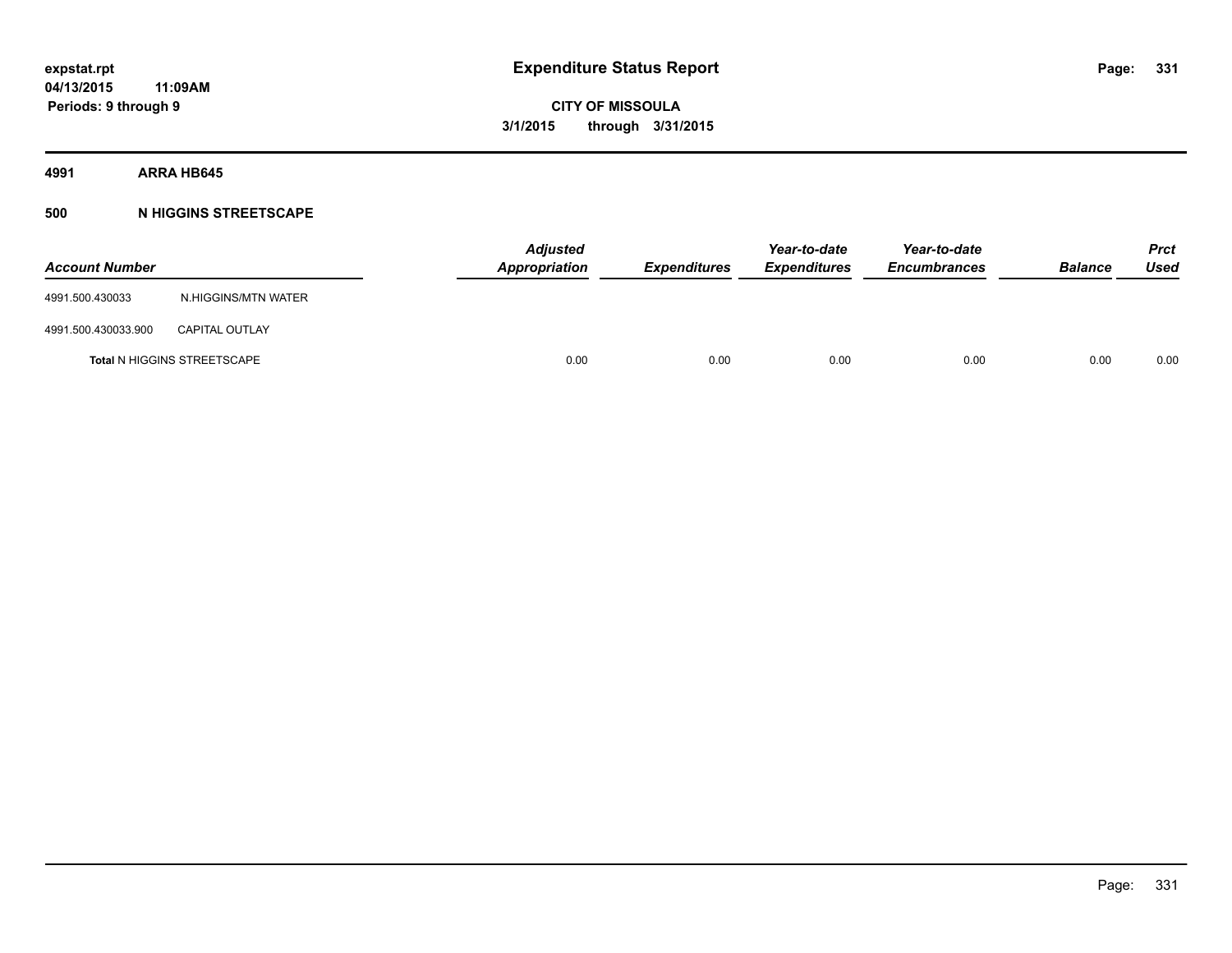**CITY OF MISSOULA 3/1/2015 through 3/31/2015**

**4991 ARRA HB645**

### **520 N HIGGINS PAVING**

| <b>Account Number</b>         |                                      | <b>Adjusted</b><br><b>Appropriation</b> | <b>Expenditures</b> | Year-to-date<br><b>Expenditures</b> | Year-to-date<br><b>Encumbrances</b> | <b>Balance</b> | <b>Prct</b><br><b>Used</b> |
|-------------------------------|--------------------------------------|-----------------------------------------|---------------------|-------------------------------------|-------------------------------------|----------------|----------------------------|
| 4991.520.430030               | PRELIMINARY ENGINEERING              |                                         |                     |                                     |                                     |                |                            |
| 4991.520.430030.900           | <b>CAPITAL OUTLAY</b>                |                                         |                     |                                     |                                     |                |                            |
|                               | <b>Total PRELIMINARY ENGINEERING</b> | 0.00                                    | 0.00                | 0.00                                | 0.00                                | 0.00           | 0.00                       |
| 4991.520.430031               | <b>CONTRUCTION ENGINEERING</b>       |                                         |                     |                                     |                                     |                |                            |
| 4991.520.430031.900           | <b>CAPITAL OUTLAY</b>                |                                         |                     |                                     |                                     |                |                            |
|                               | <b>Total CONTRUCTION ENGINEERING</b> | 0.00                                    | 0.00                | 0.00                                | 0.00                                | 0.00           | 0.00                       |
| 4991.520.430032               | CONTRACTOR PAYMENTS-CONTSTRUCTION    |                                         |                     |                                     |                                     |                |                            |
| 4991.520.430032.900           | <b>CAPITAL OUTLAY</b>                |                                         |                     |                                     |                                     |                |                            |
| <b>Total N HIGGINS PAVING</b> |                                      | 0.00                                    | 0.00                | 0.00                                | 0.00                                | 0.00           | 0.00                       |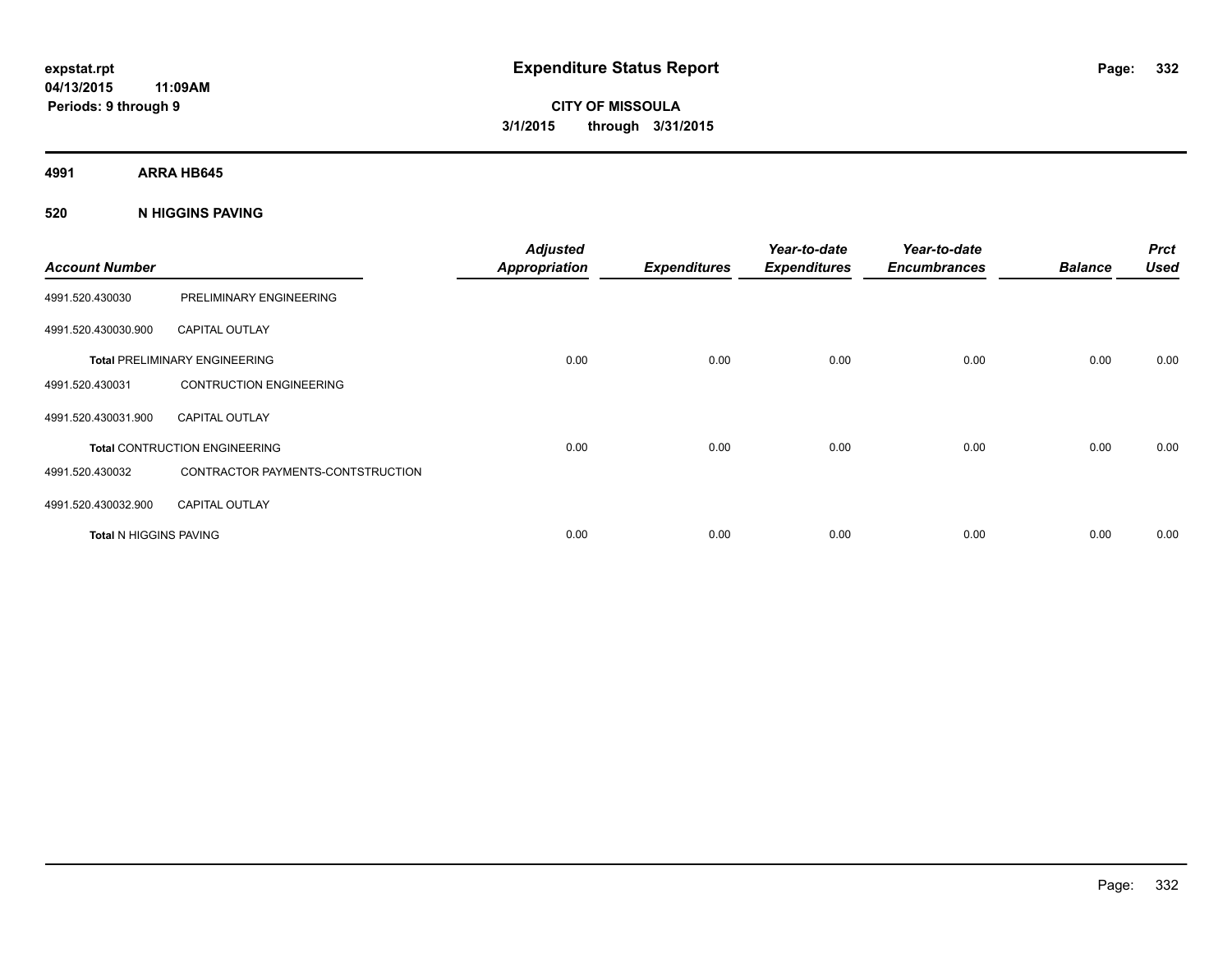**4991 ARRA HB645**

### **525 BROOKS ST CURB & SW IMPROVEMENTS**

| <b>Account Number</b> |                                                   | <b>Adjusted</b><br><b>Appropriation</b> | <b>Expenditures</b> | Year-to-date<br><b>Expenditures</b> | Year-to-date<br><b>Encumbrances</b> | <b>Balance</b> | <b>Prct</b><br><b>Used</b> |
|-----------------------|---------------------------------------------------|-----------------------------------------|---------------------|-------------------------------------|-------------------------------------|----------------|----------------------------|
| 4991.525.430030       | PRELIMINARY ENGINEERING                           |                                         |                     |                                     |                                     |                |                            |
| 4991.525.430030.900   | <b>CAPITAL OUTLAY</b>                             |                                         |                     |                                     |                                     |                |                            |
|                       | <b>Total PRELIMINARY ENGINEERING</b>              | 0.00                                    | 0.00                | 0.00                                | 0.00                                | 0.00           | 0.00                       |
| 4991.525.430031       | <b>CONTRUCTION ENGINEERING</b>                    |                                         |                     |                                     |                                     |                |                            |
| 4991.525.430031.900   | <b>CAPITAL OUTLAY</b>                             |                                         |                     |                                     |                                     |                |                            |
|                       | <b>Total CONTRUCTION ENGINEERING</b>              | 0.00                                    | 0.00                | 0.00                                | 0.00                                | 0.00           | 0.00                       |
| 4991.525.430032       | CONTRACTOR PAYMENTS-CONTSTRUCTION                 |                                         |                     |                                     |                                     |                |                            |
| 4991.525.430032.900   | <b>CAPITAL OUTLAY</b>                             |                                         |                     |                                     |                                     |                |                            |
|                       | <b>Total BROOKS ST CURB &amp; SW IMPROVEMENTS</b> | 0.00                                    | 0.00                | 0.00                                | 0.00                                | 0.00           | 0.00                       |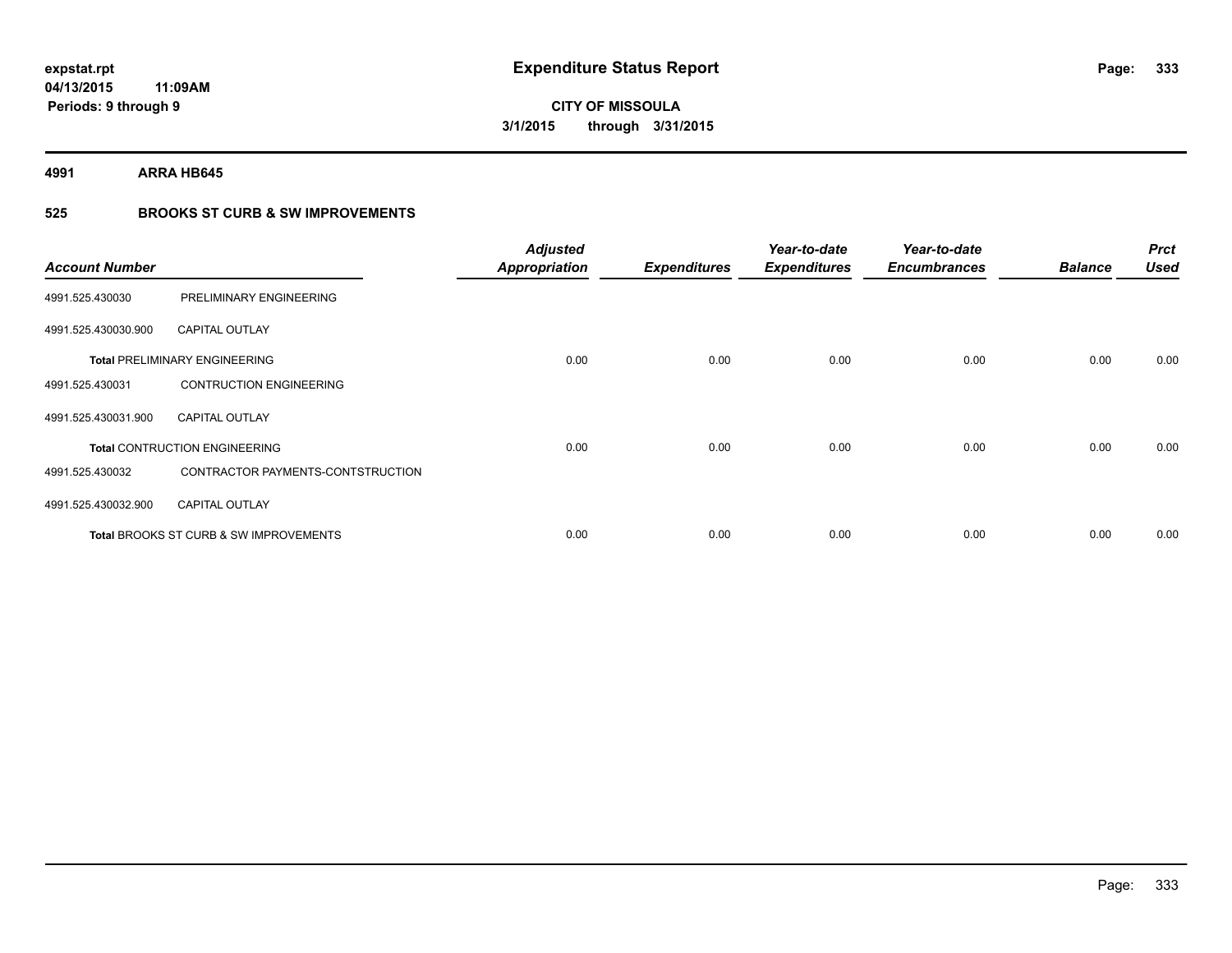**CITY OF MISSOULA 3/1/2015 through 3/31/2015**

**4991 ARRA HB645**

**530 CURB RAMPS**

| <b>Account Number</b>          |                                      | <b>Adjusted</b><br><b>Appropriation</b> | <b>Expenditures</b> | Year-to-date<br><b>Expenditures</b> | Year-to-date<br><b>Encumbrances</b> | <b>Balance</b> | <b>Prct</b><br><b>Used</b> |
|--------------------------------|--------------------------------------|-----------------------------------------|---------------------|-------------------------------------|-------------------------------------|----------------|----------------------------|
|                                |                                      |                                         |                     |                                     |                                     |                |                            |
| 4991.530.430030                | PRELIMINARY ENGINEERING              |                                         |                     |                                     |                                     |                |                            |
| 4991.530.430030.100            | PERSONAL SERVICES                    |                                         |                     |                                     |                                     |                |                            |
| <b>Total PERSONAL SERVICES</b> |                                      | 0.00                                    | 0.00                | 0.00                                | 0.00                                | 0.00           | 0.00                       |
| 4991.530.430030.900            | <b>CAPITAL OUTLAY</b>                |                                         |                     |                                     |                                     |                |                            |
|                                | <b>Total PRELIMINARY ENGINEERING</b> | 0.00                                    | 0.00                | 0.00                                | 0.00                                | 0.00           | 0.00                       |
| 4991.530.430031                | <b>CONTRUCTION ENGINEERING</b>       |                                         |                     |                                     |                                     |                |                            |
| 4991.530.430031.900            | <b>CAPITAL OUTLAY</b>                |                                         |                     |                                     |                                     |                |                            |
|                                | <b>Total CONTRUCTION ENGINEERING</b> | 0.00                                    | 0.00                | 0.00                                | 0.00                                | 0.00           | 0.00                       |
| 4991.530.430032                | CONTRACTOR PAYMENTS-CONTSTRUCTION    |                                         |                     |                                     |                                     |                |                            |
| 4991.530.430032.900            | <b>CAPITAL OUTLAY</b>                |                                         |                     |                                     |                                     |                |                            |
| <b>Total CURB RAMPS</b>        |                                      | 0.00                                    | 0.00                | 0.00                                | 0.00                                | 0.00           | 0.00                       |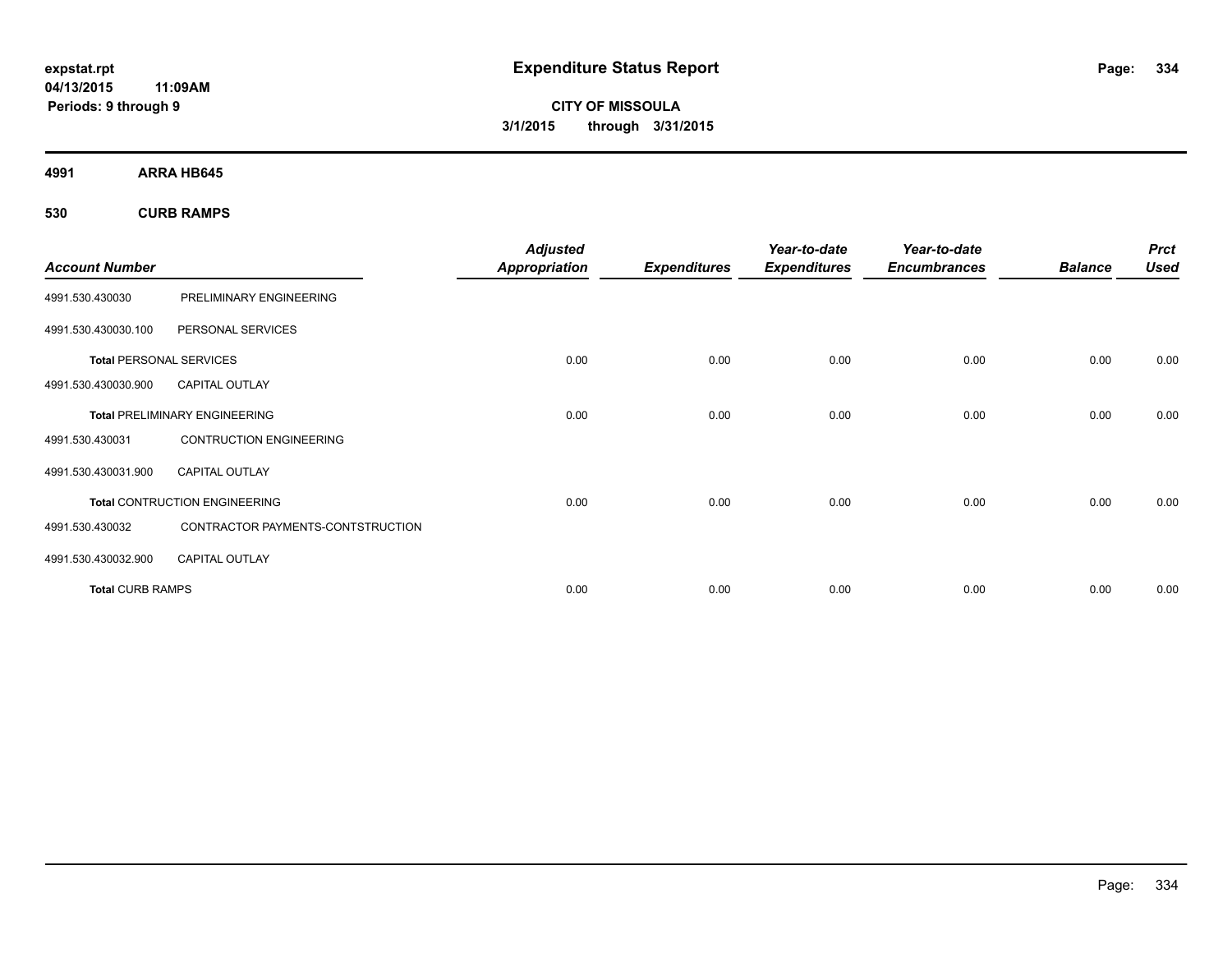**4991 ARRA HB645**

### **535 PARKS PLAYGROUND INSTALLS**

| <b>Account Number</b>          |                                        | <b>Adjusted</b><br><b>Appropriation</b> | <b>Expenditures</b> | Year-to-date<br><b>Expenditures</b> | Year-to-date<br><b>Encumbrances</b> | <b>Balance</b> | <b>Prct</b><br><b>Used</b> |
|--------------------------------|----------------------------------------|-----------------------------------------|---------------------|-------------------------------------|-------------------------------------|----------------|----------------------------|
| 4991.535.430030                | PRELIMINARY ENGINEERING                |                                         |                     |                                     |                                     |                |                            |
| 4991.535.430030.100            | PERSONAL SERVICES                      |                                         |                     |                                     |                                     |                |                            |
| <b>Total PERSONAL SERVICES</b> |                                        | 0.00                                    | 0.00                | 0.00                                | 0.00                                | 0.00           | 0.00                       |
| 4991.535.430030.900            | <b>CAPITAL OUTLAY</b>                  |                                         |                     |                                     |                                     |                |                            |
|                                | <b>Total PRELIMINARY ENGINEERING</b>   | 0.00                                    | 0.00                | 0.00                                | 0.00                                | 0.00           | 0.00                       |
| 4991.535.430031                | <b>CONTRUCTION ENGINEERING</b>         |                                         |                     |                                     |                                     |                |                            |
| 4991.535.430031.900            | <b>CAPITAL OUTLAY</b>                  |                                         |                     |                                     |                                     |                |                            |
|                                | <b>Total CONTRUCTION ENGINEERING</b>   | 0.00                                    | 0.00                | 0.00                                | 0.00                                | 0.00           | 0.00                       |
| 4991.535.430032                | CONTRACTOR PAYMENTS-CONTSTRUCTION      |                                         |                     |                                     |                                     |                |                            |
| 4991.535.430032.900            | <b>CAPITAL OUTLAY</b>                  |                                         |                     |                                     |                                     |                |                            |
|                                | <b>Total PARKS PLAYGROUND INSTALLS</b> | 0.00                                    | 0.00                | 0.00                                | 0.00                                | 0.00           | 0.00                       |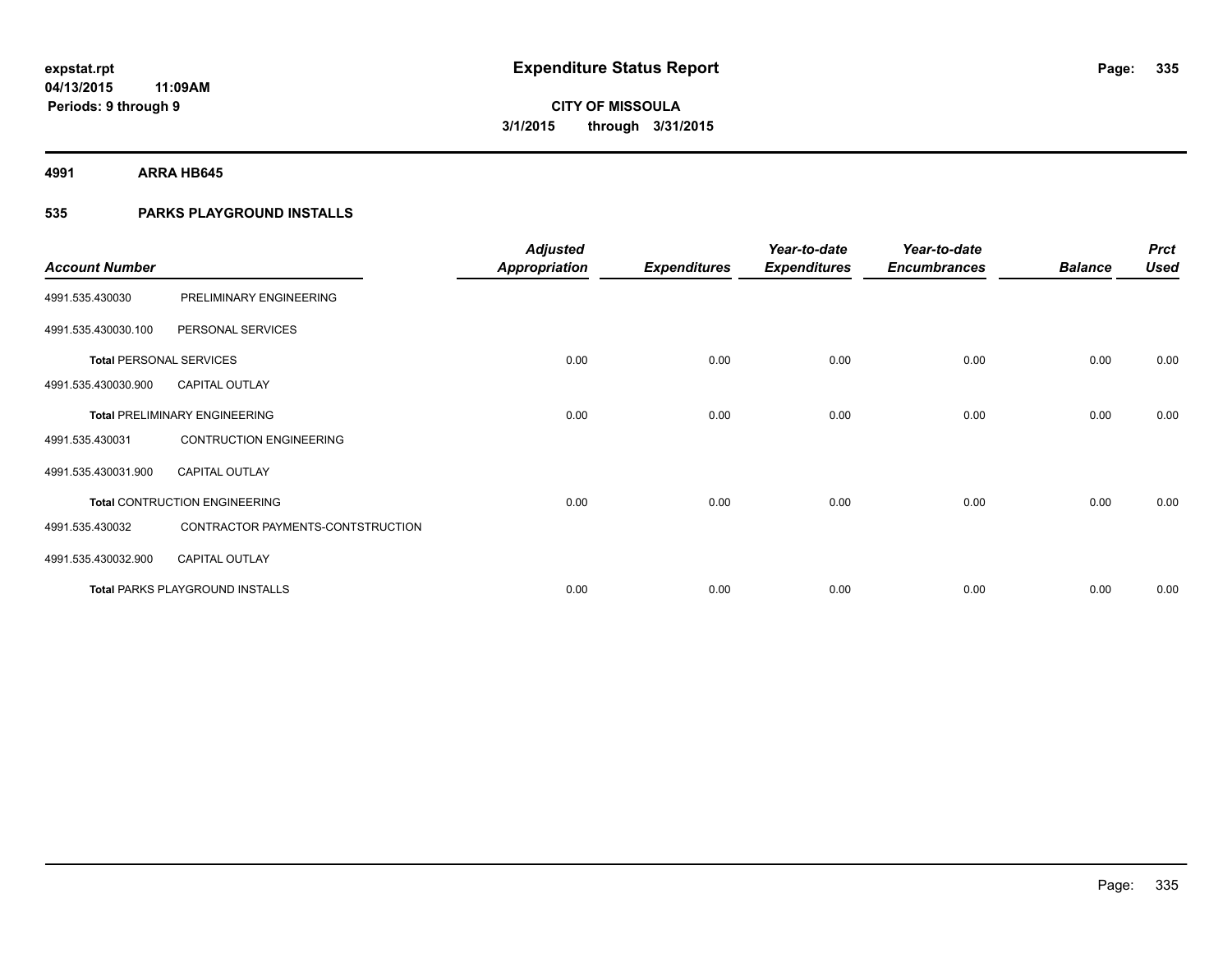**4991 ARRA HB645**

### **540 GREENOUGH PARK BRIDGE**

| <b>Account Number</b>          |                                      | <b>Adjusted</b><br><b>Appropriation</b> | <b>Expenditures</b> | Year-to-date<br><b>Expenditures</b> | Year-to-date<br><b>Encumbrances</b> | <b>Balance</b> | <b>Prct</b><br><b>Used</b> |
|--------------------------------|--------------------------------------|-----------------------------------------|---------------------|-------------------------------------|-------------------------------------|----------------|----------------------------|
| 4991.540.430030                | PRELIMINARY ENGINEERING              |                                         |                     |                                     |                                     |                |                            |
| 4991.540.430030.900            | <b>CAPITAL OUTLAY</b>                |                                         |                     |                                     |                                     |                |                            |
|                                | <b>Total PRELIMINARY ENGINEERING</b> | 0.00                                    | 0.00                | 0.00                                | 0.00                                | 0.00           | 0.00                       |
| 4991.540.430031                | <b>CONTRUCTION ENGINEERING</b>       |                                         |                     |                                     |                                     |                |                            |
| 4991.540.430031.900            | <b>CAPITAL OUTLAY</b>                |                                         |                     |                                     |                                     |                |                            |
|                                | <b>Total CONTRUCTION ENGINEERING</b> | 0.00                                    | 0.00                | 0.00                                | 0.00                                | 0.00           | 0.00                       |
| 4991.540.430032                | CONTRACTOR PAYMENTS-CONTSTRUCTION    |                                         |                     |                                     |                                     |                |                            |
| 4991.540.430032.100            | PERSONAL SERVICES                    |                                         |                     |                                     |                                     |                |                            |
| <b>Total PERSONAL SERVICES</b> |                                      | 0.00                                    | 0.00                | 0.00                                | 0.00                                | 0.00           | 0.00                       |
| 4991.540.430032.900            | <b>CAPITAL OUTLAY</b>                |                                         |                     |                                     |                                     |                |                            |
| <b>Total ARRA HB645</b>        |                                      | 0.00                                    | 0.00                | 0.00                                | 0.00                                | 0.00           | 0.00                       |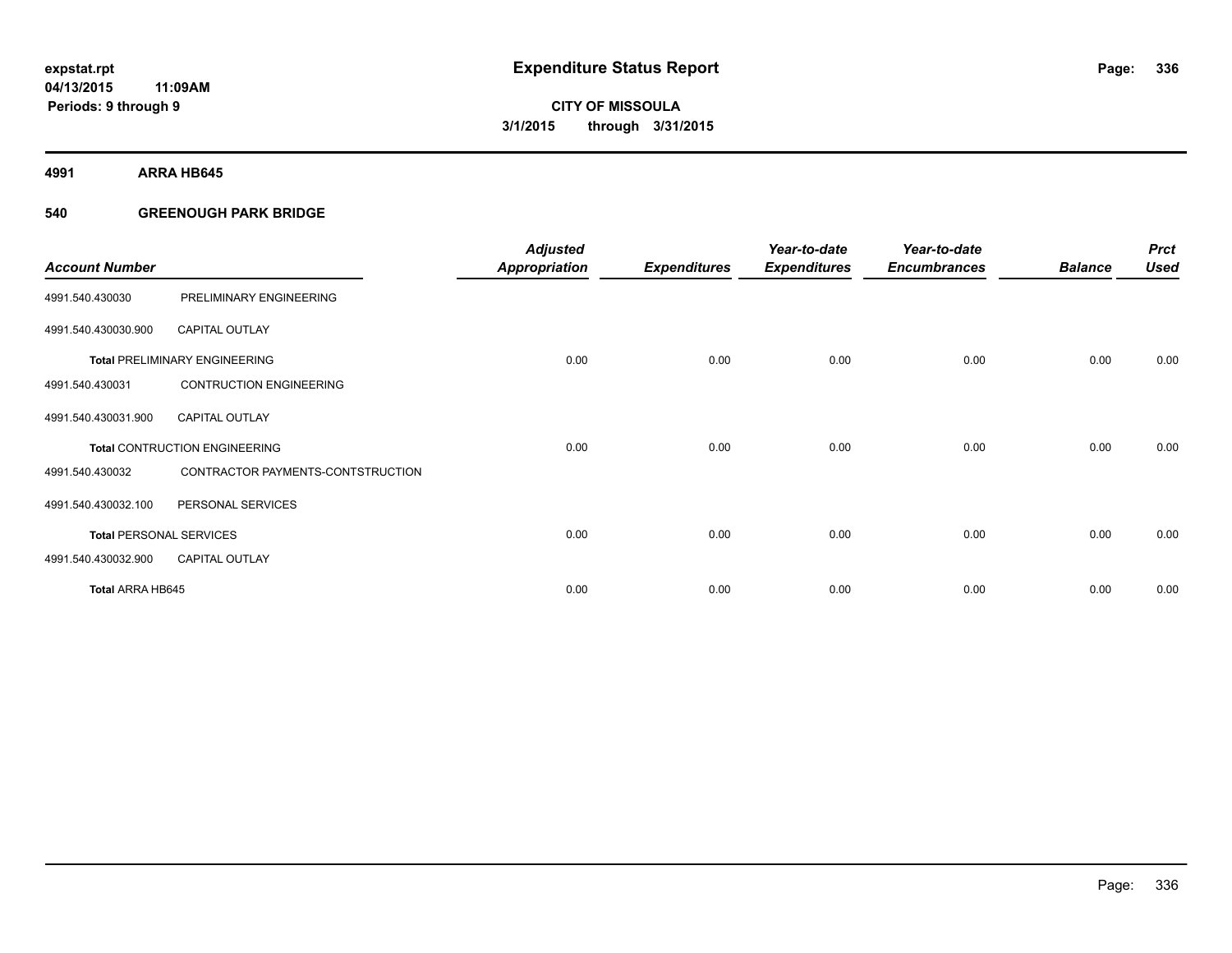### **4992 WFL MILLER CREEK ROAD**

### **390 NON-DEPARTMENTAL**

| <b>Account Number</b> |                             | Adjusted<br><b>Appropriation</b> | <b>Expenditures</b> | Year-to-date<br><b>Expenditures</b> | Year-to-date<br><b>Encumbrances</b> | <b>Balance</b> | <b>Prct</b><br><b>Used</b> |
|-----------------------|-----------------------------|----------------------------------|---------------------|-------------------------------------|-------------------------------------|----------------|----------------------------|
| 4992.390.430230       | STREET RESTORATION          |                                  |                     |                                     |                                     |                |                            |
| 4992.390.430230.900   | <b>CAPITAL OUTLAY</b>       |                                  |                     |                                     |                                     |                |                            |
|                       | Total WFL MILLER CREEK ROAD | 0.00                             | 0.00                | 0.00                                | 0.00                                | 0.00           | 0.00                       |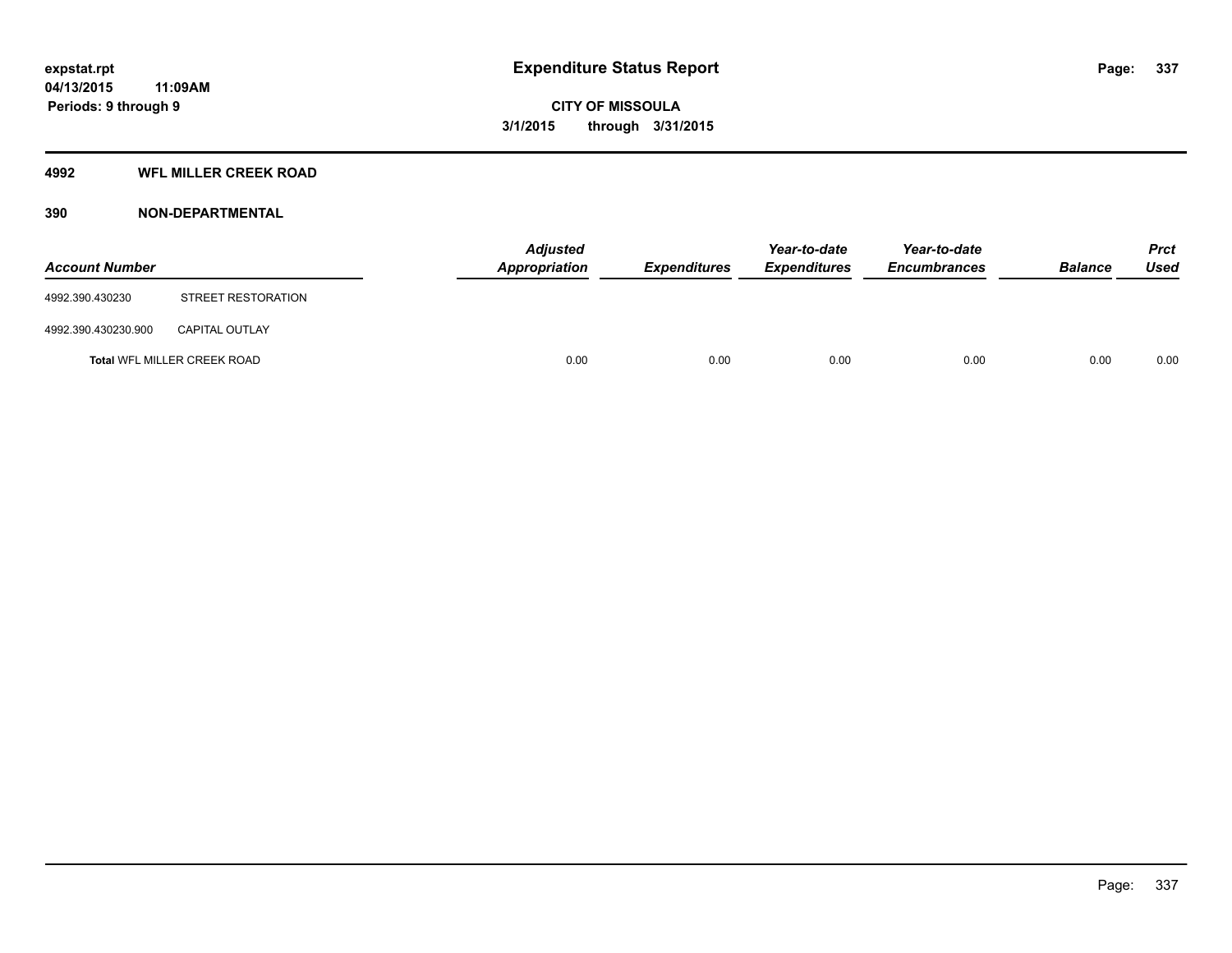**Periods: 9 through 9**

**CITY OF MISSOULA 3/1/2015 through 3/31/2015**

#### **4993 WESTERN FEDERAL LANDS**

**11:09AM**

### **280 PUBLIC WORKS ADMIN/ENGINEERING**

| <b>Account Number</b>       |                                                                                                                                | <b>Adjusted</b><br><b>Appropriation</b> | <b>Expenditures</b>  | Year-to-date<br><b>Expenditures</b> | Year-to-date<br><b>Encumbrances</b> | <b>Balance</b>                     | <b>Prct</b><br><b>Used</b> |
|-----------------------------|--------------------------------------------------------------------------------------------------------------------------------|-----------------------------------------|----------------------|-------------------------------------|-------------------------------------|------------------------------------|----------------------------|
| 4993.280.430022             | RATTLESNAKE UNIVERSITY CROSSING                                                                                                |                                         |                      |                                     |                                     |                                    |                            |
| 4993.280.430022.300         | PURCHASED SERVICES                                                                                                             |                                         |                      |                                     |                                     |                                    |                            |
|                             | <b>Total PURCHASED SERVICES</b>                                                                                                | 0.00                                    | 0.00                 | 0.00                                | 0.00                                | 0.00                               | 0.00                       |
| 4993.280.430022.900         | <b>CAPITAL OUTLAY</b>                                                                                                          |                                         |                      |                                     |                                     |                                    |                            |
|                             | <b>Total RATTLESNAKE UNIVERSITY CROSSING</b>                                                                                   | 0.00                                    | 0.00                 | 0.00                                | 0.00                                | 0.00                               | 0.00                       |
| 4993.280.430024             | RUX PH 11/PROJ 2010-022(B)                                                                                                     |                                         |                      |                                     |                                     |                                    |                            |
| 4993.280.430024.100         | PERSONAL SERVICES                                                                                                              |                                         |                      |                                     |                                     |                                    |                            |
|                             | 4993.280.430024.110.000 SALARIES AND WAGES<br>4993.280.430024.140.000 EMPLOYER CONTRIBUTIONS<br><b>Total PERSONAL SERVICES</b> | 0.00<br>0.00<br>0.00                    | 0.00<br>0.00<br>0.00 | 589.95<br>43.77<br>633.72           | 0.00<br>0.00<br>0.00                | $-589.95$<br>$-43.77$<br>$-633.72$ | 0.00<br>0.00<br>0.00       |
| 4993.280.430024.900         | <b>CAPITAL OUTLAY</b>                                                                                                          |                                         |                      |                                     |                                     |                                    |                            |
| <b>Total CAPITAL OUTLAY</b> | 4993.280.430024.930.000 RUX PHASE 2-PROJ 2010-022(B                                                                            | 0.00<br>0.00                            | 66.00<br>66.00       | 60.757.21<br>60,757.21              | 0.00<br>0.00                        | $-60.757.21$<br>$-60,757.21$       | 0.00<br>0.00               |
|                             | Total RUX PH 11/PROJ 2010-022(B)                                                                                               | 0.00                                    | 66.00                | 61,390.93                           | 0.00                                | $-61,390.93$                       | 0.00                       |
| 4993.280.430223             | <b>FACILITY MAINT ENERGY CONSERVATION</b>                                                                                      |                                         |                      |                                     |                                     |                                    |                            |
| 4993.280.430223.900         | <b>CAPITAL OUTLAY</b>                                                                                                          |                                         |                      |                                     |                                     |                                    |                            |
|                             | Total FACILITY MAINT ENERGY CONSERVATION                                                                                       | 0.00                                    | 0.00                 | 0.00                                | 0.00                                | 0.00                               | 0.00                       |
|                             | <b>Total WESTERN FEDERAL LANDS</b>                                                                                             | 0.00                                    | 66.00                | 61,390.93                           | 0.00                                | $-61,390.93$                       | 0.00                       |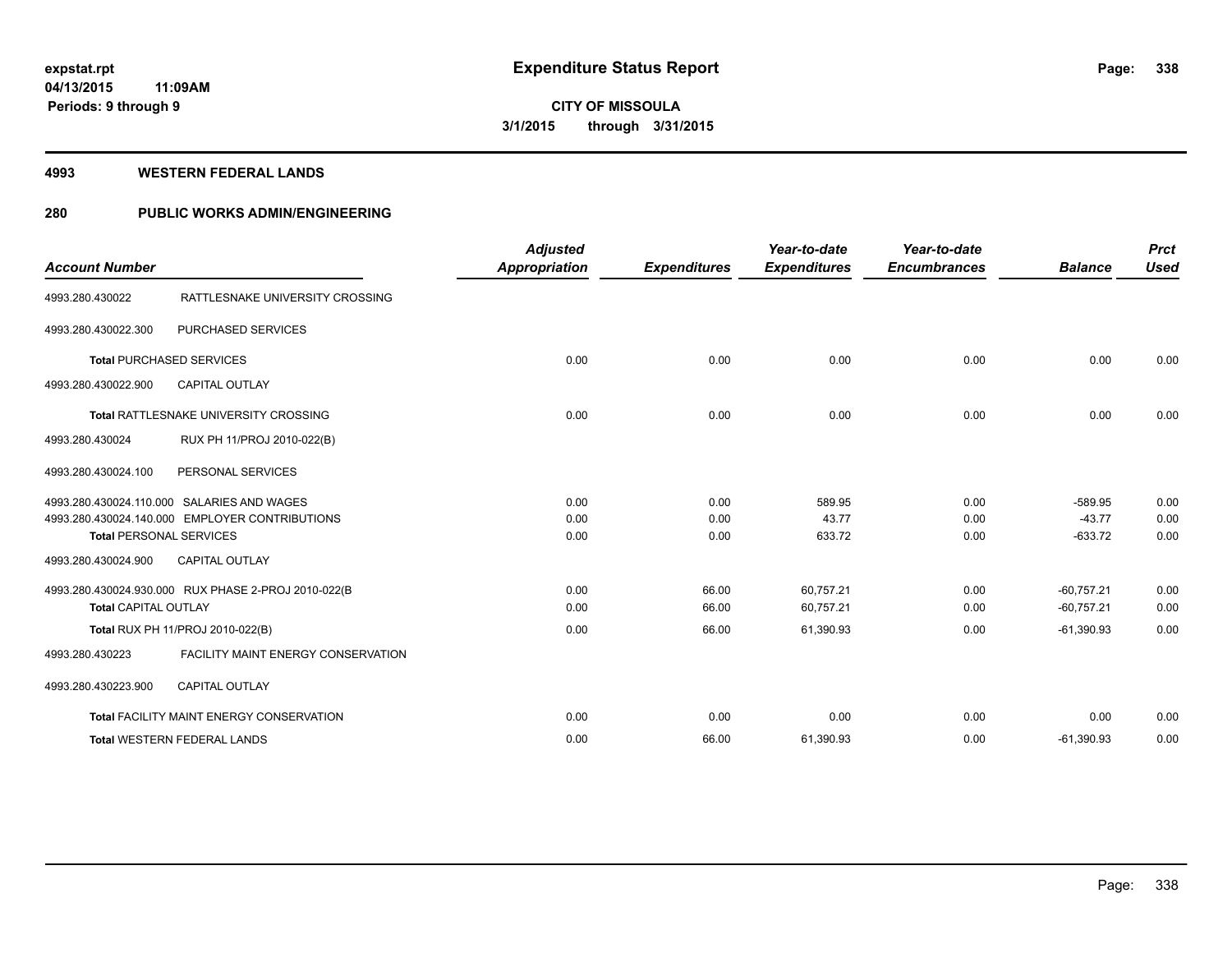**5020 CIVIC STADIUM**

### **395 PARKING COMMISSION**

| <b>Account Number</b>      |                                                     | <b>Adjusted</b><br><b>Appropriation</b> | <b>Expenditures</b> | Year-to-date<br><b>Expenditures</b> | Year-to-date<br><b>Encumbrances</b> | <b>Balance</b> | <b>Prct</b><br><b>Used</b> |
|----------------------------|-----------------------------------------------------|-----------------------------------------|---------------------|-------------------------------------|-------------------------------------|----------------|----------------------------|
|                            |                                                     |                                         |                     |                                     |                                     |                |                            |
| 5020.395.460000            | <b>CULTURE &amp; RECREATION</b>                     |                                         |                     |                                     |                                     |                |                            |
| 5020.395.460000.500        | <b>FIXED CHARGES</b>                                |                                         |                     |                                     |                                     |                |                            |
|                            | 5020.395.460000.500.000 CIVIC STADIUM/FIXED CHARGES | 3,000.00                                | 0.00                | 0.00                                | 0.00                                | 3,000.00       | 0.00                       |
|                            | Total CULTURE & RECREATION                          | 3,000.00                                | 0.00                | 0.00                                | 0.00                                | 3,000.00       | 0.00                       |
| 5020.395.490200            | REVENUE BOND DEBT SERVICE                           |                                         |                     |                                     |                                     |                |                            |
| 5020.395.490200.600        | <b>DEBT SERVICE</b>                                 |                                         |                     |                                     |                                     |                |                            |
| 5020.395.490200.610.000    | PRINCIPAL                                           | 33,420.00                               | 0.00                | 0.00                                | 0.00                                | 33,420.00      | 0.00                       |
| 5020.395.490200.620.000    | <b>INTEREST / SERVICE FEES</b>                      | 83,580.00                               | 0.00                | 0.00                                | 0.00                                | 83,580.00      | 0.00                       |
|                            | Total REVENUE BOND DEBT SERVICE                     | 117,000.00                              | 0.00                | 0.00                                | 0.00                                | 117,000.00     | 0.00                       |
| 5020.395.510000            | <b>MISCELLANEOUS</b>                                |                                         |                     |                                     |                                     |                |                            |
| 5020.395.510000.800        | OTHER OBJECTS                                       |                                         |                     |                                     |                                     |                |                            |
| <b>Total MISCELLANEOUS</b> |                                                     | 0.00                                    | 0.00                | 0.00                                | 0.00                                | 0.00           | 0.00                       |
| <b>Total CIVIC STADIUM</b> |                                                     | 120,000.00                              | 0.00                | 0.00                                | 0.00                                | 120,000.00     | 0.00                       |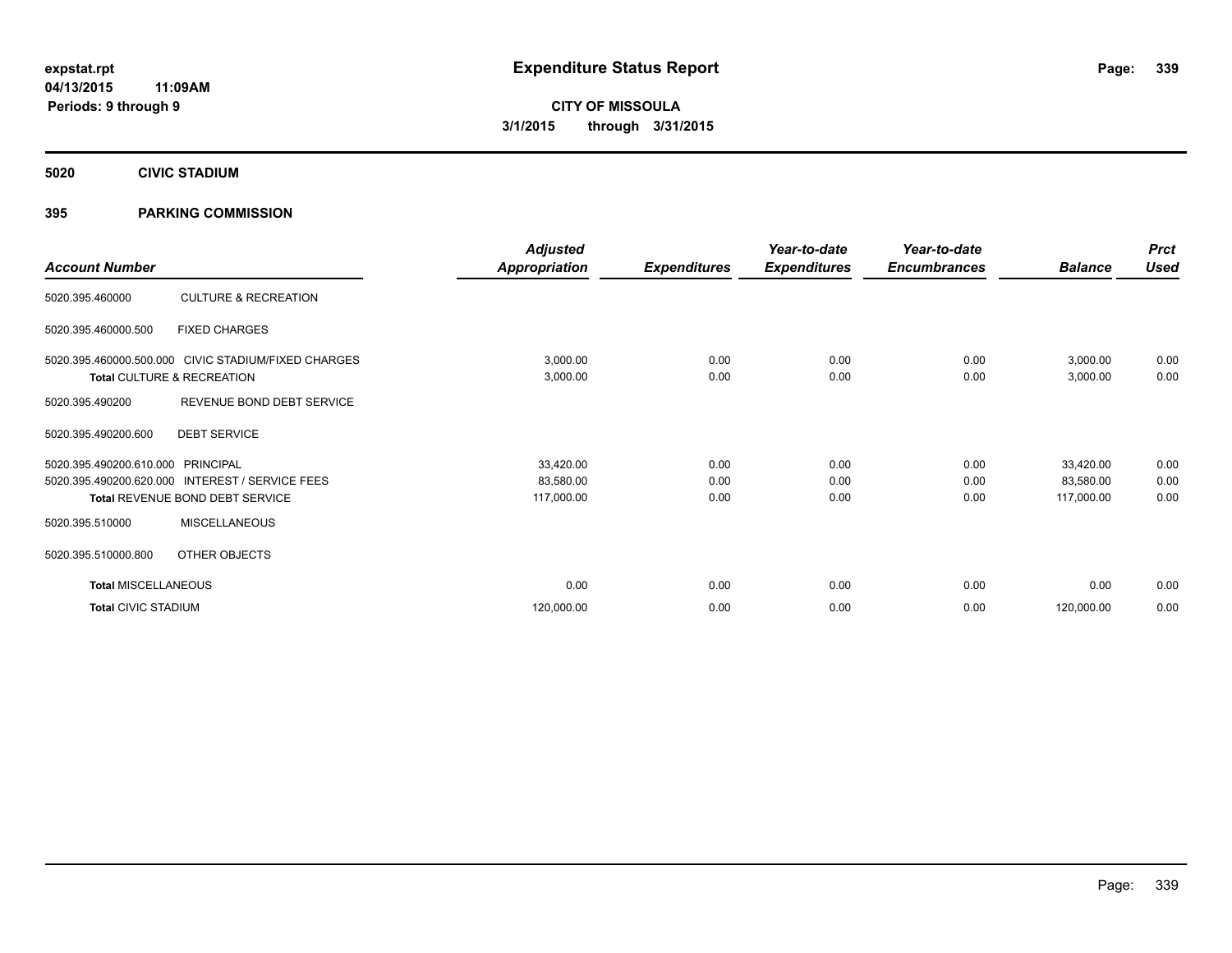# **CITY OF MISSOULA 3/1/2015 through 3/31/2015**

**5210 WATER**

## **335 WATER**

| <b>Account Number</b>           |                                                              | <b>Adjusted</b><br>Appropriation | <b>Expenditures</b> | Year-to-date<br><b>Expenditures</b> | Year-to-date<br><b>Encumbrances</b> | <b>Balance</b>  | <b>Prct</b><br>Used |
|---------------------------------|--------------------------------------------------------------|----------------------------------|---------------------|-------------------------------------|-------------------------------------|-----------------|---------------------|
| 5210.335.430590                 | OTHER ACTIVITIES                                             |                                  |                     |                                     |                                     |                 |                     |
| 5210.335.430590.300             | <b>PURCHASED SERVICES</b>                                    |                                  |                     |                                     |                                     |                 |                     |
|                                 | 5210.335.430590.350.000 ACQUISITION/PROFESSIONAL SERVICES    | 0.00                             | 88.556.39           | 1.532.423.77                        | 0.00                                | $-1.532.423.77$ | 0.00                |
|                                 | 5210.335.430590.390.000 ACQUISITION/OTHER PURCHASED SERVICES | 0.00                             | 0.00                | 370.43                              | 0.00                                | $-370.43$       | 0.00                |
| <b>Total PURCHASED SERVICES</b> |                                                              | 0.00                             | 88.556.39           | 1.532.794.20                        | 0.00                                | $-1.532.794.20$ | 0.00                |
| 5210.335.430590.900             | <b>CAPITAL OUTLAY</b>                                        |                                  |                     |                                     |                                     |                 |                     |
| <b>Total CAPITAL OUTLAY</b>     |                                                              | 0.00                             | 0.00                | 0.00                                | 0.00                                | 0.00            | 0.00                |
| <b>Total WATER</b>              |                                                              | 0.00                             | 88.556.39           | 1.532.794.20                        | 0.00                                | $-1.532.794.20$ | 0.00                |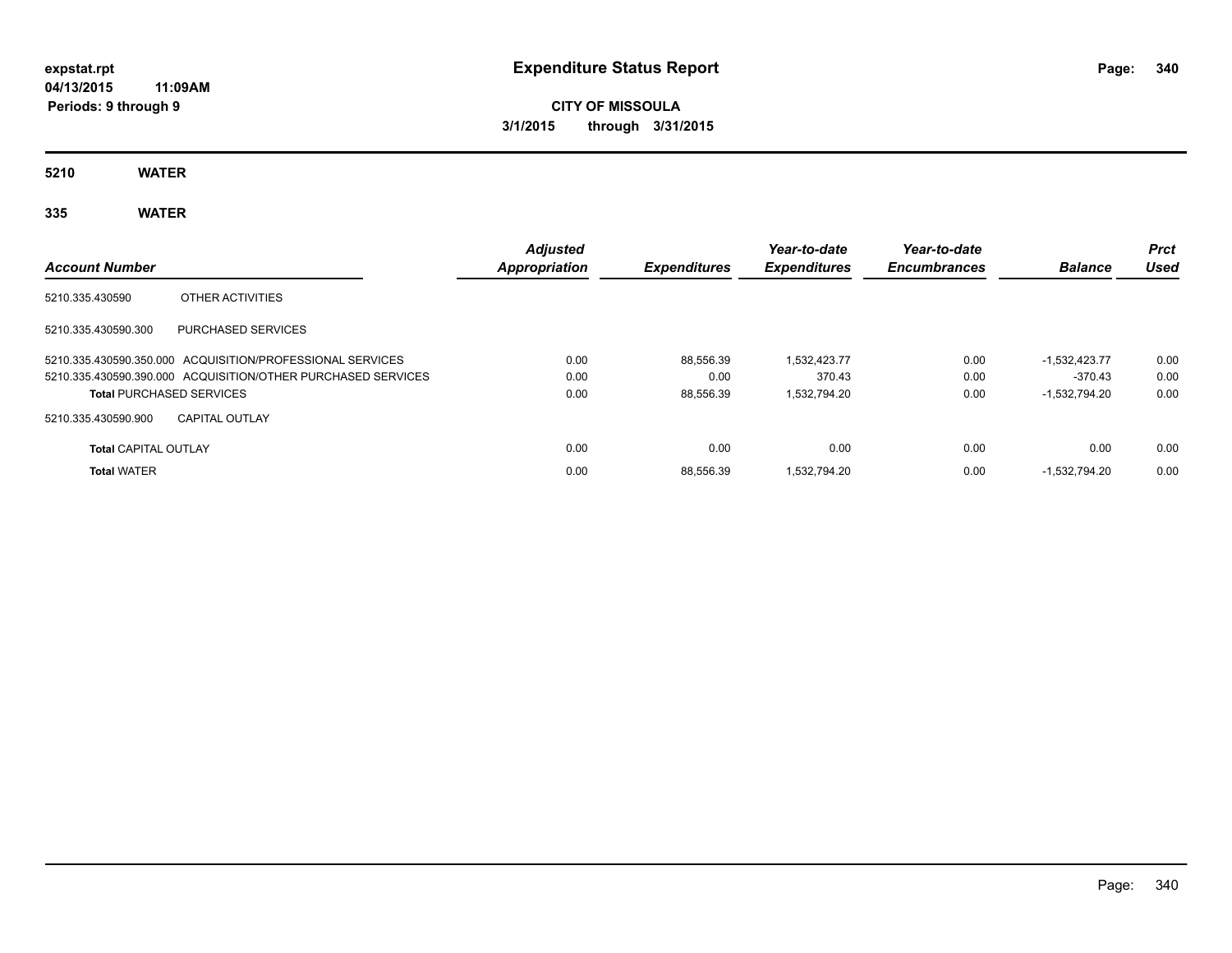### **5310 SEWER OPERATING BUDGET FUND**

### **330 WASTEWATER**

|                                         |                                                         | <b>Adjusted</b> |                     | Year-to-date        | Year-to-date        |                | <b>Prct</b> |
|-----------------------------------------|---------------------------------------------------------|-----------------|---------------------|---------------------|---------------------|----------------|-------------|
| <b>Account Number</b>                   |                                                         | Appropriation   | <b>Expenditures</b> | <b>Expenditures</b> | <b>Encumbrances</b> | <b>Balance</b> | <b>Used</b> |
| 5310.330.410400                         | <b>DEPRECIATION</b>                                     |                 |                     |                     |                     |                |             |
| 5310.330.410400.800                     | OTHER OBJECTS                                           |                 |                     |                     |                     |                |             |
| <b>Total DEPRECIATION</b>               |                                                         | 0.00            | 0.00                | 0.00                | 0.00                | 0.00           | 0.00        |
| 5310.330.430610                         | <b>ADMINISTRATION</b>                                   |                 |                     |                     |                     |                |             |
| 5310.330.430610.100                     | PERSONAL SERVICES                                       |                 |                     |                     |                     |                |             |
|                                         | 5310.330.430610.110.000 SALARIES AND WAGES              | 118.720.00      | 8,583.27            | 81.176.73           | 0.00                | 37.543.27      | 68.38       |
|                                         | 5310.330.430610.120.000 OVERTIME/TERMINATION            | 0.00            | 0.00                | 306.76              | 0.00                | $-306.76$      | 0.00        |
|                                         | 5310.330.430610.140.000 EMPLOYER CONTRIBUTIONS          | 37,856.00       | 2,985.82            | 28,989.01           | 0.00                | 8,866.99       | 76.58       |
| <b>Total PERSONAL SERVICES</b>          |                                                         | 156,576.00      | 11,569.09           | 110.472.50          | 0.00                | 46.103.50      | 70.56       |
| 5310.330.430610.200                     | <b>SUPPLIES</b>                                         |                 |                     |                     |                     |                |             |
| 5310.330.430610.210.000 OFFICE SUPPLIES |                                                         | 3,400.00        | 167.59              | 1,397.02            | 0.00                | 2,002.98       | 41.09       |
|                                         | 5310.330.430610.220.000 OPERATING SUPPLIES              | 1,000.00        | 145.29              | 826.91              | 0.00                | 173.09         | 82.69       |
| 5310.330.430610.231.000 GASOLINE        |                                                         | 60,000.00       | 3,776.86            | 26,728.10           | 0.00                | 33,271.90      | 44.55       |
| <b>Total SUPPLIES</b>                   |                                                         | 64,400.00       | 4,089.74            | 28,952.03           | 0.00                | 35,447.97      | 44.96       |
| 5310.330.430610.300                     | <b>PURCHASED SERVICES</b>                               |                 |                     |                     |                     |                |             |
| 5310.330.430610.310.000 COMMUNICATIONS  |                                                         | 86.00           | 5.92                | 54.05               | 0.00                | 31.95          | 62.85       |
|                                         | 5310.330.430610.320.000 PRINTING & DUPLICATING          | 1.000.00        | 0.00                | 311.95              | 0.00                | 688.05         | 31.20       |
|                                         | 5310.330.430610.330.000 PUBLICITY, SUBSCRIPTIONS & DUES | 1,836.00        | 569.70              | 6,643.44            | 0.00                | $-4,807.44$    | 361.84      |
|                                         | 5310.330.430610.344.000 TELEPHONE SERVICE               | 16,337.00       | 1,317.29            | 15,513.01           | 0.00                | 823.99         | 94.96       |
|                                         | 5310.330.430610.350.000 PROFESSIONAL SERVICES           | 38,000.00       | 3,434.24            | 34,221.11           | 0.00                | 3,778.89       | 90.06       |
|                                         | 5310.330.430610.360.000 REPAIR & MAINTENANCE            | 5,794.00        | 849.76              | 5,463.18            | 0.00                | 330.82         | 94.29       |
| 5310.330.430610.370.000 TRAVEL          |                                                         | 3,000.00        | 0.00                | 4,916.80            | 0.00                | $-1,916.80$    | 163.89      |
| 5310.330.430610.380.000 TRAINING        |                                                         | 1,100.00        | 0.00                | 615.83              | 0.00                | 484.17         | 55.98       |
| <b>Total PURCHASED SERVICES</b>         |                                                         | 67,153.00       | 6,176.91            | 67,739.37           | 0.00                | $-586.37$      | 100.87      |
|                                         |                                                         |                 |                     |                     |                     |                |             |

5310.330.430610.500 FIXED CHARGES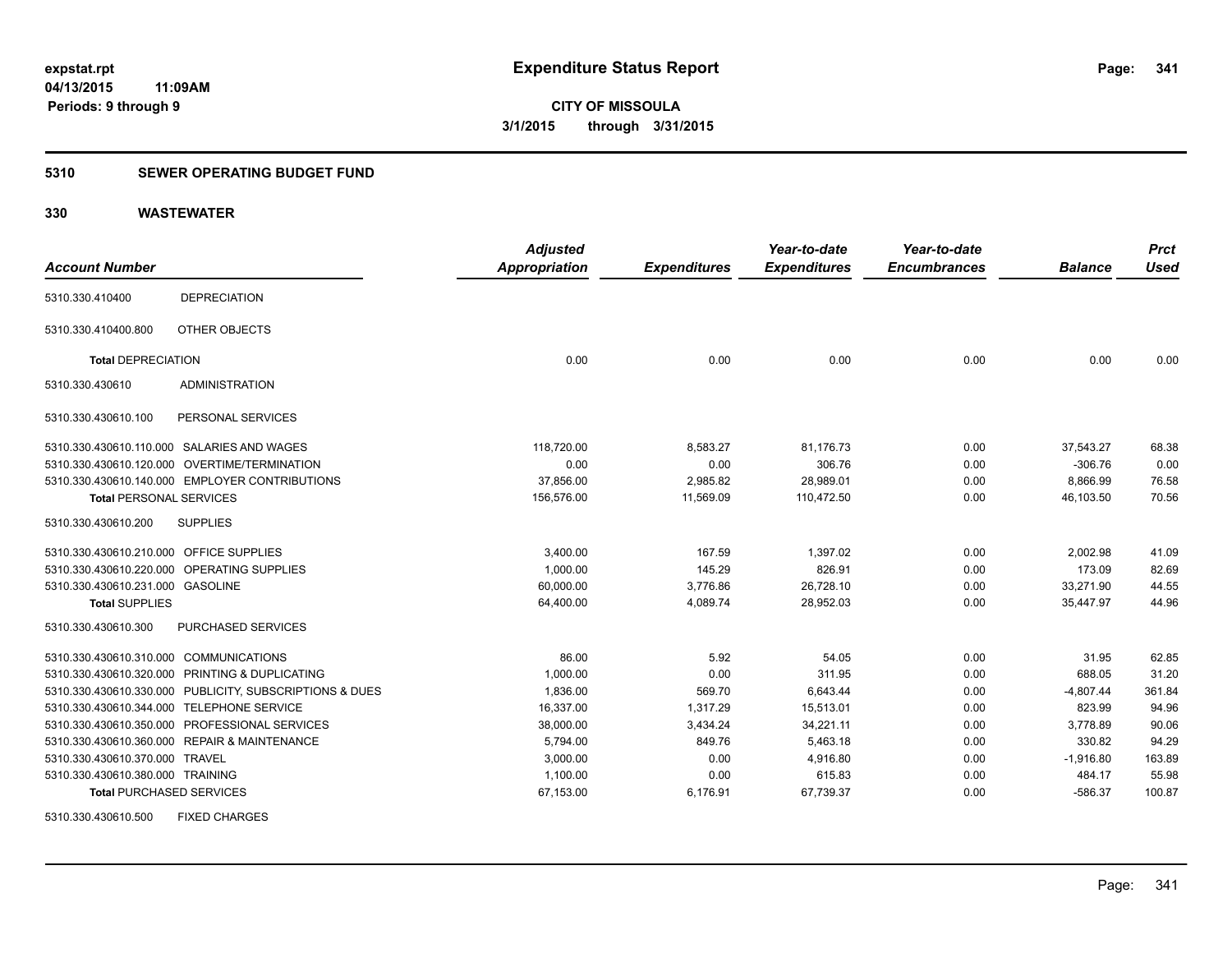### **5310 SEWER OPERATING BUDGET FUND**

| <b>Account Number</b>                                               | <b>Adjusted</b><br>Appropriation | <b>Expenditures</b>    | Year-to-date<br><b>Expenditures</b> | Year-to-date<br><b>Encumbrances</b> | <b>Balance</b>           | <b>Prct</b><br><b>Used</b> |
|---------------------------------------------------------------------|----------------------------------|------------------------|-------------------------------------|-------------------------------------|--------------------------|----------------------------|
| 5310.330.430610.500.000 FIXED CHARGES<br><b>Total FIXED CHARGES</b> | 1,173,327.00<br>1,173,327.00     | 15,280.63<br>15,280.63 | 602,704.91<br>602,704.91            | 0.00<br>0.00                        | 570,622.09<br>570,622.09 | 51.37<br>51.37             |
|                                                                     |                                  |                        |                                     |                                     |                          |                            |
| <b>GRANTS &amp; CONTRIBUTIONS</b><br>5310.330.430610.700            |                                  |                        |                                     |                                     |                          |                            |
| 5310.330.430610.700.000 GRANTS & CONTRIBUTIONS                      | 1,500.00                         | 0.00                   | 0.00                                | 0.00                                | 1,500.00                 | 0.00                       |
| <b>Total GRANTS &amp; CONTRIBUTIONS</b>                             | 1,500.00                         | 0.00                   | 0.00                                | 0.00                                | 1,500.00                 | 0.00                       |
| 5310.330.430610.800<br>OTHER OBJECTS                                |                                  |                        |                                     |                                     |                          |                            |
| <b>Total OTHER OBJECTS</b>                                          | 0.00                             | 0.00                   | 0.00                                | 0.00                                | 0.00                     | 0.00                       |
| 5310.330.430610.900<br><b>CAPITAL OUTLAY</b>                        |                                  |                        |                                     |                                     |                          |                            |
| <b>Total CAPITAL OUTLAY</b>                                         | 0.00                             | 0.00                   | 0.00                                | 0.00                                | 0.00                     | 0.00                       |
| <b>Total ADMINISTRATION</b>                                         | 1,462,956.00                     | 37,116.37              | 809,868.81                          | 0.00                                | 653,087.19               | 55.36                      |
| <b>COLLECTIONS</b><br>5310.330.430630                               |                                  |                        |                                     |                                     |                          |                            |
| 5310.330.430630.100<br>PERSONAL SERVICES                            |                                  |                        |                                     |                                     |                          |                            |
| 5310.330.430630.110.000 SALARIES AND WAGES                          | 438,675.00                       | 32,492.95              | 357,352.10                          | 0.00                                | 81,322.90                | 81.46                      |
| 5310.330.430630.120.000 OVERTIME/TERMINATION                        | 12,000.00                        | 1,034.89               | 10,470.07                           | 0.00                                | 1,529.93                 | 87.25                      |
| 5310.330.430630.130.000 OTHER                                       | 5,417.00                         | 0.00                   | 0.00                                | 0.00                                | 5,417.00                 | 0.00                       |
| 5310.330.430630.140.000 EMPLOYER CONTRIBUTIONS                      | 186,970.00                       | 13,879.00              | 153,215.88                          | 0.00                                | 33,754.12                | 81.95                      |
| 5310.330.430630.141.000 STATE RETIREMENT CONTRIBUTIONS              | 0.00                             | 86.18                  | 994.55                              | 0.00                                | $-994.55$                | 0.00                       |
| <b>Total PERSONAL SERVICES</b>                                      | 643,062.00                       | 47,493.02              | 522,032.60                          | 0.00                                | 121,029.40               | 81.18                      |
| 5310.330.430630.200<br><b>SUPPLIES</b>                              |                                  |                        |                                     |                                     |                          |                            |
| 5310.330.430630.220.000 OPERATING SUPPLIES                          | 20.000.00                        | 0.00                   | 8,554.23                            | 0.00                                | 11,445.77                | 42.77                      |
| 5310.330.430630.230.000 REPAIR/MAINTENANCE                          | 77,050.00                        | 3,076.49               | 56,366.23                           | 0.00                                | 20,683.77                | 73.16                      |
| 5310.330.430630.240.000 OTHER SUPPLIES                              | 2,000.00                         | 0.00                   | 304.10                              | 0.00                                | 1,695.90                 | 15.21                      |
| <b>Total SUPPLIES</b>                                               | 99,050.00                        | 3,076.49               | 65,224.56                           | 0.00                                | 33,825.44                | 65.85                      |
| 5310.330.430630.300<br>PURCHASED SERVICES                           |                                  |                        |                                     |                                     |                          |                            |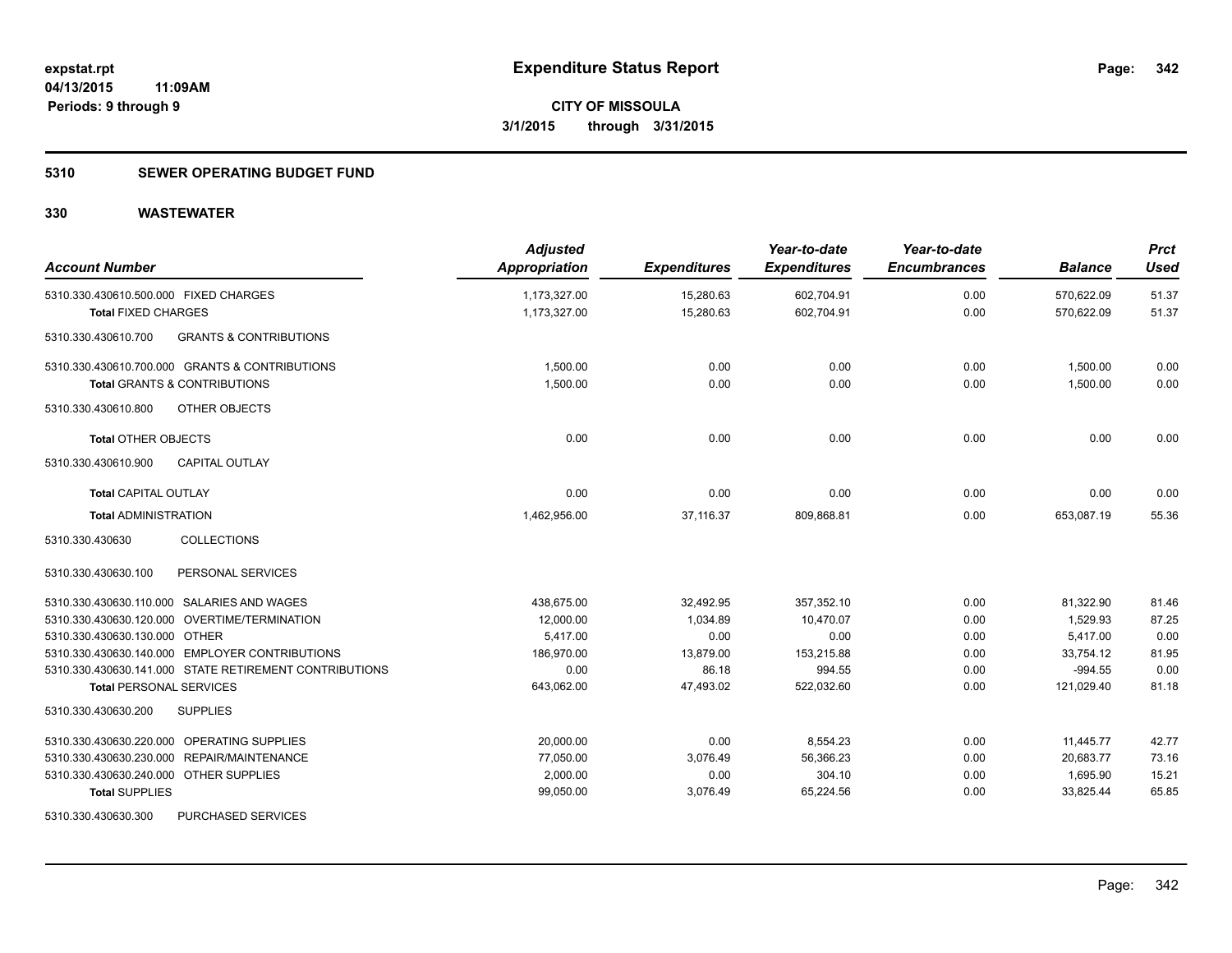### **5310 SEWER OPERATING BUDGET FUND**

| <b>Account Number</b>                             | <b>Adjusted</b><br><b>Appropriation</b> | <b>Expenditures</b> | Year-to-date<br><b>Expenditures</b> | Year-to-date<br><b>Encumbrances</b> | <b>Balance</b> | Prct<br><b>Used</b> |
|---------------------------------------------------|-----------------------------------------|---------------------|-------------------------------------|-------------------------------------|----------------|---------------------|
| 5310.330.430630.310.000 COMMUNICATIONS            | 984.00                                  | 75.49               | 390.90                              | 0.00                                | 593.10         | 39.73               |
| 5310.330.430630.341.000 ELECTRICITY & NATURAL GAS | 61,017.00                               | 6,991.64            | 47,992.97                           | 0.00                                | 13,024.03      | 78.66               |
| 5310.330.430630.343.000 WATER CHARGES             | 6,468.00                                | 325.14              | 3,092.18                            | 0.00                                | 3,375.82       | 47.81               |
| 5310.330.430630.350.000 PROFESSIONAL SERVICES     | 2,000.00                                | 70.00               | 329.62                              | 0.00                                | 1,670.38       | 16.48               |
| 5310.330.430630.360.000 REPAIR & MAINTENANCE      | 104,360.00                              | 9,972.00            | 75.292.39                           | 0.00                                | 29,067.61      | 72.15               |
| 5310.330.430630.370.000 TRAVEL                    | 3,000.00                                | 0.00                | 0.00                                | 0.00                                | 3,000.00       | 0.00                |
| 5310.330.430630.380.000 TRAINING                  | 2,500.00                                | 0.00                | 0.00                                | 0.00                                | 2,500.00       | 0.00                |
| <b>Total PURCHASED SERVICES</b>                   | 180,329.00                              | 17,434.27           | 127,098.06                          | 0.00                                | 53,230.94      | 70.48               |
| <b>FIXED CHARGES</b><br>5310.330.430630.500       |                                         |                     |                                     |                                     |                |                     |
| 5310.330.430630.500.000 FIXED CHARGES             | 60,000.00                               | 0.00                | 0.00                                | 0.00                                | 60,000.00      | 0.00                |
| <b>Total FIXED CHARGES</b>                        | 60,000.00                               | 0.00                | 0.00                                | 0.00                                | 60,000.00      | 0.00                |
| 5310.330.430630.900<br><b>CAPITAL OUTLAY</b>      |                                         |                     |                                     |                                     |                |                     |
| <b>Total CAPITAL OUTLAY</b>                       | 0.00                                    | 0.00                | 0.00                                | 0.00                                | 0.00           | 0.00                |
| <b>Total COLLECTIONS</b>                          | 982,441.00                              | 68,003.78           | 714,355.22                          | 0.00                                | 268,085.78     | 72.71               |
| TREATMENT AND DISPOSAL<br>5310.330.430640         |                                         |                     |                                     |                                     |                |                     |
| PERSONAL SERVICES<br>5310.330.430640.100          |                                         |                     |                                     |                                     |                |                     |
| 5310.330.430640.110.000 SALARIES AND WAGES        | 407,242.00                              | 32,852.31           | 311,705.09                          | 0.00                                | 95,536.91      | 76.54               |
| 5310.330.430640.120.000 OVERTIME/TERMINATION      | 7,000.00                                | 182.33              | 7.243.56                            | 0.00                                | $-243.56$      | 103.48              |
| 5310.330.430640.130.000 OTHER                     | 9,223.00                                | 0.00                | 0.00                                | 0.00                                | 9,223.00       | 0.00                |
| 5310.330.430640.140.000 EMPLOYER CONTRIBUTIONS    | 169,880.00                              | 13,709.72           | 134,952.16                          | 0.00                                | 34,927.84      | 79.44               |
| <b>Total PERSONAL SERVICES</b>                    | 593,345.00                              | 46,744.36           | 453,900.81                          | 0.00                                | 139,444.19     | 76.50               |
| 5310.330.430640.200<br><b>SUPPLIES</b>            |                                         |                     |                                     |                                     |                |                     |
| 5310.330.430640.210.000 OFFICE SUPPLIES           | 0.00                                    | 0.00                | 54.99                               | 0.00                                | $-54.99$       | 0.00                |
| 5310.330.430640.220.000 OPERATING SUPPLIES        | 170,170.00                              | 20,865.96           | 94,586.01                           | 0.00                                | 75,583.99      | 55.58               |
| 5310.330.430640.230.000 REPAIR/MAINTENANCE        | 73,000.00                               | 8,792.60            | 77,395.96                           | 0.00                                | $-4,395.96$    | 106.02              |
| 5310.330.430640.240.000 OTHER SUPPLIES            | 2,000.00                                | 0.00                | 422.40                              | 0.00                                | 1,577.60       | 21.12               |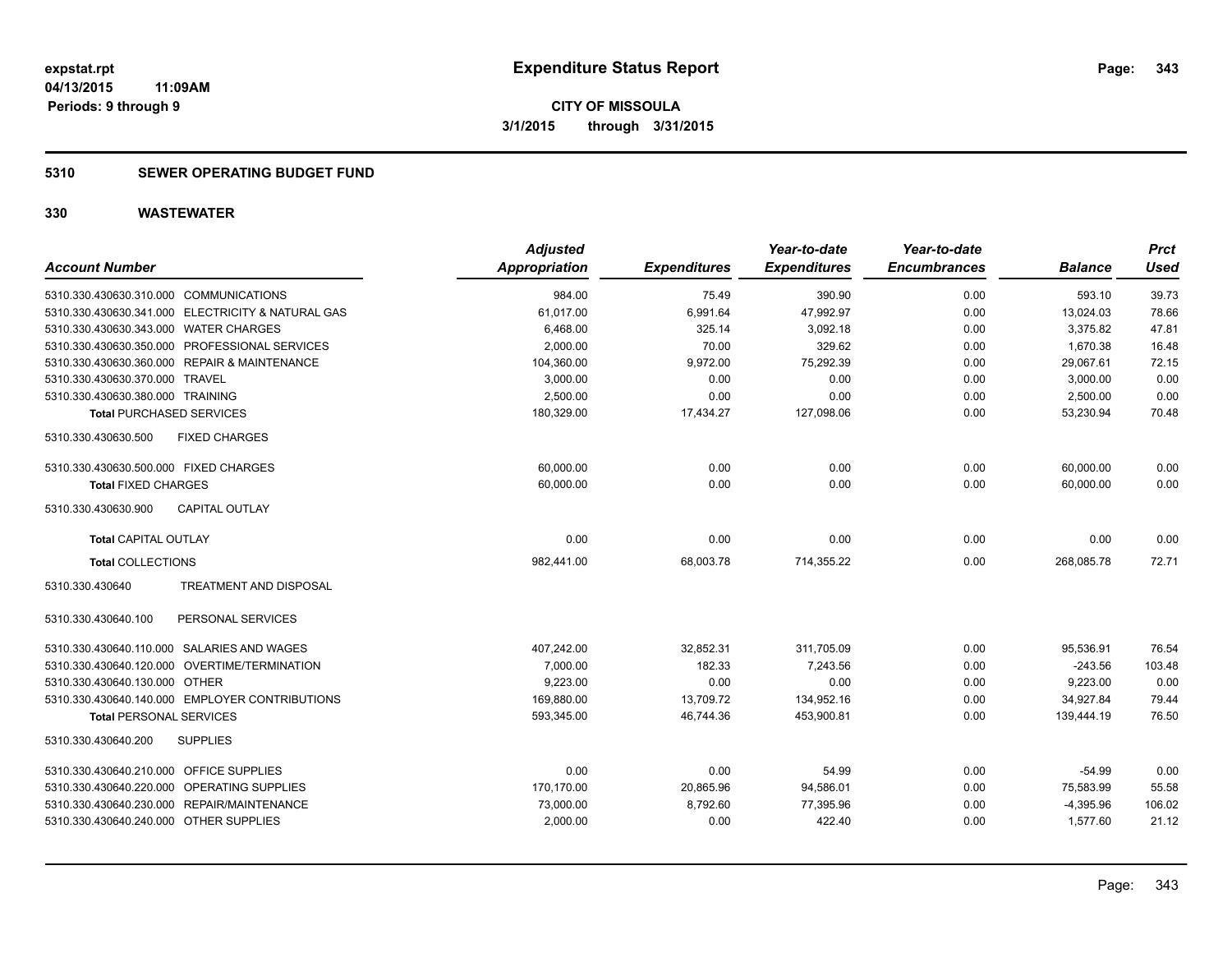### **5310 SEWER OPERATING BUDGET FUND**

| <b>Account Number</b>                             | <b>Adjusted</b><br><b>Appropriation</b> | <b>Expenditures</b> | Year-to-date<br><b>Expenditures</b> | Year-to-date<br><b>Encumbrances</b> | <b>Balance</b> | <b>Prct</b><br><b>Used</b> |
|---------------------------------------------------|-----------------------------------------|---------------------|-------------------------------------|-------------------------------------|----------------|----------------------------|
| <b>Total SUPPLIES</b>                             | 245,170.00                              | 29,658.56           | 172,459.36                          | 0.00                                | 72,710.64      | 70.34                      |
| PURCHASED SERVICES<br>5310.330.430640.300         |                                         |                     |                                     |                                     |                |                            |
| 5310.330.430640.310.000 COMMUNICATIONS            | 1.500.00                                | 23.69               | 85.56                               | 0.00                                | 1.414.44       | 5.70                       |
| 5310.330.430640.341.000 ELECTRICITY & NATURAL GAS | 439,563.00                              | 48,727.71           | 373,921.03                          | 0.00                                | 65,641.97      | 85.07                      |
| 5310.330.430640.343.000 WATER CHARGES             | 3,780.00                                | 276.62              | 2,203.25                            | 0.00                                | 1,576.75       | 58.29                      |
| 5310.330.430640.345.000 GARBAGE                   | 20,804.00                               | 1,783.50            | 17,364.10                           | 0.00                                | 3,439.90       | 83.47                      |
| 5310.330.430640.350.000 PROFESSIONAL SERVICES     | 1,000.00                                | 0.00                | 0.00                                | 0.00                                | 1,000.00       | 0.00                       |
| 5310.330.430640.360.000 REPAIR & MAINTENANCE      | 57,000.00                               | 5,820.16            | 71,473.31                           | 0.00                                | $-14,473.31$   | 125.39                     |
| 5310.330.430640.370.000 TRAVEL                    | 6,000.00                                | 519.48              | 2,403.25                            | 0.00                                | 3.596.75       | 40.05                      |
| 5310.330.430640.380.000 TRAINING                  | 3,000.00                                | 0.00                | 1,499.00                            | 0.00                                | 1,501.00       | 49.97                      |
| 5310.330.430640.390.000 OTHER PURCHASED SERVICES  | 403,075.00                              | 33,559.00           | 298,849.00                          | 0.00                                | 104,226.00     | 74.14                      |
| <b>Total PURCHASED SERVICES</b>                   | 935,722.00                              | 90,710.16           | 767,798.50                          | 0.00                                | 167,923.50     | 82.05                      |
| CAPITAL OUTLAY<br>5310.330.430640.900             |                                         |                     |                                     |                                     |                |                            |
| <b>Total CAPITAL OUTLAY</b>                       | 0.00                                    | 0.00                | 0.00                                | 0.00                                | 0.00           | 0.00                       |
| <b>Total TREATMENT AND DISPOSAL</b>               | 1,774,237.00                            | 167,113.08          | 1,394,158.67                        | 0.00                                | 380,078.33     | 78.58                      |
| 5310.330.430650<br><b>LAB &amp; TESTING</b>       |                                         |                     |                                     |                                     |                |                            |
| PERSONAL SERVICES<br>5310.330.430650.100          |                                         |                     |                                     |                                     |                |                            |
| 5310.330.430650.110.000 SALARIES AND WAGES        | 156,694.00                              | 12,247.43           | 107,107.29                          | 0.00                                | 49,586.71      | 68.35                      |
| 5310.330.430650.120.000 OVERTIME/TERMINATION      | 0.00                                    | 0.00                | 212.22                              | 0.00                                | $-212.22$      | 0.00                       |
| 5310.330.430650.140.000 EMPLOYER CONTRIBUTIONS    | 62,137.00                               | 5,040.94            | 43,747.15                           | 0.00                                | 18,389.85      | 70.40                      |
| <b>Total PERSONAL SERVICES</b>                    | 218.831.00                              | 17.288.37           | 151.066.66                          | 0.00                                | 67.764.34      | 69.03                      |
| 5310.330.430650.200<br><b>SUPPLIES</b>            |                                         |                     |                                     |                                     |                |                            |
| 5310.330.430650.220.000 OPERATING SUPPLIES        | 23,000.00                               | 2,023.13            | 15,772.47                           | 0.00                                | 7,227.53       | 68.58                      |
| 5310.330.430650.230.000 REPAIR/MAINTENANCE        | 2,000.00                                | 0.00                | 4,675.73                            | 0.00                                | $-2,675.73$    | 233.79                     |
| <b>Total SUPPLIES</b>                             | 25,000.00                               | 2,023.13            | 20,448.20                           | 0.00                                | 4,551.80       | 81.79                      |
| 5310.330.430650.300<br><b>PURCHASED SERVICES</b>  |                                         |                     |                                     |                                     |                |                            |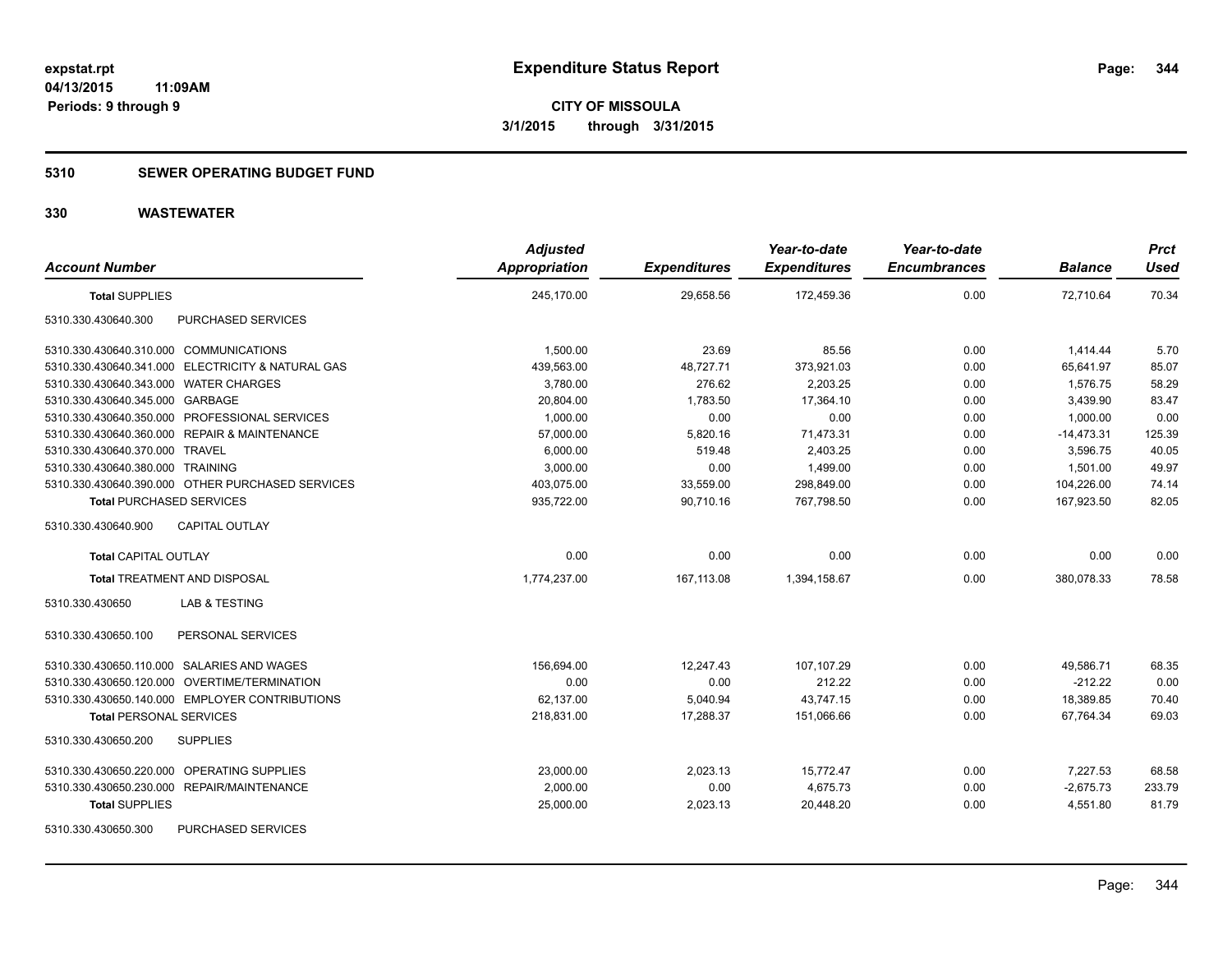### **5310 SEWER OPERATING BUDGET FUND**

|                                        |                                                 | <b>Adjusted</b>      |                     | Year-to-date        | Year-to-date        |                | <b>Prct</b> |
|----------------------------------------|-------------------------------------------------|----------------------|---------------------|---------------------|---------------------|----------------|-------------|
| <b>Account Number</b>                  |                                                 | <b>Appropriation</b> | <b>Expenditures</b> | <b>Expenditures</b> | <b>Encumbrances</b> | <b>Balance</b> | <b>Used</b> |
|                                        |                                                 |                      |                     |                     |                     |                |             |
| 5310.330.430650.310.000 COMMUNICATIONS |                                                 | 1,000.00             | 113.22              | 723.35              | 0.00                | 276.65         | 72.34       |
|                                        | 5310.330.430650.350.000 PROFESSIONAL SERVICES   | 29,000.00            | 2,428.00            | 21,066.00           | 0.00                | 7,934.00       | 72.64       |
|                                        | 5310.330.430650.360.000 REPAIR & MAINTENANCE    | 4,000.00             | 3,360.20            | 5,031.85            | 0.00                | $-1,031.85$    | 125.80      |
| 5310.330.430650.370.000 TRAVEL         |                                                 | 2,000.00             | 0.00                | 0.00                | 0.00                | 2,000.00       | 0.00        |
| 5310.330.430650.380.000 TRAINING       |                                                 | 1,000.00             | 0.00                | 0.00                | 0.00                | 1,000.00       | 0.00        |
| <b>Total PURCHASED SERVICES</b>        |                                                 | 37,000.00            | 5,901.42            | 26,821.20           | 0.00                | 10,178.80      | 72.49       |
| 5310.330.430650.500                    | <b>FIXED CHARGES</b>                            |                      |                     |                     |                     |                |             |
| <b>Total FIXED CHARGES</b>             |                                                 | 0.00                 | 0.00                | 0.00                | 0.00                | 0.00           | 0.00        |
| 5310.330.430650.900                    | <b>CAPITAL OUTLAY</b>                           |                      |                     |                     |                     |                |             |
| <b>Total CAPITAL OUTLAY</b>            |                                                 | 0.00                 | 0.00                | 0.00                | 0.00                | 0.00           | 0.00        |
| <b>Total LAB &amp; TESTING</b>         |                                                 | 280,831.00           | 25,212.92           | 198,336.06          | 0.00                | 82,494.94      | 70.62       |
| 5310.330.430660                        | <b>ENGINEEERING</b>                             |                      |                     |                     |                     |                |             |
| 5310.330.430660.300                    | PURCHASED SERVICES                              |                      |                     |                     |                     |                |             |
| <b>Total PURCHASED SERVICES</b>        |                                                 | 0.00                 | 0.00                | 0.00                | 0.00                | 0.00           | 0.00        |
| 5310.330.430660.500                    | <b>FIXED CHARGES</b>                            |                      |                     |                     |                     |                |             |
| <b>Total FIXED CHARGES</b>             |                                                 | 0.00                 | 0.00                | 0.00                | 0.00                | 0.00           | 0.00        |
| 5310.330.430660.900                    | <b>CAPITAL OUTLAY</b>                           |                      |                     |                     |                     |                |             |
| <b>Total ENGINEEERING</b>              |                                                 | 0.00                 | 0.00                | 0.00                | 0.00                | 0.00           | 0.00        |
| 5310.330.490504                        | <b>DEBT SERVICE</b>                             |                      |                     |                     |                     |                |             |
| 5310.330.490504.600                    | <b>DEBT SERVICE</b>                             |                      |                     |                     |                     |                |             |
| 5310.330.490504.610.000 PRINCIPAL      |                                                 | 0.00                 | 0.00                | 7,788.03            | 0.00                | $-7,788.03$    | 0.00        |
|                                        | 5310.330.490504.620.000 INTEREST / SERVICE FEES | 0.00                 | 0.00                | 117.57              | 0.00                | $-117.57$      | 0.00        |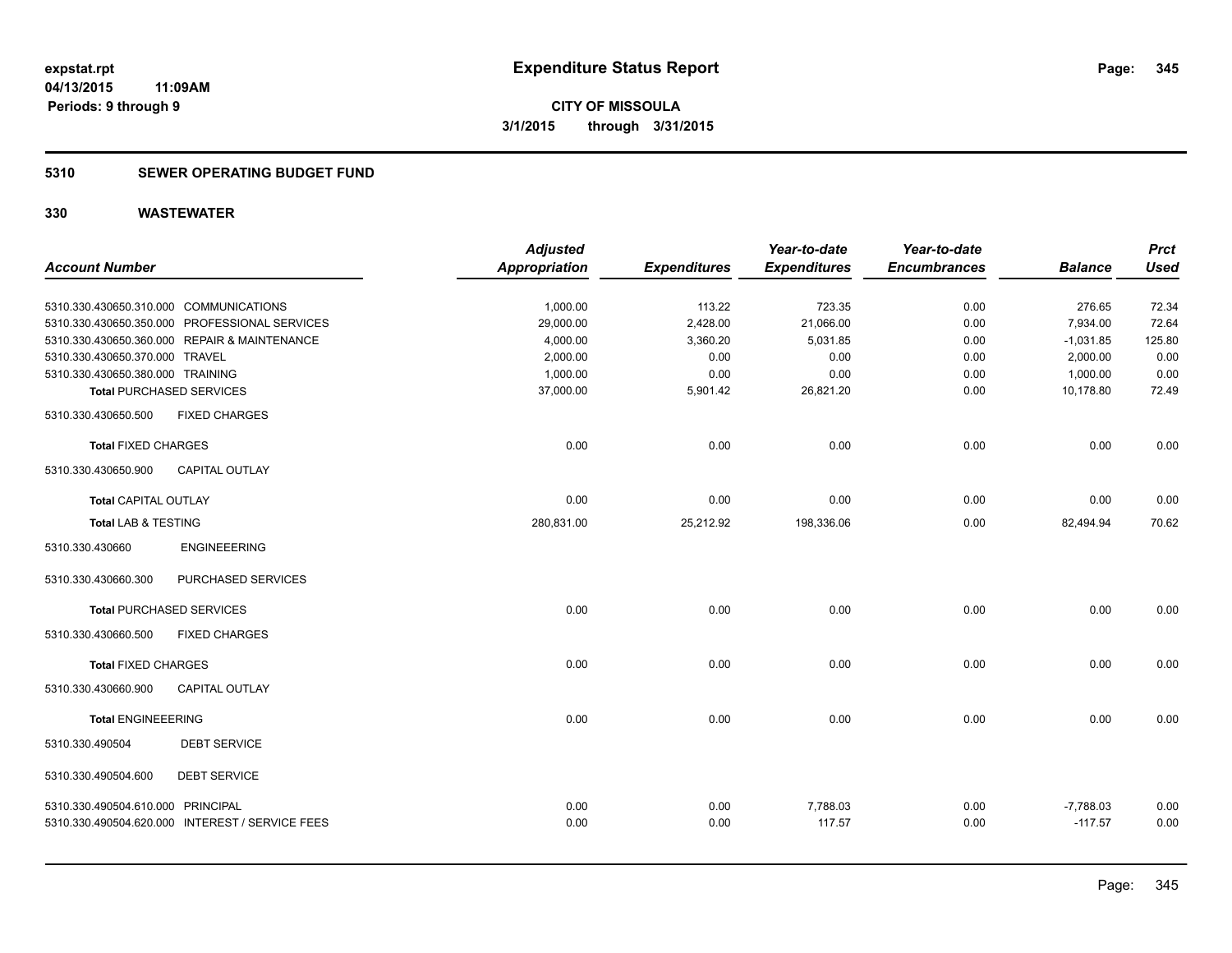### **5310 SEWER OPERATING BUDGET FUND**

| <b>Account Number</b>      |                                                                                                | <b>Adjusted</b><br><b>Appropriation</b> | <b>Expenditures</b> | Year-to-date<br><b>Expenditures</b> | Year-to-date<br><b>Encumbrances</b> | <b>Balance</b>         | <b>Prct</b><br><b>Used</b> |
|----------------------------|------------------------------------------------------------------------------------------------|-----------------------------------------|---------------------|-------------------------------------|-------------------------------------|------------------------|----------------------------|
| <b>Total DEBT SERVICE</b>  |                                                                                                | 0.00                                    | 0.00                | 7,905.60                            | 0.00                                | $-7,905.60$            | 0.00                       |
| 5310.330.499999            | <b>NEW REQUESTS</b>                                                                            |                                         |                     |                                     |                                     |                        |                            |
| 5310.330.499999.100        | PERSONAL SERVICES                                                                              |                                         |                     |                                     |                                     |                        |                            |
|                            | <b>Total PERSONAL SERVICES</b>                                                                 | 0.00                                    | 0.00                | 0.00                                | 0.00                                | 0.00                   | 0.00                       |
| 5310.330.499999.900        | <b>CAPITAL OUTLAY</b>                                                                          |                                         |                     |                                     |                                     |                        |                            |
| Total NEW REQUESTS         |                                                                                                | 0.00                                    | 0.00                | 0.00                                | 0.00                                | 0.00                   | 0.00                       |
| 5310.330.510000            | <b>MISCELLANEOUS</b>                                                                           |                                         |                     |                                     |                                     |                        |                            |
| 5310.330.510000.900        | <b>CAPITAL OUTLAY</b>                                                                          |                                         |                     |                                     |                                     |                        |                            |
| <b>Total MISCELLANEOUS</b> |                                                                                                | 0.00                                    | 0.00                | 0.00                                | 0.00                                | 0.00                   | 0.00                       |
| 5310.330.510110            | <b>MERCHANT SERVICES</b>                                                                       |                                         |                     |                                     |                                     |                        |                            |
| 5310.330.510110.500        | <b>FIXED CHARGES</b>                                                                           |                                         |                     |                                     |                                     |                        |                            |
|                            | 5310.330.510110.500.000 MERCHANT SERVICE FEES/FIIXED CHARGES<br><b>Total MERCHANT SERVICES</b> | 34,500.00<br>34,500.00                  | 0.00<br>0.00        | 0.00<br>0.00                        | 0.00<br>0.00                        | 34,500.00<br>34,500.00 | 0.00<br>0.00               |
| 5310.330.521000            | INTERFUND OPERATING TRANSFERS                                                                  |                                         |                     |                                     |                                     |                        |                            |
| 5310.330.521000.800        | OTHER OBJECTS                                                                                  |                                         |                     |                                     |                                     |                        |                            |
|                            | Total INTERFUND OPERATING TRANSFERS                                                            | 0.00                                    | 0.00                | 0.00                                | 0.00                                | 0.00                   | 0.00                       |
| <b>Total WASTEWATER</b>    |                                                                                                | 4,534,965.00                            | 297,446.15          | 3,124,624.36                        | 0.00                                | 1,410,340.64           | 68.90                      |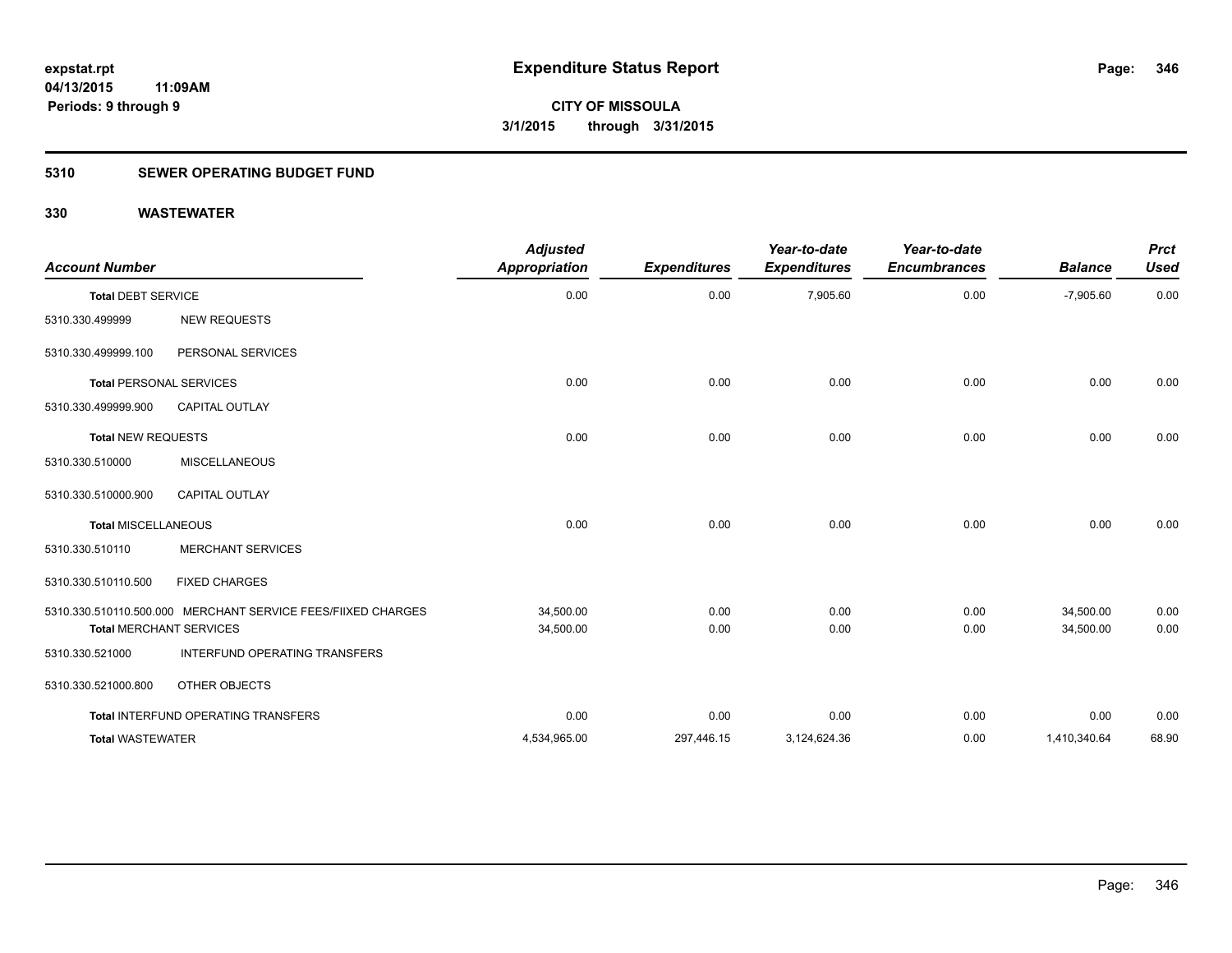**CITY OF MISSOULA 3/1/2015 through 3/31/2015**

### **5310 SEWER OPERATING BUDGET FUND**

### **900 DEPRECIATION**

| <b>Account Number</b>     |                                          | <b>Adjusted</b><br><b>Appropriation</b> | <b>Expenditures</b> | Year-to-date<br><b>Expenditures</b> | Year-to-date<br><b>Encumbrances</b> | <b>Balance</b> | <b>Prct</b><br>Used |
|---------------------------|------------------------------------------|-----------------------------------------|---------------------|-------------------------------------|-------------------------------------|----------------|---------------------|
| 5310.900.510000           | <b>MISCELLANEOUS</b>                     |                                         |                     |                                     |                                     |                |                     |
| 5310.900.510000.800       | OTHER OBJECTS                            |                                         |                     |                                     |                                     |                |                     |
| <b>Total DEPRECIATION</b> |                                          | 0.00                                    | 0.00                | 0.00                                | 0.00                                | 0.00           | 0.00                |
|                           | <b>Total SEWER OPERATING BUDGET FUND</b> | 4,534,965.00                            | 297,446.15          | 3,124,624.36                        | 0.00                                | 1.410.340.64   | 68.90               |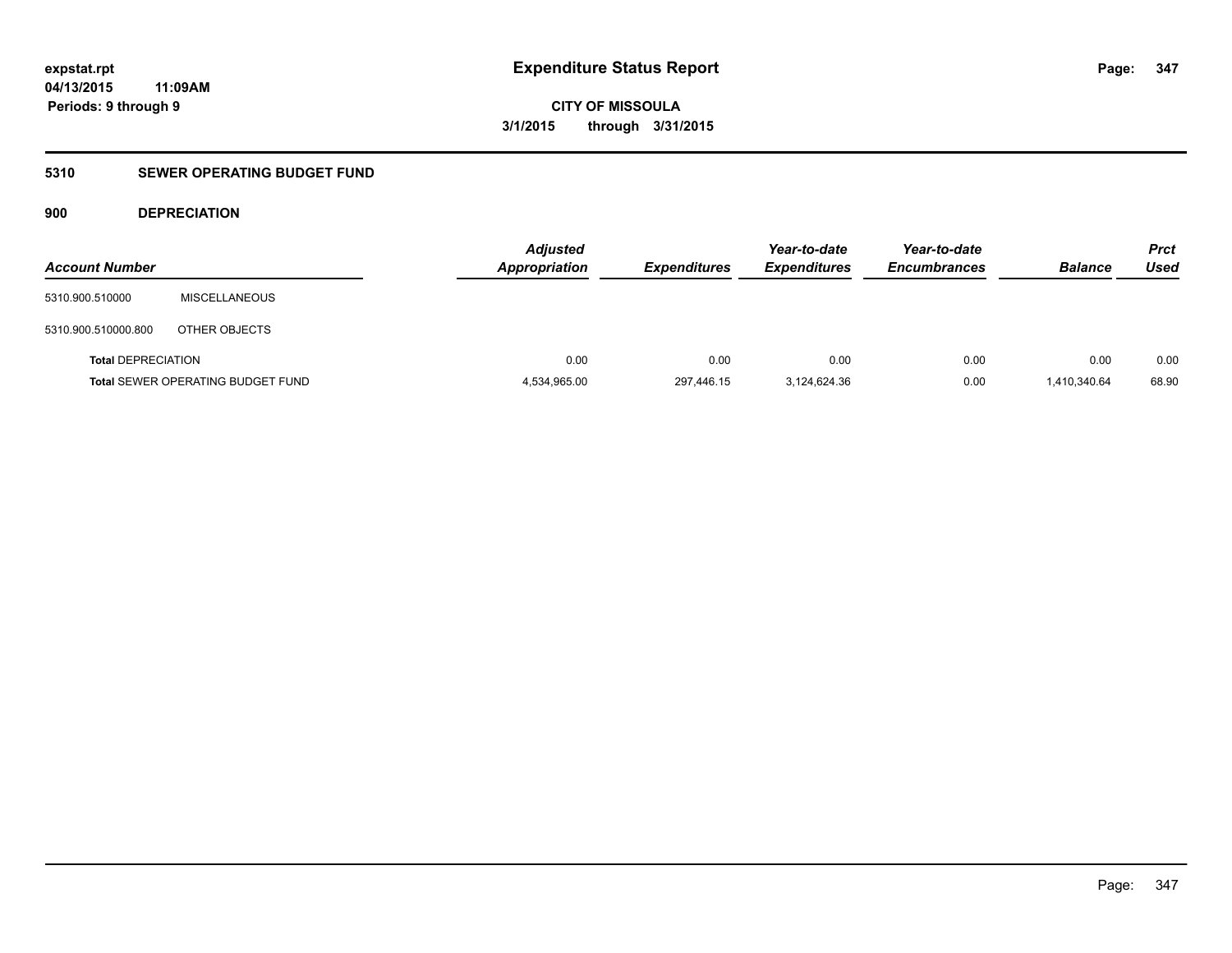**CITY OF MISSOULA 3/1/2015 through 3/31/2015**

### **5311 SEWER REVENUE COLLECTION & CLEARING FUND**

| <b>Account Number</b>      |                                                  | <b>Adjusted</b><br><b>Appropriation</b> | <b>Expenditures</b> | Year-to-date<br><b>Expenditures</b> | Year-to-date<br><b>Encumbrances</b> | <b>Balance</b> | <b>Prct</b><br><b>Used</b> |
|----------------------------|--------------------------------------------------|-----------------------------------------|---------------------|-------------------------------------|-------------------------------------|----------------|----------------------------|
| 5311.330.430670            | <b>CUSTOMER ACCOUNTING &amp; COLLECTION</b>      |                                         |                     |                                     |                                     |                |                            |
| 5311.330.430670.800        | OTHER OBJECTS                                    |                                         |                     |                                     |                                     |                |                            |
|                            | Total CUSTOMER ACCOUNTING & COLLECTION           | 0.00                                    | 0.00                | 0.00                                | 0.00                                | 0.00           | 0.00                       |
| 5311.330.510000            | <b>MISCELLANEOUS</b>                             |                                         |                     |                                     |                                     |                |                            |
| 5311.330.510000.800        | OTHER OBJECTS                                    |                                         |                     |                                     |                                     |                |                            |
| <b>Total MISCELLANEOUS</b> |                                                  | 0.00                                    | 0.00                | 0.00                                | 0.00                                | 0.00           | 0.00                       |
| 5311.330.510110            | <b>MERCHANT SERVICES</b>                         |                                         |                     |                                     |                                     |                |                            |
| 5311.330.510110.500        | <b>FIXED CHARGES</b>                             |                                         |                     |                                     |                                     |                |                            |
|                            | <b>Total MERCHANT SERVICES</b>                   | 0.00                                    | 0.00                | 0.00                                | 0.00                                | 0.00           | 0.00                       |
| 5311.330.521000            | SEWER REVENUE CLEARING                           |                                         |                     |                                     |                                     |                |                            |
| 5311.330.521000.500        | <b>FIXED CHARGES</b>                             |                                         |                     |                                     |                                     |                |                            |
| <b>Total FIXED CHARGES</b> |                                                  | 0.00                                    | 0.00                | 0.00                                | 0.00                                | 0.00           | 0.00                       |
| 5311.330.521000.600        | <b>DEBT SERVICE</b>                              |                                         |                     |                                     |                                     |                |                            |
| <b>Total DEBT SERVICE</b>  |                                                  | 0.00                                    | 0.00                | 0.00                                | 0.00                                | 0.00           | 0.00                       |
| 5311.330.521000.800        | OTHER OBJECTS                                    |                                         |                     |                                     |                                     |                |                            |
|                            | 5311.330.521000.820.000 TRANSFERS TO OTHER FUNDS | 7,200,001.00                            | 0.00                | 0.00                                | 0.00                                | 7,200,001.00   | 0.00                       |
|                            | Total SEWER REVENUE CLEARING                     | 7,200,001.00                            | 0.00                | 0.00                                | 0.00                                | 7,200,001.00   | 0.00                       |
|                            | Total SEWER REVENUE COLLECTION & CLEARING FUND   | 7,200,001.00                            | 0.00                | 0.00                                | 0.00                                | 7,200,001.00   | 0.00                       |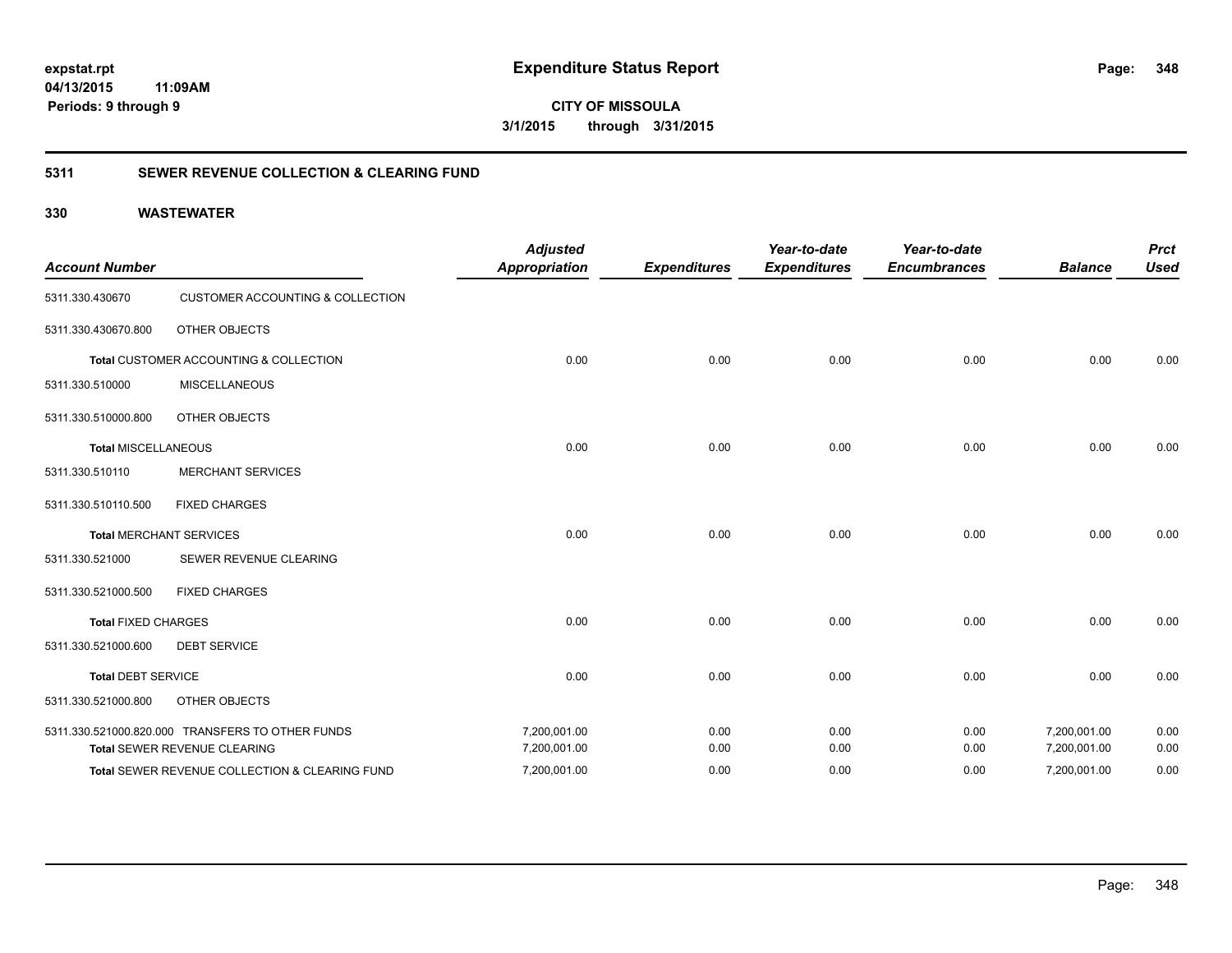#### **5315 SEWER LOAN FUND**

| <b>Account Number</b>         |                                                                                                       | <b>Adjusted</b><br>Appropriation | <b>Expenditures</b> | Year-to-date<br><b>Expenditures</b> | Year-to-date<br><b>Encumbrances</b> | <b>Balance</b>               | <b>Prct</b><br><b>Used</b> |
|-------------------------------|-------------------------------------------------------------------------------------------------------|----------------------------------|---------------------|-------------------------------------|-------------------------------------|------------------------------|----------------------------|
| 5315.330.430607               | *** Title Not Found ***                                                                               |                                  |                     |                                     |                                     |                              |                            |
| 5315.330.430607.300           | PURCHASED SERVICES                                                                                    |                                  |                     |                                     |                                     |                              |                            |
| Total *** Title Not Found *** | 5315.330.430607.390.000 OTHER PURCHASED SERVICES                                                      | 0.00<br>0.00                     | 0.00<br>0.00        | 22,518.62<br>22,518.62              | 0.00<br>0.00                        | $-22,518.62$<br>$-22,518.62$ | 0.00<br>0.00               |
| 5315.330.430670               | <b>CUSTOMER ACCOUNTING &amp; COLLECTION</b>                                                           |                                  |                     |                                     |                                     |                              |                            |
| 5315.330.430670.300           | PURCHASED SERVICES                                                                                    |                                  |                     |                                     |                                     |                              |                            |
|                               | <b>Total PURCHASED SERVICES</b>                                                                       | 0.00                             | 0.00                | 0.00                                | 0.00                                | 0.00                         | 0.00                       |
| 5315.330.430670.600           | <b>DEBT SERVICE</b>                                                                                   |                                  |                     |                                     |                                     |                              |                            |
| <b>Total DEBT SERVICE</b>     |                                                                                                       | 0.00                             | 0.00                | 0.00                                | 0.00                                | 0.00                         | 0.00                       |
| 5315.330.430670.800           | OTHER OBJECTS                                                                                         |                                  |                     |                                     |                                     |                              |                            |
|                               | 5315.330.430670.820.000 TRANSFERS TO OTHER FUNDS<br><b>Total CUSTOMER ACCOUNTING &amp; COLLECTION</b> | 20,000.00<br>20,000.00           | 0.00<br>0.00        | 0.00<br>0.00                        | 0.00<br>0.00                        | 20,000.00<br>20,000.00       | 0.00<br>0.00               |
| <b>Total SEWER LOAN FUND</b>  |                                                                                                       | 20,000.00                        | 0.00                | 22,518.62                           | 0.00                                | $-2,518.62$                  | 112.59                     |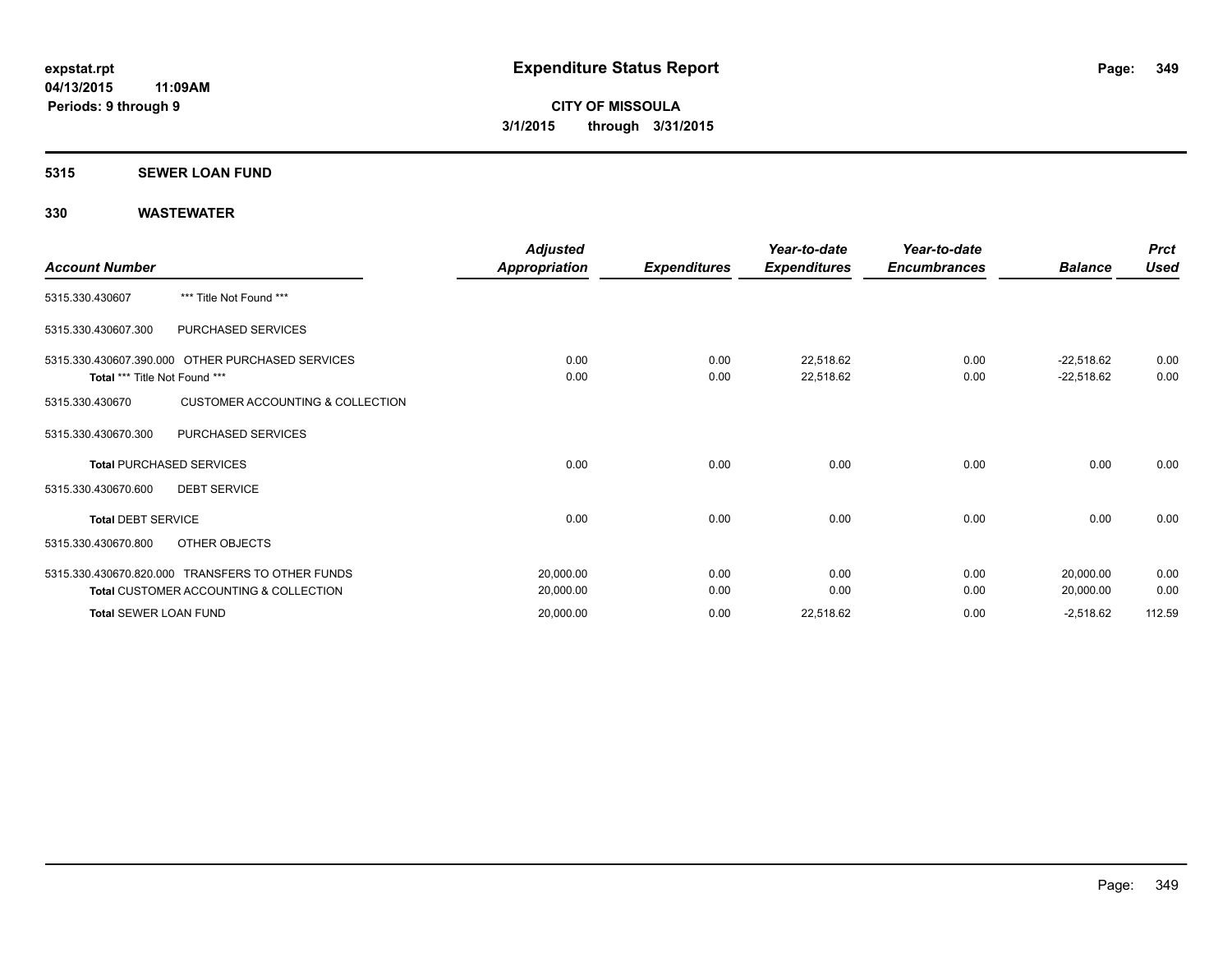**CITY OF MISSOULA 3/1/2015 through 3/31/2015**

### **5320 SEWER REPLACEMENT & DEPRECIATION FUND**

|                                 |                                        | <b>Adjusted</b>      |                     | Year-to-date        | Year-to-date        |                | <b>Prct</b> |
|---------------------------------|----------------------------------------|----------------------|---------------------|---------------------|---------------------|----------------|-------------|
| <b>Account Number</b>           |                                        | <b>Appropriation</b> | <b>Expenditures</b> | <b>Expenditures</b> | <b>Encumbrances</b> | <b>Balance</b> | <b>Used</b> |
| 5320.330.410400                 | <b>DEPRECIATION</b>                    |                      |                     |                     |                     |                |             |
| 5320.330.410400.800             | OTHER OBJECTS                          |                      |                     |                     |                     |                |             |
| <b>Total DEPRECIATION</b>       |                                        | 0.00                 | 0.00                | 0.00                | 0.00                | 0.00           | 0.00        |
| 5320.330.410551                 | <b>FINANCIAL SOFTWARE</b>              |                      |                     |                     |                     |                |             |
| 5320.330.410551.800             | OTHER OBJECTS                          |                      |                     |                     |                     |                |             |
| <b>Total FINANCIAL SOFTWARE</b> |                                        | 0.00                 | 0.00                | 0.00                | 0.00                | 0.00           | 0.00        |
| 5320.330.430611                 | FLOW BASED STUDY/CONSULTING            |                      |                     |                     |                     |                |             |
| 5320.330.430611.300             | PURCHASED SERVICES                     |                      |                     |                     |                     |                |             |
|                                 | Total FLOW BASED STUDY/CONSULTING      | 0.00                 | 0.00                | 0.00                | 0.00                | 0.00           | 0.00        |
| 5320.330.430612                 | STATE COMPLIANCE EDEN UPDATE           |                      |                     |                     |                     |                |             |
| 5320.330.430612.300             | PURCHASED SERVICES                     |                      |                     |                     |                     |                |             |
|                                 | Total STATE COMPLIANCE EDEN UPDATE     | 0.00                 | 0.00                | 0.00                | 0.00                | 0.00           | 0.00        |
| 5320.330.430613                 | <b>EQUIPMENT-TRUCKS</b>                |                      |                     |                     |                     |                |             |
| 5320.330.430613.900             | <b>CAPITAL OUTLAY</b>                  |                      |                     |                     |                     |                |             |
| <b>Total EQUIPMENT-TRUCKS</b>   |                                        | 0.00                 | 0.00                | 0.00                | 0.00                | 0.00           | 0.00        |
| 5320.330.430614                 | WW DEVELOPMENT FEE RECALCULATION       |                      |                     |                     |                     |                |             |
| 5320.330.430614.300             | PURCHASED SERVICES                     |                      |                     |                     |                     |                |             |
|                                 | Total WW DEVELOPMENT FEE RECALCULATION | 0.00                 | 0.00                | 0.00                | 0.00                | 0.00           | 0.00        |
| 5320.330.430615                 | WWTP OPTIMIZATION STUDY                |                      |                     |                     |                     |                |             |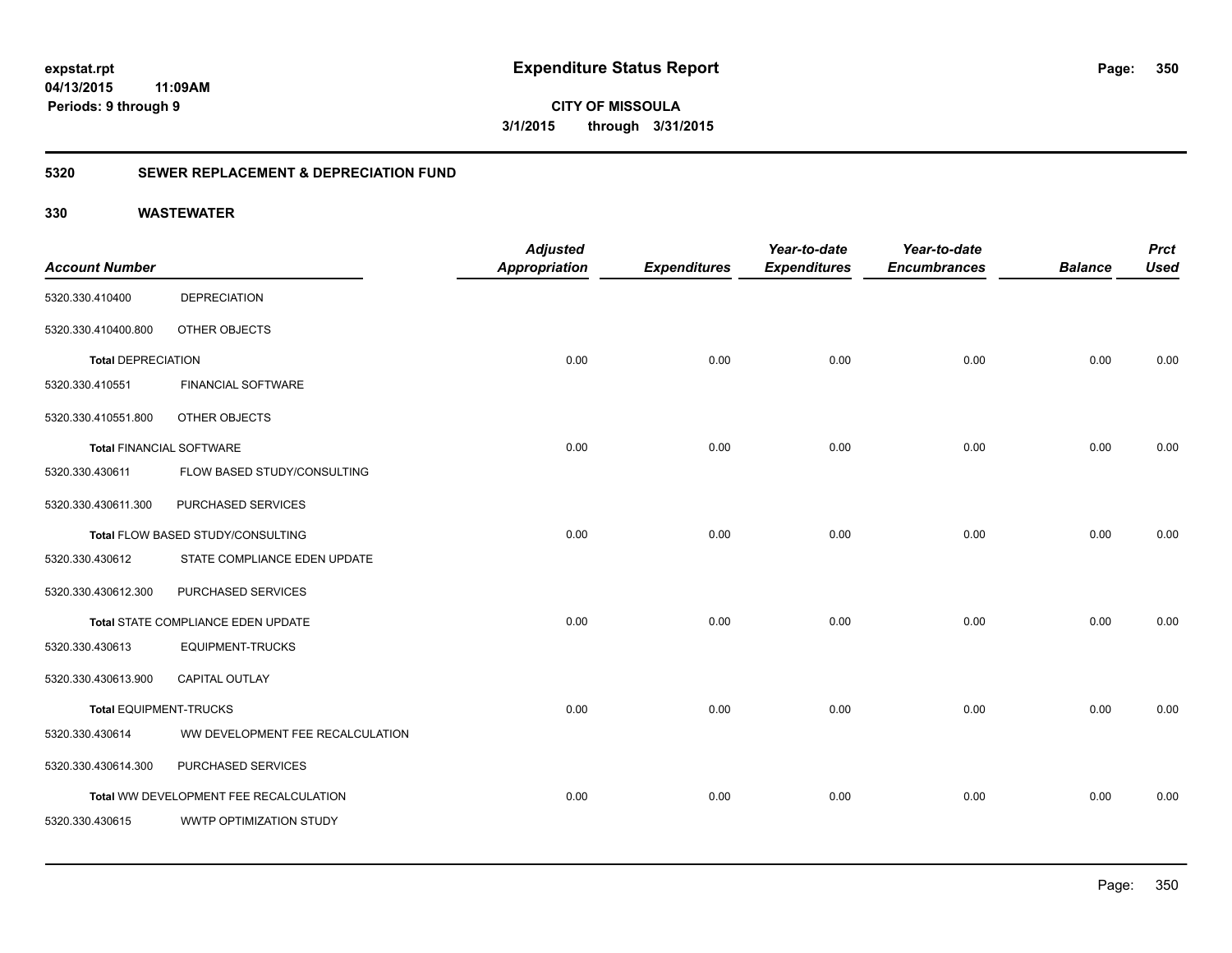**CITY OF MISSOULA 3/1/2015 through 3/31/2015**

### **5320 SEWER REPLACEMENT & DEPRECIATION FUND**

|                                      |                                                          | <b>Adjusted</b>      |                     | Year-to-date        | Year-to-date        |                | <b>Prct</b> |
|--------------------------------------|----------------------------------------------------------|----------------------|---------------------|---------------------|---------------------|----------------|-------------|
| <b>Account Number</b>                |                                                          | <b>Appropriation</b> | <b>Expenditures</b> | <b>Expenditures</b> | <b>Encumbrances</b> | <b>Balance</b> | <b>Used</b> |
| 5320.330.430615.300                  | PURCHASED SERVICES                                       |                      |                     |                     |                     |                |             |
|                                      | 5320.330.430615.350.000 WWTP OPTIMIZATION STUDY          | 0.00                 | 1,344.96            | 14,027.23           | 0.00                | $-14,027.23$   | 0.00        |
|                                      | Total WWTP OPTIMIZATION STUDY                            | 0.00                 | 1,344.96            | 14,027.23           | 0.00                | $-14,027.23$   | 0.00        |
| 5320.330.430622                      | TREATMENT PLANT SOFTWARE UPGRADE                         |                      |                     |                     |                     |                |             |
| 5320.330.430622.900                  | <b>CAPITAL OUTLAY</b>                                    |                      |                     |                     |                     |                |             |
|                                      | 5320.330.430622.940.000 TREATMENT PLANT SOFTWARE UPGRADE | 0.00                 | 15,125.00           | 45,406.55           | 0.00                | $-45,406.55$   | 0.00        |
|                                      | Total TREATMENT PLANT SOFTWARE UPGRADE                   | 0.00                 | 15,125.00           | 45,406.55           | 0.00                | $-45,406.55$   | 0.00        |
| 5320.330.430623                      | LATERAL SWR MAIN EXT                                     |                      |                     |                     |                     |                |             |
| 5320.330.430623.300                  | PURCHASED SERVICES                                       |                      |                     |                     |                     |                |             |
|                                      | <b>Total PURCHASED SERVICES</b>                          | 0.00                 | 0.00                | 0.00                | 0.00                | 0.00           | 0.00        |
| 5320.330.430623.900                  | <b>CAPITAL OUTLAY</b>                                    |                      |                     |                     |                     |                |             |
| 5320.330.430623.930.000 IMPROVEMENTS |                                                          | 10.000.00            | 0.00                | 0.00                | 0.00                | 10,000.00      | 0.00        |
|                                      | <b>Total LATERAL SWR MAIN EXT</b>                        | 10,000.00            | 0.00                | 0.00                | 0.00                | 10,000.00      | 0.00        |
| 5320.330.430624                      | <b>SEWER LINE REHAB</b>                                  |                      |                     |                     |                     |                |             |
| 5320.330.430624.300                  | PURCHASED SERVICES                                       |                      |                     |                     |                     |                |             |
|                                      | 5320.330.430624.360.000 REPAIR & MAINTENANCE             | 100,000.00           | 0.00                | 5,834.75            | 0.00                | 94,165.25      | 5.83        |
| <b>Total SEWER LINE REHAB</b>        |                                                          | 100,000.00           | 0.00                | 5,834.75            | 0.00                | 94,165.25      | 5.83        |
| 5320.330.430625                      | SWR MAIN MASTER PLANS                                    |                      |                     |                     |                     |                |             |
| 5320.330.430625.300                  | PURCHASED SERVICES                                       |                      |                     |                     |                     |                |             |
|                                      | <b>Total SWR MAIN MASTER PLANS</b>                       | 0.00                 | 0.00                | 0.00                | 0.00                | 0.00           | 0.00        |
| 5320.330.430627                      | <b>BIOREACTOR NUTRIENT MONITORING</b>                    |                      |                     |                     |                     |                |             |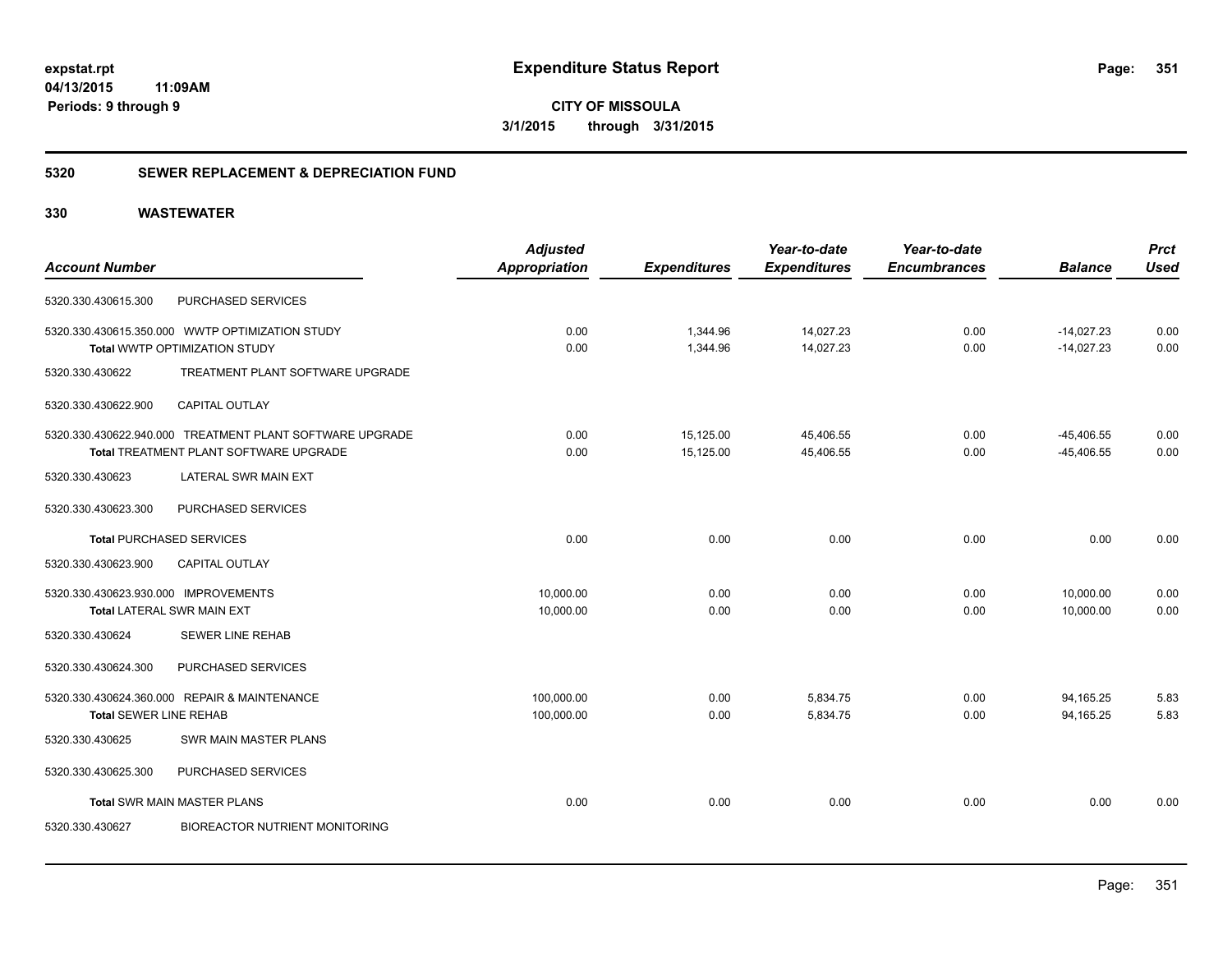**CITY OF MISSOULA 3/1/2015 through 3/31/2015**

### **5320 SEWER REPLACEMENT & DEPRECIATION FUND**

|                                                        | <b>Adjusted</b>      |                     | Year-to-date        | Year-to-date        |                | <b>Prct</b> |
|--------------------------------------------------------|----------------------|---------------------|---------------------|---------------------|----------------|-------------|
| <b>Account Number</b>                                  | <b>Appropriation</b> | <b>Expenditures</b> | <b>Expenditures</b> | <b>Encumbrances</b> | <b>Balance</b> | <b>Used</b> |
| <b>CAPITAL OUTLAY</b><br>5320.330.430627.900           |                      |                     |                     |                     |                |             |
| 5320.330.430627.940.000 BIOREACTOR NUTRIENT MONITORING | 0.00                 | 0.00                | 73,413.13           | 0.00                | $-73,413.13$   | 0.00        |
| Total BIOREACTOR NUTRIENT MONITORING                   | 0.00                 | 0.00                | 73,413.13           | 0.00                | $-73,413.13$   | 0.00        |
| 5320.330.430628<br>STEP ELEC RETROFIT                  |                      |                     |                     |                     |                |             |
| 5320.330.430628.300<br>PURCHASED SERVICES              |                      |                     |                     |                     |                |             |
| <b>Total STEP ELEC RETROFIT</b>                        | 0.00                 | 0.00                | 0.00                | 0.00                | 0.00           | 0.00        |
| 5320.330.430630<br><b>MISC PLANT REPAIRS</b>           |                      |                     |                     |                     |                |             |
| 5320.330.430630.300<br>PURCHASED SERVICES              |                      |                     |                     |                     |                |             |
| 5320.330.430630.360.000 REPAIR & MAINTENANCE           | 0.00                 | $-5,000.00$         | 0.00                | 0.00                | 0.00           | 0.00        |
| <b>Total PURCHASED SERVICES</b>                        | 0.00                 | $-5,000.00$         | 0.00                | 0.00                | 0.00           | 0.00        |
| <b>CAPITAL OUTLAY</b><br>5320.330.430630.900           |                      |                     |                     |                     |                |             |
| 5320.330.430630.930.000 IMPROVEMENTS                   | 150,000.00           | 0.00                | 0.00                | 0.00                | 150,000.00     | 0.00        |
| <b>Total CAPITAL OUTLAY</b>                            | 150,000.00           | 0.00                | 0.00                | 0.00                | 150,000.00     | 0.00        |
| <b>Total MISC PLANT REPAIRS</b>                        | 150,000.00           | $-5,000.00$         | 0.00                | 0.00                | 150,000.00     | 0.00        |
| 5320.330.430631<br><b>MISC SWR MAIN REPAIRS</b>        |                      |                     |                     |                     |                |             |
| PURCHASED SERVICES<br>5320.330.430631.300              |                      |                     |                     |                     |                |             |
| 5320.330.430631.360.000 MISC SEWER LINE REPAIR         | 100,000.00           | 25,151.40           | 65,168.27           | 0.00                | 34,831.73      | 65.17       |
| <b>Total MISC SWR MAIN REPAIRS</b>                     | 100,000.00           | 25,151.40           | 65,168.27           | 0.00                | 34,831.73      | 65.17       |
| HYBRID POPLAR EFFLUENT APP<br>5320.330.430632          |                      |                     |                     |                     |                |             |
| 5320.330.430632.900<br><b>CAPITAL OUTLAY</b>           |                      |                     |                     |                     |                |             |
| Total HYBRID POPLAR EFFLUENT APP                       | 0.00                 | 0.00                | 0.00                | 0.00                | 0.00           | 0.00        |
|                                                        |                      |                     |                     |                     |                |             |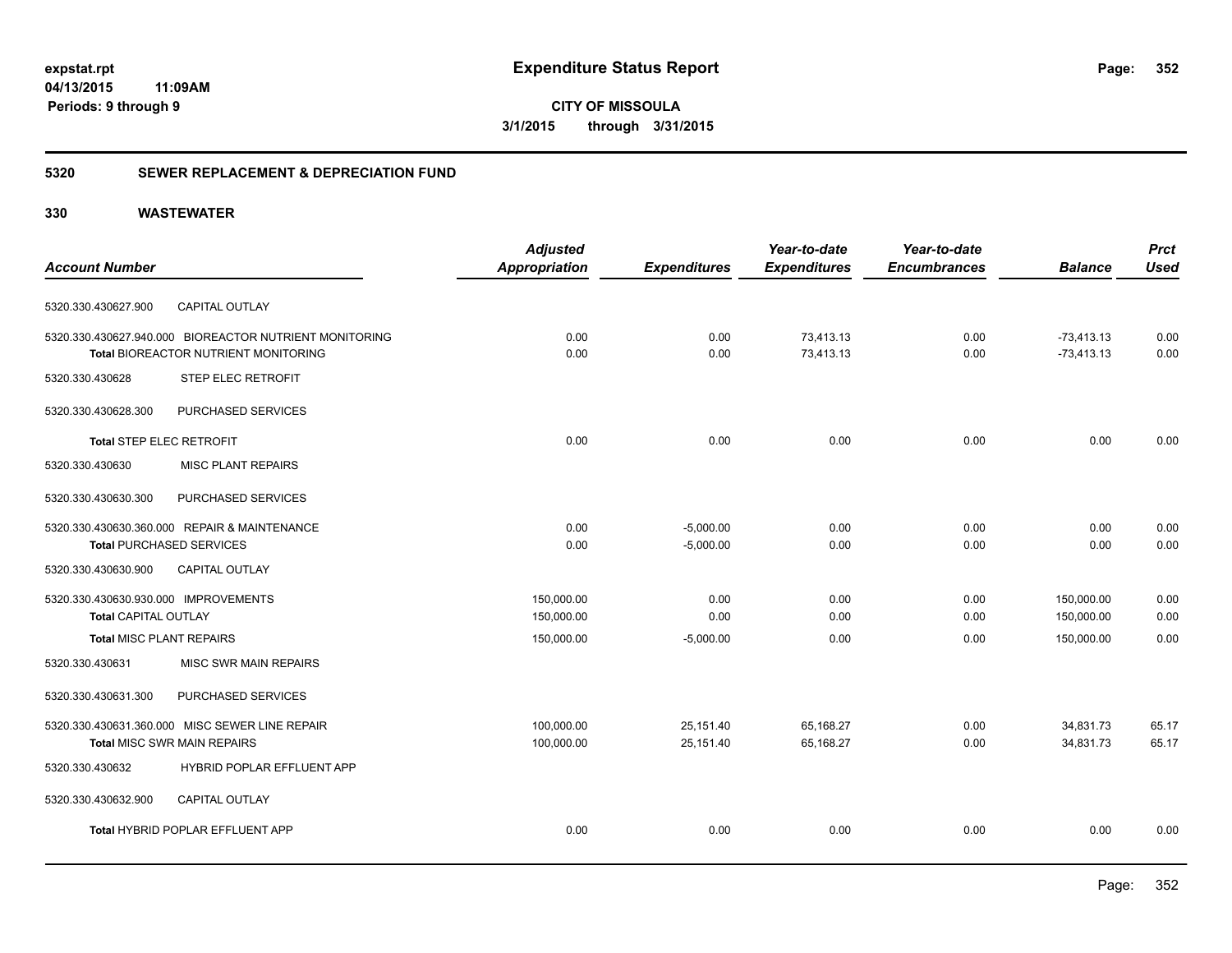**CITY OF MISSOULA 3/1/2015 through 3/31/2015**

### **5320 SEWER REPLACEMENT & DEPRECIATION FUND**

| <b>Account Number</b>          |                                                                                  | <b>Adjusted</b><br><b>Appropriation</b> | <b>Expenditures</b> | Year-to-date<br><b>Expenditures</b> | Year-to-date<br><b>Encumbrances</b> | <b>Balance</b>             | <b>Prct</b><br><b>Used</b> |
|--------------------------------|----------------------------------------------------------------------------------|-----------------------------------------|---------------------|-------------------------------------|-------------------------------------|----------------------------|----------------------------|
| 5320.330.430637                | SEWAGE LIFT STATION UPGRADE/REHAB                                                |                                         |                     |                                     |                                     |                            |                            |
| 5320.330.430637.300            | PURCHASED SERVICES                                                               |                                         |                     |                                     |                                     |                            |                            |
|                                | Total SEWAGE LIFT STATION UPGRADE/REHAB                                          | 0.00                                    | 0.00                | 0.00                                | 0.00                                | 0.00                       | 0.00                       |
| 5320.330.430643                | WWTP TELEMETRY UPGRADE PROJECT                                                   |                                         |                     |                                     |                                     |                            |                            |
| 5320.330.430643.300            | PURCHASED SERVICES                                                               |                                         |                     |                                     |                                     |                            |                            |
|                                | 5320.330.430643.350.000 PROFESSIONAL SERVICES<br><b>Total PURCHASED SERVICES</b> | 0.00<br>0.00                            | 0.00<br>0.00        | 1.524.11<br>1,524.11                | 0.00<br>0.00                        | $-1.524.11$<br>$-1,524.11$ | 0.00<br>0.00               |
| 5320.330.430643.900            | <b>CAPITAL OUTLAY</b>                                                            |                                         |                     |                                     |                                     |                            |                            |
| Total CAPITAL OUTLAY           |                                                                                  | 0.00                                    | 0.00                | 0.00                                | 0.00                                | 0.00                       | 0.00                       |
|                                | Total WWTP TELEMETRY UPGRADE PROJECT                                             | 0.00                                    | 0.00                | 1,524.11                            | 0.00                                | $-1,524.11$                | 0.00                       |
| 5320.330.430650                | <b>LAB &amp; TESTING</b>                                                         |                                         |                     |                                     |                                     |                            |                            |
| 5320.330.430650.300            | PURCHASED SERVICES                                                               |                                         |                     |                                     |                                     |                            |                            |
|                                | <b>Total PURCHASED SERVICES</b>                                                  | 0.00                                    | 0.00                | 0.00                                | 0.00                                | 0.00                       | 0.00                       |
| 5320.330.430650.900            | <b>CAPITAL OUTLAY</b>                                                            |                                         |                     |                                     |                                     |                            |                            |
| <b>Total LAB &amp; TESTING</b> |                                                                                  | 0.00                                    | 0.00                | 0.00                                | 0.00                                | 0.00                       | 0.00                       |
| 5320.330.430651                | TRANSFER TO SEWER LOAN                                                           |                                         |                     |                                     |                                     |                            |                            |
| 5320.330.430651.800            | OTHER OBJECTS                                                                    |                                         |                     |                                     |                                     |                            |                            |
|                                | Total TRANSFER TO SEWER LOAN                                                     | 0.00                                    | 0.00                | 0.00                                | 0.00                                | 0.00                       | 0.00                       |
| 5320.330.430660                | <b>ENGINEEERING</b>                                                              |                                         |                     |                                     |                                     |                            |                            |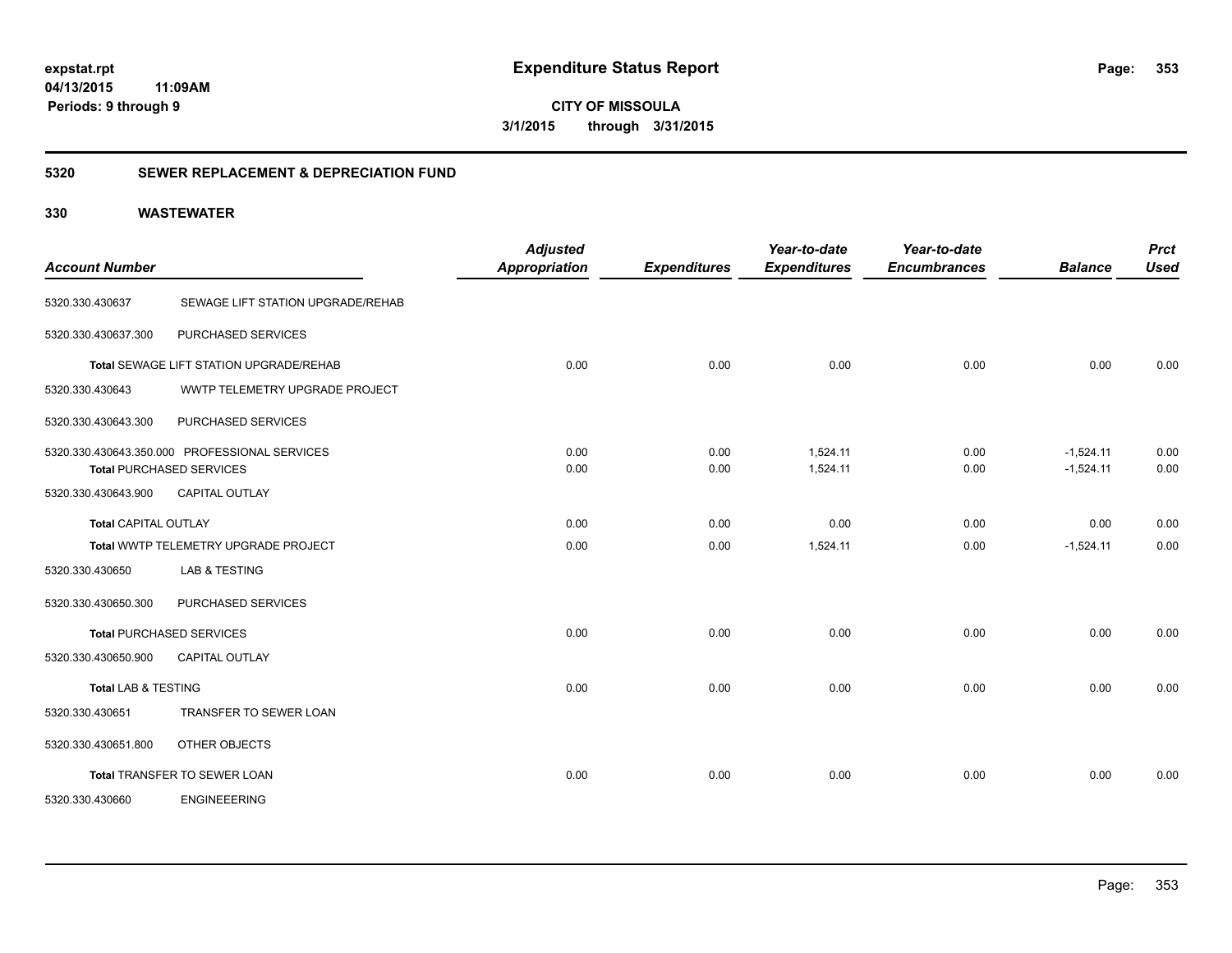**CITY OF MISSOULA 3/1/2015 through 3/31/2015**

### **5320 SEWER REPLACEMENT & DEPRECIATION FUND**

| <b>Account Number</b>                                                            | <b>Adjusted</b><br><b>Appropriation</b> | <b>Expenditures</b>  | Year-to-date<br><b>Expenditures</b> | Year-to-date<br><b>Encumbrances</b> | <b>Balance</b>               | <b>Prct</b><br><b>Used</b> |
|----------------------------------------------------------------------------------|-----------------------------------------|----------------------|-------------------------------------|-------------------------------------|------------------------------|----------------------------|
| 5320.330.430660.900<br><b>CAPITAL OUTLAY</b>                                     |                                         |                      |                                     |                                     |                              |                            |
| 5320.330.430660.930.000 IMPROVEMENTS<br><b>Total ENGINEEERING</b>                | 50,000.00<br>50,000.00                  | 0.00<br>0.00         | 56,736.75<br>56,736.75              | 0.00<br>0.00                        | $-6,736.75$<br>$-6,736.75$   | 113.47<br>113.47           |
| <b>WWTP REHAB</b><br>5320.330.430680                                             |                                         |                      |                                     |                                     |                              |                            |
| PURCHASED SERVICES<br>5320.330.430680.300                                        |                                         |                      |                                     |                                     |                              |                            |
| <b>Total WWTP REHAB</b>                                                          | 0.00                                    | 0.00                 | 0.00                                | 0.00                                | 0.00                         | 0.00                       |
| EAST BROADWAY LIFT STATION<br>5320.330.430681                                    |                                         |                      |                                     |                                     |                              |                            |
| PURCHASED SERVICES<br>5320.330.430681.300                                        |                                         |                      |                                     |                                     |                              |                            |
| <b>Total PURCHASED SERVICES</b>                                                  | 0.00                                    | 0.00                 | 0.00                                | 0.00                                | 0.00                         | 0.00                       |
| <b>CAPITAL OUTLAY</b><br>5320.330.430681.900                                     |                                         |                      |                                     |                                     |                              |                            |
| 5320.330.430681.930.000 IMPROVEMENTS<br>Total EAST BROADWAY LIFT STATION         | 0.00<br>0.00                            | 0.00<br>0.00         | 10,853.98<br>10,853.98              | 0.00<br>0.00                        | $-10,853.98$<br>$-10,853.98$ | 0.00<br>0.00               |
| RESERVE ST LIFT STATION<br>5320.330.430682                                       |                                         |                      |                                     |                                     |                              |                            |
| 5320.330.430682.300<br>PURCHASED SERVICES                                        |                                         |                      |                                     |                                     |                              |                            |
| <b>Total PURCHASED SERVICES</b>                                                  | 0.00                                    | 0.00                 | 0.00                                | 0.00                                | 0.00                         | 0.00                       |
| 5320.330.430682.900<br><b>CAPITAL OUTLAY</b>                                     |                                         |                      |                                     |                                     |                              |                            |
| 5320.330.430682.930.000 RESERVE ST LIFT STATION<br>Total RESERVE ST LIFT STATION | 0.00<br>0.00                            | 2,358.65<br>2,358.65 | 12,900.98<br>12,900.98              | 0.00<br>0.00                        | $-12,900.98$<br>$-12,900.98$ | 0.00<br>0.00               |
| 5320.330.430683<br>DICKENS ST LIFT STATION                                       |                                         |                      |                                     |                                     |                              |                            |
| <b>CAPITAL OUTLAY</b><br>5320.330.430683.900                                     |                                         |                      |                                     |                                     |                              |                            |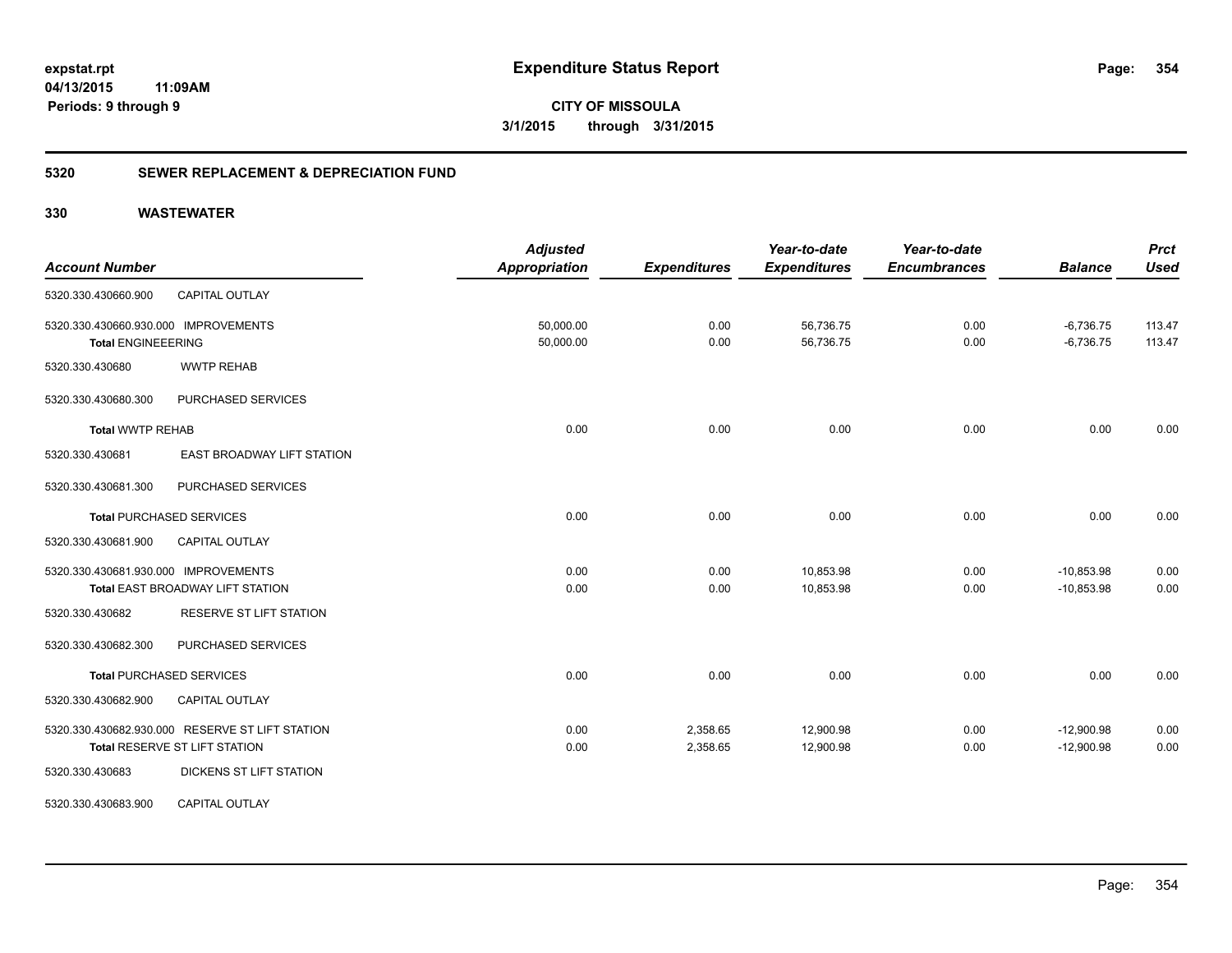**CITY OF MISSOULA 3/1/2015 through 3/31/2015**

### **5320 SEWER REPLACEMENT & DEPRECIATION FUND**

| <b>Account Number</b>         |                                            | <b>Adjusted</b><br><b>Appropriation</b> | <b>Expenditures</b> | Year-to-date<br><b>Expenditures</b> | Year-to-date<br><b>Encumbrances</b> | <b>Balance</b> | <b>Prct</b><br><b>Used</b> |
|-------------------------------|--------------------------------------------|-----------------------------------------|---------------------|-------------------------------------|-------------------------------------|----------------|----------------------------|
|                               | Total DICKENS ST LIFT STATION              | 0.00                                    | 0.00                | 0.00                                | 0.00                                | 0.00           | 0.00                       |
| 5320.330.430684               | MILLER CREEK SEWER INTERCEPTOR             |                                         |                     |                                     |                                     |                |                            |
| 5320.330.430684.300           | PURCHASED SERVICES                         |                                         |                     |                                     |                                     |                |                            |
|                               | <b>Total PURCHASED SERVICES</b>            | 0.00                                    | 0.00                | 0.00                                | 0.00                                | 0.00           | 0.00                       |
| 5320.330.430684.800           | OTHER OBJECTS                              |                                         |                     |                                     |                                     |                |                            |
|                               | Total MILLER CREEK SEWER INTERCEPTOR       | 0.00                                    | 0.00                | 0.00                                | 0.00                                | 0.00           | 0.00                       |
| 5320.330.430685               | TWAS ODOR CONTROL                          |                                         |                     |                                     |                                     |                |                            |
| 5320.330.430685.300           | PURCHASED SERVICES                         |                                         |                     |                                     |                                     |                |                            |
|                               | <b>Total TWAS ODOR CONTROL</b>             | 0.00                                    | 0.00                | 0.00                                | 0.00                                | 0.00           | 0.00                       |
| 5320.330.430688               | *** Title Not Found ***                    |                                         |                     |                                     |                                     |                |                            |
| 5320.330.430688.300           | PURCHASED SERVICES                         |                                         |                     |                                     |                                     |                |                            |
| Total *** Title Not Found *** |                                            | 0.00                                    | 0.00                | 0.00                                | 0.00                                | 0.00           | 0.00                       |
| 5320.330.430689               | FY11 \$1.29M Sewer Bond Construction       |                                         |                     |                                     |                                     |                |                            |
| 5320.330.430689.800           | OTHER OBJECTS                              |                                         |                     |                                     |                                     |                |                            |
|                               | Total FY11 \$1.29M Sewer Bond Construction | 0.00                                    | 0.00                | 0.00                                | 0.00                                | 0.00           | 0.00                       |
| 5320.330.430690               | OTHER ACTIVITIES                           |                                         |                     |                                     |                                     |                |                            |
| 5320.330.430690.300           | PURCHASED SERVICES                         |                                         |                     |                                     |                                     |                |                            |
| <b>Total OTHER ACTIVITIES</b> |                                            | 0.00                                    | 0.00                | 0.00                                | 0.00                                | 0.00           | 0.00                       |
| 5320.330.430691               | HYBRID POPLAR SEWER PROJECT                |                                         |                     |                                     |                                     |                |                            |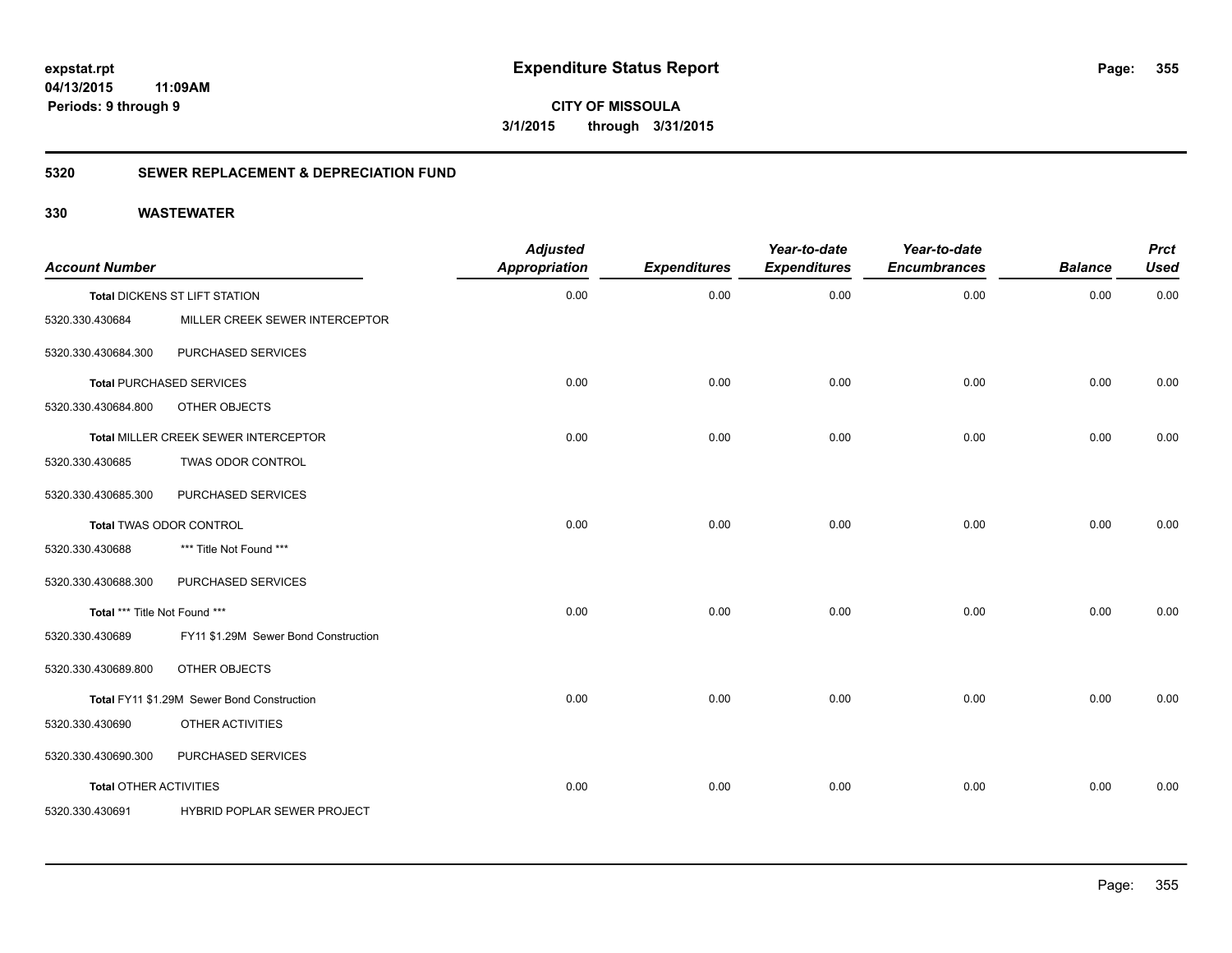**CITY OF MISSOULA 3/1/2015 through 3/31/2015**

### **5320 SEWER REPLACEMENT & DEPRECIATION FUND**

| <b>Account Number</b>     |                                                | <b>Adjusted</b><br><b>Appropriation</b> | <b>Expenditures</b> | Year-to-date<br><b>Expenditures</b> | Year-to-date<br><b>Encumbrances</b> | <b>Balance</b> | <b>Prct</b><br><b>Used</b> |
|---------------------------|------------------------------------------------|-----------------------------------------|---------------------|-------------------------------------|-------------------------------------|----------------|----------------------------|
| 5320.330.430691.900       | <b>CAPITAL OUTLAY</b>                          |                                         |                     |                                     |                                     |                |                            |
|                           | <b>Total HYBRID POPLAR SEWER PROJECT</b>       | 0.00                                    | 0.00                | 0.00                                | 0.00                                | 0.00           | 0.00                       |
| 5320.330.430695           | FY13 SEWER REFUNDING                           |                                         |                     |                                     |                                     |                |                            |
| 5320.330.430695.300       | PURCHASED SERVICES                             |                                         |                     |                                     |                                     |                |                            |
|                           | Total FY13 SEWER REFUNDING                     | 0.00                                    | 0.00                | 0.00                                | 0.00                                | 0.00           | 0.00                       |
| 5320.330.430697           | <b>ALLEY PAVING</b>                            |                                         |                     |                                     |                                     |                |                            |
| 5320.330.430697.300       | PURCHASED SERVICES                             |                                         |                     |                                     |                                     |                |                            |
| <b>Total ALLEY PAVING</b> |                                                | 0.00                                    | 0.00                | 0.00                                | 0.00                                | 0.00           | 0.00                       |
| 5320.330.430700           | LINDA VISTA/MALONEY RANCH CAPACITY CONST       |                                         |                     |                                     |                                     |                |                            |
| 5320.330.430700.900       | <b>CAPITAL OUTLAY</b>                          |                                         |                     |                                     |                                     |                |                            |
|                           | 5320.330.430700.930.000 LINDA VISTA BLVD SEWER | 0.00                                    | 2,563.00            | 9,571.04                            | 0.00                                | $-9,571.04$    | 0.00                       |
|                           | Total LINDA VISTA/MALONEY RANCH CAPACITY CONST | 0.00                                    | 2,563.00            | 9,571.04                            | 0.00                                | $-9,571.04$    | 0.00                       |
| 5320.330.430701           | <b>HEADWORKS PROJECT</b>                       |                                         |                     |                                     |                                     |                |                            |
| 5320.330.430701.900       | <b>CAPITAL OUTLAY</b>                          |                                         |                     |                                     |                                     |                |                            |
|                           | Total HEADWORKS PROJECT                        | 0.00                                    | 0.00                | 0.00                                | 0.00                                | 0.00           | 0.00                       |
| 5320.330.430702           | COUNTY RSID WYE SEWER PROJECT                  |                                         |                     |                                     |                                     |                |                            |
| 5320.330.430702.300       | PURCHASED SERVICES                             |                                         |                     |                                     |                                     |                |                            |
|                           | 5320.330.430702.360.000 REPAIR & MAINTENANCE   | 0.00                                    | 0.00                | 1,599.95                            | 0.00                                | $-1,599.95$    | 0.00                       |
|                           | <b>Total PURCHASED SERVICES</b>                | 0.00                                    | 0.00                | 1,599.95                            | 0.00                                | $-1,599.95$    | 0.00                       |
| 5320.330.430702.900       | <b>CAPITAL OUTLAY</b>                          |                                         |                     |                                     |                                     |                |                            |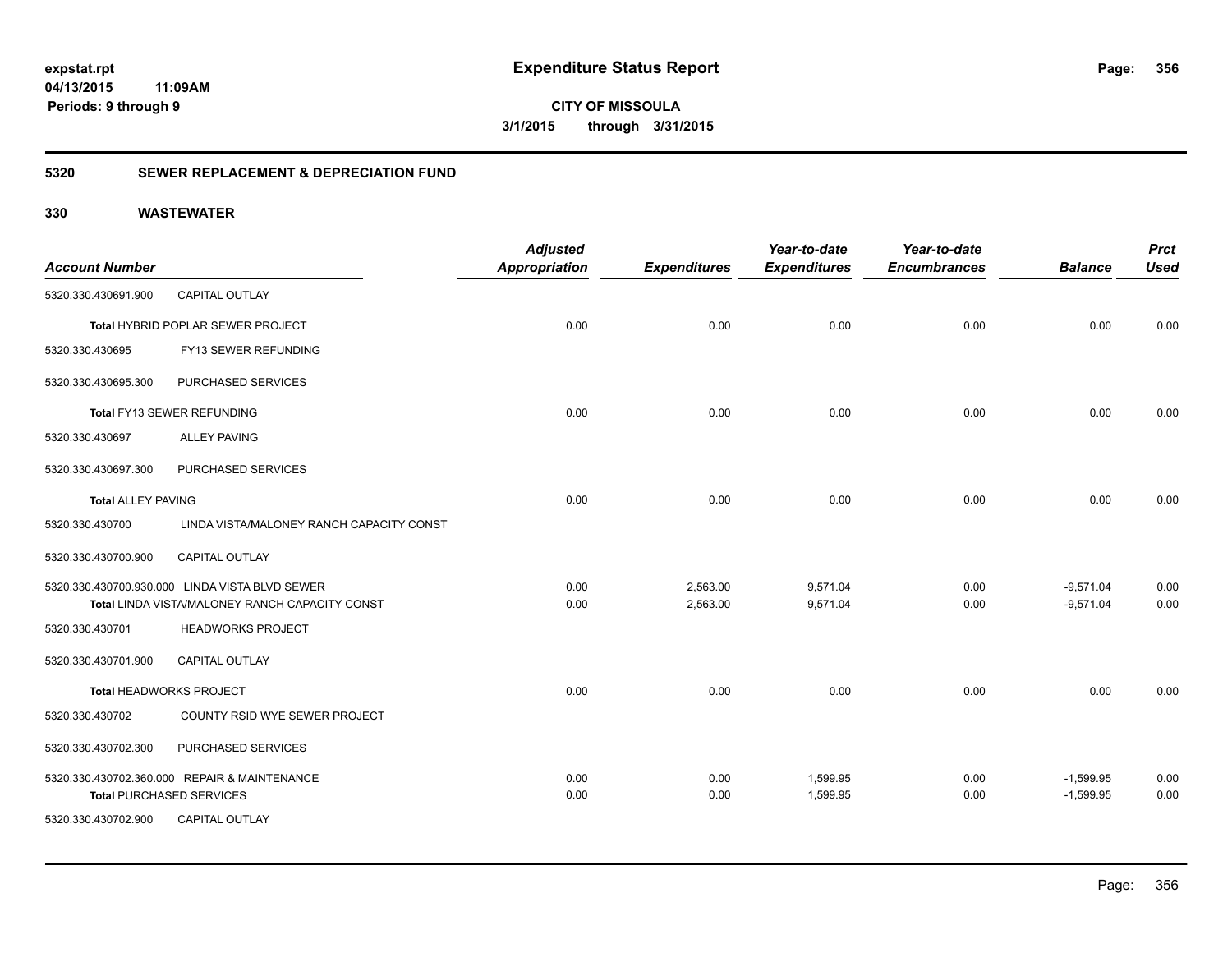**CITY OF MISSOULA 3/1/2015 through 3/31/2015**

### **5320 SEWER REPLACEMENT & DEPRECIATION FUND**

| <b>Account Number</b>       |                                                      | <b>Adjusted</b><br>Appropriation | <b>Expenditures</b> | Year-to-date<br><b>Expenditures</b> | Year-to-date<br><b>Encumbrances</b> | <b>Balance</b> | <b>Prct</b><br><b>Used</b> |
|-----------------------------|------------------------------------------------------|----------------------------------|---------------------|-------------------------------------|-------------------------------------|----------------|----------------------------|
| <b>Total CAPITAL OUTLAY</b> |                                                      | 0.00                             | 0.00                | 0.00                                | 0.00                                | 0.00           | 0.00                       |
|                             | Total COUNTY RSID WYE SEWER PROJECT                  | 0.00                             | 0.00                | 1,599.95                            | 0.00                                | $-1.599.95$    | 0.00                       |
| 5320.330.430706             | <b>RUSSELL ST INTERCEPTOR</b>                        |                                  |                     |                                     |                                     |                |                            |
| 5320.330.430706.300         | PURCHASED SERVICES                                   |                                  |                     |                                     |                                     |                |                            |
|                             | Total RUSSELL ST INTERCEPTOR                         | 0.00                             | 0.00                | 0.00                                | 0.00                                | 0.00           | 0.00                       |
| 5320.330.430707             | RATTLESNAKE COLLECTION SYSTEM                        |                                  |                     |                                     |                                     |                |                            |
| 5320.330.430707.900         | <b>CAPITAL OUTLAY</b>                                |                                  |                     |                                     |                                     |                |                            |
|                             | Total RATTLESNAKE COLLECTION SYSTEM                  | 0.00                             | 0.00                | 0.00                                | 0.00                                | 0.00           | 0.00                       |
| 5320.330.490505             | ACCELA LOAN DEBT SERVICE                             |                                  |                     |                                     |                                     |                |                            |
| 5320.330.490505.600         | <b>DEBT SERVICE</b>                                  |                                  |                     |                                     |                                     |                |                            |
|                             | 5320.330.490505.610.000 ACCELA LOAN DEBT/PRINCIPAL   | 50,213.00                        | 0.00                | 44,446.63                           | 0.00                                | 5,766.37       | 88.52                      |
|                             | 5320.330.490505.620.000 ACCELA LOAN DEBT/INTEREST    | 0.00                             | 0.00                | 5,766.38                            | 0.00                                | $-5,766.38$    | 0.00                       |
|                             | Total ACCELA LOAN DEBT SERVICE                       | 50,213.00                        | 0.00                | 50,213.01                           | 0.00                                | $-0.01$        | 100.00                     |
| 5320.330.490506             | <b>CORE FINANCED EQUIPMENT</b>                       |                                  |                     |                                     |                                     |                |                            |
| 5320.330.490506.600         | <b>DEBT SERVICE</b>                                  |                                  |                     |                                     |                                     |                |                            |
|                             | 5320.330.490506.610.000 FINANCED EQUIPMENT/PRINCIPAL | 83,015.00                        | 0.00                | 33,431.82                           | 0.00                                | 49,583.18      | 40.27                      |
|                             | 5320.330.490506.620.000 INTEREST / SERVICE FEES      | 6,363.00                         | 0.00                | 3,351.47                            | 0.00                                | 3,011.53       | 52.67                      |
|                             | Total CORE FINANCED EQUIPMENT                        | 89,378.00                        | 0.00                | 36,783.29                           | 0.00                                | 52,594.71      | 41.15                      |
| 5320.330.499999             | <b>NEW REQUESTS</b>                                  |                                  |                     |                                     |                                     |                |                            |
| 5320.330.499999.900         | <b>CAPITAL OUTLAY</b>                                |                                  |                     |                                     |                                     |                |                            |
| <b>Total NEW REQUESTS</b>   |                                                      | 0.00                             | 0.00                | 0.00                                | 0.00                                | 0.00           | 0.00                       |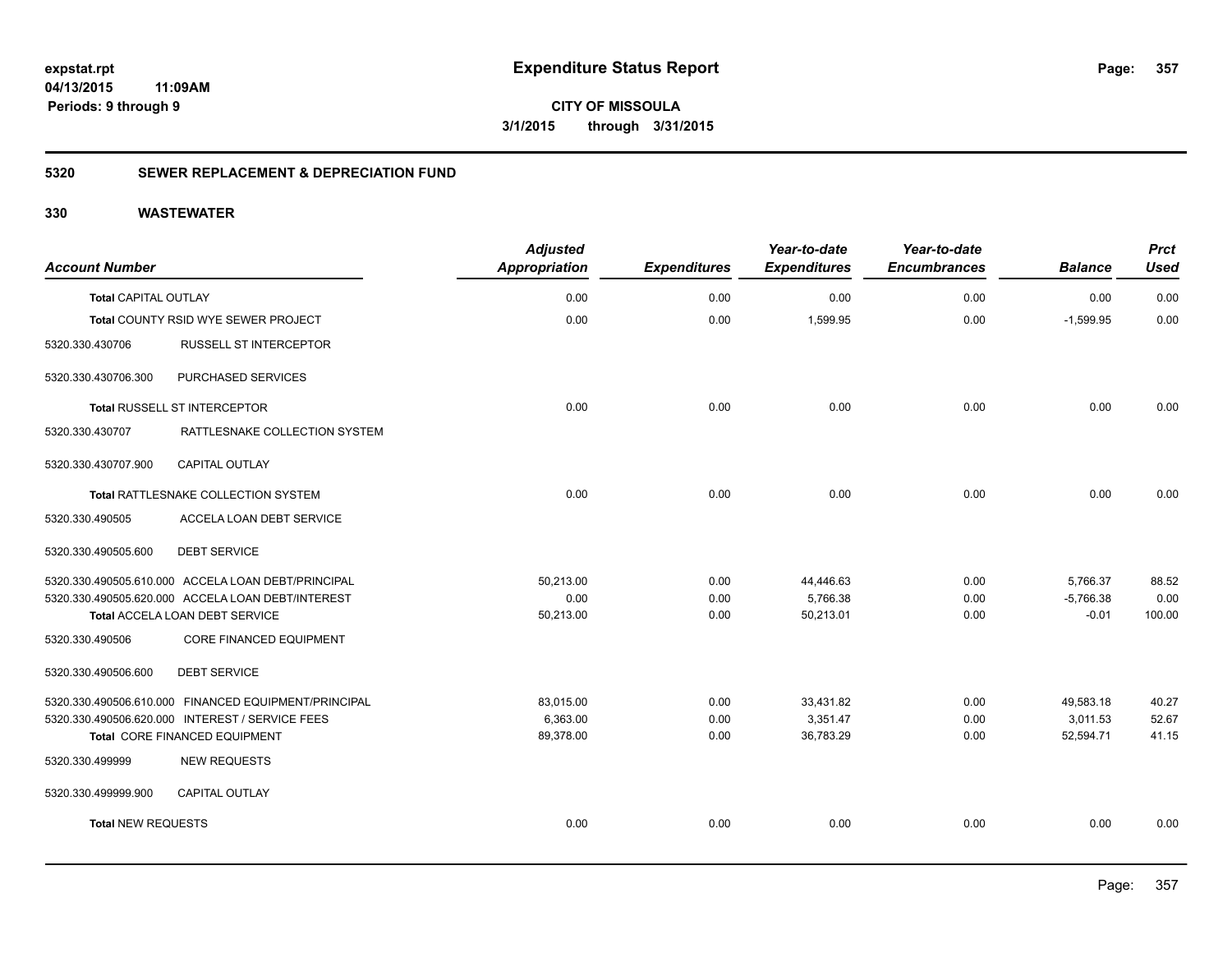**CITY OF MISSOULA 3/1/2015 through 3/31/2015**

### **5320 SEWER REPLACEMENT & DEPRECIATION FUND**

| <b>Account Number</b> |                                                        | <b>Adjusted</b><br><b>Appropriation</b> | <b>Expenditures</b> | Year-to-date<br><b>Expenditures</b> | Year-to-date<br><b>Encumbrances</b> | <b>Balance</b> | <b>Prct</b><br>Used |
|-----------------------|--------------------------------------------------------|-----------------------------------------|---------------------|-------------------------------------|-------------------------------------|----------------|---------------------|
| 5320.330.521000       | INTERFUND OPERATING TRANSFERS                          |                                         |                     |                                     |                                     |                |                     |
| 5320.330.521000.800   | OTHER OBJECTS                                          |                                         |                     |                                     |                                     |                |                     |
|                       | <b>Total INTERFUND OPERATING TRANSFERS</b>             | 0.00                                    | 0.00                | 0.00                                | 0.00                                | 0.00           | 0.00                |
|                       | <b>Total SEWER REPLACEMENT &amp; DEPRECIATION FUND</b> | 549,591.00                              | 41,543.01           | 384,033.04                          | 0.00                                | 165,557.96     | 69.88               |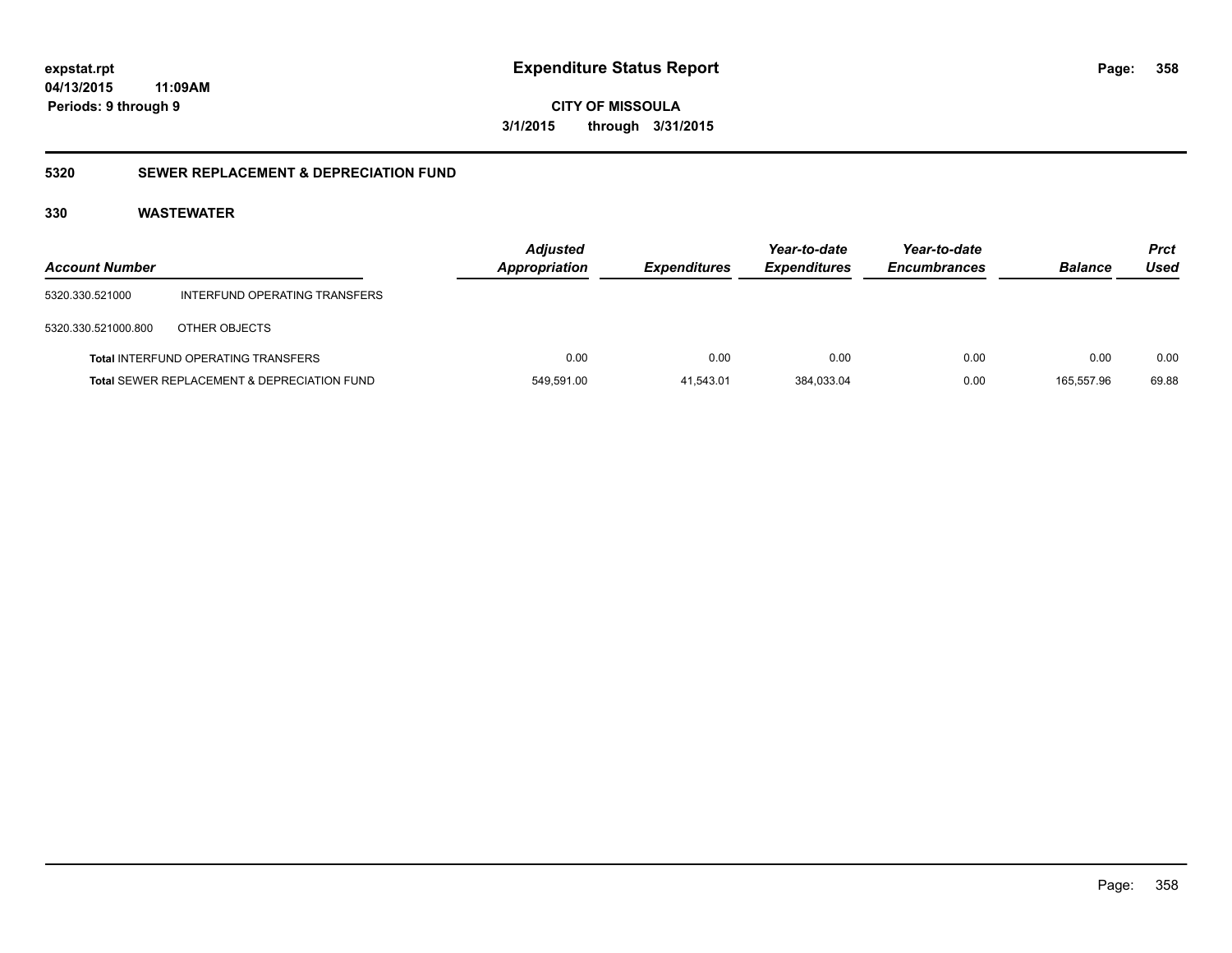### **5325 SEWER DEVELOPMENT FEE FUND**

| <b>Account Number</b>             |                                                            | <b>Adjusted</b><br><b>Appropriation</b> | <b>Expenditures</b> | Year-to-date<br><b>Expenditures</b> | Year-to-date<br><b>Encumbrances</b> | <b>Balance</b> | <b>Prct</b><br><b>Used</b> |
|-----------------------------------|------------------------------------------------------------|-----------------------------------------|---------------------|-------------------------------------|-------------------------------------|----------------|----------------------------|
| 5325.330.430620                   | <b>FACILITIES</b>                                          |                                         |                     |                                     |                                     |                |                            |
| 5325.330.430620.900               | <b>CAPITAL OUTLAY</b>                                      |                                         |                     |                                     |                                     |                |                            |
| <b>Total FACILITIES</b>           |                                                            | 0.00                                    | 0.00                | 0.00                                | 0.00                                | 0.00           | 0.00                       |
| 5325.330.430630                   | <b>COLLECTIONS</b>                                         |                                         |                     |                                     |                                     |                |                            |
| 5325.330.430630.300               | PURCHASED SERVICES                                         |                                         |                     |                                     |                                     |                |                            |
|                                   | <b>Total PURCHASED SERVICES</b>                            | 0.00                                    | 0.00                | 0.00                                | 0.00                                | 0.00           | 0.00                       |
| 5325.330.430630.800               | OTHER OBJECTS                                              |                                         |                     |                                     |                                     |                |                            |
| <b>Total OTHER OBJECTS</b>        |                                                            | 0.00                                    | 0.00                | 0.00                                | 0.00                                | 0.00           | 0.00                       |
| 5325.330.430630.900               | <b>CAPITAL OUTLAY</b>                                      |                                         |                     |                                     |                                     |                |                            |
| <b>Total COLLECTIONS</b>          |                                                            | 0.00                                    | 0.00                | 0.00                                | 0.00                                | 0.00           | 0.00                       |
| 5325.330.430632                   | HYBRID POPLAR EFFLUENT APP                                 |                                         |                     |                                     |                                     |                |                            |
| 5325.330.430632.300               | PURCHASED SERVICES                                         |                                         |                     |                                     |                                     |                |                            |
|                                   | 5325.330.430632.360.000 HYBRID POPLAR EFFLUENT APPLICATION | 60,000.00                               | 22,600.28           | 32,902.44                           | 0.00                                | 27,097.56      | 54.84                      |
|                                   | <b>Total PURCHASED SERVICES</b>                            | 60,000.00                               | 22,600.28           | 32,902.44                           | 0.00                                | 27,097.56      | 54.84                      |
| 5325.330.430632.900               | CAPITAL OUTLAY                                             |                                         |                     |                                     |                                     |                |                            |
| 5325.330.430632.920.000 BUILDINGS |                                                            | 242,000.00                              | 0.00                | 252,618.30                          | 0.00                                | $-10,618.30$   | 104.39                     |
| <b>Total CAPITAL OUTLAY</b>       |                                                            | 242,000.00                              | 0.00                | 252,618.30                          | 0.00                                | $-10,618.30$   | 104.39                     |
|                                   | Total HYBRID POPLAR EFFLUENT APP                           | 302,000.00                              | 22,600.28           | 285,520.74                          | 0.00                                | 16,479.26      | 94.54                      |
| 5325.330.430636                   | OVERSIZING ASSISTANCE                                      |                                         |                     |                                     |                                     |                |                            |
| 5325.330.430636.900               | <b>CAPITAL OUTLAY</b>                                      |                                         |                     |                                     |                                     |                |                            |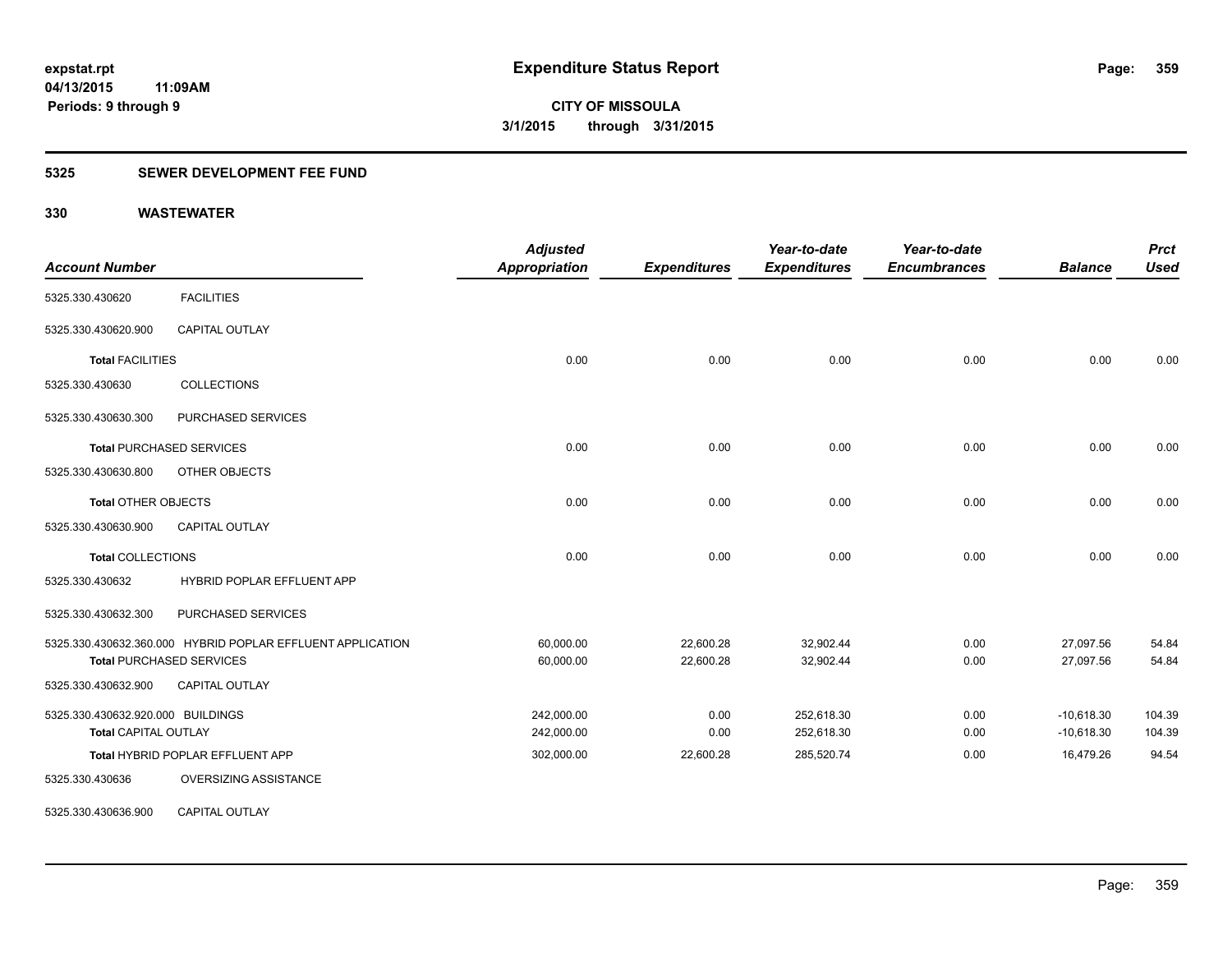### **5325 SEWER DEVELOPMENT FEE FUND**

| <b>Account Number</b>           |                                                                              | <b>Adjusted</b><br><b>Appropriation</b> | <b>Expenditures</b> | Year-to-date<br><b>Expenditures</b> | Year-to-date<br><b>Encumbrances</b> | <b>Balance</b>         | <b>Prct</b><br><b>Used</b> |
|---------------------------------|------------------------------------------------------------------------------|-----------------------------------------|---------------------|-------------------------------------|-------------------------------------|------------------------|----------------------------|
|                                 | 5325.330.430636.930.000 OVERSIZING ASSISTANCE<br>Total OVERSIZING ASSISTANCE | 50,000.00<br>50,000.00                  | 0.00<br>0.00        | 0.00<br>0.00                        | 0.00<br>0.00                        | 50,000.00<br>50,000.00 | 0.00<br>0.00               |
| 5325.330.430637                 | SEWAGE LIFT STATION UPGRADE/REHAB                                            |                                         |                     |                                     |                                     |                        |                            |
| 5325.330.430637.300             | PURCHASED SERVICES                                                           |                                         |                     |                                     |                                     |                        |                            |
|                                 | Total SEWAGE LIFT STATION UPGRADE/REHAB                                      | 0.00                                    | 0.00                | 0.00                                | 0.00                                | 0.00                   | 0.00                       |
| 5325.330.430660                 | <b>ENGINEEERING</b>                                                          |                                         |                     |                                     |                                     |                        |                            |
| 5325.330.430660.300             | PURCHASED SERVICES                                                           |                                         |                     |                                     |                                     |                        |                            |
| <b>Total ENGINEEERING</b>       |                                                                              | 0.00                                    | 0.00                | 0.00                                | 0.00                                | 0.00                   | 0.00                       |
| 5325.330.430663                 | AIRPORT INTECEPTOR                                                           |                                         |                     |                                     |                                     |                        |                            |
| 5325.330.430663.300             | PURCHASED SERVICES                                                           |                                         |                     |                                     |                                     |                        |                            |
|                                 | <b>Total PURCHASED SERVICES</b>                                              | 0.00                                    | 0.00                | 0.00                                | 0.00                                | 0.00                   | 0.00                       |
| 5325.330.430663.900             | CAPITAL OUTLAY                                                               |                                         |                     |                                     |                                     |                        |                            |
|                                 | <b>Total AIRPORT INTECEPTOR</b>                                              | 0.00                                    | 0.00                | 0.00                                | 0.00                                | 0.00                   | 0.00                       |
| 5325.330.430683                 | TWITE PUMP STATION                                                           |                                         |                     |                                     |                                     |                        |                            |
| 5325.330.430683.900             | <b>CAPITAL OUTLAY</b>                                                        |                                         |                     |                                     |                                     |                        |                            |
| <b>Total TWITE PUMP STATION</b> | 5325.330.430683.930.000 TWITE PUMP STATION                                   | 58,559.00<br>58,559.00                  | 0.00<br>0.00        | 0.00<br>0.00                        | 0.00<br>0.00                        | 58,559.00<br>58,559.00 | 0.00<br>0.00               |
| 5325.330.430684                 | MILLER CREEK INTERCEPTOR                                                     |                                         |                     |                                     |                                     |                        |                            |
| 5325.330.430684.900             | CAPITAL OUTLAY                                                               |                                         |                     |                                     |                                     |                        |                            |
|                                 | <b>Total MILLER CREEK INTERCEPTOR</b>                                        | 0.00                                    | 0.00                | 0.00                                | 0.00                                | 0.00                   | 0.00                       |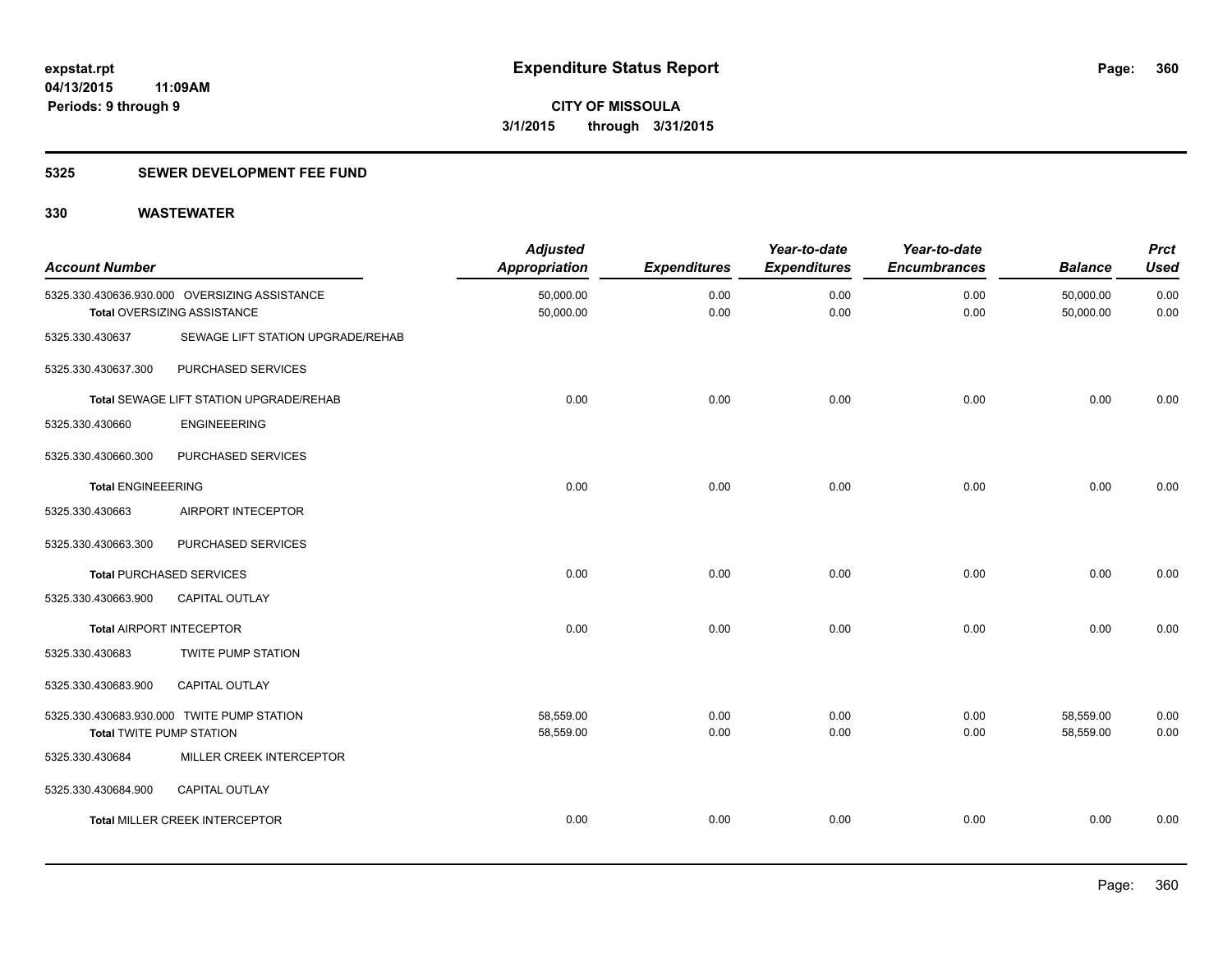## **5325 SEWER DEVELOPMENT FEE FUND**

|                               |                                                    | <b>Adjusted</b>      |                     | Year-to-date        | Year-to-date        |                | <b>Prct</b> |
|-------------------------------|----------------------------------------------------|----------------------|---------------------|---------------------|---------------------|----------------|-------------|
| <b>Account Number</b>         |                                                    | <b>Appropriation</b> | <b>Expenditures</b> | <b>Expenditures</b> | <b>Encumbrances</b> | <b>Balance</b> | <b>Used</b> |
| 5325.330.430690               | OTHER ACTIVITIES                                   |                      |                     |                     |                     |                |             |
| 5325.330.430690.300           | PURCHASED SERVICES                                 |                      |                     |                     |                     |                |             |
|                               | <b>Total PURCHASED SERVICES</b>                    | 0.00                 | 0.00                | 0.00                | 0.00                | 0.00           | 0.00        |
| 5325.330.430690.800           | OTHER OBJECTS                                      |                      |                     |                     |                     |                |             |
| Total OTHER OBJECTS           |                                                    | 0.00                 | 0.00                | 0.00                | 0.00                | 0.00           | 0.00        |
| 5325.330.430690.900           | <b>CAPITAL OUTLAY</b>                              |                      |                     |                     |                     |                |             |
| <b>Total OTHER ACTIVITIES</b> |                                                    | 0.00                 | 0.00                | 0.00                | 0.00                | 0.00           | 0.00        |
| 5325.330.430706               | <b>RUSSELL ST INTERCEPTOR</b>                      |                      |                     |                     |                     |                |             |
| 5325.330.430706.300           | PURCHASED SERVICES                                 |                      |                     |                     |                     |                |             |
|                               | Total RUSSELL ST INTERCEPTOR                       | 0.00                 | 0.00                | 0.00                | 0.00                | 0.00           | 0.00        |
| 5325.330.430711               | *** Title Not Found ***                            |                      |                     |                     |                     |                |             |
| 5325.330.430711.900           | <b>CAPITAL OUTLAY</b>                              |                      |                     |                     |                     |                |             |
| Total *** Title Not Found *** |                                                    | 0.00                 | 0.00                | 0.00                | 0.00                | 0.00           | 0.00        |
| 5325.330.490508               | EKO COMPOST LAND PURCHASE                          |                      |                     |                     |                     |                |             |
| 5325.330.490508.300           | PURCHASED SERVICES                                 |                      |                     |                     |                     |                |             |
|                               | 5325.330.490508.360.000 REPAIR & MAINTENANCE       | 5,000.00             | 0.00                | 0.00                | 0.00                | 5,000.00       | 0.00        |
|                               | <b>Total PURCHASED SERVICES</b>                    | 5,000.00             | 0.00                | 0.00                | 0.00                | 5,000.00       | 0.00        |
| 5325.330.490508.600           | <b>DEBT SERVICE</b>                                |                      |                     |                     |                     |                |             |
|                               | 5325.330.490508.610.000 EKO LAND/PRINCIPAL         | 247,185.00           | 0.00                | 196,283.21          | 0.00                | 50,901.79      | 79.41       |
|                               | 5325.330.490508.620.000 EKO LAND PURCHASE-INTEREST | 12,162.00            | 0.00                | 9,353.83            | 0.00                | 2,808.17       | 76.91       |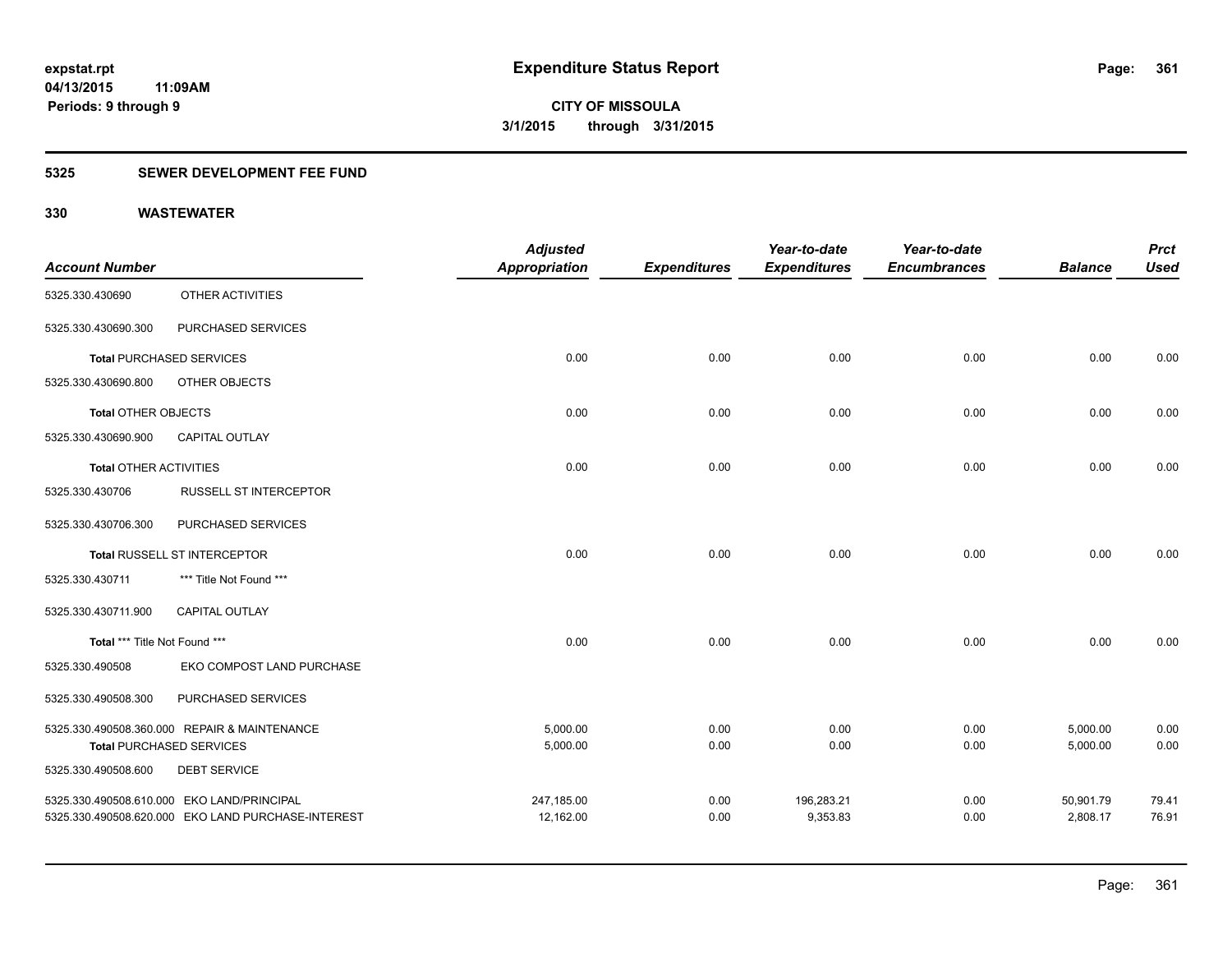## **5325 SEWER DEVELOPMENT FEE FUND**

| <b>Account Number</b>       |                                         | <b>Adjusted</b><br><b>Appropriation</b> | <b>Expenditures</b> | Year-to-date<br><b>Expenditures</b> | Year-to-date<br><b>Encumbrances</b> | <b>Balance</b> | <b>Prct</b><br><b>Used</b> |
|-----------------------------|-----------------------------------------|-----------------------------------------|---------------------|-------------------------------------|-------------------------------------|----------------|----------------------------|
| <b>Total DEBT SERVICE</b>   |                                         | 259,347.00                              | 0.00                | 205,637.04                          | 0.00                                | 53,709.96      | 79.29                      |
| 5325.330.490508.900         | <b>CAPITAL OUTLAY</b>                   |                                         |                     |                                     |                                     |                |                            |
| <b>Total CAPITAL OUTLAY</b> |                                         | 0.00                                    | 0.00                | 0.00                                | 0.00                                | 0.00           | 0.00                       |
|                             | <b>Total EKO COMPOST LAND PURCHASE</b>  | 264,347.00                              | 0.00                | 205,637.04                          | 0.00                                | 58.709.96      | 77.79                      |
| 5325.330.499999             | <b>NEW REQUESTS</b>                     |                                         |                     |                                     |                                     |                |                            |
| 5325.330.499999.900         | <b>CAPITAL OUTLAY</b>                   |                                         |                     |                                     |                                     |                |                            |
| <b>Total NEW REQUESTS</b>   |                                         | 0.00                                    | 0.00                | 0.00                                | 0.00                                | 0.00           | 0.00                       |
|                             | <b>Total SEWER DEVELOPMENT FEE FUND</b> | 674,906.00                              | 22,600.28           | 491,157.78                          | 0.00                                | 183.748.22     | 72.77                      |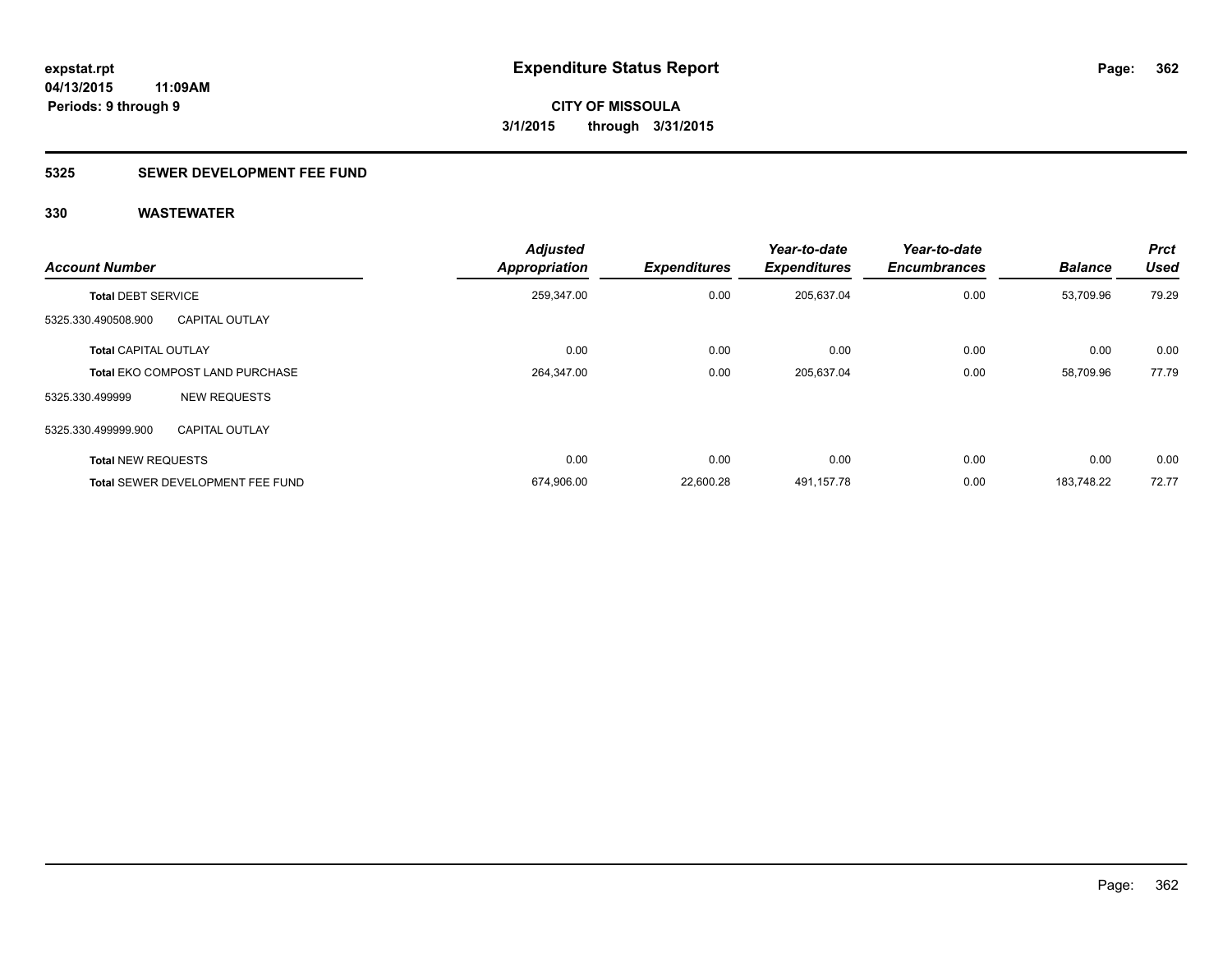#### **5340 SEWER CONSTRUCTION FUND**

| <b>Account Number</b>      |                                                                                           | <b>Adjusted</b><br><b>Appropriation</b> | <b>Expenditures</b> | Year-to-date<br><b>Expenditures</b> | Year-to-date<br><b>Encumbrances</b> | <b>Balance</b>           | <b>Prct</b><br><b>Used</b> |
|----------------------------|-------------------------------------------------------------------------------------------|-----------------------------------------|---------------------|-------------------------------------|-------------------------------------|--------------------------|----------------------------|
| 5340.330.430632            | HYBRID POPLAR EFFLUENT APP                                                                |                                         |                     |                                     |                                     |                          |                            |
| 5340.330.430632.900        | <b>CAPITAL OUTLAY</b>                                                                     |                                         |                     |                                     |                                     |                          |                            |
|                            | 5340.330.430632.930.000 SOLIDS DEWATERING SCREW PRESS<br>Total HYBRID POPLAR EFFLUENT APP | 900,000.00<br>900,000.00                | 0.00<br>0.00        | 0.00<br>0.00                        | 0.00<br>0.00                        | 900,000.00<br>900,000.00 | 0.00<br>0.00               |
| 5340.330.430697            | <b>ALLEY PAVING</b>                                                                       |                                         |                     |                                     |                                     |                          |                            |
| 5340.330.430697.300        | PURCHASED SERVICES                                                                        |                                         |                     |                                     |                                     |                          |                            |
| <b>Total ALLEY PAVING</b>  | 5340.330.430697.350.000 BROAWAY INTECEPTOR                                                | 20.000.00<br>20,000.00                  | 0.00<br>0.00        | 0.00<br>0.00                        | 0.00<br>0.00                        | 20,000.00<br>20.000.00   | 0.00<br>0.00               |
| 5340.330.430701            | E RESERVE ST COLLECTOR                                                                    |                                         |                     |                                     |                                     |                          |                            |
| 5340.330.430701.800        | OTHER OBJECTS                                                                             |                                         |                     |                                     |                                     |                          |                            |
| <b>Total OTHER OBJECTS</b> |                                                                                           | 0.00                                    | 0.00                | 0.00                                | 0.00                                | 0.00                     | 0.00                       |
| 5340.330.430701.900        | <b>CAPITAL OUTLAY</b>                                                                     |                                         |                     |                                     |                                     |                          |                            |
|                            | Total E RESERVE ST COLLECTOR                                                              | 0.00                                    | 0.00                | 0.00                                | 0.00                                | 0.00                     | 0.00                       |
| 5340.330.430707            | RATTLESNAKE COLLECTION SYSTEM                                                             |                                         |                     |                                     |                                     |                          |                            |
| 5340.330.430707.800        | OTHER OBJECTS                                                                             |                                         |                     |                                     |                                     |                          |                            |
|                            | Total RATTLESNAKE COLLECTION SYSTEM                                                       | 0.00                                    | 0.00                | 0.00                                | 0.00                                | 0.00                     | 0.00                       |
| <b>Total WASTEWATER</b>    |                                                                                           | 920,000.00                              | 0.00                | 0.00                                | 0.00                                | 920,000.00               | 0.00                       |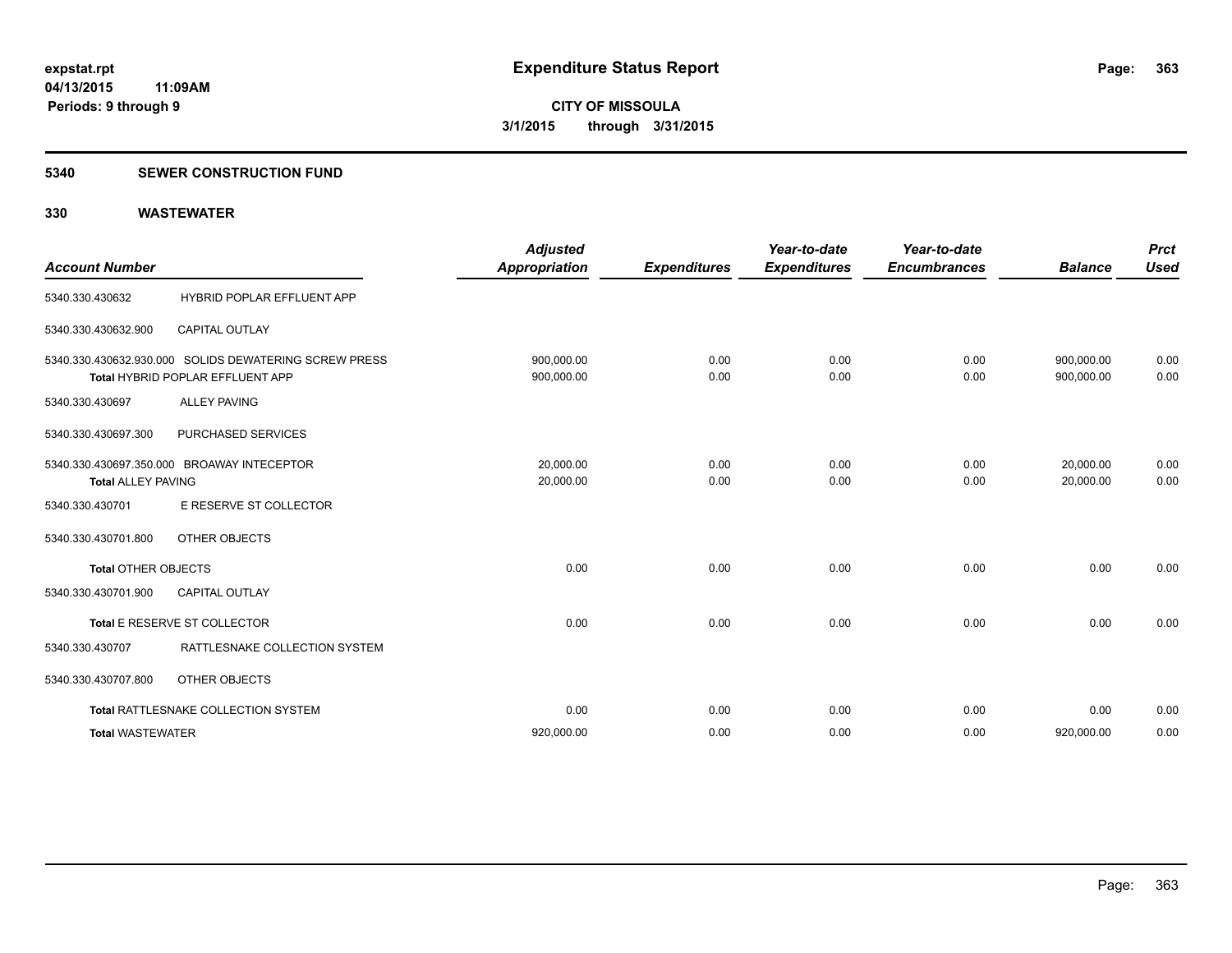### **5340 SEWER CONSTRUCTION FUND**

## **390 NON-DEPARTMENTAL**

| <b>Account Number</b>                |                                      | <b>Adjusted</b><br><b>Appropriation</b> | <b>Expenditures</b> | Year-to-date<br><b>Expenditures</b> | Year-to-date<br><b>Encumbrances</b> | <b>Balance</b> | <b>Prct</b><br>Used |
|--------------------------------------|--------------------------------------|-----------------------------------------|---------------------|-------------------------------------|-------------------------------------|----------------|---------------------|
| 5340.390.430963                      | <b>BIOGAS ELECTRICAL GENERATION</b>  |                                         |                     |                                     |                                     |                |                     |
| 5340.390.430963.900                  | CAPITAL OUTLAY                       |                                         |                     |                                     |                                     |                |                     |
| 5340.390.430963.930.000 IMPROVEMENTS |                                      | 0.00                                    | 2.984.01            | 10.396.63                           | 0.00                                | $-10.396.63$   | 0.00                |
| <b>Total NON-DEPARTMENTAL</b>        |                                      | 0.00                                    | 2.984.01            | 10,396.63                           | 0.00                                | $-10.396.63$   | 0.00                |
|                                      | <b>Total SEWER CONSTRUCTION FUND</b> | 920,000.00                              | 2.984.01            | 10,396.63                           | 0.00                                | 909.603.37     | 1.13                |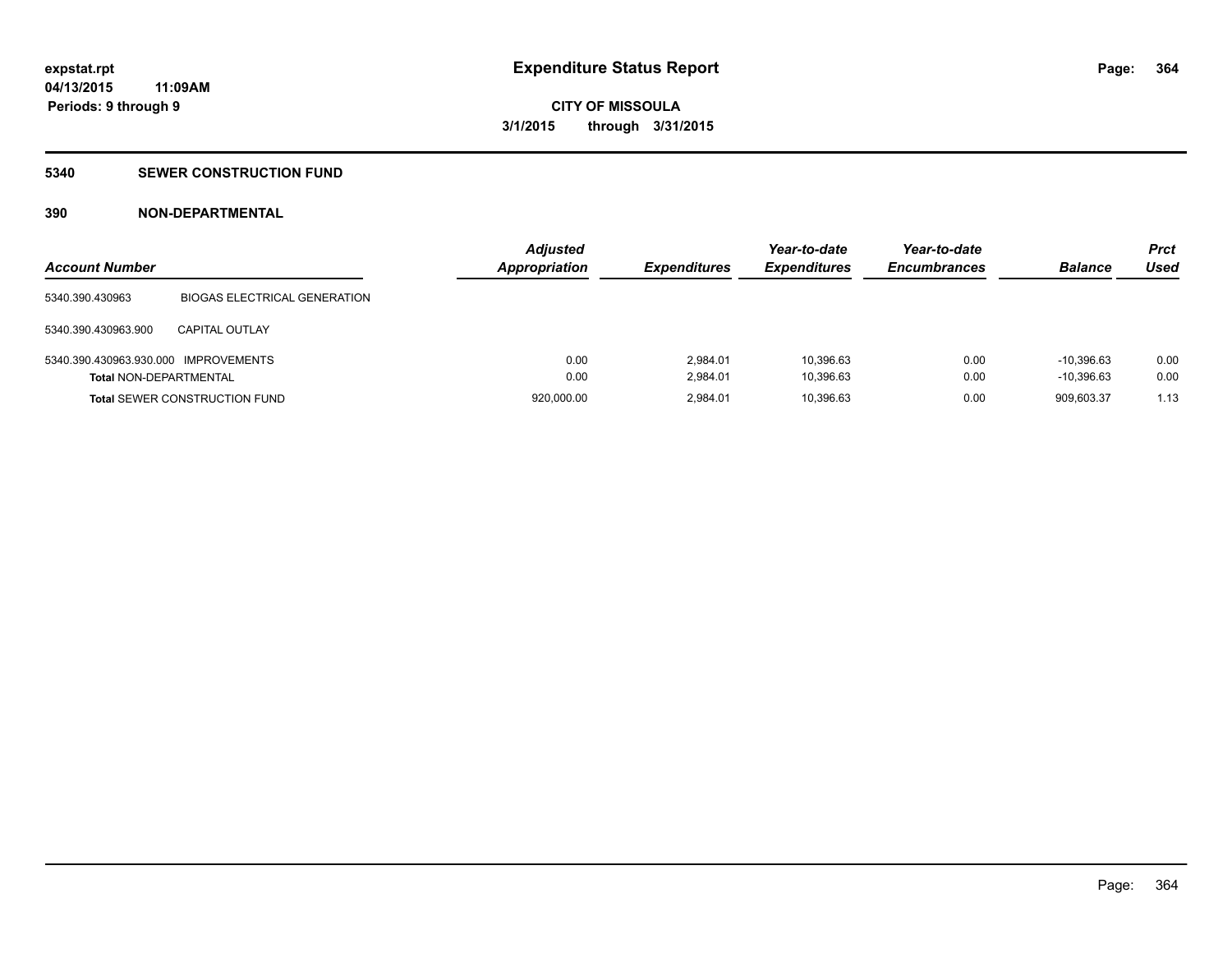**CITY OF MISSOULA 3/1/2015 through 3/31/2015**

#### **5361 2001 SEWER REVENUE BONDS-DEBT SERVICE**

| <b>Account Number</b>             |                                                 | <b>Adjusted</b><br><b>Appropriation</b> | <b>Expenditures</b> | Year-to-date<br><b>Expenditures</b> | Year-to-date<br><b>Encumbrances</b> | <b>Balance</b> | <b>Prct</b><br>Used |
|-----------------------------------|-------------------------------------------------|-----------------------------------------|---------------------|-------------------------------------|-------------------------------------|----------------|---------------------|
| 5361.330.490200                   | REVENUE BOND DEBT SERVICE                       |                                         |                     |                                     |                                     |                |                     |
| 5361.330.490200.600               | <b>DEBT SERVICE</b>                             |                                         |                     |                                     |                                     |                |                     |
| 5361.330.490200.610.000 PRINCIPAL |                                                 | 27,000.00                               | 0.00                | 13.000.00                           | 0.00                                | 14.000.00      | 48.15               |
|                                   | 5361.330.490200.620.000 INTEREST / SERVICE FEES | 3.590.00                                | 0.00                | 1,860.00                            | 0.00                                | 1,730.00       | 51.81               |
| <b>Total DEBT SERVICE</b>         |                                                 | 30,590.00                               | 0.00                | 14.860.00                           | 0.00                                | 15.730.00      | 48.58               |
|                                   | <b>Total REVENUE BOND DEBT SERVICE</b>          | 30,590.00                               | 0.00                | 14.860.00                           | 0.00                                | 15.730.00      | 48.58               |
|                                   | Total 2001 SEWER REVENUE BONDS-DEBT SERVICE     | 30,590.00                               | 0.00                | 14.860.00                           | 0.00                                | 15.730.00      | 48.58               |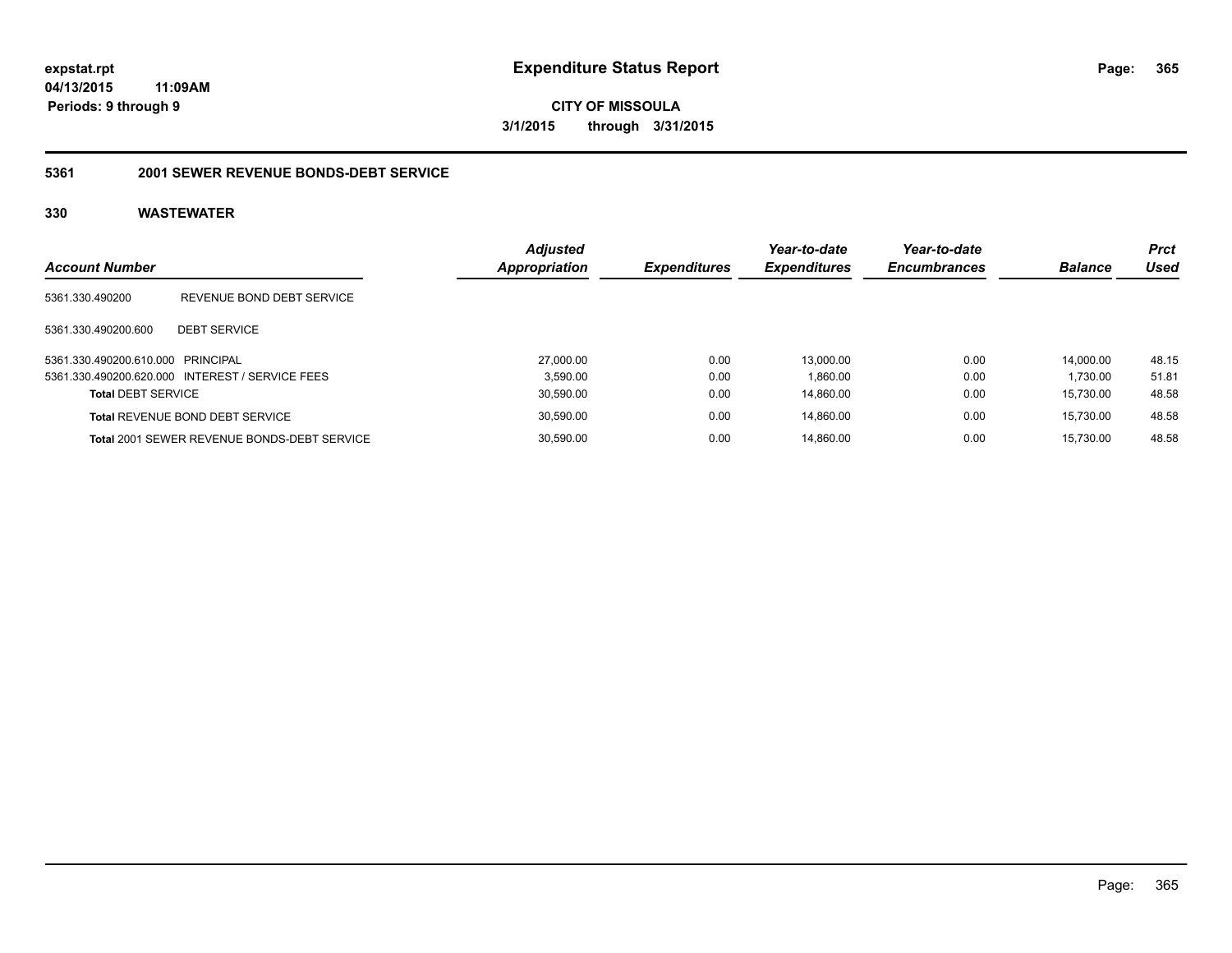**CITY OF MISSOULA 3/1/2015 through 3/31/2015**

## **5362 00 SEWER REVENUE BOND - SERIES B DEBT SE**

| <b>Account Number</b>             |                                                 | <b>Adjusted</b><br><b>Appropriation</b> | <b>Expenditures</b> | Year-to-date<br><b>Expenditures</b> | Year-to-date<br><b>Encumbrances</b> | <b>Balance</b> | <b>Prct</b><br><b>Used</b> |
|-----------------------------------|-------------------------------------------------|-----------------------------------------|---------------------|-------------------------------------|-------------------------------------|----------------|----------------------------|
|                                   |                                                 |                                         |                     |                                     |                                     |                |                            |
| 5362.330.490200                   | REVENUE BOND DEBT SERVICE                       |                                         |                     |                                     |                                     |                |                            |
| 5362.330.490200.600               | <b>DEBT SERVICE</b>                             |                                         |                     |                                     |                                     |                |                            |
| 5362.330.490200.610.000 PRINCIPAL |                                                 | 44,000.00                               | 0.00                | 22,000.00                           | 0.00                                | 22.000.00      | 50.00                      |
|                                   | 5362.330.490200.620.000 INTEREST / SERVICE FEES | 5,240.00                                | 0.00                | 2,730.00                            | 0.00                                | 2,510.00       | 52.10                      |
| <b>Total DEBT SERVICE</b>         |                                                 | 49,240.00                               | 0.00                | 24,730.00                           | 0.00                                | 24,510.00      | 50.22                      |
| 5362.330.490200.800               | OTHER OBJECTS                                   |                                         |                     |                                     |                                     |                |                            |
| <b>Total OTHER OBJECTS</b>        |                                                 | 0.00                                    | 0.00                | 0.00                                | 0.00                                | 0.00           | 0.00                       |
|                                   | <b>Total REVENUE BOND DEBT SERVICE</b>          | 49,240.00                               | 0.00                | 24,730.00                           | 0.00                                | 24.510.00      | 50.22                      |
|                                   | Total 00 SEWER REVENUE BOND - SERIES B DEBT SE  | 49.240.00                               | 0.00                | 24.730.00                           | 0.00                                | 24.510.00      | 50.22                      |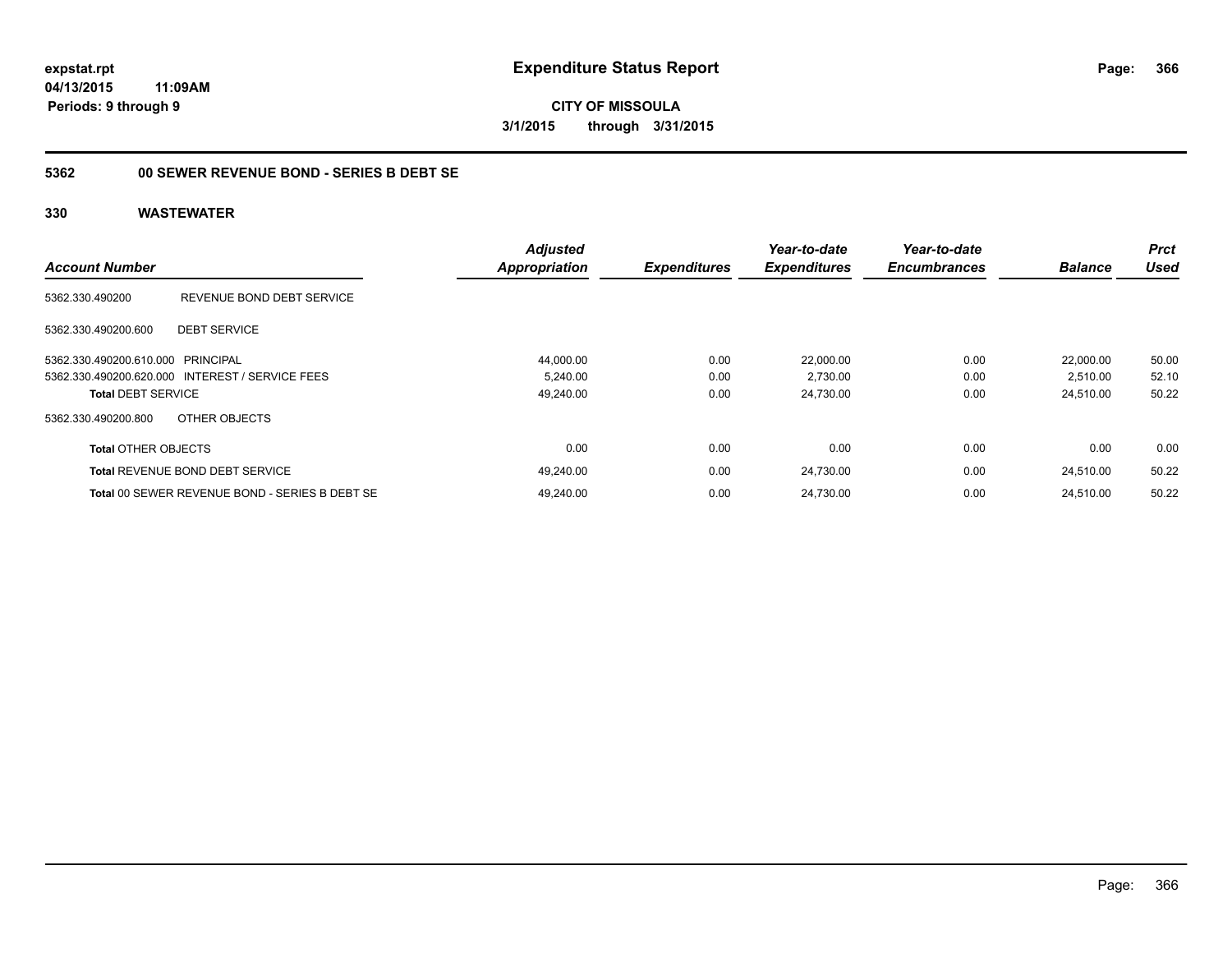**expstat.rpt Expenditure Status Report Page:**

**04/13/2015 11:09AM Periods: 9 through 9**

**CITY OF MISSOULA 3/1/2015 through 3/31/2015**

## **5363 92 SEWER REVENUE BOND SERIES A DEBT SERV**

| Account Number            |                                                | <b>Adjusted</b><br><b>Appropriation</b> | <b>Expenditures</b> | Year-to-date<br><b>Expenditures</b> | Year-to-date<br><b>Encumbrances</b> | <b>Balance</b> | <b>Prct</b><br>Used |
|---------------------------|------------------------------------------------|-----------------------------------------|---------------------|-------------------------------------|-------------------------------------|----------------|---------------------|
| 5363.330.490200           | REVENUE BOND DEBT SERVICE                      |                                         |                     |                                     |                                     |                |                     |
| 5363.330.490200.600       | <b>DEBT SERVICE</b>                            |                                         |                     |                                     |                                     |                |                     |
| <b>Total DEBT SERVICE</b> |                                                | 0.00                                    | 0.00                | 0.00                                | 0.00                                | 0.00           | 0.00                |
|                           | Total REVENUE BOND DEBT SERVICE                | 0.00                                    | 0.00                | 0.00                                | 0.00                                | 0.00           | 0.00                |
|                           | Total 92 SEWER REVENUE BOND SERIES A DEBT SERV | 0.00                                    | 0.00                | 0.00                                | 0.00                                | 0.00           | 0.00                |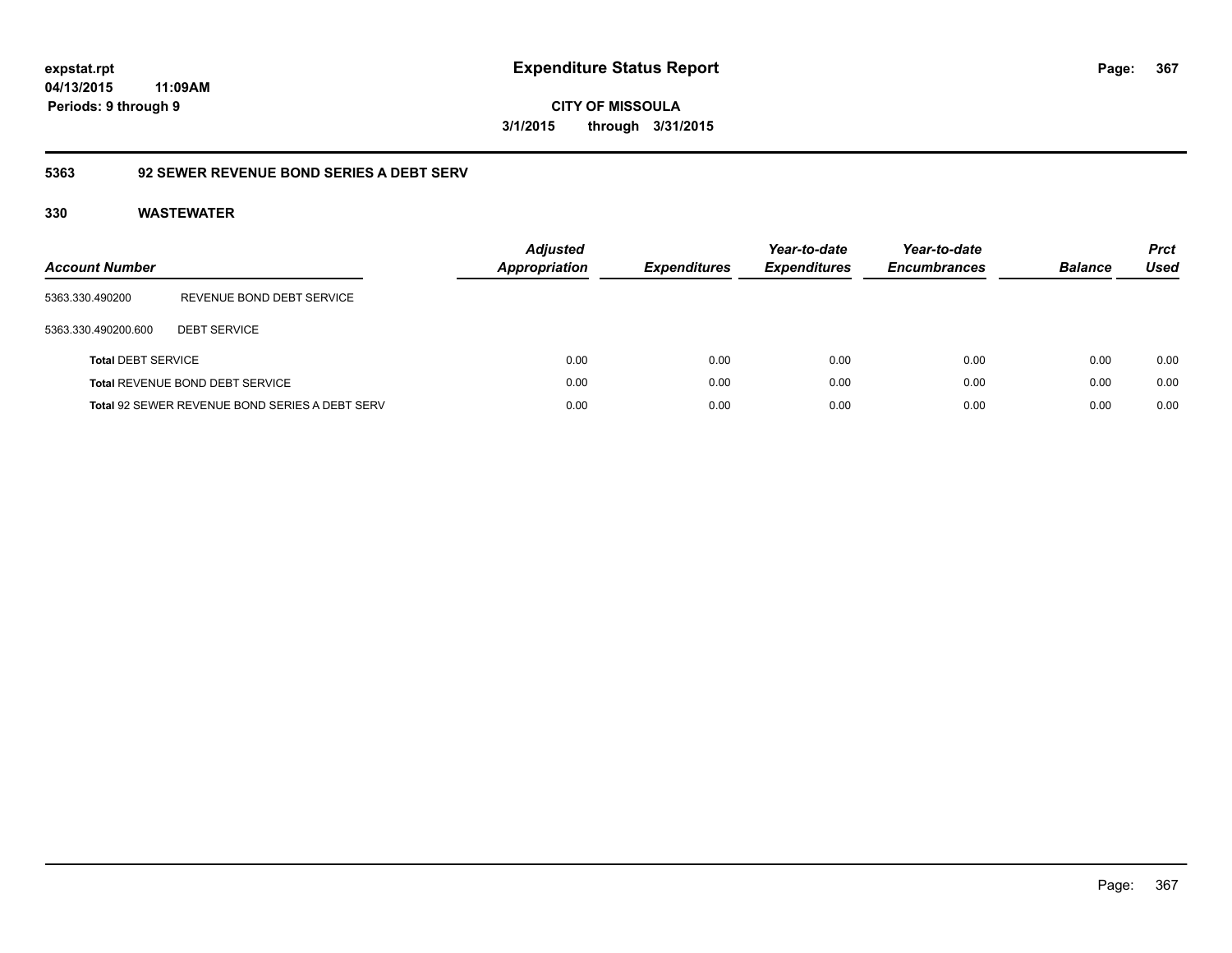**CITY OF MISSOULA 3/1/2015 through 3/31/2015**

## **5364 92 SEWER REVENUE BOND - SERIES B DEBT S**

| <b>Account Number</b>     |                                               | <b>Adjusted</b><br><b>Appropriation</b> | <b>Expenditures</b> | Year-to-date<br><b>Expenditures</b> | Year-to-date<br><b>Encumbrances</b> | <b>Balance</b> | <b>Prct</b><br>Used |
|---------------------------|-----------------------------------------------|-----------------------------------------|---------------------|-------------------------------------|-------------------------------------|----------------|---------------------|
| 5364.330.490200           | REVENUE BOND DEBT SERVICE                     |                                         |                     |                                     |                                     |                |                     |
| 5364.330.490200.600       | <b>DEBT SERVICE</b>                           |                                         |                     |                                     |                                     |                |                     |
| <b>Total DEBT SERVICE</b> |                                               | 0.00                                    | 0.00                | 0.00                                | 0.00                                | 0.00           | 0.00                |
|                           | Total REVENUE BOND DEBT SERVICE               | 0.00                                    | 0.00                | 0.00                                | 0.00                                | 0.00           | 0.00                |
|                           | Total 92 SEWER REVENUE BOND - SERIES B DEBT S | 0.00                                    | 0.00                | 0.00                                | 0.00                                | 0.00           | 0.00                |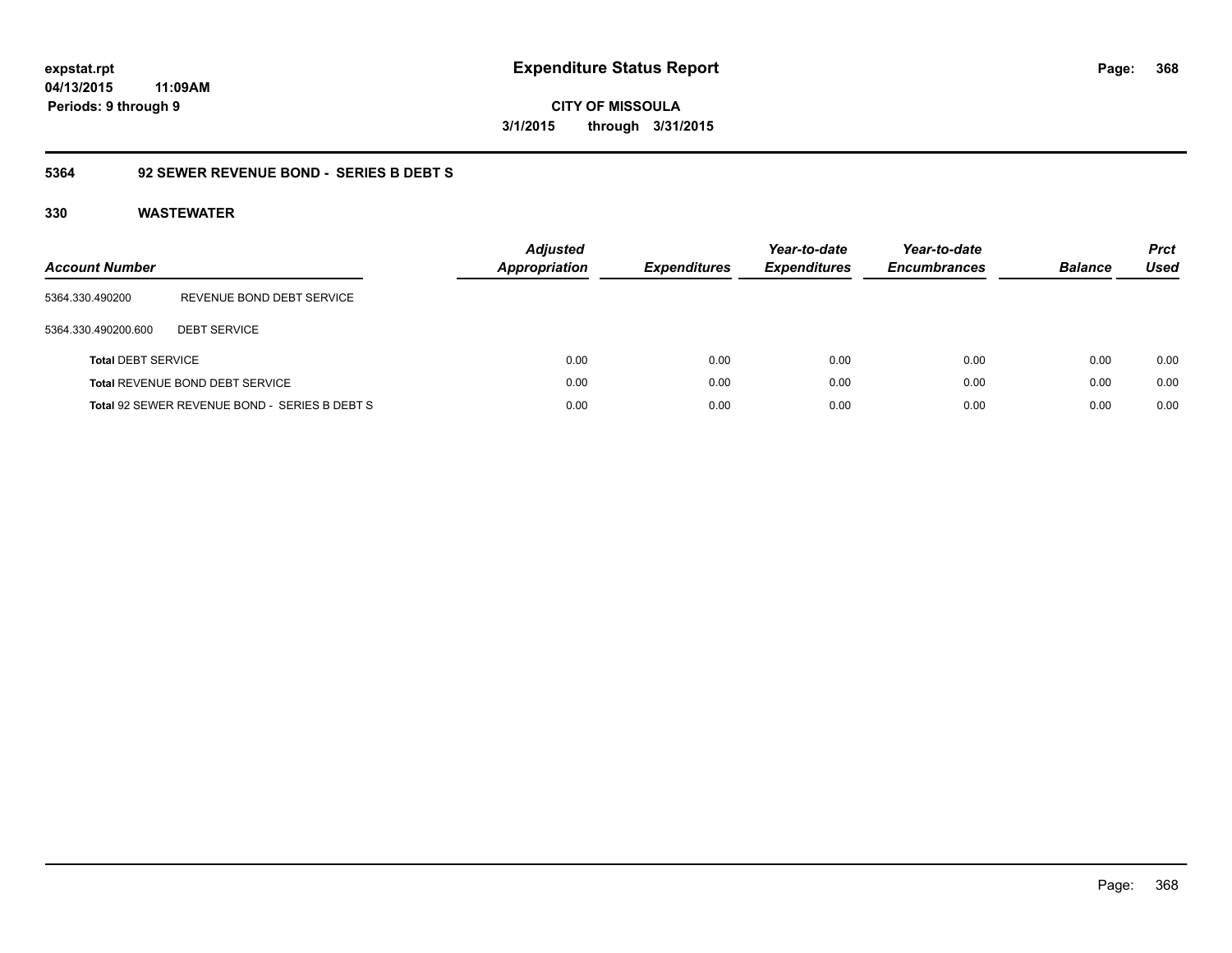**CITY OF MISSOULA 3/1/2015 through 3/31/2015**

## **5365 99 SEWER REVENUE BONDS DEBT SERVICE FUND**

| <b>Account Number</b>             |                                                 | <b>Adjusted</b><br><b>Appropriation</b> | <i><b>Expenditures</b></i> | Year-to-date<br><b>Expenditures</b> | Year-to-date<br><b>Encumbrances</b> | <b>Balance</b> | <b>Prct</b><br>Used |
|-----------------------------------|-------------------------------------------------|-----------------------------------------|----------------------------|-------------------------------------|-------------------------------------|----------------|---------------------|
| 5365.330.490200                   | REVENUE BOND DEBT SERVICE                       |                                         |                            |                                     |                                     |                |                     |
| 5365.330.490200.600               | <b>DEBT SERVICE</b>                             |                                         |                            |                                     |                                     |                |                     |
| 5365.330.490200.610.000 PRINCIPAL |                                                 | 113,000.00                              | 0.00                       | 57.000.00                           | 0.00                                | 56.000.00      | 50.44               |
|                                   | 5365.330.490200.620.000 INTEREST / SERVICE FEES | 11,180.00                               | 0.00                       | 4,870.00                            | 0.00                                | 6.310.00       | 43.56               |
|                                   | <b>Total REVENUE BOND DEBT SERVICE</b>          | 124,180.00                              | 0.00                       | 61,870.00                           | 0.00                                | 62.310.00      | 49.82               |
|                                   | Total 99 SEWER REVENUE BONDS DEBT SERVICE FUND  | 124,180.00                              | 0.00                       | 61.870.00                           | 0.00                                | 62.310.00      | 49.82               |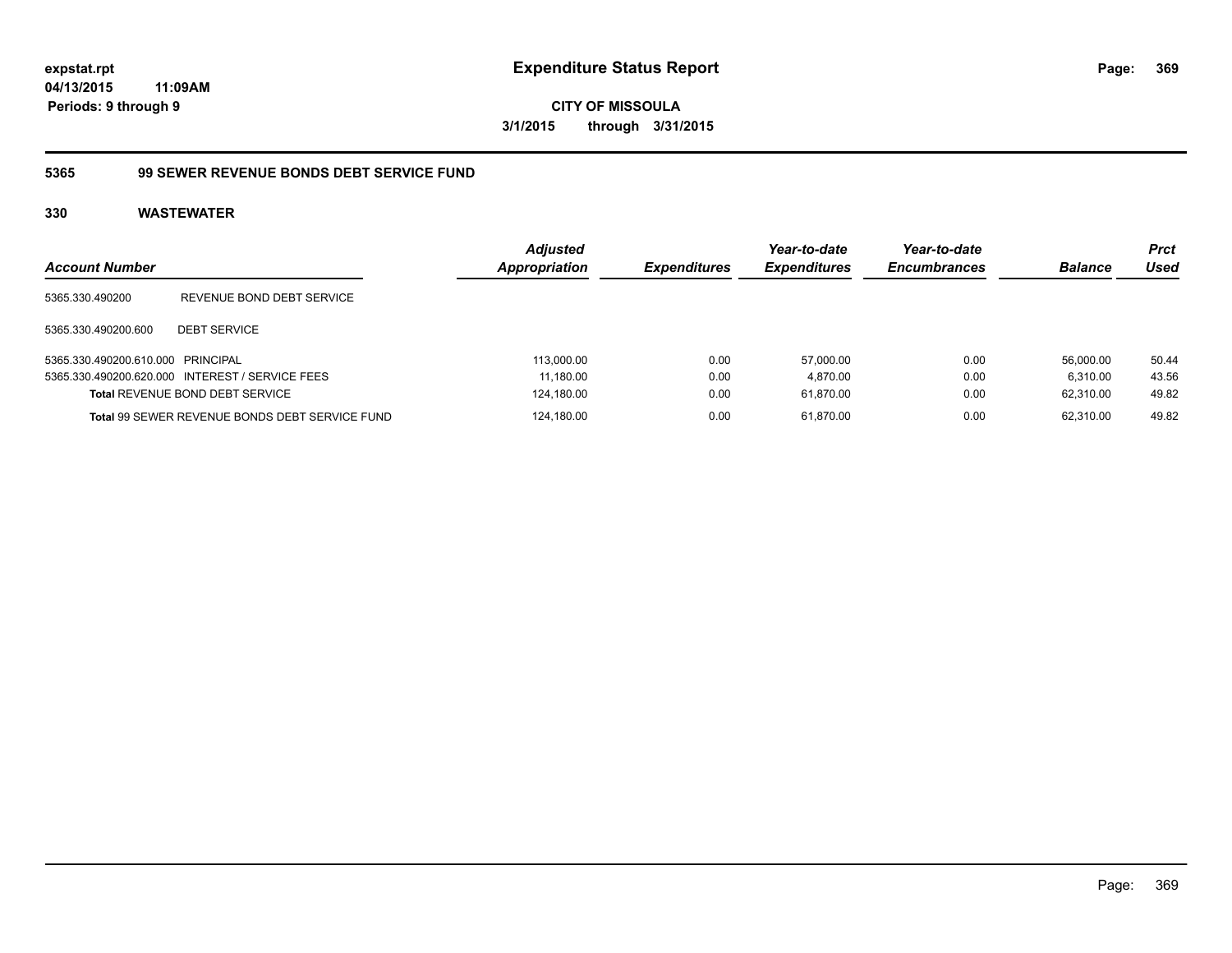**expstat.rpt Expenditure Status Report** 

**04/13/2015 11:09AM Periods: 9 through 9**

**CITY OF MISSOULA 3/1/2015 through 3/31/2015**

## **5366 92 SEWER REVENUE BOND - SERIES A BOND RE**

| <b>Account Number</b>       |                                                | <b>Adjusted</b><br><b>Appropriation</b> | <b>Expenditures</b> | Year-to-date<br><b>Expenditures</b> | Year-to-date<br><b>Encumbrances</b> | <b>Balance</b> | <b>Prct</b><br>Used |
|-----------------------------|------------------------------------------------|-----------------------------------------|---------------------|-------------------------------------|-------------------------------------|----------------|---------------------|
| 5366.330.430610             | ADMINISTRATION                                 |                                         |                     |                                     |                                     |                |                     |
| 5366.330.430610.800         | OTHER OBJECTS                                  |                                         |                     |                                     |                                     |                |                     |
| <b>Total OTHER OBJECTS</b>  |                                                | 0.00                                    | 0.00                | 0.00                                | 0.00                                | 0.00           | 0.00                |
| <b>Total ADMINISTRATION</b> |                                                | 0.00                                    | 0.00                | 0.00                                | 0.00                                | 0.00           | 0.00                |
|                             | Total 92 SEWER REVENUE BOND - SERIES A BOND RE | 0.00                                    | 0.00                | 0.00                                | 0.00                                | 0.00           | 0.00                |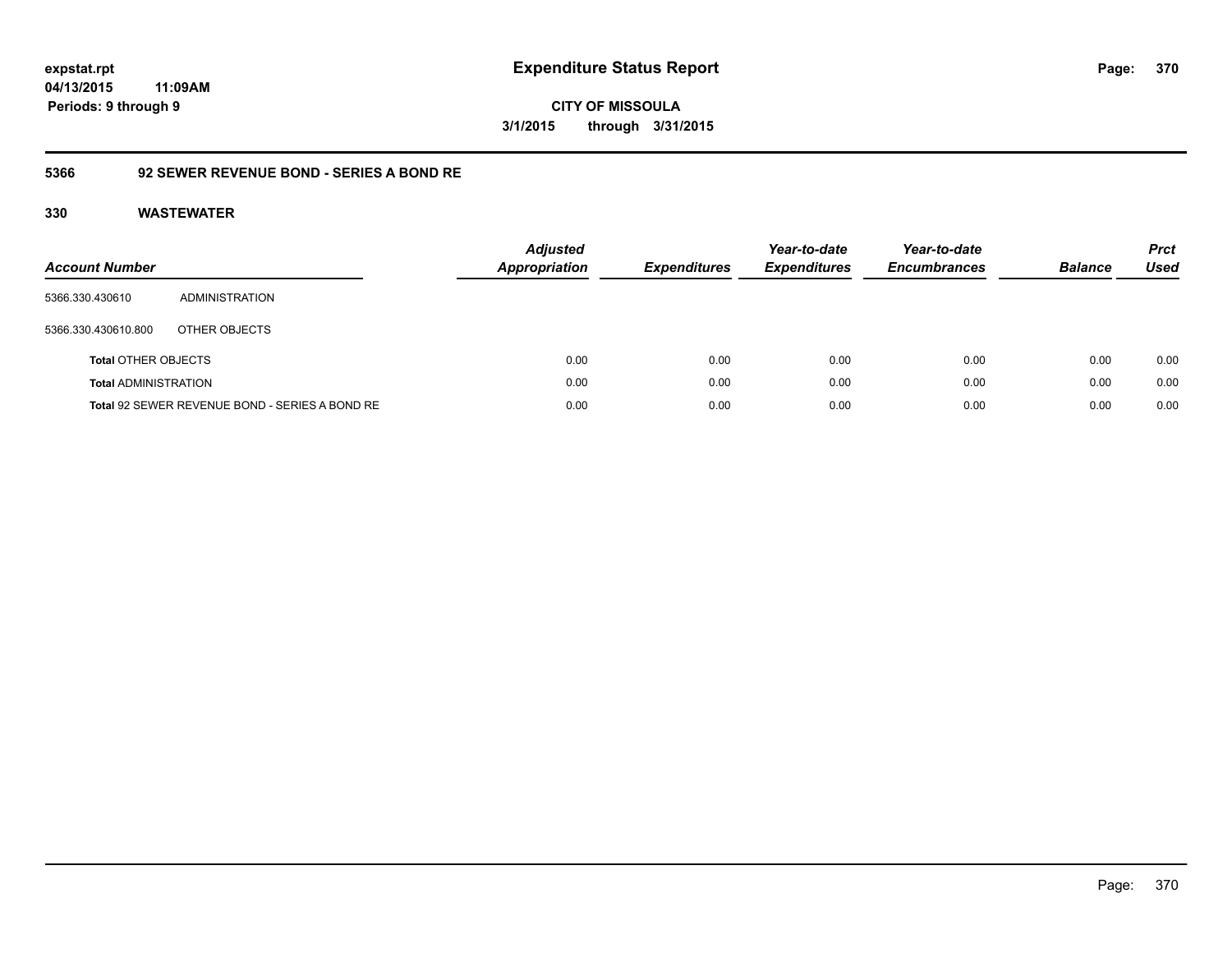**expstat.rpt Expenditure Status Report** 

**04/13/2015 11:09AM Periods: 9 through 9**

**CITY OF MISSOULA 3/1/2015 through 3/31/2015**

## **5367 92 SEWER REVENUE BOND - SERIES B BOND RE**

| <b>Account Number</b>       |                                                | <b>Adjusted</b><br>Appropriation | <b>Expenditures</b> | Year-to-date<br><b>Expenditures</b> | Year-to-date<br><b>Encumbrances</b> | <b>Balance</b> | <b>Prct</b><br><b>Used</b> |
|-----------------------------|------------------------------------------------|----------------------------------|---------------------|-------------------------------------|-------------------------------------|----------------|----------------------------|
| 5367.330.430610             | ADMINISTRATION                                 |                                  |                     |                                     |                                     |                |                            |
| 5367.330.430610.800         | OTHER OBJECTS                                  |                                  |                     |                                     |                                     |                |                            |
| <b>Total OTHER OBJECTS</b>  |                                                | 0.00                             | 0.00                | 0.00                                | 0.00                                | 0.00           | 0.00                       |
| <b>Total ADMINISTRATION</b> |                                                | 0.00                             | 0.00                | 0.00                                | 0.00                                | 0.00           | 0.00                       |
|                             | Total 92 SEWER REVENUE BOND - SERIES B BOND RE | 0.00                             | 0.00                | 0.00                                | 0.00                                | 0.00           | 0.00                       |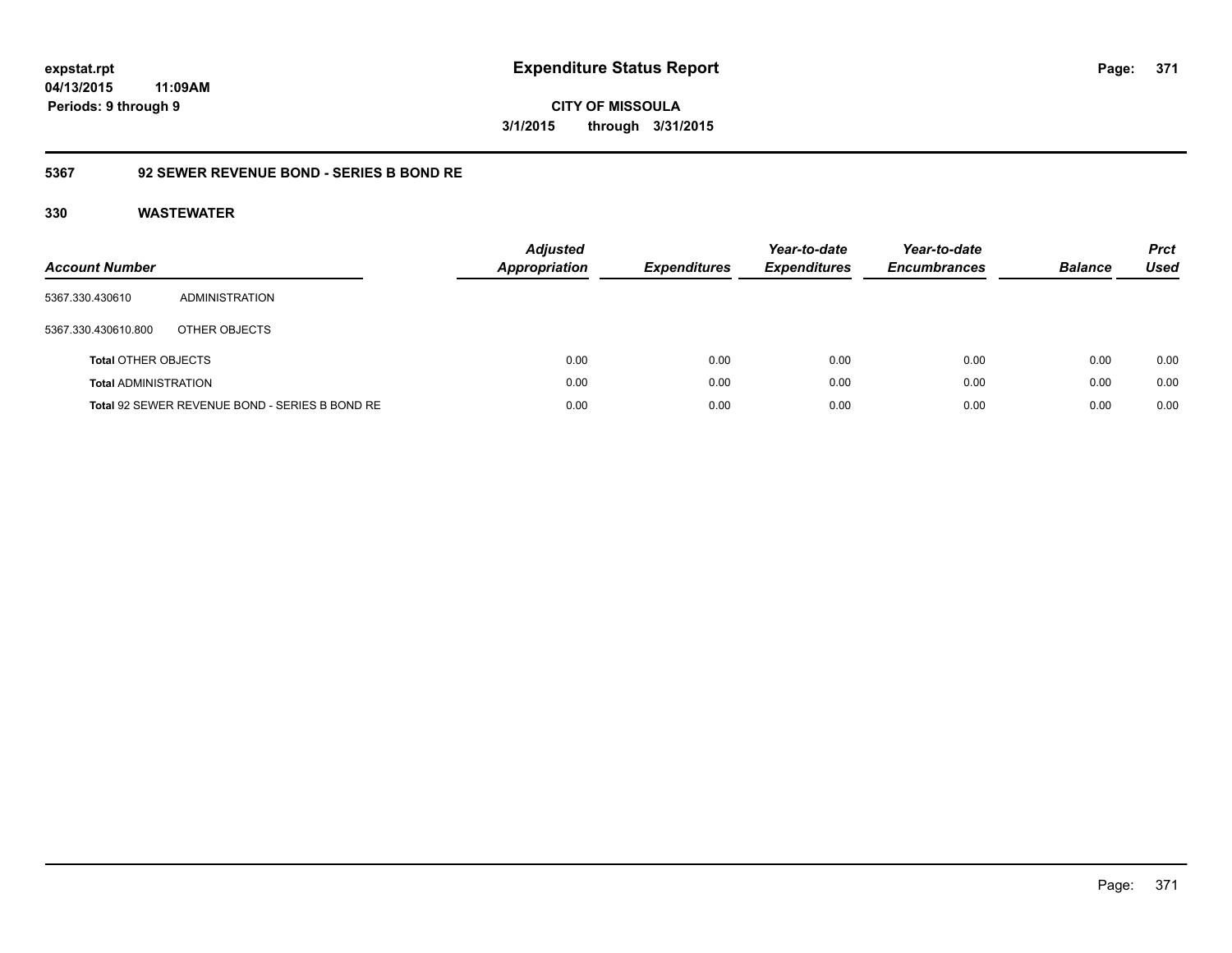**CITY OF MISSOULA 3/1/2015 through 3/31/2015**

# **5368 00 SEWER REVENUE BOND RESERVE FUND**

|                             |                                                  | <b>Adjusted</b>      |                     | Year-to-date        | Year-to-date        |                | <b>Prct</b> |
|-----------------------------|--------------------------------------------------|----------------------|---------------------|---------------------|---------------------|----------------|-------------|
| <b>Account Number</b>       |                                                  | <b>Appropriation</b> | <b>Expenditures</b> | <b>Expenditures</b> | <b>Encumbrances</b> | <b>Balance</b> | Used        |
| 5368.330.430610             | <b>ADMINISTRATION</b>                            |                      |                     |                     |                     |                |             |
| 5368.330.430610.800         | OTHER OBJECTS                                    |                      |                     |                     |                     |                |             |
|                             | 5368.330.430610.820.000 TRANSFERS TO OTHER FUNDS | 4.280.00             | 0.00                | 0.00                | 0.00                | 4.280.00       | 0.00        |
| <b>Total OTHER OBJECTS</b>  |                                                  | 4,280.00             | 0.00                | 0.00                | 0.00                | 4.280.00       | 0.00        |
| <b>Total ADMINISTRATION</b> |                                                  | 4.280.00             | 0.00                | 0.00                | 0.00                | 4.280.00       | 0.00        |
|                             | Total 00 SEWER REVENUE BOND RESERVE FUND         | 4,280.00             | 0.00                | 0.00                | 0.00                | 4.280.00       | 0.00        |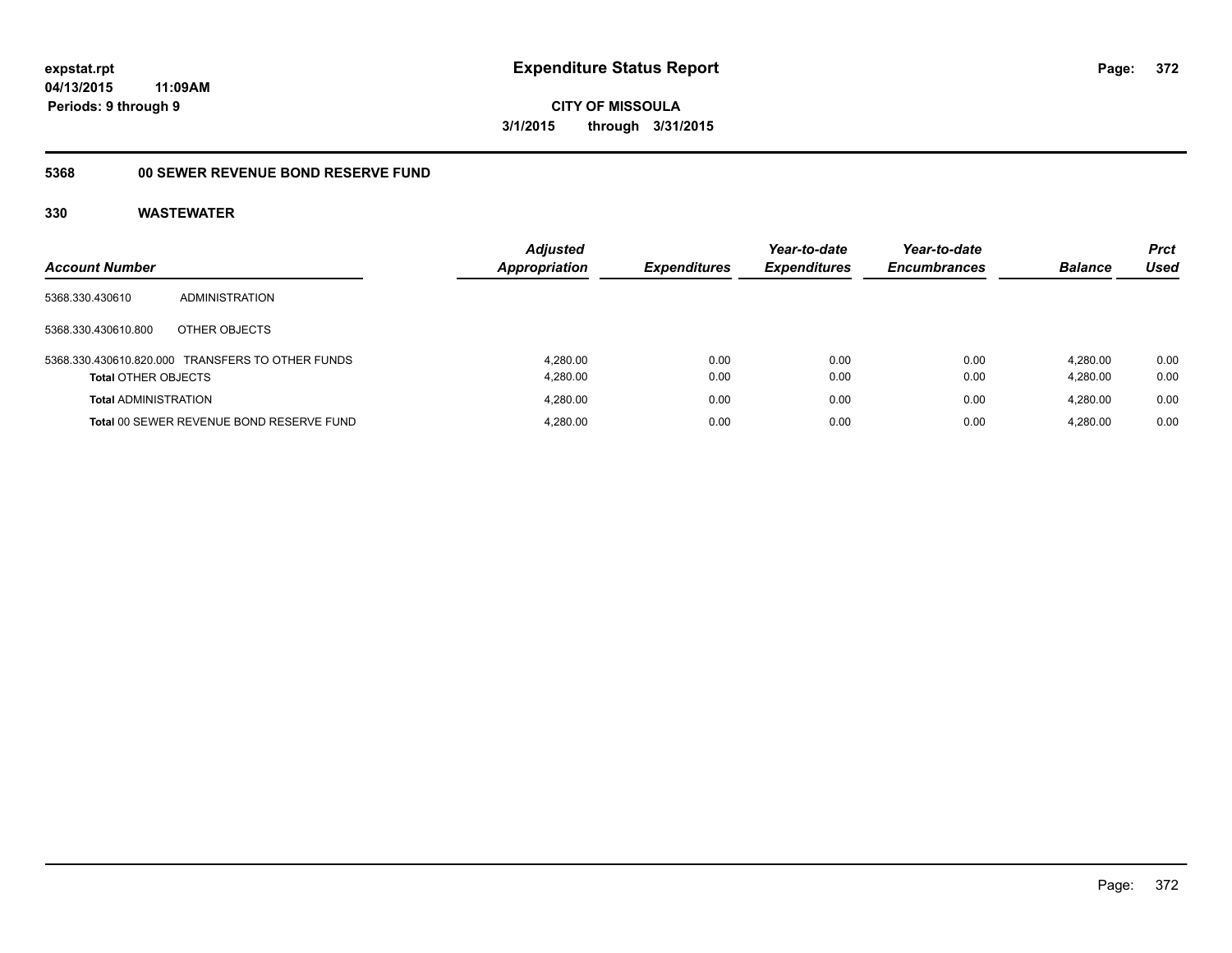#### **5369 2001 SEWER REVENUE BOND**

| <b>Account Number</b>       |                                                  | <b>Adjusted</b><br>Appropriation | <b>Expenditures</b> | Year-to-date<br><b>Expenditures</b> | Year-to-date<br><b>Encumbrances</b> | <b>Balance</b>       | <b>Prct</b><br>Used |
|-----------------------------|--------------------------------------------------|----------------------------------|---------------------|-------------------------------------|-------------------------------------|----------------------|---------------------|
| 5369.330.430610             | ADMINISTRATION                                   |                                  |                     |                                     |                                     |                      |                     |
| 5369.330.430610.800         | OTHER OBJECTS                                    |                                  |                     |                                     |                                     |                      |                     |
| <b>Total OTHER OBJECTS</b>  | 5369.330.430610.820.000 TRANSFERS TO OTHER FUNDS | 2.290.00<br>2,290.00             | 0.00<br>0.00        | 0.00<br>0.00                        | 0.00<br>0.00                        | 2.290.00<br>2,290.00 | 0.00<br>0.00        |
| <b>Total ADMINISTRATION</b> |                                                  | 2.290.00                         | 0.00                | 0.00                                | 0.00                                | 2.290.00             | 0.00                |
|                             | Total 2001 SEWER REVENUE BOND                    | 2.290.00                         | 0.00                | 0.00                                | 0.00                                | 2.290.00             | 0.00                |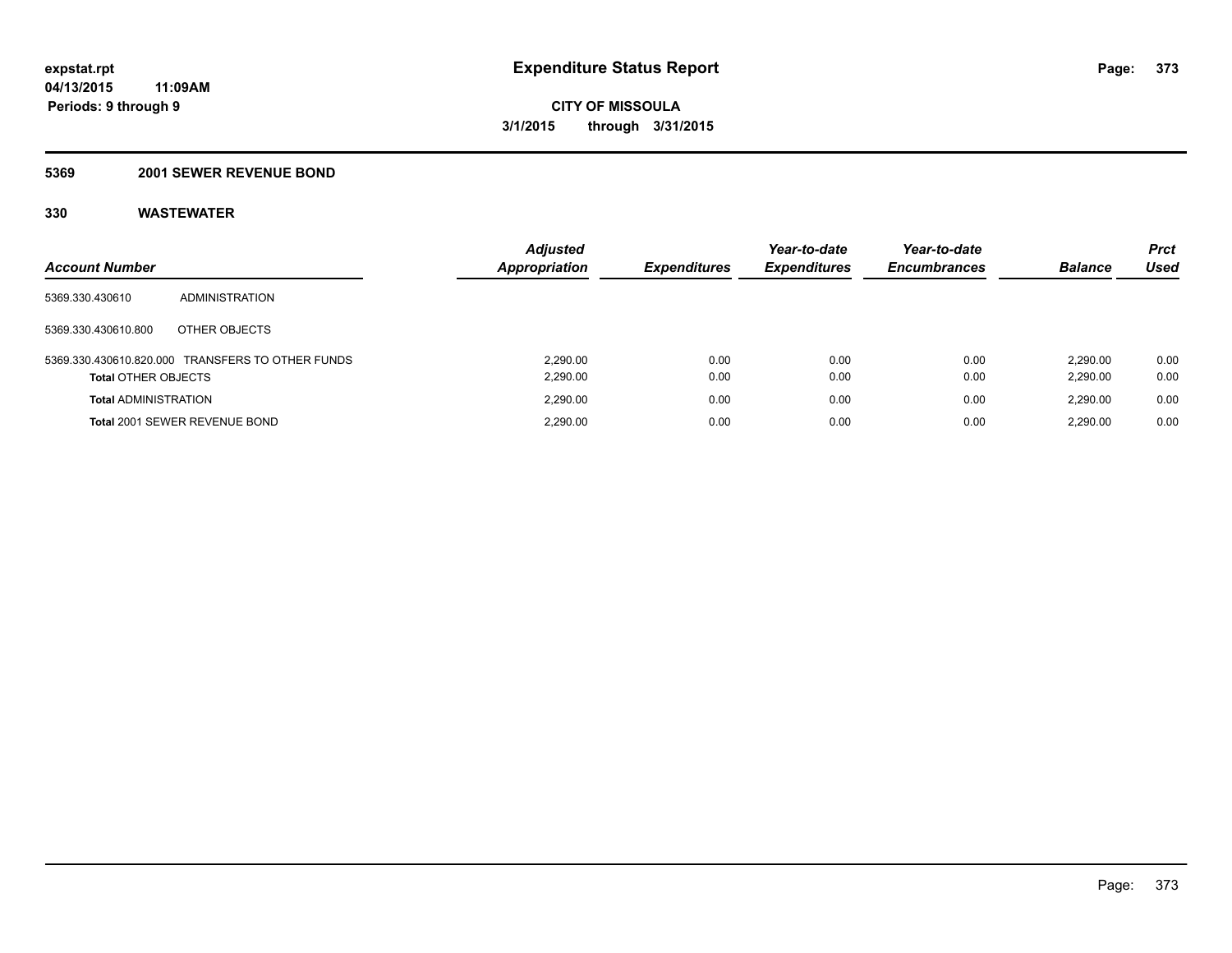**CITY OF MISSOULA 3/1/2015 through 3/31/2015**

## **5370 99 SEWER REVENUE BOND RESERVE FUND**

| <b>Account Number</b>       |                                                  | <b>Adjusted</b><br>Appropriation | <b>Expenditures</b> | Year-to-date<br><b>Expenditures</b> | Year-to-date<br><b>Encumbrances</b> | <b>Balance</b>       | <b>Prct</b><br>Used |
|-----------------------------|--------------------------------------------------|----------------------------------|---------------------|-------------------------------------|-------------------------------------|----------------------|---------------------|
| 5370.330.430610             | ADMINISTRATION                                   |                                  |                     |                                     |                                     |                      |                     |
| 5370.330.430610.800         | OTHER OBJECTS                                    |                                  |                     |                                     |                                     |                      |                     |
| <b>Total ADMINISTRATION</b> | 5370.330.430610.820.000 TRANSFERS TO OTHER FUNDS | 8.970.00<br>8.970.00             | 0.00<br>0.00        | 0.00<br>0.00                        | 0.00<br>0.00                        | 8.970.00<br>8.970.00 | 0.00<br>0.00        |
|                             | Total 99 SEWER REVENUE BOND RESERVE FUND         | 8.970.00                         | 0.00                | 0.00                                | 0.00                                | 8.970.00             | 0.00                |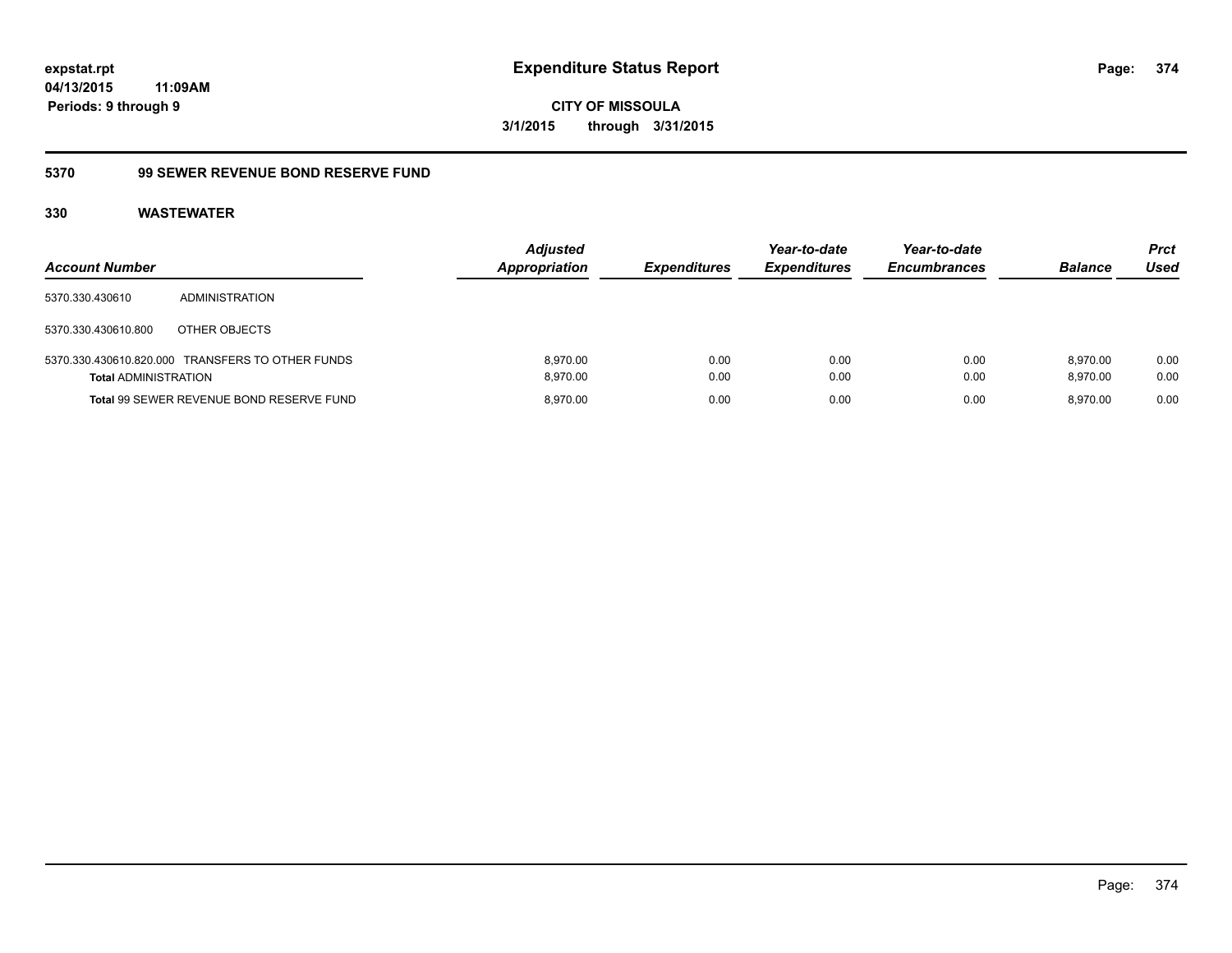#### **5371 2002 SEWER BONDS**

| <b>Account Number</b>             |                                                 | <b>Adjusted</b><br><b>Appropriation</b> | <b>Expenditures</b> | Year-to-date<br><b>Expenditures</b> | Year-to-date<br><b>Encumbrances</b> | <b>Balance</b> | <b>Prct</b><br>Used |
|-----------------------------------|-------------------------------------------------|-----------------------------------------|---------------------|-------------------------------------|-------------------------------------|----------------|---------------------|
| 5371.330.490200                   | REVENUE BOND DEBT SERVICE                       |                                         |                     |                                     |                                     |                |                     |
| 5371.330.490200.600               | <b>DEBT SERVICE</b>                             |                                         |                     |                                     |                                     |                |                     |
| 5371.330.490200.610.000 PRINCIPAL |                                                 | 74,000.00                               | 0.00                | 37.000.00                           | 0.00                                | 37,000.00      | 50.00               |
|                                   | 5371.330.490200.620.000 INTEREST / SERVICE FEES | 11.410.00                               | 0.00                | 5.890.00                            | 0.00                                | 5.520.00       | 51.62               |
|                                   | <b>Total REVENUE BOND DEBT SERVICE</b>          | 85,410.00                               | 0.00                | 42,890.00                           | 0.00                                | 42,520.00      | 50.22               |
| Total 2002 SEWER BONDS            |                                                 | 85,410.00                               | 0.00                | 42,890.00                           | 0.00                                | 42.520.00      | 50.22               |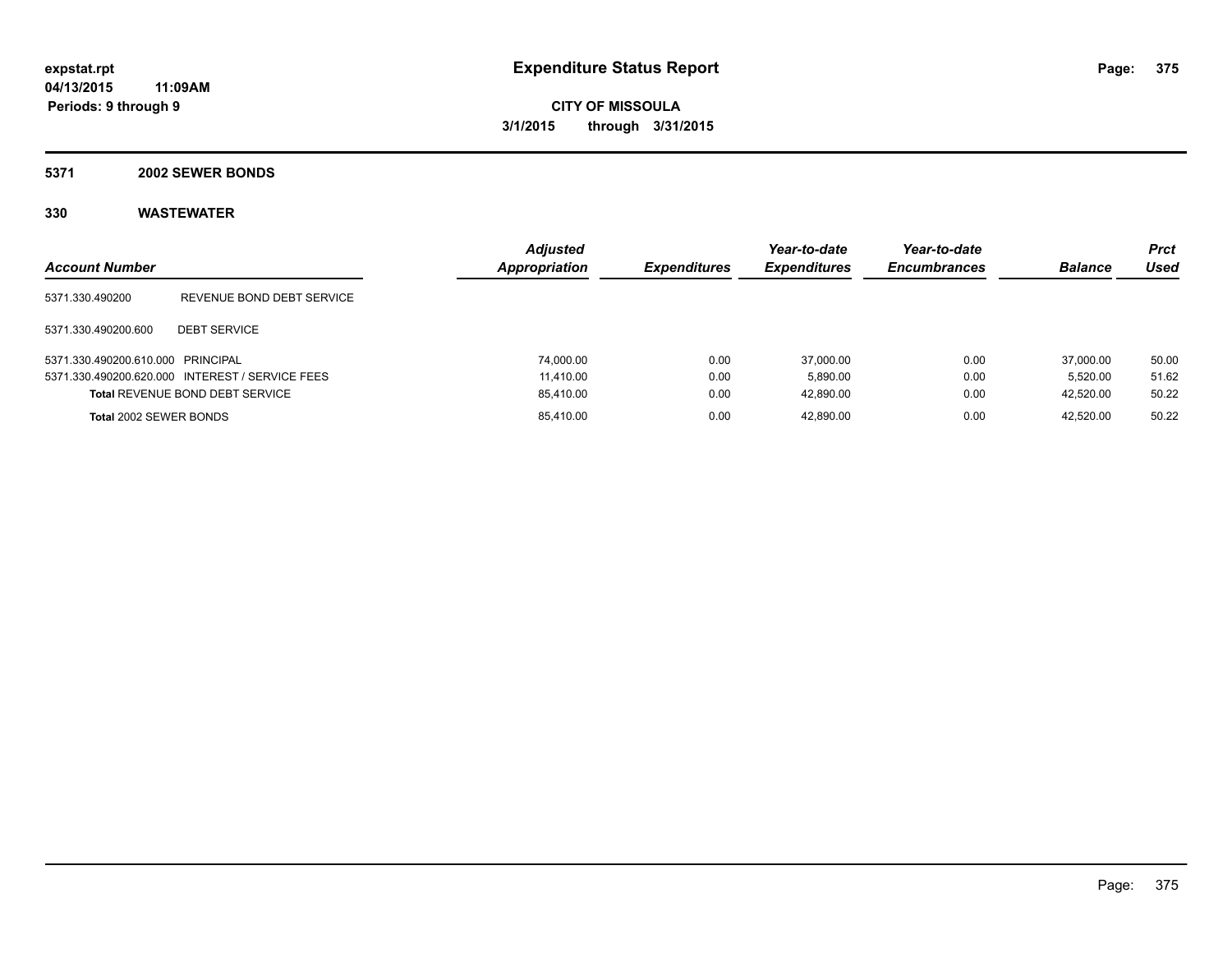#### **5372 2002 SEWER REVENUE BOND**

| <b>Account Number</b>       |                                                  | <b>Adjusted</b><br><b>Appropriation</b> | <b>Expenditures</b> | Year-to-date<br><b>Expenditures</b> | Year-to-date<br><b>Encumbrances</b> | <b>Balance</b>       | Prct<br>Used |
|-----------------------------|--------------------------------------------------|-----------------------------------------|---------------------|-------------------------------------|-------------------------------------|----------------------|--------------|
| 5372.330.430610             | ADMINISTRATION                                   |                                         |                     |                                     |                                     |                      |              |
| 5372.330.430610.800         | OTHER OBJECTS                                    |                                         |                     |                                     |                                     |                      |              |
| <b>Total ADMINISTRATION</b> | 5372.330.430610.820.000 TRANSFERS TO OTHER FUNDS | 8.840.00<br>8.840.00                    | 0.00<br>0.00        | 0.00<br>0.00                        | 0.00<br>0.00                        | 8.840.00<br>8.840.00 | 0.00<br>0.00 |
|                             | <b>Total 2002 SEWER REVENUE BOND</b>             | 8.840.00                                | 0.00                | 0.00                                | 0.00                                | 8.840.00             | 0.00         |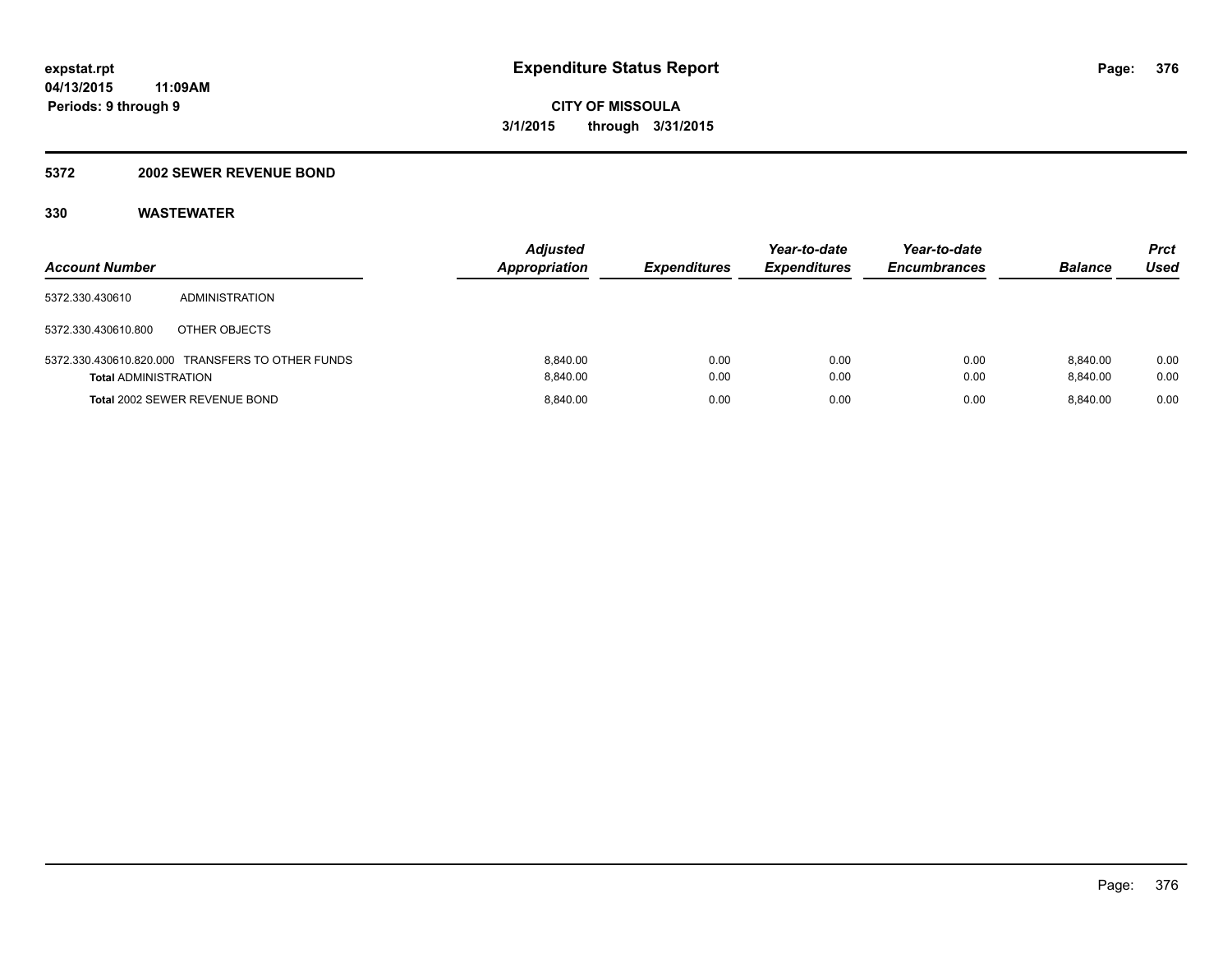**CITY OF MISSOULA 3/1/2015 through 3/31/2015**

#### **5373 2002 WWTP UPGRADE REVENUE BOND**

| <b>Account Number</b>             |                                                 | <b>Adjusted</b><br>Appropriation | <i><b>Expenditures</b></i> | Year-to-date<br><b>Expenditures</b> | Year-to-date<br><b>Encumbrances</b> | <b>Balance</b> | <b>Prct</b><br>Used |
|-----------------------------------|-------------------------------------------------|----------------------------------|----------------------------|-------------------------------------|-------------------------------------|----------------|---------------------|
| 5373.330.490200                   | REVENUE BOND DEBT SERVICE                       |                                  |                            |                                     |                                     |                |                     |
| 5373.330.490200.600               | <b>DEBT SERVICE</b>                             |                                  |                            |                                     |                                     |                |                     |
| 5373.330.490200.610.000 PRINCIPAL |                                                 | 284,000.00                       | 0.00                       | 141.000.00                          | 0.00                                | 143.000.00     | 49.65               |
|                                   | 5373.330.490200.620.000 INTEREST / SERVICE FEES | 47,350.00                        | 0.00                       | 24.380.00                           | 0.00                                | 22.970.00      | 51.49               |
|                                   | <b>Total REVENUE BOND DEBT SERVICE</b>          | 331,350.00                       | 0.00                       | 165,380.00                          | 0.00                                | 165.970.00     | 49.91               |
|                                   | Total 2002 WWTP UPGRADE REVENUE BOND            | 331,350.00                       | 0.00                       | 165.380.00                          | 0.00                                | 165.970.00     | 49.91               |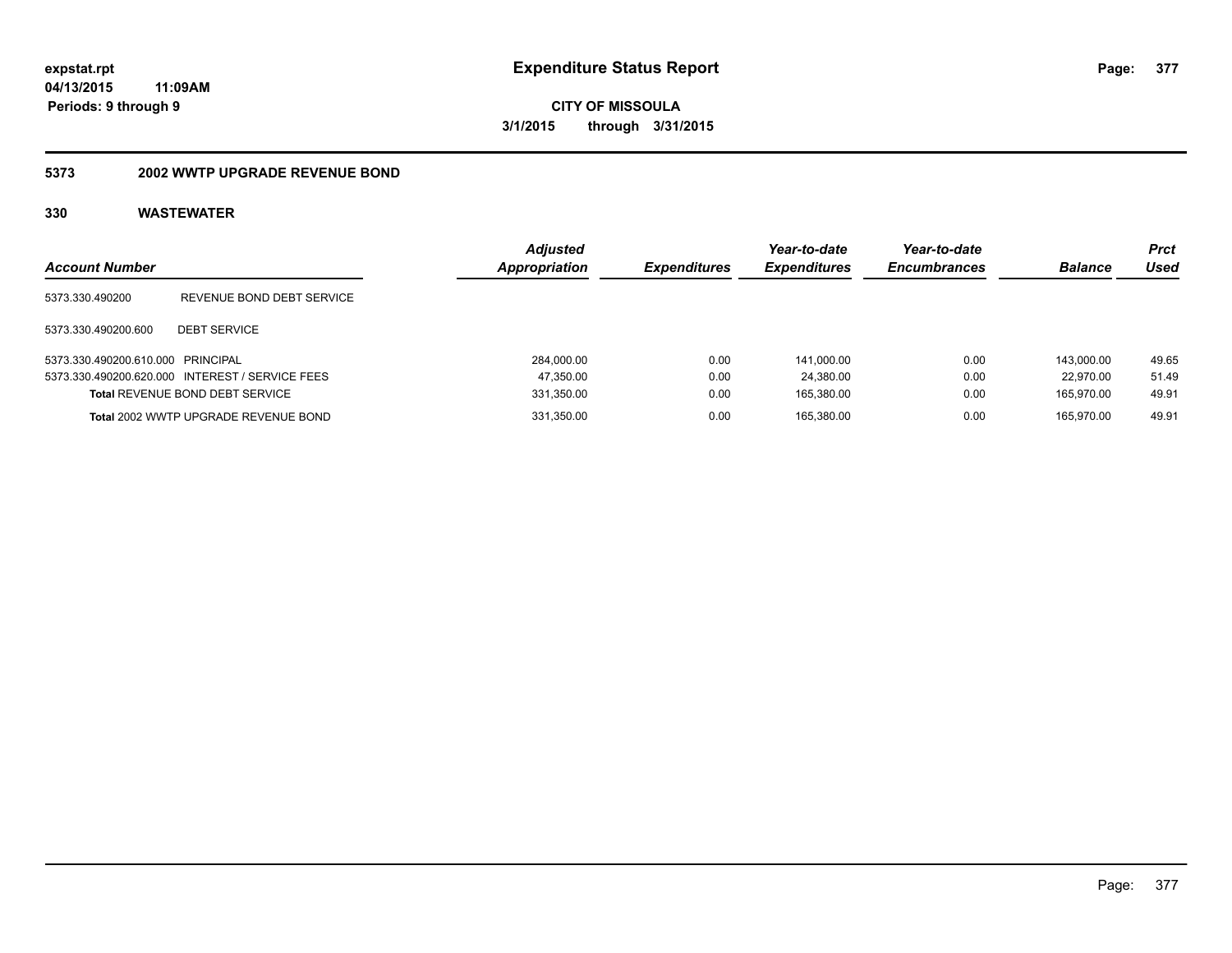#### **5374 2002 WWTP UPGRADE RESERVE**

| <b>Account Number</b>                                  |                                        | <b>Adjusted</b><br><b>Appropriation</b> | <b>Expenditures</b> | Year-to-date<br><b>Expenditures</b> | Year-to-date<br><b>Encumbrances</b> | <b>Balance</b>         | <b>Prct</b><br><b>Used</b> |
|--------------------------------------------------------|----------------------------------------|-----------------------------------------|---------------------|-------------------------------------|-------------------------------------|------------------------|----------------------------|
| 5374.330.430610                                        | <b>ADMINISTRATION</b>                  |                                         |                     |                                     |                                     |                        |                            |
| 5374.330.430610.800                                    | OTHER OBJECTS                          |                                         |                     |                                     |                                     |                        |                            |
| 5374.330.430610.820.000<br><b>Total ADMINISTRATION</b> | <b>TRANSFERS TO OTHER FUNDS</b>        | 30,132.00<br>30,132.00                  | 0.00<br>0.00        | 0.00<br>0.00                        | 0.00<br>0.00                        | 30,132.00<br>30,132.00 | 0.00<br>0.00               |
| 5374.330.490200                                        | REVENUE BOND DEBT SERVICE              |                                         |                     |                                     |                                     |                        |                            |
| 5374.330.490200.600                                    | <b>DEBT SERVICE</b>                    |                                         |                     |                                     |                                     |                        |                            |
| <b>Total DEBT SERVICE</b>                              |                                        | 0.00                                    | 0.00                | 0.00                                | 0.00                                | 0.00                   | 0.00                       |
|                                                        | <b>Total REVENUE BOND DEBT SERVICE</b> | 0.00                                    | 0.00                | 0.00                                | 0.00                                | 0.00                   | 0.00                       |
|                                                        | Total 2002 WWTP UPGRADE RESERVE        | 30,132.00                               | 0.00                | 0.00                                | 0.00                                | 30.132.00              | 0.00                       |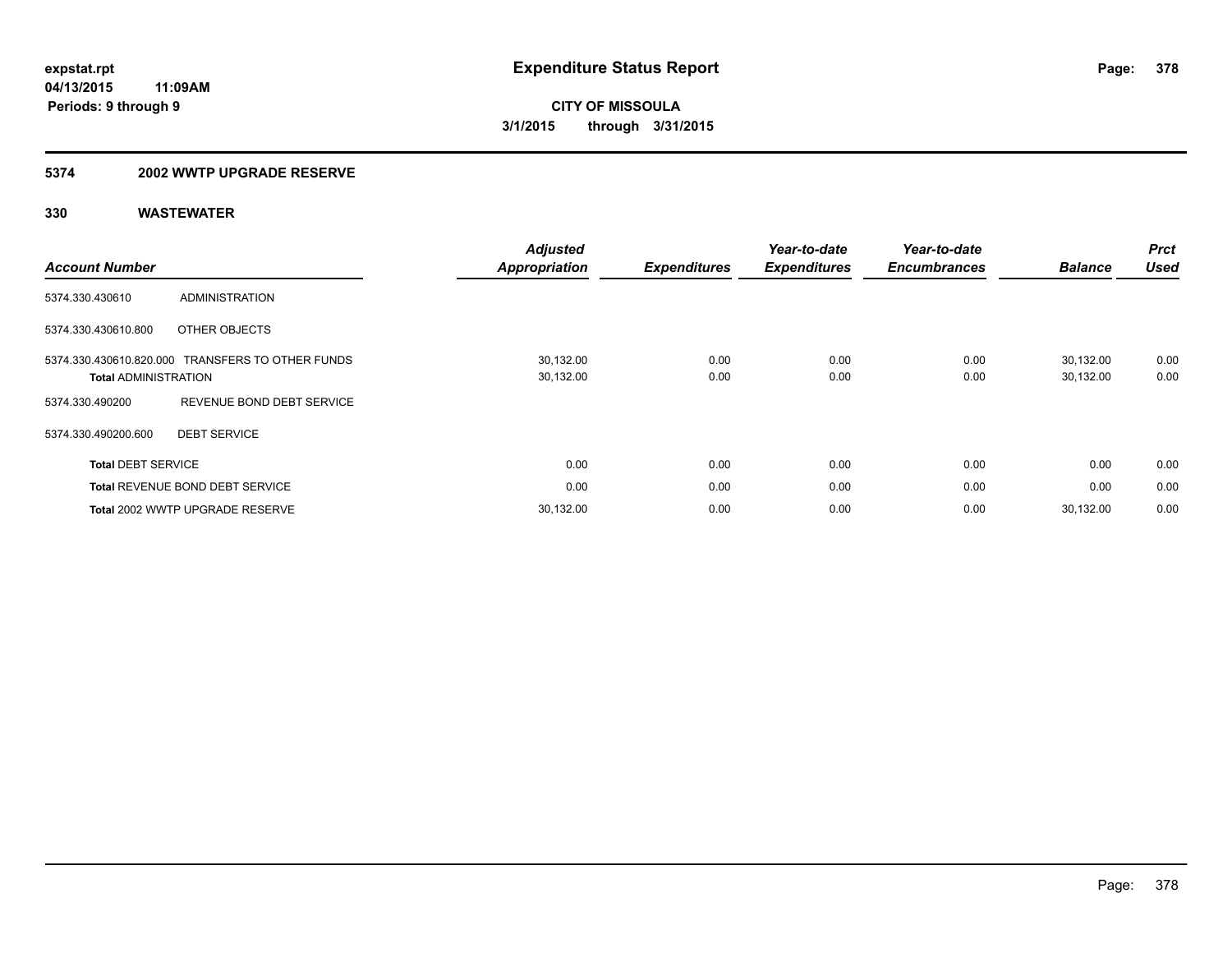## **5375 2003 WWTP SRF \$3.8M EPA DEBT**

| <b>Account Number</b>             |                                                 | <b>Adjusted</b><br><b>Appropriation</b> | <b>Expenditures</b> | Year-to-date<br><b>Expenditures</b> | Year-to-date<br><b>Encumbrances</b> | <b>Balance</b> | Prct<br>Used |
|-----------------------------------|-------------------------------------------------|-----------------------------------------|---------------------|-------------------------------------|-------------------------------------|----------------|--------------|
| 5375.330.490200                   | REVENUE BOND DEBT SERVICE                       |                                         |                     |                                     |                                     |                |              |
| 5375.330.490200.600               | <b>DEBT SERVICE</b>                             |                                         |                     |                                     |                                     |                |              |
| 5375.330.490200.610.000 PRINCIPAL |                                                 | 206.000.00                              | 0.00                | 102.000.00                          | 0.00                                | 104.000.00     | 49.51        |
|                                   | 5375.330.490200.620.000 INTEREST / SERVICE FEES | 44,595.00                               | 0.00                | 22.871.25                           | 0.00                                | 21.723.75      | 51.29        |
|                                   | Total REVENUE BOND DEBT SERVICE                 | 250,595.00                              | 0.00                | 124.871.25                          | 0.00                                | 125.723.75     | 49.83        |
|                                   | Total 2003 WWTP SRF \$3.8M EPA DEBT             | 250,595.00                              | 0.00                | 124.871.25                          | 0.00                                | 125.723.75     | 49.83        |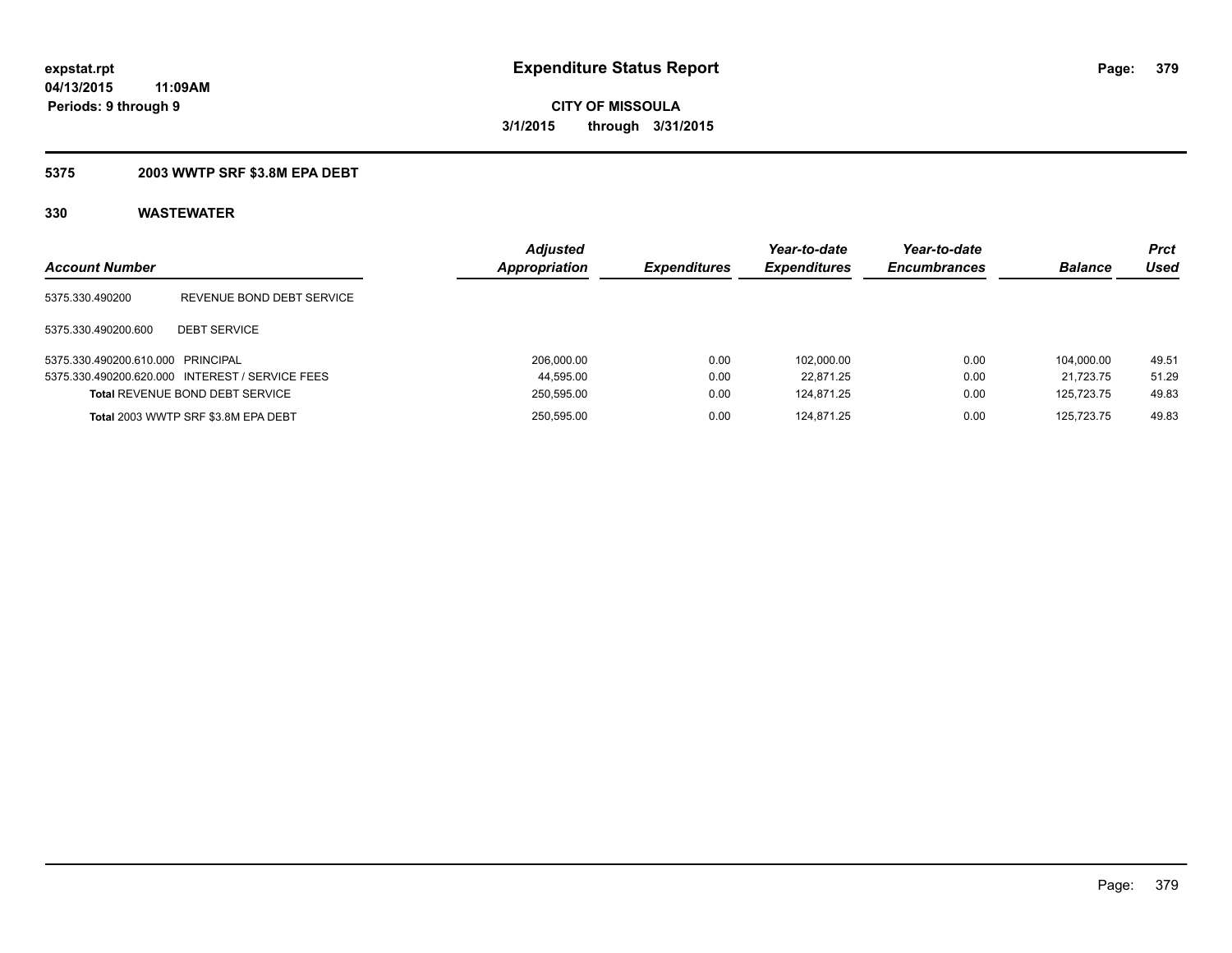**CITY OF MISSOULA 3/1/2015 through 3/31/2015**

## **5376 2003 WWTP SRF \$3.8M EPA RESERVE**

| <b>Account Number</b>       |                                                  | <b>Adjusted</b><br><b>Appropriation</b> | <i><b>Expenditures</b></i> | Year-to-date<br><b>Expenditures</b> | Year-to-date<br><b>Encumbrances</b> | <b>Balance</b>         | <b>Prct</b><br>Used |
|-----------------------------|--------------------------------------------------|-----------------------------------------|----------------------------|-------------------------------------|-------------------------------------|------------------------|---------------------|
| 5376.330.430610             | <b>ADMINISTRATION</b>                            |                                         |                            |                                     |                                     |                        |                     |
| 5376.330.430610.800         | OTHER OBJECTS                                    |                                         |                            |                                     |                                     |                        |                     |
| <b>Total ADMINISTRATION</b> | 5376.330.430610.820.000 TRANSFERS TO OTHER FUNDS | 21,190.00<br>21,190.00                  | 0.00<br>0.00               | 0.00<br>0.00                        | 0.00<br>0.00                        | 21.190.00<br>21.190.00 | 0.00<br>0.00        |
|                             | Total 2003 WWTP SRF \$3.8M EPA RESERVE           | 21,190.00                               | 0.00                       | 0.00                                | 0.00                                | 21.190.00              | 0.00                |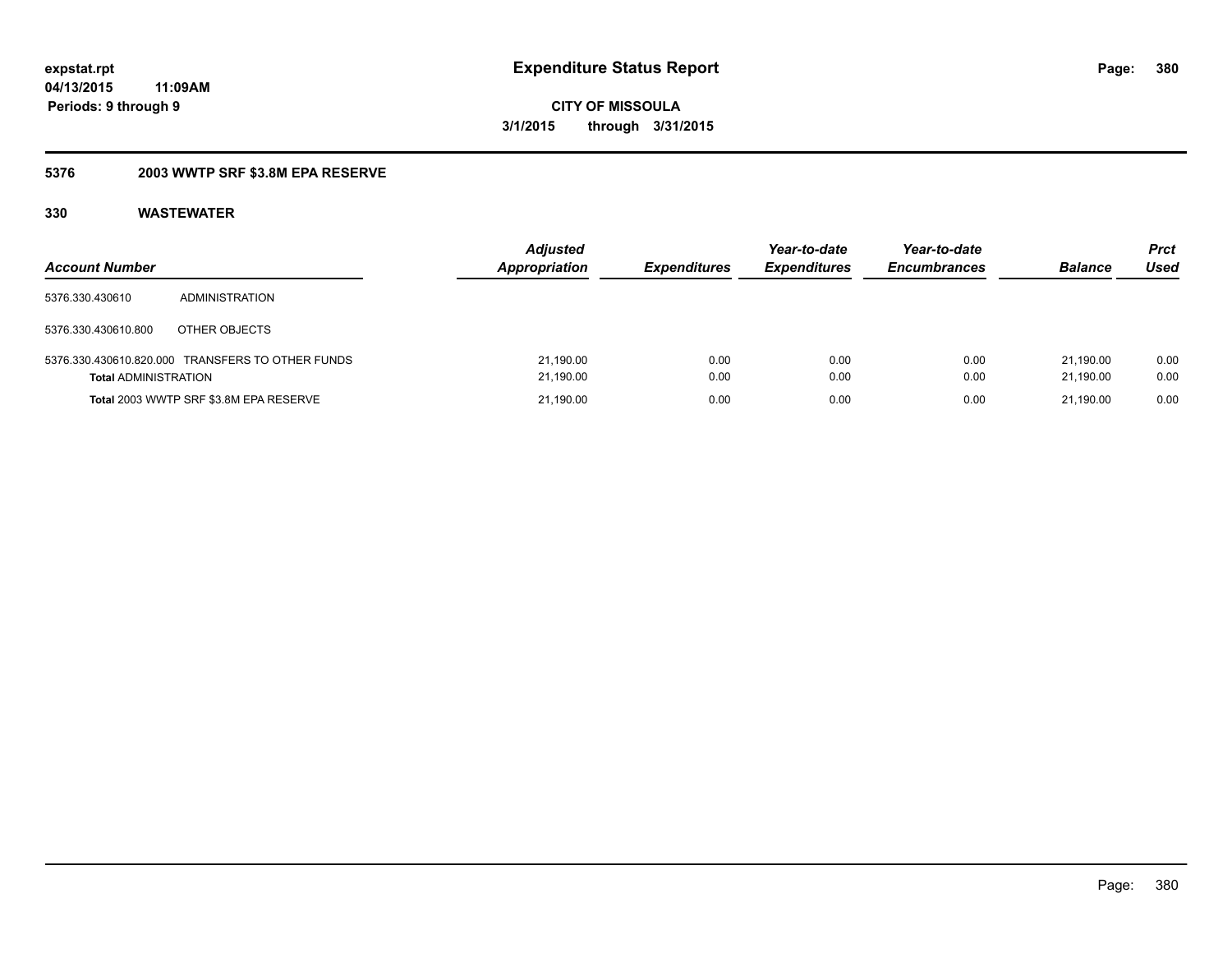**CITY OF MISSOULA 3/1/2015 through 3/31/2015**

# **5377 2004 WWTP \$3.023 LOAN DEBT SERVICE**

| <b>Account Number</b>             |                                                 | <b>Adjusted</b><br><b>Appropriation</b> | <b>Expenditures</b> | Year-to-date<br><b>Expenditures</b> | Year-to-date<br><b>Encumbrances</b> | <b>Balance</b> | <b>Prct</b><br>Used |
|-----------------------------------|-------------------------------------------------|-----------------------------------------|---------------------|-------------------------------------|-------------------------------------|----------------|---------------------|
| 5377.330.490200                   | REVENUE BOND DEBT SERVICE                       |                                         |                     |                                     |                                     |                |                     |
| 5377.330.490200.600               | <b>DEBT SERVICE</b>                             |                                         |                     |                                     |                                     |                |                     |
| 5377.330.490200.610.000 PRINCIPAL |                                                 | 197,000.00                              | 0.00                | 98.000.00                           | 0.00                                | 99.000.00      | 49.75               |
|                                   | 5377.330.490200.620.000 INTEREST / SERVICE FEES | 45.473.00                               | 0.00                | 23.287.50                           | 0.00                                | 22.185.50      | 51.21               |
|                                   | <b>Total REVENUE BOND DEBT SERVICE</b>          | 242.473.00                              | 0.00                | 121,287.50                          | 0.00                                | 121.185.50     | 50.02               |
|                                   | Total 2004 WWTP \$3.023 LOAN DEBT SERVICE       | 242.473.00                              | 0.00                | 121.287.50                          | 0.00                                | 121.185.50     | 50.02               |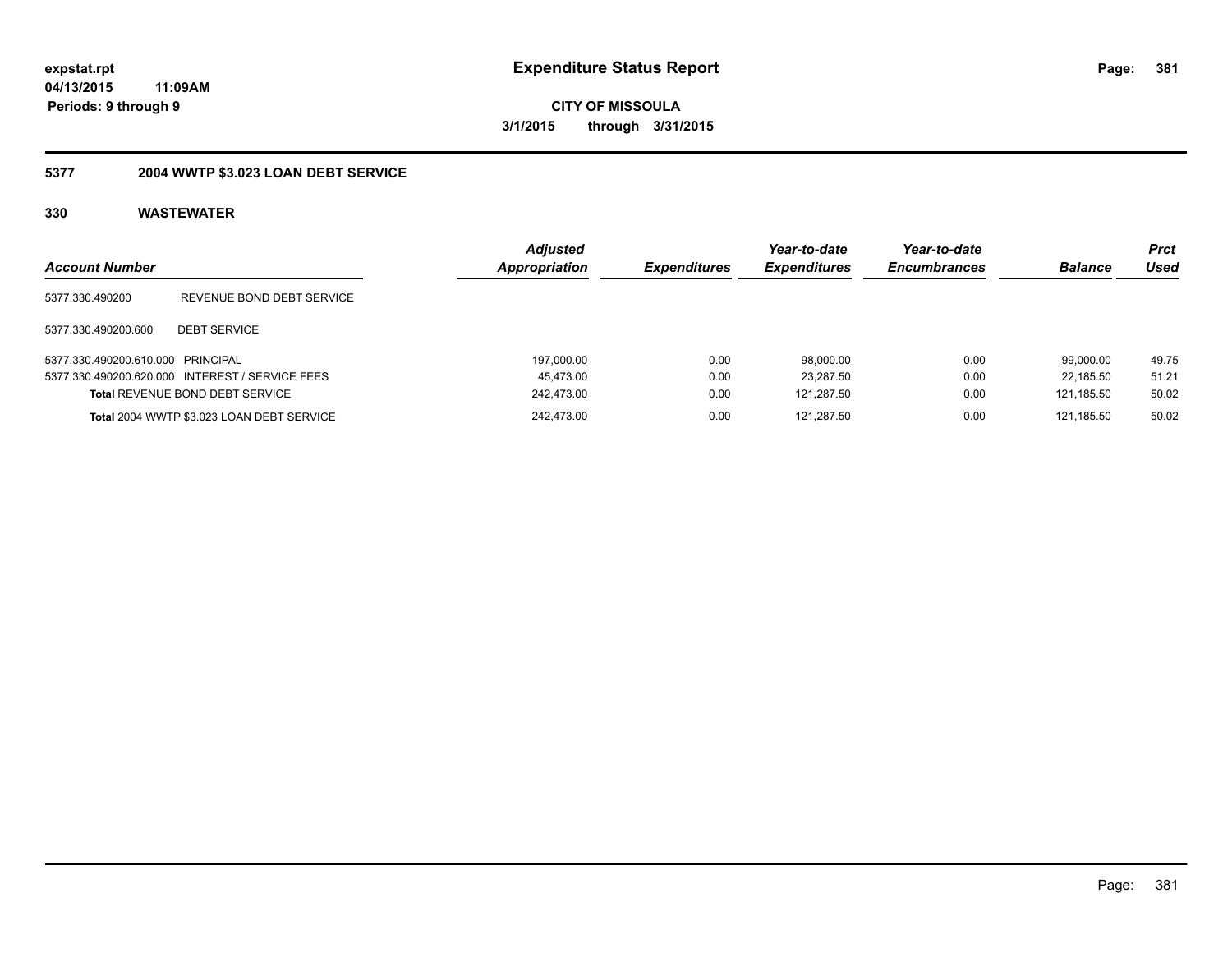# **5378 2004 WWTP \$3.023 LOAN RESERVE**

| <b>Account Number</b>       |                                                  | <b>Adjusted</b><br><b>Appropriation</b> | <b>Expenditures</b> | Year-to-date<br><b>Expenditures</b> | Year-to-date<br><b>Encumbrances</b> | <b>Balance</b>         | <b>Prct</b><br><b>Used</b> |
|-----------------------------|--------------------------------------------------|-----------------------------------------|---------------------|-------------------------------------|-------------------------------------|------------------------|----------------------------|
| 5378.330.430610             | ADMINISTRATION                                   |                                         |                     |                                     |                                     |                        |                            |
| 5378.330.430610.800         | OTHER OBJECTS                                    |                                         |                     |                                     |                                     |                        |                            |
| <b>Total ADMINISTRATION</b> | 5378.330.430610.820.000 TRANSFERS TO OTHER FUNDS | 21,200.00<br>21,200.00                  | 0.00<br>0.00        | 0.00<br>0.00                        | 0.00<br>0.00                        | 21.200.00<br>21,200.00 | 0.00<br>0.00               |
| 5378.330.490200             | REVENUE BOND DEBT SERVICE                        |                                         |                     |                                     |                                     |                        |                            |
| 5378.330.490200.600         | <b>DEBT SERVICE</b>                              |                                         |                     |                                     |                                     |                        |                            |
|                             | <b>Total REVENUE BOND DEBT SERVICE</b>           | 0.00                                    | 0.00                | 0.00                                | 0.00                                | 0.00                   | 0.00                       |
|                             | Total 2004 WWTP \$3.023 LOAN RESERVE             | 21,200.00                               | 0.00                | 0.00                                | 0.00                                | 21.200.00              | 0.00                       |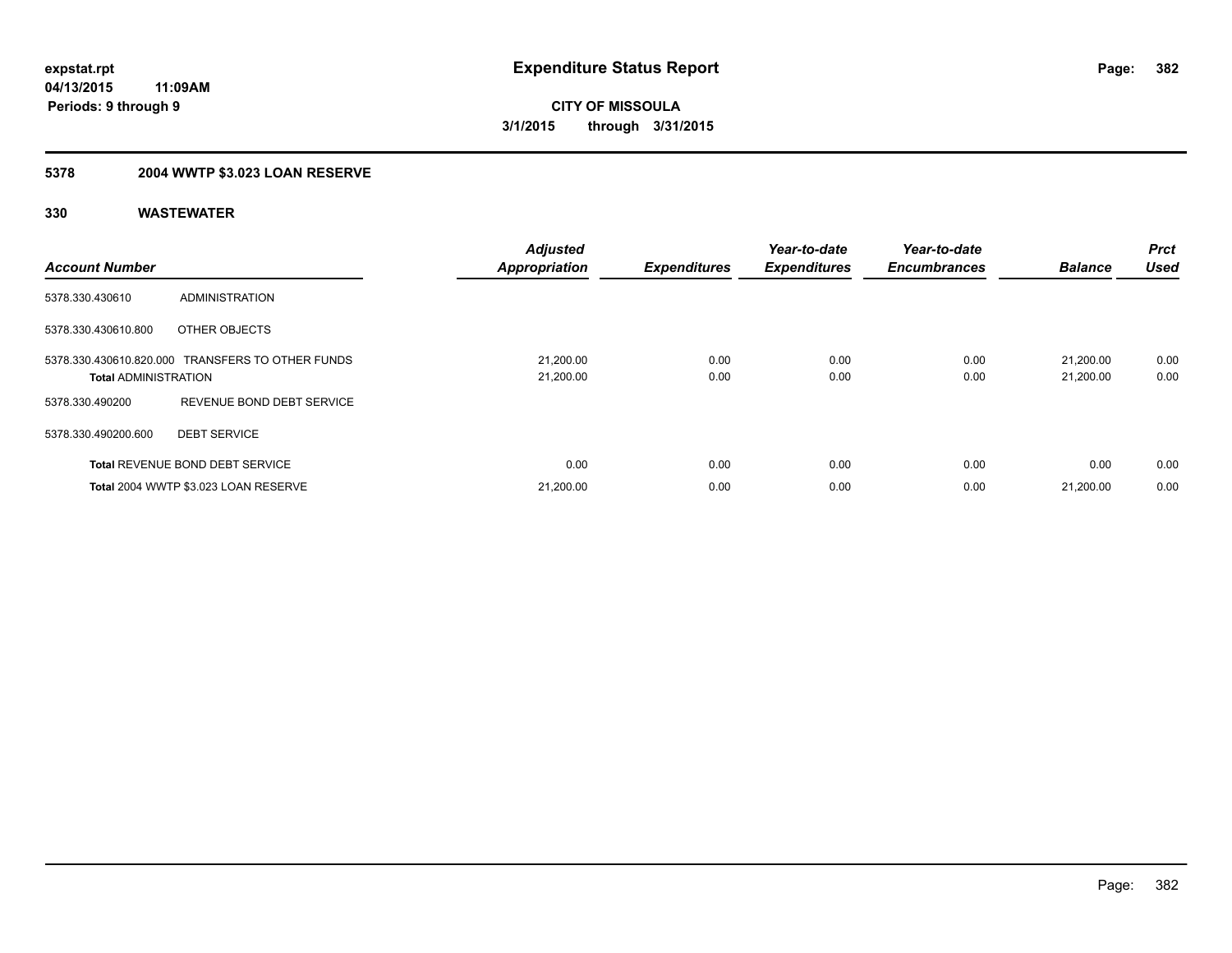**CITY OF MISSOULA 3/1/2015 through 3/31/2015**

## **5379 2005 BRICH/BRDY/LIN/GIL SRF DEBT**

| <b>Account Number</b>             |                                                 | <b>Adjusted</b><br><b>Appropriation</b> | <b>Expenditures</b> | Year-to-date<br><b>Expenditures</b> | Year-to-date<br><b>Encumbrances</b> | <b>Balance</b> | <b>Prct</b><br><b>Used</b> |
|-----------------------------------|-------------------------------------------------|-----------------------------------------|---------------------|-------------------------------------|-------------------------------------|----------------|----------------------------|
| 5379.330.430610                   | <b>ADMINISTRATION</b>                           |                                         |                     |                                     |                                     |                |                            |
| 5379.330.430610.800               | OTHER OBJECTS                                   |                                         |                     |                                     |                                     |                |                            |
| <b>Total ADMINISTRATION</b>       |                                                 | 0.00                                    | 0.00                | 0.00                                | 0.00                                | 0.00           | 0.00                       |
| 5379.330.490200                   | REVENUE BOND DEBT SERVICE                       |                                         |                     |                                     |                                     |                |                            |
| 5379.330.490200.600               | <b>DEBT SERVICE</b>                             |                                         |                     |                                     |                                     |                |                            |
| 5379.330.490200.610.000 PRINCIPAL |                                                 | 86,000.00                               | 0.00                | 43,000.00                           | 0.00                                | 43,000.00      | 50.00                      |
|                                   | 5379.330.490200.620.000 INTEREST / SERVICE FEES | 23,389.00                               | 0.00                | 11,936.25                           | 0.00                                | 11,452.75      | 51.03                      |
|                                   | <b>Total REVENUE BOND DEBT SERVICE</b>          | 109,389.00                              | 0.00                | 54,936.25                           | 0.00                                | 54,452.75      | 50.22                      |
|                                   | Total 2005 BRICH/BRDY/LIN/GIL SRF DEBT          | 109,389.00                              | 0.00                | 54,936.25                           | 0.00                                | 54,452.75      | 50.22                      |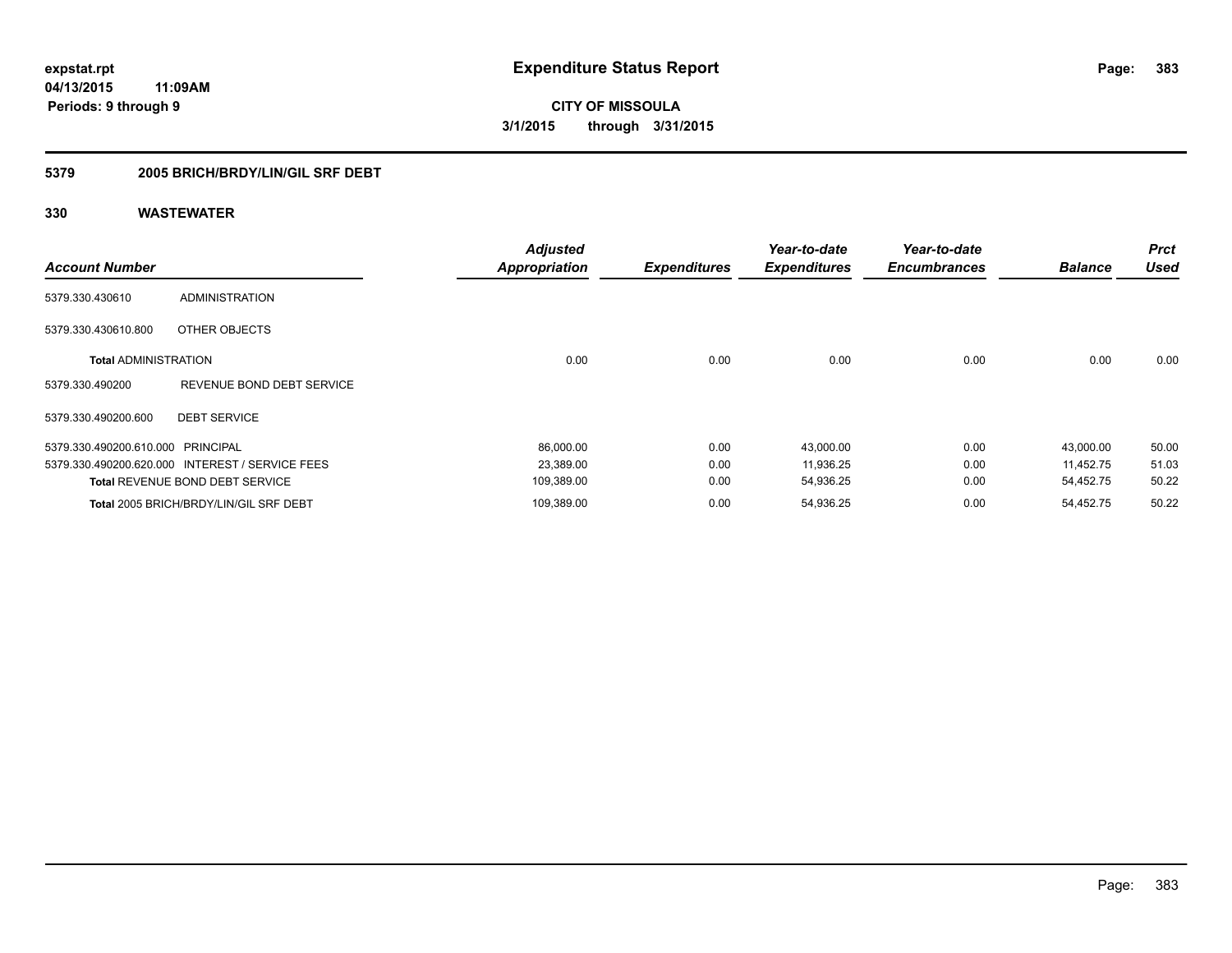**CITY OF MISSOULA 3/1/2015 through 3/31/2015**

#### **5380 BRDWY/BIRCH/GILBERT/LINCOLNWOOD**

| <b>Account Number</b>       |                                                  | <b>Adjusted</b><br><b>Appropriation</b> | <b>Expenditures</b> | Year-to-date<br><b>Expenditures</b> | Year-to-date<br><b>Encumbrances</b> | <b>Balance</b>         | <b>Prct</b><br><b>Used</b> |
|-----------------------------|--------------------------------------------------|-----------------------------------------|---------------------|-------------------------------------|-------------------------------------|------------------------|----------------------------|
| 5380.330.430610             | ADMINISTRATION                                   |                                         |                     |                                     |                                     |                        |                            |
| 5380.330.430610.800         | OTHER OBJECTS                                    |                                         |                     |                                     |                                     |                        |                            |
| <b>Total ADMINISTRATION</b> | 5380.330.430610.820.000 TRANSFERS TO OTHER FUNDS | 10,840.00<br>10,840.00                  | 0.00<br>0.00        | 0.00<br>0.00                        | 0.00<br>0.00                        | 10,840.00<br>10,840.00 | 0.00<br>0.00               |
| 5380.330.490200             | REVENUE BOND DEBT SERVICE                        |                                         |                     |                                     |                                     |                        |                            |
| 5380.330.490200.600         | <b>DEBT SERVICE</b>                              |                                         |                     |                                     |                                     |                        |                            |
|                             | <b>Total REVENUE BOND DEBT SERVICE</b>           | 0.00                                    | 0.00                | 0.00                                | 0.00                                | 0.00                   | 0.00                       |
|                             | Total BRDWY/BIRCH/GILBERT/LINCOLNWOOD            | 10.840.00                               | 0.00                | 0.00                                | 0.00                                | 10.840.00              | 0.00                       |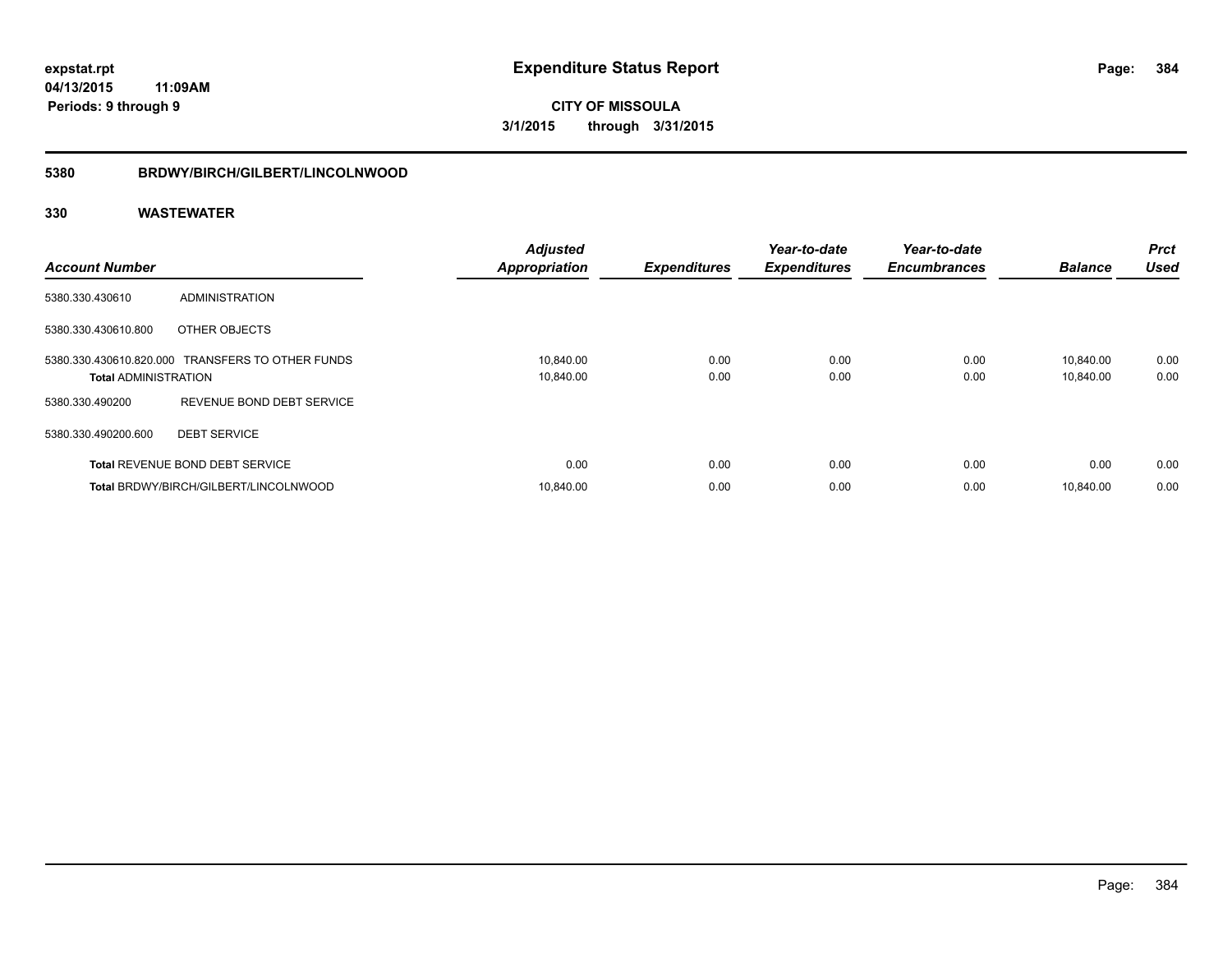## **5381 LINCOLNWOOD PH2 DEBT SERVICE**

| <b>Account Number</b>       |                                        | <b>Adjusted</b><br>Appropriation | <b>Expenditures</b> | Year-to-date<br><b>Expenditures</b> | Year-to-date<br><b>Encumbrances</b> | <b>Balance</b> | <b>Prct</b><br><b>Used</b> |
|-----------------------------|----------------------------------------|----------------------------------|---------------------|-------------------------------------|-------------------------------------|----------------|----------------------------|
| 5381.330.430610             | ADMINISTRATION                         |                                  |                     |                                     |                                     |                |                            |
| 5381.330.430610.800         | OTHER OBJECTS                          |                                  |                     |                                     |                                     |                |                            |
| <b>Total ADMINISTRATION</b> |                                        | 0.00                             | 0.00                | 0.00                                | 0.00                                | 0.00           | 0.00                       |
| 5381.330.490200             | REVENUE BOND DEBT SERVICE              |                                  |                     |                                     |                                     |                |                            |
| 5381.330.490200.600         | <b>DEBT SERVICE</b>                    |                                  |                     |                                     |                                     |                |                            |
|                             | <b>Total REVENUE BOND DEBT SERVICE</b> | 0.00                             | 0.00                | 0.00                                | 0.00                                | 0.00           | 0.00                       |
|                             | Total LINCOLNWOOD PH2 DEBT SERVICE     | 0.00                             | 0.00                | 0.00                                | 0.00                                | 0.00           | 0.00                       |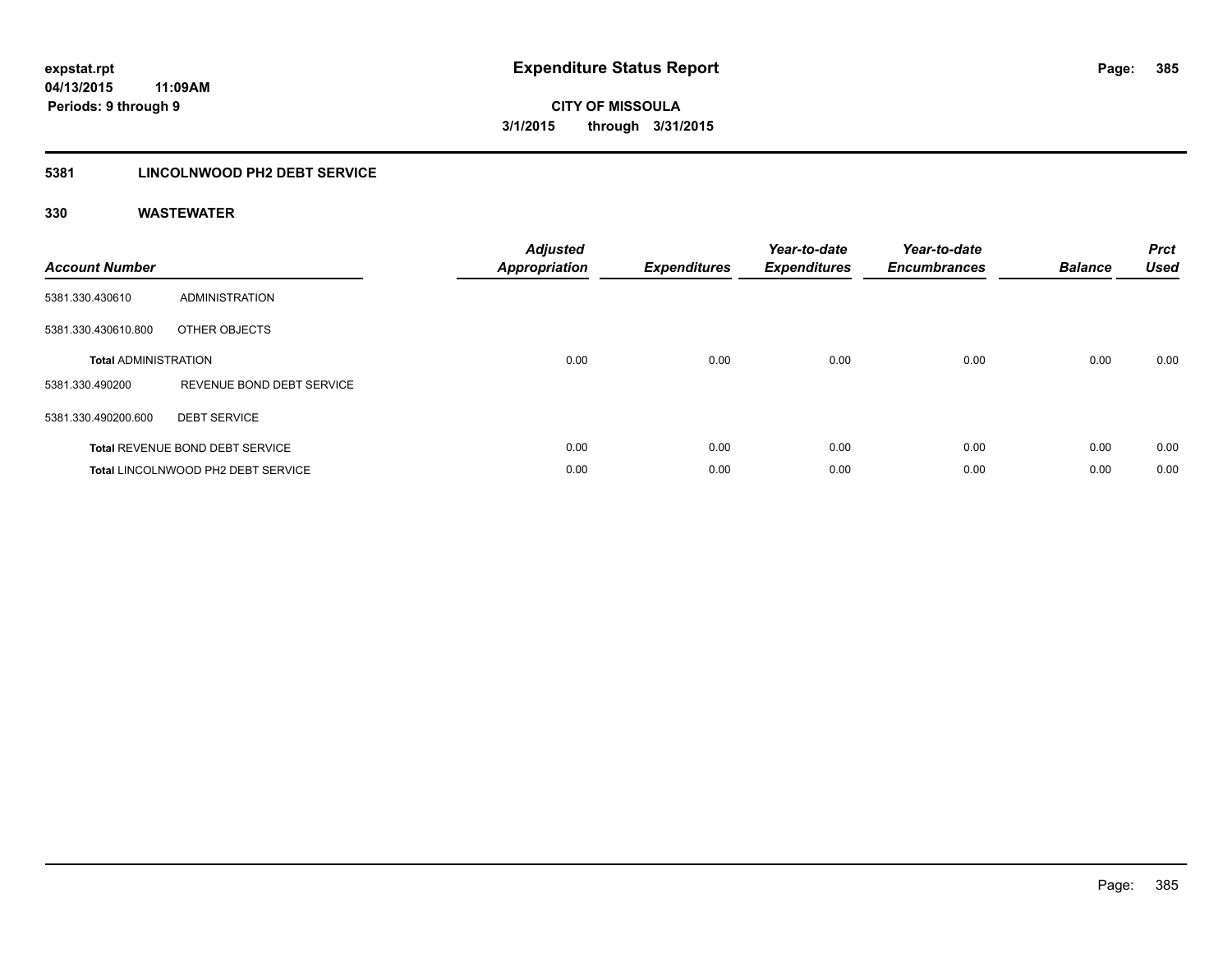## **5382 LINCOLNWOOD PH2 RESERVE FUND**

| <b>Account Number</b>       |                                                  | <b>Adjusted</b><br><b>Appropriation</b> | <b>Expenditures</b> | Year-to-date<br><b>Expenditures</b> | Year-to-date<br><b>Encumbrances</b> | <b>Balance</b>         | Prct<br><b>Used</b> |
|-----------------------------|--------------------------------------------------|-----------------------------------------|---------------------|-------------------------------------|-------------------------------------|------------------------|---------------------|
| 5382.330.430610             | <b>ADMINISTRATION</b>                            |                                         |                     |                                     |                                     |                        |                     |
| 5382.330.430610.800         | OTHER OBJECTS                                    |                                         |                     |                                     |                                     |                        |                     |
| <b>Total ADMINISTRATION</b> | 5382.330.430610.820.000 TRANSFERS TO OTHER FUNDS | 21,850.00<br>21,850.00                  | 0.00<br>0.00        | 0.00<br>0.00                        | 0.00<br>0.00                        | 21,850.00<br>21,850.00 | 0.00<br>0.00        |
| 5382.330.490200             | REVENUE BOND DEBT SERVICE                        |                                         |                     |                                     |                                     |                        |                     |
| 5382.330.490200.600         | <b>DEBT SERVICE</b>                              |                                         |                     |                                     |                                     |                        |                     |
|                             | <b>Total REVENUE BOND DEBT SERVICE</b>           | 0.00                                    | 0.00                | 0.00                                | 0.00                                | 0.00                   | 0.00                |
|                             | Total LINCOLNWOOD PH2 RESERVE FUND               | 21,850.00                               | 0.00                | 0.00                                | 0.00                                | 21,850.00              | 0.00                |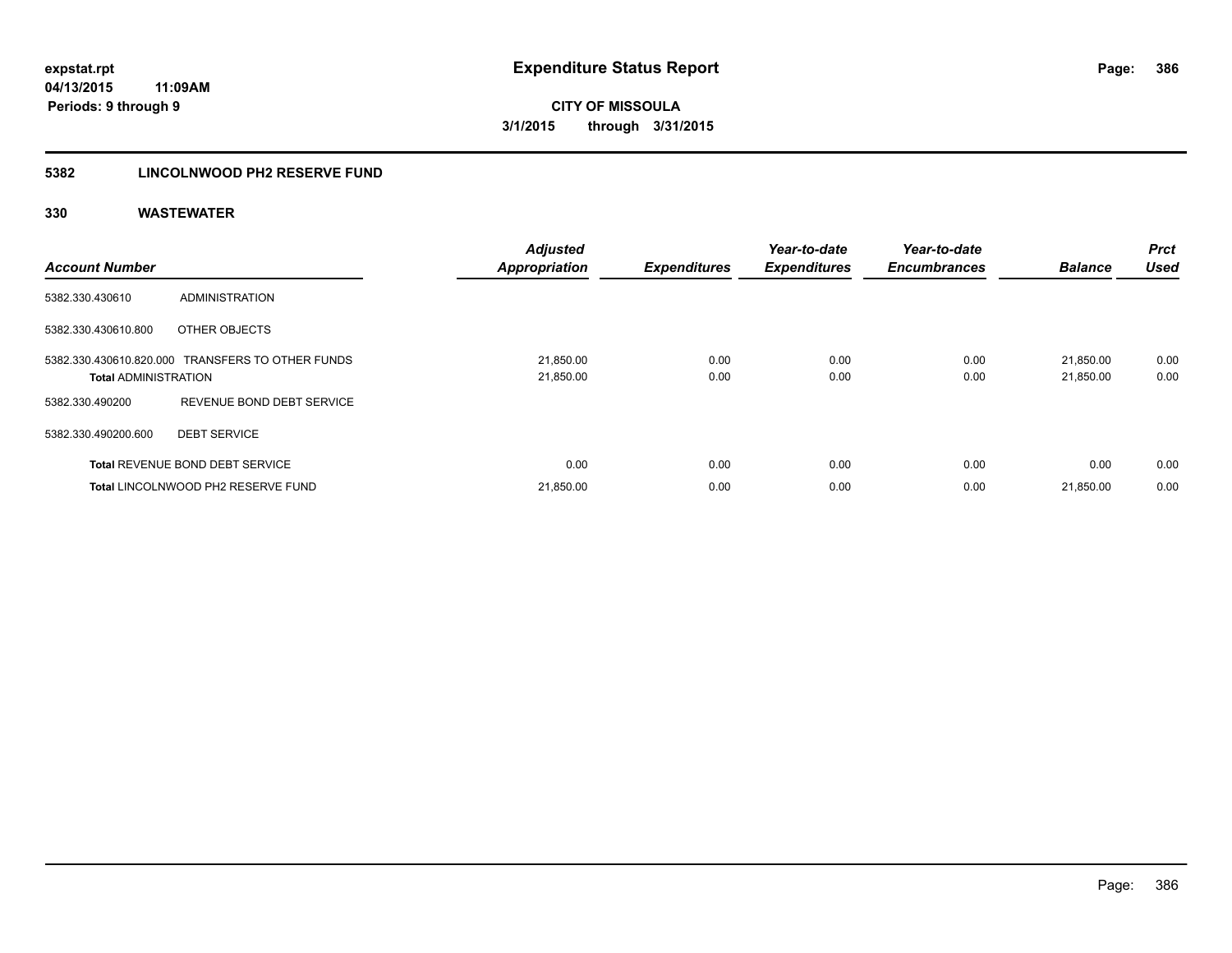**CITY OF MISSOULA 3/1/2015 through 3/31/2015**

## **5383 FY09 RATTLESNAKE SEWER DEBT SVS**

| <b>Account Number</b>       |                           | <b>Adjusted</b><br>Appropriation | <b>Expenditures</b> | Year-to-date<br><b>Expenditures</b> | Year-to-date<br><b>Encumbrances</b> | <b>Balance</b> | <b>Prct</b><br><b>Used</b> |
|-----------------------------|---------------------------|----------------------------------|---------------------|-------------------------------------|-------------------------------------|----------------|----------------------------|
| 5383.330.430610             | ADMINISTRATION            |                                  |                     |                                     |                                     |                |                            |
| 5383.330.430610.800         | OTHER OBJECTS             |                                  |                     |                                     |                                     |                |                            |
| <b>Total ADMINISTRATION</b> |                           | 0.00                             | 0.00                | 0.00                                | 0.00                                | 0.00           | 0.00                       |
| 5383.330.490200             | REVENUE BOND DEBT SERVICE |                                  |                     |                                     |                                     |                |                            |
| 5383.330.490200.600         | <b>DEBT SERVICE</b>       |                                  |                     |                                     |                                     |                |                            |
| <b>Total DEBT SERVICE</b>   |                           | 0.00                             | 0.00                | 0.00                                | 0.00                                | 0.00           | 0.00                       |
| <b>Total WASTEWATER</b>     |                           | 0.00                             | 0.00                | 0.00                                | 0.00                                | 0.00           | 0.00                       |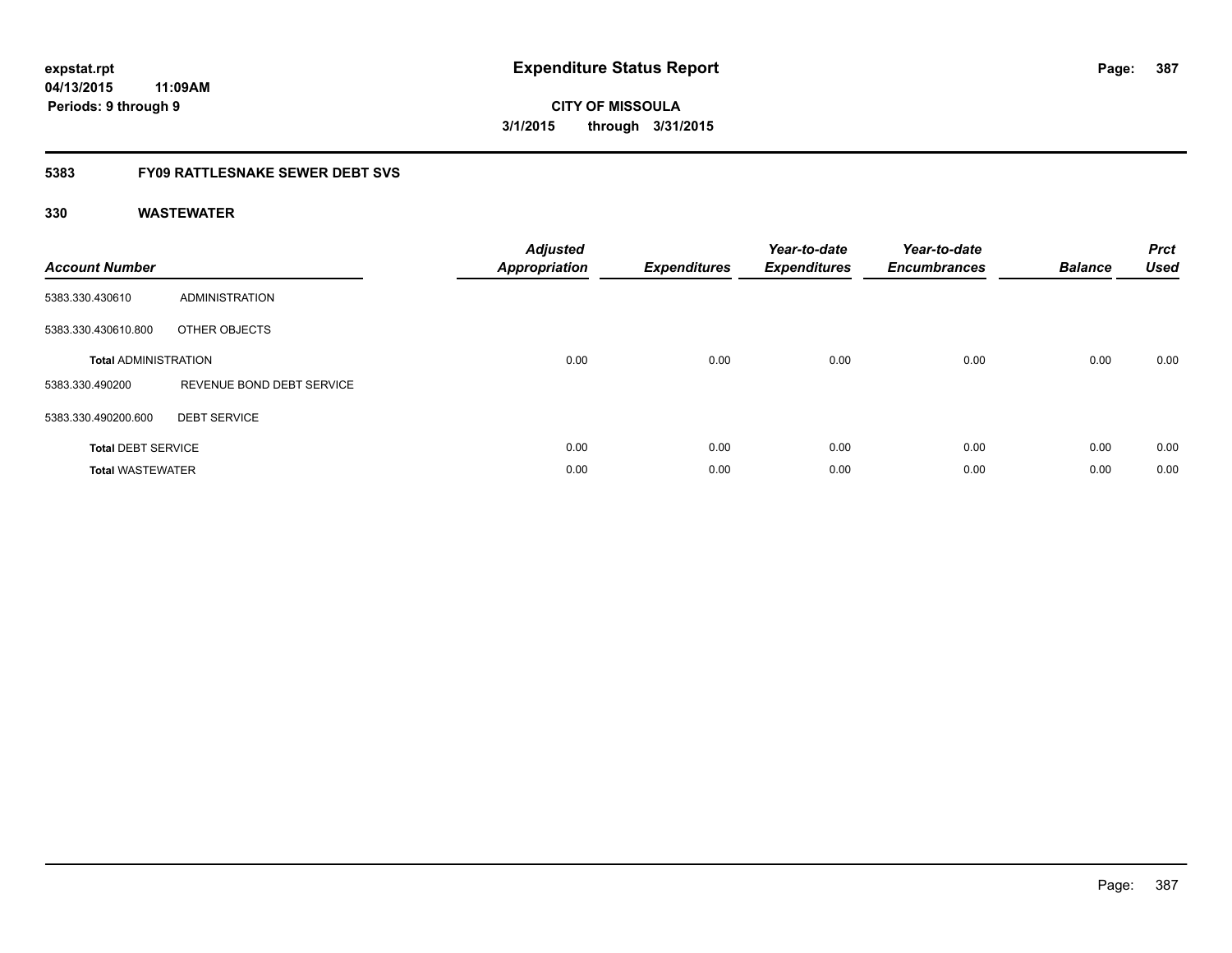# **CITY OF MISSOULA 3/1/2015 through 3/31/2015**

## **5383 FY09 RATTLESNAKE SEWER DEBT SVS**

## **550 SID 544 PROJECT**

| <b>Account Number</b>             |                                                 | <b>Adjusted</b><br><b>Appropriation</b> | <b>Expenditures</b> | Year-to-date<br><b>Expenditures</b> | Year-to-date<br><b>Encumbrances</b> | <b>Balance</b> | <b>Prct</b><br>Used |
|-----------------------------------|-------------------------------------------------|-----------------------------------------|---------------------|-------------------------------------|-------------------------------------|----------------|---------------------|
| 5383.550.490200                   | REVENUE BOND DEBT SERVICE                       |                                         |                     |                                     |                                     |                |                     |
| 5383.550.490200.600               | <b>DEBT SERVICE</b>                             |                                         |                     |                                     |                                     |                |                     |
| 5383.550.490200.610.000 PRINCIPAL |                                                 | 20,000.00                               | 0.00                | 10.000.00                           | 0.00                                | 10.000.00      | 50.00               |
|                                   | 5383.550.490200.620.000 INTEREST / SERVICE FEES | 11,550.00                               | 0.00                | 5,850.00                            | 0.00                                | 5.700.00       | 50.65               |
| <b>Total DEBT SERVICE</b>         |                                                 | 31,550.00                               | 0.00                | 15,850.00                           | 0.00                                | 15.700.00      | 50.24               |
|                                   | <b>Total FY09 RATTLESNAKE SEWER DEBT SVS</b>    | 31,550.00                               | 0.00                | 15.850.00                           | 0.00                                | 15.700.00      | 50.24               |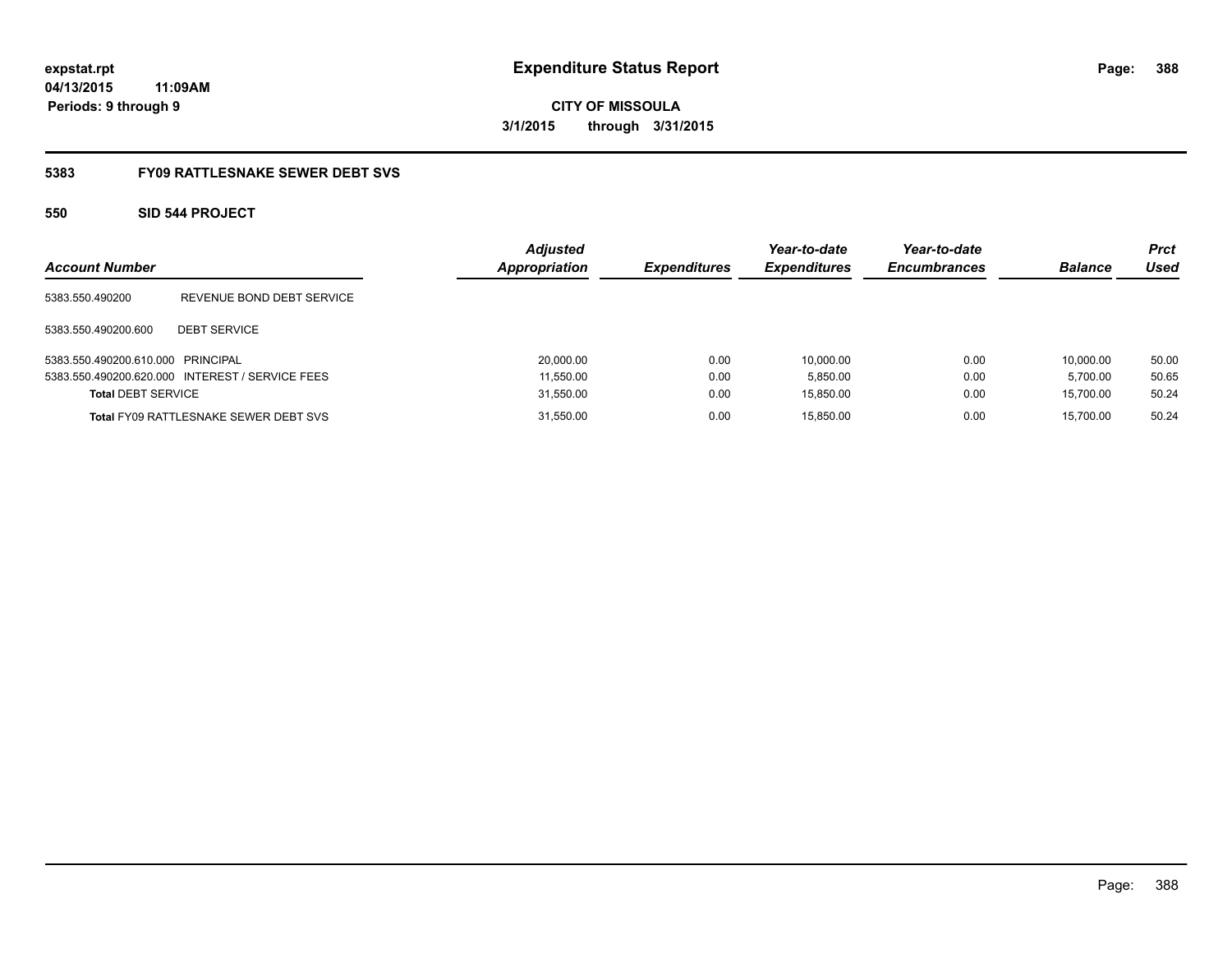## **5384 09 LOLO BOND RESERVE**

| <b>Account Number</b>      |                                                  | <b>Adjusted</b><br><b>Appropriation</b> | <b>Expenditures</b> | Year-to-date<br><b>Expenditures</b> | Year-to-date<br><b>Encumbrances</b> | <b>Balance</b>       | <b>Prct</b><br><b>Used</b> |
|----------------------------|--------------------------------------------------|-----------------------------------------|---------------------|-------------------------------------|-------------------------------------|----------------------|----------------------------|
| 5384.330.490200            | REVENUE BOND DEBT SERVICE                        |                                         |                     |                                     |                                     |                      |                            |
| 5384.330.490200.800        | OTHER OBJECTS                                    |                                         |                     |                                     |                                     |                      |                            |
| <b>Total OTHER OBJECTS</b> | 5384.330.490200.820.000 TRANSFERS TO OTHER FUNDS | 4.644.00<br>4.644.00                    | 0.00<br>0.00        | 0.00<br>0.00                        | 0.00<br>0.00                        | 4.644.00<br>4,644.00 | 0.00<br>0.00               |
|                            | <b>Total REVENUE BOND DEBT SERVICE</b>           | 4.644.00                                | 0.00                | 0.00                                | 0.00                                | 4.644.00             | 0.00                       |
|                            | Total 09 LOLO BOND RESERVE                       | 4.644.00                                | 0.00                | 0.00                                | 0.00                                | 4.644.00             | 0.00                       |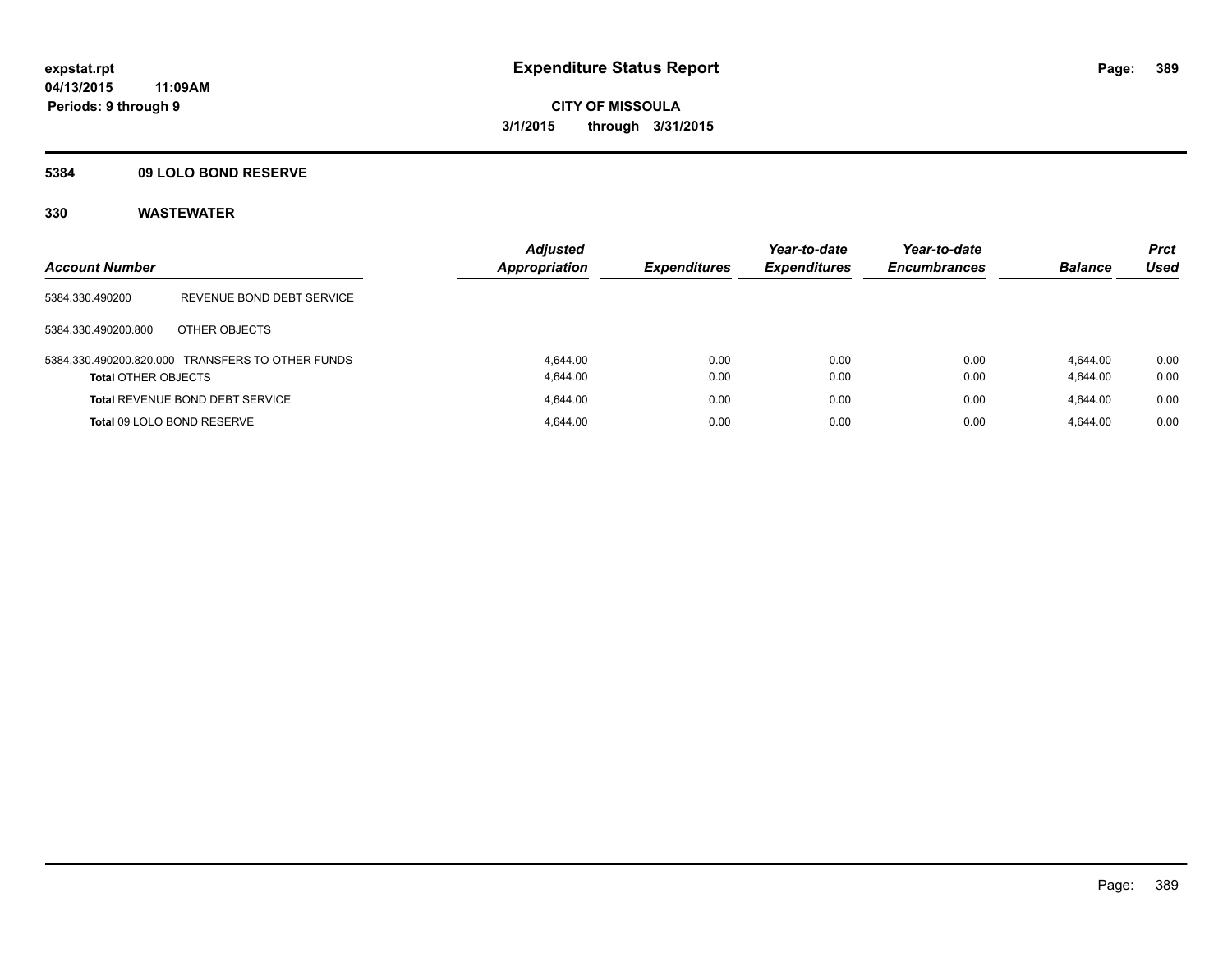# **5386 FY10 HEADWORKS DEBT SERVICE**

|                                   |                                                 | <b>Adjusted</b> |                     | Year-to-date        | Year-to-date        |                | <b>Prct</b> |
|-----------------------------------|-------------------------------------------------|-----------------|---------------------|---------------------|---------------------|----------------|-------------|
| <b>Account Number</b>             |                                                 | Appropriation   | <b>Expenditures</b> | <b>Expenditures</b> | <b>Encumbrances</b> | <b>Balance</b> | Used        |
| 5386.330.490200                   | REVENUE BOND DEBT SERVICE                       |                 |                     |                     |                     |                |             |
| 5386.330.490200.600               | <b>DEBT SERVICE</b>                             |                 |                     |                     |                     |                |             |
| 5386.330.490200.610.000 PRINCIPAL |                                                 | 130.000.00      | 0.00                | 0.00                | 0.00                | 130.000.00     | 0.00        |
|                                   | 5386.330.490200.620.000 INTEREST / SERVICE FEES | 566.949.00      | 0.00                | 283.874.34          | 0.00                | 283.074.66     | 50.07       |
| <b>Total DEBT SERVICE</b>         |                                                 | 696,949.00      | 0.00                | 283.874.34          | 0.00                | 413.074.66     | 40.73       |
|                                   | <b>Total REVENUE BOND DEBT SERVICE</b>          | 696.949.00      | 0.00                | 283.874.34          | 0.00                | 413.074.66     | 40.73       |
|                                   | <b>Total FY10 HEADWORKS DEBT SERVICE</b>        | 696.949.00      | 0.00                | 283.874.34          | 0.00                | 413.074.66     | 40.73       |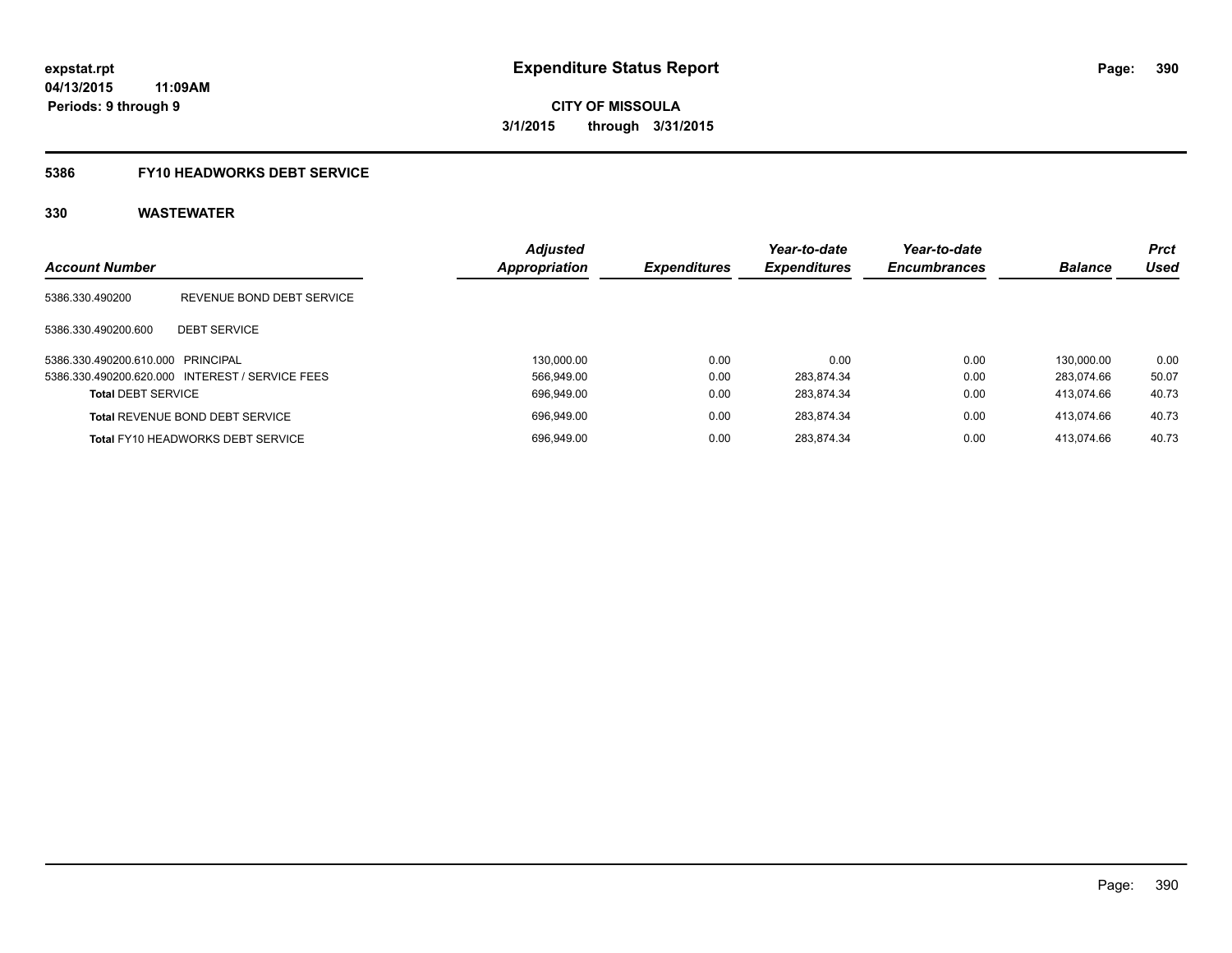**CITY OF MISSOULA 3/1/2015 through 3/31/2015**

## **5387 FY11 SEWER \$1.29M BOND DEBT SERVICE**

| <b>Account Number</b>             |                                                 | <b>Adjusted</b><br>Appropriation | <b>Expenditures</b> | Year-to-date<br><b>Expenditures</b> | Year-to-date<br><b>Encumbrances</b> | <b>Balance</b> | <b>Prct</b><br>Used |
|-----------------------------------|-------------------------------------------------|----------------------------------|---------------------|-------------------------------------|-------------------------------------|----------------|---------------------|
| 5387.330.490200                   | REVENUE BOND DEBT SERVICE                       |                                  |                     |                                     |                                     |                |                     |
| 5387.330.490200.600               | <b>DEBT SERVICE</b>                             |                                  |                     |                                     |                                     |                |                     |
| 5387.330.490200.610.000 PRINCIPAL |                                                 | 45,000.00                        | 0.00                | 0.00                                | 0.00                                | 45.000.00      | 0.00                |
|                                   | 5387.330.490200.620.000 INTEREST / SERVICE FEES | 58.430.00                        | 0.00                | 29.040.00                           | 0.00                                | 29.390.00      | 49.70               |
|                                   | <b>Total REVENUE BOND DEBT SERVICE</b>          | 103,430.00                       | 0.00                | 29,040.00                           | 0.00                                | 74.390.00      | 28.08               |
|                                   | Total FY11 SEWER \$1.29M BOND DEBT SERVICE      | 103.430.00                       | 0.00                | 29.040.00                           | 0.00                                | 74.390.00      | 28.08               |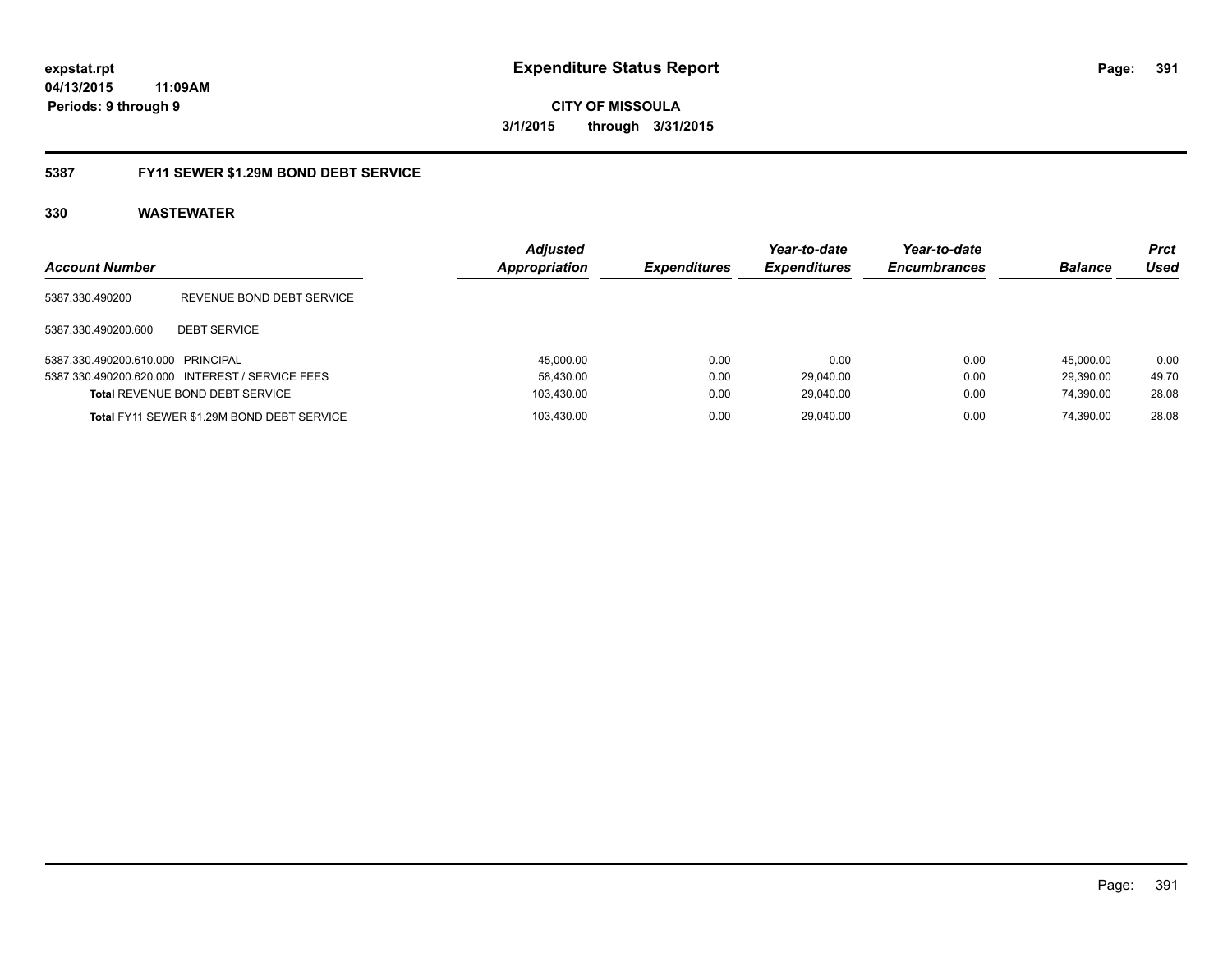**CITY OF MISSOULA 3/1/2015 through 3/31/2015**

## **5388 FY11 \$1.29M SEWER BOND RESERVE**

| <b>Account Number</b> |                                       | <b>Adjusted</b><br>Appropriation | Expenditures | Year-to-date<br><b>Expenditures</b> | Year-to-date<br><b>Encumbrances</b> | <b>Balance</b> | <b>Prct</b><br>Used |
|-----------------------|---------------------------------------|----------------------------------|--------------|-------------------------------------|-------------------------------------|----------------|---------------------|
| 5388.330.430610       | ADMINISTRATION                        |                                  |              |                                     |                                     |                |                     |
| 5388.330.430610.800   | OTHER OBJECTS                         |                                  |              |                                     |                                     |                |                     |
|                       | Total FY11 \$1.29M SEWER BOND RESERVE | 0.00                             | 0.00         | 0.00                                | 0.00                                | 0.00           | 0.00                |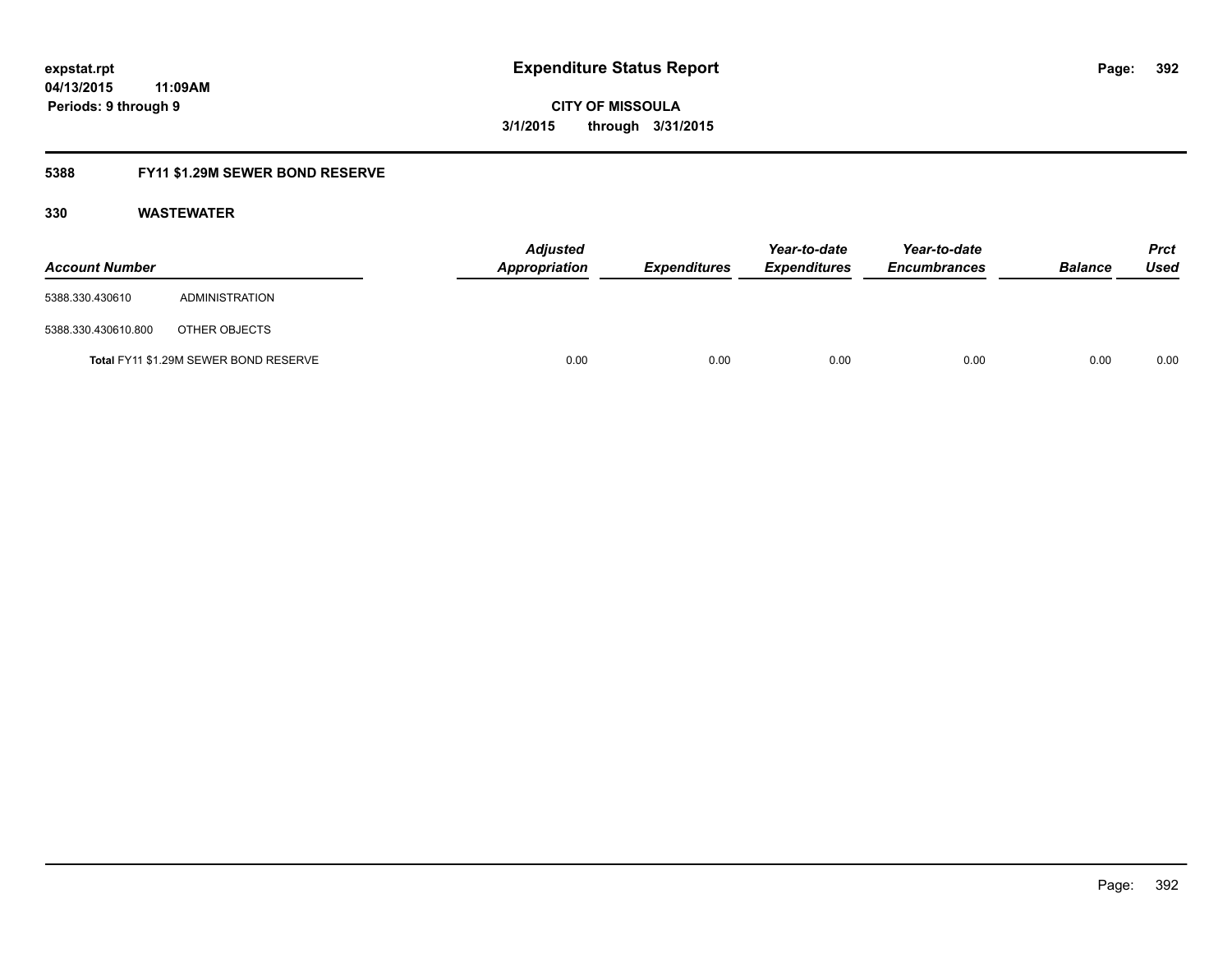**5711 AQUATICS**

## **370 PARKS & RECREATION**

| <b>Account Number</b>          |                                                         | <b>Adjusted</b><br>Appropriation | <b>Expenditures</b> | Year-to-date<br><b>Expenditures</b> | Year-to-date<br><b>Encumbrances</b> | <b>Balance</b> | <b>Prct</b><br><b>Used</b> |
|--------------------------------|---------------------------------------------------------|----------------------------------|---------------------|-------------------------------------|-------------------------------------|----------------|----------------------------|
| 5711.370.460000                | <b>CULTURE &amp; RECREATION</b>                         |                                  |                     |                                     |                                     |                |                            |
| 5711.370.460000.100            | PERSONAL SERVICES                                       |                                  |                     |                                     |                                     |                |                            |
|                                | Total CULTURE & RECREATION                              | 0.00                             | 0.00                | 0.00                                | 0.00                                | 0.00           | 0.00                       |
| 5711.370.460449                | <b>GRILL VAN</b>                                        |                                  |                     |                                     |                                     |                |                            |
| 5711.370.460449.100            | PERSONAL SERVICES                                       |                                  |                     |                                     |                                     |                |                            |
| <b>Total PERSONAL SERVICES</b> |                                                         | 0.00                             | 0.00                | 0.00                                | 0.00                                | 0.00           | 0.00                       |
| 5711.370.460449.200            | <b>SUPPLIES</b>                                         |                                  |                     |                                     |                                     |                |                            |
| <b>Total SUPPLIES</b>          |                                                         | 0.00                             | 0.00                | 0.00                                | 0.00                                | 0.00           | 0.00                       |
| 5711.370.460449.300            | PURCHASED SERVICES                                      |                                  |                     |                                     |                                     |                |                            |
| <b>Total GRILL VAN</b>         |                                                         | 0.00                             | 0.00                | 0.00                                | 0.00                                | 0.00           | 0.00                       |
| 5711.370.460477                | <b>GRILL VAN</b>                                        |                                  |                     |                                     |                                     |                |                            |
| 5711.370.460477.100            | PERSONAL SERVICES                                       |                                  |                     |                                     |                                     |                |                            |
|                                | 5711.370.460477.110.000 GRILL VAN/SALARIES AND WAGES    | 20,256.00                        | 0.00                | 5,478.12                            | 0.00                                | 14,777.88      | 27.04                      |
|                                | 5711.370.460477.120.000 OVERTIME/TERMINATION            | 0.00                             | 0.00                | 7.91                                | 0.00                                | $-7.91$        | 0.00                       |
|                                | 5711.370.460477.140.000 EMPLOYER CONTRIBUTIONS          | 2,975.00                         | 0.00                | 795.64                              | 0.00                                | 2,179.36       | 26.74                      |
| <b>Total PERSONAL SERVICES</b> |                                                         | 23,231.00                        | 0.00                | 6,281.67                            | 0.00                                | 16,949.33      | 27.04                      |
| 5711.370.460477.200            | <b>SUPPLIES</b>                                         |                                  |                     |                                     |                                     |                |                            |
|                                | 5711.370.460477.240.000 GRILL VAN/OTHER SUPPLIES        | 35,000.00                        | 0.00                | 383.38                              | 0.00                                | 34,616.62      | 1.10                       |
| <b>Total SUPPLIES</b>          |                                                         | 35,000.00                        | 0.00                | 383.38                              | 0.00                                | 34,616.62      | 1.10                       |
| 5711.370.460477.300            | PURCHASED SERVICES                                      |                                  |                     |                                     |                                     |                |                            |
|                                | 5711.370.460477.330.000 PUBLICITY, SUBSCRIPTIONS & DUES | 0.00                             | 0.00                | 115.00                              | 0.00                                | $-115.00$      | 0.00                       |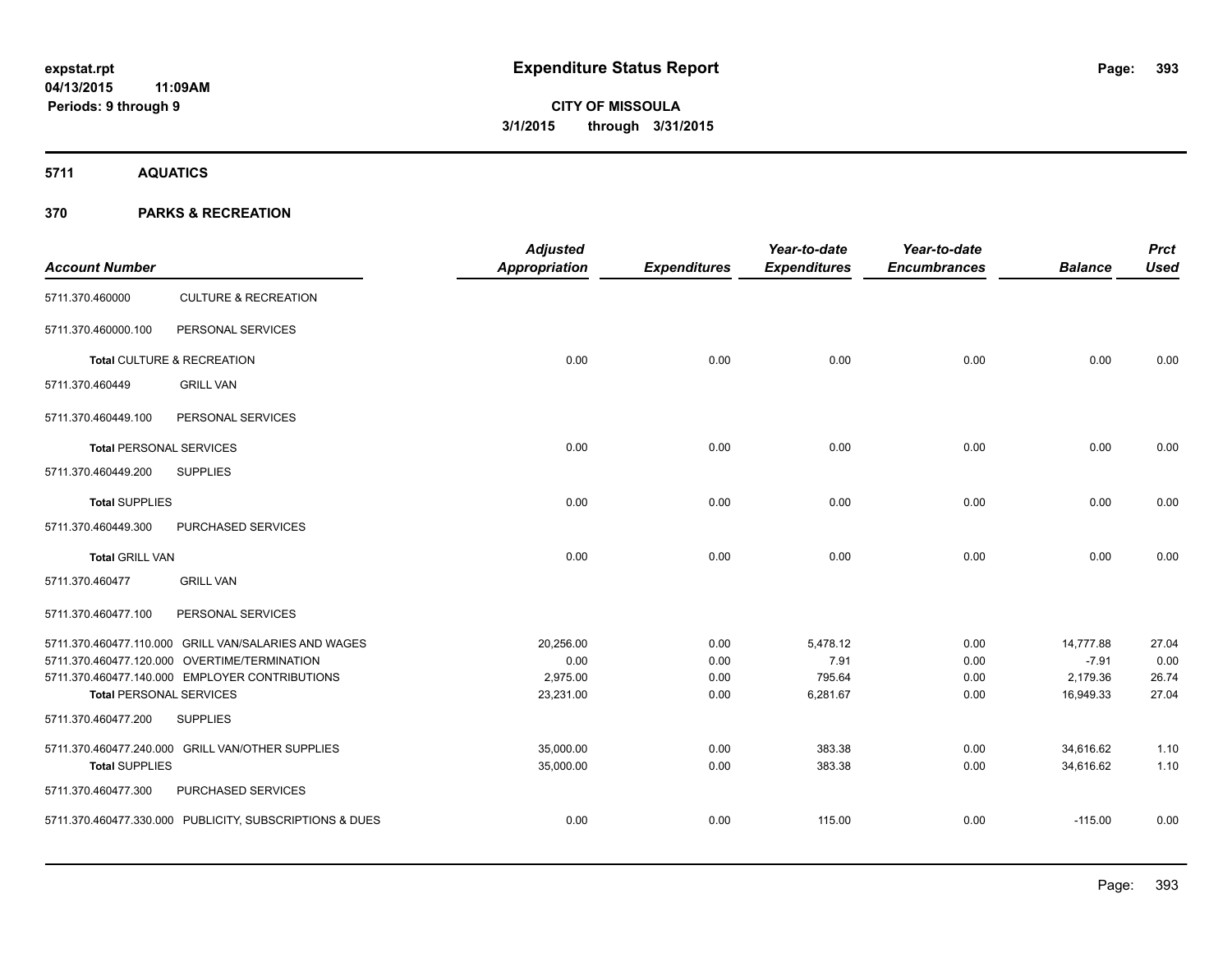**5711 AQUATICS**

## **370 PARKS & RECREATION**

|                                                             | <b>Adjusted</b>      |                     | Year-to-date        | Year-to-date        |                | <b>Prct</b> |
|-------------------------------------------------------------|----------------------|---------------------|---------------------|---------------------|----------------|-------------|
| <b>Account Number</b>                                       | <b>Appropriation</b> | <b>Expenditures</b> | <b>Expenditures</b> | <b>Encumbrances</b> | <b>Balance</b> | <b>Used</b> |
| 5711.370.460477.341.000 GRILL VAN/ELECTRICITY & NATURAL GAS | 5,000.00             | 0.00                | 0.00                | 0.00                | 5,000.00       | 0.00        |
| 5711.370.460477.360.000 GRILL VAN/REPAIR & MAINTENANCE      | 2,000.00             | 0.00                | 54.99               | 0.00                | 1,945.01       | 2.75        |
| <b>Total PURCHASED SERVICES</b>                             | 7,000.00             | 0.00                | 169.99              | 0.00                | 6,830.01       | 2.43        |
| <b>Total GRILL VAN</b>                                      | 65,231.00            | 0.00                | 6,835.04            | 0.00                | 58.395.96      | 10.48       |
| <b>CURRENTS POOL EXPENSES</b><br>5711.370.460490            |                      |                     |                     |                     |                |             |
| PERSONAL SERVICES<br>5711.370.460490.100                    |                      |                     |                     |                     |                |             |
| 5711.370.460490.110.000 SALARIES AND WAGES                  | 304,220.00           | 24,579.53           | 280.471.15          | 0.00                | 23.748.85      | 92.19       |
| 5711.370.460490.120.000 OVERTIME/TERMINATION                | 500.00               | 0.00                | 101.03              | 0.00                | 398.97         | 20.21       |
| 5711.370.460490.140.000 EMPLOYER CONTRIBUTIONS              | 84,736.00            | 7,320.34            | 78,578.64           | 0.00                | 6,157.36       | 92.73       |
| 5711.370.460490.141.000 STATE RETIREMENT CONTRIBUTIONS      | 0.00                 | 31.27               | 526.72              | 0.00                | $-526.72$      | 0.00        |
| <b>Total PERSONAL SERVICES</b>                              | 389,456.00           | 31,931.14           | 359,677.54          | 0.00                | 29,778.46      | 92.35       |
| <b>SUPPLIES</b><br>5711.370.460490.200                      |                      |                     |                     |                     |                |             |
| 5711.370.460490.210.000 OFFICE SUPPLIES                     | 4,000.00             | 308.60              | 437.82              | 0.00                | 3,562.18       | 10.95       |
| 5711.370.460490.220.000 OPERATING SUPPLIES                  | 15,000.00            | 415.01              | 3,296.92            | 0.00                | 11,703.08      | 21.98       |
| 5711.370.460490.220.172 OPERATING SUPPLIES                  | 0.00                 | 0.00                | 242.18              | 0.00                | $-242.18$      | 0.00        |
| 5711.370.460490.220.173 OPERATING SUPPLIES                  | 0.00                 | 0.00                | 98.60               | 0.00                | $-98.60$       | 0.00        |
| 5711.370.460490.230.000 REPAIR/MAINTENANCE                  | 28,750.00            | 68.97               | 244.43              | 0.00                | 28,505.57      | 0.85        |
| 5711.370.460490.230.171 REPAIR/MAINTENANCE                  | 0.00                 | 337.23              | 21,944.20           | 0.00                | $-21,944.20$   | 0.00        |
| 5711.370.460490.230.178 REPAIR/MAINTENANCE                  | 0.00                 | 932.38              | 3,940.38            | 0.00                | $-3,940.38$    | 0.00        |
| 5711.370.460490.230.194 REPAIR/MAINTENANCE                  | 0.00                 | 145.84              | 6,984.82            | 0.00                | $-6,984.82$    | 0.00        |
| 5711.370.460490.240.000 OTHER SUPPLIES                      | 12,000.00            | 723.05              | 3,641.95            | 0.00                | 8,358.05       | 30.35       |
| 5711.370.460490.240.174 OTHER SUPPLIES                      | 0.00                 | 0.00                | 2,521.62            | 0.00                | $-2,521.62$    | 0.00        |
| 5711.370.460490.240.175 OTHER SUPPLIES                      | 0.00                 | 195.41              | 847.41              | 0.00                | $-847.41$      | 0.00        |
| 5711.370.460490.240.194 OTHER SUPPLIES                      | 0.00                 | 0.00                | 56.93               | 0.00                | $-56.93$       | 0.00        |
| <b>Total SUPPLIES</b>                                       | 59,750.00            | 3,126.49            | 44,257.26           | 0.00                | 15,492.74      | 74.07       |
| PURCHASED SERVICES<br>5711.370.460490.300                   |                      |                     |                     |                     |                |             |
| 5711.370.460490.310.000 COMMUNICATIONS                      | 250.00               | 0.00                | 0.00                | 0.00                | 250.00         | 0.00        |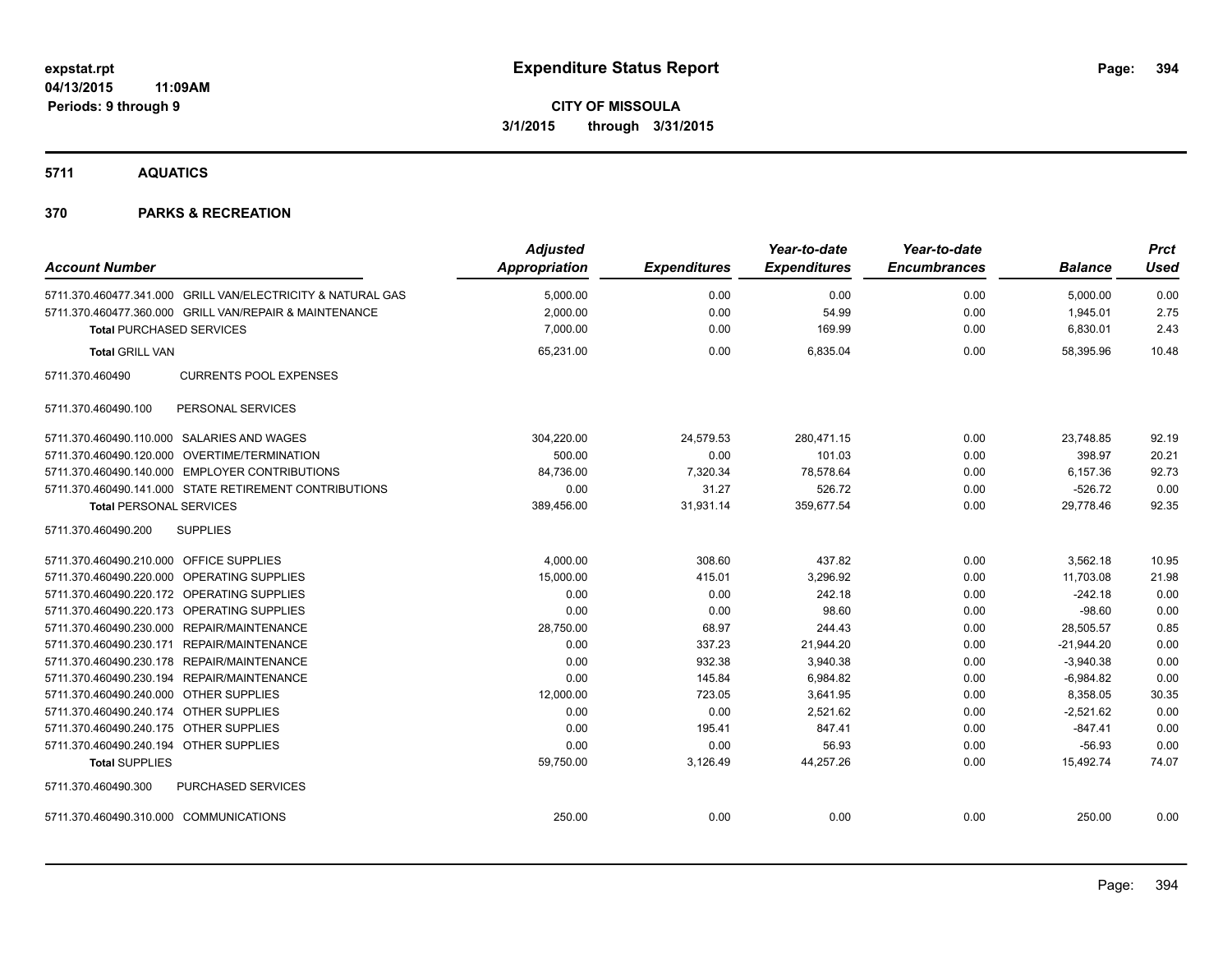**5711 AQUATICS**

#### **370 PARKS & RECREATION**

| <b>Account Number</b>                                   | <b>Adjusted</b><br>Appropriation | <b>Expenditures</b> | Year-to-date<br><b>Expenditures</b> | Year-to-date<br><b>Encumbrances</b> | <b>Balance</b> | <b>Prct</b><br><b>Used</b> |
|---------------------------------------------------------|----------------------------------|---------------------|-------------------------------------|-------------------------------------|----------------|----------------------------|
| 5711.370.460490.320.000 PRINTING & DUPLICATING          | 6,500.00                         | 0.00                | 590.00                              | 0.00                                | 5,910.00       | 9.08                       |
| 5711.370.460490.330.000 PUBLICITY, SUBSCRIPTIONS & DUES | 13,700.00                        | 1,010.37            | 8,597.92                            | 0.00                                | 5,102.08       | 62.76                      |
| 5711.370.460490.330.176 PUBLICITY, SUBSCRIPTIONS & DUES | 0.00                             | 0.00                | 3.410.00                            | 0.00                                | $-3,410.00$    | 0.00                       |
| 5711.370.460490.340.000 SEWER                           | 3,245.00                         | 0.00                | 4,421.40                            | 0.00                                | $-1,176.40$    | 136.25                     |
| 5711.370.460490.341.000 ELECTRICITY & NATURAL GAS       | 121,000.00                       | 10,296.94           | 59,363.41                           | 0.00                                | 61,636.59      | 49.06                      |
| 5711.370.460490.343.000 WATER CHARGES                   | 5,556.00                         | 801.76              | 6,216.41                            | 0.00                                | $-660.41$      | 111.89                     |
| 5711.370.460490.344.000 TELEPHONE SERVICE               | 3,439.00                         | 339.93              | 3,033.39                            | 0.00                                | 405.61         | 88.21                      |
| 5711.370.460490.345.000 GARBAGE                         | 2,620.00                         | 179.10              | 1,013.27                            | 0.00                                | 1,606.73       | 38.67                      |
| 5711.370.460490.350.000 PROFESSIONAL SERVICES           | 20,000.00                        | 16.50               | 14,522.10                           | 0.00                                | 5.477.90       | 72.61                      |
| 5711.370.460490.350.194 PROFESSIONAL SERVICES           | 0.00                             | 0.00                | 33.50                               | 0.00                                | $-33.50$       | 0.00                       |
| 5711.370.460490.360.000 REPAIR & MAINTENANCE            | 4,000.00                         | 105.00              | 190.00                              | 0.00                                | 3,810.00       | 4.75                       |
| 5711.370.460490.360.178 REPAIR & MAINTENANCE            | 0.00                             | 0.00                | 1,490.90                            | 0.00                                | $-1,490.90$    | 0.00                       |
| 5711.370.460490.360.194 REPAIR & MAINTENANCE            | 0.00                             | 497.63              | 6.663.80                            | 0.00                                | $-6,663.80$    | 0.00                       |
| 5711.370.460490.370.000 TRAVEL                          | 2,000.00                         | 0.00                | 0.00                                | 0.00                                | 2,000.00       | 0.00                       |
| 5711.370.460490.380.000 TRAINING                        | 2,000.00                         | 0.00                | 1,429.00                            | 0.00                                | 571.00         | 71.45                      |
| 5711.370.460490.390.000 OTHER PURCHASED SERVICES        | 9,000.00                         | 3,007.51            | 3,754.99                            | 0.00                                | 5,245.01       | 41.72                      |
| 5711.370.460490.390.194 OTHER PURCHASED SERVICES        | 0.00                             | 0.00                | 1,011.26                            | 0.00                                | $-1,011.26$    | 0.00                       |
| <b>Total PURCHASED SERVICES</b>                         | 193,310.00                       | 16,254.74           | 115,741.35                          | 0.00                                | 77,568.65      | 59.87                      |
| <b>FIXED CHARGES</b><br>5711.370.460490.500             |                                  |                     |                                     |                                     |                |                            |
| 5711.370.460490.500.000 FIXED CHARGES                   | 381.00                           | 0.00                | 0.00                                | 0.00                                | 381.00         | 0.00                       |
| <b>Total FIXED CHARGES</b>                              | 381.00                           | 0.00                | 0.00                                | 0.00                                | 381.00         | 0.00                       |
| OTHER OBJECTS<br>5711.370.460490.800                    |                                  |                     |                                     |                                     |                |                            |
| <b>Total OTHER OBJECTS</b>                              | 0.00                             | 0.00                | 0.00                                | 0.00                                | 0.00           | 0.00                       |
| 5711.370.460490.900<br><b>CAPITAL OUTLAY</b>            |                                  |                     |                                     |                                     |                |                            |
| <b>Total CAPITAL OUTLAY</b>                             | 0.00                             | 0.00                | 0.00                                | 0.00                                | 0.00           | 0.00                       |
| Total CURRENTS POOL EXPENSES                            | 642,897.00                       | 51,312.37           | 519,676.15                          | 0.00                                | 123,220.85     | 80.83                      |
| 5711.370.460491<br>SPLASH POOLS EXPENSES                |                                  |                     |                                     |                                     |                |                            |

Page: 395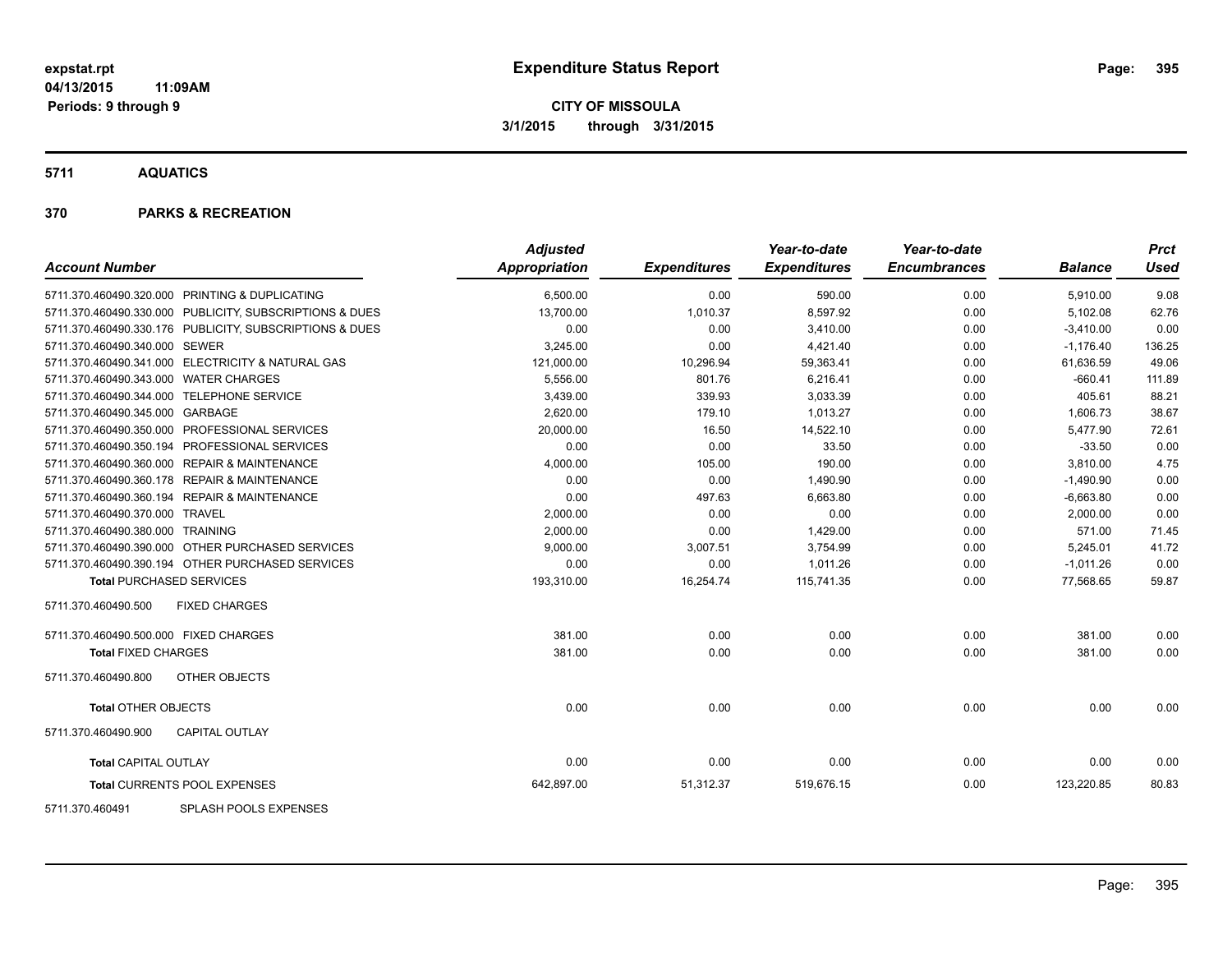**5711 AQUATICS**

## **370 PARKS & RECREATION**

| <b>Account Number</b>                                            | <b>Adjusted</b><br>Appropriation | <b>Expenditures</b> | Year-to-date<br><b>Expenditures</b> | Year-to-date<br><b>Encumbrances</b> | <b>Balance</b> | <b>Prct</b><br><b>Used</b> |
|------------------------------------------------------------------|----------------------------------|---------------------|-------------------------------------|-------------------------------------|----------------|----------------------------|
|                                                                  |                                  |                     |                                     |                                     |                |                            |
| PERSONAL SERVICES<br>5711.370.460491.100                         |                                  |                     |                                     |                                     |                |                            |
| 5711.370.460491.110.000 SALARIES AND WAGES                       | 204,088.00                       | 6,688.24            | 105,199.26                          | 0.00                                | 98,888.74      | 51.55                      |
| 5711.370.460491.120.000 OVERTIME/TERMINATION                     | 500.00                           | 0.00                | 78.52                               | 0.00                                | 421.48         | 15.70                      |
| 5711.370.460491.140.000 EMPLOYER CONTRIBUTIONS                   | 45,071.00                        | 1,450.08            | 20,493.48                           | 0.00                                | 24,577.52      | 45.47                      |
| <b>Total PERSONAL SERVICES</b>                                   | 249,659.00                       | 8,138.32            | 125,771.26                          | 0.00                                | 123,887.74     | 50.38                      |
| 5711.370.460491.200<br><b>SUPPLIES</b>                           |                                  |                     |                                     |                                     |                |                            |
| 5711.370.460491.210.000 OFFICE SUPPLIES                          | 500.00                           | 0.00                | 2.99                                | 0.00                                | 497.01         | 0.60                       |
| 5711.370.460491.220.000 OPERATING SUPPLIES                       | 15,000.00                        | 42.00               | 74.97                               | 0.00                                | 14,925.03      | 0.50                       |
| 5711.370.460491.220.172 OPERATING SUPPLIES                       | 0.00                             | 0.00                | 681.60                              | 0.00                                | $-681.60$      | 0.00                       |
| 5711.370.460491.220.174 OPERATING SUPPLIES                       | 0.00                             | 0.00                | 1,365.51                            | 0.00                                | $-1,365.51$    | 0.00                       |
| 5711.370.460491.220.194 OPERATING SUPPLIES                       | 0.00                             | 0.00                | 618.43                              | 0.00                                | $-618.43$      | 0.00                       |
| 5711.370.460491.230.000 REPAIR/MAINTENANCE                       | 29,250.00                        | 0.00                | 119.88                              | 0.00                                | 29,130.12      | 0.41                       |
| 5711.370.460491.230.171 REPAIR/MAINTENANCE                       | 0.00                             | 0.00                | 14,584.34                           | 0.00                                | $-14,584.34$   | 0.00                       |
| 5711.370.460491.230.174 REPAIR/MAINTENANCE                       | 0.00                             | 0.00                | 150.42                              | 0.00                                | $-150.42$      | 0.00                       |
| 5711.370.460491.230.178 REPAIR/MAINTENANCE                       | 0.00                             | 0.00                | 2,224.73                            | 0.00                                | $-2,224.73$    | 0.00                       |
| 5711.370.460491.230.194 REPAIR/MAINTENANCE                       | 0.00                             | 0.00                | 3,013.00                            | 0.00                                | $-3,013.00$    | 0.00                       |
| 5711.370.460491.240.000 OTHER SUPPLIES                           | 74,000.00                        | 0.00                | 0.00                                | 0.00                                | 74,000.00      | 0.00                       |
| 5711.370.460491.240.171 OTHER SUPPLIES                           | 0.00                             | 0.00                | 1,995.90                            | 0.00                                | $-1,995.90$    | 0.00                       |
| 5711.370.460491.240.174 OTHER SUPPLIES                           | 0.00                             | 0.00                | 45,937.80                           | 0.00                                | $-45,937.80$   | 0.00                       |
| 5711.370.460491.240.175 OTHER SUPPLIES                           | 0.00                             | 84.00               | 849.69                              | 0.00                                | $-849.69$      | 0.00                       |
| 5711.370.460491.240.180 OTHER SUPPLIES-MERCHANDISE SALES FRNTDSK | 0.00                             | 0.00                | 1.477.46                            | 0.00                                | $-1.477.46$    | 0.00                       |
| <b>Total SUPPLIES</b>                                            | 118,750.00                       | 126.00              | 73,096.72                           | 0.00                                | 45,653.28      | 61.56                      |
| 5711.370.460491.300<br>PURCHASED SERVICES                        |                                  |                     |                                     |                                     |                |                            |
| 5711.370.460491.310.000 COMMUNICATIONS                           | 250.00                           | 0.00                | 0.00                                | 0.00                                | 250.00         | 0.00                       |
| 5711.370.460491.320.000 PRINTING & DUPLICATING                   | 4,000.00                         | 0.00                | 575.00                              | 0.00                                | 3,425.00       | 14.38                      |
| 5711.370.460491.320.174 PRINTING & DUPLICATING                   | 0.00                             | 0.00                | 405.00                              | 0.00                                | $-405.00$      | 0.00                       |
| 5711.370.460491.330.000 PUBLICITY, SUBSCRIPTIONS & DUES          | 3,500.00                         | 458.16              | 3,434.66                            | 0.00                                | 65.34          | 98.13                      |
| 5711.370.460491.330.174 PUBLICITY, SUBSCRIPTIONS & DUES          | 0.00                             | 0.00                | 115.00                              | 0.00                                | $-115.00$      | 0.00                       |
| 5711.370.460491.330.176 PUBLICITY, SUBSCRIPTIONS & DUES          | 0.00                             | 0.00                | 500.00                              | 0.00                                | $-500.00$      | 0.00                       |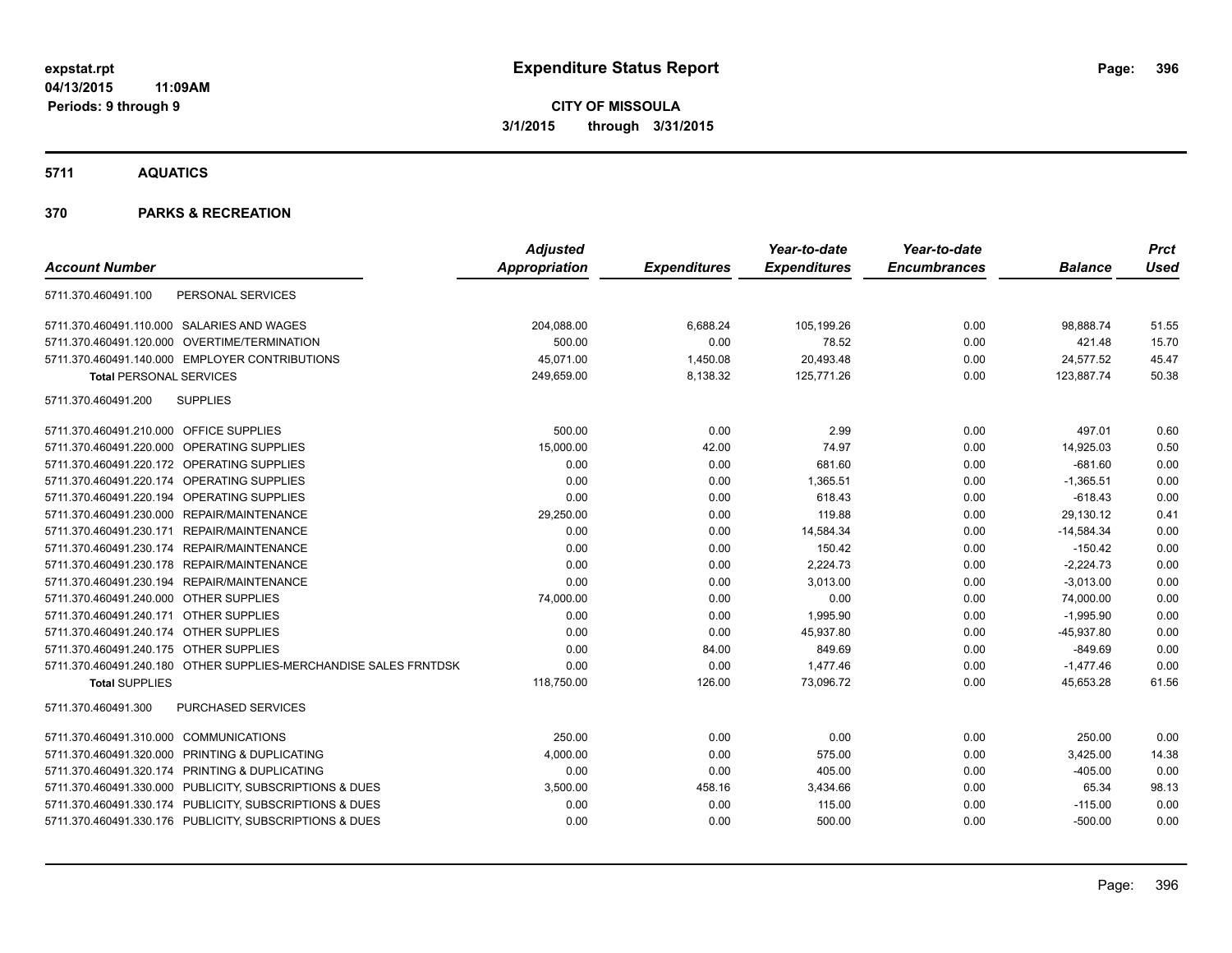## **5711 AQUATICS**

## **370 PARKS & RECREATION**

|                                                   | <b>Adjusted</b> |                     | Year-to-date        | Year-to-date        |                | <b>Prct</b> |
|---------------------------------------------------|-----------------|---------------------|---------------------|---------------------|----------------|-------------|
| <b>Account Number</b>                             | Appropriation   | <b>Expenditures</b> | <b>Expenditures</b> | <b>Encumbrances</b> | <b>Balance</b> | <b>Used</b> |
| 5711.370.460491.340.000 SEWER                     | 7,030.00        | 0.00                | 8,611.14            | 0.00                | $-1,581.14$    | 122.49      |
| 5711.370.460491.341.000 ELECTRICITY & NATURAL GAS | 65,000.00       | 363.57              | 48,525.79           | 0.00                | 16,474.21      | 74.66       |
| 5711.370.460491.343.000 WATER CHARGES             | 8,088.00        | 0.00                | 9,140.64            | 0.00                | $-1,052.64$    | 113.01      |
| 5711.370.460491.344.000 TELEPHONE SERVICE         | 4,100.00        | 62.28               | 2,921.14            | 0.00                | 1,178.86       | 71.25       |
| 5711.370.460491.345.000 GARBAGE                   | 2,031.00        | 0.00                | 693.59              | 0.00                | 1,337.41       | 34.15       |
| 5711.370.460491.350.000 PROFESSIONAL SERVICES     | 10,000.00       | 0.00                | 880.00              | 0.00                | 9,120.00       | 8.80        |
| 5711.370.460491.360.000 REPAIR & MAINTENANCE      | 4,500.00        | 0.00                | 883.77              | 0.00                | 3,616.23       | 19.64       |
| 5711.370.460491.360.174 REPAIR & MAINTENANCE      | 0.00            | 0.00                | 107.89              | 0.00                | $-107.89$      | 0.00        |
| 5711.370.460491.360.194 REPAIR & MAINTENANCE      | 0.00            | 0.00                | 681.00              | 0.00                | $-681.00$      | 0.00        |
| 5711.370.460491.380.000 TRAINING                  | 3,000.00        | 210.00              | 420.00              | 0.00                | 2,580.00       | 14.00       |
| 5711.370.460491.390.000 OTHER PURCHASED SERVICES  | 5,300.00        | 2,351.52            | 2,521.52            | 0.00                | 2,778.48       | 47.58       |
| 5711.370.460491.390.174 OTHER PURCHASED SERVICES  | 0.00            | 0.00                | 85.00               | 0.00                | $-85.00$       | 0.00        |
| <b>Total PURCHASED SERVICES</b>                   | 116,799.00      | 3,445.53            | 80,501.14           | 0.00                | 36,297.86      | 68.92       |
| 5711.370.460491.800<br>OTHER OBJECTS              |                 |                     |                     |                     |                |             |
| <b>Total OTHER OBJECTS</b>                        | 0.00            | 0.00                | 0.00                | 0.00                | 0.00           | 0.00        |
| <b>CAPITAL OUTLAY</b><br>5711.370.460491.900      |                 |                     |                     |                     |                |             |
| <b>Total CAPITAL OUTLAY</b>                       | 0.00            | 0.00                | 0.00                | 0.00                | 0.00           | 0.00        |
| Total SPLASH POOLS EXPENSES                       | 485,208.00      | 11,709.85           | 279,369.12          | 0.00                | 205,838.88     | 57.58       |
| 5711.370.460493<br><b>AQUATICS MAINTENANCE</b>    |                 |                     |                     |                     |                |             |
| PURCHASED SERVICES<br>5711.370.460493.300         |                 |                     |                     |                     |                |             |
| <b>Total PURCHASED SERVICES</b>                   | 0.00            | 0.00                | 0.00                | 0.00                | 0.00           | 0.00        |
| <b>FIXED CHARGES</b><br>5711.370.460493.500       |                 |                     |                     |                     |                |             |
| <b>Total FIXED CHARGES</b>                        | 0.00            | 0.00                | 0.00                | 0.00                | 0.00           | 0.00        |
| 5711.370.460493.900<br><b>CAPITAL OUTLAY</b>      |                 |                     |                     |                     |                |             |
| 5711.370.460493.920.000 BUILDINGS                 | 35,000.00       | 0.00                | 0.00                | 0.00                | 35,000.00      | 0.00        |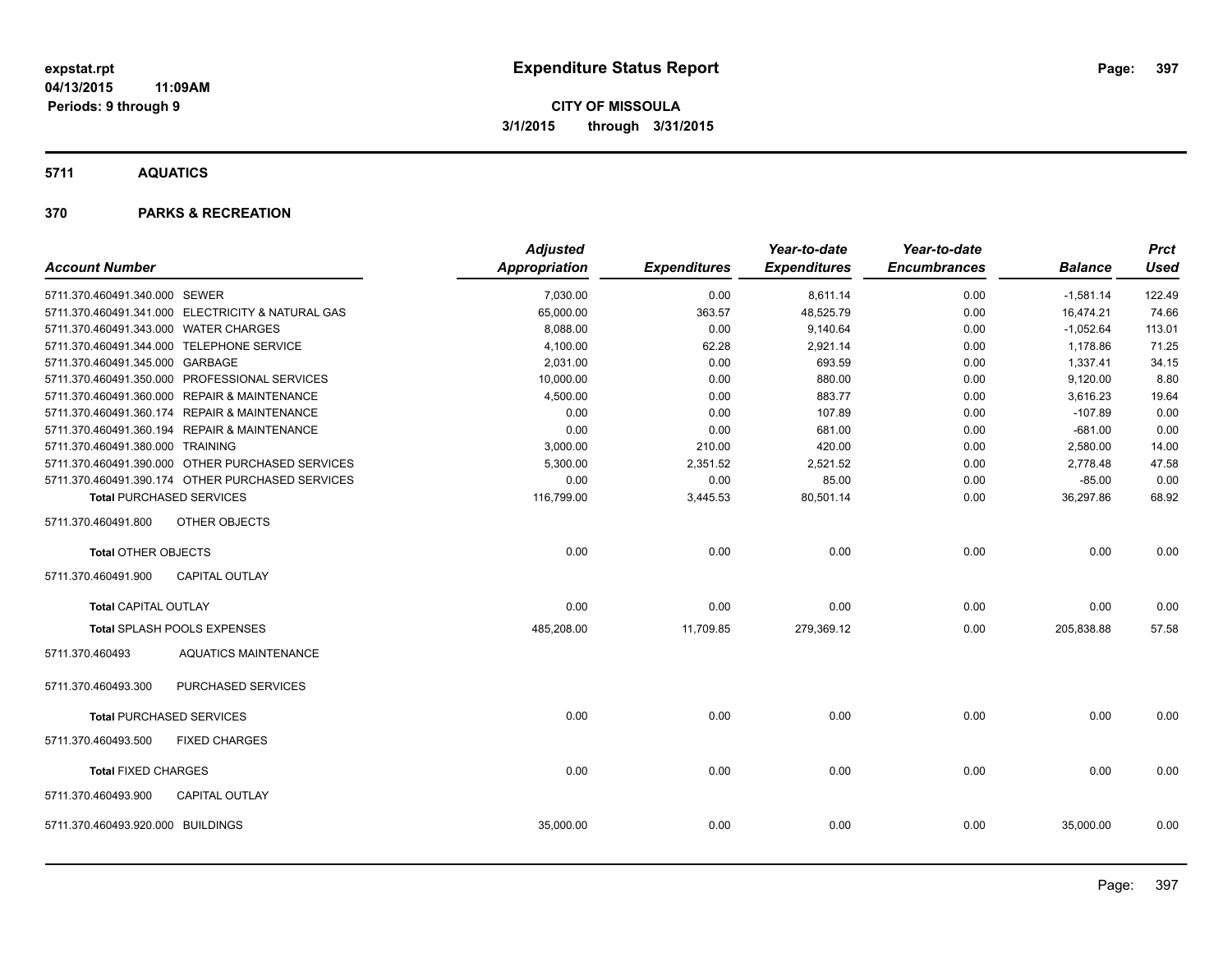**5711 AQUATICS**

## **370 PARKS & RECREATION**

| <b>Account Number</b>                                                                                                                                                                                                  | <b>Adjusted</b><br><b>Appropriation</b>           | <b>Expenditures</b>          | Year-to-date<br><b>Expenditures</b> | Year-to-date<br><b>Encumbrances</b> | <b>Balance</b>                                    | <b>Prct</b><br><b>Used</b>   |
|------------------------------------------------------------------------------------------------------------------------------------------------------------------------------------------------------------------------|---------------------------------------------------|------------------------------|-------------------------------------|-------------------------------------|---------------------------------------------------|------------------------------|
| 5711.370.460493.930.000 IMPROVEMENTS<br><b>Total AQUATICS MAINTENANCE</b>                                                                                                                                              | 0.00<br>35,000.00                                 | 0.00<br>0.00                 | 26,569.40<br>26,569.40              | 0.00<br>0.00                        | $-26,569.40$<br>8,430.60                          | 0.00<br>75.91                |
| 5711.370.460512<br><b>PARK MEMORIALS</b>                                                                                                                                                                               |                                                   |                              |                                     |                                     |                                                   |                              |
| <b>SUPPLIES</b><br>5711.370.460512.200                                                                                                                                                                                 |                                                   |                              |                                     |                                     |                                                   |                              |
| 5711.370.460512.220.000 PARTNERS IN PARK/OPERATING SUPPLIES<br>5711.370.460512.230.000 PARTNERS IN PARK/REPAIR/MAINTENANCE<br><b>Total SUPPLIES</b>                                                                    | 15,000.00<br>10,000.00<br>25,000.00               | 0.00<br>0.00<br>0.00         | 0.00<br>0.00<br>0.00                | 0.00<br>0.00<br>0.00                | 15,000.00<br>10,000.00<br>25,000.00               | 0.00<br>0.00<br>0.00         |
| 5711.370.460512.300<br>PURCHASED SERVICES                                                                                                                                                                              |                                                   |                              |                                     |                                     |                                                   |                              |
| 5711.370.460512.350.000 PARTNERS IN PARK/PROFESSIONAL SERVICES<br>5711.370.460512.360.000 PARTNERS IN PARK/REPAIR & MAINTENANCE<br>5711.370.460512.390.000 OTHER PURCHASED SERVICES<br><b>Total PURCHASED SERVICES</b> | 10,000.00<br>10,000.00<br>5,000.00<br>25,000.00   | 0.00<br>0.00<br>0.00<br>0.00 | 0.00<br>0.00<br>0.00<br>0.00        | 0.00<br>0.00<br>0.00<br>0.00        | 10,000.00<br>10,000.00<br>5,000.00<br>25,000.00   | 0.00<br>0.00<br>0.00<br>0.00 |
| 5711.370.460512.900<br><b>CAPITAL OUTLAY</b>                                                                                                                                                                           |                                                   |                              |                                     |                                     |                                                   |                              |
| 5711.370.460512.920.000 PARTNERS IN PARK/BUILDINGS<br>5711.370.460512.930.000 PARTNERS IN PARK/IMPROVEMENTS<br>5711.370.460512.940.000 PARTNERS IN PARK/EQUIPMENT<br><b>Total CAPITAL OUTLAY</b>                       | 10.000.00<br>70,000.00<br>20,000.00<br>100,000.00 | 0.00<br>0.00<br>0.00<br>0.00 | 0.00<br>0.00<br>0.00<br>0.00        | 0.00<br>0.00<br>0.00<br>0.00        | 10.000.00<br>70,000.00<br>20,000.00<br>100,000.00 | 0.00<br>0.00<br>0.00<br>0.00 |
| <b>Total PARK MEMORIALS</b>                                                                                                                                                                                            | 150,000.00                                        | 0.00                         | 0.00                                | 0.00                                | 150.000.00                                        | 0.00                         |
| 5711.370.460519<br><b>AQUATICS CAPITAL</b><br>5711.370.460519.900<br><b>CAPITAL OUTLAY</b>                                                                                                                             |                                                   |                              |                                     |                                     |                                                   |                              |
| <b>Total AQUATICS CAPITAL</b>                                                                                                                                                                                          | 0.00                                              | 0.00                         | 0.00                                | 0.00                                | 0.00                                              | 0.00                         |
| 5711.370.490500<br><b>DEBT PAYMENTS</b>                                                                                                                                                                                |                                                   |                              |                                     |                                     |                                                   |                              |
| <b>DEBT SERVICE</b><br>5711.370.490500.600                                                                                                                                                                             |                                                   |                              |                                     |                                     |                                                   |                              |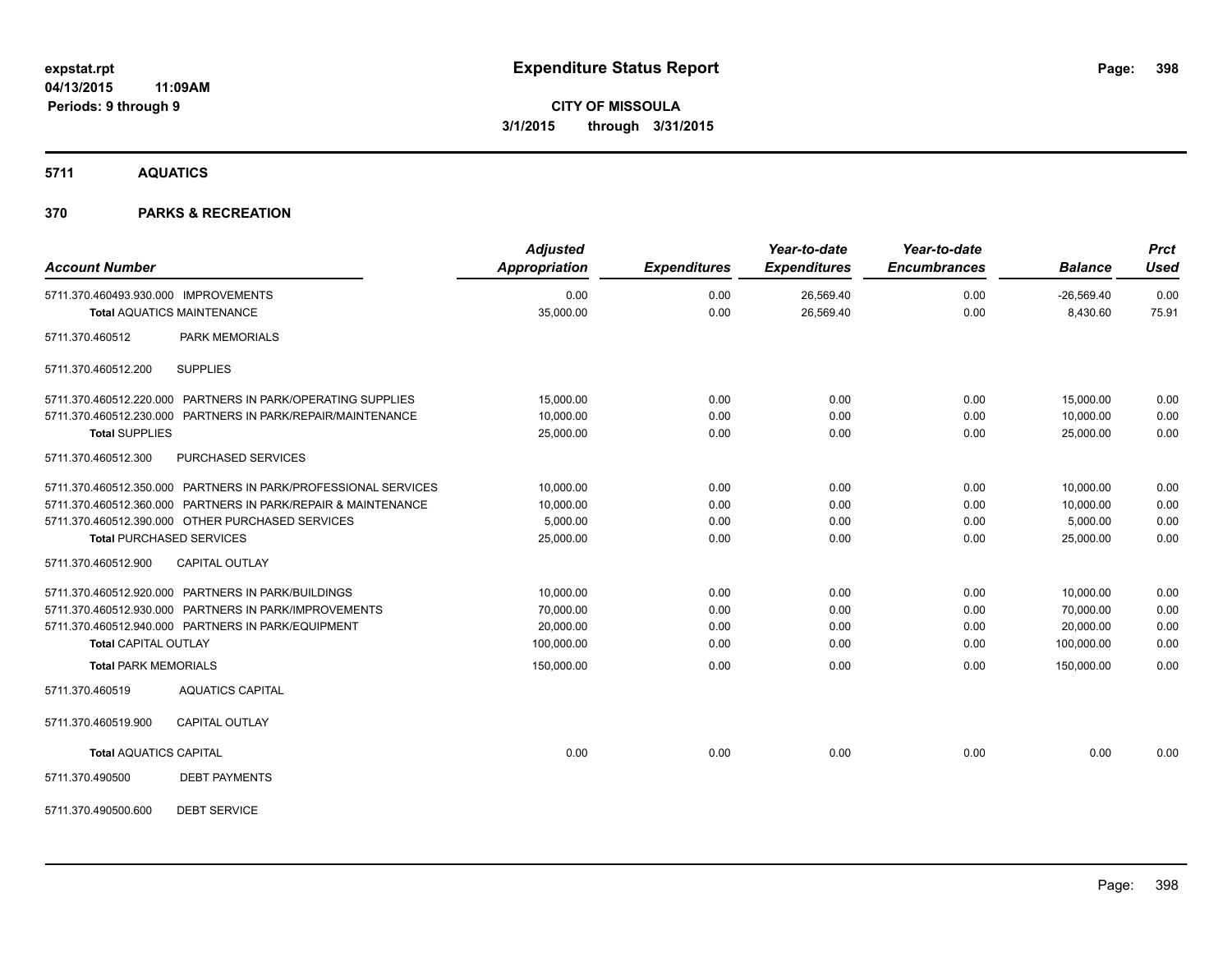**5711 AQUATICS**

## **370 PARKS & RECREATION**

| <b>Account Number</b>               |                                                  | <b>Adjusted</b><br>Appropriation | <b>Expenditures</b> | Year-to-date<br><b>Expenditures</b> | Year-to-date<br><b>Encumbrances</b> | <b>Balance</b> | <b>Prct</b><br><b>Used</b> |
|-------------------------------------|--------------------------------------------------|----------------------------------|---------------------|-------------------------------------|-------------------------------------|----------------|----------------------------|
| <b>Total DEBT PAYMENTS</b>          |                                                  | 0.00                             | 0.00                | 0.00                                | 0.00                                | 0.00           | 0.00                       |
| 5711.370.490506                     | <b>CORE FINANCED EQUIPMENT</b>                   |                                  |                     |                                     |                                     |                |                            |
| 5711.370.490506.600                 | <b>DEBT SERVICE</b>                              |                                  |                     |                                     |                                     |                |                            |
|                                     | 5711.370.490506.610.000 GRILL VAN DEBT-PRINCIPAL | 12.377.00                        | 0.00                | 0.00                                | 0.00                                | 12,377.00      | 0.00                       |
|                                     | Total CORE FINANCED EQUIPMENT                    | 12,377.00                        | 0.00                | 0.00                                | 0.00                                | 12,377.00      | 0.00                       |
| 5711.370.510110                     | <b>MERCHANT SERVICES</b>                         |                                  |                     |                                     |                                     |                |                            |
| 5711.370.510110.500                 | <b>FIXED CHARGES</b>                             |                                  |                     |                                     |                                     |                |                            |
|                                     | 5711.370.510110.550.000 MERCHANT SERVICE FEES    | 14,000.00                        | 0.00                | 0.00                                | 0.00                                | 14.000.00      | 0.00                       |
| <b>Total MERCHANT SERVICES</b>      |                                                  | 14,000.00                        | 0.00                | 0.00                                | 0.00                                | 14,000.00      | 0.00                       |
| <b>Total PARKS &amp; RECREATION</b> |                                                  | 1,404,713.00                     | 63,022.22           | 832,449.71                          | 0.00                                | 572,263.29     | 59.26                      |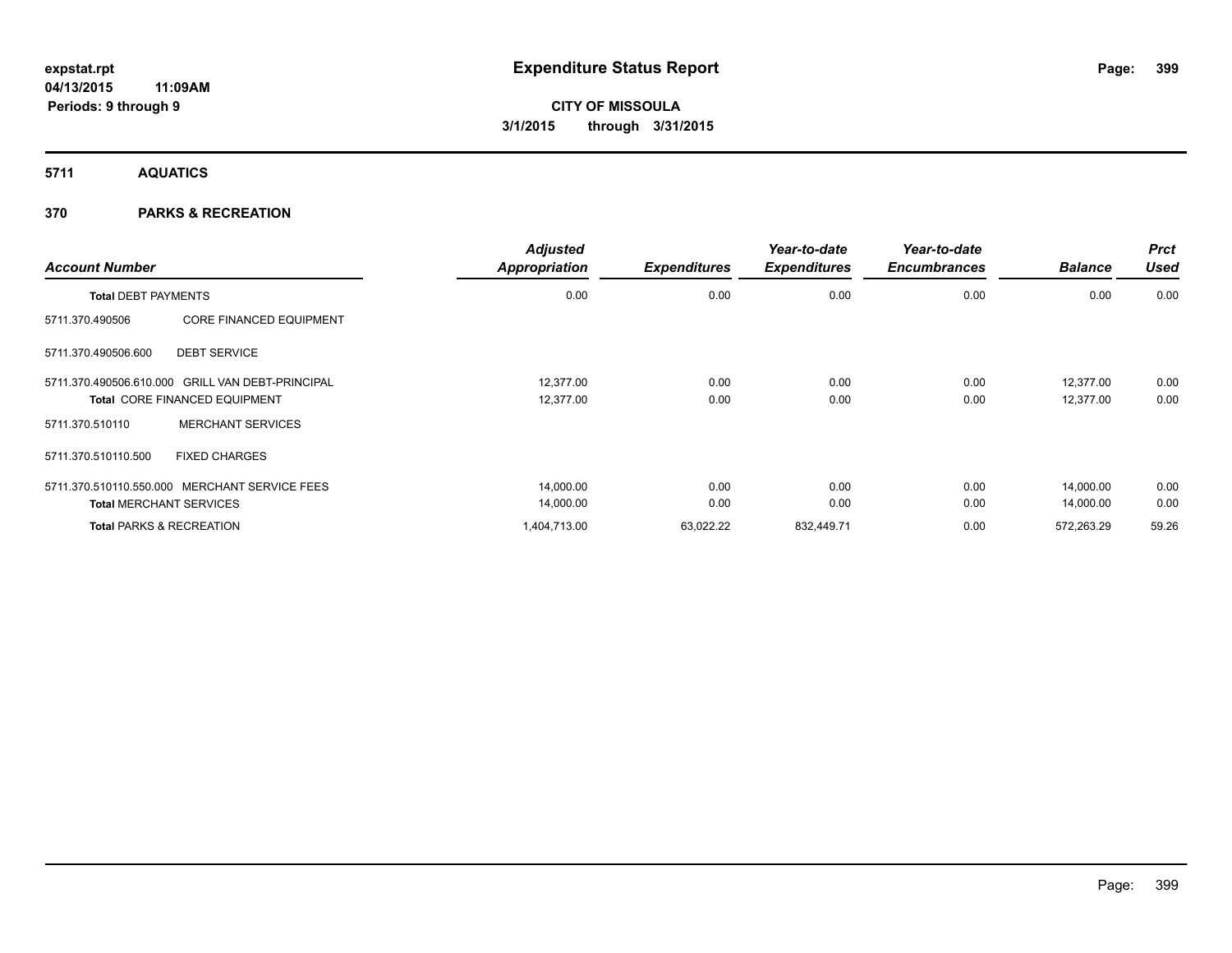**5711 AQUATICS**

## **371 AQUATICS SALARIES**

| <b>Account Number</b>          |                                 | <b>Adjusted</b><br><b>Appropriation</b> | <b>Expenditures</b> | Year-to-date<br><b>Expenditures</b> | Year-to-date<br><b>Encumbrances</b> | <b>Balance</b> | <b>Prct</b><br><b>Used</b> |
|--------------------------------|---------------------------------|-----------------------------------------|---------------------|-------------------------------------|-------------------------------------|----------------|----------------------------|
| 5711.371.460000                | <b>CULTURE &amp; RECREATION</b> |                                         |                     |                                     |                                     |                |                            |
| 5711.371.460000.100            | PERSONAL SERVICES               |                                         |                     |                                     |                                     |                |                            |
|                                | Total CULTURE & RECREATION      | 0.00                                    | 0.00                | 0.00                                | 0.00                                | 0.00           | 0.00                       |
| 5711.371.460477                | <b>GRILL VAN</b>                |                                         |                     |                                     |                                     |                |                            |
| 5711.371.460477.100            | PERSONAL SERVICES               |                                         |                     |                                     |                                     |                |                            |
| <b>Total GRILL VAN</b>         |                                 | 0.00                                    | 0.00                | 0.00                                | 0.00                                | 0.00           | 0.00                       |
| 5711.371.460490                | <b>CURRENTS POOL EXPENSES</b>   |                                         |                     |                                     |                                     |                |                            |
| 5711.371.460490.100            | PERSONAL SERVICES               |                                         |                     |                                     |                                     |                |                            |
|                                | Total CURRENTS POOL EXPENSES    | 0.00                                    | 0.00                | 0.00                                | 0.00                                | 0.00           | 0.00                       |
| 5711.371.460491                | SPLASH POOLS EXPENSES           |                                         |                     |                                     |                                     |                |                            |
| 5711.371.460491.100            | PERSONAL SERVICES               |                                         |                     |                                     |                                     |                |                            |
| <b>Total AQUATICS SALARIES</b> |                                 | 0.00                                    | 0.00                | 0.00                                | 0.00                                | 0.00           | 0.00                       |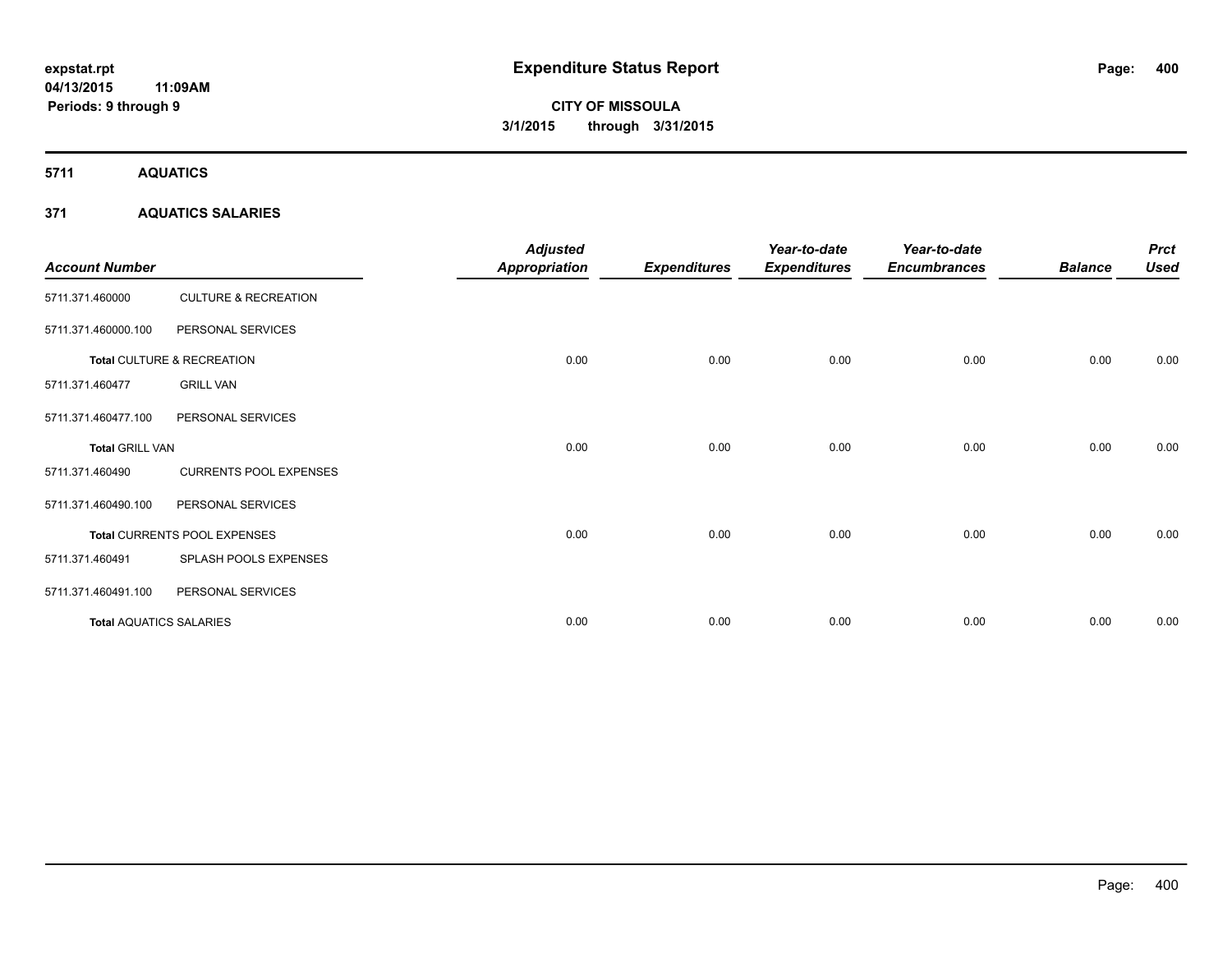**Periods: 9 through 9**

# **CITY OF MISSOULA 3/1/2015 through 3/31/2015**

**5711 AQUATICS**

|                               |                       | <b>Adjusted</b>      |                     | Year-to-date        | Year-to-date        |                | <b>Prct</b> |
|-------------------------------|-----------------------|----------------------|---------------------|---------------------|---------------------|----------------|-------------|
| <b>Account Number</b>         |                       | <b>Appropriation</b> | <b>Expenditures</b> | <b>Expenditures</b> | <b>Encumbrances</b> | <b>Balance</b> | <b>Used</b> |
| 5711.390.510000               | <b>MISCELLANEOUS</b>  |                      |                     |                     |                     |                |             |
| 5711.390.510000.800           | OTHER OBJECTS         |                      |                     |                     |                     |                |             |
| <b>Total OTHER OBJECTS</b>    |                       | 0.00                 | 0.00                | 0.00                | 0.00                | 0.00           | 0.00        |
| 5711.390.510000.900           | <b>CAPITAL OUTLAY</b> |                      |                     |                     |                     |                |             |
| <b>Total MISCELLANEOUS</b>    |                       | 0.00                 | 0.00                | 0.00                | 0.00                | 0.00           | 0.00        |
| <b>Total NON-DEPARTMENTAL</b> |                       | 0.00                 | 0.00                | 0.00                | 0.00                | 0.00           | 0.00        |
| <b>Total AQUATICS</b>         |                       | 1,404,713.00         | 63,022.22           | 832,449.71          | 0.00                | 572,263.29     | 59.26       |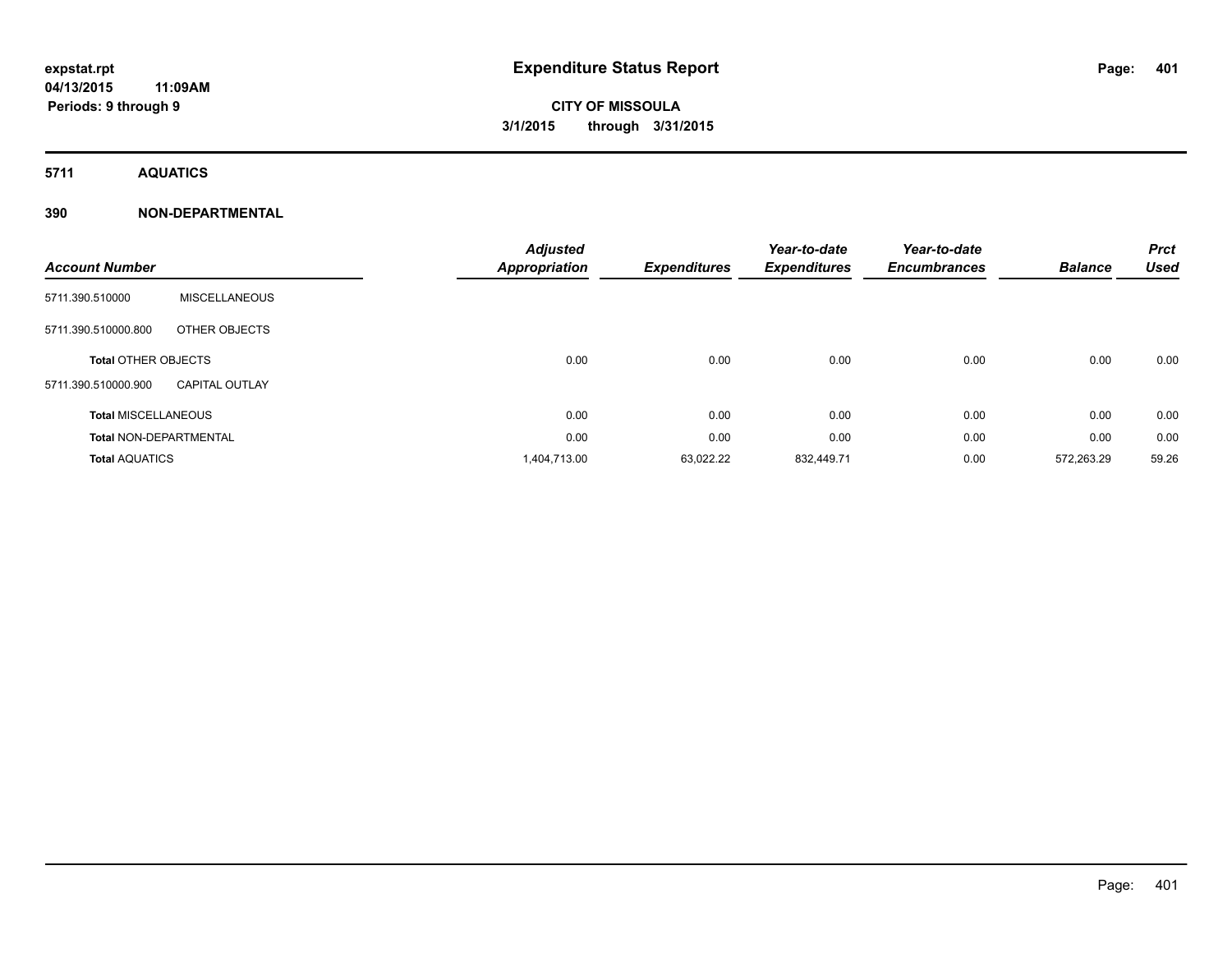## **6050 EMPLOYEE BENEFIT PLAN FUND**

|                                          |                                                          | <b>Adjusted</b> |                     | Year-to-date        | Year-to-date        |                | <b>Prct</b> |
|------------------------------------------|----------------------------------------------------------|-----------------|---------------------|---------------------|---------------------|----------------|-------------|
| <b>Account Number</b>                    |                                                          | Appropriation   | <b>Expenditures</b> | <b>Expenditures</b> | <b>Encumbrances</b> | <b>Balance</b> | Used        |
| 6050.390.520800                          | <b>EMPLOYEE BENEFITS</b>                                 |                 |                     |                     |                     |                |             |
| 6050.390.520800.300                      | PURCHASED SERVICES                                       |                 |                     |                     |                     |                |             |
| 6050.390.520800.350.000                  | PROFESSIONAL SERVICES                                    | 51.840.00       | 0.00                | 4.716.30            | 0.00                | 47.123.70      | 9.10        |
| 6050.390.520800.351.000 INSURANCE CLAIMS |                                                          | 5.091.229.00    | 595.345.86          | 3.298.658.16        | 0.00                | 1.792.570.84   | 64.79       |
| 6050.390.520800.352.000 HEALTH PROGRAMS  |                                                          | 80.000.00       | 10.223.32           | 59.318.23           | 0.00                | 20.681.77      | 74.15       |
|                                          | 6050.390.520800.353.000 ADMINISTRATION EXPENDITURES      | 582.161.00      | 108.632.08          | 545.297.84          | 0.00                | 36.863.16      | 93.67       |
|                                          | 6050.390.520800.354.000 TRANSITIONAL REINSURANCE PROGRAM | 0.00            | 0.00                | 66.780.00           | 0.00                | $-66.780.00$   | 0.00        |
|                                          | Total EMPLOYEE BENEFIT PLAN FUND                         | 5.805.230.00    | 714.201.26          | 3.974.770.53        | 0.00                | 1.830.459.47   | 68.47       |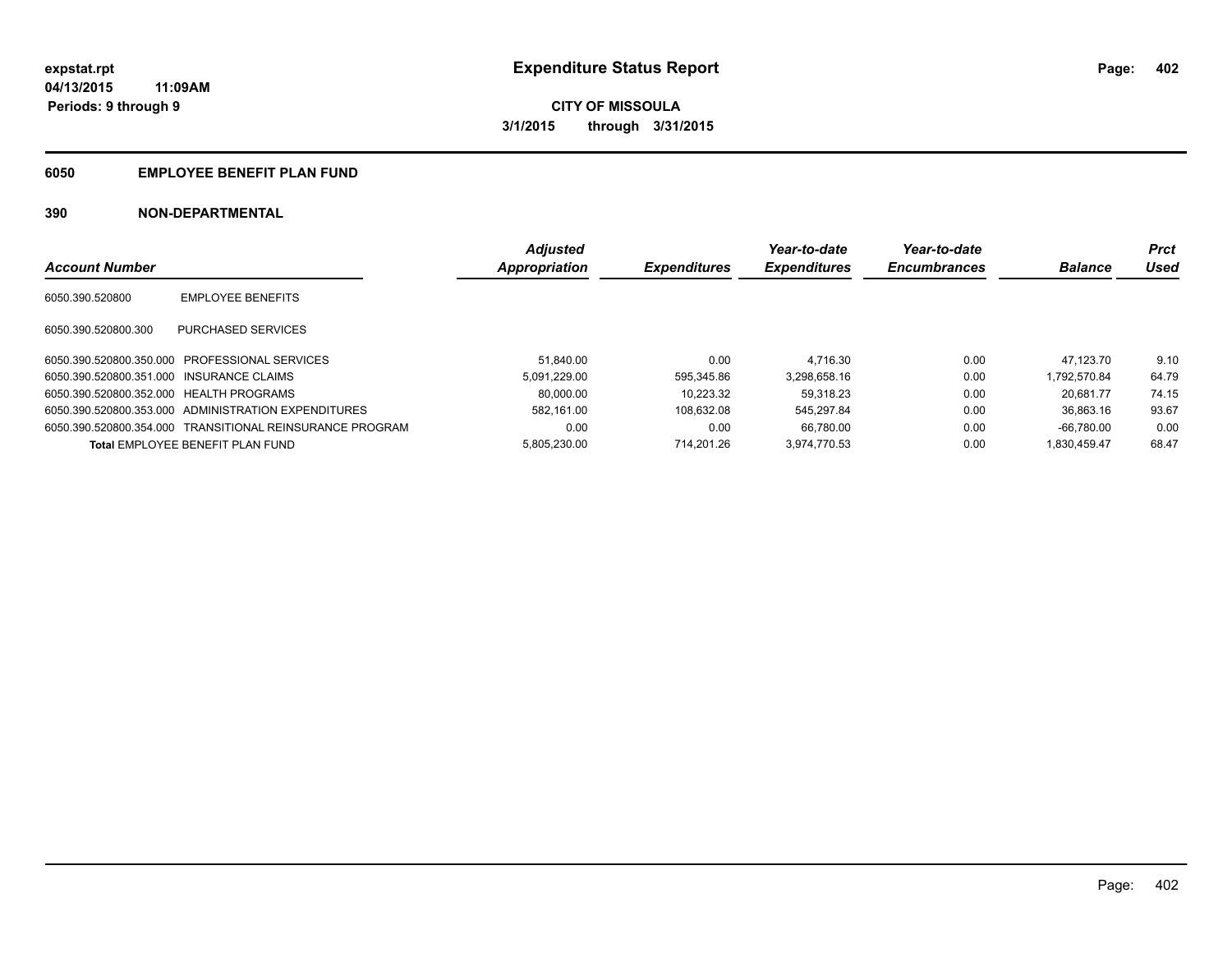### **7370 PARKING COMMISSION FUND**

|                                           |                                                         | <b>Adjusted</b>      |                     | Year-to-date        | Year-to-date        |                | <b>Prct</b> |
|-------------------------------------------|---------------------------------------------------------|----------------------|---------------------|---------------------|---------------------|----------------|-------------|
| <b>Account Number</b>                     |                                                         | <b>Appropriation</b> | <b>Expenditures</b> | <b>Expenditures</b> | <b>Encumbrances</b> | <b>Balance</b> | <b>Used</b> |
| 7370.395.430266                           | PARKING DIVISION                                        |                      |                     |                     |                     |                |             |
| 7370.395.430266.100                       | PERSONAL SERVICES                                       |                      |                     |                     |                     |                |             |
|                                           | 7370.395.430266.110.000 SALARIES AND WAGES              | 417.868.00           | 32,426.88           | 323,164.08          | 0.00                | 94,703.92      | 77.34       |
| 7370.395.430266.120.000                   | OVERTIME/TERMINATION                                    | 7,234.00             | 15.13               | 295.76              | 0.00                | 6,938.24       | 4.09        |
|                                           | 7370.395.430266.140.000 EMPLOYER CONTRIBUTIONS          | 198.517.00           | 15,467.82           | 147,658.67          | 0.00                | 50,858.33      | 74.38       |
|                                           | 7370.395.430266.141.000 STATE RETIREMENT CONTRIBUTIONS  | 0.00                 | 32.43               | 384.04              | 0.00                | $-384.04$      | 0.00        |
| <b>Total PERSONAL SERVICES</b>            |                                                         | 623,619.00           | 47,942.26           | 471,502.55          | 0.00                | 152,116.45     | 75.61       |
| 7370.395.430266.200                       | <b>SUPPLIES</b>                                         |                      |                     |                     |                     |                |             |
| 7370.395.430266.210.000 OFFICE SUPPLIES   |                                                         | 5,400.00             | $-89.49$            | 4,349.92            | 0.00                | 1,050.08       | 80.55       |
|                                           | 7370.395.430266.220.000 OPERATING SUPPLIES              | 15,000.00            | 100.89              | 9,628.02            | 0.00                | 5,371.98       | 64.19       |
| 7370.395.430266.220.311 CLOTHING SUPPLIES |                                                         | 0.00                 | 89.97               | 3,242.59            | 0.00                | $-3,242.59$    | 0.00        |
|                                           | 7370.395.430266.230.000 REPAIR/MAINTENANCE              | 18,000.00            | 221.70              | 637.11              | 0.00                | 17,362.89      | 3.54        |
| 7370.395.430266.231.000 GASOLINE          |                                                         | 8,000.00             | 690.22              | 3,087.43            | 0.00                | 4,912.57       | 38.59       |
| <b>Total SUPPLIES</b>                     |                                                         | 46,400.00            | 1,013.29            | 20,945.07           | 0.00                | 25,454.93      | 45.14       |
| 7370.395.430266.300                       | PURCHASED SERVICES                                      |                      |                     |                     |                     |                |             |
| 7370.395.430266.310.000 COMMUNICATIONS    |                                                         | 17,338.00            | 818.50              | 6,896.75            | 0.00                | 10,441.25      | 39.78       |
|                                           | 7370.395.430266.320.000 PRINTING & DUPLICATING          | 10,000.00            | 0.00                | 6,426.85            | 0.00                | 3.573.15       | 64.27       |
|                                           | 7370.395.430266.330.000 PUBLICITY, SUBSCRIPTIONS & DUES | 5,000.00             | 717.00              | 1,838.22            | 0.00                | 3,161.78       | 36.76       |
| 7370.395.430266.340.000 SEWER             |                                                         | 137.00               | 0.00                | 140.50              | 0.00                | $-3.50$        | 102.55      |
|                                           | 7370.395.430266.341.000 ELECTRICITY & NATURAL GAS       | 36,440.00            | 5,877.06            | 31,827.75           | 0.00                | 4,612.25       | 87.34       |
| 7370.395.430266.343.000 WATER CHARGES     |                                                         | 4,000.00             | 158.82              | 3,389.77            | 0.00                | 610.23         | 84.74       |
|                                           | 7370.395.430266.343.717 MARKET ON FRONT WATER CHARGES   | 0.00                 | 186.93              | 1,621.44            | 0.00                | $-1,621.44$    | 0.00        |
| 7370.395.430266.344.000 TELEPHONE SERVICE |                                                         | 5.200.00             | 991.87              | 3,175.43            | 0.00                | 2,024.57       | 61.07       |
| 7370.395.430266.345.000 GARBAGE           |                                                         | 3,000.00             | 240.80              | 2,205.09            | 0.00                | 794.91         | 73.50       |
| 7370.395.430266.345.717 GARBAGE           |                                                         | 0.00                 | 117.65              | 722.83              | 0.00                | $-722.83$      | 0.00        |
|                                           | 7370.395.430266.350.000 PROFESSIONAL SERVICES           | 61,250.00            | 0.00                | 159.00              | 0.00                | 61,091.00      | 0.26        |
| 7370.395.430266.350.700 ACCOUNTING        |                                                         | 0.00                 | 5,856.19            | 9,662.69            | 0.00                | $-9,662.69$    | 0.00        |
| 7370.395.430266.350.701 AUDIT             |                                                         | 0.00                 | 500.00              | 12,260.00           | 0.00                | $-12,260.00$   | 0.00        |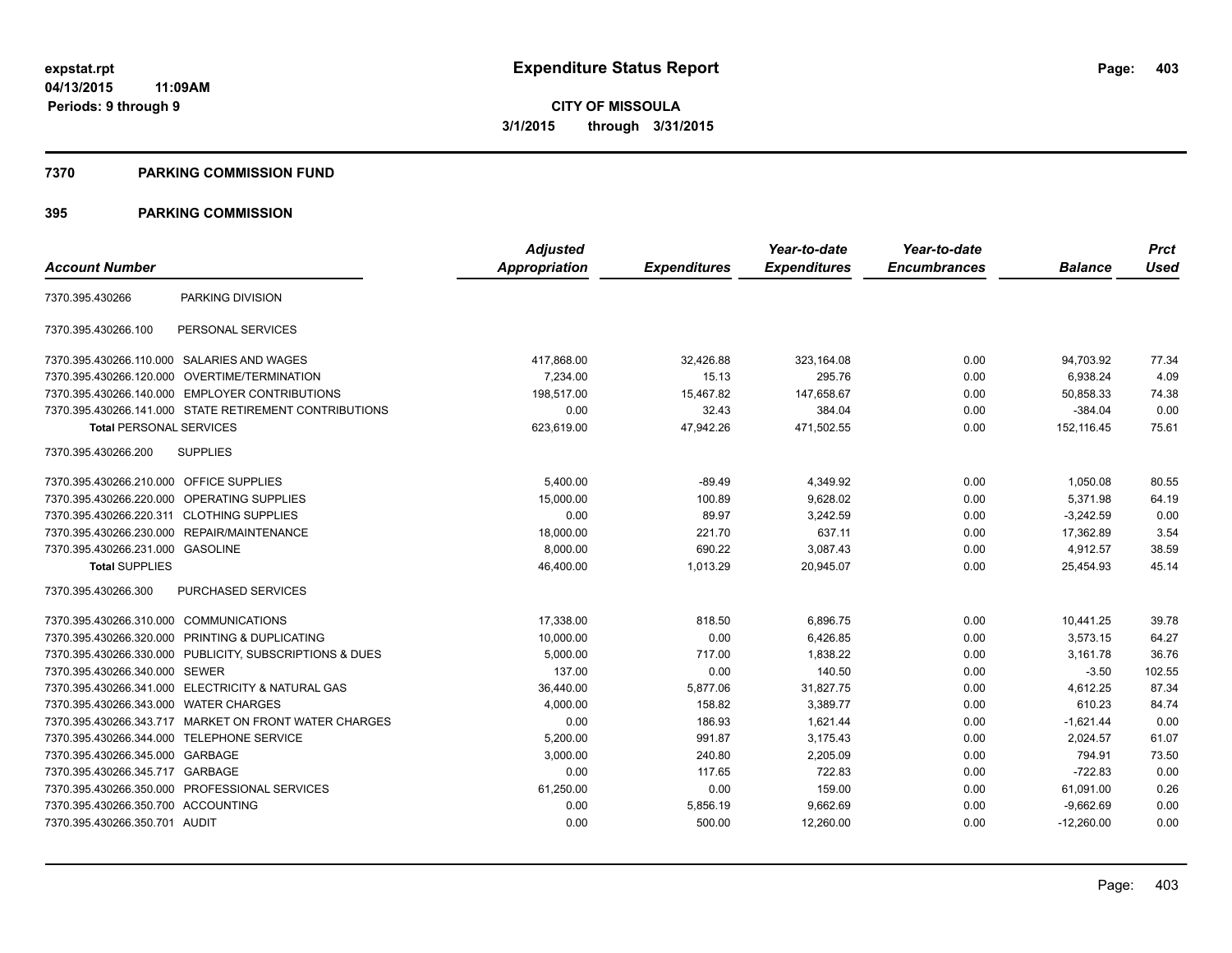### **7370 PARKING COMMISSION FUND**

| <b>Account Number</b>                                | <b>Adjusted</b><br>Appropriation | <b>Expenditures</b> | Year-to-date<br><b>Expenditures</b> | Year-to-date<br><b>Encumbrances</b> | <b>Balance</b> | <b>Prct</b><br><b>Used</b> |
|------------------------------------------------------|----------------------------------|---------------------|-------------------------------------|-------------------------------------|----------------|----------------------------|
|                                                      |                                  |                     |                                     |                                     |                |                            |
| 7370.395.430266.350.702 SECURITY FOR GARAGES         | 0.00                             | 1,215.00            | 11,049.50                           | 0.00                                | $-11,049.50$   | 0.00                       |
| 7370.395.430266.350.703 STATE LICENSE INQUIRY        | 0.00                             | 168.16              | 660.00                              | 0.00                                | $-660.00$      | 0.00                       |
| 7370.395.430266.350.704 COLLECTION BUREAU EXPENSE    | 0.00                             | 11.75               | 49.92                               | 0.00                                | $-49.92$       | 0.00                       |
| 7370.395.430266.360.000 REPAIR & MAINTENANCE         | 72,500.00                        | 0.00                | 2,675.51                            | 0.00                                | 69,824.49      | 3.69                       |
| 7370.395.430266.360.710 REPAIR & MAINTENANCE         | 0.00                             | 0.00                | 654.11                              | 0.00                                | $-654.11$      | 0.00                       |
| 7370.395.430266.360.711 REPAIR & MAINTENANCE         | 0.00                             | 0.00                | 6,097.62                            | 0.00                                | $-6.097.62$    | 0.00                       |
| 7370.395.430266.360.712 REPAIR & MAINTENANCE         | 0.00                             | 143.93              | 10,561.50                           | 0.00                                | $-10,561.50$   | 0.00                       |
| 7370.395.430266.360.713 REPAIR & MAINTENANCE         | 0.00                             | 0.00                | 13,255.73                           | 0.00                                | $-13,255.73$   | 0.00                       |
| 7370.395.430266.360.714 BANK ST/REPAIR & MAINTENANCE | 0.00                             | 131.63              | 4,156.02                            | 0.00                                | $-4,156.02$    | 0.00                       |
| 7370.395.430266.360.715 REPAIR & MAINTENANCE         | 0.00                             | 1,300.00            | 21,681.85                           | 0.00                                | $-21,681.85$   | 0.00                       |
| 7370.395.430266.360.716 REPAIR & MAINTENANCE         | 0.00                             | 2,825.13            | 9,641.12                            | 0.00                                | $-9,641.12$    | 0.00                       |
| 7370.395.430266.370.000 TRAVEL                       | 1,600.00                         | 0.00                | 3,025.32                            | 0.00                                | $-1,425.32$    | 189.08                     |
| 7370.395.430266.380.000 TRAINING                     | 1,900.00                         | 0.00                | 210.43                              | 0.00                                | 1.689.57       | 11.08                      |
| 7370.395.430266.390.000 OTHER PURCHASED SERVICES     | 161,059.00                       | 0.00                | 87,760.00                           | 0.00                                | 73,299.00      | 54.49                      |
| 7370.395.430266.390.044 JANITORIAL                   | 0.00                             | 1,007.76            | 9,552.98                            | 0.00                                | $-9,552.98$    | 0.00                       |
| 7370.395.430266.390.720 OTHER PURCHASED SERVICES     | 0.00                             | 586.60              | 4,357.60                            | 0.00                                | $-4,357.60$    | 0.00                       |
| <b>Total PURCHASED SERVICES</b>                      | 379,424.00                       | 22,854.78           | 265,715.53                          | 0.00                                | 113,708.47     | 70.03                      |
| <b>BUILDING MATERIALS</b><br>7370.395.430266.400     |                                  |                     |                                     |                                     |                |                            |
| <b>Total BUILDING MATERIALS</b>                      | 0.00                             | 0.00                | 0.00                                | 0.00                                | 0.00           | 0.00                       |
| 7370.395.430266.500<br><b>FIXED CHARGES</b>          |                                  |                     |                                     |                                     |                |                            |
| 7370.395.430266.500.000 FIXED CHARGES                | 190,121.00                       | 0.00                | 0.00                                | 0.00                                | 190,121.00     | 0.00                       |
| 7370.395.430266.500.731 FIXED CHARGES                | 0.00                             | 0.00                | 5,100.00                            | 0.00                                | $-5,100.00$    | 0.00                       |
| 7370.395.430266.500.732 FIXED CHARGES                | 0.00                             | 0.00                | 6,986.00                            | 0.00                                | $-6,986.00$    | 0.00                       |
| 7370.395.430266.500.733 FIXED CHARGES                | 0.00                             | 0.00                | 4,950.00                            | 0.00                                | $-4,950.00$    | 0.00                       |
| 7370.395.430266.500.734 FIXED CHARGES                | 0.00                             | 0.00                | 5,848.39                            | 0.00                                | $-5,848.39$    | 0.00                       |
| <b>Total FIXED CHARGES</b>                           | 190,121.00                       | 0.00                | 22,884.39                           | 0.00                                | 167,236.61     | 12.04                      |
| <b>DEBT SERVICE</b><br>7370.395.430266.600           |                                  |                     |                                     |                                     |                |                            |
| <b>Total DEBT SERVICE</b>                            | 0.00                             | 0.00                | 0.00                                | 0.00                                | 0.00           | 0.00                       |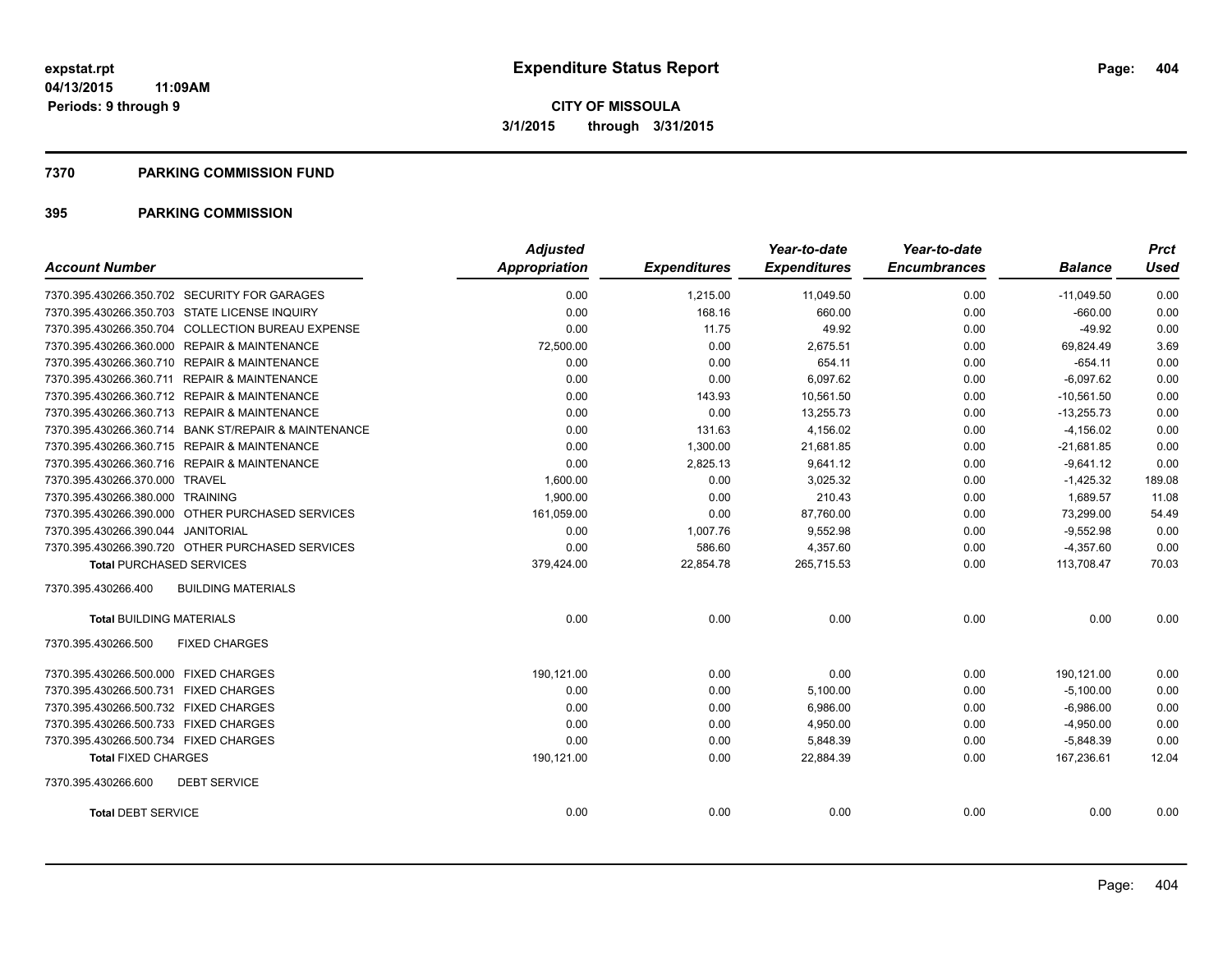### **7370 PARKING COMMISSION FUND**

|                                     |                                                      | <b>Adjusted</b> |                     | Year-to-date        | Year-to-date        |                | <b>Prct</b> |
|-------------------------------------|------------------------------------------------------|-----------------|---------------------|---------------------|---------------------|----------------|-------------|
| <b>Account Number</b>               |                                                      | Appropriation   | <b>Expenditures</b> | <b>Expenditures</b> | <b>Encumbrances</b> | <b>Balance</b> | <b>Used</b> |
| 7370.395.430266.700                 | <b>GRANTS &amp; CONTRIBUTIONS</b>                    |                 |                     |                     |                     |                |             |
|                                     | 7370.395.430266.700.000 GRANTS & CONTRIBUTIONS       | 74,000.00       | 2,500.00            | 55,488.50           | 0.00                | 18,511.50      | 74.98       |
|                                     | <b>Total GRANTS &amp; CONTRIBUTIONS</b>              | 74,000.00       | 2,500.00            | 55,488.50           | 0.00                | 18,511.50      | 74.98       |
| 7370.395.430266.800                 | OTHER OBJECTS                                        |                 |                     |                     |                     |                |             |
|                                     | 7370.395.430266.820.000 TRANSFERS TO OTHER FUNDS     | 162,328.00      | 240,725.34          | 240,725.34          | 0.00                | $-78,397.34$   | 148.30      |
| 7370.395.430266.845.000 CONTINGENCY |                                                      | 48,965.00       | 0.00                | 0.00                | 0.00                | 48,965.00      | 0.00        |
| <b>Total OTHER OBJECTS</b>          |                                                      | 211,293.00      | 240,725.34          | 240,725.34          | 0.00                | $-29,432.34$   | 113.93      |
| 7370.395.430266.900                 | <b>CAPITAL OUTLAY</b>                                |                 |                     |                     |                     |                |             |
|                                     | 7370.395.430266.940.000 MACHINERY & EQUIPMENT        | 1,000,000.00    | 0.00                | 0.00                | 0.00                | 1,000,000.00   | 0.00        |
| <b>Total CAPITAL OUTLAY</b>         |                                                      | 1,000,000.00    | 0.00                | 0.00                | 0.00                | 1,000,000.00   | 0.00        |
| <b>Total PARKING DIVISION</b>       |                                                      | 2,524,857.00    | 315,035.67          | 1,077,261.38        | 0.00                | 1,447,595.62   | 42.67       |
| 7370.395.430267                     | ON STREET TECHNOLOGY PROJECT                         |                 |                     |                     |                     |                |             |
| 7370.395.430267.900                 | CAPITAL OUTLAY                                       |                 |                     |                     |                     |                |             |
|                                     | 7370.395.430267.940.000 ON STREET TECHNOLOGY PROJECT | 0.00            | 1,006.60            | 25,668.30           | 0.00                | $-25,668.30$   | 0.00        |
|                                     | Total ON STREET TECHNOLOGY PROJECT                   | 0.00            | 1,006.60            | 25,668.30           | 0.00                | $-25,668.30$   | 0.00        |
| 7370.395.430271                     | <b>TICKET DIVISION</b>                               |                 |                     |                     |                     |                |             |
| 7370.395.430271.100                 | PERSONAL SERVICES                                    |                 |                     |                     |                     |                |             |
| <b>Total TICKET DIVISION</b>        |                                                      | 0.00            | 0.00                | 0.00                | 0.00                | 0.00           | 0.00        |
| 7370.395.430622                     | REVISED STEP SEWER DESIGN                            |                 |                     |                     |                     |                |             |
| 7370.395.430622.200                 | <b>SUPPLIES</b>                                      |                 |                     |                     |                     |                |             |
|                                     | <b>Total REVISED STEP SEWER DESIGN</b>               | 0.00            | 0.00                | 0.00                | 0.00                | 0.00           | 0.00        |
| 7370.395.499999                     | <b>NEW REQUESTS</b>                                  |                 |                     |                     |                     |                |             |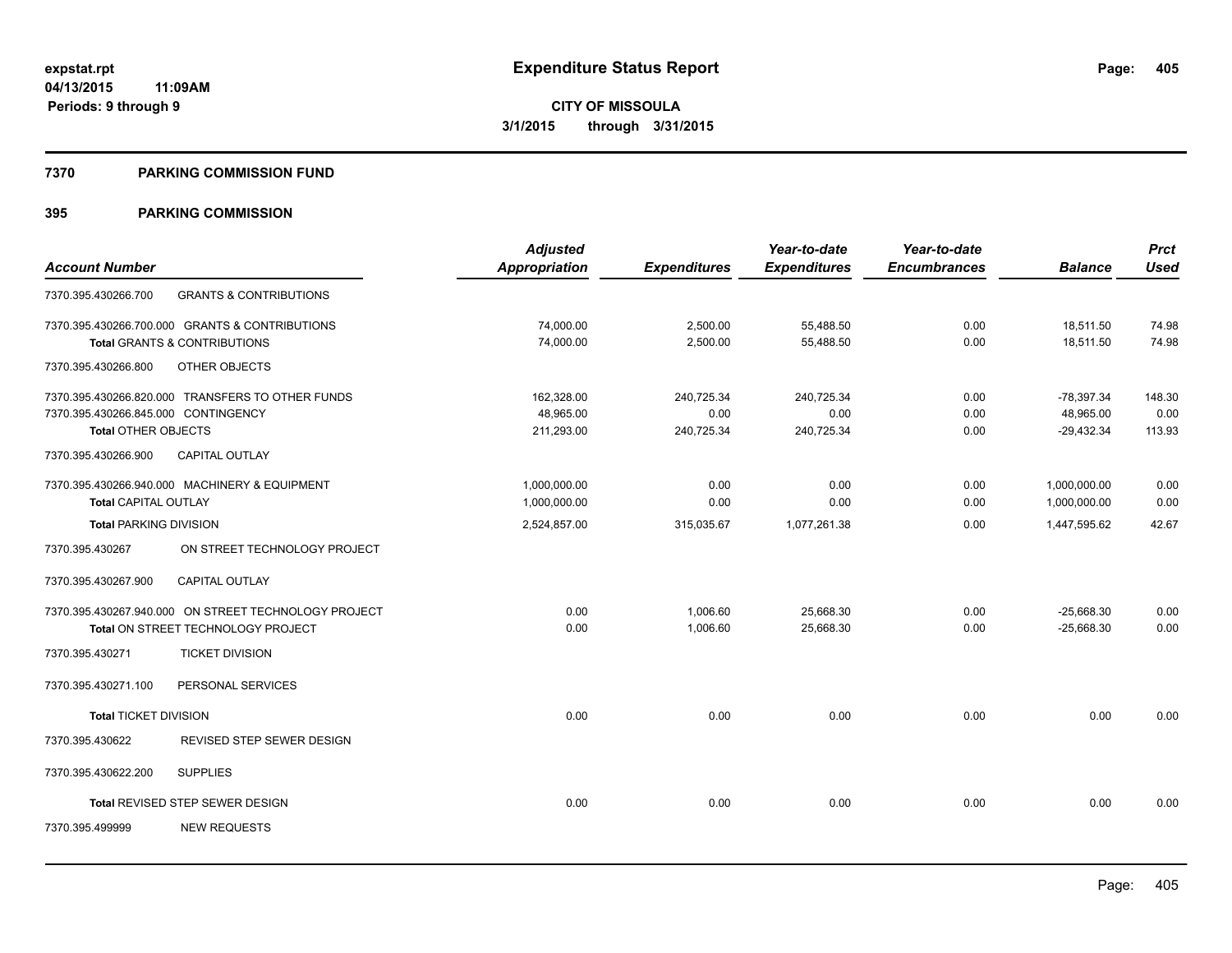## **7370 PARKING COMMISSION FUND**

| <b>Account Number</b>     |                                 | <b>Adjusted</b><br><b>Appropriation</b> | <b>Expenditures</b> | Year-to-date<br><b>Expenditures</b> | Year-to-date<br><b>Encumbrances</b> | <b>Balance</b> | <b>Prct</b><br><b>Used</b> |
|---------------------------|---------------------------------|-----------------------------------------|---------------------|-------------------------------------|-------------------------------------|----------------|----------------------------|
| 7370.395.499999.100       | PERSONAL SERVICES               |                                         |                     |                                     |                                     |                |                            |
| <b>Total NEW REQUESTS</b> |                                 | 0.00                                    | 0.00                | 0.00                                | 0.00                                | 0.00           | 0.00                       |
| 7370.395.510110           | <b>MERCHANT SERVICES</b>        |                                         |                     |                                     |                                     |                |                            |
| 7370.395.510110.500       | <b>FIXED CHARGES</b>            |                                         |                     |                                     |                                     |                |                            |
|                           | <b>Total MERCHANT SERVICES</b>  | 0.00                                    | 0.00                | 0.00                                | 0.00                                | 0.00           | 0.00                       |
|                           | <b>Total PARKING COMMISSION</b> | 2,524,857.00                            | 316,042.27          | 1,102,929.68                        | 0.00                                | 1,421,927.32   | 43.68                      |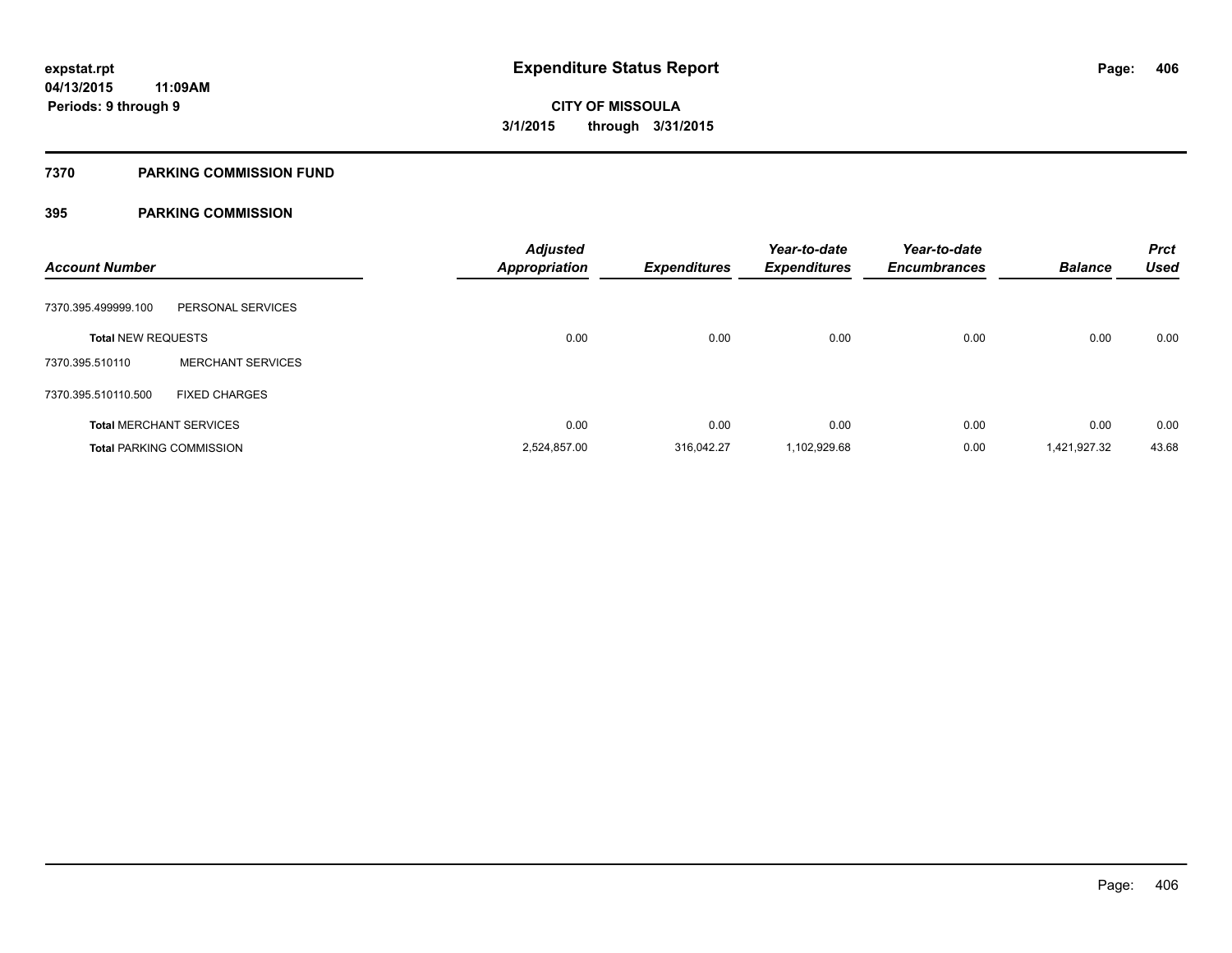## **7370 PARKING COMMISSION FUND**

## **900 DEPRECIATION**

| <b>Account Number</b>      |                                      | <b>Adjusted</b><br><b>Appropriation</b> | Expenditures | Year-to-date<br><b>Expenditures</b> | Year-to-date<br><b>Encumbrances</b> | <b>Balance</b> | <b>Prct</b><br><b>Used</b> |
|----------------------------|--------------------------------------|-----------------------------------------|--------------|-------------------------------------|-------------------------------------|----------------|----------------------------|
|                            |                                      |                                         |              |                                     |                                     |                |                            |
| 7370.900.510000            | <b>MISCELLANEOUS</b>                 |                                         |              |                                     |                                     |                |                            |
| 7370.900.510000.800        | OTHER OBJECTS                        |                                         |              |                                     |                                     |                |                            |
| <b>Total OTHER OBJECTS</b> |                                      | 0.00                                    | 0.00         | 0.00                                | 0.00                                | 0.00           | 0.00                       |
| 7370.900.510000.900        | <b>CAPITAL OUTLAY</b>                |                                         |              |                                     |                                     |                |                            |
| <b>Total DEPRECIATION</b>  |                                      | 0.00                                    | 0.00         | 0.00                                | 0.00                                | 0.00           | 0.00                       |
|                            | <b>Total PARKING COMMISSION FUND</b> | 2,524,857.00                            | 316.042.27   | 1,102,929.68                        | 0.00                                | 1,421,927.32   | 43.68                      |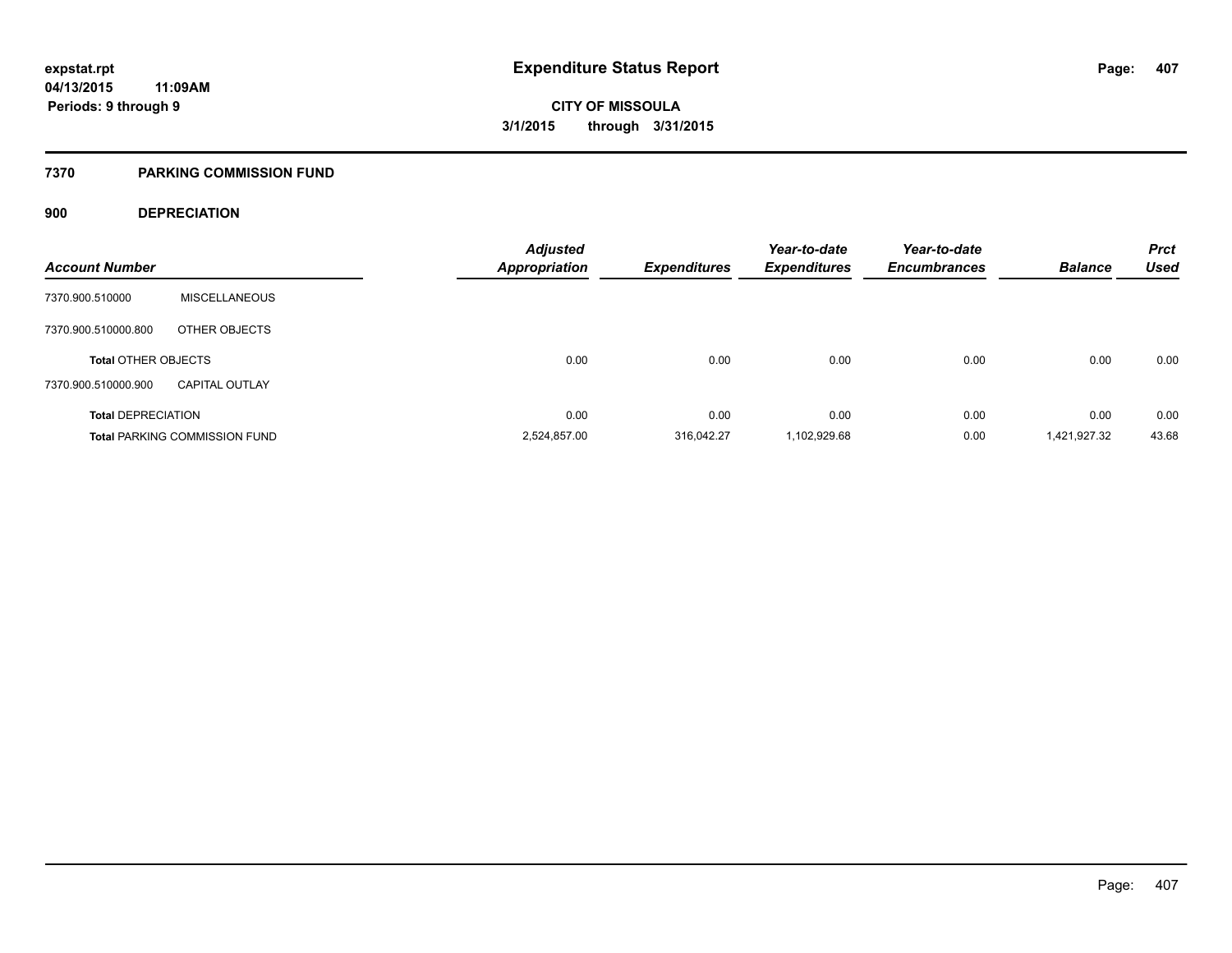## **7371 FRONT STREET PARKING BONDS**

|                               |                                                 | <b>Adjusted</b>      |                     | Year-to-date        | Year-to-date        |                | <b>Prct</b> |
|-------------------------------|-------------------------------------------------|----------------------|---------------------|---------------------|---------------------|----------------|-------------|
| <b>Account Number</b>         |                                                 | <b>Appropriation</b> | <b>Expenditures</b> | <b>Expenditures</b> | <b>Encumbrances</b> | <b>Balance</b> | <b>Used</b> |
| 7371.395.430266               | PARKING DIVISION                                |                      |                     |                     |                     |                |             |
| 7371.395.430266.800           | OTHER OBJECTS                                   |                      |                     |                     |                     |                |             |
| <b>Total PARKING DIVISION</b> |                                                 | 0.00                 | 0.00                | 0.00                | 0.00                | 0.00           | 0.00        |
| 7371.395.490200               | REVENUE BOND DEBT SERVICE                       |                      |                     |                     |                     |                |             |
| 7371.395.490200.600           | <b>DEBT SERVICE</b>                             |                      |                     |                     |                     |                |             |
|                               | 7371.395.490200.620.000 INTEREST / SERVICE FEES | 0.00                 | 0.00                | $-61,615.45$        | 0.00                | 61,615.45      | 0.00        |
|                               | Total REVENUE BOND DEBT SERVICE                 | 0.00                 | 0.00                | $-61,615.45$        | 0.00                | 61,615.45      | 0.00        |
| 7371.395.490201               | SERIES 2014 MPC DEBT                            |                      |                     |                     |                     |                |             |
| 7371.395.490201.600           | <b>DEBT SERVICE</b>                             |                      |                     |                     |                     |                |             |
|                               | 7371.395.490201.620.000 INTEREST / SERVICE FEES | 269,059.00           | 137,212.51          | 268,708.90          | 0.00                | 350.10         | 99.87       |
|                               | Total SERIES 2014 MPC DEBT                      | 269,059.00           | 137,212.51          | 268,708.90          | 0.00                | 350.10         | 99.87       |
| 7371.395.490202               | *** Title Not Found ***                         |                      |                     |                     |                     |                |             |
| 7371.395.490202.600           | <b>DEBT SERVICE</b>                             |                      |                     |                     |                     |                |             |
| Total *** Title Not Found *** |                                                 | 0.00                 | 0.00                | 0.00                | 0.00                | 0.00           | 0.00        |
|                               | <b>Total FRONT STREET PARKING BONDS</b>         | 269,059.00           | 137,212.51          | 207,093.45          | 0.00                | 61,965.55      | 76.97       |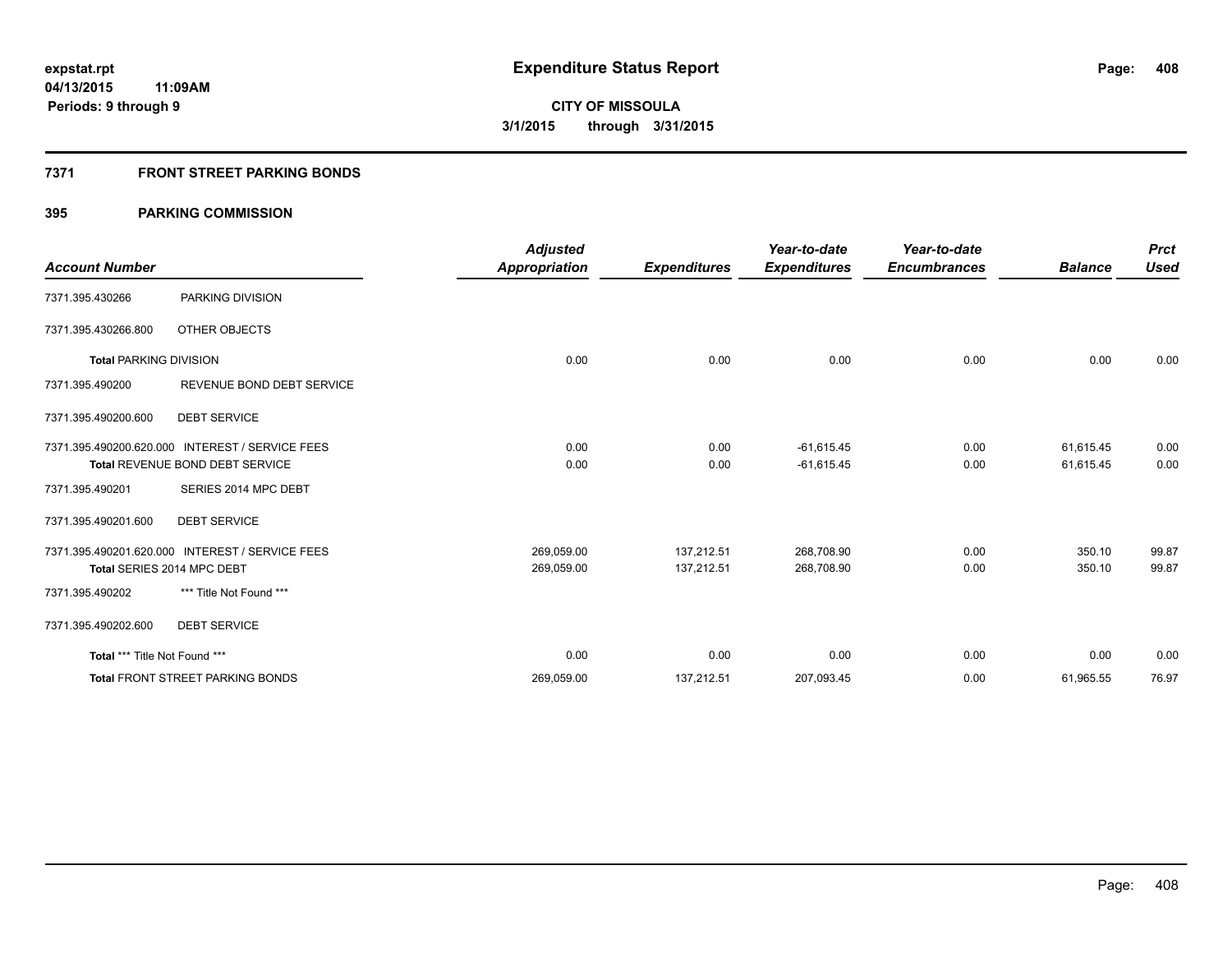**CITY OF MISSOULA 3/1/2015 through 3/31/2015**

## **7372 SINKING FUND/FRONT ST PARKING BONDS**

| <b>Account Number</b>         |                                                    | <b>Adjusted</b><br><b>Appropriation</b> | <b>Expenditures</b> | Year-to-date<br><b>Expenditures</b> | Year-to-date<br><b>Encumbrances</b> | <b>Balance</b> | <b>Prct</b><br><b>Used</b> |
|-------------------------------|----------------------------------------------------|-----------------------------------------|---------------------|-------------------------------------|-------------------------------------|----------------|----------------------------|
| 7372.395.430266               | PARKING DIVISION                                   |                                         |                     |                                     |                                     |                |                            |
| 7372.395.430266.800           | OTHER OBJECTS                                      |                                         |                     |                                     |                                     |                |                            |
| <b>Total PARKING DIVISION</b> |                                                    | 0.00                                    | 0.00                | 0.00                                | 0.00                                | 0.00           | 0.00                       |
| 7372.395.490200               | REVENUE BOND DEBT SERVICE                          |                                         |                     |                                     |                                     |                |                            |
| 7372.395.490200.600           | <b>DEBT SERVICE</b>                                |                                         |                     |                                     |                                     |                |                            |
|                               | <b>Total REVENUE BOND DEBT SERVICE</b>             | 0.00                                    | 0.00                | 0.00                                | 0.00                                | 0.00           | 0.00                       |
| 7372.395.490201               | SERIES 2014 MPC DEBT                               |                                         |                     |                                     |                                     |                |                            |
| 7372.395.490201.600           | <b>DEBT SERVICE</b>                                |                                         |                     |                                     |                                     |                |                            |
|                               | 7372.395.490201.610.000 SERIES 2014 BOND-PRINCIPAL | 40,000.00                               | 0.00                | 40,000.00                           | 0.00                                | 0.00           | 100.00                     |
|                               | Total SERIES 2014 MPC DEBT                         | 40,000.00                               | 0.00                | 40,000.00                           | 0.00                                | 0.00           | 100.00                     |
|                               | <b>Total SINKING FUND/FRONT ST PARKING BONDS</b>   | 40,000.00                               | 0.00                | 40,000.00                           | 0.00                                | 0.00           | 100.00                     |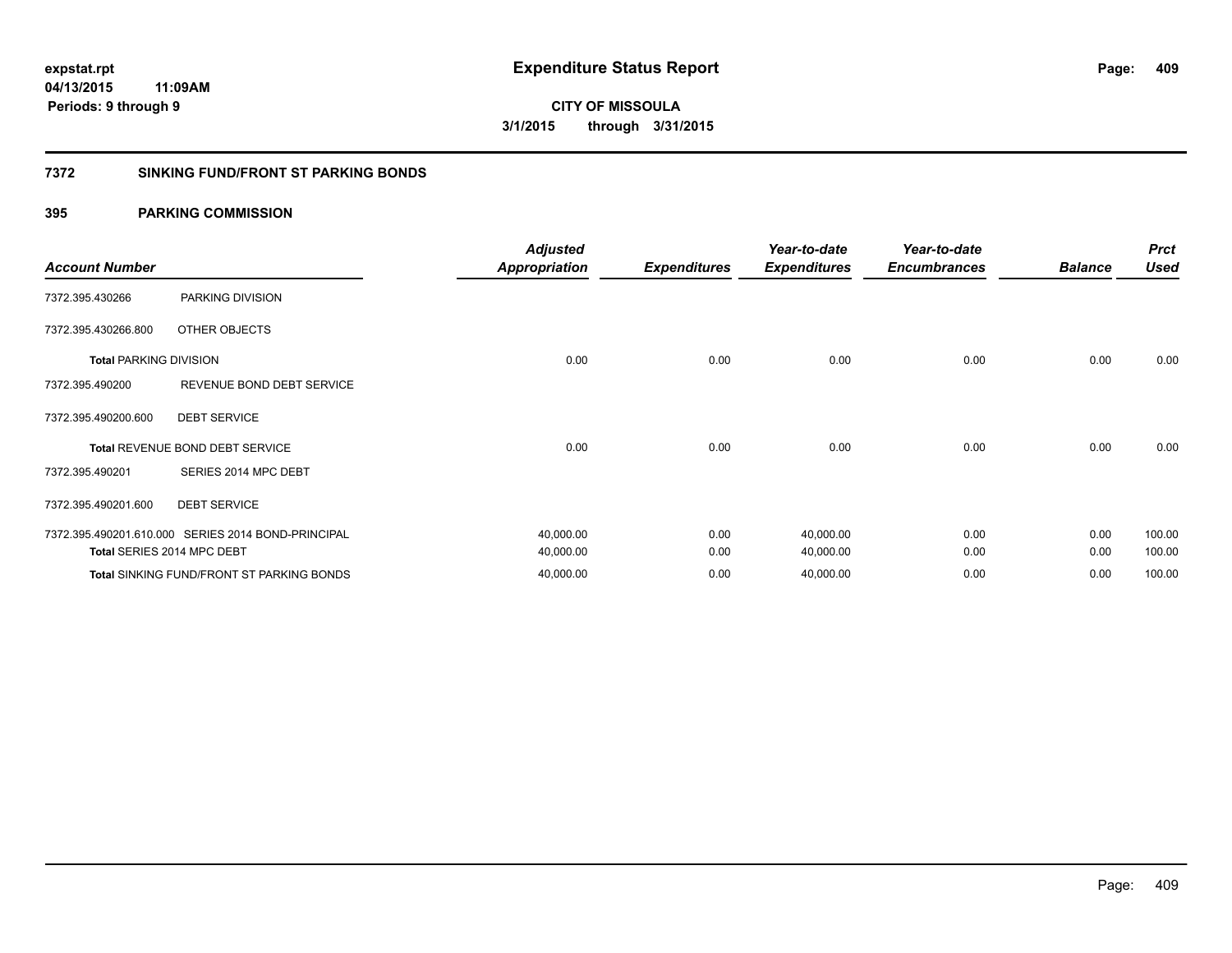## **7373 MPC SERIES 2010B CONSTRUCTION**

| <b>Account Number</b>         |                                 | <b>Adjusted</b><br><b>Appropriation</b> | <b>Expenditures</b> | Year-to-date<br><b>Expenditures</b> | Year-to-date<br><b>Encumbrances</b> | <b>Balance</b> | <b>Prct</b><br><b>Used</b> |
|-------------------------------|---------------------------------|-----------------------------------------|---------------------|-------------------------------------|-------------------------------------|----------------|----------------------------|
| 7373.395.430266               | PARKING DIVISION                |                                         |                     |                                     |                                     |                |                            |
| 7373.395.430266.600           | <b>DEBT SERVICE</b>             |                                         |                     |                                     |                                     |                |                            |
| <b>Total DEBT SERVICE</b>     |                                 | 0.00                                    | 0.00                | 0.00                                | 0.00                                | 0.00           | 0.00                       |
| 7373.395.430266.800           | OTHER OBJECTS                   |                                         |                     |                                     |                                     |                |                            |
| <b>Total PARKING DIVISION</b> |                                 | 0.00                                    | 0.00                | 0.00                                | 0.00                                | 0.00           | 0.00                       |
| 7373.395.430273               | PARKING STRUCTURES              |                                         |                     |                                     |                                     |                |                            |
| 7373.395.430273.300           | PURCHASED SERVICES              |                                         |                     |                                     |                                     |                |                            |
|                               | <b>Total PURCHASED SERVICES</b> | 0.00                                    | 0.00                | 0.00                                | 0.00                                | 0.00           | 0.00                       |
| 7373.395.430273.900           | <b>CAPITAL OUTLAY</b>           |                                         |                     |                                     |                                     |                |                            |
|                               | <b>Total PARKING STRUCTURES</b> | 0.00                                    | 0.00                | 0.00                                | 0.00                                | 0.00           | 0.00                       |
| 7373.395.490200               | REVENUE BOND DEBT SERVICE       |                                         |                     |                                     |                                     |                |                            |
| 7373.395.490200.300           | PURCHASED SERVICES              |                                         |                     |                                     |                                     |                |                            |
|                               | <b>Total PURCHASED SERVICES</b> | 0.00                                    | 0.00                | 0.00                                | 0.00                                | 0.00           | 0.00                       |
| 7373.395.490200.600           | <b>DEBT SERVICE</b>             |                                         |                     |                                     |                                     |                |                            |
|                               | Total REVENUE BOND DEBT SERVICE | 0.00                                    | 0.00                | 0.00                                | 0.00                                | 0.00           | 0.00                       |
| 7373.395.499999               | <b>NEW REQUESTS</b>             |                                         |                     |                                     |                                     |                |                            |
| 7373.395.499999.900           | CAPITAL OUTLAY                  |                                         |                     |                                     |                                     |                |                            |
| <b>Total NEW REQUESTS</b>     |                                 | 0.00                                    | 0.00                | 0.00                                | 0.00                                | 0.00           | 0.00                       |
| 7373.395.520000               | OTHER FINANCING USES            |                                         |                     |                                     |                                     |                |                            |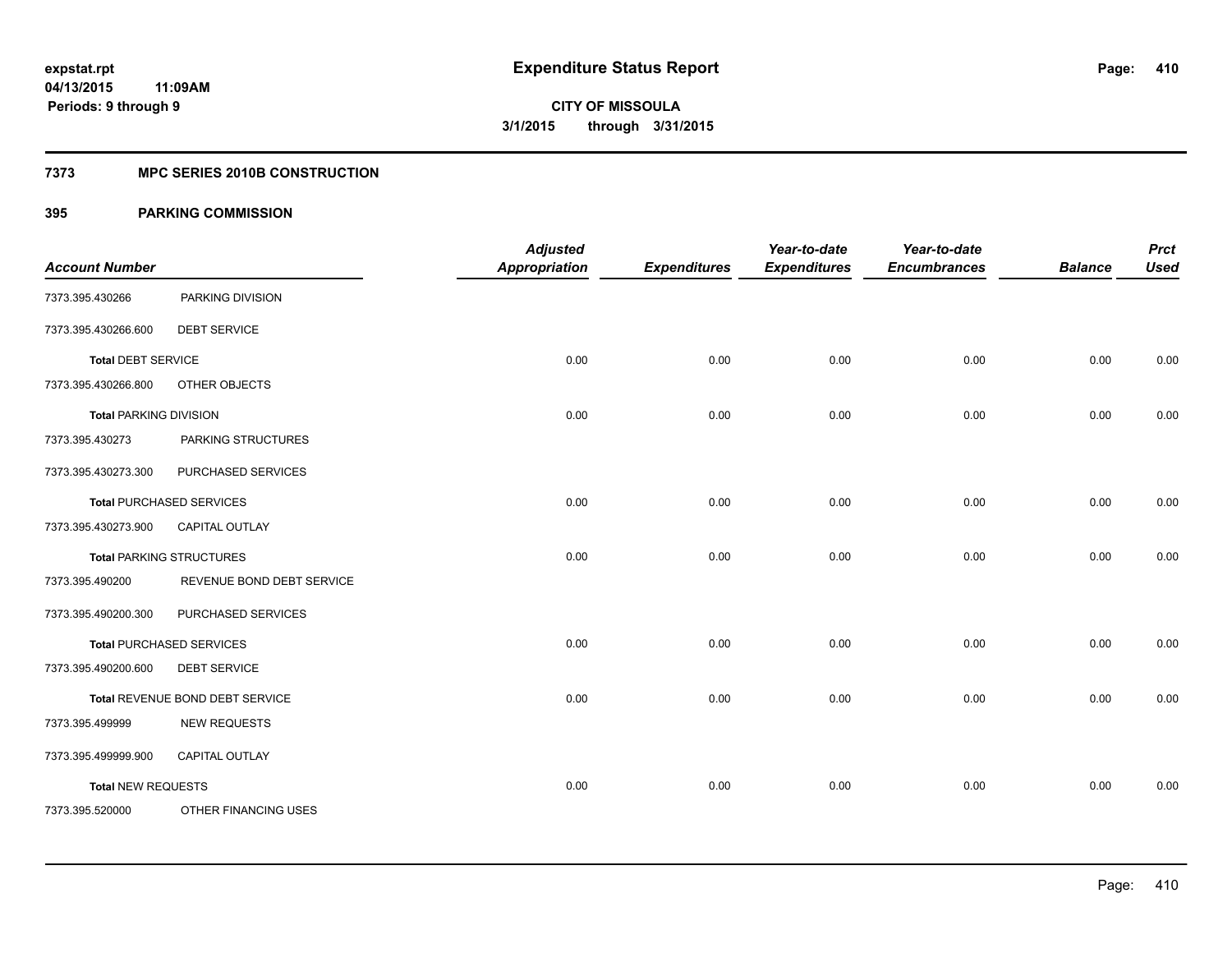## **7373 MPC SERIES 2010B CONSTRUCTION**

| <b>Account Number</b>                      | <b>Adjusted</b><br>Appropriation | <b>Expenditures</b> | Year-to-date<br><b>Expenditures</b> | Year-to-date<br><b>Encumbrances</b> | <b>Balance</b> | Prct<br>Used |
|--------------------------------------------|----------------------------------|---------------------|-------------------------------------|-------------------------------------|----------------|--------------|
| 7373.395.520000.600<br><b>DEBT SERVICE</b> |                                  |                     |                                     |                                     |                |              |
| <b>Total PARKING COMMISSION</b>            | 0.00                             | 0.00                | 0.00                                | 0.00                                | 0.00           | 0.00         |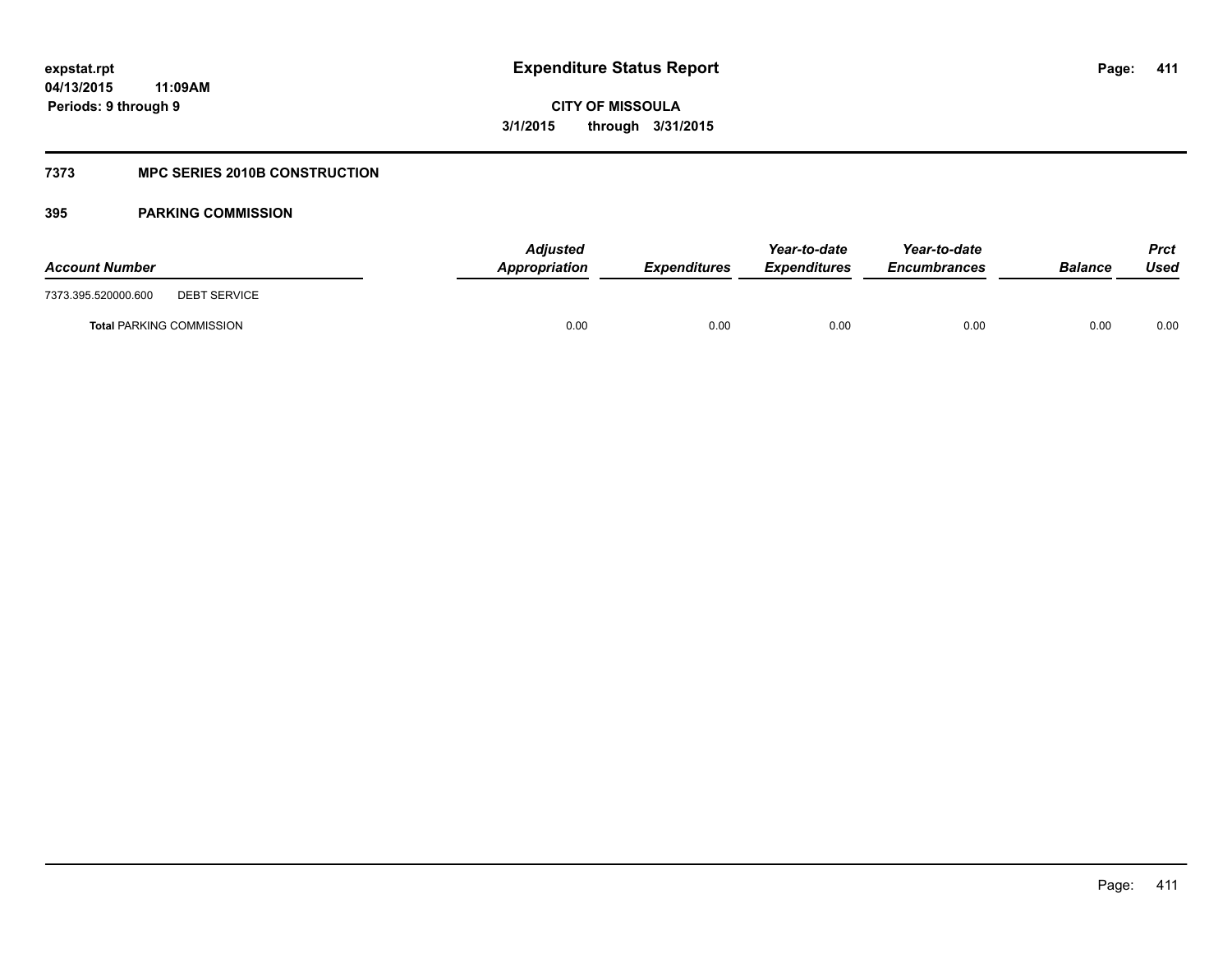**CITY OF MISSOULA 3/1/2015 through 3/31/2015**

## **7373 MPC SERIES 2010B CONSTRUCTION**

**900 DEPRECIATION**

| <b>Account Number</b> |                                            | Adjusted<br>Appropriation | <b>Expenditures</b> | Year-to-date<br><b>Expenditures</b> | Year-to-date<br><b>Encumbrances</b> | <b>Balance</b> | <b>Prct</b><br>Used |
|-----------------------|--------------------------------------------|---------------------------|---------------------|-------------------------------------|-------------------------------------|----------------|---------------------|
| 7373.900.510000       | <b>MISCELLANEOUS</b>                       |                           |                     |                                     |                                     |                |                     |
| 7373.900.510000.800   | OTHER OBJECTS                              |                           |                     |                                     |                                     |                |                     |
|                       | <b>Total MPC SERIES 2010B CONSTRUCTION</b> | 0.00                      | 0.00                | 0.00                                | 0.00                                | 0.00           | 0.00                |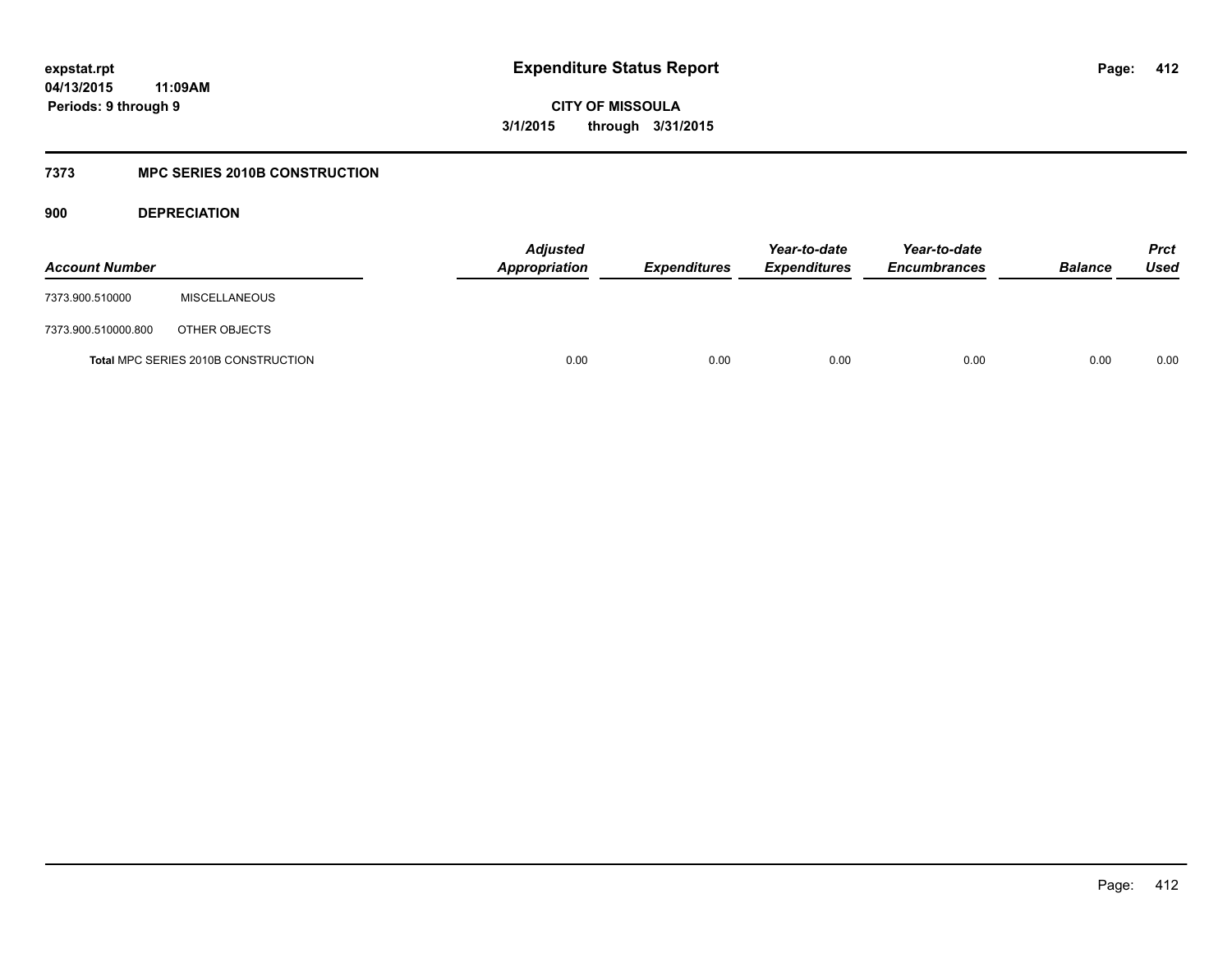## **7374 RESERVE FUND-PARKING BONDS**

| <b>Account Number</b> |                                         | <b>Adjusted</b><br><b>Appropriation</b> | <b>Expenditures</b> | Year-to-date<br><b>Expenditures</b> | Year-to-date<br><b>Encumbrances</b> | <b>Balance</b> | <b>Prct</b><br>Used |
|-----------------------|-----------------------------------------|-----------------------------------------|---------------------|-------------------------------------|-------------------------------------|----------------|---------------------|
| 7374.395.430273       | <b>PARKING STRUCTURES</b>               |                                         |                     |                                     |                                     |                |                     |
| 7374.395.430273.900   | <b>CAPITAL OUTLAY</b>                   |                                         |                     |                                     |                                     |                |                     |
|                       | <b>Total PARKING STRUCTURES</b>         | 0.00                                    | 0.00                | 0.00                                | 0.00                                | 0.00           | 0.00                |
|                       | <b>Total RESERVE FUND-PARKING BONDS</b> | 0.00                                    | 0.00                | 0.00                                | 0.00                                | 0.00           | 0.00                |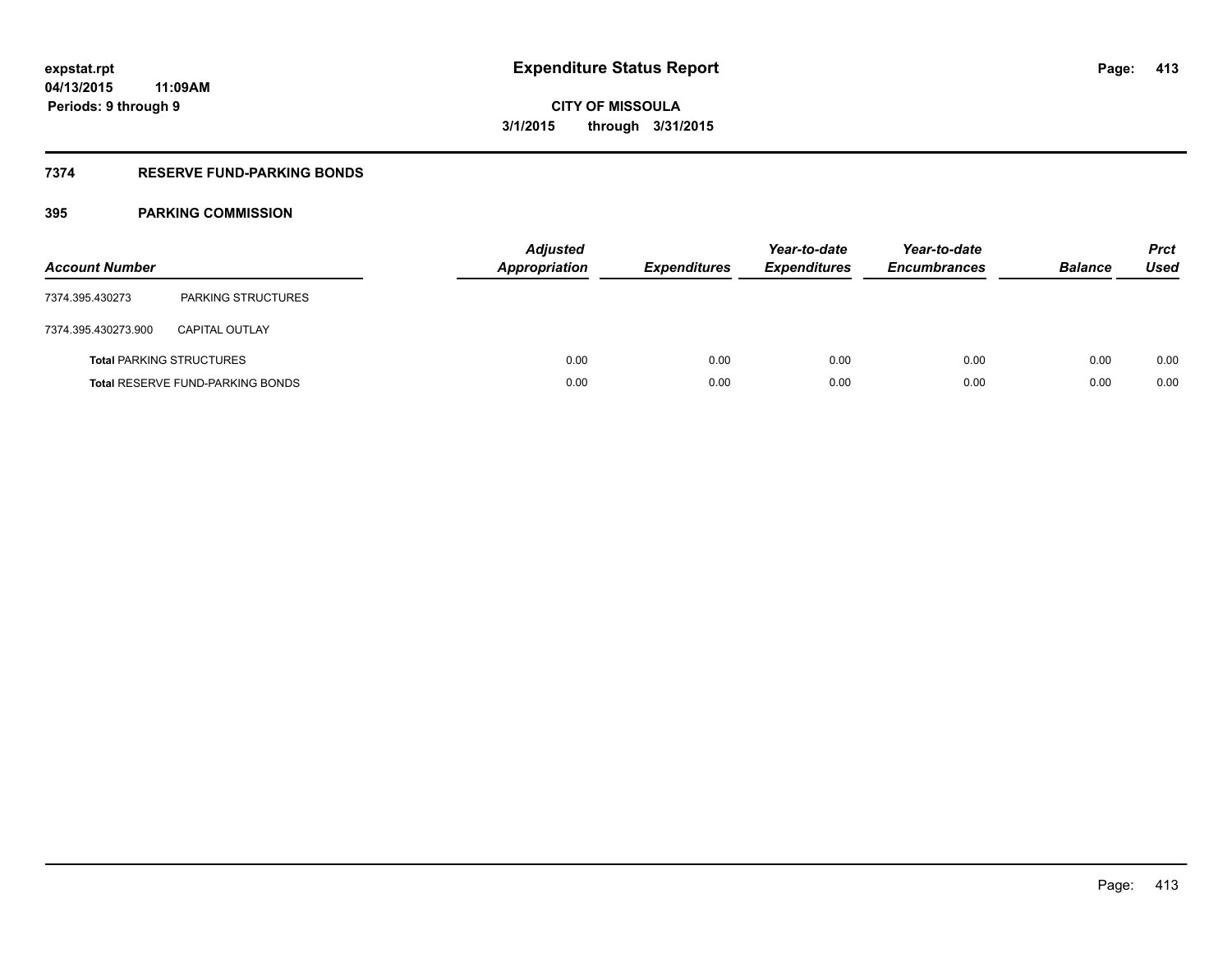**414**

**04/13/2015 11:09AM Periods: 9 through 9**

**CITY OF MISSOULA 3/1/2015 through 3/31/2015**

#### **7375 PLEDGED TAX INCREMENT-2010B BOND**

| <b>Account Number</b>         |                                                                                                | <b>Adjusted</b><br><b>Appropriation</b> | <b>Expenditures</b> | Year-to-date<br><b>Expenditures</b> | Year-to-date<br><b>Encumbrances</b> | <b>Balance</b>           | <b>Prct</b><br>Used |
|-------------------------------|------------------------------------------------------------------------------------------------|-----------------------------------------|---------------------|-------------------------------------|-------------------------------------|--------------------------|---------------------|
| 7375.395.430266               | PARKING DIVISION                                                                               |                                         |                     |                                     |                                     |                          |                     |
| 7375.395.430266.800           | OTHER OBJECTS                                                                                  |                                         |                     |                                     |                                     |                          |                     |
| <b>Total PARKING DIVISION</b> | 7375.395.430266.820.000 TRANSFERS TO OTHER FUNDS                                               | 146,731.00<br>146,731.00                | 0.00<br>0.00        | 0.00<br>0.00                        | 0.00<br>0.00                        | 146,731.00<br>146,731.00 | 0.00<br>0.00        |
| 7375.395.490200               | REVENUE BOND DEBT SERVICE                                                                      |                                         |                     |                                     |                                     |                          |                     |
| 7375.395.490200.300           | <b>PURCHASED SERVICES</b>                                                                      |                                         |                     |                                     |                                     |                          |                     |
|                               | 7375.395.490200.390.000 EXCESS PLEDGED TAX INCREMENT<br><b>Total REVENUE BOND DEBT SERVICE</b> | 121.431.00<br>121,431.00                | 0.00<br>0.00        | 64.826.73<br>64.826.73              | 0.00<br>0.00                        | 56.604.27<br>56.604.27   | 53.39<br>53.39      |
|                               | <b>Total PLEDGED TAX INCREMENT-2010B BOND</b>                                                  | 268.162.00                              | 0.00                | 64.826.73                           | 0.00                                | 203.335.27               | 24.17               |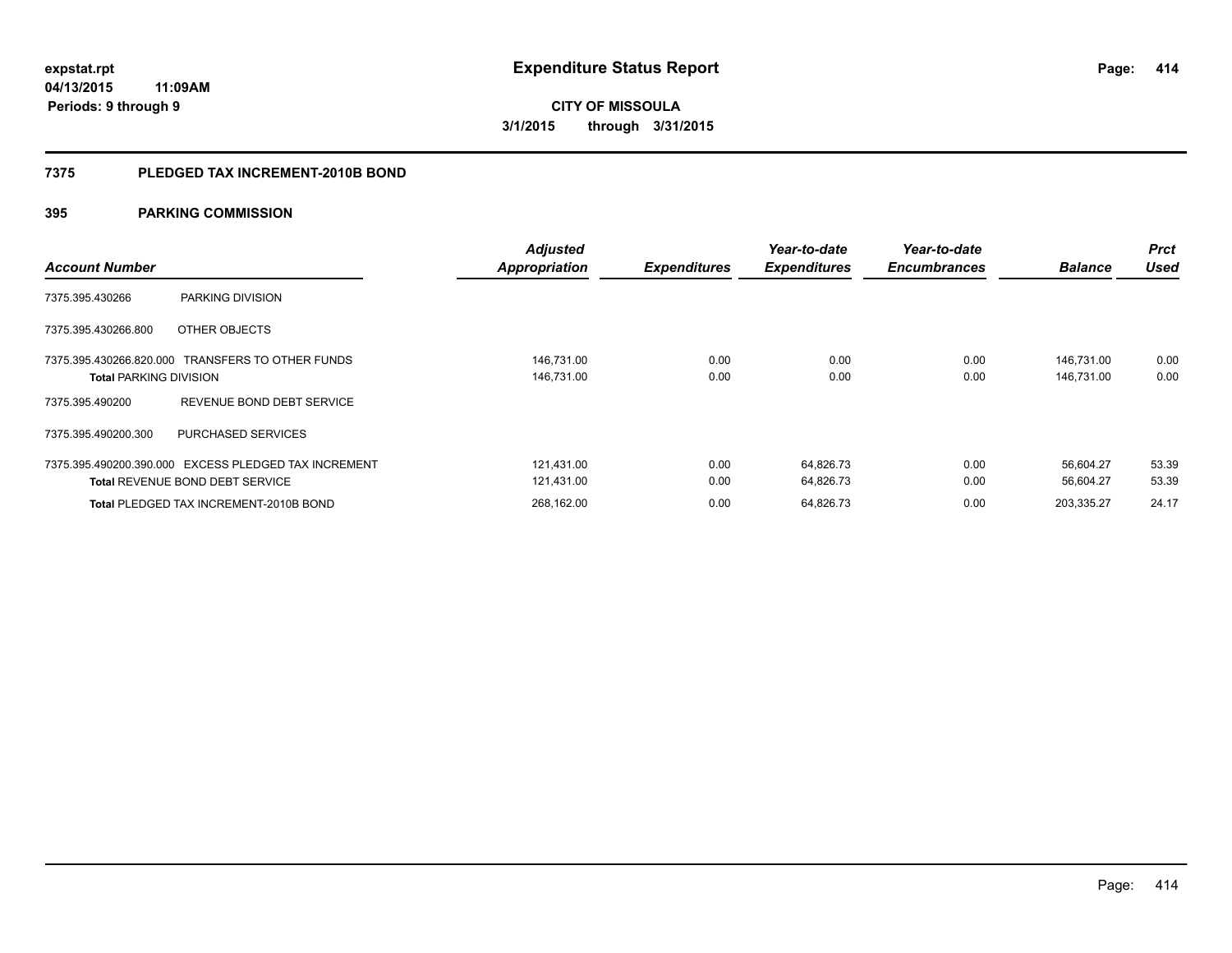## **7376 MPC 2010A BONDS DEBT INTEREST**

| <b>Account Number</b>         |                                                 | <b>Adjusted</b><br><b>Appropriation</b> | <b>Expenditures</b> | Year-to-date<br><b>Expenditures</b> | Year-to-date<br><b>Encumbrances</b> | <b>Balance</b> | <b>Prct</b><br><b>Used</b> |
|-------------------------------|-------------------------------------------------|-----------------------------------------|---------------------|-------------------------------------|-------------------------------------|----------------|----------------------------|
| 7376.395.430266               | PARKING DIVISION                                |                                         |                     |                                     |                                     |                |                            |
| 7376.395.430266.800           | OTHER OBJECTS                                   |                                         |                     |                                     |                                     |                |                            |
| <b>Total PARKING DIVISION</b> |                                                 | 0.00                                    | 0.00                | 0.00                                | 0.00                                | 0.00           | 0.00                       |
| 7376.395.490200               | REVENUE BOND DEBT SERVICE                       |                                         |                     |                                     |                                     |                |                            |
| 7376.395.490200.600           | <b>DEBT SERVICE</b>                             |                                         |                     |                                     |                                     |                |                            |
|                               | 7376.395.490200.620.000 INTEREST / SERVICE FEES | 0.00                                    | 0.00                | 350.00                              | 0.00                                | $-350.00$      | 0.00                       |
|                               | <b>Total REVENUE BOND DEBT SERVICE</b>          | 0.00                                    | 0.00                | 350.00                              | 0.00                                | $-350.00$      | 0.00                       |
|                               | Total MPC 2010A BONDS DEBT INTEREST             | 0.00                                    | 0.00                | 350.00                              | 0.00                                | $-350.00$      | 0.00                       |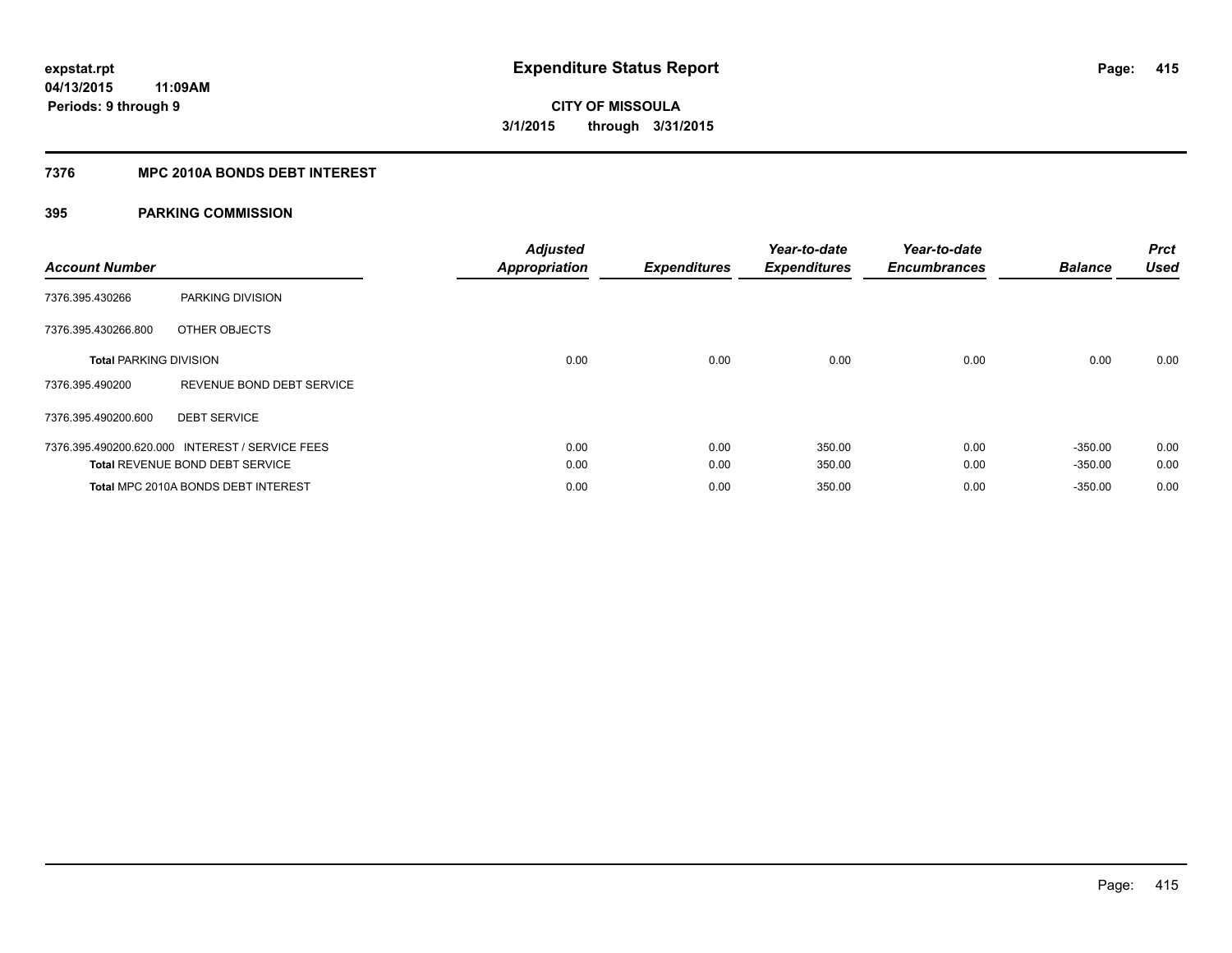## **7377 MPC 2010A BONDS SINKING FUND**

| <b>Account Number</b>         |                                        | <b>Adjusted</b><br>Appropriation | <b>Expenditures</b> | Year-to-date<br><b>Expenditures</b> | Year-to-date<br><b>Encumbrances</b> | <b>Balance</b> | <b>Prct</b><br><b>Used</b> |
|-------------------------------|----------------------------------------|----------------------------------|---------------------|-------------------------------------|-------------------------------------|----------------|----------------------------|
| 7377.395.430266               | PARKING DIVISION                       |                                  |                     |                                     |                                     |                |                            |
| 7377.395.430266.800           | OTHER OBJECTS                          |                                  |                     |                                     |                                     |                |                            |
| <b>Total PARKING DIVISION</b> |                                        | 0.00                             | 0.00                | 0.00                                | 0.00                                | 0.00           | 0.00                       |
| 7377.395.490200               | REVENUE BOND DEBT SERVICE              |                                  |                     |                                     |                                     |                |                            |
| 7377.395.490200.600           | <b>DEBT SERVICE</b>                    |                                  |                     |                                     |                                     |                |                            |
|                               | <b>Total REVENUE BOND DEBT SERVICE</b> | 0.00                             | 0.00                | 0.00                                | 0.00                                | 0.00           | 0.00                       |
|                               | Total MPC 2010A BONDS SINKING FUND     | 0.00                             | 0.00                | 0.00                                | 0.00                                | 0.00           | 0.00                       |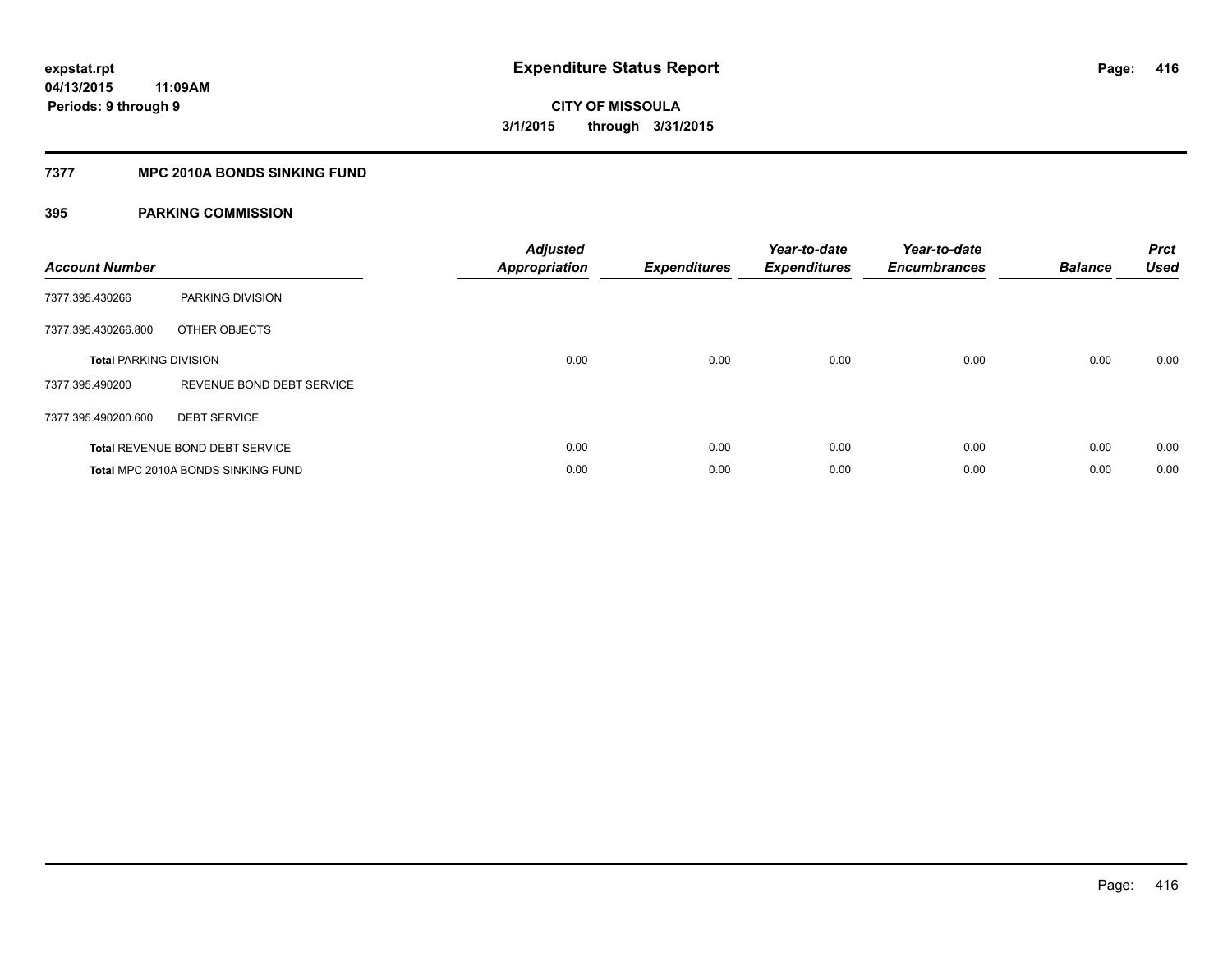## **7378 MPC 2010A BOND RESERVE**

| <b>Account Number</b>         |                                 | <b>Adjusted</b><br><b>Appropriation</b> | <b>Expenditures</b> | Year-to-date<br><b>Expenditures</b> | Year-to-date<br><b>Encumbrances</b> | <b>Balance</b> | <b>Prct</b><br><b>Used</b> |
|-------------------------------|---------------------------------|-----------------------------------------|---------------------|-------------------------------------|-------------------------------------|----------------|----------------------------|
| 7378.395.430266               | PARKING DIVISION                |                                         |                     |                                     |                                     |                |                            |
| 7378.395.430266.800           | OTHER OBJECTS                   |                                         |                     |                                     |                                     |                |                            |
| <b>Total PARKING DIVISION</b> |                                 | 0.00                                    | 0.00                | 0.00                                | 0.00                                | 0.00           | 0.00                       |
| 7378.395.430273               | PARKING STRUCTURES              |                                         |                     |                                     |                                     |                |                            |
| 7378.395.430273.900           | <b>CAPITAL OUTLAY</b>           |                                         |                     |                                     |                                     |                |                            |
|                               | <b>Total PARKING STRUCTURES</b> | 0.00                                    | 0.00                | 0.00                                | 0.00                                | 0.00           | 0.00                       |
|                               | Total MPC 2010A BOND RESERVE    | 0.00                                    | 0.00                | 0.00                                | 0.00                                | 0.00           | 0.00                       |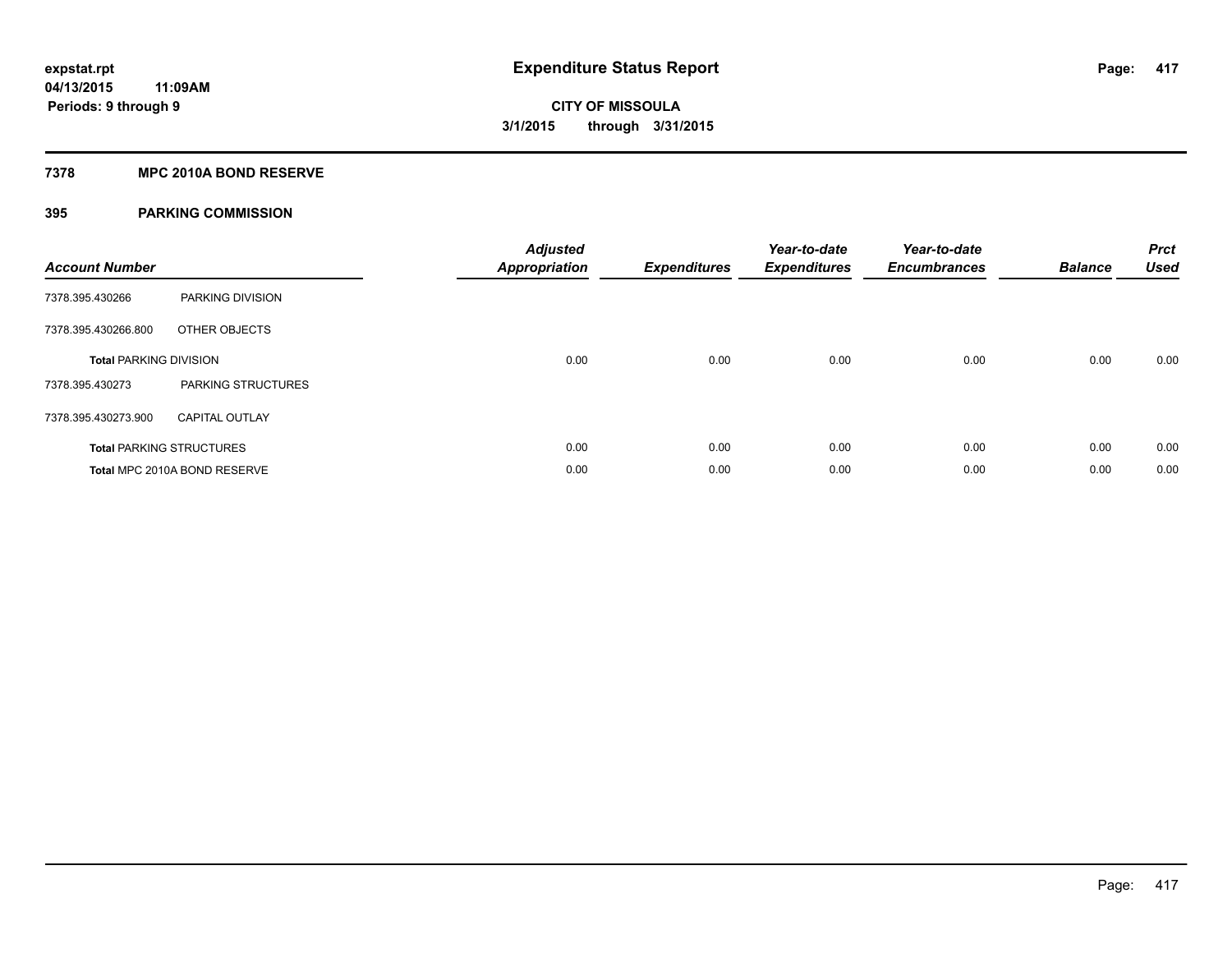## **7379 MPC 2010A BOND CONSTRUCTION**

| <b>Account Number</b>         |                                          | <b>Adjusted</b><br><b>Appropriation</b> | <b>Expenditures</b> | Year-to-date<br><b>Expenditures</b> | Year-to-date<br><b>Encumbrances</b> | <b>Balance</b> | <b>Prct</b><br>Used |
|-------------------------------|------------------------------------------|-----------------------------------------|---------------------|-------------------------------------|-------------------------------------|----------------|---------------------|
| 7379.395.430266               | PARKING DIVISION                         |                                         |                     |                                     |                                     |                |                     |
| 7379.395.430266.800           | OTHER OBJECTS                            |                                         |                     |                                     |                                     |                |                     |
| <b>Total PARKING DIVISION</b> |                                          | 0.00                                    | 0.00                | 0.00                                | 0.00                                | 0.00           | 0.00                |
| 7379.395.430273               | PARKING STRUCTURES                       |                                         |                     |                                     |                                     |                |                     |
| 7379.395.430273.900           | <b>CAPITAL OUTLAY</b>                    |                                         |                     |                                     |                                     |                |                     |
|                               | <b>Total PARKING STRUCTURES</b>          | 0.00                                    | 0.00                | 0.00                                | 0.00                                | 0.00           | 0.00                |
| 7379.395.490200               | REVENUE BOND DEBT SERVICE                |                                         |                     |                                     |                                     |                |                     |
| 7379.395.490200.600           | <b>DEBT SERVICE</b>                      |                                         |                     |                                     |                                     |                |                     |
|                               | <b>Total MPC 2010A BOND CONSTRUCTION</b> | 0.00                                    | 0.00                | 0.00                                | 0.00                                | 0.00           | 0.00                |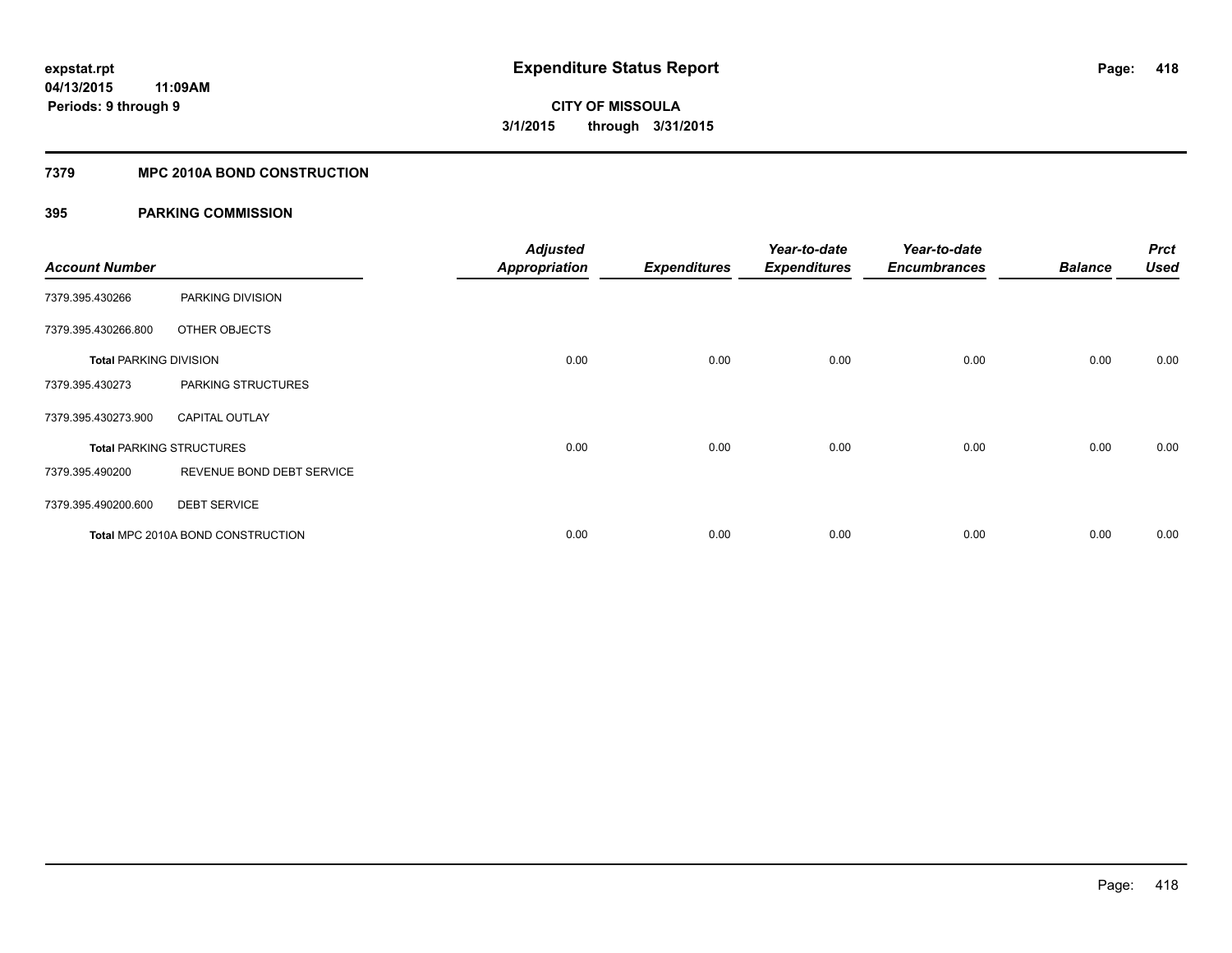**CITY OF MISSOULA 3/1/2015 through 3/31/2015**

### **7380 BUSINESS IMPROVEMENT DISTRICT**

## **375 BUSINESS IMPROVEMENT DISTRICT**

|                                                            | <b>Adjusted</b>      |                     | Year-to-date        | Year-to-date        |                | <b>Prct</b> |
|------------------------------------------------------------|----------------------|---------------------|---------------------|---------------------|----------------|-------------|
| <b>Account Number</b>                                      | <b>Appropriation</b> | <b>Expenditures</b> | <b>Expenditures</b> | <b>Encumbrances</b> | <b>Balance</b> | <b>Used</b> |
| <b>BUSINESS IMPROVEMENT DISTRICT</b><br>7380.375.471210    |                      |                     |                     |                     |                |             |
| PURCHASED SERVICES<br>7380.375.471210.300                  |                      |                     |                     |                     |                |             |
| 7380.375.471210.350.000 PROFESSIONAL SERVICES              | 310,904.00           | 0.00                | 0.00                | 0.00                | 310,904.00     | 0.00        |
| <b>Total PURCHASED SERVICES</b>                            | 310,904.00           | 0.00                | 0.00                | 0.00                | 310,904.00     | 0.00        |
| 7380.375.471210.800<br>OTHER OBJECTS                       |                      |                     |                     |                     |                |             |
| 7380.375.471210.845.000 CONTINGENCY                        | 5,000.00             | 0.00                | 0.00                | 0.00                | 5,000.00       | 0.00        |
| <b>Total OTHER OBJECTS</b>                                 | 5,000.00             | 0.00                | 0.00                | 0.00                | 5,000.00       | 0.00        |
| <b>Total BUSINESS IMPROVEMENT DISTRICT</b>                 | 315,904.00           | 0.00                | 0.00                | 0.00                | 315,904.00     | 0.00        |
| 7380.375.471220<br><b>BID MARKETING</b>                    |                      |                     |                     |                     |                |             |
| PURCHASED SERVICES<br>7380.375.471220.300                  |                      |                     |                     |                     |                |             |
| 7380.375.471220.350.000 PROFESSIONAL SERVICES              | 45,100.00            | 0.00                | 0.00                | 0.00                | 45,100.00      | 0.00        |
| <b>Total BID MARKETING</b>                                 | 45,100.00            | 0.00                | 0.00                | 0.00                | 45,100.00      | 0.00        |
| 7380.375.471230<br>STREETSCAPE MAINTENANCE-BID             |                      |                     |                     |                     |                |             |
| 7380.375.471230.300<br>PURCHASED SERVICES                  |                      |                     |                     |                     |                |             |
| 7380.375.471230.350.000 PROFESSIONAL SERVICES              | 60,000.00            | 0.00                | 0.00                | 0.00                | 60,000.00      | 0.00        |
| Total STREETSCAPE MAINTENANCE-BID                          | 60,000.00            | 0.00                | 0.00                | 0.00                | 60,000.00      | 0.00        |
| SAFETY-BID<br>7380.375.471240                              |                      |                     |                     |                     |                |             |
| 7380.375.471240.300<br>PURCHASED SERVICES                  |                      |                     |                     |                     |                |             |
| 7380.375.471240.350.000 PROFESSIONAL SERVICES - BID SAFETY | 0.00                 | 60,000.00           | 260,000.00          | 0.00                | $-260,000.00$  | 0.00        |
| <b>Total SAFETY-BID</b>                                    | 0.00                 | 60,000.00           | 260,000.00          | 0.00                | $-260,000.00$  | 0.00        |
| Total BUSINESS IMPROVEMENT DISTRICT                        | 421,004.00           | 60,000.00           | 260,000.00          | 0.00                | 161,004.00     | 61.76       |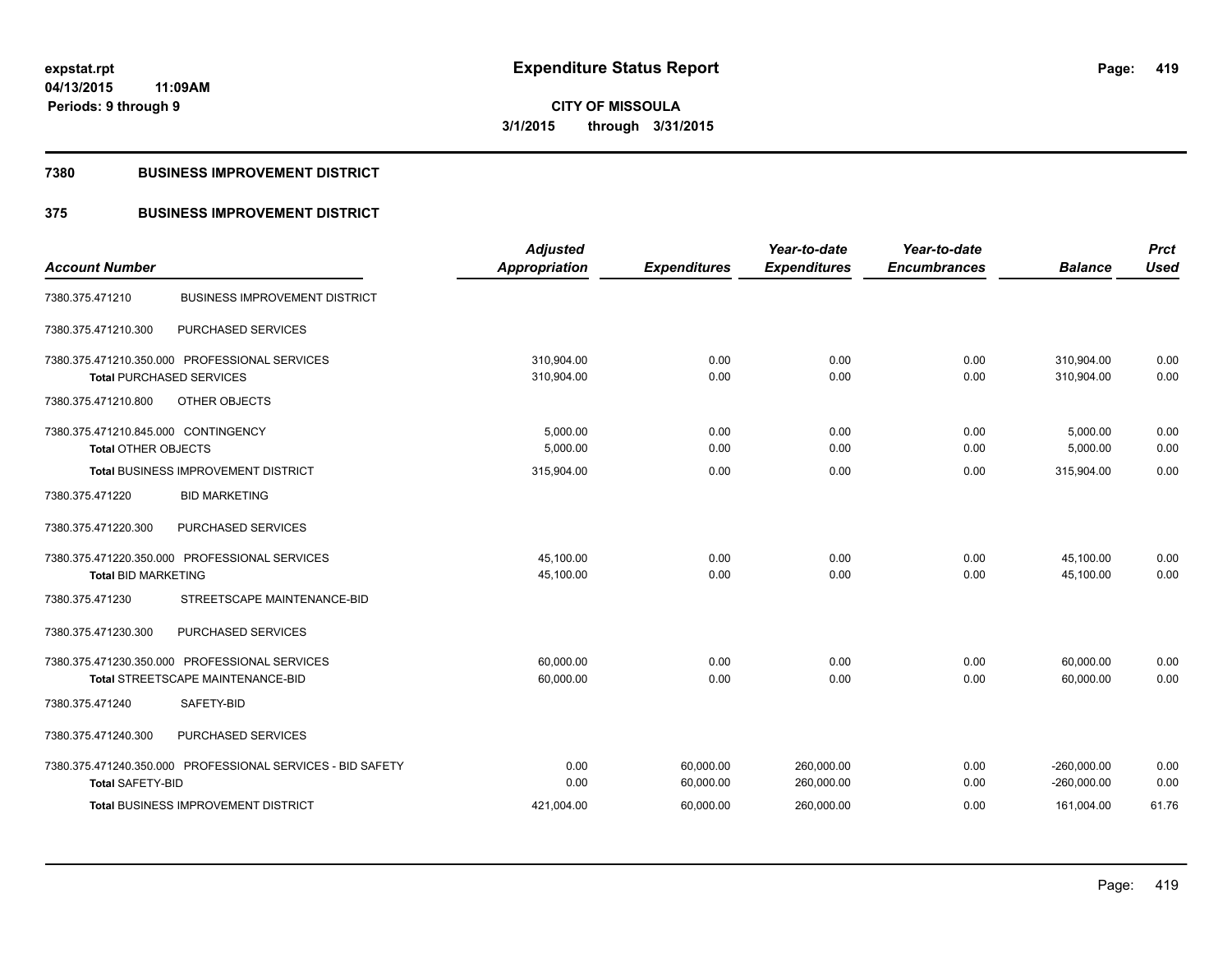**420**

**04/13/2015 11:09AM Periods: 9 through 9**

**CITY OF MISSOULA 3/1/2015 through 3/31/2015**

#### **7381 TOURISM BUSINESS IMPROVEMENT DISTRICT**

## **375 BUSINESS IMPROVEMENT DISTRICT**

| <b>Account Number</b> |                                                                                                        | <b>Adjusted</b><br>Appropriation | <b>Expenditures</b> | Year-to-date<br><b>Expenditures</b> | Year-to-date<br><b>Encumbrances</b> | <b>Balance</b>           | Prct<br>Used |
|-----------------------|--------------------------------------------------------------------------------------------------------|----------------------------------|---------------------|-------------------------------------|-------------------------------------|--------------------------|--------------|
| 7381.375.471210       | <b>BUSINESS IMPROVEMENT DISTRICT</b>                                                                   |                                  |                     |                                     |                                     |                          |              |
| 7381.375.471210.300   | <b>PURCHASED SERVICES</b>                                                                              |                                  |                     |                                     |                                     |                          |              |
|                       | 7381.375.471210.390.000 OTHER PURCHASED SERVICES<br><b>Total TOURISM BUSINESS IMPROVEMENT DISTRICT</b> | 620,494.00<br>620,494.00         | 0.00<br>0.00        | 0.00<br>0.00                        | 0.00<br>0.00                        | 620.494.00<br>620,494.00 | 0.00<br>0.00 |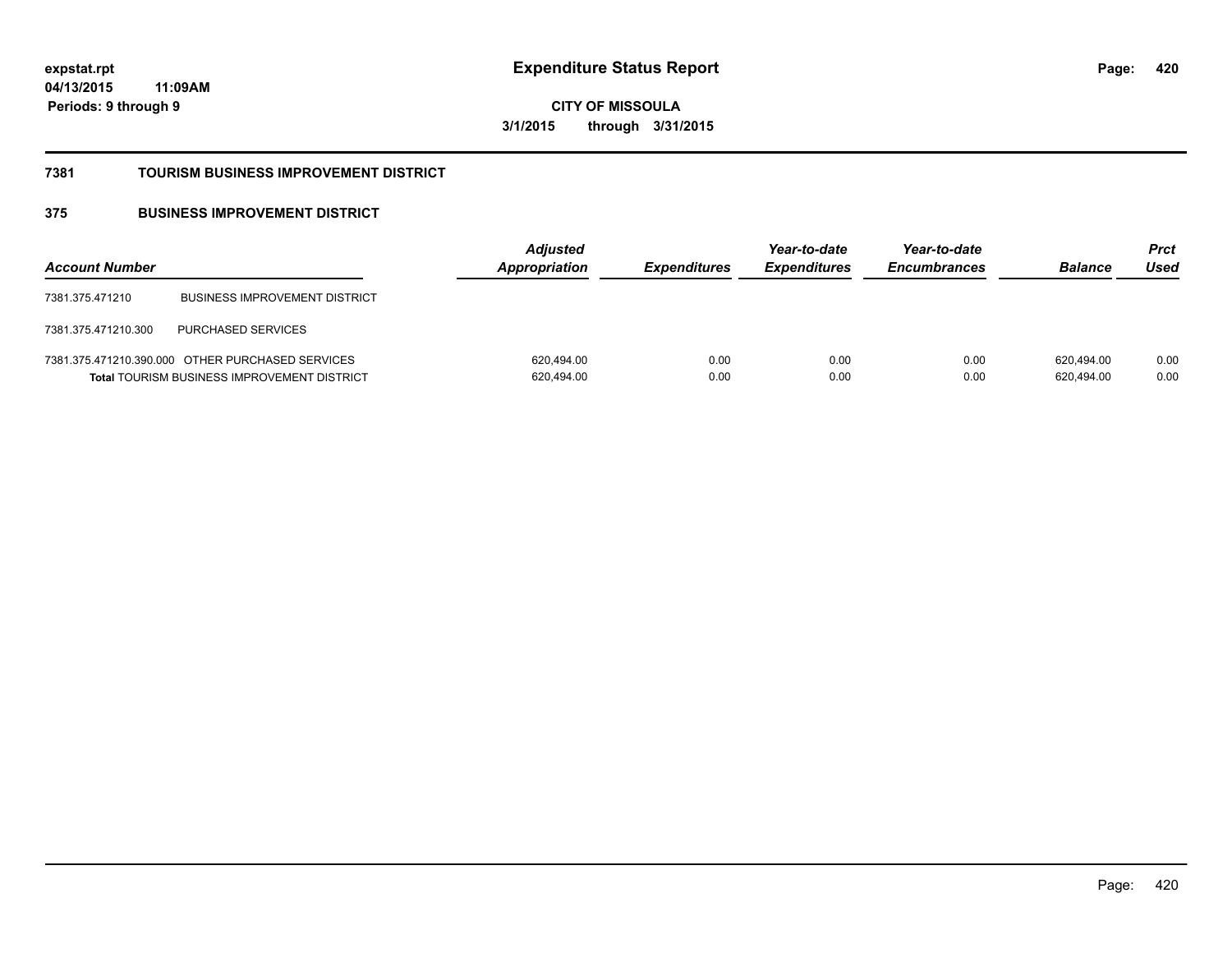## **7382 5.75M TIF RESERVE**

| <b>Account Number</b>   |                                | <b>Adjusted</b><br>Appropriation | <b>Expenditures</b> | Year-to-date<br><b>Expenditures</b> | Year-to-date<br><b>Encumbrances</b> | <b>Balance</b> | Prct<br><b>Used</b> |
|-------------------------|--------------------------------|----------------------------------|---------------------|-------------------------------------|-------------------------------------|----------------|---------------------|
| 7382.390.490607         | <b>TRANSFERS TO BROWNFIELD</b> |                                  |                     |                                     |                                     |                |                     |
| 7382.390.490607.800     | OTHER OBJECTS                  |                                  |                     |                                     |                                     |                |                     |
| Total 5.75M TIF RESERVE |                                | 0.00                             | 0.00                | 0.00                                | 0.00                                | 0.00           | 0.00                |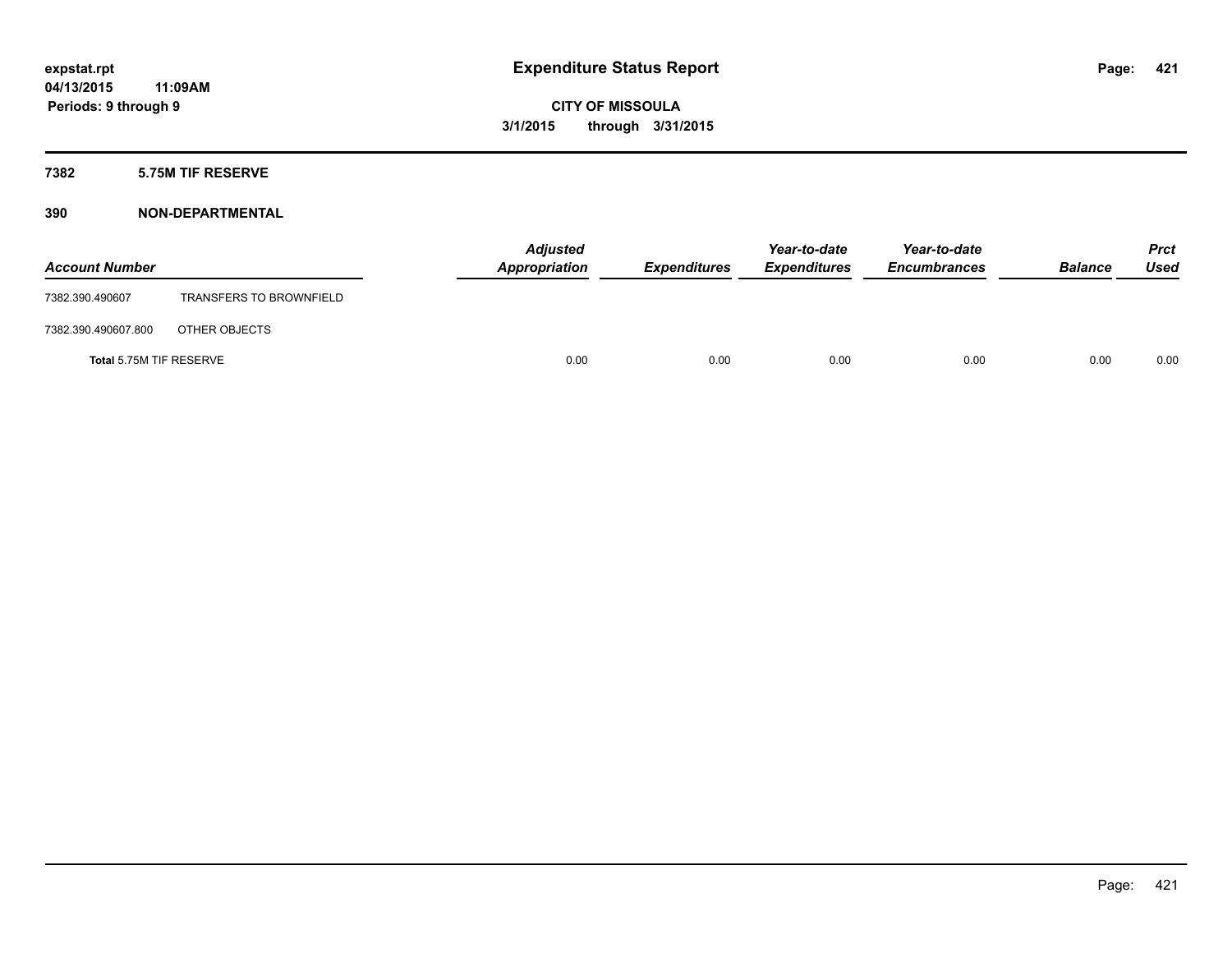## **7383 RIVERFRONT TRIANGLE URD**

|                                     |                                                | <b>Adjusted</b>      |                     | Year-to-date        | Year-to-date        |                | <b>Prct</b> |
|-------------------------------------|------------------------------------------------|----------------------|---------------------|---------------------|---------------------|----------------|-------------|
| <b>Account Number</b>               |                                                | <b>Appropriation</b> | <b>Expenditures</b> | <b>Expenditures</b> | <b>Encumbrances</b> | <b>Balance</b> | <b>Used</b> |
| 7383.385.470210                     | <b>ADMINISTRATION</b>                          |                      |                     |                     |                     |                |             |
| 7383.385.470210.800                 | OTHER OBJECTS                                  |                      |                     |                     |                     |                |             |
| <b>Total ADMINISTRATION</b>         |                                                | 0.00                 | 0.00                | 0.00                | 0.00                | 0.00           | 0.00        |
| 7383.385.470230                     | <b>PW FACILITY</b>                             |                      |                     |                     |                     |                |             |
| 7383.385.470230.700                 | <b>GRANTS &amp; CONTRIBUTIONS</b>              |                      |                     |                     |                     |                |             |
|                                     | <b>Total GRANTS &amp; CONTRIBUTIONS</b>        | 0.00                 | 0.00                | 0.00                | 0.00                | 0.00           | 0.00        |
| 7383.385.470230.800                 | OTHER OBJECTS                                  |                      |                     |                     |                     |                |             |
| 7383.385.470230.845.000 CONTINGENCY |                                                | 11,862.00            | 0.00                | 0.00                | 0.00                | 11,862.00      | 0.00        |
| <b>Total PW FACILITY</b>            |                                                | 11,862.00            | 0.00                | 0.00                | 0.00                | 11,862.00      | 0.00        |
| 7383.385.470260                     | <b>PLANNING &amp; MGMT</b>                     |                      |                     |                     |                     |                |             |
| 7383.385.470260.300                 | PURCHASED SERVICES                             |                      |                     |                     |                     |                |             |
|                                     | <b>Total PURCHASED SERVICES</b>                | 0.00                 | 0.00                | 0.00                | 0.00                | 0.00           | 0.00        |
| 7383.385.470260.700                 | <b>GRANTS &amp; CONTRIBUTIONS</b>              |                      |                     |                     |                     |                |             |
|                                     | 7383.385.470260.700.000 GRANTS & CONTRIBUTIONS | 15,000.00            | 0.00                | 2,333.00            | 0.00                | 12,667.00      | 15.55       |
| <b>Total PLANNING &amp; MGMT</b>    |                                                | 15,000.00            | 0.00                | 2,333.00            | 0.00                | 12,667.00      | 15.55       |
|                                     | Total RIVERFRONT TRIANGLE URD                  | 26,862.00            | 0.00                | 2,333.00            | 0.00                | 24,529.00      | 8.69        |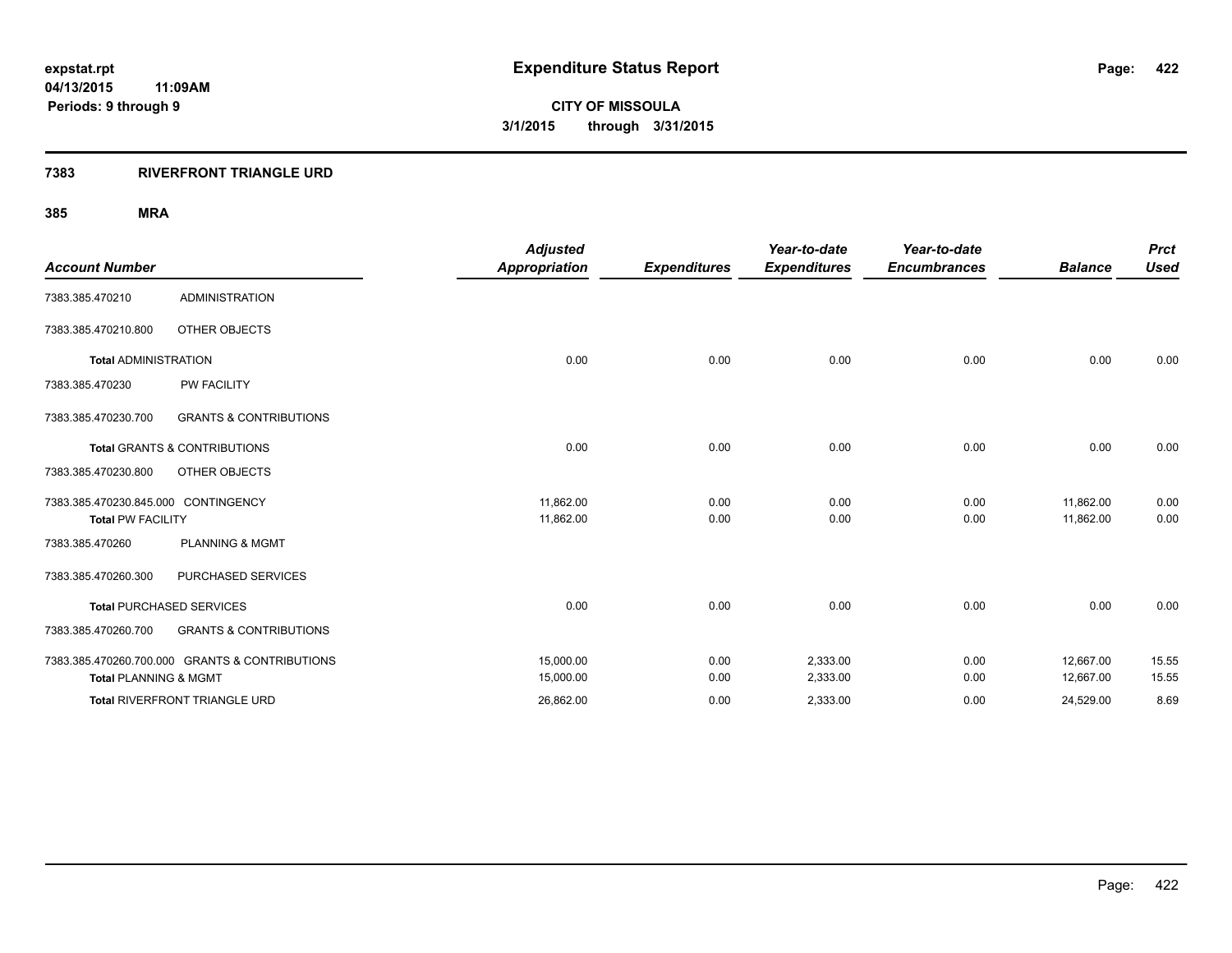## **7384 MILLSITE TAX INCREMENT FUND**

| <b>Account Number</b>       |                                          | <b>Adjusted</b><br>Appropriation | <b>Expenditures</b> | Year-to-date<br><b>Expenditures</b> | Year-to-date<br><b>Encumbrances</b> | <b>Balance</b> | <b>Prct</b><br><b>Used</b> |
|-----------------------------|------------------------------------------|----------------------------------|---------------------|-------------------------------------|-------------------------------------|----------------|----------------------------|
| 7384.385.470210             | <b>ADMINISTRATION</b>                    |                                  |                     |                                     |                                     |                |                            |
| 7384.385.470210.800         | OTHER OBJECTS                            |                                  |                     |                                     |                                     |                |                            |
| <b>Total ADMINISTRATION</b> |                                          | 0.00                             | 0.00                | 0.00                                | 0.00                                | 0.00           | 0.00                       |
| 7384.385.490200             | REVENUE BOND DEBT SERVICE                |                                  |                     |                                     |                                     |                |                            |
| 7384.385.490200.600         | <b>DEBT SERVICE</b>                      |                                  |                     |                                     |                                     |                |                            |
|                             | Total REVENUE BOND DEBT SERVICE          | 0.00                             | 0.00                | 0.00                                | 0.00                                | 0.00           | 0.00                       |
|                             | <b>Total MILLSITE TAX INCREMENT FUND</b> | 0.00                             | 0.00                | 0.00                                | 0.00                                | 0.00           | 0.00                       |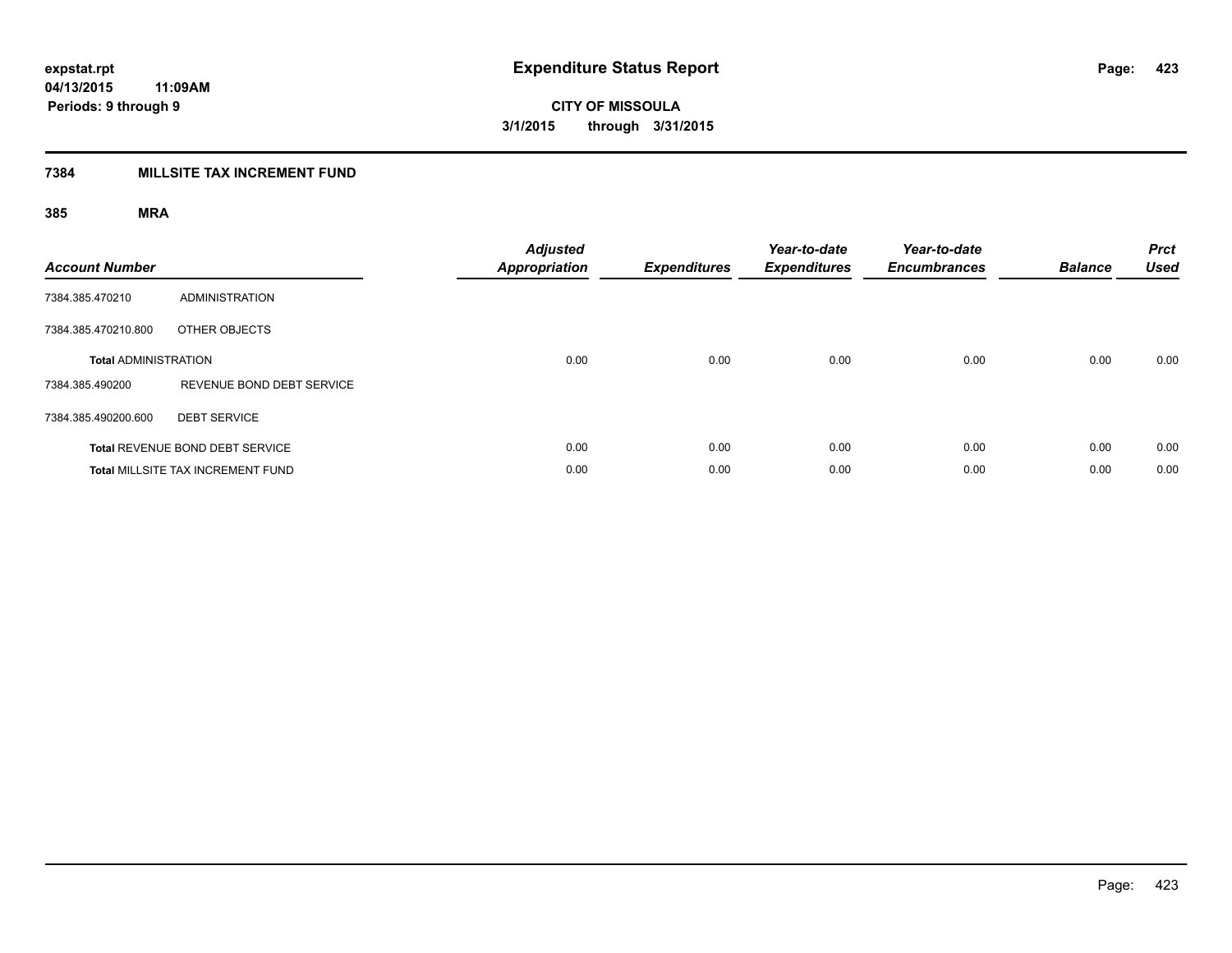**CITY OF MISSOULA 3/1/2015 through 3/31/2015**

## **7385 FRONT STREET URD**

| <b>Account Number</b>                                          | <b>Adjusted</b><br>Appropriation | <b>Expenditures</b> | Year-to-date<br><b>Expenditures</b> | Year-to-date<br><b>Encumbrances</b> | <b>Balance</b> | <b>Prct</b><br><b>Used</b> |
|----------------------------------------------------------------|----------------------------------|---------------------|-------------------------------------|-------------------------------------|----------------|----------------------------|
| TENNIS COURT REBUILD<br>7385.385.460436                        |                                  |                     |                                     |                                     |                |                            |
| PURCHASED SERVICES<br>7385.385.460436.300                      |                                  |                     |                                     |                                     |                |                            |
| <b>Total TENNIS COURT REBUILD</b>                              | 0.00                             | 0.00                | 0.00                                | 0.00                                | 0.00           | 0.00                       |
| PW FACILITY<br>7385.385.470230                                 |                                  |                     |                                     |                                     |                |                            |
| PURCHASED SERVICES<br>7385.385.470230.300                      |                                  |                     |                                     |                                     |                |                            |
| 7385.385.470230.350.000 PROFESSIONAL SERVICES                  | 0.00                             | 6,430.21            | 60,863.97                           | 0.00                                | $-60,863.97$   | 0.00                       |
| <b>Total PURCHASED SERVICES</b>                                | 0.00                             | 6,430.21            | 60,863.97                           | 0.00                                | $-60,863.97$   | 0.00                       |
| <b>GRANTS &amp; CONTRIBUTIONS</b><br>7385.385.470230.700       |                                  |                     |                                     |                                     |                |                            |
| 7385.385.470230.700.000 PROJECT EXPENSE-PUBLIC WORKS           | 164,560.00                       | 0.00                | 0.00                                | 0.00                                | 164,560.00     | 0.00                       |
| Total GRANTS & CONTRIBUTIONS                                   | 164,560.00                       | 0.00                | 0.00                                | 0.00                                | 164,560.00     | 0.00                       |
| 7385.385.470230.800<br>OTHER OBJECTS                           |                                  |                     |                                     |                                     |                |                            |
| 7385.385.470230.845.000 CONTINGENCY                            | 303,524.00                       | 0.00                | 0.00                                | 0.00                                | 303,524.00     | 0.00                       |
| <b>Total OTHER OBJECTS</b>                                     | 303,524.00                       | 0.00                | 0.00                                | 0.00                                | 303,524.00     | 0.00                       |
| <b>Total PW FACILITY</b>                                       | 468,084.00                       | 6,430.21            | 60,863.97                           | 0.00                                | 407,220.03     | 13.00                      |
| 7385.385.470260<br><b>PLANNING &amp; MGMT</b>                  |                                  |                     |                                     |                                     |                |                            |
| 7385.385.470260.300<br>PURCHASED SERVICES                      |                                  |                     |                                     |                                     |                |                            |
| 7385.385.470260.350.000 PROFESSIONAL SERVICES                  | 2,168.00                         | 0.00                | 0.00                                | 0.00                                | 2,168.00       | 0.00                       |
| <b>Total PURCHASED SERVICES</b>                                | 2,168.00                         | 0.00                | 0.00                                | 0.00                                | 2,168.00       | 0.00                       |
| 7385.385.470260.700<br><b>GRANTS &amp; CONTRIBUTIONS</b>       |                                  |                     |                                     |                                     |                |                            |
| 7385.385.470260.700.000 PLANNING & MGMT/GRANTS & CONTRIBUTIONS | 10,000.00                        | 0.00                | 0.00                                | 0.00                                | 10,000.00      | 0.00                       |
| <b>Total GRANTS &amp; CONTRIBUTIONS</b>                        | 10,000.00                        | 0.00                | 0.00                                | 0.00                                | 10,000.00      | 0.00                       |
| <b>Total PLANNING &amp; MGMT</b>                               | 12,168.00                        | 0.00                | 0.00                                | 0.00                                | 12,168.00      | 0.00                       |
|                                                                |                                  |                     |                                     |                                     |                |                            |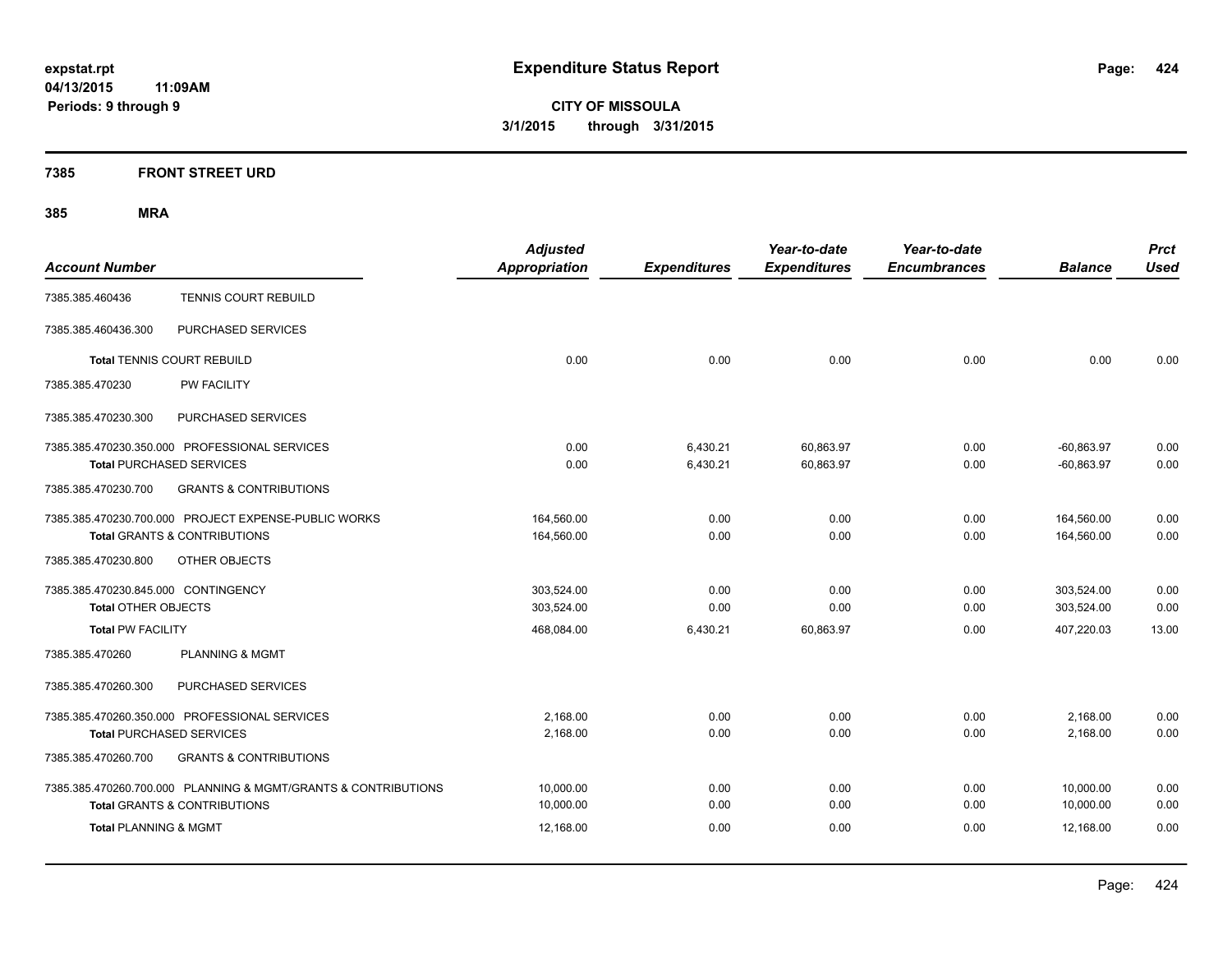**CITY OF MISSOULA 3/1/2015 through 3/31/2015**

## **7385 FRONT STREET URD**

| <b>Account Number</b>               |                                             | <b>Adjusted</b><br><b>Appropriation</b> | <b>Expenditures</b> | Year-to-date<br><b>Expenditures</b> | Year-to-date<br><b>Encumbrances</b> | <b>Balance</b> | <b>Prct</b><br><b>Used</b> |
|-------------------------------------|---------------------------------------------|-----------------------------------------|---------------------|-------------------------------------|-------------------------------------|----------------|----------------------------|
| 7385.385.470270                     | <b>CLEARING &amp; DEMO</b>                  |                                         |                     |                                     |                                     |                |                            |
| 7385.385.470270.700                 | <b>GRANTS &amp; CONTRIBUTIONS</b>           |                                         |                     |                                     |                                     |                |                            |
|                                     | Total GRANTS & CONTRIBUTIONS                | 0.00                                    | 0.00                | 0.00                                | 0.00                                | 0.00           | 0.00                       |
| 7385.385.470270.800                 | OTHER OBJECTS                               |                                         |                     |                                     |                                     |                |                            |
| 7385.385.470270.845.000 CONTINGENCY |                                             | 50,000.00                               | 0.00                | 0.00                                | 0.00                                | 50,000.00      | 0.00                       |
| <b>Total CLEARING &amp; DEMO</b>    |                                             | 50,000.00                               | 0.00                | 0.00                                | 0.00                                | 50,000.00      | 0.00                       |
| 7385.385.470281                     | <b>FRONT STREET PARKING STRUCTURE</b>       |                                         |                     |                                     |                                     |                |                            |
| 7385.385.470281.900                 | <b>CAPITAL OUTLAY</b>                       |                                         |                     |                                     |                                     |                |                            |
|                                     | <b>Total FRONT STREET PARKING STRUCTURE</b> | 0.00                                    | 0.00                | 0.00                                | 0.00                                | 0.00           | 0.00                       |
| <b>Total FRONT STREET URD</b>       |                                             | 530,252.00                              | 6,430.21            | 60,863.97                           | 0.00                                | 469.388.03     | 11.48                      |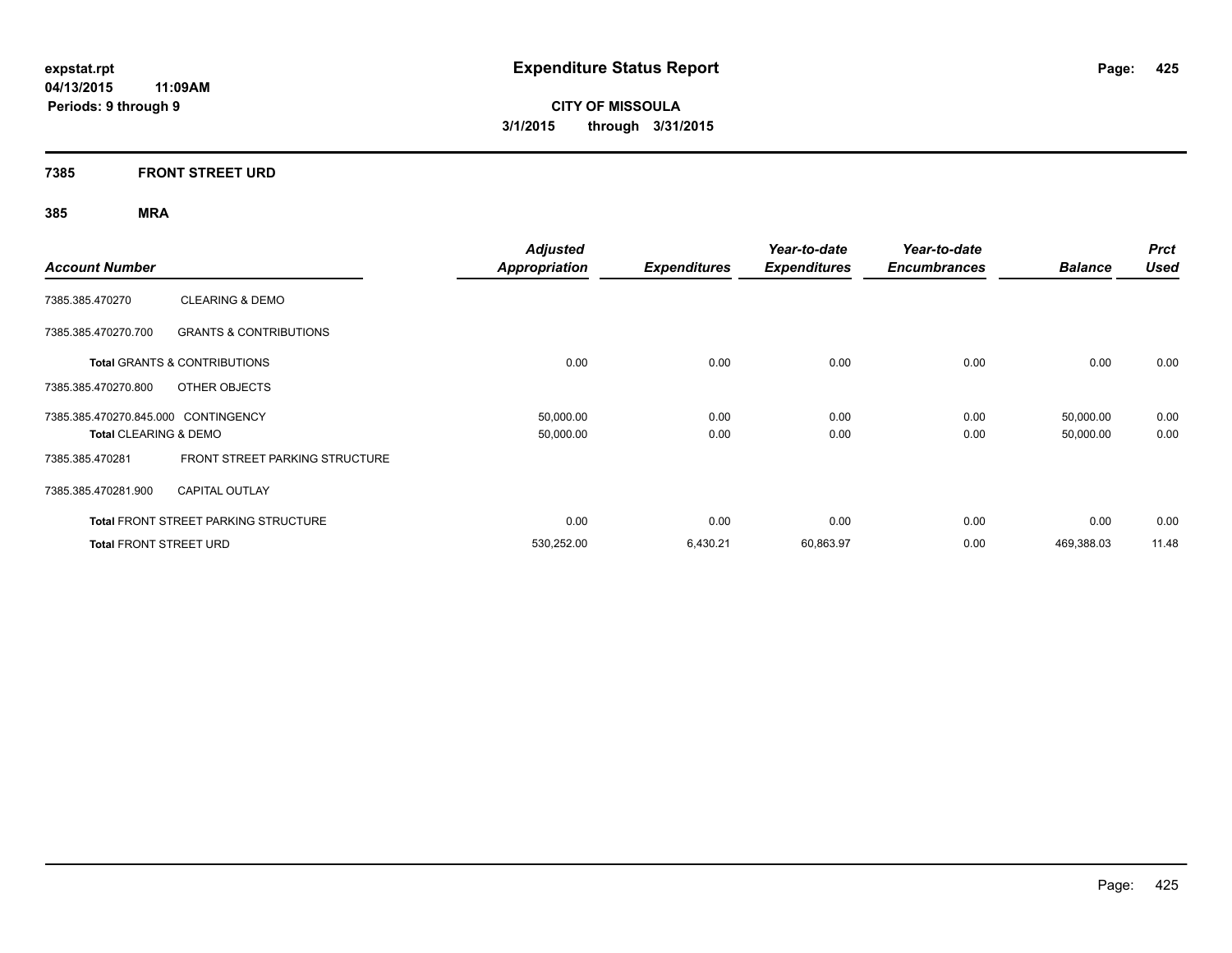**CITY OF MISSOULA 3/1/2015 through 3/31/2015**

## **7386 DEBT SERVICE-SAFEWAY/ST PAT 1.5M**

| <b>Account Number</b> |                                | <b>Adjusted</b><br>Appropriation | <b>Expenditures</b> | Year-to-date<br><b>Expenditures</b> | Year-to-date<br><b>Encumbrances</b> | <b>Balance</b> | <b>Prct</b><br><b>Used</b> |
|-----------------------|--------------------------------|----------------------------------|---------------------|-------------------------------------|-------------------------------------|----------------|----------------------------|
| 7386.385.470220       | <b>ACQUISITION OF PROPERTY</b> |                                  |                     |                                     |                                     |                |                            |
| 7386.385.470220.900   | <b>CAPITAL OUTLAY</b>          |                                  |                     |                                     |                                     |                |                            |
| <b>Total MRA</b>      |                                | 0.00                             | 0.00                | 0.00                                | 0.00                                | 0.00           | 0.00                       |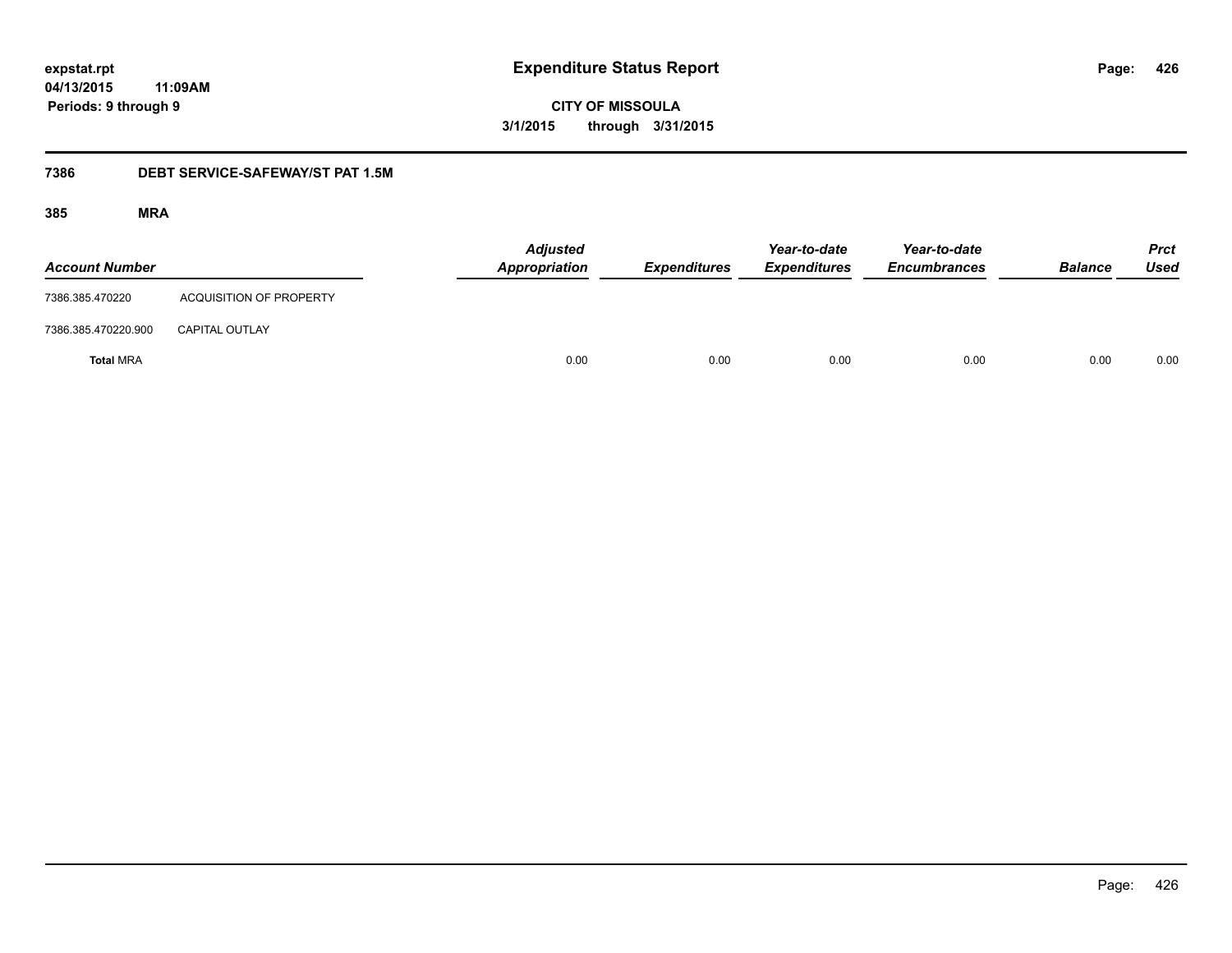**CITY OF MISSOULA 3/1/2015 through 3/31/2015**

## **7386 DEBT SERVICE-SAFEWAY/ST PAT 1.5M**

| <b>Account Number</b>             |                                                 | <b>Adjusted</b><br>Appropriation | <b>Expenditures</b> | Year-to-date<br><b>Expenditures</b> | Year-to-date<br><b>Encumbrances</b> | <b>Balance</b> | <b>Prct</b><br><b>Used</b> |
|-----------------------------------|-------------------------------------------------|----------------------------------|---------------------|-------------------------------------|-------------------------------------|----------------|----------------------------|
| 7386.390.490200                   | DEBT SERVICE-SAFEWAY/ST PAT 1.5M                |                                  |                     |                                     |                                     |                |                            |
| 7386.390.490200.600               | <b>DEBT SERVICE</b>                             |                                  |                     |                                     |                                     |                |                            |
| 7386.390.490200.610.000           | PRINCIPAL                                       | 40,000.00                        | 0.00                | 40,000.00                           | 0.00                                | 0.00           | 100.00                     |
|                                   | 7386.390.490200.620.000 INTEREST / SERVICE FEES | 94,728.00                        | 0.00                | 94,727.50                           | 0.00                                | 0.50           | 100.00                     |
|                                   | <b>Total DEBT SERVICE-SAFEWAY/ST PAT 1.5M</b>   | 134,728.00                       | 0.00                | 134,727.50                          | 0.00                                | 0.50           | 100.00                     |
| 7386.390.490510                   | DS PAYMENTS TO GUARANTOR                        |                                  |                     |                                     |                                     |                |                            |
| 7386.390.490510.600               | <b>DEBT SERVICE</b>                             |                                  |                     |                                     |                                     |                |                            |
| 7386.390.490510.610.000 PRINCIPAL |                                                 | 21,147.00                        | 0.00                | 18,060.75                           | 0.00                                | 3,086.25       | 85.41                      |
|                                   | <b>Total DS PAYMENTS TO GUARANTOR</b>           | 21,147.00                        | 0.00                | 18,060.75                           | 0.00                                | 3,086.25       | 85.41                      |
|                                   | <b>Total DEBT SERVICE-SAFEWAY/ST PAT 1.5M</b>   | 155,875.00                       | 0.00                | 152,788.25                          | 0.00                                | 3,086.75       | 98.02                      |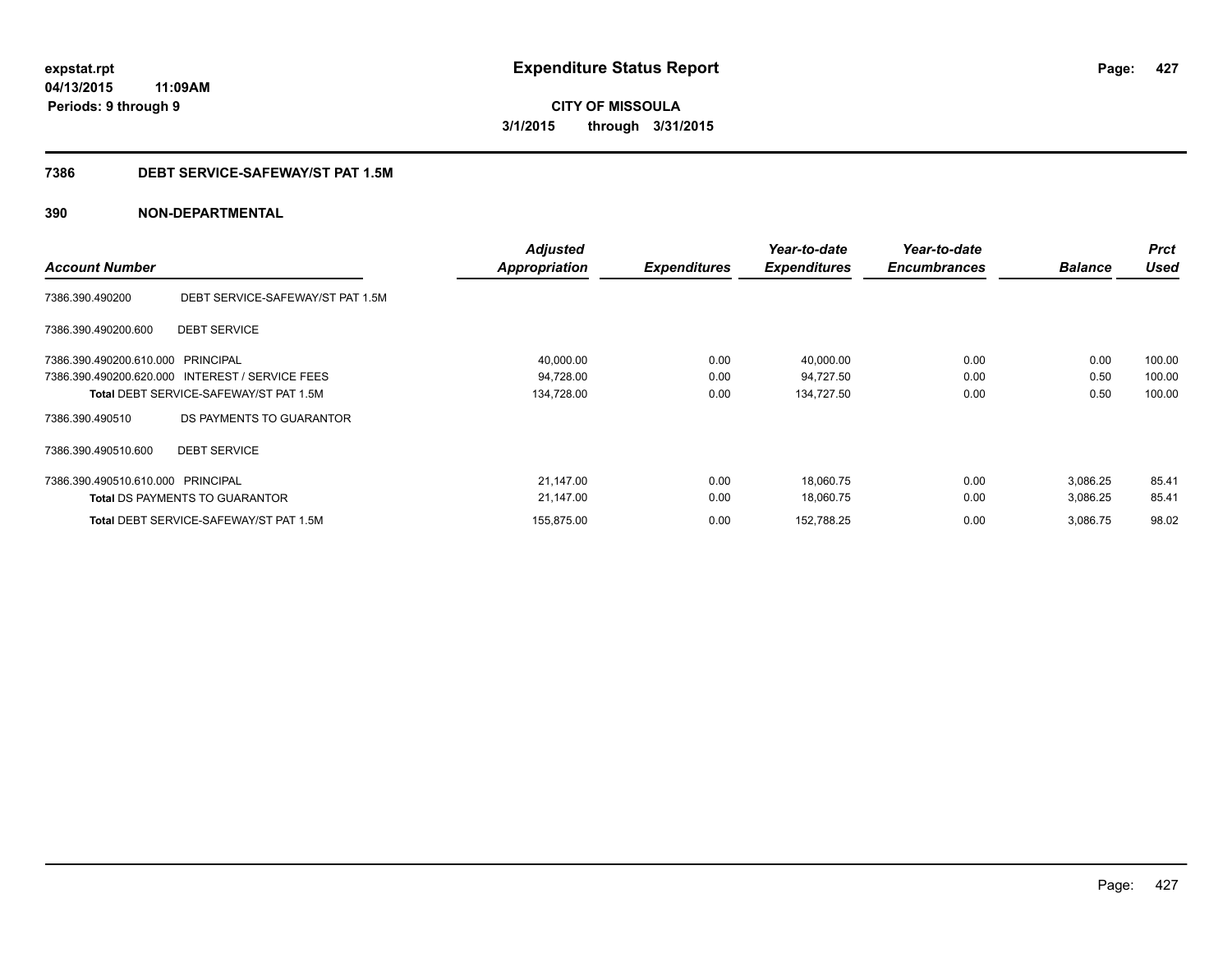**CITY OF MISSOULA 3/1/2015 through 3/31/2015**

## **7387 DEBT SERVICE-BROWNFIELD RLF 1.125M**

| <b>Account Number</b>             |                                                 | <b>Adjusted</b><br>Appropriation | <b>Expenditures</b> | Year-to-date<br><b>Expenditures</b> | Year-to-date<br><b>Encumbrances</b> | <b>Balance</b> | <b>Prct</b><br>Used |
|-----------------------------------|-------------------------------------------------|----------------------------------|---------------------|-------------------------------------|-------------------------------------|----------------|---------------------|
| 7387.390.490200                   | DEBT SERVICE-BROWNFIELD RLF 1.125M              |                                  |                     |                                     |                                     |                |                     |
| 7387.390.490200.600               | <b>DEBT SERVICE</b>                             |                                  |                     |                                     |                                     |                |                     |
| 7387.390.490200.610.000 PRINCIPAL |                                                 | 26,625.00                        | 0.00                | 0.00                                | 0.00                                | 26.625.00      | 0.00                |
|                                   | 7387.390.490200.620.000 INTEREST / SERVICE FEES | 5.316.00                         | 0.00                | 12,558.00                           | 0.00                                | $-7.242.00$    | 236.23              |
|                                   | <b>Total DEBT SERVICE-BROWNFIELD RLF 1.125M</b> | 31,941.00                        | 0.00                | 12,558.00                           | 0.00                                | 19.383.00      | 39.32               |
|                                   | Total DEBT SERVICE-BROWNFIELD RLF 1.125M        | 31.941.00                        | 0.00                | 12,558.00                           | 0.00                                | 19.383.00      | 39.32               |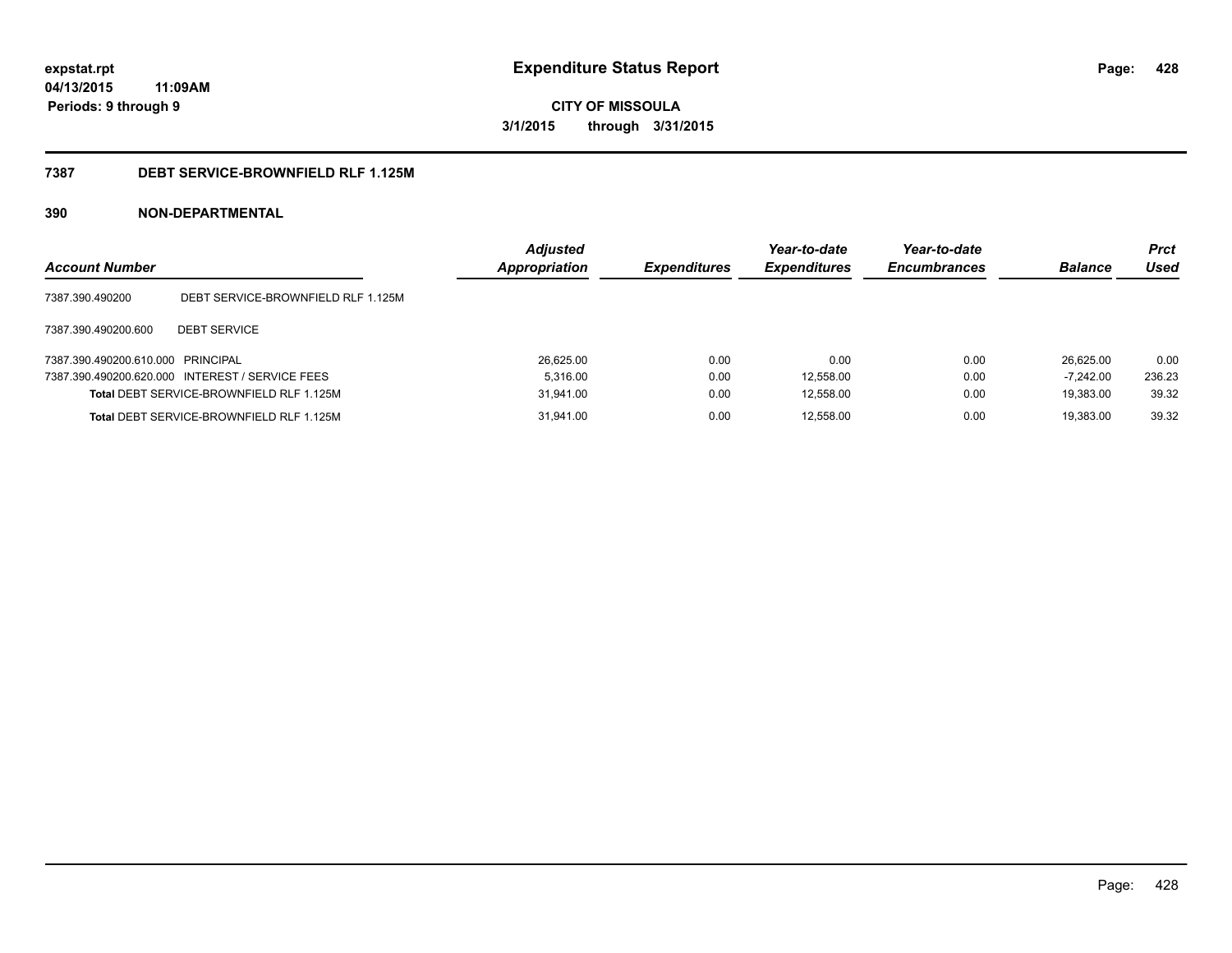**7388 RESERVE-3.6m TIF**

| <b>Account Number</b>  |                                | <b>Adjusted</b><br>Appropriation | <b>Expenditures</b> | Year-to-date<br><b>Expenditures</b> | Year-to-date<br><b>Encumbrances</b> | <b>Balance</b> | <b>Prct</b><br><b>Used</b> |
|------------------------|--------------------------------|----------------------------------|---------------------|-------------------------------------|-------------------------------------|----------------|----------------------------|
| 7388.390.490607        | <b>TRANSFERS TO BROWNFIELD</b> |                                  |                     |                                     |                                     |                |                            |
| 7388.390.490607.800    | OTHER OBJECTS                  |                                  |                     |                                     |                                     |                |                            |
| Total RESERVE-3.6m TIF |                                | 0.00                             | 0.00                | 0.00                                | 0.00                                | 0.00           | 0.00                       |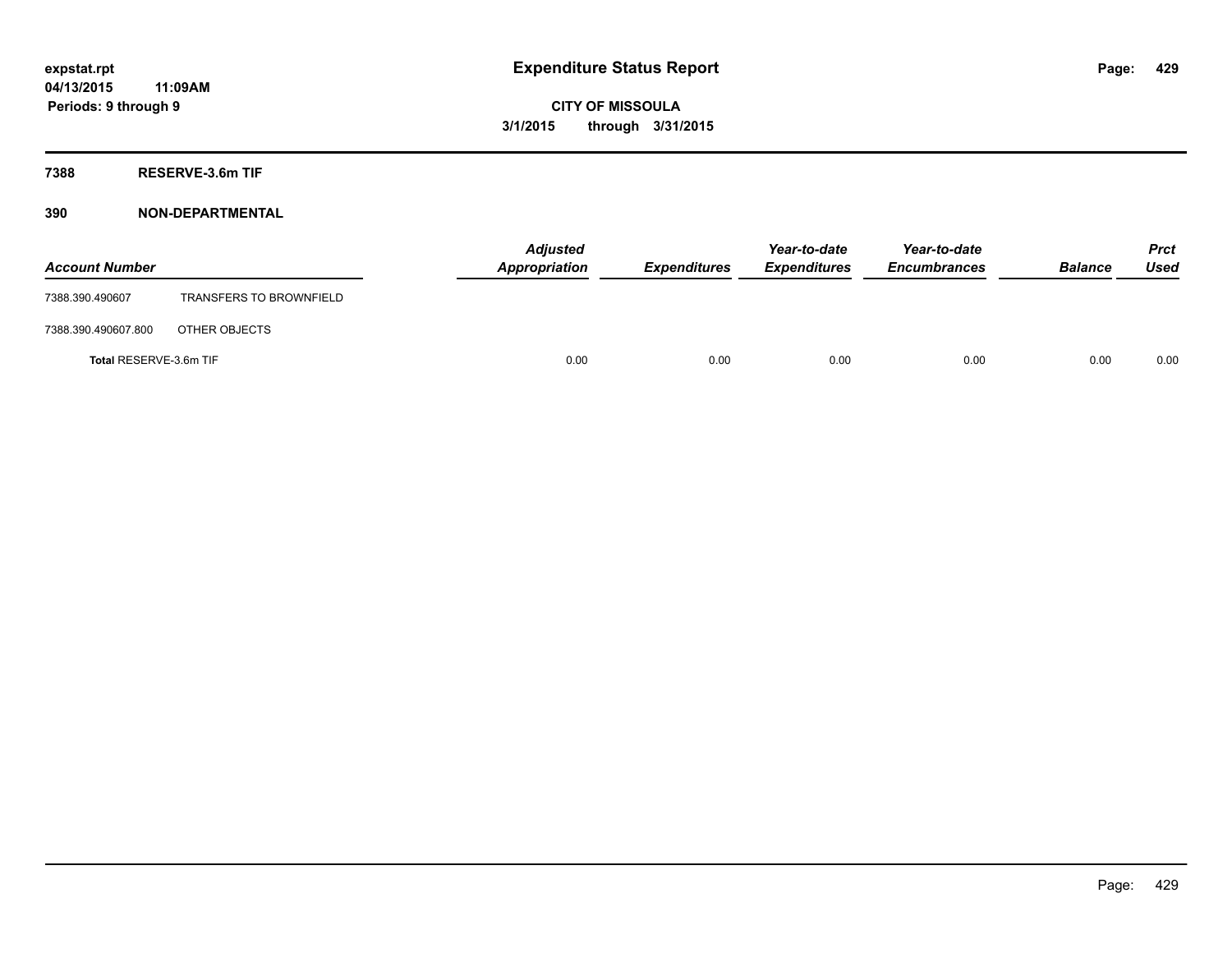**CITY OF MISSOULA 3/1/2015 through 3/31/2015**

## **7389 DEBT SERVICE - 3.6M/5.75M**

| <b>Account Number</b>                                 |                         | <b>Adjusted</b><br><b>Appropriation</b> | <b>Expenditures</b> | Year-to-date<br><b>Expenditures</b> | Year-to-date<br><b>Encumbrances</b> | <b>Balance</b> | <b>Prct</b><br>Used |
|-------------------------------------------------------|-------------------------|-----------------------------------------|---------------------|-------------------------------------|-------------------------------------|----------------|---------------------|
| 7389.385.470220                                       | ACQUISITION OF PROPERTY |                                         |                     |                                     |                                     |                |                     |
| 7389.385.470220.600                                   | <b>DEBT SERVICE</b>     |                                         |                     |                                     |                                     |                |                     |
| 7389.385.470220.610.000 PRINCIPAL<br><b>Total MRA</b> |                         | 500,000.00<br>500,000.00                | 0.00<br>0.00        | 500,000.00<br>500,000.00            | 0.00<br>0.00                        | 0.00<br>0.00   | 100.00<br>100.00    |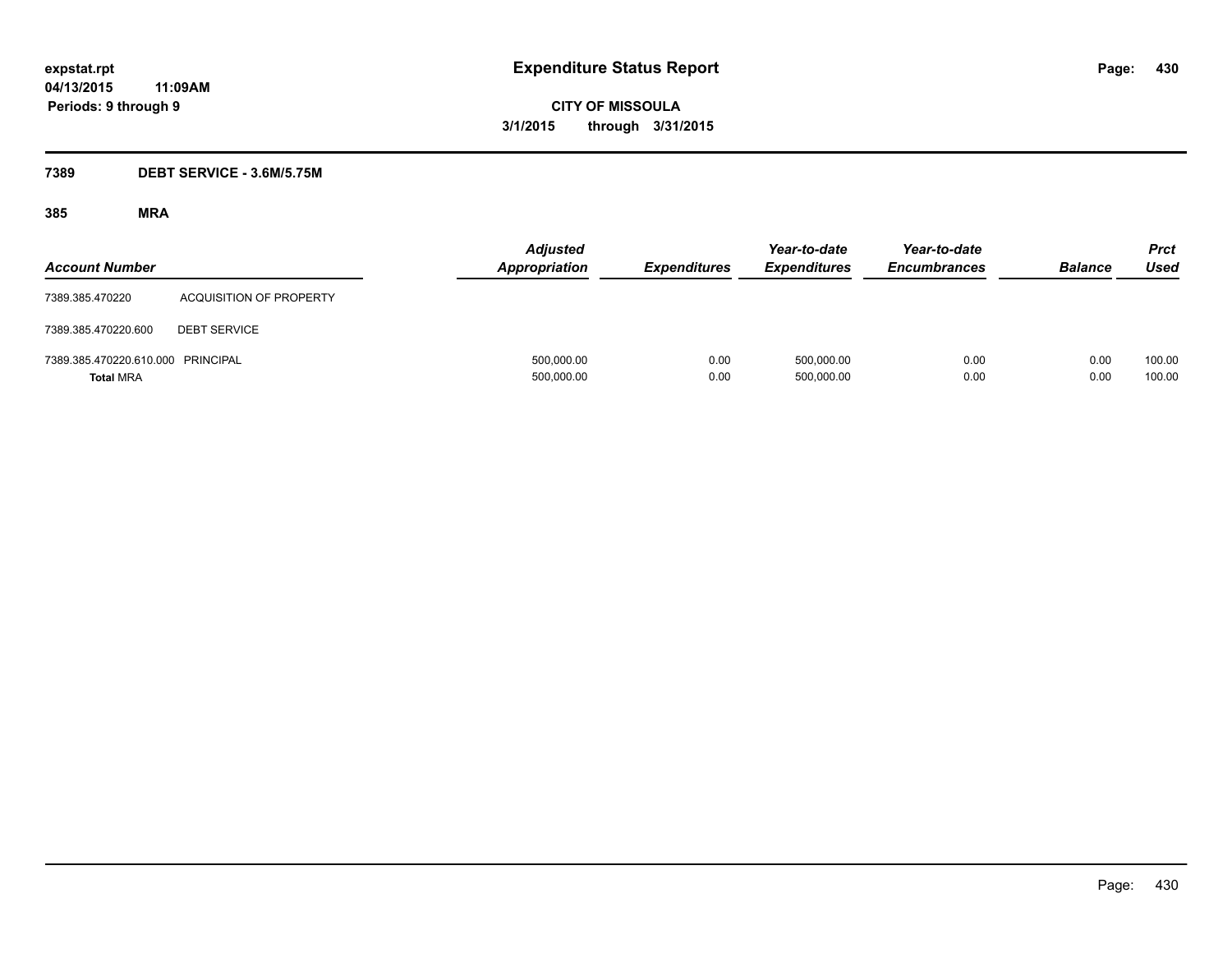### **7389 DEBT SERVICE - 3.6M/5.75M**

|                                                       | <b>Adjusted</b> |                     | Year-to-date        | Year-to-date        |                | <b>Prct</b> |
|-------------------------------------------------------|-----------------|---------------------|---------------------|---------------------|----------------|-------------|
| <b>Account Number</b>                                 | Appropriation   | <b>Expenditures</b> | <b>Expenditures</b> | <b>Encumbrances</b> | <b>Balance</b> | Used        |
| REVENUE BOND DEBT SERVICE<br>7389.390.490200          |                 |                     |                     |                     |                |             |
| <b>DEBT SERVICE</b><br>7389.390.490200.600            |                 |                     |                     |                     |                |             |
| 7389.390.490200.610.000 PRINCIPAL                     | 110,000.00      | 0.00                | 0.00                | 0.00                | 110,000.00     | 0.00        |
| 7389.390.490200.620.000 INTEREST / SERVICE FEES       | 135,850.00      | 0.00                | 68,025.00           | 0.00                | 67,825.00      | 50.07       |
| <b>Total REVENUE BOND DEBT SERVICE</b>                | 245,850.00      | 0.00                | 68,025.00           | 0.00                | 177,825.00     | 27.67       |
| FY13 \$5.75M DEBT SERVICE<br>7389.390.490210          |                 |                     |                     |                     |                |             |
| <b>DEBT SERVICE</b><br>7389.390.490210.600            |                 |                     |                     |                     |                |             |
| 7389.390.490210.610.000 FY13 5.75M DEBT SVS/PRINCIPAL | 252,000.00      | 0.00                | 125,000.00          | 0.00                | 127,000.00     | 49.60       |
| 7389.390.490210.620.000 INTEREST / SERVICE FEES       | 174,066.00      | 0.00                | 87,617.25           | 0.00                | 86.448.75      | 50.34       |
| Total FY13 \$5.75M DEBT SERVICE                       | 426,066.00      | 0.00                | 212,617.25          | 0.00                | 213,448.75     | 49.90       |
| <b>Total NON-DEPARTMENTAL</b>                         | 671,916.00      | 0.00                | 280,642.25          | 0.00                | 391,273.75     | 41.77       |
| Total DEBT SERVICE - 3.6M/5.75M                       | 1,171,916.00    | 0.00                | 780,642.25          | 0.00                | 391,273.75     | 66.61       |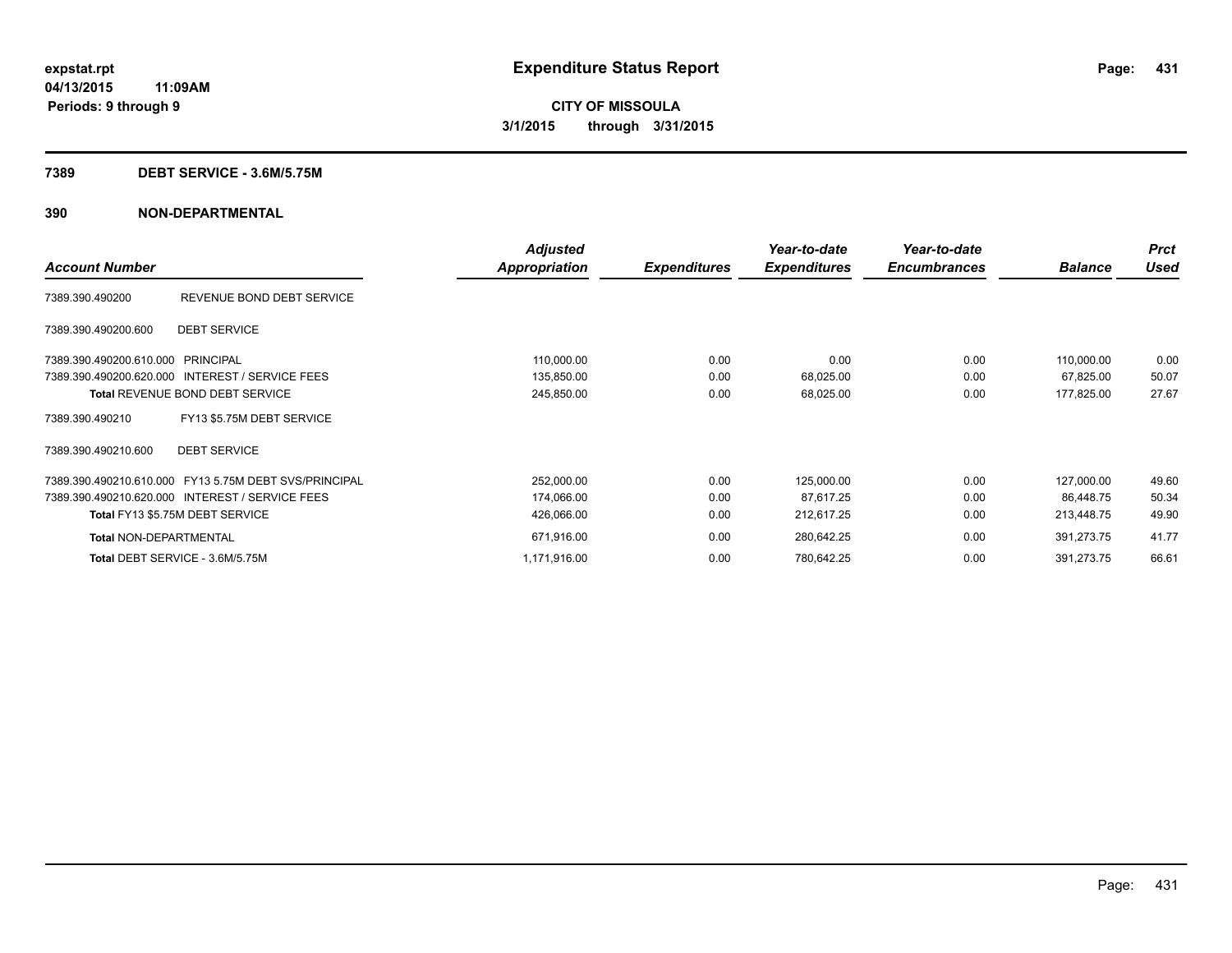**CITY OF MISSOULA 3/1/2015 through 3/31/2015**

## **7390 URDII CLEARING - 3.6M TIF**

| <b>Account Number</b> |                                | <b>Adjusted</b><br>Appropriation | <b>Expenditures</b> | Year-to-date<br><b>Expenditures</b> | Year-to-date<br><b>Encumbrances</b> | <b>Balance</b> | <b>Prct</b><br>Used |
|-----------------------|--------------------------------|----------------------------------|---------------------|-------------------------------------|-------------------------------------|----------------|---------------------|
| 7390.385.490607       | <b>TRANSFERS TO BROWNFIELD</b> |                                  |                     |                                     |                                     |                |                     |
| 7390.385.490607.800   | OTHER OBJECTS                  |                                  |                     |                                     |                                     |                |                     |
| <b>Total MRA</b>      |                                | 0.00                             | 0.00                | 0.00                                | 0.00                                | 0.00           | 0.00                |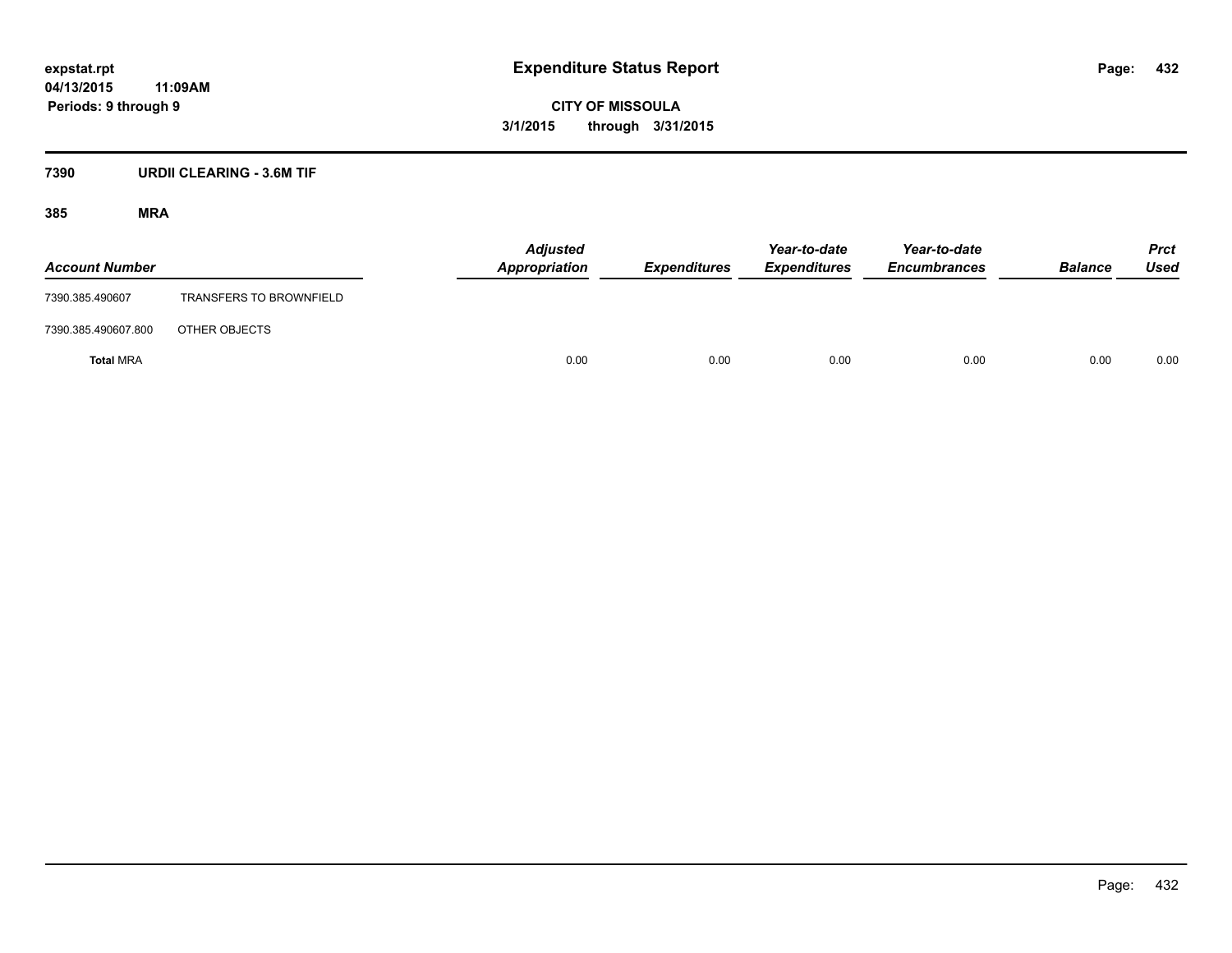### **7390 URDII CLEARING - 3.6M TIF**

| <b>Account Number</b>  |                                                                | <b>Adjusted</b><br><b>Appropriation</b> | <b>Expenditures</b> | Year-to-date<br><b>Expenditures</b> | Year-to-date<br><b>Encumbrances</b> | <b>Balance</b> | <b>Prct</b><br><b>Used</b> |
|------------------------|----------------------------------------------------------------|-----------------------------------------|---------------------|-------------------------------------|-------------------------------------|----------------|----------------------------|
| 7390.390.490601        | TI BOND CLEARING                                               |                                         |                     |                                     |                                     |                |                            |
| 7390.390.490601.800    | OTHER OBJECTS                                                  |                                         |                     |                                     |                                     |                |                            |
| Total TI BOND CLEARING |                                                                | 0.00                                    | 0.00                | 0.00                                | 0.00                                | 0.00           | 0.00                       |
| 7390.390.490604        | TI BOND RESERVE                                                |                                         |                     |                                     |                                     |                |                            |
| 7390.390.490604.800    | OTHER OBJECTS                                                  |                                         |                     |                                     |                                     |                |                            |
|                        | 7390.390.490604.820.000 TRANSFER TO INTERMOUNTAIN BOND DS 7399 | 146,788.00                              | 0.00                | 154,123.00                          | 0.00                                | $-7,335.00$    | 105.00                     |
| Total TI BOND RESERVE  |                                                                | 146,788.00                              | 0.00                | 154,123.00                          | 0.00                                | $-7,335.00$    | 105.00                     |
| 7390.390.490605        | TRANSFER TO DEBT SERVICE 7389                                  |                                         |                     |                                     |                                     |                |                            |
| 7390.390.490605.800    | OTHER OBJECTS                                                  |                                         |                     |                                     |                                     |                |                            |
|                        | 7390.390.490605.820.000 TRANSFERS TO DEBT SERVICE              | 921,916.00                              | 0.00                | 515,728.50                          | 0.00                                | 406,187.50     | 55.94                      |
|                        | Total TRANSFER TO DEBT SERVICE 7389                            | 921,916.00                              | 0.00                | 515,728.50                          | 0.00                                | 406,187.50     | 55.94                      |
| 7390.390.490606        | <b>DEVELOPMENT TRANSFERS</b>                                   |                                         |                     |                                     |                                     |                |                            |
| 7390.390.490606.800    | OTHER OBJECTS                                                  |                                         |                     |                                     |                                     |                |                            |
|                        | 7390.390.490606.820.000 TRANSFERS TO URD II DEVELOPMENT        | 616,365.00                              | 0.00                | 301.141.60                          | 0.00                                | 315,223.40     | 48.86                      |
|                        | <b>Total DEVELOPMENT TRANSFERS</b>                             | 616,365.00                              | 0.00                | 301,141.60                          | 0.00                                | 315,223.40     | 48.86                      |
| 7390.390.490607        | <b>TRANSFERS TO BROWNFIELD</b>                                 |                                         |                     |                                     |                                     |                |                            |
| 7390.390.490607.800    | OTHER OBJECTS                                                  |                                         |                     |                                     |                                     |                |                            |
|                        | 7390.390.490607.820.000 TRANSFERS TO OTHER FUNDS               | 31,941.00                               | 0.00                | 22,600.00                           | 0.00                                | 9,341.00       | 70.76                      |
|                        | <b>Total TRANSFERS TO BROWNFIELD</b>                           | 31,941.00                               | 0.00                | 22,600.00                           | 0.00                                | 9,341.00       | 70.76                      |
| 7390.390.490608        | TRANSFERS TO SAFEWA/ST PAT                                     |                                         |                     |                                     |                                     |                |                            |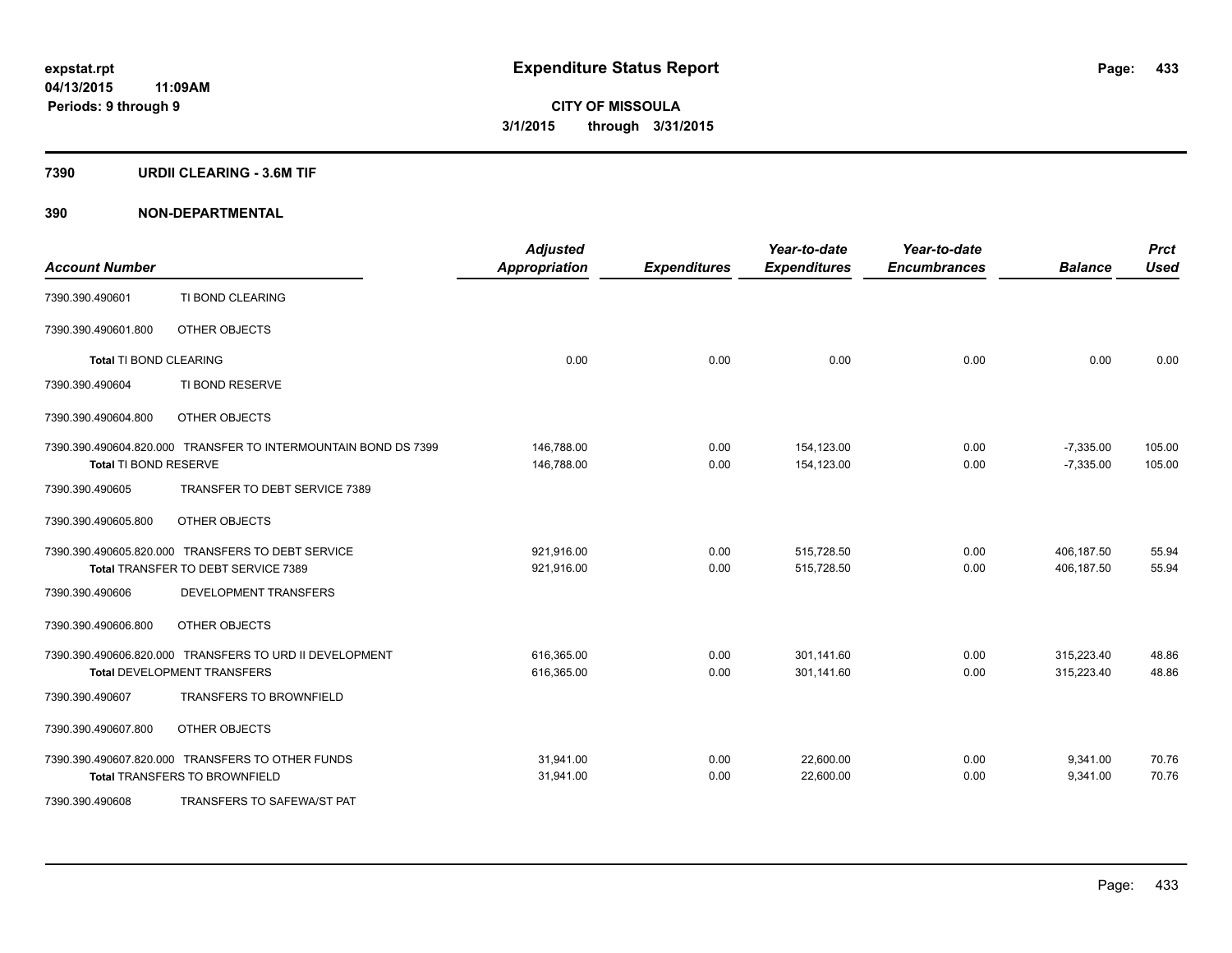### **7390 URDII CLEARING - 3.6M TIF**

|                                                                  | <b>Adjusted</b> |                     | Year-to-date        | Year-to-date        |                | <b>Prct</b> |
|------------------------------------------------------------------|-----------------|---------------------|---------------------|---------------------|----------------|-------------|
| <b>Account Number</b>                                            | Appropriation   | <b>Expenditures</b> | <b>Expenditures</b> | <b>Encumbrances</b> | <b>Balance</b> | Used        |
| 7390.390.490608.800<br>OTHER OBJECTS                             |                 |                     |                     |                     |                |             |
| 7390.390.490608.820.000 TRANSFERS TO OTHER FUNDS-SAFEWAY/ST PATS | 155.875.00      | 0.00                | 149.702.00          | 0.00                | 6.173.00       | 96.04       |
| <b>Total TRANSFERS TO SAFEWA/ST PAT</b>                          | 155.875.00      | 0.00                | 149.702.00          | 0.00                | 6.173.00       | 96.04       |
| <b>Total URDII CLEARING - 3.6M TIF</b>                           | 1.872.885.00    | 0.00                | 1.143.295.10        | 0.00                | 729.589.90     | 61.04       |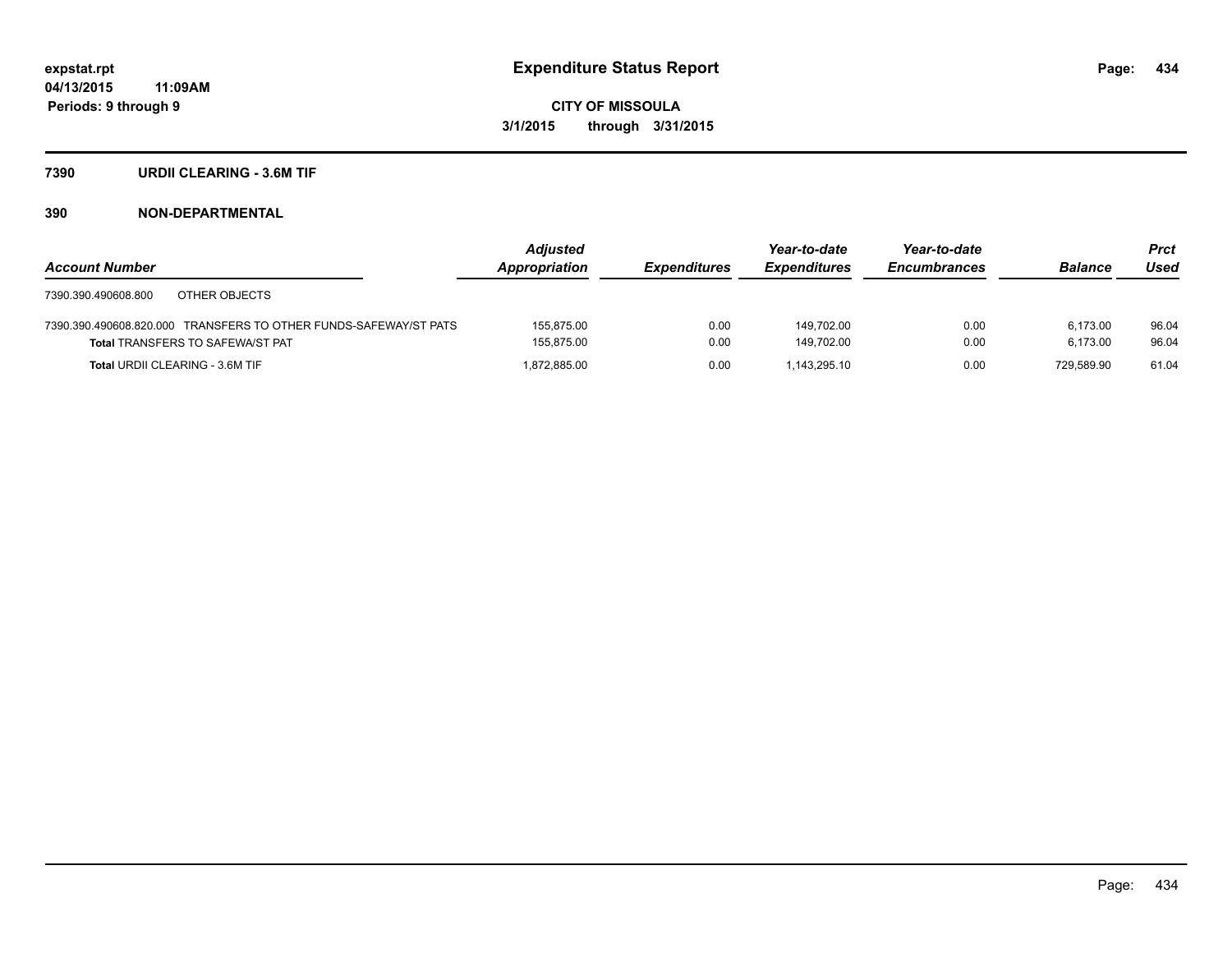**CITY OF MISSOULA 3/1/2015 through 3/31/2015**

**7392 MRA - URD II FUND**

| <b>Account Number</b>                                             |                                                  | <b>Adjusted</b><br><b>Appropriation</b> | <b>Expenditures</b> | Year-to-date<br><b>Expenditures</b> | Year-to-date<br><b>Encumbrances</b> | <b>Balance</b>                 | <b>Prct</b><br><b>Used</b> |
|-------------------------------------------------------------------|--------------------------------------------------|-----------------------------------------|---------------------|-------------------------------------|-------------------------------------|--------------------------------|----------------------------|
| 7392.385.460436                                                   | MRA CTEP/CMAQ                                    |                                         |                     |                                     |                                     |                                |                            |
| 7392.385.460436.300                                               | PURCHASED SERVICES                               |                                         |                     |                                     |                                     |                                |                            |
|                                                                   | <b>Total PURCHASED SERVICES</b>                  | 0.00                                    | 0.00                | 0.00                                | 0.00                                | 0.00                           | 0.00                       |
| 7392.385.460436.900                                               | <b>CAPITAL OUTLAY</b>                            |                                         |                     |                                     |                                     |                                |                            |
| Total MRA CTEP/CMAQ                                               |                                                  | 0.00                                    | 0.00                | 0.00                                | 0.00                                | 0.00                           | 0.00                       |
| 7392.385.470210                                                   | <b>ADMINISTRATION</b>                            |                                         |                     |                                     |                                     |                                |                            |
| 7392.385.470210.300                                               | PURCHASED SERVICES                               |                                         |                     |                                     |                                     |                                |                            |
|                                                                   | <b>Total PURCHASED SERVICES</b>                  | 0.00                                    | 0.00                | 0.00                                | 0.00                                | 0.00                           | 0.00                       |
| 7392.385.470210.800                                               | OTHER OBJECTS                                    |                                         |                     |                                     |                                     |                                |                            |
| <b>Total ADMINISTRATION</b>                                       | 7392.385.470210.820.000 TRANSFERS TO OTHER FUNDS | 250,000.00<br>250,000.00                | 0.00<br>0.00        | 0.00<br>0.00                        | 0.00<br>0.00                        | 250,000.00<br>250,000.00       | 0.00<br>0.00               |
| 7392.385.470220                                                   | <b>ACQUISITION OF PROPERTY</b>                   |                                         |                     |                                     |                                     |                                |                            |
| 7392.385.470220.800                                               | OTHER OBJECTS                                    |                                         |                     |                                     |                                     |                                |                            |
| 7392.385.470220.845.000 CONTINGENCY<br><b>Total OTHER OBJECTS</b> |                                                  | 50,000.00<br>50,000.00                  | 0.00<br>0.00        | 0.00<br>0.00                        | 0.00<br>0.00                        | 50,000.00<br>50,000.00         | 0.00<br>0.00               |
| 7392.385.470220.900                                               | CAPITAL OUTLAY                                   |                                         |                     |                                     |                                     |                                |                            |
| 7392.385.470220.910.000 LAND<br><b>Total CAPITAL OUTLAY</b>       |                                                  | 0.00<br>0.00                            | 0.00<br>0.00        | 115,264.00<br>115,264.00            | 0.00<br>0.00                        | $-115,264.00$<br>$-115,264.00$ | 0.00<br>0.00               |
|                                                                   | Total ACQUISITION OF PROPERTY                    | 50,000.00                               | 0.00                | 115,264.00                          | 0.00                                | $-65,264.00$                   | 230.53                     |
| 7392.385.470230                                                   | <b>PW FACILITY</b>                               |                                         |                     |                                     |                                     |                                |                            |
| 7392.385.470230.300                                               | PURCHASED SERVICES                               |                                         |                     |                                     |                                     |                                |                            |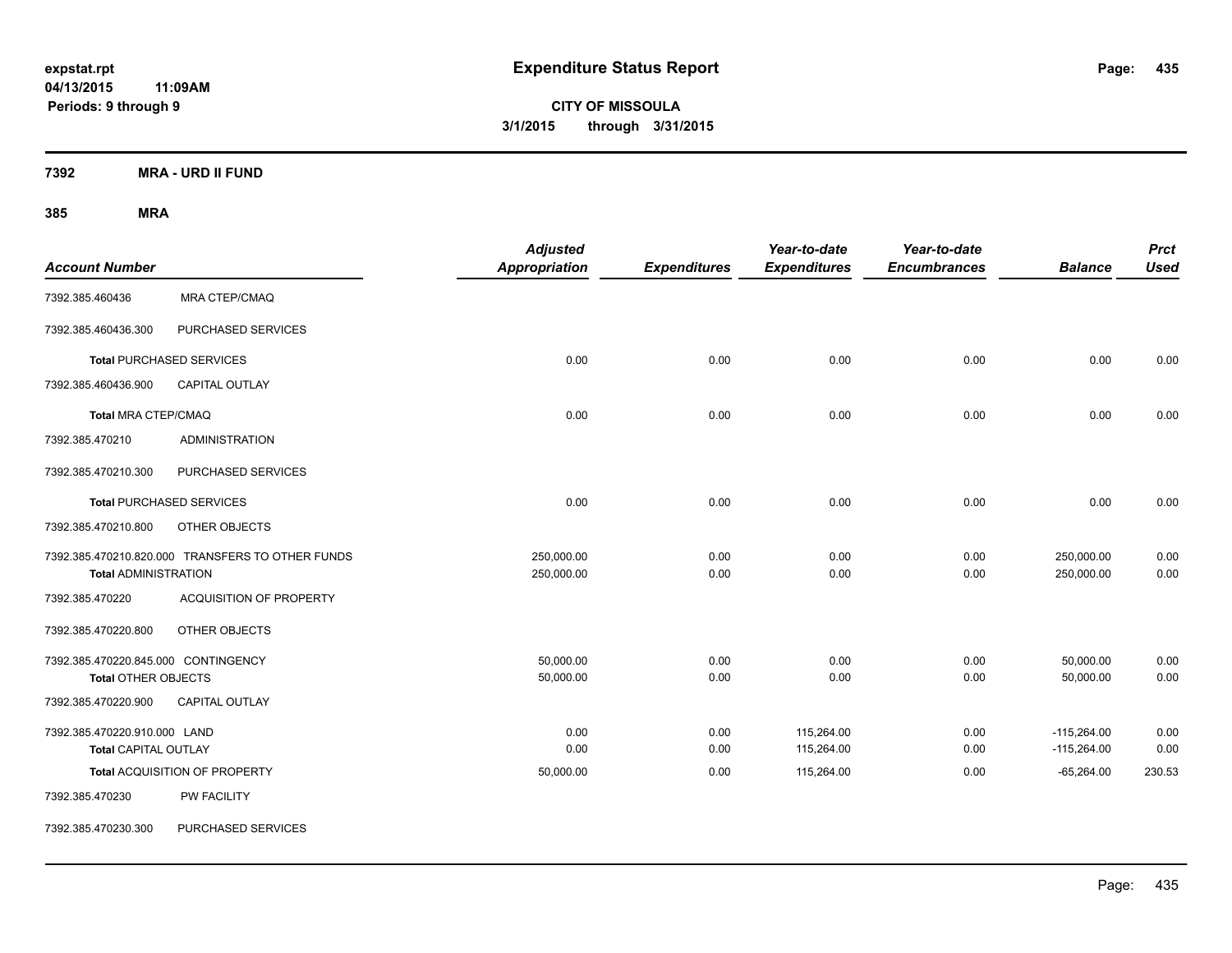**CITY OF MISSOULA 3/1/2015 through 3/31/2015**

**7392 MRA - URD II FUND**

| <b>Account Number</b>                                                            | <b>Adjusted</b><br>Appropriation | <b>Expenditures</b>    | Year-to-date<br><b>Expenditures</b> | Year-to-date<br><b>Encumbrances</b> | <b>Balance</b>               | <b>Prct</b><br><b>Used</b> |
|----------------------------------------------------------------------------------|----------------------------------|------------------------|-------------------------------------|-------------------------------------|------------------------------|----------------------------|
| 7392.385.470230.350.000 PROFESSIONAL SERVICES<br><b>Total PURCHASED SERVICES</b> | 159,272.00<br>159,272.00         | 3,262.25<br>3,262.25   | 46,675.60<br>46,675.60              | 0.00<br>0.00                        | 112,596.40<br>112,596.40     | 29.31<br>29.31             |
| <b>GRANTS &amp; CONTRIBUTIONS</b><br>7392.385.470230.700                         |                                  |                        |                                     |                                     |                              |                            |
| 7392.385.470230.700.000 GRANTS & CONTRIBUTIONS<br>Total GRANTS & CONTRIBUTIONS   | 6,207.00<br>6,207.00             | 14,045.00<br>14,045.00 | 32,019.67<br>32,019.67              | 0.00<br>0.00                        | $-25,812.67$<br>$-25,812.67$ | 515.86<br>515.86           |
| 7392.385.470230.800<br>OTHER OBJECTS                                             |                                  |                        |                                     |                                     |                              |                            |
| 7392.385.470230.845.000 CONTINGENCY<br><b>Total OTHER OBJECTS</b>                | 411,369.00<br>411,369.00         | 0.00<br>0.00           | 0.00<br>0.00                        | 0.00<br>0.00                        | 411,369.00<br>411,369.00     | 0.00<br>0.00               |
| <b>CAPITAL OUTLAY</b><br>7392.385.470230.900                                     |                                  |                        |                                     |                                     |                              |                            |
| 7392.385.470230.930.000 IMPROVEMENTS<br><b>Total CAPITAL OUTLAY</b>              | 680,000.00<br>680,000.00         | 24,945.50<br>24,945.50 | 536,288.92<br>536,288.92            | 0.00<br>0.00                        | 143,711.08<br>143,711.08     | 78.87<br>78.87             |
| <b>Total PW FACILITY</b>                                                         | 1,256,848.00                     | 42,252.75              | 614,984.19                          | 0.00                                | 641,863.81                   | 48.93                      |
| <b>REHAB LOANS</b><br>7392.385.470240                                            |                                  |                        |                                     |                                     |                              |                            |
| 7392.385.470240.700<br><b>GRANTS &amp; CONTRIBUTIONS</b>                         |                                  |                        |                                     |                                     |                              |                            |
| 7392.385.470240.700.000 GRANTS & CONTRIBUTIONS<br><b>Total REHAB LOANS</b>       | 75,000.00<br>75,000.00           | 0.00<br>0.00           | 0.00<br>0.00                        | 0.00<br>0.00                        | 75,000.00<br>75,000.00       | 0.00<br>0.00               |
| *** Title Not Found ***<br>7392.385.470241                                       |                                  |                        |                                     |                                     |                              |                            |
| PURCHASED SERVICES<br>7392.385.470241.300                                        |                                  |                        |                                     |                                     |                              |                            |
| <b>Total PURCHASED SERVICES</b>                                                  | 0.00                             | 0.00                   | 0.00                                | 0.00                                | 0.00                         | 0.00                       |
| 7392.385.470241.700<br><b>GRANTS &amp; CONTRIBUTIONS</b>                         |                                  |                        |                                     |                                     |                              |                            |
| <b>Total GRANTS &amp; CONTRIBUTIONS</b>                                          | 0.00                             | 0.00                   | 0.00                                | 0.00                                | 0.00                         | 0.00                       |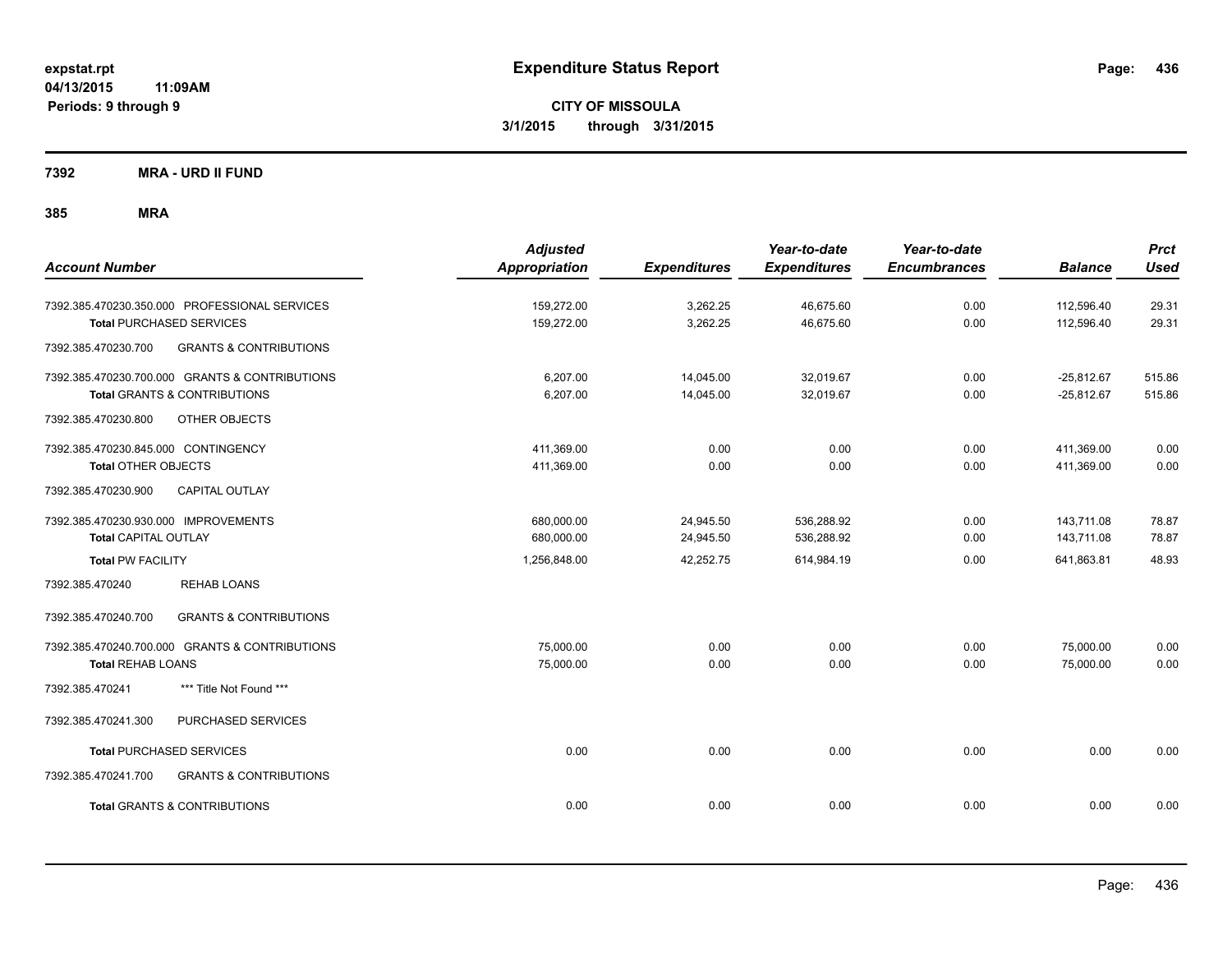**CITY OF MISSOULA 3/1/2015 through 3/31/2015**

**7392 MRA - URD II FUND**

| <b>Account Number</b>               |                                                | <b>Adjusted</b><br><b>Appropriation</b> | <b>Expenditures</b> | Year-to-date<br><b>Expenditures</b> | Year-to-date<br><b>Encumbrances</b> | <b>Balance</b> | <b>Prct</b><br><b>Used</b> |
|-------------------------------------|------------------------------------------------|-----------------------------------------|---------------------|-------------------------------------|-------------------------------------|----------------|----------------------------|
| 7392.385.470241.800                 | OTHER OBJECTS                                  |                                         |                     |                                     |                                     |                |                            |
| <b>Total OTHER OBJECTS</b>          |                                                | 0.00                                    | 0.00                | 0.00                                | 0.00                                | 0.00           | 0.00                       |
| 7392.385.470241.900                 | <b>CAPITAL OUTLAY</b>                          |                                         |                     |                                     |                                     |                |                            |
| Total *** Title Not Found ***       |                                                | 0.00                                    | 0.00                | 0.00                                | 0.00                                | 0.00           | 0.00                       |
| 7392.385.470250                     | <b>RELOCATION PAYMENTS</b>                     |                                         |                     |                                     |                                     |                |                            |
| 7392.385.470250.800                 | OTHER OBJECTS                                  |                                         |                     |                                     |                                     |                |                            |
|                                     | <b>Total RELOCATION PAYMENTS</b>               | 0.00                                    | 0.00                | 0.00                                | 0.00                                | 0.00           | 0.00                       |
| 7392.385.470260                     | PLANNING & MGMT                                |                                         |                     |                                     |                                     |                |                            |
| 7392.385.470260.300                 | PURCHASED SERVICES                             |                                         |                     |                                     |                                     |                |                            |
|                                     | 7392.385.470260.350.000 PROFESSIONAL SERVICES  | 10,000.00                               | 0.00                | 0.00                                | 0.00                                | 10,000.00      | 0.00                       |
|                                     | <b>Total PURCHASED SERVICES</b>                | 10,000.00                               | 0.00                | 0.00                                | 0.00                                | 10,000.00      | 0.00                       |
| 7392.385.470260.700                 | <b>GRANTS &amp; CONTRIBUTIONS</b>              |                                         |                     |                                     |                                     |                |                            |
|                                     | <b>Total GRANTS &amp; CONTRIBUTIONS</b>        | 0.00                                    | 0.00                | 0.00                                | 0.00                                | 0.00           | 0.00                       |
| 7392.385.470260.800                 | OTHER OBJECTS                                  |                                         |                     |                                     |                                     |                |                            |
| 7392.385.470260.845.000 CONTINGENCY |                                                | 50,000.00                               | 0.00                | 0.00                                | 0.00                                | 50,000.00      | 0.00                       |
| <b>Total OTHER OBJECTS</b>          |                                                | 50,000.00                               | 0.00                | 0.00                                | 0.00                                | 50,000.00      | 0.00                       |
| <b>Total PLANNING &amp; MGMT</b>    |                                                | 60,000.00                               | 0.00                | 0.00                                | 0.00                                | 60,000.00      | 0.00                       |
| 7392.385.470270                     | <b>CLEARING &amp; DEMO</b>                     |                                         |                     |                                     |                                     |                |                            |
| 7392.385.470270.700                 | <b>GRANTS &amp; CONTRIBUTIONS</b>              |                                         |                     |                                     |                                     |                |                            |
|                                     | 7392.385.470270.700.000 GRANTS & CONTRIBUTIONS | 17,400.00                               | 0.00                | 0.00                                | 0.00                                | 17,400.00      | 0.00                       |
|                                     | <b>Total GRANTS &amp; CONTRIBUTIONS</b>        | 17,400.00                               | 0.00                | 0.00                                | 0.00                                | 17,400.00      | 0.00                       |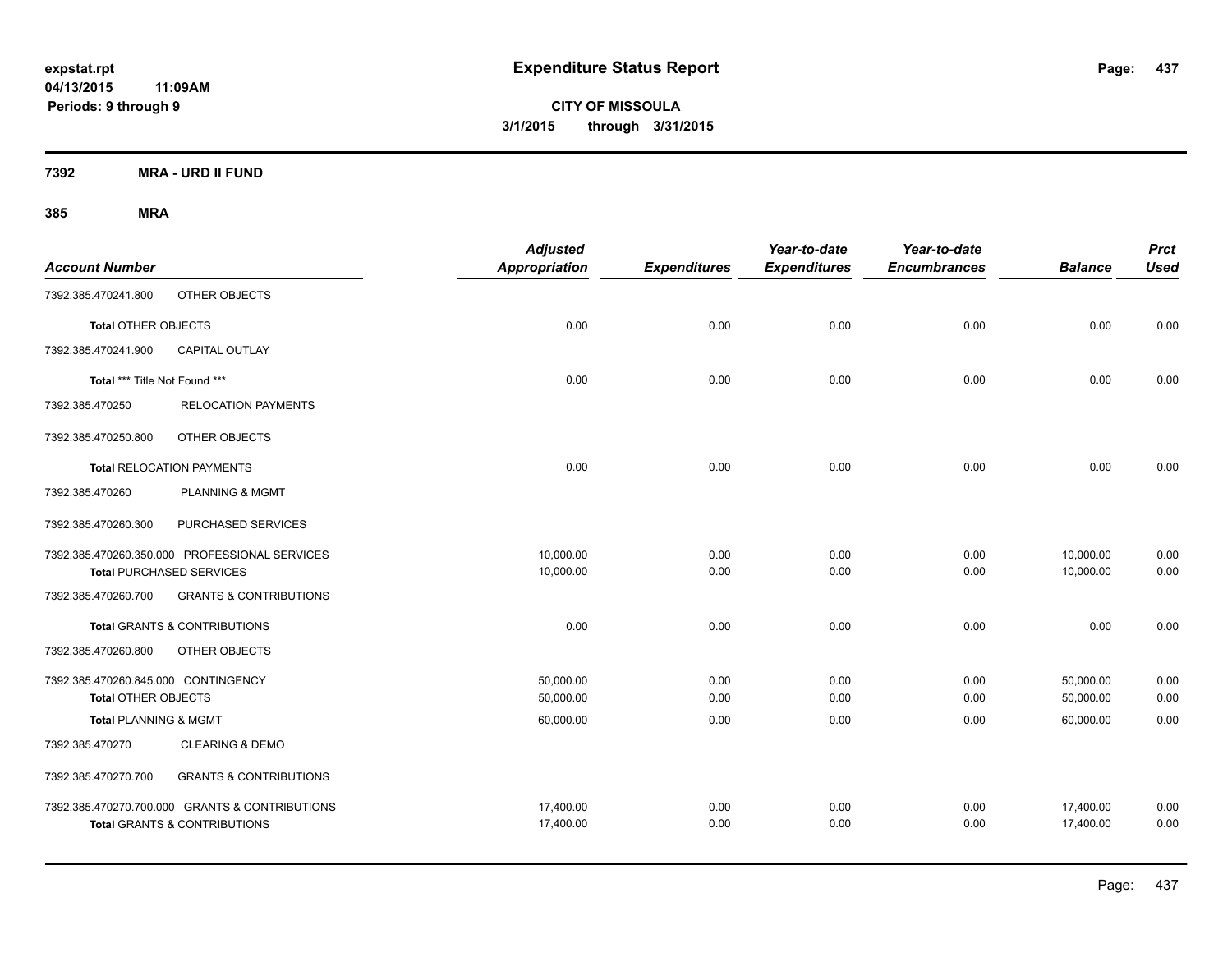**CITY OF MISSOULA 3/1/2015 through 3/31/2015**

**7392 MRA - URD II FUND**

| <b>Account Number</b>                                      |                                                   | <b>Adjusted</b><br>Appropriation | <b>Expenditures</b> | Year-to-date<br><b>Expenditures</b> | Year-to-date<br><b>Encumbrances</b> | <b>Balance</b>           | <b>Prct</b><br><b>Used</b> |
|------------------------------------------------------------|---------------------------------------------------|----------------------------------|---------------------|-------------------------------------|-------------------------------------|--------------------------|----------------------------|
| 7392.385.470270.800                                        | OTHER OBJECTS                                     |                                  |                     |                                     |                                     |                          |                            |
| 7392.385.470270.845.000 CONTINGENCY<br>Total OTHER OBJECTS |                                                   | 100,000.00<br>100,000.00         | 0.00<br>0.00        | 0.00<br>0.00                        | 0.00<br>0.00                        | 100,000.00<br>100,000.00 | 0.00<br>0.00               |
| 7392.385.470270.900                                        | <b>CAPITAL OUTLAY</b>                             |                                  |                     |                                     |                                     |                          |                            |
| <b>Total CAPITAL OUTLAY</b>                                |                                                   | 0.00                             | 0.00                | 0.00                                | 0.00                                | 0.00                     | 0.00                       |
| Total CLEARING & DEMO                                      |                                                   | 117,400.00                       | 0.00                | 0.00                                | 0.00                                | 117,400.00               | 0.00                       |
| 7392.385.470280                                            | 2006 Millsite TIF - 3.6M                          |                                  |                     |                                     |                                     |                          |                            |
| 7392.385.470280.900                                        | <b>CAPITAL OUTLAY</b>                             |                                  |                     |                                     |                                     |                          |                            |
| Total 2006 Millsite TIF - 3.6M                             |                                                   | 0.00                             | 0.00                | 0.00                                | 0.00                                | 0.00                     | 0.00                       |
| 7392.385.470290                                            | BROWNFIELD RLF 1.125M                             |                                  |                     |                                     |                                     |                          |                            |
| 7392.385.470290.700                                        | <b>GRANTS &amp; CONTRIBUTIONS</b>                 |                                  |                     |                                     |                                     |                          |                            |
|                                                            | Total GRANTS & CONTRIBUTIONS                      | 0.00                             | 0.00                | 0.00                                | 0.00                                | 0.00                     | 0.00                       |
| 7392.385.470290.900                                        | CAPITAL OUTLAY                                    |                                  |                     |                                     |                                     |                          |                            |
|                                                            | Total BROWNFIELD RLF 1.125M                       | 0.00                             | 0.00                | 0.00                                | 0.00                                | 0.00                     | 0.00                       |
| 7392.385.470300                                            | SAFEWAY/ST PAT 1.5M                               |                                  |                     |                                     |                                     |                          |                            |
| 7392.385.470300.900                                        | <b>CAPITAL OUTLAY</b>                             |                                  |                     |                                     |                                     |                          |                            |
| Total SAFEWAY/ST PAT 1.5M                                  |                                                   | 0.00                             | 0.00                | 0.00                                | 0.00                                | 0.00                     | 0.00                       |
| 7392.385.470301                                            | 5.75M SILVER PARK/WYOMIN/MRL                      |                                  |                     |                                     |                                     |                          |                            |
| 7392.385.470301.300                                        | PURCHASED SERVICES                                |                                  |                     |                                     |                                     |                          |                            |
|                                                            | 7392.385.470301.350.000 5.75M SILVER PARK/WYO/MRL | 0.00                             | 0.00                | 13,083.00                           | 0.00                                | $-13,083.00$             | 0.00                       |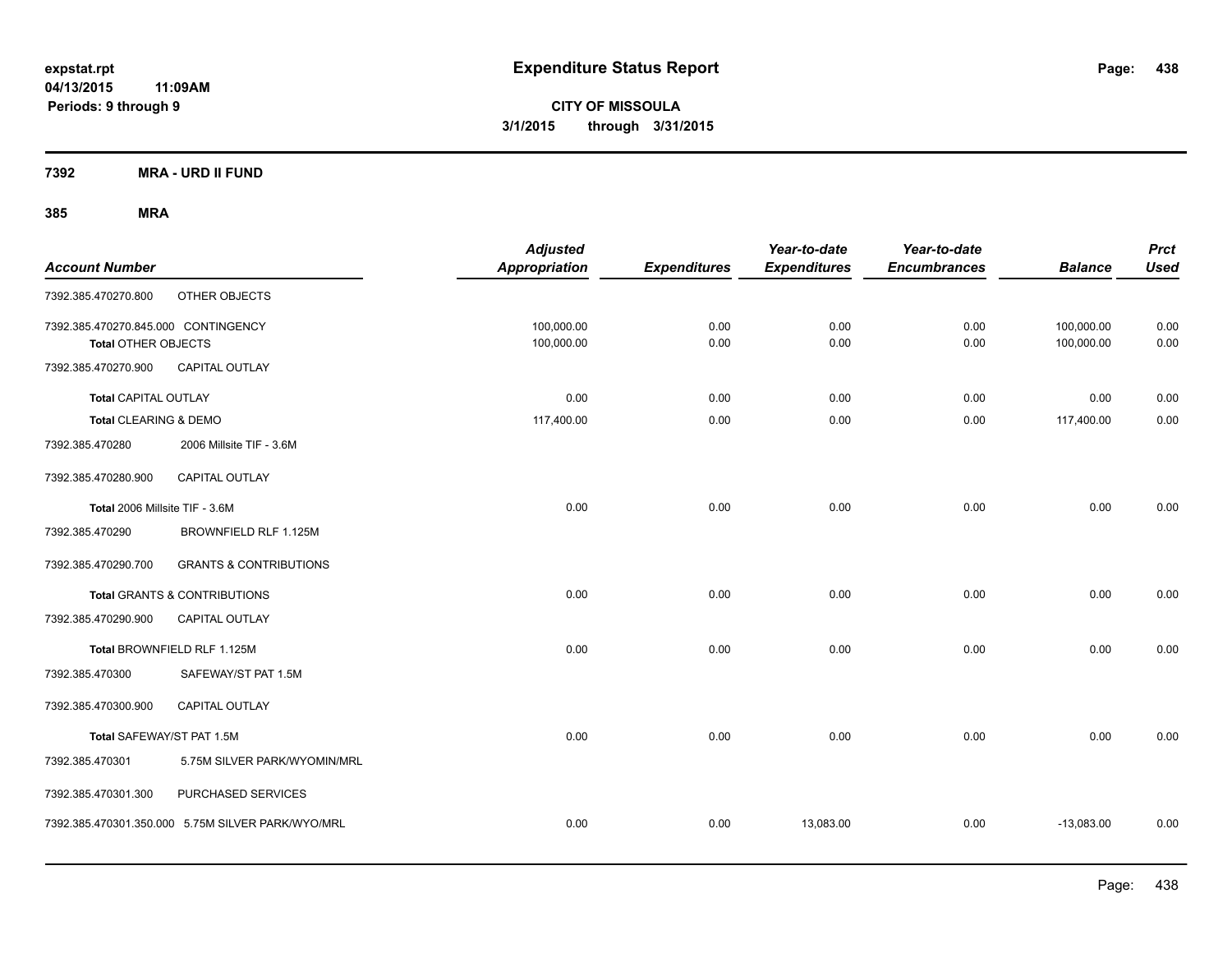**CITY OF MISSOULA 3/1/2015 through 3/31/2015**

**7392 MRA - URD II FUND**

| <b>Account Number</b>                                    | <b>Adjusted</b><br>Appropriation | <b>Expenditures</b> | Year-to-date<br><b>Expenditures</b> | Year-to-date<br><b>Encumbrances</b> | <b>Balance</b> | <b>Prct</b><br><b>Used</b> |
|----------------------------------------------------------|----------------------------------|---------------------|-------------------------------------|-------------------------------------|----------------|----------------------------|
| <b>Total PURCHASED SERVICES</b>                          | 0.00                             | 0.00                | 13,083.00                           | 0.00                                | $-13,083.00$   | 0.00                       |
| <b>GRANTS &amp; CONTRIBUTIONS</b><br>7392.385.470301.700 |                                  |                     |                                     |                                     |                |                            |
| 7392.385.470301.700.000 GRANTS & CONTRIBUTIONS           | 0.00                             | 0.00                | 15,000.00                           | 0.00                                | $-15,000.00$   | 0.00                       |
| <b>Total GRANTS &amp; CONTRIBUTIONS</b>                  | 0.00                             | 0.00                | 15,000.00                           | 0.00                                | $-15,000.00$   | 0.00                       |
| 7392.385.470301.800<br>OTHER OBJECTS                     |                                  |                     |                                     |                                     |                |                            |
| <b>Total OTHER OBJECTS</b>                               | 0.00                             | 0.00                | 0.00                                | 0.00                                | 0.00           | 0.00                       |
| <b>CAPITAL OUTLAY</b><br>7392.385.470301.900             |                                  |                     |                                     |                                     |                |                            |
| 7392.385.470301.930.000 5.75M SILVERPARK/WYO/MRL         | 0.00                             | 10,246.12           | 32,990.12                           | 0.00                                | $-32,990.12$   | 0.00                       |
| <b>Total CAPITAL OUTLAY</b>                              | 0.00                             | 10,246.12           | 32,990.12                           | 0.00                                | $-32,990.12$   | 0.00                       |
| Total 5.75M SILVER PARK/WYOMIN/MRL                       | 0.00                             | 10,246.12           | 61,073.12                           | 0.00                                | $-61,073.12$   | 0.00                       |
| Total MRA - URD II FUND                                  | 1,809,248.00                     | 52,498.87           | 791,321.31                          | 0.00                                | 1,017,926.69   | 43.74                      |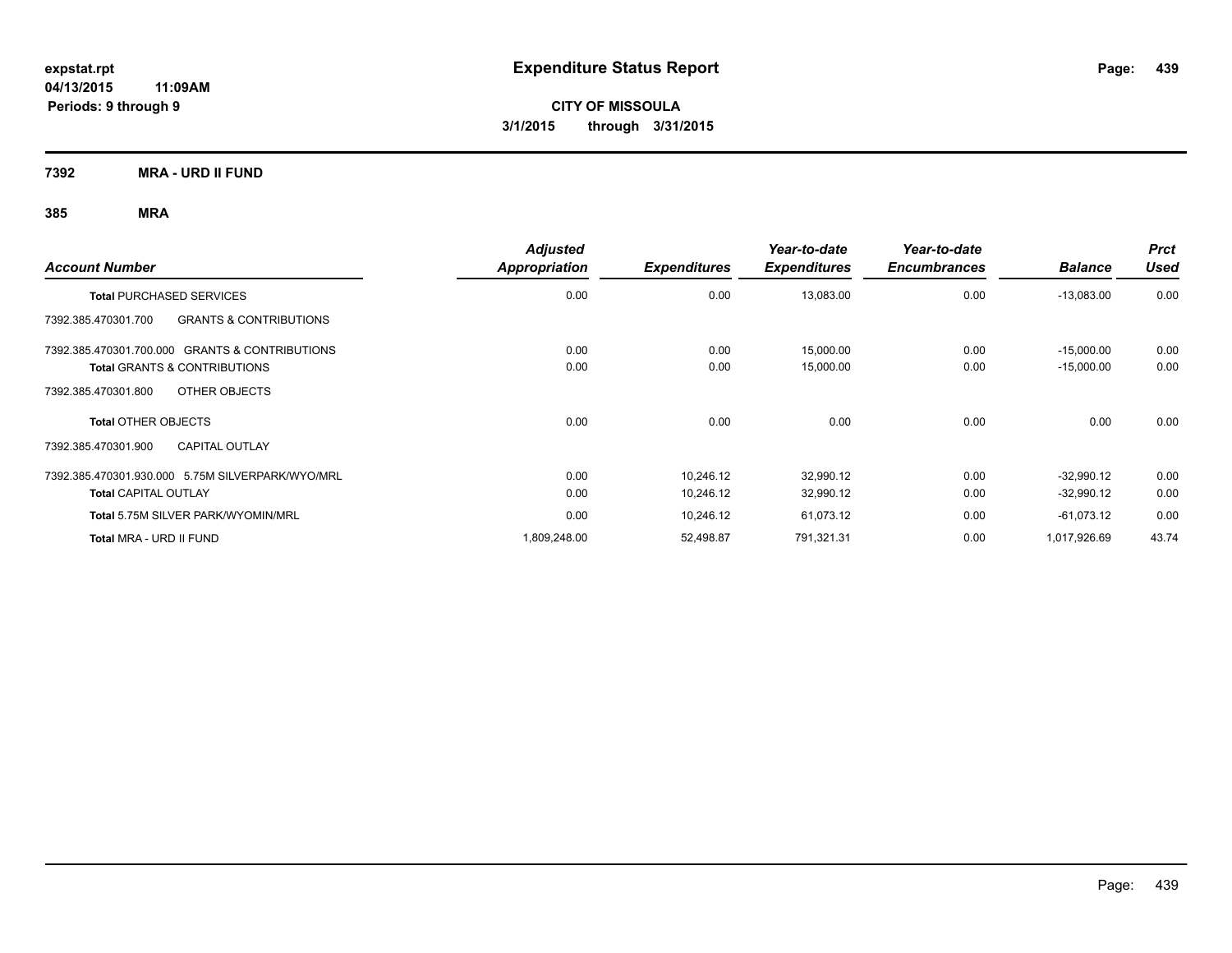**CITY OF MISSOULA 3/1/2015 through 3/31/2015**

**7393 MRA - URD III FUND**

**385 MRA**

| <b>Account Number</b>                   |                                                         | <b>Adjusted</b><br><b>Appropriation</b> | <b>Expenditures</b> | Year-to-date<br><b>Expenditures</b> | Year-to-date<br><b>Encumbrances</b> | <b>Balance</b> | <b>Prct</b><br><b>Used</b> |
|-----------------------------------------|---------------------------------------------------------|-----------------------------------------|---------------------|-------------------------------------|-------------------------------------|----------------|----------------------------|
| 7393.385.470210                         | <b>ADMINISTRATION</b>                                   |                                         |                     |                                     |                                     |                |                            |
| 7393.385.470210.100                     | PERSONAL SERVICES                                       |                                         |                     |                                     |                                     |                |                            |
|                                         | 7393.385.470210.110.000 SALARIES AND WAGES              | 331,208.00                              | 39,653.19           | 233,796.07                          | 0.00                                | 97.411.93      | 70.59                      |
|                                         | 7393.385.470210.120.000 OVERTIME/TERMINATION            | 5.000.00                                | 0.00                | 0.00                                | 0.00                                | 5.000.00       | 0.00                       |
|                                         | 7393.385.470210.140.000 EMPLOYER CONTRIBUTIONS          | 111,443.00                              | 10,642.01           | 78,598.10                           | 0.00                                | 32,844.90      | 70.53                      |
|                                         | 7393.385.470210.141.000 STATE RETIREMENT CONTRIBUTIONS  | 319.00                                  | 39.65               | 268.51                              | 0.00                                | 50.49          | 84.17                      |
| <b>Total PERSONAL SERVICES</b>          |                                                         | 447,970.00                              | 50,334.85           | 312,662.68                          | 0.00                                | 135,307.32     | 69.80                      |
| 7393.385.470210.200                     | <b>SUPPLIES</b>                                         |                                         |                     |                                     |                                     |                |                            |
| 7393.385.470210.210.000 OFFICE SUPPLIES |                                                         | 4,000.00                                | 0.00                | 752.28                              | 0.00                                | 3,247.72       | 18.81                      |
|                                         | 7393.385.470210.220.000 OPERATING SUPPLIES              | 500.00                                  | 0.00                | 0.00                                | 0.00                                | 500.00         | 0.00                       |
| 7393.385.470210.230.000                 | REPAIR/MAINTENANCE                                      | 828.00                                  | 51.00               | 124.72                              | 0.00                                | 703.28         | 15.06                      |
| 7393.385.470210.231.000                 | <b>GASOLINE</b>                                         | 400.00                                  | 0.00                | 119.25                              | 0.00                                | 280.75         | 29.81                      |
| 7393.385.470210.240.000 OTHER SUPPLIES  |                                                         | 3,398.00                                | 0.00                | 0.00                                | 0.00                                | 3,398.00       | 0.00                       |
| <b>Total SUPPLIES</b>                   |                                                         | 9,126.00                                | 51.00               | 996.25                              | 0.00                                | 8,129.75       | 10.92                      |
| 7393.385.470210.300                     | <b>PURCHASED SERVICES</b>                               |                                         |                     |                                     |                                     |                |                            |
| 7393.385.470210.310.000 COMMUNICATIONS  |                                                         | 800.00                                  | 4.40                | 876.22                              | 0.00                                | $-76.22$       | 109.53                     |
| 7393.385.470210.320.000                 | PRINTING & DUPLICATING                                  | 3,000.00                                | 0.00                | 1,174.58                            | 0.00                                | 1,825.42       | 39.15                      |
|                                         | 7393.385.470210.330.000 PUBLICITY, SUBSCRIPTIONS & DUES | 3,000.00                                | 421.00              | 3,266.11                            | 0.00                                | $-266.11$      | 108.87                     |
| 7393.385.470210.344.000                 | <b>TELEPHONE SERVICE</b>                                | 1,300.00                                | 61.82               | 668.72                              | 0.00                                | 631.28         | 51.44                      |
| 7393.385.470210.345.000 GARBAGE         |                                                         | 565.00                                  | 43.05               | 361.95                              | 0.00                                | 203.05         | 64.06                      |
|                                         | 7393.385.470210.350.000 PROFESSIONAL SERVICES           | 130.823.00                              | 1,500.00            | 71,026.50                           | 0.00                                | 59,796.50      | 54.29                      |
|                                         | 7393.385.470210.360.000 REPAIR & MAINTENANCE            | 6,990.00                                | 316.81              | 2,543.50                            | 0.00                                | 4,446.50       | 36.39                      |
| 7393.385.470210.370.000 TRAVEL          |                                                         | 3,500.00                                | 0.00                | 503.90                              | 0.00                                | 2,996.10       | 14.40                      |
| 7393.385.470210.380.000 TRAINING        |                                                         | 4,500.00                                | 64.00               | 296.45                              | 0.00                                | 4,203.55       | 6.59                       |
|                                         | 7393.385.470210.390.000 OTHER PURCHASED SERVICES        | 500.00                                  | 0.00                | 0.00                                | 0.00                                | 500.00         | 0.00                       |
| <b>Total PURCHASED SERVICES</b>         |                                                         | 154,978.00                              | 2,411.08            | 80,717.93                           | 0.00                                | 74,260.07      | 52.08                      |

7393.385.470210.700 GRANTS & CONTRIBUTIONS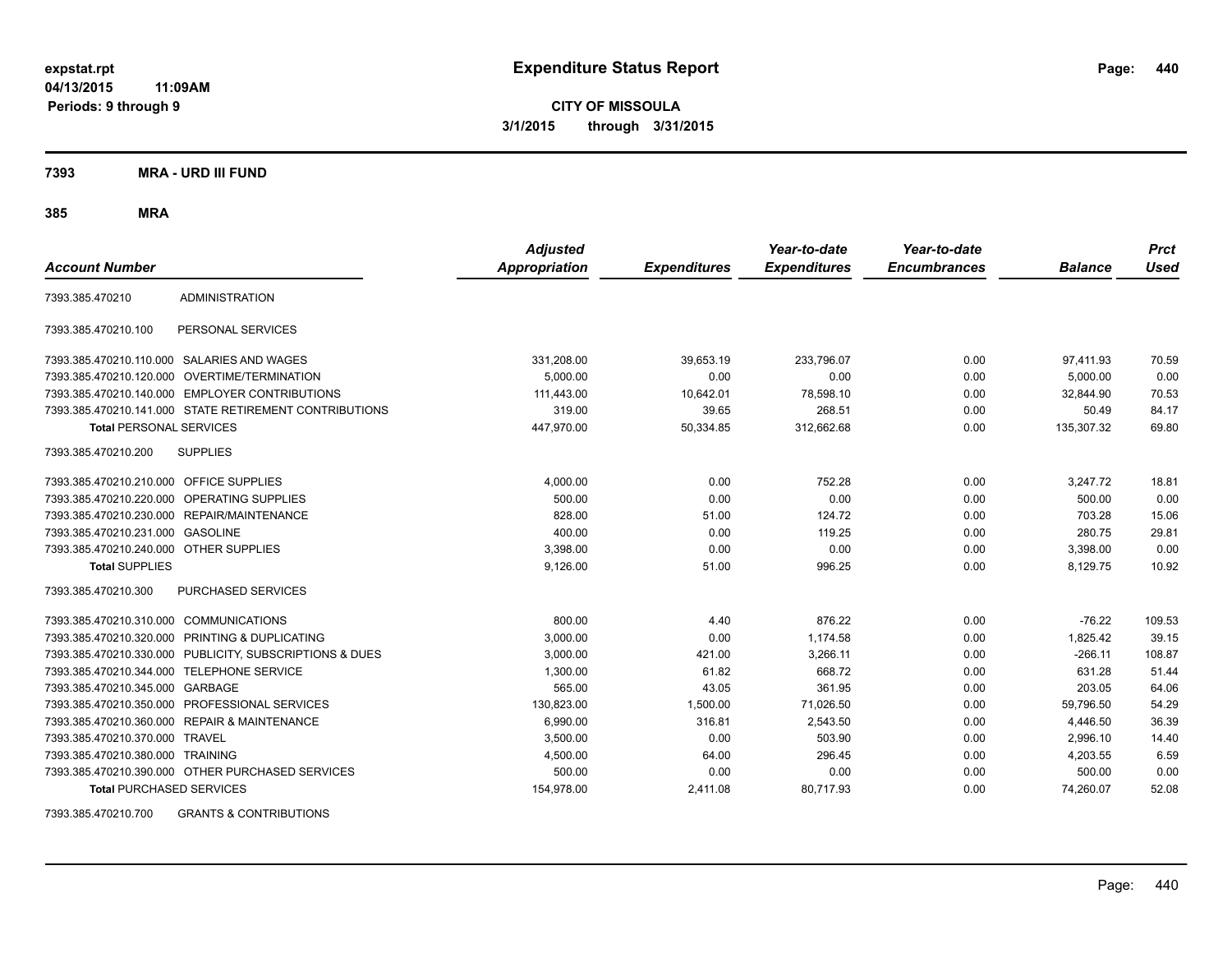**CITY OF MISSOULA 3/1/2015 through 3/31/2015**

**7393 MRA - URD III FUND**

| <b>Account Number</b>               |                                                | <b>Adjusted</b><br>Appropriation | <b>Expenditures</b> | Year-to-date<br><b>Expenditures</b> | Year-to-date<br><b>Encumbrances</b> | <b>Balance</b> | <b>Prct</b><br><b>Used</b> |
|-------------------------------------|------------------------------------------------|----------------------------------|---------------------|-------------------------------------|-------------------------------------|----------------|----------------------------|
|                                     | Total GRANTS & CONTRIBUTIONS                   | 0.00                             | 0.00                | 0.00                                | 0.00                                | 0.00           | 0.00                       |
| 7393.385.470210.800                 | OTHER OBJECTS                                  |                                  |                     |                                     |                                     |                |                            |
| <b>Total OTHER OBJECTS</b>          |                                                | 0.00                             | 0.00                | 0.00                                | 0.00                                | 0.00           | 0.00                       |
| 7393.385.470210.900                 | <b>CAPITAL OUTLAY</b>                          |                                  |                     |                                     |                                     |                |                            |
|                                     | 7393.385.470210.940.000 MACHINERY & EQUIPMENT  | 30,000.00                        | 0.00                | 24,576.00                           | 0.00                                | 5,424.00       | 81.92                      |
| <b>Total CAPITAL OUTLAY</b>         |                                                | 30,000.00                        | 0.00                | 24,576.00                           | 0.00                                | 5,424.00       | 81.92                      |
| <b>Total ADMINISTRATION</b>         |                                                | 642,074.00                       | 52,796.93           | 418,952.86                          | 0.00                                | 223,121.14     | 65.25                      |
| 7393.385.470220                     | <b>ACQUISITION OF PROPERTY</b>                 |                                  |                     |                                     |                                     |                |                            |
| 7393.385.470220.800                 | OTHER OBJECTS                                  |                                  |                     |                                     |                                     |                |                            |
|                                     | Total ACQUISITION OF PROPERTY                  | 0.00                             | 0.00                | 0.00                                | 0.00                                | 0.00           | 0.00                       |
| 7393.385.470230                     | <b>PW FACILITY</b>                             |                                  |                     |                                     |                                     |                |                            |
| 7393.385.470230.300                 | PURCHASED SERVICES                             |                                  |                     |                                     |                                     |                |                            |
|                                     | 7393.385.470230.350.000 PROFESSIONAL SERVICES  | 233.117.00                       | 21.444.44           | 262.071.49                          | 0.00                                | $-28,954.49$   | 112.42                     |
| <b>Total PURCHASED SERVICES</b>     |                                                | 233,117.00                       | 21.444.44           | 262,071.49                          | 0.00                                | $-28,954.49$   | 112.42                     |
| 7393.385.470230.700                 | <b>GRANTS &amp; CONTRIBUTIONS</b>              |                                  |                     |                                     |                                     |                |                            |
|                                     | 7393.385.470230.700.000 GRANTS & CONTRIBUTIONS | 1,857,624.00                     | 0.00                | 979,026.49                          | 0.00                                | 878,597.51     | 52.70                      |
|                                     | Total GRANTS & CONTRIBUTIONS                   | 1,857,624.00                     | 0.00                | 979,026.49                          | 0.00                                | 878,597.51     | 52.70                      |
| 7393.385.470230.800                 | OTHER OBJECTS                                  |                                  |                     |                                     |                                     |                |                            |
| 7393.385.470230.845.000 CONTINGENCY |                                                | 534,332.00                       | 0.00                | 0.00                                | 0.00                                | 534,332.00     | 0.00                       |
| <b>Total OTHER OBJECTS</b>          |                                                | 534,332.00                       | 0.00                | 0.00                                | 0.00                                | 534,332.00     | 0.00                       |
| 7393.385.470230.900                 | <b>CAPITAL OUTLAY</b>                          |                                  |                     |                                     |                                     |                |                            |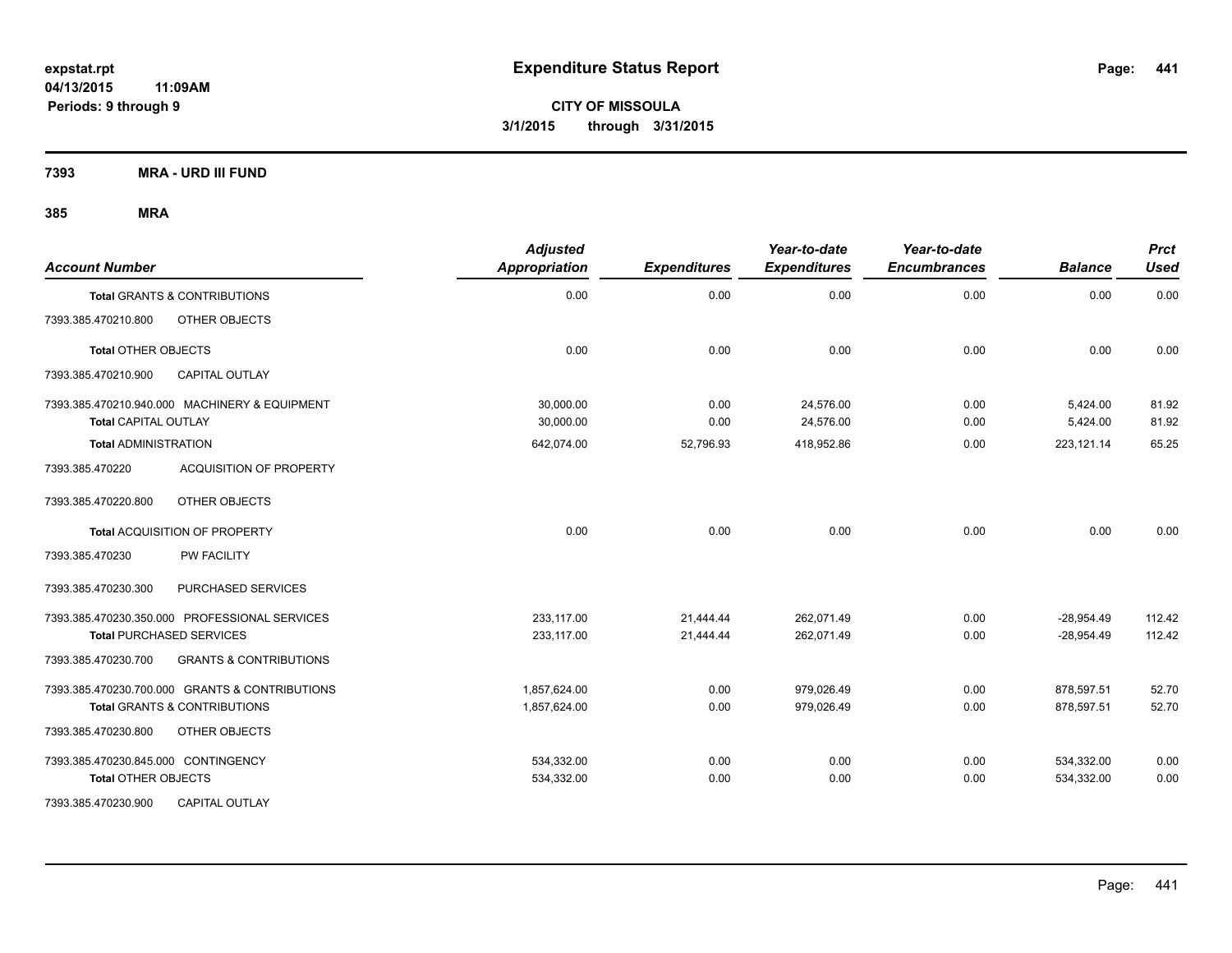**CITY OF MISSOULA 3/1/2015 through 3/31/2015**

**7393 MRA - URD III FUND**

| <b>Account Number</b>                                               |                                                | <b>Adjusted</b><br><b>Appropriation</b> | <b>Expenditures</b> | Year-to-date<br><b>Expenditures</b> | Year-to-date<br><b>Encumbrances</b> | <b>Balance</b>               | <b>Prct</b><br><b>Used</b> |
|---------------------------------------------------------------------|------------------------------------------------|-----------------------------------------|---------------------|-------------------------------------|-------------------------------------|------------------------------|----------------------------|
| 7393.385.470230.930.000 IMPROVEMENTS<br><b>Total CAPITAL OUTLAY</b> |                                                | 2,115,956.00<br>2,115,956.00            | 0.00<br>0.00        | 398,500.82<br>398,500.82            | 0.00<br>0.00                        | 1,717,455.18<br>1,717,455.18 | 18.83<br>18.83             |
| <b>Total PW FACILITY</b>                                            |                                                | 4,741,029.00                            | 21,444.44           | 1,639,598.80                        | 0.00                                | 3,101,430.20                 | 34.58                      |
| 7393.385.470240                                                     | <b>REHAB LOANS</b>                             |                                         |                     |                                     |                                     |                              |                            |
| 7393.385.470240.700                                                 | <b>GRANTS &amp; CONTRIBUTIONS</b>              |                                         |                     |                                     |                                     |                              |                            |
| <b>Total REHAB LOANS</b>                                            | 7393.385.470240.700.000 GRANTS & CONTRIBUTIONS | 300,000.00<br>300,000.00                | 0.00<br>0.00        | 56,906.66<br>56,906.66              | 0.00<br>0.00                        | 243,093.34<br>243,093.34     | 18.97<br>18.97             |
| 7393.385.470250                                                     | <b>RELOCATION PAYMENTS</b>                     |                                         |                     |                                     |                                     |                              |                            |
| 7393.385.470250.800                                                 | OTHER OBJECTS                                  |                                         |                     |                                     |                                     |                              |                            |
| 7393.385.470250.845.000 CONTINGENCY                                 | <b>Total RELOCATION PAYMENTS</b>               | 50,000.00<br>50,000.00                  | 0.00<br>0.00        | 0.00<br>0.00                        | 0.00<br>0.00                        | 50,000.00<br>50,000.00       | 0.00<br>0.00               |
| 7393.385.470260                                                     | PLANNING & MGMT                                |                                         |                     |                                     |                                     |                              |                            |
| 7393.385.470260.300                                                 | PURCHASED SERVICES                             |                                         |                     |                                     |                                     |                              |                            |
|                                                                     | 7393.385.470260.350.000 PROFESSIONAL SERVICES  | 134,867.00                              | 0.00                | 10,784.98                           | 0.00                                | 124,082.02                   | 8.00                       |
|                                                                     | <b>Total PURCHASED SERVICES</b>                | 134,867.00                              | 0.00                | 10,784.98                           | 0.00                                | 124,082.02                   | 8.00                       |
| 7393.385.470260.700                                                 | <b>GRANTS &amp; CONTRIBUTIONS</b>              |                                         |                     |                                     |                                     |                              |                            |
|                                                                     | <b>Total GRANTS &amp; CONTRIBUTIONS</b>        | 0.00                                    | 0.00                | 0.00                                | 0.00                                | 0.00                         | 0.00                       |
| 7393.385.470260.800                                                 | OTHER OBJECTS                                  |                                         |                     |                                     |                                     |                              |                            |
| 7393.385.470260.845.000 CONTINGENCY                                 |                                                | 100,000.00                              | 0.00                | 0.00                                | 0.00                                | 100,000.00                   | 0.00                       |
| <b>Total OTHER OBJECTS</b>                                          |                                                | 100,000.00                              | 0.00                | 0.00                                | 0.00                                | 100,000.00                   | 0.00                       |
| <b>Total PLANNING &amp; MGMT</b>                                    |                                                | 234,867.00                              | 0.00                | 10,784.98                           | 0.00                                | 224,082.02                   | 4.59                       |
| 7393.385.470270                                                     | <b>CLEARING &amp; DEMO</b>                     |                                         |                     |                                     |                                     |                              |                            |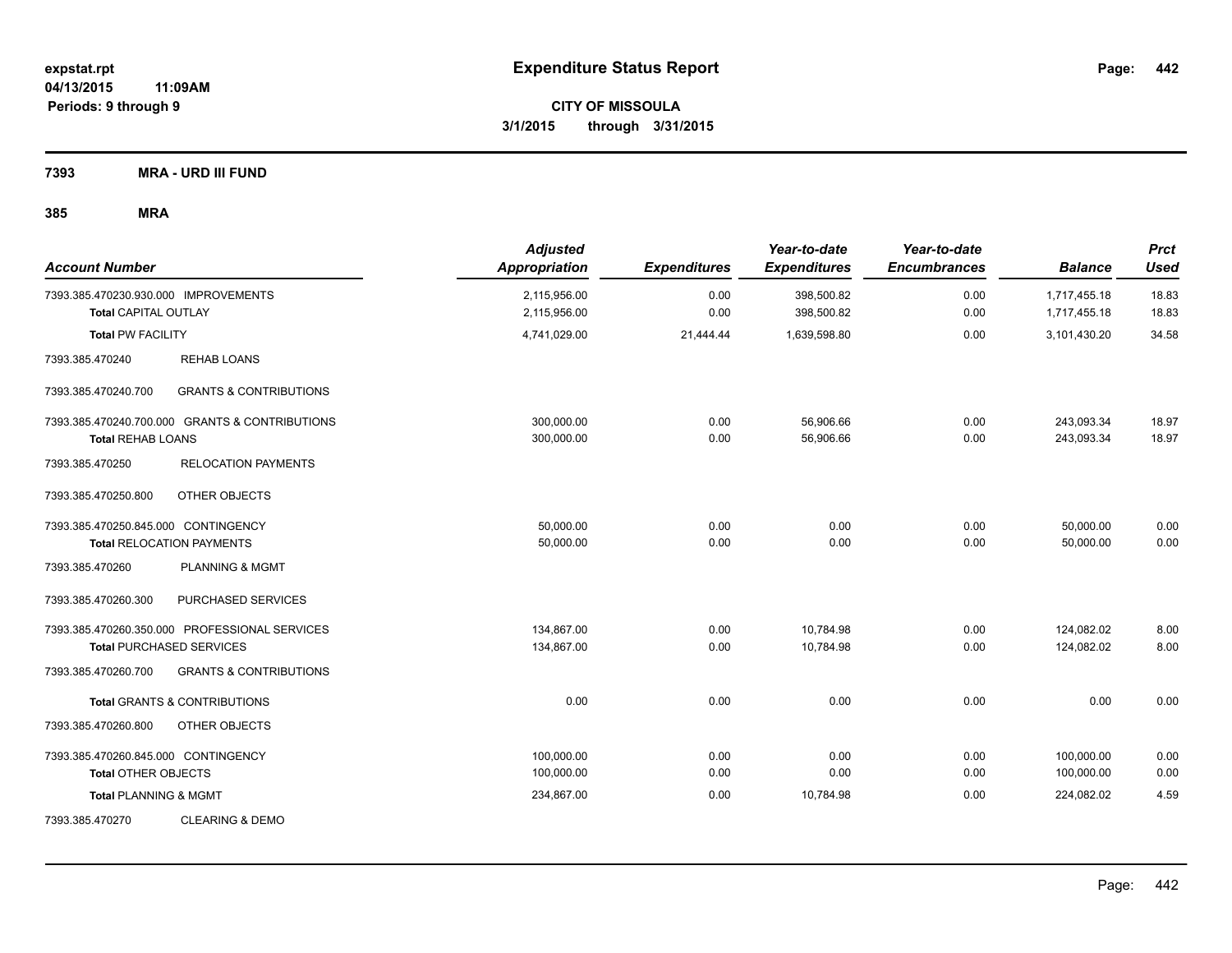**CITY OF MISSOULA 3/1/2015 through 3/31/2015**

**7393 MRA - URD III FUND**

| <b>Account Number</b>                                    | <b>Adjusted</b><br>Appropriation | <b>Expenditures</b> | Year-to-date<br><b>Expenditures</b> | Year-to-date<br><b>Encumbrances</b> | <b>Balance</b> | <b>Prct</b><br><b>Used</b> |
|----------------------------------------------------------|----------------------------------|---------------------|-------------------------------------|-------------------------------------|----------------|----------------------------|
| <b>PURCHASED SERVICES</b><br>7393.385.470270.300         |                                  |                     |                                     |                                     |                |                            |
| <b>Total PURCHASED SERVICES</b>                          | 0.00                             | 0.00                | 0.00                                | 0.00                                | 0.00           | 0.00                       |
| <b>GRANTS &amp; CONTRIBUTIONS</b><br>7393.385.470270.700 |                                  |                     |                                     |                                     |                |                            |
| 7393.385.470270.700.000 GRANTS & CONTRIBUTIONS           | 40,800.00                        | 0.00                | 46,037.50                           | 0.00                                | $-5,237.50$    | 112.84                     |
| <b>Total GRANTS &amp; CONTRIBUTIONS</b>                  | 40,800.00                        | 0.00                | 46,037.50                           | 0.00                                | $-5,237.50$    | 112.84                     |
| OTHER OBJECTS<br>7393.385.470270.800                     |                                  |                     |                                     |                                     |                |                            |
| 7393.385.470270.845.000 CONTINGENCY                      | 100,000.00                       | 0.00                | 0.00                                | 0.00                                | 100.000.00     | 0.00                       |
| <b>Total OTHER OBJECTS</b>                               | 100,000.00                       | 0.00                | 0.00                                | 0.00                                | 100,000.00     | 0.00                       |
| <b>Total CLEARING &amp; DEMO</b>                         | 140,800.00                       | 0.00                | 46,037.50                           | 0.00                                | 94,762.50      | 32.70                      |
| <b>Total MRA</b>                                         | 6,108,770.00                     | 74,241.37           | 2,172,280.80                        | 0.00                                | 3,936,489.20   | 35.56                      |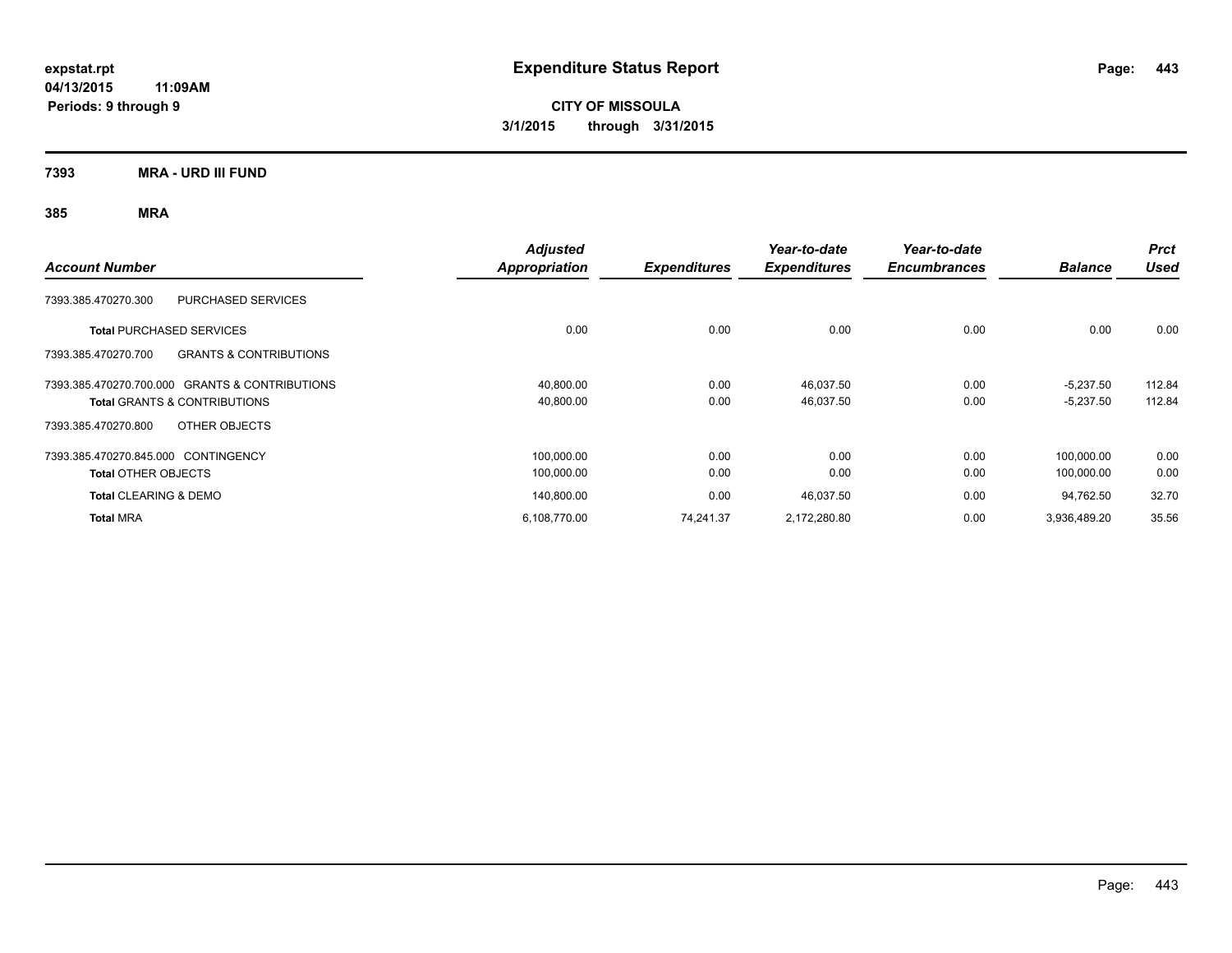**CITY OF MISSOULA 3/1/2015 through 3/31/2015**

**7393 MRA - URD III FUND**

**900 DEPRECIATION**

| <b>Account Number</b>     |                      | <b>Adjusted</b><br><b>Appropriation</b> | <b>Expenditures</b> | Year-to-date<br><b>Expenditures</b> | Year-to-date<br><b>Encumbrances</b> | <b>Balance</b> | <b>Prct</b><br><b>Used</b> |
|---------------------------|----------------------|-----------------------------------------|---------------------|-------------------------------------|-------------------------------------|----------------|----------------------------|
| 7393.900.510000           | <b>MISCELLANEOUS</b> |                                         |                     |                                     |                                     |                |                            |
| 7393.900.510000.800       | OTHER OBJECTS        |                                         |                     |                                     |                                     |                |                            |
| <b>Total DEPRECIATION</b> |                      | 0.00                                    | 0.00                | 0.00                                | 0.00                                | 0.00           | 0.00                       |
| Total MRA - URD III FUND  |                      | 6,108,770.00                            | 74,241.37           | 2,172,280.80                        | 0.00                                | 3,936,489.20   | 35.56                      |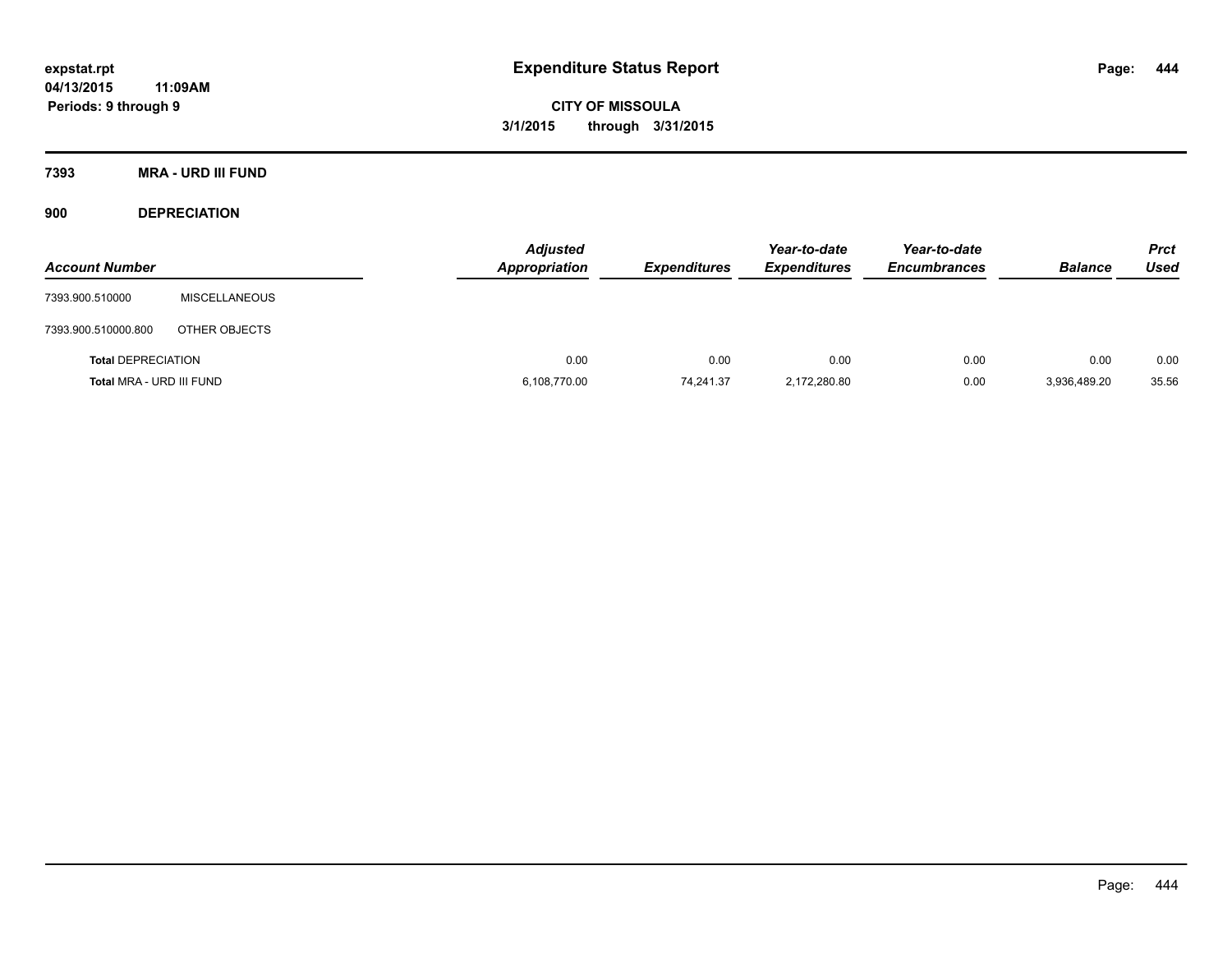**445**

**04/13/2015 11:09AM Periods: 9 through 9**

**CITY OF MISSOULA 3/1/2015 through 3/31/2015**

## **7394 MRA TAX INCREMENT DEBT CLEARING FUND**

| <b>Account Number</b>         |                                                   | <b>Adjusted</b><br><b>Appropriation</b> | <b>Expenditures</b> | Year-to-date<br><b>Expenditures</b> | Year-to-date<br><b>Encumbrances</b> | <b>Balance</b> | <b>Prct</b><br><b>Used</b> |
|-------------------------------|---------------------------------------------------|-----------------------------------------|---------------------|-------------------------------------|-------------------------------------|----------------|----------------------------|
| 7394.390.490601               | TI BOND CLEARING                                  |                                         |                     |                                     |                                     |                |                            |
| 7394.390.490601.800           | OTHER OBJECTS                                     |                                         |                     |                                     |                                     |                |                            |
| <b>Total TI BOND CLEARING</b> |                                                   | 0.00                                    | 0.00                | 0.00                                | 0.00                                | 0.00           | 0.00                       |
| 7394.390.521000               | INTERFUND OPERATING TRANSFERS                     |                                         |                     |                                     |                                     |                |                            |
| 7394.390.521000.800           | OTHER OBJECTS                                     |                                         |                     |                                     |                                     |                |                            |
|                               | <b>Total INTERFUND OPERATING TRANSFERS</b>        | 0.00                                    | 0.00                | 0.00                                | 0.00                                | 0.00           | 0.00                       |
|                               | <b>Total MRA TAX INCREMENT DEBT CLEARING FUND</b> | 0.00                                    | 0.00                | 0.00                                | 0.00                                | 0.00           | 0.00                       |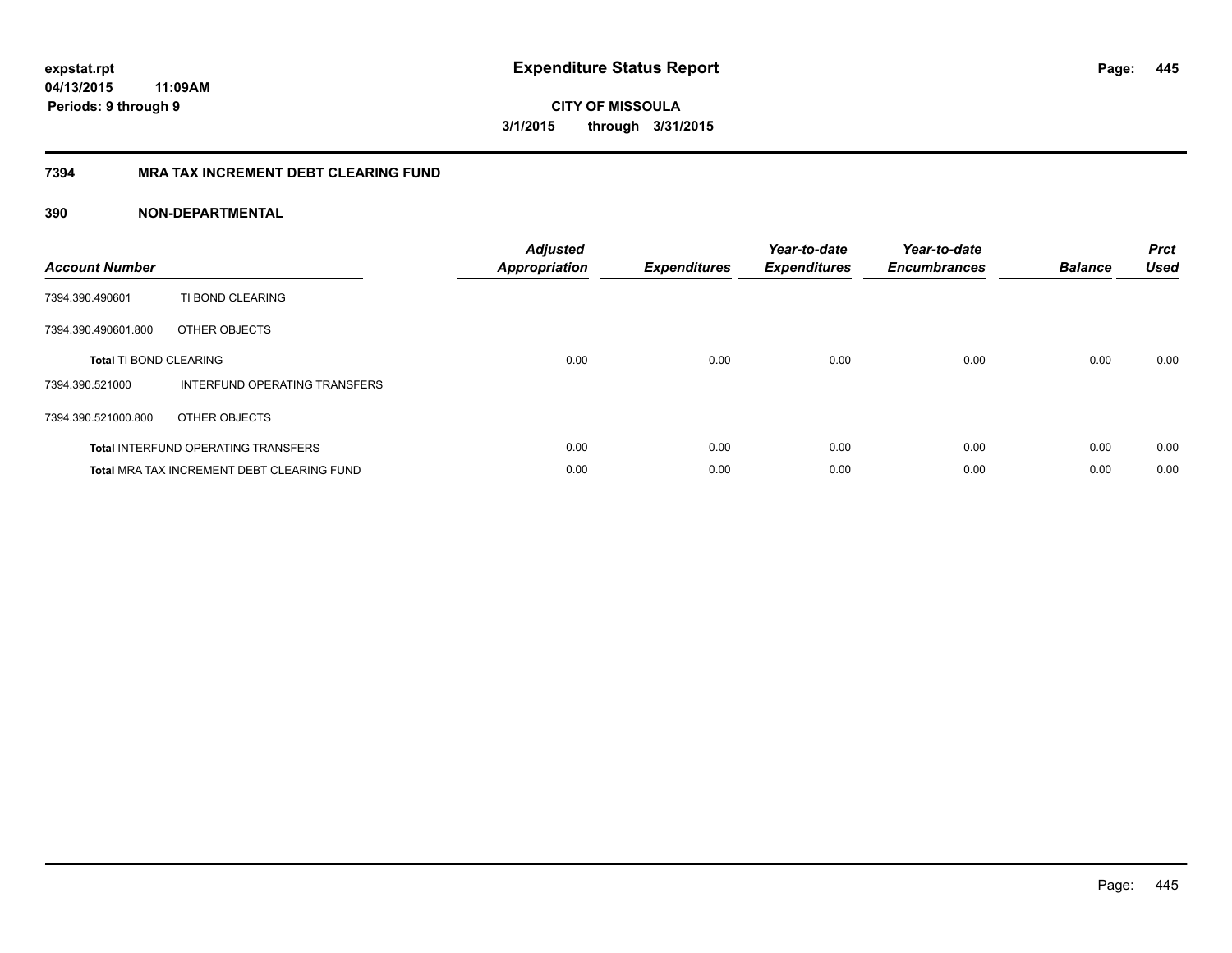**CITY OF MISSOULA 3/1/2015 through 3/31/2015**

## **7395 MRA TAX INCREMENT DEBT SERVICE INTEREST**

| <b>Account Number</b>     |                                               | <b>Adjusted</b><br><b>Appropriation</b> | <b>Expenditures</b> | Year-to-date<br><b>Expenditures</b> | Year-to-date<br><b>Encumbrances</b> | <b>Balance</b> | <b>Prct</b><br><b>Used</b> |
|---------------------------|-----------------------------------------------|-----------------------------------------|---------------------|-------------------------------------|-------------------------------------|----------------|----------------------------|
| 7395.390.490200           | REVENUE BOND DEBT SERVICE                     |                                         |                     |                                     |                                     |                |                            |
| 7395.390.490200.600       | <b>DEBT SERVICE</b>                           |                                         |                     |                                     |                                     |                |                            |
| <b>Total DEBT SERVICE</b> |                                               | 0.00                                    | 0.00                | 0.00                                | 0.00                                | 0.00           | 0.00                       |
| 7395.390.490200.800       | OTHER OBJECTS                                 |                                         |                     |                                     |                                     |                |                            |
|                           | Total REVENUE BOND DEBT SERVICE               | 0.00                                    | 0.00                | 0.00                                | 0.00                                | 0.00           | 0.00                       |
| 7395.390.490602           | TI BOND INTEREST                              |                                         |                     |                                     |                                     |                |                            |
| 7395.390.490602.600       | <b>DEBT SERVICE</b>                           |                                         |                     |                                     |                                     |                |                            |
| <b>Total DEBT SERVICE</b> |                                               | 0.00                                    | 0.00                | 0.00                                | 0.00                                | 0.00           | 0.00                       |
| 7395.390.490602.800       | OTHER OBJECTS                                 |                                         |                     |                                     |                                     |                |                            |
| Total TI BOND INTEREST    |                                               | 0.00                                    | 0.00                | 0.00                                | 0.00                                | 0.00           | 0.00                       |
|                           | Total MRA TAX INCREMENT DEBT SERVICE INTEREST | 0.00                                    | 0.00                | 0.00                                | 0.00                                | 0.00           | 0.00                       |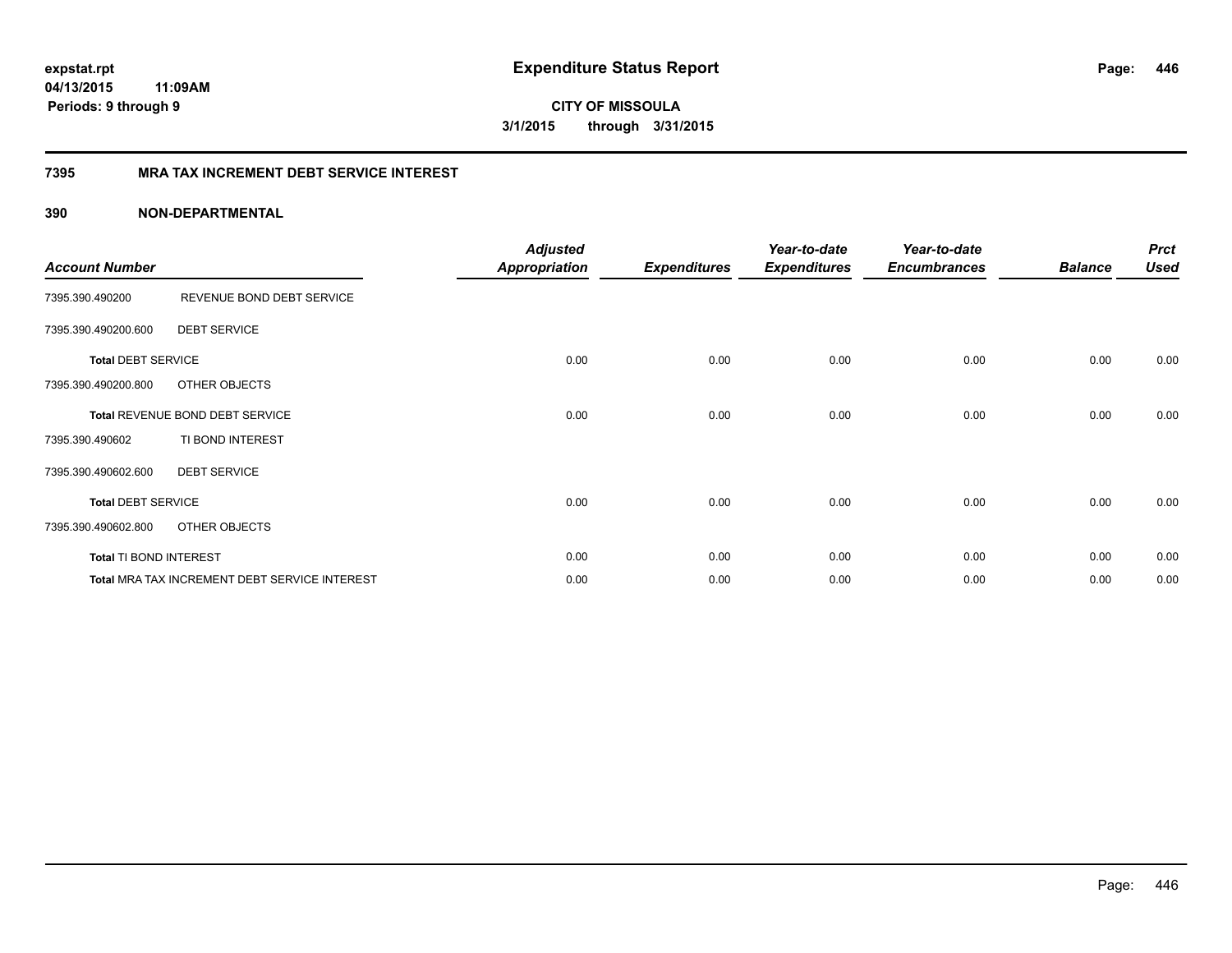**CITY OF MISSOULA 3/1/2015 through 3/31/2015**

## **7396 MRA TAX INCREMENT DEBT SERVICE SINKING F**

| <b>Account Number</b>     |                                                | <b>Adjusted</b><br><b>Appropriation</b> | <b>Expenditures</b> | Year-to-date<br><b>Expenditures</b> | Year-to-date<br><b>Encumbrances</b> | <b>Balance</b> | <b>Prct</b><br><b>Used</b> |
|---------------------------|------------------------------------------------|-----------------------------------------|---------------------|-------------------------------------|-------------------------------------|----------------|----------------------------|
| 7396.390.490200           | REVENUE BOND DEBT SERVICE                      |                                         |                     |                                     |                                     |                |                            |
| 7396.390.490200.600       | <b>DEBT SERVICE</b>                            |                                         |                     |                                     |                                     |                |                            |
|                           | Total REVENUE BOND DEBT SERVICE                | 0.00                                    | 0.00                | 0.00                                | 0.00                                | 0.00           | 0.00                       |
| 7396.390.490603           | TI BOND SINKING                                |                                         |                     |                                     |                                     |                |                            |
| 7396.390.490603.600       | <b>DEBT SERVICE</b>                            |                                         |                     |                                     |                                     |                |                            |
| <b>Total DEBT SERVICE</b> |                                                | 0.00                                    | 0.00                | 0.00                                | 0.00                                | 0.00           | 0.00                       |
| 7396.390.490603.800       | OTHER OBJECTS                                  |                                         |                     |                                     |                                     |                |                            |
| Total TI BOND SINKING     |                                                | 0.00                                    | 0.00                | 0.00                                | 0.00                                | 0.00           | 0.00                       |
|                           | Total MRA TAX INCREMENT DEBT SERVICE SINKING F | 0.00                                    | 0.00                | 0.00                                | 0.00                                | 0.00           | 0.00                       |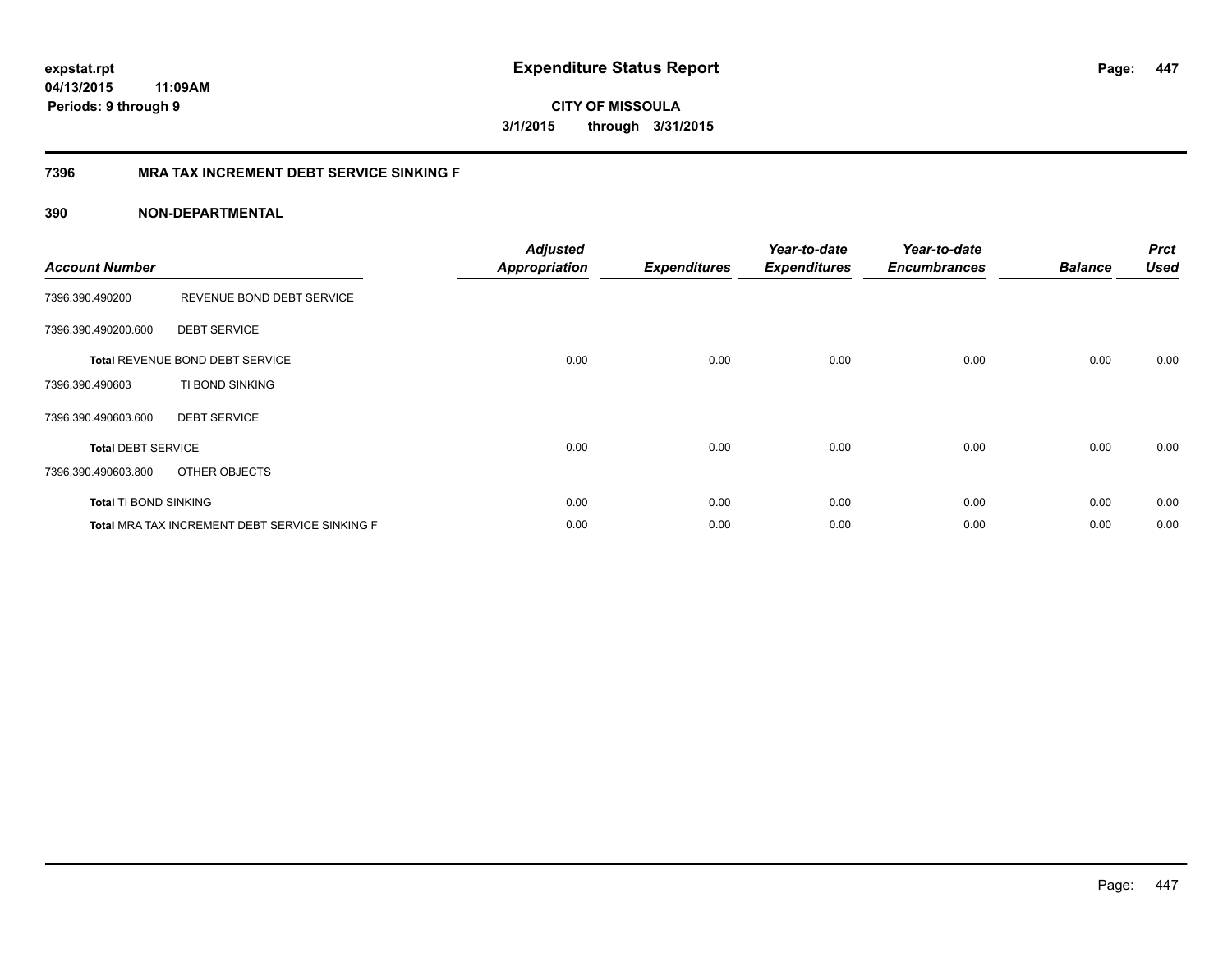**CITY OF MISSOULA 3/1/2015 through 3/31/2015**

## **7397 MRA TAX INCREMENT BOND RESERVE FUND**

| <b>Account Number</b>        |                                           | <b>Adjusted</b><br><b>Appropriation</b> | <b>Expenditures</b> | Year-to-date<br><b>Expenditures</b> | Year-to-date<br><b>Encumbrances</b> | <b>Balance</b> | <b>Prct</b><br><b>Used</b> |
|------------------------------|-------------------------------------------|-----------------------------------------|---------------------|-------------------------------------|-------------------------------------|----------------|----------------------------|
| 7397.390.490604              | TI BOND RESERVE                           |                                         |                     |                                     |                                     |                |                            |
| 7397.390.490604.800          | OTHER OBJECTS                             |                                         |                     |                                     |                                     |                |                            |
| <b>Total TI BOND RESERVE</b> |                                           | 0.00                                    | 0.00                | 0.00                                | 0.00                                | 0.00           | 0.00                       |
| 7397.390.521000              | INTERFUND OPERATING TRANSFERS             |                                         |                     |                                     |                                     |                |                            |
| 7397.390.521000.800          | OTHER OBJECTS                             |                                         |                     |                                     |                                     |                |                            |
|                              | Total MRA TAX INCREMENT BOND RESERVE FUND | 0.00                                    | 0.00                | 0.00                                | 0.00                                | 0.00           | 0.00                       |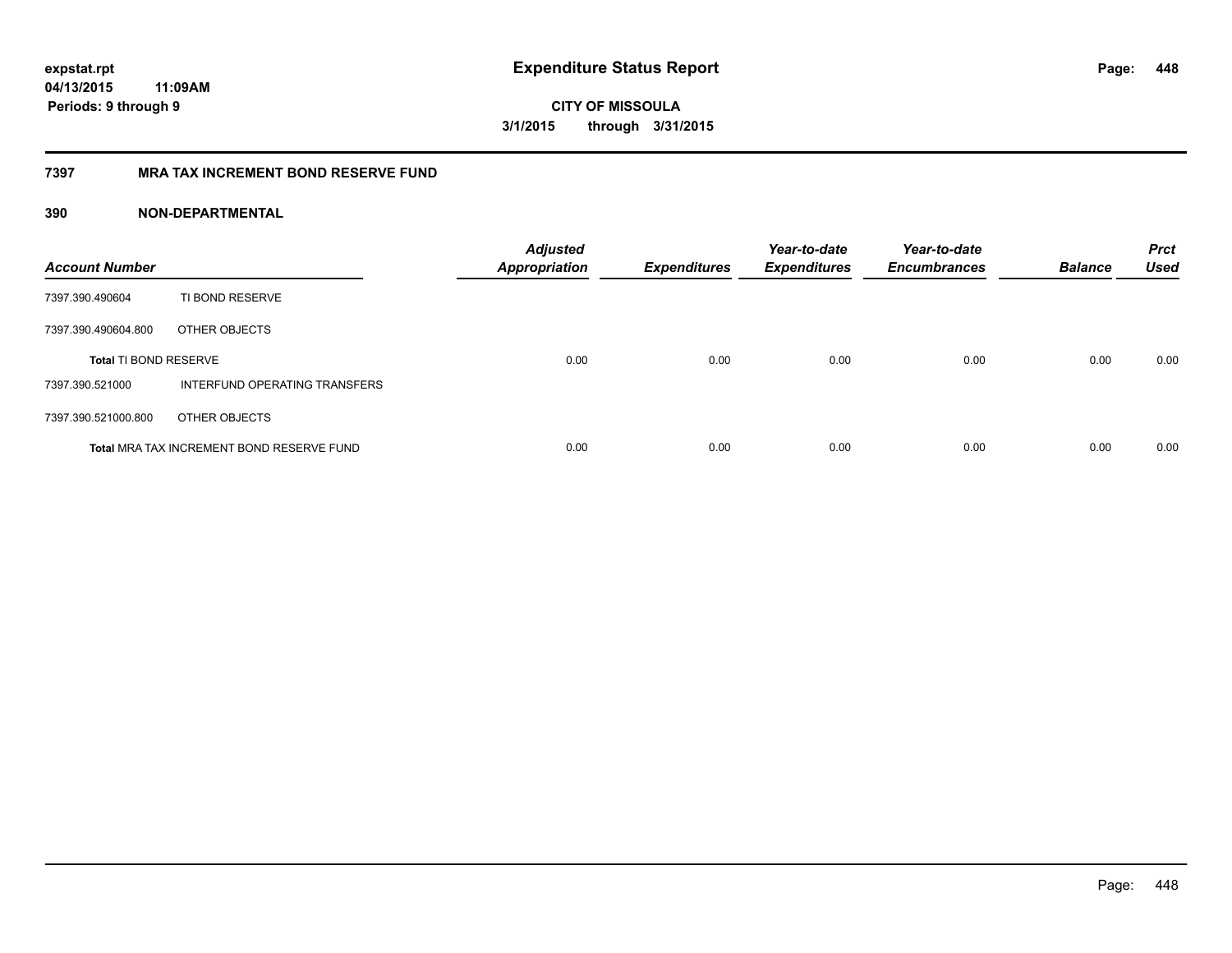**CITY OF MISSOULA 3/1/2015 through 3/31/2015**

### **7399 INTERMOUNTAIN BOND DEBT SERVICE**

| <b>Account Number</b>             |                           | <b>Adjusted</b><br>Appropriation | <b>Expenditures</b> | Year-to-date<br><b>Expenditures</b> | Year-to-date<br><b>Encumbrances</b> | <b>Balance</b> | <b>Prct</b><br><b>Used</b> |
|-----------------------------------|---------------------------|----------------------------------|---------------------|-------------------------------------|-------------------------------------|----------------|----------------------------|
| 7399.385.490200                   | REVENUE BOND DEBT SERVICE |                                  |                     |                                     |                                     |                |                            |
| 7399.385.490200.600               | <b>DEBT SERVICE</b>       |                                  |                     |                                     |                                     |                |                            |
| 7399.385.490200.610.000 PRINCIPAL |                           | 72,000.00                        | 0.00                | 35.500.00                           | 0.00                                | 36,500.00      | 49.31                      |
| 7399.385.490200.620.000 INTEREST  |                           | 73.769.00                        | 0.00                | 37.861.88                           | 0.00                                | 35.907.12      | 51.32                      |
| <b>Total MRA</b>                  |                           | 145,769.00                       | 0.00                | 73.361.88                           | 0.00                                | 72.407.12      | 50.33                      |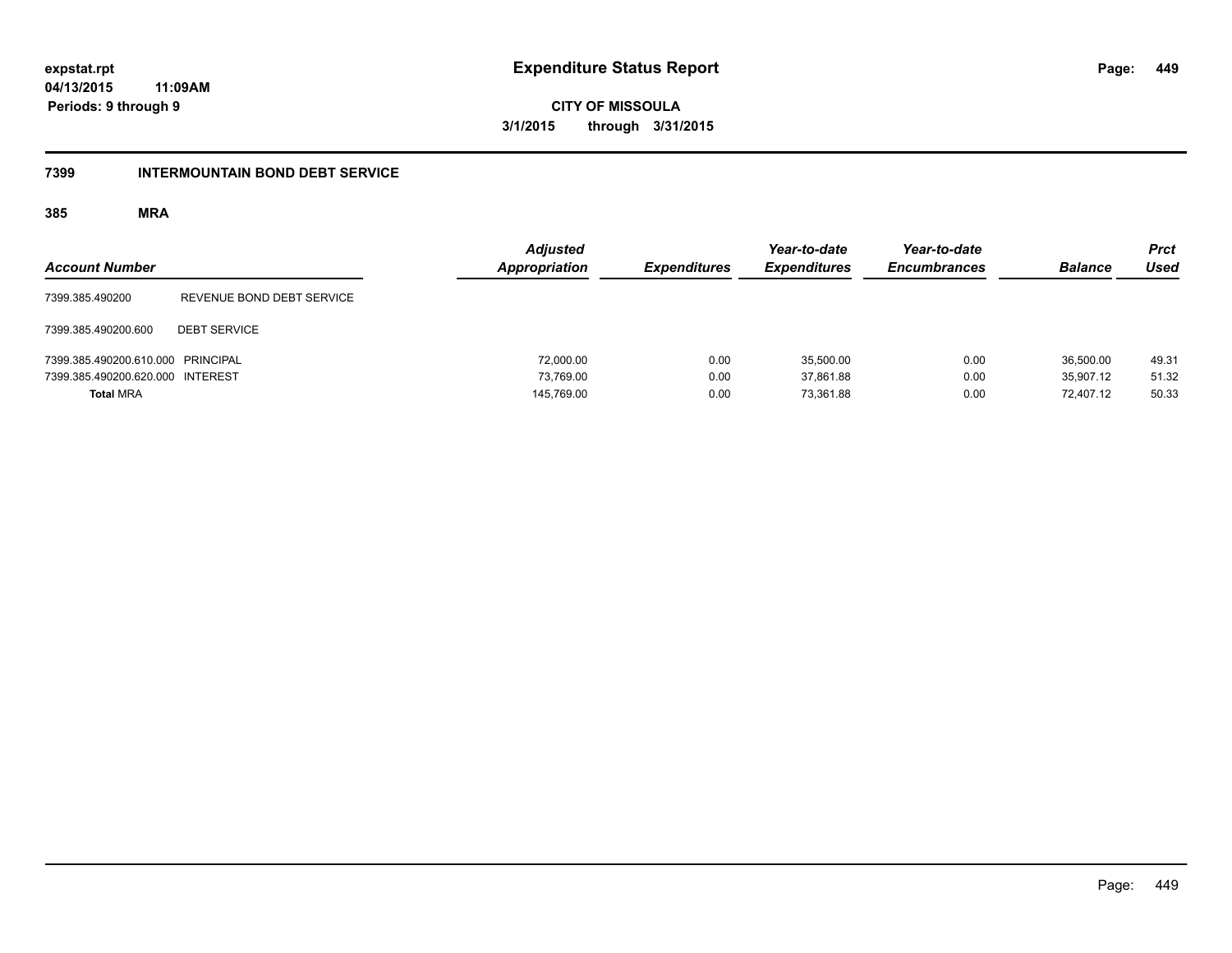**CITY OF MISSOULA 3/1/2015 through 3/31/2015**

## **7399 INTERMOUNTAIN BOND DEBT SERVICE**

| <b>Account Number</b>         |                                              | <b>Adjusted</b><br><b>Appropriation</b> | <b>Expenditures</b> | Year-to-date<br><b>Expenditures</b> | Year-to-date<br><b>Encumbrances</b> | <b>Balance</b> | <b>Prct</b><br>Used |
|-------------------------------|----------------------------------------------|-----------------------------------------|---------------------|-------------------------------------|-------------------------------------|----------------|---------------------|
| 7399.390.490604               | TI BOND RESERVE                              |                                         |                     |                                     |                                     |                |                     |
| 7399.390.490604.800           | OTHER OBJECTS                                |                                         |                     |                                     |                                     |                |                     |
| <b>Total NON-DEPARTMENTAL</b> |                                              | 0.00                                    | 0.00                | 0.00                                | 0.00                                | 0.00           | 0.00                |
|                               | <b>Total INTERMOUNTAIN BOND DEBT SERVICE</b> | 145,769.00                              | 0.00                | 73,361.88                           | 0.00                                | 72.407.12      | 50.33               |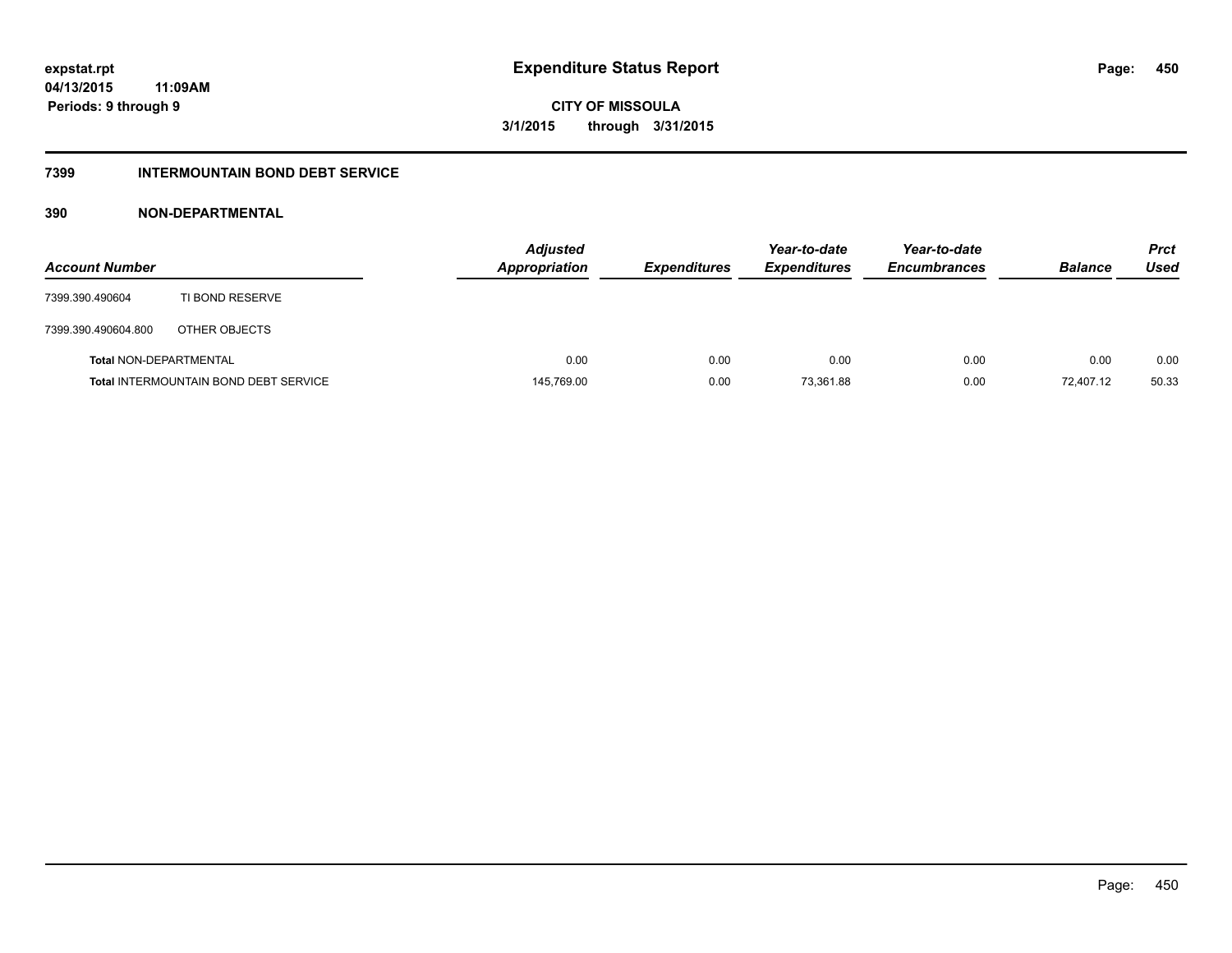**Periods: 9 through 9**

**451**

**CITY OF MISSOULA 3/1/2015 through 3/31/2015**

## **7400 FRONT ST BOND CLEARING**

**11:09AM**

|                                  |                                                  | <b>Adjusted</b> |                     | Year-to-date        | Year-to-date        |                | <b>Prct</b> |
|----------------------------------|--------------------------------------------------|-----------------|---------------------|---------------------|---------------------|----------------|-------------|
| <b>Account Number</b>            |                                                  | Appropriation   | <b>Expenditures</b> | <b>Expenditures</b> | <b>Encumbrances</b> | <b>Balance</b> | <b>Used</b> |
| 7400.385.470210                  | <b>ADMINISTRATION</b>                            |                 |                     |                     |                     |                |             |
| 7400.385.470210.800              | OTHER OBJECTS                                    |                 |                     |                     |                     |                |             |
| 7400.385.470210.820.603          | TRANSFERS TO OTHER FUNDS                         | 146,472.00      | 126,099.00          | 126,099.00          | 0.00                | 20,373.00      | 86.09       |
| 7400.385.470210.820.604          | TRANSFERS TO OTHER FUNDS                         | 142,630.00      | 128,708.00          | 128,708.00          | 0.00                | 13,922.00      | 90.24       |
|                                  | 7400.385.470210.820.605 TRANSFERS TO OTHER FUNDS | 164,160.00      | 0.00                | 0.00                | 0.00                | 164,160.00     | 0.00        |
| <b>Total ADMINISTRATION</b>      |                                                  | 453,262.00      | 254,807.00          | 254,807.00          | 0.00                | 198,455.00     | 56.22       |
| 7400.385.470260                  | <b>PLANNING &amp; MGMT</b>                       |                 |                     |                     |                     |                |             |
| 7400.385.470260.700              | <b>GRANTS &amp; CONTRIBUTIONS</b>                |                 |                     |                     |                     |                |             |
| <b>Total PLANNING &amp; MGMT</b> |                                                  | 0.00            | 0.00                | 0.00                | 0.00                | 0.00           | 0.00        |
|                                  | <b>Total FRONT ST BOND CLEARING</b>              | 453,262.00      | 254,807.00          | 254,807.00          | 0.00                | 198,455.00     | 56.22       |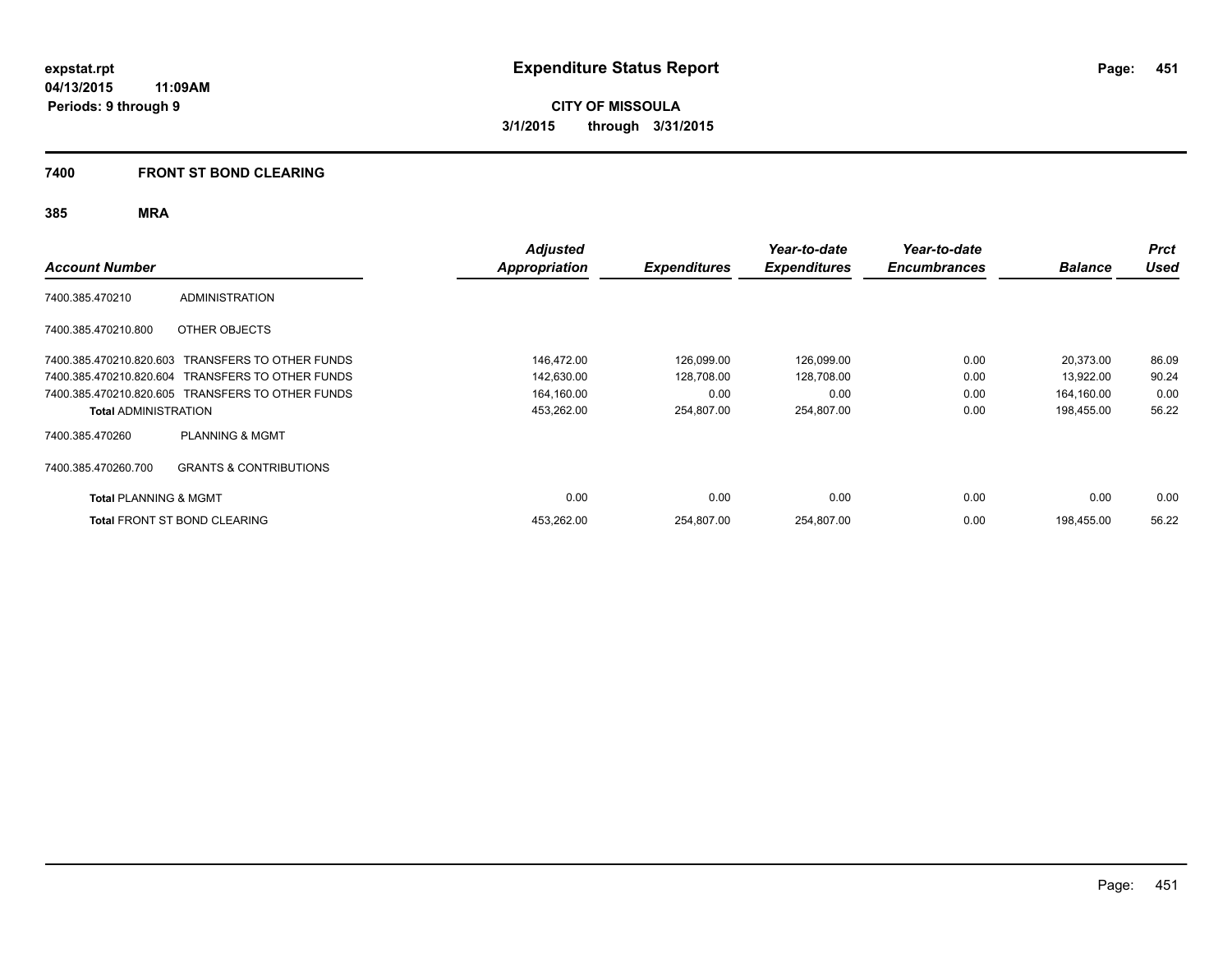## **7401 FRONT ST PARKING STRUCTURE**

| <b>Account Number</b>             |                                                 | <b>Adjusted</b><br><b>Appropriation</b> | <b>Expenditures</b> | Year-to-date<br><b>Expenditures</b> | Year-to-date<br><b>Encumbrances</b> | <b>Balance</b> | <b>Prct</b><br><b>Used</b> |
|-----------------------------------|-------------------------------------------------|-----------------------------------------|---------------------|-------------------------------------|-------------------------------------|----------------|----------------------------|
| 7401.385.470210                   | <b>ADMINISTRATION</b>                           |                                         |                     |                                     |                                     |                |                            |
| 7401.385.470210.800               | OTHER OBJECTS                                   |                                         |                     |                                     |                                     |                |                            |
| <b>Total ADMINISTRATION</b>       |                                                 | 0.00                                    | 0.00                | 0.00                                | 0.00                                | 0.00           | 0.00                       |
| 7401.385.490000                   | <b>DEBT SERVICE</b>                             |                                         |                     |                                     |                                     |                |                            |
| 7401.385.490000.600               | <b>DEBT SERVICE</b>                             |                                         |                     |                                     |                                     |                |                            |
| 7401.385.490000.610.000 PRINCIPAL |                                                 | 30,000.00                               | 0.00                | 16,000.00                           | 0.00                                | 14,000.00      | 53.33                      |
|                                   | 7401.385.490000.620.000 INTEREST / SERVICE FEES | 116,134.00                              | 54,885.00           | 103,270.09                          | 0.00                                | 12,863.91      | 88.92                      |
| <b>Total DEBT SERVICE</b>         |                                                 | 146,134.00                              | 54,885.00           | 119,270.09                          | 0.00                                | 26,863.91      | 81.62                      |
| 7401.385.522000                   | PTI PAYMENT TO MPC                              |                                         |                     |                                     |                                     |                |                            |
| 7401.385.522000.300               | PURCHASED SERVICES                              |                                         |                     |                                     |                                     |                |                            |
| Total PTI PAYMENT TO MPC          |                                                 | 0.00                                    | 0.00                | 0.00                                | 0.00                                | 0.00           | 0.00                       |
|                                   | <b>Total FRONT ST PARKING STRUCTURE</b>         | 146,134.00                              | 54,885.00           | 119,270.09                          | 0.00                                | 26,863.91      | 81.62                      |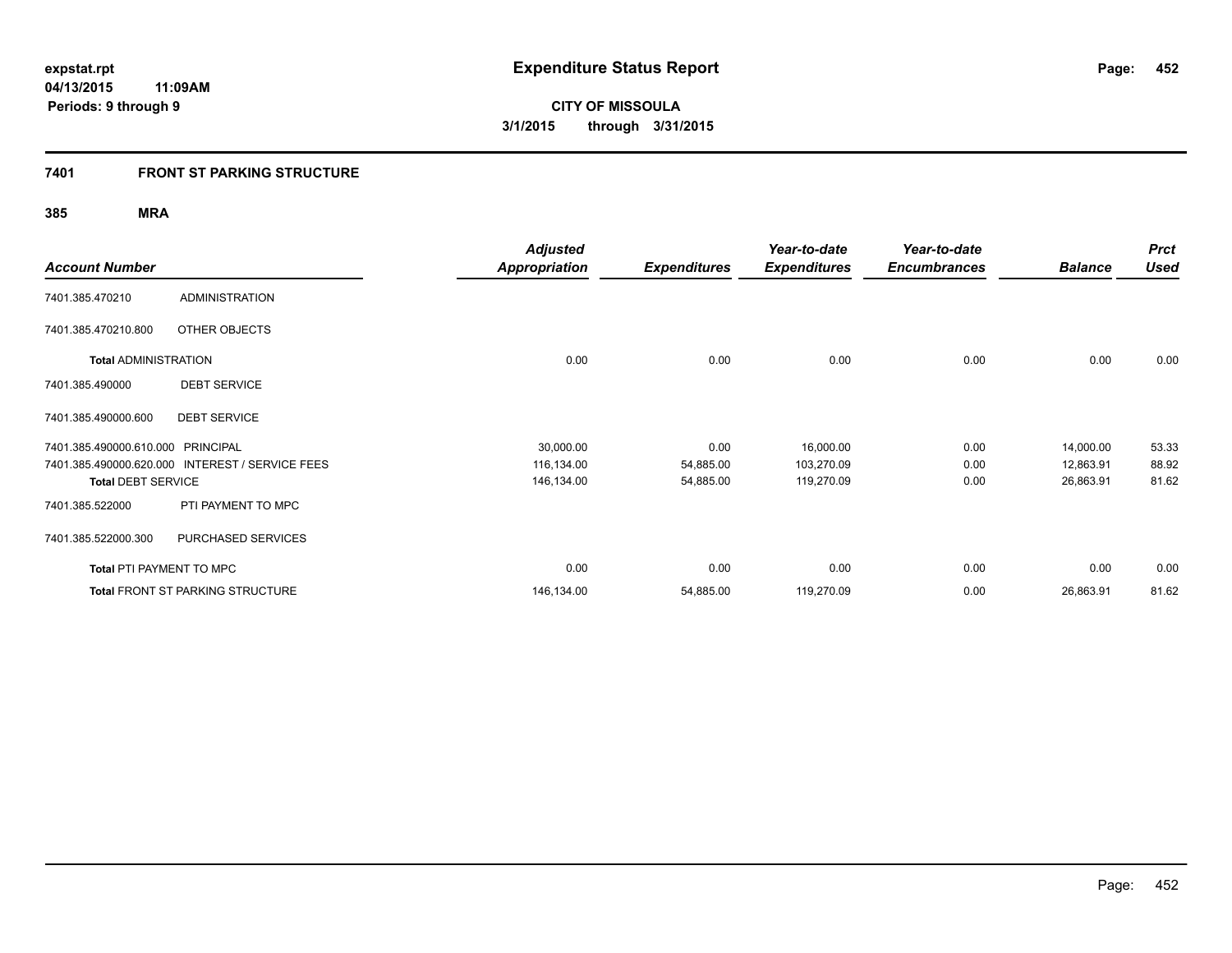**453**

**04/13/2015 11:09AM Periods: 9 through 9**

**CITY OF MISSOULA 3/1/2015 through 3/31/2015**

## **7402 FRONT ST SUBORDINATE LIEN NOTE**

**385 MRA**

| <b>Account Number</b>       |                                                              | Adjusted<br><b>Appropriation</b> | <b>Expenditures</b> | Year-to-date<br><b>Expenditures</b> | Year-to-date<br><b>Encumbrances</b> | <b>Balance</b> | <b>Prct</b><br><b>Used</b> |
|-----------------------------|--------------------------------------------------------------|----------------------------------|---------------------|-------------------------------------|-------------------------------------|----------------|----------------------------|
| 7402.385.470210             | <b>ADMINISTRATION</b>                                        |                                  |                     |                                     |                                     |                |                            |
| 7402.385.470210.800         | OTHER OBJECTS                                                |                                  |                     |                                     |                                     |                |                            |
| <b>Total ADMINISTRATION</b> |                                                              | 0.00                             | 0.00                | 0.00                                | 0.00                                | 0.00           | 0.00                       |
| 7402.385.470333             | THE WILMA NOTE                                               |                                  |                     |                                     |                                     |                |                            |
| 7402.385.470333.600         | <b>DEBT SERVICE</b>                                          |                                  |                     |                                     |                                     |                |                            |
|                             | 7402.385.470333.610.000 WILMA NOTE/PRINCIPAL                 | 34,526.00                        | 0.00                | 0.00                                | 0.00                                | 34,526.00      | 0.00                       |
|                             | 7402.385.470333.620.000 WILMA NOTE/NTEREST / SERVICE FEES    | 725.00                           | 0.00                | 0.00                                | 0.00                                | 725.00         | 0.00                       |
| <b>Total DEBT SERVICE</b>   |                                                              | 35,251.00                        | 0.00                | 0.00                                | 0.00                                | 35,251.00      | 0.00                       |
| 7402.385.470333.700         | <b>GRANTS &amp; CONTRIBUTIONS</b>                            |                                  |                     |                                     |                                     |                |                            |
|                             | <b>Total GRANTS &amp; CONTRIBUTIONS</b>                      | 0.00                             | 0.00                | 0.00                                | 0.00                                | 0.00           | 0.00                       |
| <b>Total THE WILMA NOTE</b> |                                                              | 35,251.00                        | 0.00                | 0.00                                | 0.00                                | 35,251.00      | 0.00                       |
| 7402.385.470334             | <b>CARAS PARK OBLIGATION</b>                                 |                                  |                     |                                     |                                     |                |                            |
| 7402.385.470334.700         | <b>GRANTS &amp; CONTRIBUTIONS</b>                            |                                  |                     |                                     |                                     |                |                            |
|                             | <b>Total CARAS PARK OBLIGATION</b>                           | 0.00                             | 0.00                | 0.00                                | 0.00                                | 0.00           | 0.00                       |
| 7402.385.490507             | FIB SUBORDINATE LIEN NOTE PARKING STRUCT                     |                                  |                     |                                     |                                     |                |                            |
| 7402.385.490507.600         | <b>DEBT SERVICE</b>                                          |                                  |                     |                                     |                                     |                |                            |
|                             | 7402.385.490507.610.000 FIB SUB LIEN NOTE-PRINCIPAL          | 32,783.00                        | 0.00                | 32,782.62                           | 0.00                                | 0.38           | 100.00                     |
|                             | 7402.385.490507.620.000 FIB SUB LIEN NOTE-INTEREST/ SVS FEES | 98,523.00                        | 0.00                | 49,798.27                           | 0.00                                | 48,724.73      | 50.54                      |
|                             | Total FIB SUBORDINATE LIEN NOTE PARKING STRUCT               | 131,306.00                       | 0.00                | 82,580.89                           | 0.00                                | 48,725.11      | 62.89                      |
| 7402.385.490509             | <b>WILMA NOTE DEBT SERVICE</b>                               |                                  |                     |                                     |                                     |                |                            |

7402.385.490509.600 DEBT SERVICE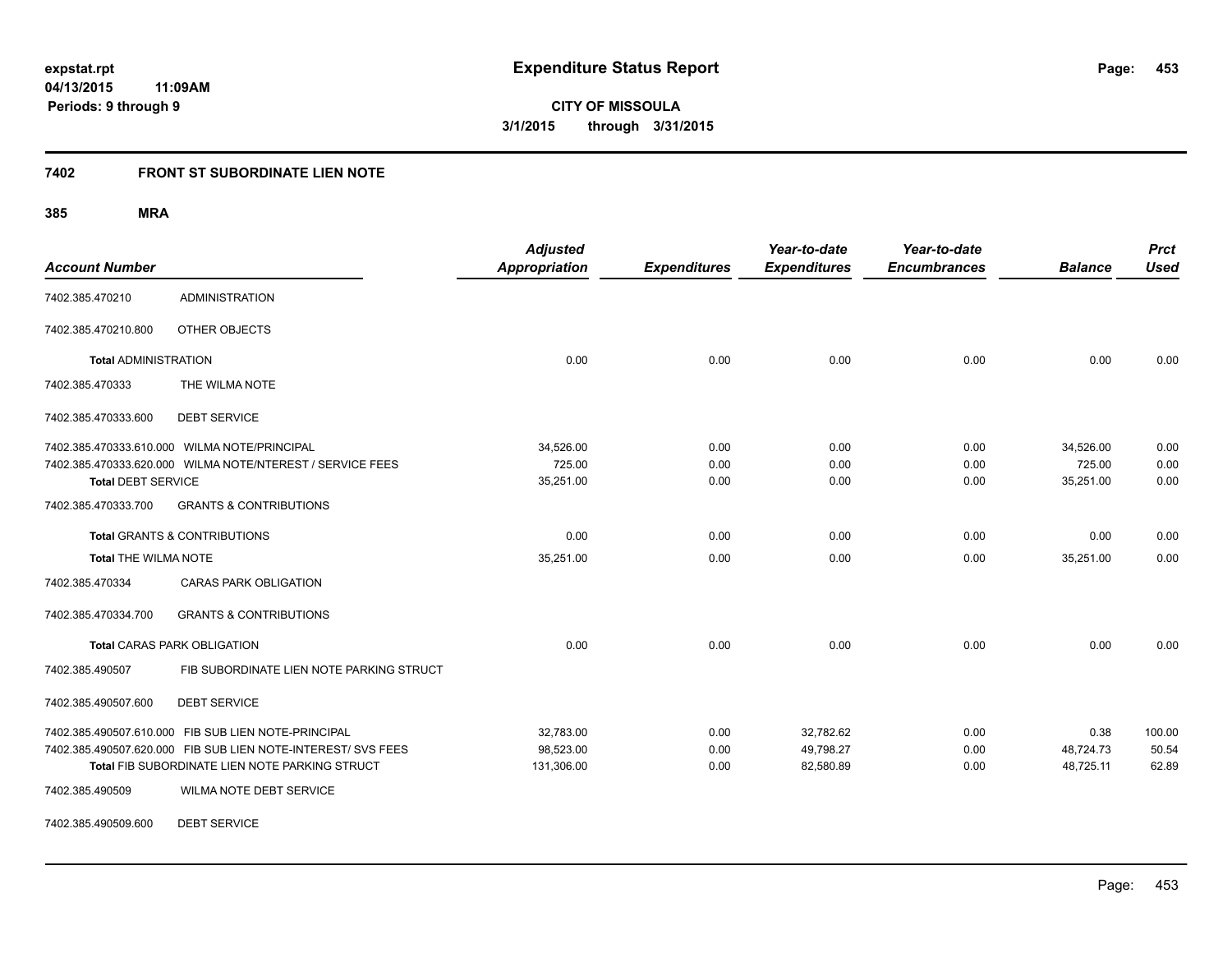# **7402 FRONT ST SUBORDINATE LIEN NOTE**

|                                                 | <b>Adjusted</b> |                     | Year-to-date        | Year-to-date        |                | Prct  |
|-------------------------------------------------|-----------------|---------------------|---------------------|---------------------|----------------|-------|
| <b>Account Number</b>                           | Appropriation   | <b>Expenditures</b> | <b>Expenditures</b> | <b>Encumbrances</b> | <b>Balance</b> | Used  |
| 7402.385.490509.610.000 PRINCIPAL               | 0.00            | 0.00                | 34.526.26           | 0.00                | $-34.526.26$   | 0.00  |
| 7402.385.490509.620.000 INTEREST / SERVICE FEES | 0.00            | 0.00                | 561.05              | 0.00                | $-561.05$      | 0.00  |
| Total WILMA NOTE DEBT SERVICE                   | 0.00            | 0.00                | 35.087.31           | 0.00                | $-35.087.31$   | 0.00  |
| <b>Total FRONT ST SUBORDINATE LIEN NOTE</b>     | 166,557.00      | 0.00                | 117.668.20          | 0.00                | 48.888.80      | 70.65 |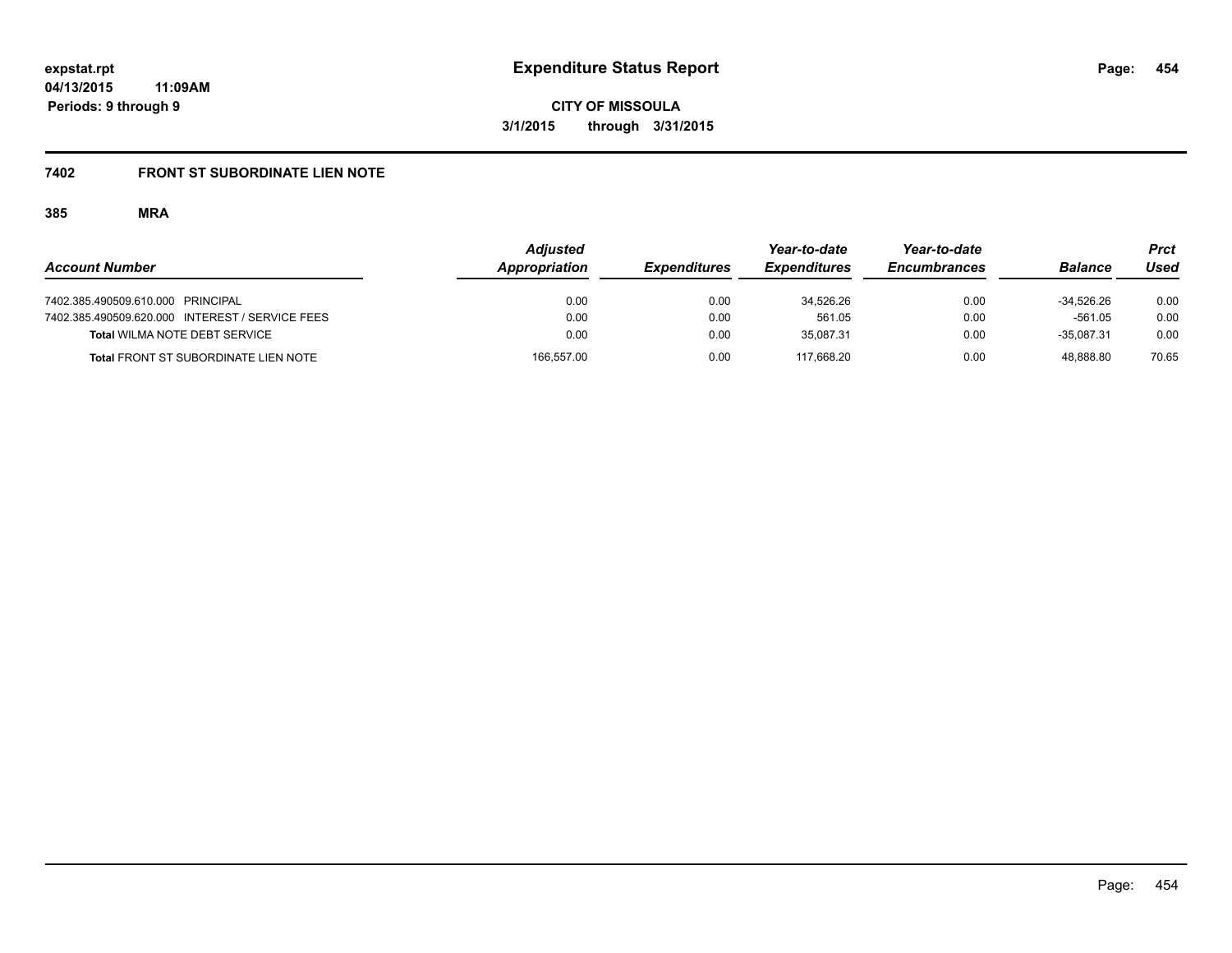**455**

**04/13/2015 11:09AM Periods: 9 through 9**

**CITY OF MISSOULA 3/1/2015 through 3/31/2015**

## **7447 COURT COLLECTED PARKING FINES**

## **230 MUNICIPAL COURT**

| <b>Account Number</b>      |                                            | <b>Adjusted</b><br><b>Appropriation</b> | <b>Expenditures</b> | Year-to-date<br><b>Expenditures</b> | Year-to-date<br><b>Encumbrances</b> | <b>Balance</b> | <b>Prct</b><br><b>Used</b> |
|----------------------------|--------------------------------------------|-----------------------------------------|---------------------|-------------------------------------|-------------------------------------|----------------|----------------------------|
| 7447.230.410360            | CITY/MUNICIPAL COURT                       |                                         |                     |                                     |                                     |                |                            |
| 7447.230.410360.500        | <b>FIXED CHARGES</b>                       |                                         |                     |                                     |                                     |                |                            |
| <b>Total FIXED CHARGES</b> |                                            | 0.00                                    | 0.00                | 0.00                                | 0.00                                | 0.00           | 0.00                       |
|                            | <b>Total CITY/MUNICIPAL COURT</b>          | 0.00                                    | 0.00                | 0.00                                | 0.00                                | 0.00           | 0.00                       |
|                            | <b>Total COURT COLLECTED PARKING FINES</b> | 0.00                                    | 0.00                | 0.00                                | 0.00                                | 0.00           | 0.00                       |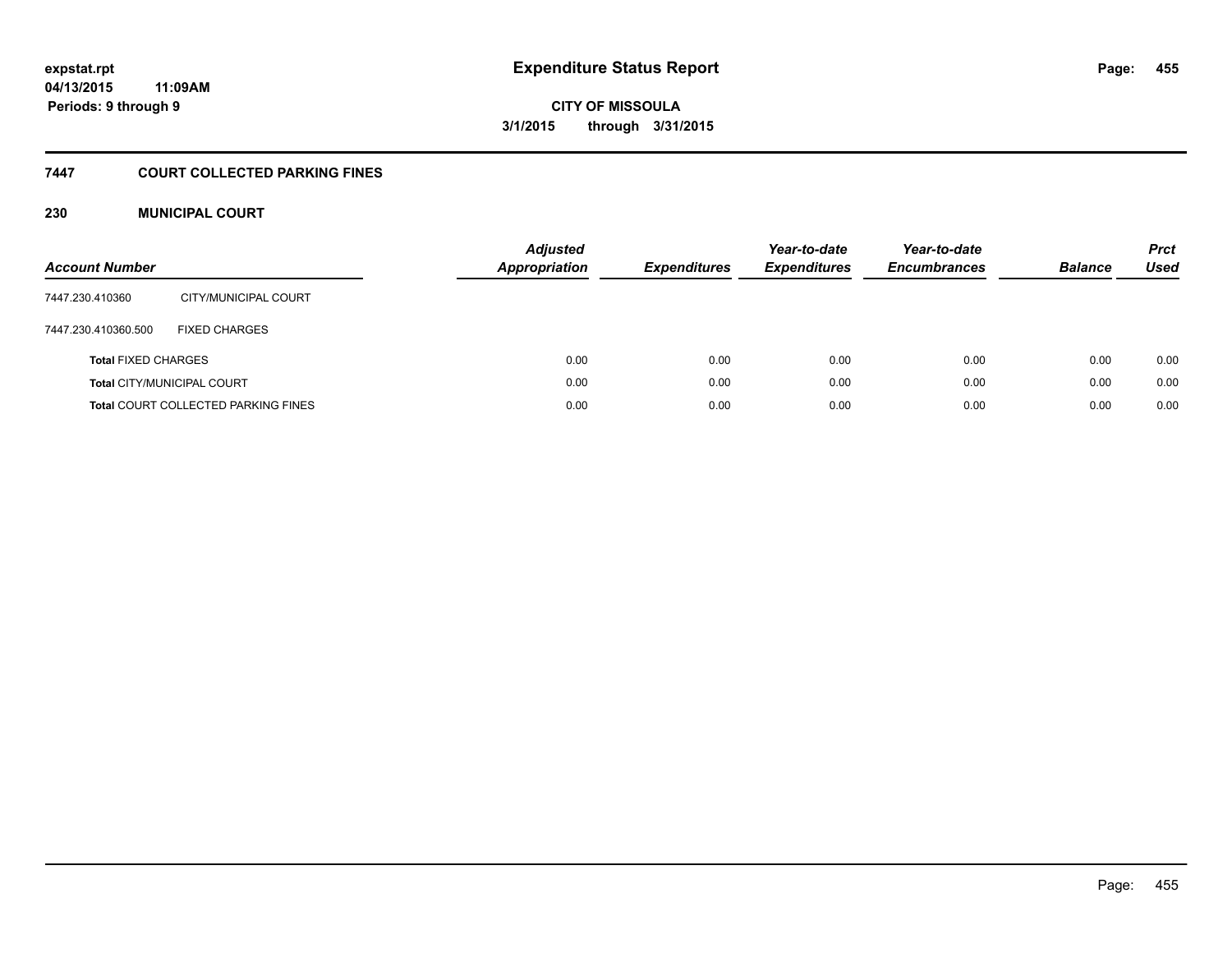## **7458 COURT SURCHARGE**

## **230 MUNICIPAL COURT**

| <b>Account Number</b>        |                                   | <b>Adjusted</b><br>Appropriation | <b>Expenditures</b> | Year-to-date<br><b>Expenditures</b> | Year-to-date<br><b>Encumbrances</b> | <b>Balance</b> | <b>Prct</b><br><b>Used</b> |
|------------------------------|-----------------------------------|----------------------------------|---------------------|-------------------------------------|-------------------------------------|----------------|----------------------------|
| 7458.230.410360              | CITY/MUNICIPAL COURT              |                                  |                     |                                     |                                     |                |                            |
| 7458.230.410360.500          | <b>FIXED CHARGES</b>              |                                  |                     |                                     |                                     |                |                            |
| <b>Total FIXED CHARGES</b>   |                                   | 0.00                             | 0.00                | 0.00                                | 0.00                                | 0.00           | 0.00                       |
|                              | <b>Total CITY/MUNICIPAL COURT</b> | 0.00                             | 0.00                | 0.00                                | 0.00                                | 0.00           | 0.00                       |
| <b>Total COURT SURCHARGE</b> |                                   | 0.00                             | 0.00                | 0.00                                | 0.00                                | 0.00           | 0.00                       |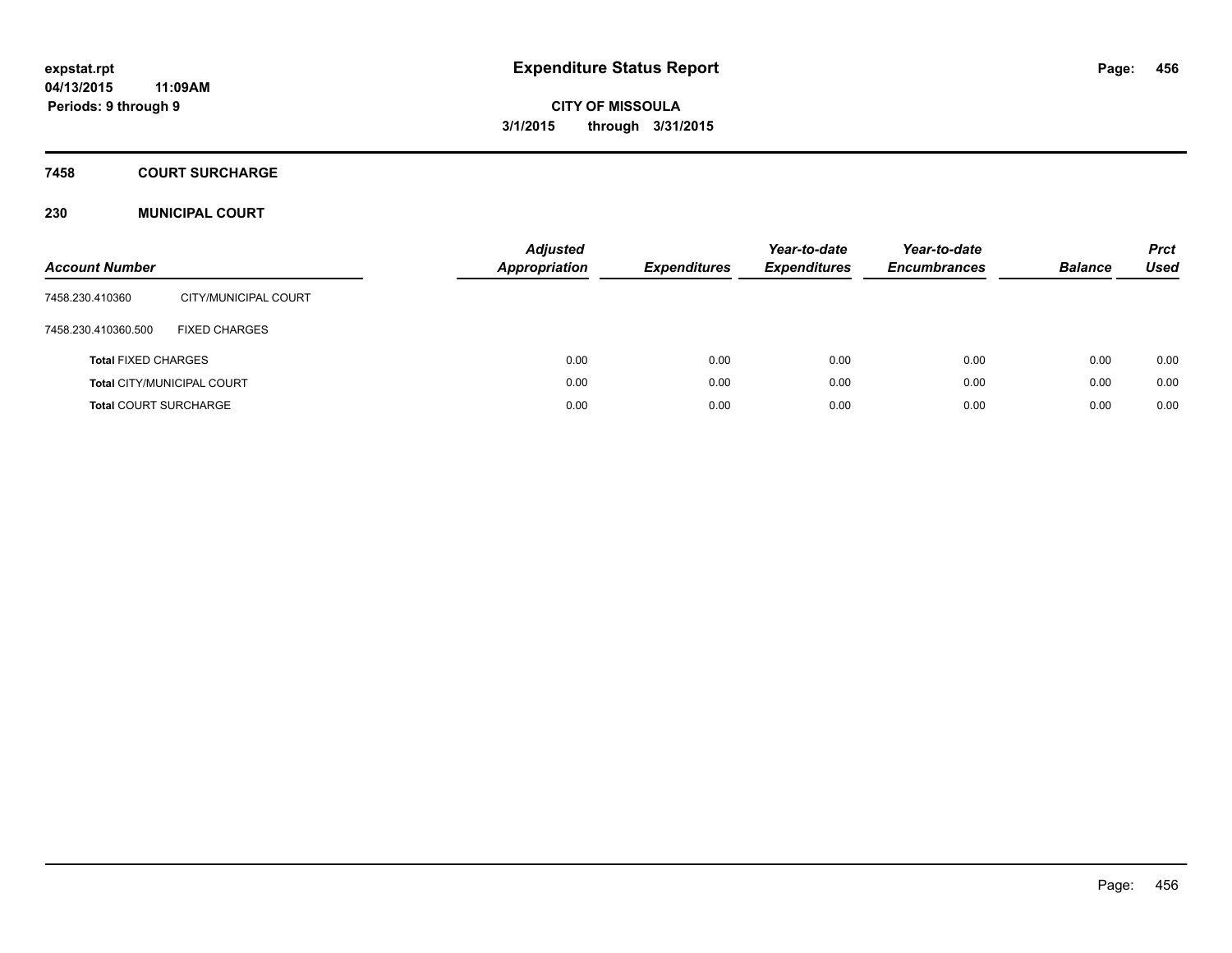### **7469 PUBLIC DEFENDER FEES**

## **230 MUNICIPAL COURT**

| <b>Account Number</b>             |                      | <b>Adjusted</b><br>Appropriation | <b>Expenditures</b> | Year-to-date<br><b>Expenditures</b> | Year-to-date<br><b>Encumbrances</b> | <b>Balance</b> | <b>Prct</b><br><b>Used</b> |
|-----------------------------------|----------------------|----------------------------------|---------------------|-------------------------------------|-------------------------------------|----------------|----------------------------|
| 7469.230.410360                   | CITY/MUNICIPAL COURT |                                  |                     |                                     |                                     |                |                            |
| 7469.230.410360.500               | <b>FIXED CHARGES</b> |                                  |                     |                                     |                                     |                |                            |
| <b>Total PUBLIC DEFENDER FEES</b> |                      | 0.00                             | 0.00                | 0.00                                | 0.00                                | 0.00           | 0.00                       |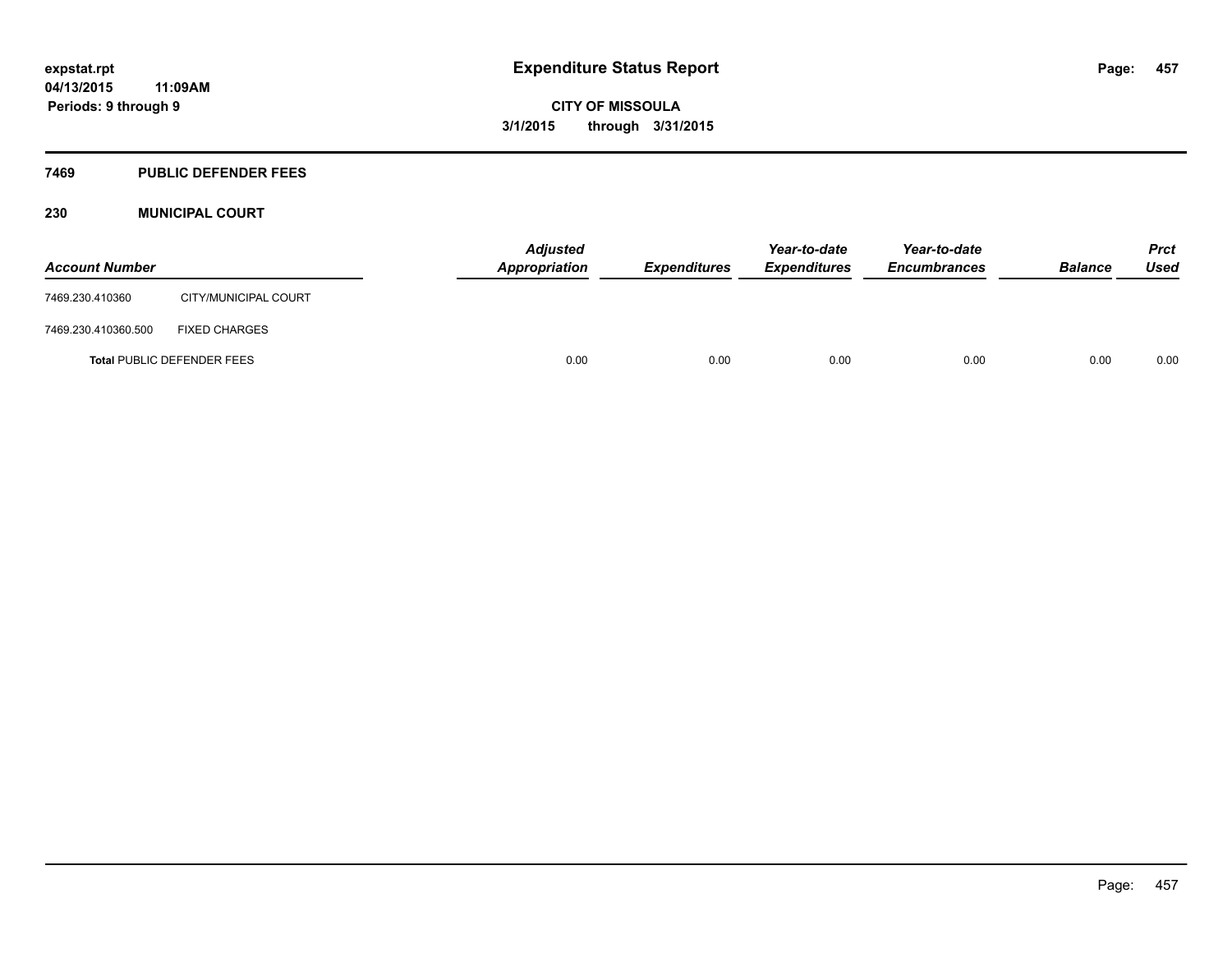## **7903 COUNTY CLEARING**

| <b>Account Number</b>        |                                                    | <b>Adjusted</b><br><b>Appropriation</b> | <b>Expenditures</b> | Year-to-date<br><b>Expenditures</b> | Year-to-date<br><b>Encumbrances</b> | <b>Balance</b>             | <b>Prct</b><br><b>Used</b> |
|------------------------------|----------------------------------------------------|-----------------------------------------|---------------------|-------------------------------------|-------------------------------------|----------------------------|----------------------------|
| 7903.390.440600              | ANIMAL CONTROL SERVICES                            |                                         |                     |                                     |                                     |                            |                            |
| 7903.390.440600.800          | OTHER OBJECTS                                      |                                         |                     |                                     |                                     |                            |                            |
| <b>Total COUNTY CLEARING</b> | 7903.390.440600.845.000 CONTINGENCY - DOG LICENSES | 0.00<br>0.00                            | 145.00<br>145.00    | 4.322.00<br>4,322.00                | 0.00<br>0.00                        | $-4.322.00$<br>$-4.322.00$ | 0.00<br>0.00               |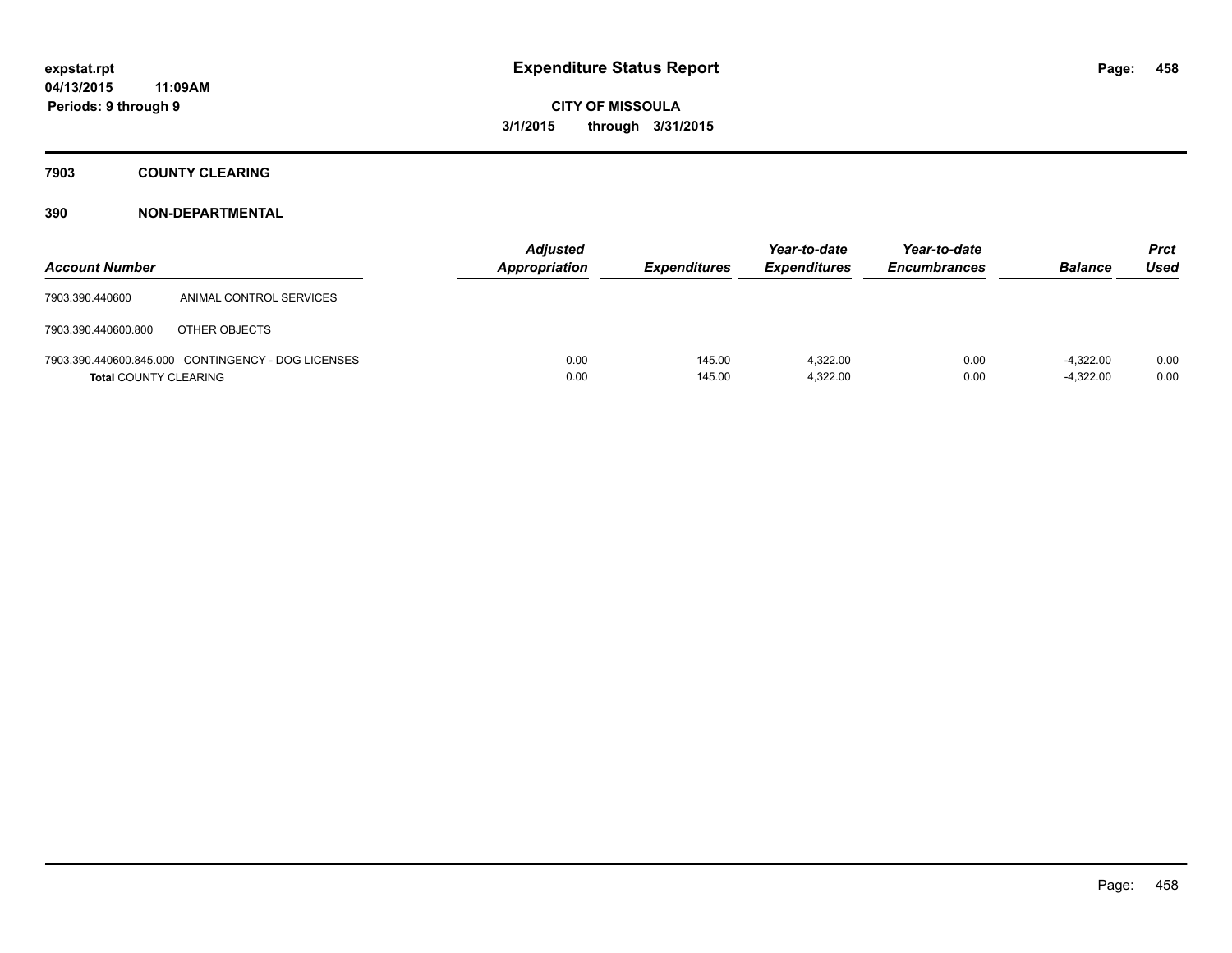## **7904 SEWER REBATE**

## **280 PUBLIC WORKS ADMIN/ENGINEERING**

| <b>Account Number</b>        |                        | <b>Adjusted</b><br><b>Appropriation</b> | <b>Expenditures</b> | Year-to-date<br><b>Expenditures</b> | Year-to-date<br><b>Encumbrances</b> | <b>Balance</b> | <b>Prct</b><br><b>Used</b> |
|------------------------------|------------------------|-----------------------------------------|---------------------|-------------------------------------|-------------------------------------|----------------|----------------------------|
| 7904.280.430600              | <b>SEWER UTILITIES</b> |                                         |                     |                                     |                                     |                |                            |
| 7904.280.430600.500          | <b>FIXED CHARGES</b>   |                                         |                     |                                     |                                     |                |                            |
| <b>Total FIXED CHARGES</b>   |                        | 0.00                                    | 0.00                | 0.00                                | 0.00                                | 0.00           | 0.00                       |
| 7904.280.430600.800          | OTHER OBJECTS          |                                         |                     |                                     |                                     |                |                            |
| <b>Total OTHER OBJECTS</b>   |                        | 0.00                                    | 0.00                | 0.00                                | 0.00                                | 0.00           | 0.00                       |
| <b>Total SEWER UTILITIES</b> |                        | 0.00                                    | 0.00                | 0.00                                | 0.00                                | 0.00           | 0.00                       |
| <b>Total SEWER REBATE</b>    |                        | 0.00                                    | 0.00                | 0.00                                | 0.00                                | 0.00           | 0.00                       |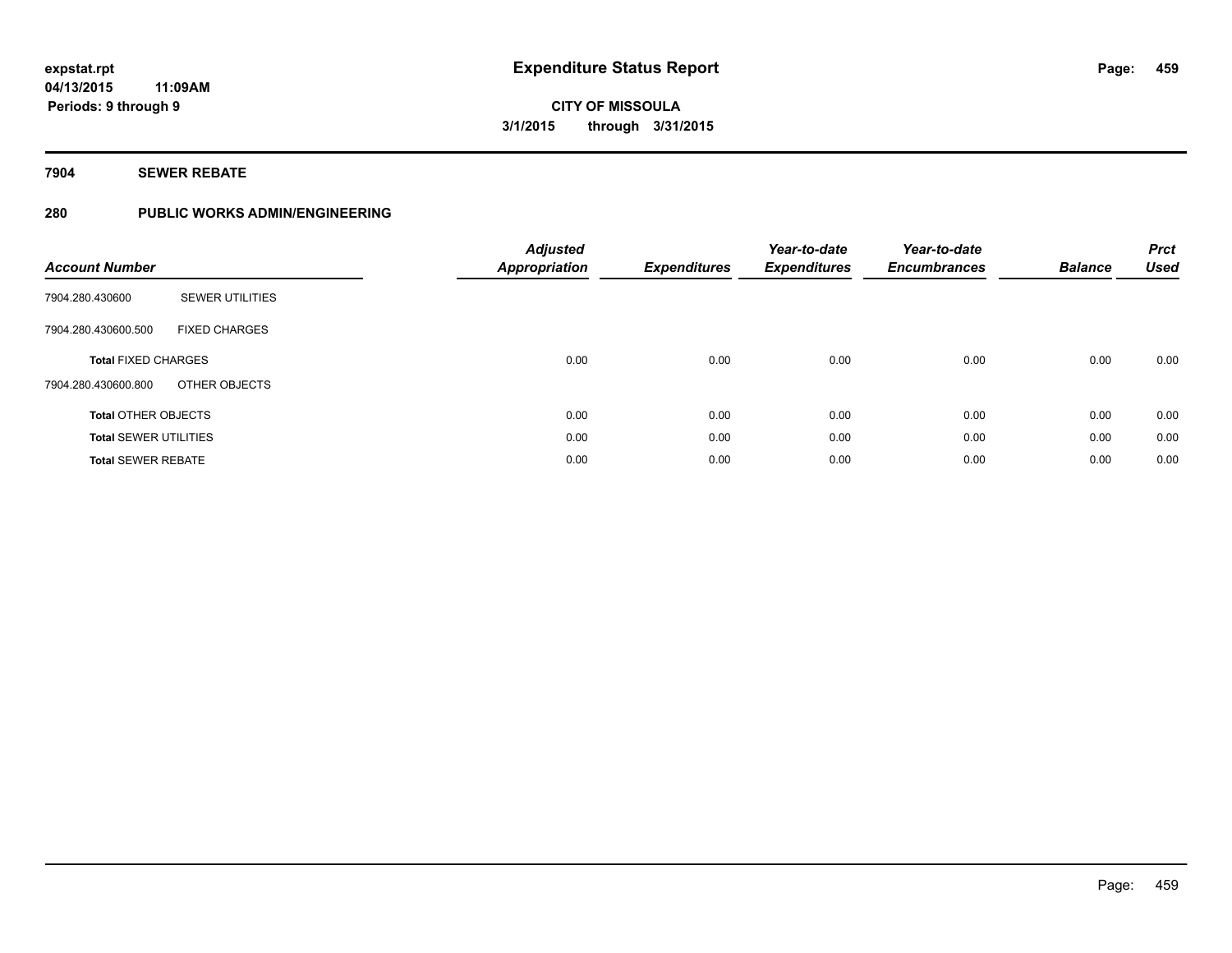## **7905 WYE SEWER RSID 8489**

## **280 PUBLIC WORKS ADMIN/ENGINEERING**

| <b>Account Number</b>     |                        |      | <b>Adjusted</b><br><b>Appropriation</b> | <b>Expenditures</b> | Year-to-date<br><b>Expenditures</b> | Year-to-date<br><b>Encumbrances</b> | <b>Balance</b> | <b>Prct</b><br><b>Used</b> |
|---------------------------|------------------------|------|-----------------------------------------|---------------------|-------------------------------------|-------------------------------------|----------------|----------------------------|
| 7905.280.430600           | <b>SEWER UTILITIES</b> |      |                                         |                     |                                     |                                     |                |                            |
| 7905.280.430600.500       | <b>FIXED CHARGES</b>   |      |                                         |                     |                                     |                                     |                |                            |
| Total WYE SEWER RSID 8489 |                        | 0.00 | 0.00                                    | 0.00                | 0.00                                | 0.00                                | 0.00           |                            |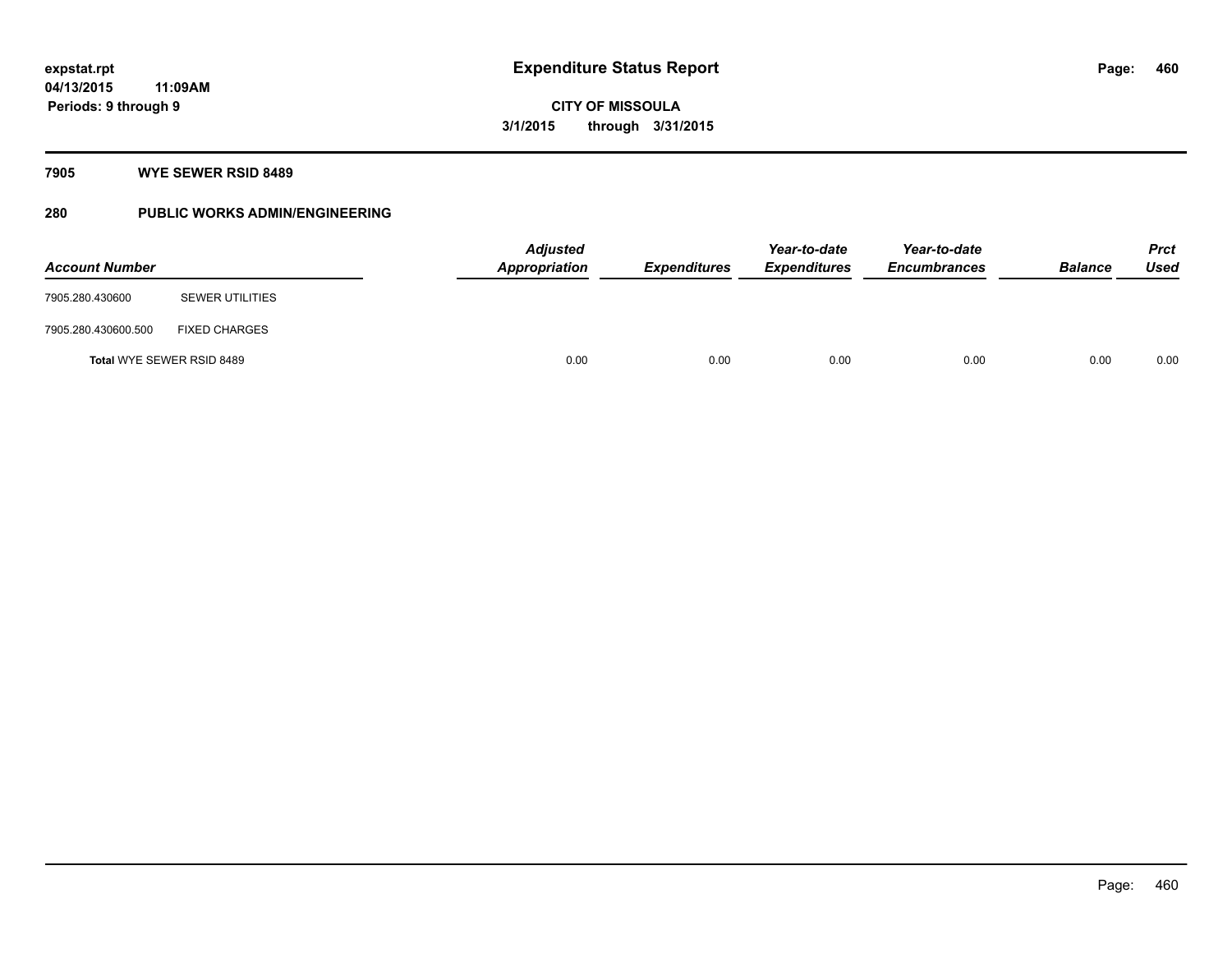## **7911 RESIDENTIAL INSPECTION FUND**

## **310 BUILDING INSPECTION**

| <b>Account Number</b>                                                                                |                                          | <b>Adjusted</b><br><b>Appropriation</b> | <b>Expenditures</b> | Year-to-date<br><b>Expenditures</b> | Year-to-date<br><b>Encumbrances</b> | <b>Balance</b>       | <b>Prct</b><br><b>Used</b> |
|------------------------------------------------------------------------------------------------------|------------------------------------------|-----------------------------------------|---------------------|-------------------------------------|-------------------------------------|----------------------|----------------------------|
| 7911.310.420501                                                                                      | CONTRACTUAL SERVICE AGRMNTS - BUILDING   |                                         |                     |                                     |                                     |                      |                            |
| 7911.310.420501.200                                                                                  | <b>SUPPLIES</b>                          |                                         |                     |                                     |                                     |                      |                            |
| <b>Total SUPPLIES</b>                                                                                |                                          | 0.00                                    | 0.00                | 0.00                                | 0.00                                | 0.00                 | 0.00                       |
| 7911.310.420501.300                                                                                  | PURCHASED SERVICES                       |                                         |                     |                                     |                                     |                      |                            |
| 7911.310.420501.310.000 COMMUNICATIONS-UOFM DONATION<br>Total CONTRACTUAL SERVICE AGRMNTS - BUILDING |                                          | 0.00<br>0.00                            | 0.00<br>0.00        | 45.00<br>45.00                      | 0.00<br>0.00                        | $-45.00$<br>$-45.00$ | 0.00<br>0.00               |
| 7911.310.420502                                                                                      | *** Title Not Found ***                  |                                         |                     |                                     |                                     |                      |                            |
| 7911.310.420502.200                                                                                  | <b>SUPPLIES</b>                          |                                         |                     |                                     |                                     |                      |                            |
| Total *** Title Not Found ***                                                                        |                                          | 0.00                                    | 0.00                | 0.00                                | 0.00                                | 0.00                 | 0.00                       |
|                                                                                                      | <b>Total RESIDENTIAL INSPECTION FUND</b> | 0.00                                    | 0.00                | 45.00                               | 0.00                                | $-45.00$             | 0.00                       |